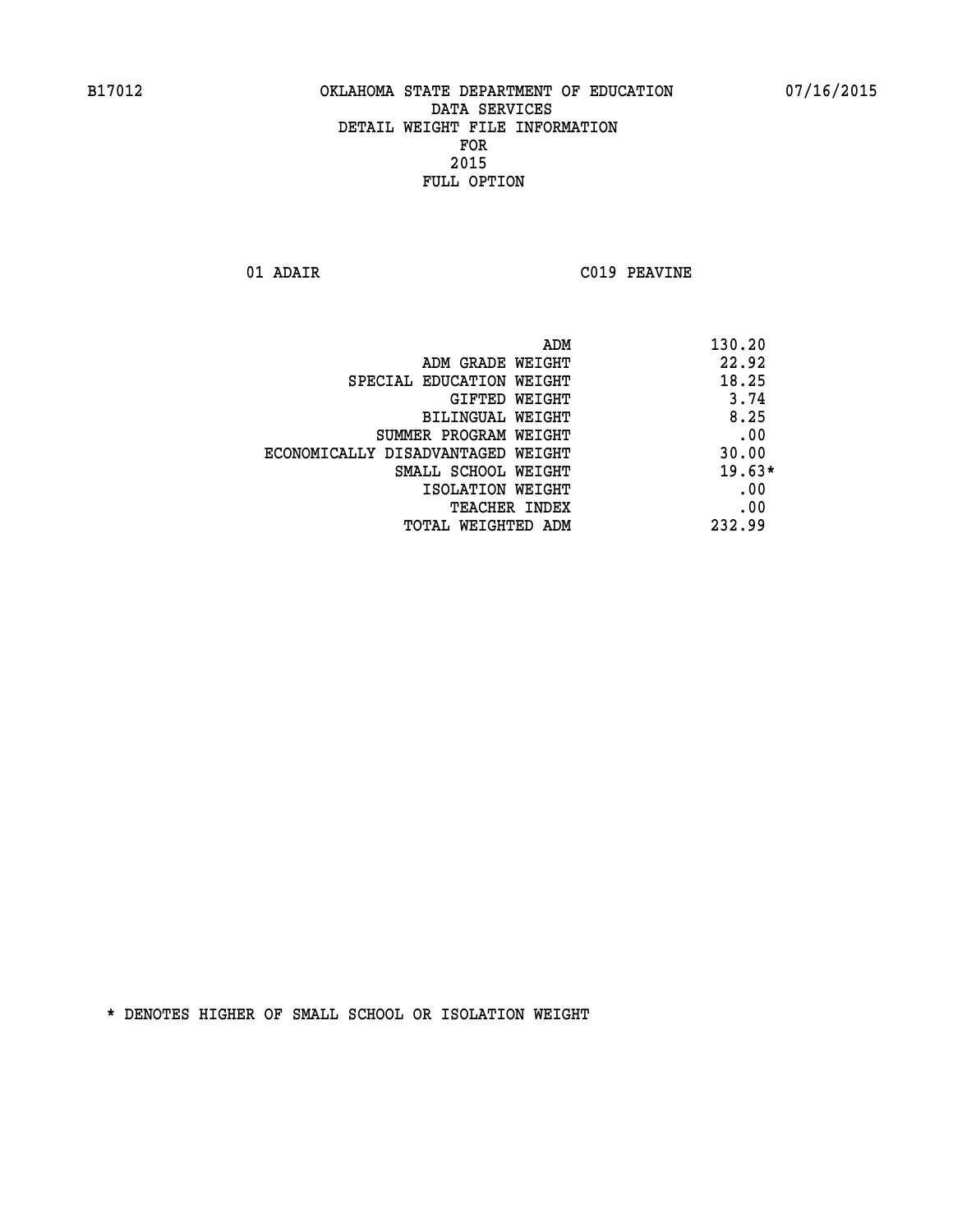**01 ADAIR C022 MARYETTA** 

| 682.75   |
|----------|
| 142.36   |
| 48.85    |
| 22.78    |
| 58.75    |
| .00      |
| 133.50   |
| .00      |
| .00      |
| .00      |
| 1,088.99 |
|          |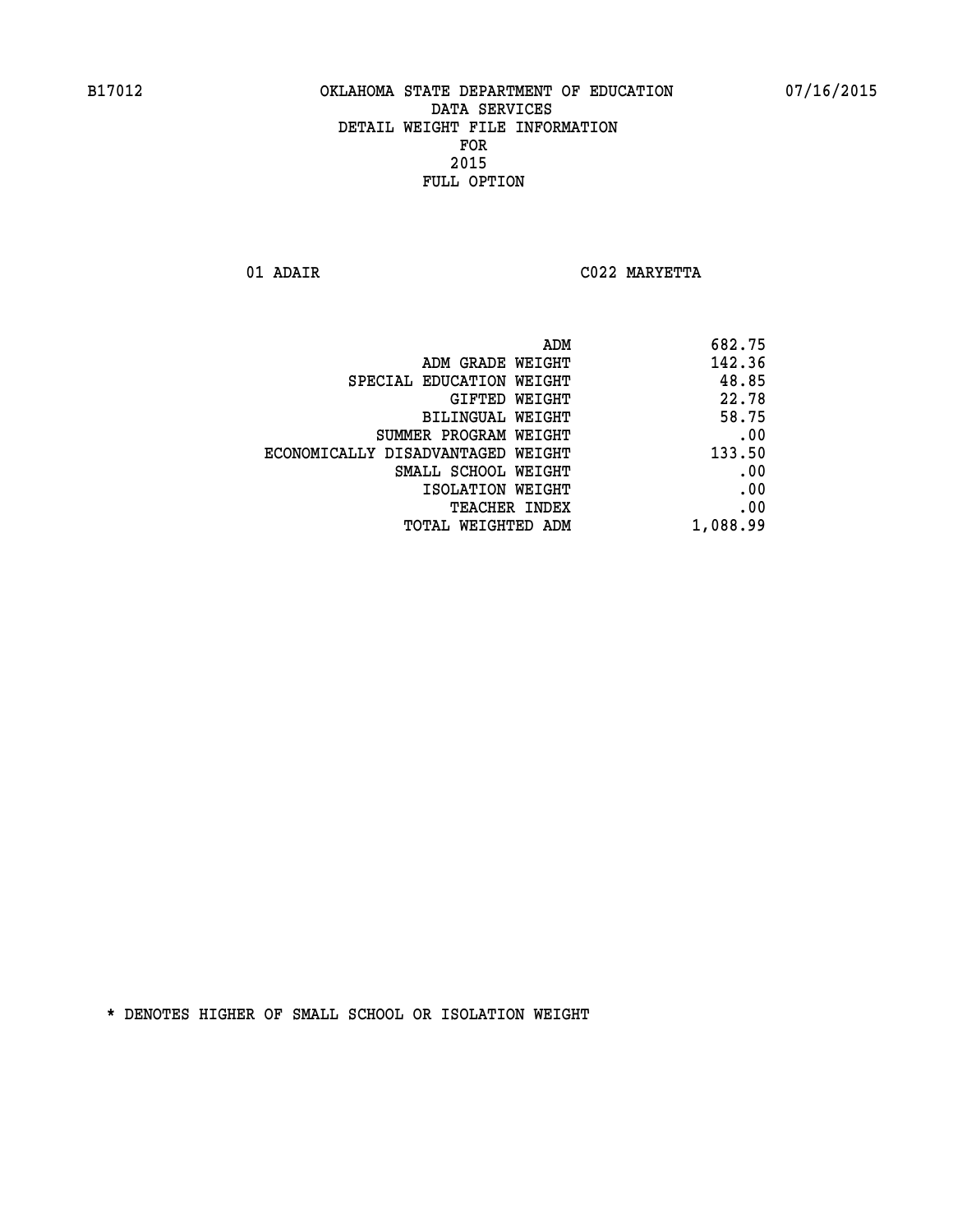**01 ADAIR C024 ROCKY MOUNTAIN** 

|                                   | 178.79<br>ADM |
|-----------------------------------|---------------|
| ADM GRADE WEIGHT                  | 34.78         |
| SPECIAL EDUCATION WEIGHT          | 15.25         |
| GIFTED WEIGHT                     | 5.10          |
| BILINGUAL WEIGHT                  | 25.50         |
| SUMMER PROGRAM WEIGHT             | .00           |
| ECONOMICALLY DISADVANTAGED WEIGHT | 38.50         |
| SMALL SCHOOL WEIGHT               | $23.67*$      |
| ISOLATION WEIGHT                  | .00           |
| <b>TEACHER INDEX</b>              | 12.98         |
| TOTAL WEIGHTED ADM                | 334.57        |
|                                   |               |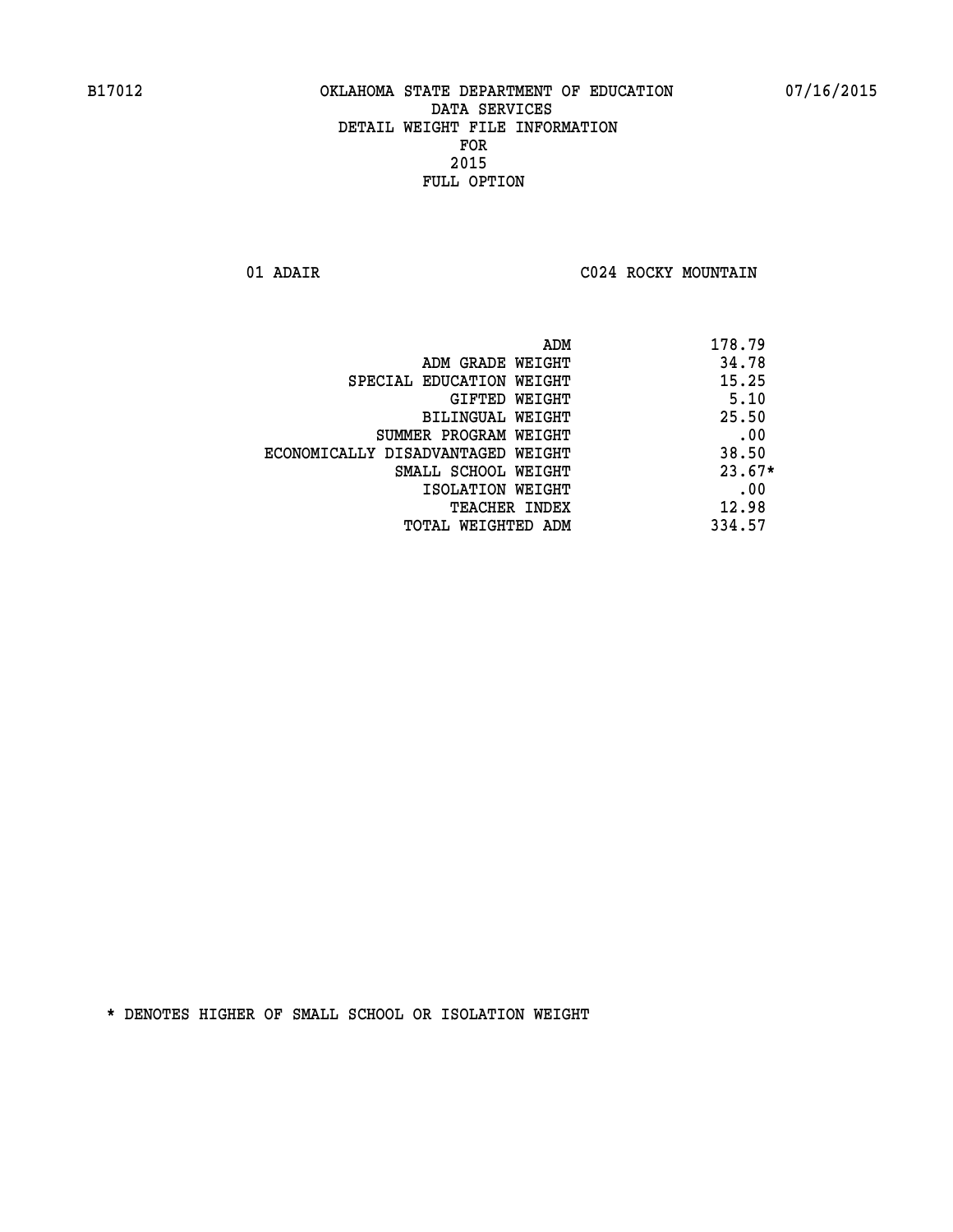**01 ADAIR C028 ZION** 

| 354.40   |
|----------|
| 71.86    |
| 30.90    |
| 11.90    |
| 18.50    |
| .00      |
| 70.25    |
| $23.39*$ |
| .00      |
| 9.28     |
| 590.48   |
|          |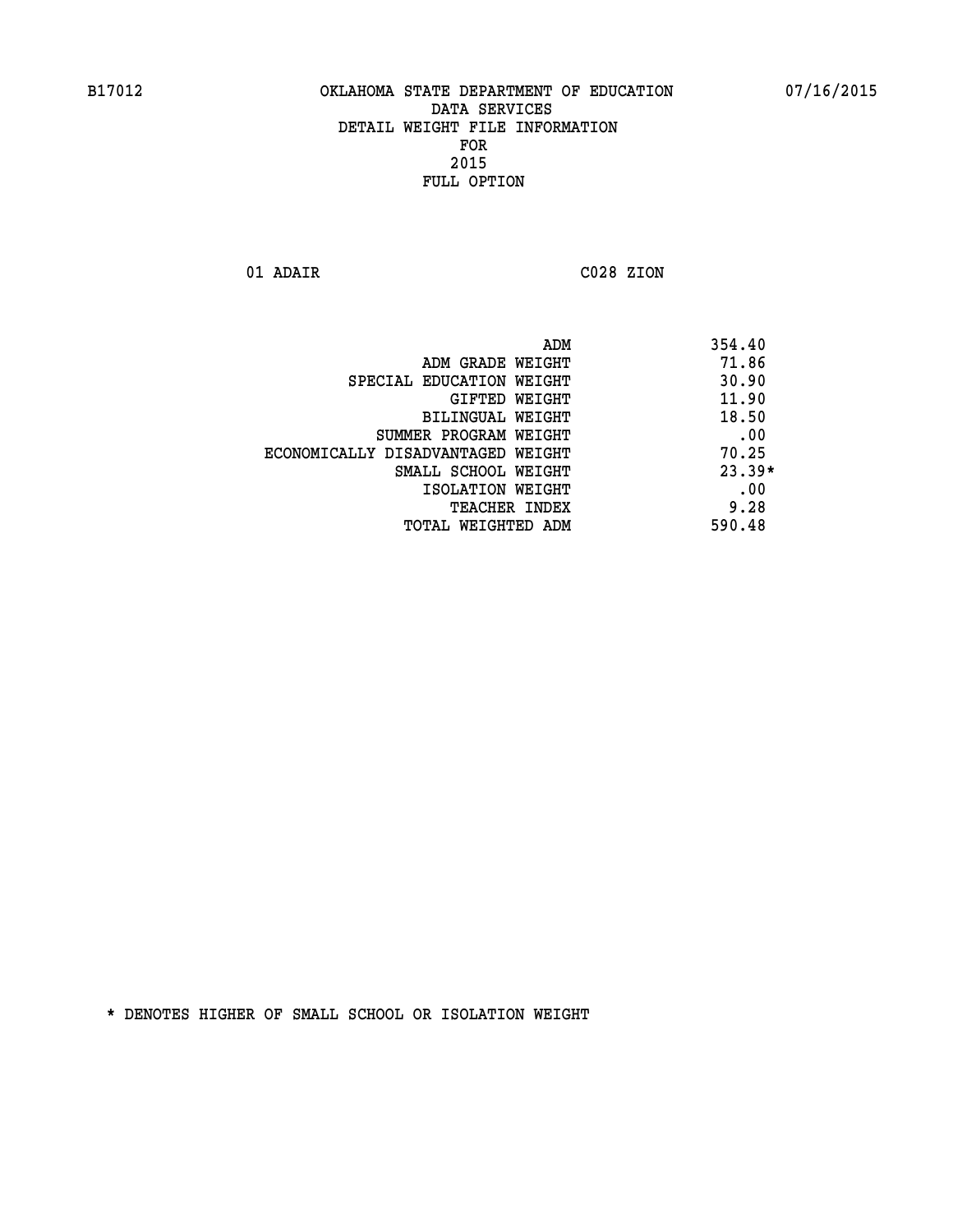**01 ADAIR C029 DAHLONEGAH** 

| ADM                               | 131.37   |
|-----------------------------------|----------|
| ADM GRADE WEIGHT                  | 23.70    |
| SPECIAL EDUCATION WEIGHT          | 20.75    |
| GIFTED WEIGHT                     | 3.40     |
| BILINGUAL WEIGHT                  | 7.00     |
| SUMMER PROGRAM WEIGHT             | .00      |
| ECONOMICALLY DISADVANTAGED WEIGHT | 28.25    |
| SMALL SCHOOL WEIGHT               | $19.75*$ |
| ISOLATION WEIGHT                  | .00      |
| <b>TEACHER INDEX</b>              | .00      |
| TOTAL WEIGHTED ADM                | 234.22   |
|                                   |          |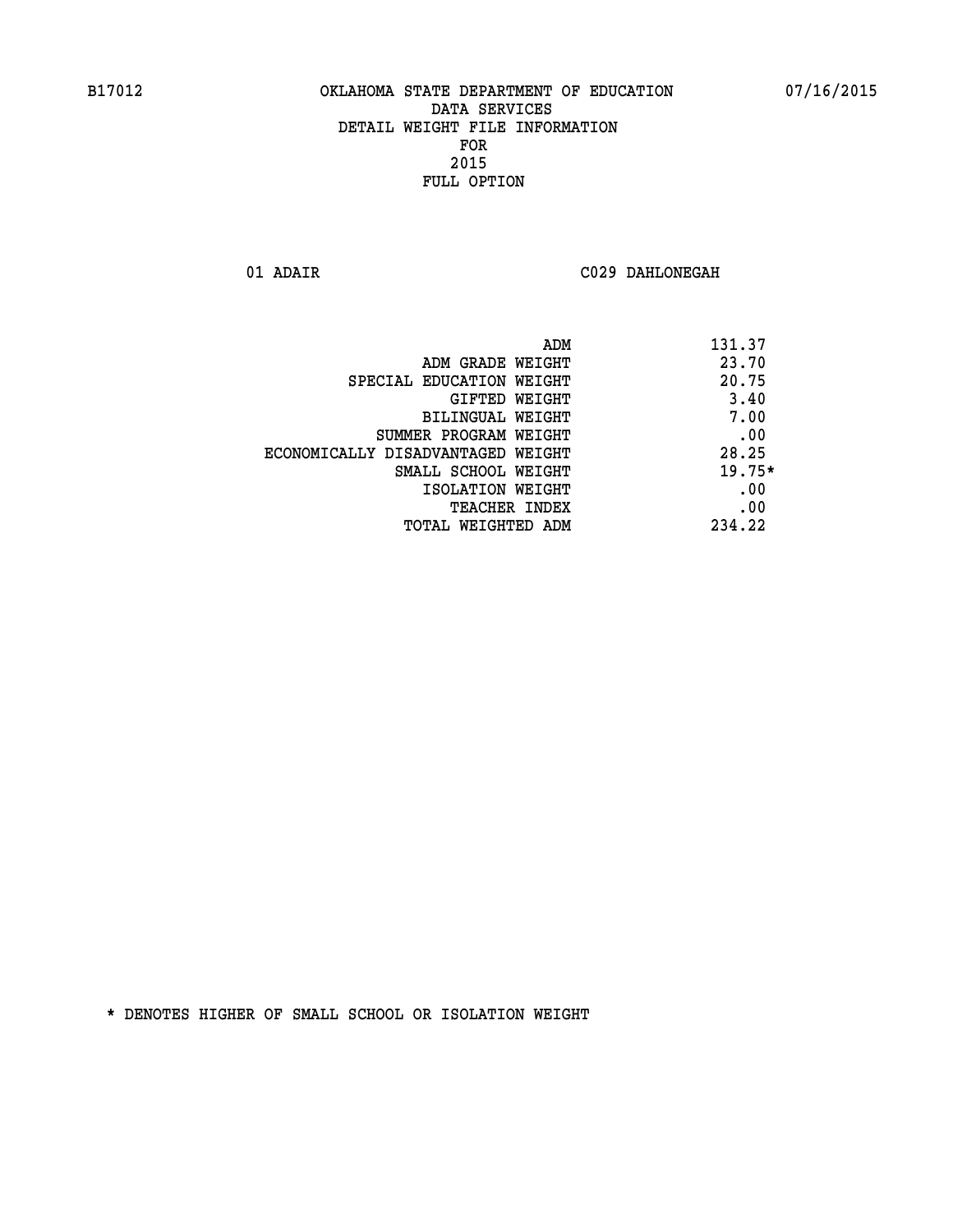**01 ADAIR C032 GREASY** 

|                                   | ADM | 93.15    |
|-----------------------------------|-----|----------|
| ADM GRADE WEIGHT                  |     | 18.50    |
| SPECIAL EDUCATION WEIGHT          |     | 16.35    |
| GIFTED WEIGHT                     |     | 1.36     |
| BILINGUAL WEIGHT                  |     | 8.25     |
| SUMMER PROGRAM WEIGHT             |     | .00      |
| ECONOMICALLY DISADVANTAGED WEIGHT |     | 21.75    |
| SMALL SCHOOL WEIGHT               |     | $15.35*$ |
| ISOLATION WEIGHT                  |     | .00      |
| TEACHER INDEX                     |     | 4.74     |
| TOTAL WEIGHTED ADM                |     | 179.45   |
|                                   |     |          |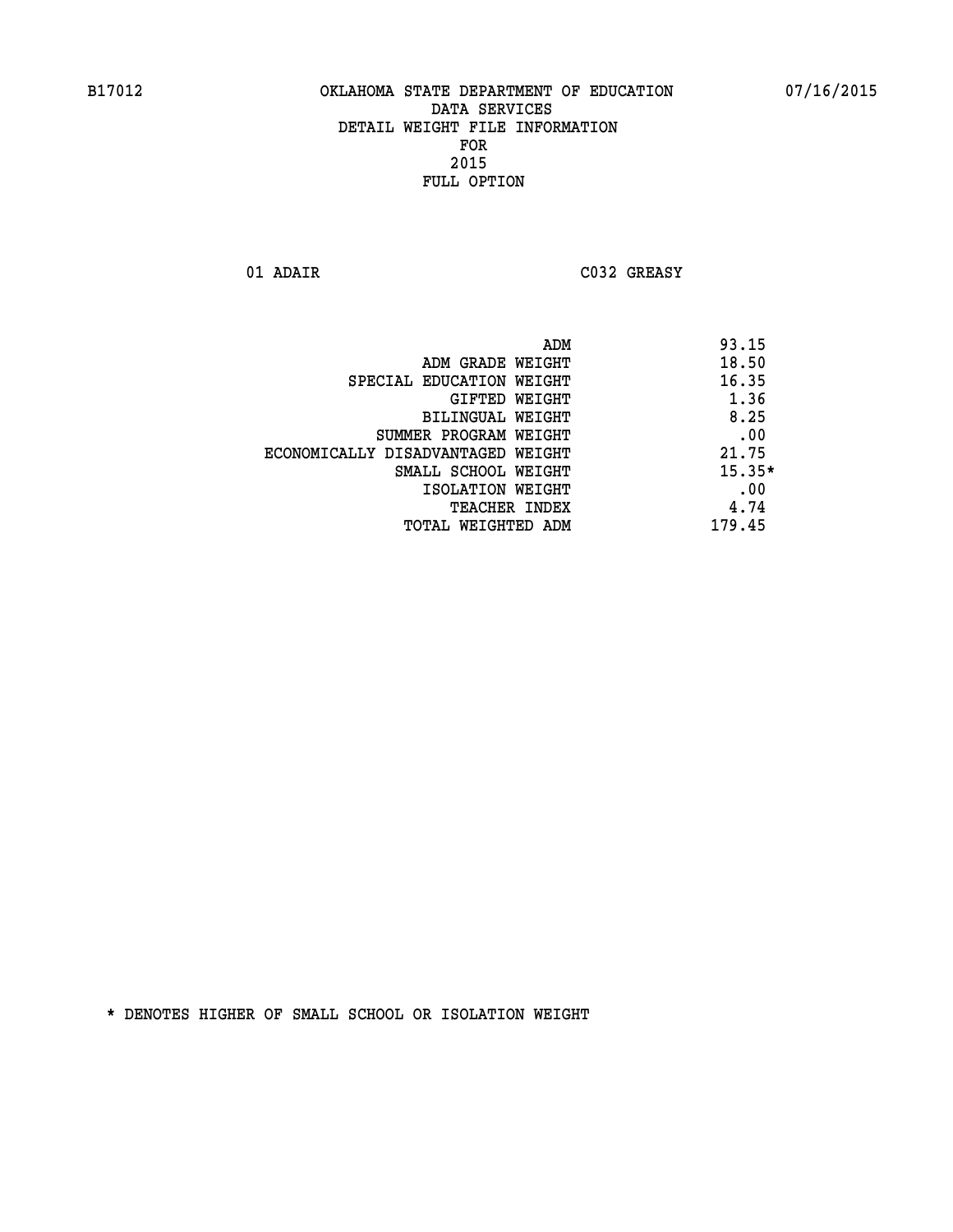**01 ADAIR I004 WATTS** 

|                                   | ADM | 337.49   |
|-----------------------------------|-----|----------|
| ADM GRADE WEIGHT                  |     | 65.33    |
| SPECIAL EDUCATION WEIGHT          |     | 47.75    |
| GIFTED WEIGHT                     |     | 11.22    |
| BILINGUAL WEIGHT                  |     | 3.50     |
| SUMMER PROGRAM WEIGHT             |     | .00      |
| ECONOMICALLY DISADVANTAGED WEIGHT |     | 68.75    |
| SMALL SCHOOL WEIGHT               |     | $24.44*$ |
| ISOLATION WEIGHT                  |     | .00      |
| TEACHER INDEX                     |     | .00      |
| TOTAL WEIGHTED ADM                |     | 558.48   |
|                                   |     |          |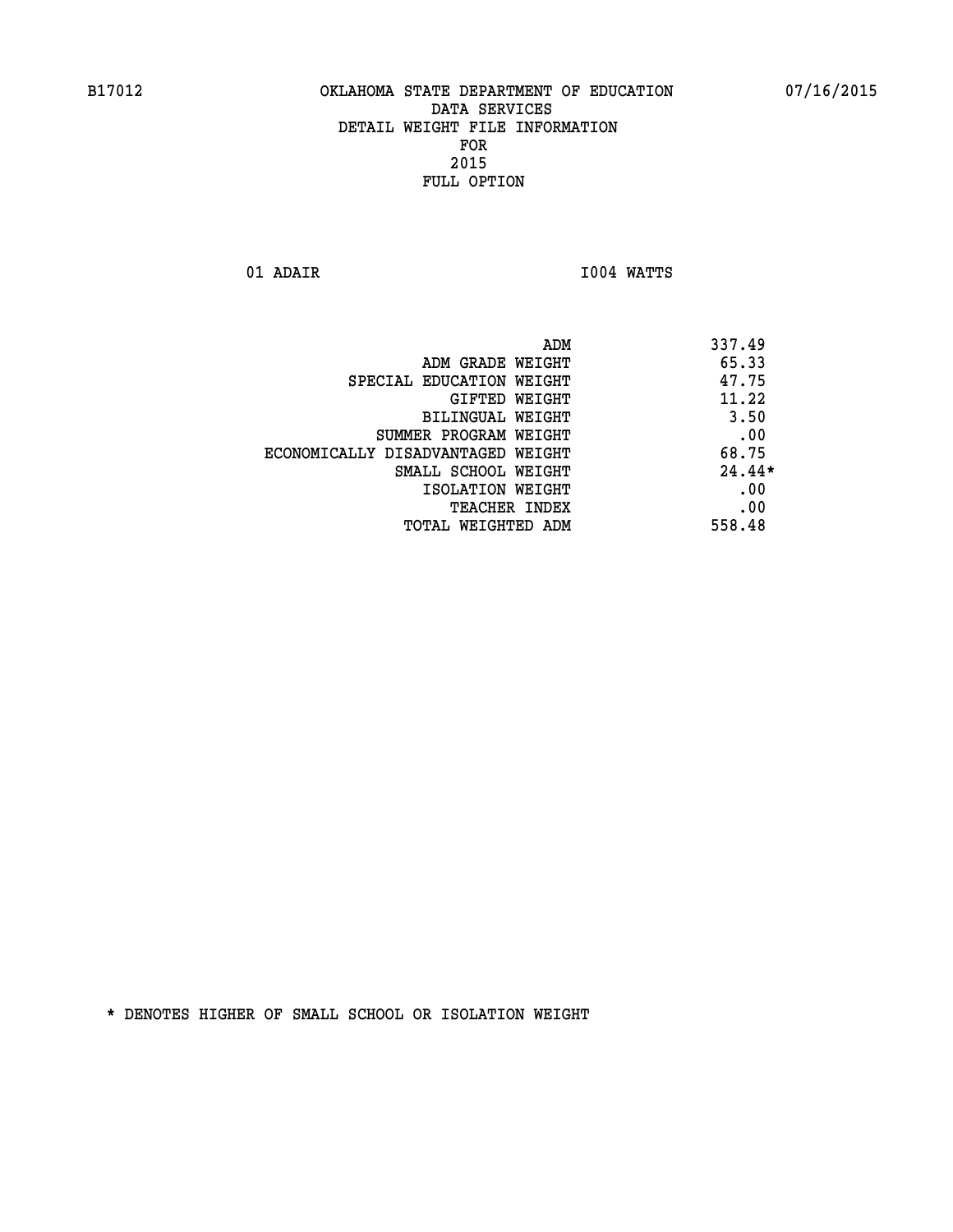**01 ADAIR I011 WESTVILLE** 

| ADM                               | 1,139.26 |
|-----------------------------------|----------|
| ADM GRADE WEIGHT                  | 228.34   |
| SPECIAL EDUCATION WEIGHT          | 201.25   |
| <b>GIFTED WEIGHT</b>              | 21.08    |
| BILINGUAL WEIGHT                  | 11.25    |
| SUMMER PROGRAM WEIGHT             | .00      |
| ECONOMICALLY DISADVANTAGED WEIGHT | 220.50   |
| SMALL SCHOOL WEIGHT               | $11.12*$ |
| ISOLATION WEIGHT                  | .00      |
| <b>TEACHER INDEX</b>              | .00      |
| TOTAL WEIGHTED ADM                | 1,832.80 |
|                                   |          |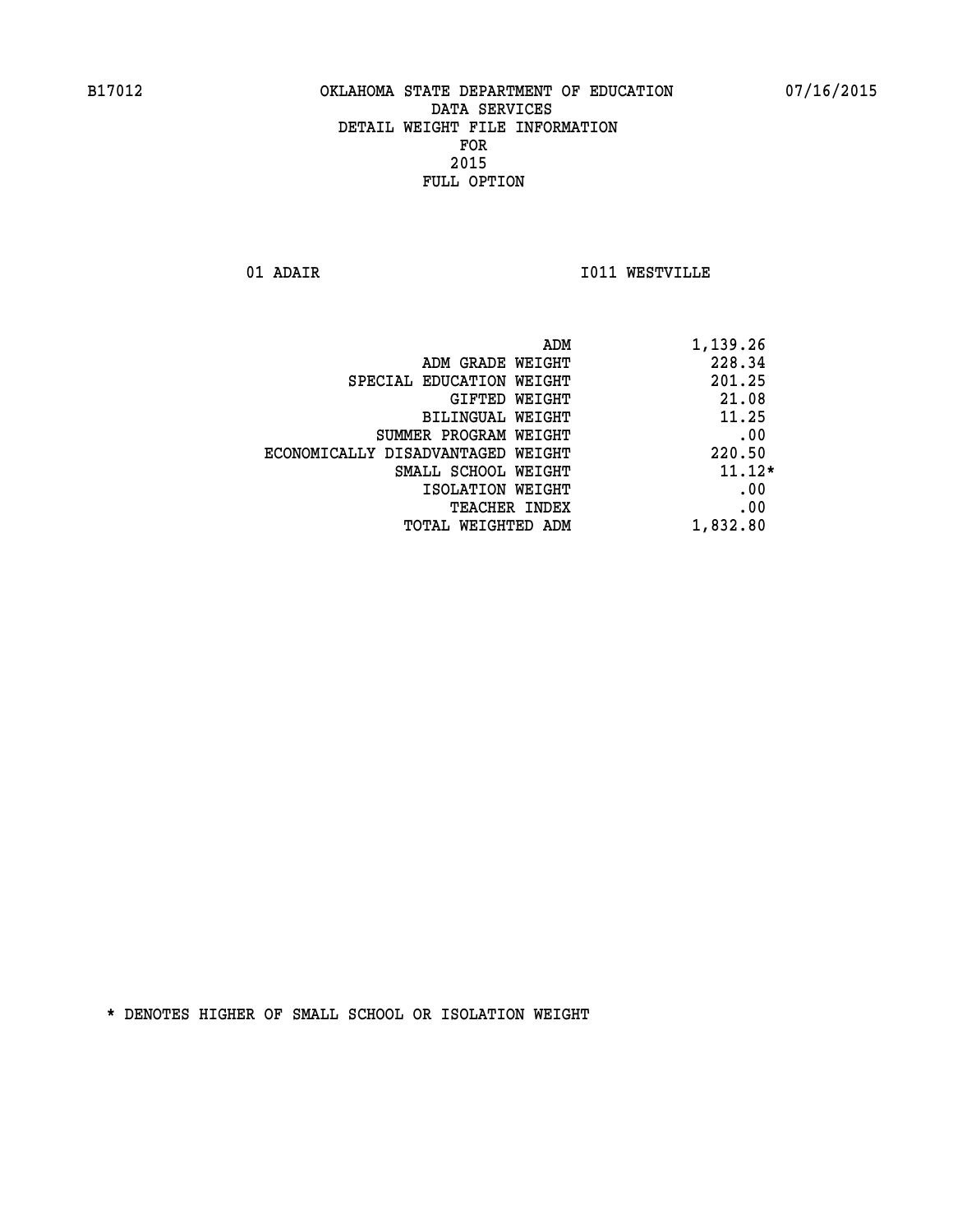**01 ADAIR I025 STILWELL** 

| ADM                               | 1,348.95 |
|-----------------------------------|----------|
| ADM GRADE WEIGHT                  | 280.07   |
| SPECIAL EDUCATION WEIGHT          | 280.25   |
| GIFTED WEIGHT                     | 77.86    |
| BILINGUAL WEIGHT                  | 55.50    |
| SUMMER PROGRAM WEIGHT             | .00      |
| ECONOMICALLY DISADVANTAGED WEIGHT | 273.25   |
| SMALL SCHOOL WEIGHT               | .00      |
| ISOLATION WEIGHT                  | .00      |
| <b>TEACHER INDEX</b>              | .00      |
| TOTAL WEIGHTED ADM                | 2,315.88 |
|                                   |          |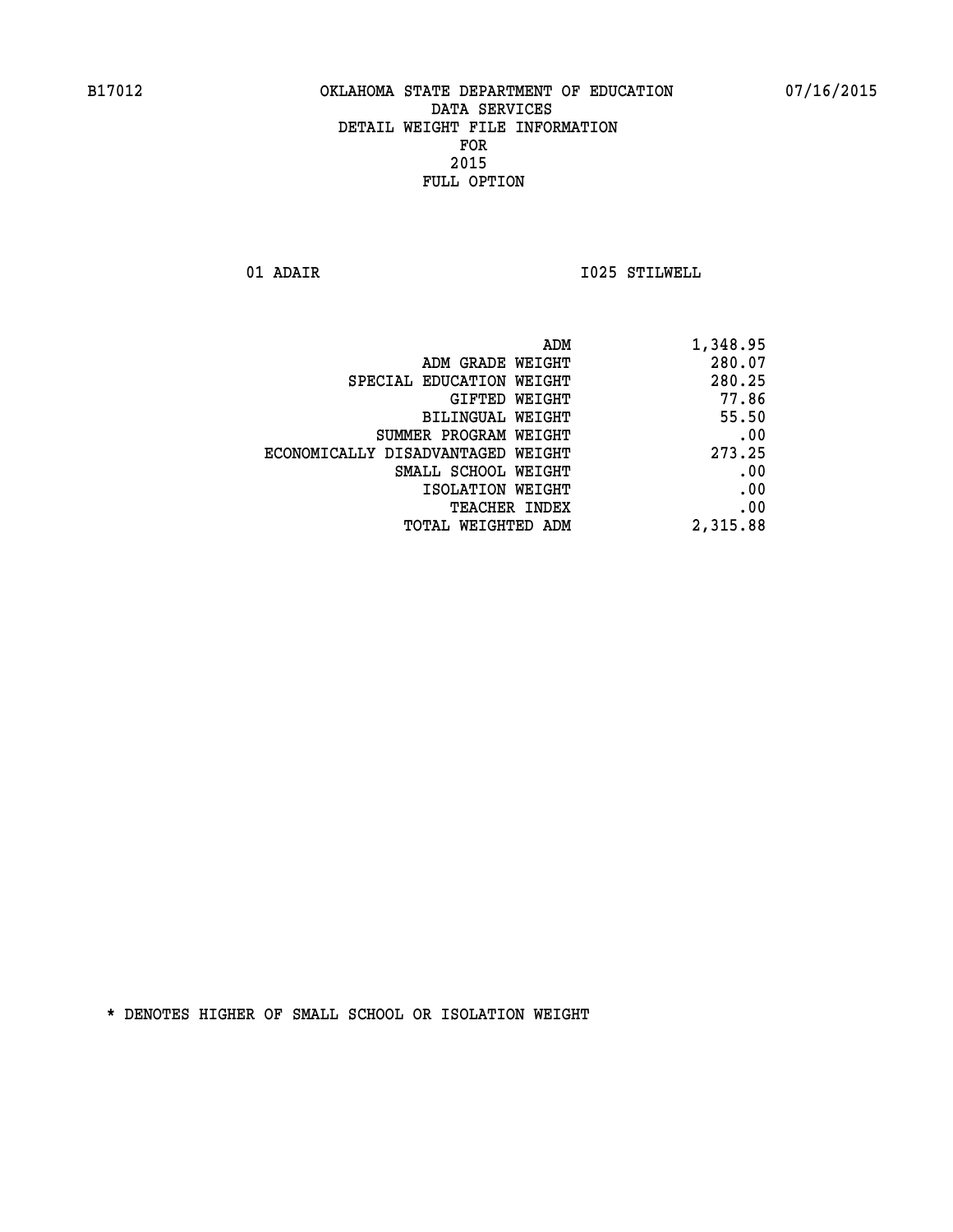01 ADAIR **I030 CAVE SPRINGS** 

| ADM                               | 190.05   |
|-----------------------------------|----------|
| ADM GRADE WEIGHT                  | 36.70    |
| SPECIAL EDUCATION WEIGHT          | 27.50    |
| GIFTED WEIGHT                     | 4.42     |
| BILINGUAL WEIGHT                  | 11.75    |
| SUMMER PROGRAM WEIGHT             | .00      |
| ECONOMICALLY DISADVANTAGED WEIGHT | 42.25    |
| SMALL SCHOOL WEIGHT               | $24.35*$ |
| ISOLATION WEIGHT                  | .00      |
| <b>TEACHER INDEX</b>              | 4.44     |
| TOTAL WEIGHTED ADM                | 341.46   |
|                                   |          |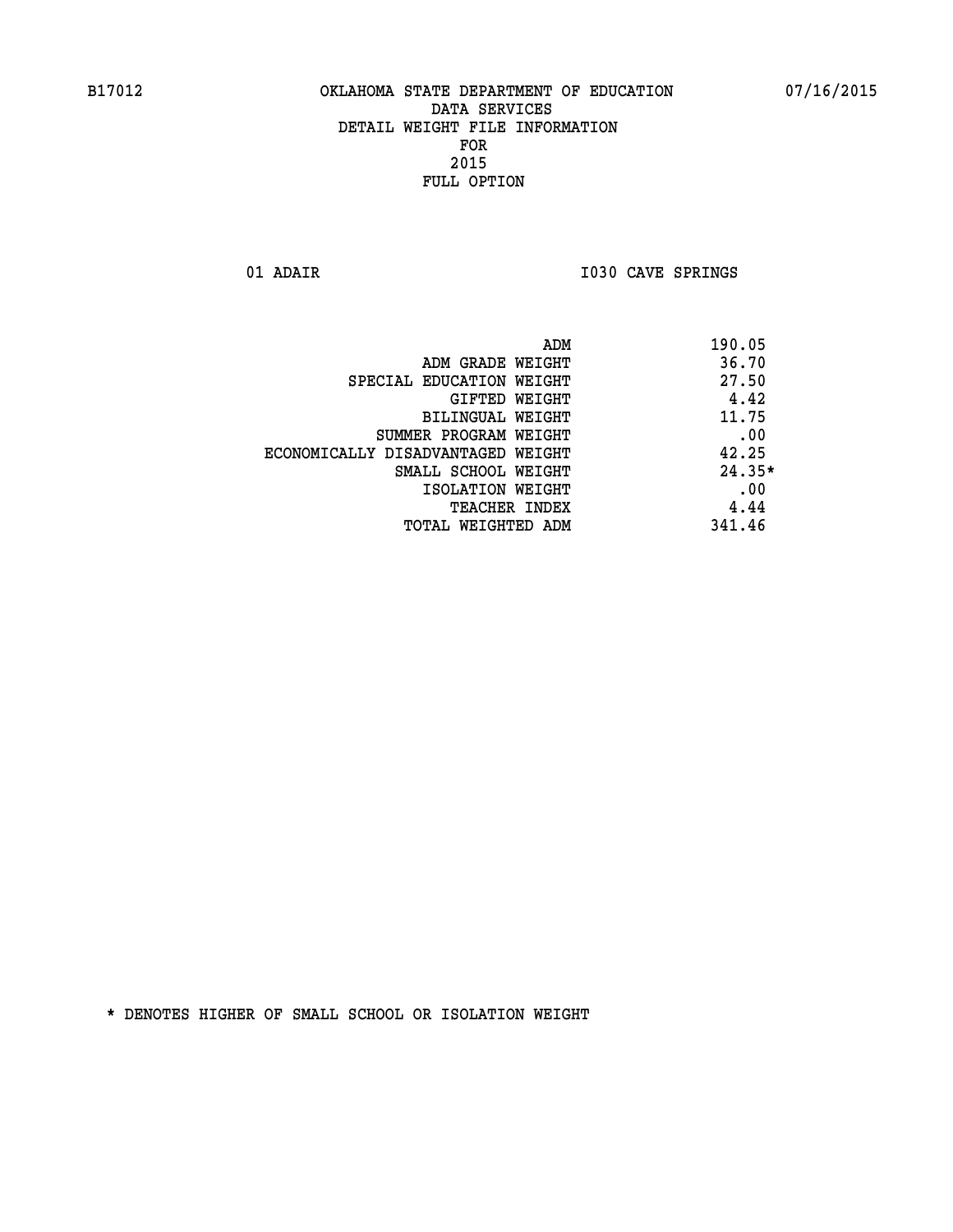02 ALFALFA **I001 BURLINGTON** 

| ADM                               | 152.49    |
|-----------------------------------|-----------|
| ADM GRADE WEIGHT                  | 26.67     |
| SPECIAL EDUCATION WEIGHT          | 22.10     |
| GIFTED WEIGHT                     | 4.08      |
| BILINGUAL WEIGHT                  | .50       |
| SUMMER PROGRAM WEIGHT             | 1.20      |
| ECONOMICALLY DISADVANTAGED WEIGHT | 14.00     |
| SMALL SCHOOL WEIGHT               | 21.71     |
| ISOLATION WEIGHT                  | $116.56*$ |
| <b>TEACHER INDEX</b>              | 6.70      |
| TOTAL WEIGHTED ADM                | 344.30    |
|                                   |           |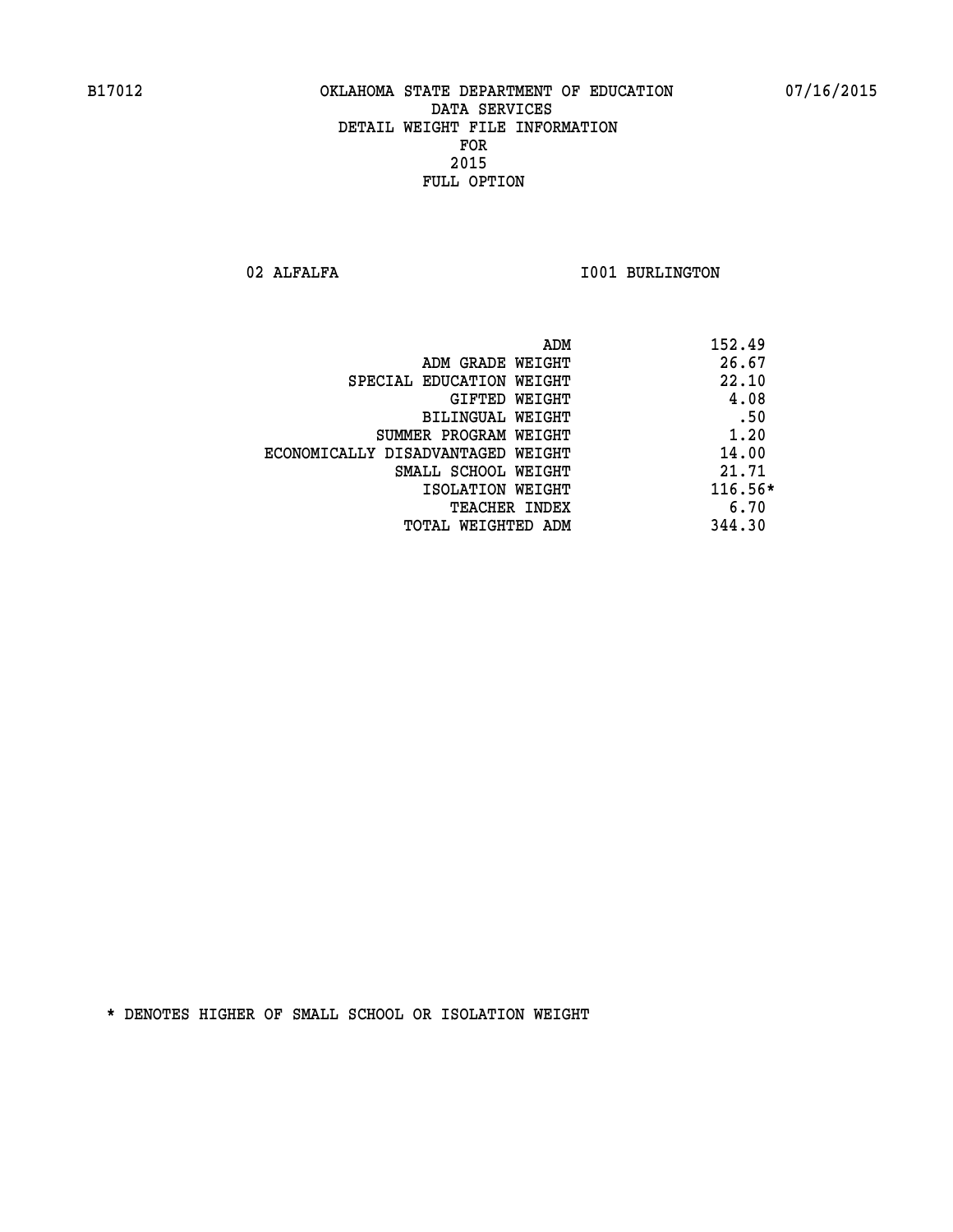02 ALFALFA **I046 CHEROKEE** 

| ADM                               | 385.81 |
|-----------------------------------|--------|
| ADM GRADE WEIGHT                  | 74.44  |
| SPECIAL EDUCATION WEIGHT          | 47.75  |
| GIFTED WEIGHT                     | 9.86   |
| <b>BILINGUAL WEIGHT</b>           | 3.00   |
| SUMMER PROGRAM WEIGHT             | .00    |
| ECONOMICALLY DISADVANTAGED WEIGHT | 43.75  |
| SMALL SCHOOL WEIGHT               | 20.89  |
| ISOLATION WEIGHT                  | 58.57* |
| <b>TEACHER INDEX</b>              | .00    |
| TOTAL WEIGHTED ADM                | 623.18 |
|                                   |        |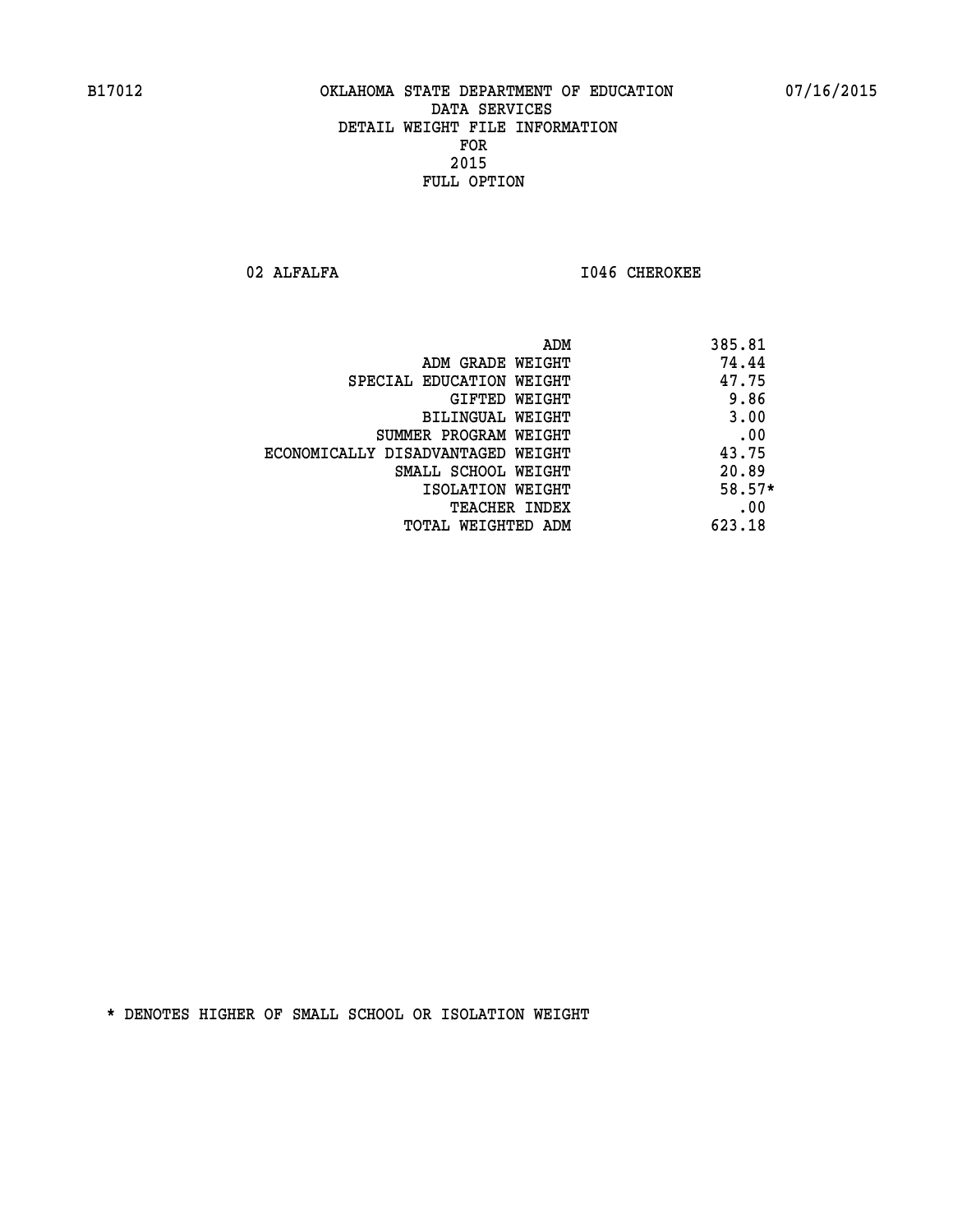02 ALFALFA **I093 TIMBERLAKE** 

| ADM                               | 281.64    |
|-----------------------------------|-----------|
| ADM GRADE WEIGHT                  | 60.06     |
| SPECIAL EDUCATION WEIGHT          | 27.20     |
| GIFTED WEIGHT                     | 7.48      |
| BILINGUAL WEIGHT                  | .00       |
| SUMMER PROGRAM WEIGHT             | .00       |
| ECONOMICALLY DISADVANTAGED WEIGHT | 34.00     |
| SMALL SCHOOL WEIGHT               | 26.34     |
| ISOLATION WEIGHT                  | $160.53*$ |
| <b>TEACHER INDEX</b>              | 15.74     |
| TOTAL WEIGHTED ADM                | 586.65    |
|                                   |           |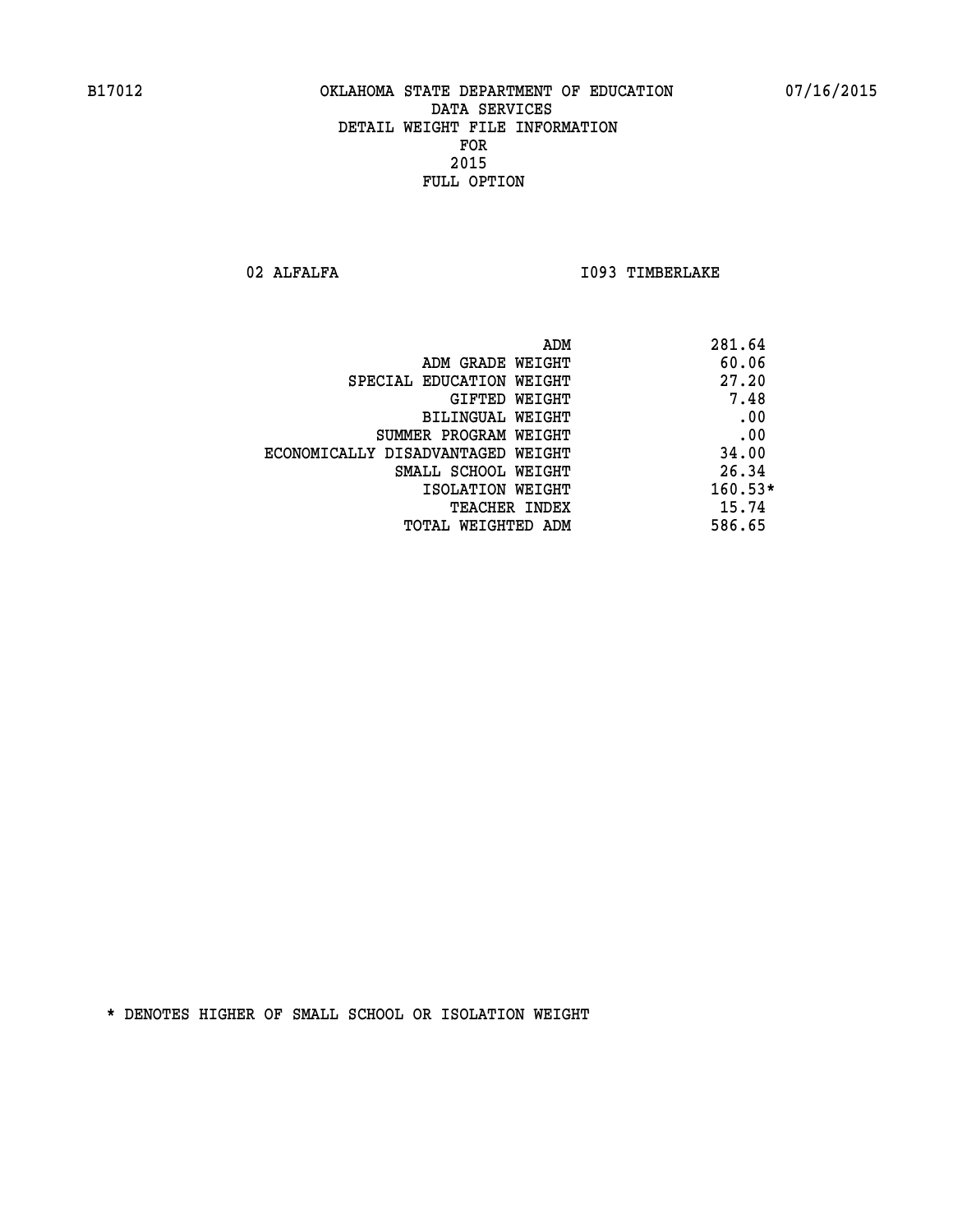03 ATOKA C021 HARMONY

| ADM                               | 207.44   |
|-----------------------------------|----------|
| ADM GRADE WEIGHT                  | 40.05    |
| SPECIAL EDUCATION WEIGHT          | 59.40    |
| GIFTED WEIGHT                     | 5.78     |
| BILINGUAL WEIGHT                  | 1.00     |
| SUMMER PROGRAM WEIGHT             | .00      |
| ECONOMICALLY DISADVANTAGED WEIGHT | 41.50    |
| SMALL SCHOOL WEIGHT               | $25.22*$ |
| ISOLATION WEIGHT                  | .00      |
| <b>TEACHER INDEX</b>              | 25.95    |
| TOTAL WEIGHTED ADM                | 406.34   |
|                                   |          |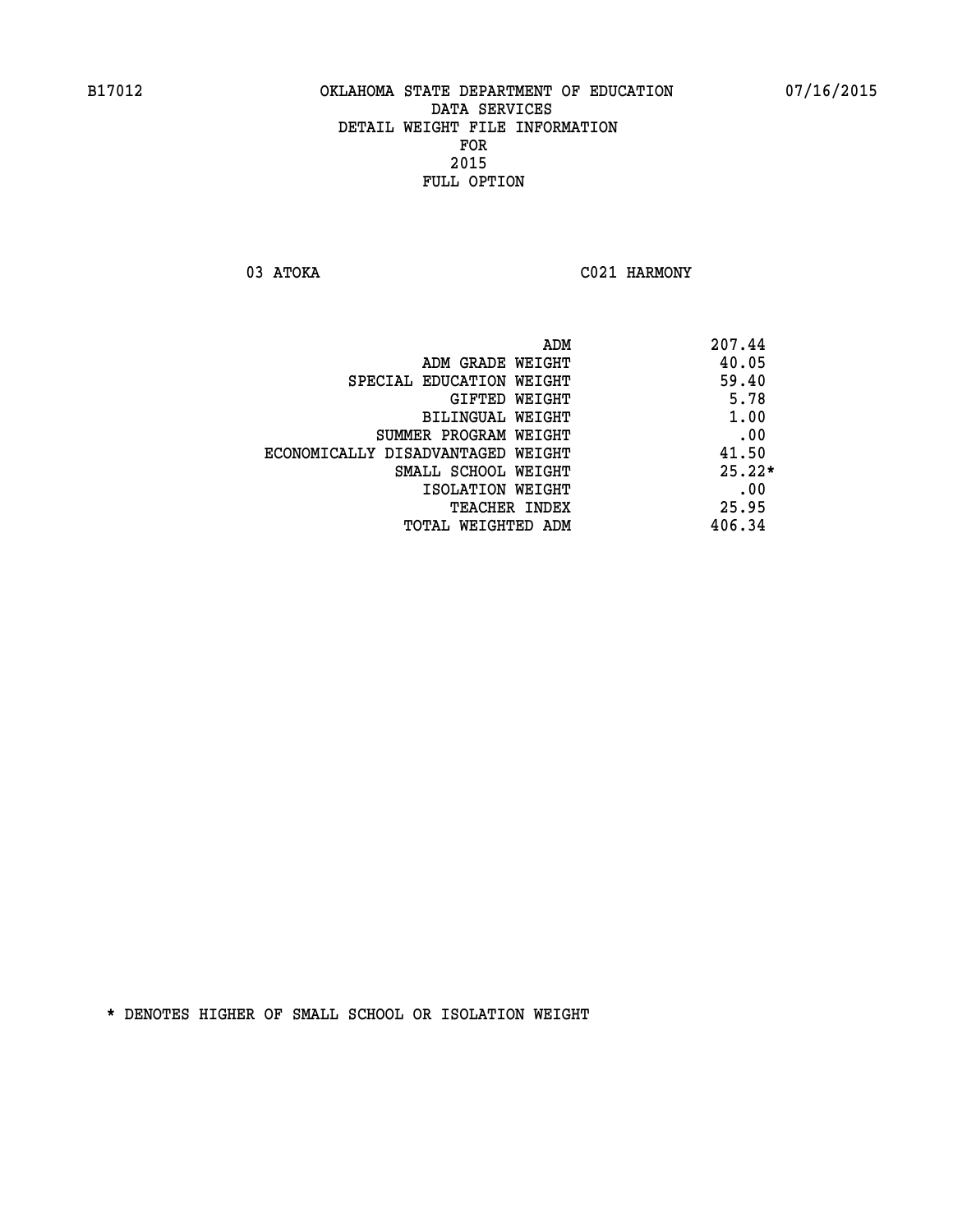**03 ATOKA C022 LANE** 

| 278.64   |
|----------|
| 59.01    |
| 92.45    |
| 10.54    |
| .00      |
| .00      |
| 50.00    |
| 26.37    |
| $55.73*$ |
| .00      |
| 546.37   |
|          |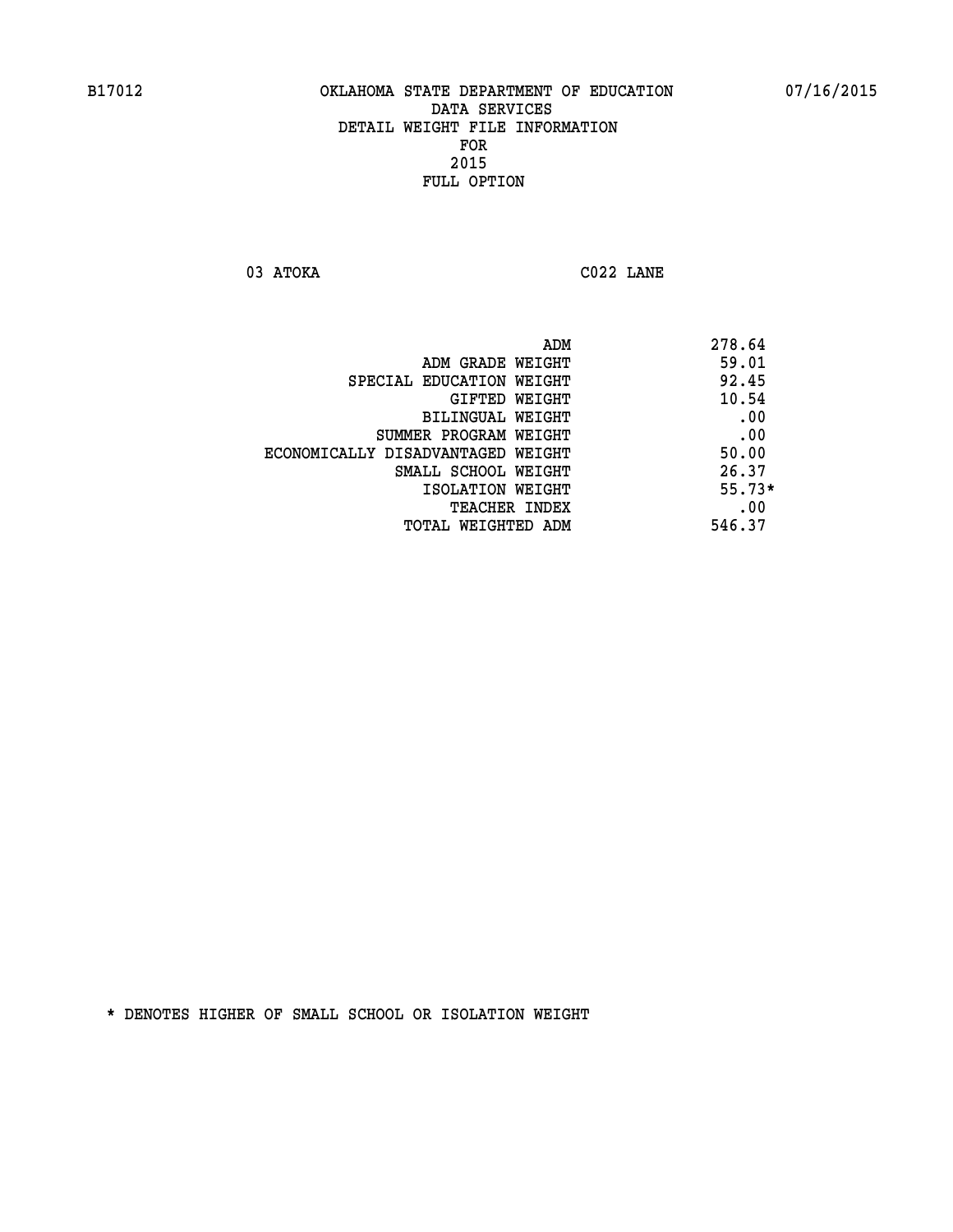03 ATOKA **I007 STRINGTOWN** 

|                                   | ADM | 257.86   |
|-----------------------------------|-----|----------|
| ADM GRADE WEIGHT                  |     | 50.34    |
| SPECIAL EDUCATION WEIGHT          |     | 48.20    |
| GIFTED WEIGHT                     |     | 11.56    |
| BILINGUAL WEIGHT                  |     | .00      |
| SUMMER PROGRAM WEIGHT             |     | .00      |
| ECONOMICALLY DISADVANTAGED WEIGHT |     | 41.25    |
| SMALL SCHOOL WEIGHT               |     | 26.43    |
| ISOLATION WEIGHT                  |     | $54.92*$ |
| TEACHER INDEX                     |     | 10.90    |
| TOTAL WEIGHTED ADM                |     | 475.03   |
|                                   |     |          |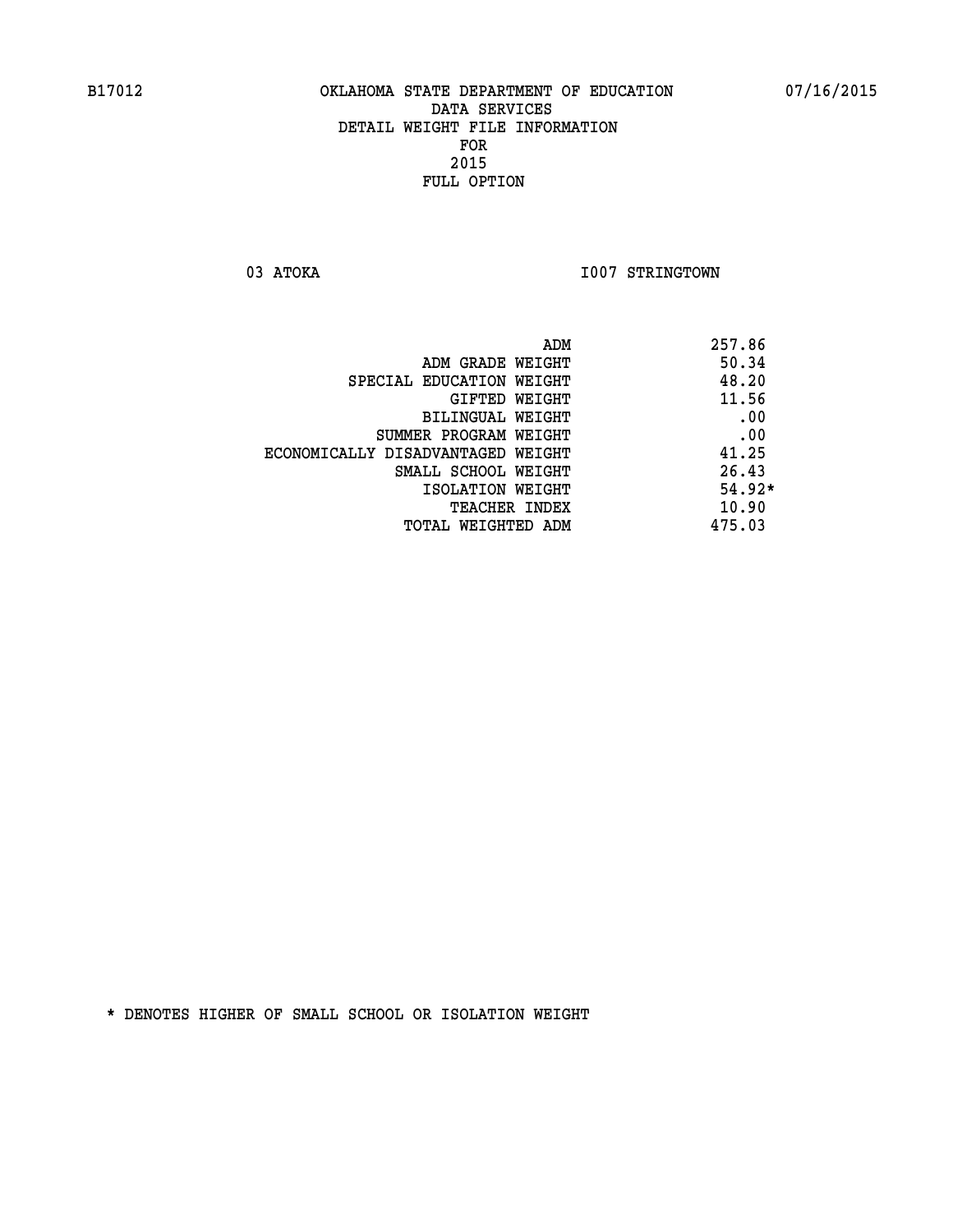**03 ATOKA I015 ATOKA** 

|                                   | 926.48<br>ADM |       |
|-----------------------------------|---------------|-------|
| ADM GRADE WEIGHT                  | 187.53        |       |
| SPECIAL EDUCATION WEIGHT          | 228.90        |       |
| GIFTED WEIGHT                     |               | 35.70 |
| BILINGUAL WEIGHT                  |               | 2.00  |
| SUMMER PROGRAM WEIGHT             |               | .00   |
| ECONOMICALLY DISADVANTAGED WEIGHT | 177.25        |       |
| SMALL SCHOOL WEIGHT               |               | .00   |
| ISOLATION WEIGHT                  |               | .00   |
| <b>TEACHER INDEX</b>              |               | .00   |
| TOTAL WEIGHTED ADM                | 1,557.86      |       |
|                                   |               |       |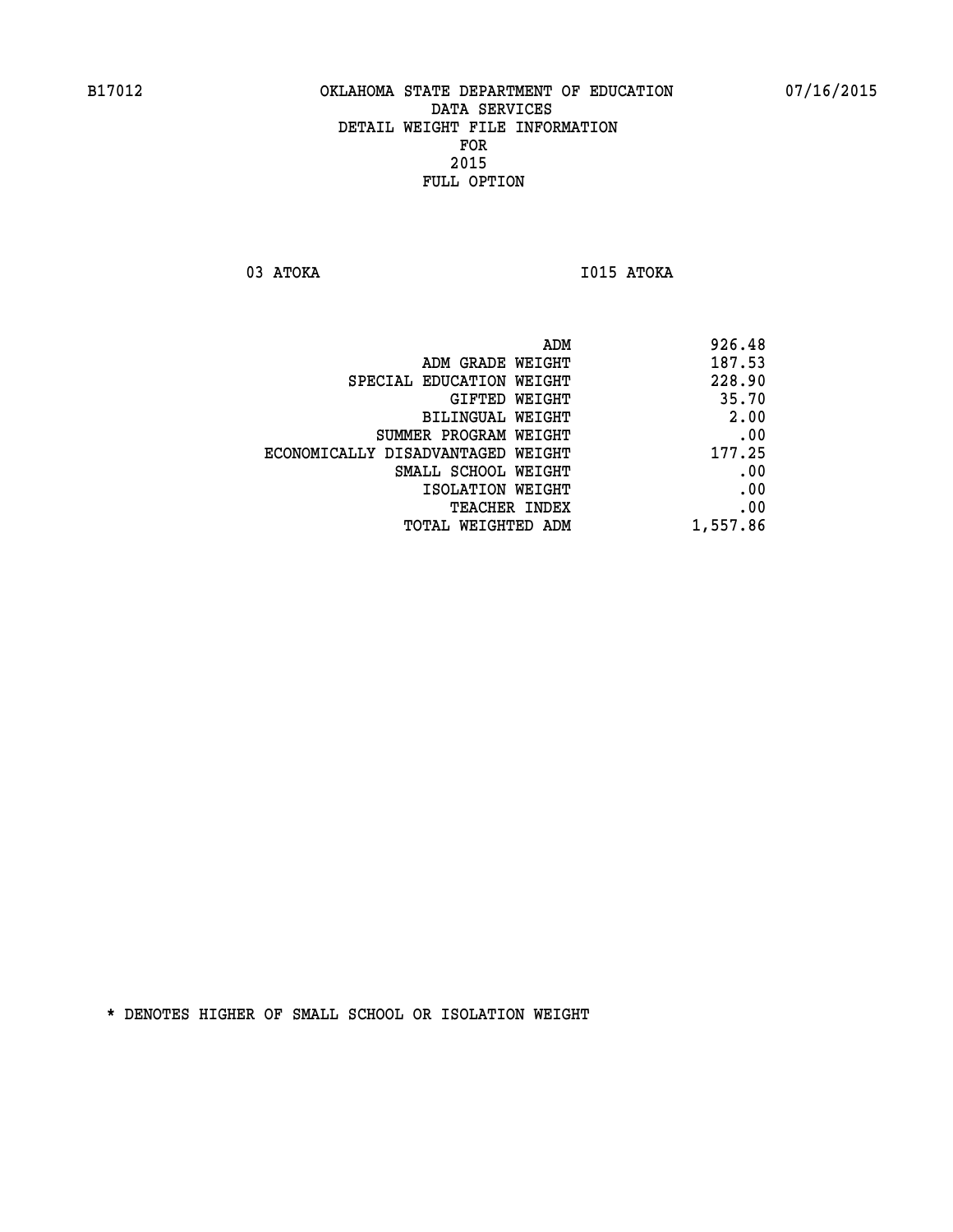03 ATOKA **I019 TUSHKA** 

| ADM                               | 455.60   |
|-----------------------------------|----------|
| ADM GRADE WEIGHT                  | 87.60    |
| SPECIAL EDUCATION WEIGHT          | 82.70    |
| GIFTED WEIGHT                     | 18.36    |
| BILINGUAL WEIGHT                  | .00      |
| SUMMER PROGRAM WEIGHT             | .00      |
| ECONOMICALLY DISADVANTAGED WEIGHT | 72.75    |
| SMALL SCHOOL WEIGHT               | $12.64*$ |
| ISOLATION WEIGHT                  | .00      |
| TEACHER INDEX                     | 20.63    |
| TOTAL WEIGHTED ADM                | 750.28   |
|                                   |          |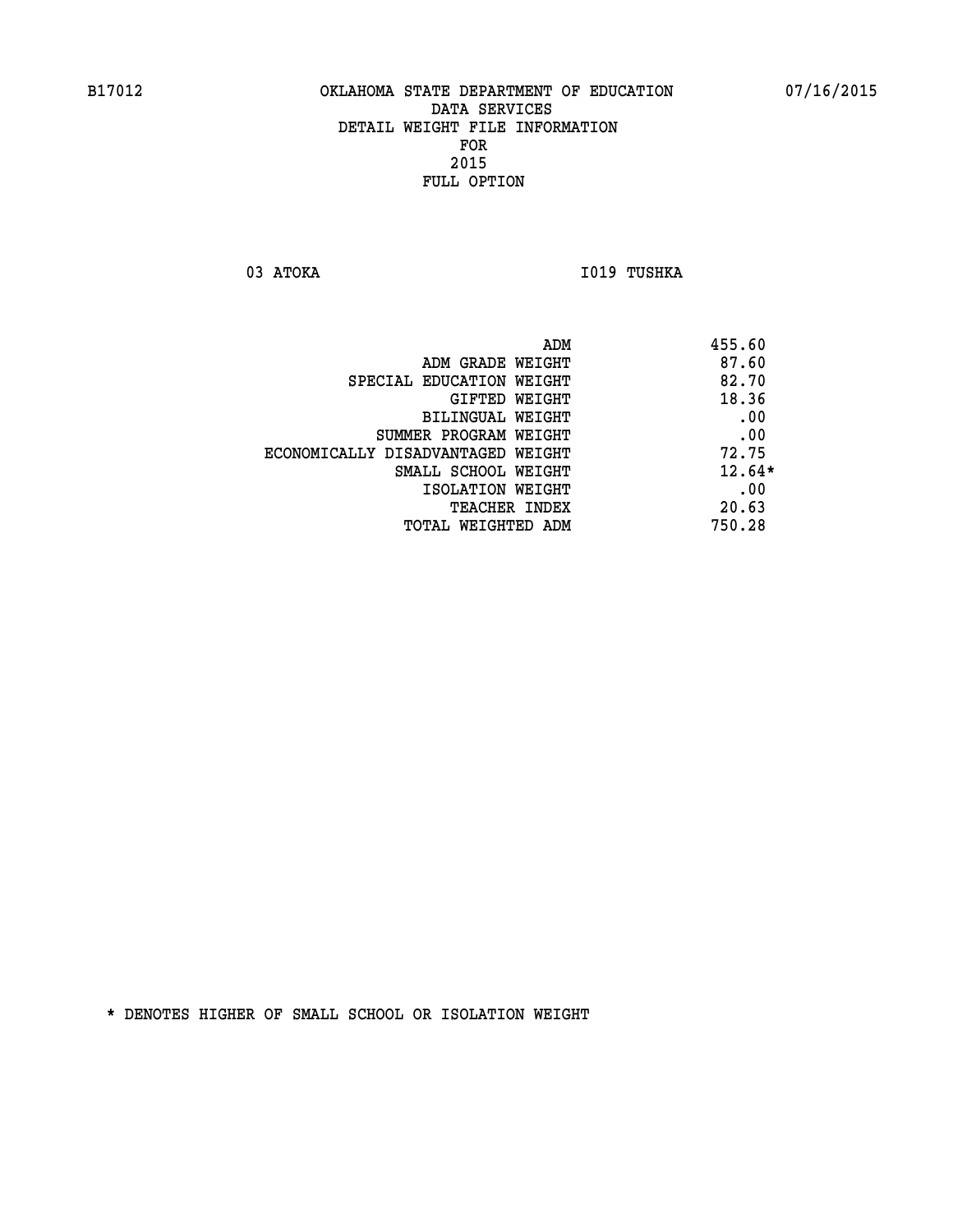**03 ATOKA I026 CANEY** 

|                                   | ADM | 257.71   |
|-----------------------------------|-----|----------|
| ADM GRADE WEIGHT                  |     | 53.50    |
| SPECIAL EDUCATION WEIGHT          |     | 45.70    |
| GIFTED WEIGHT                     |     | 9.52     |
| BILINGUAL WEIGHT                  |     | 2.50     |
| SUMMER PROGRAM WEIGHT             |     | .00      |
| ECONOMICALLY DISADVANTAGED WEIGHT |     | 49.75    |
| SMALL SCHOOL WEIGHT               |     | $26.43*$ |
| ISOLATION WEIGHT                  |     | .00      |
| TEACHER INDEX                     |     | .00      |
| TOTAL WEIGHTED ADM                |     | 445.11   |
|                                   |     |          |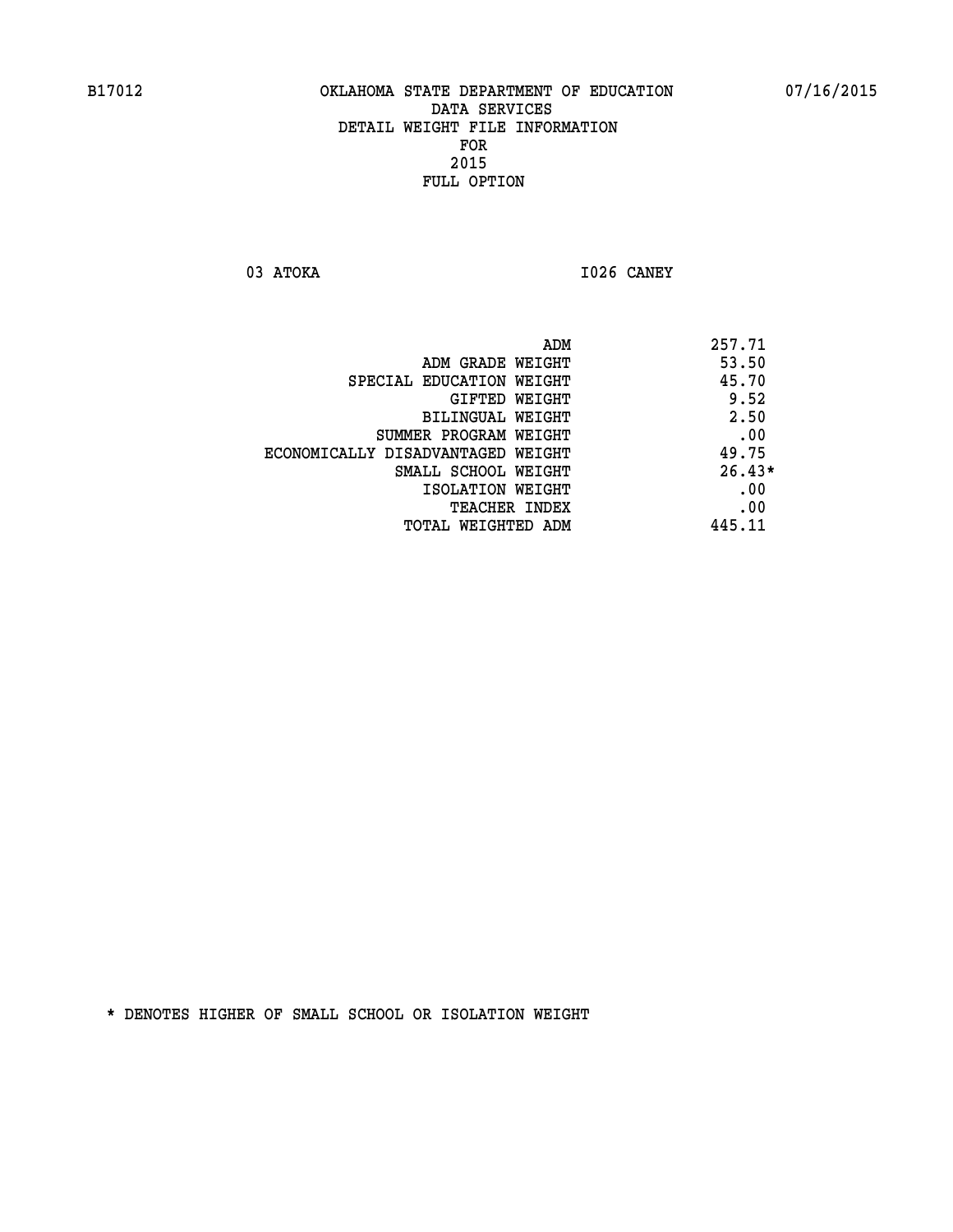04 BEAVER 1022 BEAVER

|                                   | ADM | 378.11    |
|-----------------------------------|-----|-----------|
| ADM GRADE WEIGHT                  |     | 63.80     |
| SPECIAL EDUCATION WEIGHT          |     | 24.10     |
| GIFTED WEIGHT                     |     | 9.52      |
| BILINGUAL WEIGHT                  |     | 24.00     |
| SUMMER PROGRAM WEIGHT             |     | .00       |
| ECONOMICALLY DISADVANTAGED WEIGHT |     | 56.75     |
| SMALL SCHOOL WEIGHT               |     | 21.57     |
| ISOLATION WEIGHT                  |     | $173.93*$ |
| TEACHER INDEX                     |     | 19.85     |
| TOTAL WEIGHTED ADM                |     | 750.06    |
|                                   |     |           |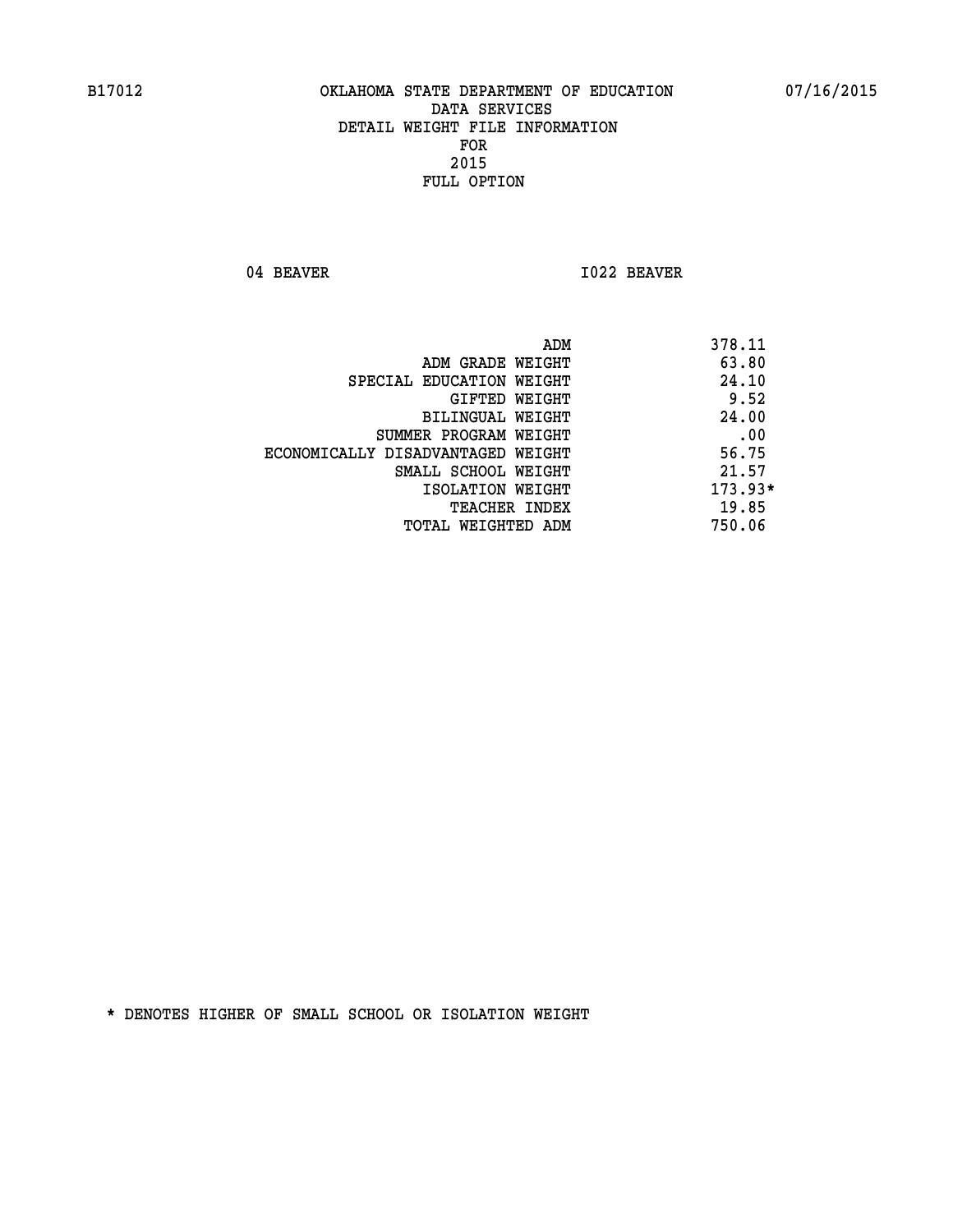04 BEAVER 1075 BALKO

| ADM<br>156.00 |                                   |
|---------------|-----------------------------------|
| 26.00         | ADM GRADE WEIGHT                  |
| 18.50         | SPECIAL EDUCATION WEIGHT          |
| 3.06          | GIFTED WEIGHT                     |
| .50           | BILINGUAL WEIGHT                  |
| .00           | SUMMER PROGRAM WEIGHT             |
| 13.00         | ECONOMICALLY DISADVANTAGED WEIGHT |
| 22.00         | SMALL SCHOOL WEIGHT               |
| 134.16*       | ISOLATION WEIGHT                  |
| .00           | <b>TEACHER INDEX</b>              |
| 351.22        | TOTAL WEIGHTED ADM                |
|               |                                   |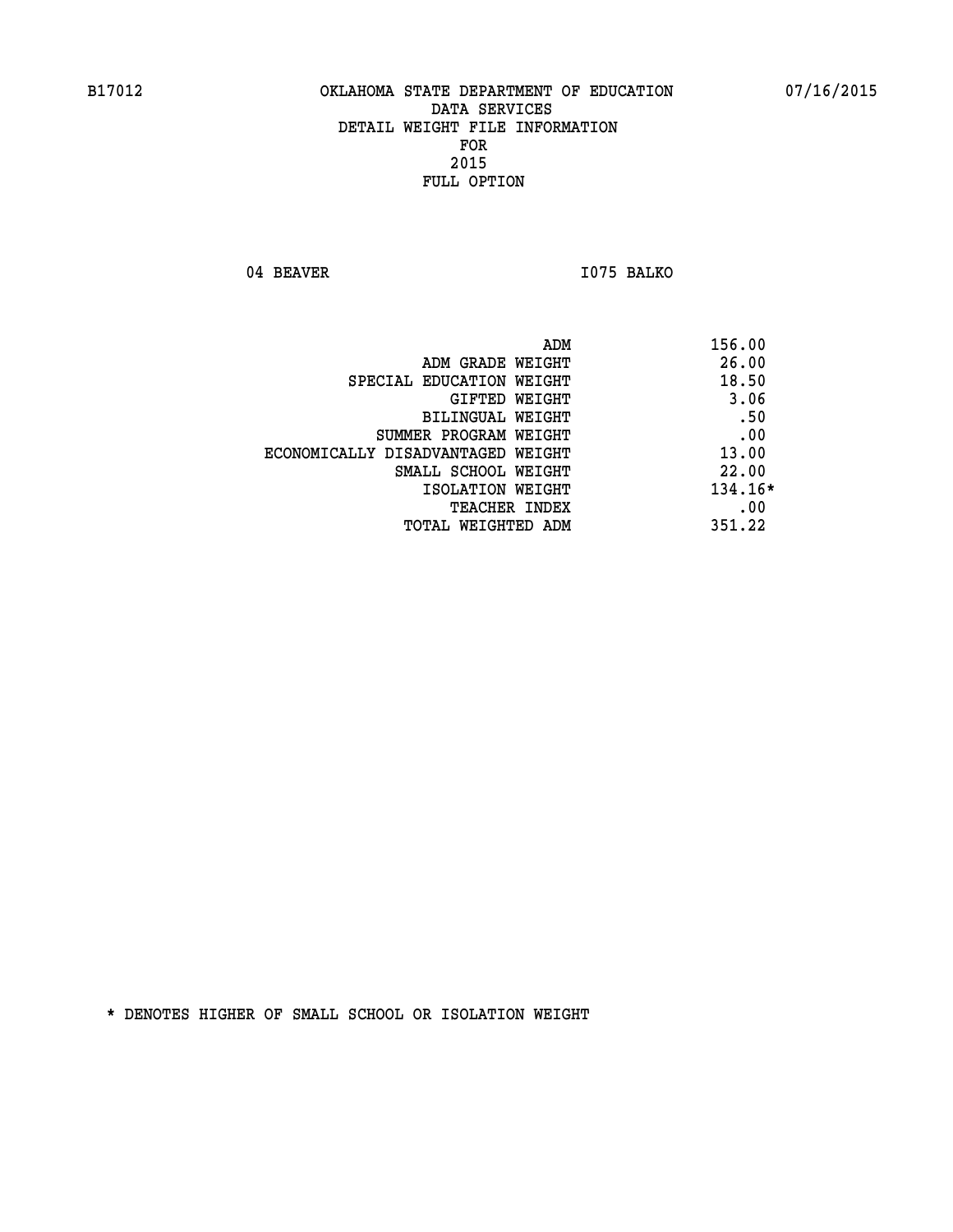04 BEAVER 1123 FORGAN

|                                   | ADM<br>142.93 |           |
|-----------------------------------|---------------|-----------|
| ADM GRADE WEIGHT                  |               | 27.88     |
| SPECIAL EDUCATION WEIGHT          |               | 25.65     |
| GIFTED WEIGHT                     |               | 2.72      |
| BILINGUAL WEIGHT                  |               | 7.25      |
| SUMMER PROGRAM WEIGHT             |               | .00       |
| ECONOMICALLY DISADVANTAGED WEIGHT |               | 17.25     |
| SMALL SCHOOL WEIGHT               |               | 20.86     |
| ISOLATION WEIGHT                  |               | $128.64*$ |
| TEACHER INDEX                     |               | .00       |
| TOTAL WEIGHTED ADM                | 352.32        |           |
|                                   |               |           |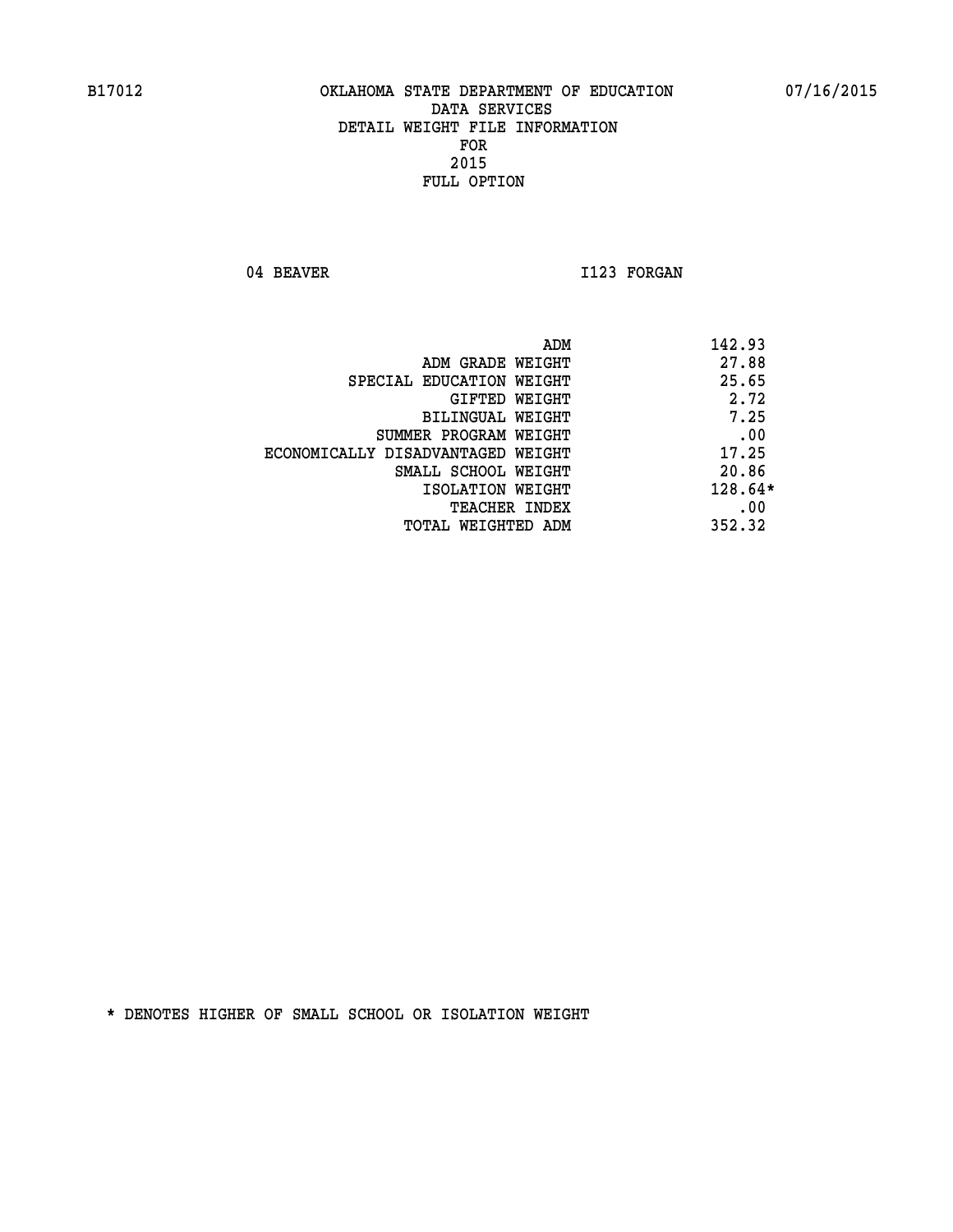04 BEAVER 1128 TURPIN

|                                   | ADM | 428.27  |
|-----------------------------------|-----|---------|
| ADM GRADE WEIGHT                  |     | 87.72   |
| SPECIAL EDUCATION WEIGHT          |     | 28.80   |
| GIFTED WEIGHT                     |     | 11.56   |
| BILINGUAL WEIGHT                  |     | 37.75   |
| SUMMER PROGRAM WEIGHT             |     | .00     |
| ECONOMICALLY DISADVANTAGED WEIGHT |     | 63.50   |
| SMALL SCHOOL WEIGHT               |     | 16.31   |
| ISOLATION WEIGHT                  |     | 179.87* |
| TEACHER INDEX                     |     | 1.80    |
| TOTAL WEIGHTED ADM                |     | 839.27  |
|                                   |     |         |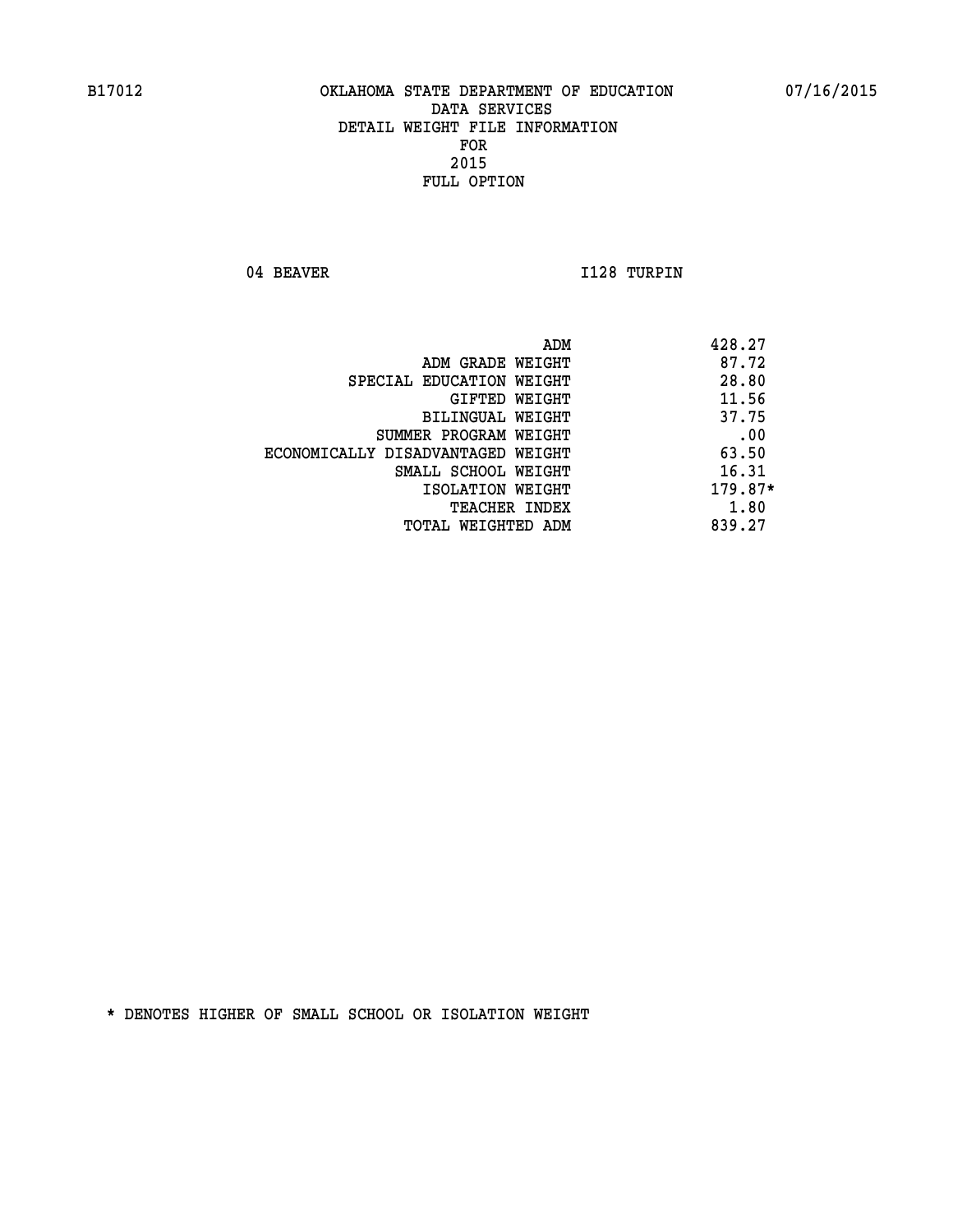05 BECKHAM 1002 MERRITT

| ADM<br>777.87                               |
|---------------------------------------------|
| 166.59<br>ADM GRADE WEIGHT                  |
| 93.10<br>SPECIAL EDUCATION WEIGHT           |
| 28.90<br><b>GIFTED WEIGHT</b>               |
| 16.25<br><b>BILINGUAL WEIGHT</b>            |
| .00<br>SUMMER PROGRAM WEIGHT                |
| 126.75<br>ECONOMICALLY DISADVANTAGED WEIGHT |
| .00<br>SMALL SCHOOL WEIGHT                  |
| .00<br>ISOLATION WEIGHT                     |
| .00<br>TEACHER INDEX                        |
| 1,209.46<br>TOTAL WEIGHTED ADM              |
|                                             |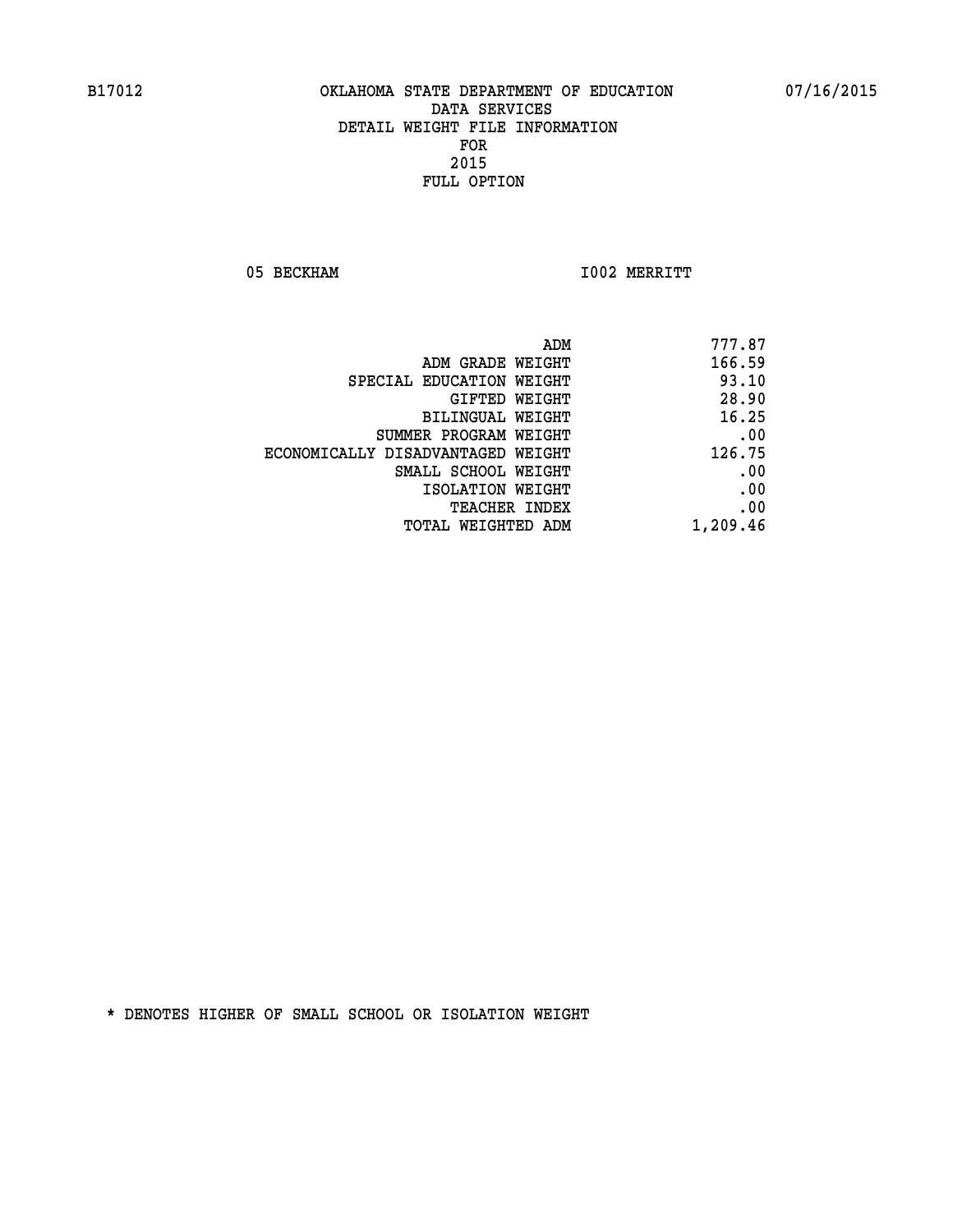05 BECKHAM 1006 ELK CITY

| ADM                               | 2,258.00 |
|-----------------------------------|----------|
| ADM GRADE WEIGHT                  | 441.69   |
| SPECIAL EDUCATION WEIGHT          | 264.50   |
| GIFTED WEIGHT                     | 61.20    |
| BILINGUAL WEIGHT                  | 71.50    |
| SUMMER PROGRAM WEIGHT             | .00      |
| ECONOMICALLY DISADVANTAGED WEIGHT | 371.75   |
| SMALL SCHOOL WEIGHT               | .00      |
| ISOLATION WEIGHT                  | .00      |
| <b>TEACHER INDEX</b>              | .00      |
| <b>TOTAL WEIGHTED ADM</b>         | 3,468.64 |
|                                   |          |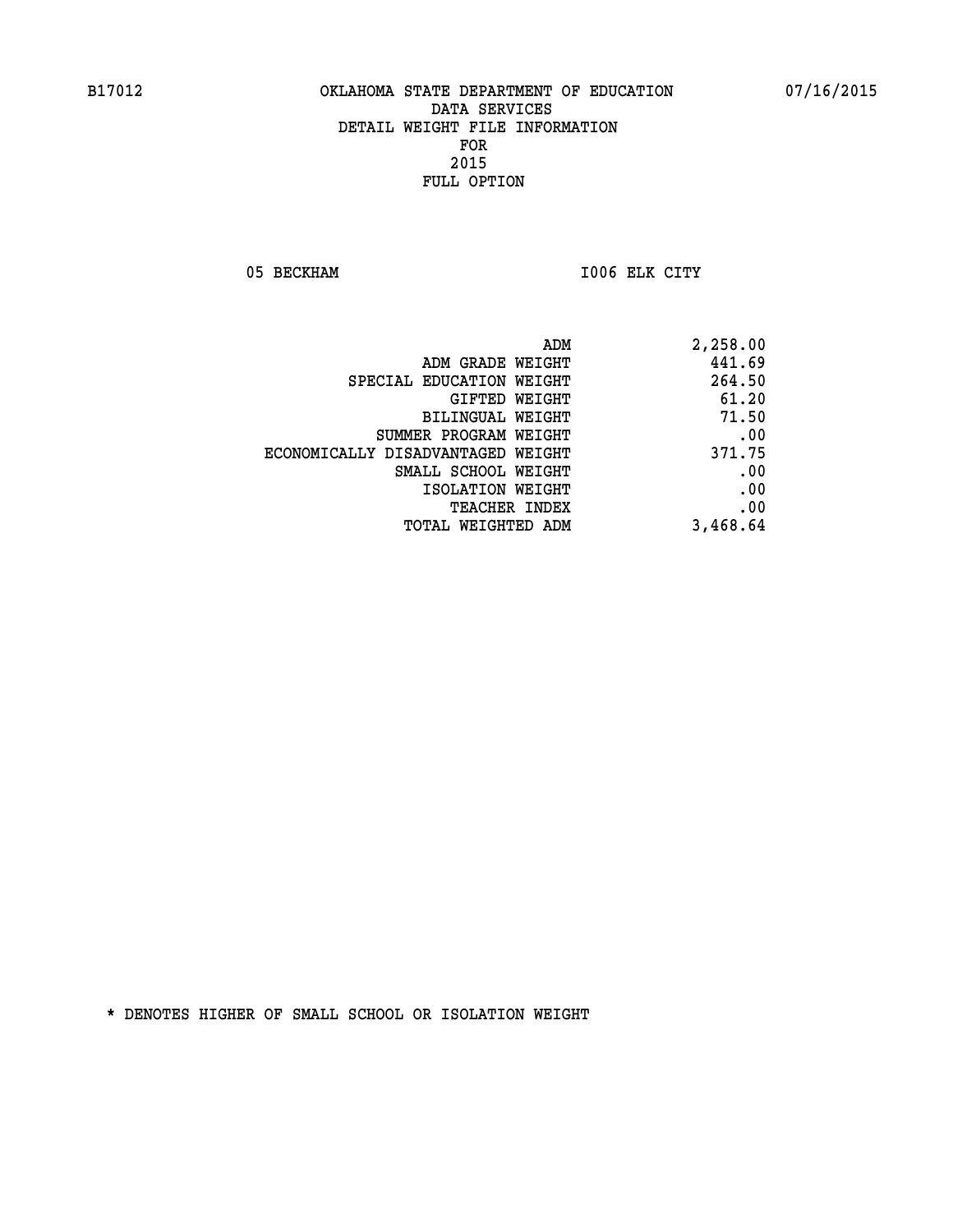05 BECKHAM 1031 SAYRE

| 767.50   |
|----------|
| 151.39   |
| 85.20    |
| 13.60    |
| 6.25     |
| .00      |
| 102.00   |
| .00      |
| .00      |
| 29.71    |
| 1,155.65 |
|          |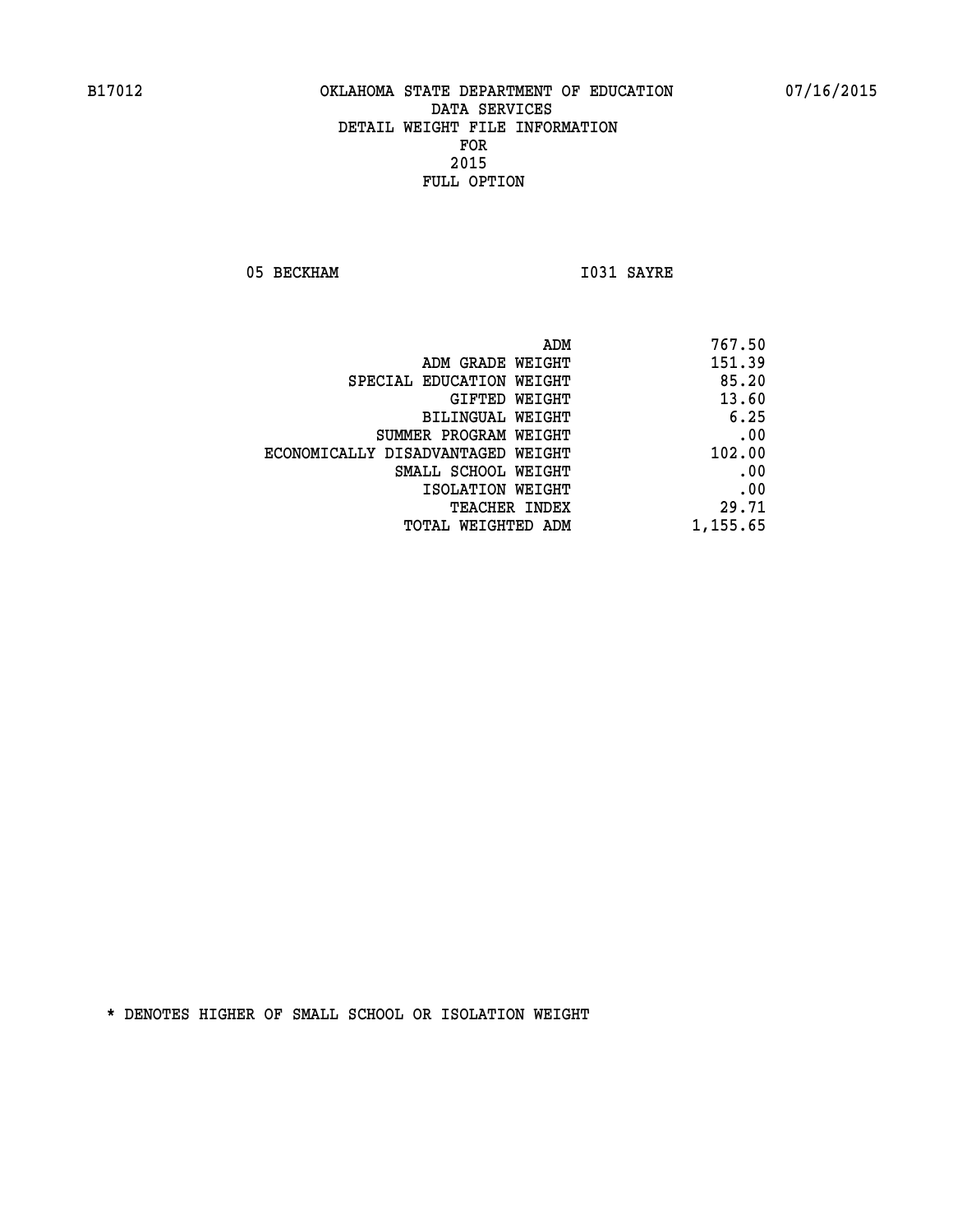05 BECKHAM 1051 ERICK

|                                   | ADM<br>256.53 |      |
|-----------------------------------|---------------|------|
| ADM GRADE WEIGHT                  | 51.92         |      |
| SPECIAL EDUCATION WEIGHT          | 33.40         |      |
| GIFTED WEIGHT                     |               | 7.14 |
| BILINGUAL WEIGHT                  |               | .00  |
| SUMMER PROGRAM WEIGHT             |               | .00  |
| ECONOMICALLY DISADVANTAGED WEIGHT | 29.50         |      |
| SMALL SCHOOL WEIGHT               | 26.43         |      |
| ISOLATION WEIGHT                  | $154.92*$     |      |
| <b>TEACHER INDEX</b>              |               | 1.32 |
| TOTAL WEIGHTED ADM                | 534.73        |      |
|                                   |               |      |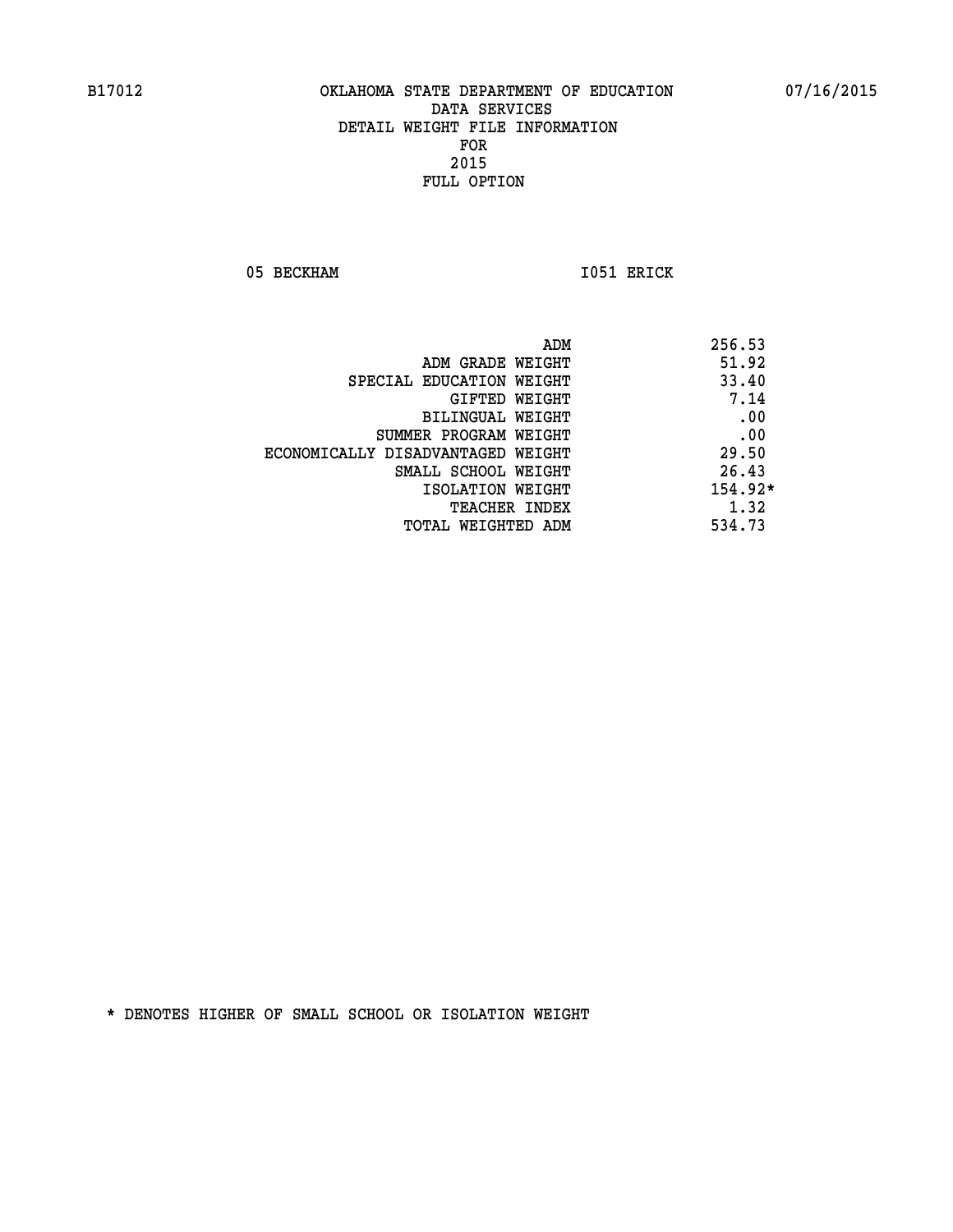06 BLAINE 1009 OKEENE

| ADM                               | 332.36    |
|-----------------------------------|-----------|
| ADM GRADE WEIGHT                  | 57.41     |
| SPECIAL EDUCATION WEIGHT          | 71.05     |
| GIFTED WEIGHT                     | 10.54     |
| <b>BILINGUAL WEIGHT</b>           | 9.25      |
| SUMMER PROGRAM WEIGHT             | .00       |
| ECONOMICALLY DISADVANTAGED WEIGHT | 49.25     |
| SMALL SCHOOL WEIGHT               | 24.71     |
| ISOLATION WEIGHT                  | $115.79*$ |
| <b>TEACHER INDEX</b>              | 20.41     |
| TOTAL WEIGHTED ADM                | 666.06    |
|                                   |           |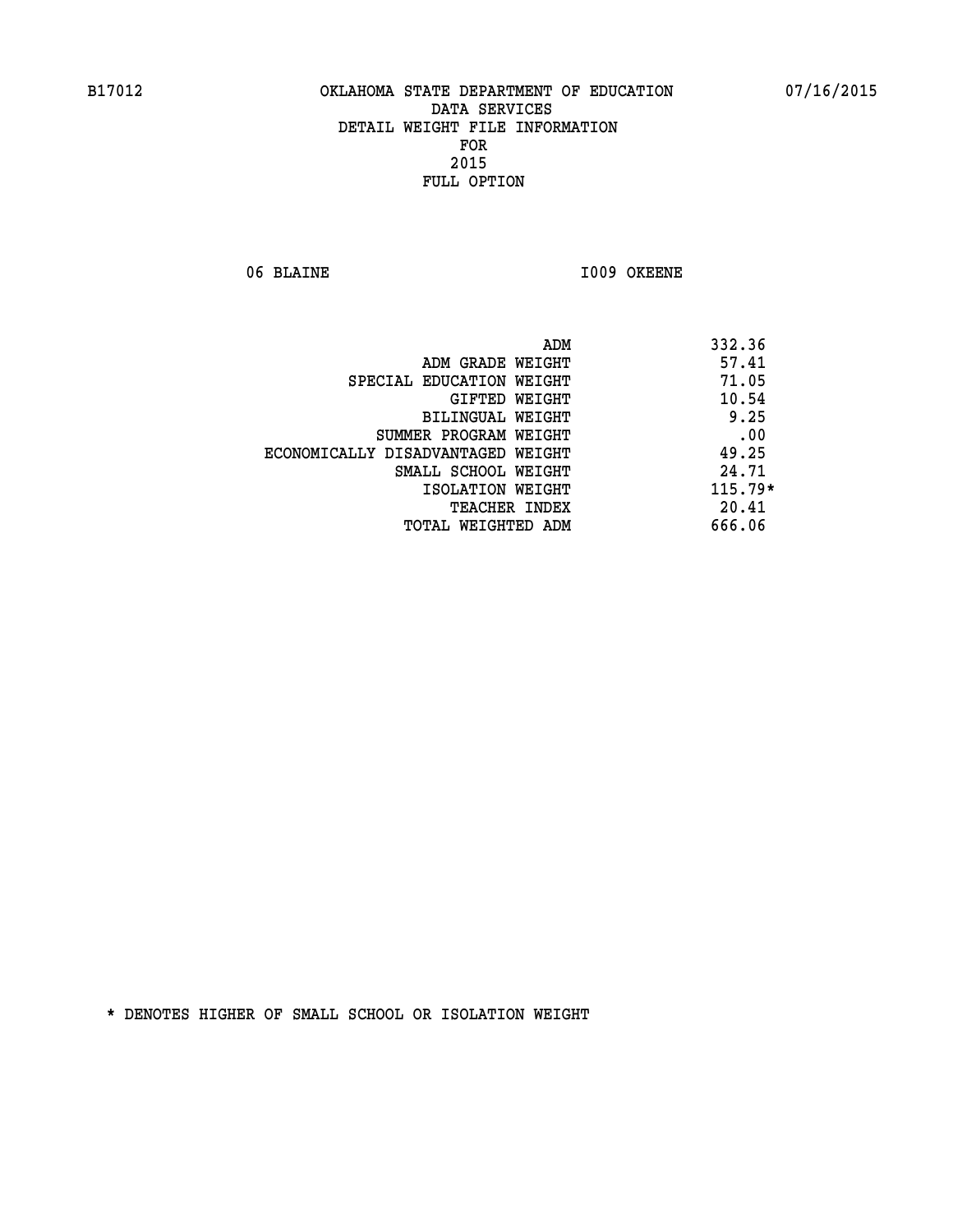06 BLAINE **I042 WATONGA** 

|                                   | ADM<br>765.81 |
|-----------------------------------|---------------|
| ADM GRADE WEIGHT                  | 134.00        |
| SPECIAL EDUCATION WEIGHT          | 72.65         |
| GIFTED WEIGHT                     | 26.86         |
| BILINGUAL WEIGHT                  | 21.75         |
| SUMMER PROGRAM WEIGHT             | .00           |
| ECONOMICALLY DISADVANTAGED WEIGHT | 139.25        |
| SMALL SCHOOL WEIGHT               | .00           |
| ISOLATION WEIGHT                  | .00           |
| TEACHER INDEX                     | .00           |
| TOTAL WEIGHTED ADM                | 1,160.32      |
|                                   |               |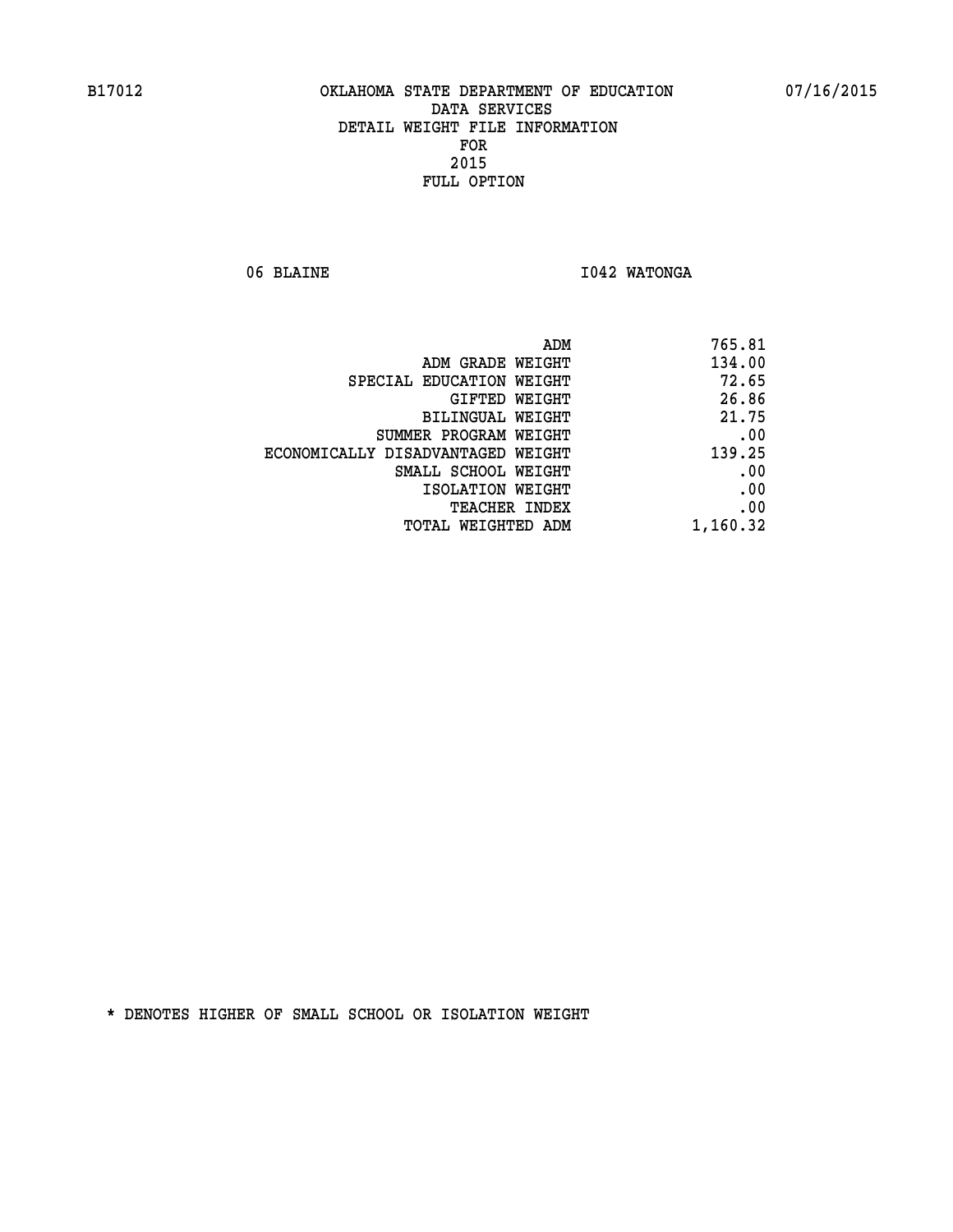06 BLAINE **I080 GEARY** 

| ADM<br>413.43 |                                   |
|---------------|-----------------------------------|
| 88.78         | ADM GRADE WEIGHT                  |
| 46.05         | SPECIAL EDUCATION WEIGHT          |
| 14.62         | GIFTED WEIGHT                     |
| 8.50          | <b>BILINGUAL WEIGHT</b>           |
| .00           | SUMMER PROGRAM WEIGHT             |
| 86.25         | ECONOMICALLY DISADVANTAGED WEIGHT |
| 18.06         | SMALL SCHOOL WEIGHT               |
| $169.51*$     | ISOLATION WEIGHT                  |
| .00           | <b>TEACHER INDEX</b>              |
| 827.14        | TOTAL WEIGHTED ADM                |
|               |                                   |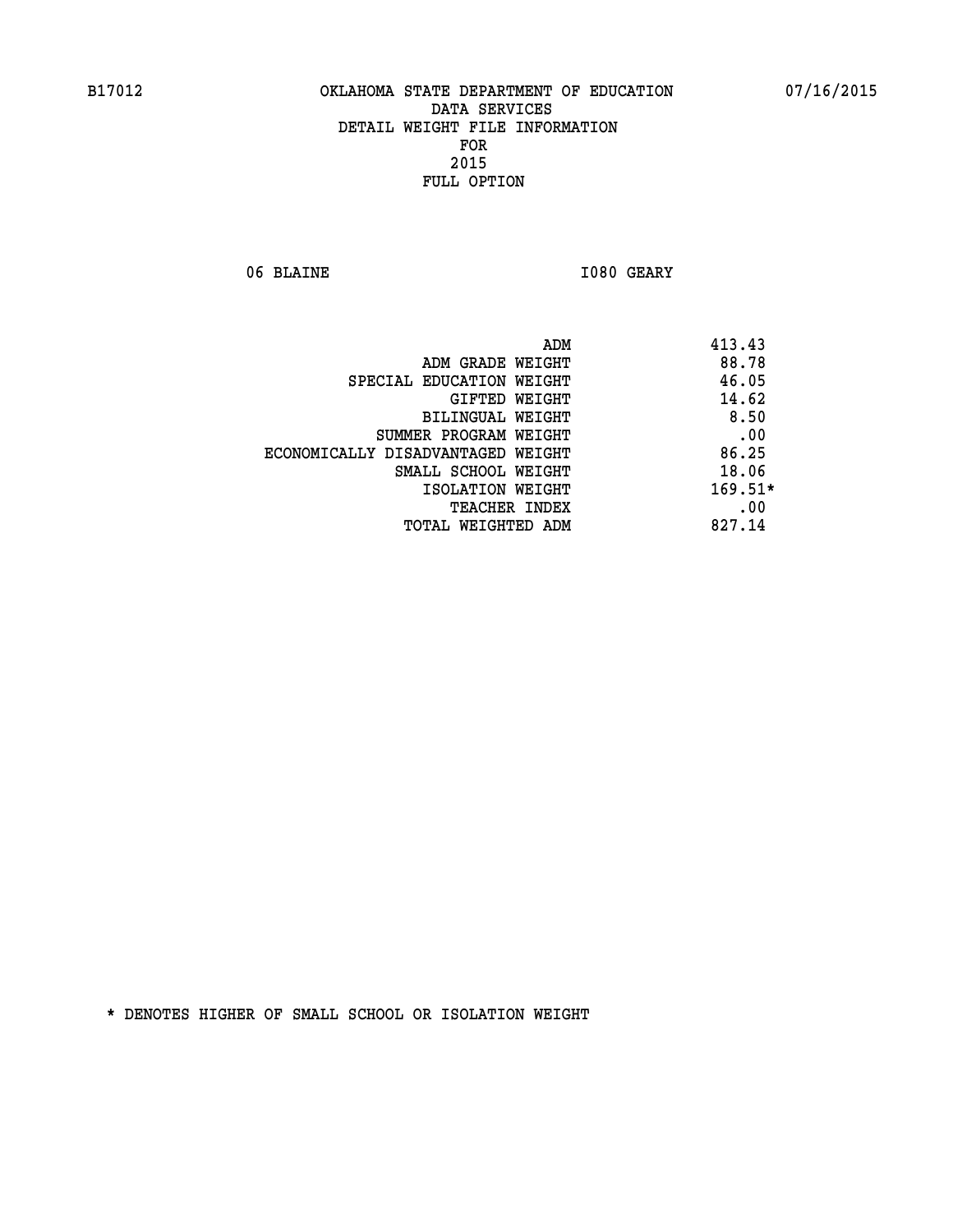06 BLAINE 1105 CANTON

|                                   | ADM | 411.37    |
|-----------------------------------|-----|-----------|
| ADM GRADE WEIGHT                  |     | 82.85     |
| SPECIAL EDUCATION WEIGHT          |     | 69.35     |
| GIFTED WEIGHT                     |     | 10.20     |
| BILINGUAL WEIGHT                  |     | 8.50      |
| SUMMER PROGRAM WEIGHT             |     | .00       |
| ECONOMICALLY DISADVANTAGED WEIGHT |     | 60.25     |
| SMALL SCHOOL WEIGHT               |     | 18.29     |
| ISOLATION WEIGHT                  |     | $153.89*$ |
| <b>TEACHER INDEX</b>              |     | 3.60      |
| TOTAL WEIGHTED ADM                |     | 800.01    |
|                                   |     |           |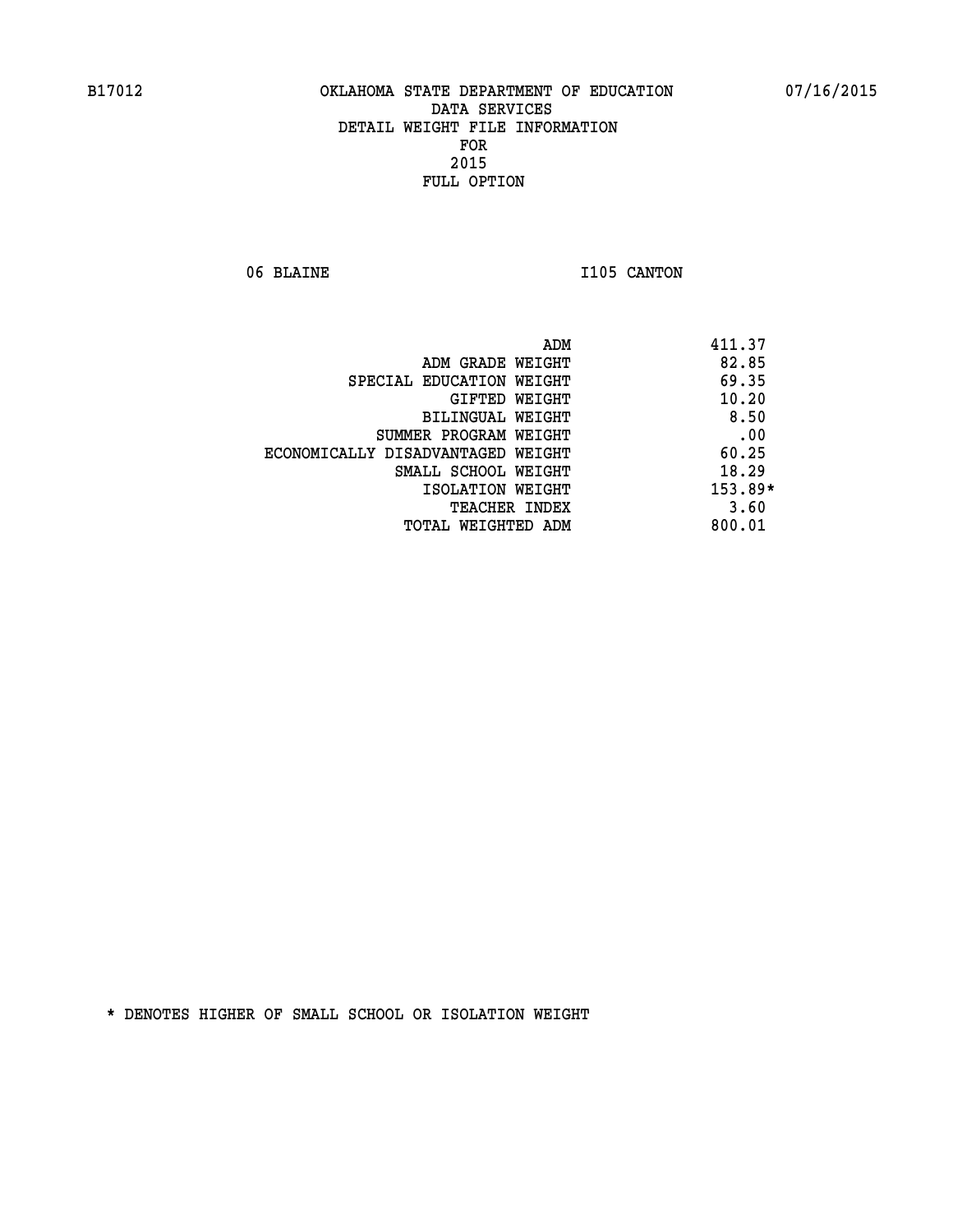**07 BRYAN I001 SILO** 

| 863.21   |
|----------|
| 177.73   |
| 151.95   |
| 36.04    |
| 4.00     |
| .00      |
| 165.25   |
| .00      |
| .00      |
| 1.93     |
| 1,400.11 |
|          |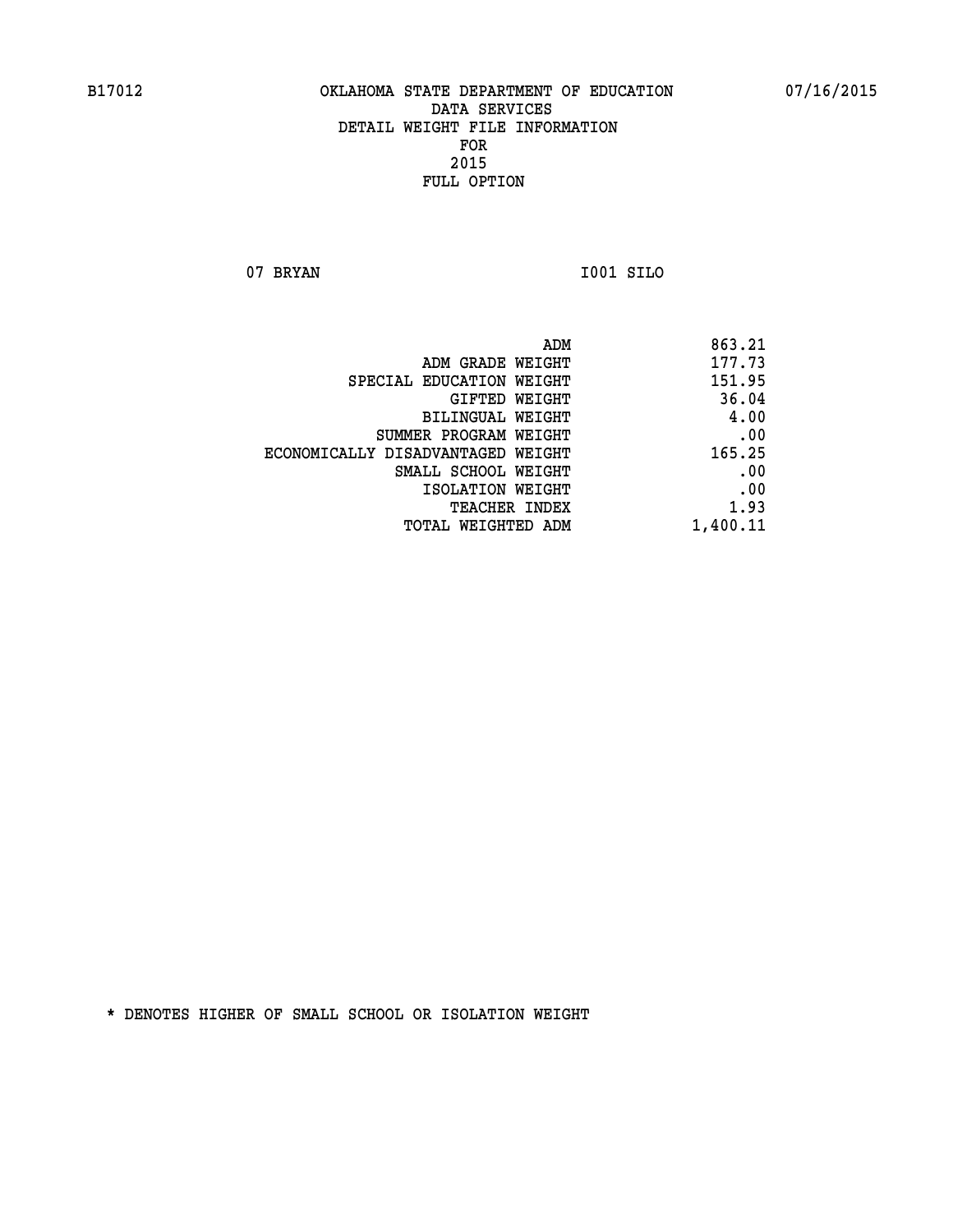07 BRYAN 1002 ROCK CREEK

| ADM                               | 480.11    |
|-----------------------------------|-----------|
| ADM GRADE WEIGHT                  | 95.82     |
| SPECIAL EDUCATION WEIGHT          | 124.45    |
| GIFTED WEIGHT                     | 27.20     |
| <b>BILINGUAL WEIGHT</b>           | .00       |
| SUMMER PROGRAM WEIGHT             | .00       |
| ECONOMICALLY DISADVANTAGED WEIGHT | 90.50     |
| SMALL SCHOOL WEIGHT               | 8.87      |
| ISOLATION WEIGHT                  | $126.75*$ |
| <b>TEACHER INDEX</b>              | 6.20      |
| TOTAL WEIGHTED ADM                | 951.03    |
|                                   |           |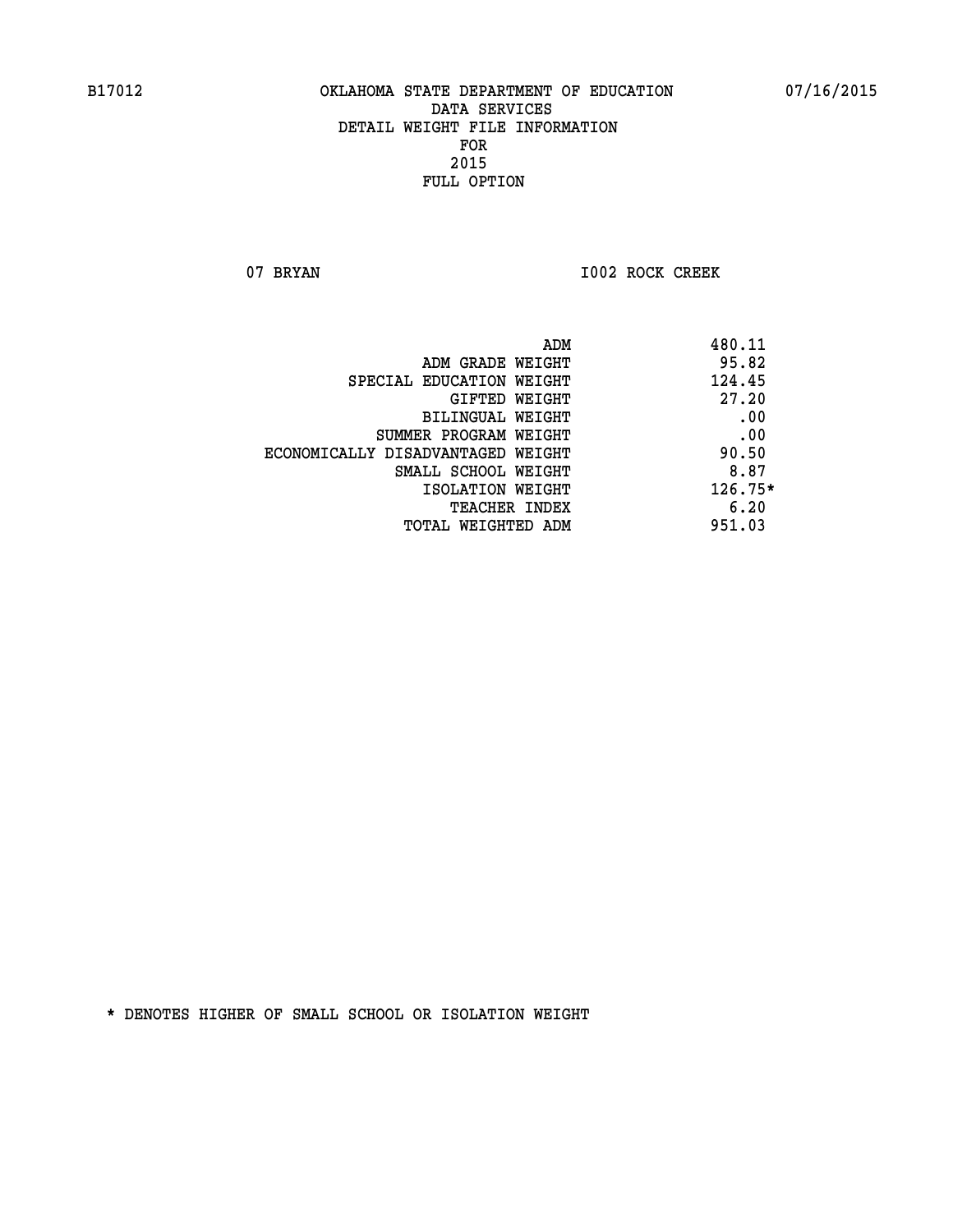07 BRYAN 1003 ACHILLE

| ADM                               | 301.41   |
|-----------------------------------|----------|
| ADM GRADE WEIGHT                  | 58.26    |
| SPECIAL EDUCATION WEIGHT          | 68.90    |
| GIFTED WEIGHT                     | 8.50     |
| <b>BILINGUAL WEIGHT</b>           | .00      |
| SUMMER PROGRAM WEIGHT             | .00      |
| ECONOMICALLY DISADVANTAGED WEIGHT | 61.00    |
| SMALL SCHOOL WEIGHT               | 25.93    |
| ISOLATION WEIGHT                  | $42.68*$ |
| <b>TEACHER INDEX</b>              | 8.88     |
| TOTAL WEIGHTED ADM                | 549.63   |
|                                   |          |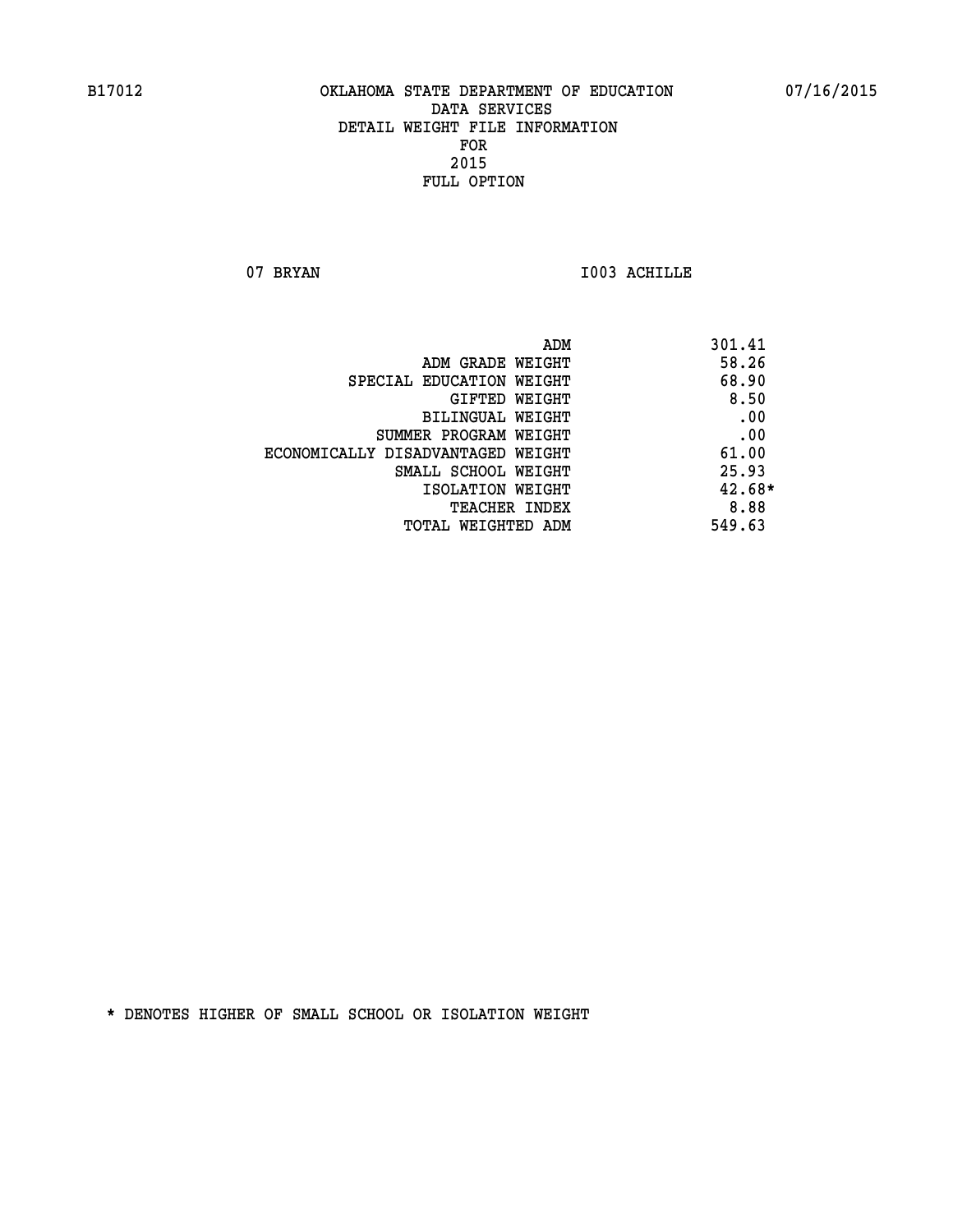07 BRYAN 1004 COLBERT

| 830.68   |
|----------|
| 172.65   |
| 209.40   |
| 27.88    |
| 7.50     |
| .00      |
| 163.00   |
| .00      |
| .00      |
| 24.73    |
| 1,435.84 |
|          |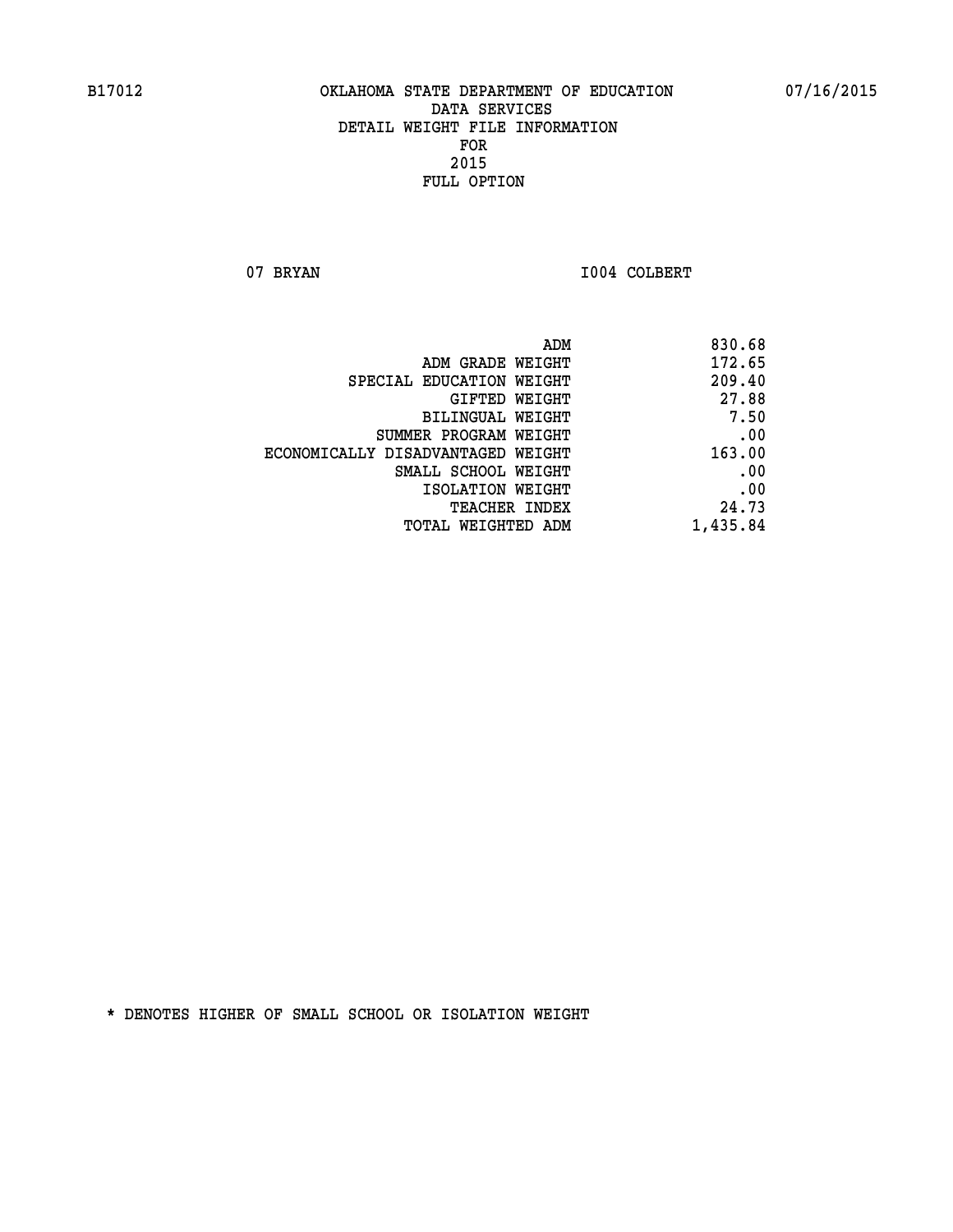**07 BRYAN I005 CADDO** 

|                                   | ADM | 457.88   |
|-----------------------------------|-----|----------|
| ADM GRADE WEIGHT                  |     | 90.24    |
| SPECIAL EDUCATION WEIGHT          |     | 99.90    |
| GIFTED WEIGHT                     |     | 20.40    |
| BILINGUAL WEIGHT                  |     | .00      |
| SUMMER PROGRAM WEIGHT             |     | .00      |
| ECONOMICALLY DISADVANTAGED WEIGHT |     | 84.25    |
| SMALL SCHOOL WEIGHT               |     | $12.31*$ |
| ISOLATION WEIGHT                  |     | .00      |
| TEACHER INDEX                     |     | 20.68    |
| TOTAL WEIGHTED ADM                |     | 785.66   |
|                                   |     |          |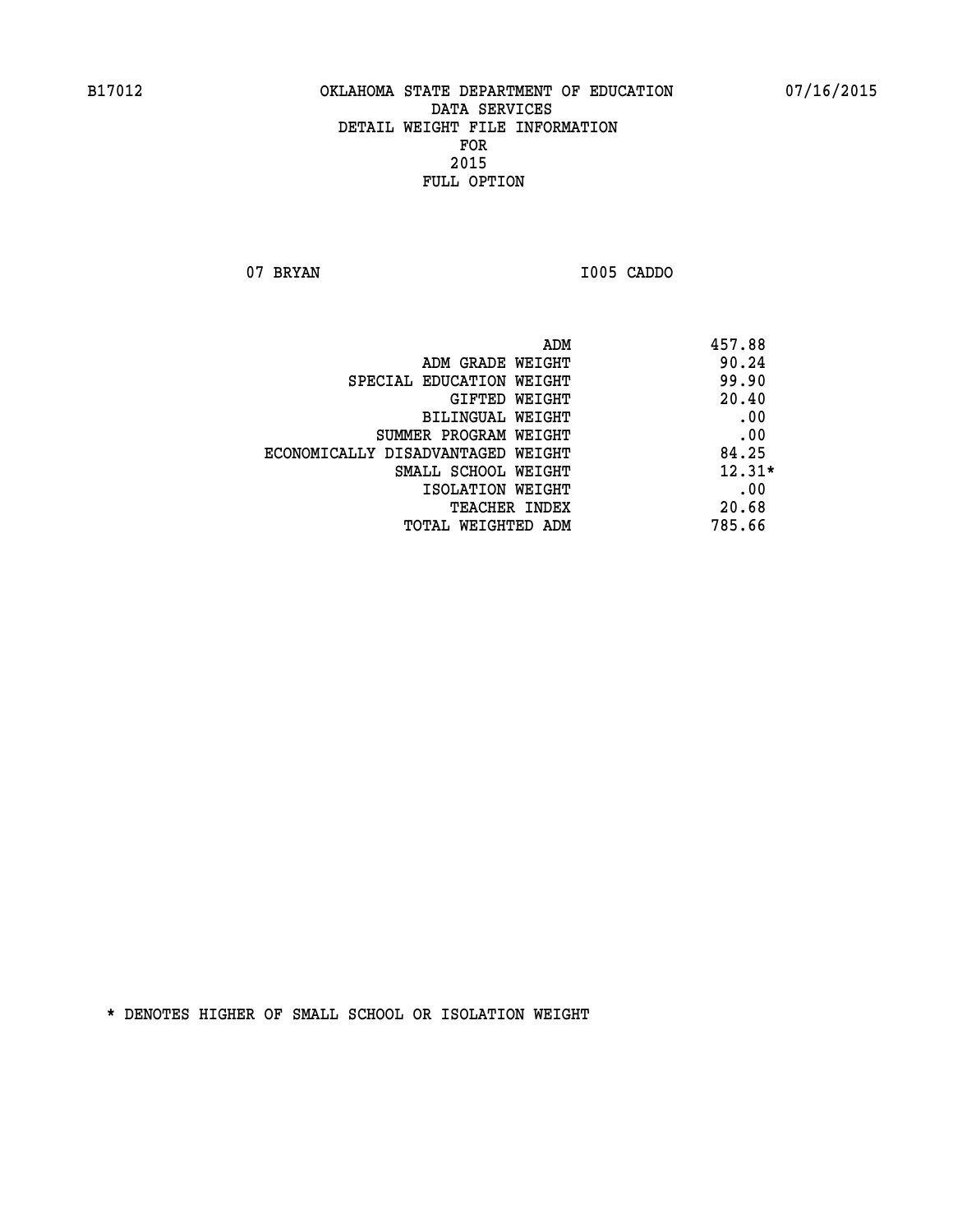07 BRYAN 1040 BENNINGTON

| ADM                               | 288.14   |
|-----------------------------------|----------|
| ADM GRADE WEIGHT                  | 61.71    |
| SPECIAL EDUCATION WEIGHT          | 141.80   |
| GIFTED WEIGHT                     | 9.86     |
| <b>BILINGUAL WEIGHT</b>           | .00      |
| SUMMER PROGRAM WEIGHT             | .00      |
| ECONOMICALLY DISADVANTAGED WEIGHT | 53.25    |
| SMALL SCHOOL WEIGHT               | 26.24    |
| ISOLATION WEIGHT                  | $30.08*$ |
| <b>TEACHER INDEX</b>              | 7.50     |
| TOTAL WEIGHTED ADM                | 592.34   |
|                                   |          |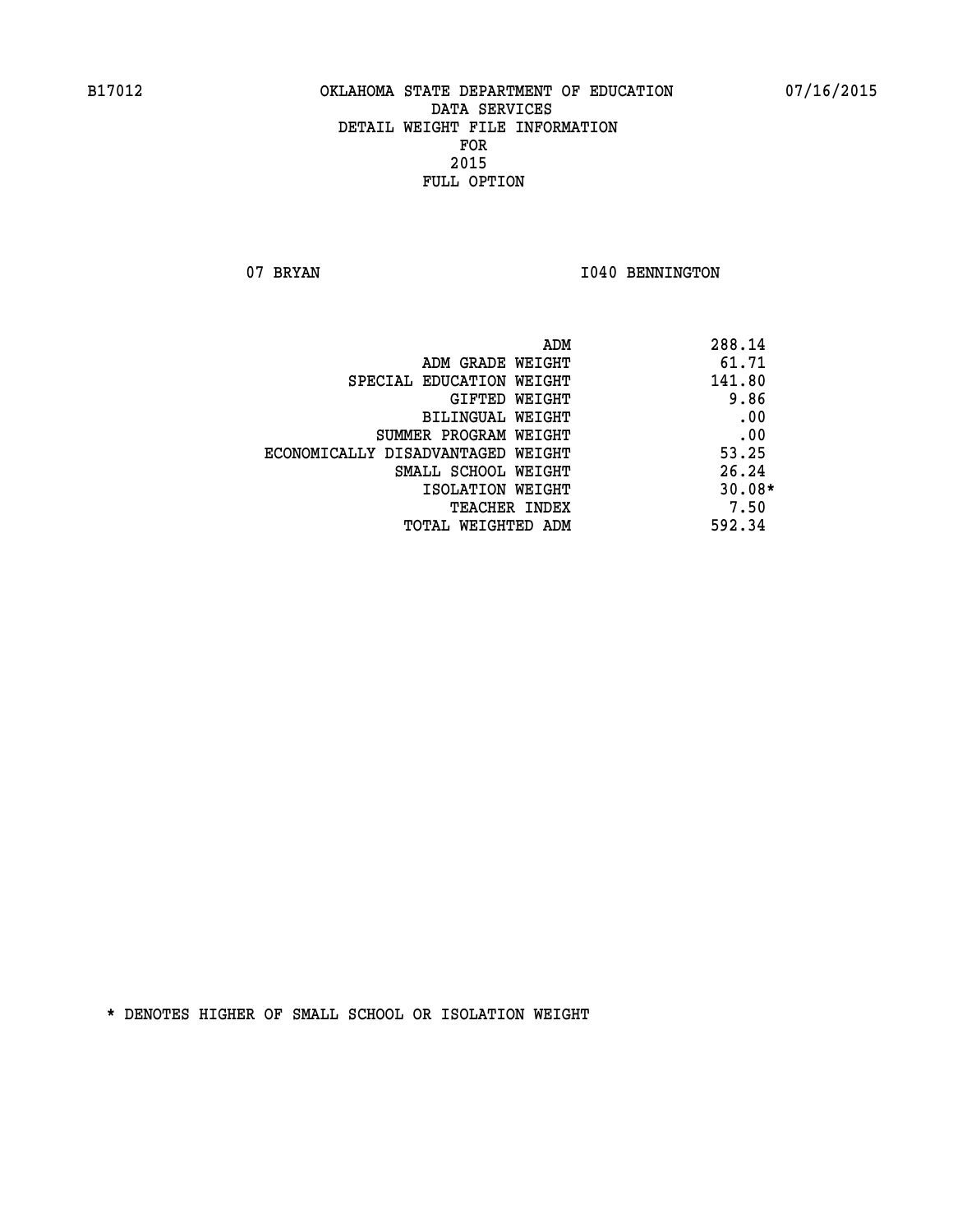07 BRYAN 1048 CALERA

| ADM                               | 696.51   |
|-----------------------------------|----------|
| ADM GRADE WEIGHT                  | 141.53   |
| SPECIAL EDUCATION WEIGHT          | 140.95   |
| GIFTED WEIGHT                     | 52.02    |
| BILINGUAL WEIGHT                  | .75      |
| SUMMER PROGRAM WEIGHT             | .00      |
| ECONOMICALLY DISADVANTAGED WEIGHT | 121.00   |
| SMALL SCHOOL WEIGHT               | .00      |
| ISOLATION WEIGHT                  | .00      |
| TEACHER INDEX                     | 35.10    |
| TOTAL WEIGHTED ADM                | 1,187.86 |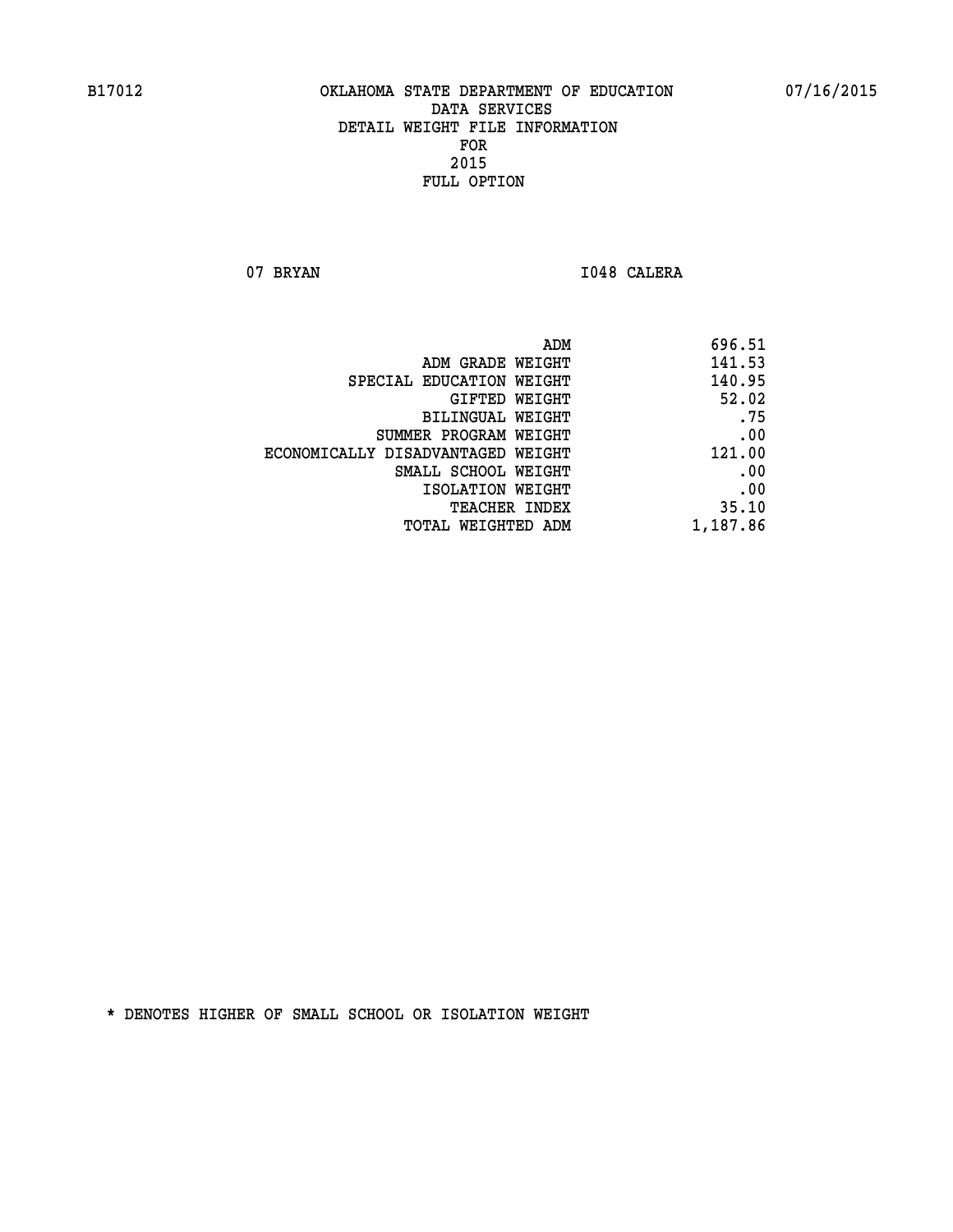07 BRYAN 1072 DURANT

| ADM                               | 3,614.52 |
|-----------------------------------|----------|
| ADM GRADE WEIGHT                  | 758.57   |
| SPECIAL EDUCATION WEIGHT          | 468.25   |
| GIFTED WEIGHT                     | 250.24   |
| BILINGUAL WEIGHT                  | 64.00    |
| SUMMER PROGRAM WEIGHT             | .00      |
| ECONOMICALLY DISADVANTAGED WEIGHT | 604.50   |
| SMALL SCHOOL WEIGHT               | .00      |
| ISOLATION WEIGHT                  | .00      |
| TEACHER INDEX                     | 296.17   |
| TOTAL WEIGHTED ADM                | 6,056.25 |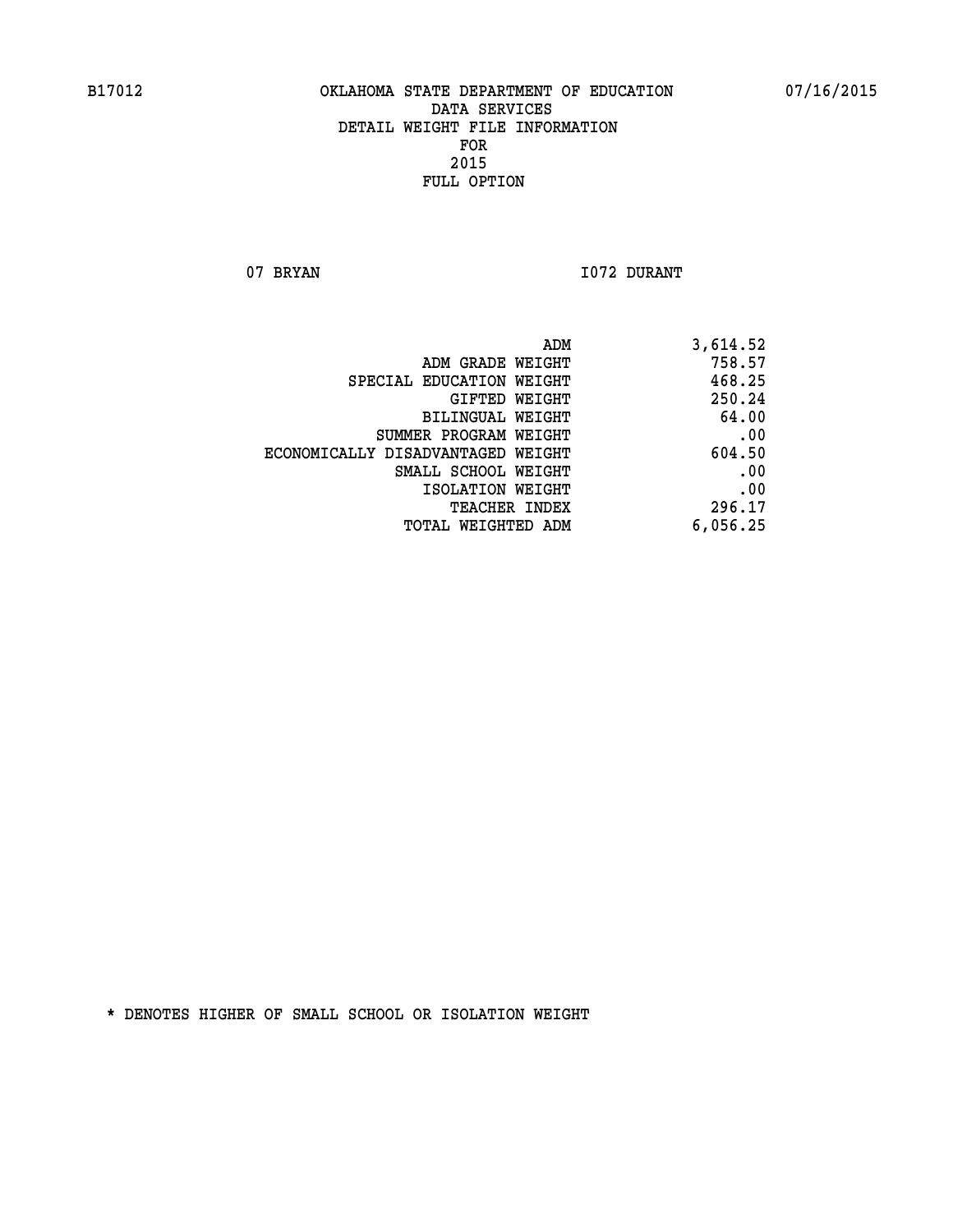08 CADDO **I011 HYDRO-EAKLY** 

| ADM                               | 424.56   |
|-----------------------------------|----------|
| ADM GRADE WEIGHT                  | 86.12    |
| SPECIAL EDUCATION WEIGHT          | 73.10    |
| GIFTED WEIGHT                     | 26.52    |
| BILINGUAL WEIGHT                  | 14.50    |
| SUMMER PROGRAM WEIGHT             | .00      |
| ECONOMICALLY DISADVANTAGED WEIGHT | 57.75    |
| SMALL SCHOOL WEIGHT               | 16.76    |
| ISOLATION WEIGHT                  | $71.20*$ |
| <b>TEACHER INDEX</b>              | 7.45     |
| TOTAL WEIGHTED ADM                | 761.20   |
|                                   |          |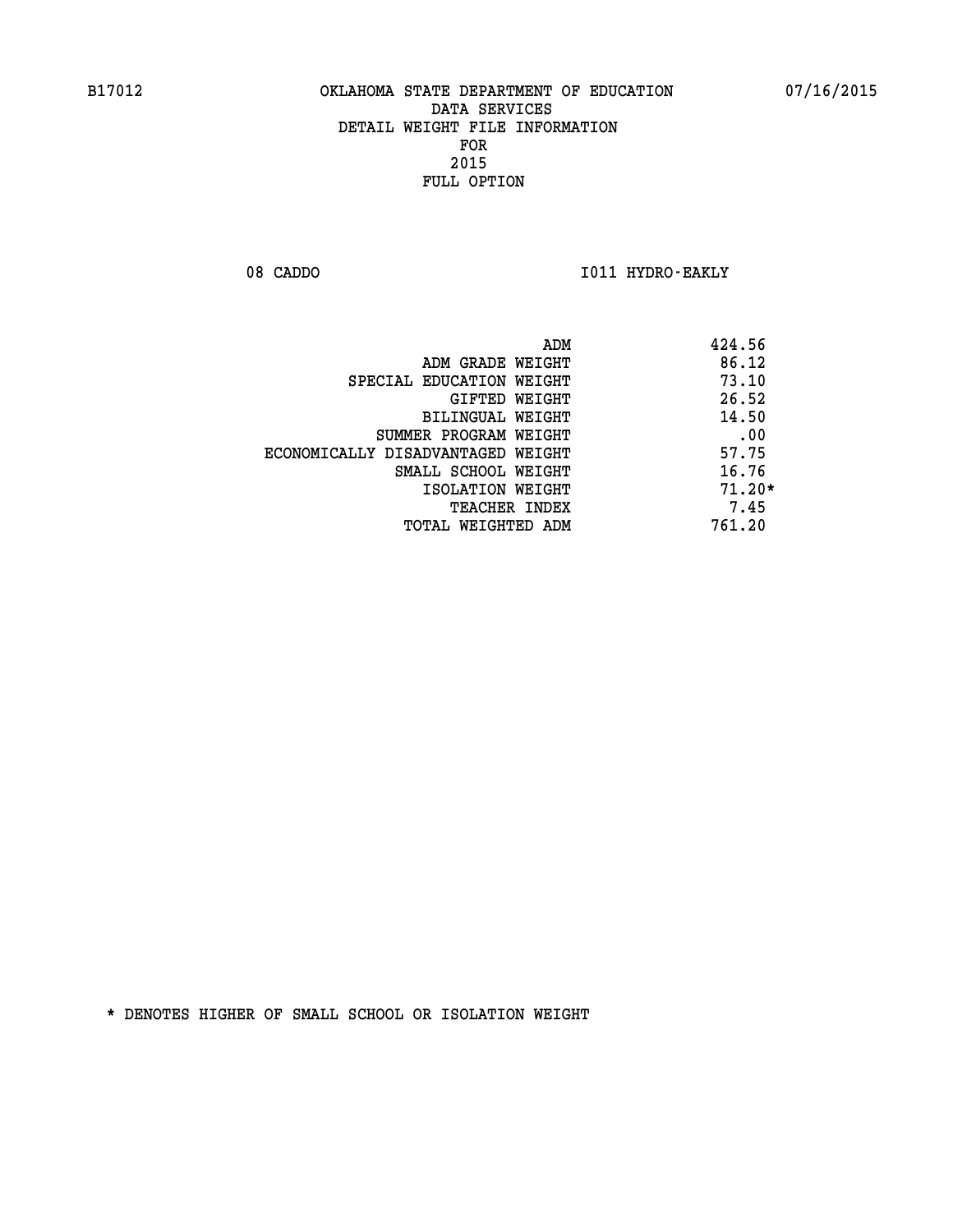08 CADDO **I012 LOOKEBA SICKLES** 

| ADM                               | 265.79   |
|-----------------------------------|----------|
| ADM GRADE WEIGHT                  | 53.57    |
| SPECIAL EDUCATION WEIGHT          | 20.15    |
| <b>GIFTED WEIGHT</b>              | 7.48     |
| BILINGUAL WEIGHT                  | 12.00    |
| SUMMER PROGRAM WEIGHT             | .00      |
| ECONOMICALLY DISADVANTAGED WEIGHT | 42.00    |
| SMALL SCHOOL WEIGHT               | $26.45*$ |
| ISOLATION WEIGHT                  | .00      |
| <b>TEACHER INDEX</b>              | 20.60    |
| TOTAL WEIGHTED ADM                | 448.04   |
|                                   |          |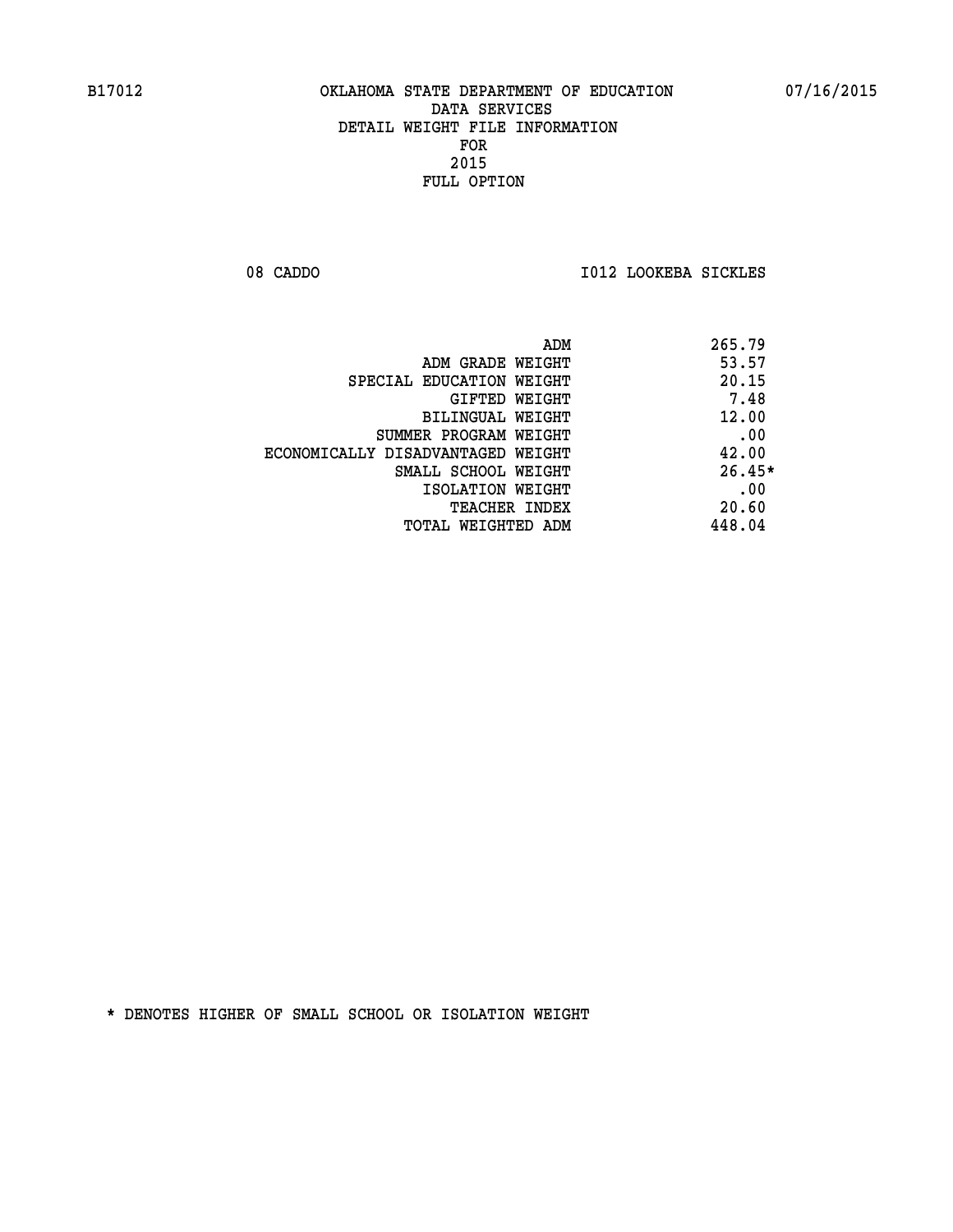08 CADDO 1020 ANADARKO

| 1,896.32 |
|----------|
| 379.09   |
| 166.20   |
| 69.36    |
| 23.25    |
| .00      |
| 386.25   |
| .00      |
| .00      |
| 53.77    |
| 2,974.24 |
|          |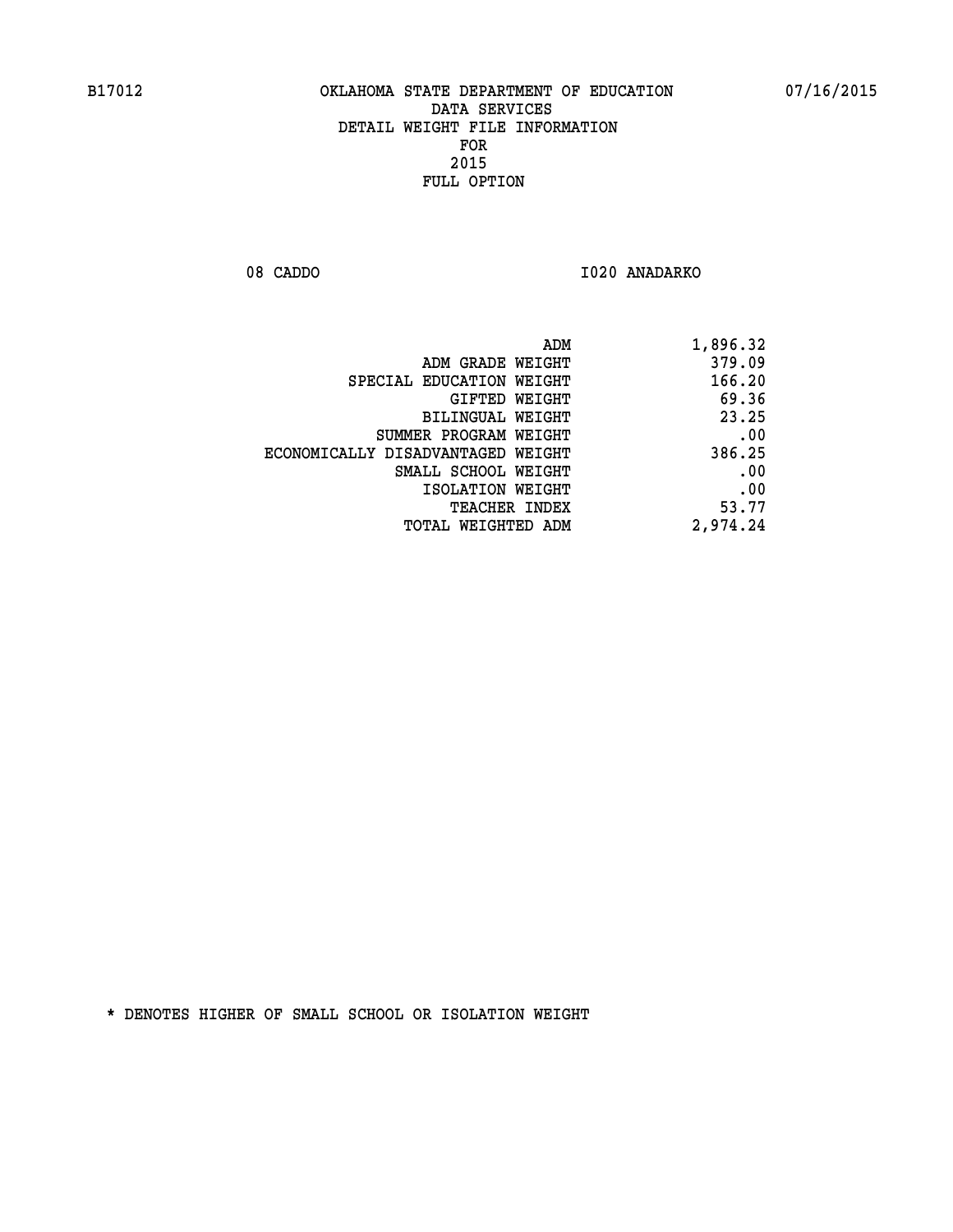**08 CADDO I033 CARNEGIE** 

| ADM<br>565.05                               |
|---------------------------------------------|
| 113.13<br>ADM GRADE WEIGHT                  |
| 52.10<br>SPECIAL EDUCATION WEIGHT           |
| 25.84<br>GIFTED WEIGHT                      |
| 13.50<br>BILINGUAL WEIGHT                   |
| .00<br>SUMMER PROGRAM WEIGHT                |
| 116.50<br>ECONOMICALLY DISADVANTAGED WEIGHT |
| .00<br>SMALL SCHOOL WEIGHT                  |
| .00<br>ISOLATION WEIGHT                     |
| 33.77<br>TEACHER INDEX                      |
| 919.89<br>TOTAL WEIGHTED ADM                |
|                                             |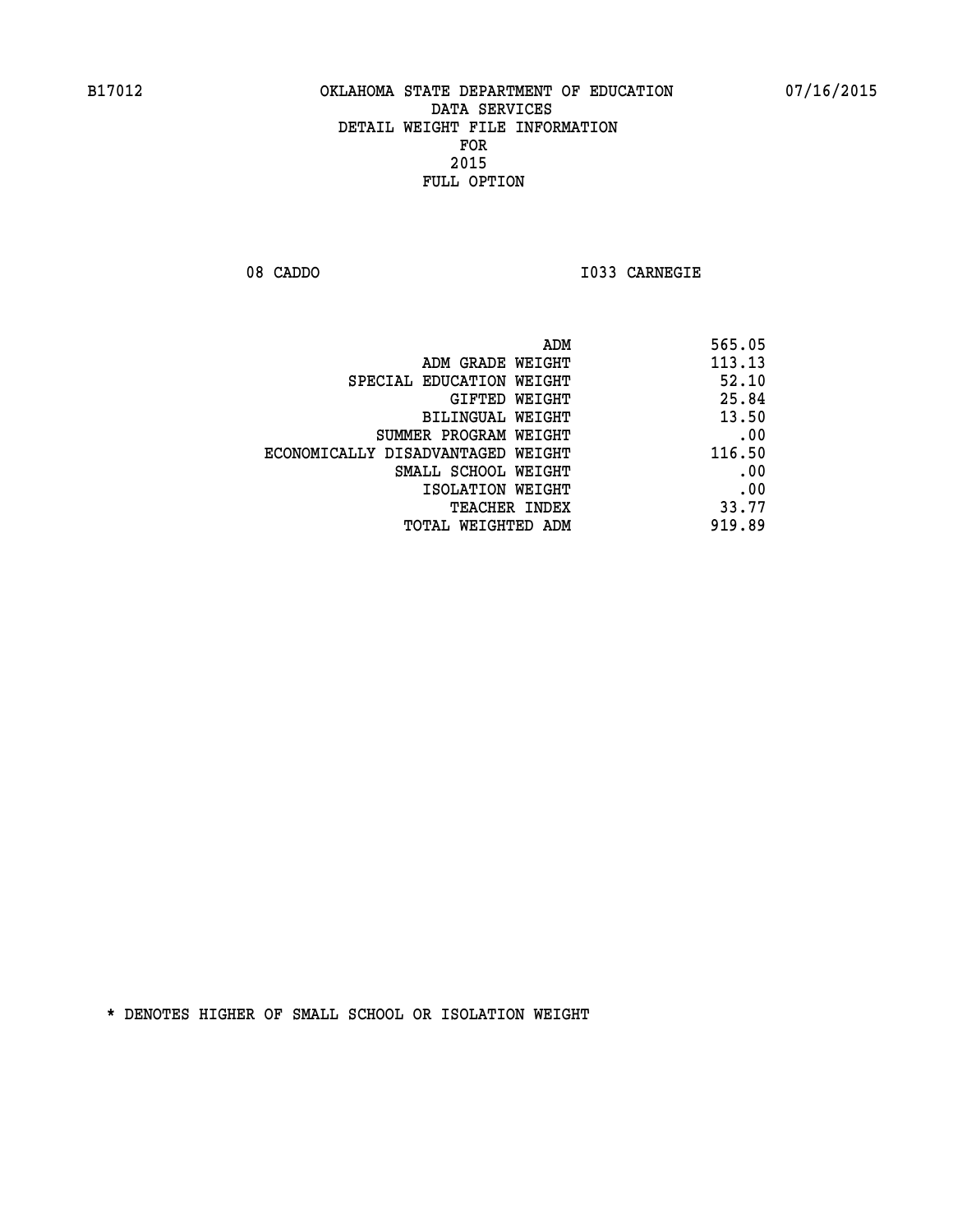08 CADDO **I056 BOONE-APACHE** 

| 593.96 |
|--------|
| 113.89 |
| 33.90  |
| 17.00  |
| 5.00   |
| .00    |
| 115.25 |
| .00    |
| .00    |
| 57.70  |
| 936.70 |
|        |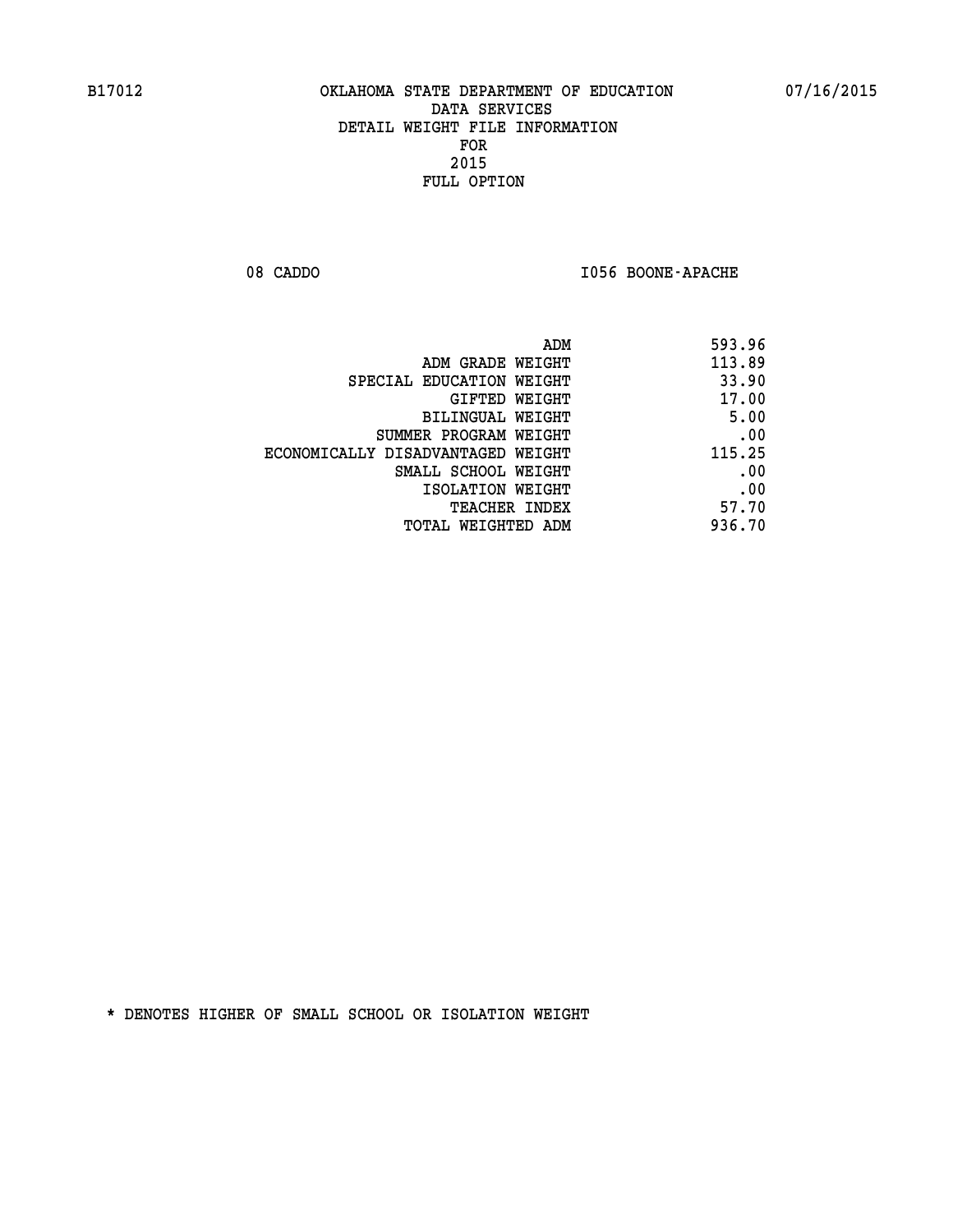**08 CADDO I064 CYRIL** 

| ADM                               | 373.08   |
|-----------------------------------|----------|
| ADM GRADE WEIGHT                  | 75.79    |
| SPECIAL EDUCATION WEIGHT          | 54.70    |
| GIFTED WEIGHT                     | 13.26    |
| BILINGUAL WEIGHT                  | .50      |
| SUMMER PROGRAM WEIGHT             | .00      |
| ECONOMICALLY DISADVANTAGED WEIGHT | 58.00    |
| SMALL SCHOOL WEIGHT               | $21.99*$ |
| ISOLATION WEIGHT                  | .00      |
| <b>TEACHER INDEX</b>              | 6.13     |
| TOTAL WEIGHTED ADM                | 603.45   |
|                                   |          |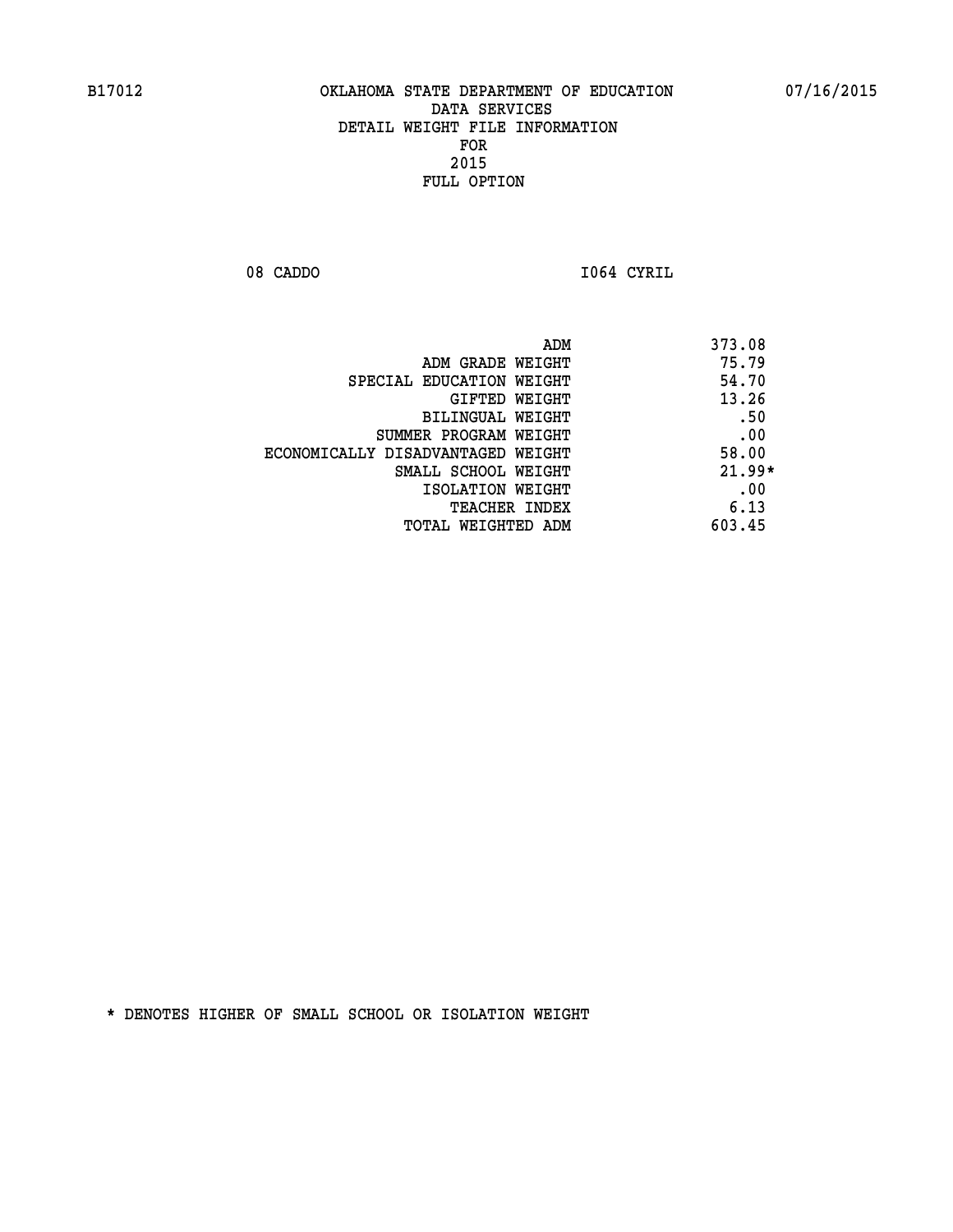08 CADDO **I086 GRACEMONT** 

| ADM                               | 147.20   |
|-----------------------------------|----------|
| ADM GRADE WEIGHT                  | 30.70    |
| SPECIAL EDUCATION WEIGHT          | 18.00    |
| GIFTED WEIGHT                     | 4.42     |
| BILINGUAL WEIGHT                  | 1.50     |
| SUMMER PROGRAM WEIGHT             | .00      |
| ECONOMICALLY DISADVANTAGED WEIGHT | 24.00    |
| SMALL SCHOOL WEIGHT               | $21.25*$ |
| ISOLATION WEIGHT                  | .00      |
| <b>TEACHER INDEX</b>              | 9.27     |
| TOTAL WEIGHTED ADM                | 256.34   |
|                                   |          |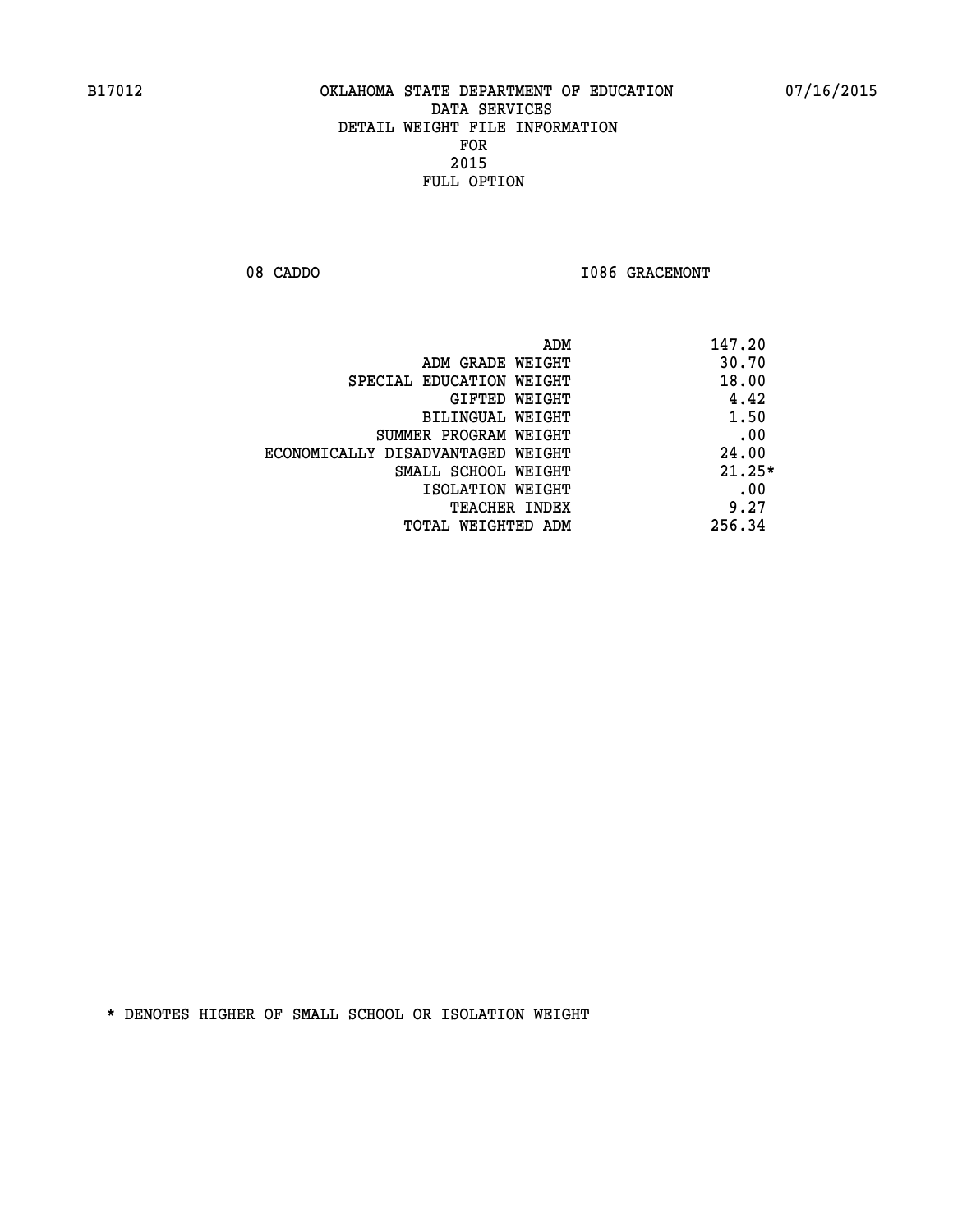08 CADDO 1160 CEMENT

| ADM                               | 236.38   |
|-----------------------------------|----------|
| ADM GRADE WEIGHT                  | 45.04    |
| SPECIAL EDUCATION WEIGHT          | 40.25    |
| GIFTED WEIGHT                     | 9.52     |
| BILINGUAL WEIGHT                  | .00      |
| SUMMER PROGRAM WEIGHT             | .00      |
| ECONOMICALLY DISADVANTAGED WEIGHT | 38.75    |
| SMALL SCHOOL WEIGHT               | $26.15*$ |
| ISOLATION WEIGHT                  | .00      |
| <b>TEACHER INDEX</b>              | .00      |
| TOTAL WEIGHTED ADM                | 396.09   |
|                                   |          |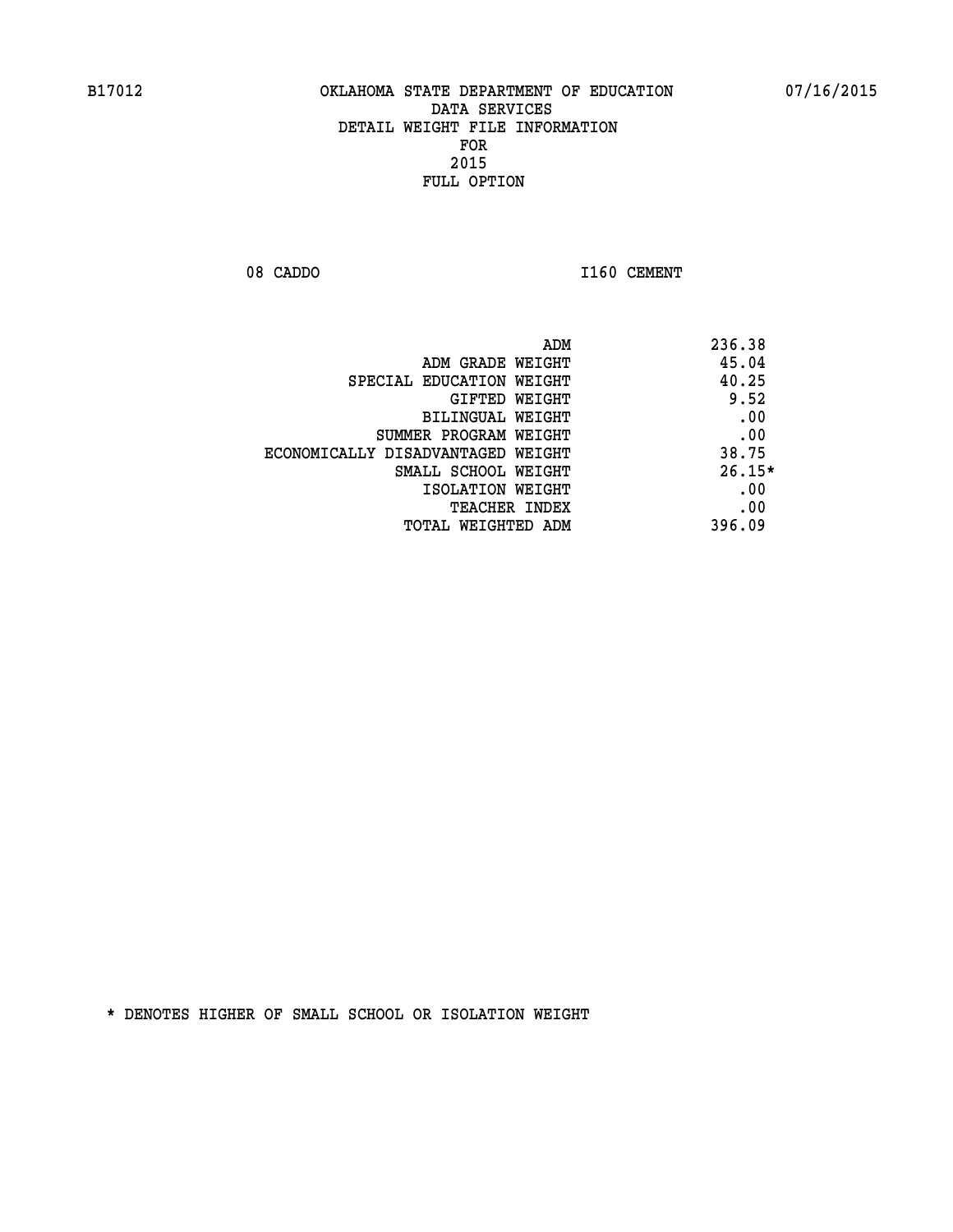08 CADDO 1161 HINTON

| 678.41   |
|----------|
| 136.80   |
| 67.65    |
| 18.36    |
| 22.00    |
| .00      |
| 88.75    |
| .00      |
| .00      |
| 16.18    |
| 1,028.15 |
|          |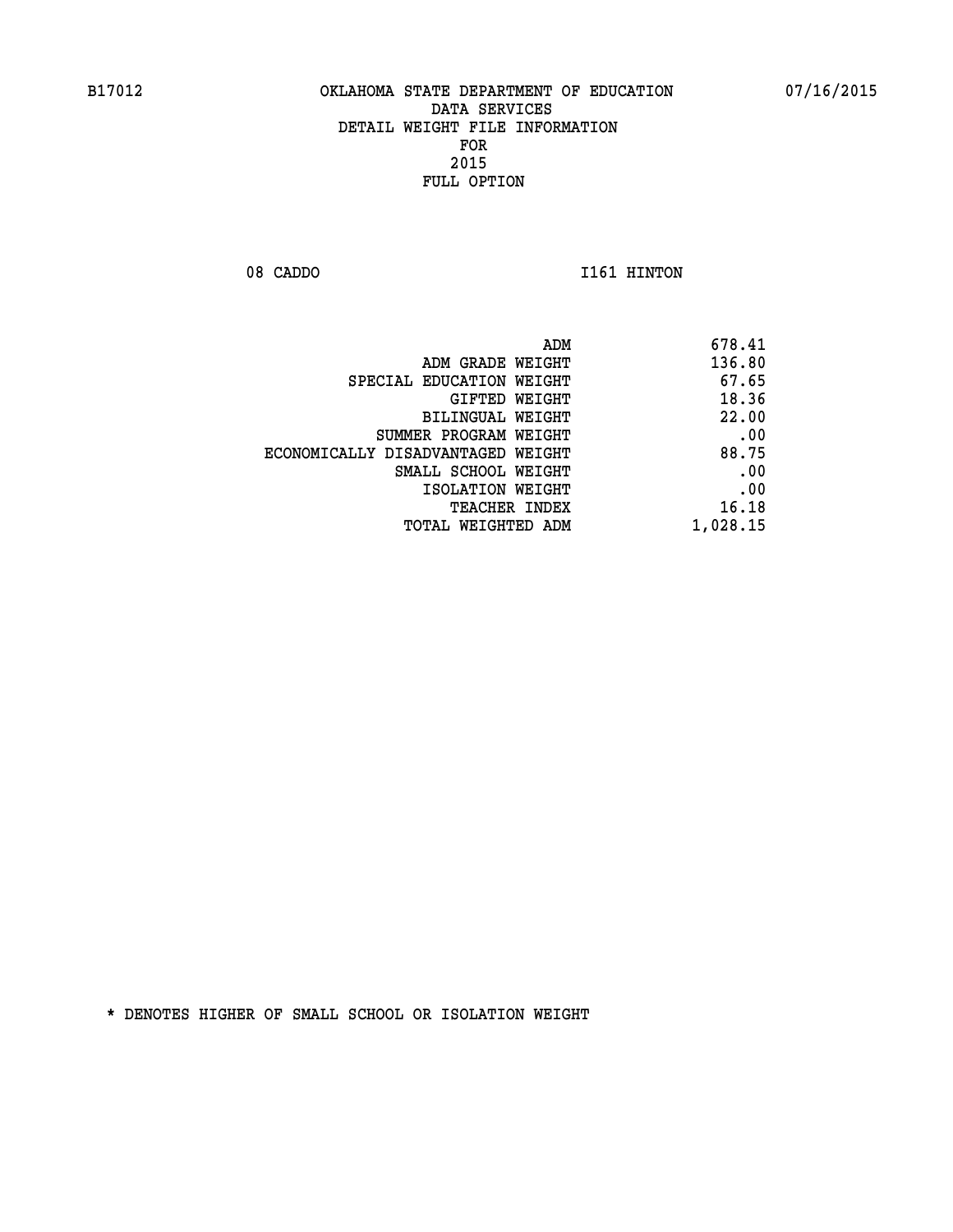08 CADDO **I167 FORT COBB-BROXTON** 

|                                   | ADM | 324.76   |
|-----------------------------------|-----|----------|
| ADM GRADE WEIGHT                  |     | 55.38    |
| SPECIAL EDUCATION WEIGHT          |     | 43.25    |
| GIFTED WEIGHT                     |     | 9.52     |
| BILINGUAL WEIGHT                  |     | 1.50     |
| SUMMER PROGRAM WEIGHT             |     | .00      |
| ECONOMICALLY DISADVANTAGED WEIGHT |     | 59.25    |
| SMALL SCHOOL WEIGHT               |     | $25.08*$ |
| ISOLATION WEIGHT                  |     | 24.55    |
| <b>TEACHER INDEX</b>              |     | 51.32    |
| TOTAL WEIGHTED ADM                |     | 570.06   |
|                                   |     |          |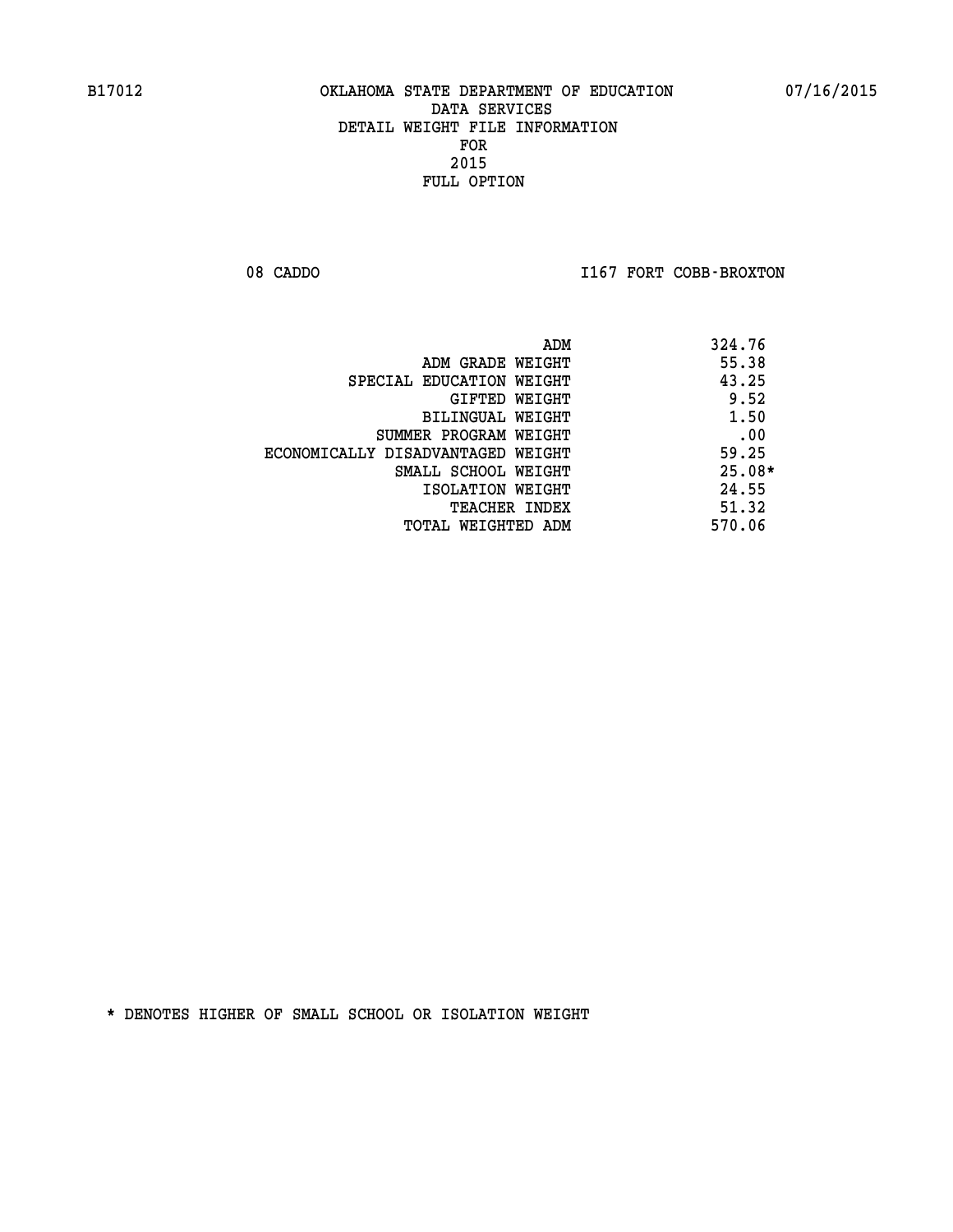08 CADDO **I168 BINGER-ONEY** 

|                                   | 397.59<br>ADM |
|-----------------------------------|---------------|
| ADM GRADE WEIGHT                  | 77.29         |
| SPECIAL EDUCATION WEIGHT          | 66.90         |
| GIFTED WEIGHT                     | 12.92         |
| BILINGUAL WEIGHT                  | .00           |
| SUMMER PROGRAM WEIGHT             | .00           |
| ECONOMICALLY DISADVANTAGED WEIGHT | 66.00         |
| SMALL SCHOOL WEIGHT               | $19.75*$      |
| ISOLATION WEIGHT                  | .00           |
| <b>TEACHER INDEX</b>              | 39.86         |
| TOTAL WEIGHTED ADM                | 680.31        |
|                                   |               |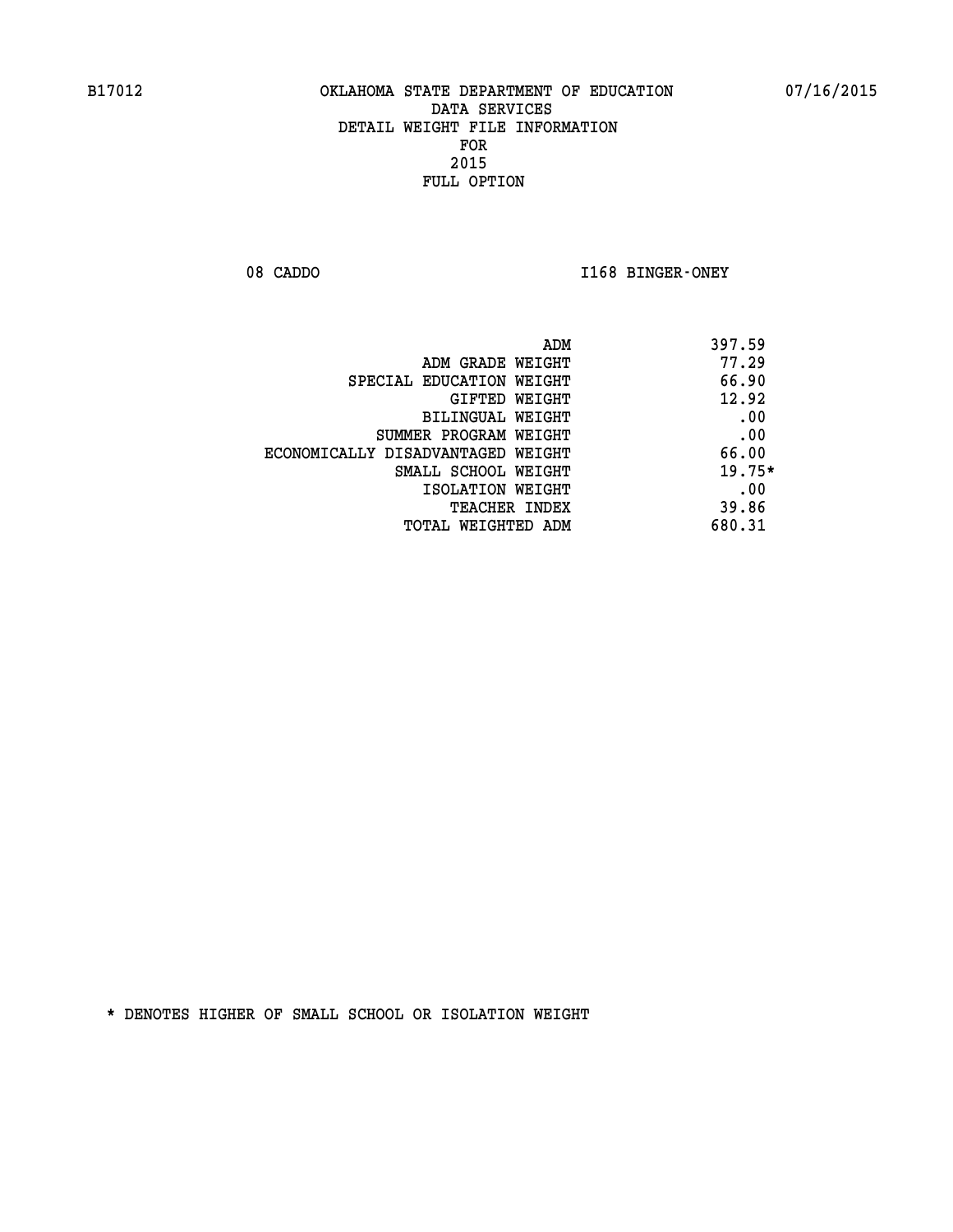**09 CANADIAN C029 RIVERSIDE** 

|                                   | 163.11<br>ADM |  |
|-----------------------------------|---------------|--|
| ADM GRADE WEIGHT                  | 34.69         |  |
| SPECIAL EDUCATION WEIGHT          | 14.30         |  |
| GIFTED WEIGHT                     | 4.42          |  |
| BILINGUAL WEIGHT                  | 4.00          |  |
| SUMMER PROGRAM WEIGHT             | .00           |  |
| ECONOMICALLY DISADVANTAGED WEIGHT | 30.25         |  |
| SMALL SCHOOL WEIGHT               | $22.56*$      |  |
| ISOLATION WEIGHT                  | .00           |  |
| <b>TEACHER INDEX</b>              | 1.62          |  |
| TOTAL WEIGHTED ADM                | 274.95        |  |
|                                   |               |  |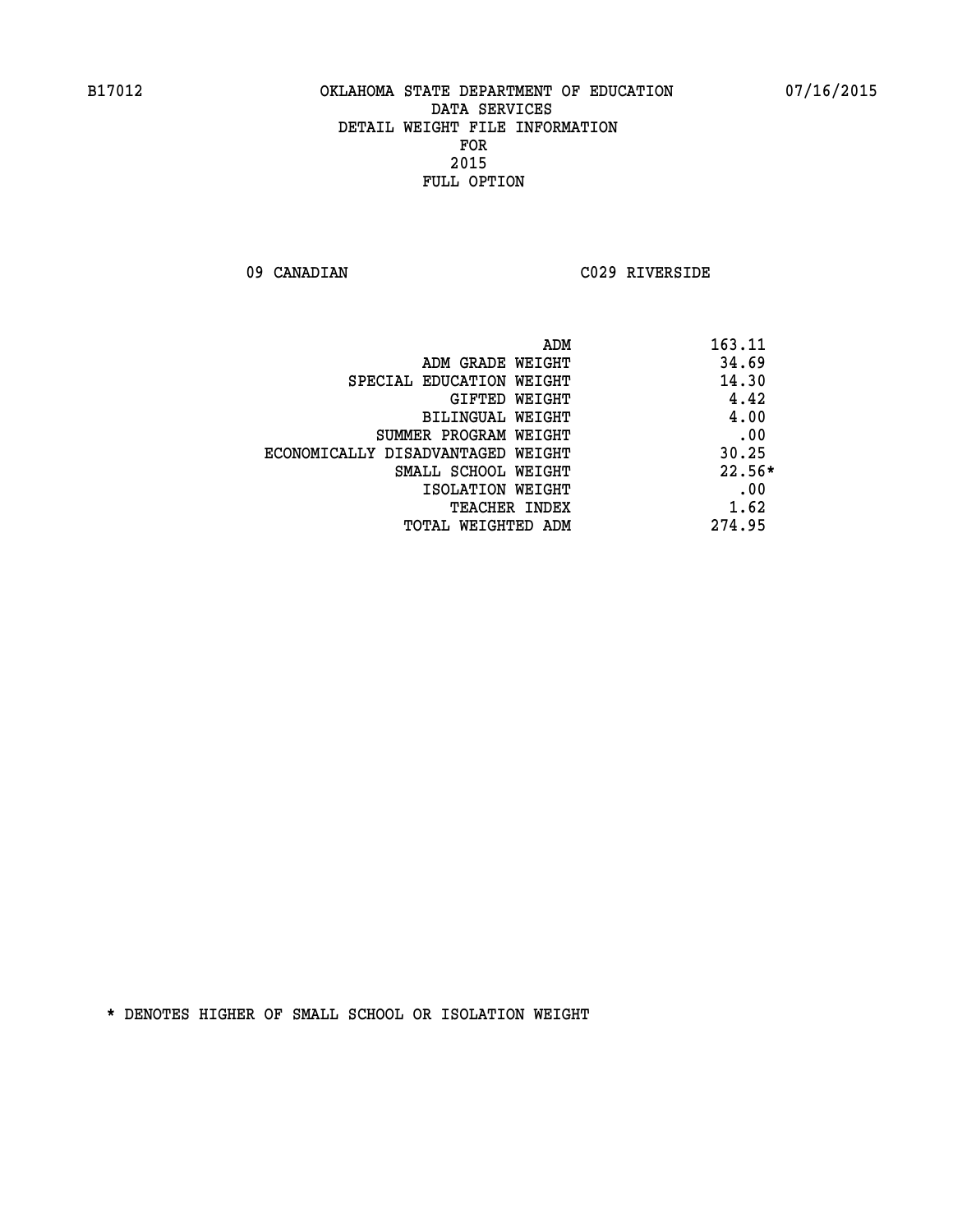**09 CANADIAN C031 BANNER** 

| ADM                               | 208.84   |
|-----------------------------------|----------|
| ADM GRADE WEIGHT                  | 40.14    |
| SPECIAL EDUCATION WEIGHT          | 17.20    |
| GIFTED WEIGHT                     | 7.48     |
| BILINGUAL WEIGHT                  | 1.75     |
| SUMMER PROGRAM WEIGHT             | 1.20     |
| ECONOMICALLY DISADVANTAGED WEIGHT | 27.50    |
| SMALL SCHOOL WEIGHT               | $25.28*$ |
| ISOLATION WEIGHT                  | .00      |
| <b>TEACHER INDEX</b>              | 4.56     |
| TOTAL WEIGHTED ADM                | 333.95   |
|                                   |          |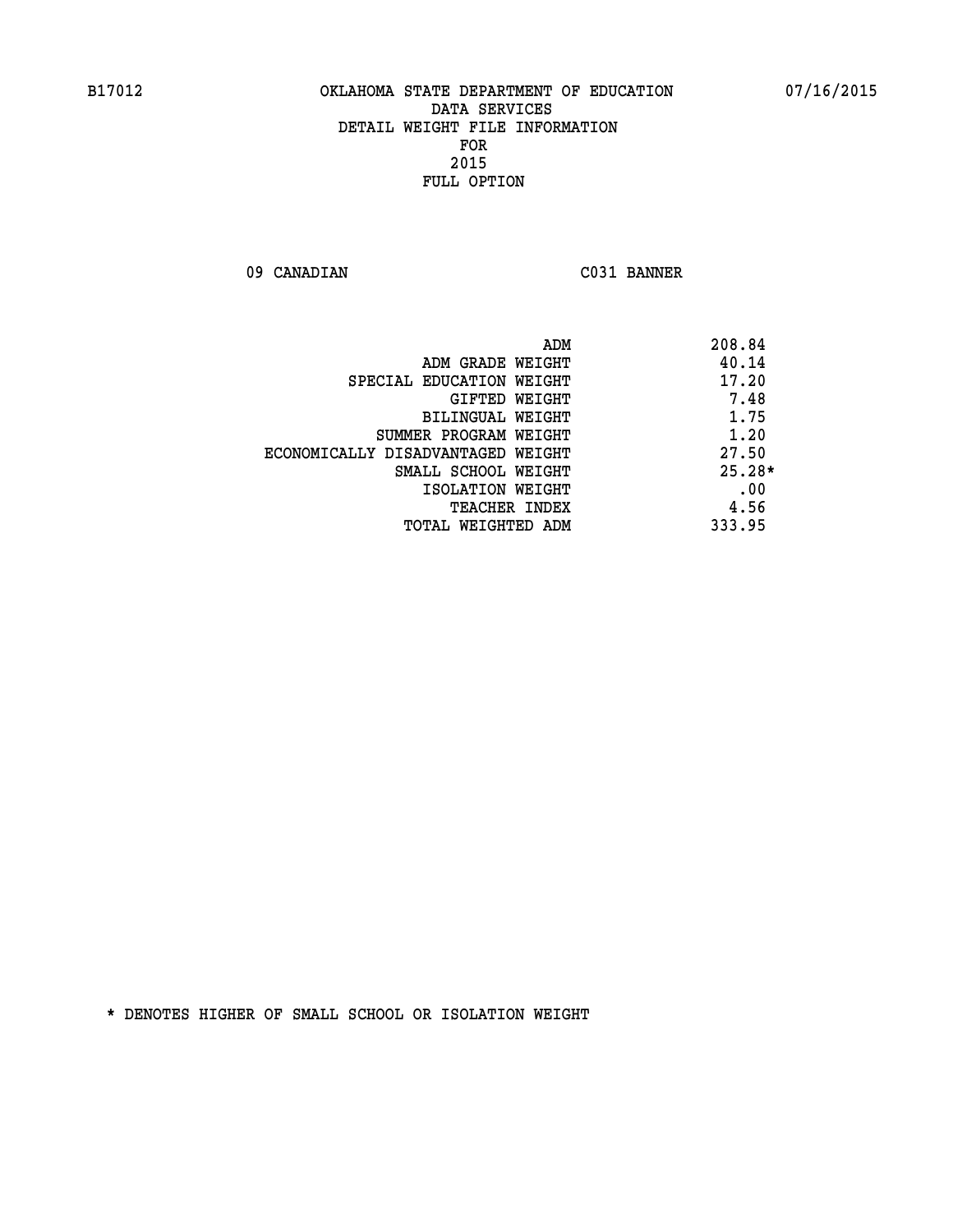09 CANADIAN C070 DARLINGTON

|                                   | ADM | 234.01   |
|-----------------------------------|-----|----------|
| ADM GRADE WEIGHT                  |     | 46.60    |
| SPECIAL EDUCATION WEIGHT          |     | 14.10    |
| GIFTED WEIGHT                     |     | 8.16     |
| BILINGUAL WEIGHT                  |     | 1.25     |
| SUMMER PROGRAM WEIGHT             |     | .00      |
| ECONOMICALLY DISADVANTAGED WEIGHT |     | 50.50    |
| SMALL SCHOOL WEIGHT               |     | $26.10*$ |
| ISOLATION WEIGHT                  |     | .00      |
| <b>TEACHER INDEX</b>              |     | 12.25    |
| TOTAL WEIGHTED ADM                |     | 392.97   |
|                                   |     |          |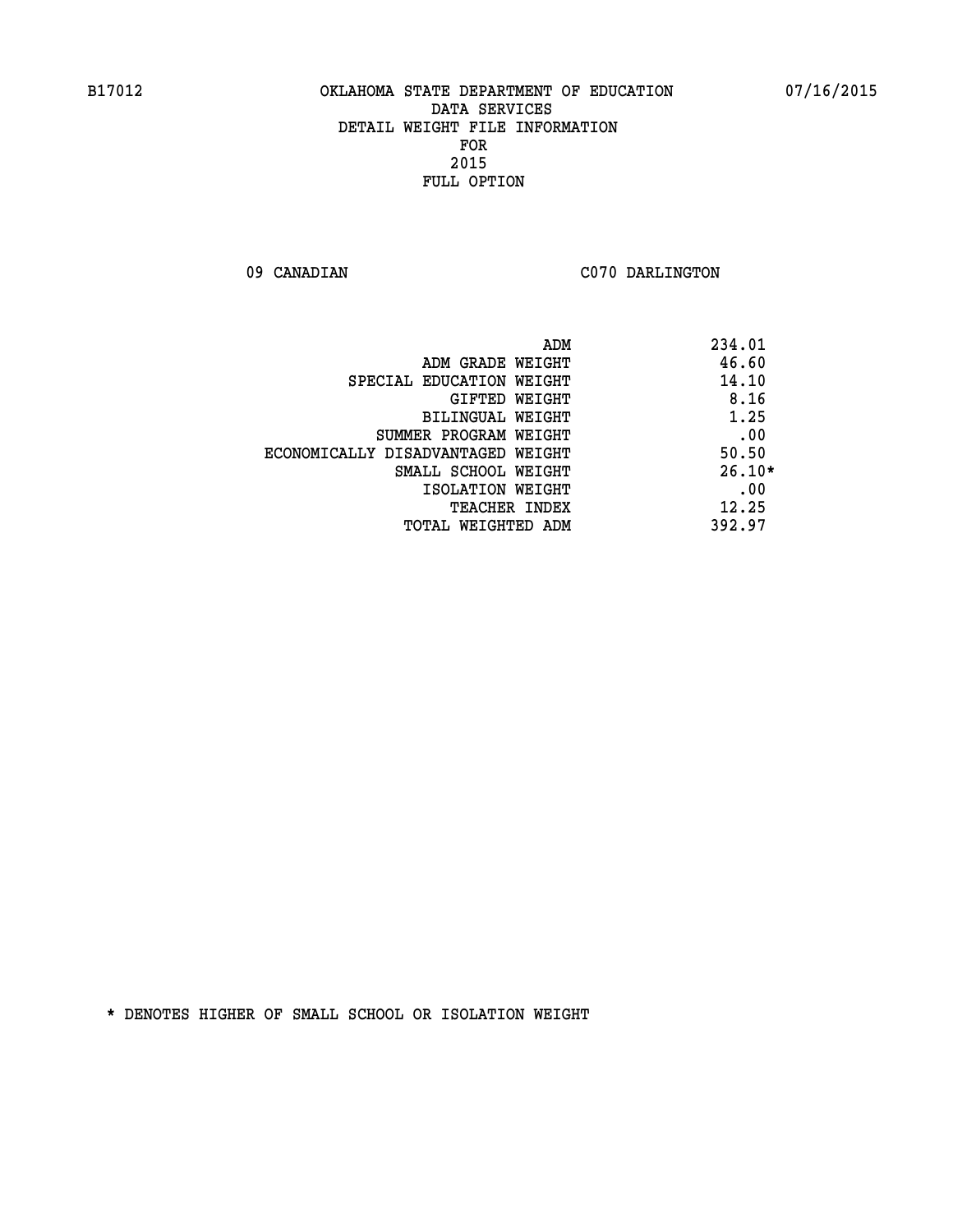**09 CANADIAN C162 MAPLE** 

 **ADM 159.08 EXAMPLE WEIGHT 44.46 SPECIAL EDUCATION WEIGHT** 6.30 **GIFTED WEIGHT 7.14 BILINGUAL WEIGHT 1.00 SUMMER PROGRAM WEIGHT .00 ECONOMICALLY DISADVANTAGED WEIGHT 11.25 SMALL SCHOOL WEIGHT 22.25\* EXECUTED ISOLATION WEIGHT AND RESOLATION WEIGHT TEACHER INDEX** 3.38  **TOTAL WEIGHTED ADM 244.86**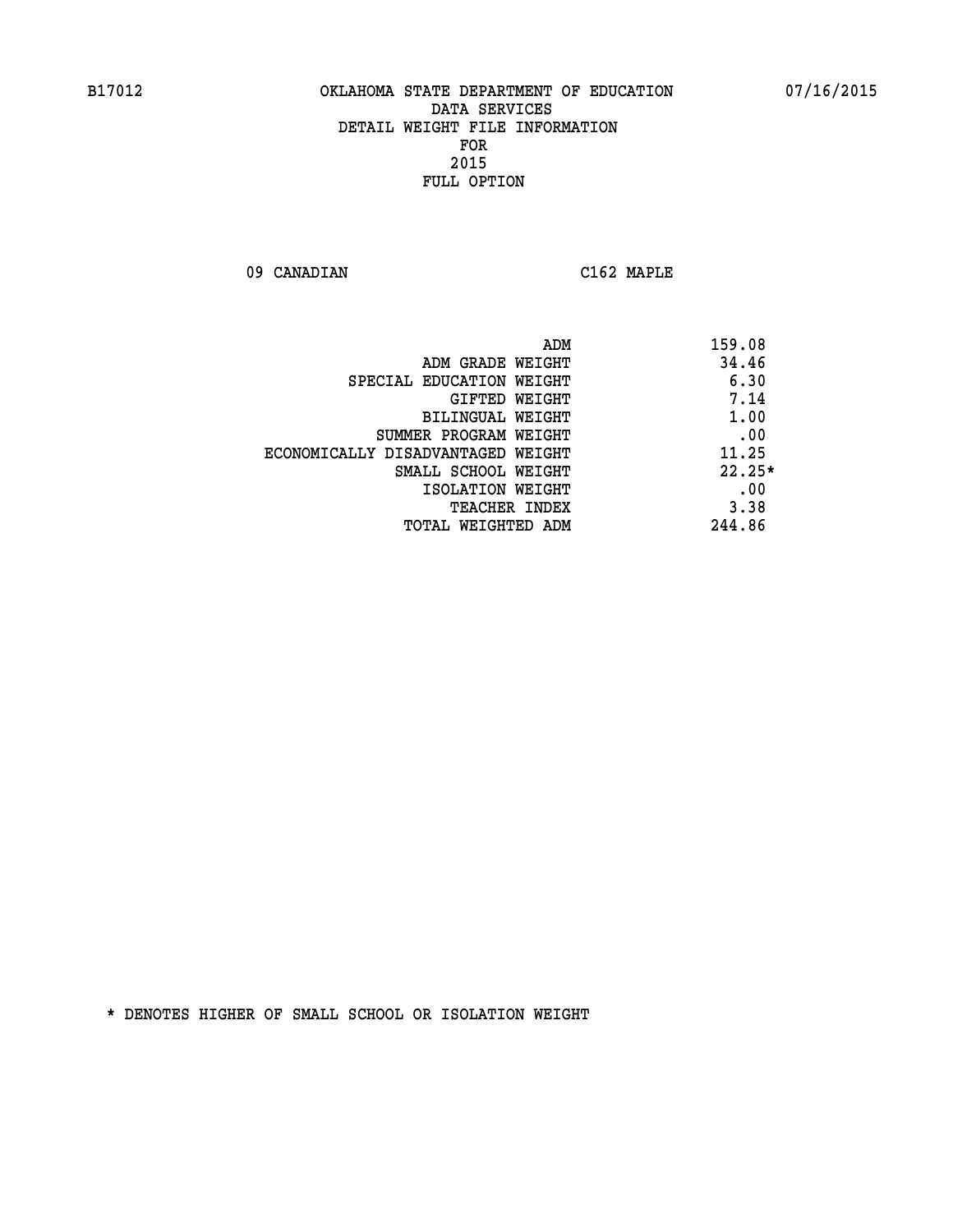09 CANADIAN 1022 PIEDMONT

| ADM                               | 3,428.02 |
|-----------------------------------|----------|
| ADM GRADE WEIGHT                  | 691.77   |
| SPECIAL EDUCATION WEIGHT          | 432.45   |
| GIFTED WEIGHT                     | 140.42   |
| BILINGUAL WEIGHT                  | 39.25    |
| SUMMER PROGRAM WEIGHT             | 1.20     |
| ECONOMICALLY DISADVANTAGED WEIGHT | 181.25   |
| SMALL SCHOOL WEIGHT               | .00      |
| ISOLATION WEIGHT                  | .00      |
| <b>TEACHER INDEX</b>              | .00      |
| <b>TOTAL WEIGHTED ADM</b>         | 4,914.36 |
|                                   |          |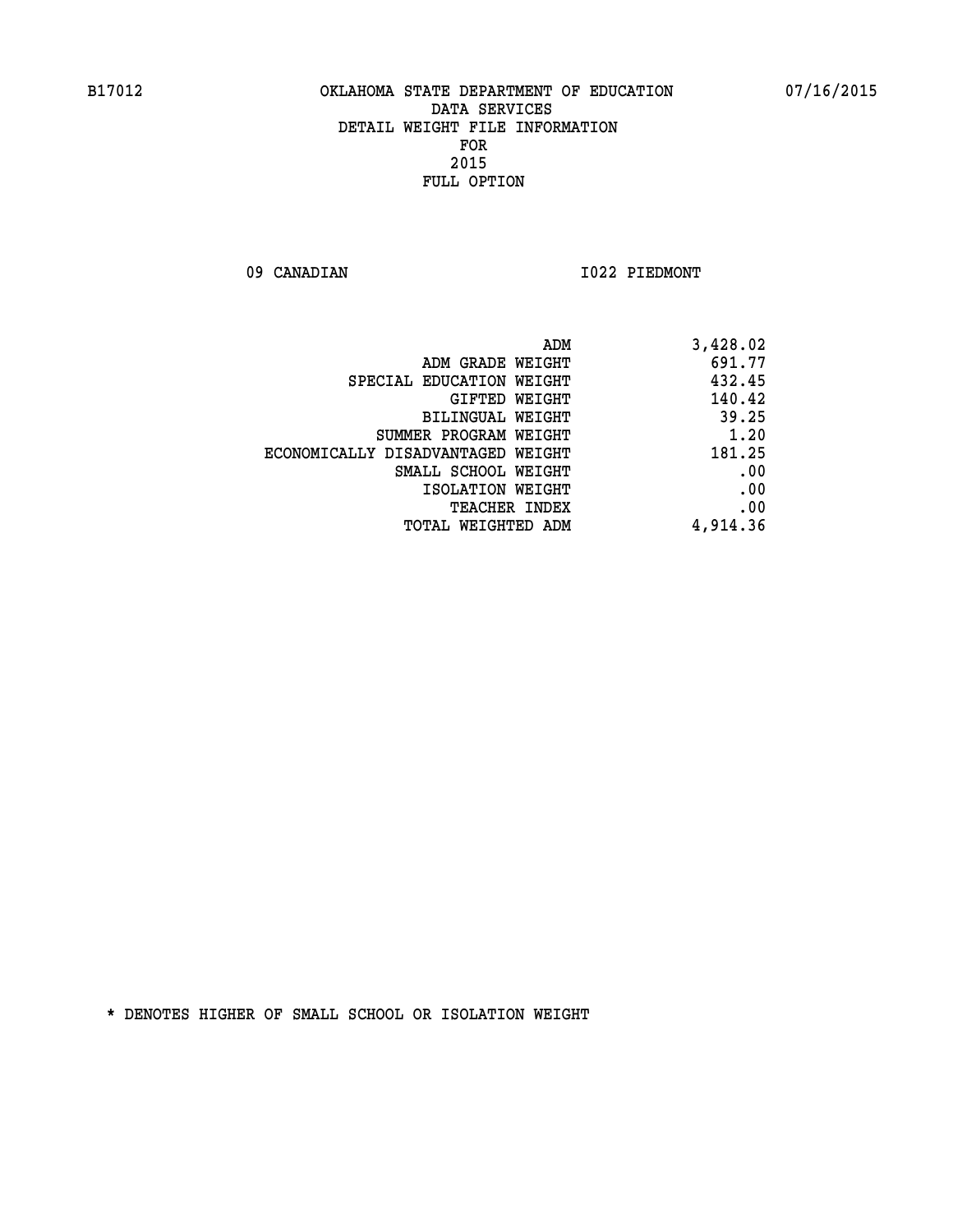09 CANADIAN 1027 YUKON

| ADM                               | 8,143.22  |
|-----------------------------------|-----------|
| ADM GRADE WEIGHT                  | 1,384.55  |
| SPECIAL EDUCATION WEIGHT          | 1,191.50  |
| GIFTED WEIGHT                     | 349.86    |
| BILINGUAL WEIGHT                  | 171.00    |
| SUMMER PROGRAM WEIGHT             | 1.20      |
| ECONOMICALLY DISADVANTAGED WEIGHT | 807.00    |
| SMALL SCHOOL WEIGHT               | .00       |
| ISOLATION WEIGHT                  | .00       |
| <b>TEACHER INDEX</b>              | .00       |
| <b>TOTAL WEIGHTED ADM</b>         | 12,048.33 |
|                                   |           |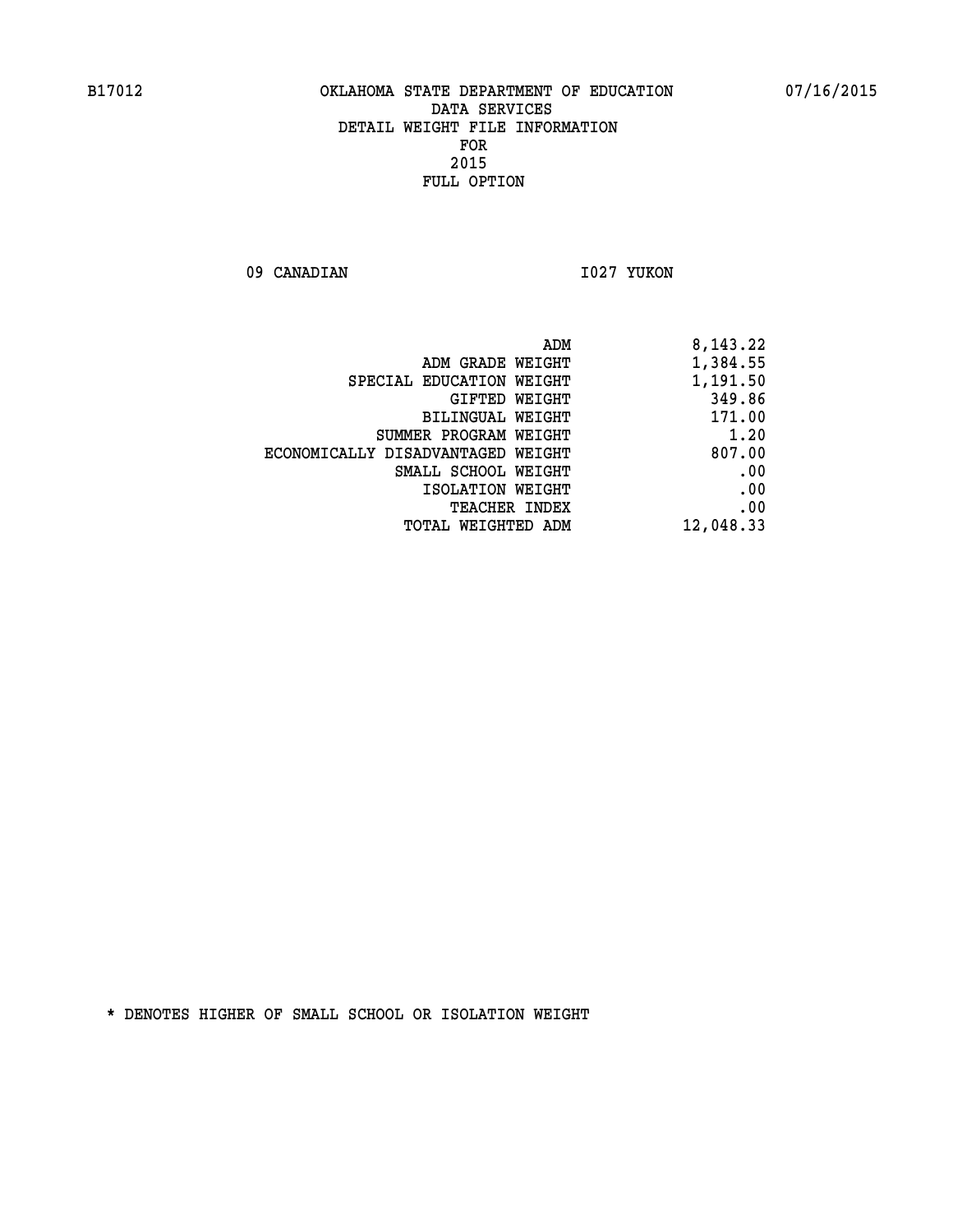**09 CANADIAN I034 EL RENO** 

| 2,545.74 |
|----------|
| 530.86   |
| 371.20   |
| 122.40   |
| 97.50    |
| .00      |
| 479.25   |
| .00      |
| .00      |
| 41.60    |
| 4,188.55 |
|          |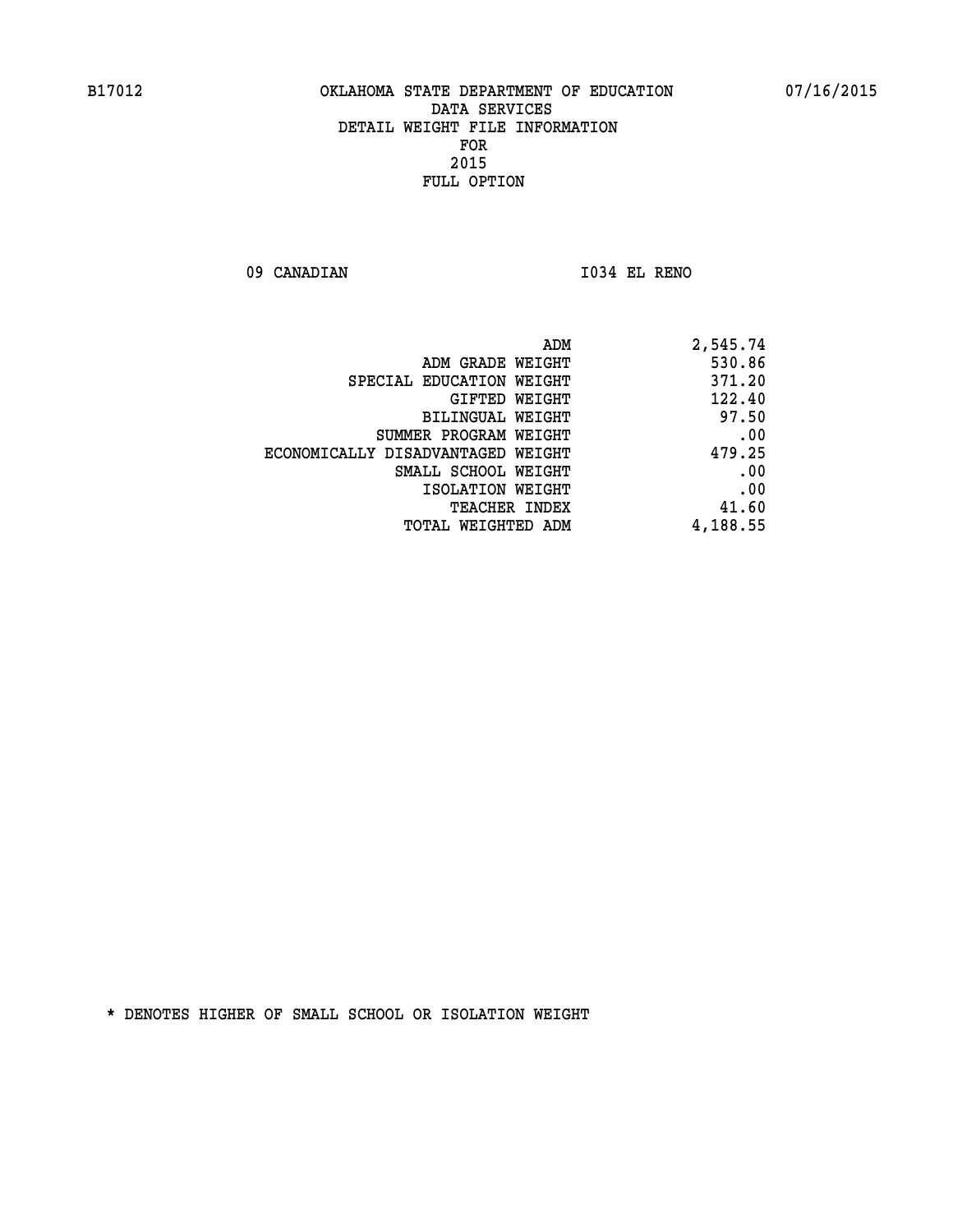09 CANADIAN 1057 UNION CITY

| ADM                               | 295.89   |
|-----------------------------------|----------|
| ADM GRADE WEIGHT                  | 57.02    |
| SPECIAL EDUCATION WEIGHT          | 43.45    |
| GIFTED WEIGHT                     | 8.16     |
| BILINGUAL WEIGHT                  | 3.50     |
| SUMMER PROGRAM WEIGHT             | .00      |
| ECONOMICALLY DISADVANTAGED WEIGHT | 40.50    |
| SMALL SCHOOL WEIGHT               | $26.08*$ |
| ISOLATION WEIGHT                  | .00      |
| <b>TEACHER INDEX</b>              | .00      |
| TOTAL WEIGHTED ADM                | 474.60   |
|                                   |          |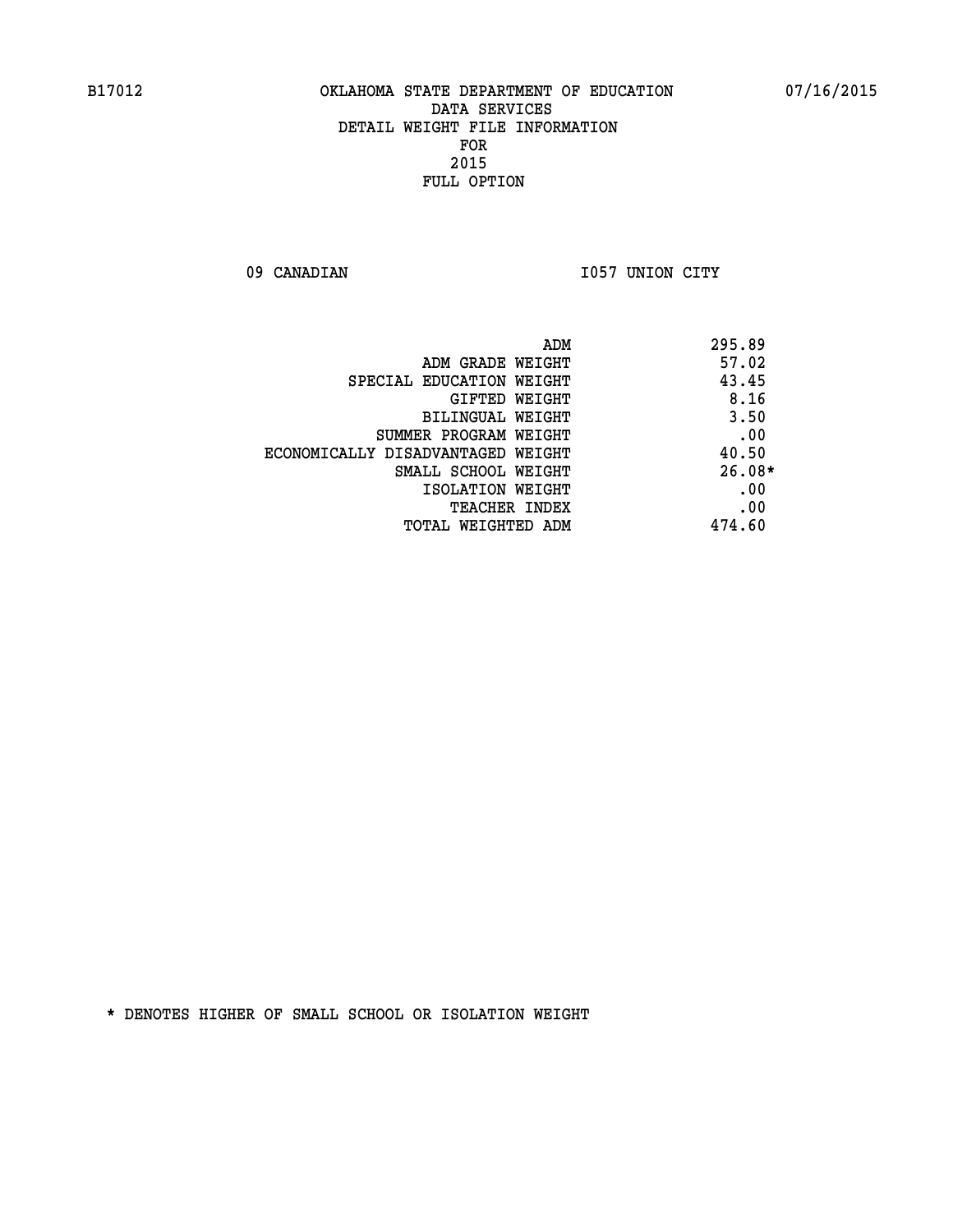09 CANADIAN **I069 MUSTANG** 

|                                   | ADM<br>10,434.35 |
|-----------------------------------|------------------|
| ADM GRADE WEIGHT                  | 1,727.92         |
| SPECIAL EDUCATION WEIGHT          | 1,391.45         |
| GIFTED WEIGHT                     | 574.60           |
| <b>BILINGUAL WEIGHT</b>           | 166.50           |
| SUMMER PROGRAM WEIGHT             | 12.00            |
| ECONOMICALLY DISADVANTAGED WEIGHT | 792.25           |
| SMALL SCHOOL WEIGHT               | .00              |
| ISOLATION WEIGHT                  | .00              |
| TEACHER INDEX                     | .00              |
| TOTAL WEIGHTED ADM                | 15,099.07        |
|                                   |                  |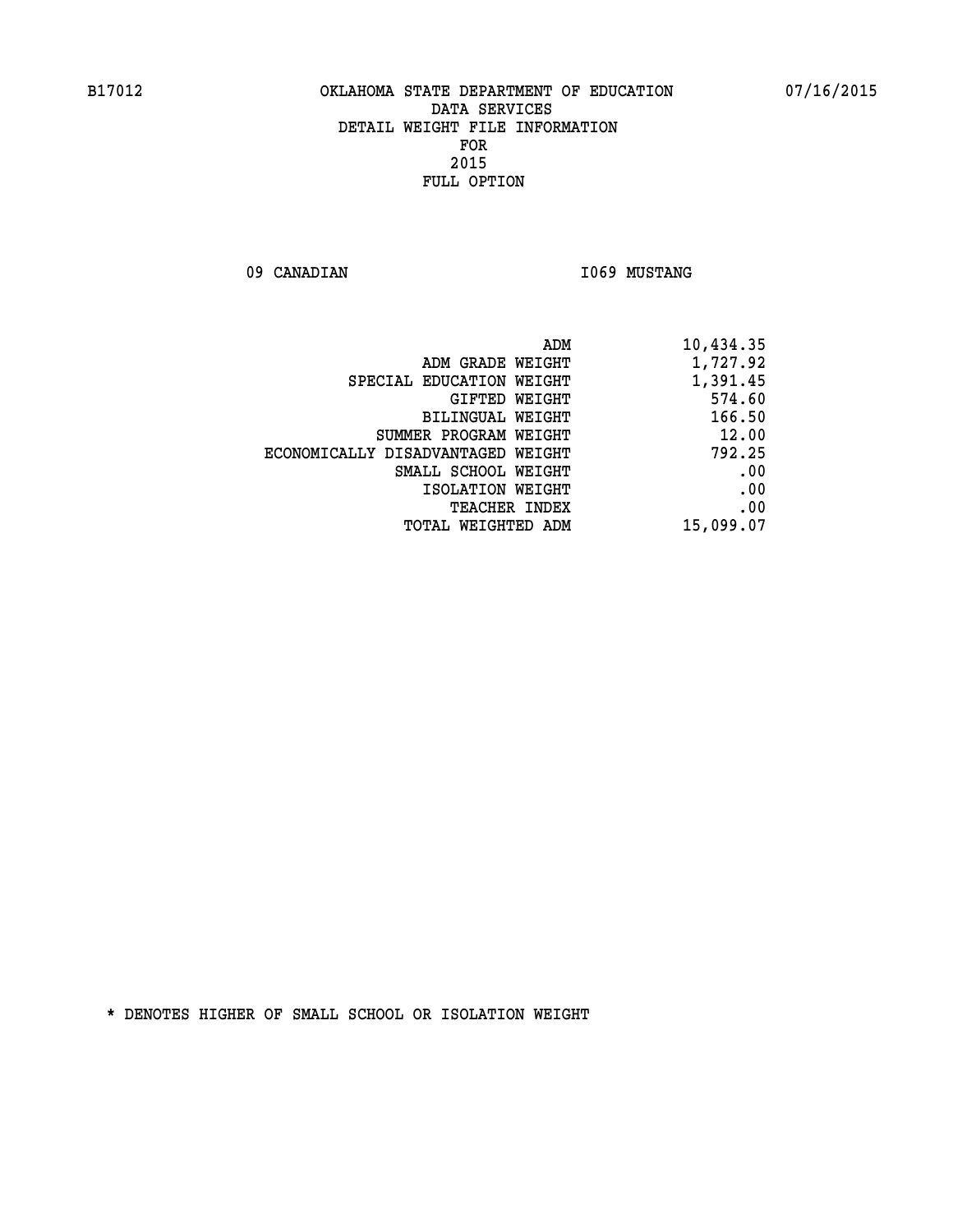09 CANADIAN 1076 CALUMET

| ADM<br>277.37                     |                                   |
|-----------------------------------|-----------------------------------|
| 53.40<br>ADM GRADE WEIGHT         |                                   |
| 22.00<br>SPECIAL EDUCATION WEIGHT |                                   |
| 10.54<br><b>GIFTED WEIGHT</b>     |                                   |
| .00<br>BILINGUAL WEIGHT           |                                   |
| .00<br>SUMMER PROGRAM WEIGHT      |                                   |
| 48.00                             | ECONOMICALLY DISADVANTAGED WEIGHT |
| $26.39*$<br>SMALL SCHOOL WEIGHT   |                                   |
| .00<br>ISOLATION WEIGHT           |                                   |
| .00<br><b>TEACHER INDEX</b>       |                                   |
| 437.70<br>TOTAL WEIGHTED ADM      |                                   |
|                                   |                                   |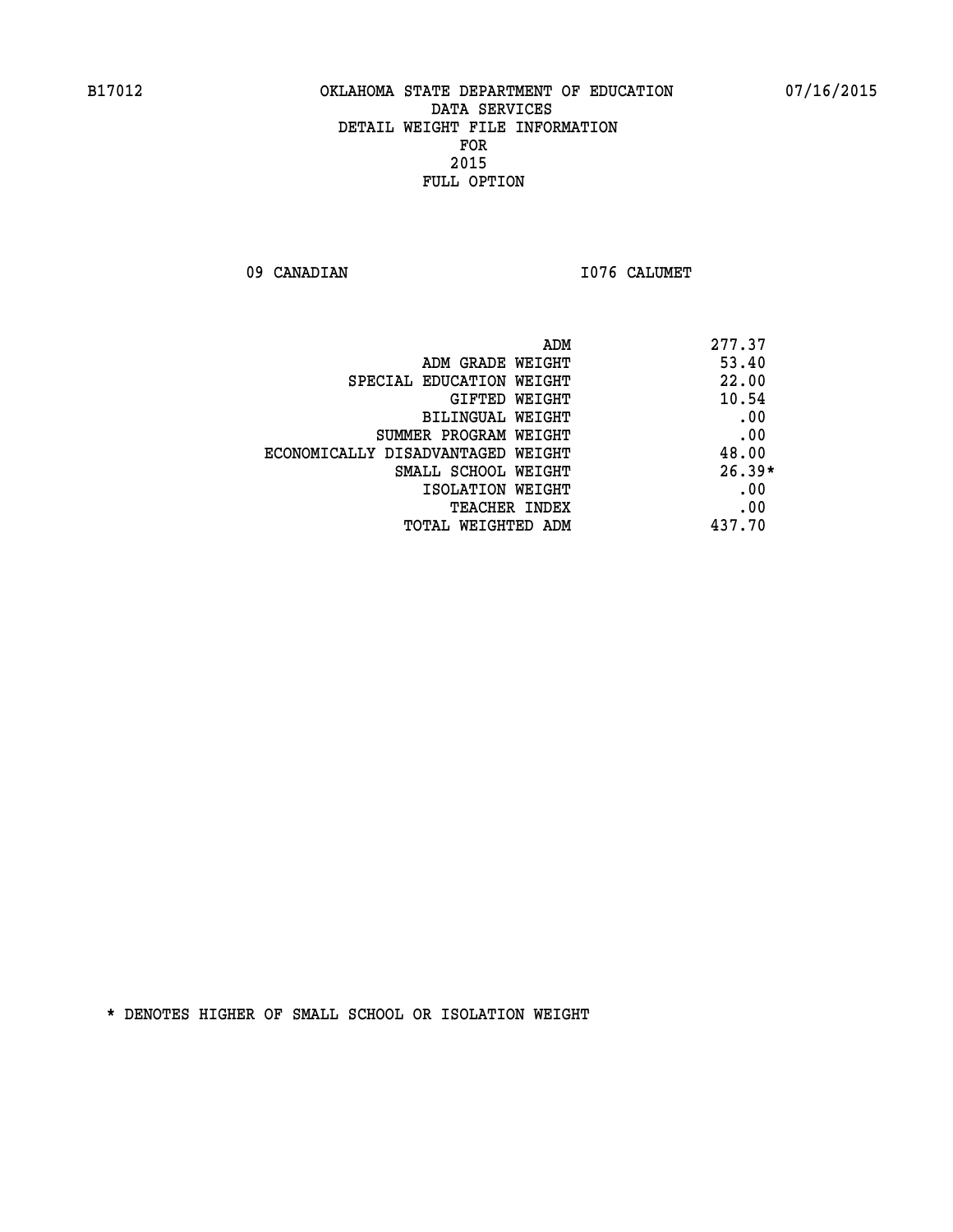**10 CARTER C072 ZANEIS** 

|                                   | 279.29<br>ADM |
|-----------------------------------|---------------|
| ADM GRADE WEIGHT                  | 60.08         |
| SPECIAL EDUCATION WEIGHT          | 17.20         |
| GIFTED WEIGHT                     | 7.48          |
| BILINGUAL WEIGHT                  | .00           |
| SUMMER PROGRAM WEIGHT             | .00           |
| ECONOMICALLY DISADVANTAGED WEIGHT | 55.25         |
| SMALL SCHOOL WEIGHT               | $26.37*$      |
| ISOLATION WEIGHT                  | .00           |
| TEACHER INDEX                     | .00           |
| TOTAL WEIGHTED ADM                | 445.67        |
|                                   |               |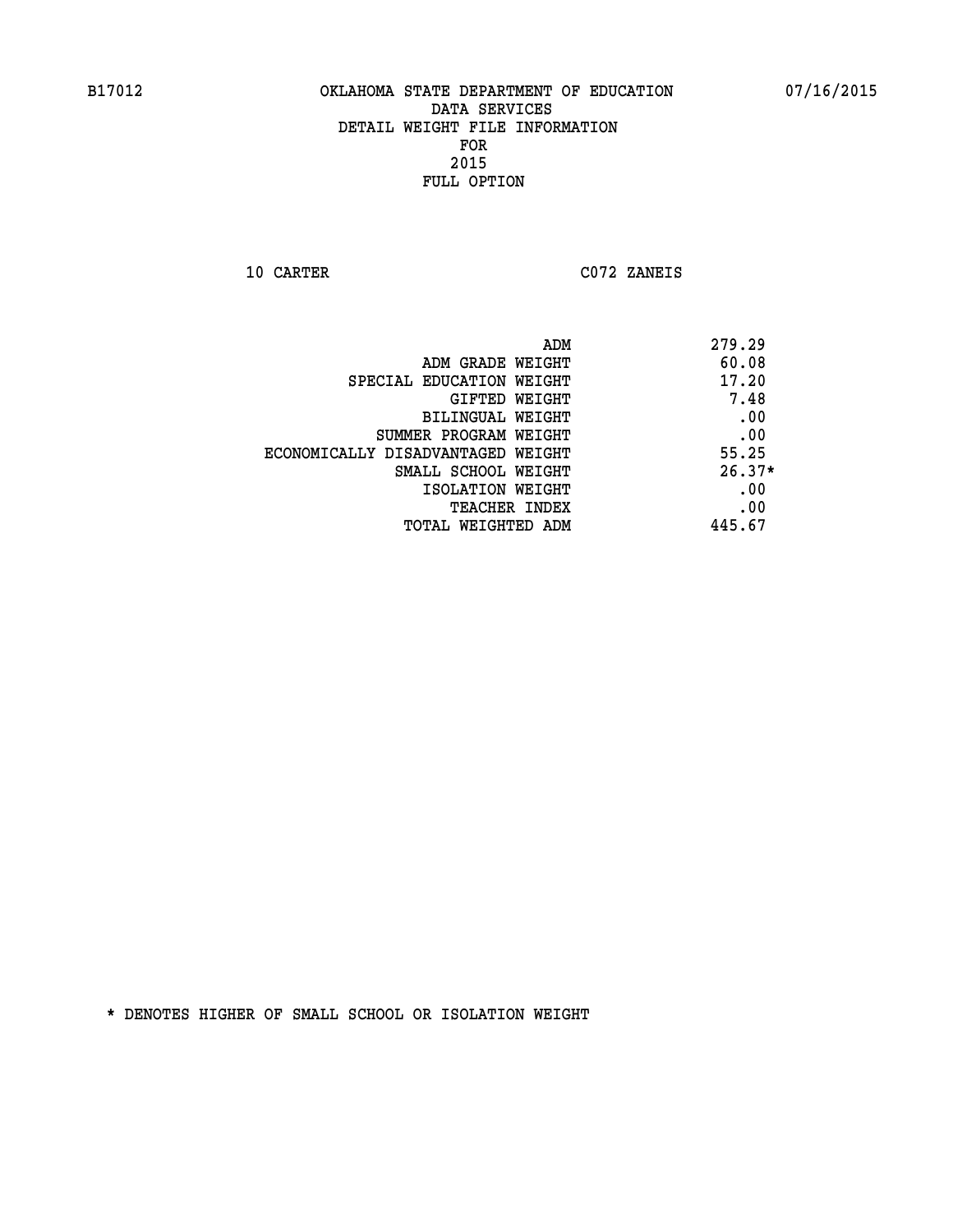**10 CARTER 1019 ARDMORE** 

| 3,115.20 |
|----------|
| 651.48   |
| 423.25   |
| 88.40    |
| 83.25    |
| .00      |
| 726.00   |
| .00      |
| .00      |
| .00      |
| 5,087.58 |
|          |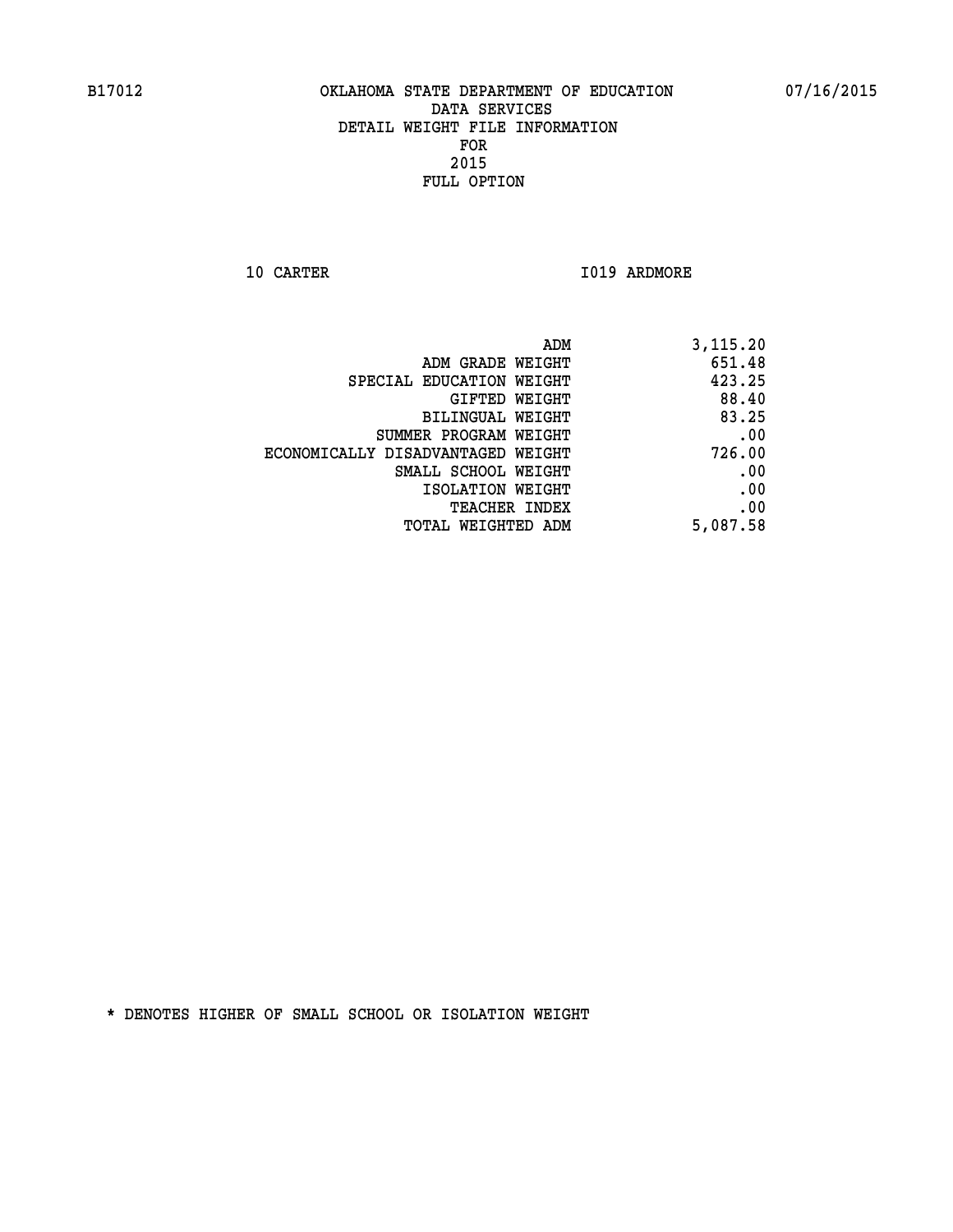**10 CARTER 1021 SPRINGER** 

|                                   | ADM<br>204.90 |
|-----------------------------------|---------------|
| ADM GRADE WEIGHT                  | 40.85         |
| SPECIAL EDUCATION WEIGHT          | 33.95         |
| GIFTED WEIGHT                     | 5.44          |
| BILINGUAL WEIGHT                  | .00           |
| SUMMER PROGRAM WEIGHT             | .00           |
| ECONOMICALLY DISADVANTAGED WEIGHT | 32.50         |
| SMALL SCHOOL WEIGHT               | $25.11*$      |
| ISOLATION WEIGHT                  | .00           |
| <b>TEACHER INDEX</b>              | .00           |
| TOTAL WEIGHTED ADM                | 342.75        |
|                                   |               |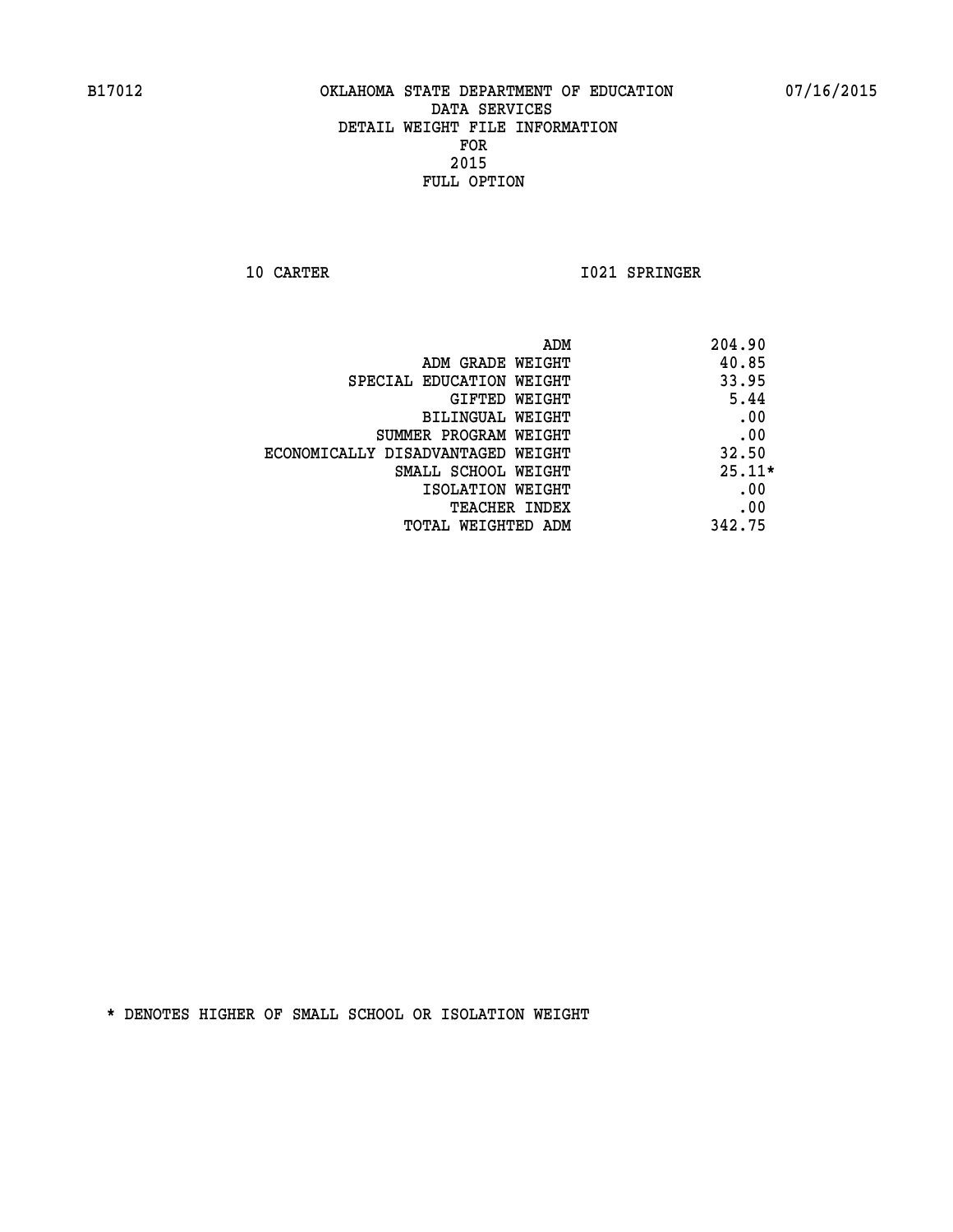**10 CARTER 1027 PLAINVIEW** 

| 1,526.08 |
|----------|
| 292.19   |
| 196.65   |
| 112.20   |
| 15.25    |
| 1.20     |
| 130.25   |
| .00      |
| .00      |
| 148.48   |
| 2,422.30 |
|          |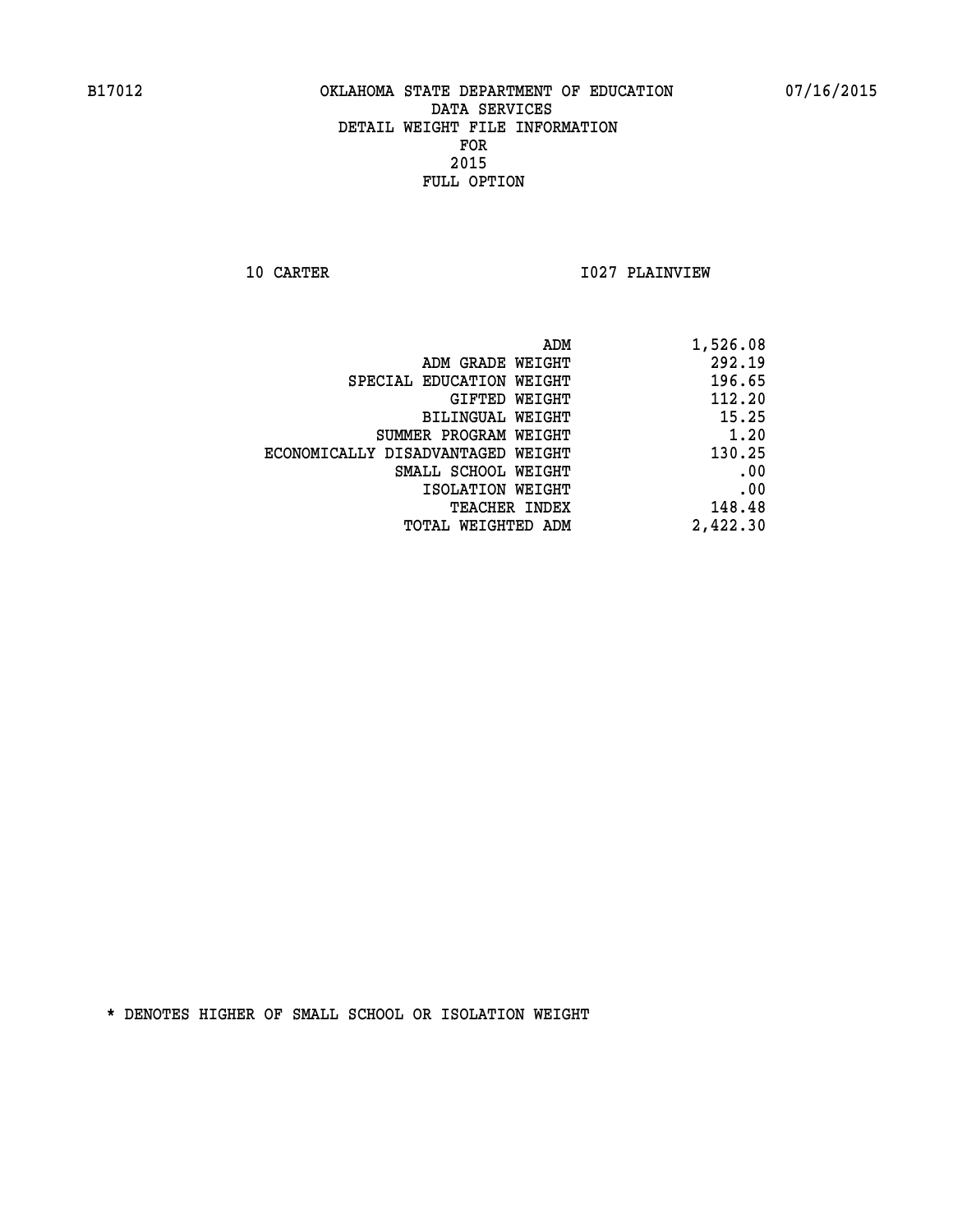**10 CARTER 10 CARTER 1032 LONE GROVE** 

| 1,513.76 |
|----------|
| 301.55   |
| 176.85   |
| 48.62    |
| 9.00     |
| .00      |
| 177.00   |
| .00      |
| .00      |
| .00      |
| 2,226.78 |
|          |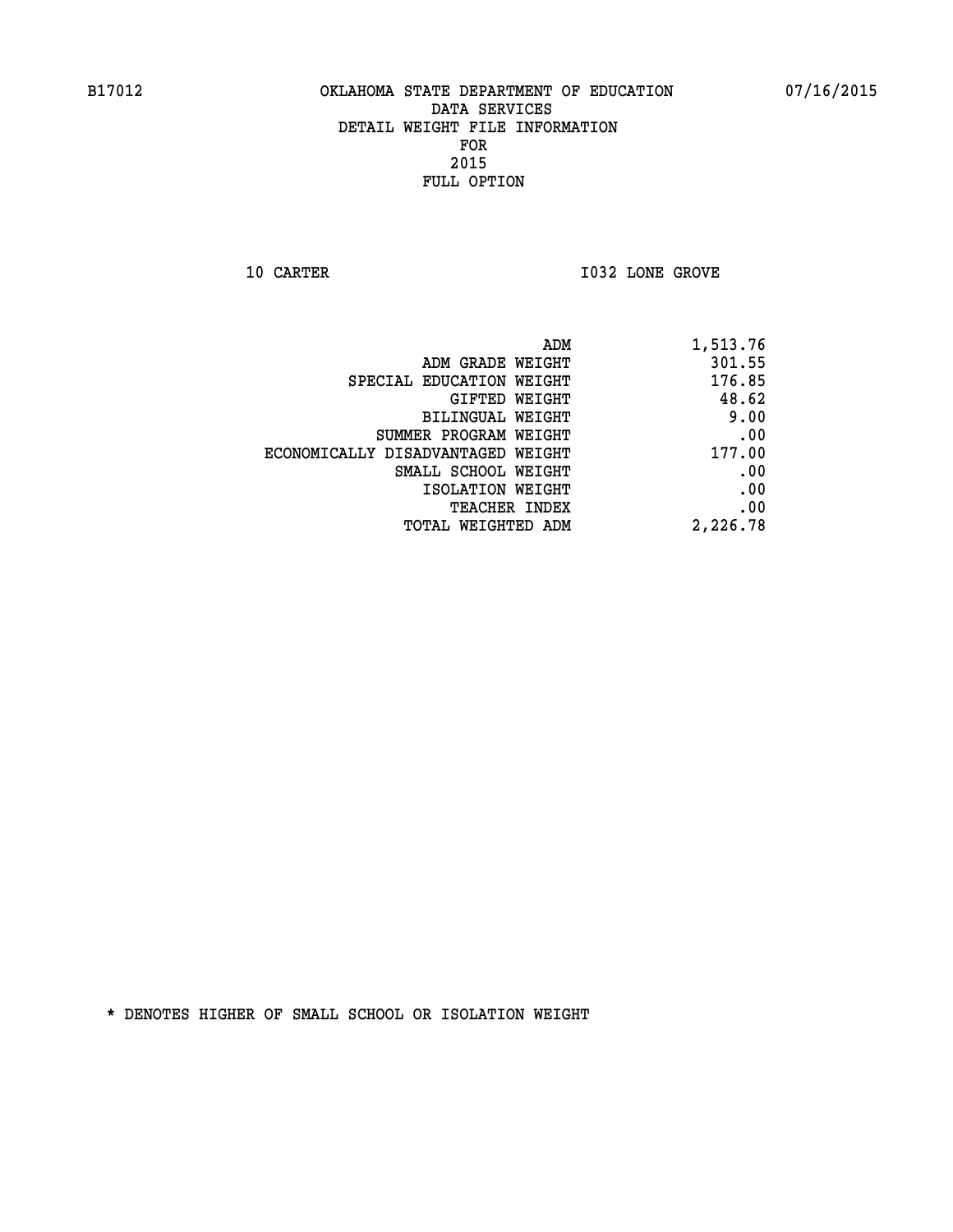**10 CARTER 1043 WILSON** 

| 101.12<br>ADM GRADE WEIGHT<br>68.75<br>SPECIAL EDUCATION WEIGHT<br>2.72<br>GIFTED WEIGHT<br>.00<br>BILINGUAL WEIGHT<br>.00<br>SUMMER PROGRAM WEIGHT<br>87.00<br>ECONOMICALLY DISADVANTAGED WEIGHT<br>SMALL SCHOOL WEIGHT<br>.00<br>ISOLATION WEIGHT<br>26.22<br><b>TEACHER INDEX</b><br>775.30<br>TOTAL WEIGHTED ADM | ADM | 480.71  |
|----------------------------------------------------------------------------------------------------------------------------------------------------------------------------------------------------------------------------------------------------------------------------------------------------------------------|-----|---------|
|                                                                                                                                                                                                                                                                                                                      |     |         |
|                                                                                                                                                                                                                                                                                                                      |     |         |
|                                                                                                                                                                                                                                                                                                                      |     |         |
|                                                                                                                                                                                                                                                                                                                      |     |         |
|                                                                                                                                                                                                                                                                                                                      |     |         |
|                                                                                                                                                                                                                                                                                                                      |     |         |
|                                                                                                                                                                                                                                                                                                                      |     | $8.78*$ |
|                                                                                                                                                                                                                                                                                                                      |     |         |
|                                                                                                                                                                                                                                                                                                                      |     |         |
|                                                                                                                                                                                                                                                                                                                      |     |         |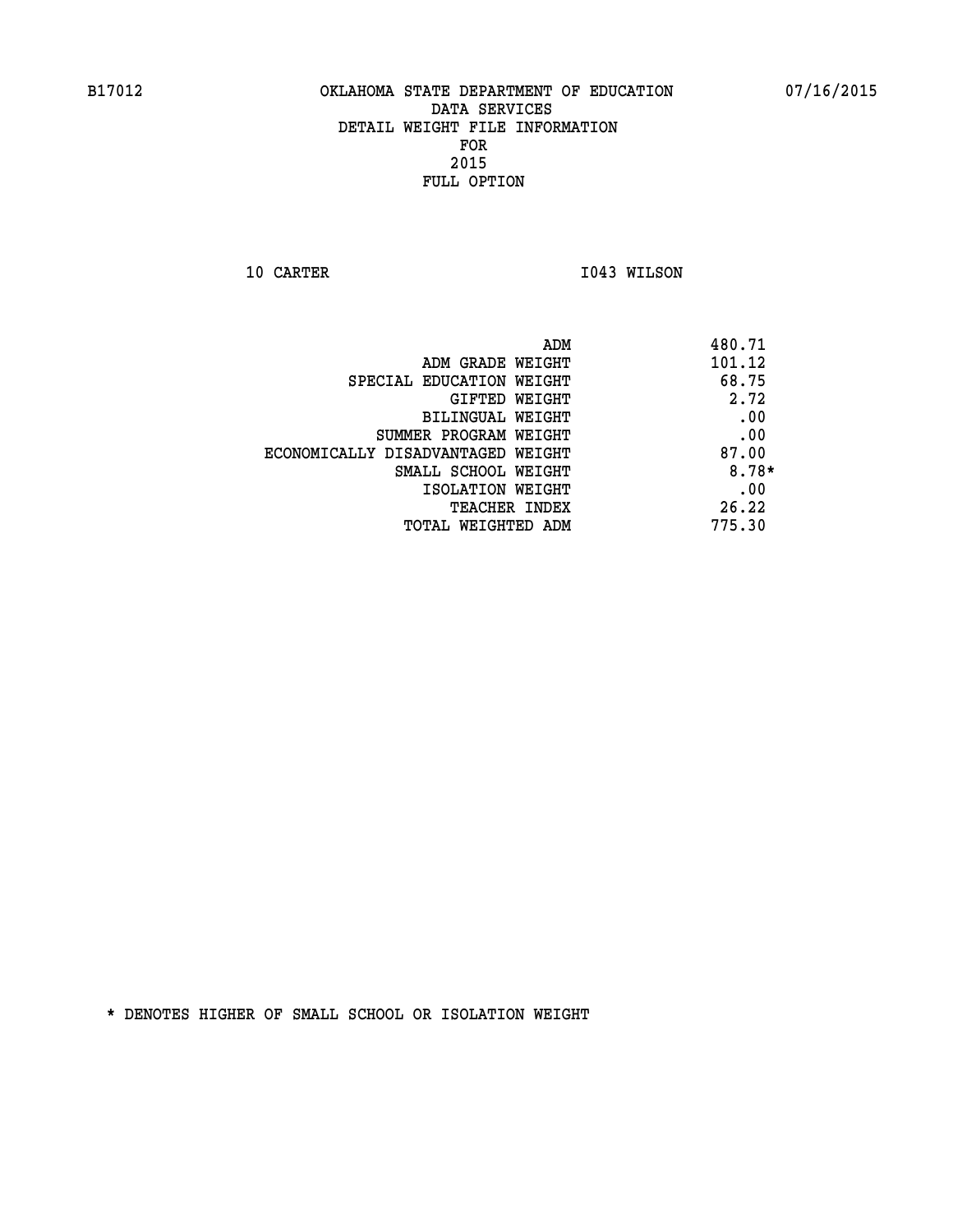**10 CARTER 1055 HEALDTON** 

|                                   | ADM<br>512.82 |
|-----------------------------------|---------------|
| ADM GRADE WEIGHT                  | 103.21        |
| SPECIAL EDUCATION WEIGHT          | 75.85         |
| GIFTED WEIGHT                     | 8.50          |
| BILINGUAL WEIGHT                  | 3.50          |
| SUMMER PROGRAM WEIGHT             | .00           |
| ECONOMICALLY DISADVANTAGED WEIGHT | 84.25         |
| SMALL SCHOOL WEIGHT               | $3.14*$       |
| ISOLATION WEIGHT                  | .00           |
| <b>TEACHER INDEX</b>              | 24.09         |
| TOTAL WEIGHTED ADM                | 815.36        |
|                                   |               |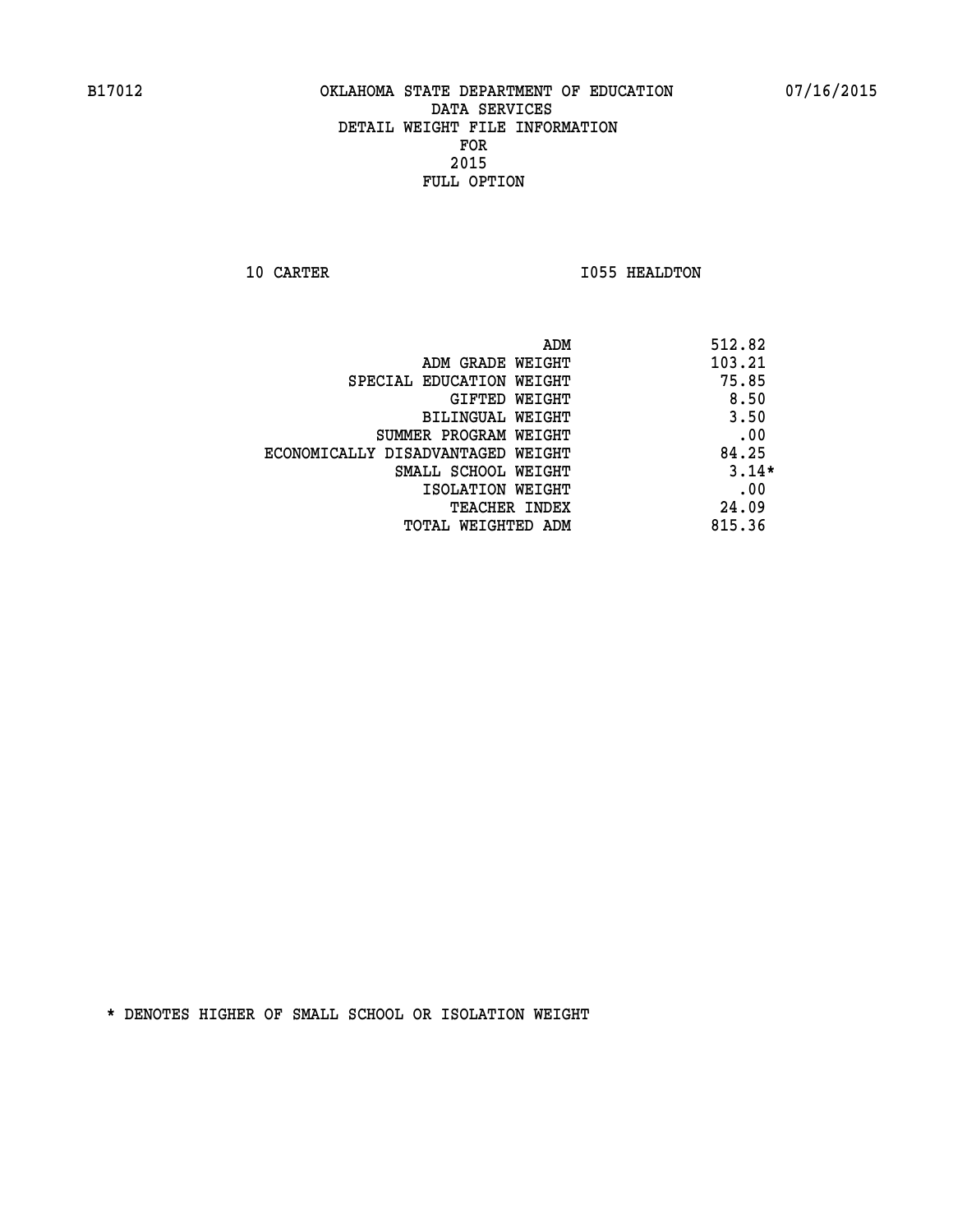**10 CARTER I074 FOX** 

 **ADM 316.45 ADM GRADE WEIGHT 62.12 SPECIAL EDUCATION WEIGHT 48 SPECIAL SPECIAL S GIFTED WEIGHT 40.54 BILINGUAL WEIGHT .00 SUMMER PROGRAM WEIGHT .00 ECONOMICALLY DISADVANTAGED WEIGHT 67.25 SMALL SCHOOL WEIGHT** 25.43\* **EXECUTED ISOLATION WEIGHT AND RESOLATION WEIGHT TEACHER INDEX** 11.41  **TOTAL WEIGHTED ADM 530.20**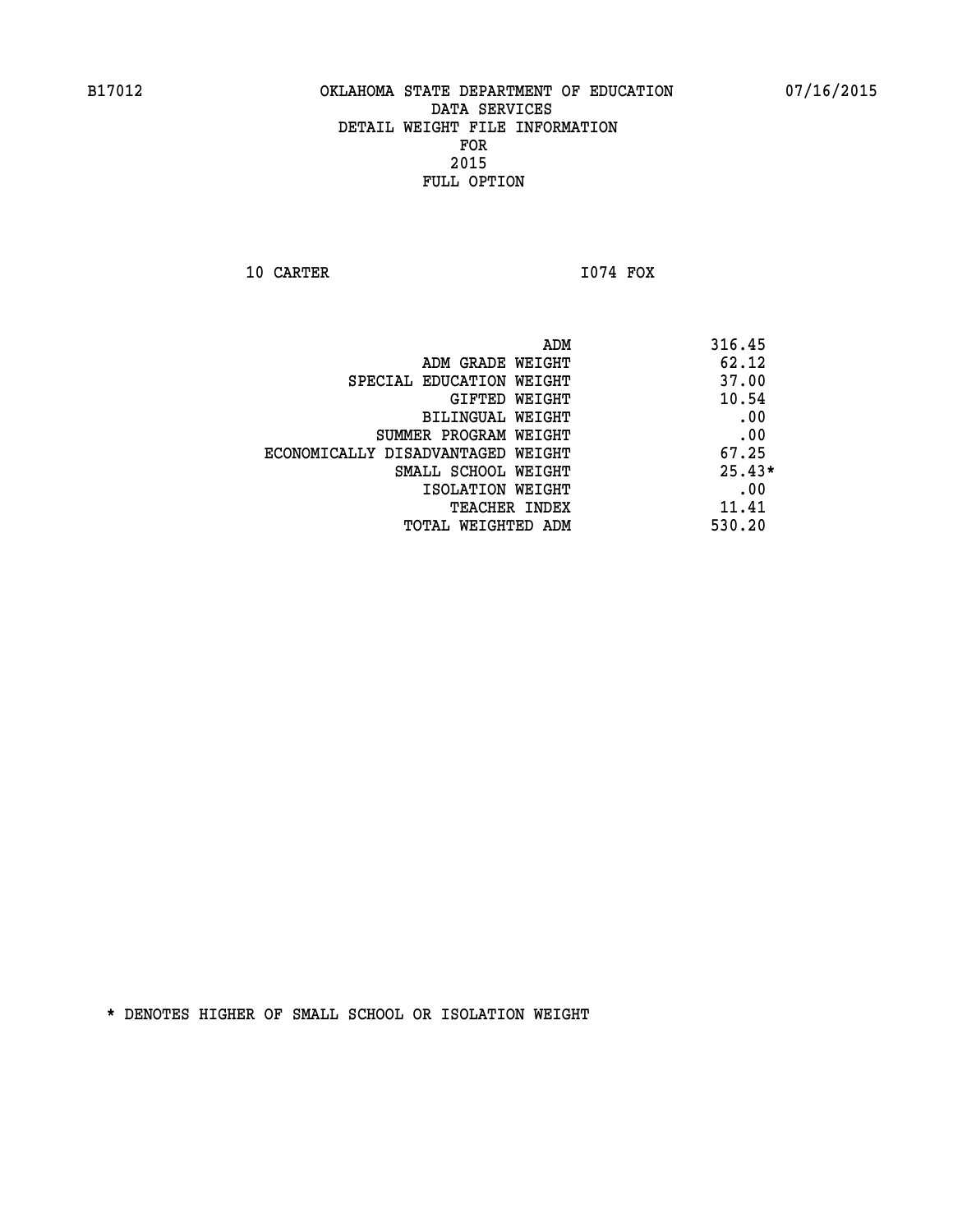**10 CARTER 1077 DICKSON** 

| ADM                               | 1,298.96 |
|-----------------------------------|----------|
| ADM GRADE WEIGHT                  | 254.29   |
| SPECIAL EDUCATION WEIGHT          | 155.40   |
| GIFTED WEIGHT                     | 61.88    |
| BILINGUAL WEIGHT                  | 3.50     |
| SUMMER PROGRAM WEIGHT             | .00      |
| ECONOMICALLY DISADVANTAGED WEIGHT | 180.25   |
| SMALL SCHOOL WEIGHT               | .00      |
| ISOLATION WEIGHT                  | .00      |
| <b>TEACHER INDEX</b>              | .00      |
| TOTAL WEIGHTED ADM                | 1,954.28 |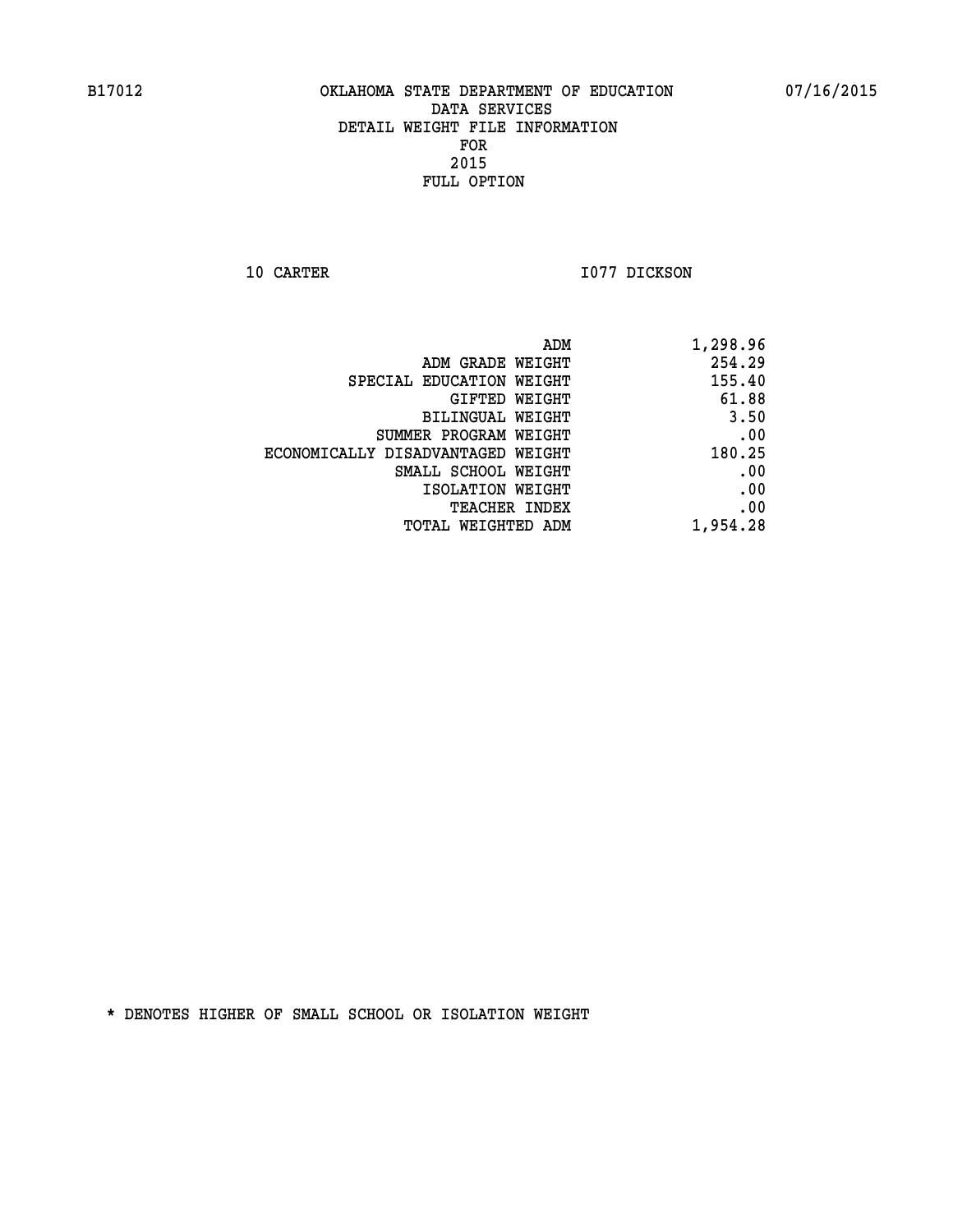**11 CHEROKEE C010 LOWREY** 

| ADM                               | 137.81   |
|-----------------------------------|----------|
| ADM GRADE WEIGHT                  | 27.64    |
| SPECIAL EDUCATION WEIGHT          | 9.65     |
| GIFTED WEIGHT                     | 3.74     |
| BILINGUAL WEIGHT                  | 1.50     |
| SUMMER PROGRAM WEIGHT             | .00      |
| ECONOMICALLY DISADVANTAGED WEIGHT | 28.00    |
| SMALL SCHOOL WEIGHT               | $20.38*$ |
| ISOLATION WEIGHT                  | .00      |
| <b>TEACHER INDEX</b>              | 6.09     |
| TOTAL WEIGHTED ADM                | 234.81   |
|                                   |          |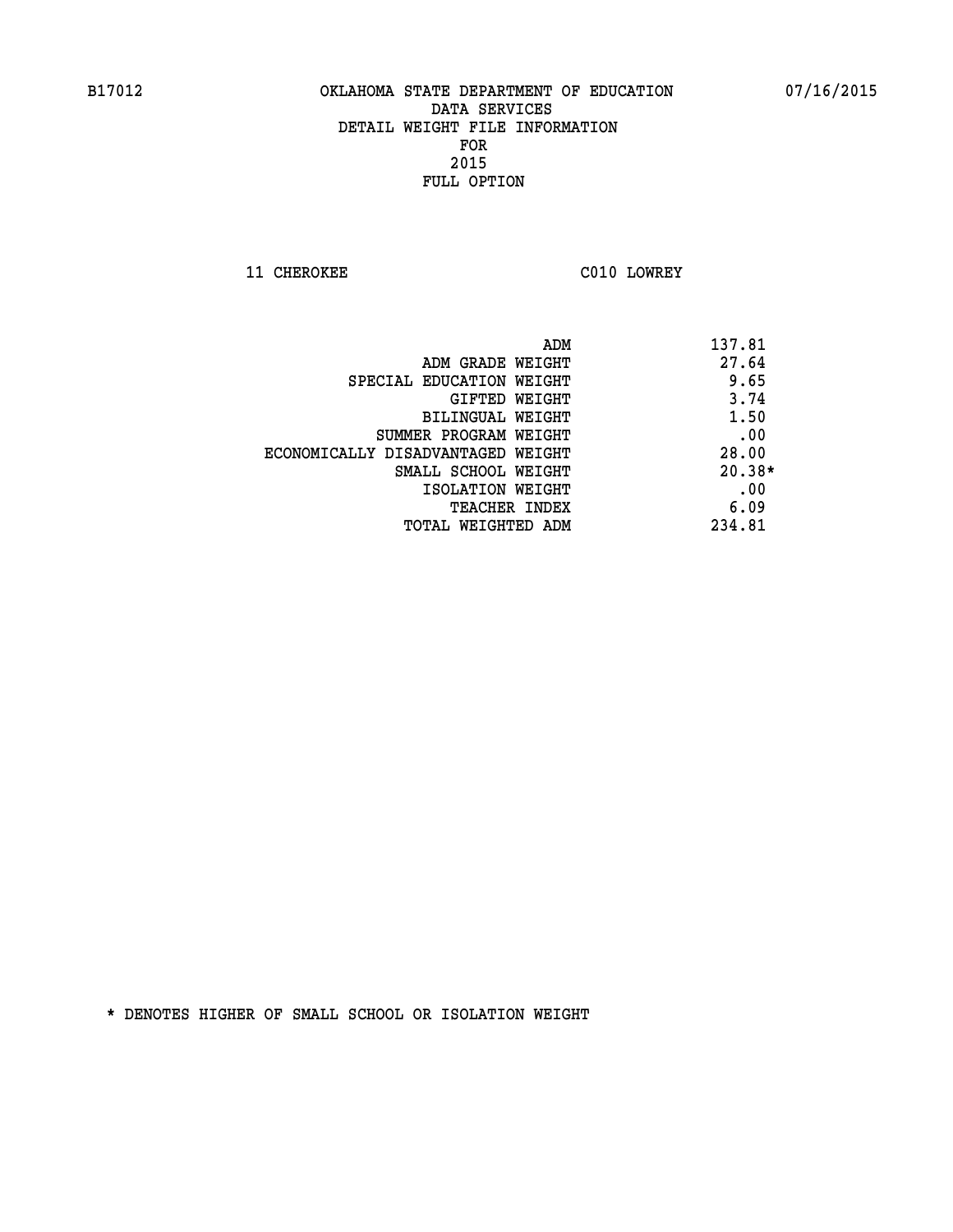**11 CHEROKEE C014 NORWOOD** 

| ADM                               | 198.17   |
|-----------------------------------|----------|
| ADM GRADE WEIGHT                  | 38.99    |
| SPECIAL EDUCATION WEIGHT          | 34.65    |
| GIFTED WEIGHT                     | 9.86     |
| BILINGUAL WEIGHT                  | .50      |
| SUMMER PROGRAM WEIGHT             | .00      |
| ECONOMICALLY DISADVANTAGED WEIGHT | 45.25    |
| SMALL SCHOOL WEIGHT               | $24.79*$ |
| ISOLATION WEIGHT                  | .00      |
| <b>TEACHER INDEX</b>              | 30.22    |
| TOTAL WEIGHTED ADM                | 382.43   |
|                                   |          |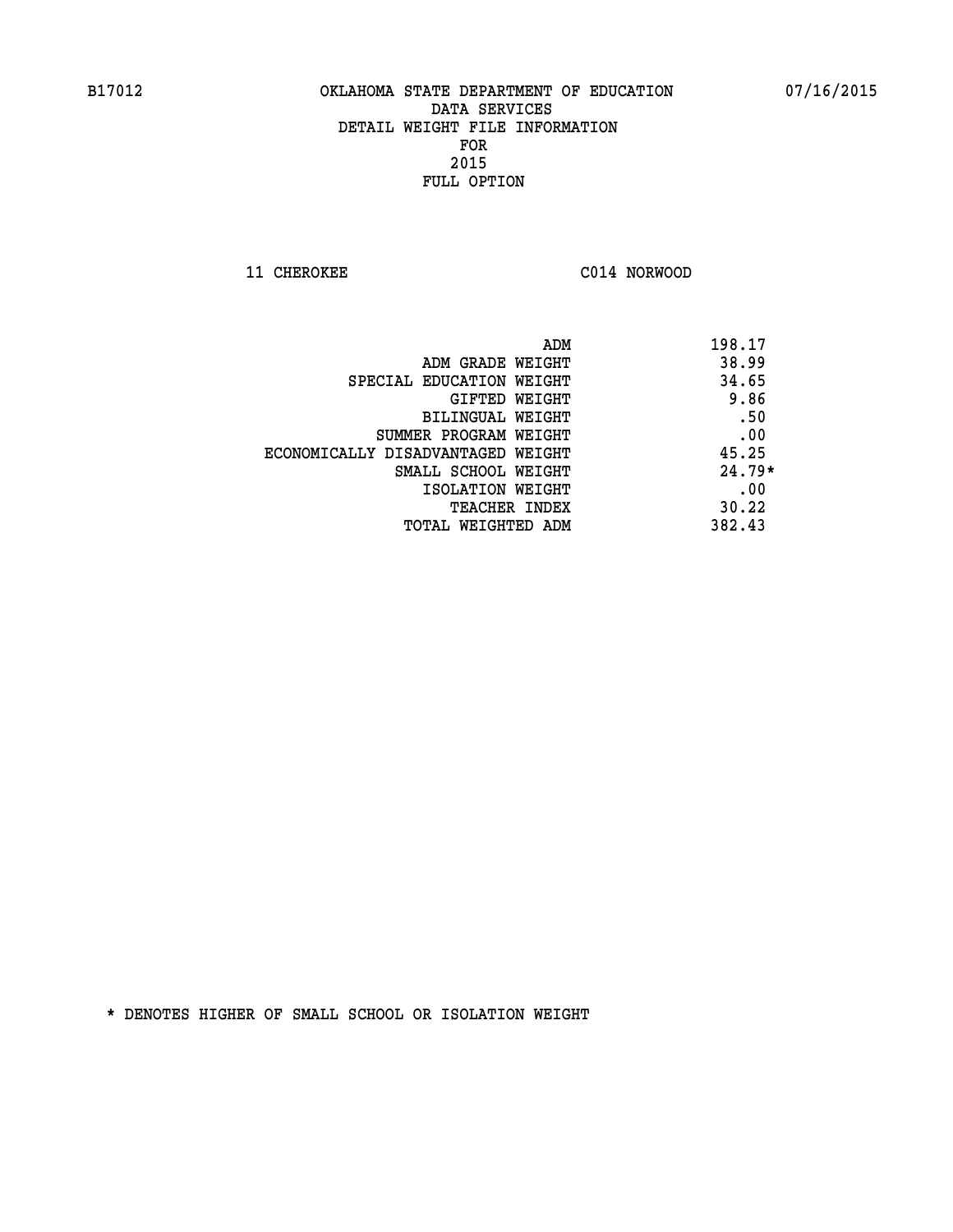**11 CHEROKEE C021 WOODALL** 

|                                   | 482.83<br>ADM |
|-----------------------------------|---------------|
| ADM GRADE WEIGHT                  | 96.79         |
| SPECIAL EDUCATION WEIGHT          | 37.15         |
| GIFTED WEIGHT                     | 13.26         |
| BILINGUAL WEIGHT                  | 5.50          |
| SUMMER PROGRAM WEIGHT             | .00           |
| ECONOMICALLY DISADVANTAGED WEIGHT | 83.25         |
| SMALL SCHOOL WEIGHT               | $8.43*$       |
| ISOLATION WEIGHT                  | .00           |
| <b>TEACHER INDEX</b>              | 44.54         |
| TOTAL WEIGHTED ADM                | 771.75        |
|                                   |               |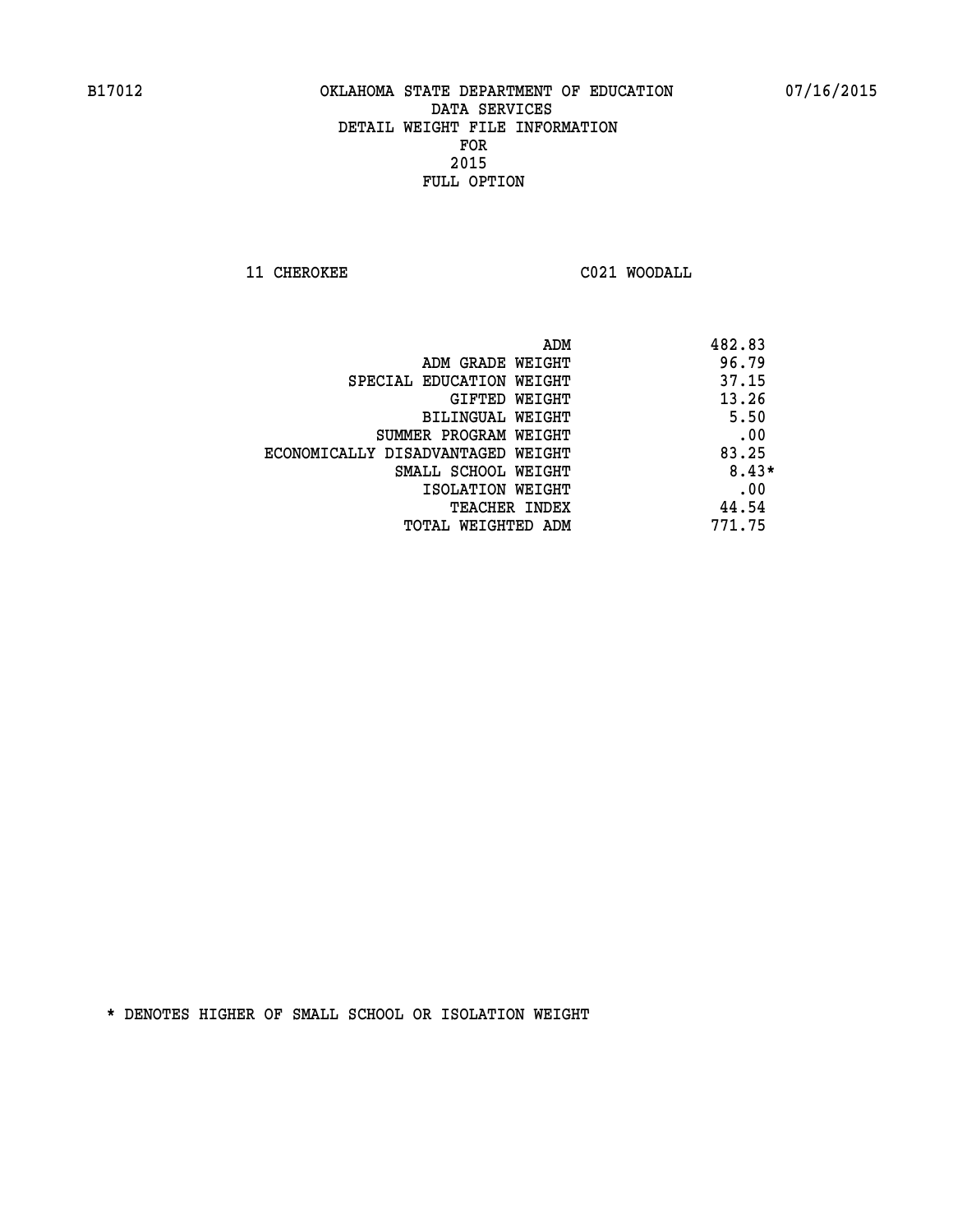**11 CHEROKEE C026 SHADY GROVE** 

| ADM                               | 152.91   |
|-----------------------------------|----------|
| ADM GRADE WEIGHT                  | 34.14    |
| SPECIAL EDUCATION WEIGHT          | 20.65    |
| GIFTED WEIGHT                     | 6.12     |
| BILINGUAL WEIGHT                  | 26.25    |
| SUMMER PROGRAM WEIGHT             | .00      |
| ECONOMICALLY DISADVANTAGED WEIGHT | 31.50    |
| SMALL SCHOOL WEIGHT               | $21.74*$ |
| ISOLATION WEIGHT                  | .00      |
| <b>TEACHER INDEX</b>              | 26.99    |
| TOTAL WEIGHTED ADM                | 320.30   |
|                                   |          |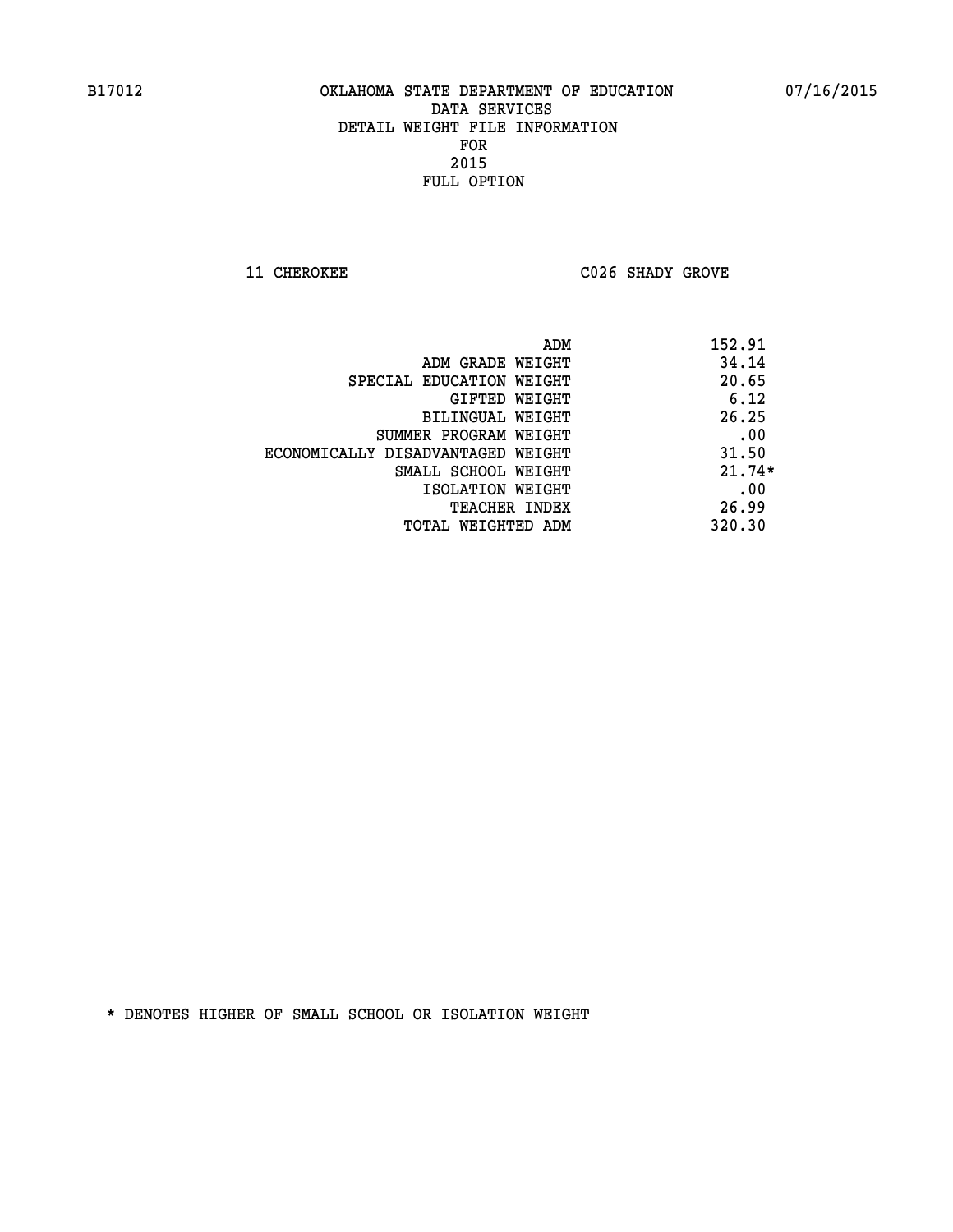**11 CHEROKEE C031 PEGGS** 

|                                   | ADM | 248.74   |
|-----------------------------------|-----|----------|
| ADM GRADE WEIGHT                  |     | 50.68    |
| SPECIAL EDUCATION WEIGHT          |     | 42.60    |
| GIFTED WEIGHT                     |     | 15.30    |
| BILINGUAL WEIGHT                  |     | 2.00     |
| SUMMER PROGRAM WEIGHT             |     | .00      |
| ECONOMICALLY DISADVANTAGED WEIGHT |     | 49.75    |
| SMALL SCHOOL WEIGHT               |     | $26.36*$ |
| ISOLATION WEIGHT                  |     | .00      |
| <b>TEACHER INDEX</b>              |     | .00      |
| TOTAL WEIGHTED ADM                |     | 435.43   |
|                                   |     |          |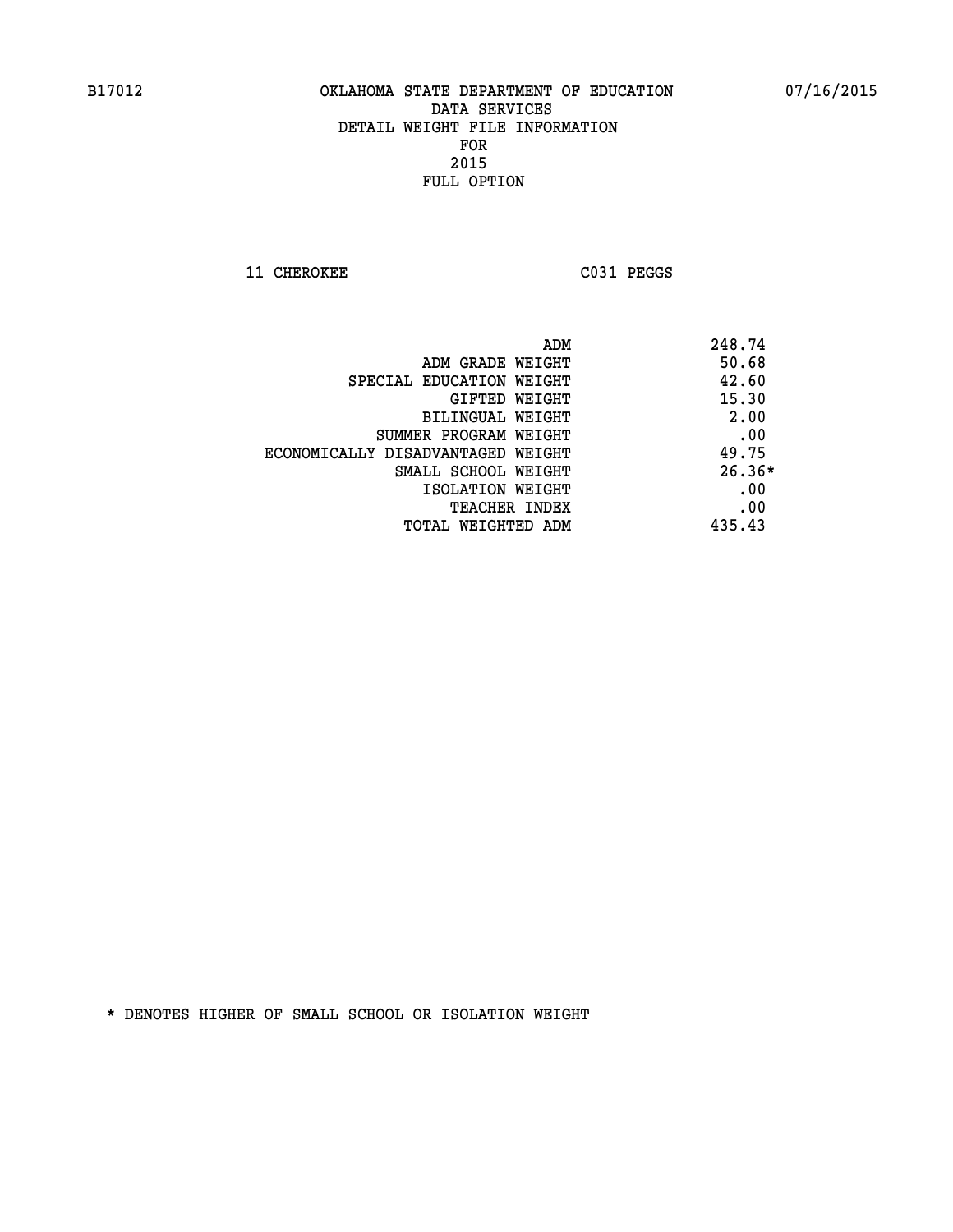**11 CHEROKEE C034 GRAND VIEW** 

|                                   | 619.78<br>ADM |
|-----------------------------------|---------------|
| ADM GRADE WEIGHT                  | 133.55        |
| SPECIAL EDUCATION WEIGHT          | 114.15        |
| GIFTED WEIGHT                     | 22.10         |
| BILINGUAL WEIGHT                  | 23.00         |
| SUMMER PROGRAM WEIGHT             | .00           |
| ECONOMICALLY DISADVANTAGED WEIGHT | 133.75        |
| SMALL SCHOOL WEIGHT               | .00           |
| ISOLATION WEIGHT                  | .00           |
| TEACHER INDEX                     | .00           |
| TOTAL WEIGHTED ADM                | 1,046.33      |
|                                   |               |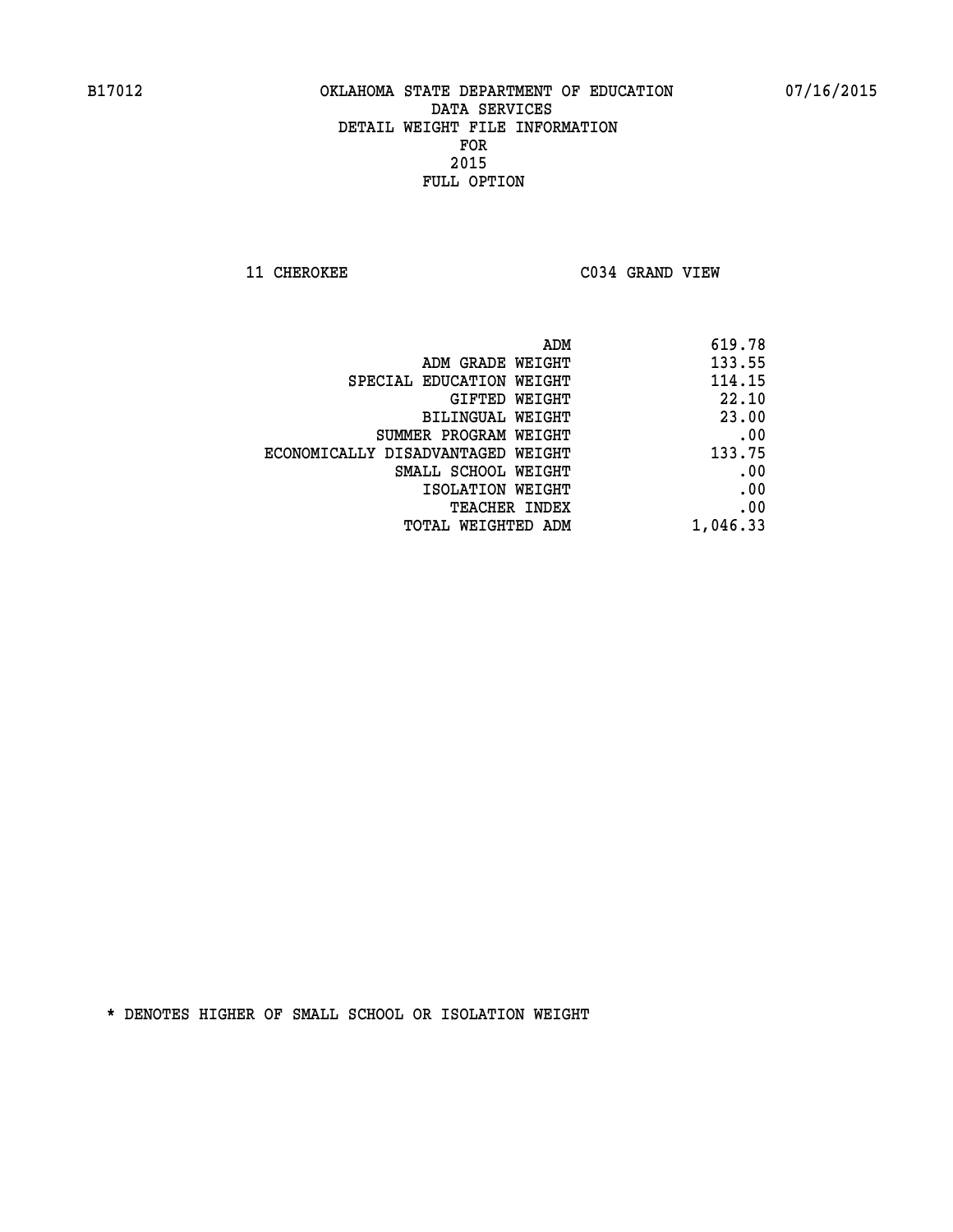**11 CHEROKEE C044 BRIGGS** 

|                                   | ADM | 487.88  |
|-----------------------------------|-----|---------|
| ADM GRADE WEIGHT                  |     | 95.66   |
| SPECIAL EDUCATION WEIGHT          |     | 35.90   |
| GIFTED WEIGHT                     |     | 12.24   |
| BILINGUAL WEIGHT                  |     | 12.00   |
| SUMMER PROGRAM WEIGHT             |     | .00     |
| ECONOMICALLY DISADVANTAGED WEIGHT |     | 115.25  |
| SMALL SCHOOL WEIGHT               |     | $7.58*$ |
| ISOLATION WEIGHT                  |     | .00     |
| TEACHER INDEX                     |     | 69.39   |
| TOTAL WEIGHTED ADM                |     | 835.90  |
|                                   |     |         |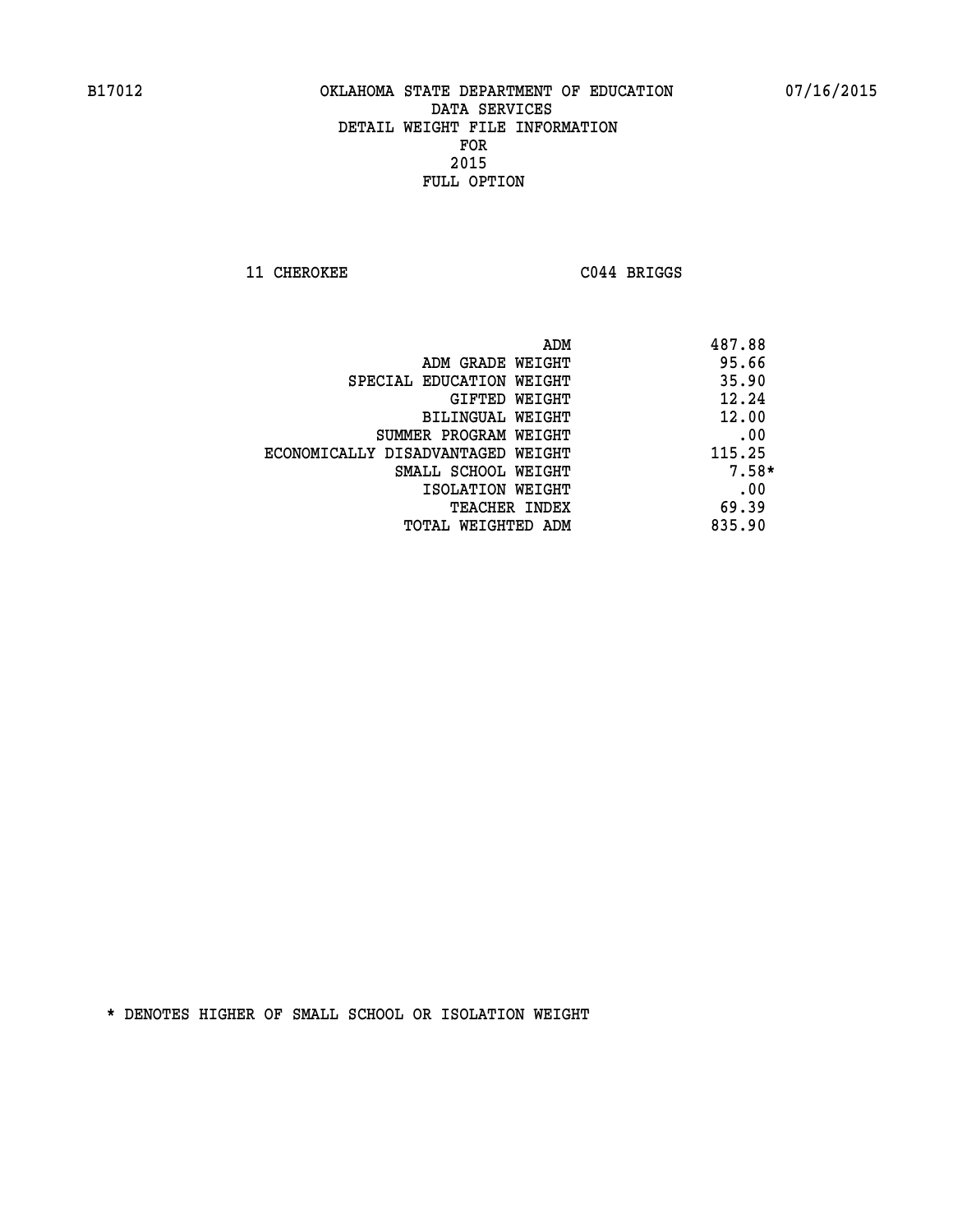**11 CHEROKEE CO66 TENKILLER** 

|                                   | 292.19<br>ADM |
|-----------------------------------|---------------|
| ADM GRADE WEIGHT                  | 61.09         |
| SPECIAL EDUCATION WEIGHT          | 44.55         |
| GIFTED WEIGHT                     | 22.10         |
| BILINGUAL WEIGHT                  | 33.50         |
| SUMMER PROGRAM WEIGHT             | .00           |
| ECONOMICALLY DISADVANTAGED WEIGHT | 57.75         |
| SMALL SCHOOL WEIGHT               | $26.16*$      |
| ISOLATION WEIGHT                  | .00           |
| <b>TEACHER INDEX</b>              | 42.17         |
| TOTAL WEIGHTED ADM                | 579.51        |
|                                   |               |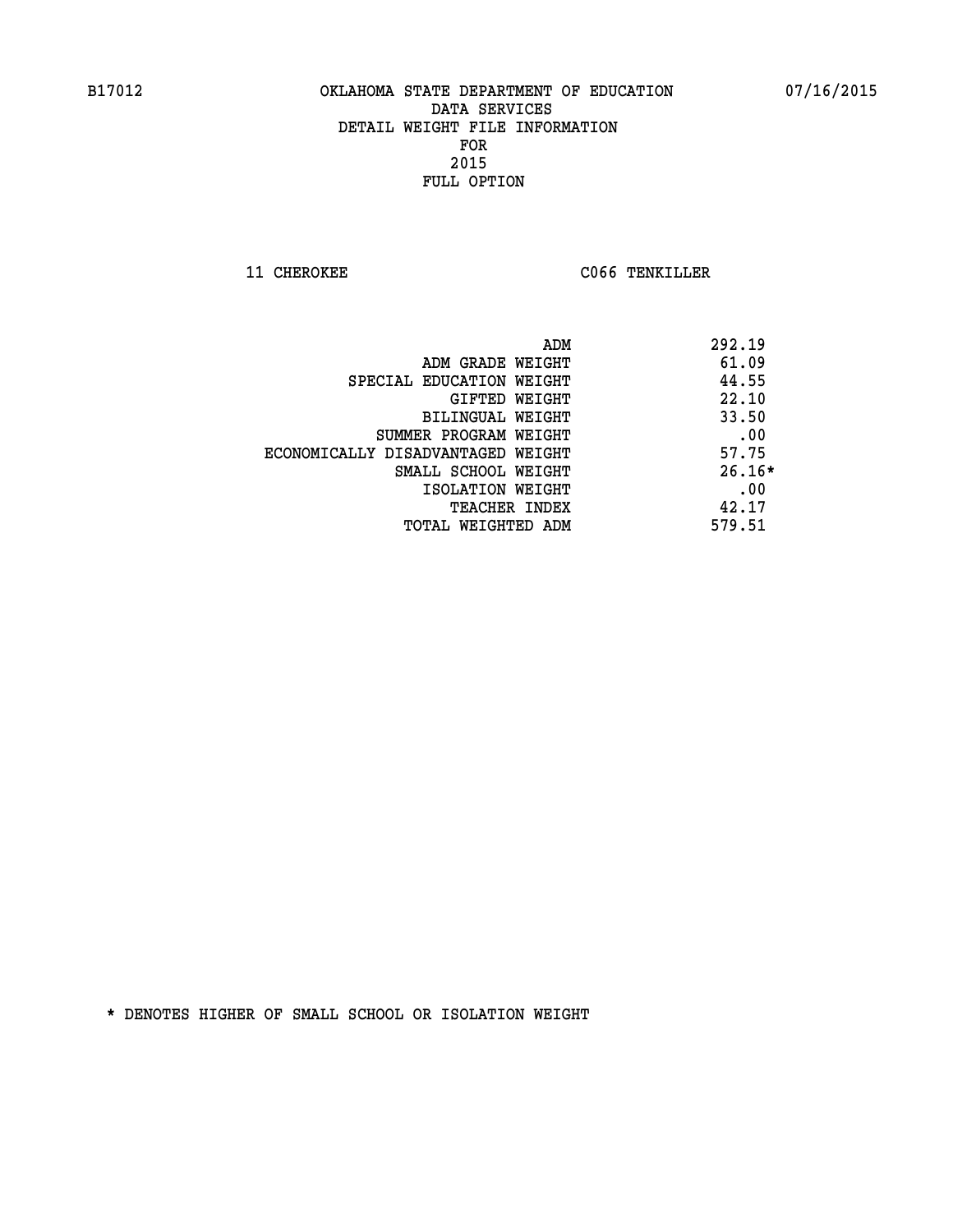11 CHEROKEE 1006 KEYS

| 847.64   |
|----------|
| 159.15   |
| 118.60   |
| 29.92    |
| 1.75     |
| .00      |
| 149.00   |
| .00      |
| .00      |
| .00      |
| 1,306.06 |
|          |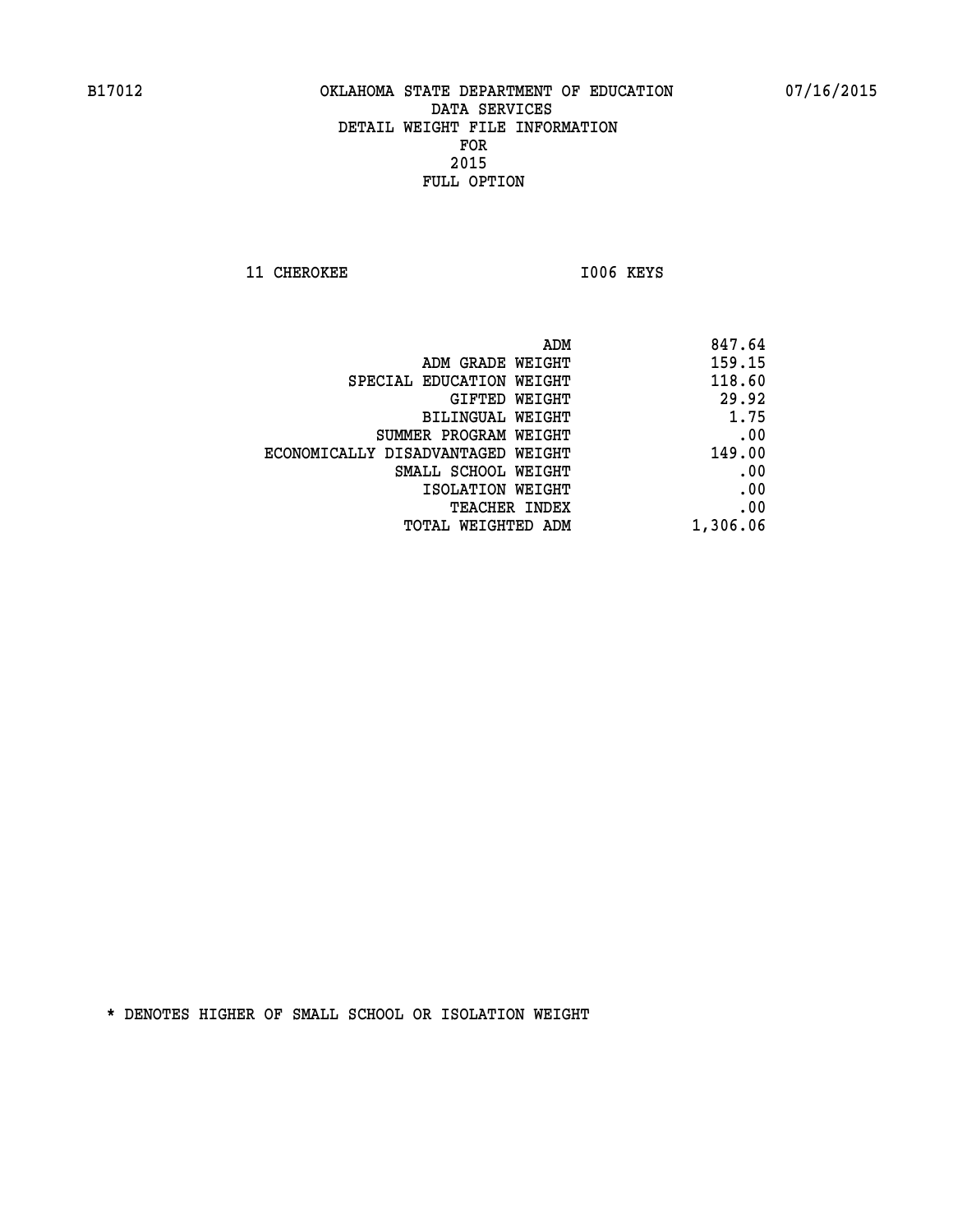**11 CHEROKEE 1016 HULBERT** 

| 614.91 |
|--------|
| 121.55 |
| 72.60  |
| 29.58  |
| 9.50   |
| .00    |
| 120.25 |
| .00    |
| .00    |
| .00    |
| 968.39 |
|        |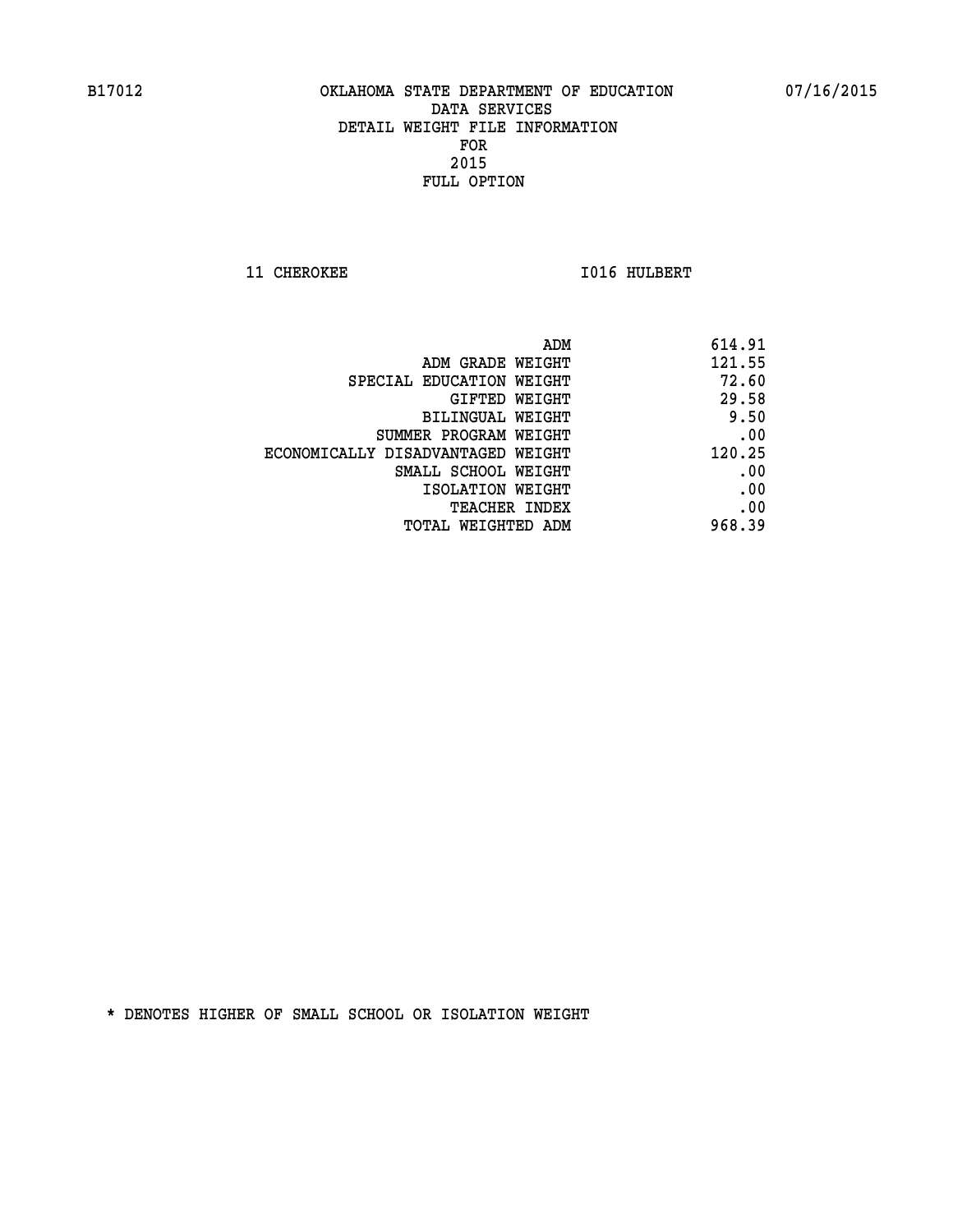**11 CHEROKEE 1035 TAHLEQUAH** 

| ADM                               | 3,494.83 |
|-----------------------------------|----------|
| ADM GRADE WEIGHT                  | 729.78   |
| SPECIAL EDUCATION WEIGHT          | 522.55   |
| GIFTED WEIGHT                     | 202.98   |
| BILINGUAL WEIGHT                  | 136.75   |
| SUMMER PROGRAM WEIGHT             | .00      |
| ECONOMICALLY DISADVANTAGED WEIGHT | 634.75   |
| SMALL SCHOOL WEIGHT               | .00      |
| ISOLATION WEIGHT                  | .00      |
| <b>TEACHER INDEX</b>              | 4.37     |
| TOTAL WEIGHTED ADM                | 5,726.01 |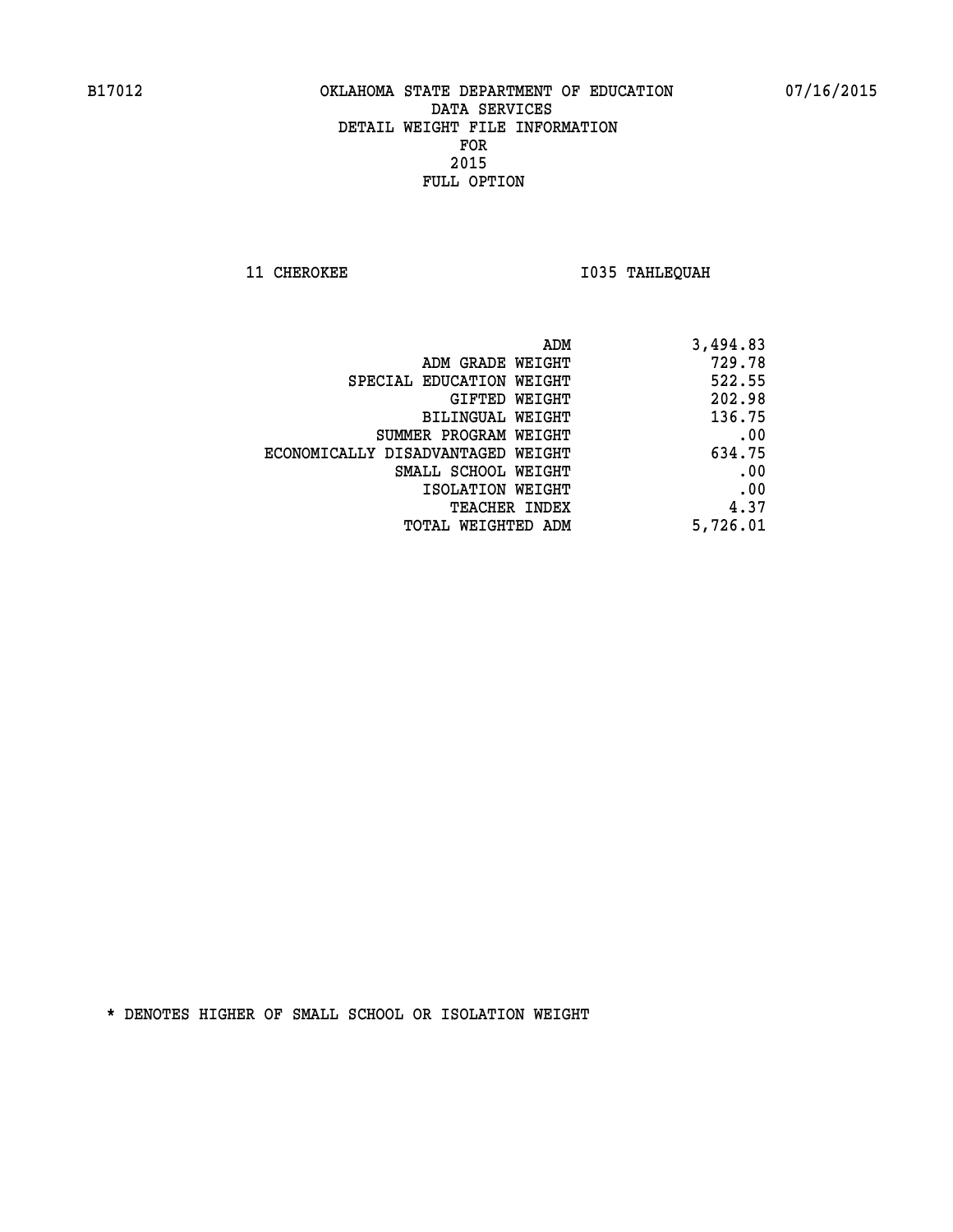**11 CHEROKEE TOO1 CHEROKEE IMMERSION CHA** 

| 110.16 |
|--------|
| 22.43  |
| 8.80   |
| .00    |
| .00    |
| .00    |
| 13.50  |
| .00    |
| .00    |
| .00    |
| 154.89 |
|        |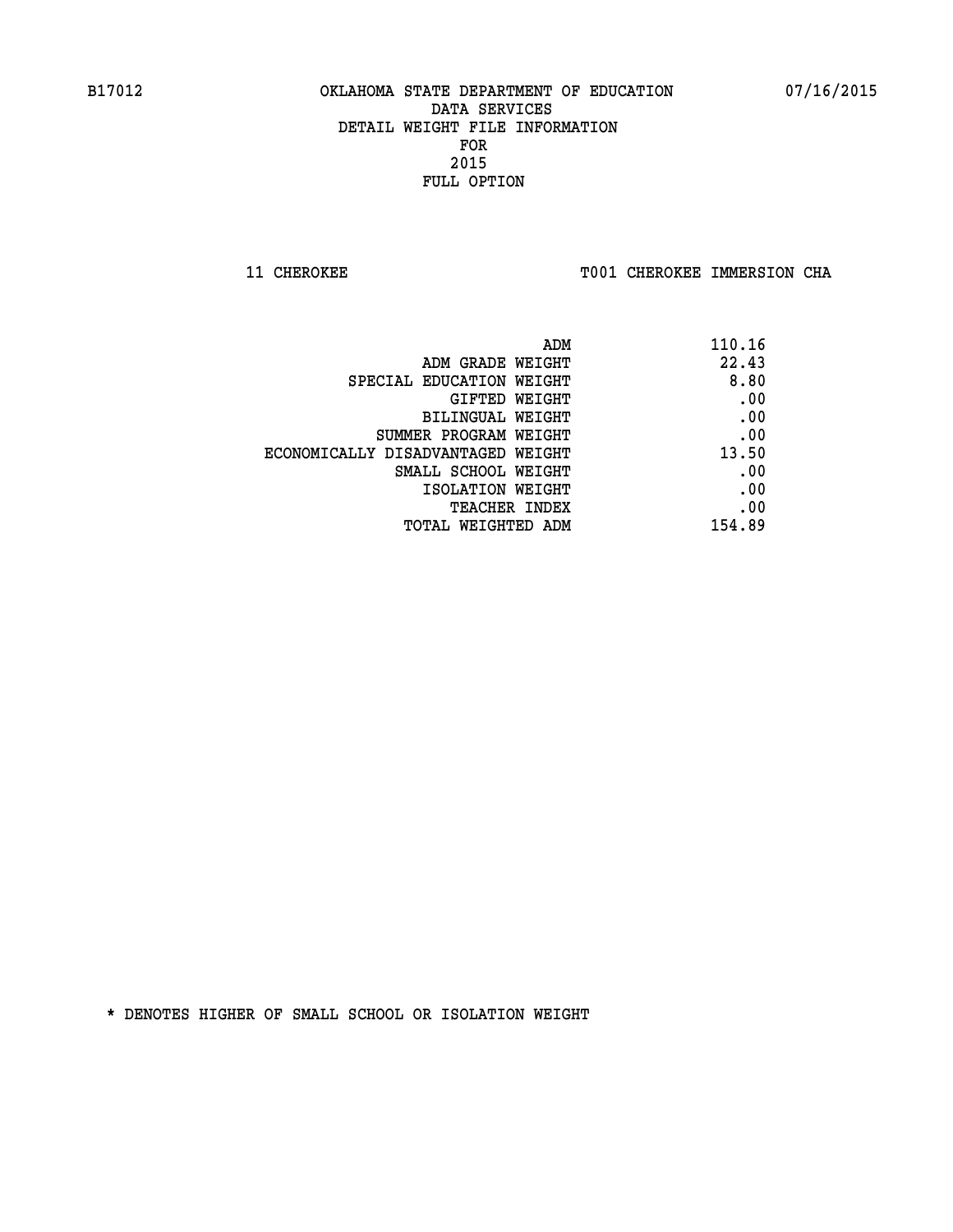**12 CHOCTAW C003 GRANT** 

| ADM                               | 155.73   |
|-----------------------------------|----------|
| ADM GRADE WEIGHT                  | 30.84    |
| SPECIAL EDUCATION WEIGHT          | 59.25    |
| GIFTED WEIGHT                     | 4.42     |
| BILINGUAL WEIGHT                  | .00      |
| SUMMER PROGRAM WEIGHT             | .00      |
| ECONOMICALLY DISADVANTAGED WEIGHT | 40.25    |
| SMALL SCHOOL WEIGHT               | $21.98*$ |
| ISOLATION WEIGHT                  | .00      |
| TEACHER INDEX                     | 6.01     |
| TOTAL WEIGHTED ADM                | 318.48   |
|                                   |          |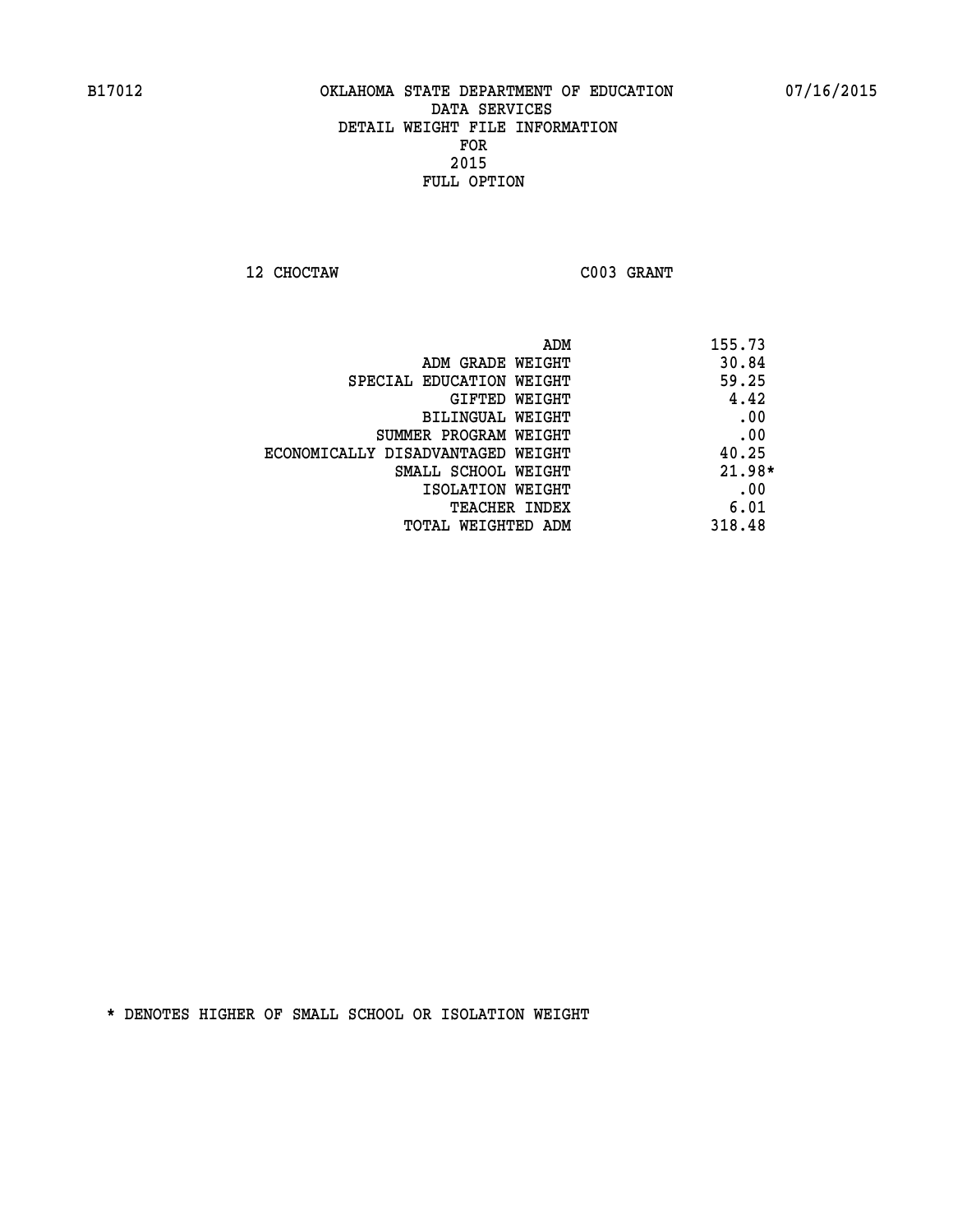**12 CHOCTAW C021 SWINK** 

| ADM                               | 175.75   |
|-----------------------------------|----------|
| ADM GRADE WEIGHT                  | 39.20    |
| SPECIAL EDUCATION WEIGHT          | 72.25    |
| GIFTED WEIGHT                     | 4.76     |
| BILINGUAL WEIGHT                  | .00      |
| SUMMER PROGRAM WEIGHT             | .00      |
| ECONOMICALLY DISADVANTAGED WEIGHT | 42.50    |
| SMALL SCHOOL WEIGHT               | $23.47*$ |
| ISOLATION WEIGHT                  | .00      |
| <b>TEACHER INDEX</b>              | 6.82     |
| TOTAL WEIGHTED ADM                | 364.75   |
|                                   |          |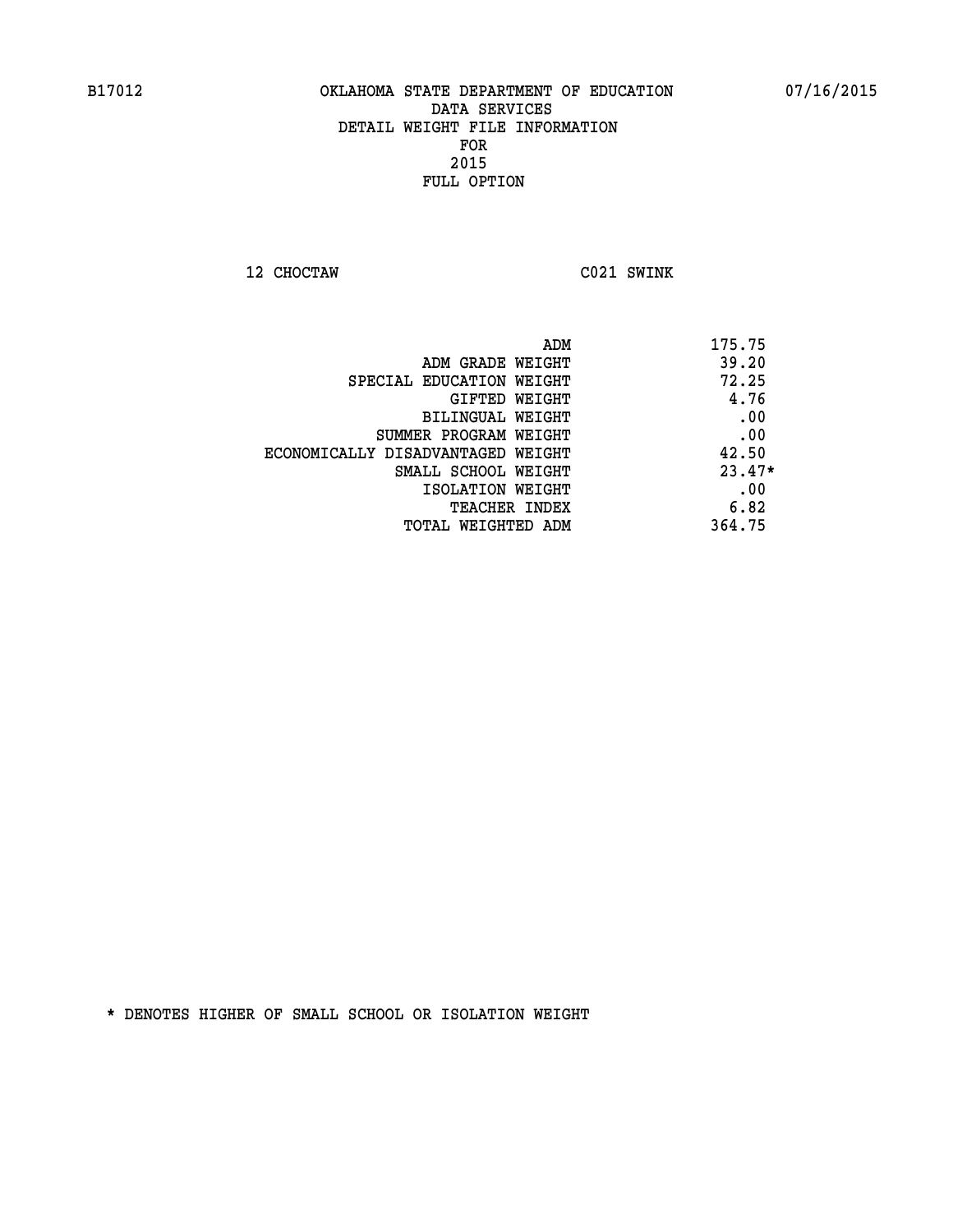**12 CHOCTAW I001 BOSWELL** 

| ADM                               | 376.17   |
|-----------------------------------|----------|
| ADM GRADE WEIGHT                  | 78.43    |
| SPECIAL EDUCATION WEIGHT          | 79.55    |
| GIFTED WEIGHT                     | 11.22    |
| BILINGUAL WEIGHT                  | .00      |
| SUMMER PROGRAM WEIGHT             | .00      |
| ECONOMICALLY DISADVANTAGED WEIGHT | 68.50    |
| SMALL SCHOOL WEIGHT               | 21.74    |
| ISOLATION WEIGHT                  | $53.38*$ |
| TEACHER INDEX                     | 9.78     |
| TOTAL WEIGHTED ADM                | 677.03   |
|                                   |          |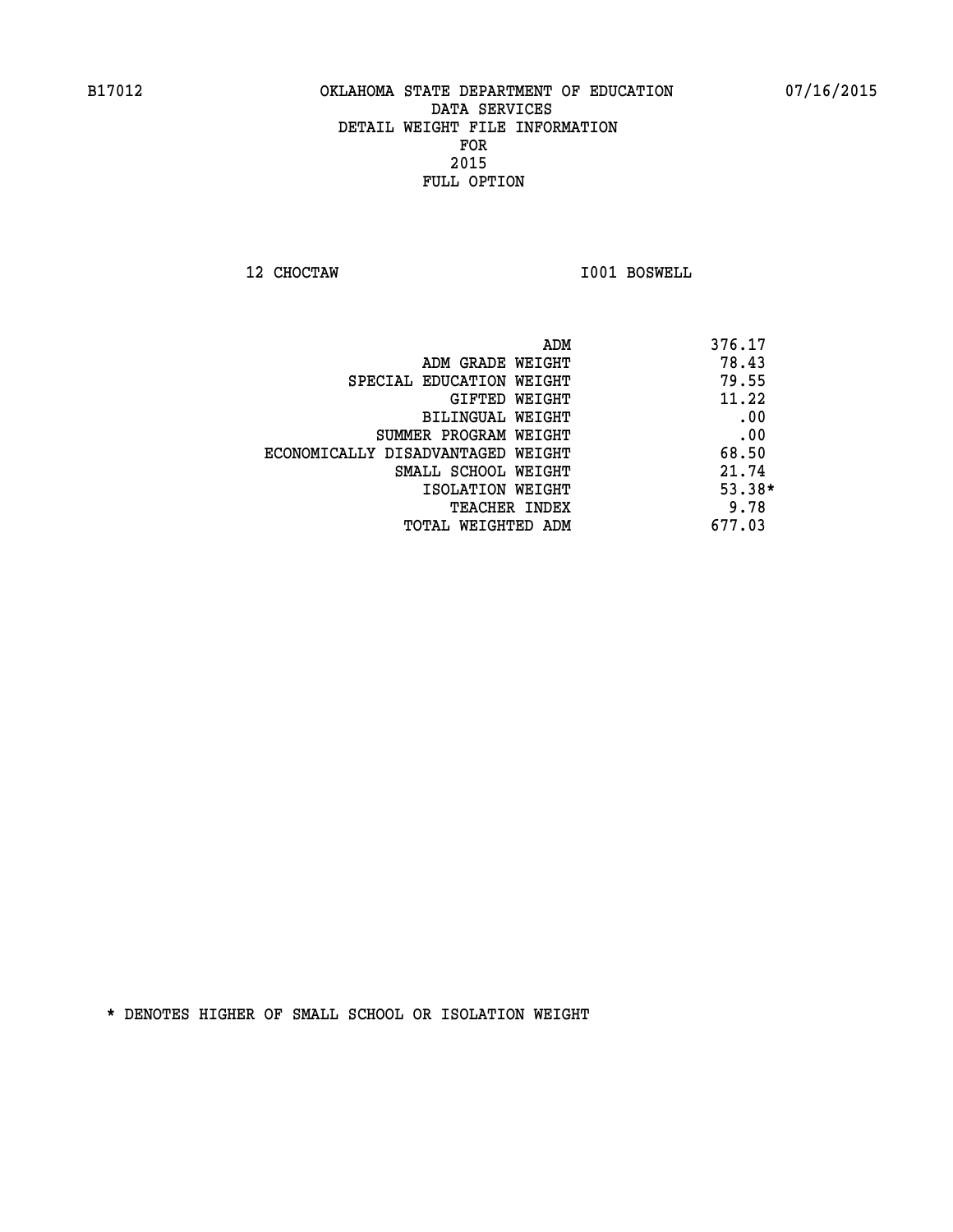**12 CHOCTAW I002 FORT TOWSON** 

| ADM                               | 410.48   |
|-----------------------------------|----------|
| ADM GRADE WEIGHT                  | 75.55    |
| SPECIAL EDUCATION WEIGHT          | 102.55   |
| GIFTED WEIGHT                     | 13.94    |
| BILINGUAL WEIGHT                  | .00      |
| SUMMER PROGRAM WEIGHT             | .00      |
| ECONOMICALLY DISADVANTAGED WEIGHT | 89.50    |
| SMALL SCHOOL WEIGHT               | $18.39*$ |
| ISOLATION WEIGHT                  | .00      |
| <b>TEACHER INDEX</b>              | .00      |
| TOTAL WEIGHTED ADM                | 710.41   |
|                                   |          |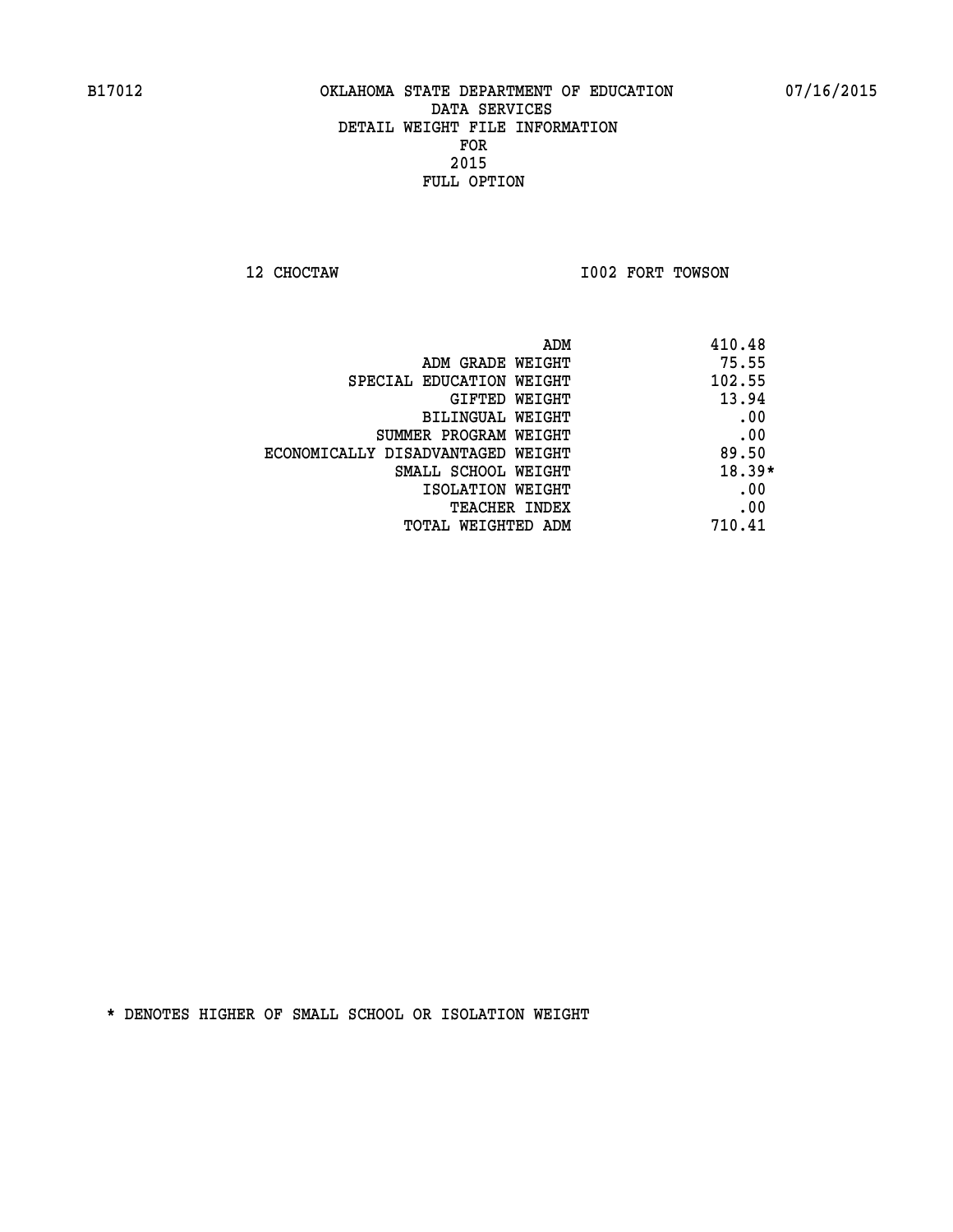**12 CHOCTAW I004 SOPER** 

| ADM                               | 400.07   |
|-----------------------------------|----------|
| ADM GRADE WEIGHT                  | 80.88    |
| SPECIAL EDUCATION WEIGHT          | 82.95    |
| GIFTED WEIGHT                     | 11.22    |
| BILINGUAL WEIGHT                  | .00      |
| SUMMER PROGRAM WEIGHT             | .00      |
| ECONOMICALLY DISADVANTAGED WEIGHT | 65.25    |
| SMALL SCHOOL WEIGHT               | $19.50*$ |
| ISOLATION WEIGHT                  | .00      |
| <b>TEACHER INDEX</b>              | .00      |
| TOTAL WEIGHTED ADM                | 659.87   |
|                                   |          |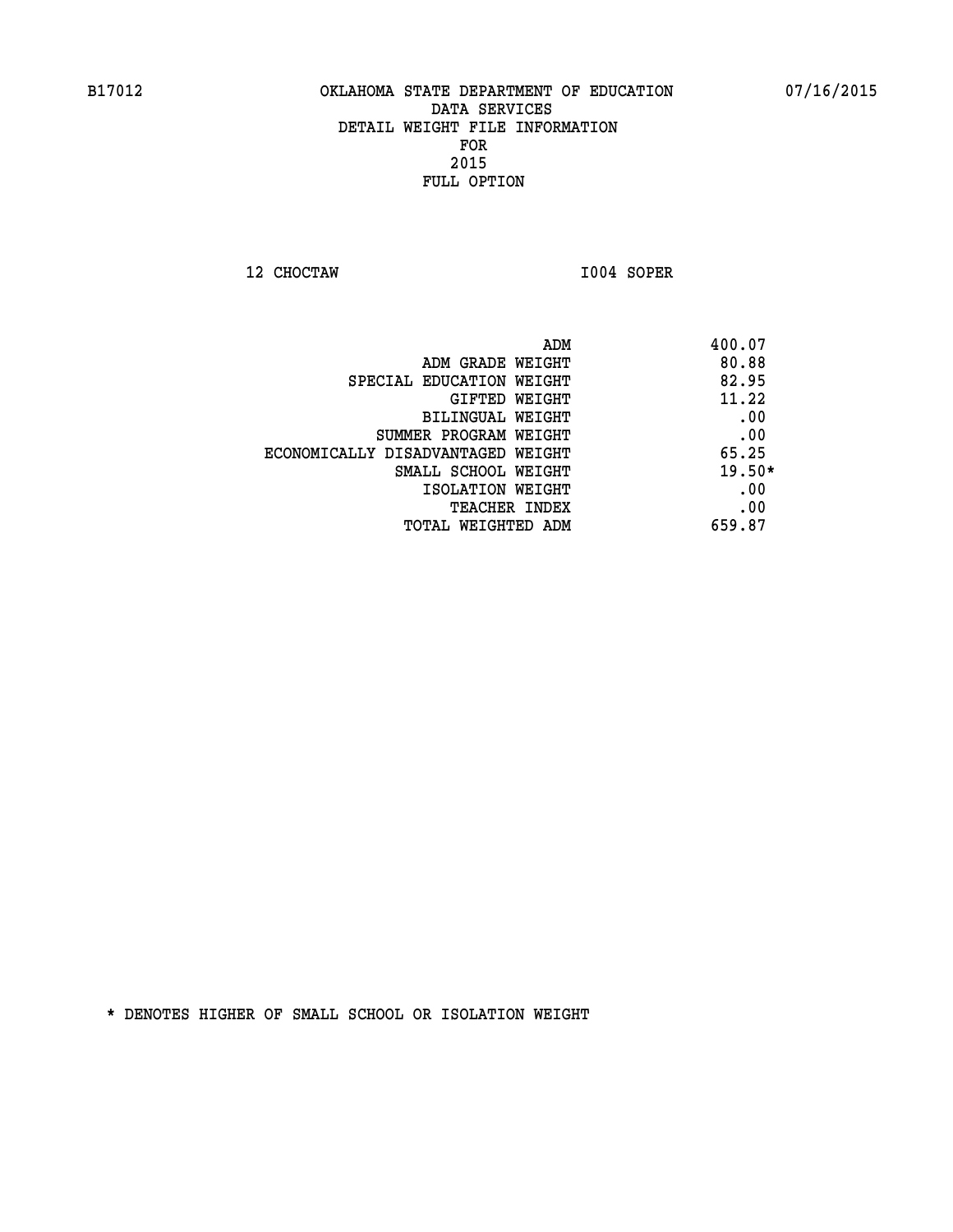**12 CHOCTAW I039 HUGO** 

| 1,160.41 |
|----------|
| 244.08   |
| 252.45   |
| 31.28    |
| 3.00     |
| .00      |
| 246.75   |
| .00      |
| .00      |
| .00      |
| 1,937.97 |
|          |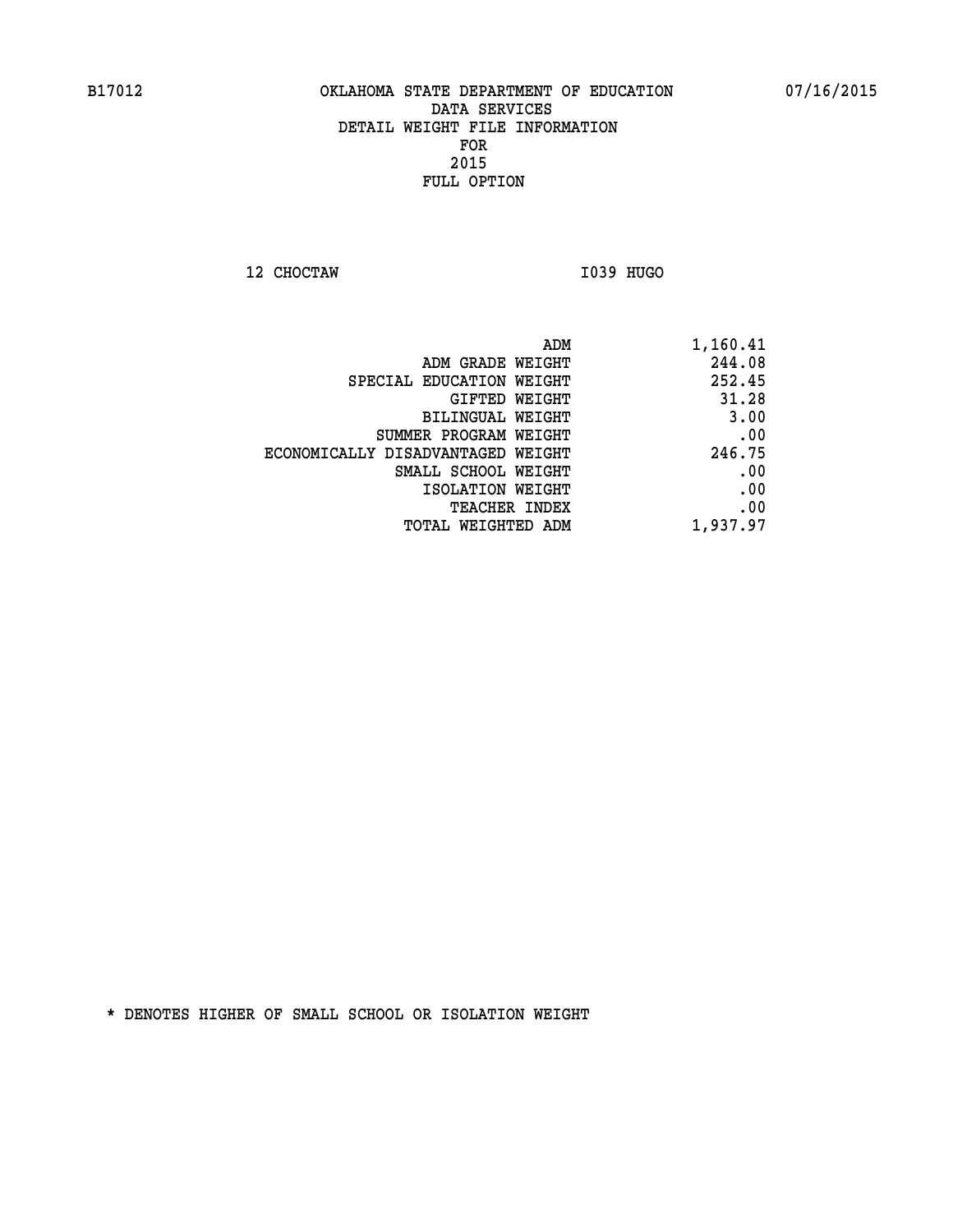**13 CIMARRON I002 BOISE CITY** 

| 289.44  |
|---------|
| 62.74   |
| 32.05   |
| 6.46    |
| 8.25    |
| .00     |
| 57.25   |
| 26.21   |
| 167.88* |
| .00     |
| 624.07  |
|         |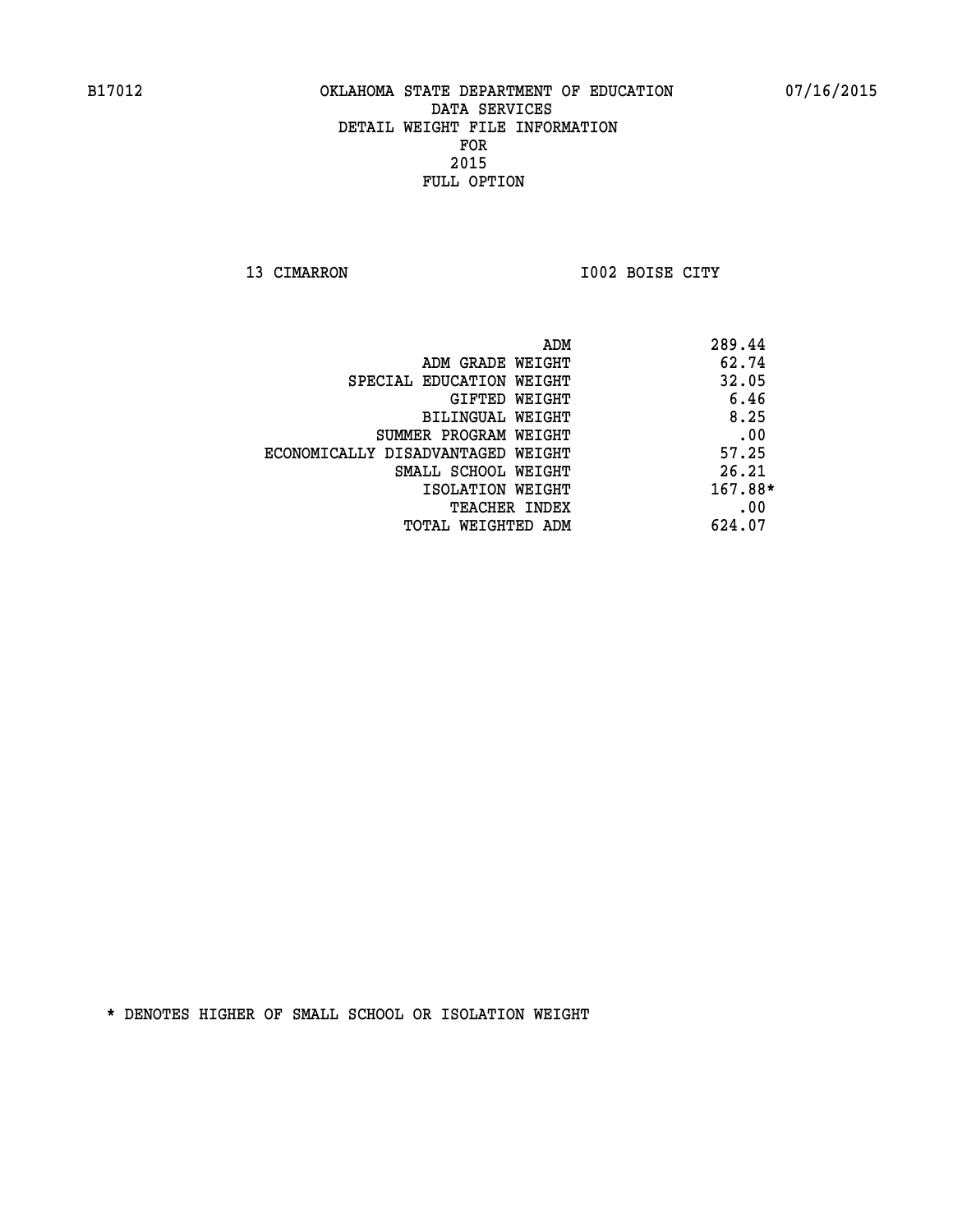13 CIMARRON 1010 FELT

| ADM                               | 82.40     |
|-----------------------------------|-----------|
| ADM GRADE WEIGHT                  | 11.90     |
| SPECIAL EDUCATION WEIGHT          | 9.25      |
| GIFTED WEIGHT                     | 3.40      |
| BILINGUAL WEIGHT                  | 5.25      |
| SUMMER PROGRAM WEIGHT             | .00       |
| ECONOMICALLY DISADVANTAGED WEIGHT | 12.25     |
| SMALL SCHOOL WEIGHT               | 13.91     |
| ISOLATION WEIGHT                  | $102.18*$ |
| <b>TEACHER INDEX</b>              | .00       |
| TOTAL WEIGHTED ADM                | 226.63    |
|                                   |           |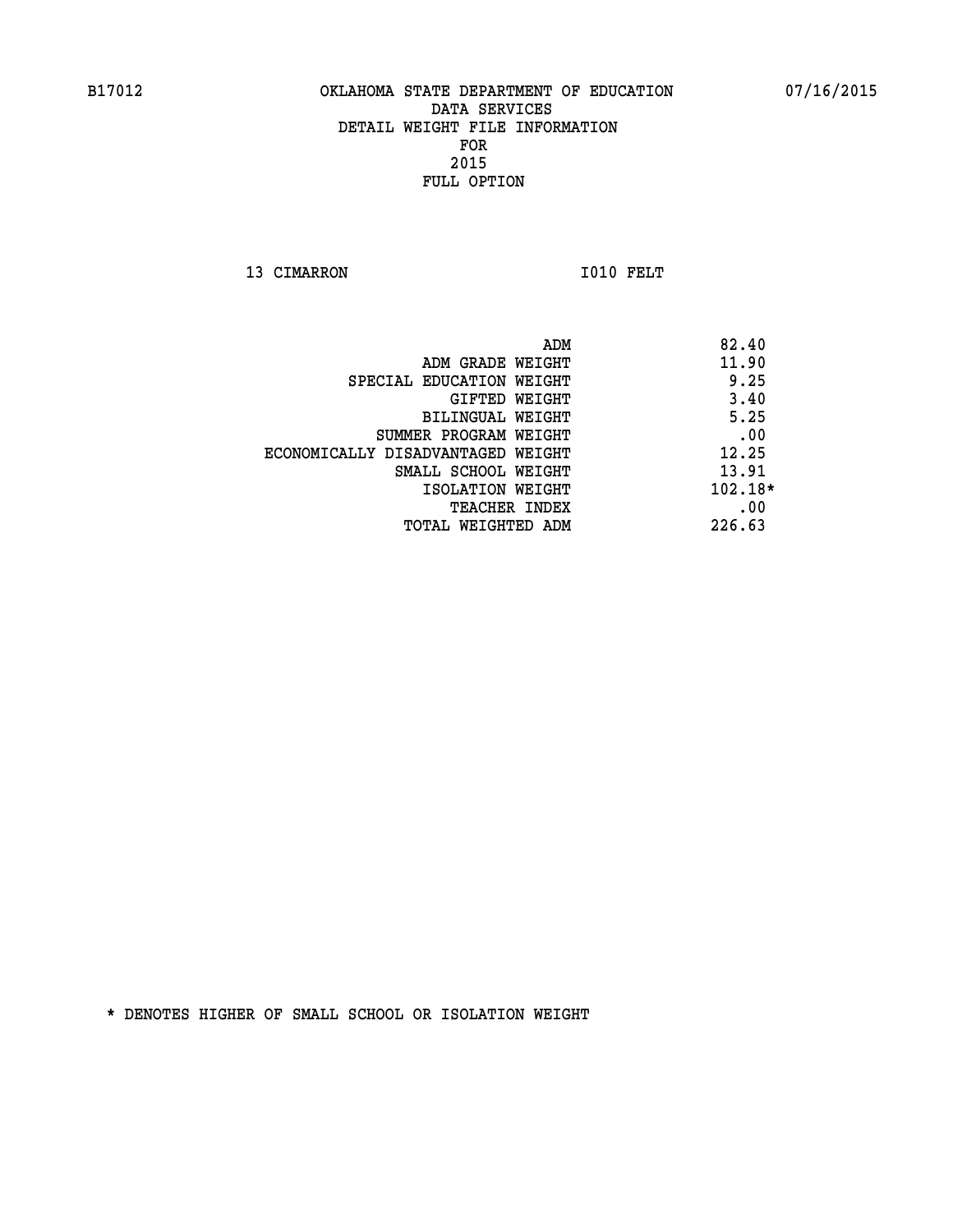13 CIMARRON 1011 KEYES

| ADM                               | 74.56    |
|-----------------------------------|----------|
| ADM GRADE WEIGHT                  | 17.12    |
| SPECIAL EDUCATION WEIGHT          | 1.50     |
| <b>GIFTED WEIGHT</b>              | 2.72     |
| BILINGUAL WEIGHT                  | 4.50     |
| SUMMER PROGRAM WEIGHT             | .00      |
| ECONOMICALLY DISADVANTAGED WEIGHT | 11.75    |
| SMALL SCHOOL WEIGHT               | 12.81    |
| ISOLATION WEIGHT                  | $87.24*$ |
| <b>TEACHER INDEX</b>              | .00      |
| TOTAL WEIGHTED ADM                | 199.39   |
|                                   |          |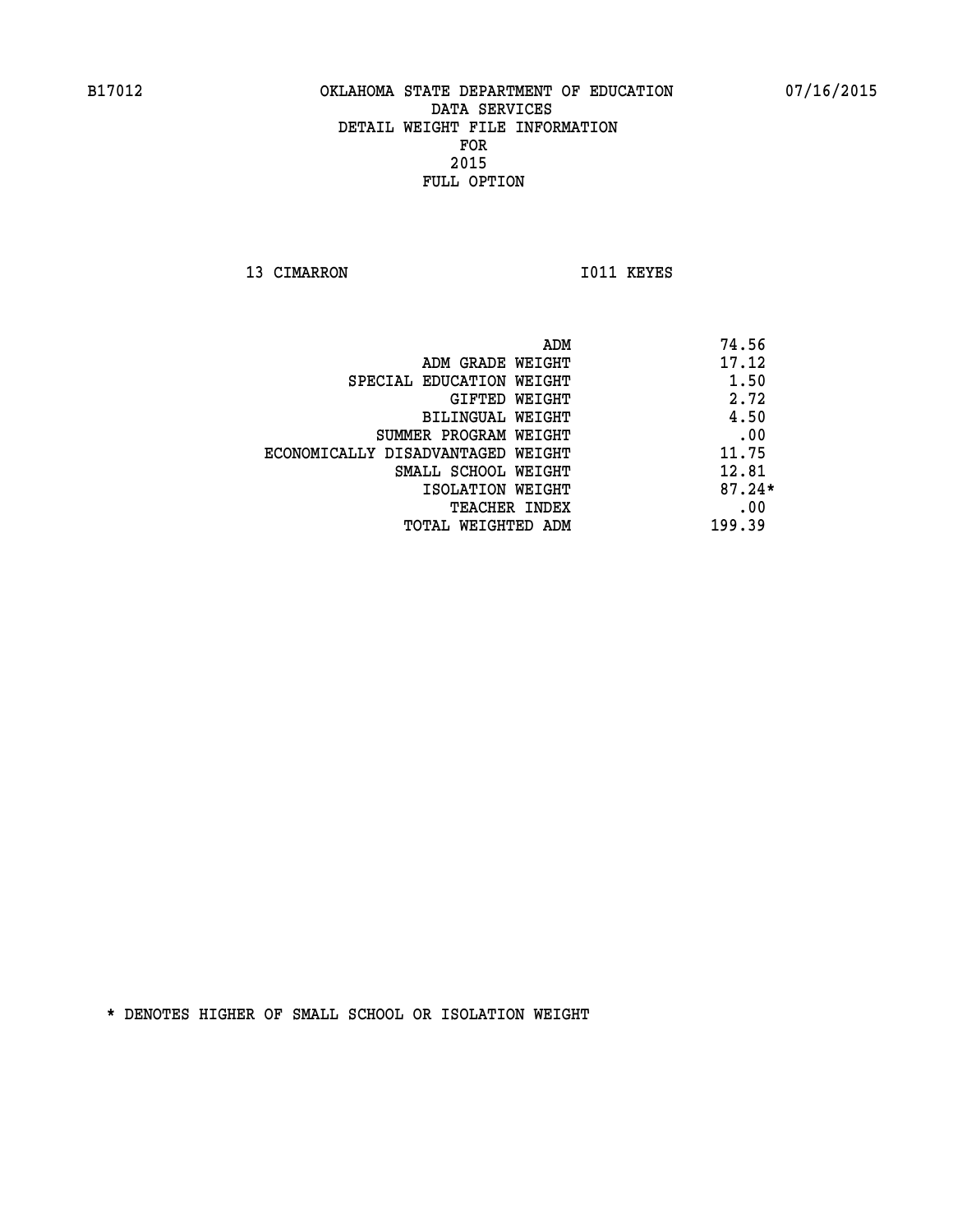**14 CLEVELAND C016 ROBIN HILL** 

| ADM                               | 279.80   |
|-----------------------------------|----------|
| ADM GRADE WEIGHT                  | 66.81    |
| SPECIAL EDUCATION WEIGHT          | 34.30    |
| GIFTED WEIGHT                     | 9.86     |
| BILINGUAL WEIGHT                  | .00      |
| SUMMER PROGRAM WEIGHT             | .00      |
| ECONOMICALLY DISADVANTAGED WEIGHT | 22.00    |
| SMALL SCHOOL WEIGHT               | $26.36*$ |
| ISOLATION WEIGHT                  | .00      |
| <b>TEACHER INDEX</b>              | 1.99     |
| TOTAL WEIGHTED ADM                | 441.12   |
|                                   |          |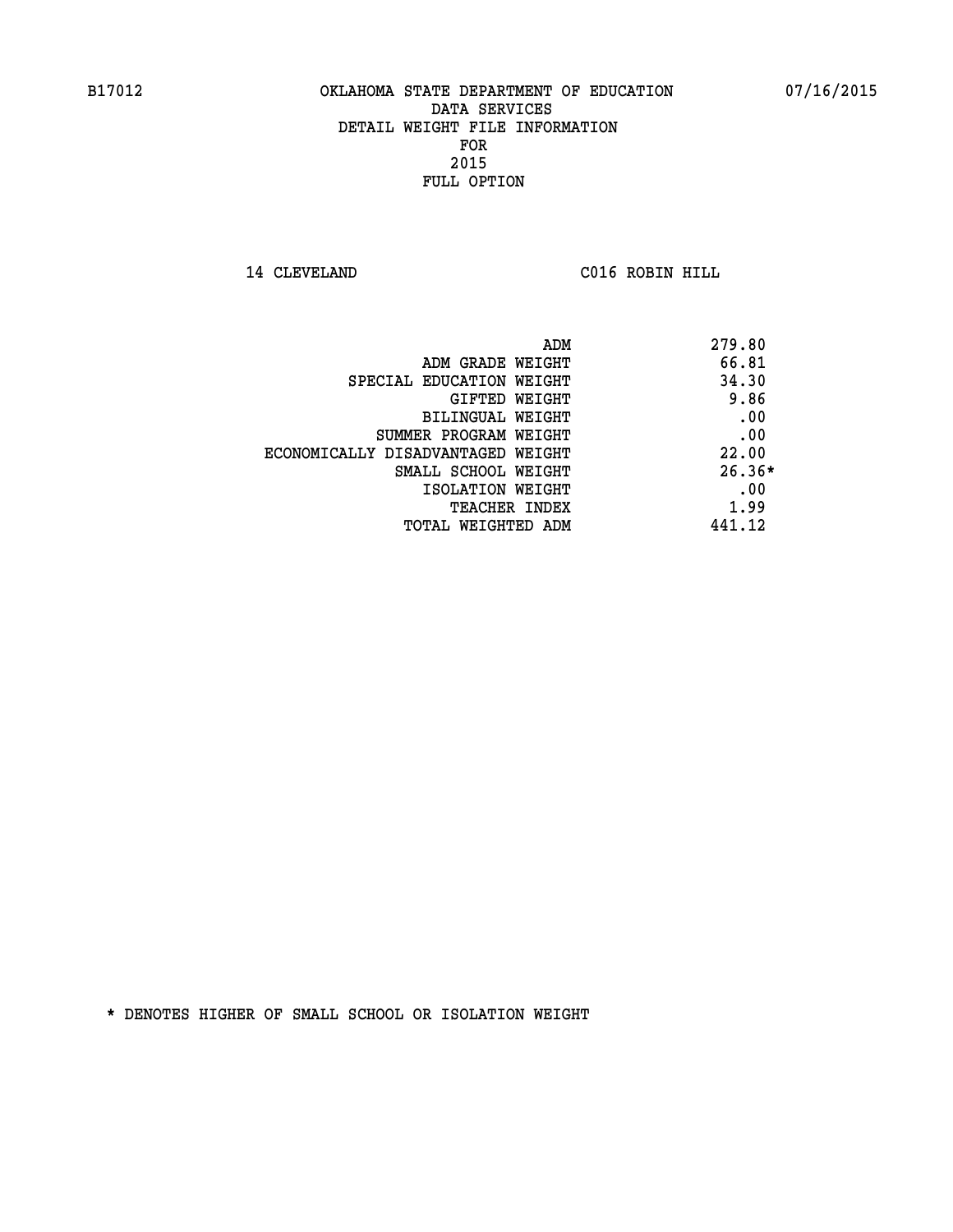**14 CLEVELAND I002 MOORE** 

| ADM                               | 23,437.17 |
|-----------------------------------|-----------|
| ADM GRADE WEIGHT                  | 3,778.46  |
| SPECIAL EDUCATION WEIGHT          | 4,091.70  |
| GIFTED WEIGHT                     | 1,306.28  |
| BILINGUAL WEIGHT                  | 325.50    |
| SUMMER PROGRAM WEIGHT             | .00       |
| ECONOMICALLY DISADVANTAGED WEIGHT | 2,536.75  |
| SMALL SCHOOL WEIGHT               | .00       |
| ISOLATION WEIGHT                  | .00       |
| <b>TEACHER INDEX</b>              | 229.09    |
| TOTAL WEIGHTED ADM                | 35,704.95 |
|                                   |           |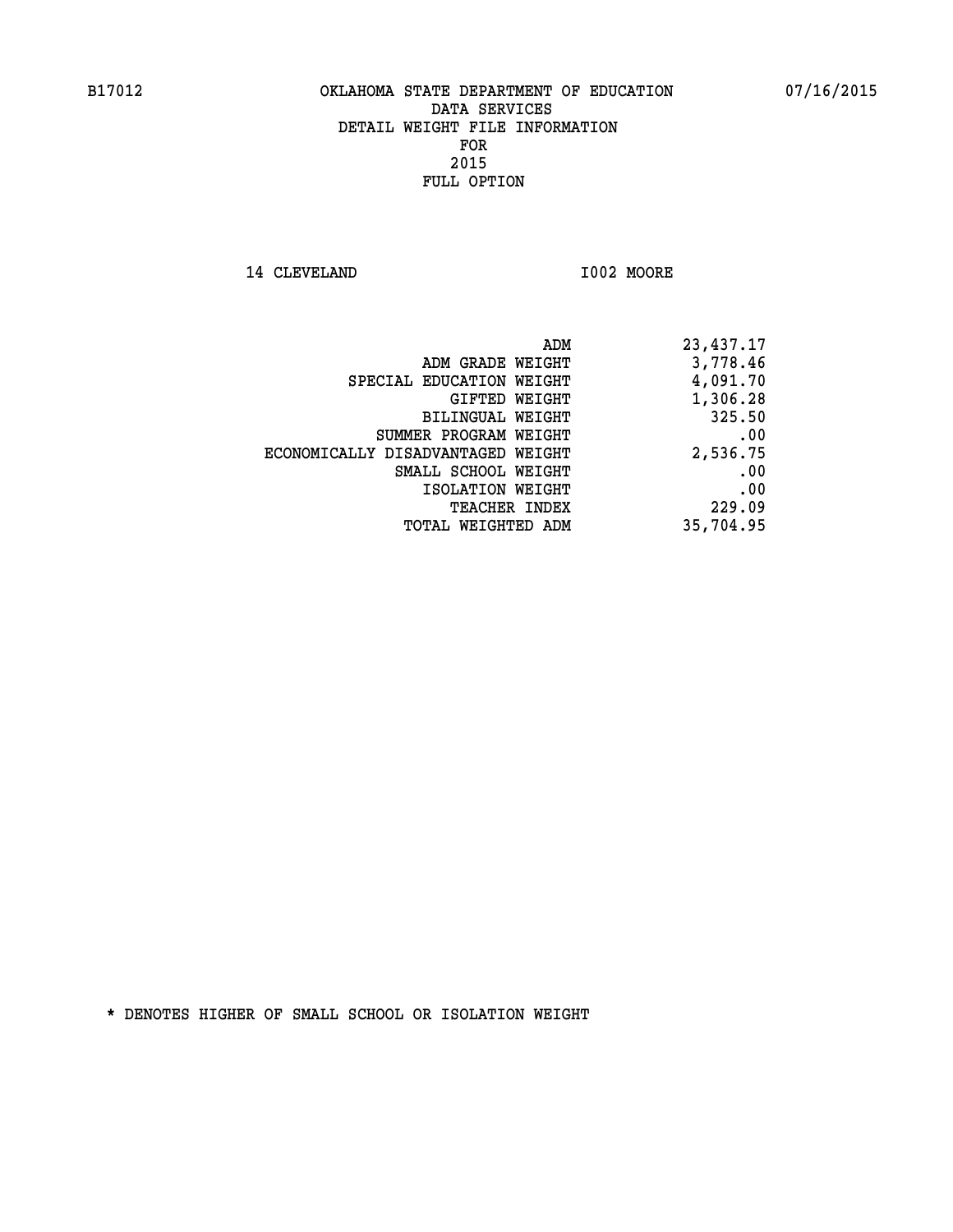14 CLEVELAND 1029 NORMAN

| ADM                               | 15,725.71 |
|-----------------------------------|-----------|
| ADM GRADE WEIGHT                  | 2,783.32  |
| SPECIAL EDUCATION WEIGHT          | 2,787.75  |
| GIFTED WEIGHT                     | 1,268.20  |
| <b>BILINGUAL WEIGHT</b>           | 303.00    |
| SUMMER PROGRAM WEIGHT             | 9.60      |
| ECONOMICALLY DISADVANTAGED WEIGHT | 1,969.00  |
| SMALL SCHOOL WEIGHT               | .00       |
| ISOLATION WEIGHT                  | .00       |
| TEACHER INDEX                     | .00       |
| TOTAL WEIGHTED ADM                | 24,846.58 |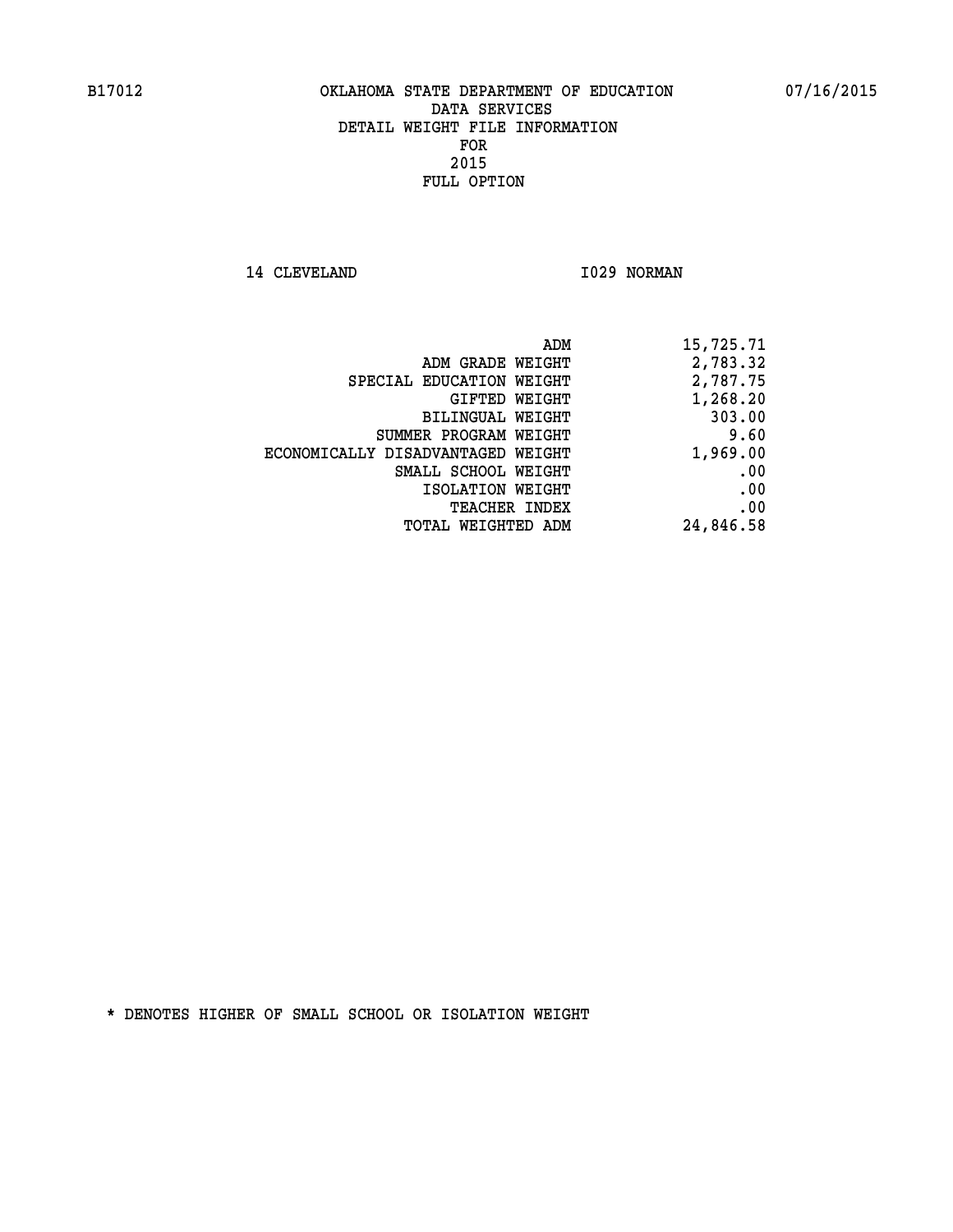14 CLEVELAND 1040 NOBLE

| ADM                               | 2,871.94 |
|-----------------------------------|----------|
| ADM GRADE WEIGHT                  | 481.43   |
| SPECIAL EDUCATION WEIGHT          | 332.05   |
| GIFTED WEIGHT                     | 102.68   |
| BILINGUAL WEIGHT                  | 3.75     |
| SUMMER PROGRAM WEIGHT             | .00      |
| ECONOMICALLY DISADVANTAGED WEIGHT | 456.00   |
| SMALL SCHOOL WEIGHT               | .00      |
| ISOLATION WEIGHT                  | .00      |
| <b>TEACHER INDEX</b>              | 146.28   |
| TOTAL WEIGHTED ADM                | 4,394.13 |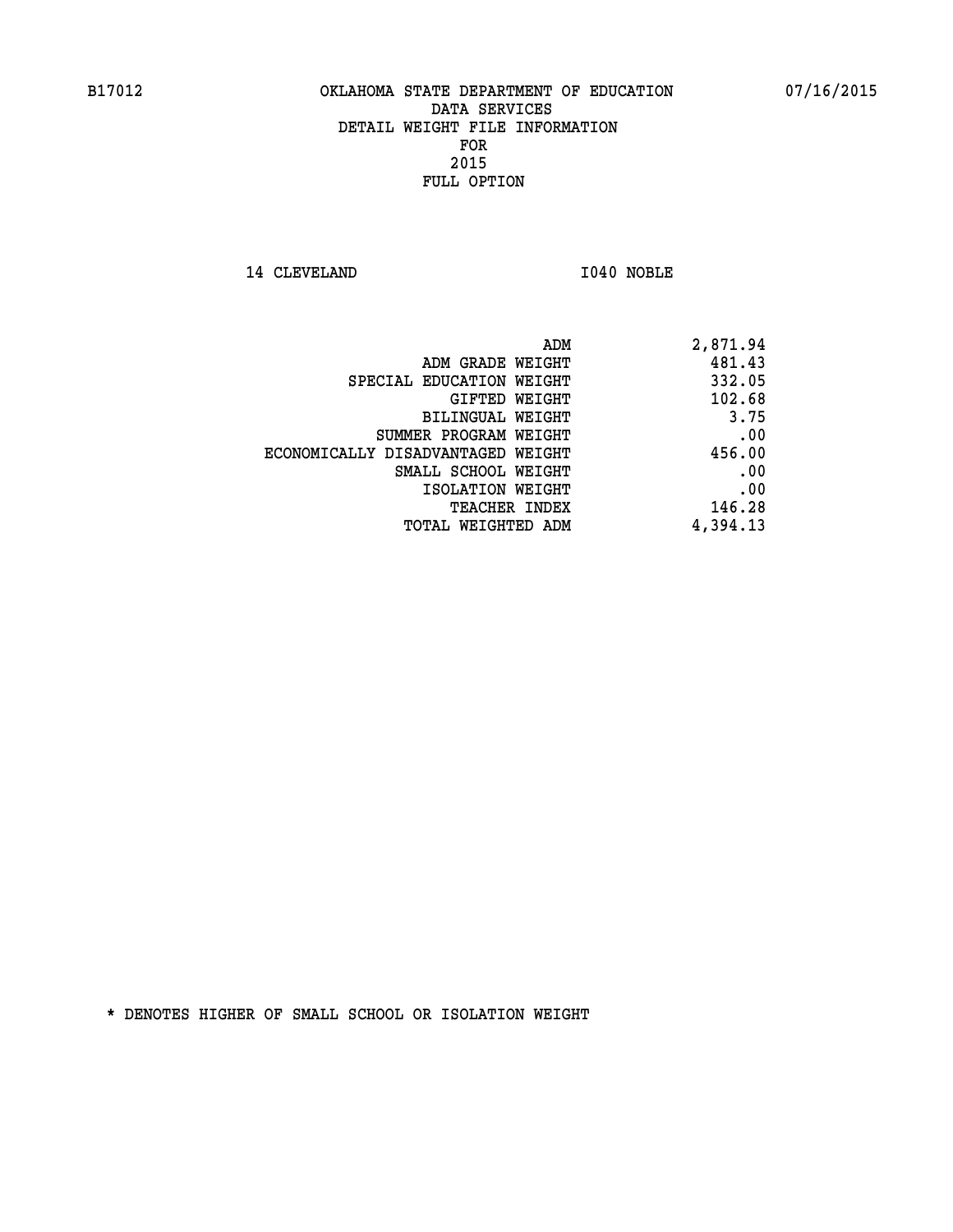14 CLEVELAND 1057 LEXINGTON

| ADM                               | 1,148.68 |
|-----------------------------------|----------|
| ADM GRADE WEIGHT                  | 229.29   |
| SPECIAL EDUCATION WEIGHT          | 163.95   |
| GIFTED WEIGHT                     | 29.24    |
| BILINGUAL WEIGHT                  | 21.50    |
| SUMMER PROGRAM WEIGHT             | .00      |
| ECONOMICALLY DISADVANTAGED WEIGHT | 181.00   |
| SMALL SCHOOL WEIGHT               | .00      |
| ISOLATION WEIGHT                  | .00      |
| <b>TEACHER INDEX</b>              | .00      |
| TOTAL WEIGHTED ADM                | 1,773.66 |
|                                   |          |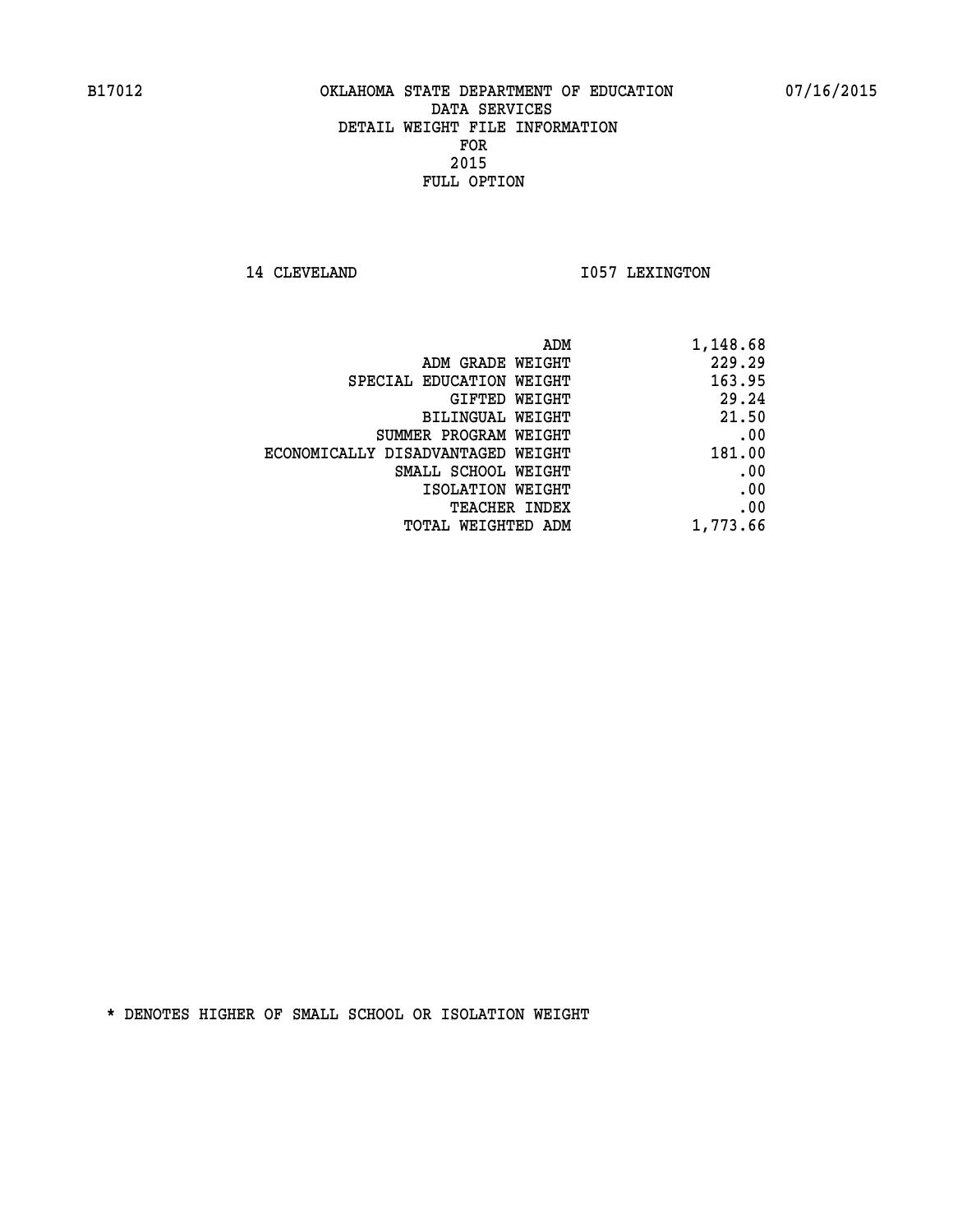**14 CLEVELAND 1070 LITTLE AXE** 

| 1,241.68 |
|----------|
| 243.06   |
| 257.90   |
| 39.44    |
| 6.00     |
| 1.20     |
| 230.00   |
| .00      |
| .00      |
| .00      |
| 2,019.28 |
|          |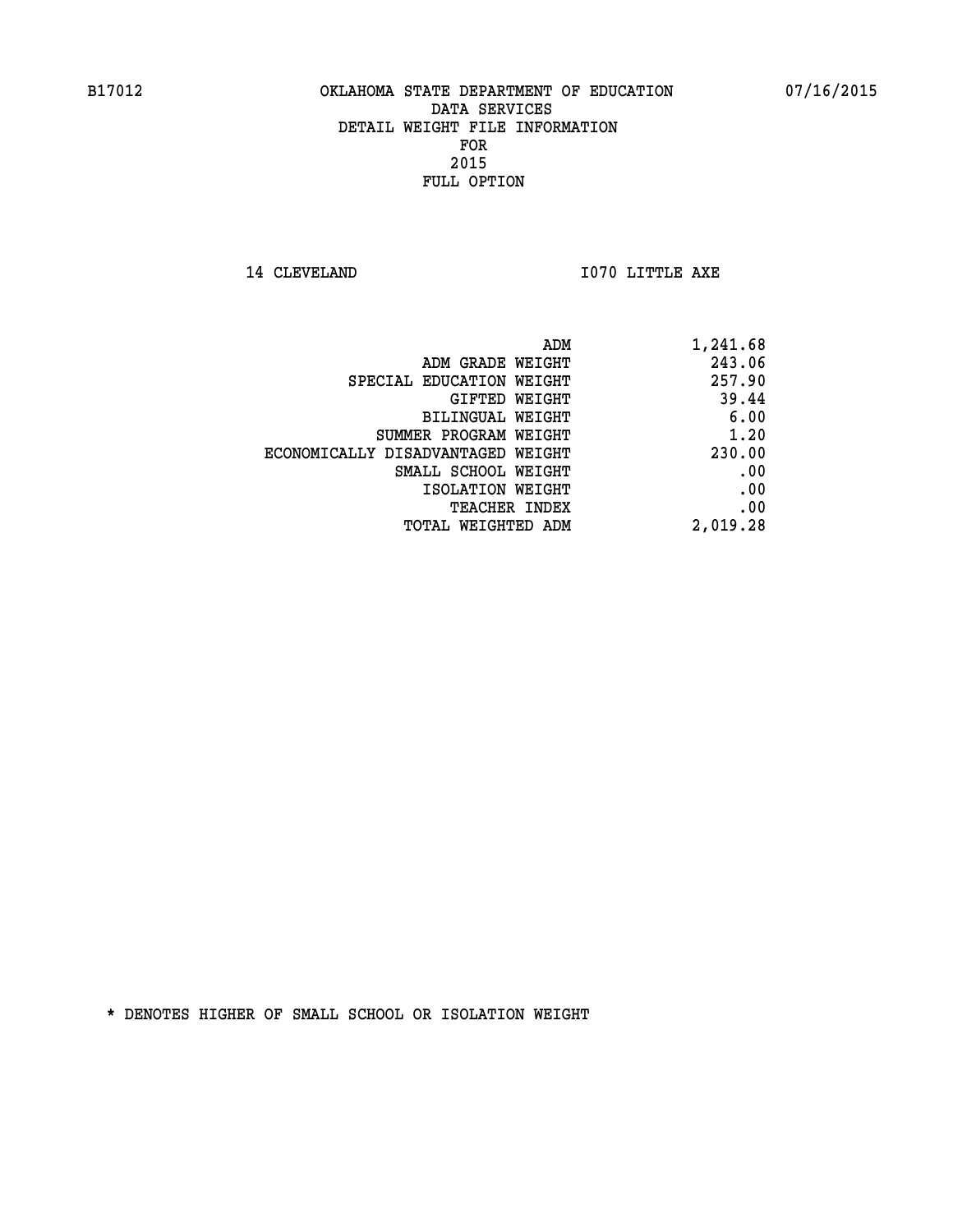**15 COAL COAL COAL COAL COAL COTTONWOOD** 

| ADM                               | 180.05   |
|-----------------------------------|----------|
| ADM GRADE WEIGHT                  | 40.29    |
| SPECIAL EDUCATION WEIGHT          | 87.15    |
| GIFTED WEIGHT                     | 6.46     |
| BILINGUAL WEIGHT                  | .00      |
| SUMMER PROGRAM WEIGHT             | .00      |
| ECONOMICALLY DISADVANTAGED WEIGHT | 29.00    |
| SMALL SCHOOL WEIGHT               | $23.75*$ |
| ISOLATION WEIGHT                  | .00      |
| <b>TEACHER INDEX</b>              | 10.85    |
| TOTAL WEIGHTED ADM                | 377.55   |
|                                   |          |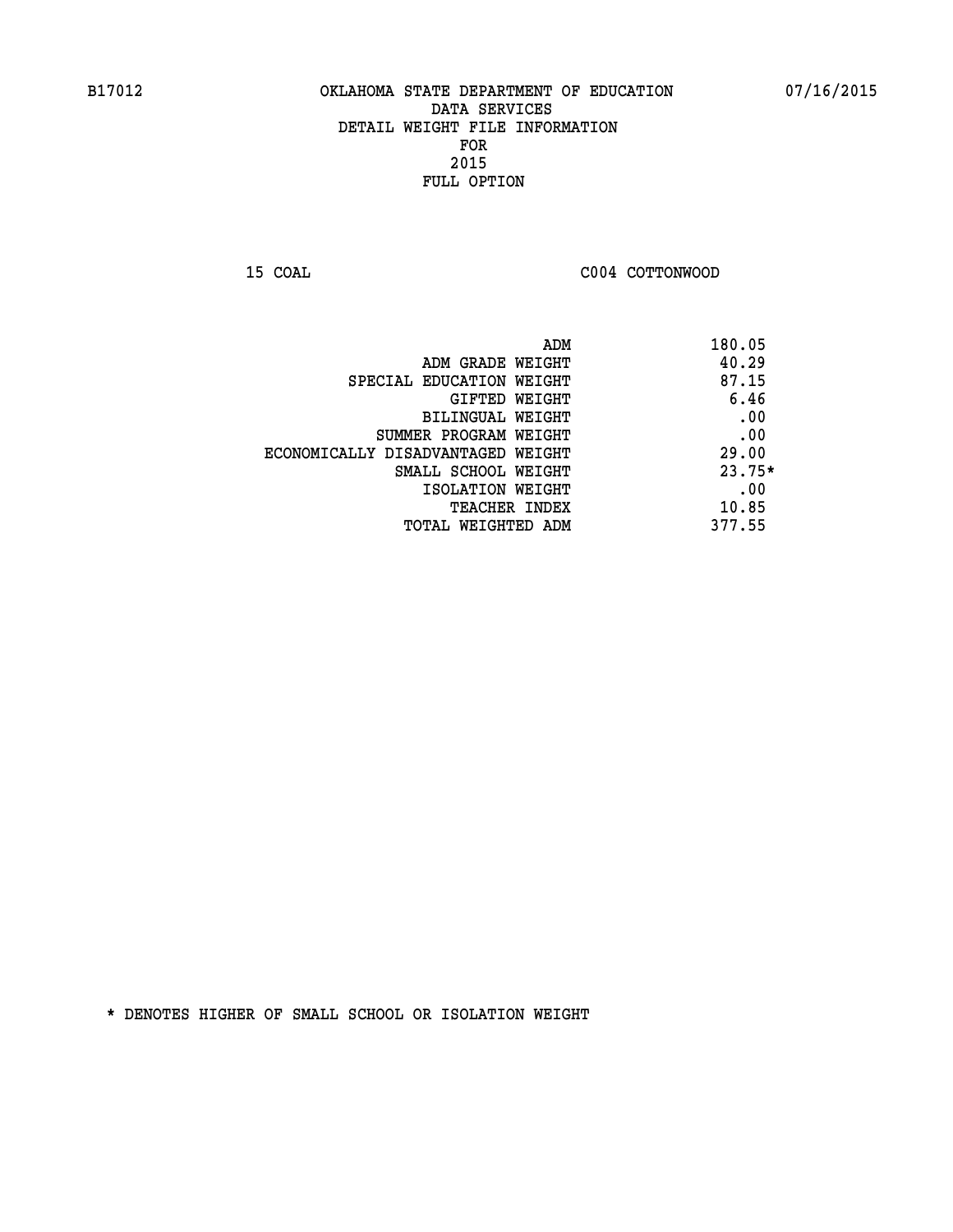**15 COAL 15 COAL I001 COALGATE** 

| 726.47<br>ADM |                                   |
|---------------|-----------------------------------|
| 145.53        | ADM GRADE WEIGHT                  |
| 163.80        | SPECIAL EDUCATION WEIGHT          |
| 24.82         | GIFTED WEIGHT                     |
| .50           | BILINGUAL WEIGHT                  |
| .00           | SUMMER PROGRAM WEIGHT             |
| 148.50        | ECONOMICALLY DISADVANTAGED WEIGHT |
| .00           | SMALL SCHOOL WEIGHT               |
| $196.15*$     | ISOLATION WEIGHT                  |
| 59.80         | <b>TEACHER INDEX</b>              |
| 1,465.57      | TOTAL WEIGHTED ADM                |
|               |                                   |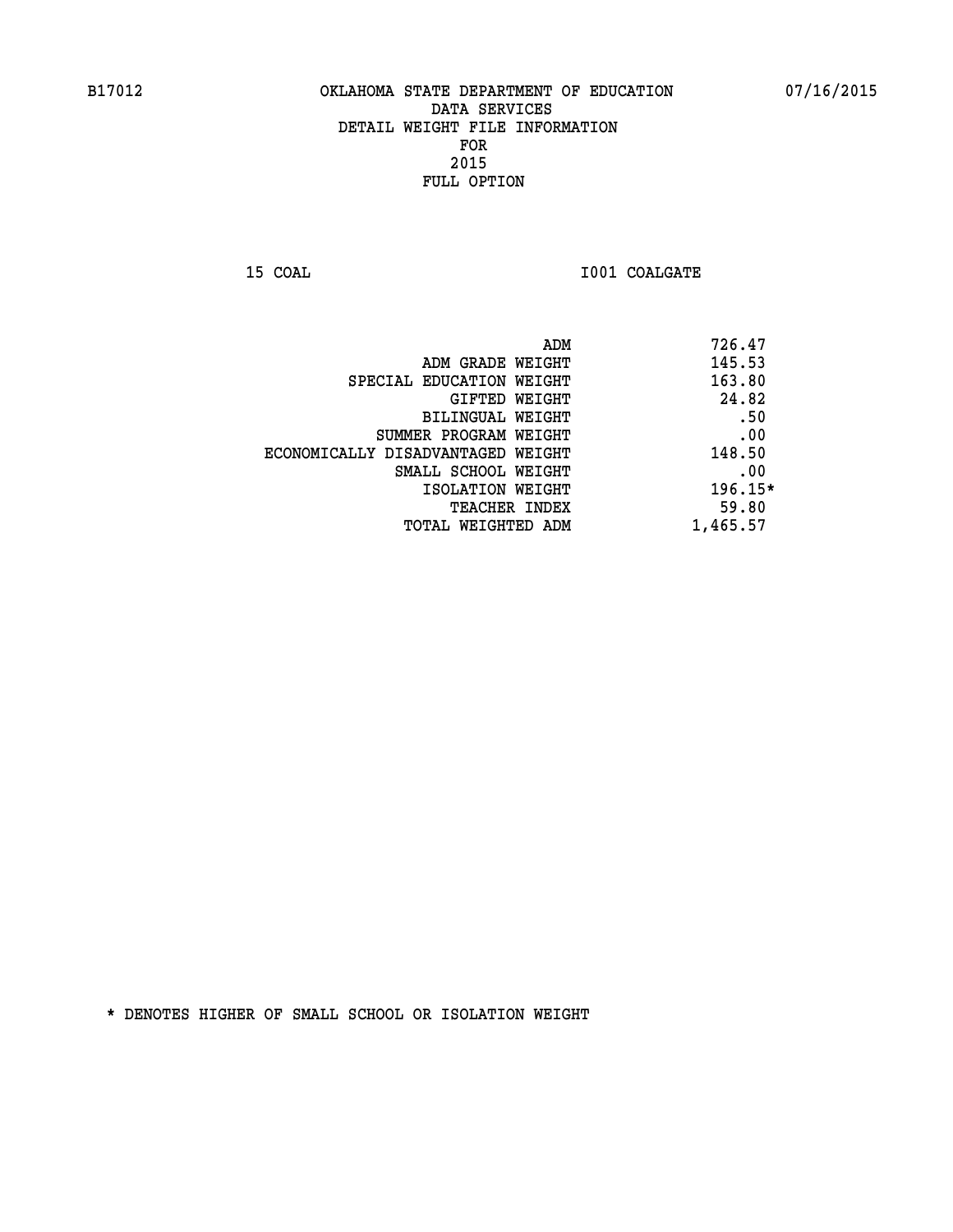**15 COAL I002 TUPELO** 

| ADM                               | 271.04   |
|-----------------------------------|----------|
| ADM GRADE WEIGHT                  | 51.13    |
| SPECIAL EDUCATION WEIGHT          | 85.15    |
| GIFTED WEIGHT                     | 8.84     |
| BILINGUAL WEIGHT                  | .00      |
| SUMMER PROGRAM WEIGHT             | .00      |
| ECONOMICALLY DISADVANTAGED WEIGHT | 49.00    |
| SMALL SCHOOL WEIGHT               | $26.43*$ |
| ISOLATION WEIGHT                  | .00      |
| <b>TEACHER INDEX</b>              | 31.10    |
| TOTAL WEIGHTED ADM                | 522.69   |
|                                   |          |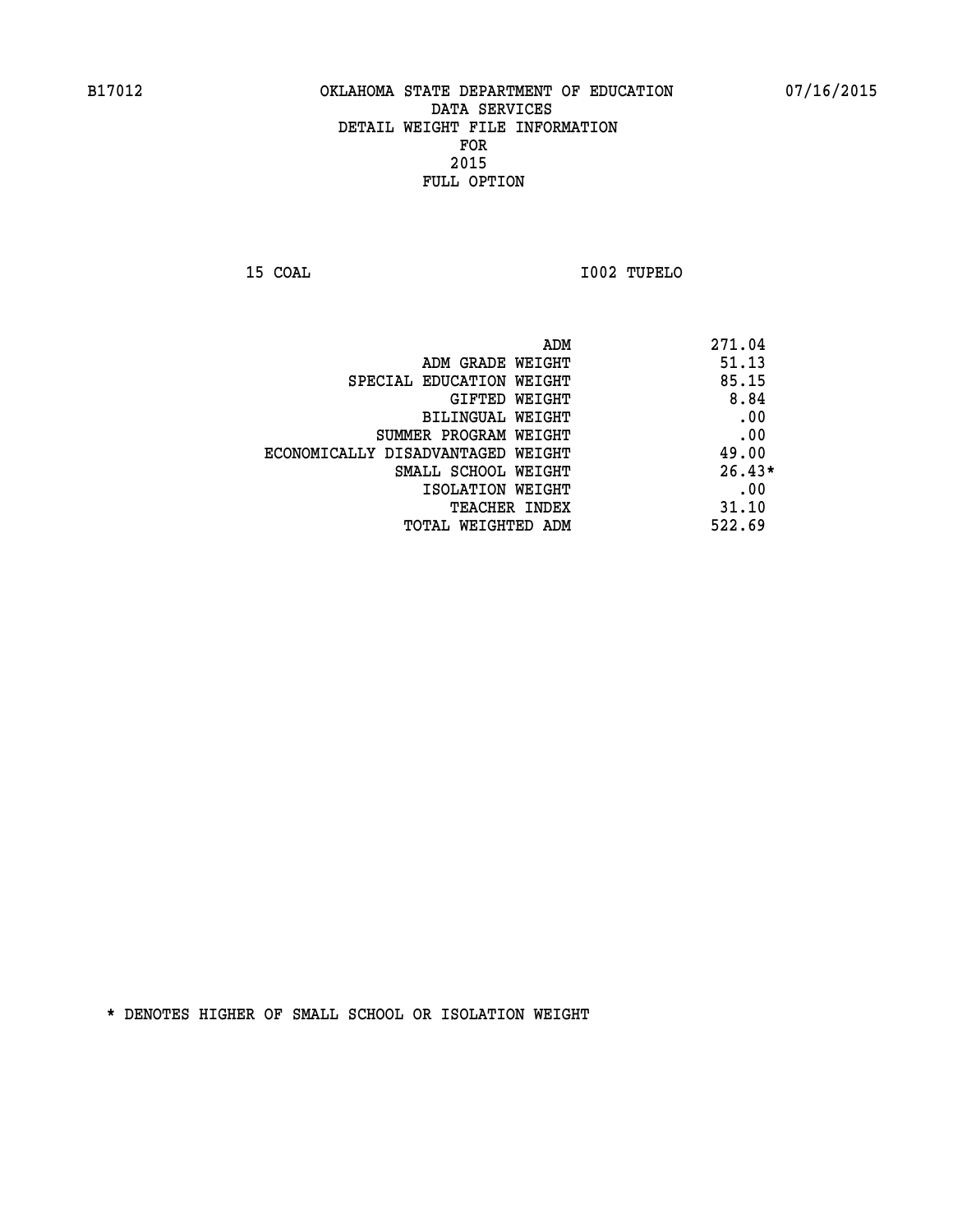16 COMANCHE C048 FLOWER MOUND

| ADM                               | 329.56 |
|-----------------------------------|--------|
| ADM GRADE WEIGHT                  | 80.05  |
| SPECIAL EDUCATION WEIGHT          | 25.40  |
| GIFTED WEIGHT                     | 7.14   |
| BILINGUAL WEIGHT                  | 1.25   |
| SUMMER PROGRAM WEIGHT             | .00    |
| ECONOMICALLY DISADVANTAGED WEIGHT | 31.25  |
| SMALL SCHOOL WEIGHT               | 24.85* |
| ISOLATION WEIGHT                  | .00    |
| <b>TEACHER INDEX</b>              | .00    |
| TOTAL WEIGHTED ADM                | 499.50 |
|                                   |        |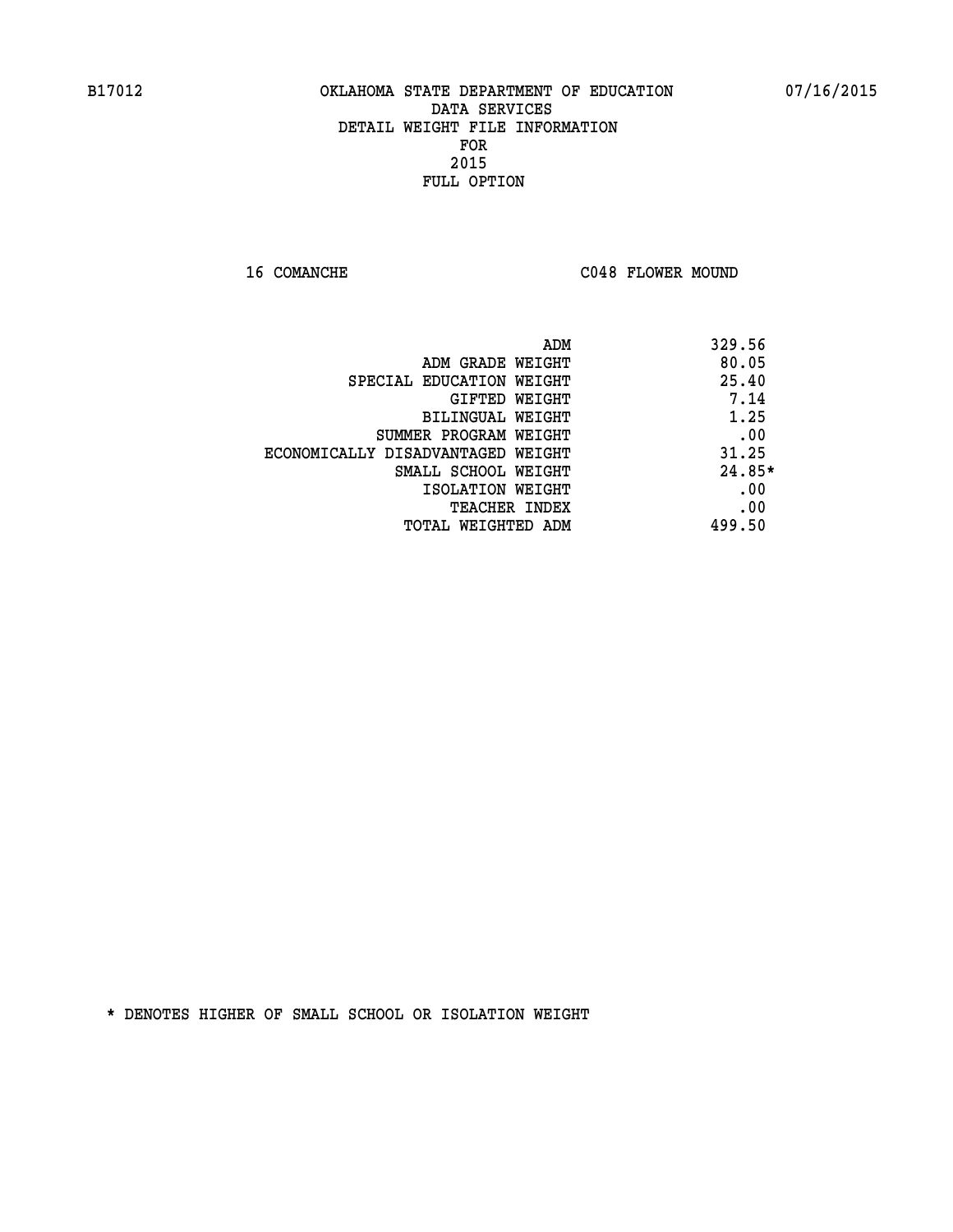**16 COMANCHE C049 BISHOP** 

|                                   | 519.16<br>ADM |
|-----------------------------------|---------------|
| ADM GRADE WEIGHT                  | 114.72        |
| SPECIAL EDUCATION WEIGHT          | 64.10         |
| GIFTED WEIGHT                     | 20.40         |
| BILINGUAL WEIGHT                  | 12.25         |
| SUMMER PROGRAM WEIGHT             | .00           |
| ECONOMICALLY DISADVANTAGED WEIGHT | 81.00         |
| SMALL SCHOOL WEIGHT               | $1.93*$       |
| ISOLATION WEIGHT                  | .00           |
| <b>TEACHER INDEX</b>              | 5.50          |
| TOTAL WEIGHTED ADM                | 819.06        |
|                                   |               |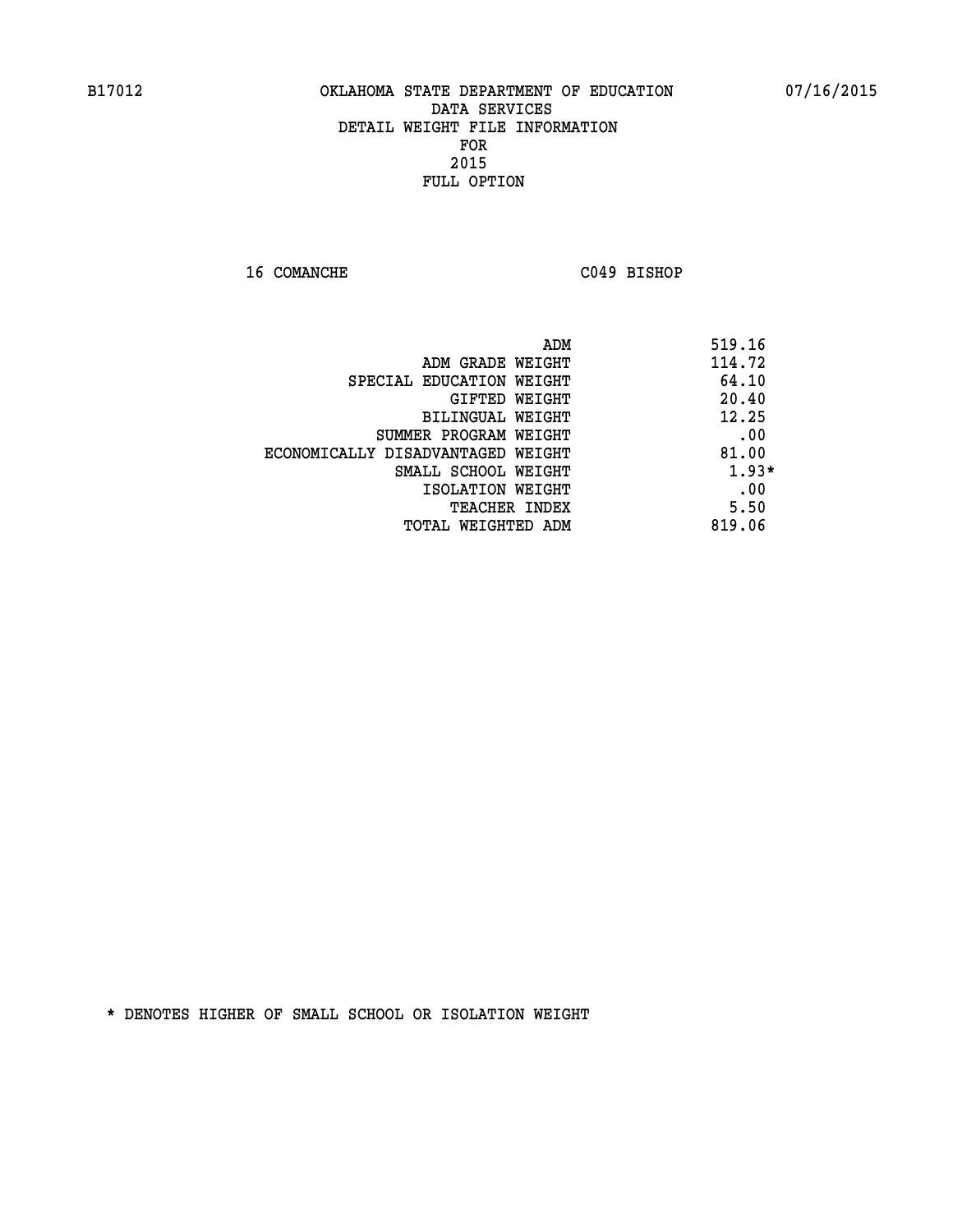**16 COMANCHE 1001 CACHE** 

| 1,842.32 |
|----------|
| 360.10   |
| 289.90   |
| 62.56    |
| 5.50     |
| .00      |
| 194.25   |
| .00      |
| .00      |
| 7.43     |
| 2,762.06 |
|          |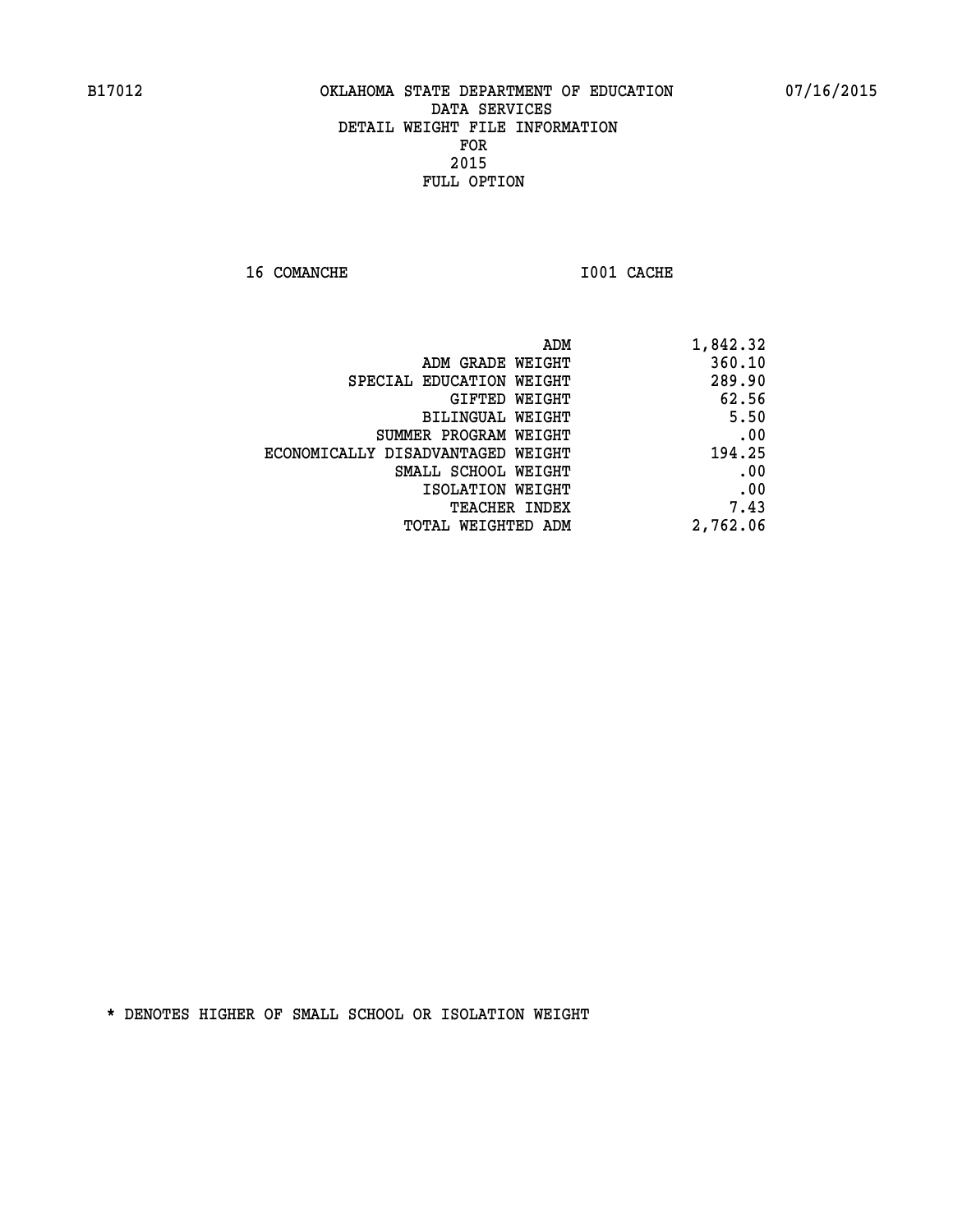**16 COMANCHE 1002 INDIAHOMA** 

|                                   | 217.84<br>ADM |
|-----------------------------------|---------------|
| ADM GRADE WEIGHT                  | 42.51         |
| SPECIAL EDUCATION WEIGHT          | 32.90         |
| GIFTED WEIGHT                     | 15.64         |
| <b>BILINGUAL WEIGHT</b>           | 7.75          |
| SUMMER PROGRAM WEIGHT             | .00           |
| ECONOMICALLY DISADVANTAGED WEIGHT | 38.00         |
| SMALL SCHOOL WEIGHT               | $25.63*$      |
| ISOLATION WEIGHT                  | .00           |
| <b>TEACHER INDEX</b>              | 8.71          |
| TOTAL WEIGHTED ADM                | 388.98        |
|                                   |               |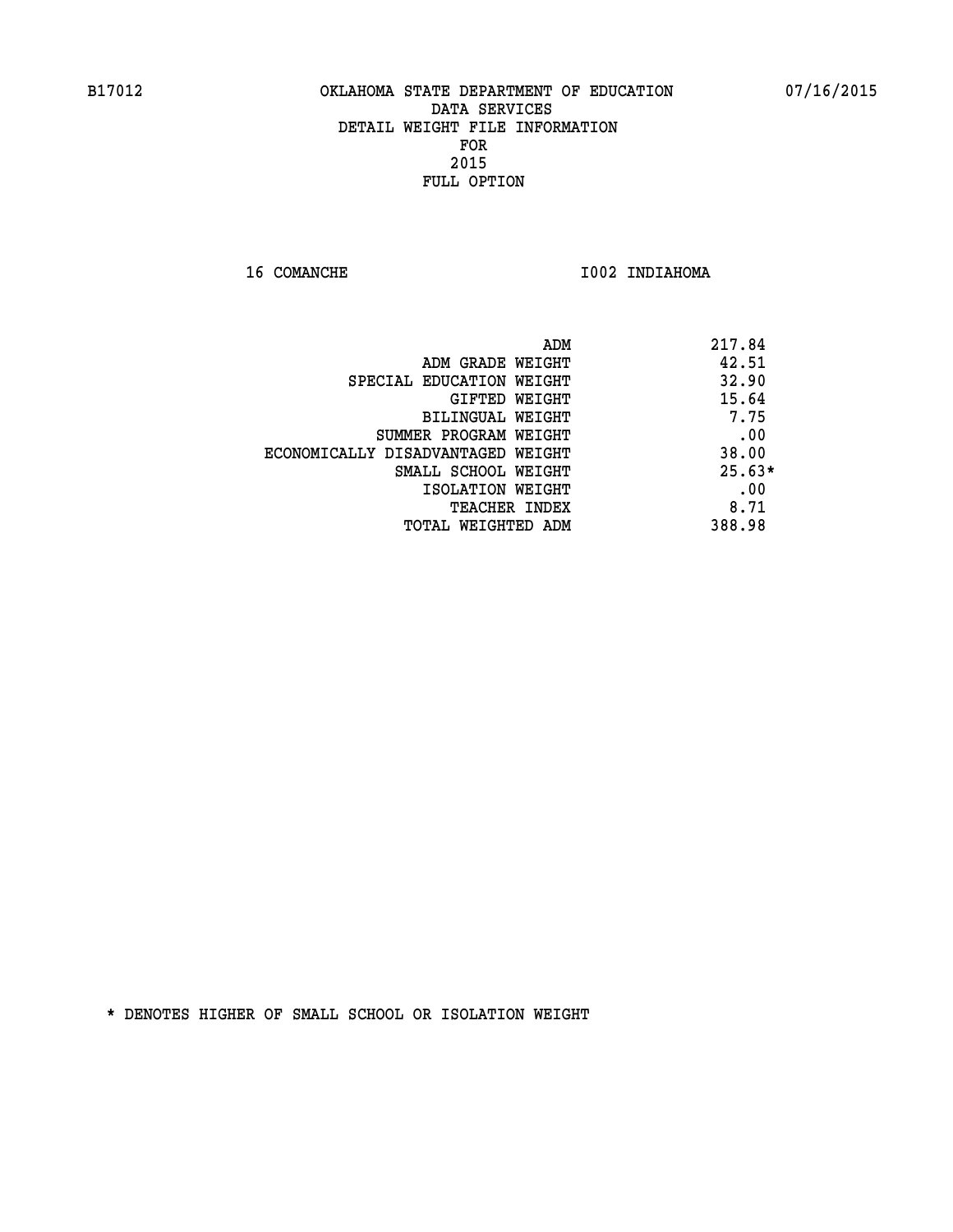**16 COMANCHE 1003 STERLING** 

| ADM<br>408.36                              |
|--------------------------------------------|
| 82.22<br>ADM GRADE WEIGHT                  |
| 56.65<br>SPECIAL EDUCATION WEIGHT          |
| 20.74<br>GIFTED WEIGHT                     |
| 3.00<br>BILINGUAL WEIGHT                   |
| .00<br>SUMMER PROGRAM WEIGHT               |
| 48.00<br>ECONOMICALLY DISADVANTAGED WEIGHT |
| $18.63*$<br>SMALL SCHOOL WEIGHT            |
| .00<br>ISOLATION WEIGHT                    |
| 29.35<br><b>TEACHER INDEX</b>              |
| 666.95<br>TOTAL WEIGHTED ADM               |
|                                            |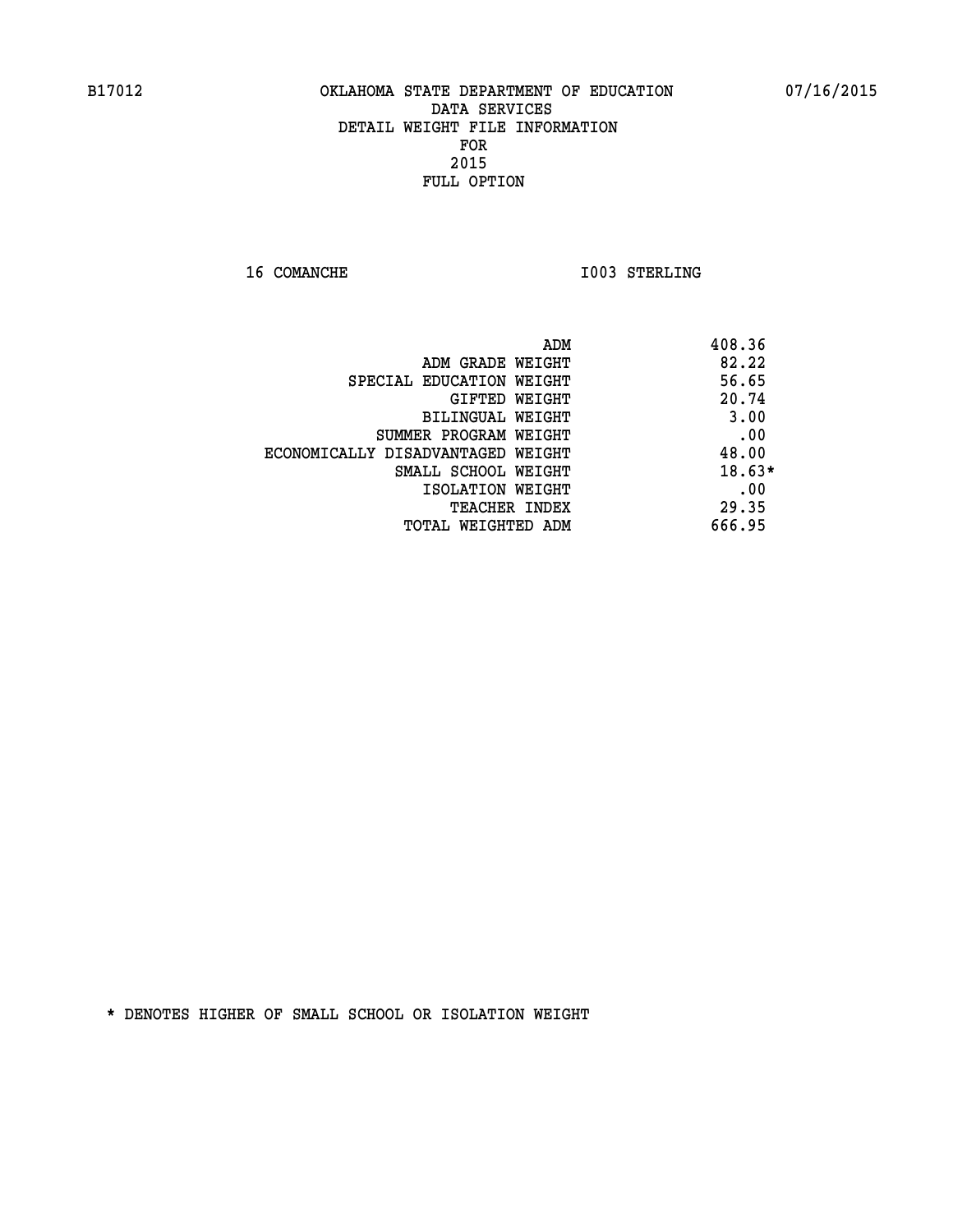**16 COMANCHE I004 GERONIMO** 

| ADM<br>331.36                     |          |
|-----------------------------------|----------|
| ADM GRADE WEIGHT                  | 67.50    |
| SPECIAL EDUCATION WEIGHT          | 44.85    |
| <b>GIFTED WEIGHT</b>              | 19.72    |
| BILINGUAL WEIGHT                  | 2.75     |
| SUMMER PROGRAM WEIGHT             | .00      |
| ECONOMICALLY DISADVANTAGED WEIGHT | 60.50    |
| SMALL SCHOOL WEIGHT               | $24.76*$ |
| ISOLATION WEIGHT                  | .00      |
| <b>TEACHER INDEX</b>              | .00      |
| 551.44<br>TOTAL WEIGHTED ADM      |          |
|                                   |          |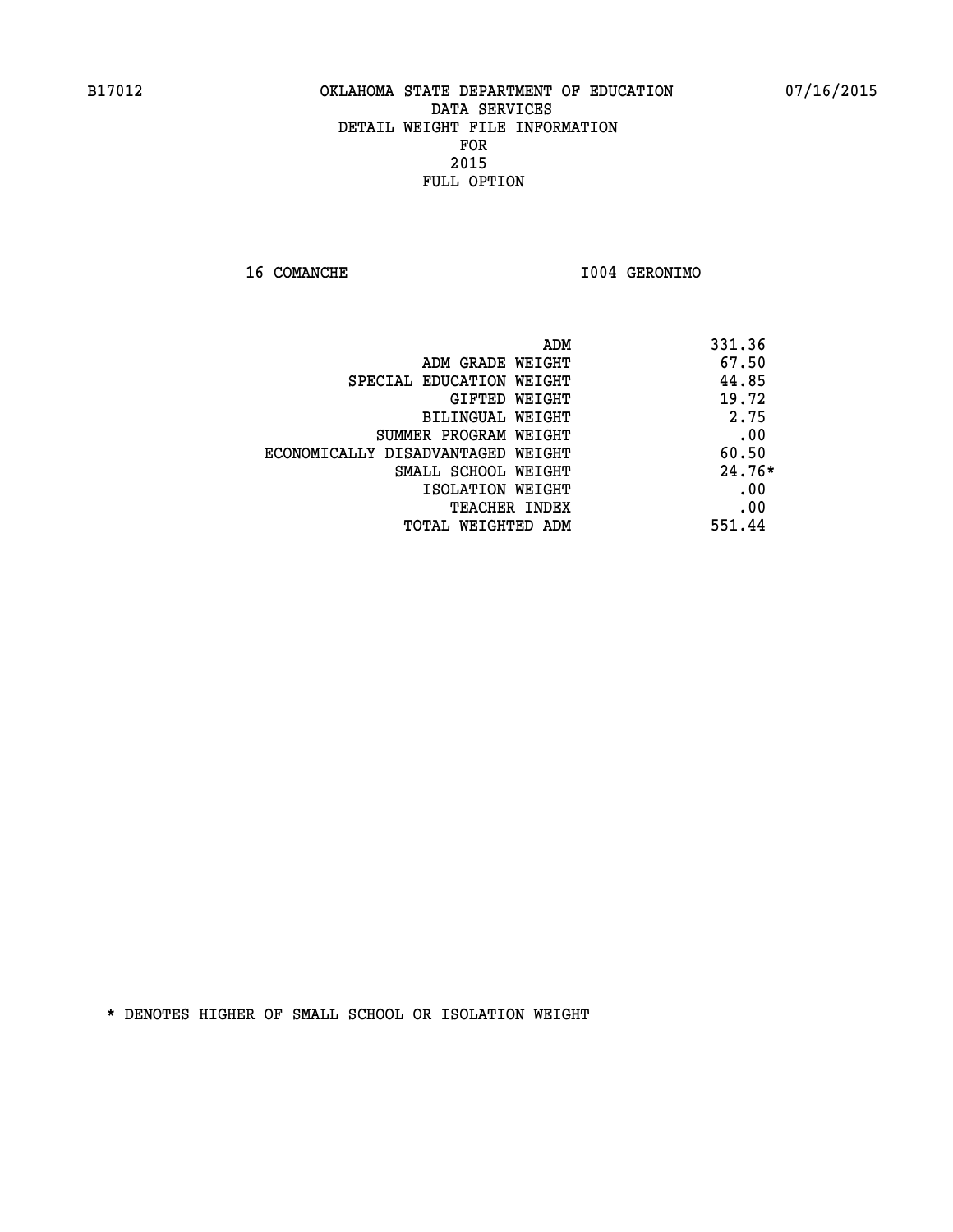**16 COMANCHE 1008 LAWTON** 

| 15,059.84 |
|-----------|
| 2,772.78  |
| 3,389.15  |
| 433.50    |
| 228.75    |
| 6.00      |
| 2,504.25  |
| .00       |
| .00       |
| 425.04    |
| 24,819.31 |
|           |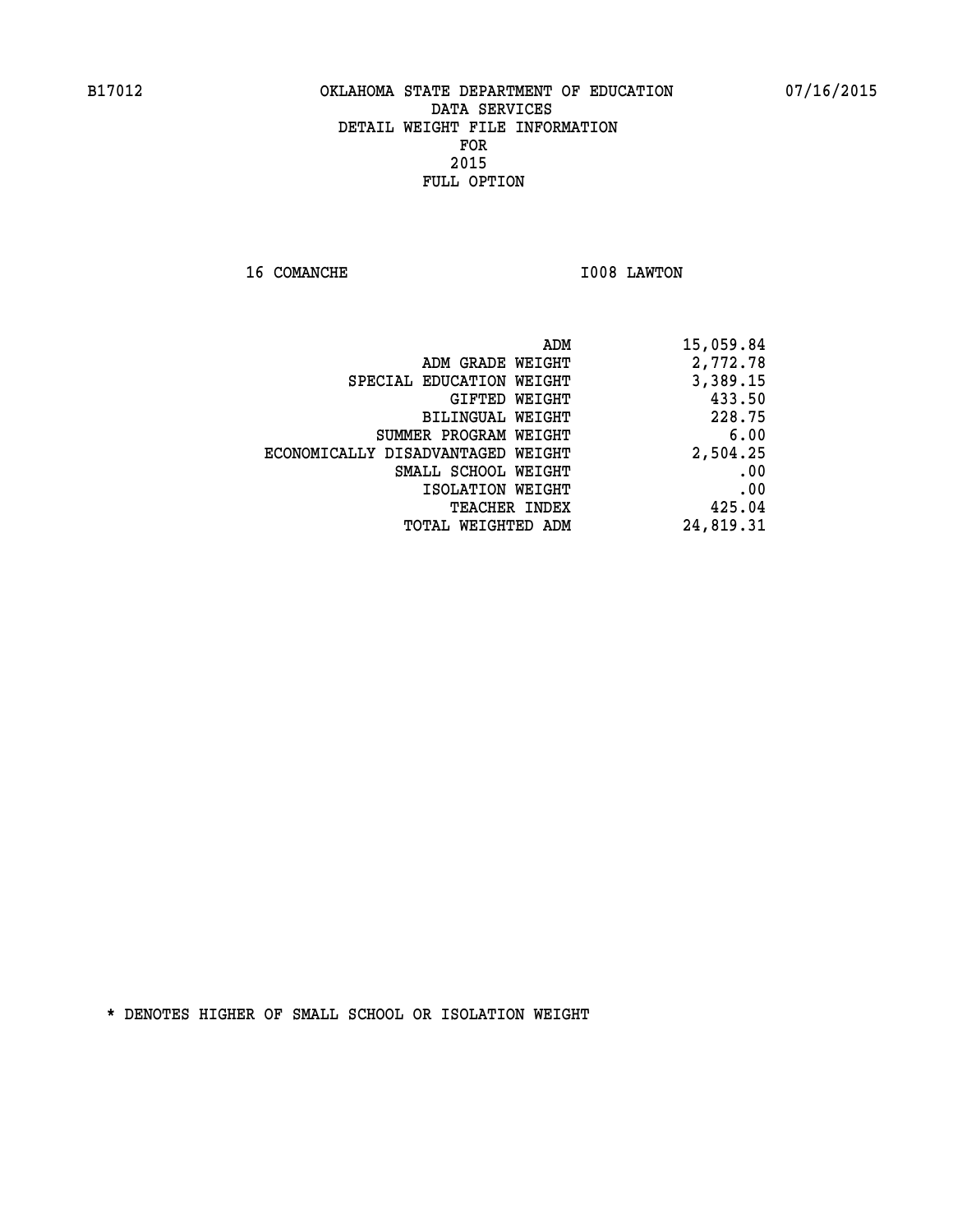16 COMANCHE 1009 FLETCHER

| ADM                               | 474.63  |
|-----------------------------------|---------|
| ADM GRADE WEIGHT                  | 98.20   |
| SPECIAL EDUCATION WEIGHT          | 68.05   |
| GIFTED WEIGHT                     | 20.06   |
| BILINGUAL WEIGHT                  | .75     |
| SUMMER PROGRAM WEIGHT             | .00     |
| ECONOMICALLY DISADVANTAGED WEIGHT | 69.75   |
| SMALL SCHOOL WEIGHT               | $9.76*$ |
| ISOLATION WEIGHT                  | .00     |
| <b>TEACHER INDEX</b>              | .00     |
| TOTAL WEIGHTED ADM                | 741.20  |
|                                   |         |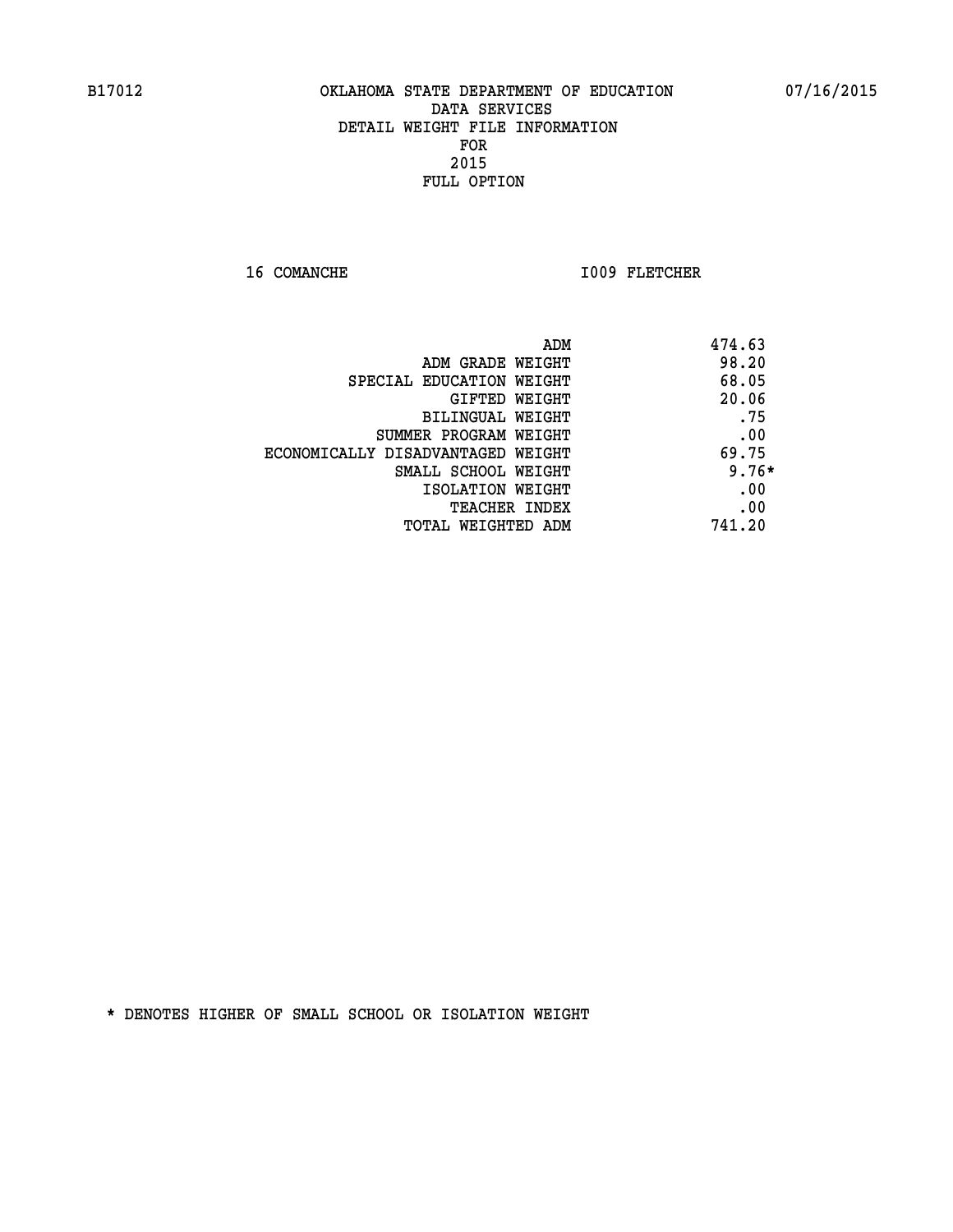16 COMANCHE 1016 ELGIN

| 2,200.35 |
|----------|
| 375.01   |
| 280.80   |
| 144.50   |
| 8.25     |
| 1.20     |
| 163.25   |
| .00      |
| .00      |
| .00      |
| 3,173.36 |
|          |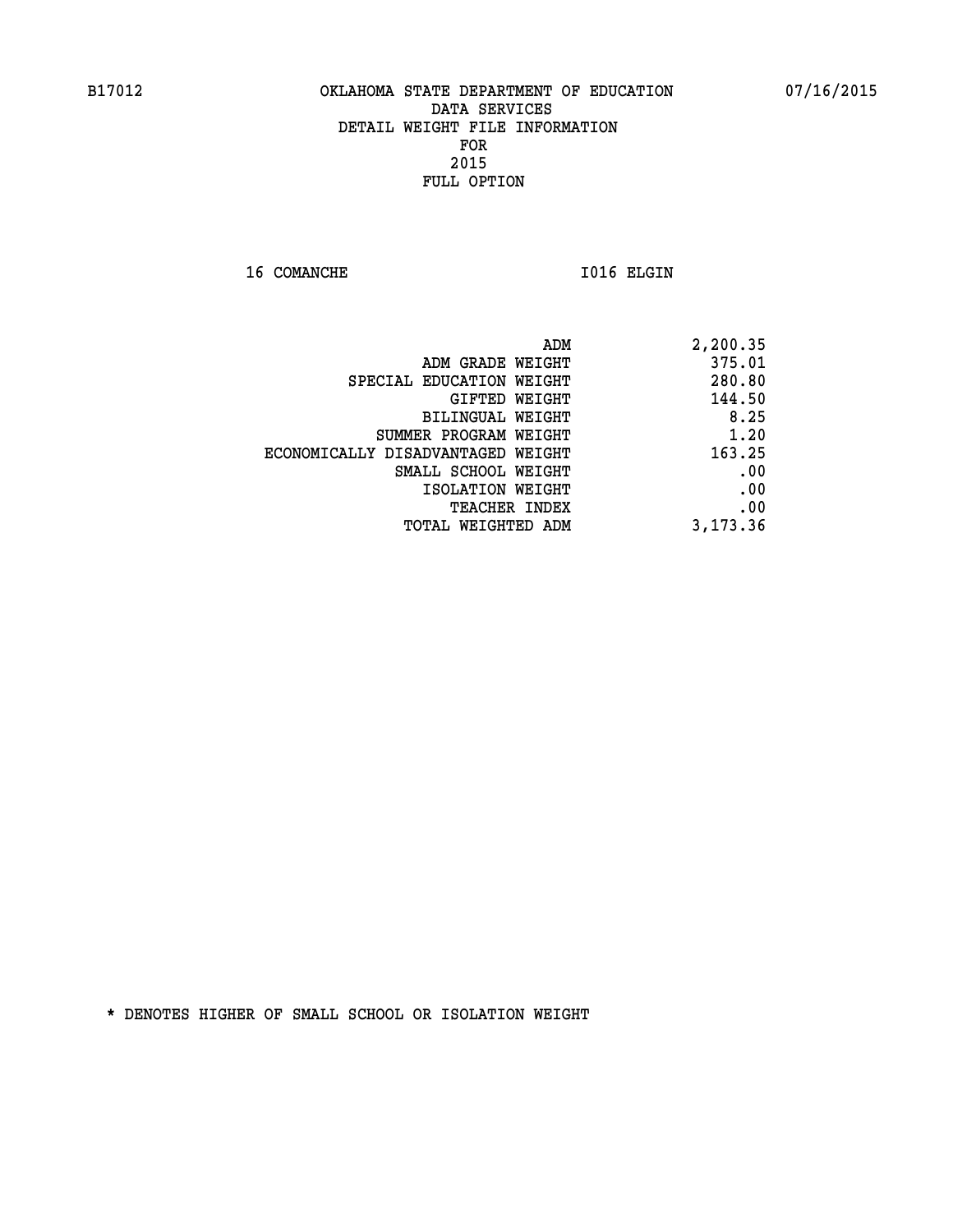**16 COMANCHE I132 CHATTANOOGA** 

|                                   | ADM | 223.66    |
|-----------------------------------|-----|-----------|
| ADM GRADE WEIGHT                  |     | 45.95     |
| SPECIAL EDUCATION WEIGHT          |     | 22.95     |
| GIFTED WEIGHT                     |     | 6.12      |
| BILINGUAL WEIGHT                  |     | .00       |
| SUMMER PROGRAM WEIGHT             |     | .00       |
| ECONOMICALLY DISADVANTAGED WEIGHT |     | 27.00     |
| SMALL SCHOOL WEIGHT               |     | 25.82     |
| ISOLATION WEIGHT                  |     | $152.45*$ |
| <b>TEACHER INDEX</b>              |     | 17.50     |
| TOTAL WEIGHTED ADM                |     | 495.63    |
|                                   |     |           |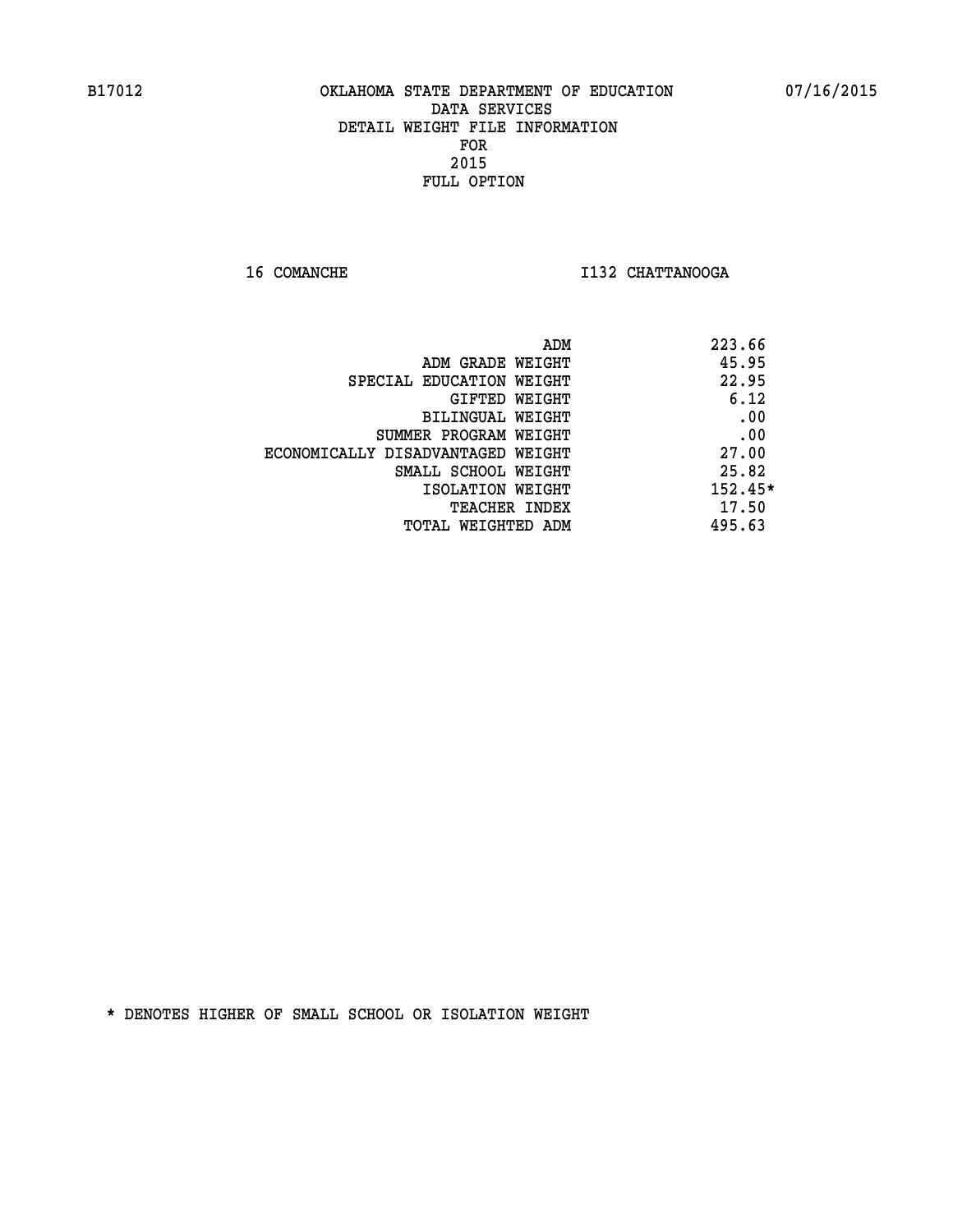**17 COTTON 1001 WALTERS** 

| 726.99   |
|----------|
| 145.65   |
| 60.65    |
| 39.78    |
| 4.00     |
| .00      |
| 104.25   |
| .00      |
| .00      |
| 1.17     |
| 1,082.49 |
|          |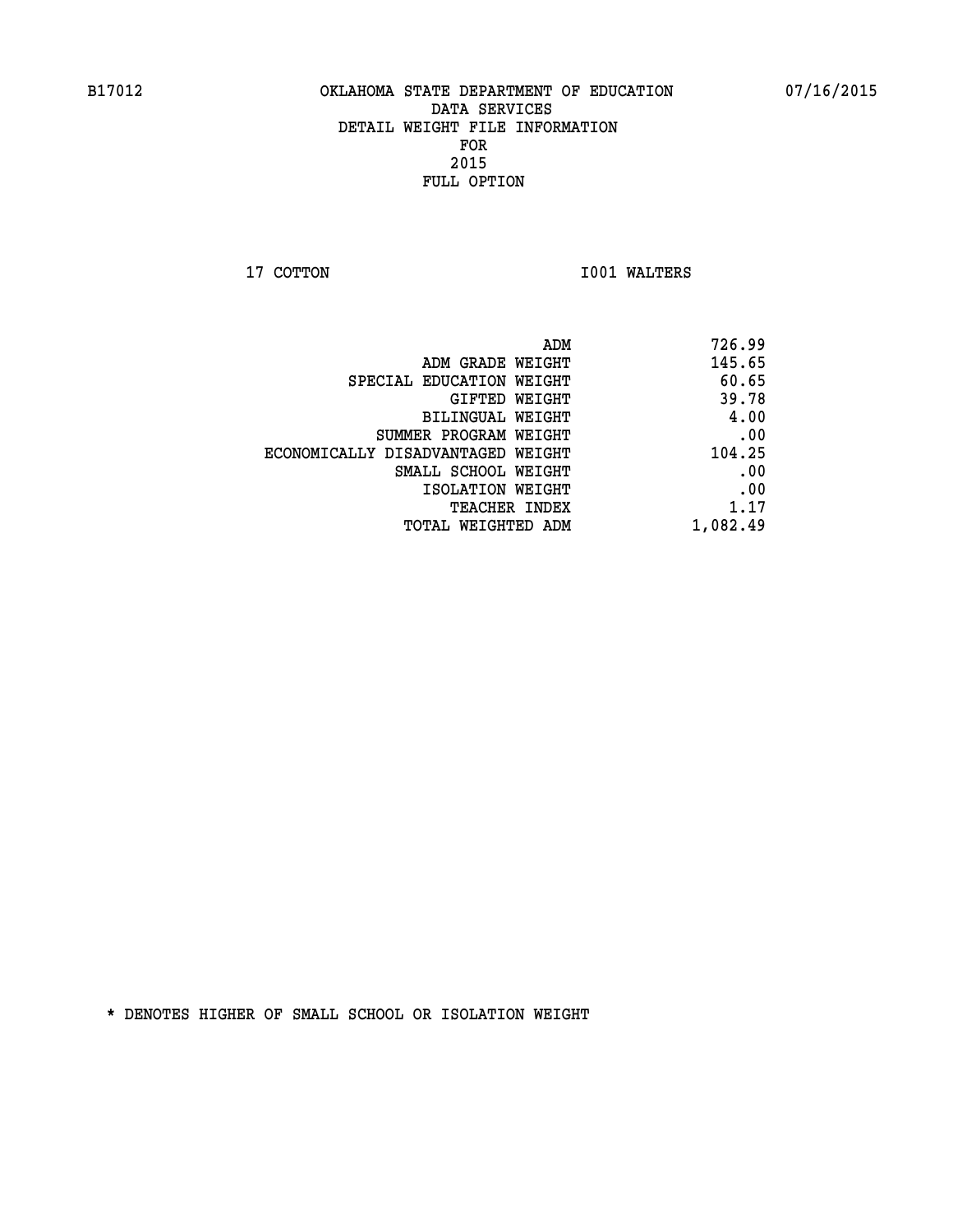**17 COTTON 1101 TEMPLE** 

| ADM                               | 173.15   |
|-----------------------------------|----------|
| ADM GRADE WEIGHT                  | 34.76    |
| SPECIAL EDUCATION WEIGHT          | 36.05    |
| GIFTED WEIGHT                     | 4.76     |
| BILINGUAL WEIGHT                  | 3.50     |
| SUMMER PROGRAM WEIGHT             | .00      |
| ECONOMICALLY DISADVANTAGED WEIGHT | 34.00    |
| SMALL SCHOOL WEIGHT               | 23.30    |
| ISOLATION WEIGHT                  | $41.87*$ |
| <b>TEACHER INDEX</b>              | .00      |
| TOTAL WEIGHTED ADM                | 328.09   |
|                                   |          |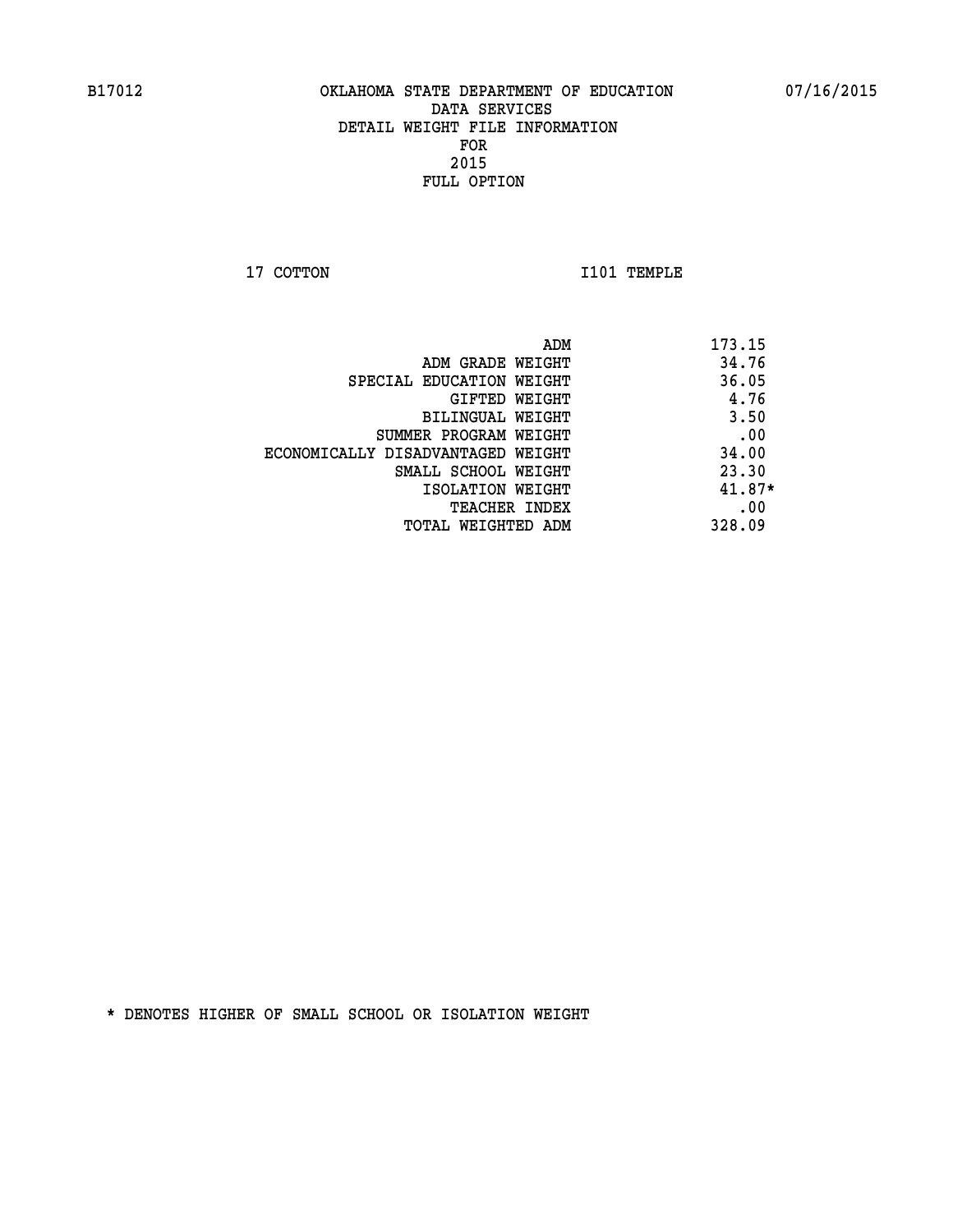**17 COTTON I333 BIG PASTURE** 

| ADM                               | 202.19   |
|-----------------------------------|----------|
| ADM GRADE WEIGHT                  | 42.65    |
| SPECIAL EDUCATION WEIGHT          | 34.60    |
| GIFTED WEIGHT                     | 9.18     |
| BILINGUAL WEIGHT                  | .00      |
| SUMMER PROGRAM WEIGHT             | .00      |
| ECONOMICALLY DISADVANTAGED WEIGHT | 24.75    |
| SMALL SCHOOL WEIGHT               | 24.98    |
| ISOLATION WEIGHT                  | $67.73*$ |
| <b>TEACHER INDEX</b>              | 8.92     |
| TOTAL WEIGHTED ADM                | 390.02   |
|                                   |          |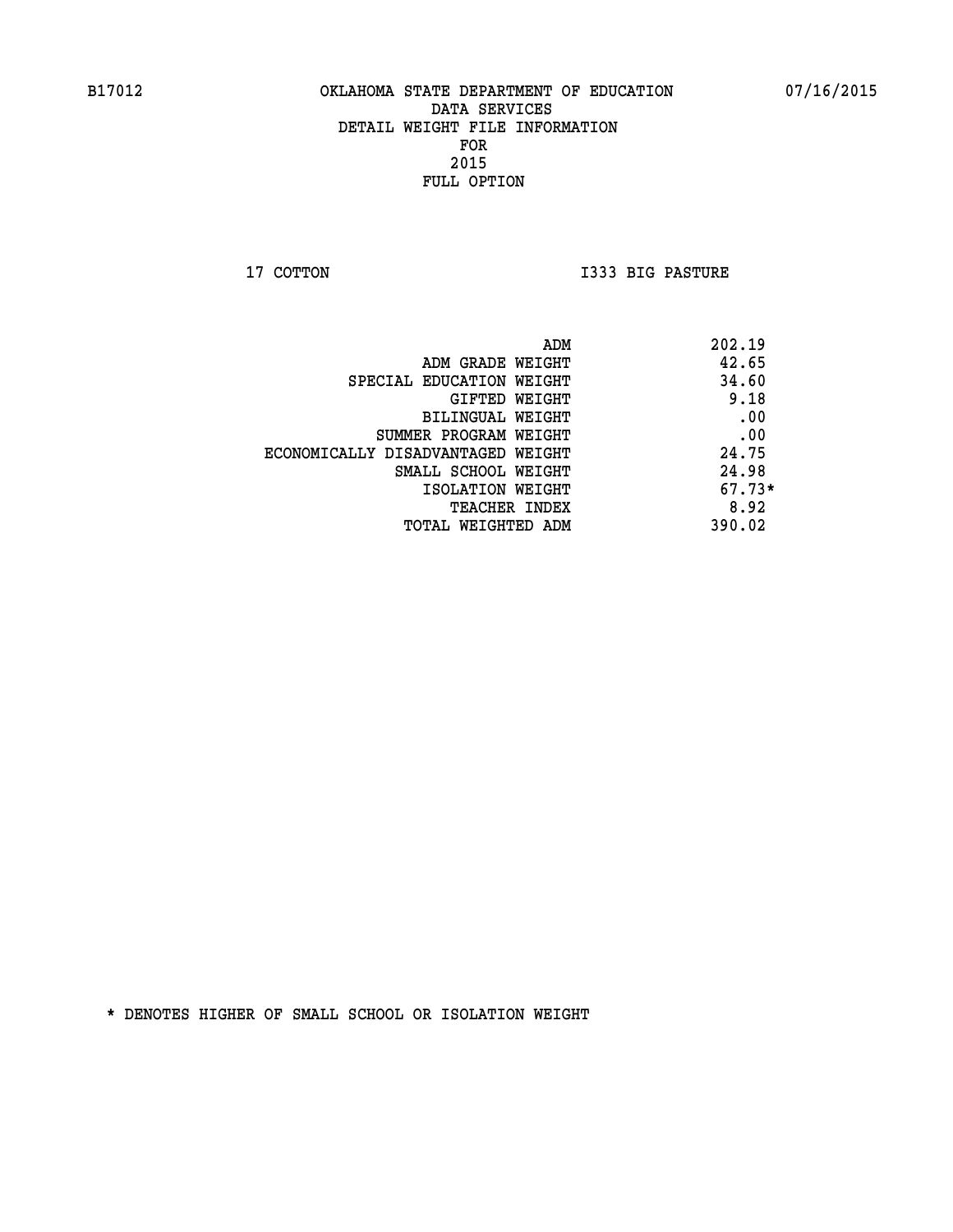**18 CRAIG C001 WHITE OAK** 

| ADM                               | 42.67   |
|-----------------------------------|---------|
| ADM GRADE WEIGHT                  | 11.15   |
| SPECIAL EDUCATION WEIGHT          | 11.15   |
| GIFTED WEIGHT                     | 1.02    |
| BILINGUAL WEIGHT                  | .00     |
| SUMMER PROGRAM WEIGHT             | .00     |
| ECONOMICALLY DISADVANTAGED WEIGHT | 8.75    |
| SMALL SCHOOL WEIGHT               | $7.85*$ |
| ISOLATION WEIGHT                  | .00     |
| <b>TEACHER INDEX</b>              | .00     |
| TOTAL WEIGHTED ADM                | 82.59   |
|                                   |         |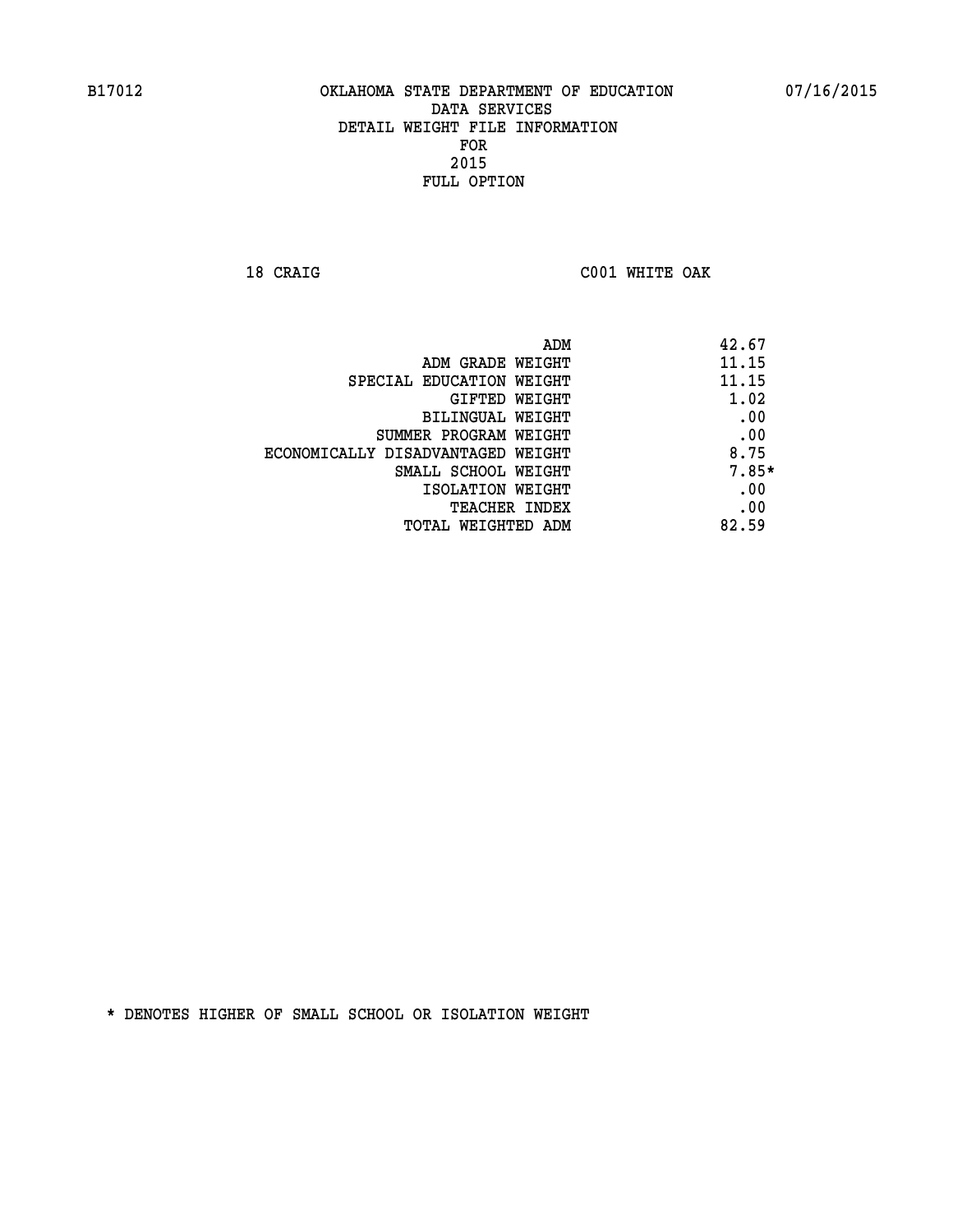18 CRAIG **I006 KETCHUM** 

| 610.95   |
|----------|
| 126.13   |
| 145.20   |
| 18.36    |
| .50      |
| .00      |
| 106.25   |
| .00      |
| .00      |
| 36.01    |
| 1,043.40 |
|          |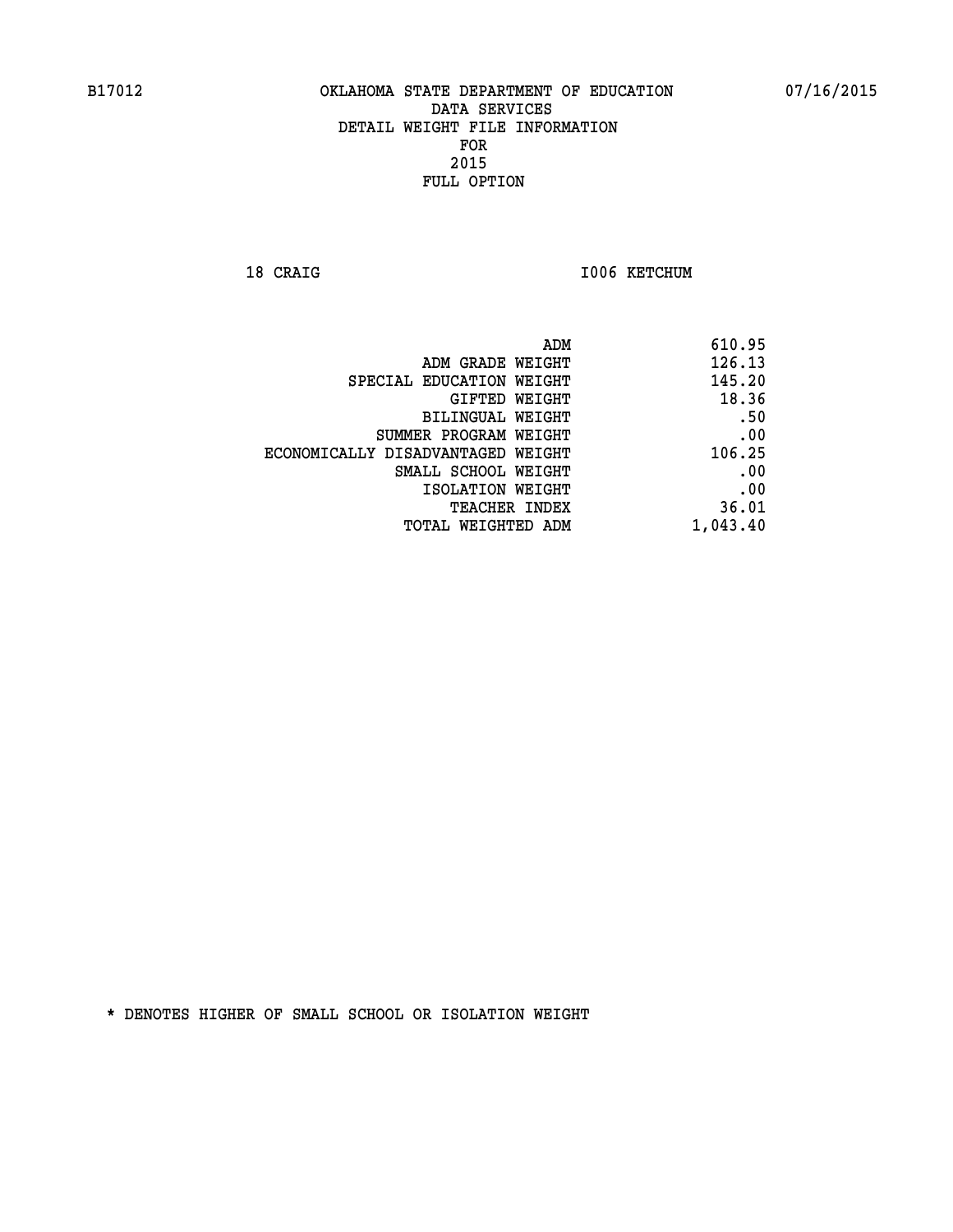**18 CRAIG 1017 WELCH** 

|                                   | ADM | 337.58  |
|-----------------------------------|-----|---------|
| ADM GRADE WEIGHT                  |     | 51.15   |
| SPECIAL EDUCATION WEIGHT          |     | 98.50   |
| GIFTED WEIGHT                     |     | 12.58   |
| BILINGUAL WEIGHT                  |     | 2.25    |
| SUMMER PROGRAM WEIGHT             |     | .00     |
| ECONOMICALLY DISADVANTAGED WEIGHT |     | 43.00   |
| SMALL SCHOOL WEIGHT               |     | 24.43   |
| ISOLATION WEIGHT                  |     | 141.78* |
| TEACHER INDEX                     |     | 10.75   |
| TOTAL WEIGHTED ADM                |     | 697.59  |
|                                   |     |         |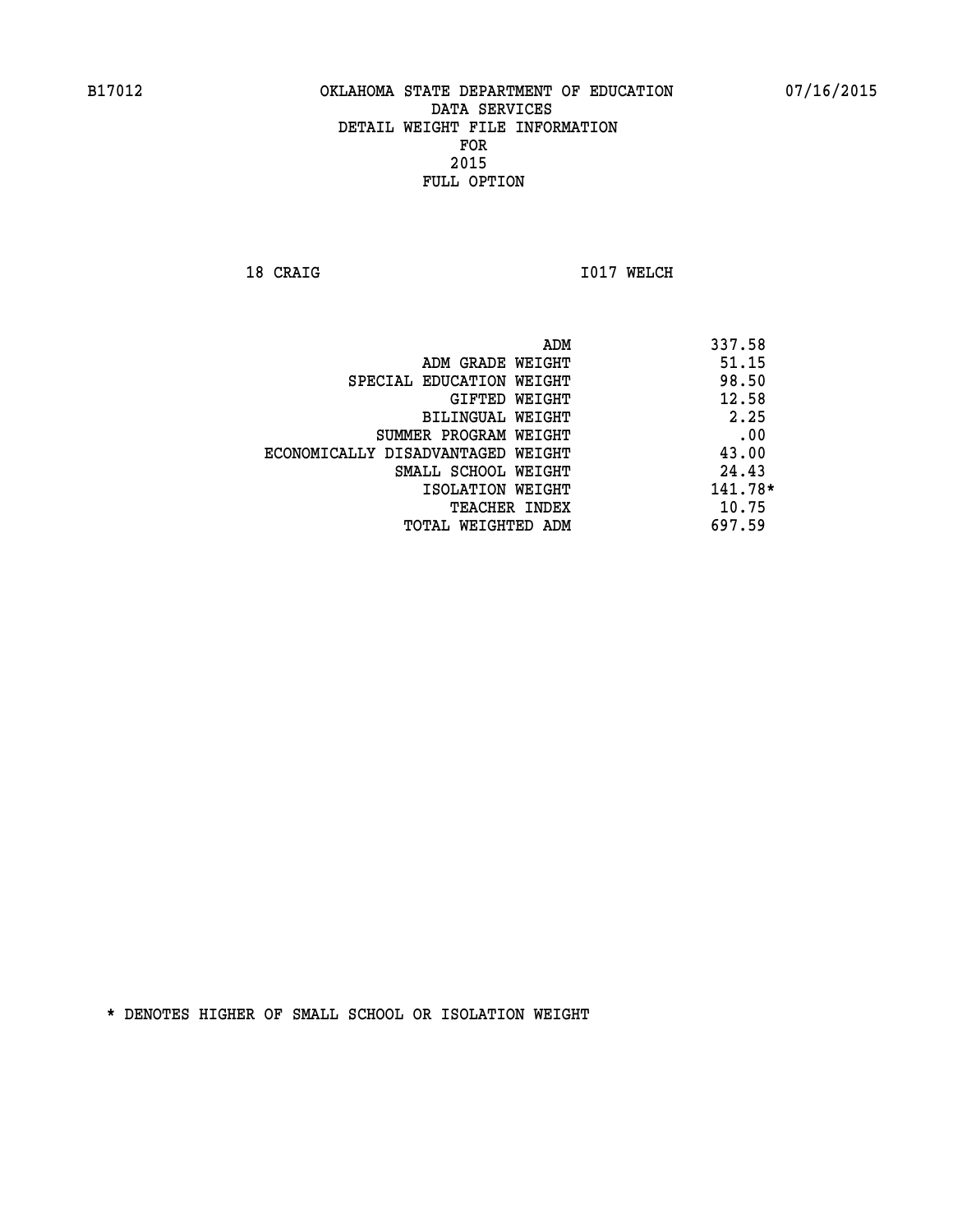**18 CRAIG I020 BLUEJACKET** 

|                                   | ADM | 195.45 |
|-----------------------------------|-----|--------|
| ADM GRADE WEIGHT                  |     | 35.87  |
| SPECIAL EDUCATION WEIGHT          |     | 43.15  |
| GIFTED WEIGHT                     |     | 2.04   |
| BILINGUAL WEIGHT                  |     | .00    |
| SUMMER PROGRAM WEIGHT             |     | .00    |
| ECONOMICALLY DISADVANTAGED WEIGHT |     | 32.75  |
| SMALL SCHOOL WEIGHT               |     | 24.65  |
| ISOLATION WEIGHT                  |     | 38.93* |
| TEACHER INDEX                     |     | 7.55   |
| TOTAL WEIGHTED ADM                |     | 355.74 |
|                                   |     |        |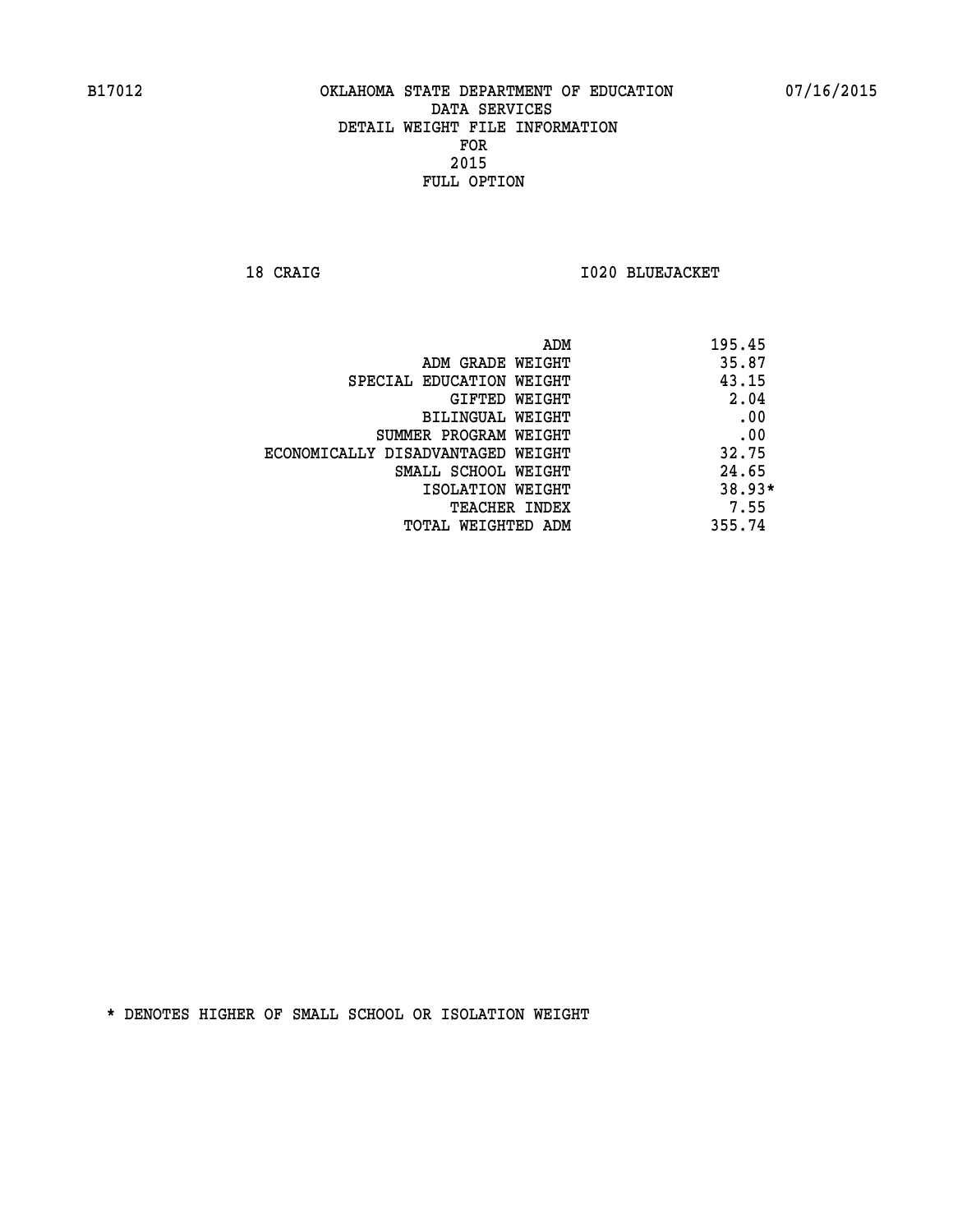18 CRAIG **I** 1065 VINITA

| ADM<br>1,623.51                       |                                   |
|---------------------------------------|-----------------------------------|
| 322.29<br>ADM GRADE WEIGHT            |                                   |
| 354.50<br>SPECIAL EDUCATION WEIGHT    |                                   |
| 50.32<br>GIFTED WEIGHT                |                                   |
| 3.00<br>BILINGUAL WEIGHT              |                                   |
| .00<br>SUMMER PROGRAM WEIGHT          |                                   |
| 280.00                                | ECONOMICALLY DISADVANTAGED WEIGHT |
| .00<br>SMALL SCHOOL WEIGHT            |                                   |
| .00<br>ISOLATION WEIGHT               |                                   |
| 70.34<br><b>TEACHER INDEX</b>         |                                   |
| 2,703.96<br><b>TOTAL WEIGHTED ADM</b> |                                   |
|                                       |                                   |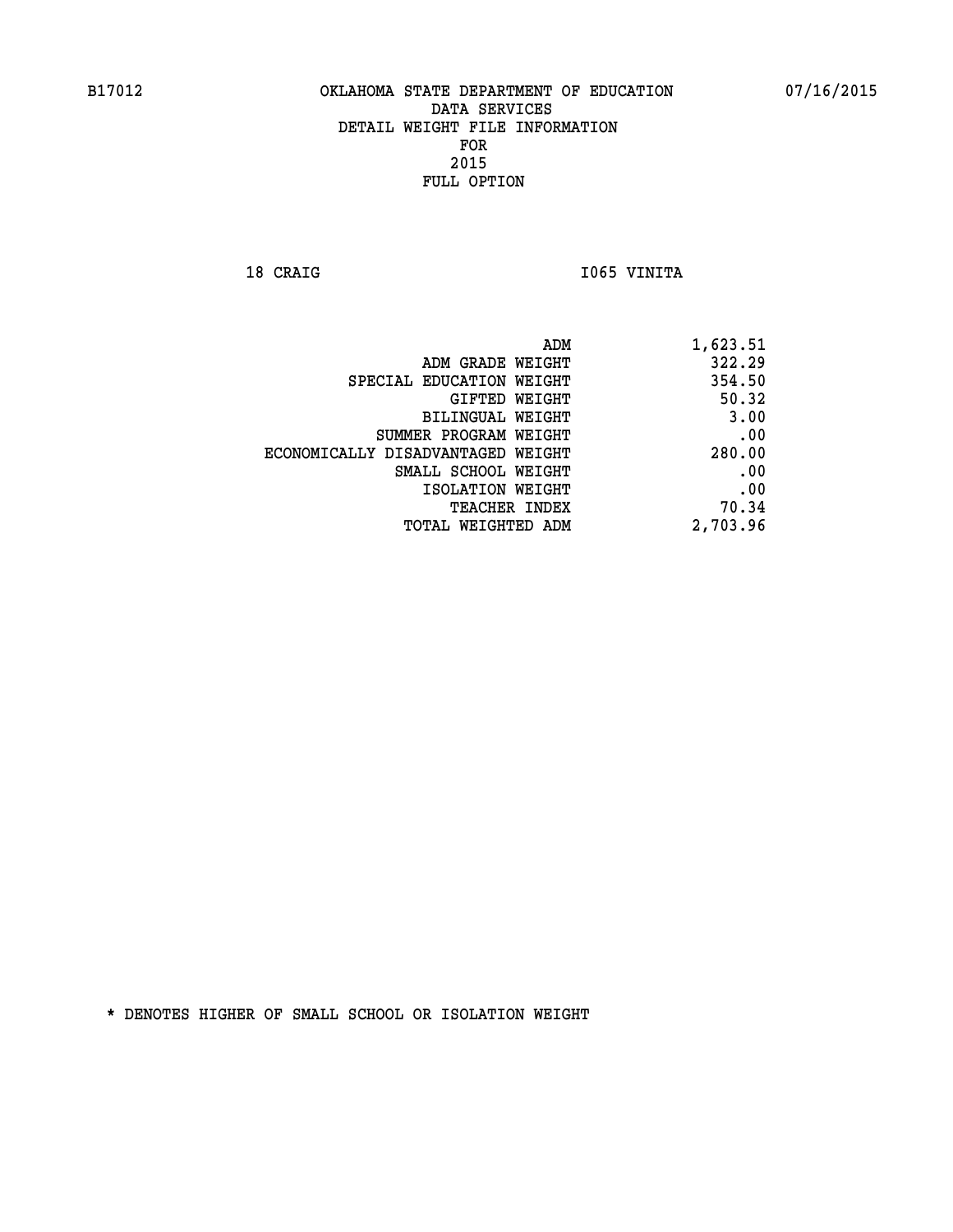**19 CREEK C008 LONE STAR** 

|                                   | ADM<br>909.45 |
|-----------------------------------|---------------|
| ADM GRADE WEIGHT                  | 184.81        |
| SPECIAL EDUCATION WEIGHT          | 72.15         |
| GIFTED WEIGHT                     | 19.38         |
| BILINGUAL WEIGHT                  | 9.25          |
| SUMMER PROGRAM WEIGHT             | .00           |
| ECONOMICALLY DISADVANTAGED WEIGHT | 113.00        |
| SMALL SCHOOL WEIGHT               | .00           |
| ISOLATION WEIGHT                  | .00           |
| TEACHER INDEX                     | .00           |
| TOTAL WEIGHTED ADM                | 1,308.04      |
|                                   |               |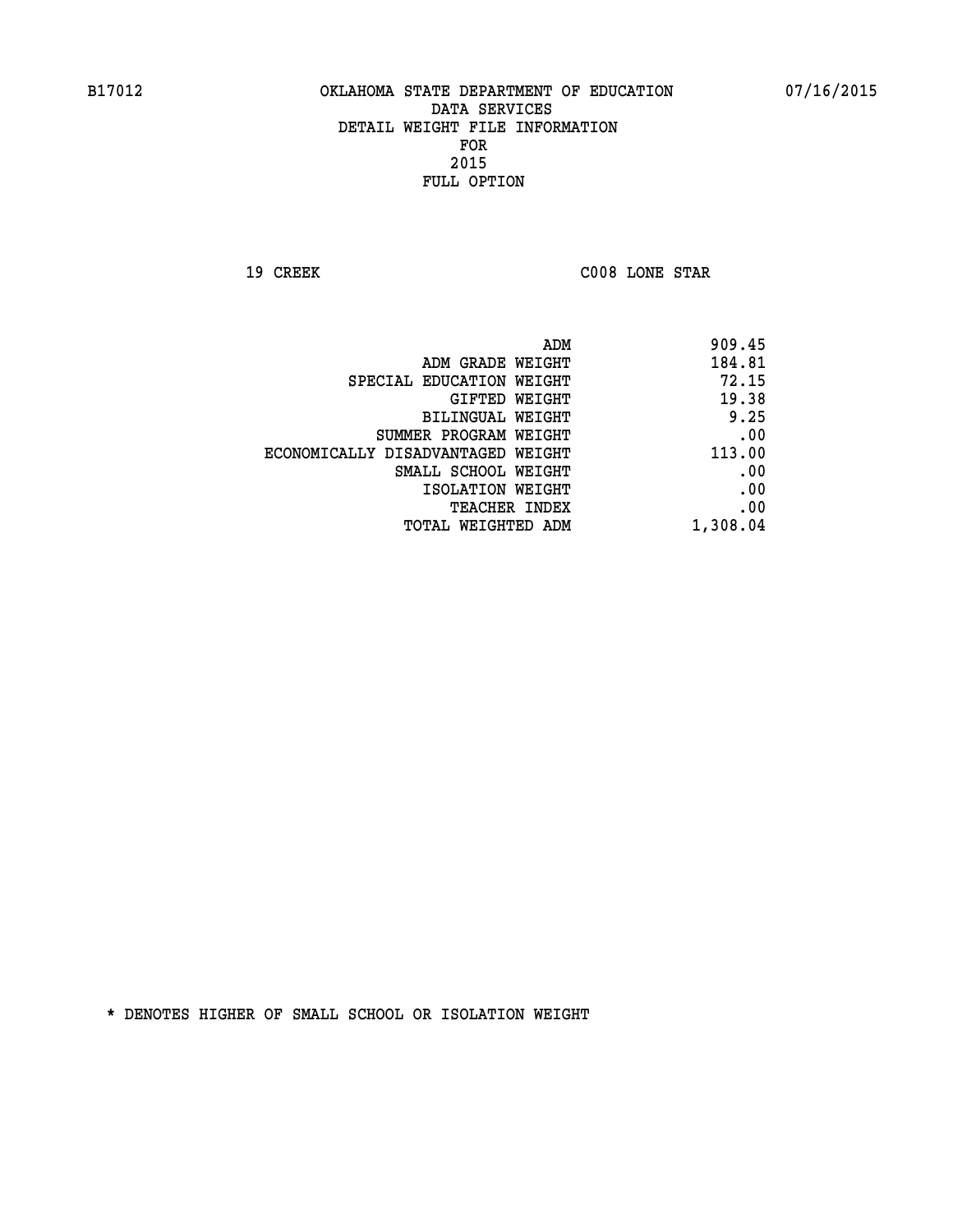**19 CREEK C012 GYPSY** 

|                                   | ADM | 91.85    |
|-----------------------------------|-----|----------|
| ADM GRADE WEIGHT                  |     | 21.50    |
| SPECIAL EDUCATION WEIGHT          |     | 5.25     |
| GIFTED WEIGHT                     |     | 3.06     |
| BILINGUAL WEIGHT                  |     | .00      |
| SUMMER PROGRAM WEIGHT             |     | .00      |
| ECONOMICALLY DISADVANTAGED WEIGHT |     | 20.50    |
| SMALL SCHOOL WEIGHT               |     | $15.18*$ |
| ISOLATION WEIGHT                  |     | .00      |
| TEACHER INDEX                     |     | .00      |
| TOTAL WEIGHTED ADM                |     | 157.34   |
|                                   |     |          |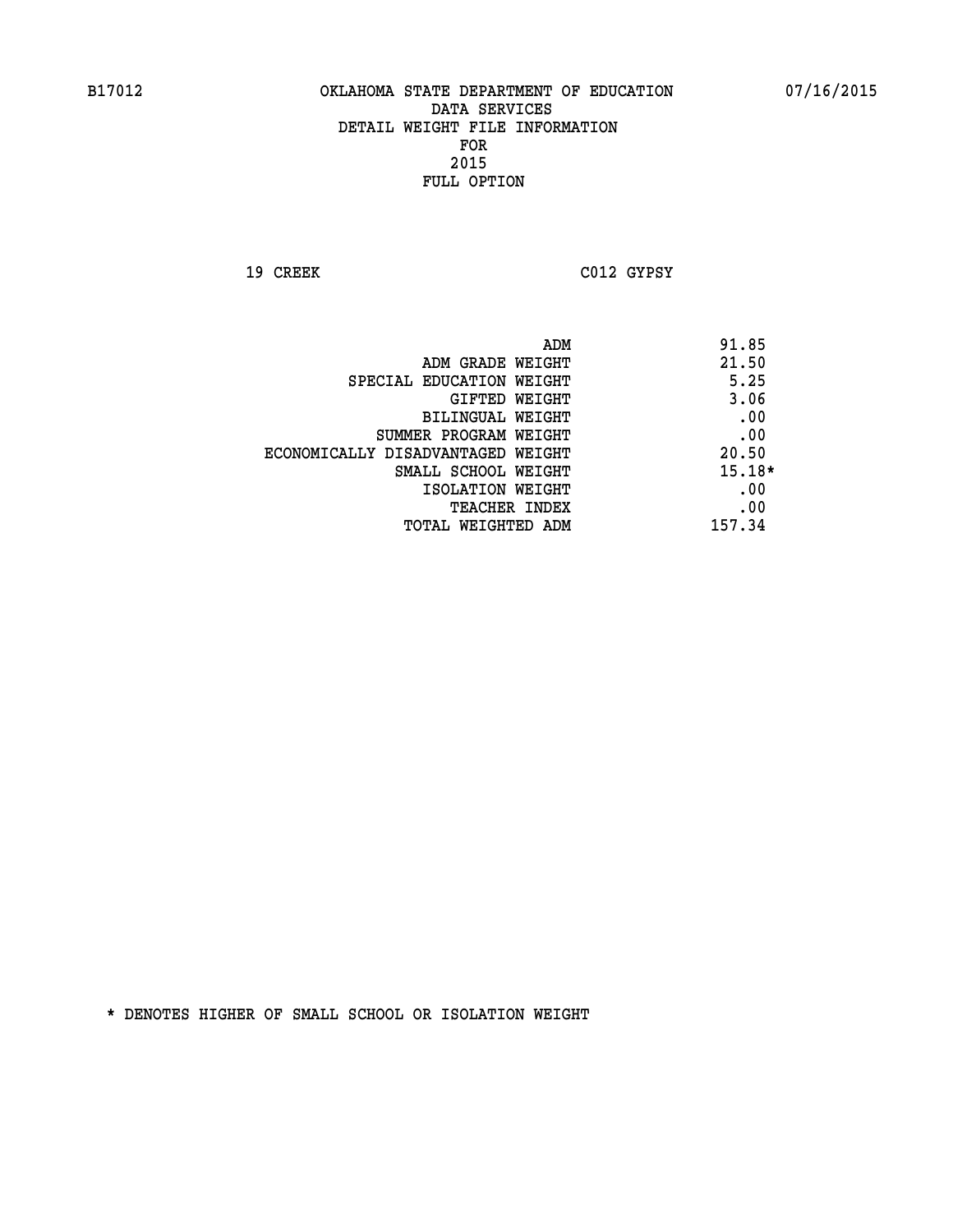**19 CREEK C034 PRETTY WATER** 

|                                   | 264.98<br>ADM |
|-----------------------------------|---------------|
| ADM GRADE WEIGHT                  | 54.02         |
| SPECIAL EDUCATION WEIGHT          | 36.40         |
| <b>GIFTED WEIGHT</b>              | 14.28         |
| BILINGUAL WEIGHT                  | .00           |
| SUMMER PROGRAM WEIGHT             | .00           |
| ECONOMICALLY DISADVANTAGED WEIGHT | 36.75         |
| SMALL SCHOOL WEIGHT               | $26.45*$      |
| ISOLATION WEIGHT                  | .00           |
| <b>TEACHER INDEX</b>              | 26.36         |
| TOTAL WEIGHTED ADM                | 459.24        |
|                                   |               |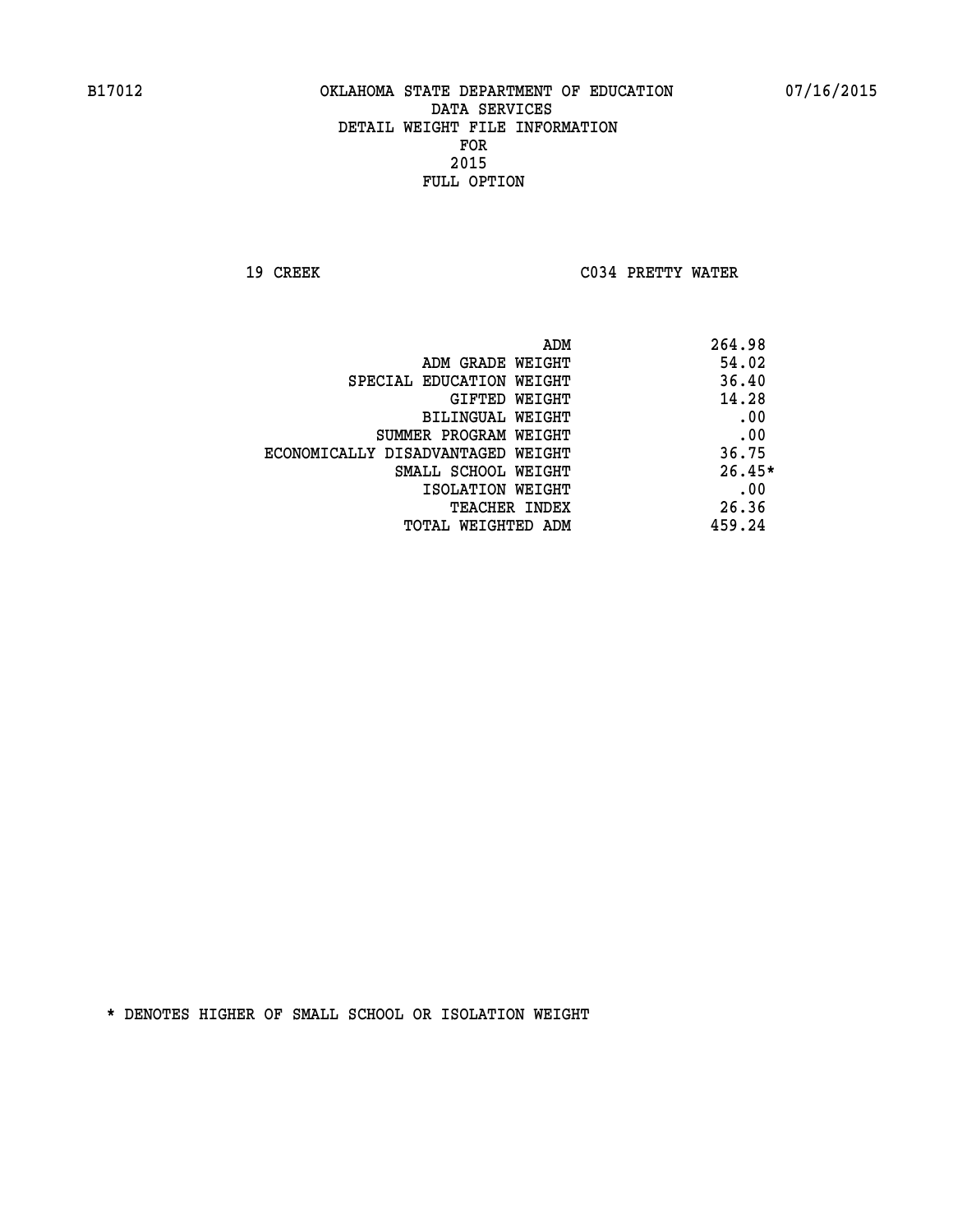19 CREEK C035 ALLEN-BOWDEN

| ADM                               | 370.60   |
|-----------------------------------|----------|
| ADM GRADE WEIGHT                  | 77.12    |
| SPECIAL EDUCATION WEIGHT          | 59.95    |
| GIFTED WEIGHT                     | 6.46     |
| BILINGUAL WEIGHT                  | 2.75     |
| SUMMER PROGRAM WEIGHT             | .00      |
| ECONOMICALLY DISADVANTAGED WEIGHT | 80.50    |
| SMALL SCHOOL WEIGHT               | $22.19*$ |
| ISOLATION WEIGHT                  | .00      |
| <b>TEACHER INDEX</b>              | .00      |
| TOTAL WEIGHTED ADM                | 619.57   |
|                                   |          |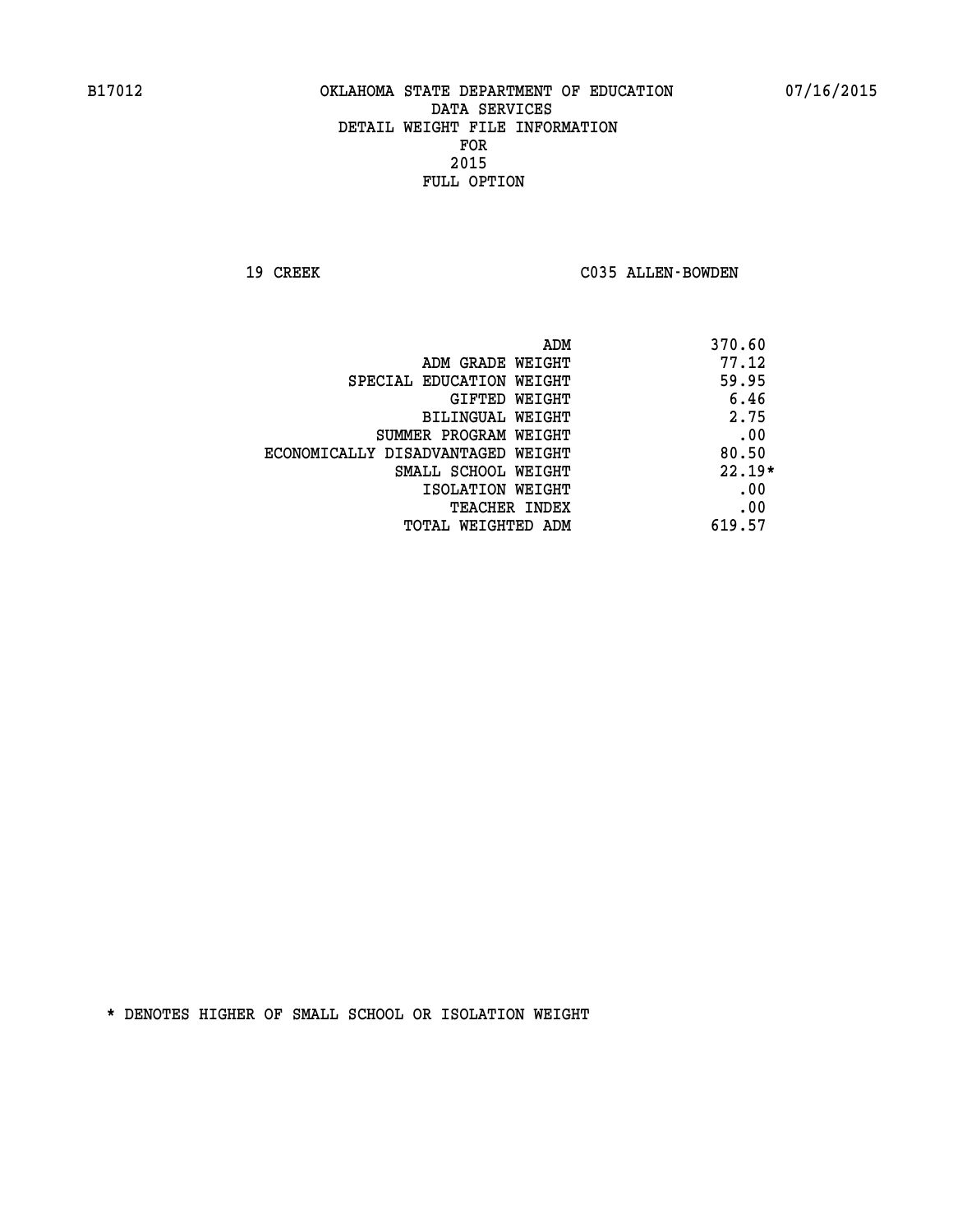**19 CREEK 1002 BRISTOW** 

| 1,709.48 |
|----------|
| 347.85   |
| 321.90   |
| 84.66    |
| 2.00     |
| .00      |
| 322.50   |
| .00      |
| .00      |
| 46.17    |
| 2,834.56 |
|          |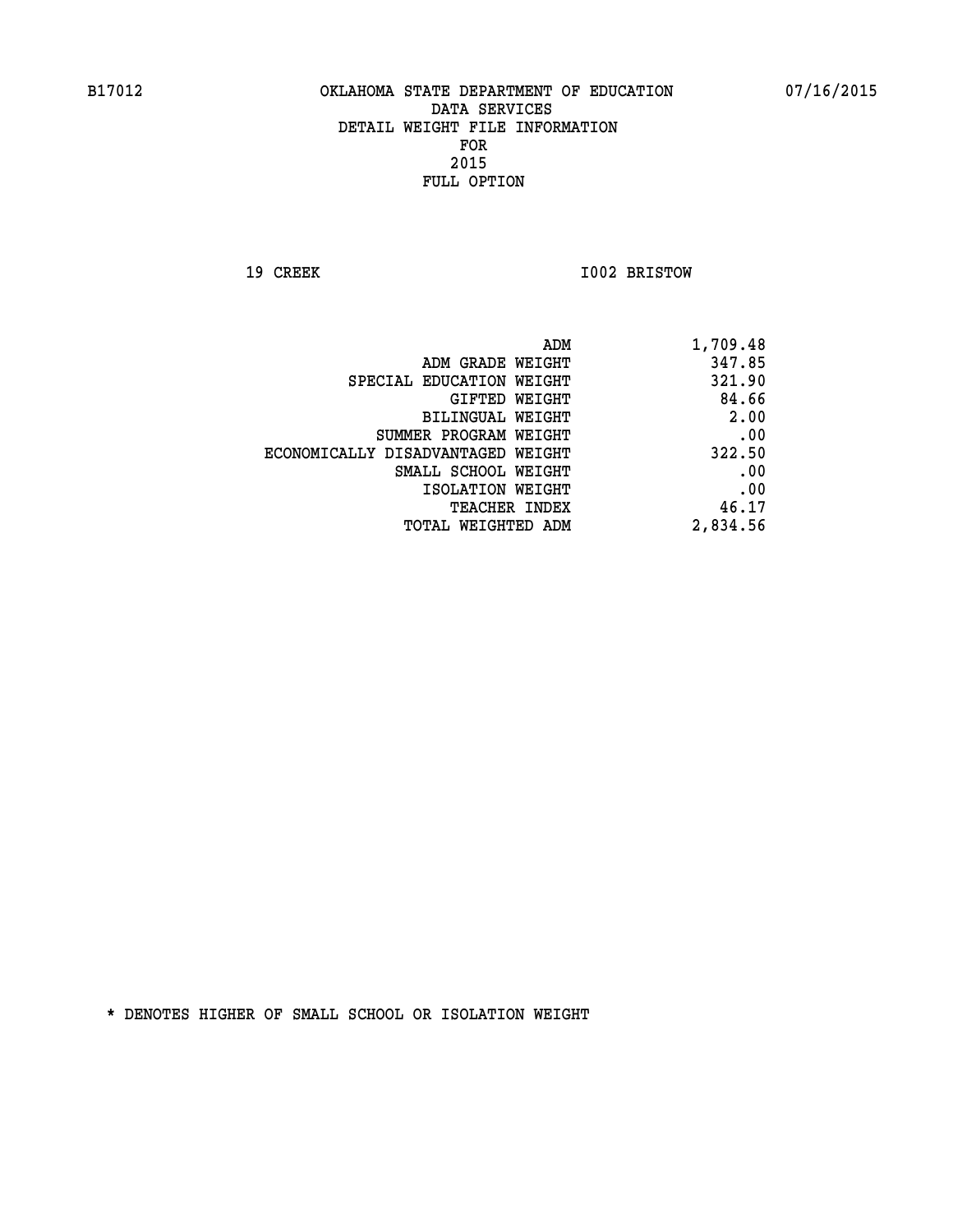19 CREEK 1003 MANNFORD

| 1,568.91 |
|----------|
| 310.21   |
| 282.05   |
| 50.32    |
| .00      |
| .00      |
| 246.25   |
| .00      |
| .00      |
| .00      |
| 2,457.74 |
|          |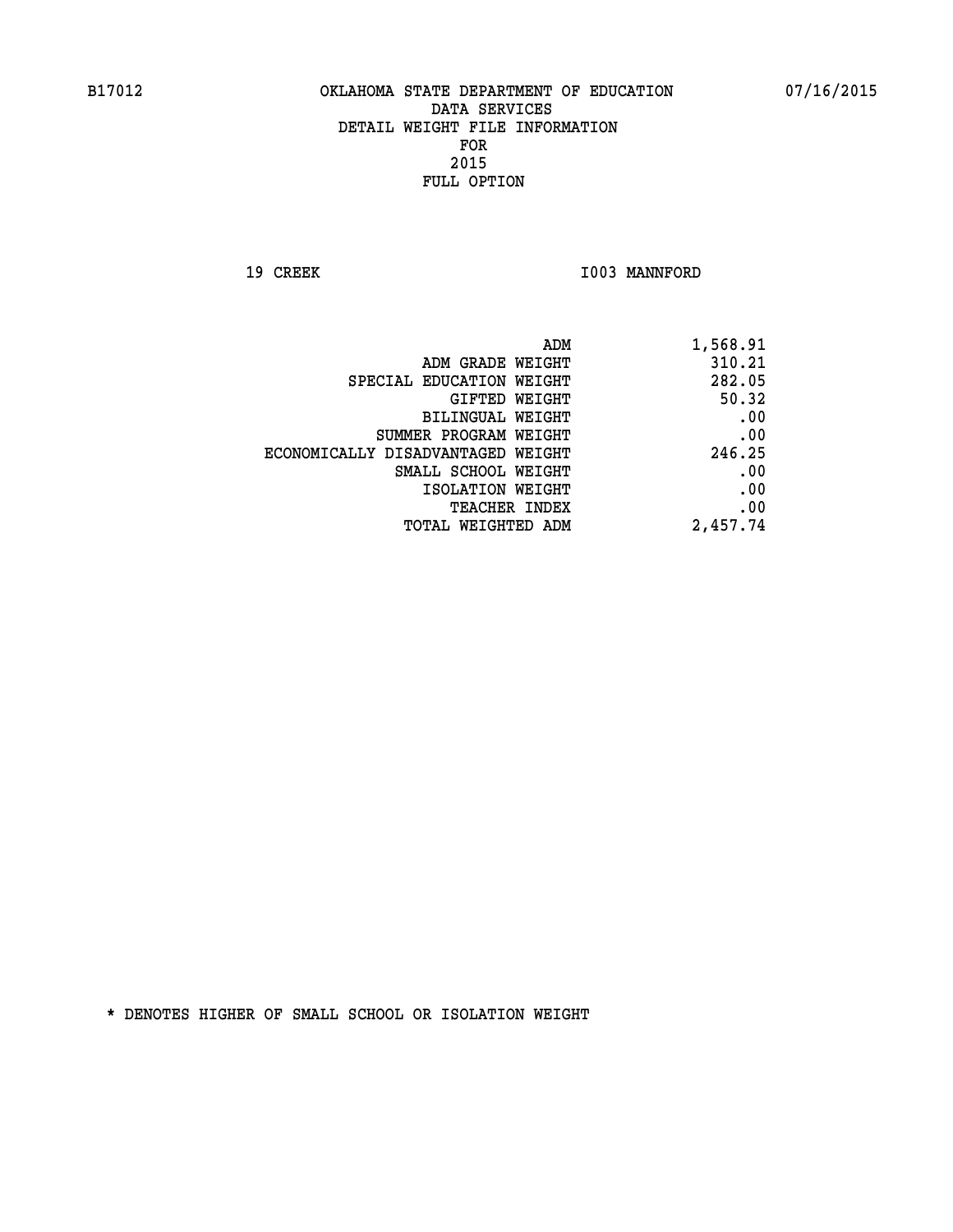19 CREEK 1005 MOUNDS

| 578.88 |
|--------|
| 108.59 |
| 125.15 |
| 15.30  |
| .00    |
| .00    |
| 101.75 |
| .00    |
| .00    |
| 5.13   |
| 934.80 |
|        |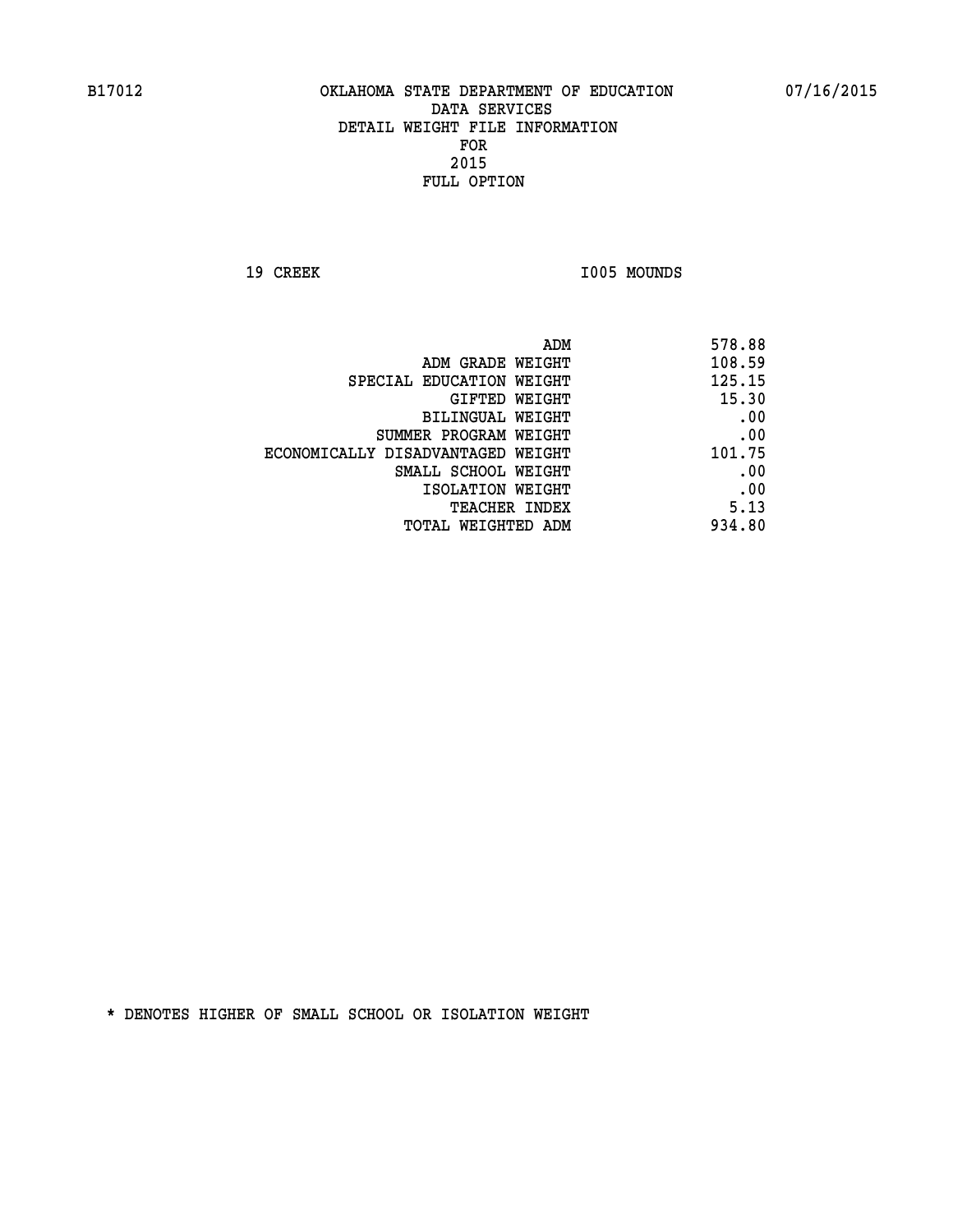**19 CREEK I017 OLIVE** 

|                                   | ADM | 367.06   |
|-----------------------------------|-----|----------|
| ADM GRADE WEIGHT                  |     | 67.61    |
| SPECIAL EDUCATION WEIGHT          |     | 44.45    |
| GIFTED WEIGHT                     |     | 10.88    |
| BILINGUAL WEIGHT                  |     | 2.25     |
| SUMMER PROGRAM WEIGHT             |     | .00      |
| ECONOMICALLY DISADVANTAGED WEIGHT |     | 56.25    |
| SMALL SCHOOL WEIGHT               |     | $22.47*$ |
| ISOLATION WEIGHT                  |     | .00      |
| <b>TEACHER INDEX</b>              |     | 9.08     |
| TOTAL WEIGHTED ADM                |     | 580.05   |
|                                   |     |          |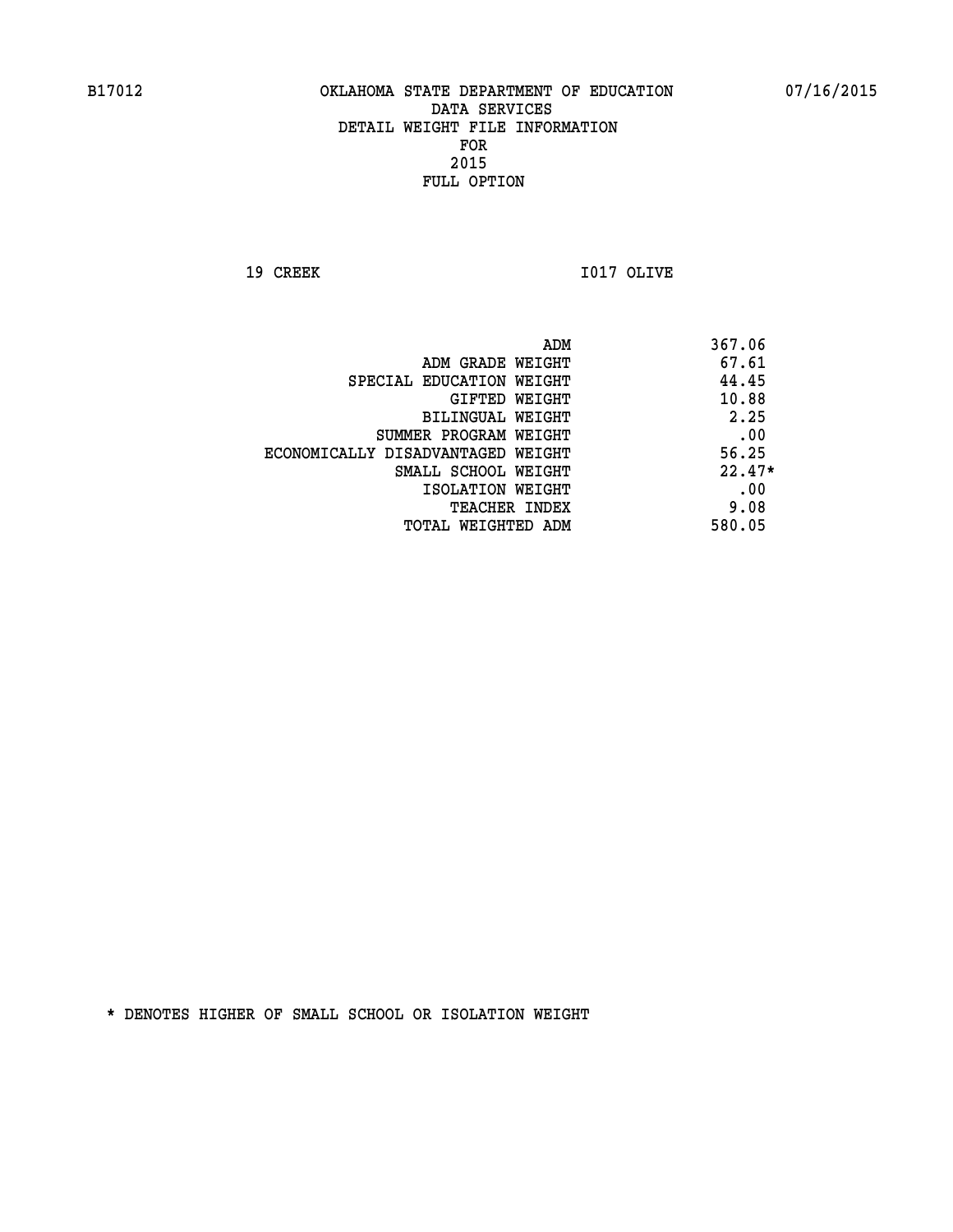**19 CREEK 1018 KIEFER** 

| ADM                               | 698.70   |
|-----------------------------------|----------|
| ADM GRADE WEIGHT                  | 144.99   |
| SPECIAL EDUCATION WEIGHT          | 107.70   |
| GIFTED WEIGHT                     | 23.46    |
| BILINGUAL WEIGHT                  | 6.75     |
| SUMMER PROGRAM WEIGHT             | .00      |
| ECONOMICALLY DISADVANTAGED WEIGHT | 84.75    |
| SMALL SCHOOL WEIGHT               | .00      |
| ISOLATION WEIGHT                  | .00      |
| <b>TEACHER INDEX</b>              | .00      |
| TOTAL WEIGHTED ADM                | 1,066.35 |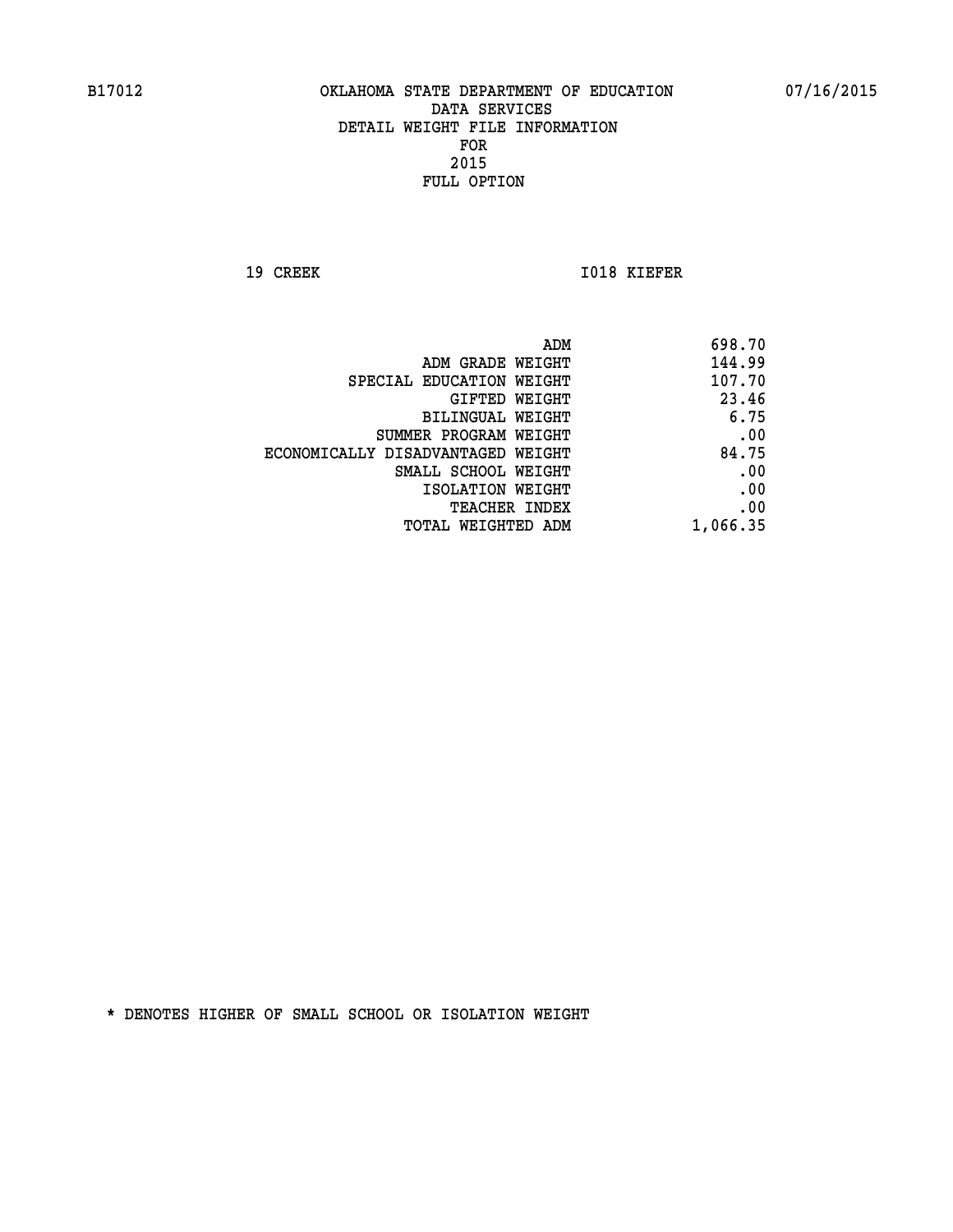**19 CREEK 1020 OILTON** 

|                                   | ADM | 277.28   |
|-----------------------------------|-----|----------|
| ADM GRADE WEIGHT                  |     | 56.72    |
| SPECIAL EDUCATION WEIGHT          |     | 57.45    |
| GIFTED WEIGHT                     |     | 7.48     |
| BILINGUAL WEIGHT                  |     | .00      |
| SUMMER PROGRAM WEIGHT             |     | .00      |
| ECONOMICALLY DISADVANTAGED WEIGHT |     | 54.50    |
| SMALL SCHOOL WEIGHT               |     | $26.39*$ |
| ISOLATION WEIGHT                  |     | .00      |
| <b>TEACHER INDEX</b>              |     | .00      |
| TOTAL WEIGHTED ADM                |     | 479.82   |
|                                   |     |          |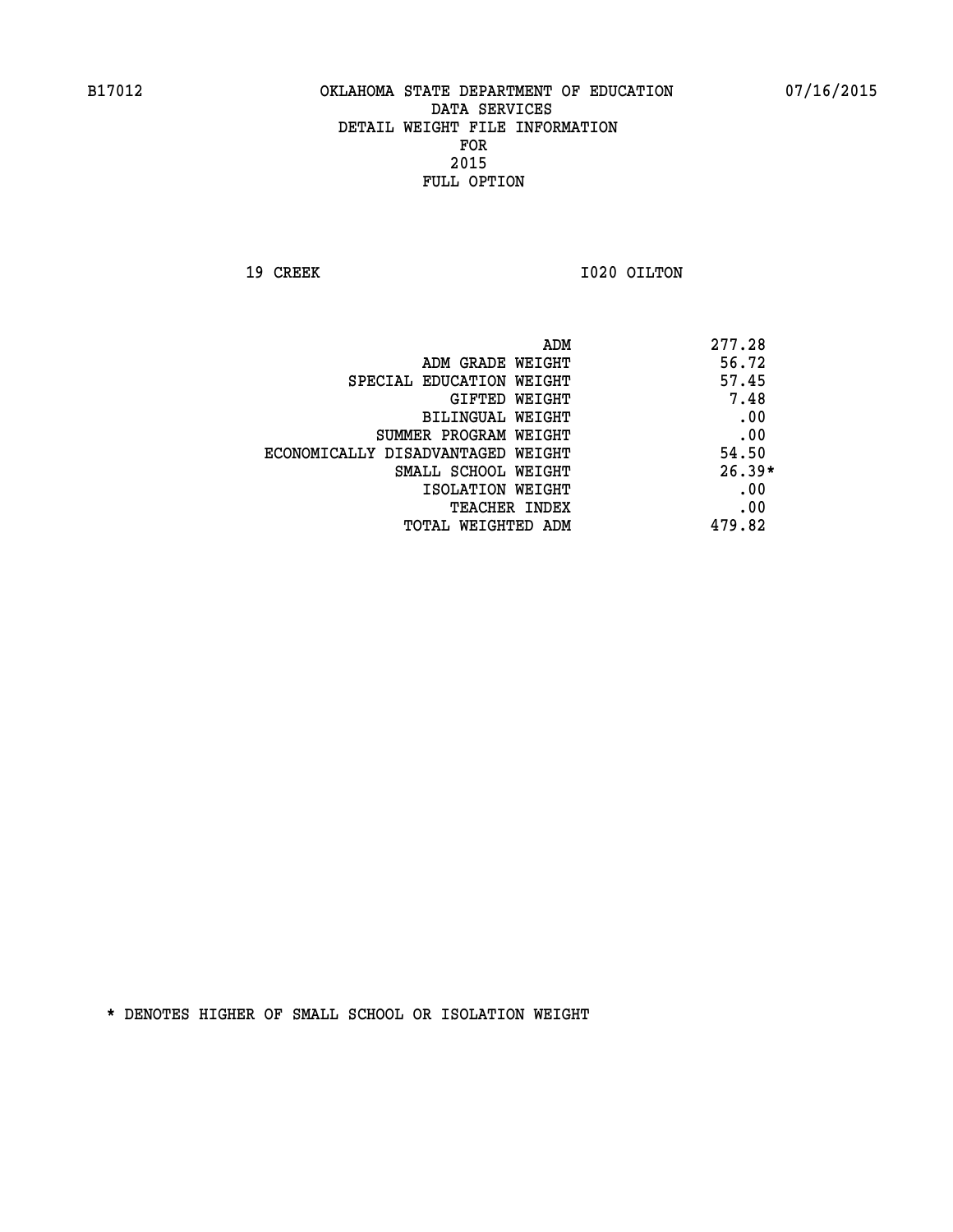**19 CREEK I021 DEPEW** 

| ADM                               | 373.01   |
|-----------------------------------|----------|
| ADM GRADE WEIGHT                  | 73.63    |
| SPECIAL EDUCATION WEIGHT          | 56.90    |
| GIFTED WEIGHT                     | 11.90    |
| BILINGUAL WEIGHT                  | .00      |
| SUMMER PROGRAM WEIGHT             | .00      |
| ECONOMICALLY DISADVANTAGED WEIGHT | 55.50    |
| SMALL SCHOOL WEIGHT               | $31.66*$ |
| ISOLATION WEIGHT                  | .00      |
| TEACHER INDEX                     | 26.51    |
| TOTAL WEIGHTED ADM                | 629.11   |
|                                   |          |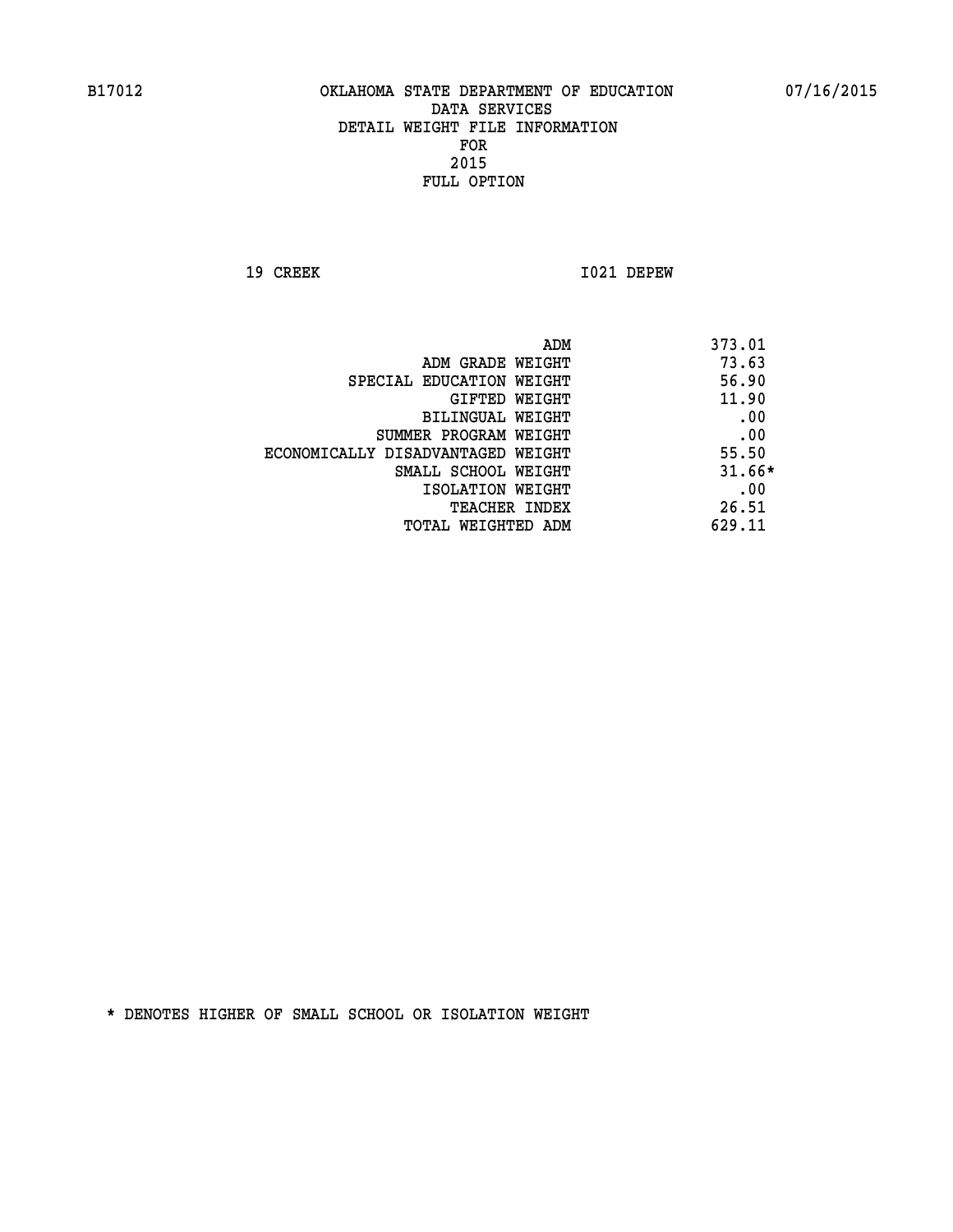**19 CREEK I031 KELLYVILLE** 

| 1,105.47 |
|----------|
| 211.07   |
| 215.40   |
| 18.70    |
| 3.00     |
| .00      |
| 203.75   |
| .00      |
| .00      |
| 14.90    |
| 1,772.29 |
|          |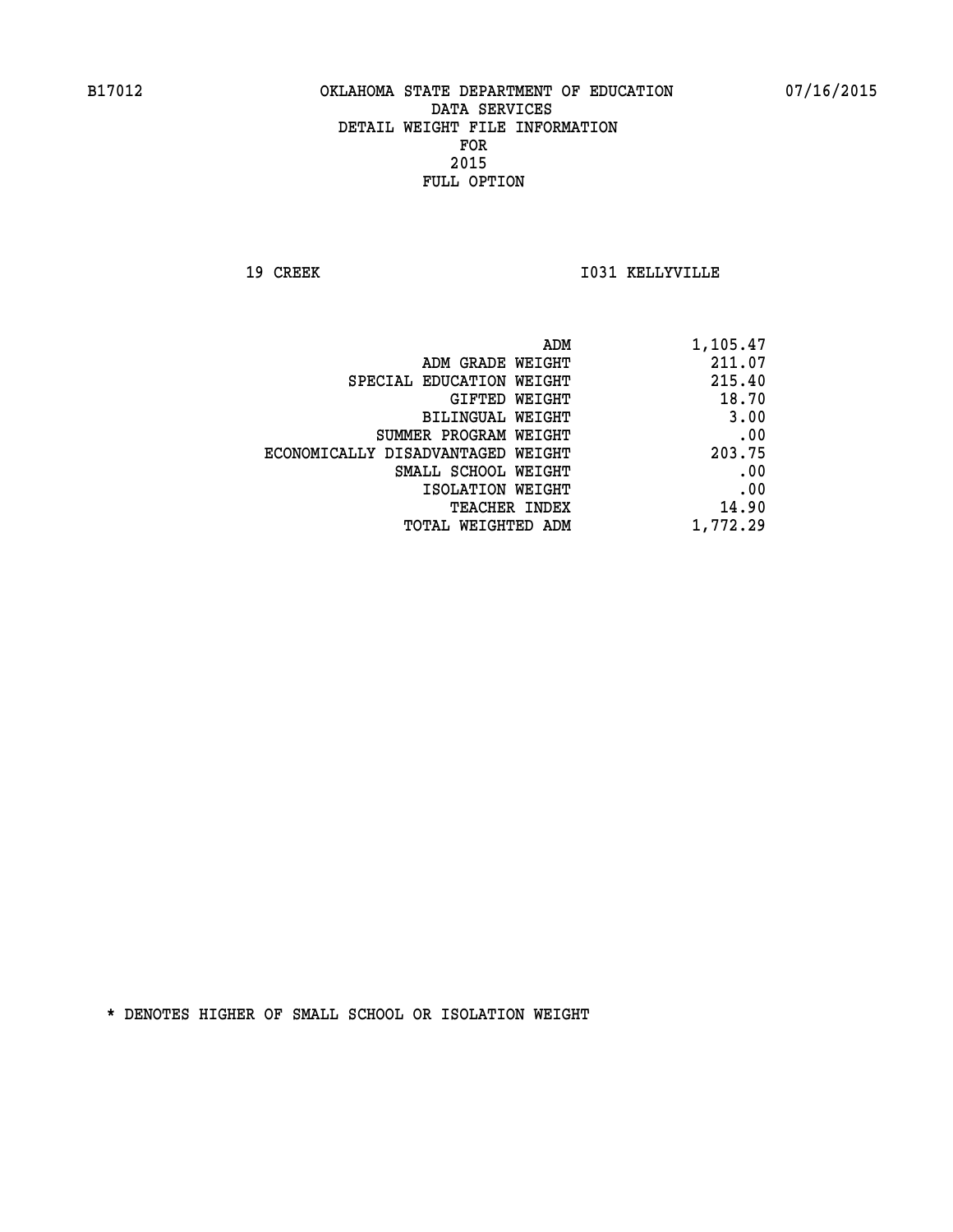19 CREEK 1033 SAPULPA

| 4,037.41 |
|----------|
| 806.52   |
| 699.60   |
| 112.88   |
| 34.25    |
| 1.20     |
| 692.25   |
| .00      |
| .00      |
| .00      |
| 6,384.11 |
|          |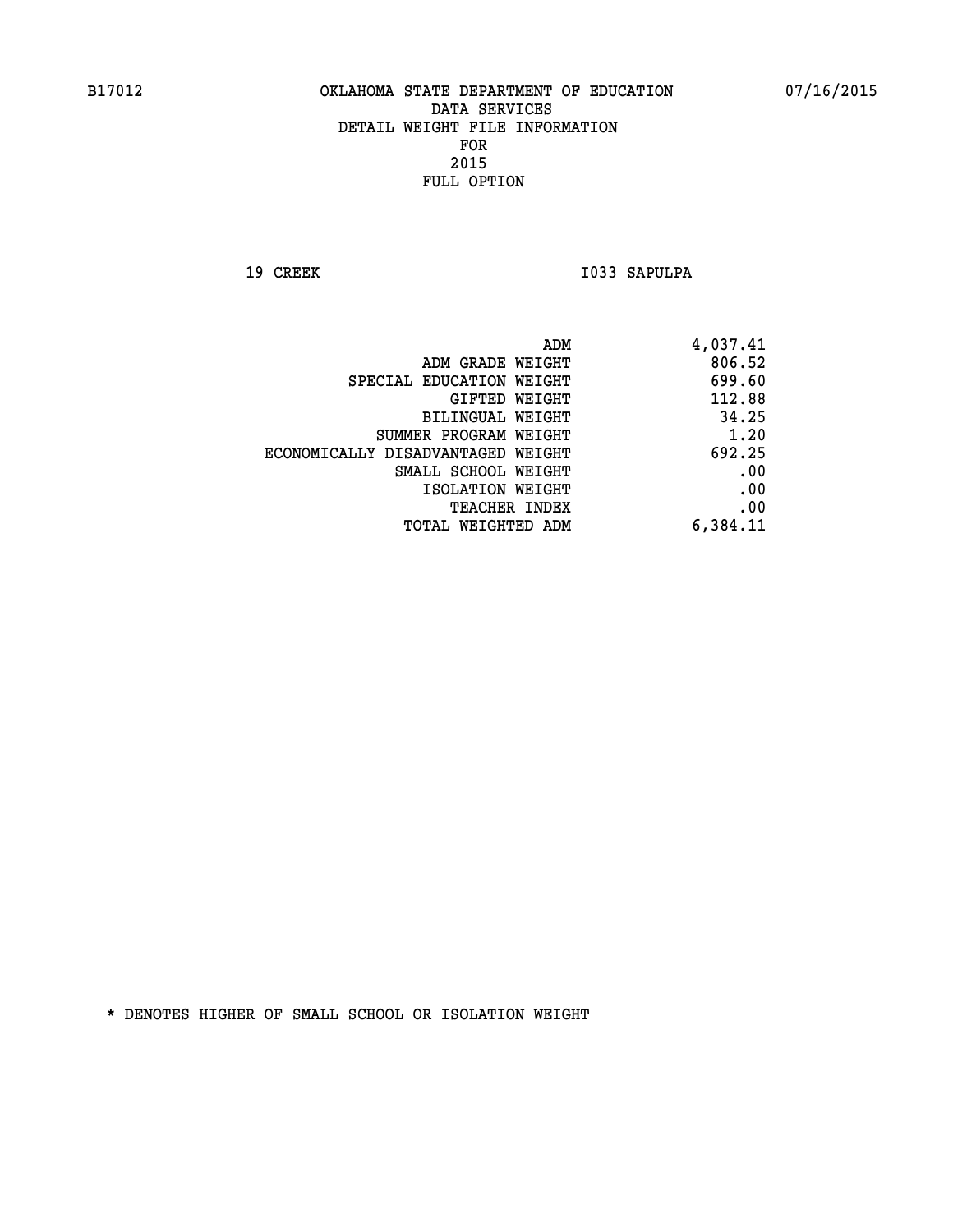**19 CREEK 1039 DRUMRIGHT** 

| ADM                               | 580.32 |
|-----------------------------------|--------|
| ADM GRADE WEIGHT                  | 118.75 |
| SPECIAL EDUCATION WEIGHT          | 117.70 |
| GIFTED WEIGHT                     | 17.68  |
| BILINGUAL WEIGHT                  | .25    |
| SUMMER PROGRAM WEIGHT             | .00    |
| ECONOMICALLY DISADVANTAGED WEIGHT | 113.25 |
| SMALL SCHOOL WEIGHT               | .00    |
| ISOLATION WEIGHT                  | .00    |
| TEACHER INDEX                     | .00    |
| TOTAL WEIGHTED ADM                | 947.95 |
|                                   |        |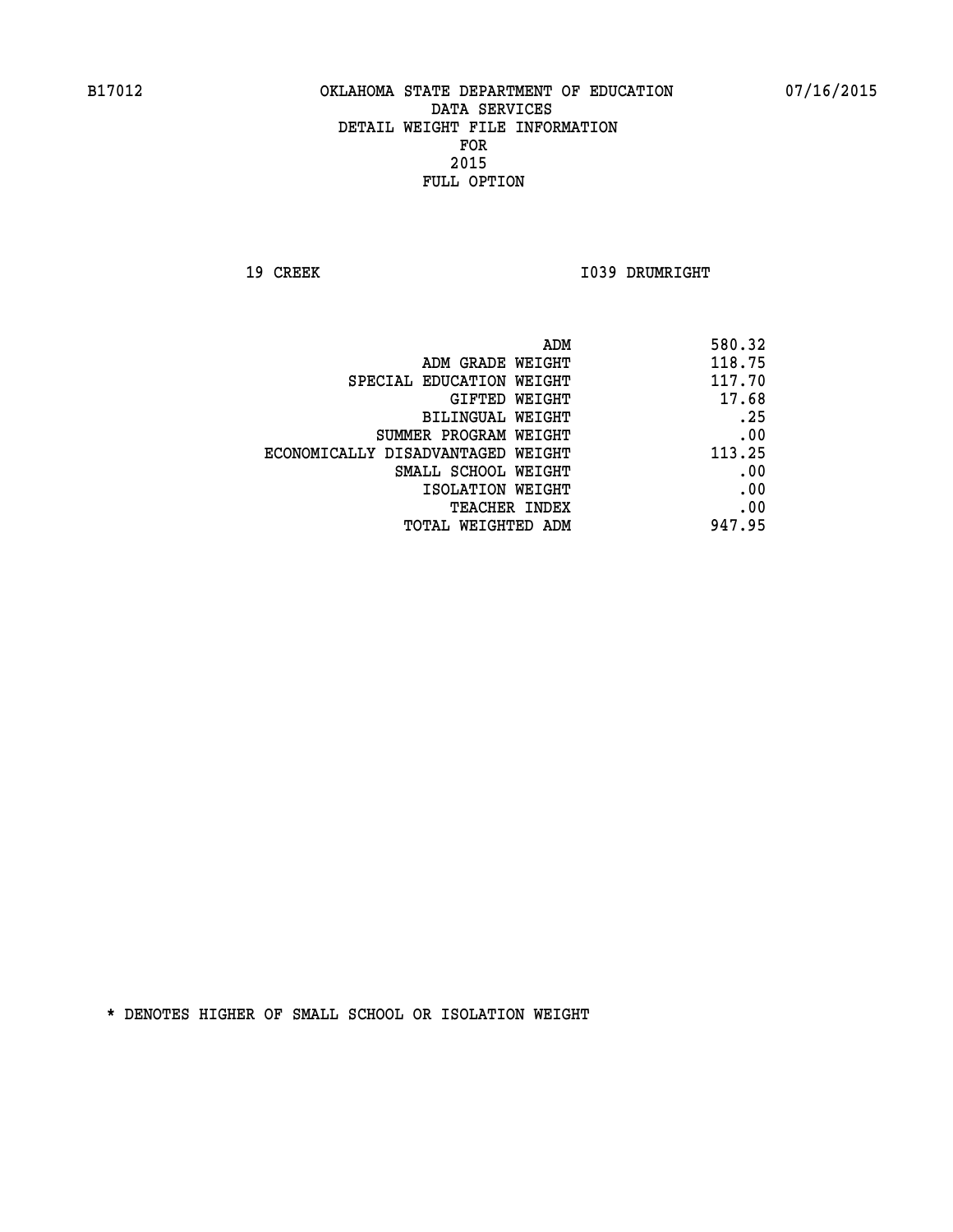**20 CUSTER I005 ARAPAHO-BUTLER** 

| ADM                               | 398.35    |
|-----------------------------------|-----------|
| ADM GRADE WEIGHT                  | 86.35     |
| SPECIAL EDUCATION WEIGHT          | 49.35     |
| GIFTED WEIGHT                     | 10.88     |
| BILINGUAL WEIGHT                  | .50       |
| SUMMER PROGRAM WEIGHT             | .00       |
| ECONOMICALLY DISADVANTAGED WEIGHT | 40.00     |
| SMALL SCHOOL WEIGHT               | 19.68     |
| ISOLATION WEIGHT                  | $167.31*$ |
| <b>TEACHER INDEX</b>              | 35.15     |
| TOTAL WEIGHTED ADM                | 787.89    |
|                                   |           |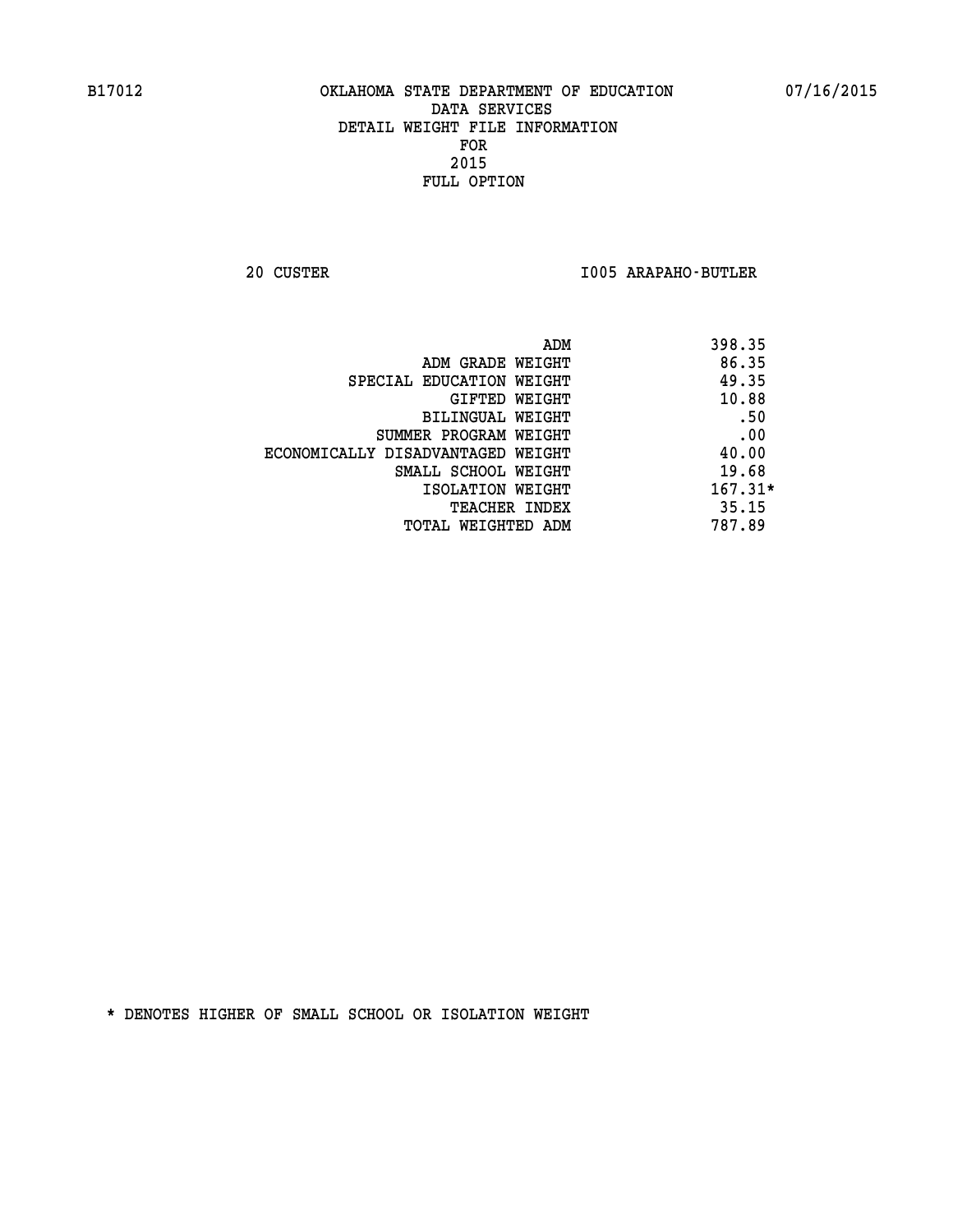20 CUSTER **IOO7 THOMAS-FAY-CUSTER UNIF** 

|                                   | ADM | 490.63  |
|-----------------------------------|-----|---------|
| ADM GRADE WEIGHT                  |     | 99.03   |
| SPECIAL EDUCATION WEIGHT          |     | 62.50   |
| GIFTED WEIGHT                     |     | 25.84   |
| BILINGUAL WEIGHT                  |     | .25     |
| SUMMER PROGRAM WEIGHT             |     | .00     |
| ECONOMICALLY DISADVANTAGED WEIGHT |     | 60.25   |
| SMALL SCHOOL WEIGHT               |     | 7.12    |
| ISOLATION WEIGHT                  |     | 186.44* |
| <b>TEACHER INDEX</b>              |     | 47.90   |
| TOTAL WEIGHTED ADM                |     | 972.84  |
|                                   |     |         |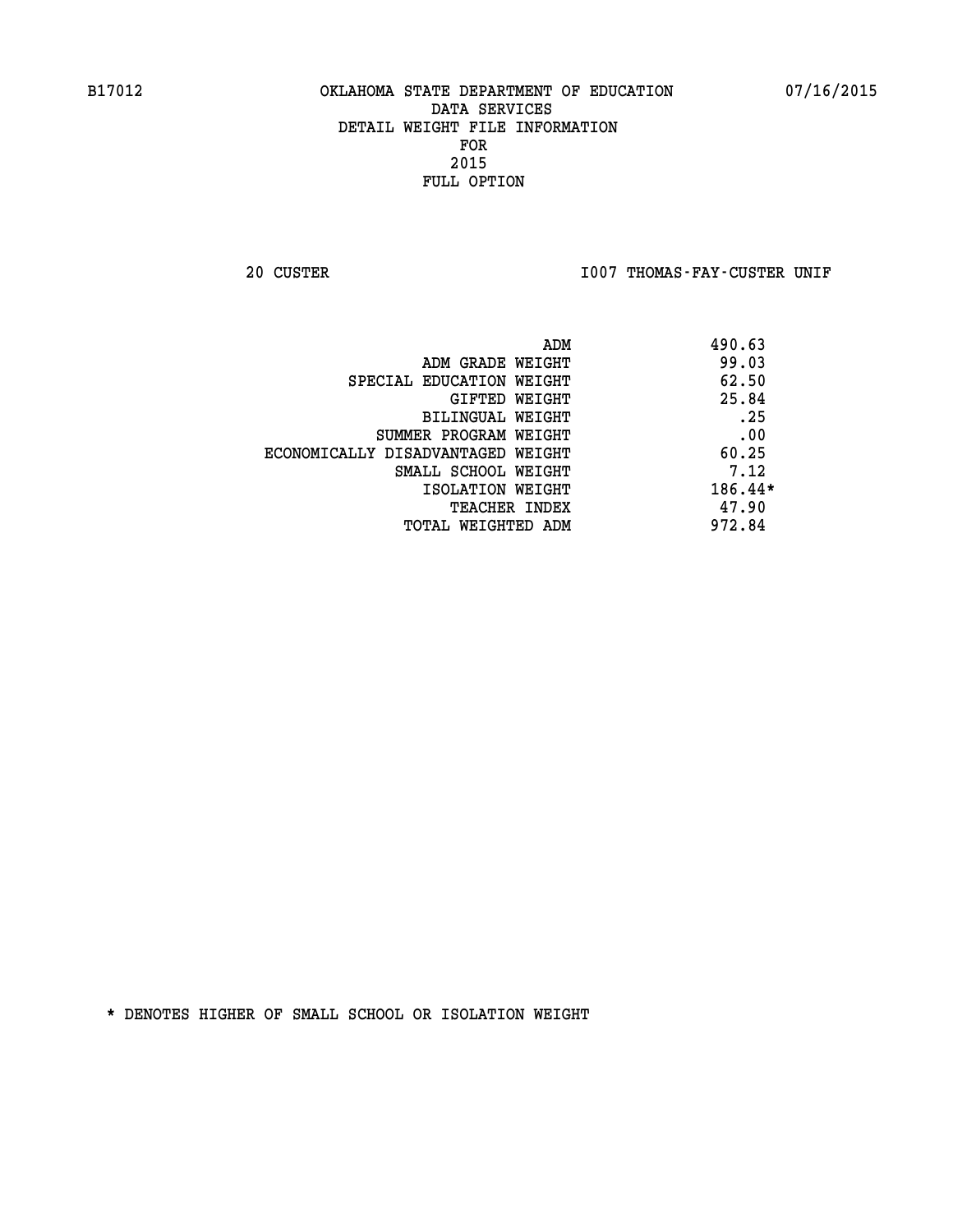**20 CUSTER 1026 WEATHERFORD** 

| ADM                               | 2,244.58 |
|-----------------------------------|----------|
| ADM GRADE WEIGHT                  | 378.12   |
| SPECIAL EDUCATION WEIGHT          | 206.85   |
| GIFTED WEIGHT                     | 113.22   |
| BILINGUAL WEIGHT                  | 61.25    |
| SUMMER PROGRAM WEIGHT             | .00      |
| ECONOMICALLY DISADVANTAGED WEIGHT | 284.50   |
| SMALL SCHOOL WEIGHT               | .00      |
| ISOLATION WEIGHT                  | .00      |
| <b>TEACHER INDEX</b>              | 133.44   |
| TOTAL WEIGHTED ADM                | 3,421.96 |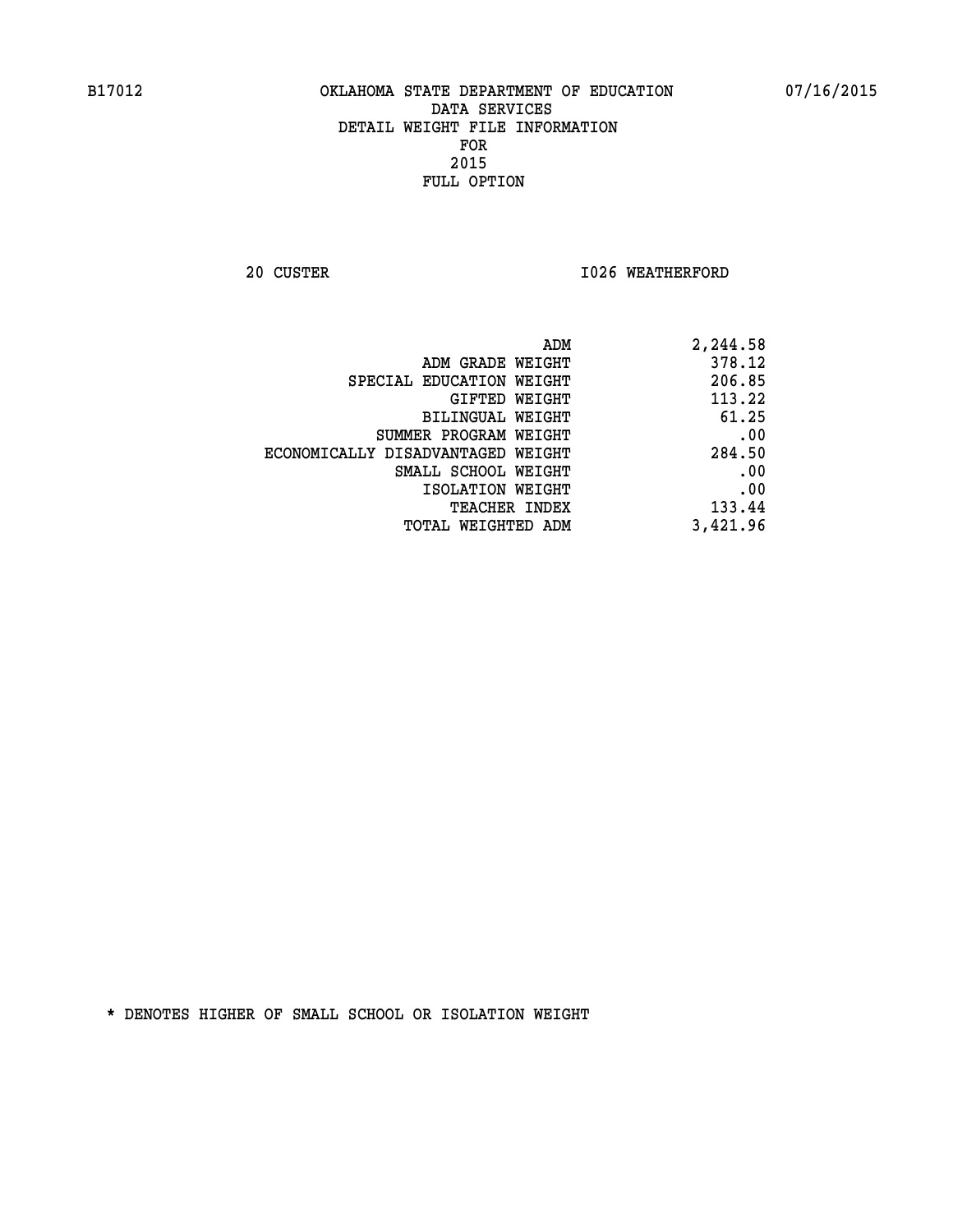**20 CUSTER 1099 CLINTON** 

| 2,305.26 |
|----------|
| 453.08   |
| 338.05   |
| 73.78    |
| 197.75   |
| .00      |
| 469.50   |
| .00      |
| .00      |
| 80.70    |
| 3,918.12 |
|          |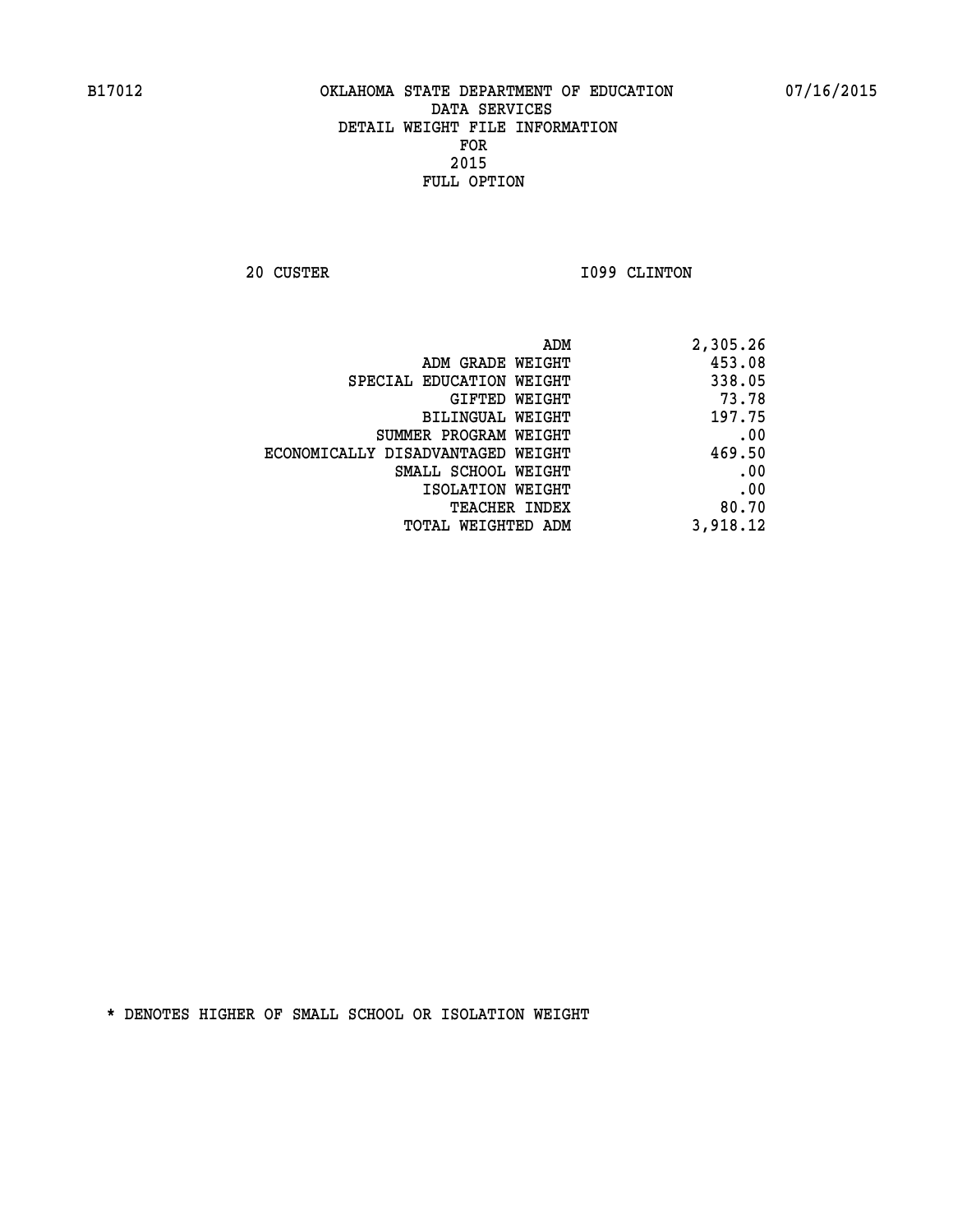**21 DELAWARE C006 CLEORA** 

| ADM                               | 120.33   |
|-----------------------------------|----------|
| ADM GRADE WEIGHT                  | 23.01    |
| SPECIAL EDUCATION WEIGHT          | 33.35    |
| GIFTED WEIGHT                     | 4.08     |
| BILINGUAL WEIGHT                  | .00      |
| SUMMER PROGRAM WEIGHT             | .00      |
| ECONOMICALLY DISADVANTAGED WEIGHT | 17.00    |
| SMALL SCHOOL WEIGHT               | $18.59*$ |
| ISOLATION WEIGHT                  | .00      |
| <b>TEACHER INDEX</b>              | 17.61    |
| TOTAL WEIGHTED ADM                | 233.97   |
|                                   |          |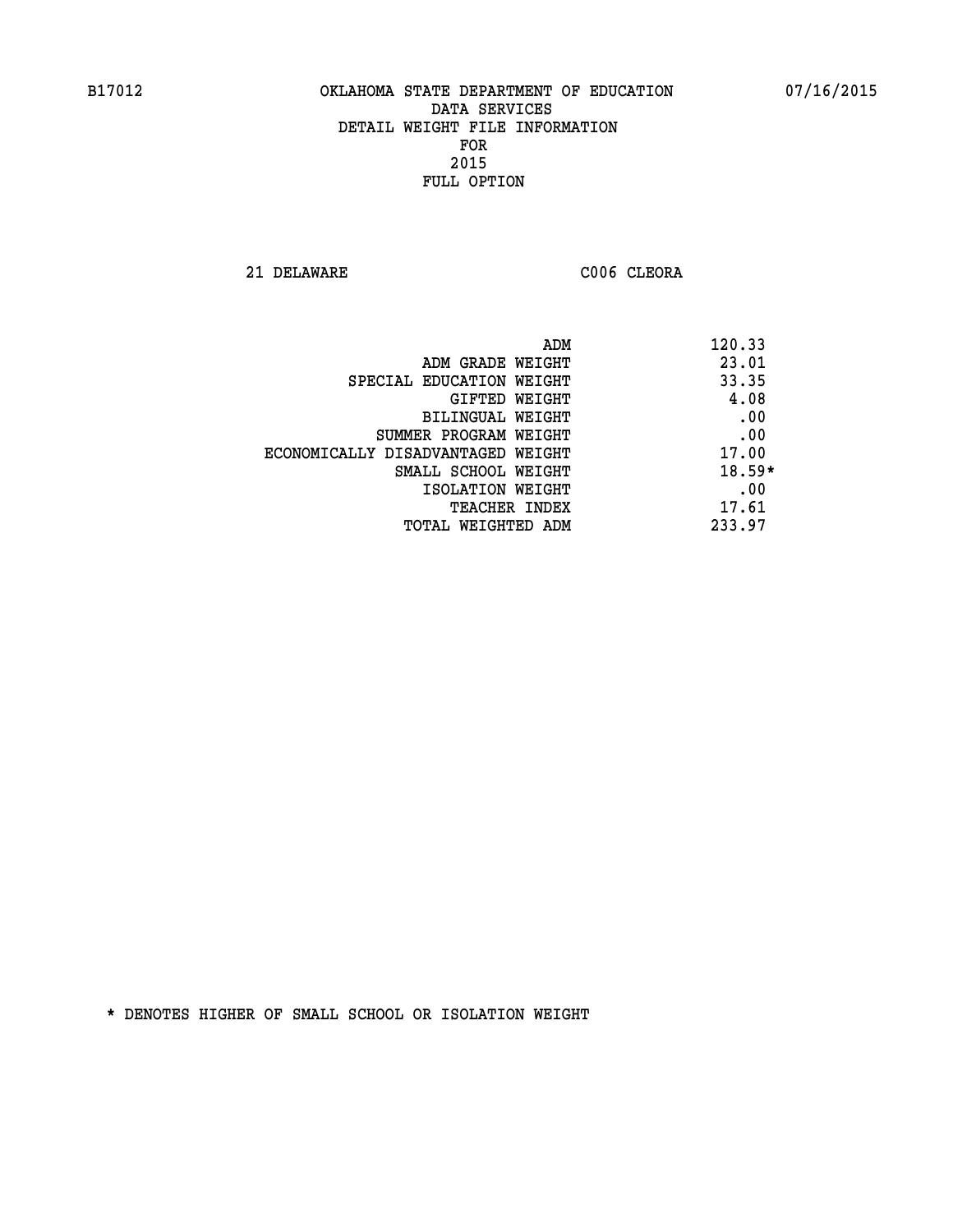**21 DELAWARE C014 LEACH** 

| ADM                               | 156.13   |
|-----------------------------------|----------|
| ADM GRADE WEIGHT                  | 28.47    |
| SPECIAL EDUCATION WEIGHT          | 14.55    |
| GIFTED WEIGHT                     | 2.72     |
| BILINGUAL WEIGHT                  | .75      |
| SUMMER PROGRAM WEIGHT             | .00      |
| ECONOMICALLY DISADVANTAGED WEIGHT | 31.75    |
| SMALL SCHOOL WEIGHT               | $22.01*$ |
| ISOLATION WEIGHT                  | .00      |
| <b>TEACHER INDEX</b>              | .00      |
| TOTAL WEIGHTED ADM                | 256.38   |
|                                   |          |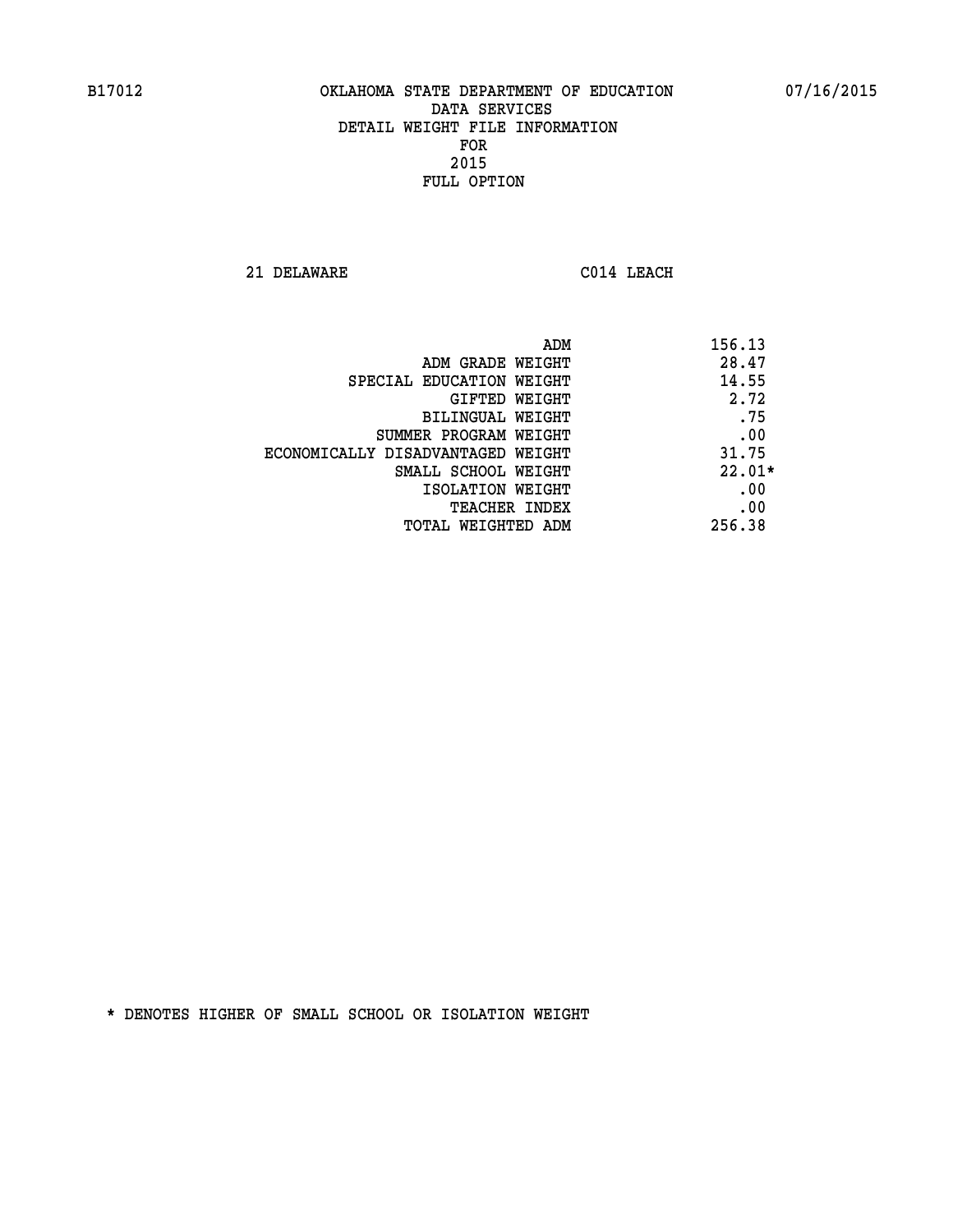**21 DELAWARE C030 KENWOOD** 

| ADM                               | 97.82    |
|-----------------------------------|----------|
| ADM GRADE WEIGHT                  | 21.57    |
| SPECIAL EDUCATION WEIGHT          | 3.05     |
| GIFTED WEIGHT                     | .00      |
| BILINGUAL WEIGHT                  | 5.75     |
| SUMMER PROGRAM WEIGHT             | .00      |
| ECONOMICALLY DISADVANTAGED WEIGHT | 20.75    |
| SMALL SCHOOL WEIGHT               | $15.95*$ |
| ISOLATION WEIGHT                  | .00      |
| <b>TEACHER INDEX</b>              | .00      |
| TOTAL WEIGHTED ADM                | 164.89   |
|                                   |          |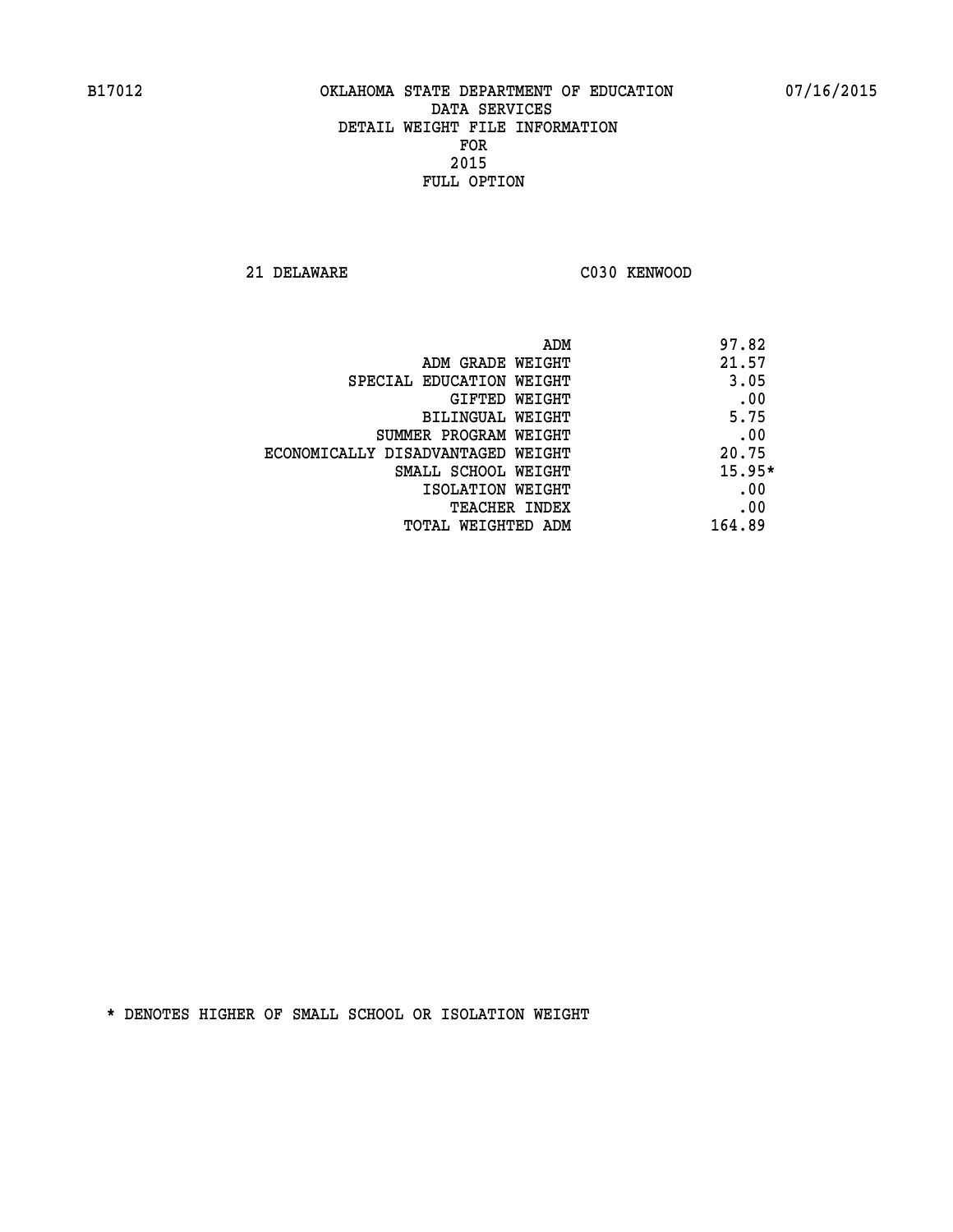**21 DELAWARE C034 MOSELEY** 

|                                   | ADM | 219.84   |
|-----------------------------------|-----|----------|
| ADM GRADE WEIGHT                  |     | 42.00    |
| SPECIAL EDUCATION WEIGHT          |     | 30.25    |
| GIFTED WEIGHT                     |     | 5.10     |
| BILINGUAL WEIGHT                  |     | 6.50     |
| SUMMER PROGRAM WEIGHT             |     | .00      |
| ECONOMICALLY DISADVANTAGED WEIGHT |     | 46.00    |
| SMALL SCHOOL WEIGHT               |     | $25.70*$ |
| ISOLATION WEIGHT                  |     | .00      |
| <b>TEACHER INDEX</b>              |     | 6.19     |
| TOTAL WEIGHTED ADM                |     | 381.58   |
|                                   |     |          |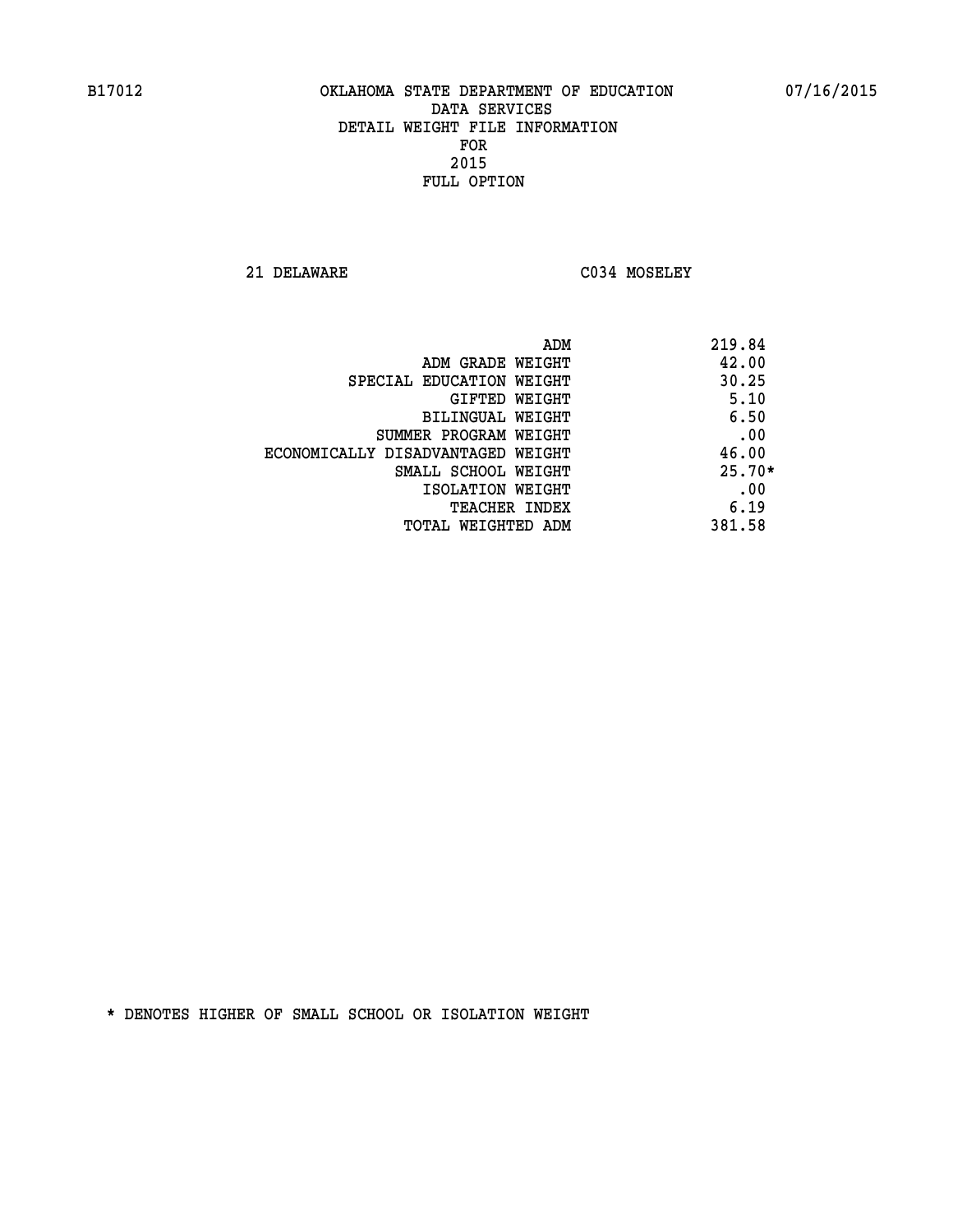**21 DELAWARE I001 JAY** 

| ADM                               | 1,689.77 |
|-----------------------------------|----------|
| ADM GRADE WEIGHT                  | 342.13   |
| SPECIAL EDUCATION WEIGHT          | 325.15   |
| GIFTED WEIGHT                     | 27.88    |
| BILINGUAL WEIGHT                  | 34.75    |
| SUMMER PROGRAM WEIGHT             | .00      |
| ECONOMICALLY DISADVANTAGED WEIGHT | 334.25   |
| SMALL SCHOOL WEIGHT               | .00      |
| ISOLATION WEIGHT                  | .00      |
| <b>TEACHER INDEX</b>              | 5.92     |
| TOTAL WEIGHTED ADM                | 2,759.85 |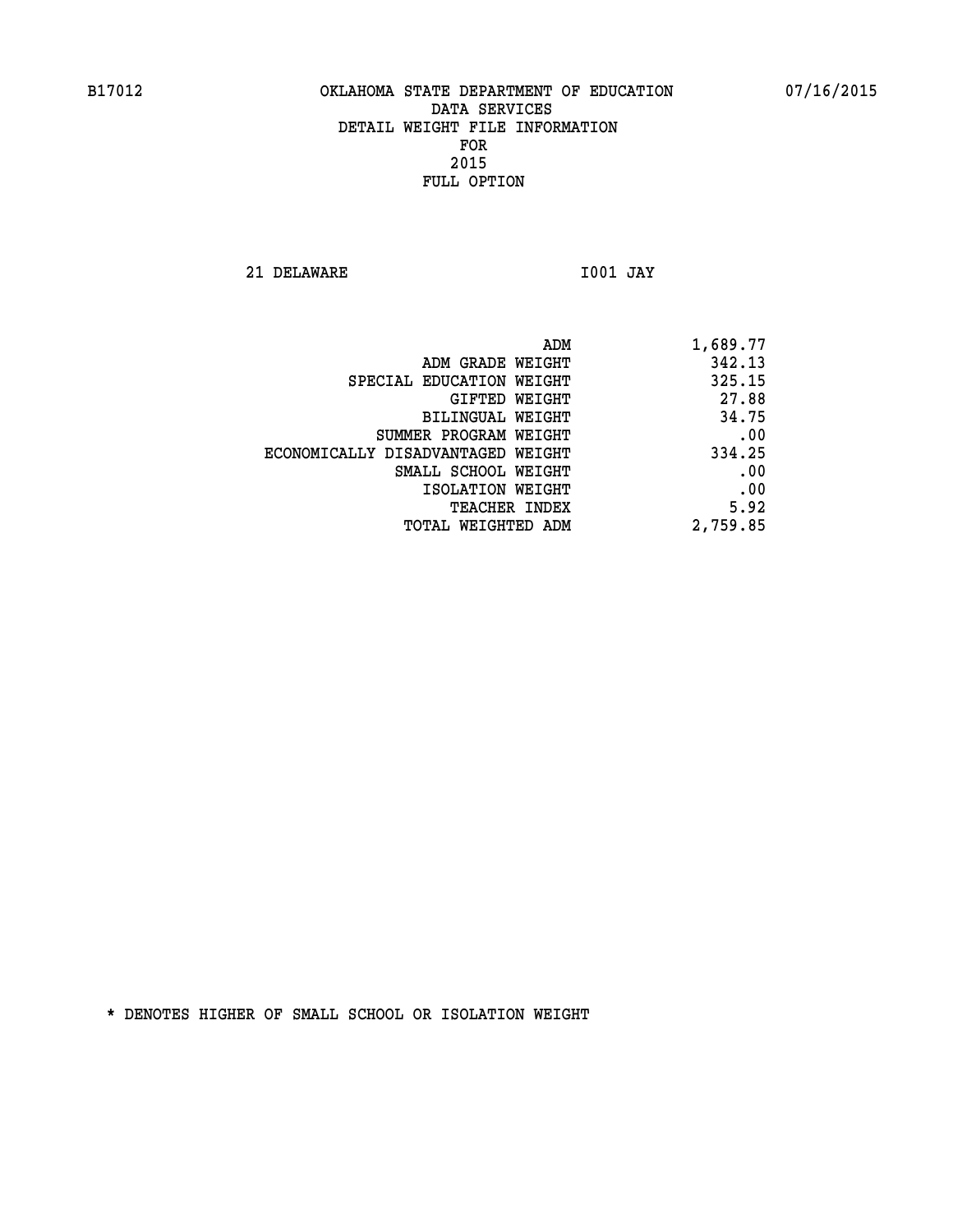**21 DELAWARE I002 GROVE** 

| 2,485.26 |
|----------|
| 494.60   |
| 364.70   |
| 61.54    |
| 9.75     |
| 2.40     |
| 398.25   |
| .00      |
| .00      |
| 61.82    |
| 3,878.32 |
|          |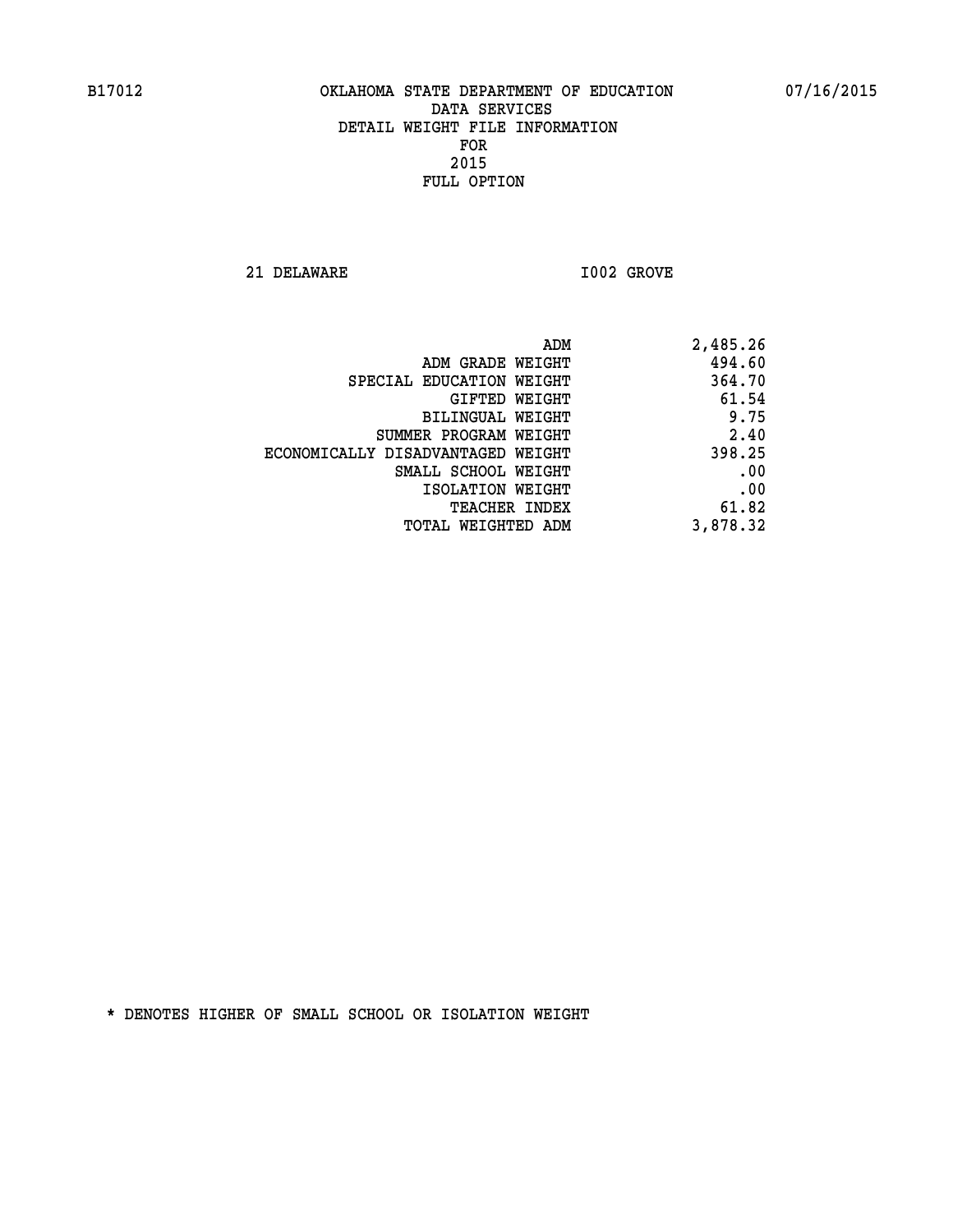**21 DELAWARE I003 KANSAS** 

| 881.23   |
|----------|
| 172.89   |
| 223.20   |
| 26.52    |
| 20.00    |
| .00      |
| 188.75   |
| .00      |
| .00      |
| 13.05    |
| 1,525.64 |
|          |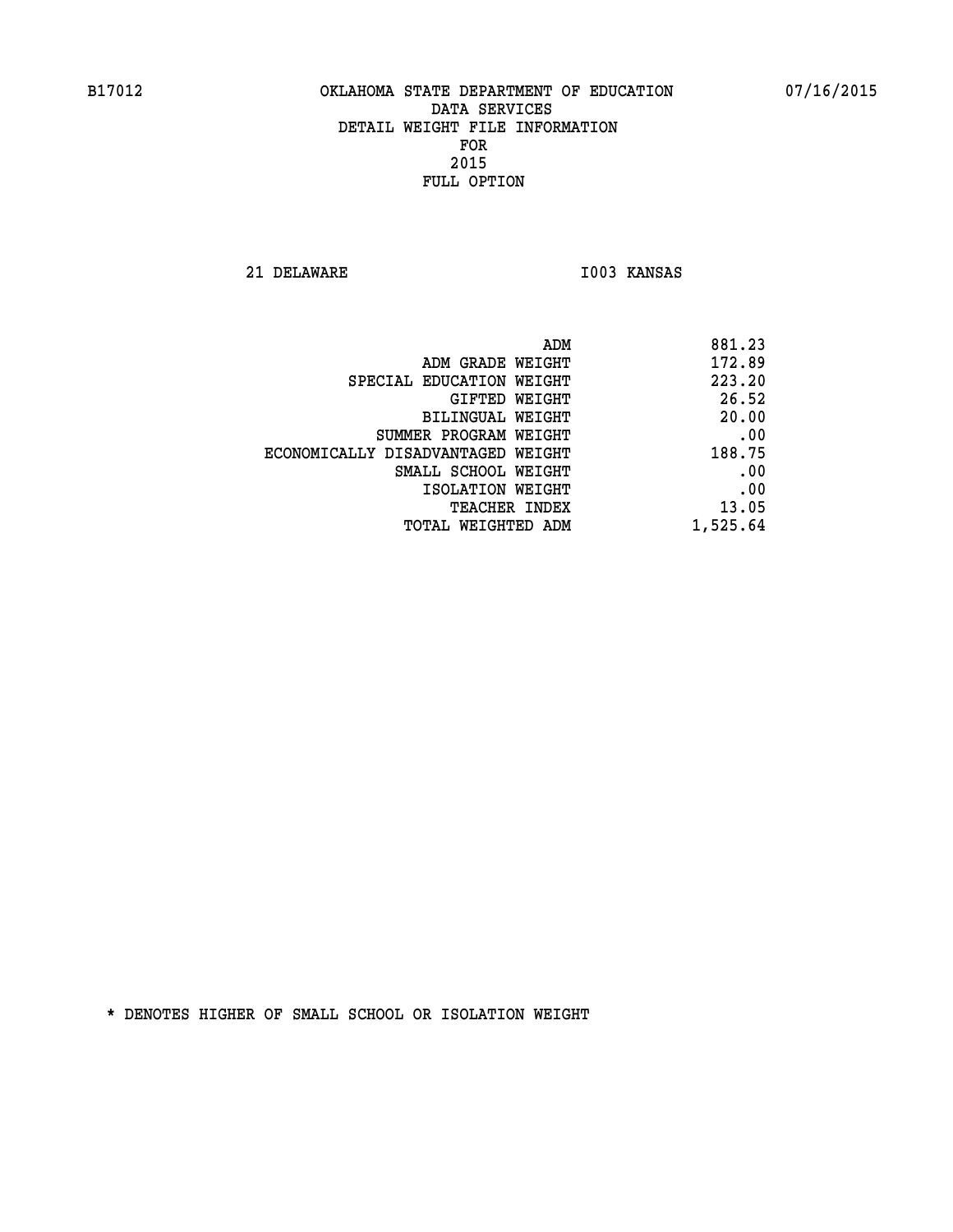**21 DELAWARE I004 COLCORD** 

|                                   | 572.26<br>ADM |
|-----------------------------------|---------------|
| ADM GRADE WEIGHT                  | 110.80        |
| SPECIAL EDUCATION WEIGHT          | 97.30         |
| GIFTED WEIGHT                     | 16.32         |
| BILINGUAL WEIGHT                  | 13.00         |
| SUMMER PROGRAM WEIGHT             | .00           |
| ECONOMICALLY DISADVANTAGED WEIGHT | 119.00        |
| SMALL SCHOOL WEIGHT               | .00           |
| ISOLATION WEIGHT                  | .00           |
| <b>TEACHER INDEX</b>              | 21.66         |
| TOTAL WEIGHTED ADM                | 950.34        |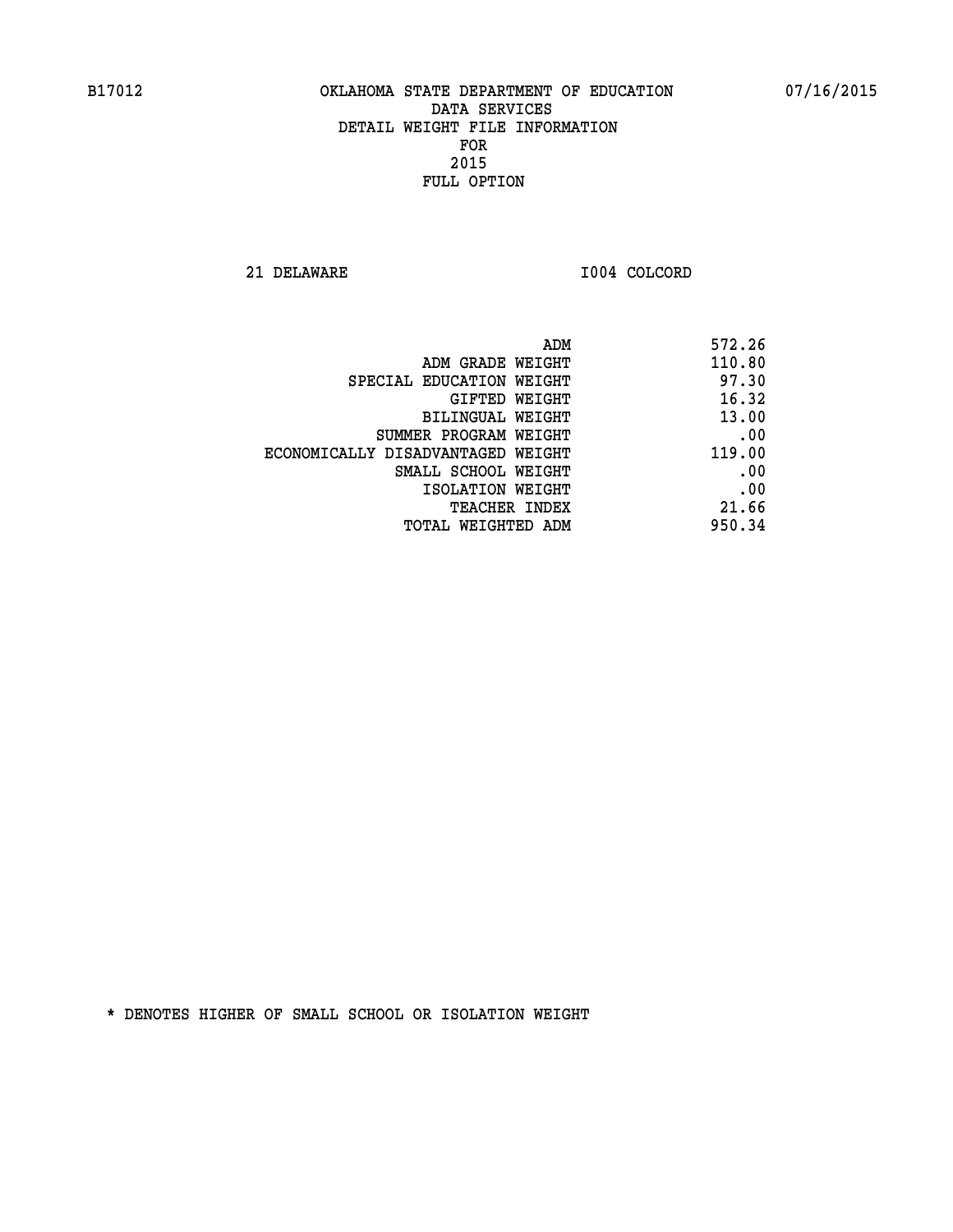**21 DELAWARE I005 OAKS-MISSION** 

| ADM                               | 244.12   |
|-----------------------------------|----------|
| ADM GRADE WEIGHT                  | 46.78    |
| SPECIAL EDUCATION WEIGHT          | 30.60    |
| GIFTED WEIGHT                     | 4.76     |
| BILINGUAL WEIGHT                  | 1.00     |
| SUMMER PROGRAM WEIGHT             | .00      |
| ECONOMICALLY DISADVANTAGED WEIGHT | 51.50    |
| SMALL SCHOOL WEIGHT               | $26.29*$ |
| ISOLATION WEIGHT                  | .00      |
| <b>TEACHER INDEX</b>              | 22.29    |
| TOTAL WEIGHTED ADM                | 427.34   |
|                                   |          |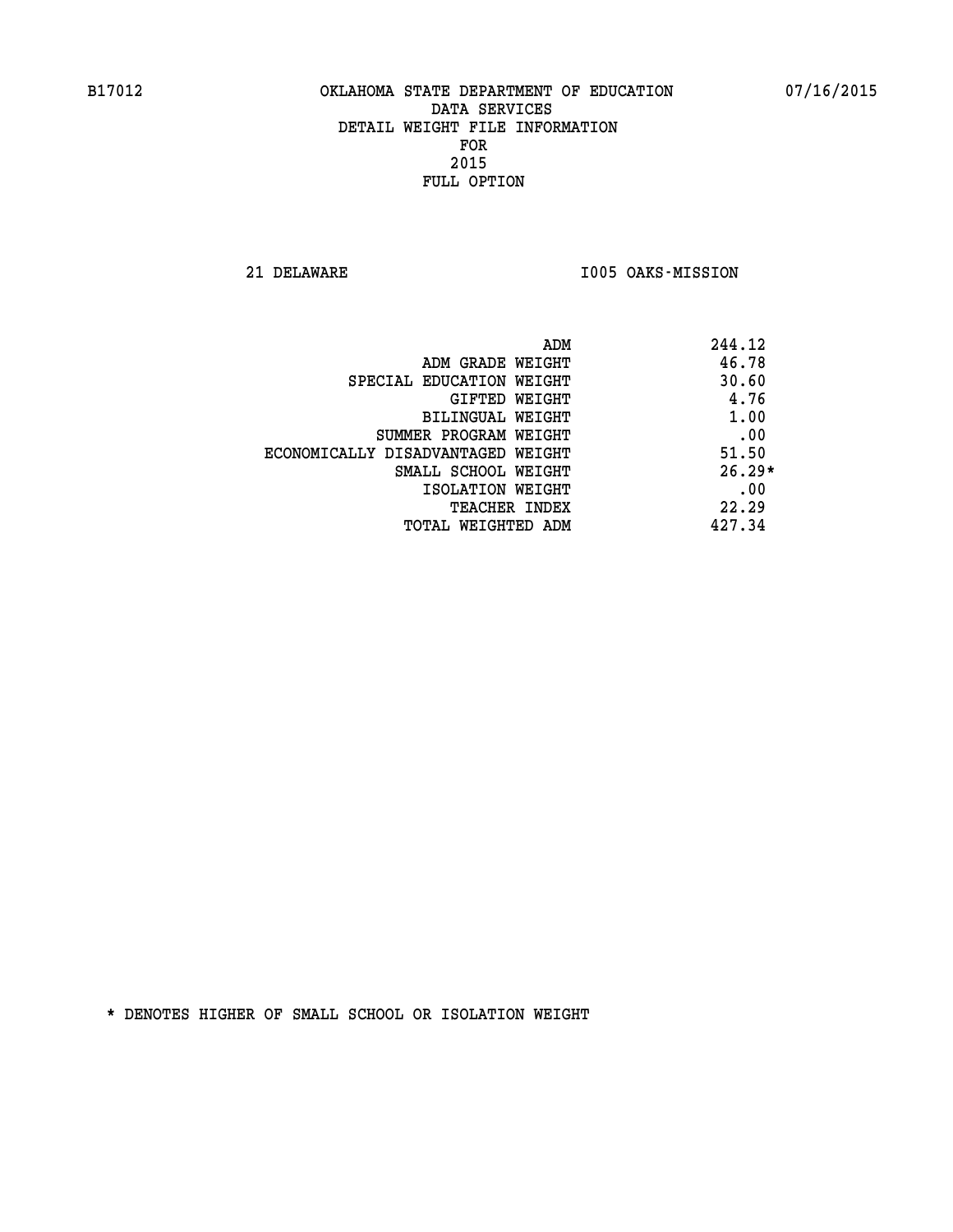**22 DEWEY I005 VICI** 

| ADM<br>347.85                              |  |
|--------------------------------------------|--|
| 65.96<br>ADM GRADE WEIGHT                  |  |
| 40.15<br>SPECIAL EDUCATION WEIGHT          |  |
| 8.84<br><b>GIFTED WEIGHT</b>               |  |
| 5.75<br>BILINGUAL WEIGHT                   |  |
| .00<br>SUMMER PROGRAM WEIGHT               |  |
| 40.75<br>ECONOMICALLY DISADVANTAGED WEIGHT |  |
| 23.82<br>SMALL SCHOOL WEIGHT               |  |
| $173.93*$<br>ISOLATION WEIGHT              |  |
| .00<br><b>TEACHER INDEX</b>                |  |
| 683.23<br>TOTAL WEIGHTED ADM               |  |
|                                            |  |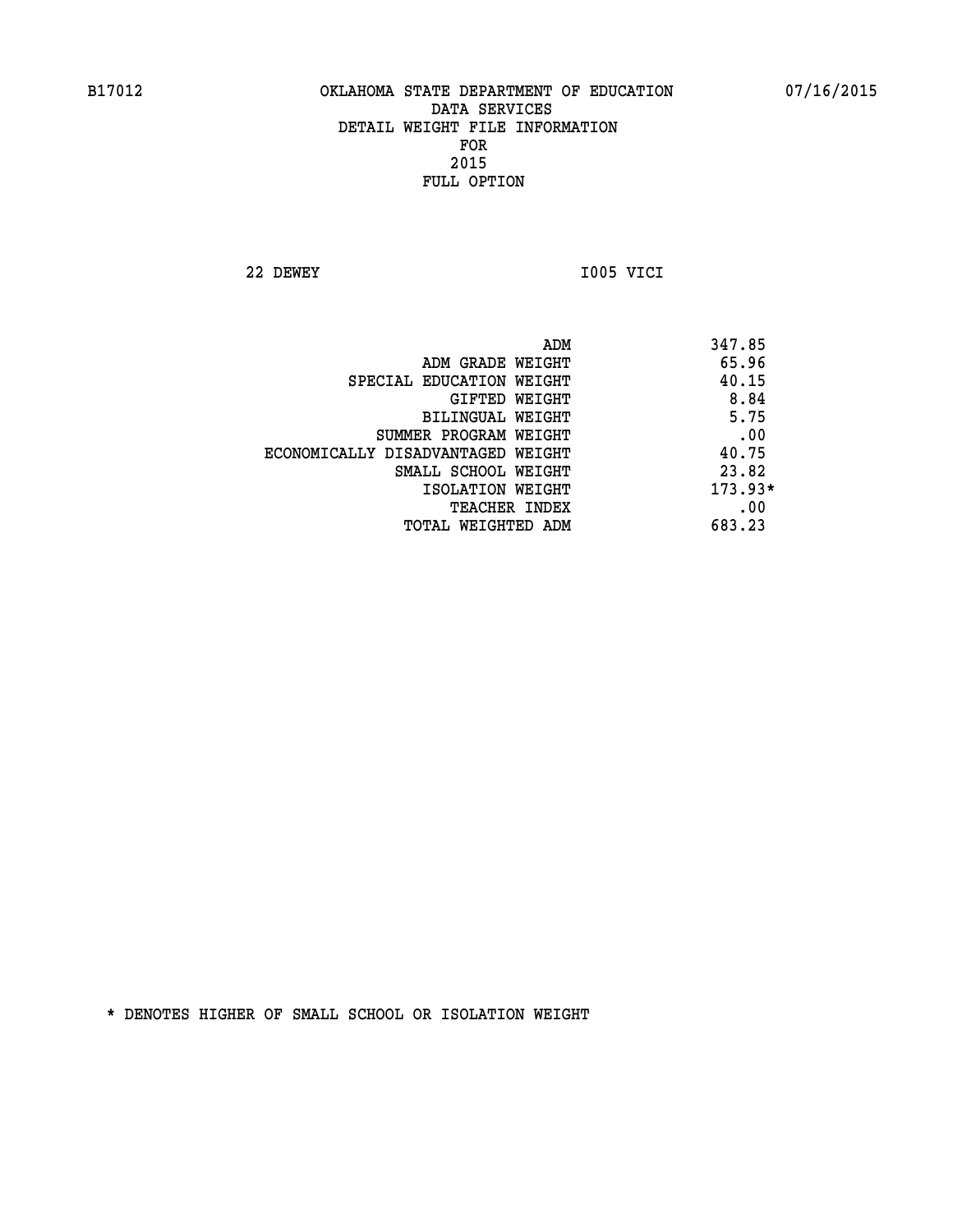**22 DEWEY I008 SEILING** 

|                                   | 448.49<br>ADM |
|-----------------------------------|---------------|
| ADM GRADE WEIGHT                  | 74.91         |
| SPECIAL EDUCATION WEIGHT          | 50.10         |
| GIFTED WEIGHT                     | 3.74          |
| BILINGUAL WEIGHT                  | 3.25          |
| SUMMER PROGRAM WEIGHT             | .00           |
| ECONOMICALLY DISADVANTAGED WEIGHT | 55.00         |
| SMALL SCHOOL WEIGHT               | 13.65         |
| ISOLATION WEIGHT                  | 183.88*       |
| <b>TEACHER INDEX</b>              | 37.13         |
| TOTAL WEIGHTED ADM                | 856.50        |
|                                   |               |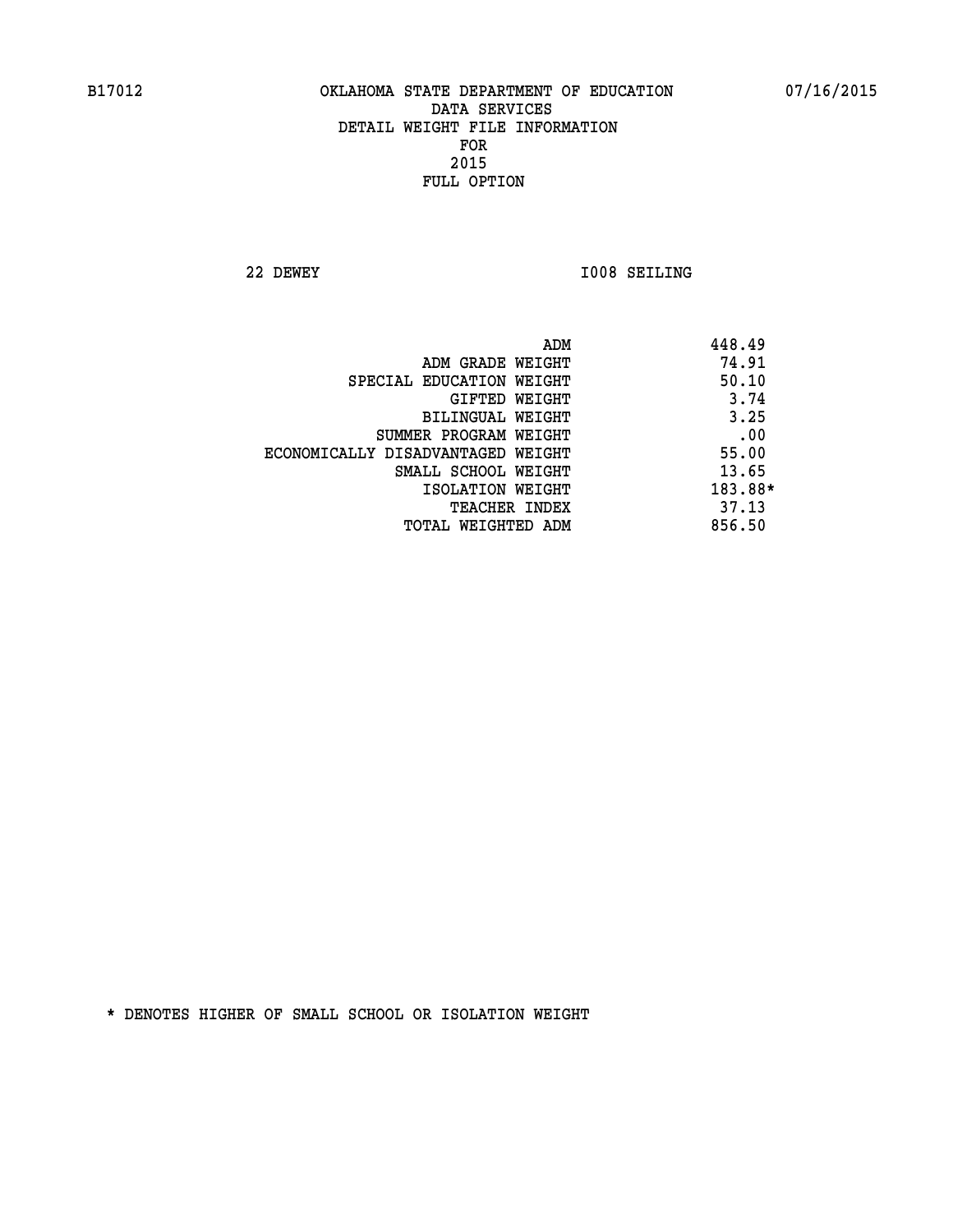**22 DEWEY I010 TALOGA** 

|                                   | ADM | 75.77    |
|-----------------------------------|-----|----------|
| ADM GRADE WEIGHT                  |     | 17.43    |
| SPECIAL EDUCATION WEIGHT          |     | 16.55    |
| GIFTED WEIGHT                     |     | 2.04     |
| BILINGUAL WEIGHT                  |     | .25      |
| SUMMER PROGRAM WEIGHT             |     | .00      |
| ECONOMICALLY DISADVANTAGED WEIGHT |     | 13.75    |
| SMALL SCHOOL WEIGHT               |     | 12.98    |
| ISOLATION WEIGHT                  |     | $82.59*$ |
| TEACHER INDEX                     |     | .00      |
| TOTAL WEIGHTED ADM                |     | 208.38   |
|                                   |     |          |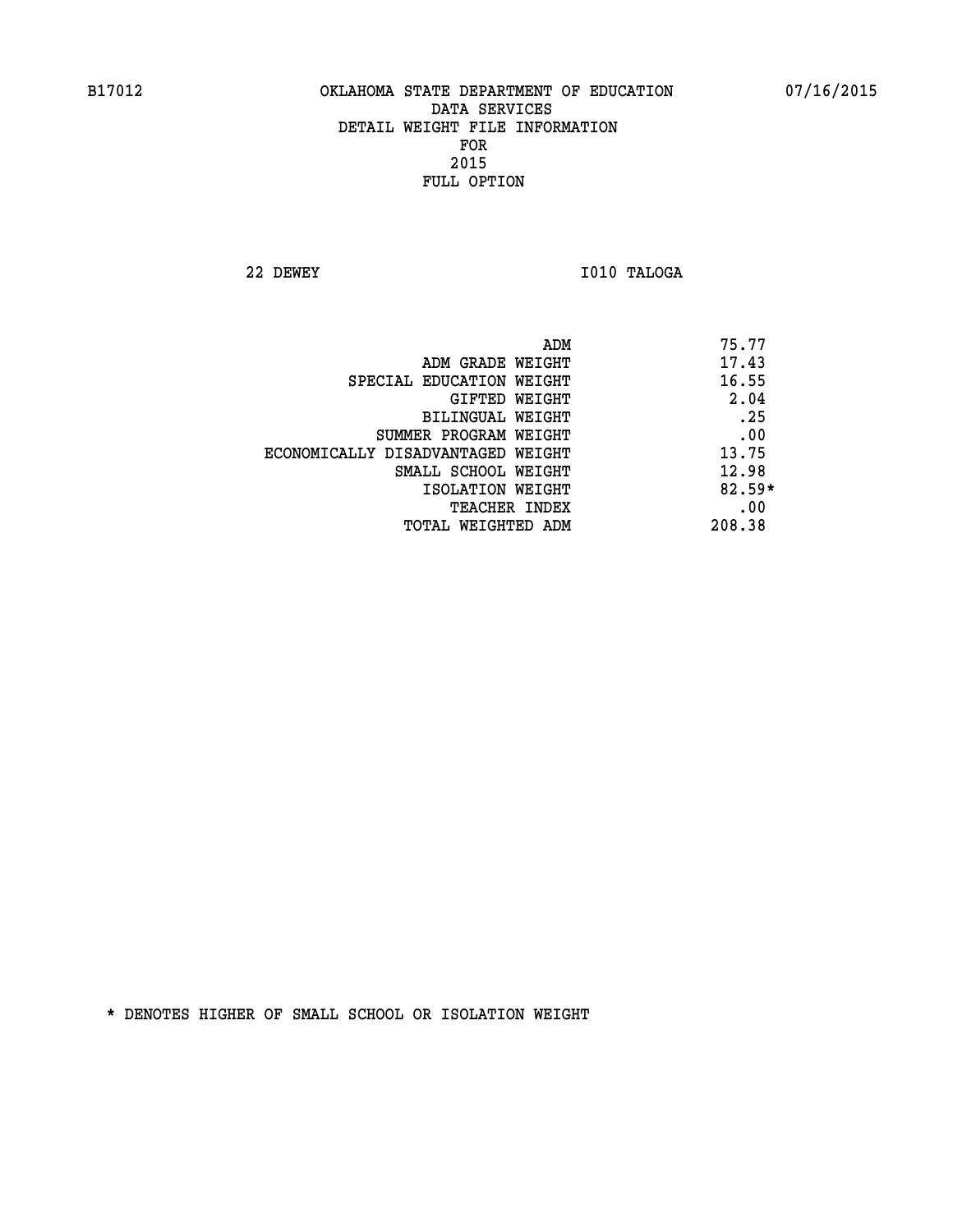**23 ELLIS I002 FARGO** 

|                                   | ADM | 199.42   |
|-----------------------------------|-----|----------|
| ADM GRADE WEIGHT                  |     | 39.93    |
| SPECIAL EDUCATION WEIGHT          |     | 14.20    |
| GIFTED WEIGHT                     |     | 5.44     |
| BILINGUAL WEIGHT                  |     | 3.75     |
| SUMMER PROGRAM WEIGHT             |     | .00      |
| ECONOMICALLY DISADVANTAGED WEIGHT |     | 32.25    |
| SMALL SCHOOL WEIGHT               |     | 24.85    |
| ISOLATION WEIGHT                  |     | $44.27*$ |
| TEACHER INDEX                     |     | .00      |
| TOTAL WEIGHTED ADM                |     | 339.26   |
|                                   |     |          |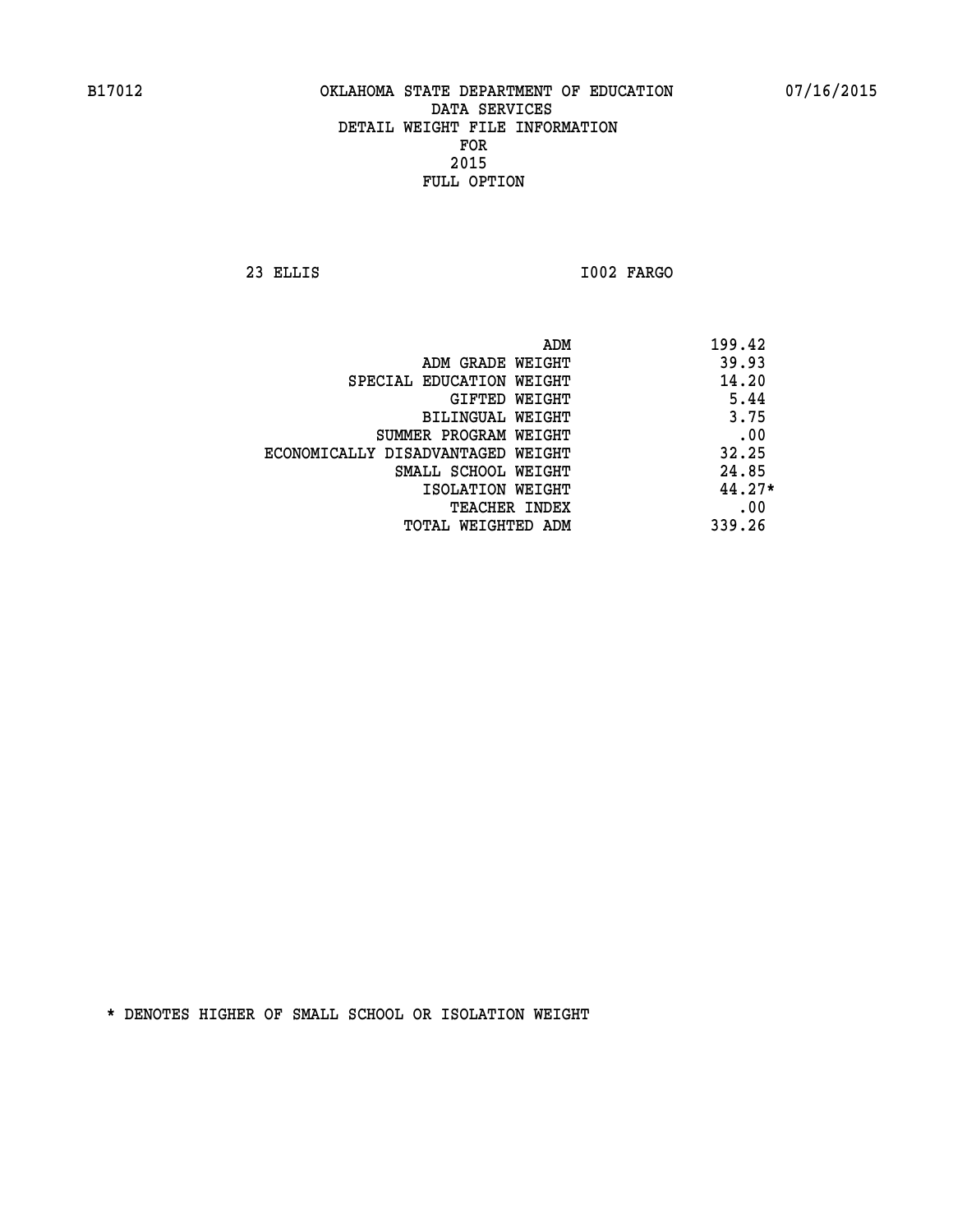**23 ELLIS I003 ARNETT** 

|                                   | 213.78<br>ADM |  |
|-----------------------------------|---------------|--|
| ADM GRADE WEIGHT                  | 42.75         |  |
| SPECIAL EDUCATION WEIGHT          | 20.55         |  |
| GIFTED WEIGHT                     | 6.46          |  |
| BILINGUAL WEIGHT                  | .00           |  |
| SUMMER PROGRAM WEIGHT             | .00           |  |
| ECONOMICALLY DISADVANTAGED WEIGHT | 23.75         |  |
| SMALL SCHOOL WEIGHT               | 25.48         |  |
| ISOLATION WEIGHT                  | $147.51*$     |  |
| <b>TEACHER INDEX</b>              | 11.16         |  |
| TOTAL WEIGHTED ADM                | 465.96        |  |
|                                   |               |  |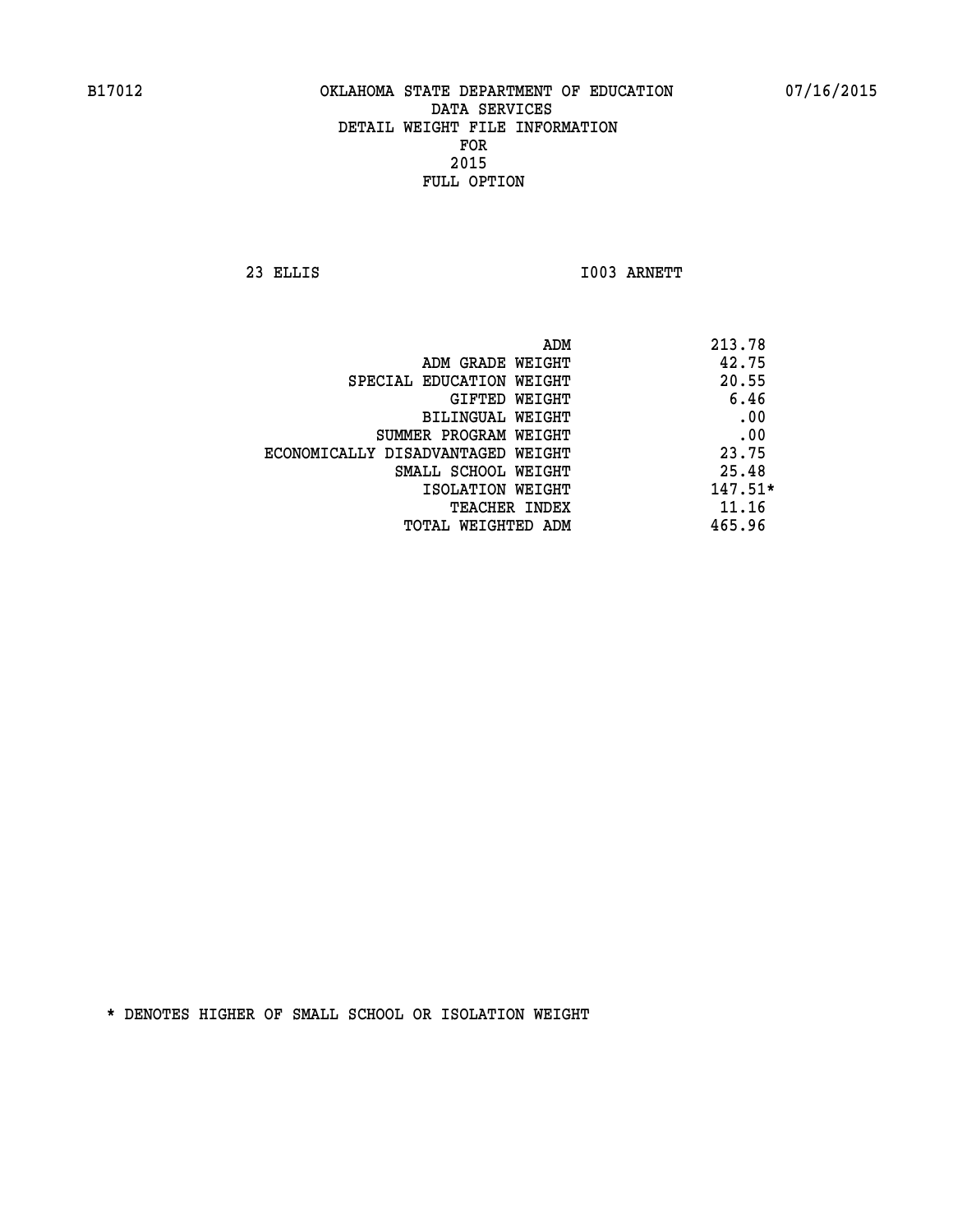**23 ELLIS I039 GAGE** 

|                                   | ADM | 79.14    |
|-----------------------------------|-----|----------|
| ADM GRADE WEIGHT                  |     | 14.99    |
| SPECIAL EDUCATION WEIGHT          |     | 6.45     |
| GIFTED WEIGHT                     |     | 2.04     |
| BILINGUAL WEIGHT                  |     | .00      |
| SUMMER PROGRAM WEIGHT             |     | .00      |
| ECONOMICALLY DISADVANTAGED WEIGHT |     | 13.75    |
| SMALL SCHOOL WEIGHT               |     | 13.46    |
| ISOLATION WEIGHT                  |     | $22.41*$ |
| TEACHER INDEX                     |     | .00      |
| TOTAL WEIGHTED ADM                |     | 138.78   |
|                                   |     |          |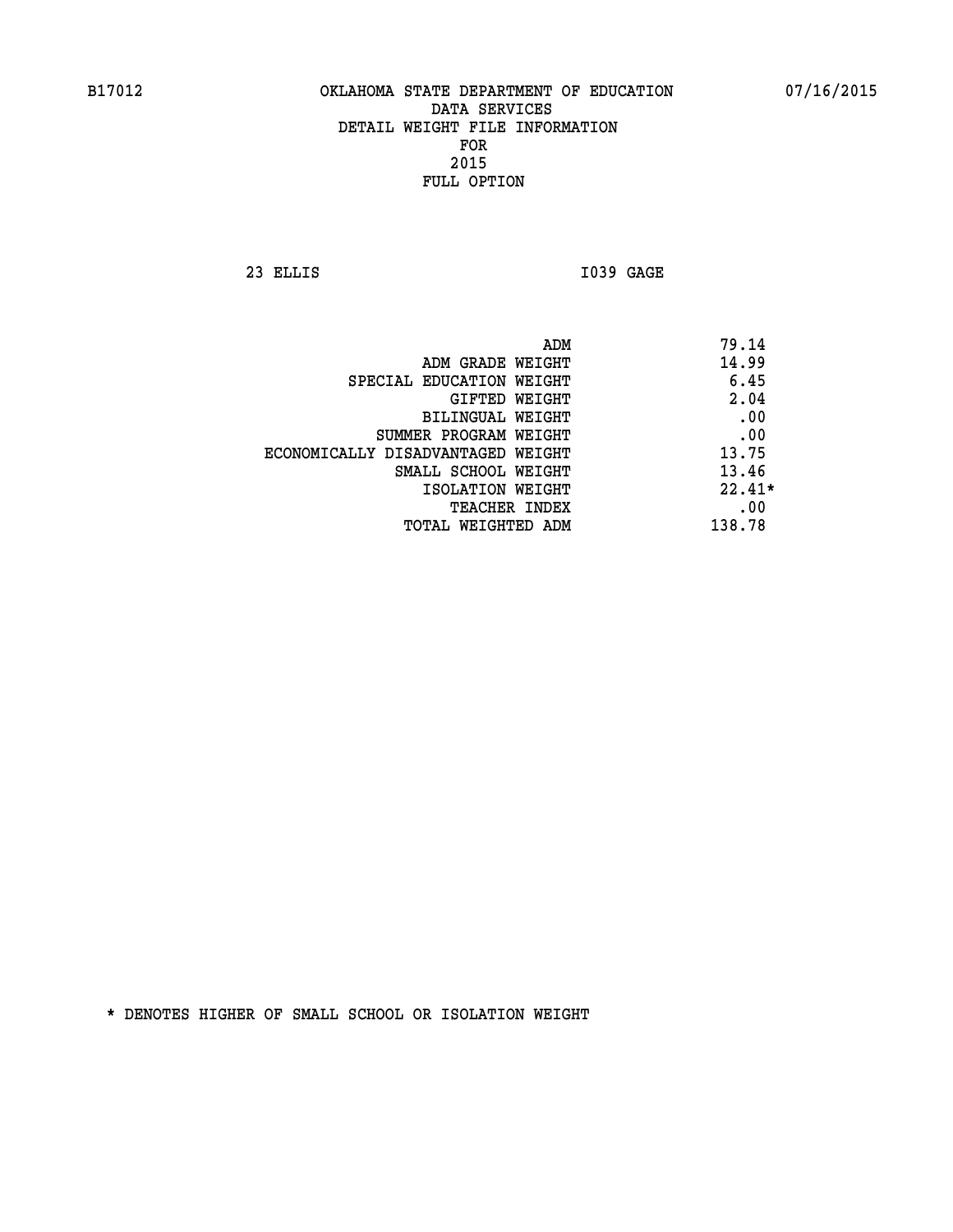**23 ELLIS I042 SHATTUCK** 

|                                   | ADM | 377.54    |
|-----------------------------------|-----|-----------|
| ADM GRADE WEIGHT                  |     | 73.36     |
| SPECIAL EDUCATION WEIGHT          |     | 33.75     |
| GIFTED WEIGHT                     |     | 8.50      |
| BILINGUAL WEIGHT                  |     | 7.00      |
| SUMMER PROGRAM WEIGHT             |     | .00       |
| ECONOMICALLY DISADVANTAGED WEIGHT |     | 41.75     |
| SMALL SCHOOL WEIGHT               |     | 21.62     |
| ISOLATION WEIGHT                  |     | $173.67*$ |
| TEACHER INDEX                     |     | .00       |
| TOTAL WEIGHTED ADM                |     | 715.57    |
|                                   |     |           |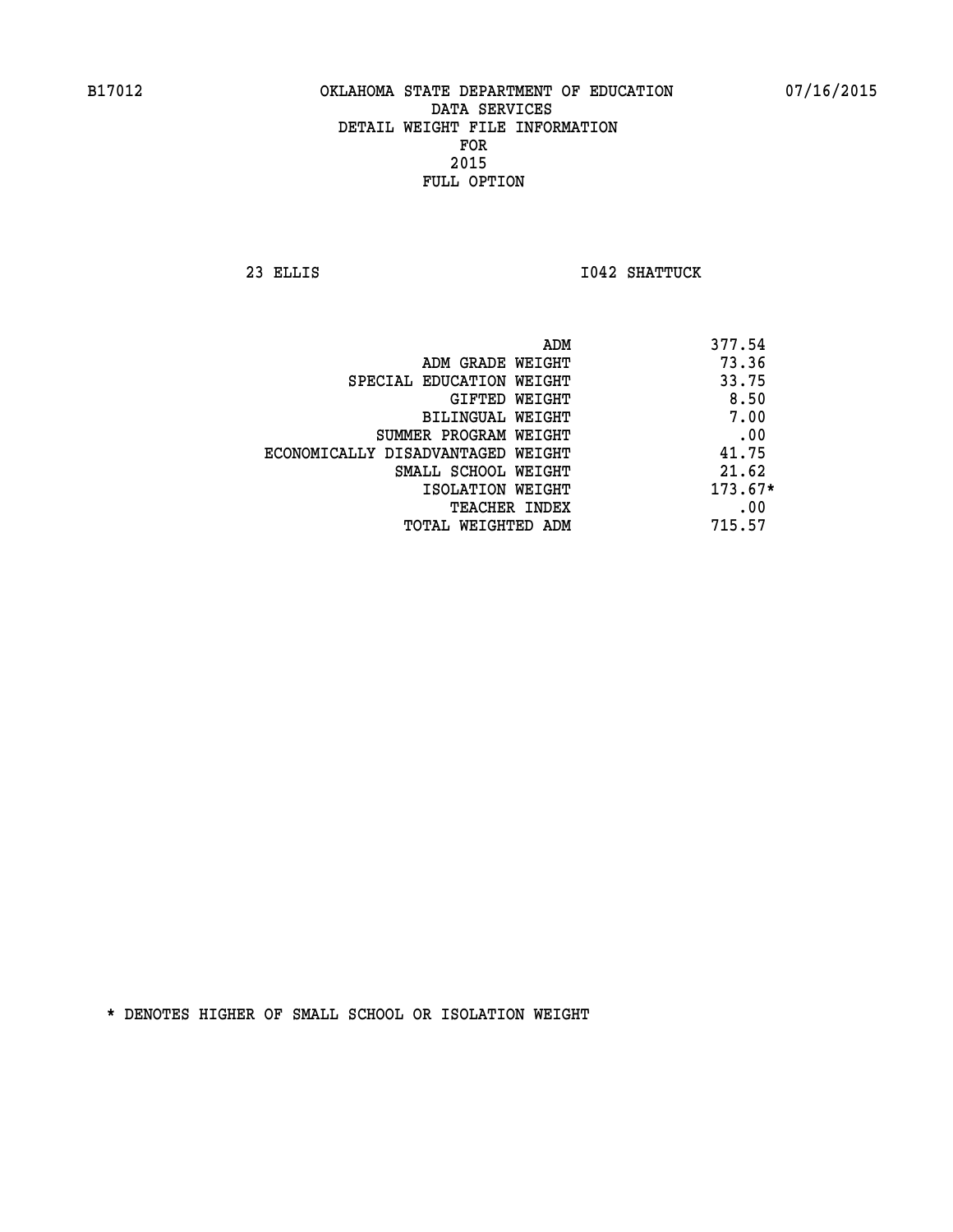**24 GARFIELD I001 WAUKOMIS** 

| 394.31<br>ADM |                                   |
|---------------|-----------------------------------|
| 77.29         | ADM GRADE WEIGHT                  |
| 47.55         | SPECIAL EDUCATION WEIGHT          |
| 13.94         | GIFTED WEIGHT                     |
| .50           | BILINGUAL WEIGHT                  |
| .00           | SUMMER PROGRAM WEIGHT             |
| 52.75         | ECONOMICALLY DISADVANTAGED WEIGHT |
| $20.08*$      | SMALL SCHOOL WEIGHT               |
| .00           | ISOLATION WEIGHT                  |
| .00           | <b>TEACHER INDEX</b>              |
| 606.42        | TOTAL WEIGHTED ADM                |
|               |                                   |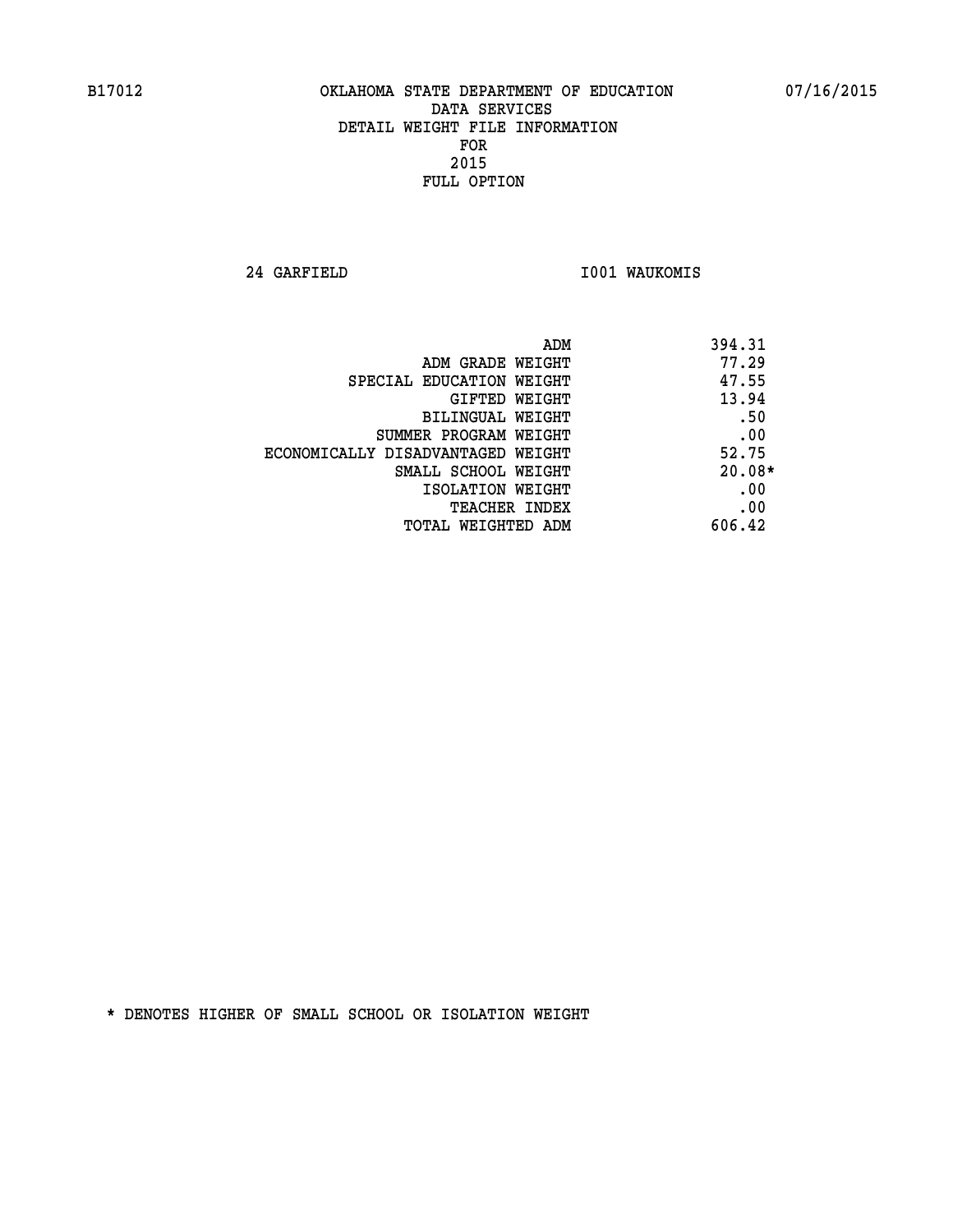**24 GARFIELD I018 KREMLIN-HILLSDALE** 

|                                   | 294.19<br>ADM |
|-----------------------------------|---------------|
| ADM GRADE WEIGHT                  | 57.28         |
| SPECIAL EDUCATION WEIGHT          | 27.10         |
| <b>GIFTED WEIGHT</b>              | 10.88         |
| BILINGUAL WEIGHT                  | .00           |
| SUMMER PROGRAM WEIGHT             | .00           |
| ECONOMICALLY DISADVANTAGED WEIGHT | 28.25         |
| SMALL SCHOOL WEIGHT               | $26.12*$      |
| ISOLATION WEIGHT                  | .00           |
| <b>TEACHER INDEX</b>              | .11           |
| TOTAL WEIGHTED ADM                | 443.93        |
|                                   |               |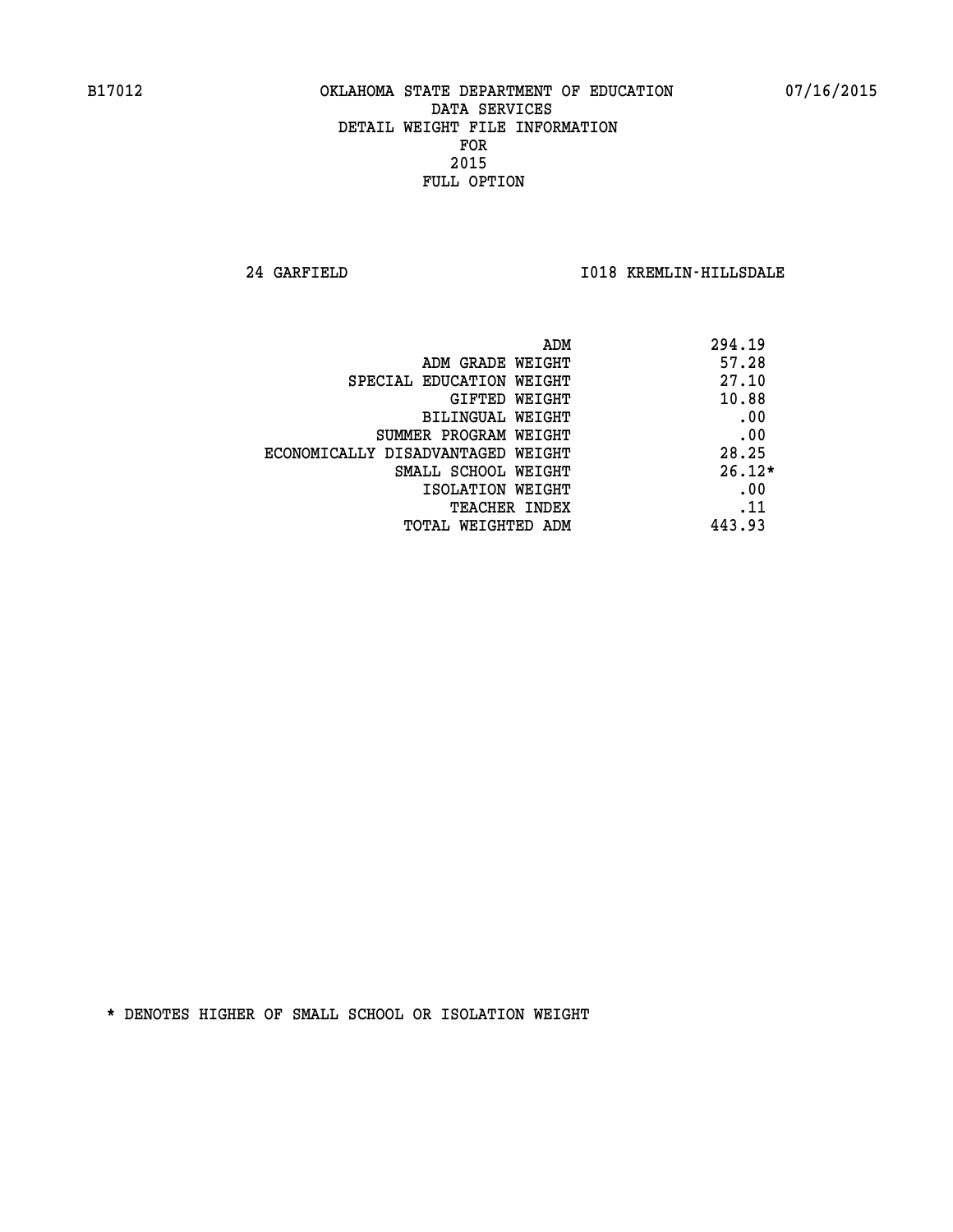**24 GARFIELD I042 CHISHOLM** 

| 1,039.66 |
|----------|
| 204.61   |
| 152.95   |
| 44.54    |
| 7.50     |
| .00      |
| 82.00    |
| .00      |
| .00      |
| 19.36    |
| 1,550.62 |
|          |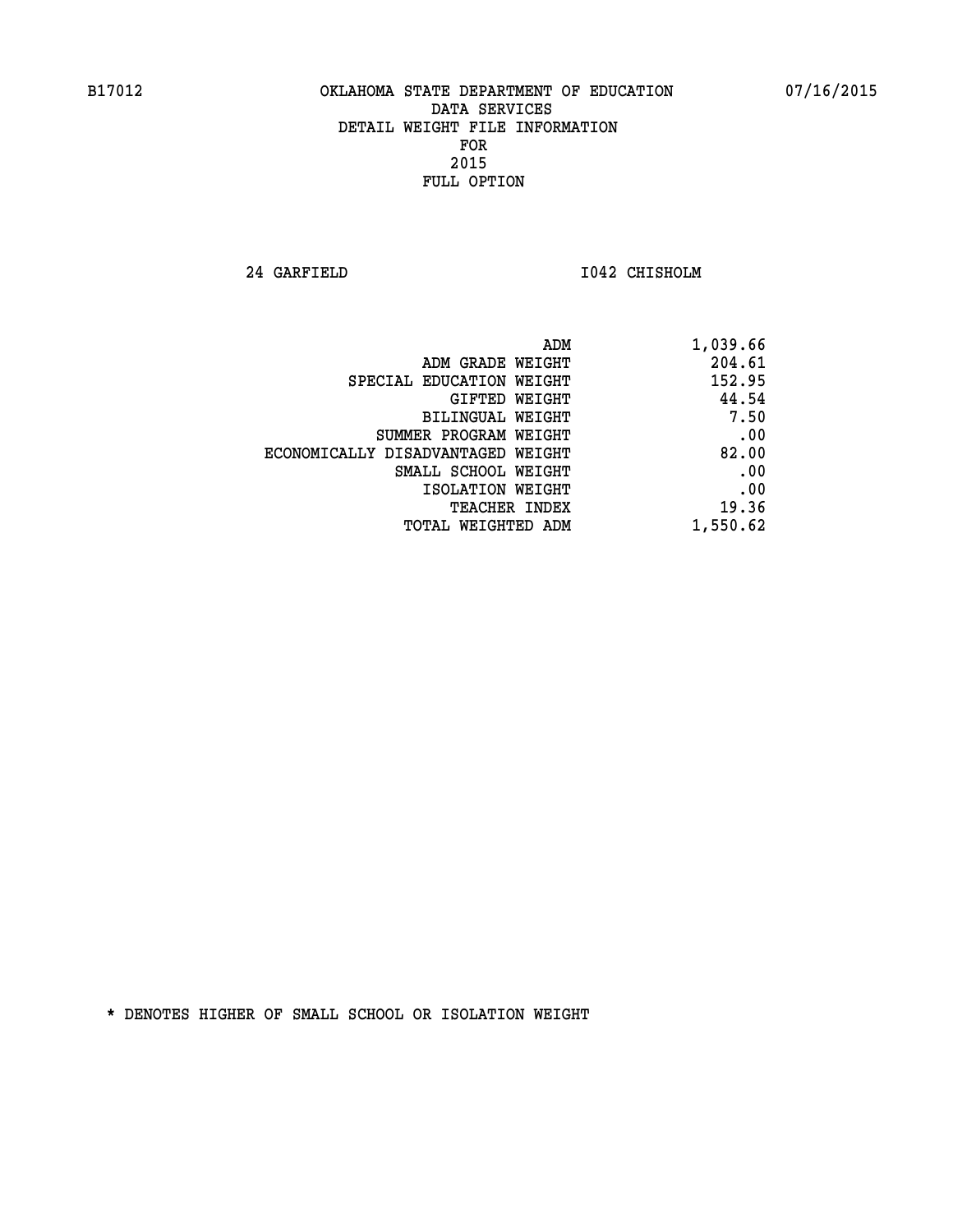**24 GARFIELD I047 GARBER** 

|                                   | ADM | 376.79   |
|-----------------------------------|-----|----------|
| ADM GRADE WEIGHT                  |     | 75.84    |
| SPECIAL EDUCATION WEIGHT          |     | 50.35    |
| GIFTED WEIGHT                     |     | 10.20    |
| BILINGUAL WEIGHT                  |     | .00      |
| SUMMER PROGRAM WEIGHT             |     | .00      |
| ECONOMICALLY DISADVANTAGED WEIGHT |     | 54.00    |
| SMALL SCHOOL WEIGHT               |     | 21.68    |
| ISOLATION WEIGHT                  |     | $53.54*$ |
| <b>TEACHER INDEX</b>              |     | 10.64    |
| TOTAL WEIGHTED ADM                |     | 631.36   |
|                                   |     |          |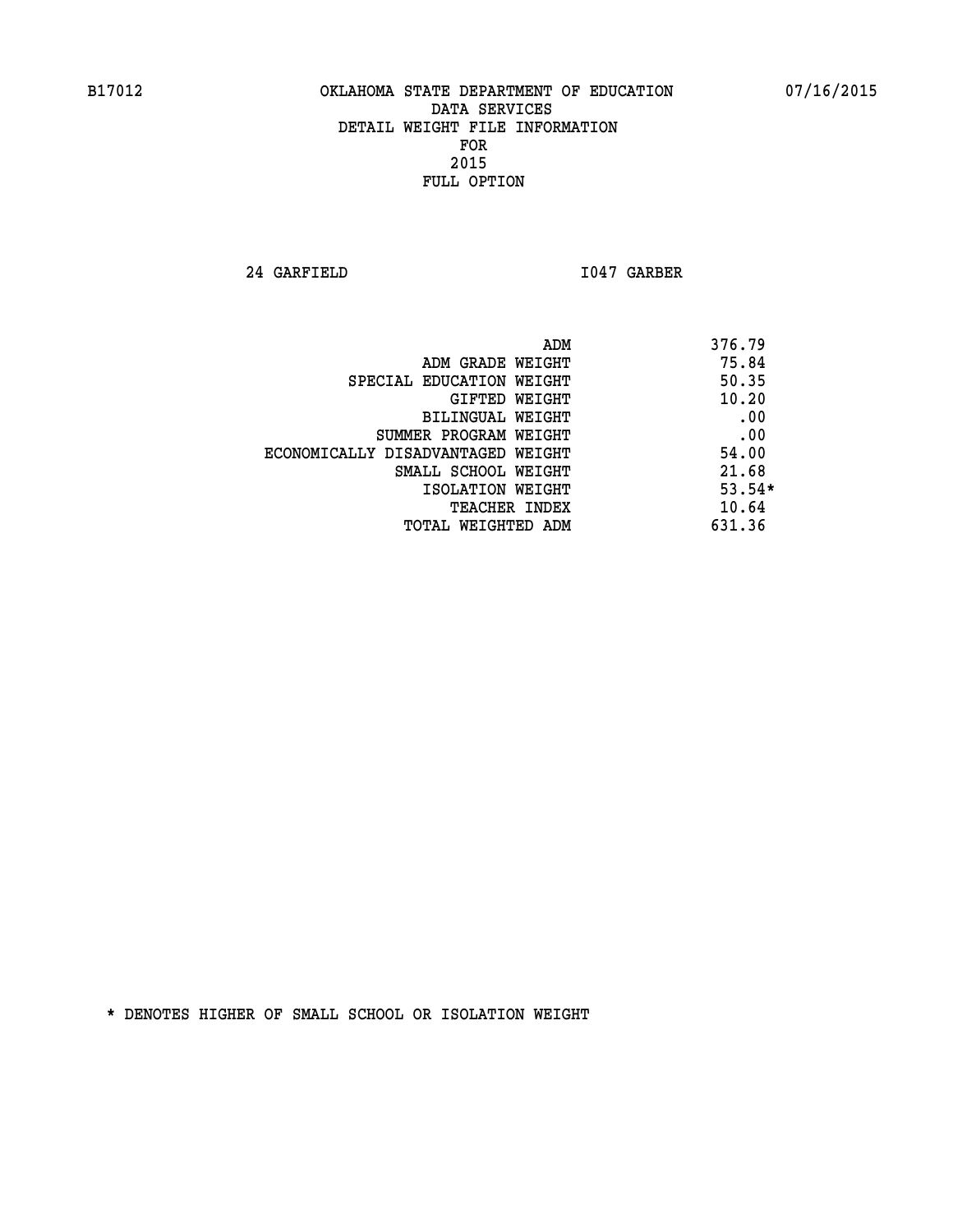**24 GARFIELD I056 PIONEER-PLEASANT VALE** 

| ADM                               | 535.93 |
|-----------------------------------|--------|
| ADM GRADE WEIGHT                  | 91.17  |
| SPECIAL EDUCATION WEIGHT          | 55.95  |
| GIFTED WEIGHT                     | 17.34  |
| BILINGUAL WEIGHT                  | 8.75   |
| SUMMER PROGRAM WEIGHT             | .00    |
| ECONOMICALLY DISADVANTAGED WEIGHT | 81.50  |
| SMALL SCHOOL WEIGHT               | .00    |
| ISOLATION WEIGHT                  | .00    |
| <b>TEACHER INDEX</b>              | 37.56  |
| TOTAL WEIGHTED ADM                | 828.20 |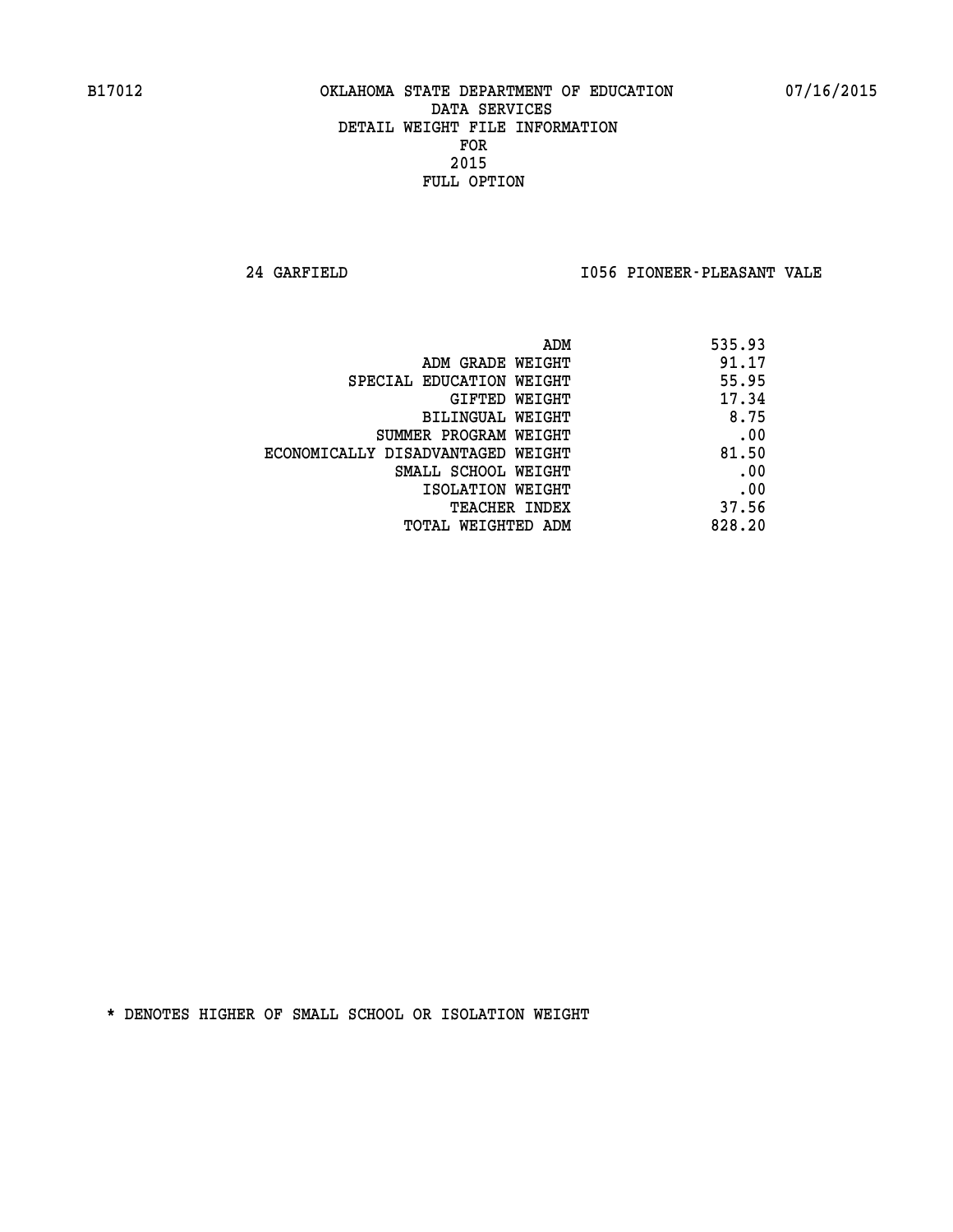**24 GARFIELD I057 ENID** 

| ADM                               | 7,933.63  |
|-----------------------------------|-----------|
| ADM GRADE WEIGHT                  | 1,634.11  |
| SPECIAL EDUCATION WEIGHT          | 1,123.50  |
| GIFTED WEIGHT                     | 246.50    |
| BILINGUAL WEIGHT                  | 435.25    |
| SUMMER PROGRAM WEIGHT             | 8.40      |
| ECONOMICALLY DISADVANTAGED WEIGHT | 1,430.25  |
| SMALL SCHOOL WEIGHT               | .00       |
| ISOLATION WEIGHT                  | .00       |
| <b>TEACHER INDEX</b>              | .00       |
| TOTAL WEIGHTED ADM                | 12,811.64 |
|                                   |           |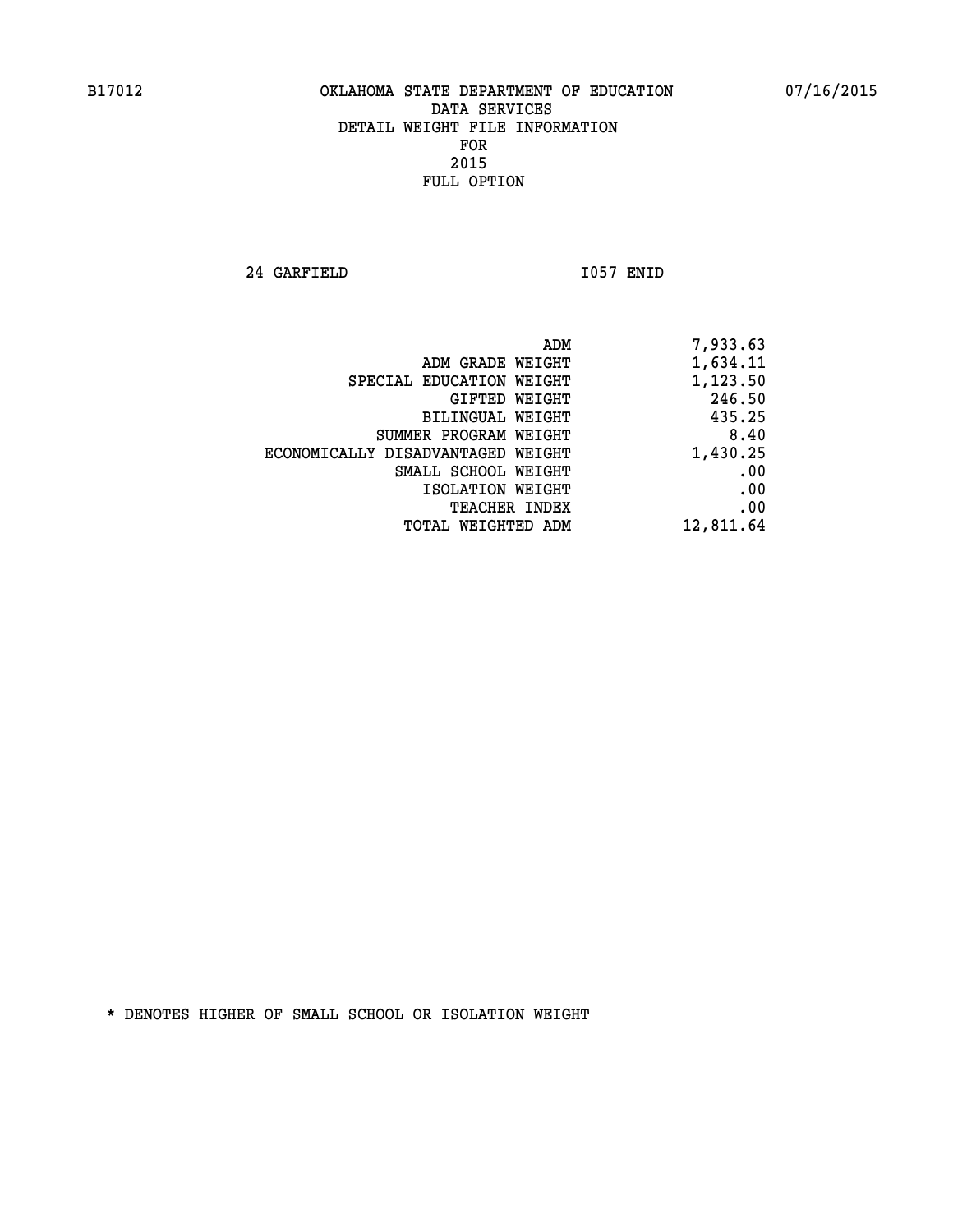**24 GARFIELD I085 DRUMMOND** 

| ADM                               | 317.45   |
|-----------------------------------|----------|
| ADM GRADE WEIGHT                  | 61.09    |
| SPECIAL EDUCATION WEIGHT          | 40.60    |
| GIFTED WEIGHT                     | 8.84     |
| BILINGUAL WEIGHT                  | 9.25     |
| SUMMER PROGRAM WEIGHT             | .00      |
| ECONOMICALLY DISADVANTAGED WEIGHT | 35.50    |
| SMALL SCHOOL WEIGHT               | $25.39*$ |
| ISOLATION WEIGHT                  | .00      |
| <b>TEACHER INDEX</b>              | 24.22    |
| TOTAL WEIGHTED ADM                | 522.34   |
|                                   |          |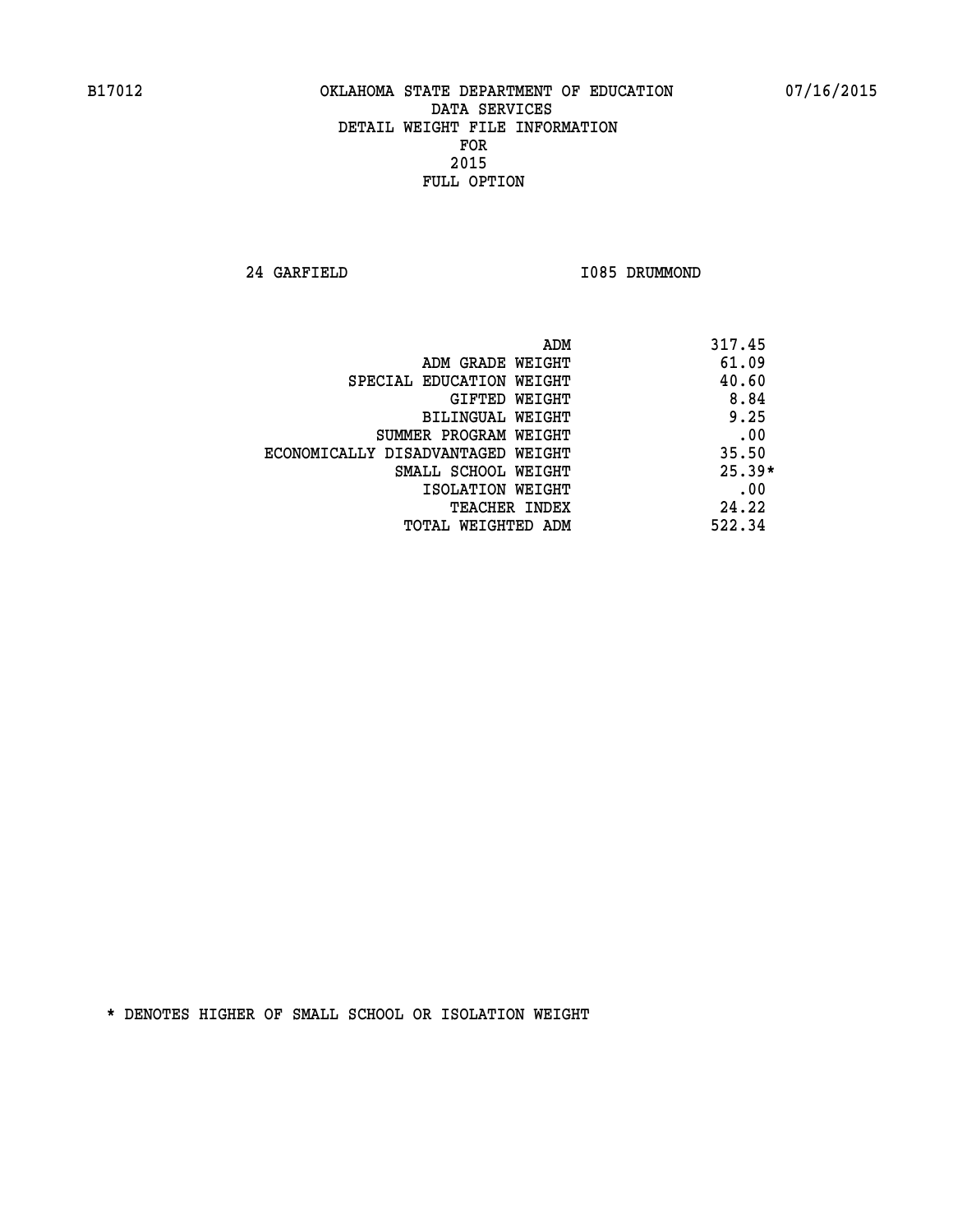**24 GARFIELD I094 COVINGTON-DOUGLAS** 

| ADM                               | 271.60    |
|-----------------------------------|-----------|
| ADM GRADE WEIGHT                  | 52.32     |
| SPECIAL EDUCATION WEIGHT          | 20.55     |
| GIFTED WEIGHT                     | 7.14      |
| BILINGUAL WEIGHT                  | 3.00      |
| SUMMER PROGRAM WEIGHT             | .00       |
| ECONOMICALLY DISADVANTAGED WEIGHT | 39.50     |
| SMALL SCHOOL WEIGHT               | 26.43     |
| ISOLATION WEIGHT                  | $168.39*$ |
| <b>TEACHER INDEX</b>              | .00       |
| TOTAL WEIGHTED ADM                | 562.50    |
|                                   |           |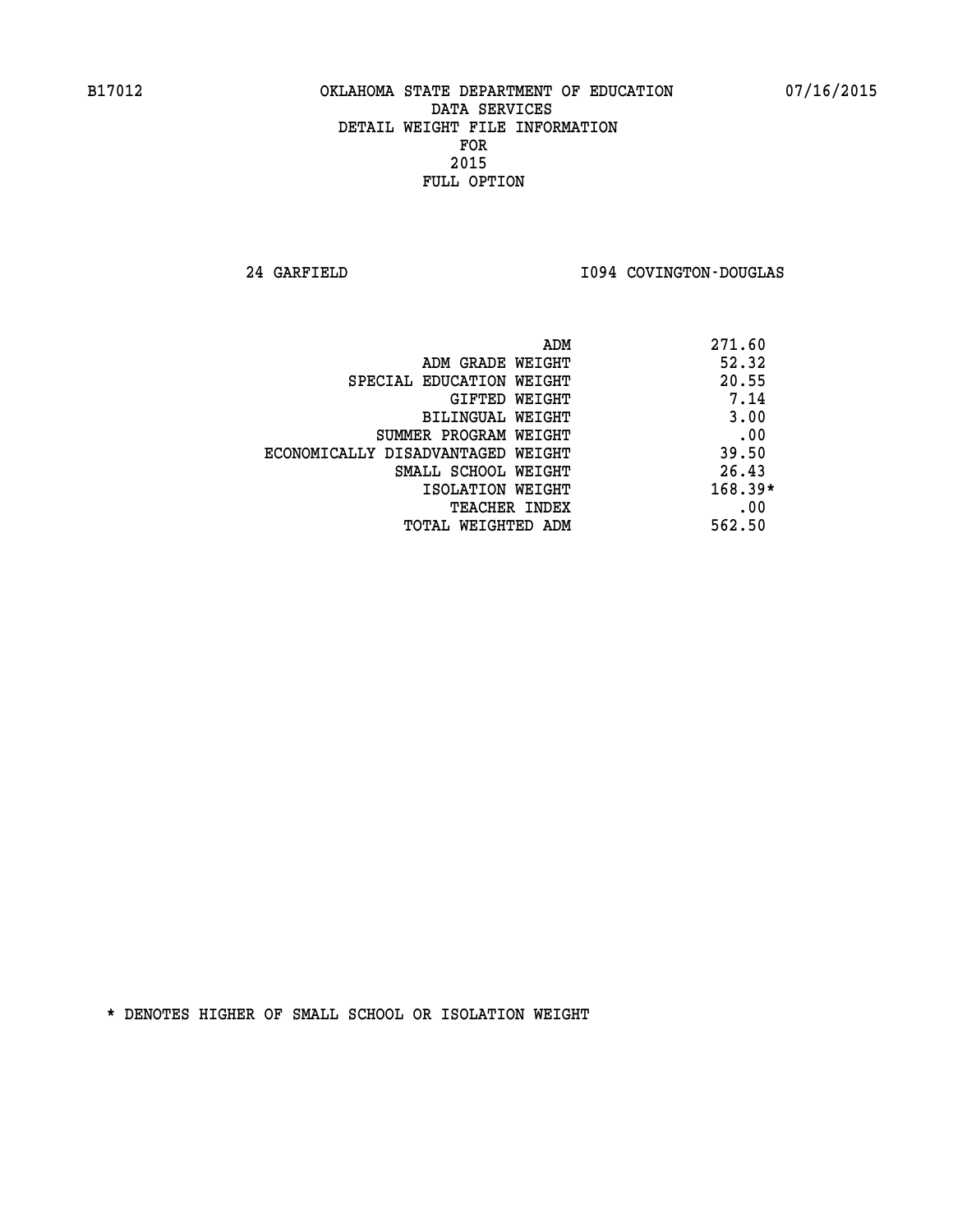**25 GARVIN C016 WHITEBEAD** 

| ADM                               | 400.89   |
|-----------------------------------|----------|
| ADM GRADE WEIGHT                  | 86.28    |
| SPECIAL EDUCATION WEIGHT          | 29.65    |
| GIFTED WEIGHT                     | 4.42     |
| <b>BILINGUAL WEIGHT</b>           | 22.75    |
| SUMMER PROGRAM WEIGHT             | .00      |
| ECONOMICALLY DISADVANTAGED WEIGHT | 53.00    |
| SMALL SCHOOL WEIGHT               | $19.42*$ |
| ISOLATION WEIGHT                  | .00      |
| <b>TEACHER INDEX</b>              | 18.37    |
| TOTAL WEIGHTED ADM                | 634.78   |
|                                   |          |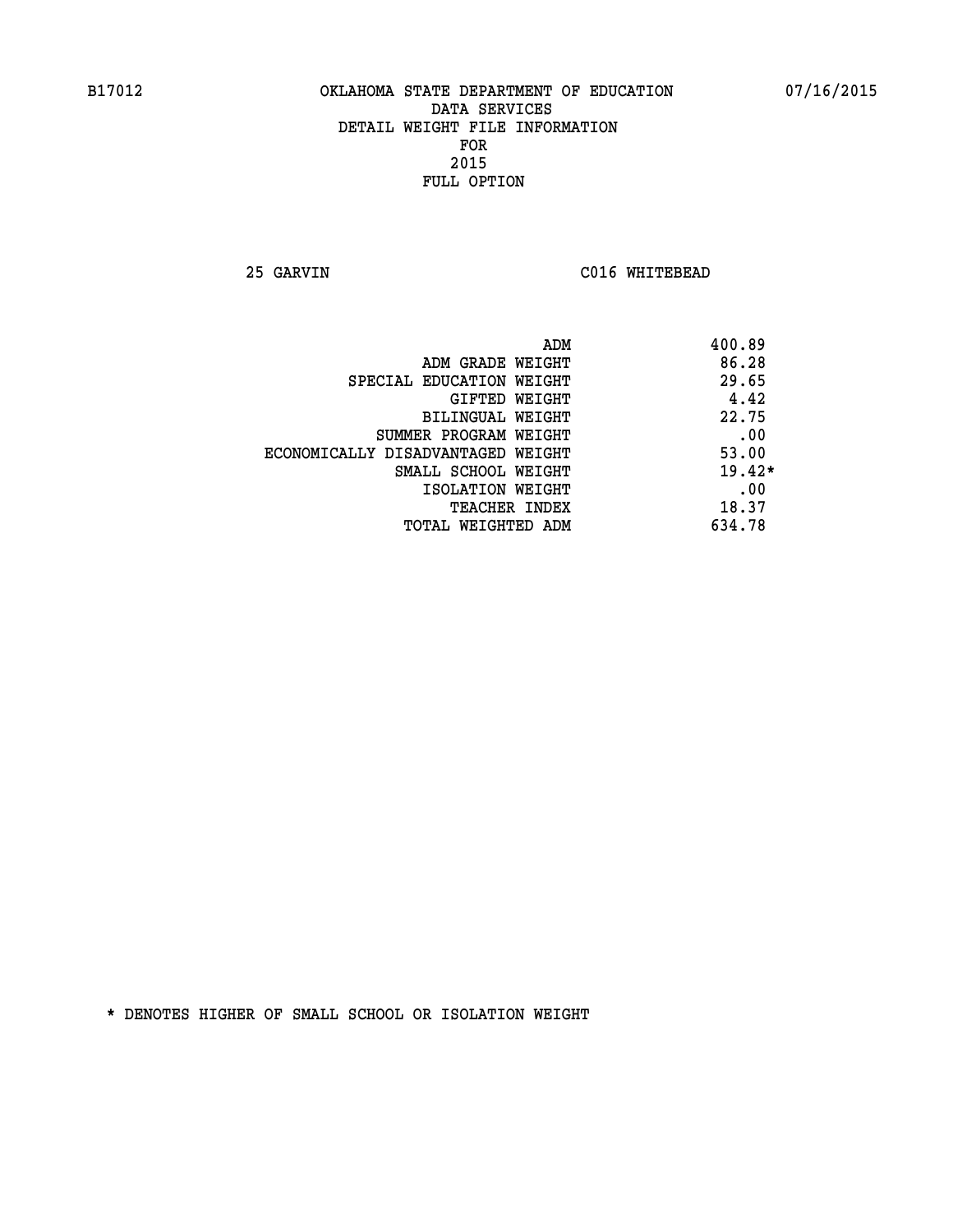**25 GARVIN 1002 STRATFORD** 

| 712.02   |
|----------|
| 137.43   |
| 130.80   |
| 20.74    |
| .75      |
| .00      |
| 115.25   |
| .00      |
| .00      |
| 38.40    |
| 1,155.39 |
|          |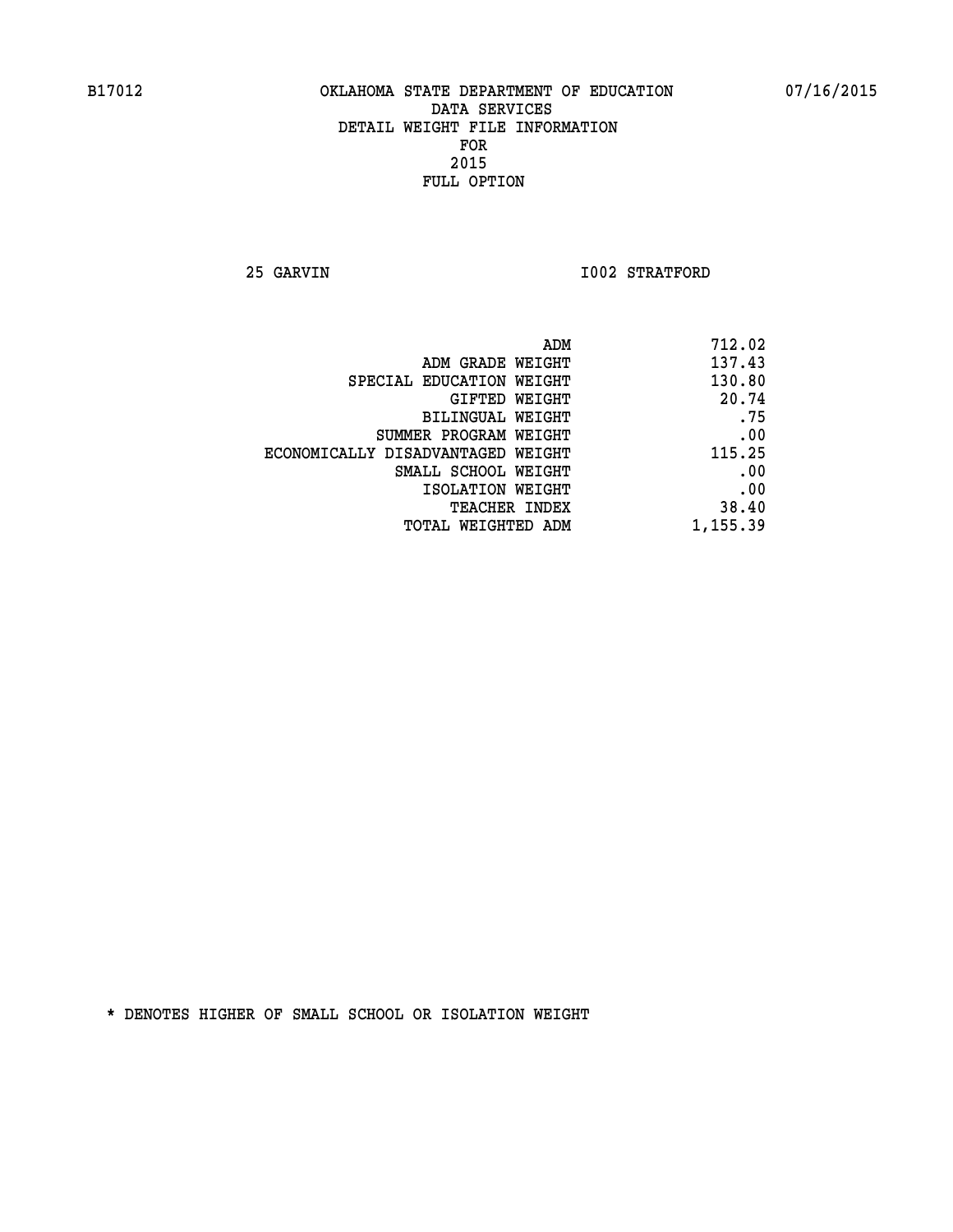**25 GARVIN I005 PAOLI** 

|                                   | 255.80<br>ADM |     |
|-----------------------------------|---------------|-----|
| ADM GRADE WEIGHT                  | 54.75         |     |
| SPECIAL EDUCATION WEIGHT          | 27.45         |     |
| GIFTED WEIGHT                     | 5.78          |     |
| BILINGUAL WEIGHT                  | 2.50          |     |
| SUMMER PROGRAM WEIGHT             | .00           |     |
| ECONOMICALLY DISADVANTAGED WEIGHT | 51.00         |     |
| SMALL SCHOOL WEIGHT               | $26.42*$      |     |
| ISOLATION WEIGHT                  |               | .00 |
| <b>TEACHER INDEX</b>              | 10.81         |     |
| TOTAL WEIGHTED ADM                | 434.51        |     |
|                                   |               |     |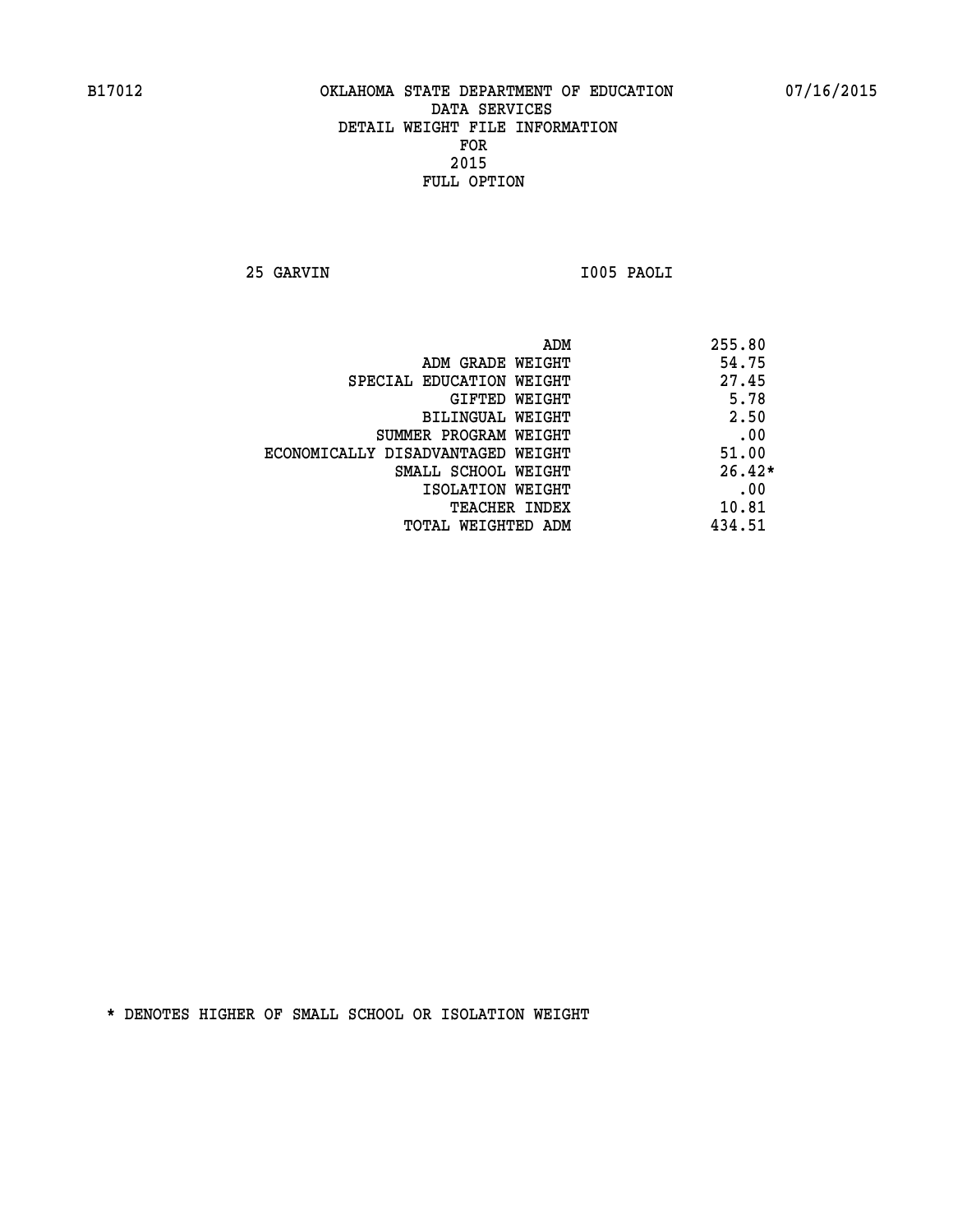**25 GARVIN I007 MAYSVILLE** 

| ADM                               | 366.18   |
|-----------------------------------|----------|
| ADM GRADE WEIGHT                  | 75.60    |
| SPECIAL EDUCATION WEIGHT          | 41.65    |
| <b>GIFTED WEIGHT</b>              | 9.86     |
| BILINGUAL WEIGHT                  | .25      |
| SUMMER PROGRAM WEIGHT             | .00      |
| ECONOMICALLY DISADVANTAGED WEIGHT | 66.50    |
| SMALL SCHOOL WEIGHT               | $22.54*$ |
| ISOLATION WEIGHT                  | .00      |
| <b>TEACHER INDEX</b>              | 23.64    |
| TOTAL WEIGHTED ADM                | 606.22   |
|                                   |          |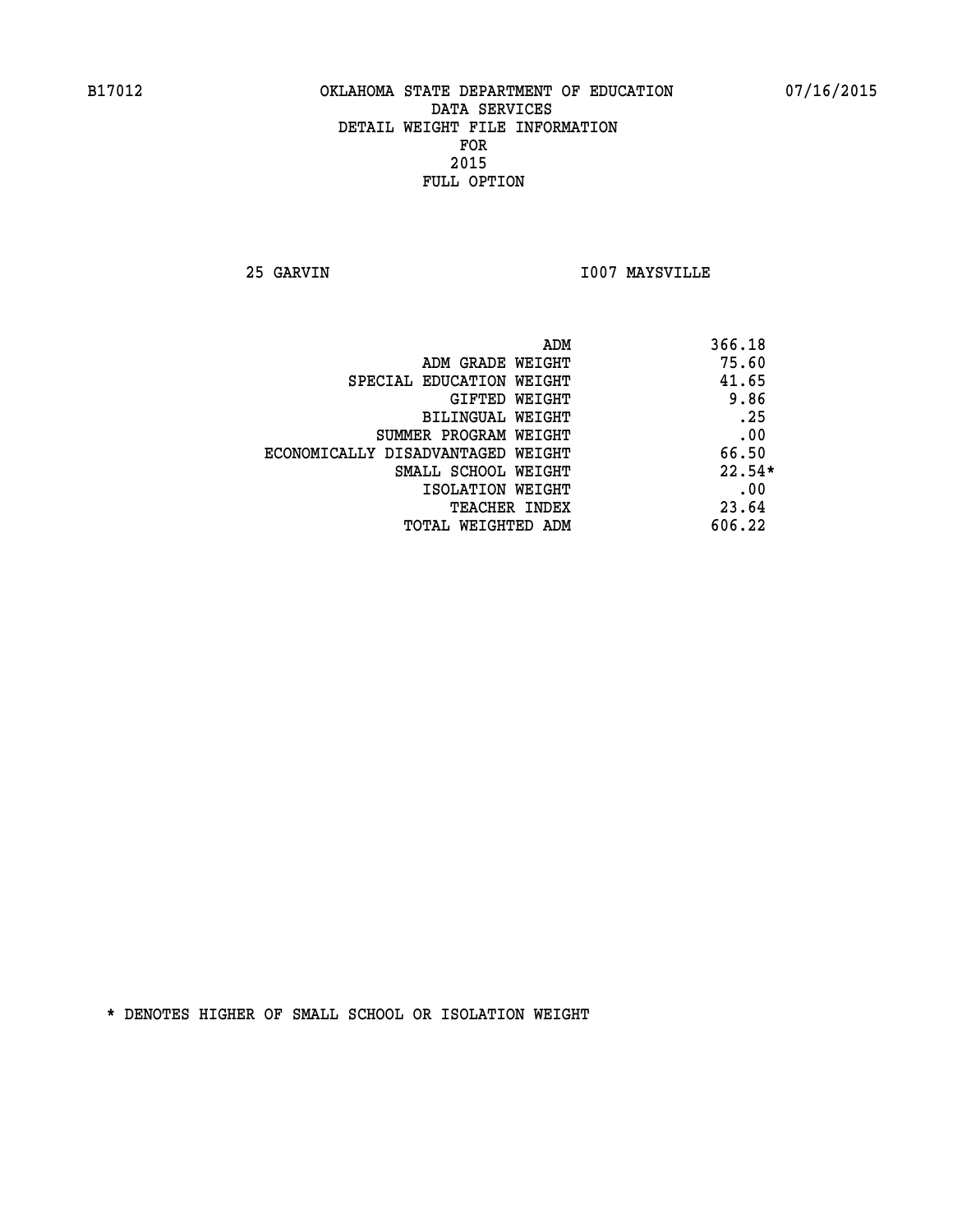**25 GARVIN I009 LINDSAY** 

| 1,279.22 | ADM                               |
|----------|-----------------------------------|
| 260.89   | ADM GRADE WEIGHT                  |
| 178.90   | SPECIAL EDUCATION WEIGHT          |
| 34.00    | GIFTED WEIGHT                     |
| 22.00    | BILINGUAL WEIGHT                  |
| .00      | SUMMER PROGRAM WEIGHT             |
| 161.25   | ECONOMICALLY DISADVANTAGED WEIGHT |
| .00      | SMALL SCHOOL WEIGHT               |
| .00      | ISOLATION WEIGHT                  |
| .85      | <b>TEACHER INDEX</b>              |
| 1,937.11 | <b>TOTAL WEIGHTED ADM</b>         |
|          |                                   |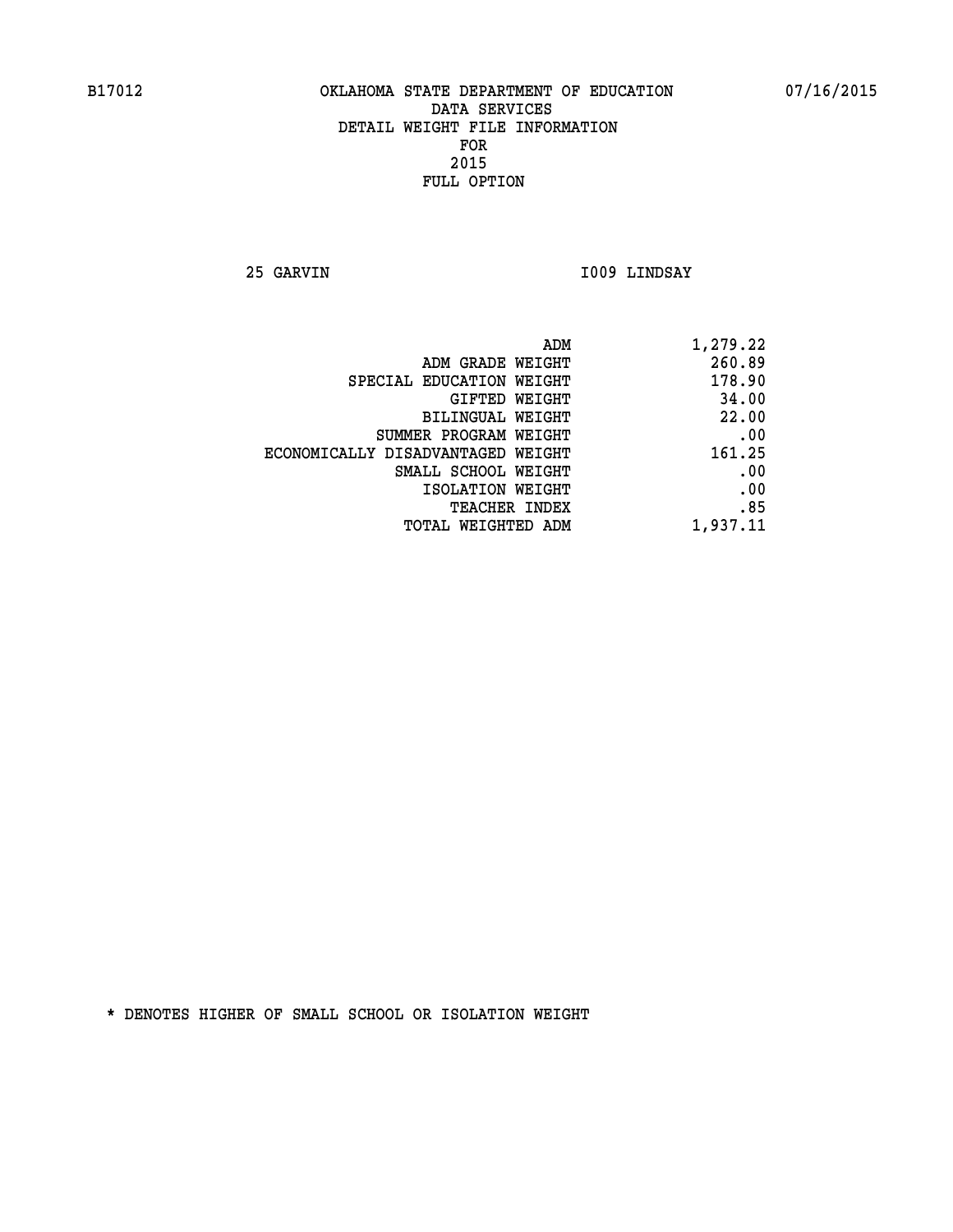**25 GARVIN I018 PAULS VALLEY** 

| ADM                               | 1,320.62 |
|-----------------------------------|----------|
| ADM GRADE WEIGHT                  | 269.05   |
| SPECIAL EDUCATION WEIGHT          | 219.10   |
| <b>GIFTED WEIGHT</b>              | 63.58    |
| BILINGUAL WEIGHT                  | 48.25    |
| SUMMER PROGRAM WEIGHT             | .00      |
| ECONOMICALLY DISADVANTAGED WEIGHT | 219.75   |
| SMALL SCHOOL WEIGHT               | .00      |
| ISOLATION WEIGHT                  | .00      |
| <b>TEACHER INDEX</b>              | 65.68    |
| <b>TOTAL WEIGHTED ADM</b>         | 2,206.03 |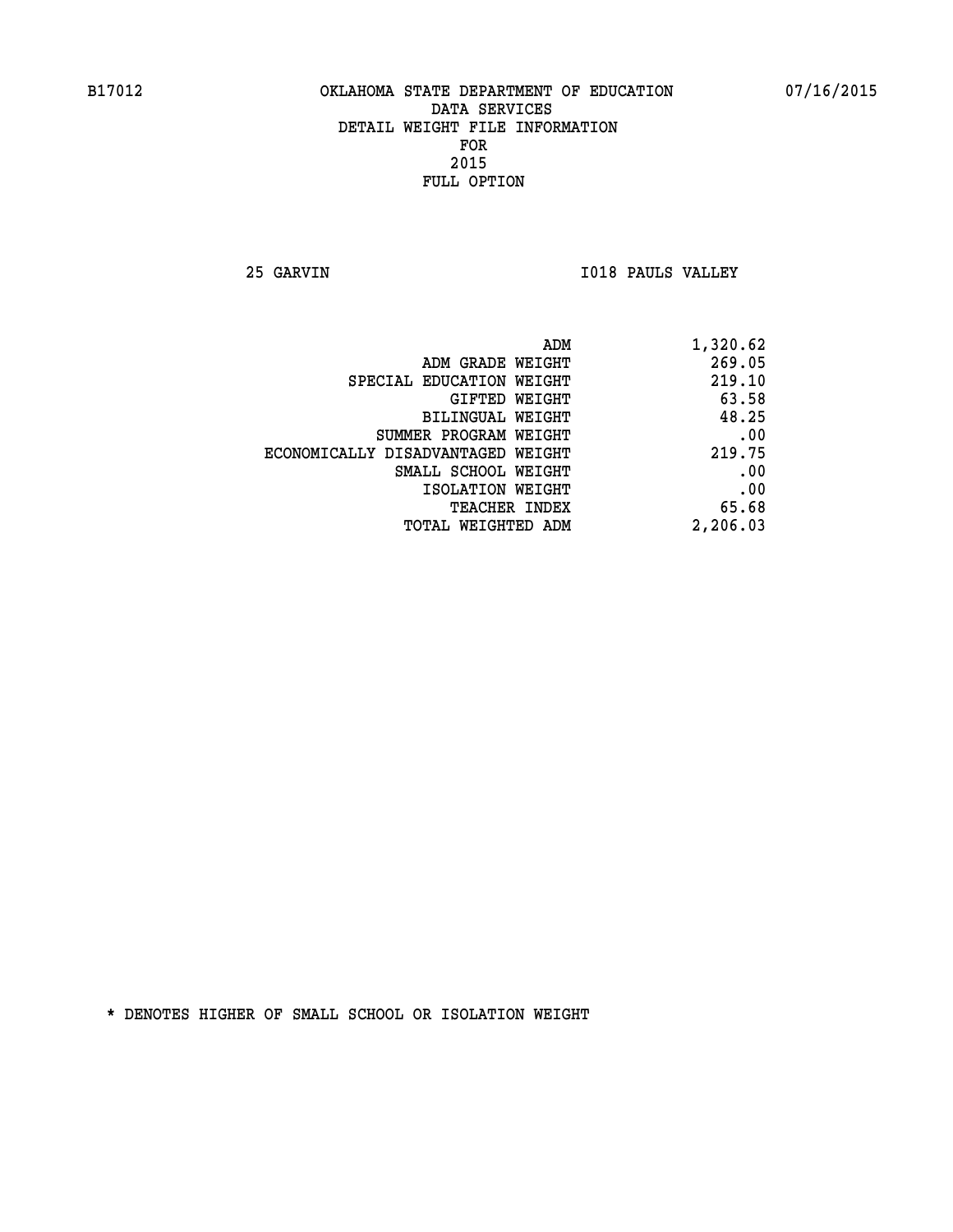**25 GARVIN 1038 WYNNEWOOD** 

|                                   | ADM<br>708.83 |
|-----------------------------------|---------------|
| ADM GRADE WEIGHT                  | 146.30        |
| SPECIAL EDUCATION WEIGHT          | 123.10        |
| GIFTED WEIGHT                     | 19.72         |
| BILINGUAL WEIGHT                  | 3.75          |
| SUMMER PROGRAM WEIGHT             | .00           |
| ECONOMICALLY DISADVANTAGED WEIGHT | 108.25        |
| SMALL SCHOOL WEIGHT               | .00           |
| ISOLATION WEIGHT                  | .00           |
| TEACHER INDEX                     | .77           |
| TOTAL WEIGHTED ADM                | 1,110.72      |
|                                   |               |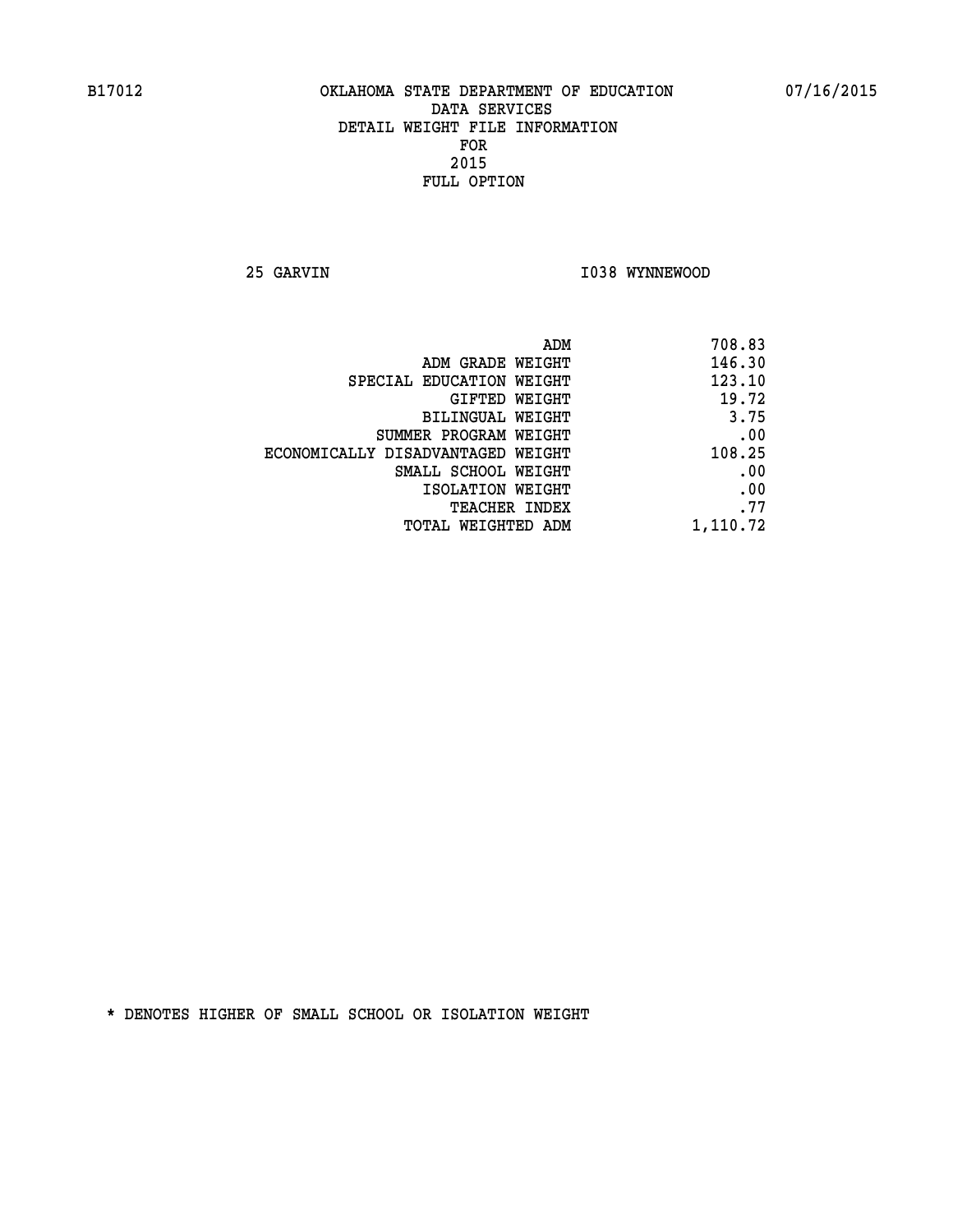**25 GARVIN I072 ELMORE CITY-PERNELL** 

|                                   | ADM | 495.03    |
|-----------------------------------|-----|-----------|
| ADM GRADE WEIGHT                  |     | 98.54     |
| SPECIAL EDUCATION WEIGHT          |     | 95.45     |
| GIFTED WEIGHT                     |     | 17.34     |
| BILINGUAL WEIGHT                  |     | .50       |
| SUMMER PROGRAM WEIGHT             |     | .00       |
| ECONOMICALLY DISADVANTAGED WEIGHT |     | 75.50     |
| SMALL SCHOOL WEIGHT               |     | 6.36      |
| ISOLATION WEIGHT                  |     | $117.22*$ |
| <b>TEACHER INDEX</b>              |     | 8.50      |
| TOTAL WEIGHTED ADM                |     | 908.08    |
|                                   |     |           |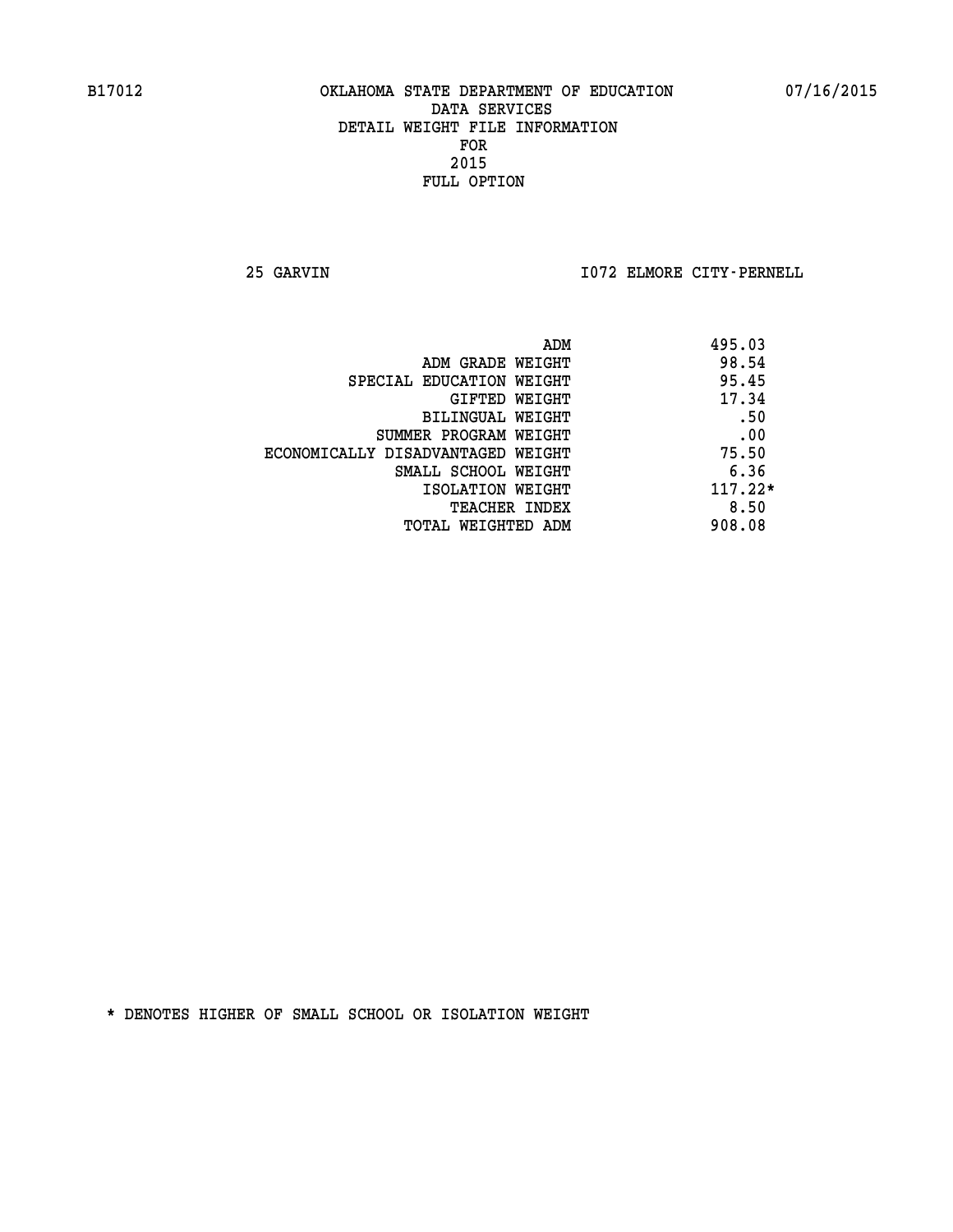**26 GRADY C037 FRIEND** 

|                                   | ADM | 276.94   |
|-----------------------------------|-----|----------|
| ADM GRADE WEIGHT                  |     | 59.79    |
| SPECIAL EDUCATION WEIGHT          |     | 18.05    |
| GIFTED WEIGHT                     |     | 8.16     |
| BILINGUAL WEIGHT                  |     | 7.25     |
| SUMMER PROGRAM WEIGHT             |     | 1.20     |
| ECONOMICALLY DISADVANTAGED WEIGHT |     | 35.75    |
| SMALL SCHOOL WEIGHT               |     | $26.39*$ |
| ISOLATION WEIGHT                  |     | .00      |
| TEACHER INDEX                     |     | .00      |
| TOTAL WEIGHTED ADM                |     | 433.53   |
|                                   |     |          |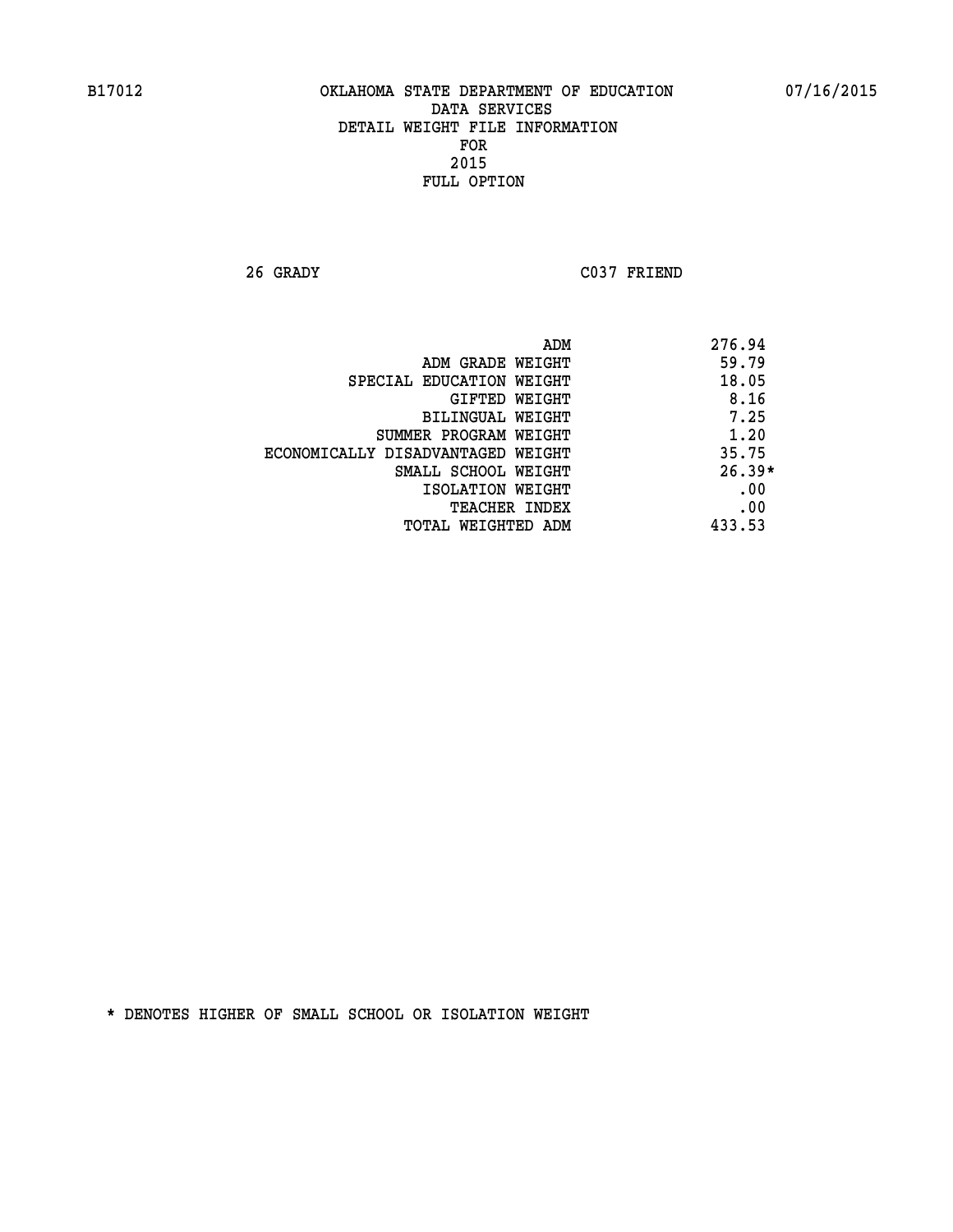**26 GRADY C096 MIDDLEBERG** 

| ADM                               | 198.22   |
|-----------------------------------|----------|
| ADM GRADE WEIGHT                  | 38.00    |
| SPECIAL EDUCATION WEIGHT          | 29.75    |
| GIFTED WEIGHT                     | 6.80     |
| BILINGUAL WEIGHT                  | 1.00     |
| SUMMER PROGRAM WEIGHT             | .00      |
| ECONOMICALLY DISADVANTAGED WEIGHT | 23.25    |
| SMALL SCHOOL WEIGHT               | $24.79*$ |
| ISOLATION WEIGHT                  | .00      |
| <b>TEACHER INDEX</b>              | 5.47     |
| TOTAL WEIGHTED ADM                | 327.28   |
|                                   |          |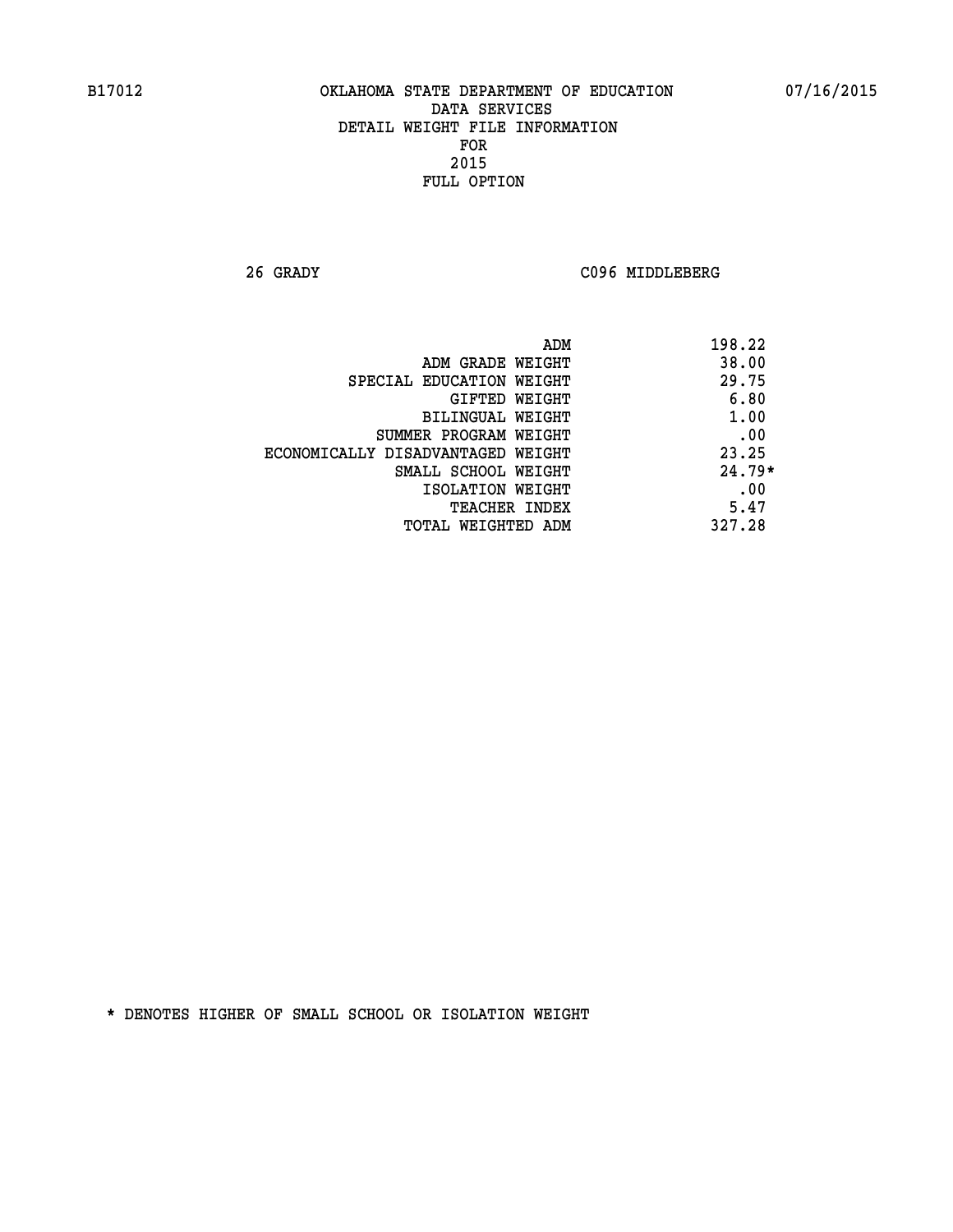**26 GRADY C131 PIONEER** 

|                                   | ADM<br>391.20 |     |
|-----------------------------------|---------------|-----|
| ADM GRADE WEIGHT                  | 77.71         |     |
| SPECIAL EDUCATION WEIGHT          | 22.80         |     |
| GIFTED WEIGHT                     | 12.92         |     |
| BILINGUAL WEIGHT                  | 3.25          |     |
| SUMMER PROGRAM WEIGHT             |               | .00 |
| ECONOMICALLY DISADVANTAGED WEIGHT | 42.50         |     |
| SMALL SCHOOL WEIGHT               | $20.38*$      |     |
| ISOLATION WEIGHT                  |               | .00 |
| <b>TEACHER INDEX</b>              |               | .00 |
| TOTAL WEIGHTED ADM                | 570.76        |     |
|                                   |               |     |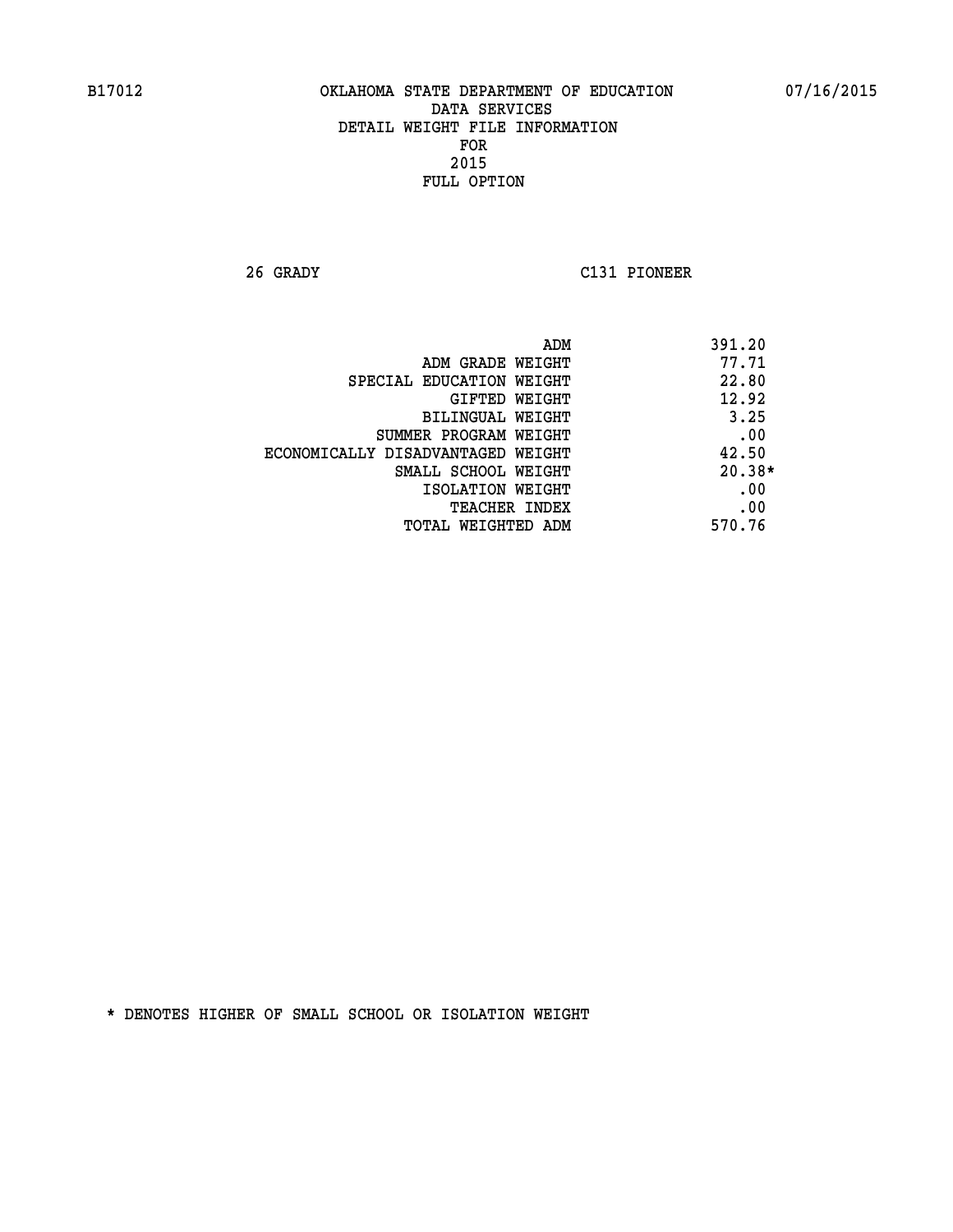**26 GRADY I001 CHICKASHA** 

| ADM GRADE WEIGHT<br>SPECIAL EDUCATION WEIGHT | 493.29   |
|----------------------------------------------|----------|
|                                              |          |
|                                              | 401.15   |
| GIFTED WEIGHT                                | 115.26   |
| <b>BILINGUAL WEIGHT</b>                      | 26.00    |
| SUMMER PROGRAM WEIGHT                        | .00      |
| ECONOMICALLY DISADVANTAGED WEIGHT            | 452.25   |
| SMALL SCHOOL WEIGHT                          | .00      |
| ISOLATION WEIGHT                             | .00      |
| TEACHER INDEX                                | 71.82    |
| TOTAL WEIGHTED ADM                           | 4,018.08 |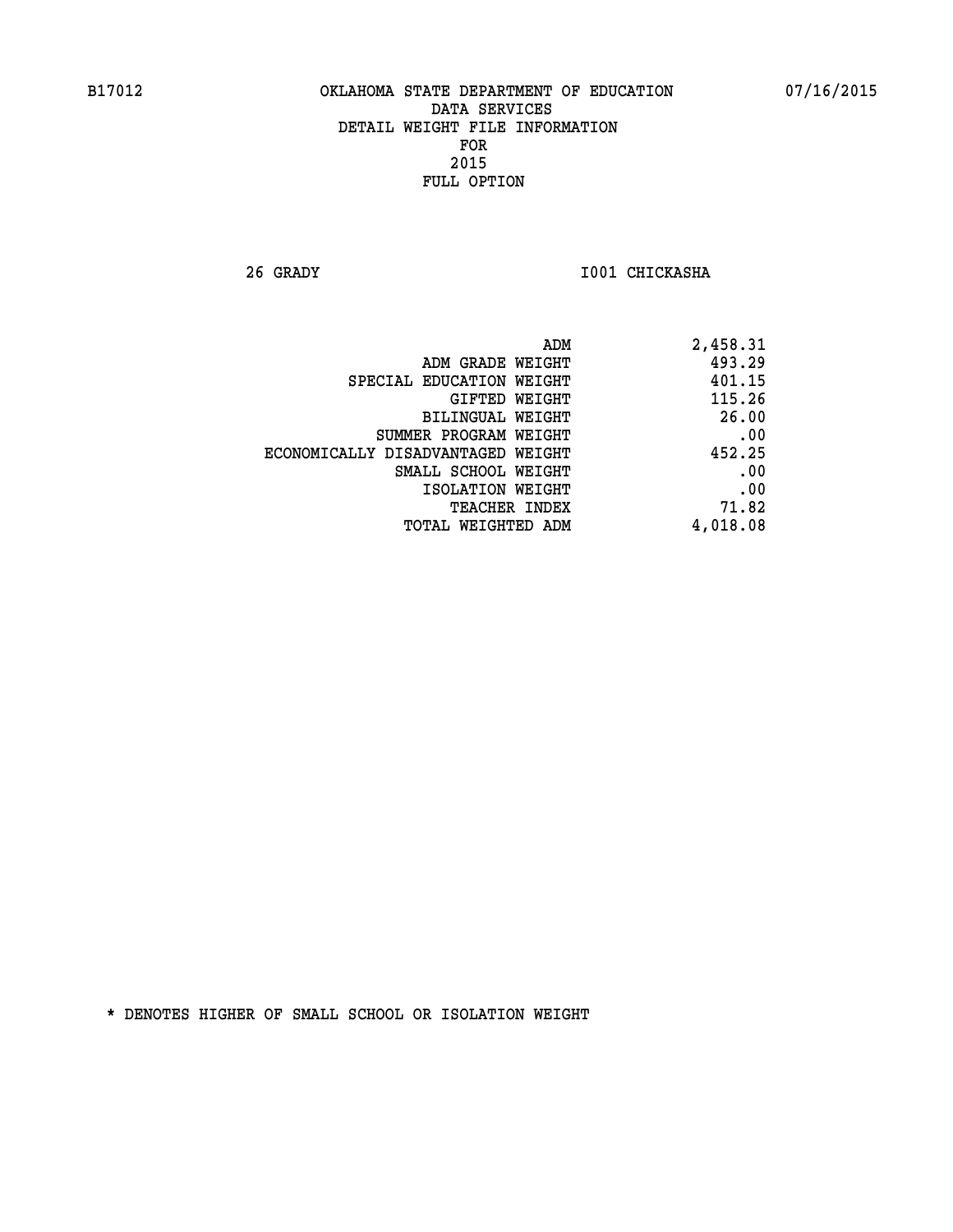**26 GRADY I002 MINCO** 

| 576.40 |
|--------|
| 95.52  |
| 55.95  |
| 15.64  |
| 6.50   |
| .00    |
| 74.75  |
| .00    |
| .00    |
| 34.87  |
| 859.63 |
|        |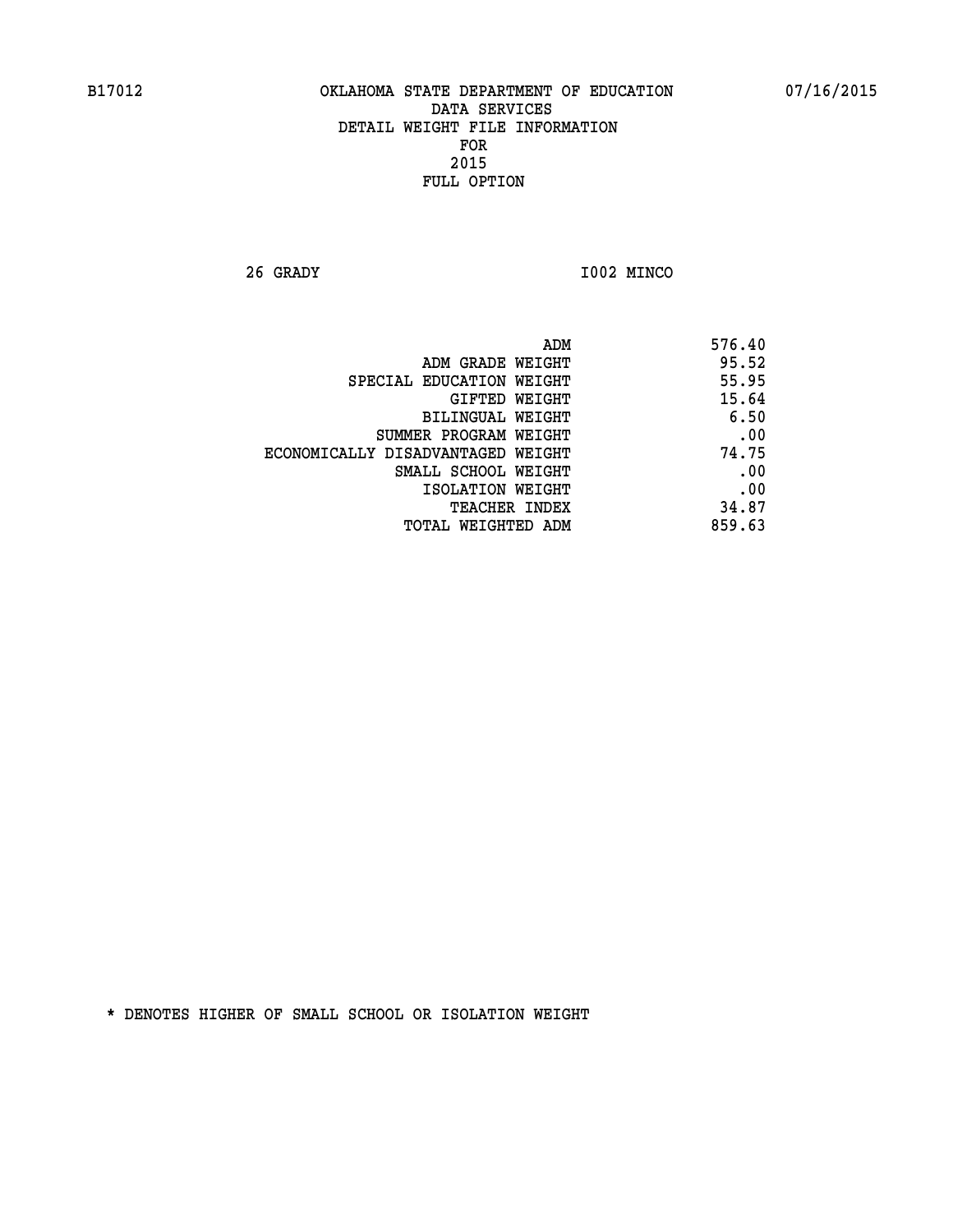**26 GRADY I051 NINNEKAH** 

| ADM                               | 551.49 |
|-----------------------------------|--------|
| ADM GRADE WEIGHT                  | 112.72 |
| SPECIAL EDUCATION WEIGHT          | 76.40  |
| GIFTED WEIGHT                     | 11.56  |
| BILINGUAL WEIGHT                  | 4.50   |
| SUMMER PROGRAM WEIGHT             | .00    |
| ECONOMICALLY DISADVANTAGED WEIGHT | 99.50  |
| SMALL SCHOOL WEIGHT               | .00    |
| ISOLATION WEIGHT                  | .00    |
| TEACHER INDEX                     | 18.18  |
| TOTAL WEIGHTED ADM                | 874.35 |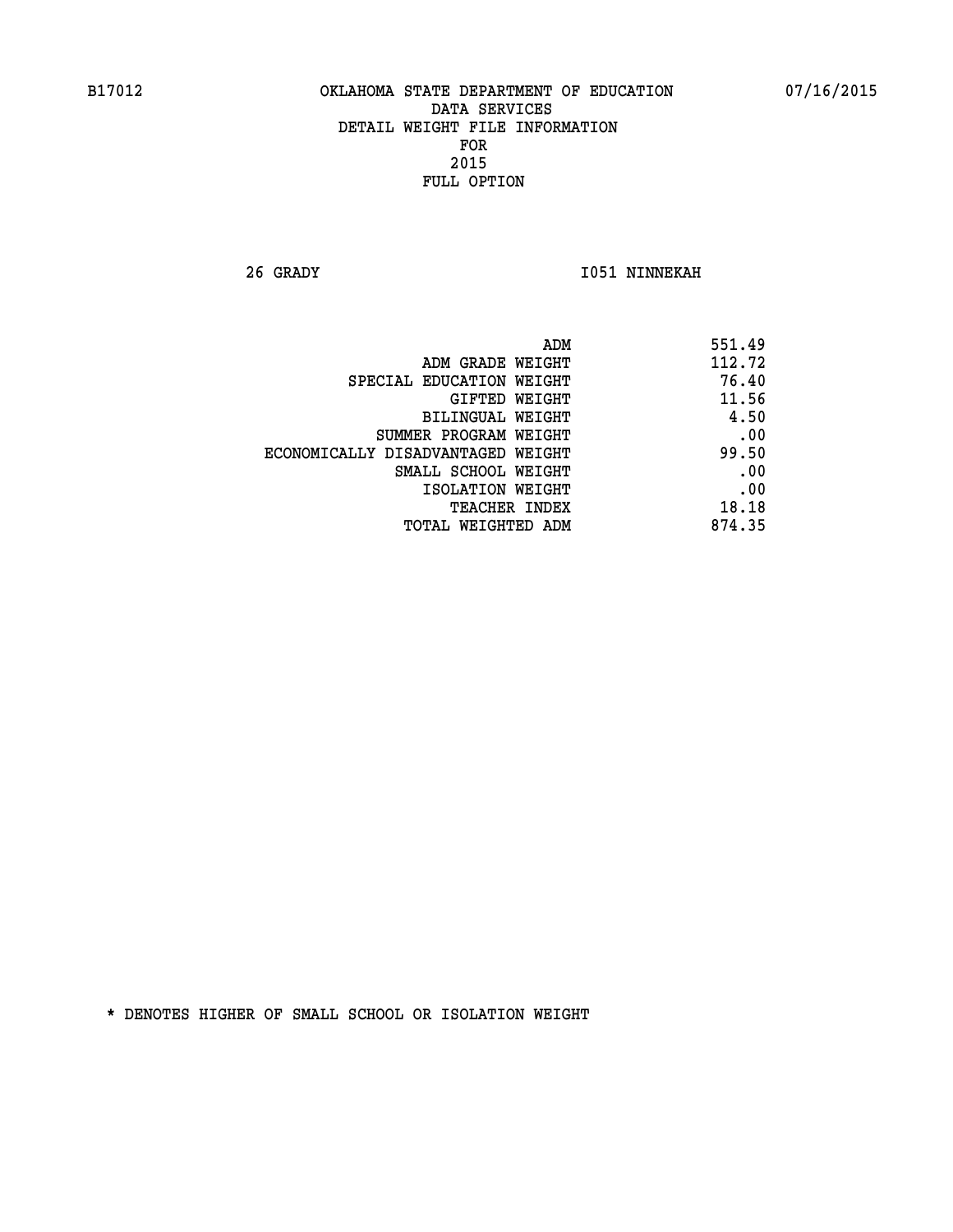**26 GRADY I056 ALEX** 

|                                   | ADM | 307.15   |
|-----------------------------------|-----|----------|
| ADM GRADE WEIGHT                  |     | 60.64    |
| SPECIAL EDUCATION WEIGHT          |     | 46.00    |
| GIFTED WEIGHT                     |     | 14.96    |
| BILINGUAL WEIGHT                  |     | .75      |
| SUMMER PROGRAM WEIGHT             |     | 1.20     |
| ECONOMICALLY DISADVANTAGED WEIGHT |     | 60.25    |
| SMALL SCHOOL WEIGHT               |     | $25.76*$ |
| ISOLATION WEIGHT                  |     | 12.47    |
| TEACHER INDEX                     |     | .00      |
| TOTAL WEIGHTED ADM                |     | 516.71   |
|                                   |     |          |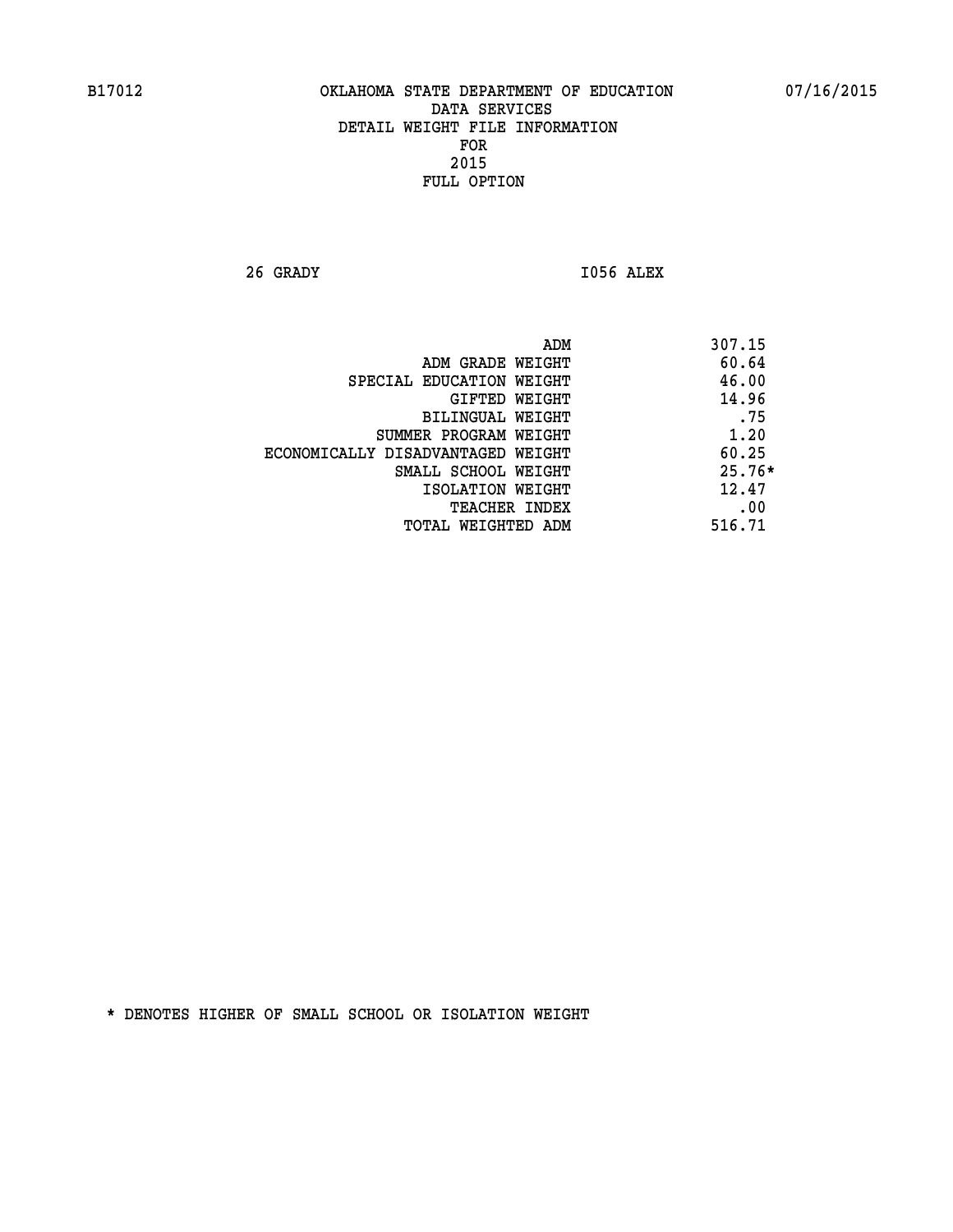**26 GRADY I068 RUSH SPRINGS** 

| 566.60                                                                                                                                                         |
|----------------------------------------------------------------------------------------------------------------------------------------------------------------|
| 110.22                                                                                                                                                         |
| 76.10                                                                                                                                                          |
| 18.70                                                                                                                                                          |
| .00                                                                                                                                                            |
| .00                                                                                                                                                            |
| 84.00                                                                                                                                                          |
| .00                                                                                                                                                            |
| .00                                                                                                                                                            |
| 18.56                                                                                                                                                          |
| 874.18                                                                                                                                                         |
| ADM GRADE WEIGHT<br>GIFTED WEIGHT<br>BILINGUAL WEIGHT<br>SUMMER PROGRAM WEIGHT<br>ECONOMICALLY DISADVANTAGED WEIGHT<br>SMALL SCHOOL WEIGHT<br>ISOLATION WEIGHT |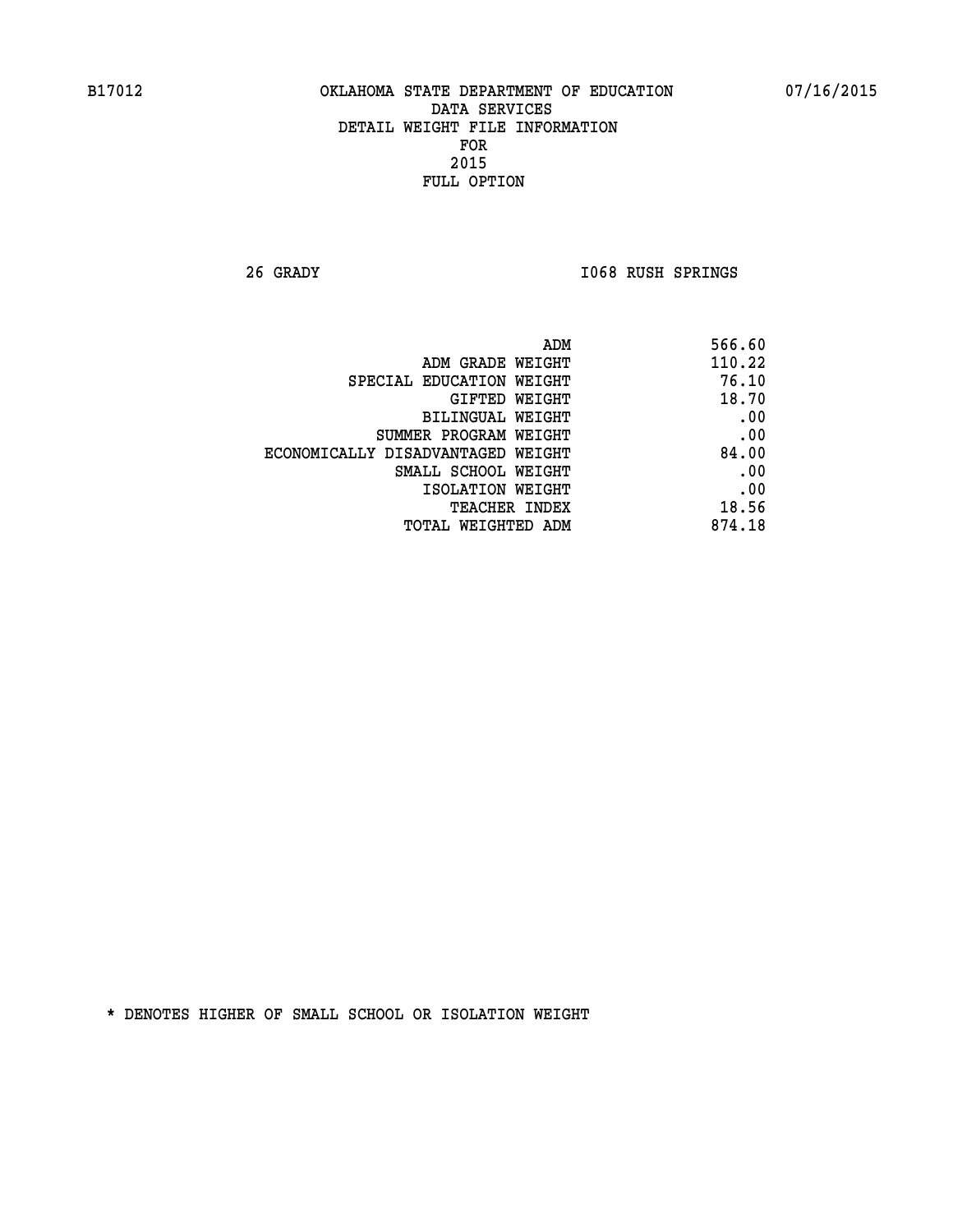**26 GRADY I095 BRIDGE CREEK** 

| 1,494.85 |
|----------|
| 294.93   |
| 190.25   |
| 63.92    |
| 6.00     |
| .00      |
| 183.75   |
| .00      |
| .00      |
| 13.22    |
| 2,246.92 |
|          |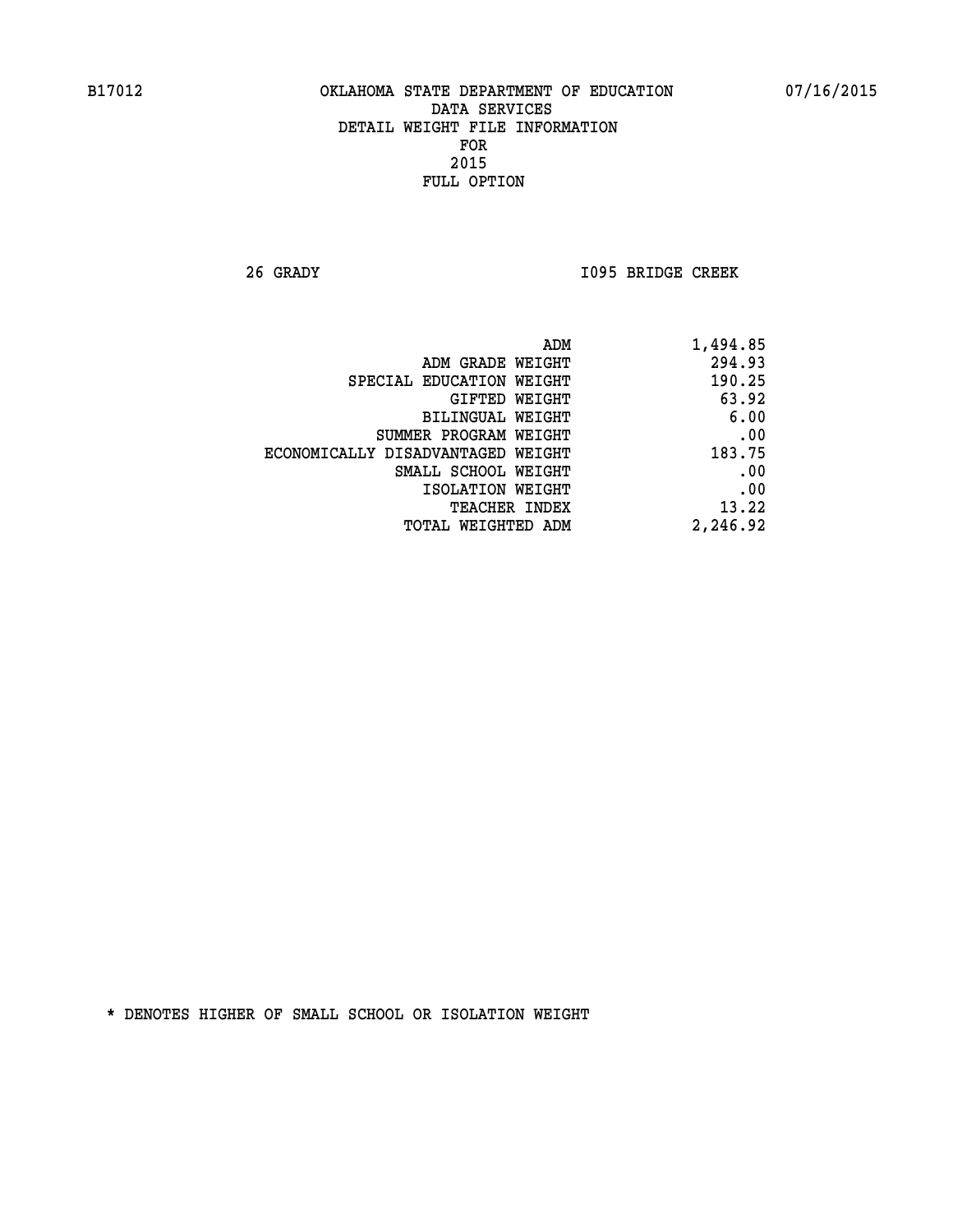**26 GRADY I097 TUTTLE** 

| ADM                               | 1,834.91 |
|-----------------------------------|----------|
| ADM GRADE WEIGHT                  | 297.53   |
| SPECIAL EDUCATION WEIGHT          | 227.85   |
| GIFTED WEIGHT                     | 63.58    |
| BILINGUAL WEIGHT                  | 9.75     |
| SUMMER PROGRAM WEIGHT             | .00      |
| ECONOMICALLY DISADVANTAGED WEIGHT | 107.25   |
| SMALL SCHOOL WEIGHT               | .00      |
| ISOLATION WEIGHT                  | .00      |
| TEACHER INDEX                     | 65.17    |
| TOTAL WEIGHTED ADM                | 2,606.04 |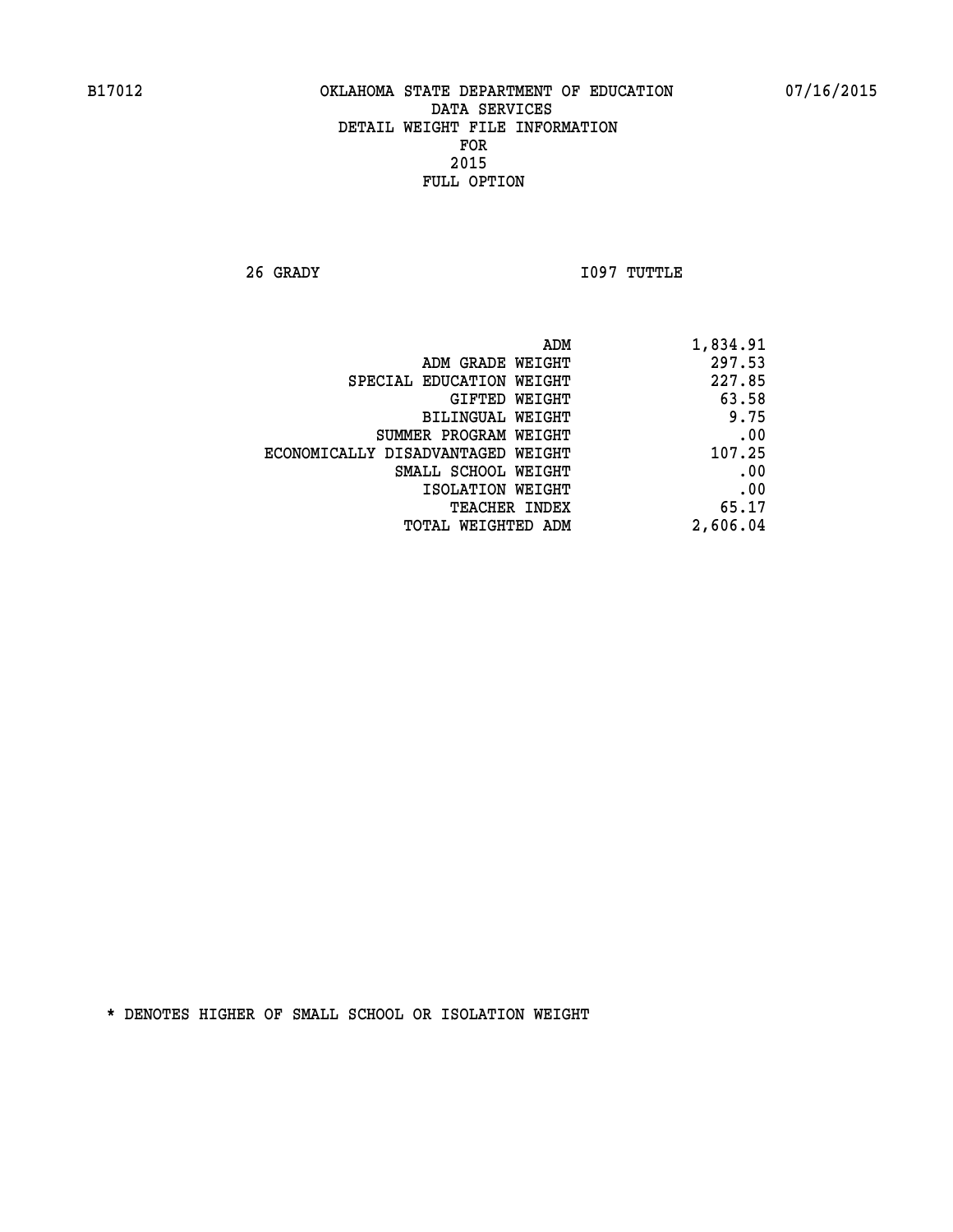**26 GRADY I099 VERDEN** 

| ADM                               | 264.63   |
|-----------------------------------|----------|
| ADM GRADE WEIGHT                  | 51.13    |
| SPECIAL EDUCATION WEIGHT          | 34.25    |
| GIFTED WEIGHT                     | 5.78     |
| BILINGUAL WEIGHT                  | .50      |
| SUMMER PROGRAM WEIGHT             | .00      |
| ECONOMICALLY DISADVANTAGED WEIGHT | 41.75    |
| SMALL SCHOOL WEIGHT               | $26.45*$ |
| ISOLATION WEIGHT                  | .00      |
| <b>TEACHER INDEX</b>              | 17.84    |
| TOTAL WEIGHTED ADM                | 442.33   |
|                                   |          |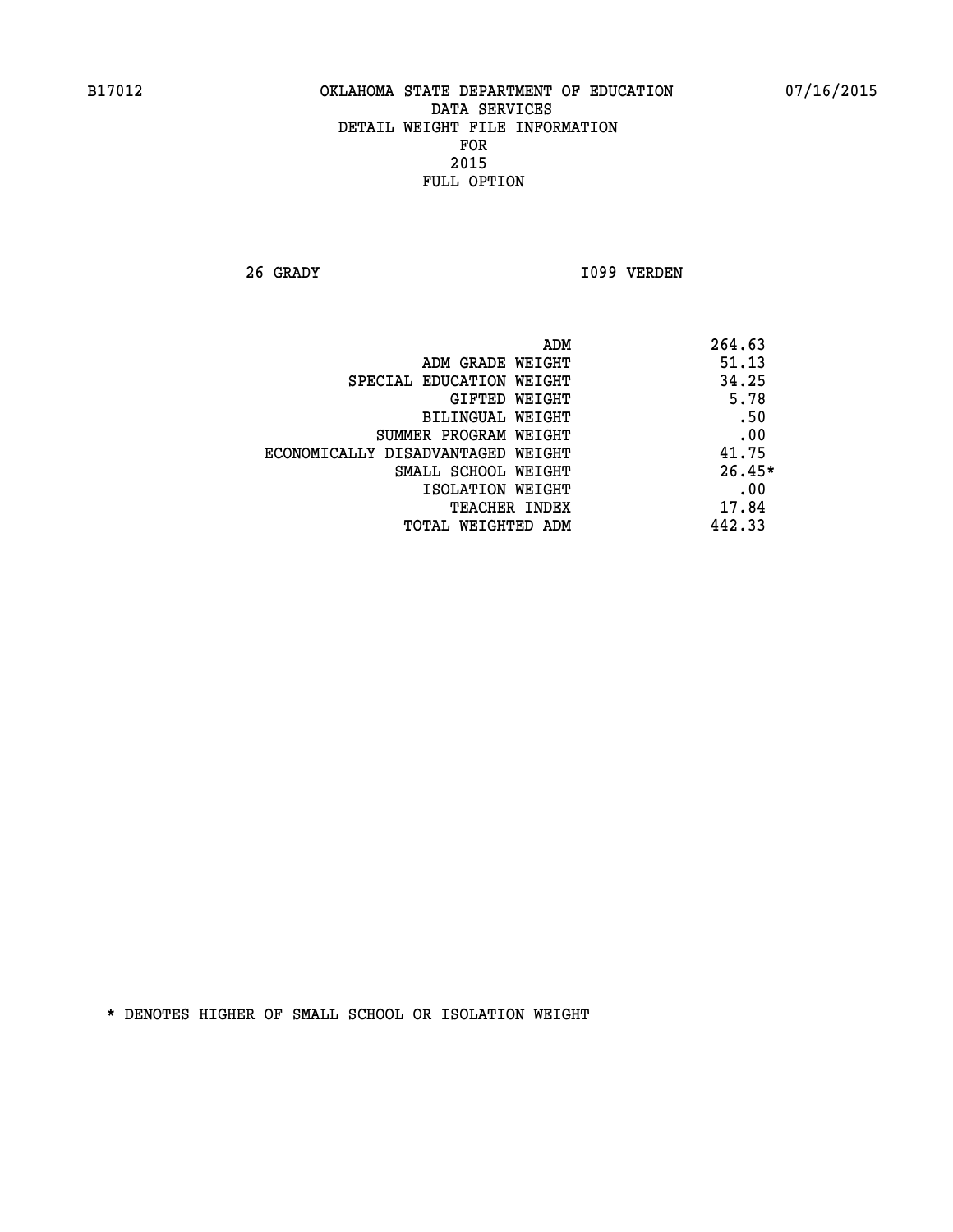**26 GRADY I128 AMBER-POCASSET** 

|                                   | 481.48<br>ADM |
|-----------------------------------|---------------|
| ADM GRADE WEIGHT                  | 95.44         |
| SPECIAL EDUCATION WEIGHT          | 86.40         |
| GIFTED WEIGHT                     | 12.92         |
| BILINGUAL WEIGHT                  | .50           |
| SUMMER PROGRAM WEIGHT             | .00           |
| ECONOMICALLY DISADVANTAGED WEIGHT | 55.25         |
| SMALL SCHOOL WEIGHT               | $8.65*$       |
| ISOLATION WEIGHT                  | .00           |
| <b>TEACHER INDEX</b>              | .00           |
| TOTAL WEIGHTED ADM                | 740.64        |
|                                   |               |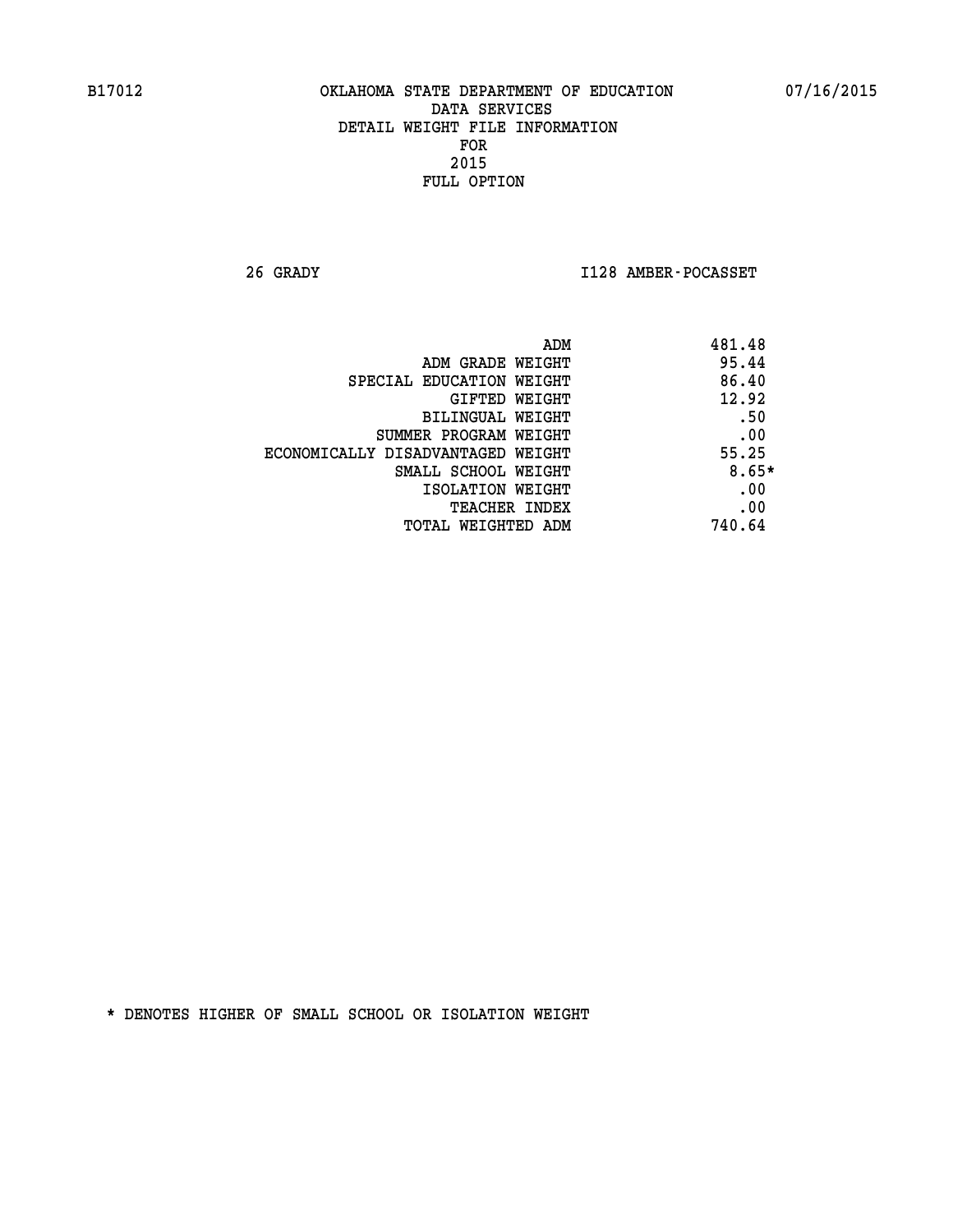**27 GRANT 1054 MEDFORD** 

|                                   | ADM | 275.95    |
|-----------------------------------|-----|-----------|
| ADM GRADE WEIGHT                  |     | 56.14     |
| SPECIAL EDUCATION WEIGHT          |     | 36.65     |
| GIFTED WEIGHT                     |     | 5.44      |
| BILINGUAL WEIGHT                  |     | .75       |
| SUMMER PROGRAM WEIGHT             |     | .00       |
| ECONOMICALLY DISADVANTAGED WEIGHT |     | 37.25     |
| SMALL SCHOOL WEIGHT               |     | 26.40     |
| ISOLATION WEIGHT                  |     | $162.81*$ |
| TEACHER INDEX                     |     | .00       |
| TOTAL WEIGHTED ADM                |     | 574.99    |
|                                   |     |           |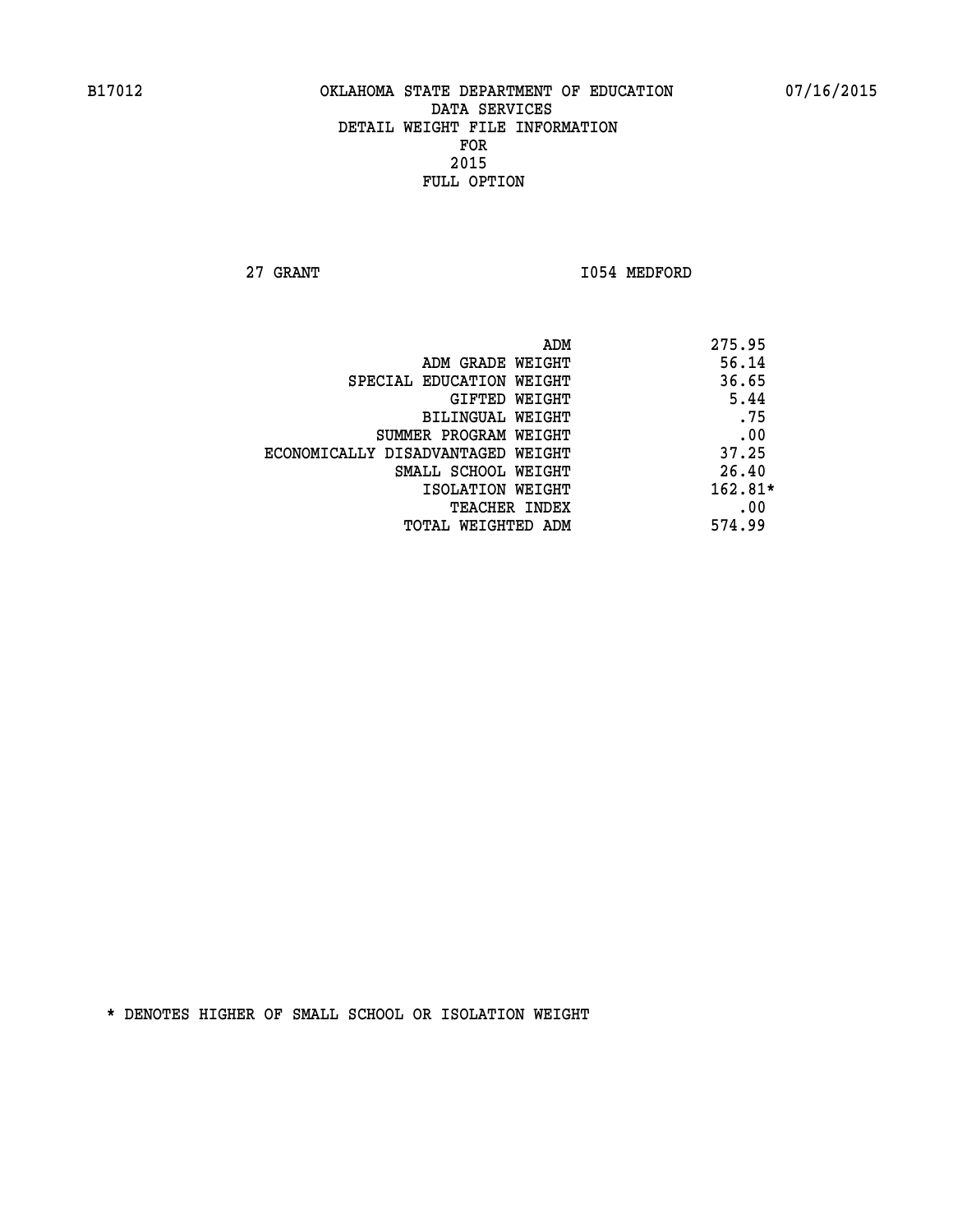**27 GRANT I090 POND CREEK-HUNTER** 

|                                   | ADM | 349.00   |
|-----------------------------------|-----|----------|
| ADM GRADE WEIGHT                  |     | 71.51    |
| SPECIAL EDUCATION WEIGHT          |     | 59.85    |
| GIFTED WEIGHT                     |     | 18.70    |
| BILINGUAL WEIGHT                  |     | .00      |
| SUMMER PROGRAM WEIGHT             |     | .00      |
| ECONOMICALLY DISADVANTAGED WEIGHT |     | 47.00    |
| SMALL SCHOOL WEIGHT               |     | 23.75    |
| ISOLATION WEIGHT                  |     | $96.78*$ |
| <b>TEACHER INDEX</b>              |     | 29.50    |
| TOTAL WEIGHTED ADM                |     | 672.34   |
|                                   |     |          |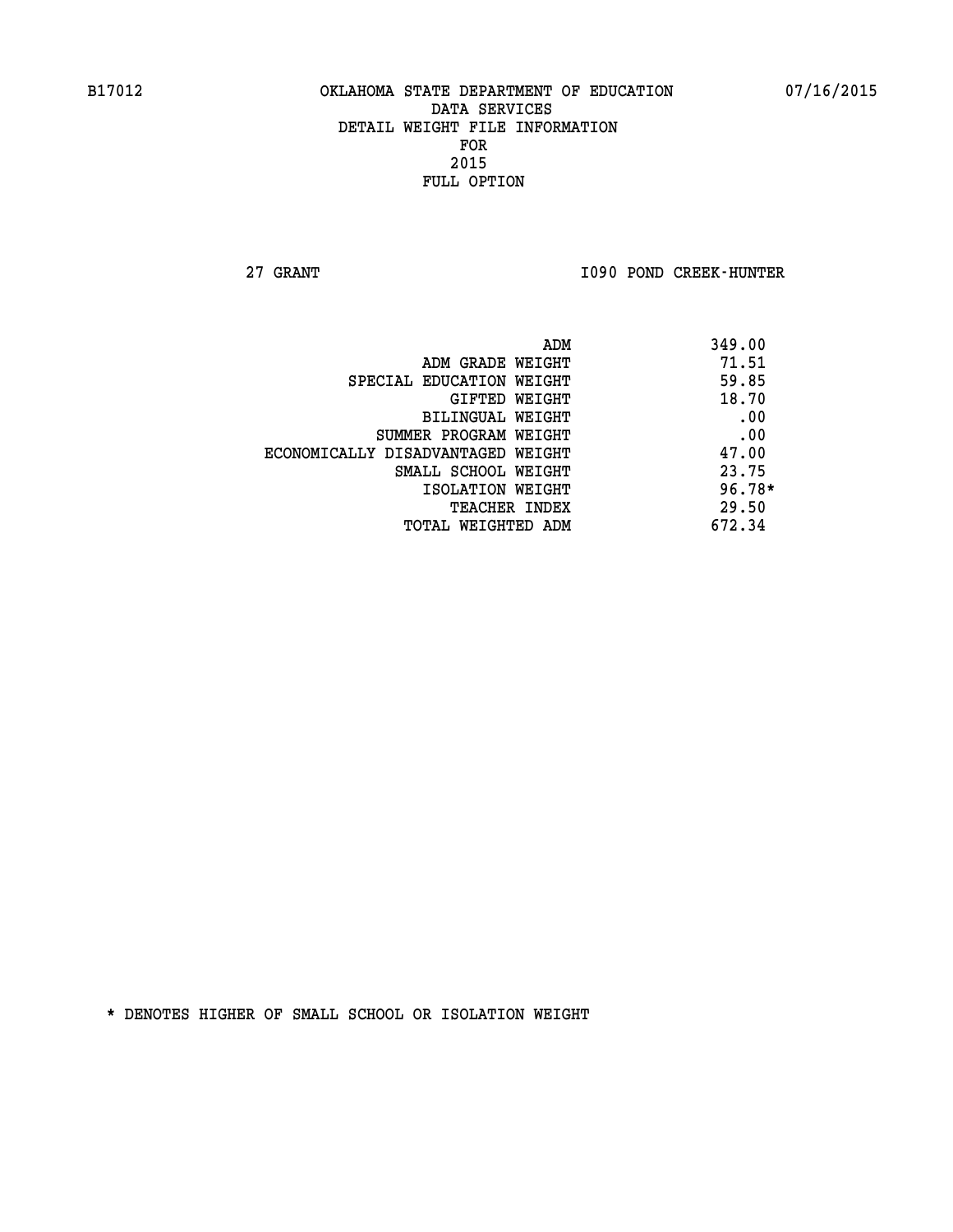**27 GRANT I095 DEER CREEK-LAMONT** 

| 176.72  |
|---------|
| 34.33   |
| 22.25   |
| 12.24   |
| .75     |
| .00     |
| 21.50   |
| 23.54   |
| 124.68* |
| 18.74   |
| 411.21  |
|         |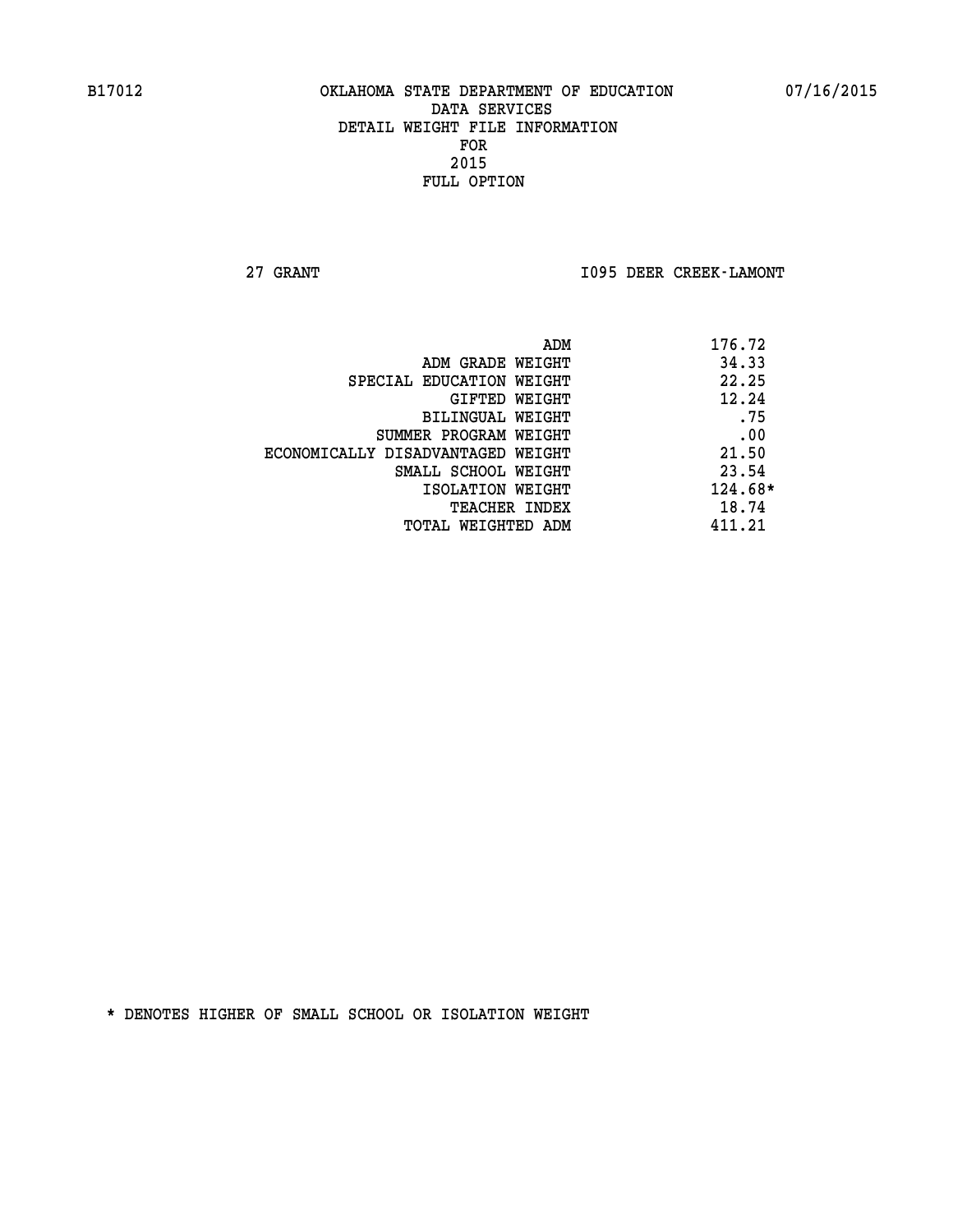**28 GREER I001 MANGUM** 

|                                   | ADM<br>693.05 |  |
|-----------------------------------|---------------|--|
| ADM GRADE WEIGHT                  | 139.79        |  |
| SPECIAL EDUCATION WEIGHT          | 82.05         |  |
| GIFTED WEIGHT                     | 28.56         |  |
| BILINGUAL WEIGHT                  | 7.50          |  |
| SUMMER PROGRAM WEIGHT             | .00           |  |
| ECONOMICALLY DISADVANTAGED WEIGHT | 127.25        |  |
| SMALL SCHOOL WEIGHT               | .00           |  |
| ISOLATION WEIGHT                  | 187.12*       |  |
| <b>TEACHER INDEX</b>              | 27.17         |  |
| TOTAL WEIGHTED ADM                | 1,292.49      |  |
|                                   |               |  |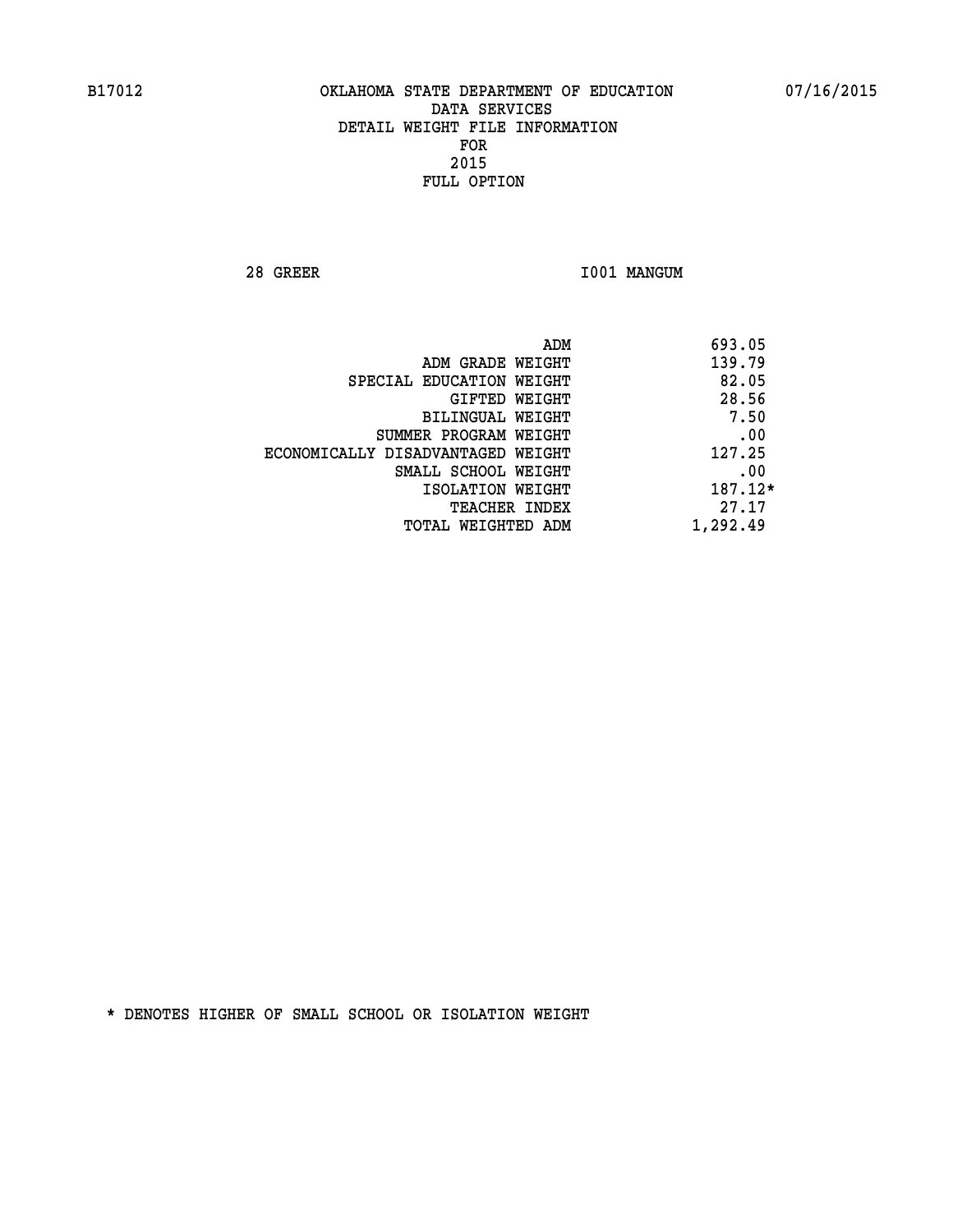**28 GREER I003 GRANITE** 

|                                   | ADM | 279.70   |
|-----------------------------------|-----|----------|
| ADM GRADE WEIGHT                  |     | 62.71    |
| SPECIAL EDUCATION WEIGHT          |     | 51.75    |
| GIFTED WEIGHT                     |     | 7.48     |
| BILINGUAL WEIGHT                  |     | .50      |
| SUMMER PROGRAM WEIGHT             |     | .00      |
| ECONOMICALLY DISADVANTAGED WEIGHT |     | 36.25    |
| SMALL SCHOOL WEIGHT               |     | 26.36    |
| ISOLATION WEIGHT                  |     | $51.69*$ |
| TEACHER INDEX                     |     | 31.81    |
| TOTAL WEIGHTED ADM                |     | 521.89   |
|                                   |     |          |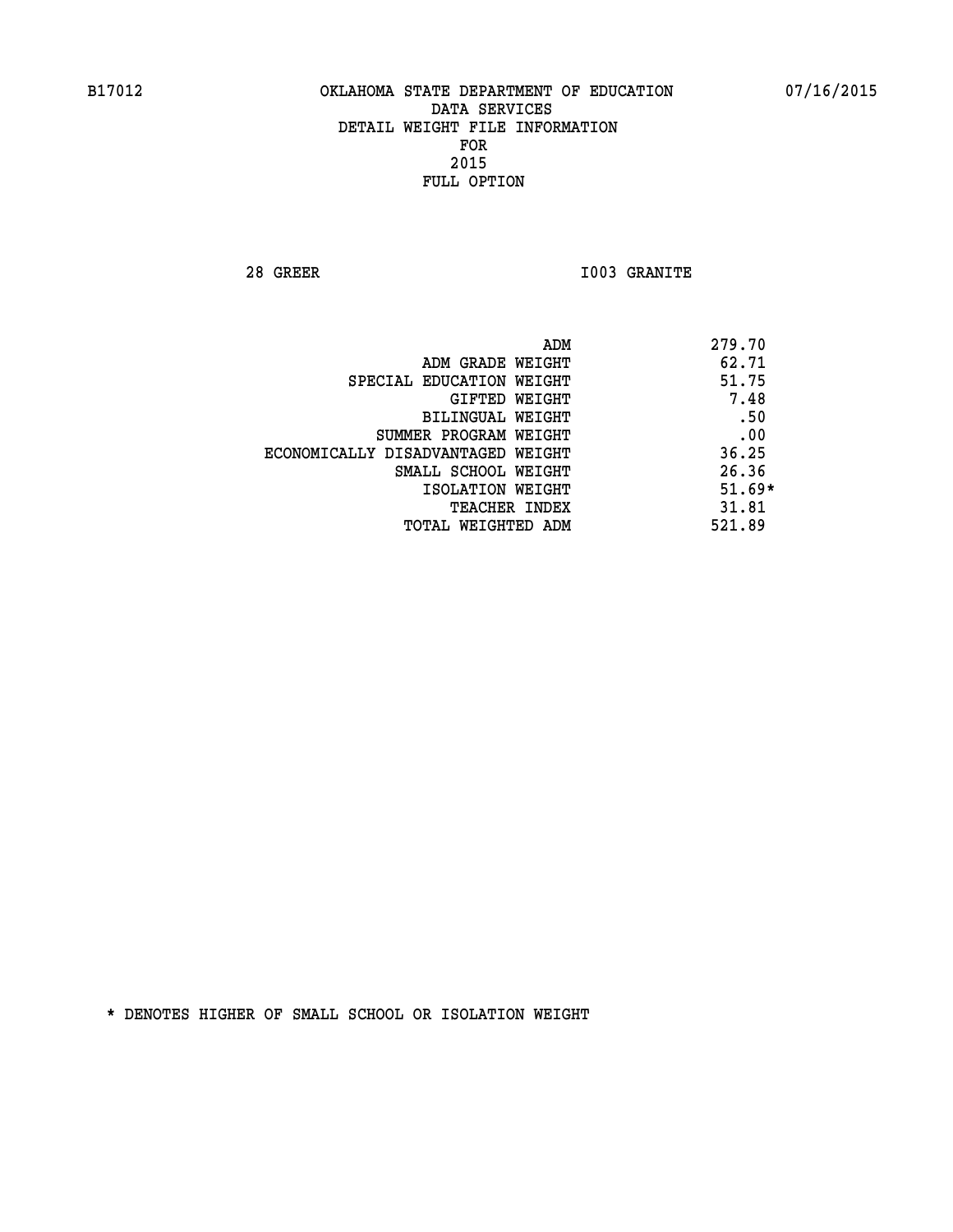**29 HARMON I066 HOLLIS** 

| ADM                               | 535.85   |
|-----------------------------------|----------|
| ADM GRADE WEIGHT                  | 112.72   |
| SPECIAL EDUCATION WEIGHT          | 85.90    |
| GIFTED WEIGHT                     | 14.62    |
| BILINGUAL WEIGHT                  | 24.00    |
| SUMMER PROGRAM WEIGHT             | .00      |
| ECONOMICALLY DISADVANTAGED WEIGHT | 104.75   |
| SMALL SCHOOL WEIGHT               | .00      |
| ISOLATION WEIGHT                  | 187.55*  |
| TEACHER INDEX                     | 6.10     |
| TOTAL WEIGHTED ADM                | 1,071.49 |
|                                   |          |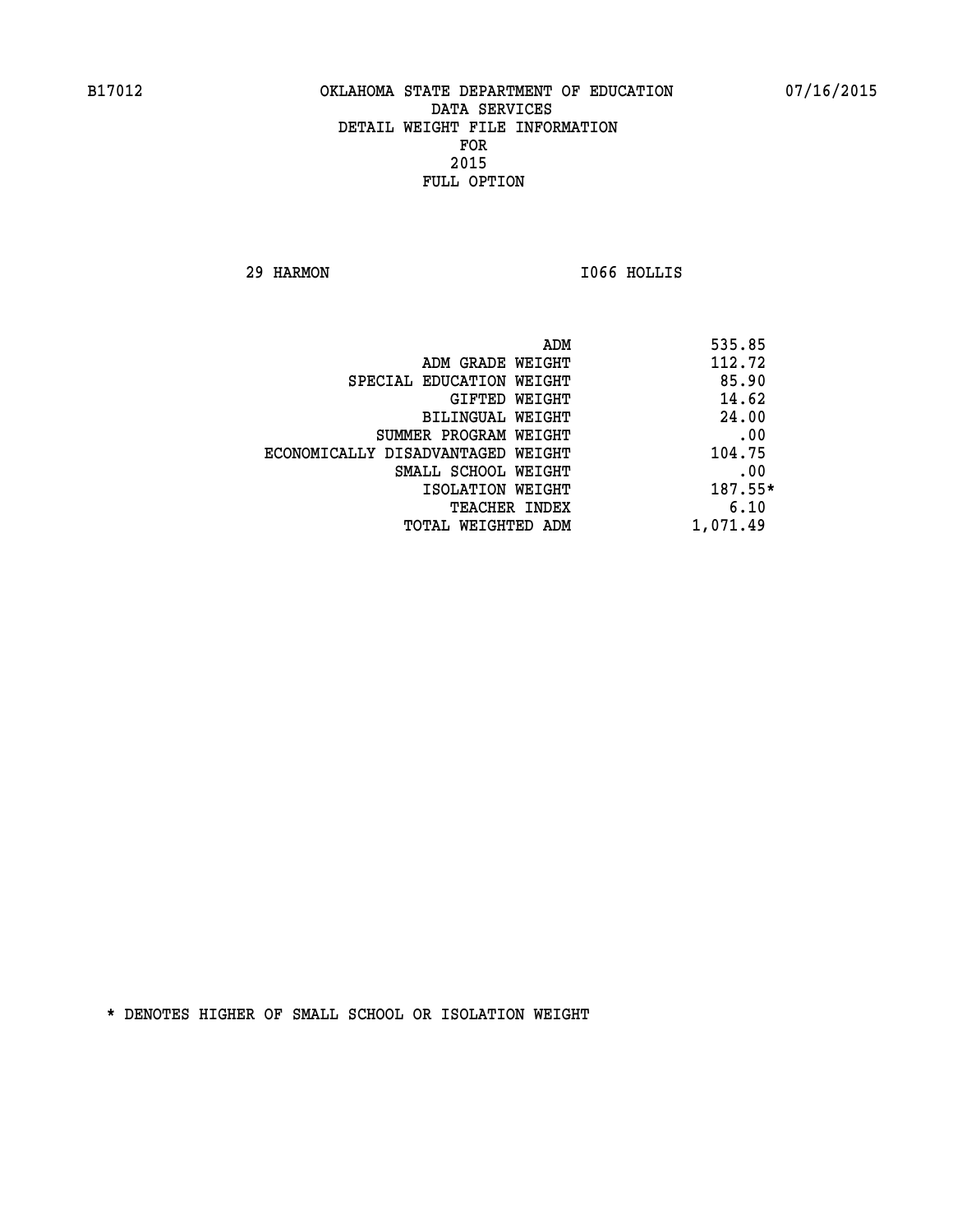**30 HARPER I001 LAVERNE** 

|                                   | ADM<br>492.82 |  |
|-----------------------------------|---------------|--|
| ADM GRADE WEIGHT                  | 78.17         |  |
| SPECIAL EDUCATION WEIGHT          | 59.50         |  |
| GIFTED WEIGHT                     | 16.32         |  |
| BILINGUAL WEIGHT                  | 31.00         |  |
| SUMMER PROGRAM WEIGHT             | .00           |  |
| ECONOMICALLY DISADVANTAGED WEIGHT | 64.25         |  |
| SMALL SCHOOL WEIGHT               | 6.74          |  |
| ISOLATION WEIGHT                  | $187.27*$     |  |
| <b>TEACHER INDEX</b>              | 11.56         |  |
| TOTAL WEIGHTED ADM                | 940.89        |  |
|                                   |               |  |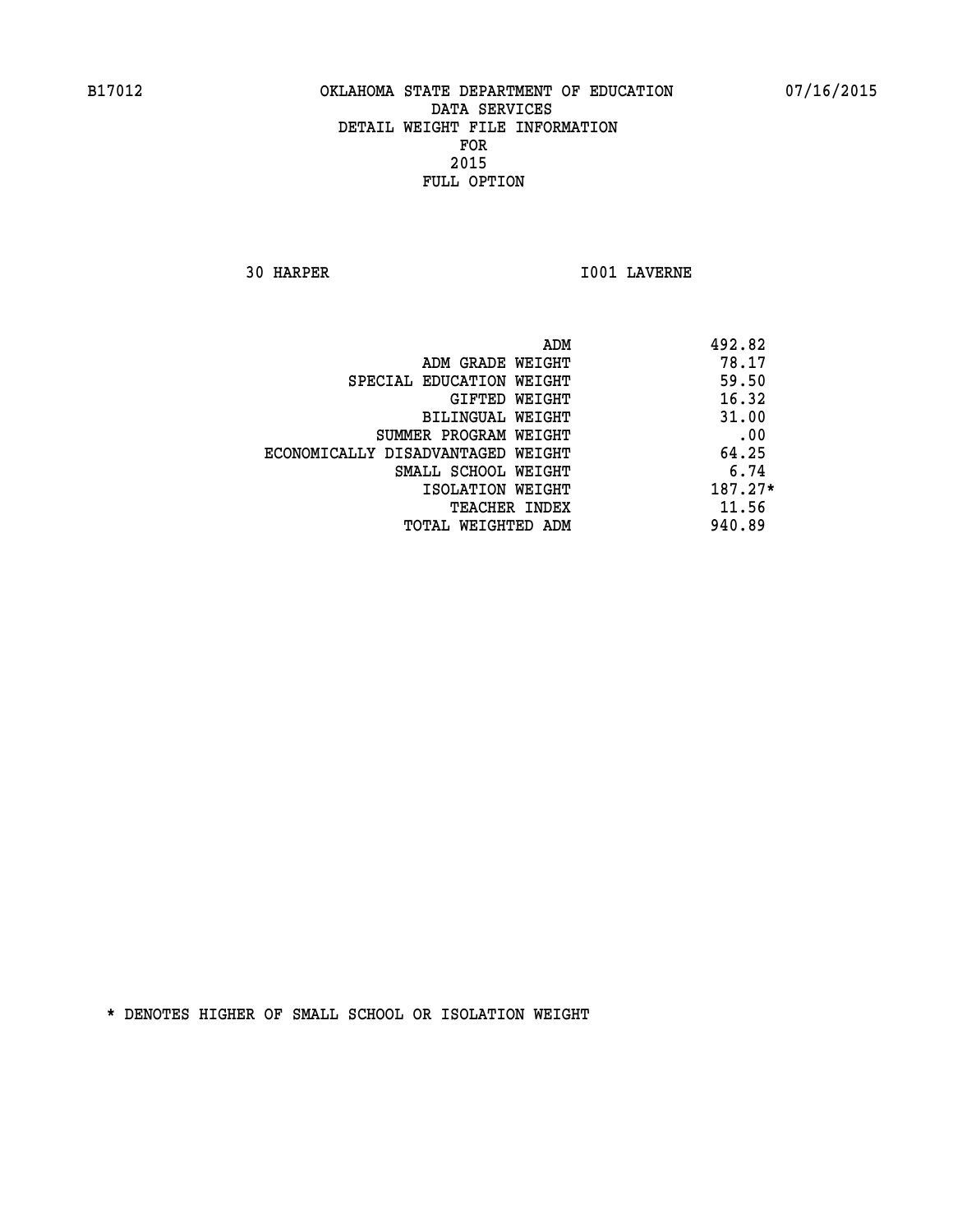**30 HARPER I004 BUFFALO** 

|                                   | 281.35<br>ADM |
|-----------------------------------|---------------|
| ADM GRADE WEIGHT                  | 55.36         |
| SPECIAL EDUCATION WEIGHT          | 21.30         |
| GIFTED WEIGHT                     | 8.84          |
| <b>BILINGUAL WEIGHT</b>           | 19.50         |
| SUMMER PROGRAM WEIGHT             | .00           |
| ECONOMICALLY DISADVANTAGED WEIGHT | 45.00         |
| SMALL SCHOOL WEIGHT               | 26.34         |
| ISOLATION WEIGHT                  | $149.12*$     |
| <b>TEACHER INDEX</b>              | 8.70          |
| TOTAL WEIGHTED ADM                | 589.17        |
|                                   |               |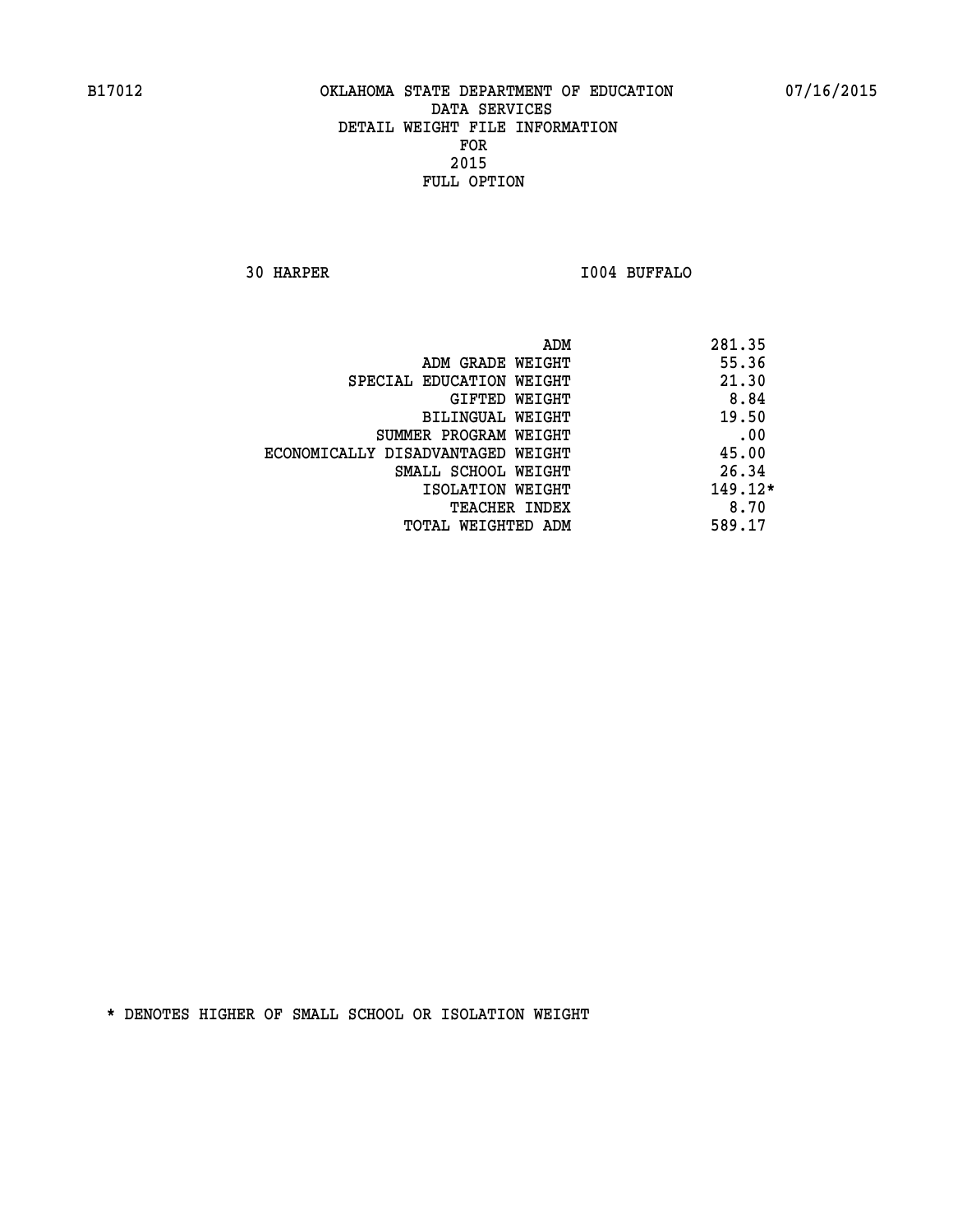**31 HASKELL C010 WHITEFIELD** 

| ADM                               | 130.81   |
|-----------------------------------|----------|
| ADM GRADE WEIGHT                  | 26.93    |
| SPECIAL EDUCATION WEIGHT          | 24.65    |
| GIFTED WEIGHT                     | 1.36     |
| BILINGUAL WEIGHT                  | .75      |
| SUMMER PROGRAM WEIGHT             | .00      |
| ECONOMICALLY DISADVANTAGED WEIGHT | 23.50    |
| SMALL SCHOOL WEIGHT               | $19.69*$ |
| ISOLATION WEIGHT                  | .00      |
| <b>TEACHER INDEX</b>              | .00      |
| TOTAL WEIGHTED ADM                | 227.69   |
|                                   |          |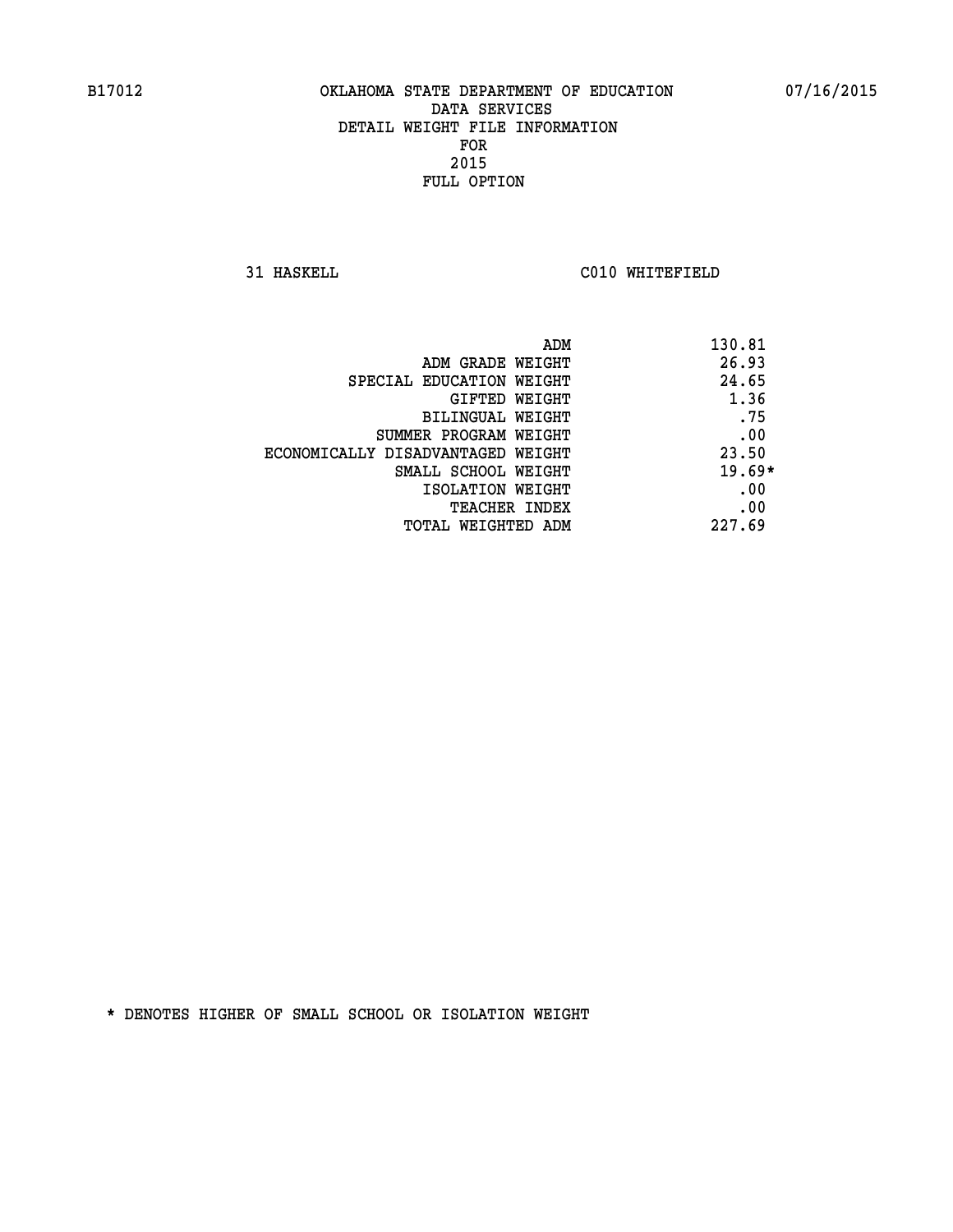**31 HASKELL IO13 KINTA** 

|                                   | 192.18<br>ADM |
|-----------------------------------|---------------|
| ADM GRADE WEIGHT                  | 44.29         |
| SPECIAL EDUCATION WEIGHT          | 23.00         |
| GIFTED WEIGHT                     | 6.80          |
| BILINGUAL WEIGHT                  | .25           |
| SUMMER PROGRAM WEIGHT             | .00           |
| ECONOMICALLY DISADVANTAGED WEIGHT | 48.75         |
| SMALL SCHOOL WEIGHT               | $24.47*$      |
| ISOLATION WEIGHT                  | .00           |
| TEACHER INDEX                     | .00           |
| TOTAL WEIGHTED ADM                | 339.74        |
|                                   |               |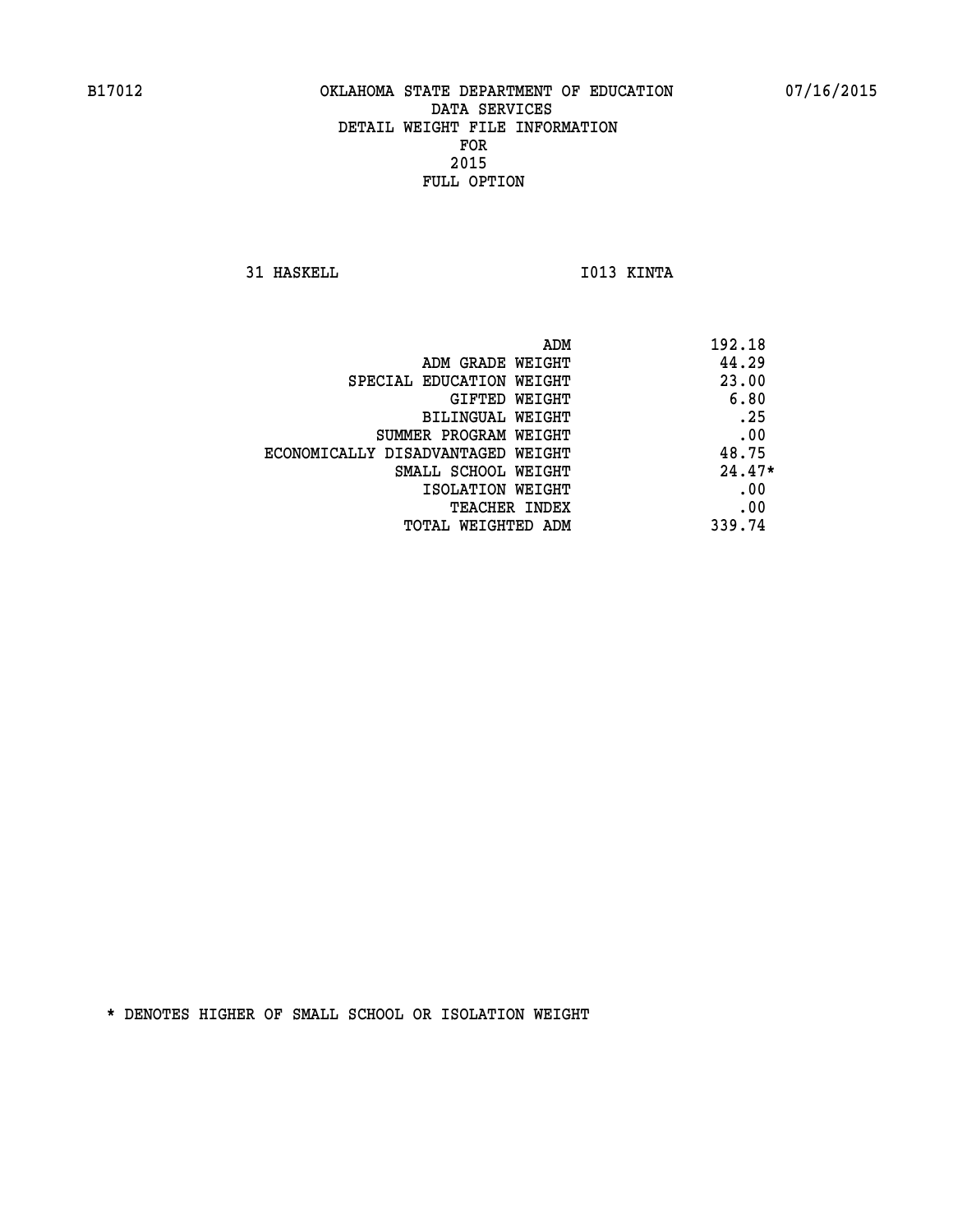**31 HASKELL 1020 STIGLER** 

| 1,372.49 |
|----------|
| 276.52   |
| 221.65   |
| 37.74    |
| 11.00    |
| 3.60     |
| 223.25   |
| .00      |
| .00      |
| 30.89    |
| 2,177.14 |
|          |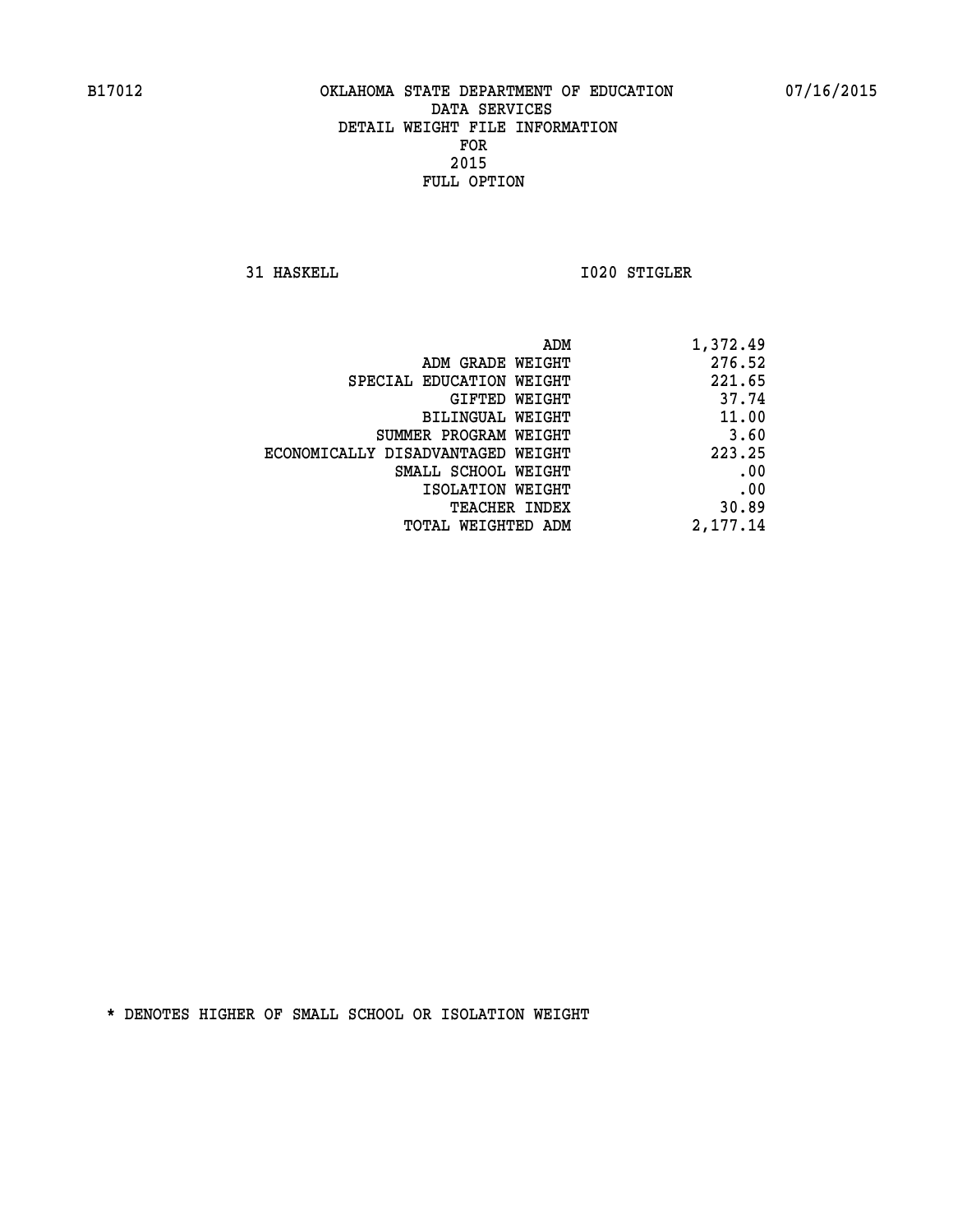**31 HASKELL 1037 MCCURTAIN** 

| ADM<br>231.29                              |  |
|--------------------------------------------|--|
| 45.81<br>ADM GRADE WEIGHT                  |  |
| 38.60<br>SPECIAL EDUCATION WEIGHT          |  |
| 6.12<br>GIFTED WEIGHT                      |  |
| .00<br><b>BILINGUAL WEIGHT</b>             |  |
| 1.20<br>SUMMER PROGRAM WEIGHT              |  |
| 41.00<br>ECONOMICALLY DISADVANTAGED WEIGHT |  |
| $26.03*$<br>SMALL SCHOOL WEIGHT            |  |
| .00<br>ISOLATION WEIGHT                    |  |
| 44.69<br><b>TEACHER INDEX</b>              |  |
| 434.74<br>TOTAL WEIGHTED ADM               |  |
|                                            |  |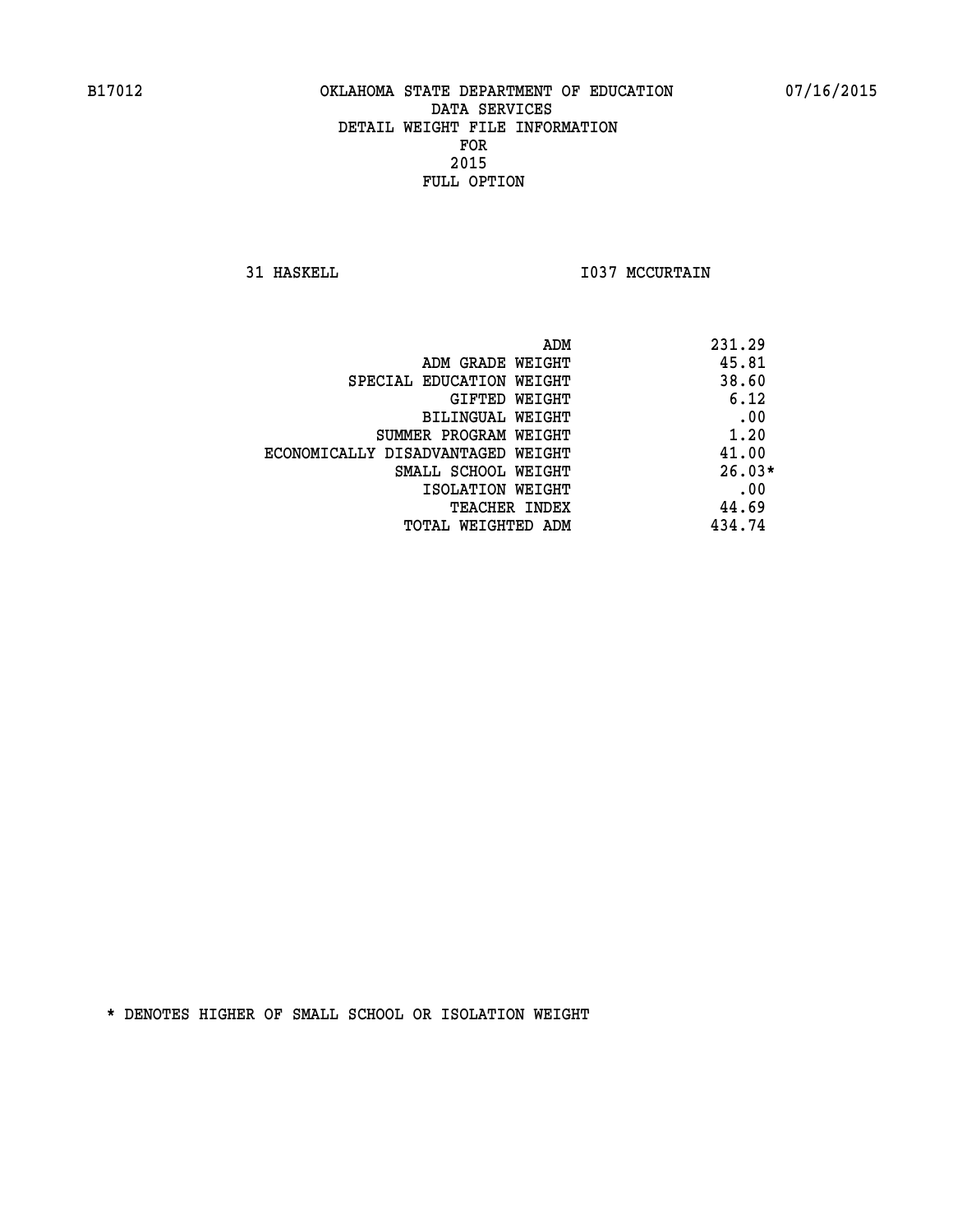**31 HASKELL I043 KEOTA** 

|                                   | 419.34<br>ADM |
|-----------------------------------|---------------|
| ADM GRADE WEIGHT                  | 88.15         |
| SPECIAL EDUCATION WEIGHT          | 70.60         |
| GIFTED WEIGHT                     | 11.56         |
| BILINGUAL WEIGHT                  | .25           |
| SUMMER PROGRAM WEIGHT             | .00           |
| ECONOMICALLY DISADVANTAGED WEIGHT | 86.00         |
| SMALL SCHOOL WEIGHT               | $17.39*$      |
| ISOLATION WEIGHT                  | .00           |
| TEACHER INDEX                     | .00           |
| TOTAL WEIGHTED ADM                | 693.29        |
|                                   |               |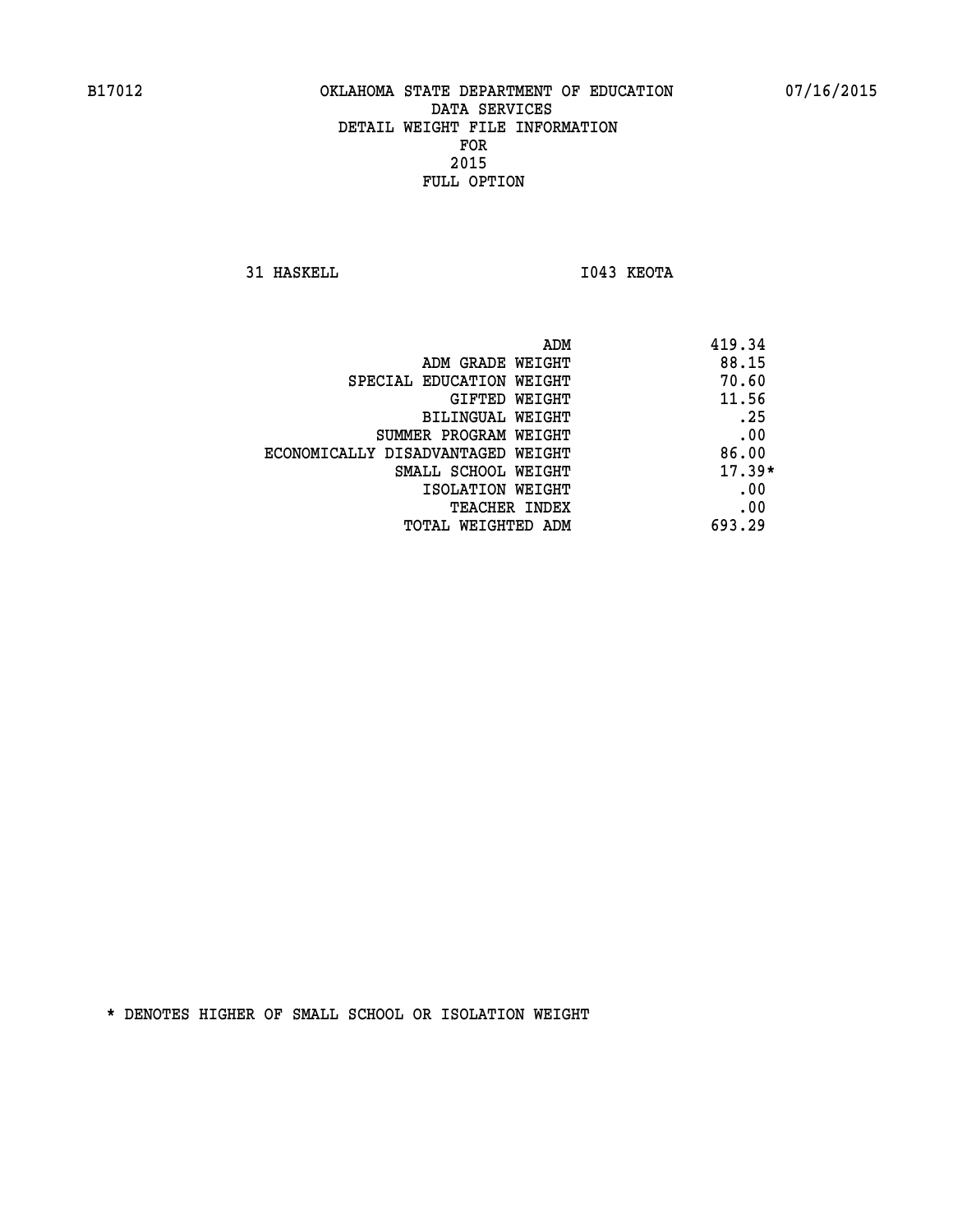**32 HUGHES I001 MOSS** 

| ADM                               | 289.46   |
|-----------------------------------|----------|
| ADM GRADE WEIGHT                  | 56.24    |
| SPECIAL EDUCATION WEIGHT          | 73.70    |
| GIFTED WEIGHT                     | 15.30    |
| BILINGUAL WEIGHT                  | 3.50     |
| SUMMER PROGRAM WEIGHT             | .00      |
| ECONOMICALLY DISADVANTAGED WEIGHT | 43.25    |
| SMALL SCHOOL WEIGHT               | $26.21*$ |
| ISOLATION WEIGHT                  | 17.37    |
| <b>TEACHER INDEX</b>              | 32.40    |
| TOTAL WEIGHTED ADM                | 540.06   |
|                                   |          |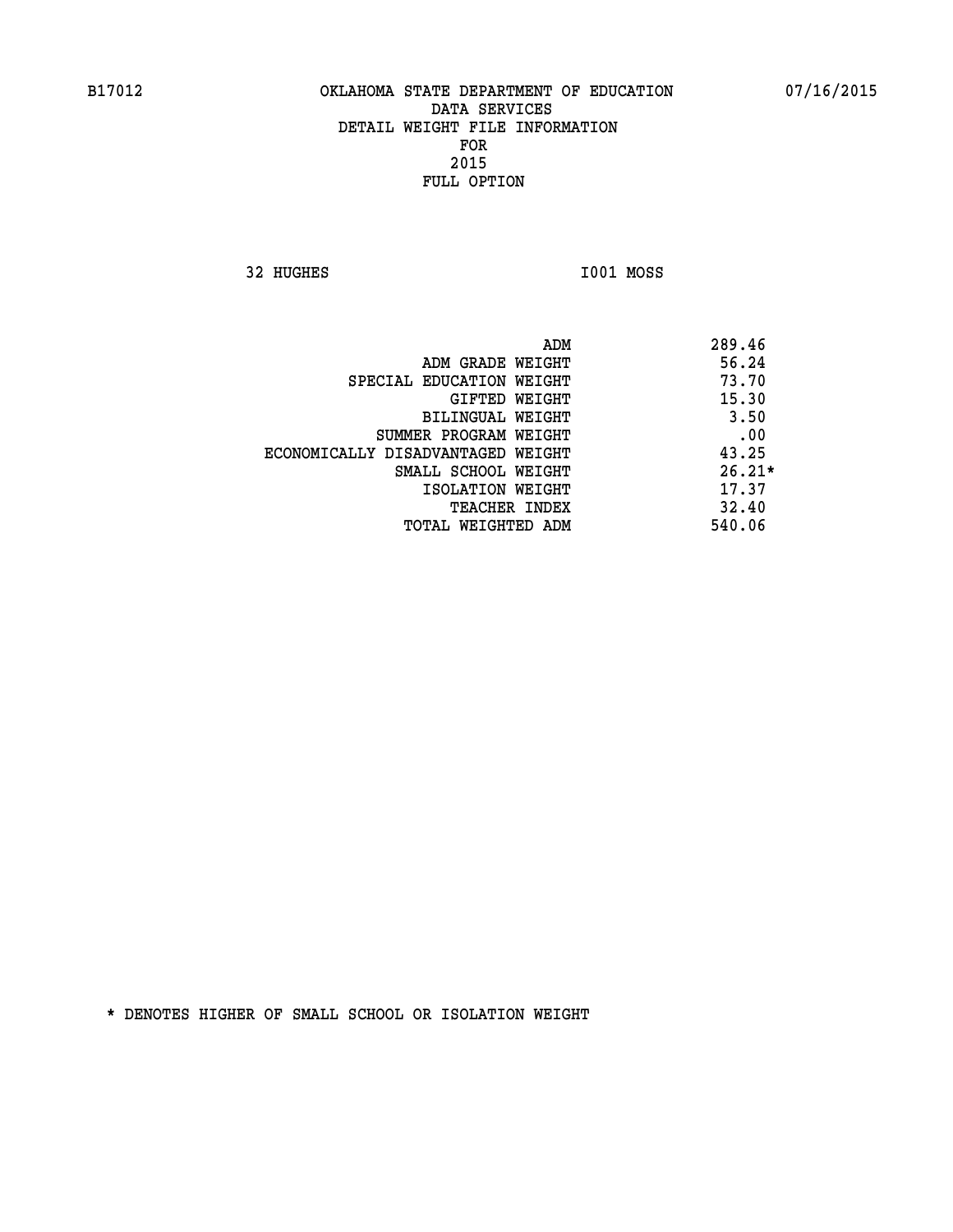32 HUGHES **I005 WETUMKA** 

| ADM<br>462.73                |                                   |
|------------------------------|-----------------------------------|
| 87.23<br>ADM GRADE WEIGHT    |                                   |
| 65.95                        | SPECIAL EDUCATION WEIGHT          |
| 17.68<br>GIFTED WEIGHT       |                                   |
| .00<br>BILINGUAL WEIGHT      |                                   |
| .00                          | SUMMER PROGRAM WEIGHT             |
| 94.50                        | ECONOMICALLY DISADVANTAGED WEIGHT |
| $11.59*$                     | SMALL SCHOOL WEIGHT               |
| .00<br>ISOLATION WEIGHT      |                                   |
| 5.61<br><b>TEACHER INDEX</b> |                                   |
| 745.29                       | TOTAL WEIGHTED ADM                |
|                              |                                   |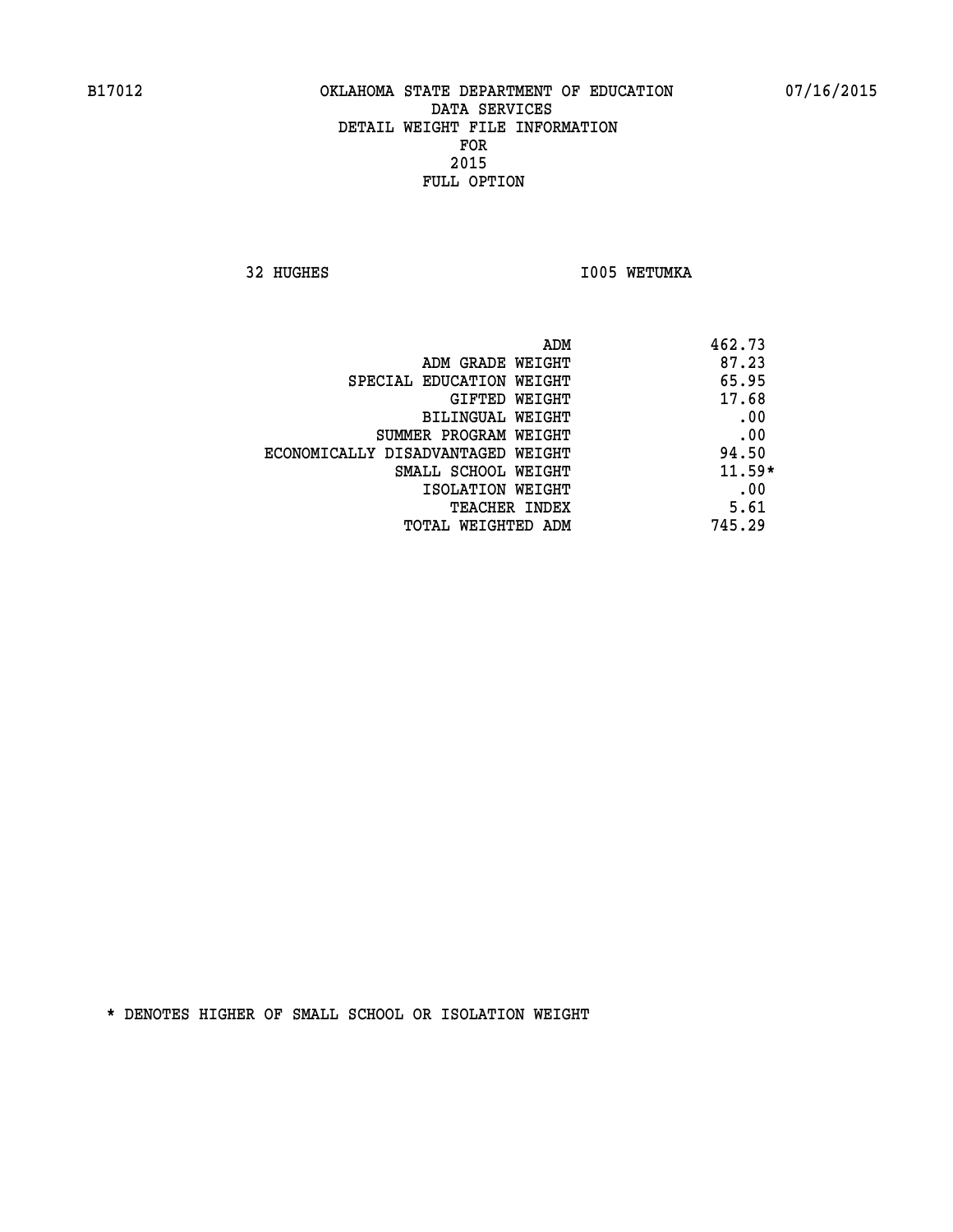**32 HUGHES I035 HOLDENVILLE** 

| 1,064.83 |
|----------|
| 218.57   |
| 260.25   |
| 36.72    |
| 7.00     |
| .00      |
| 213.25   |
| .00      |
| .00      |
| .00      |
| 1,800.62 |
|          |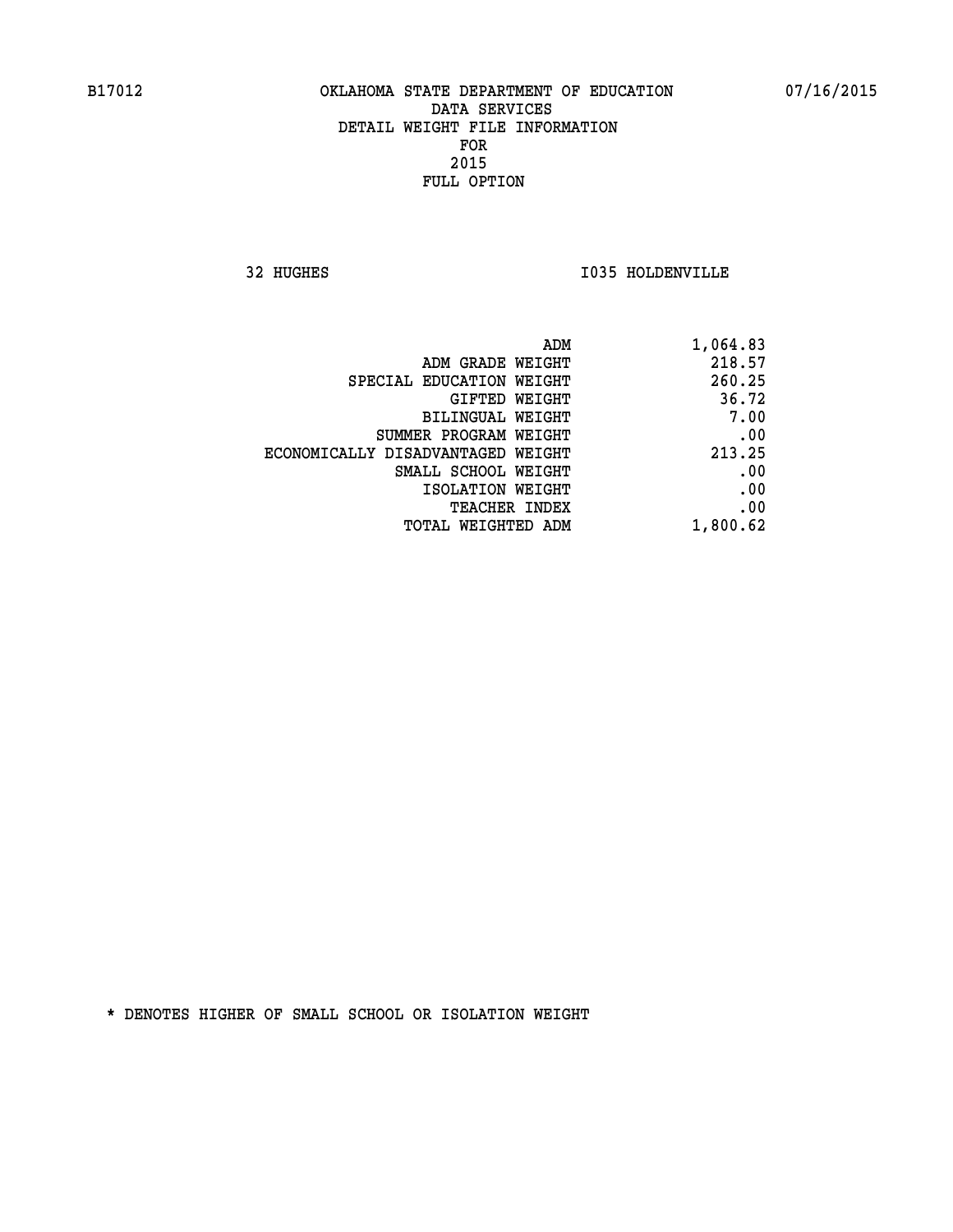**32 HUGHES I048 CALVIN** 

|                                   | ADM | 172.68   |
|-----------------------------------|-----|----------|
| ADM GRADE WEIGHT                  |     | 33.93    |
| SPECIAL EDUCATION WEIGHT          |     | 75.25    |
| GIFTED WEIGHT                     |     | 6.12     |
| BILINGUAL WEIGHT                  |     | .50      |
| SUMMER PROGRAM WEIGHT             |     | .00      |
| ECONOMICALLY DISADVANTAGED WEIGHT |     | 34.00    |
| SMALL SCHOOL WEIGHT               |     | $23.26*$ |
| ISOLATION WEIGHT                  |     | 20.72    |
| <b>TEACHER INDEX</b>              |     | .00      |
| TOTAL WEIGHTED ADM                |     | 345.74   |
|                                   |     |          |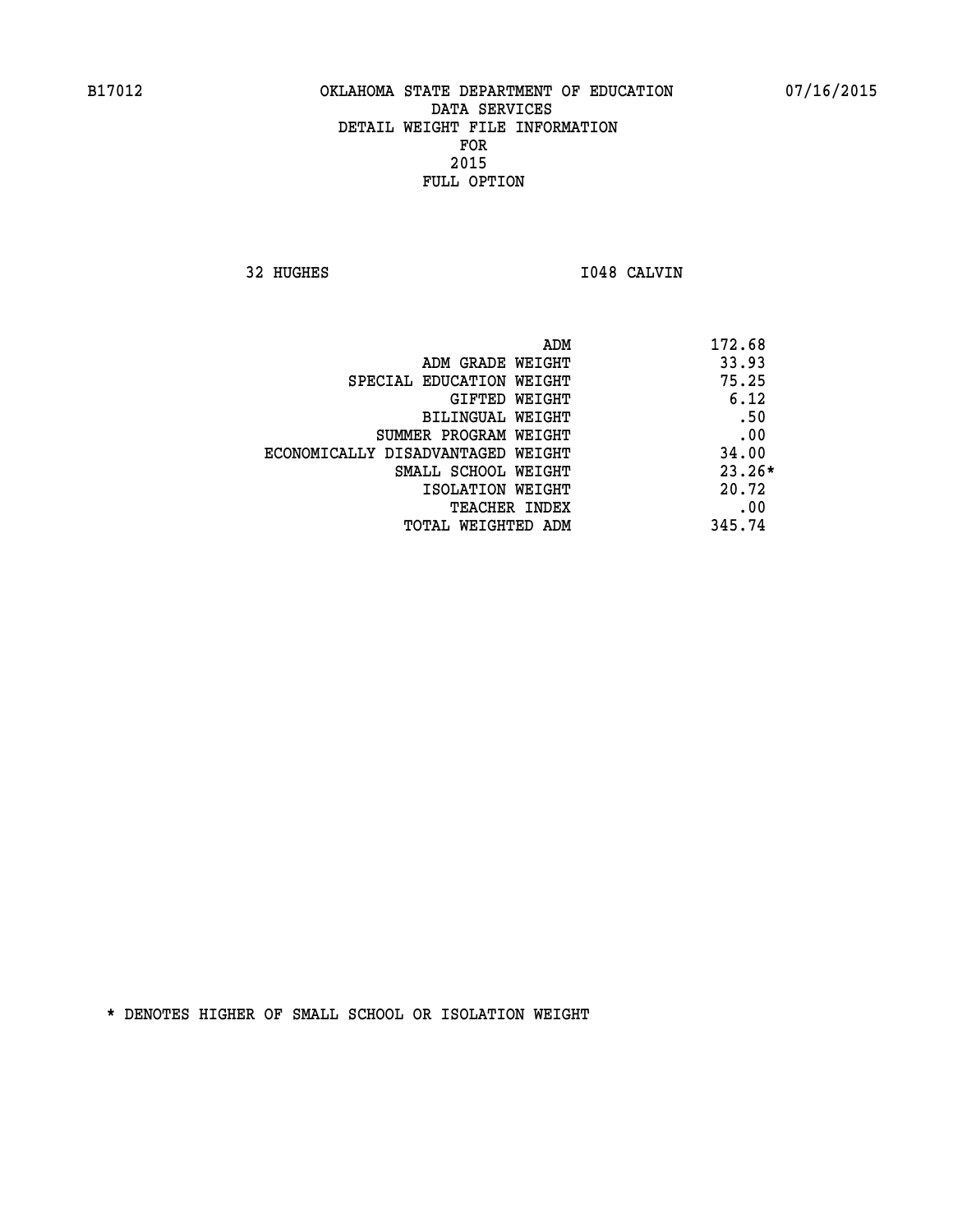**32 HUGHES I054 STUART** 

| 281.56   |
|----------|
| 52.58    |
| 25.70    |
| 7.82     |
| .00      |
| .00      |
| 51.75    |
| $26.34*$ |
| 21.29    |
| 20.45    |
| 466.20   |
|          |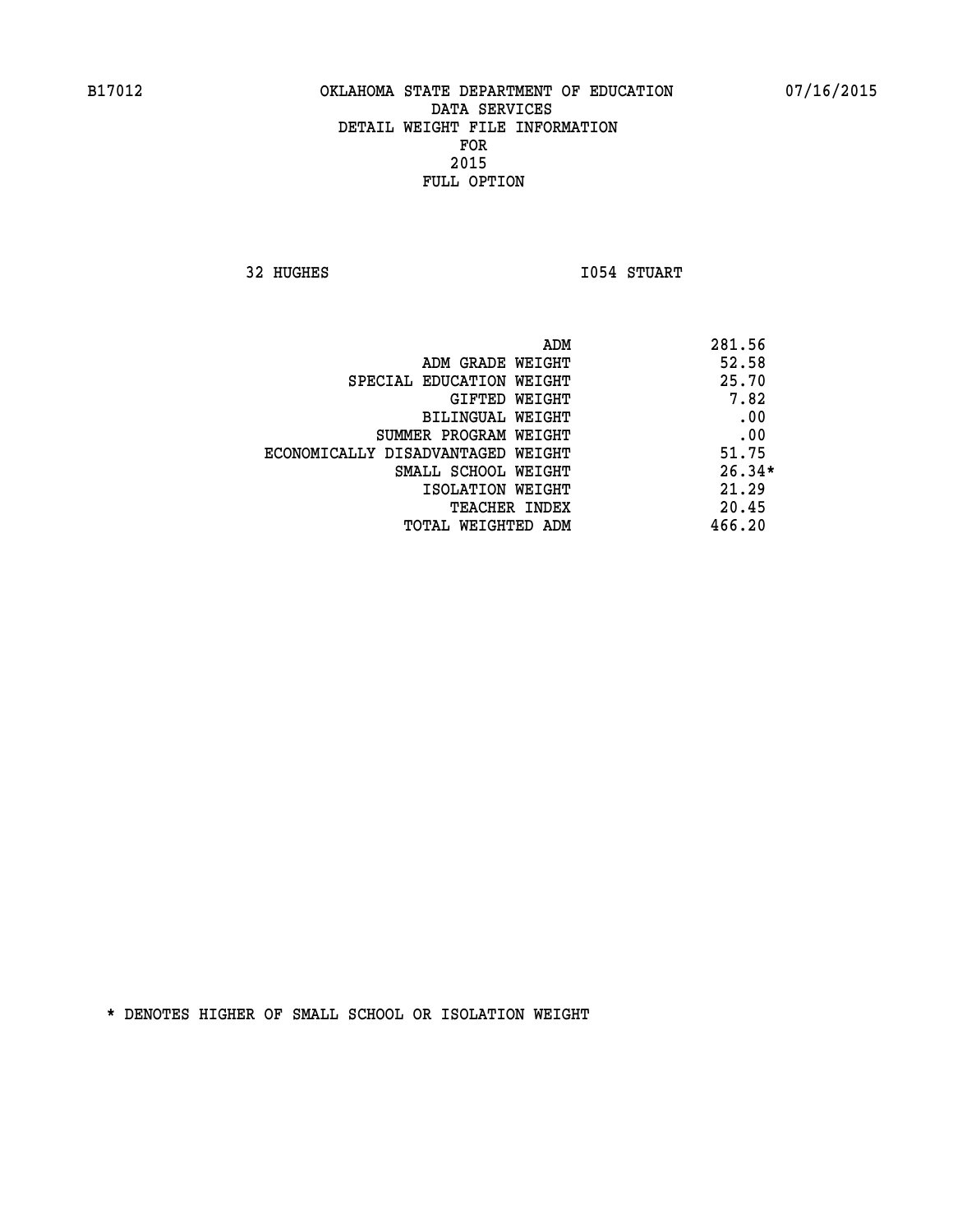**33 JACKSON I001 NAVAJO** 

| ADM                               | 469.68   |
|-----------------------------------|----------|
| ADM GRADE WEIGHT                  | 88.62    |
| SPECIAL EDUCATION WEIGHT          | 50.00    |
| <b>GIFTED WEIGHT</b>              | 16.32    |
| BILINGUAL WEIGHT                  | 3.00     |
| SUMMER PROGRAM WEIGHT             | .00      |
| ECONOMICALLY DISADVANTAGED WEIGHT | 45.75    |
| SMALL SCHOOL WEIGHT               | $10.53*$ |
| ISOLATION WEIGHT                  | .00      |
| <b>TEACHER INDEX</b>              | .00      |
| TOTAL WEIGHTED ADM                | 683.90   |
|                                   |          |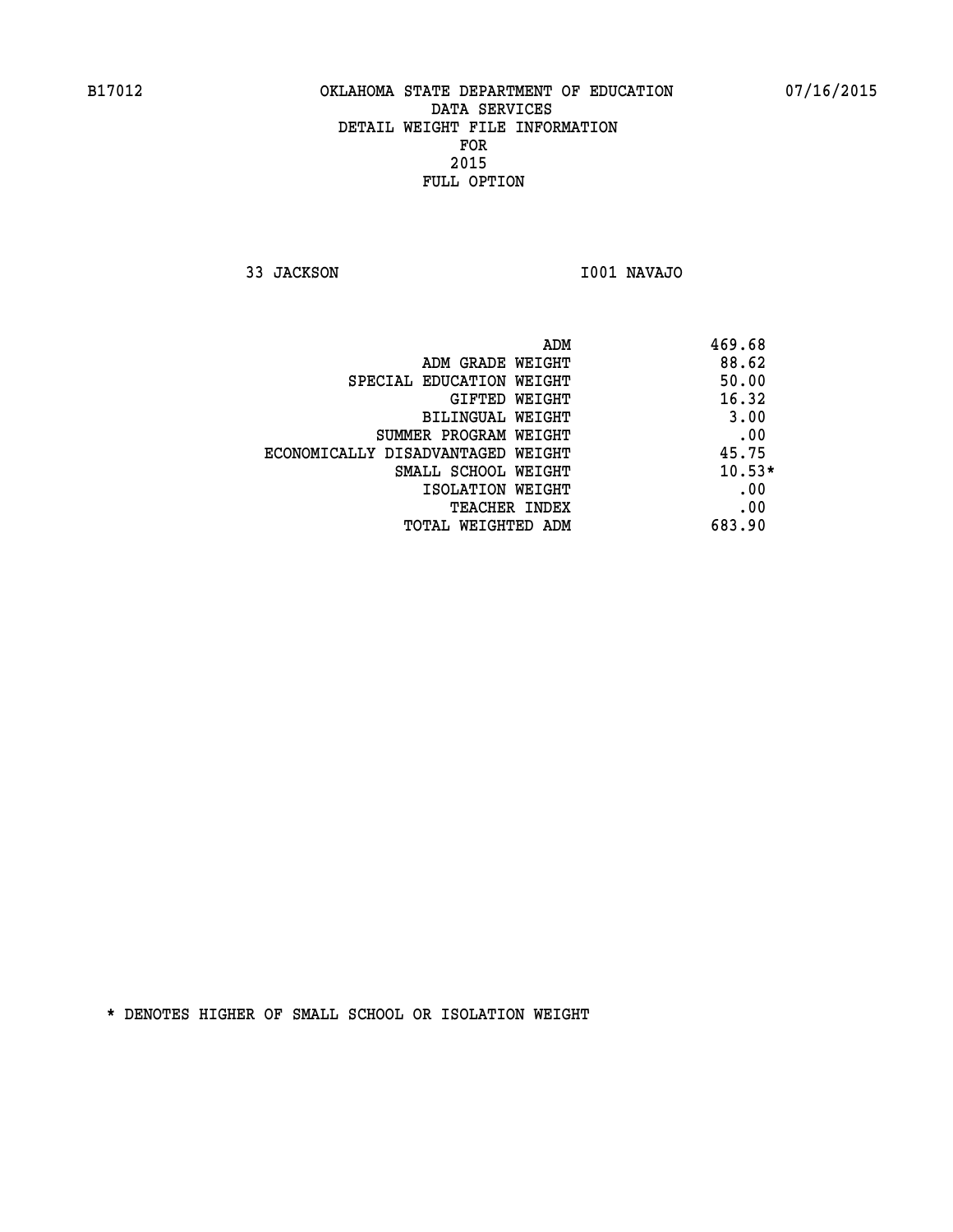**33 JACKSON I014 DUKE** 

 **ADM 196.19 ADM GRADE WEIGHT 35.43 SPECIAL EDUCATION WEIGHT 49.70 GIFTED WEIGHT** 6.12 **BILINGUAL WEIGHT 4.50 SUMMER PROGRAM WEIGHT .00 ECONOMICALLY DISADVANTAGED WEIGHT 18.25 SMALL SCHOOL WEIGHT 24.69\* 1SOLATION WEIGHT 23.54 TEACHER INDEX** 6.87  **TOTAL WEIGHTED ADM 331.75**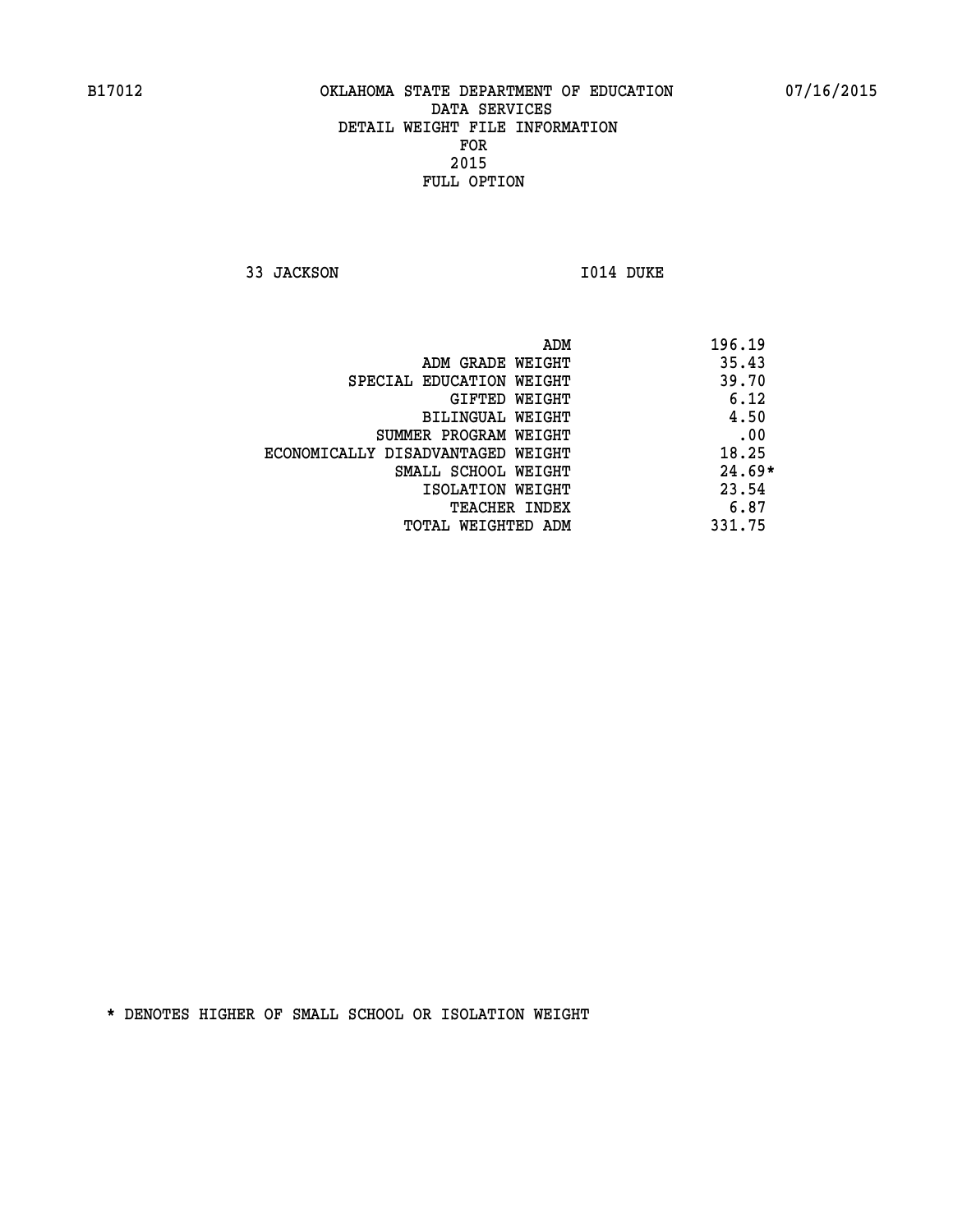**33 JACKSON I018 ALTUS** 

| 3,536.32 |
|----------|
| 741.07   |
| 370.50   |
| 146.20   |
| 96.50    |
| .00      |
| 561.50   |
| .00      |
| .00      |
| 108.39   |
| 5,560.48 |
|          |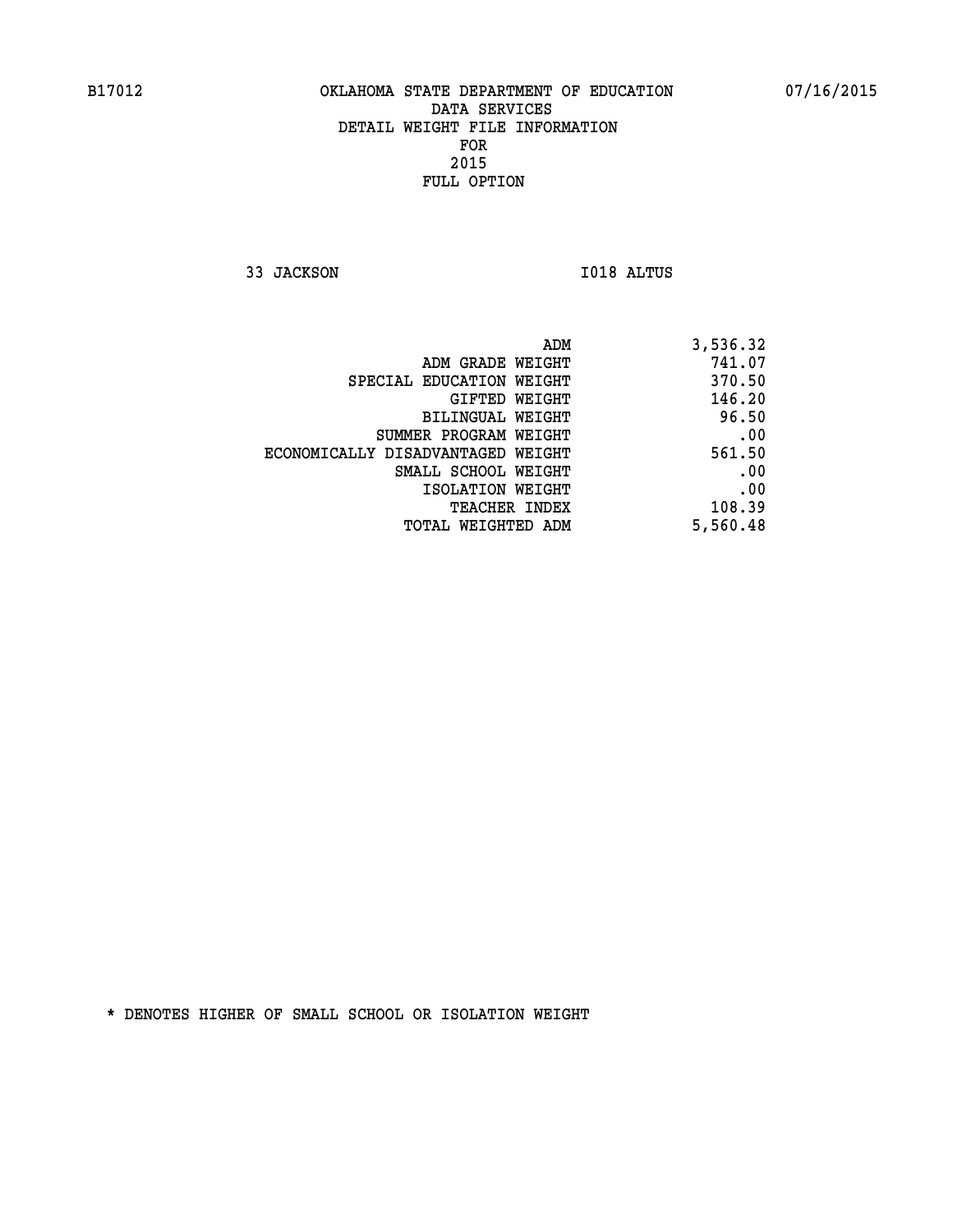**33 JACKSON I025 ELDORADO** 

|                                   | ADM | 86.02    |
|-----------------------------------|-----|----------|
| ADM GRADE WEIGHT                  |     | 16.85    |
| SPECIAL EDUCATION WEIGHT          |     | 15.80    |
| GIFTED WEIGHT                     |     | 2.04     |
| BILINGUAL WEIGHT                  |     | 2.75     |
| SUMMER PROGRAM WEIGHT             |     | .00      |
| ECONOMICALLY DISADVANTAGED WEIGHT |     | 15.75    |
| SMALL SCHOOL WEIGHT               |     | 14.41    |
| ISOLATION WEIGHT                  |     | $35.10*$ |
| TEACHER INDEX                     |     | .00      |
| TOTAL WEIGHTED ADM                |     | 174.31   |
|                                   |     |          |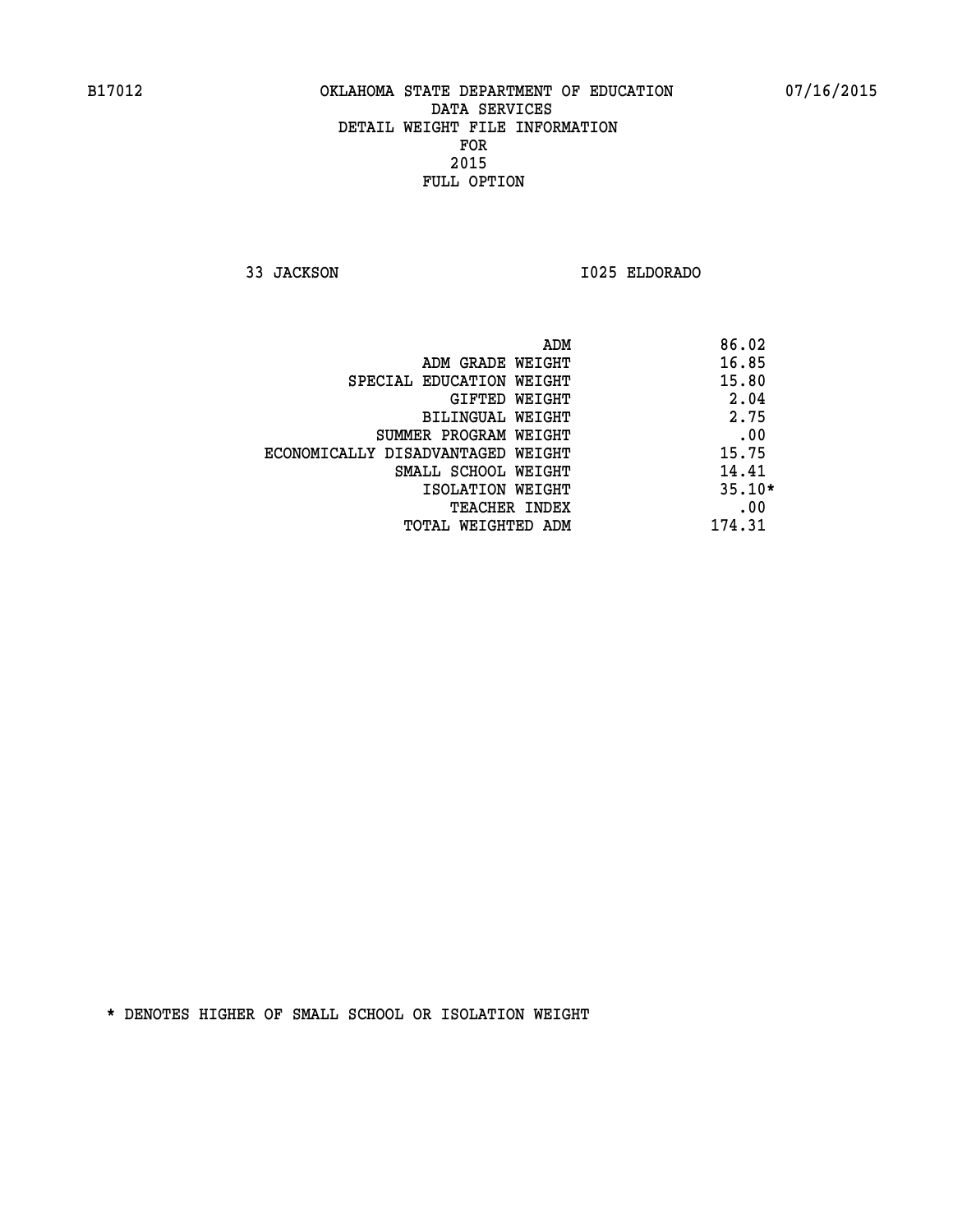**33 JACKSON I035 OLUSTEE** 

| 156.06   | ADM                               |
|----------|-----------------------------------|
| 30.44    | ADM GRADE WEIGHT                  |
| 32.40    | SPECIAL EDUCATION WEIGHT          |
| 1.70     | GIFTED WEIGHT                     |
| 8.00     | BILINGUAL WEIGHT                  |
| .00      | SUMMER PROGRAM WEIGHT             |
| 31.00    | ECONOMICALLY DISADVANTAGED WEIGHT |
| $22.00*$ | SMALL SCHOOL WEIGHT               |
| .00      | ISOLATION WEIGHT                  |
| 5.37     | <b>TEACHER INDEX</b>              |
| 286.97   | TOTAL WEIGHTED ADM                |
|          |                                   |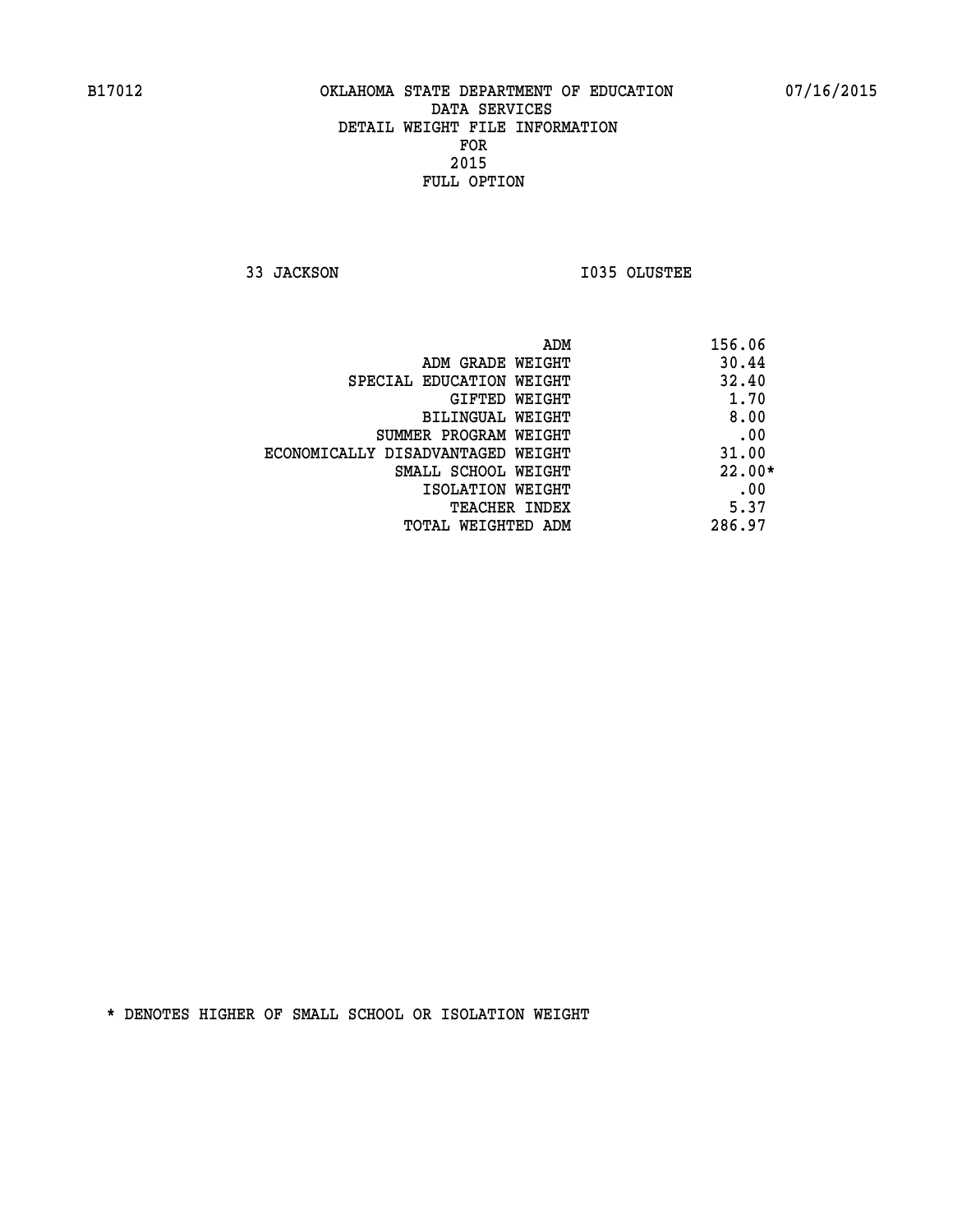**33 JACKSON I054 BLAIR** 

|                                   | ADM | 295.41   |
|-----------------------------------|-----|----------|
| ADM GRADE WEIGHT                  |     | 58.42    |
| SPECIAL EDUCATION WEIGHT          |     | 39.60    |
| GIFTED WEIGHT                     |     | 8.84     |
| BILINGUAL WEIGHT                  |     | .00      |
| SUMMER PROGRAM WEIGHT             |     | .00      |
| ECONOMICALLY DISADVANTAGED WEIGHT |     | 42.00    |
| SMALL SCHOOL WEIGHT               |     | $26.09*$ |
| ISOLATION WEIGHT                  |     | .00      |
| TEACHER INDEX                     |     | 7.64     |
| TOTAL WEIGHTED ADM                |     | 478.00   |
|                                   |     |          |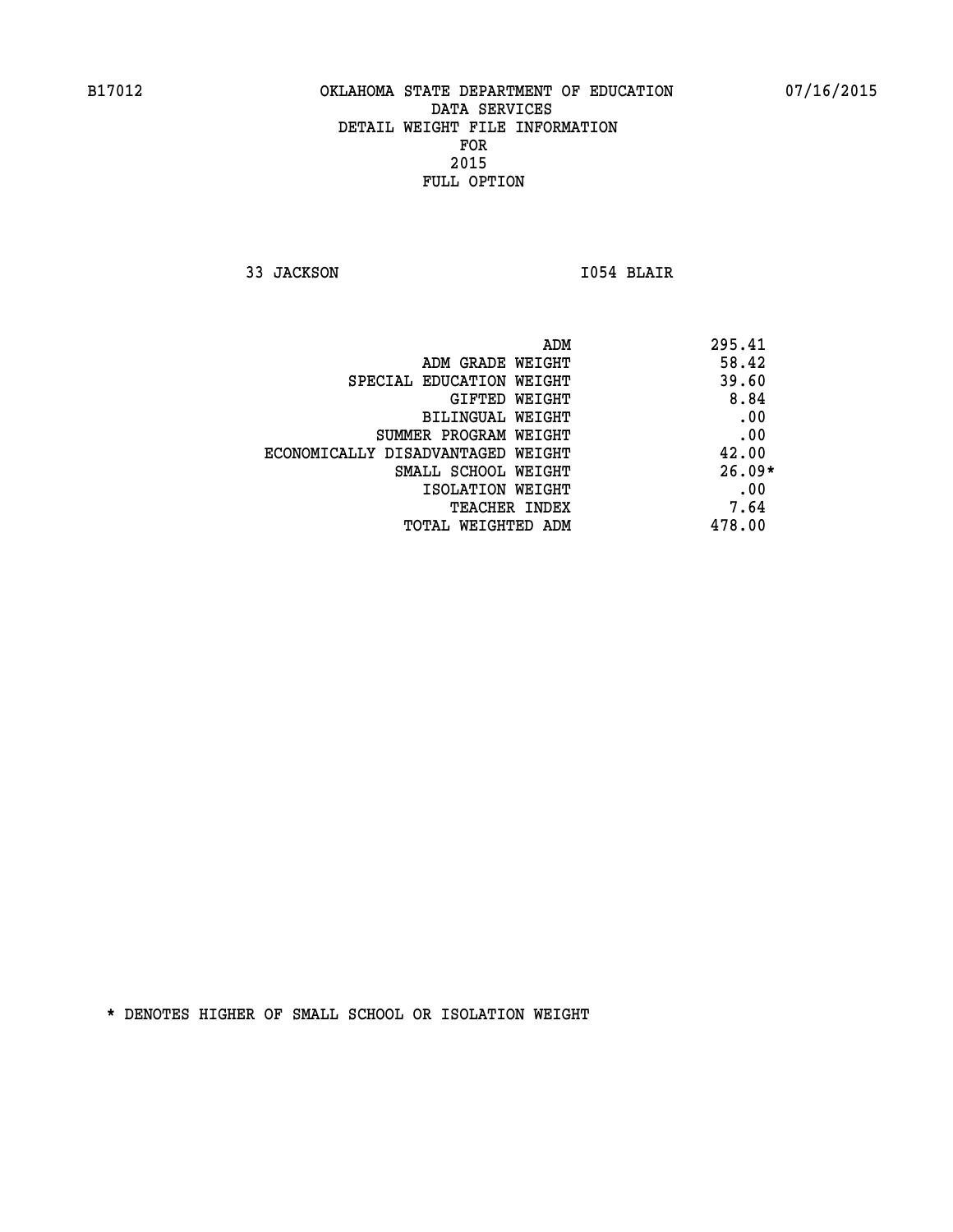**34 JEFFERSON C003 TERRAL** 

| ADM                               | 66.01    |
|-----------------------------------|----------|
| ADM GRADE WEIGHT                  | 15.56    |
| SPECIAL EDUCATION WEIGHT          | 58.55    |
| GIFTED WEIGHT                     | 4.08     |
| BILINGUAL WEIGHT                  | 1.25     |
| SUMMER PROGRAM WEIGHT             | .00      |
| ECONOMICALLY DISADVANTAGED WEIGHT | 16.25    |
| SMALL SCHOOL WEIGHT               | $11.55*$ |
| ISOLATION WEIGHT                  | .00      |
| <b>TEACHER INDEX</b>              | .00      |
| TOTAL WEIGHTED ADM                | 173.25   |
|                                   |          |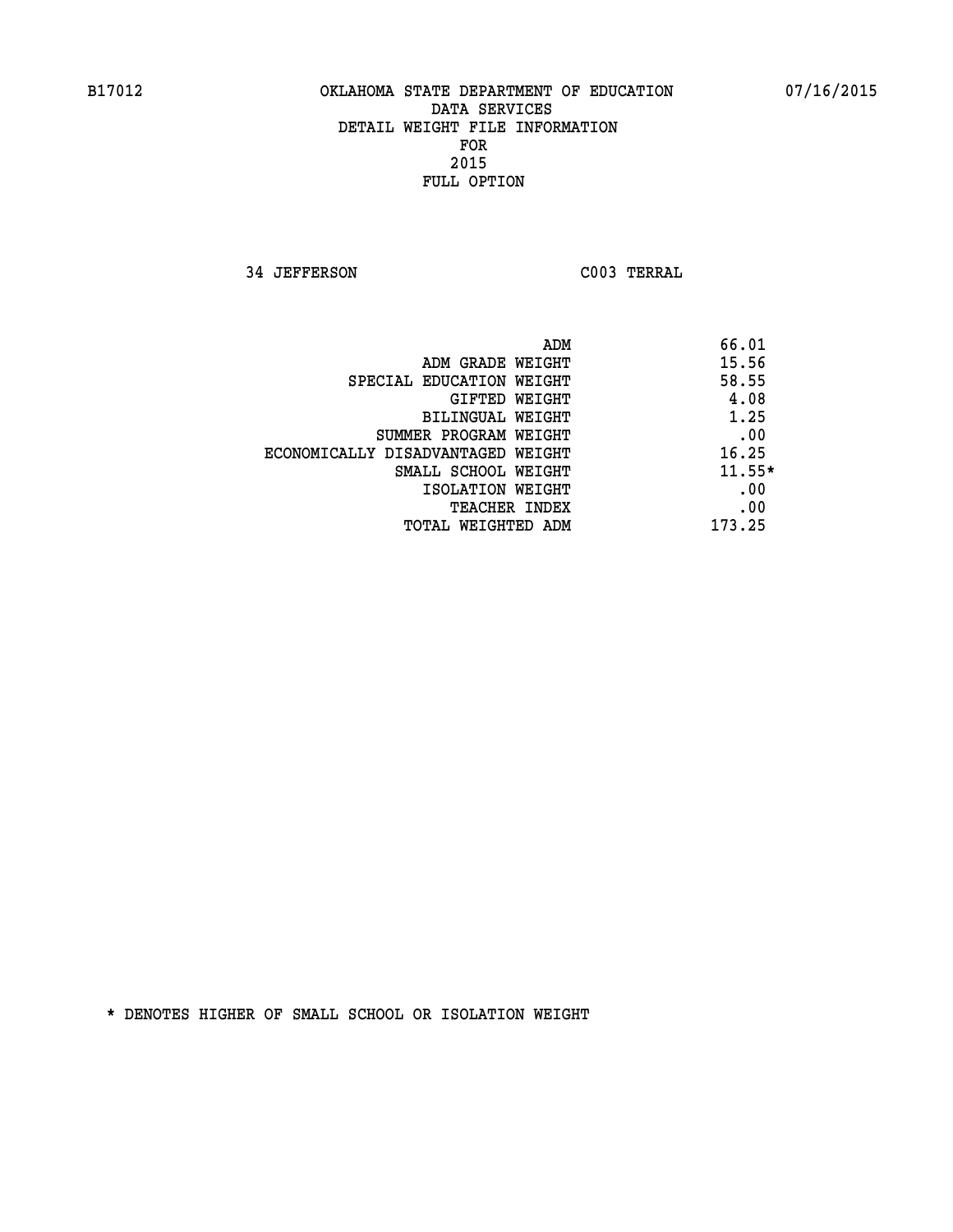**34 JEFFERSON 1001 RYAN** 

|                                   | ADM | 259.17    |
|-----------------------------------|-----|-----------|
| ADM GRADE WEIGHT                  |     | 51.16     |
| SPECIAL EDUCATION WEIGHT          |     | 44.30     |
| GIFTED WEIGHT                     |     | 8.16      |
| BILINGUAL WEIGHT                  |     | 1.00      |
| SUMMER PROGRAM WEIGHT             |     | .00       |
| ECONOMICALLY DISADVANTAGED WEIGHT |     | 40.75     |
| SMALL SCHOOL WEIGHT               |     | 26.44     |
| ISOLATION WEIGHT                  |     | $103.98*$ |
| TEACHER INDEX                     |     | 23.49     |
| TOTAL WEIGHTED ADM                |     | 532.01    |
|                                   |     |           |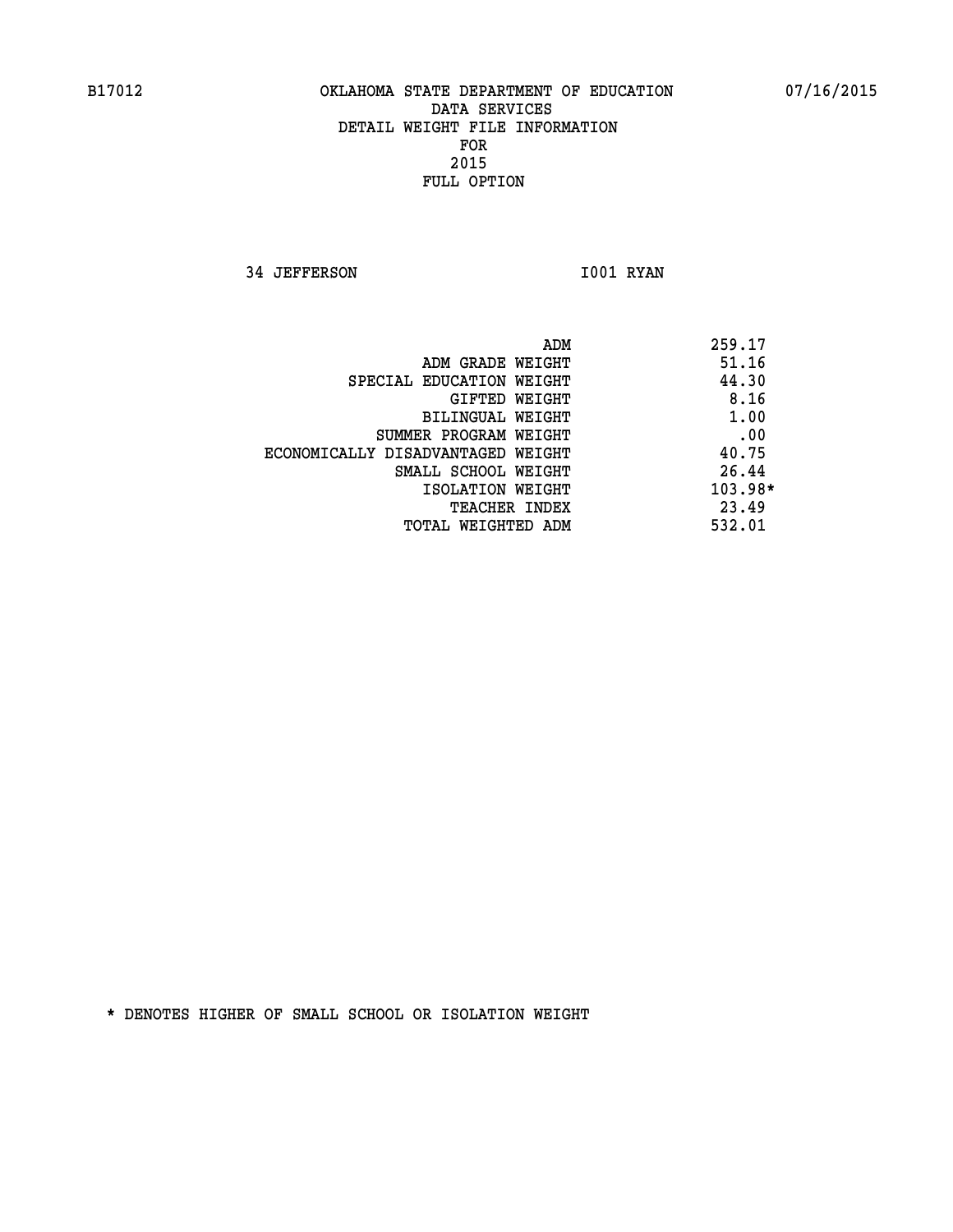**34 JEFFERSON 1014 RINGLING** 

|                                   | ADM | 440.68    |
|-----------------------------------|-----|-----------|
| ADM GRADE WEIGHT                  |     | 76.08     |
| SPECIAL EDUCATION WEIGHT          |     | 51.45     |
| GIFTED WEIGHT                     |     | 12.24     |
| BILINGUAL WEIGHT                  |     | .00       |
| SUMMER PROGRAM WEIGHT             |     | 1.20      |
| ECONOMICALLY DISADVANTAGED WEIGHT |     | 79.50     |
| SMALL SCHOOL WEIGHT               |     | 14.71     |
| ISOLATION WEIGHT                  |     | $198.31*$ |
| <b>TEACHER INDEX</b>              |     | 23.02     |
| TOTAL WEIGHTED ADM                |     | 882.48    |
|                                   |     |           |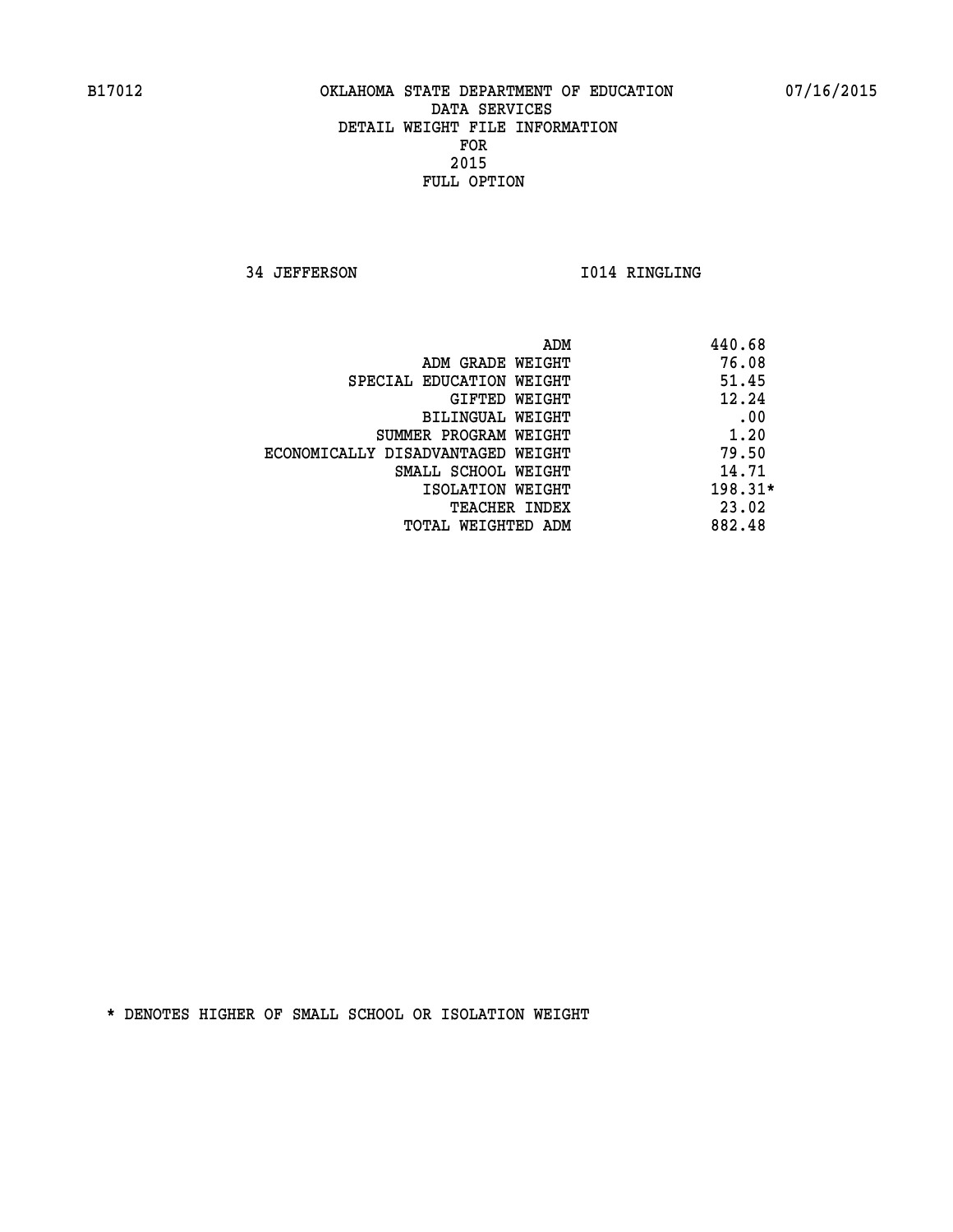**34 JEFFERSON I023 WAURIKA** 

|                                   | ADM | 416.05    |
|-----------------------------------|-----|-----------|
| ADM GRADE WEIGHT                  |     | 83.49     |
| SPECIAL EDUCATION WEIGHT          |     | 56.40     |
| GIFTED WEIGHT                     |     | 13.94     |
| BILINGUAL WEIGHT                  |     | .00       |
| SUMMER PROGRAM WEIGHT             |     | .00       |
| ECONOMICALLY DISADVANTAGED WEIGHT |     | 72.25     |
| SMALL SCHOOL WEIGHT               |     | 17.77     |
| ISOLATION WEIGHT                  |     | $162.51*$ |
| <b>TEACHER INDEX</b>              |     | 32.25     |
| TOTAL WEIGHTED ADM                |     | 836.89    |
|                                   |     |           |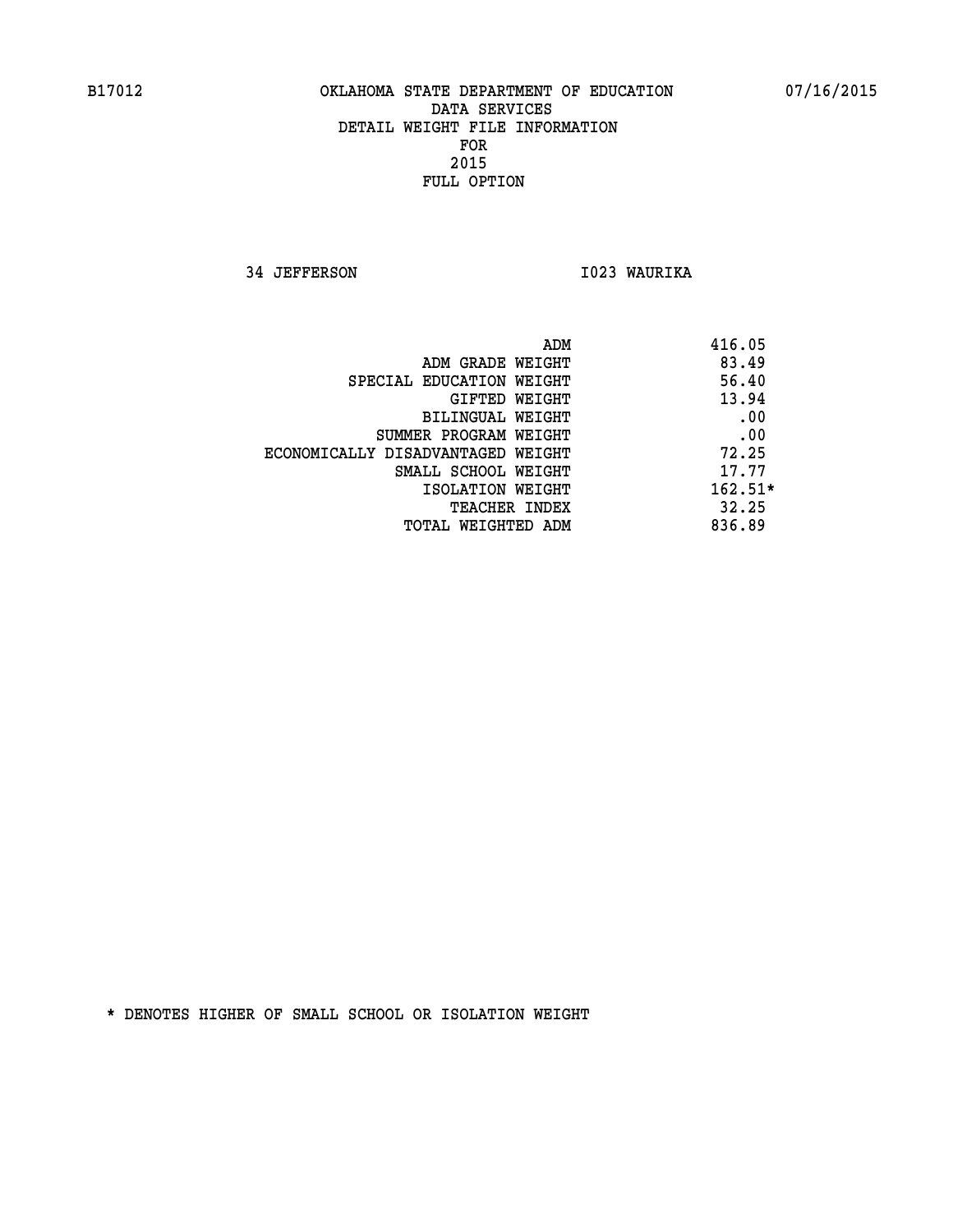**35 JOHNSTON C007 MANNSVILLE** 

| ADM                               | 97.98    |
|-----------------------------------|----------|
| ADM GRADE WEIGHT                  | 18.86    |
| SPECIAL EDUCATION WEIGHT          | 46.50    |
| GIFTED WEIGHT                     | 2.72     |
| <b>BILINGUAL WEIGHT</b>           | .00      |
| SUMMER PROGRAM WEIGHT             | .00      |
| ECONOMICALLY DISADVANTAGED WEIGHT | 20.25    |
| SMALL SCHOOL WEIGHT               | $15.97*$ |
| ISOLATION WEIGHT                  | .00      |
| <b>TEACHER INDEX</b>              | .66      |
| TOTAL WEIGHTED ADM                | 202.94   |
|                                   |          |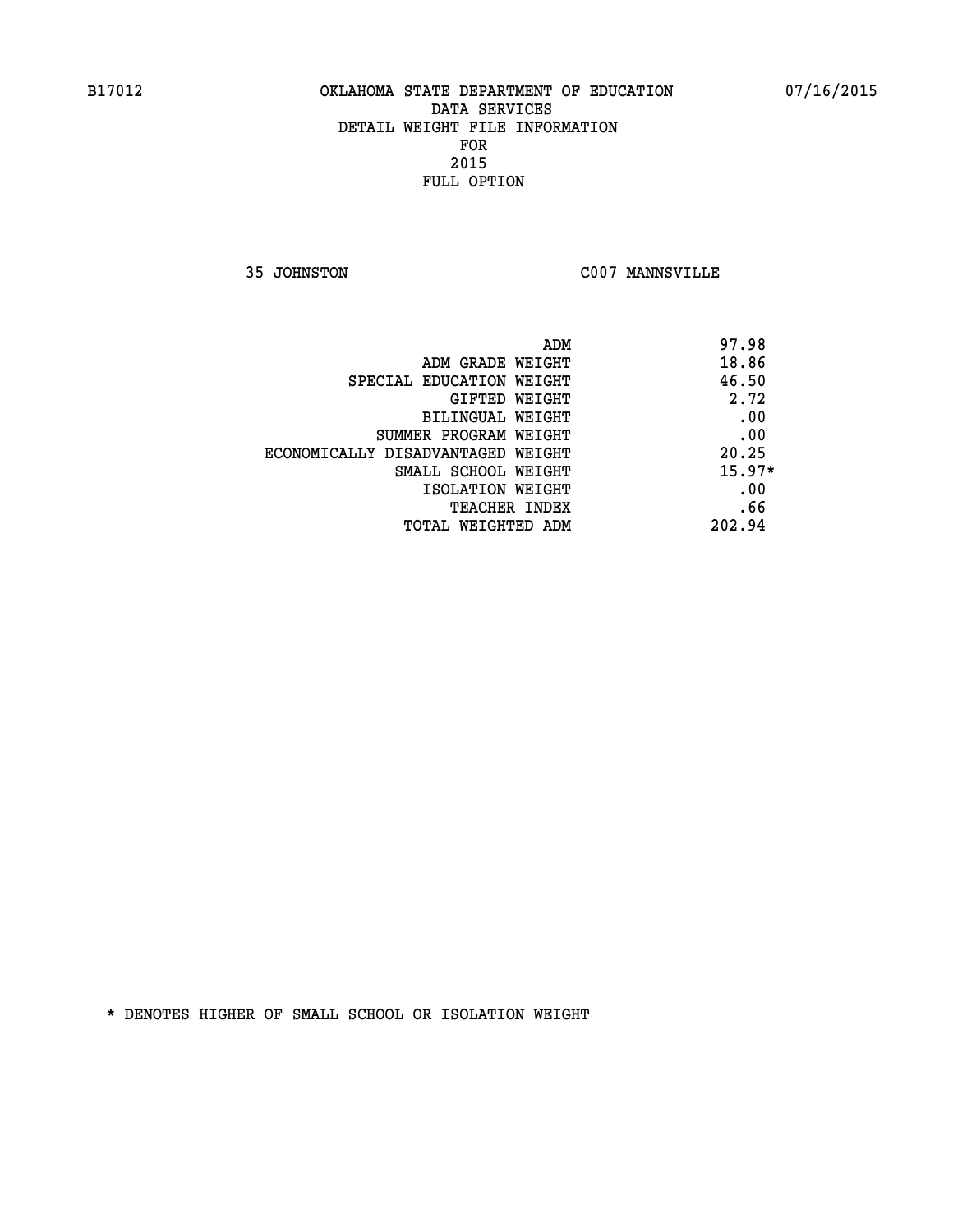**35 JOHNSTON C010 RAVIA** 

| ADM<br>95.71 |                                   |
|--------------|-----------------------------------|
| 21.97        | ADM GRADE WEIGHT                  |
| 13.60        | SPECIAL EDUCATION WEIGHT          |
| 1.36         | GIFTED WEIGHT                     |
| .00          | BILINGUAL WEIGHT                  |
| .00          | SUMMER PROGRAM WEIGHT             |
| 22.75        | ECONOMICALLY DISADVANTAGED WEIGHT |
| $15.68*$     | SMALL SCHOOL WEIGHT               |
| .00          | ISOLATION WEIGHT                  |
| 18.05        | <b>TEACHER INDEX</b>              |
| 189.12       | TOTAL WEIGHTED ADM                |
|              |                                   |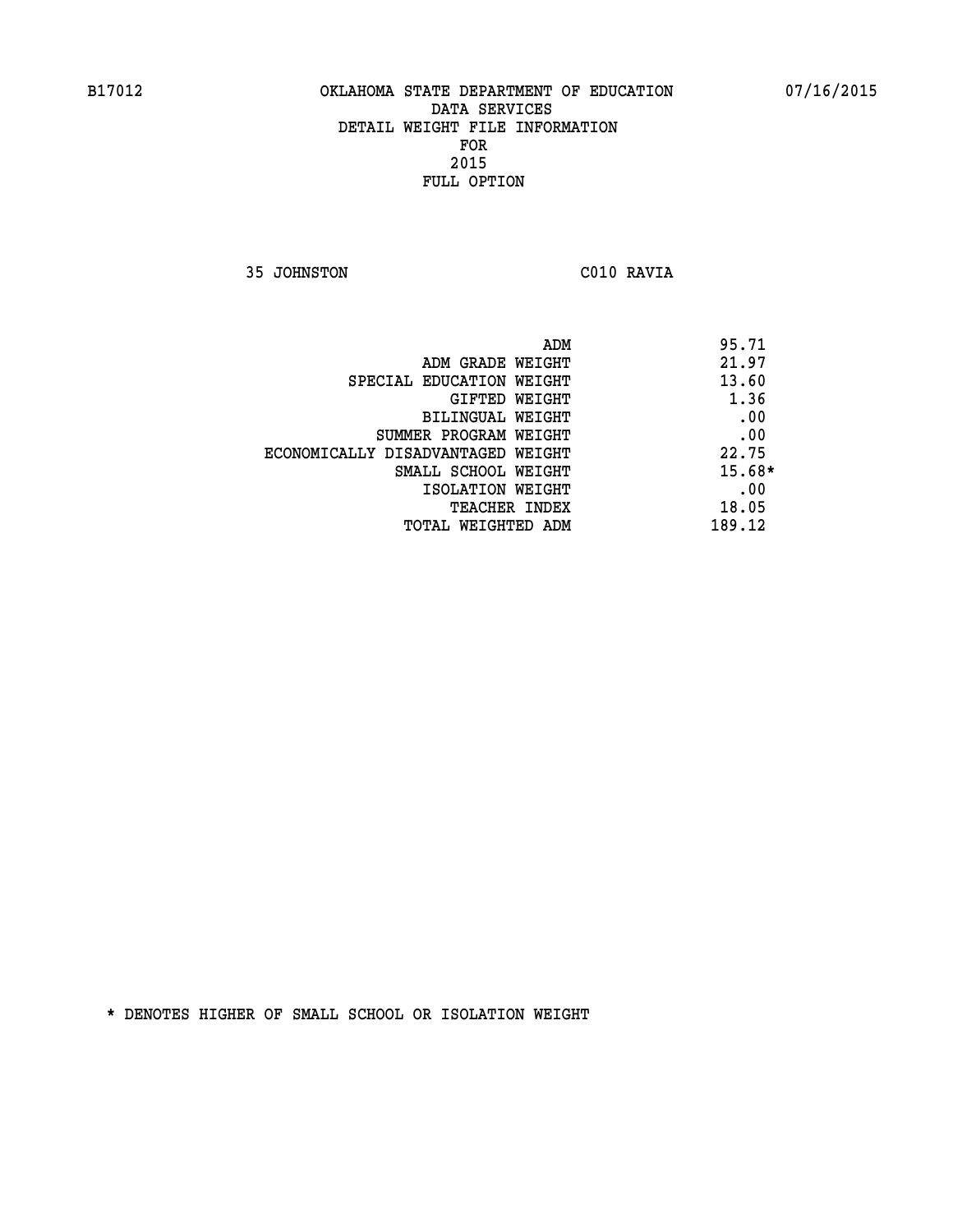**35 JOHNSTON I002 MILL CREEK** 

| ADM                               | 160.67   |
|-----------------------------------|----------|
| ADM GRADE WEIGHT                  | 34.22    |
| SPECIAL EDUCATION WEIGHT          | 22.15    |
| GIFTED WEIGHT                     | 4.08     |
| BILINGUAL WEIGHT                  | .00      |
| SUMMER PROGRAM WEIGHT             | .00      |
| ECONOMICALLY DISADVANTAGED WEIGHT | 31.25    |
| SMALL SCHOOL WEIGHT               | 22.37    |
| ISOLATION WEIGHT                  | $26.86*$ |
| <b>TEACHER INDEX</b>              | .00      |
| TOTAL WEIGHTED ADM                | 279.23   |
|                                   |          |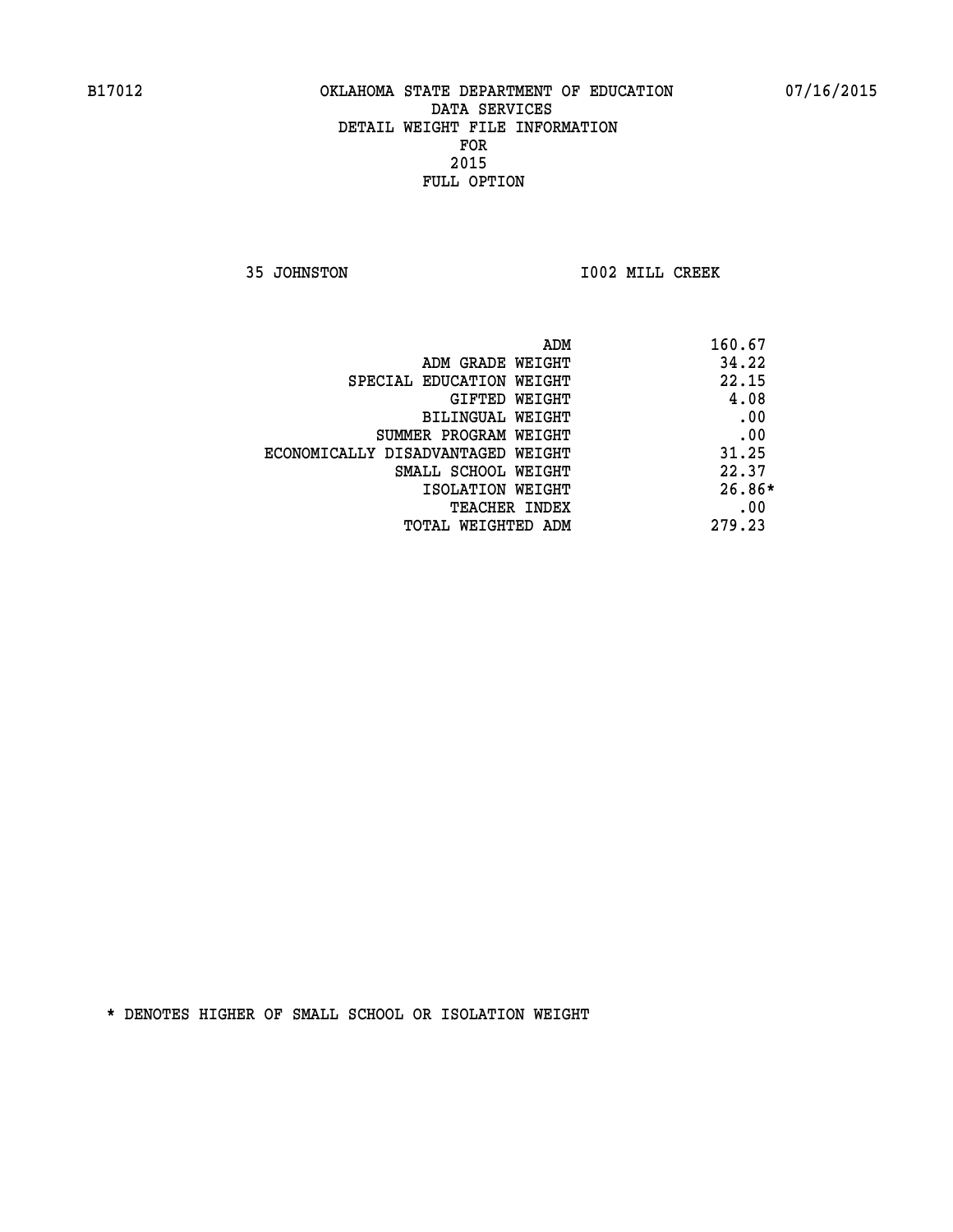**35 JOHNSTON I020 TISHOMINGO** 

| ADM<br>981.19                               |
|---------------------------------------------|
| 198.55<br>ADM GRADE WEIGHT                  |
| 131.95<br>SPECIAL EDUCATION WEIGHT          |
| 24.14<br><b>GIFTED WEIGHT</b>               |
| .00<br><b>BILINGUAL WEIGHT</b>              |
| .00<br>SUMMER PROGRAM WEIGHT                |
| 165.75<br>ECONOMICALLY DISADVANTAGED WEIGHT |
| .00<br>SMALL SCHOOL WEIGHT                  |
| .00<br>ISOLATION WEIGHT                     |
| 25.56<br>TEACHER INDEX                      |
| 1,527.14<br>TOTAL WEIGHTED ADM              |
|                                             |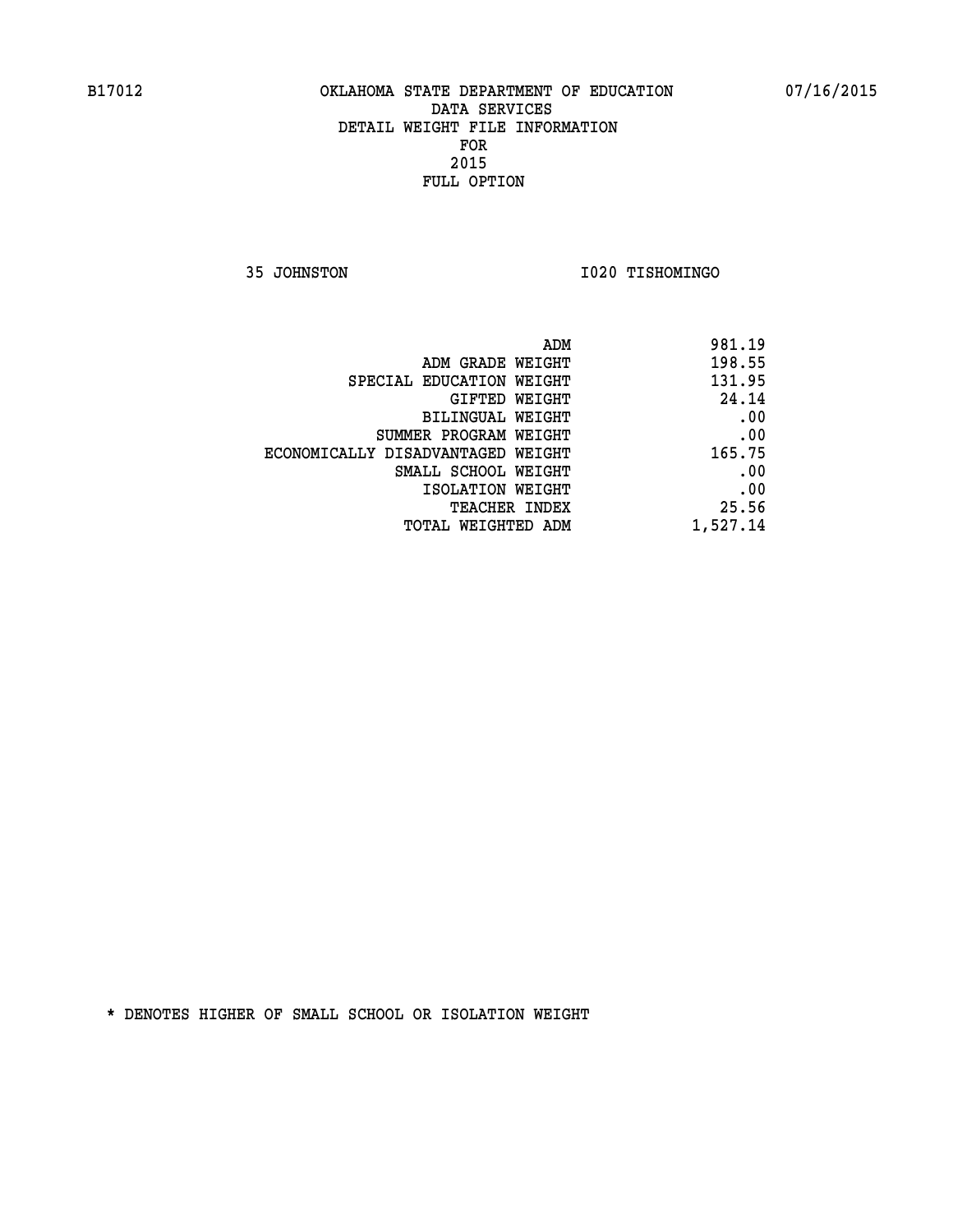**35 JOHNSTON 1029 MILBURN** 

| ADM                               | 182.38   |
|-----------------------------------|----------|
| ADM GRADE WEIGHT                  | 38.87    |
| SPECIAL EDUCATION WEIGHT          | 32.85    |
| GIFTED WEIGHT                     | 7.82     |
| BILINGUAL WEIGHT                  | .00      |
| SUMMER PROGRAM WEIGHT             | .00      |
| ECONOMICALLY DISADVANTAGED WEIGHT | 37.00    |
| SMALL SCHOOL WEIGHT               | $23.90*$ |
| ISOLATION WEIGHT                  | .00      |
| <b>TEACHER INDEX</b>              | .00      |
| TOTAL WEIGHTED ADM                | 322.82   |
|                                   |          |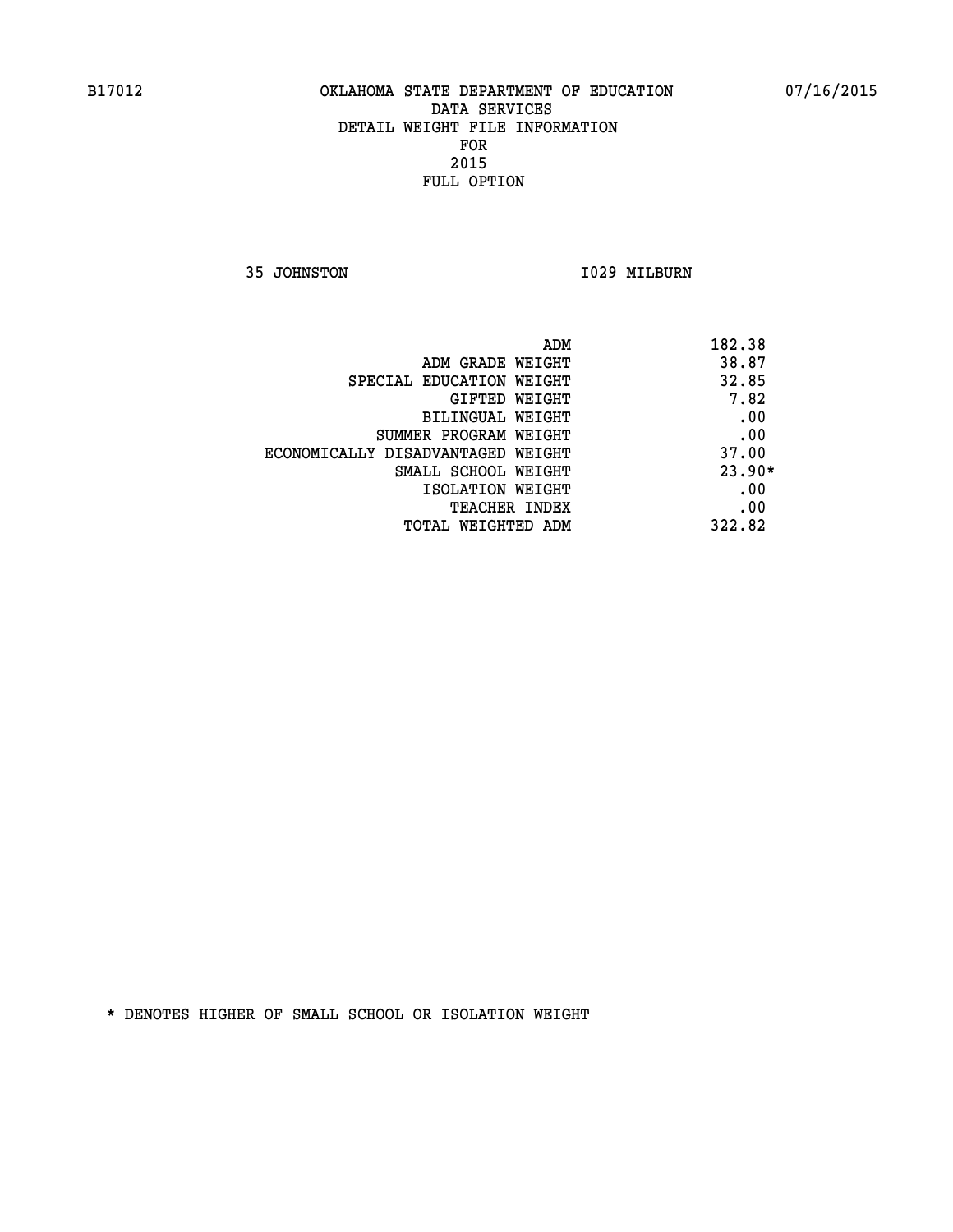**35 JOHNSTON 1035 COLEMAN** 

| ADM                               | 187.04   |
|-----------------------------------|----------|
| ADM GRADE WEIGHT                  | 38.88    |
| SPECIAL EDUCATION WEIGHT          | 57.95    |
| GIFTED WEIGHT                     | 9.18     |
| BILINGUAL WEIGHT                  | .00      |
| SUMMER PROGRAM WEIGHT             | .00      |
| ECONOMICALLY DISADVANTAGED WEIGHT | 36.00    |
| SMALL SCHOOL WEIGHT               | $24.18*$ |
| ISOLATION WEIGHT                  | .00      |
| <b>TEACHER INDEX</b>              | 6.16     |
| TOTAL WEIGHTED ADM                | 359.39   |
|                                   |          |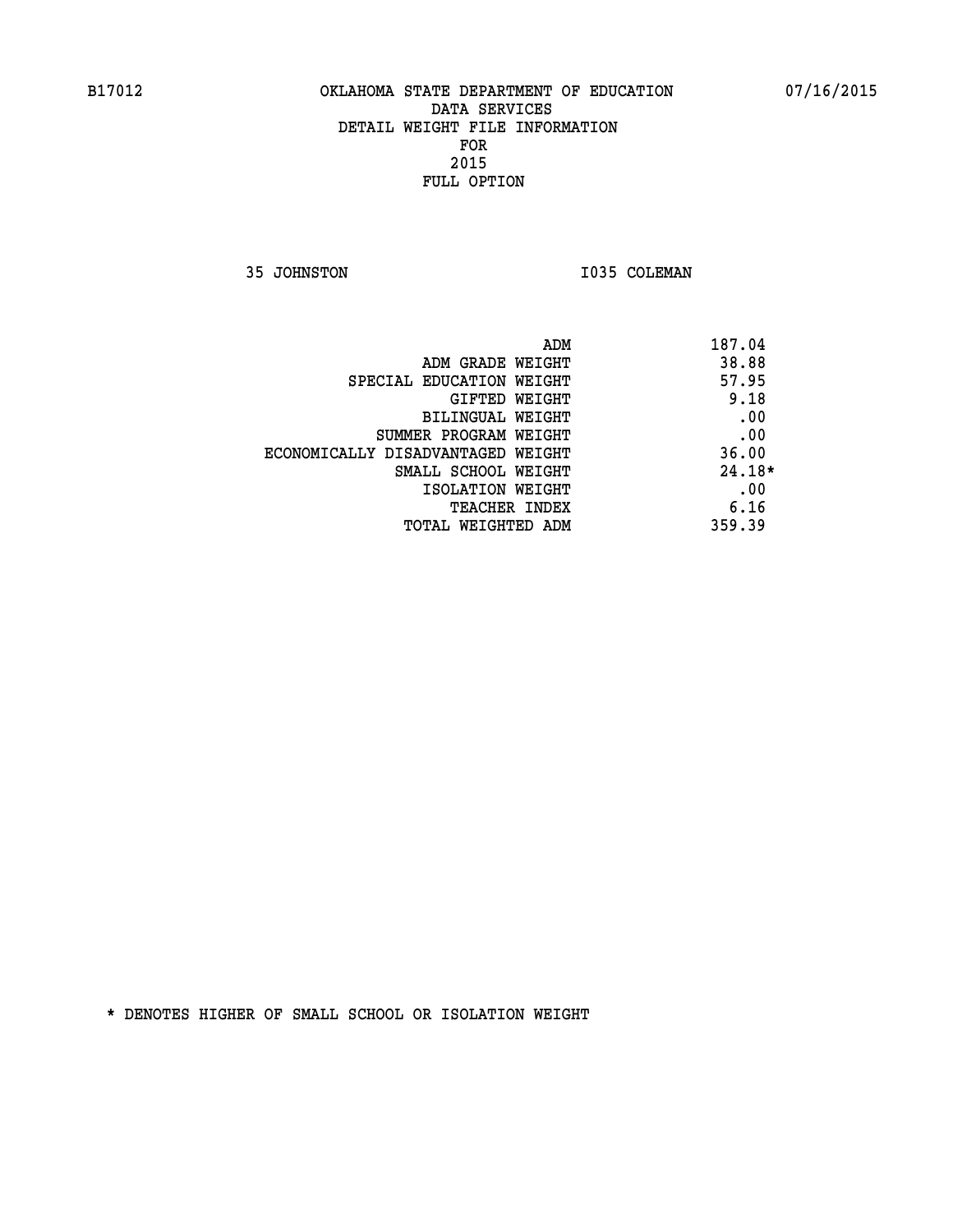**35 JOHNSTON I037 WAPANUCKA** 

|                                   | ADM<br>249.08 |          |
|-----------------------------------|---------------|----------|
| ADM GRADE WEIGHT                  |               | 48.31    |
| SPECIAL EDUCATION WEIGHT          |               | 44.10    |
| GIFTED WEIGHT                     |               | 8.16     |
| BILINGUAL WEIGHT                  |               | 3.00     |
| SUMMER PROGRAM WEIGHT             |               | .00      |
| ECONOMICALLY DISADVANTAGED WEIGHT |               | 38.75    |
| SMALL SCHOOL WEIGHT               |               | $26.36*$ |
| ISOLATION WEIGHT                  |               | 4.56     |
| <b>TEACHER INDEX</b>              |               | 22.02    |
| TOTAL WEIGHTED ADM                | 439.78        |          |
|                                   |               |          |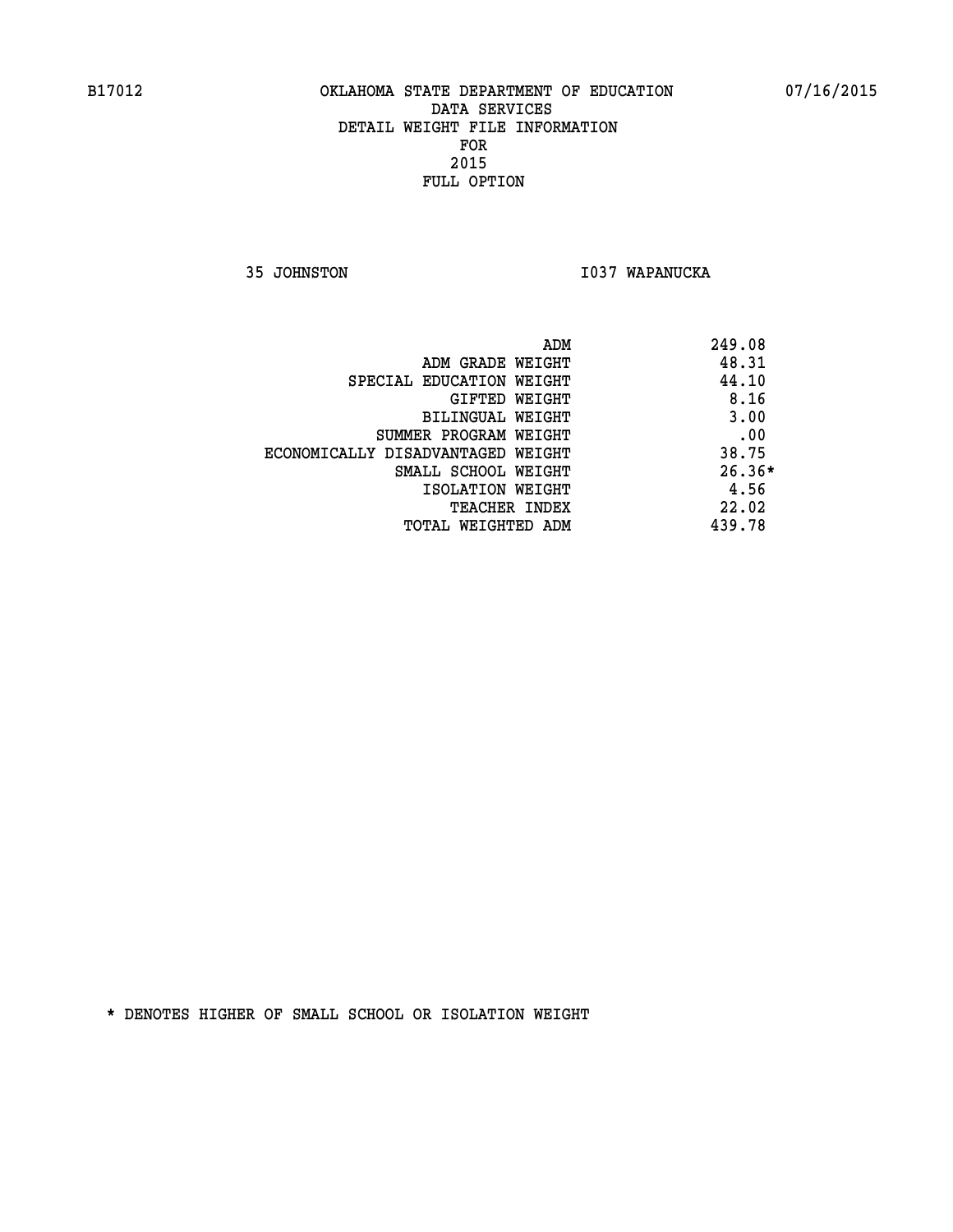**36 KAY C027 PECKHAM** 

| 101.99<br>ADM                              |  |
|--------------------------------------------|--|
| 20.79<br>ADM GRADE WEIGHT                  |  |
| 18.05<br>SPECIAL EDUCATION WEIGHT          |  |
| 4.08<br>GIFTED WEIGHT                      |  |
| .75<br>BILINGUAL WEIGHT                    |  |
| .00<br>SUMMER PROGRAM WEIGHT               |  |
| 21.25<br>ECONOMICALLY DISADVANTAGED WEIGHT |  |
| $16.47*$<br>SMALL SCHOOL WEIGHT            |  |
| .00<br>ISOLATION WEIGHT                    |  |
| 4.05<br><b>TEACHER INDEX</b>               |  |
| 187.43<br>TOTAL WEIGHTED ADM               |  |
|                                            |  |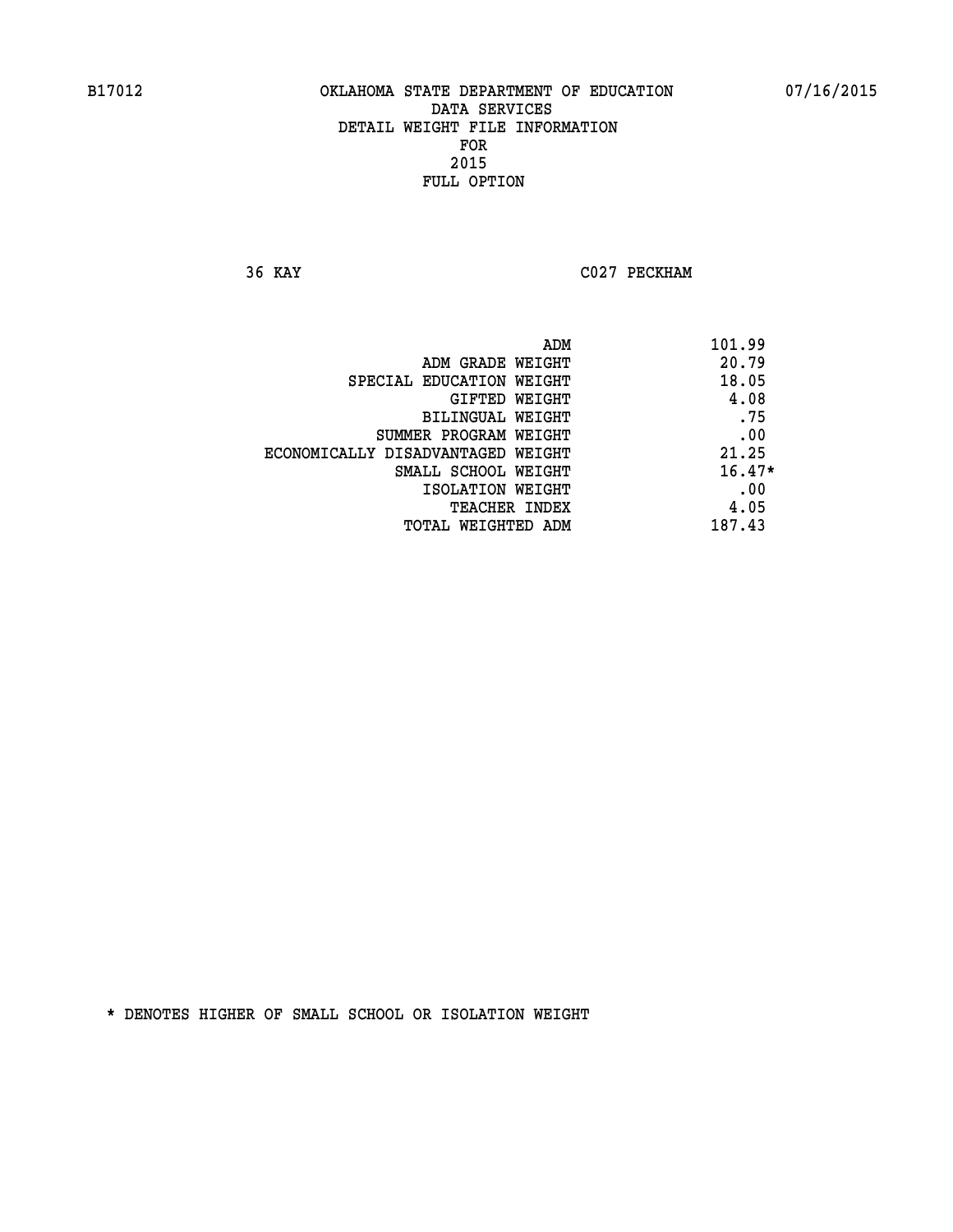**36 KAY C050 KILDARE** 

| ADM                               | 76.88    |
|-----------------------------------|----------|
| ADM GRADE WEIGHT                  | 14.94    |
| SPECIAL EDUCATION WEIGHT          | 20.25    |
| GIFTED WEIGHT                     | .00      |
| BILINGUAL WEIGHT                  | .00      |
| SUMMER PROGRAM WEIGHT             | .00      |
| ECONOMICALLY DISADVANTAGED WEIGHT | 15.00    |
| SMALL SCHOOL WEIGHT               | $13.14*$ |
| ISOLATION WEIGHT                  | .00      |
| <b>TEACHER INDEX</b>              | .00      |
| TOTAL WEIGHTED ADM                | 140.21   |
|                                   |          |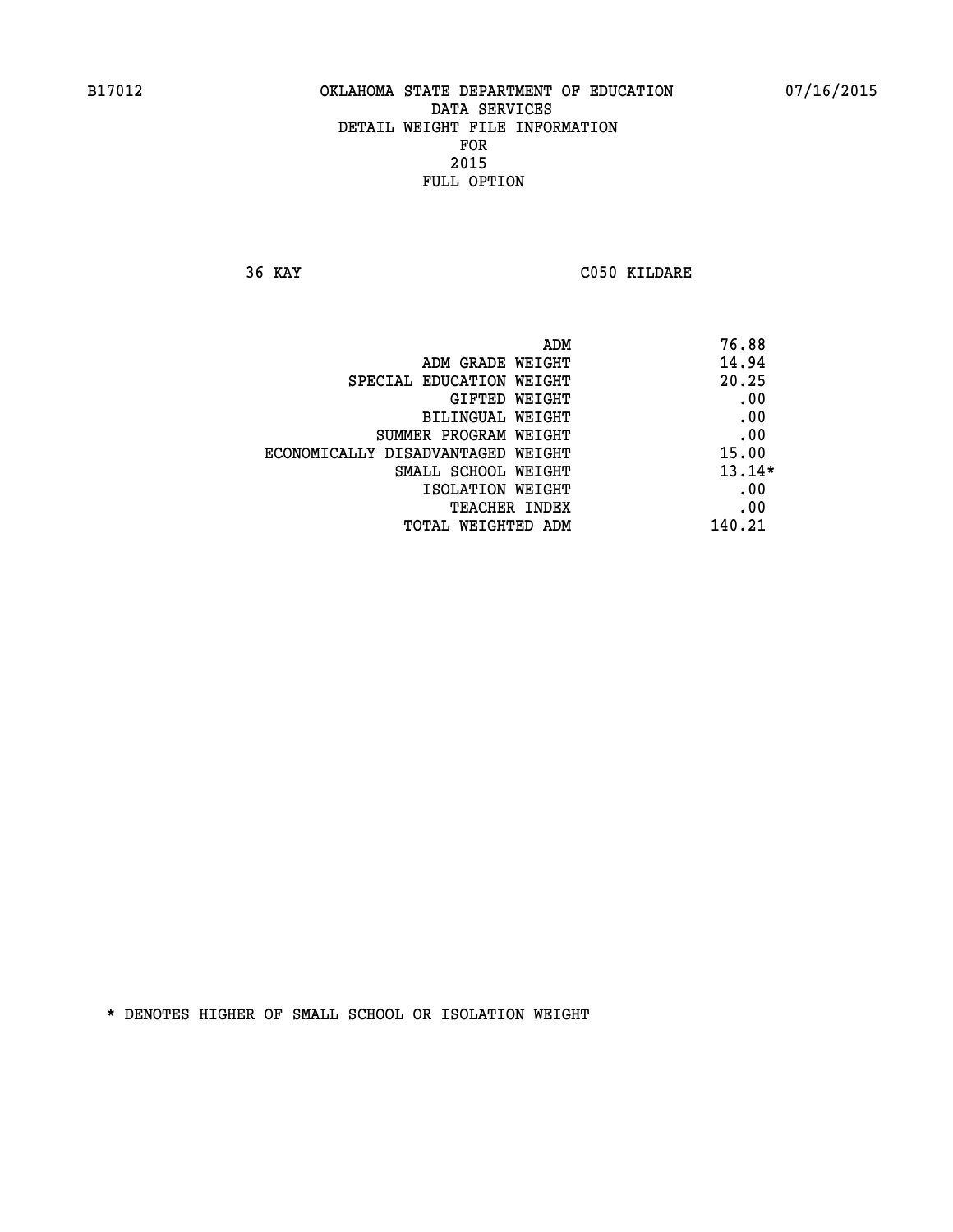**36 KAY I045 BLACKWELL** 

| ADM                               | 1,371.56 |
|-----------------------------------|----------|
| ADM GRADE WEIGHT                  | 247.99   |
| SPECIAL EDUCATION WEIGHT          | 208.75   |
| GIFTED WEIGHT                     | 40.12    |
| BILINGUAL WEIGHT                  | 22.25    |
| SUMMER PROGRAM WEIGHT             | .00      |
| ECONOMICALLY DISADVANTAGED WEIGHT | 238.25   |
| SMALL SCHOOL WEIGHT               | .00      |
| ISOLATION WEIGHT                  | .00      |
| <b>TEACHER INDEX</b>              | 12.08    |
| TOTAL WEIGHTED ADM                | 2,141.00 |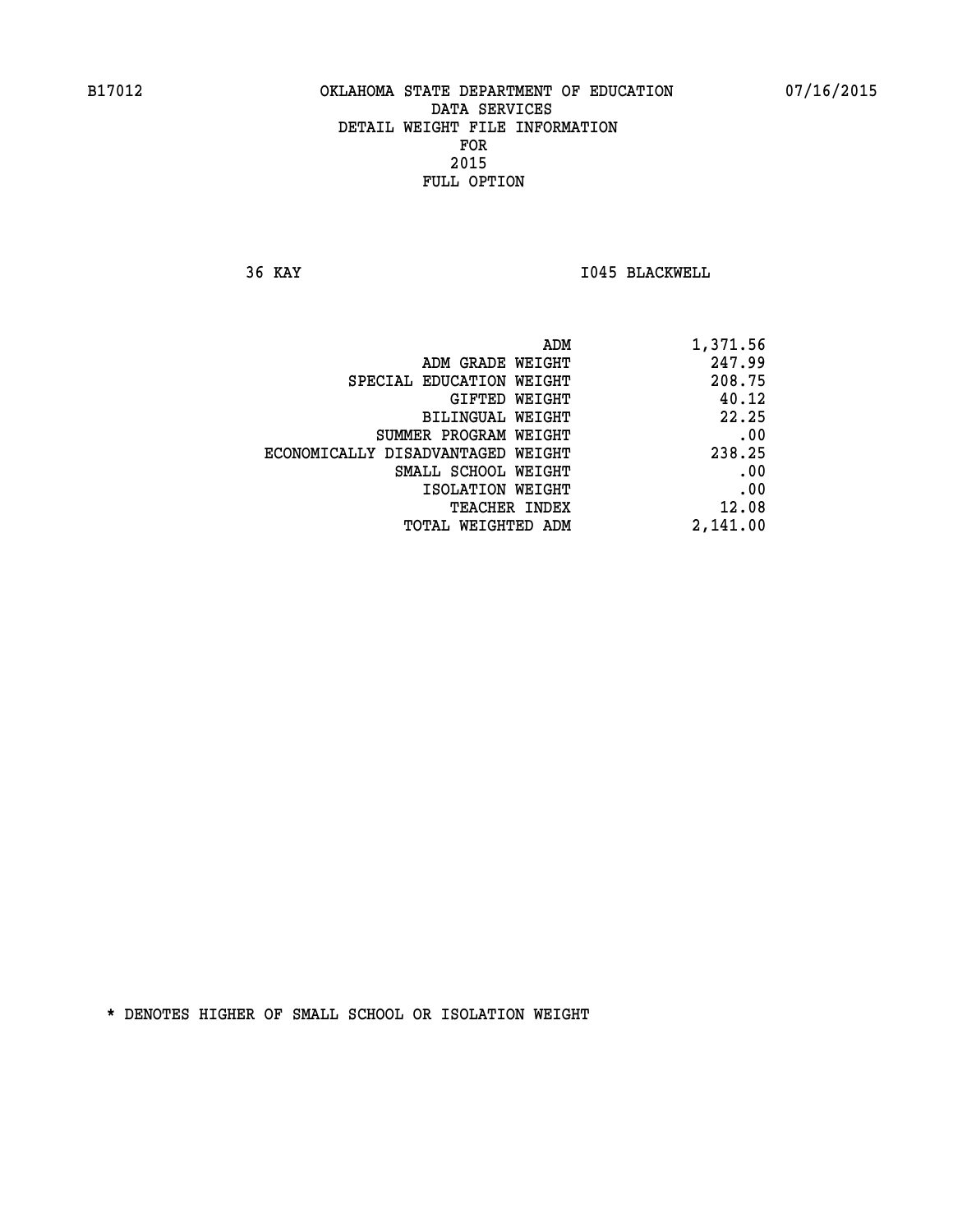**36 KAY I071 PONCA CITY** 

|                                   | 5,172.27<br>ADM |  |
|-----------------------------------|-----------------|--|
| ADM GRADE WEIGHT                  | 1,041.16        |  |
| SPECIAL EDUCATION WEIGHT          | 929.45          |  |
| GIFTED WEIGHT                     | 155.38          |  |
| BILINGUAL WEIGHT                  | 63.00           |  |
| SUMMER PROGRAM WEIGHT             | .00             |  |
| ECONOMICALLY DISADVANTAGED WEIGHT | 908.75          |  |
| SMALL SCHOOL WEIGHT               | .00             |  |
| ISOLATION WEIGHT                  | .00             |  |
| TEACHER INDEX                     | .00             |  |
| TOTAL WEIGHTED ADM                | 8,270.01        |  |
|                                   |                 |  |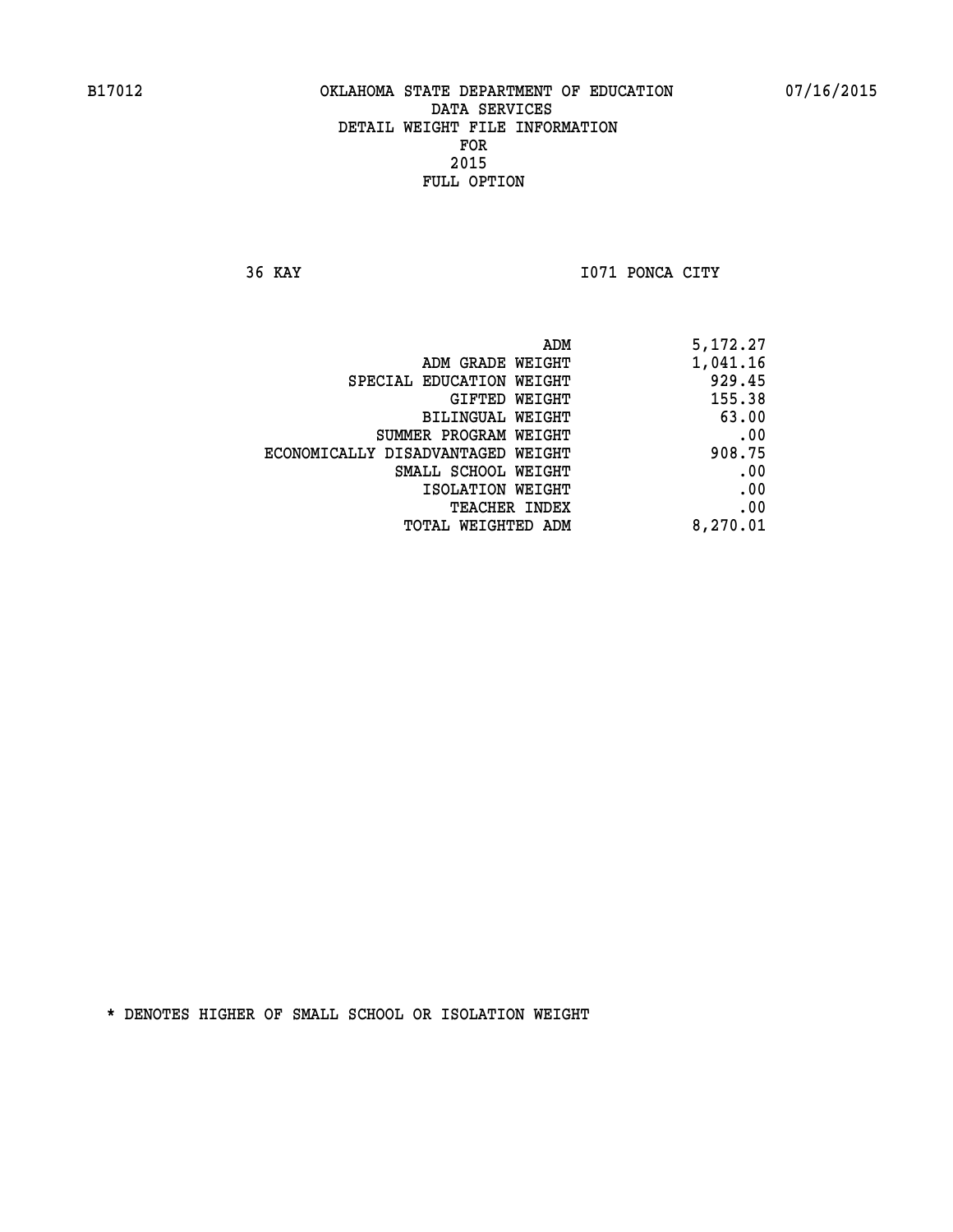**36 KAY I087 TONKAWA** 

| 727.28   |
|----------|
| 151.54   |
| 65.85    |
| 29.24    |
| 10.50    |
| .00      |
| 109.50   |
| .00      |
| .00      |
| 17.39    |
| 1,111.30 |
|          |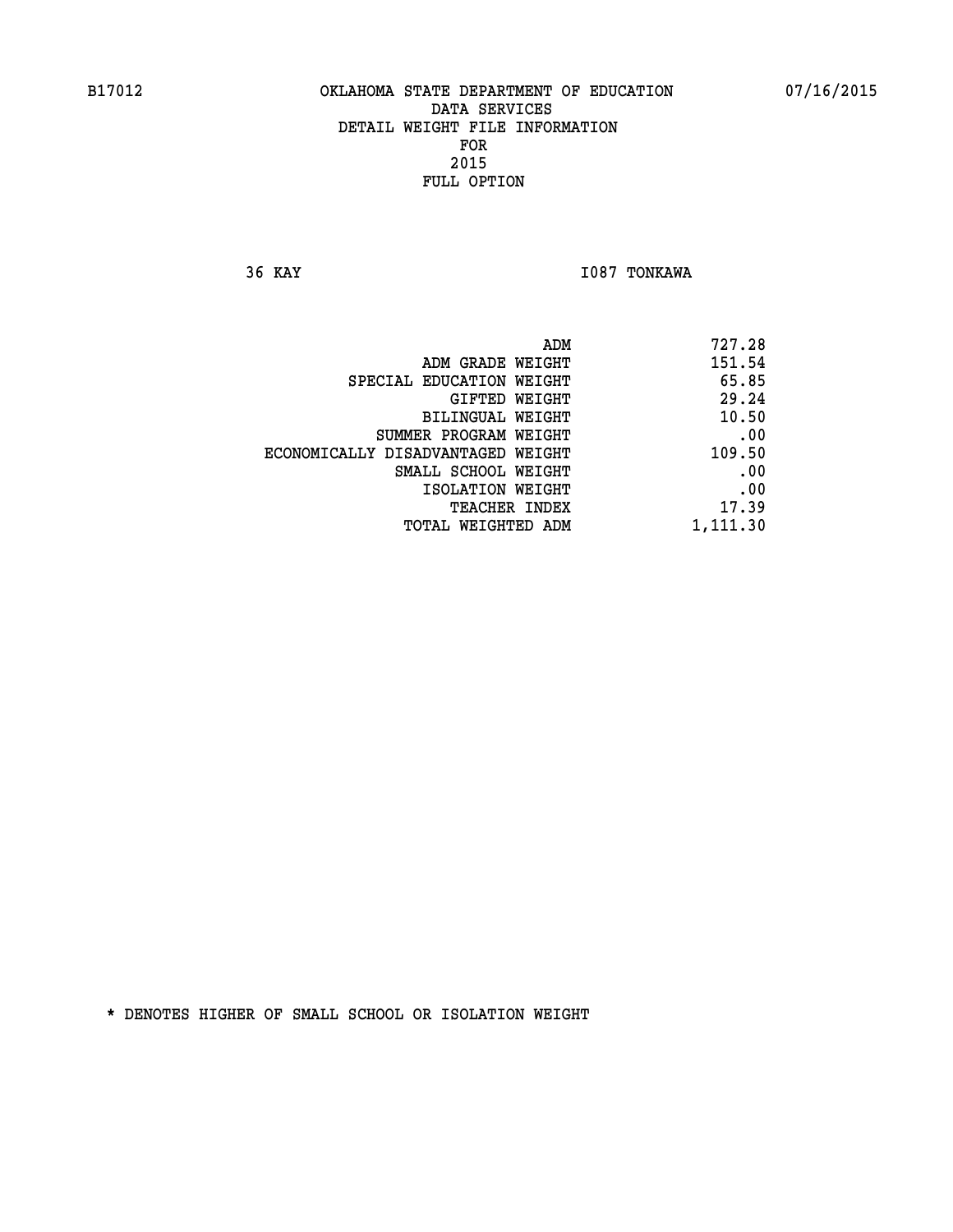**36 KAY I125 NEWKIRK** 

| 858.71   |
|----------|
| 172.22   |
| 123.40   |
| 27.20    |
| .00      |
| .00      |
| 141.75   |
| .00      |
| .00      |
| .00      |
| 1,323.28 |
|          |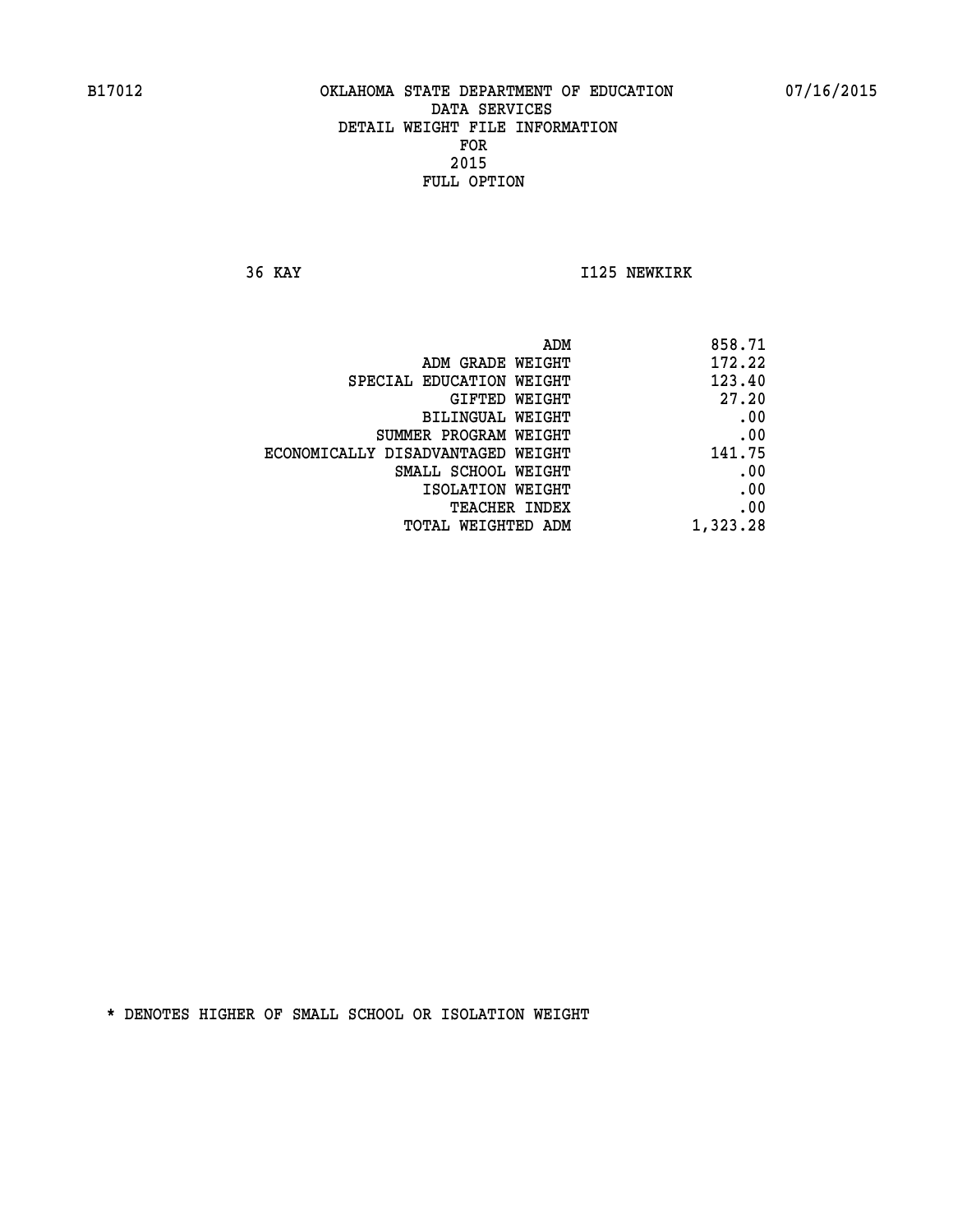**37 KINGFISHER I002 DOVER** 

|                                   | 176.25<br>ADM |  |
|-----------------------------------|---------------|--|
| ADM GRADE WEIGHT                  | 37.55         |  |
| SPECIAL EDUCATION WEIGHT          | 34.00         |  |
| GIFTED WEIGHT                     | 6.12          |  |
| BILINGUAL WEIGHT                  | 15.00         |  |
| SUMMER PROGRAM WEIGHT             | .00           |  |
| ECONOMICALLY DISADVANTAGED WEIGHT | 36.25         |  |
| SMALL SCHOOL WEIGHT               | $23.51*$      |  |
| ISOLATION WEIGHT                  | .00           |  |
| <b>TEACHER INDEX</b>              | .00           |  |
| TOTAL WEIGHTED ADM                | 328.68        |  |
|                                   |               |  |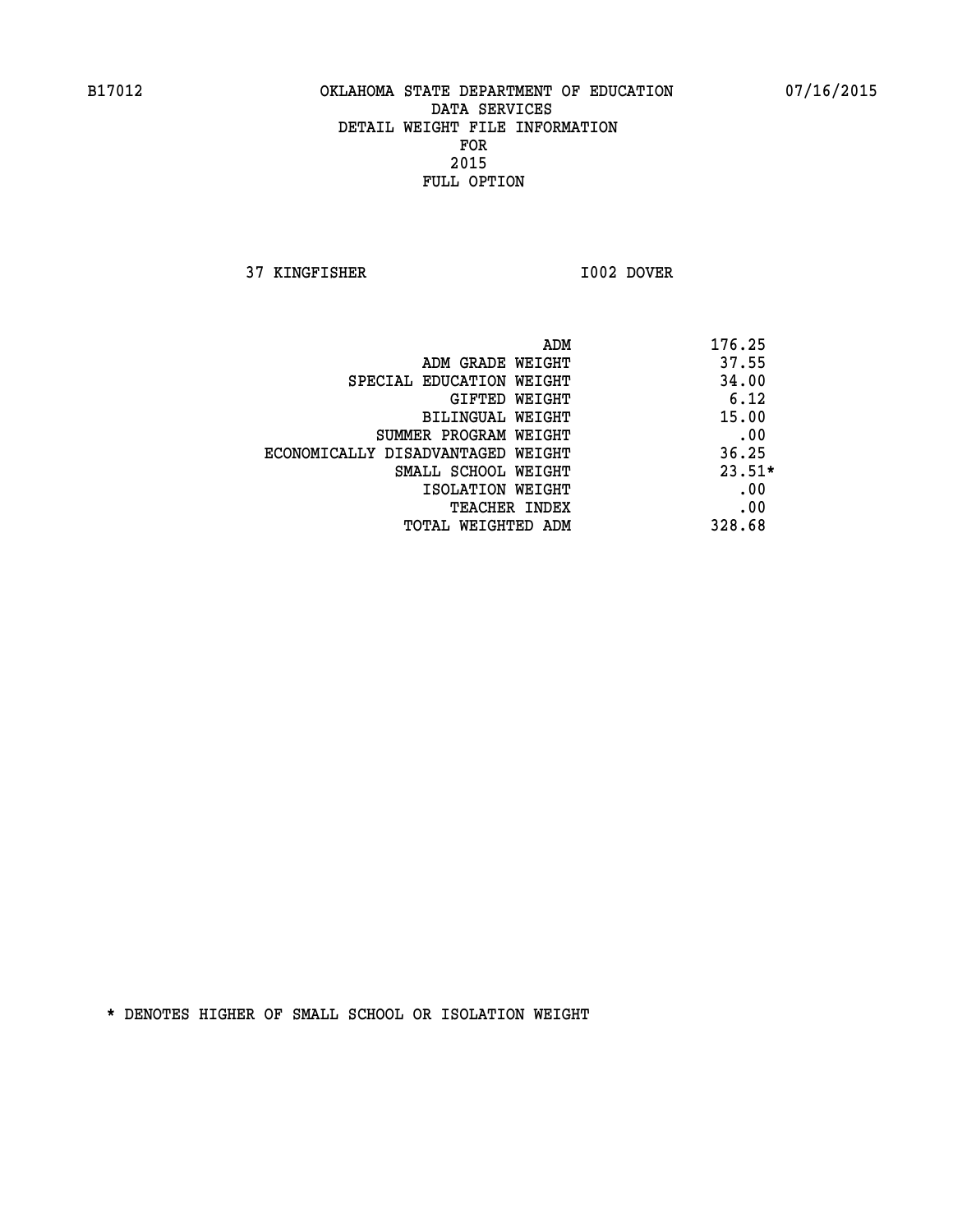**37 KINGFISHER I003 LOMEGA** 

|                                   | ADM | 237.94 |
|-----------------------------------|-----|--------|
| ADM GRADE WEIGHT                  |     | 47.07  |
| SPECIAL EDUCATION WEIGHT          |     | 43.30  |
| GIFTED WEIGHT                     |     | 9.52   |
| BILINGUAL WEIGHT                  |     | 5.00   |
| SUMMER PROGRAM WEIGHT             |     | .00    |
| ECONOMICALLY DISADVANTAGED WEIGHT |     | 43.75  |
| SMALL SCHOOL WEIGHT               |     | 26.18  |
| ISOLATION WEIGHT                  |     | 88.32* |
| TEACHER INDEX                     |     | 6.58   |
| TOTAL WEIGHTED ADM                |     | 481.48 |
|                                   |     |        |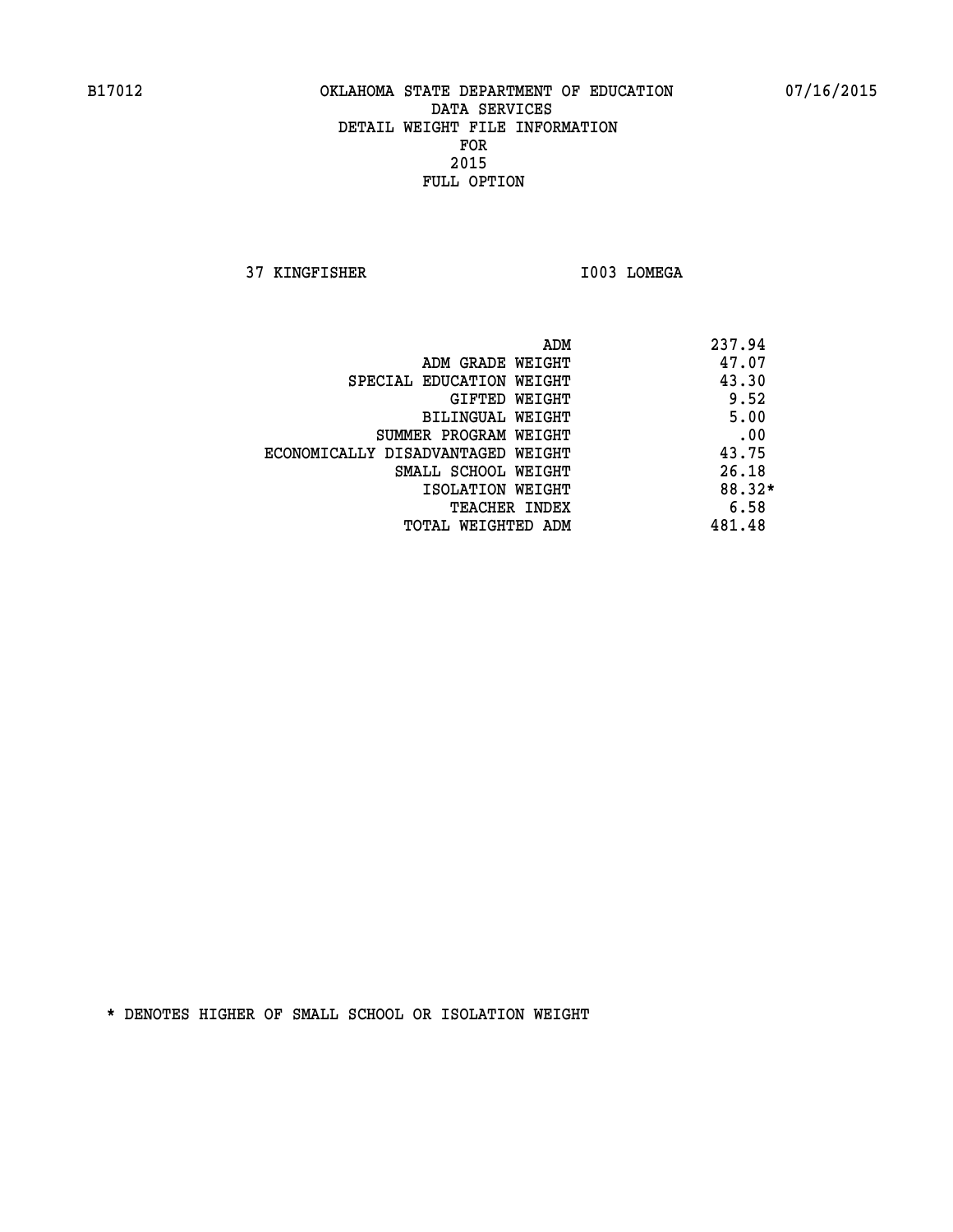**37 KINGFISHER I007 KINGFISHER** 

| 1,425.92 |
|----------|
| 293.77   |
| 218.80   |
| 47.60    |
| 34.25    |
| 4.80     |
| 177.25   |
| .00      |
| .00      |
| 51.22    |
| 2,253.61 |
|          |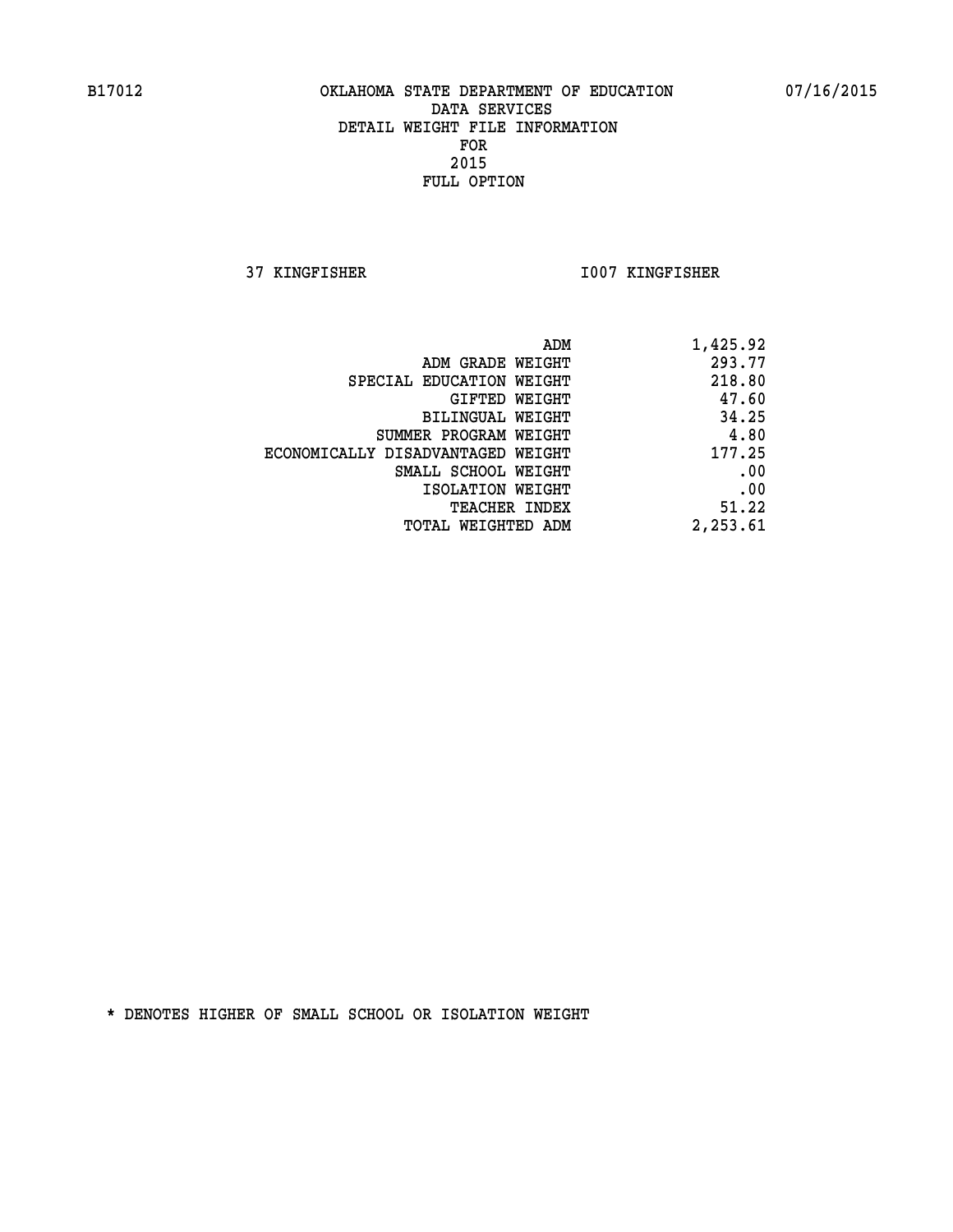**37 KINGFISHER I016 HENNESSEY** 

| 909.16   |
|----------|
| 188.10   |
| 142.50   |
| 34.68    |
| 88.25    |
| .00      |
| 189.50   |
| .00      |
| .00      |
| 17.50    |
| 1,569.69 |
|          |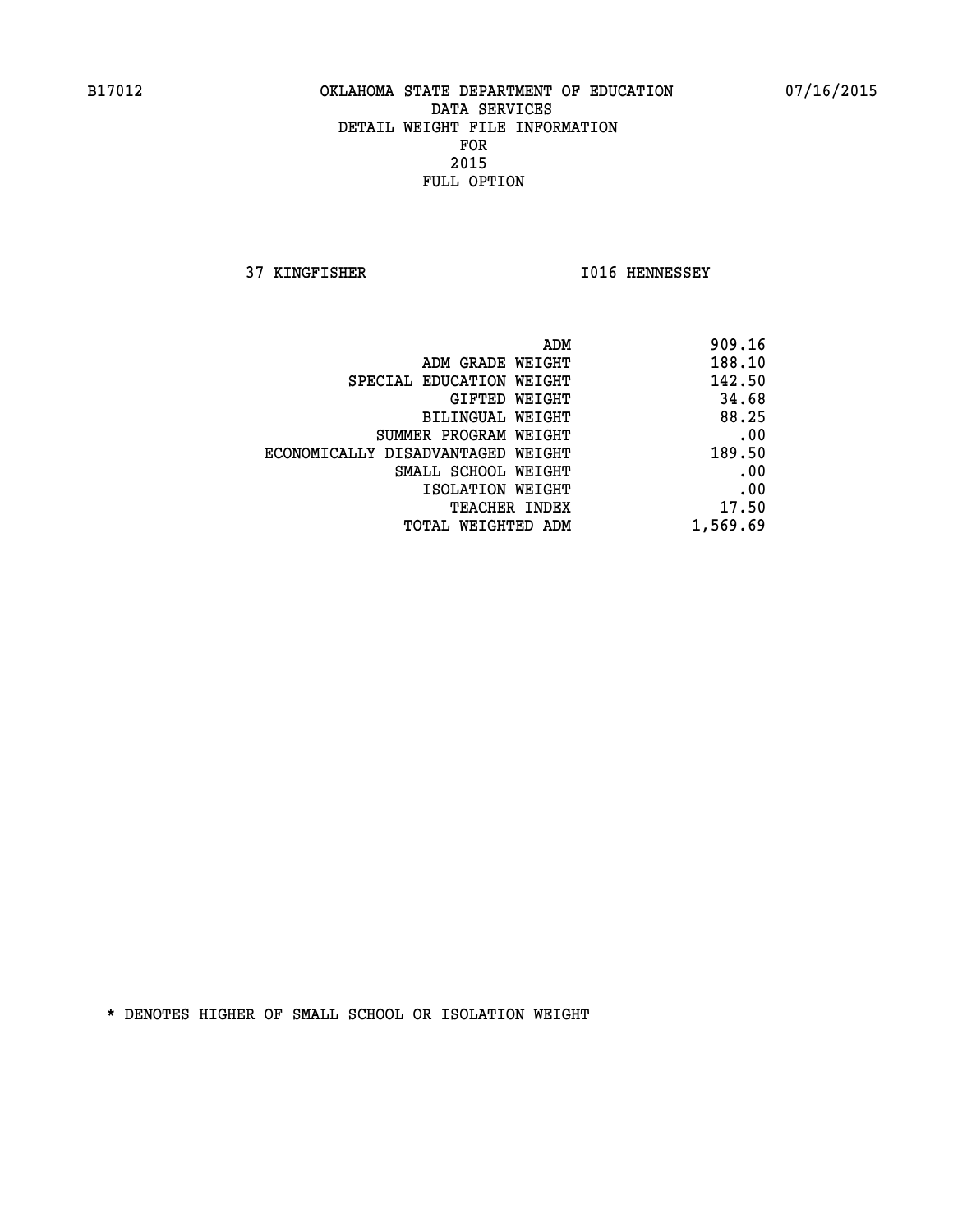**37 KINGFISHER 1089 CASHION** 

|                                   | ADM | 501.89  |
|-----------------------------------|-----|---------|
| ADM GRADE WEIGHT                  |     | 77.46   |
| SPECIAL EDUCATION WEIGHT          |     | 80.40   |
| GIFTED WEIGHT                     |     | 28.56   |
| BILINGUAL WEIGHT                  |     | 3.00    |
| SUMMER PROGRAM WEIGHT             |     | .00     |
| ECONOMICALLY DISADVANTAGED WEIGHT |     | 41.25   |
| SMALL SCHOOL WEIGHT               |     | $5.14*$ |
| ISOLATION WEIGHT                  |     | .00     |
| <b>TEACHER INDEX</b>              |     | .00     |
| TOTAL WEIGHTED ADM                |     | 737.70  |
|                                   |     |         |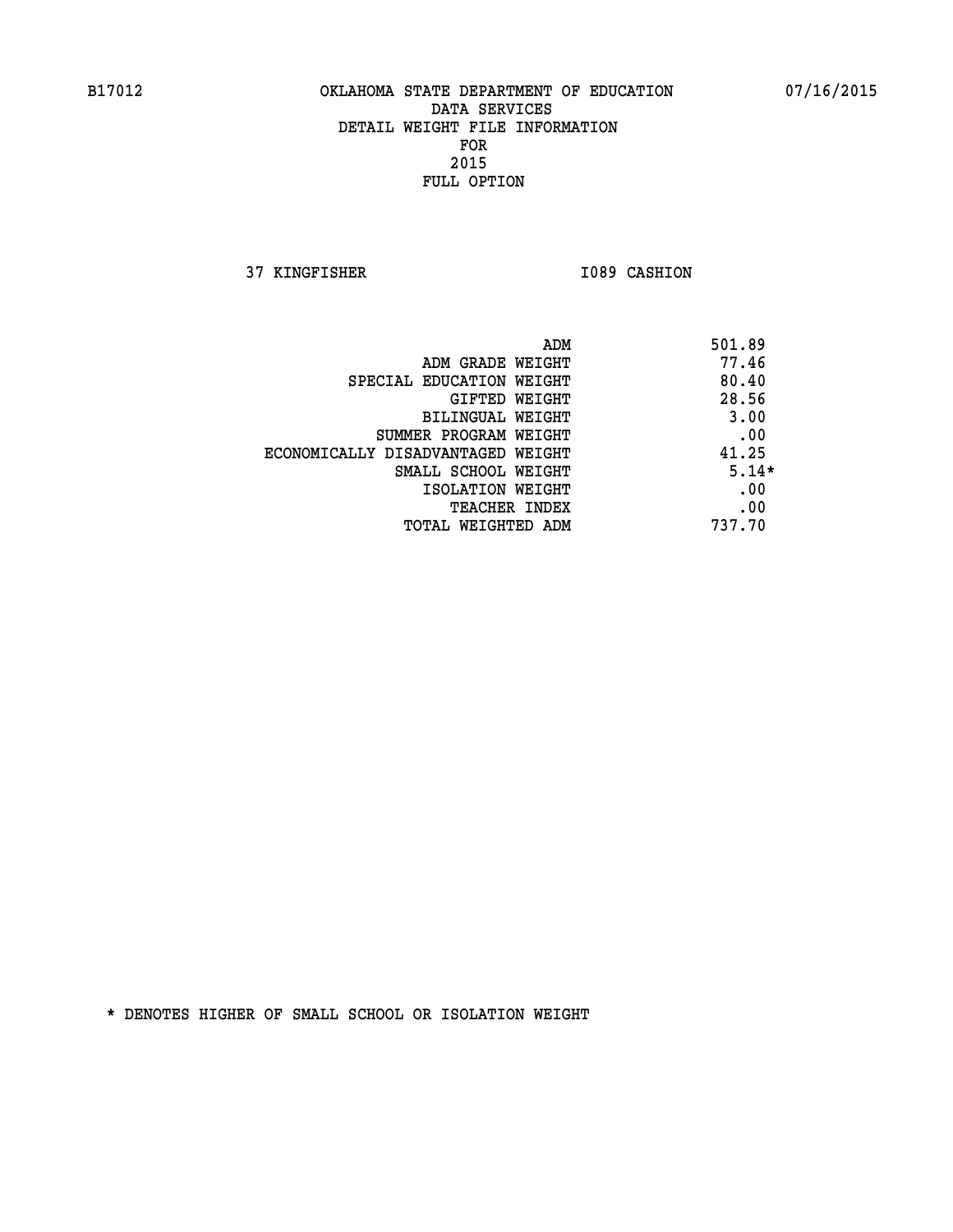**37 KINGFISHER I105 OKARCHE** 

|                                   | ADM | 332.20   |
|-----------------------------------|-----|----------|
| ADM GRADE WEIGHT                  |     | 68.38    |
| SPECIAL EDUCATION WEIGHT          |     | 38.75    |
| GIFTED WEIGHT                     |     | 7.82     |
| BILINGUAL WEIGHT                  |     | 2.25     |
| SUMMER PROGRAM WEIGHT             |     | .00      |
| ECONOMICALLY DISADVANTAGED WEIGHT |     | 21.00    |
| SMALL SCHOOL WEIGHT               |     | 24.72    |
| ISOLATION WEIGHT                  |     | $25.58*$ |
| TEACHER INDEX                     |     | 26.60    |
| TOTAL WEIGHTED ADM                |     | 522.58   |
|                                   |     |          |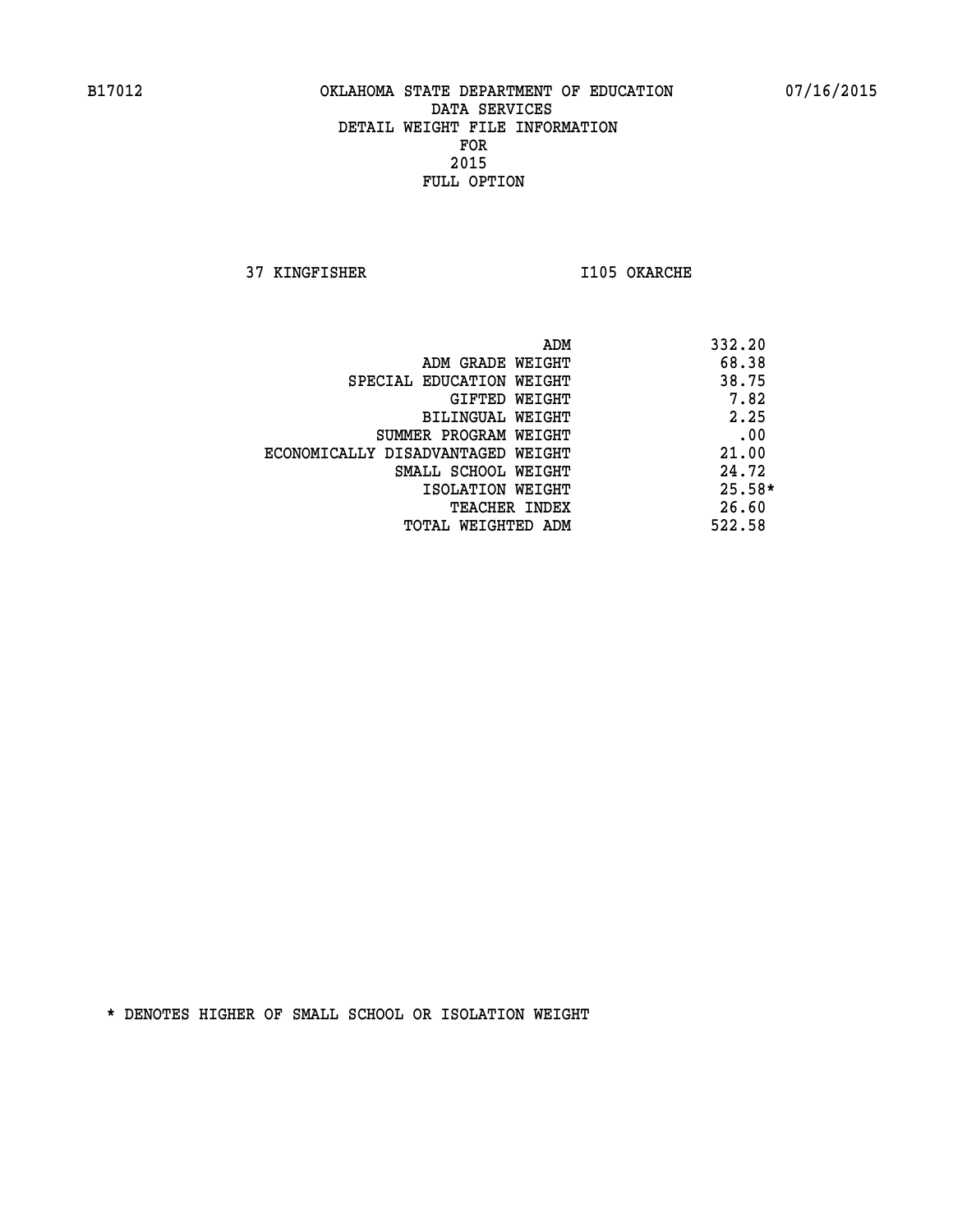**38 KIOWA I001 HOBART** 

| 869.97<br>ADM                               |
|---------------------------------------------|
| 174.71<br>ADM GRADE WEIGHT                  |
| 83.50<br>SPECIAL EDUCATION WEIGHT           |
| 19.72<br>GIFTED WEIGHT                      |
| 9.00<br>BILINGUAL WEIGHT                    |
| .00<br>SUMMER PROGRAM WEIGHT                |
| 150.50<br>ECONOMICALLY DISADVANTAGED WEIGHT |
| .00<br>SMALL SCHOOL WEIGHT                  |
| .00<br>ISOLATION WEIGHT                     |
| 49.48<br>TEACHER INDEX                      |
| 1,356.88<br>TOTAL WEIGHTED ADM              |
|                                             |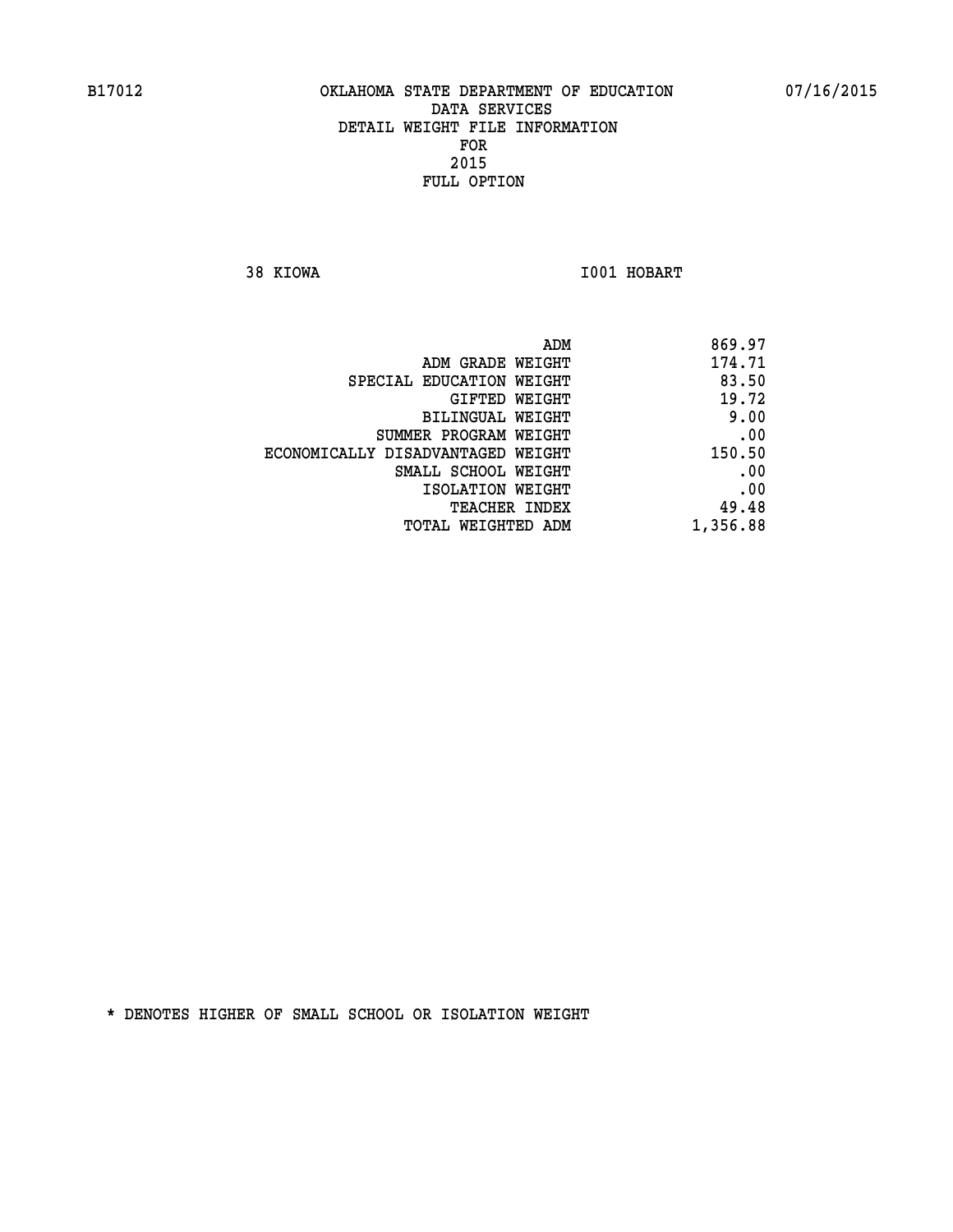**38 KIOWA I002 LONE WOLF** 

|                                   | ADM | 85.71    |
|-----------------------------------|-----|----------|
| ADM GRADE WEIGHT                  |     | 16.95    |
| SPECIAL EDUCATION WEIGHT          |     | 4.10     |
| GIFTED WEIGHT                     |     | .68      |
| BILINGUAL WEIGHT                  |     | .00      |
| SUMMER PROGRAM WEIGHT             |     | .00      |
| ECONOMICALLY DISADVANTAGED WEIGHT |     | 16.50    |
| SMALL SCHOOL WEIGHT               |     | 14.36    |
| ISOLATION WEIGHT                  |     | $17.42*$ |
| TEACHER INDEX                     |     | 6.41     |
| TOTAL WEIGHTED ADM                |     | 147.77   |
|                                   |     |          |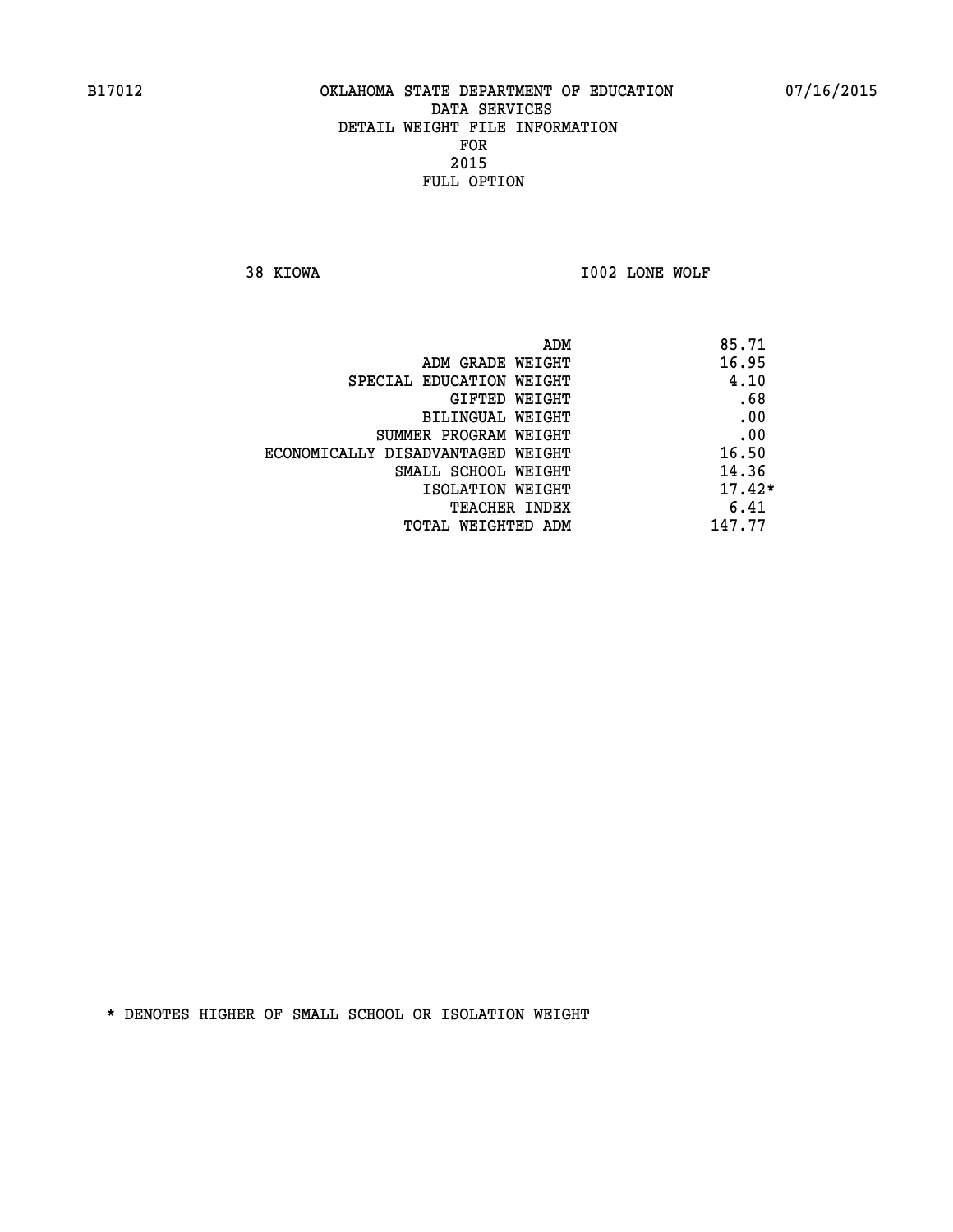**38 KIOWA I003 MOUNTAIN VIEW-GOTEBO** 

|                                   | ADM | 259.83    |
|-----------------------------------|-----|-----------|
| ADM GRADE WEIGHT                  |     | 50.04     |
| SPECIAL EDUCATION WEIGHT          |     | 29.25     |
| GIFTED WEIGHT                     |     | 9.86      |
| BILINGUAL WEIGHT                  |     | .00       |
| SUMMER PROGRAM WEIGHT             |     | .00       |
| ECONOMICALLY DISADVANTAGED WEIGHT |     | 43.50     |
| SMALL SCHOOL WEIGHT               |     | 26.44     |
| ISOLATION WEIGHT                  |     | $158.50*$ |
| <b>TEACHER INDEX</b>              |     | 9.01      |
| TOTAL WEIGHTED ADM                |     | 559.99    |
|                                   |     |           |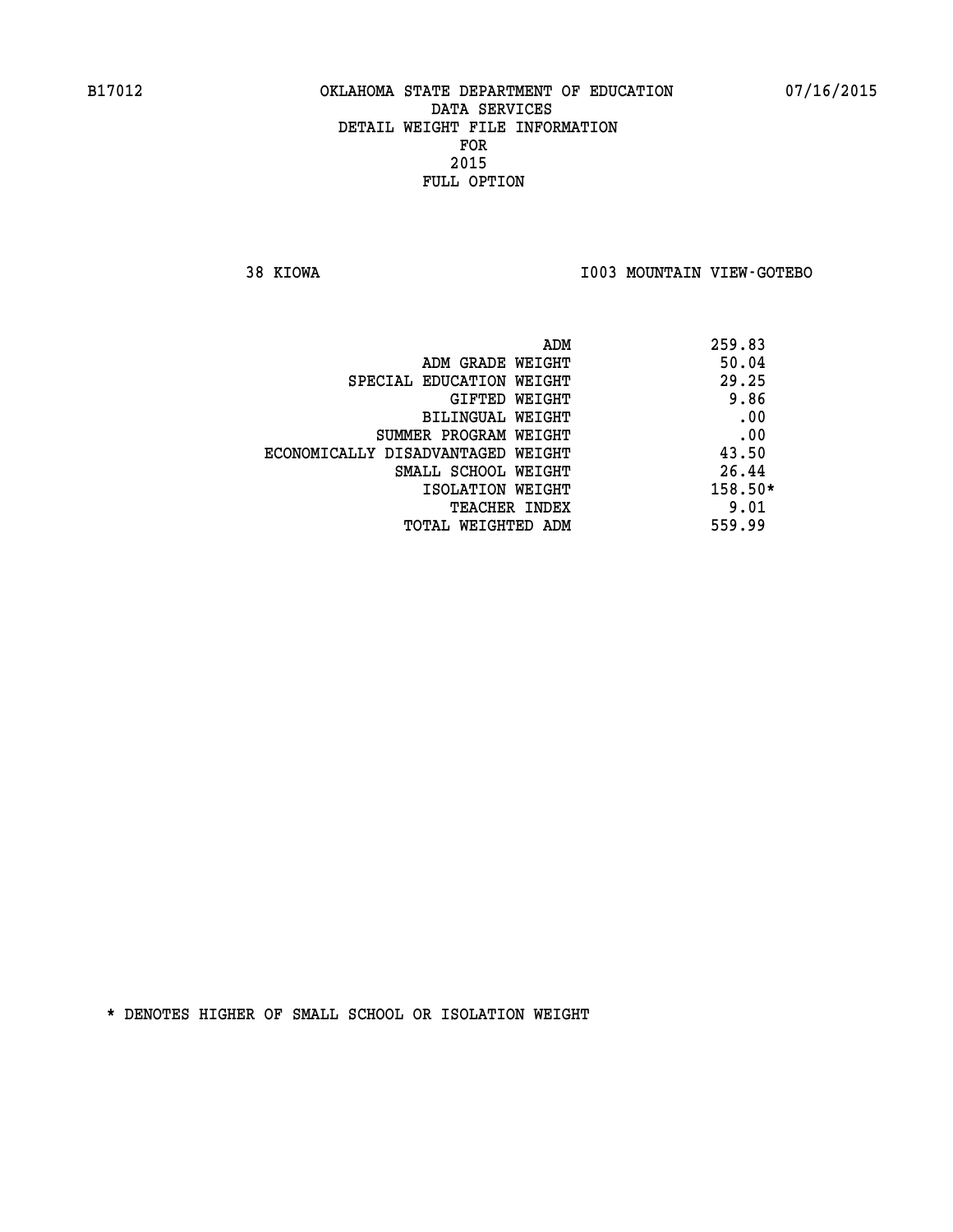**38 KIOWA I004 SNYDER** 

|                                   | ADM | 444.77    |
|-----------------------------------|-----|-----------|
| ADM GRADE WEIGHT                  |     | 83.73     |
| SPECIAL EDUCATION WEIGHT          |     | 79.25     |
| GIFTED WEIGHT                     |     | 15.30     |
| BILINGUAL WEIGHT                  |     | .25       |
| SUMMER PROGRAM WEIGHT             |     | .00       |
| ECONOMICALLY DISADVANTAGED WEIGHT |     | 80.00     |
| SMALL SCHOOL WEIGHT               |     | 14.16     |
| ISOLATION WEIGHT                  |     | $195.70*$ |
| TEACHER INDEX                     |     | 18.92     |
| TOTAL WEIGHTED ADM                |     | 917.92    |
|                                   |     |           |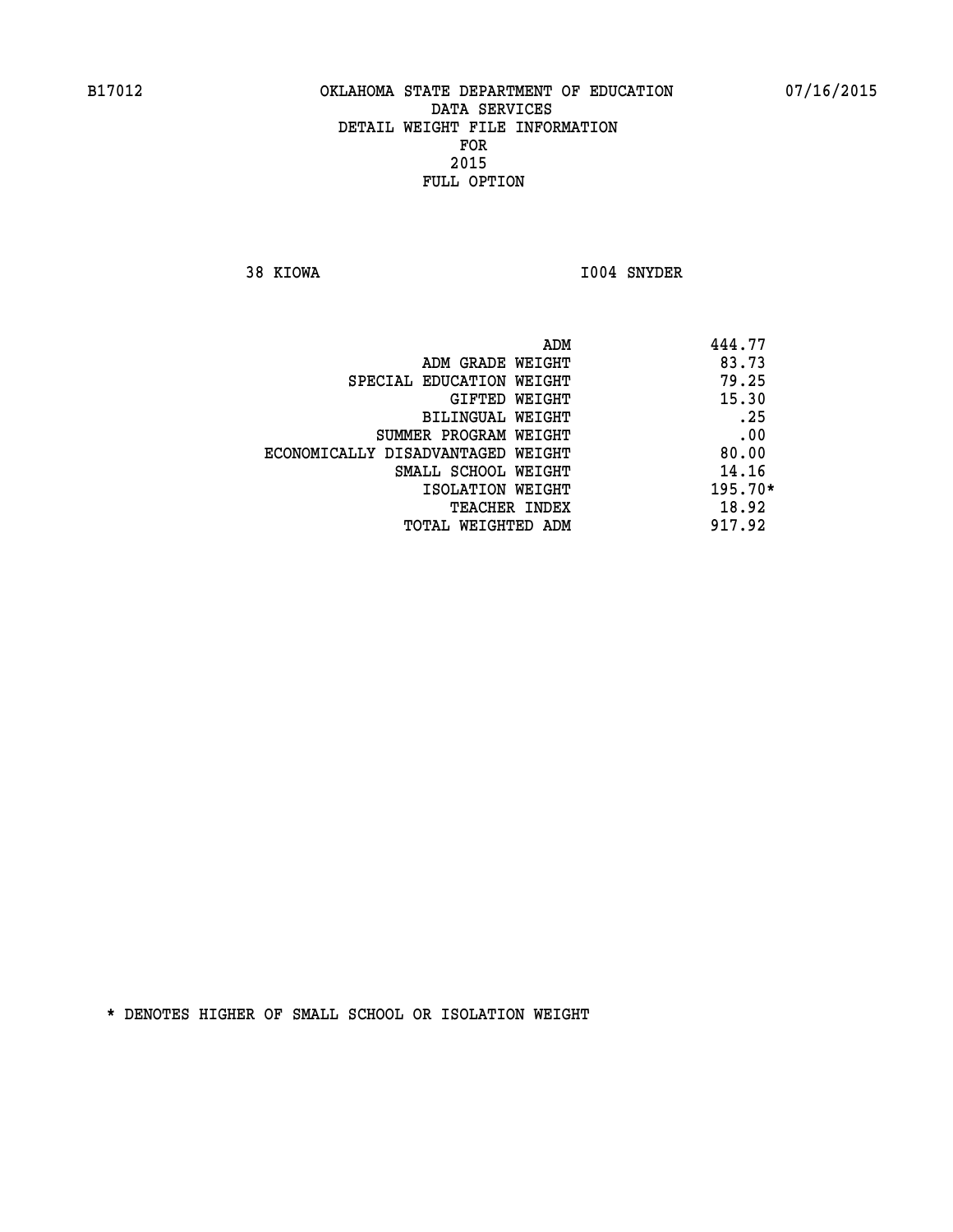**39 LATIMER 1001 WILBURTON** 

| 910.69   |
|----------|
| 189.86   |
| 137.25   |
| 25.16    |
| 1.25     |
| .00      |
| 157.00   |
| .00      |
| .00      |
| 35.34    |
| 1,456.55 |
|          |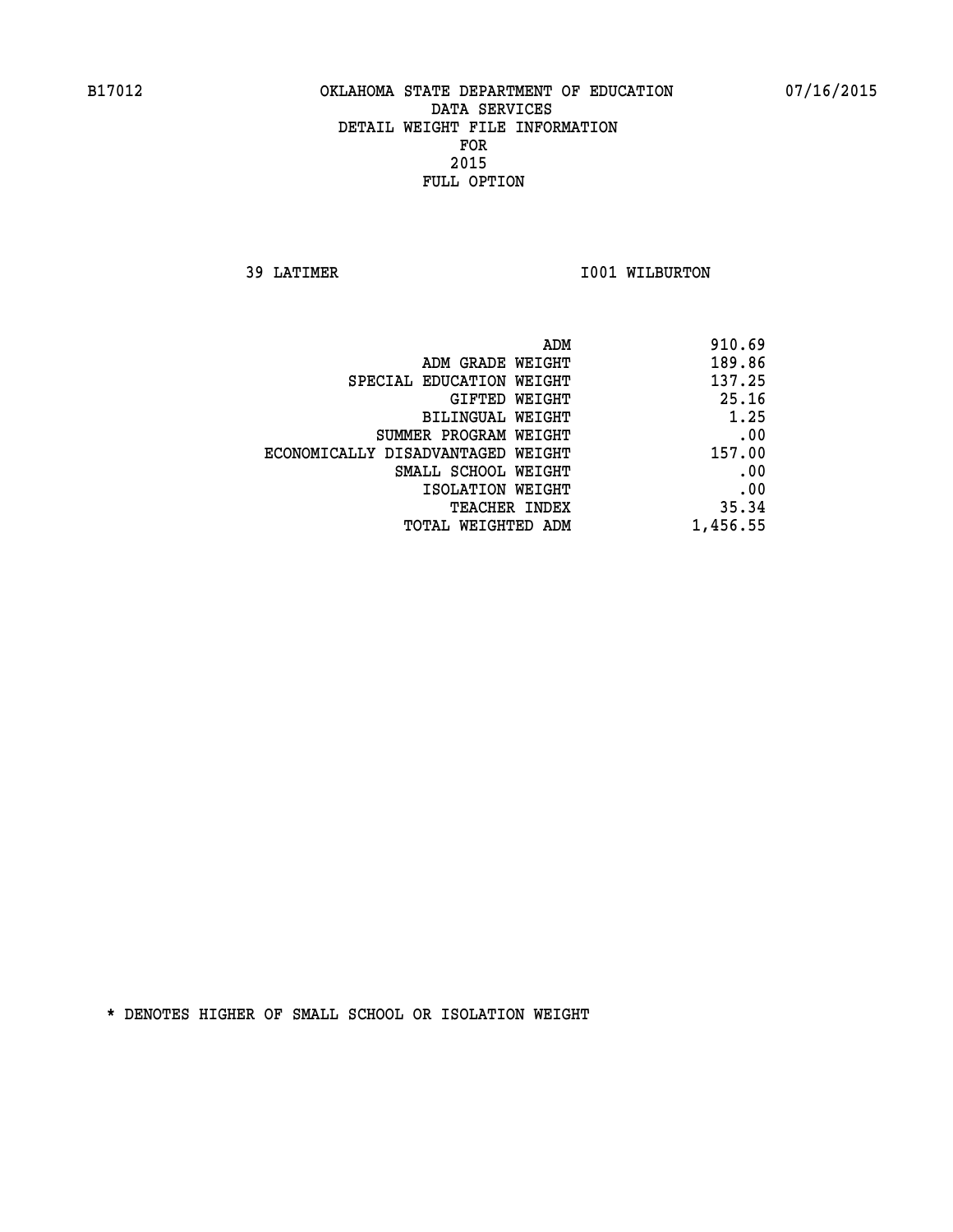**39 LATIMER I002 RED OAK** 

| ADM                               | 271.42   |
|-----------------------------------|----------|
| ADM GRADE WEIGHT                  | 54.02    |
| SPECIAL EDUCATION WEIGHT          | 40.35    |
| GIFTED WEIGHT                     | 5.78     |
| BILINGUAL WEIGHT                  | .00      |
| SUMMER PROGRAM WEIGHT             | .00      |
| ECONOMICALLY DISADVANTAGED WEIGHT | 50.25    |
| SMALL SCHOOL WEIGHT               | $26.43*$ |
| ISOLATION WEIGHT                  | .00      |
| <b>TEACHER INDEX</b>              | 17.47    |
| TOTAL WEIGHTED ADM                | 465.72   |
|                                   |          |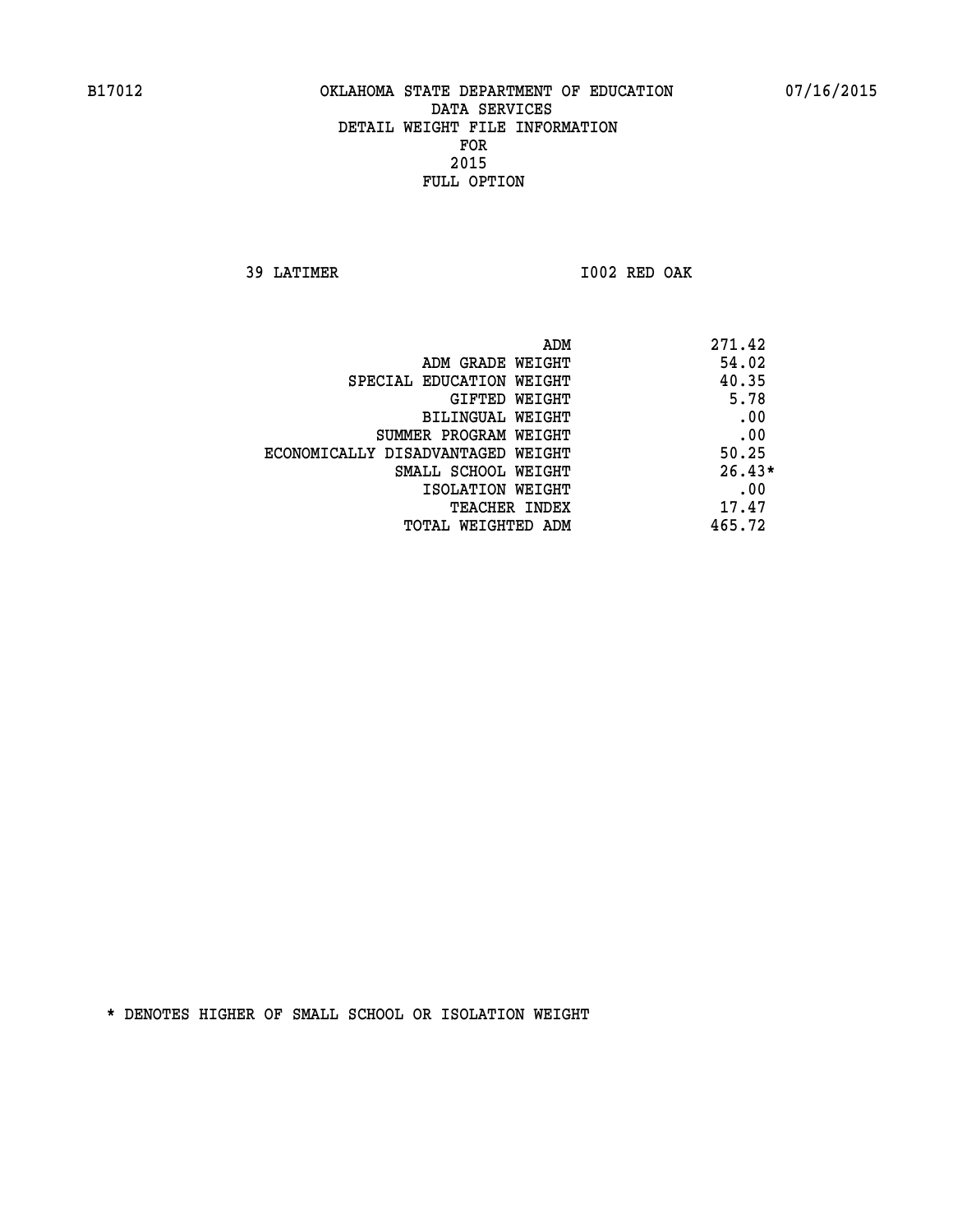**39 LATIMER I003 BUFFALO VALLEY** 

| ADM                               | 156.33   |
|-----------------------------------|----------|
| ADM GRADE WEIGHT                  | 28.92    |
| SPECIAL EDUCATION WEIGHT          | 25.50    |
| GIFTED WEIGHT                     | 4.42     |
| BILINGUAL WEIGHT                  | .00      |
| SUMMER PROGRAM WEIGHT             | .00      |
| ECONOMICALLY DISADVANTAGED WEIGHT | 27.75    |
| SMALL SCHOOL WEIGHT               | $22.03*$ |
| ISOLATION WEIGHT                  | 20.35    |
| <b>TEACHER INDEX</b>              | .00      |
| TOTAL WEIGHTED ADM                | 264.95   |
|                                   |          |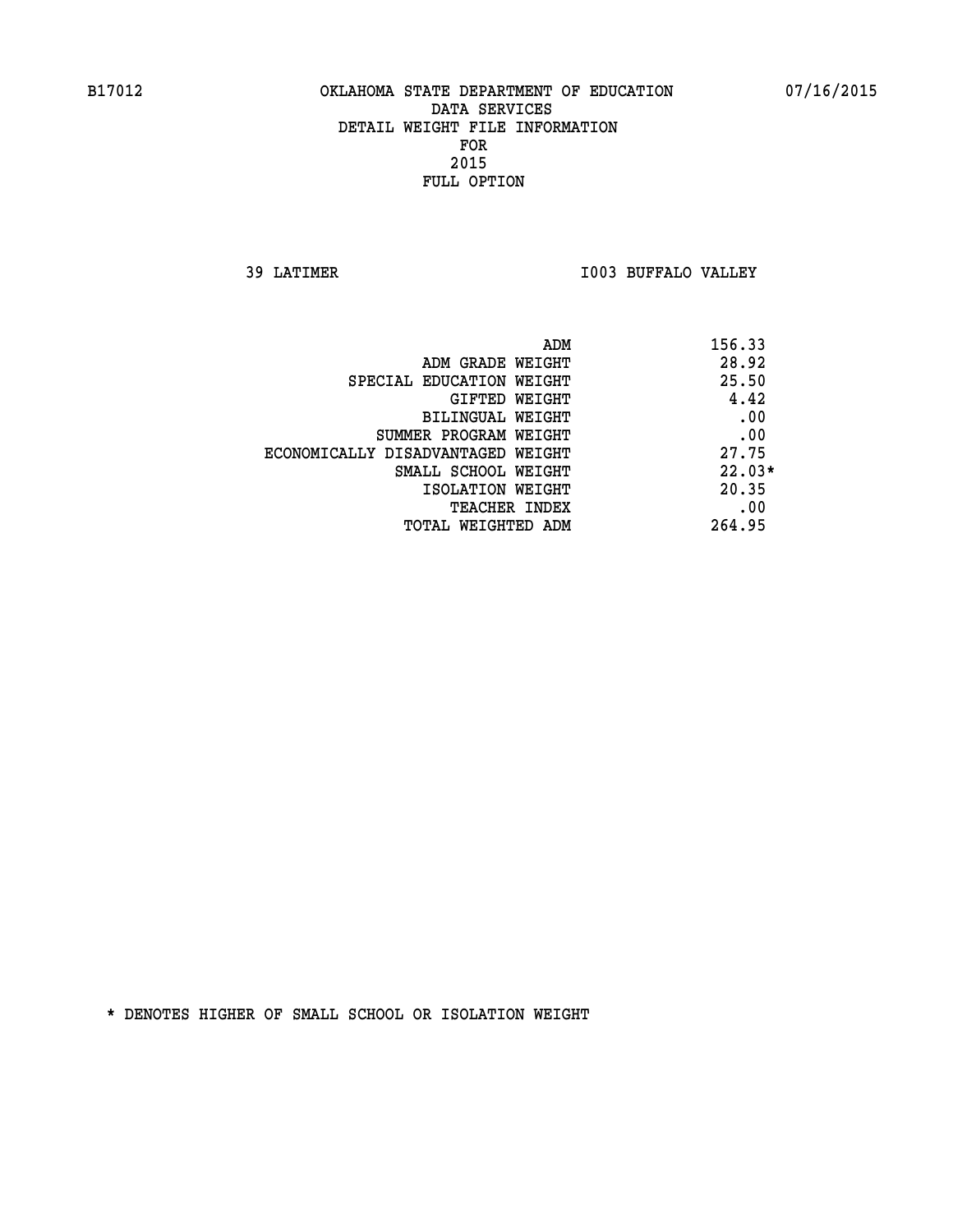**39 LATIMER I004 PANOLA** 

| ADM<br>165.74                   |                                   |
|---------------------------------|-----------------------------------|
| 34.72<br>ADM GRADE WEIGHT       |                                   |
| 24.60                           | SPECIAL EDUCATION WEIGHT          |
| 2.04<br>GIFTED WEIGHT           |                                   |
| .00<br>BILINGUAL WEIGHT         |                                   |
| .00<br>SUMMER PROGRAM WEIGHT    |                                   |
| 34.50                           | ECONOMICALLY DISADVANTAGED WEIGHT |
| $22.76*$<br>SMALL SCHOOL WEIGHT |                                   |
| .00<br>ISOLATION WEIGHT         |                                   |
| 3.22<br><b>TEACHER INDEX</b>    |                                   |
| 287.58<br>TOTAL WEIGHTED ADM    |                                   |
|                                 |                                   |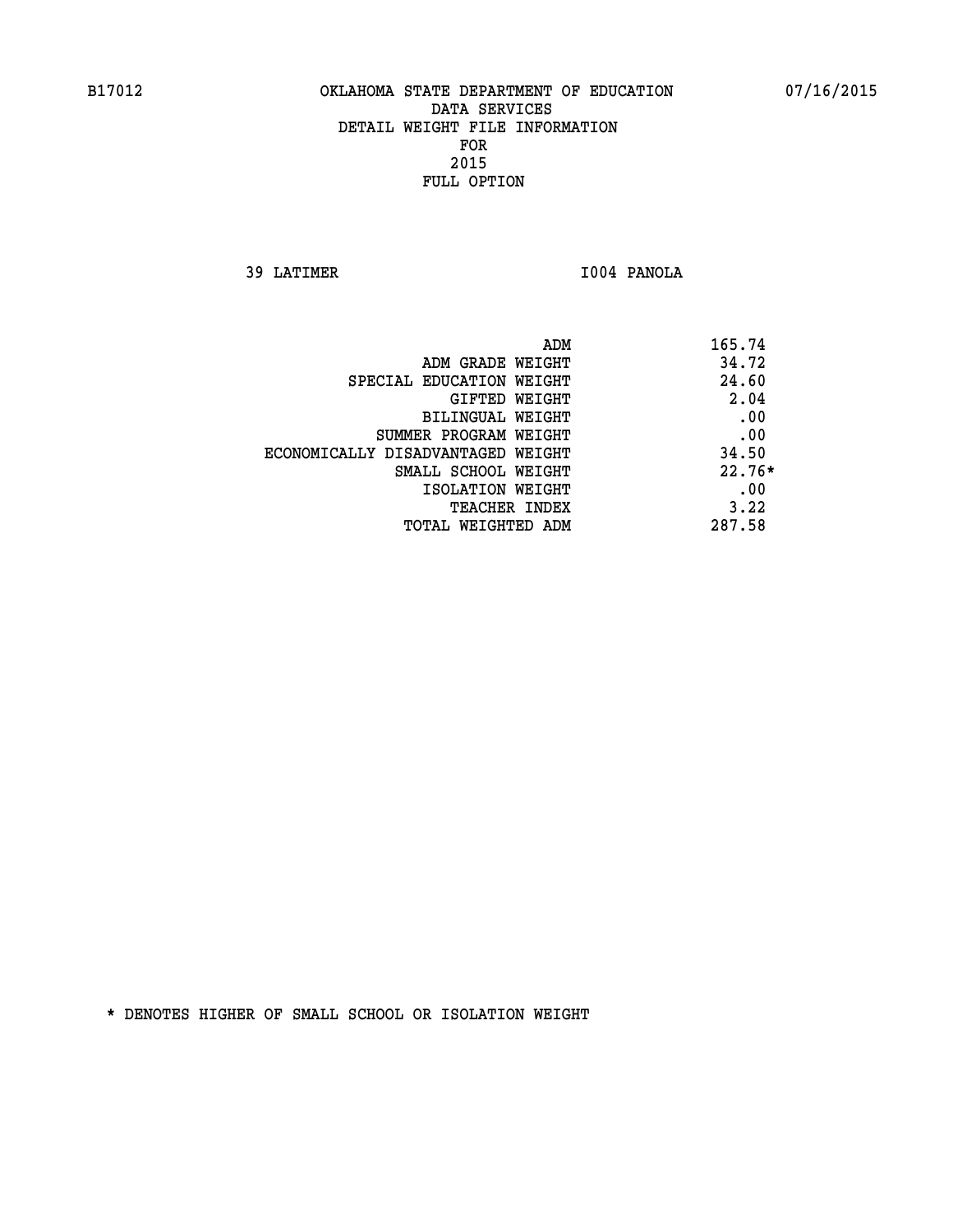**40 LE FLORE C004 SHADY POINT** 

| ADM<br>137.61                |                                   |
|------------------------------|-----------------------------------|
| 29.69                        | ADM GRADE WEIGHT                  |
| 21.35                        | SPECIAL EDUCATION WEIGHT          |
| 3.74<br><b>GIFTED WEIGHT</b> |                                   |
| .00                          | BILINGUAL WEIGHT                  |
| .00                          | SUMMER PROGRAM WEIGHT             |
| 24.75                        | ECONOMICALLY DISADVANTAGED WEIGHT |
| $20.36*$                     | SMALL SCHOOL WEIGHT               |
| .00                          | ISOLATION WEIGHT                  |
| .00<br><b>TEACHER INDEX</b>  |                                   |
| 237.50                       | TOTAL WEIGHTED ADM                |
|                              |                                   |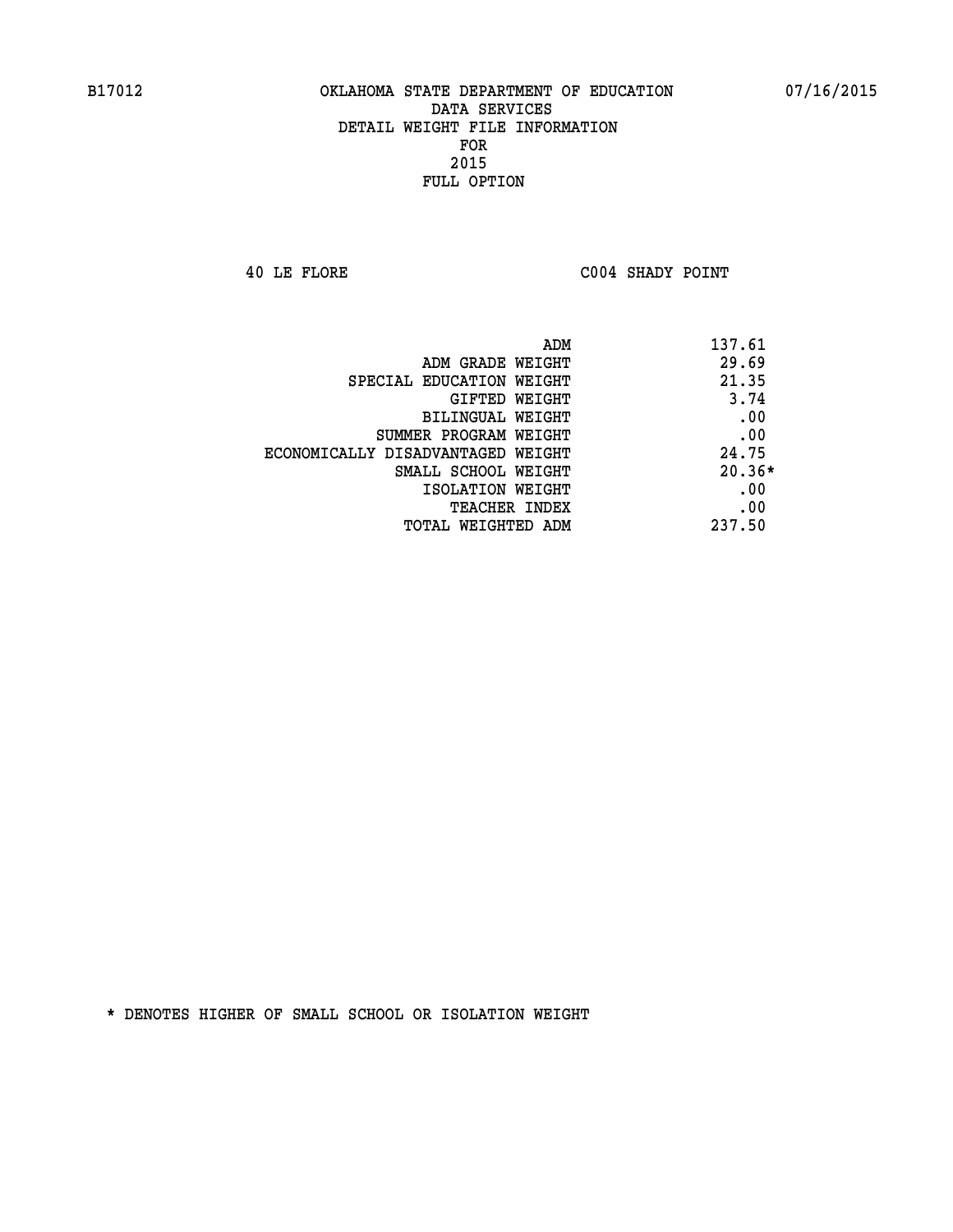**40 LE FLORE C011 MONROE** 

|                                   | ADM<br>106.19 |  |
|-----------------------------------|---------------|--|
| ADM GRADE WEIGHT                  | 18.94         |  |
| SPECIAL EDUCATION WEIGHT          | 12.80         |  |
| GIFTED WEIGHT                     | 2.72          |  |
| BILINGUAL WEIGHT                  | 1.50          |  |
| SUMMER PROGRAM WEIGHT             | .00           |  |
| ECONOMICALLY DISADVANTAGED WEIGHT | 19.25         |  |
| SMALL SCHOOL WEIGHT               | $16.97*$      |  |
| ISOLATION WEIGHT                  | .00           |  |
| <b>TEACHER INDEX</b>              | .00           |  |
| TOTAL WEIGHTED ADM                | 178.37        |  |
|                                   |               |  |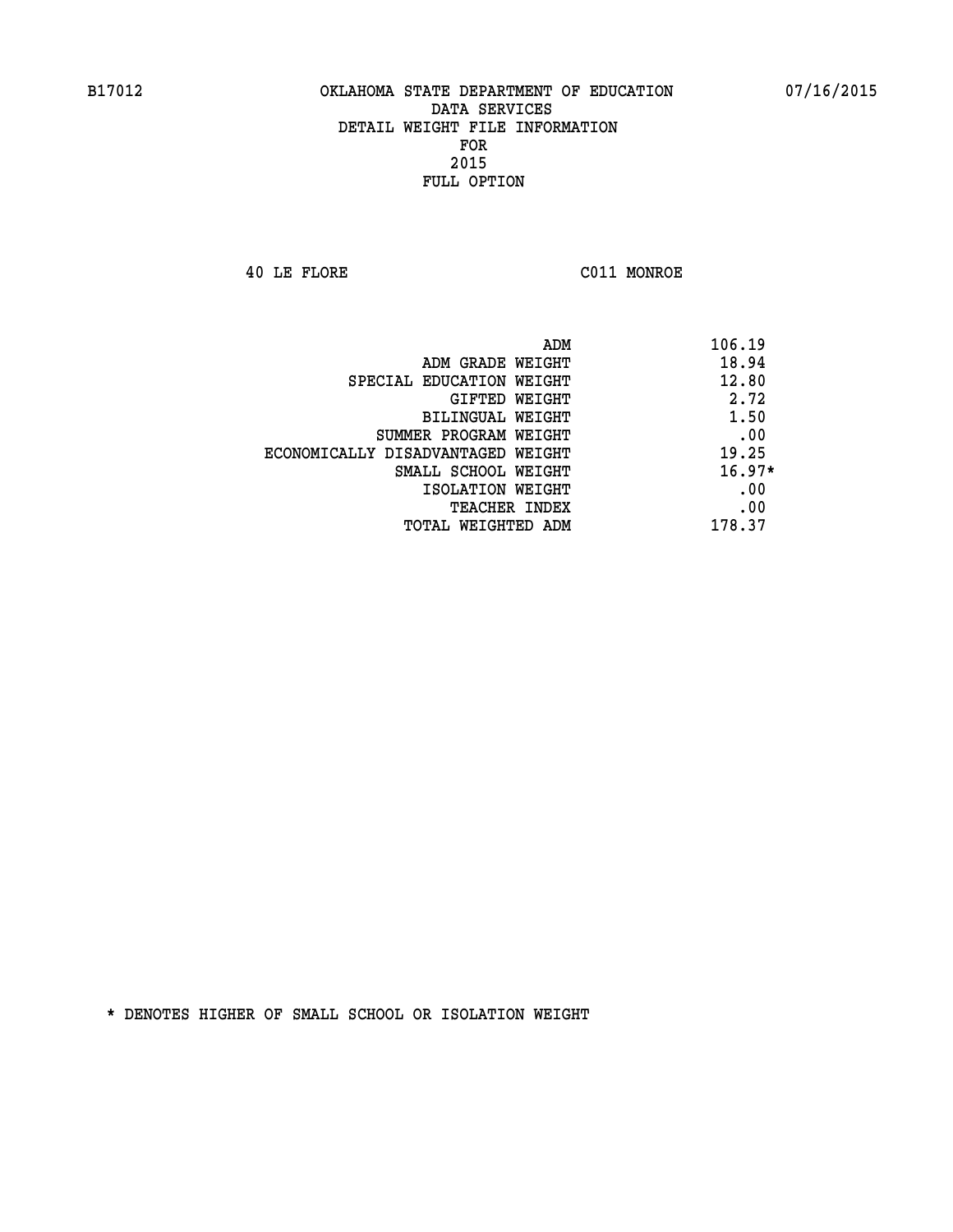**40 LE FLORE C014 HODGEN** 

|                                   | ADM<br>256.18 |
|-----------------------------------|---------------|
| ADM GRADE WEIGHT                  | 48.99         |
| SPECIAL EDUCATION WEIGHT          | 35.75         |
| GIFTED WEIGHT                     | 10.20         |
| BILINGUAL WEIGHT                  | 2.50          |
| SUMMER PROGRAM WEIGHT             | .00           |
| ECONOMICALLY DISADVANTAGED WEIGHT | 51.25         |
| SMALL SCHOOL WEIGHT               | $26.42*$      |
| ISOLATION WEIGHT                  | 2.87          |
| <b>TEACHER INDEX</b>              | .00           |
| TOTAL WEIGHTED ADM                | 431.29        |
|                                   |               |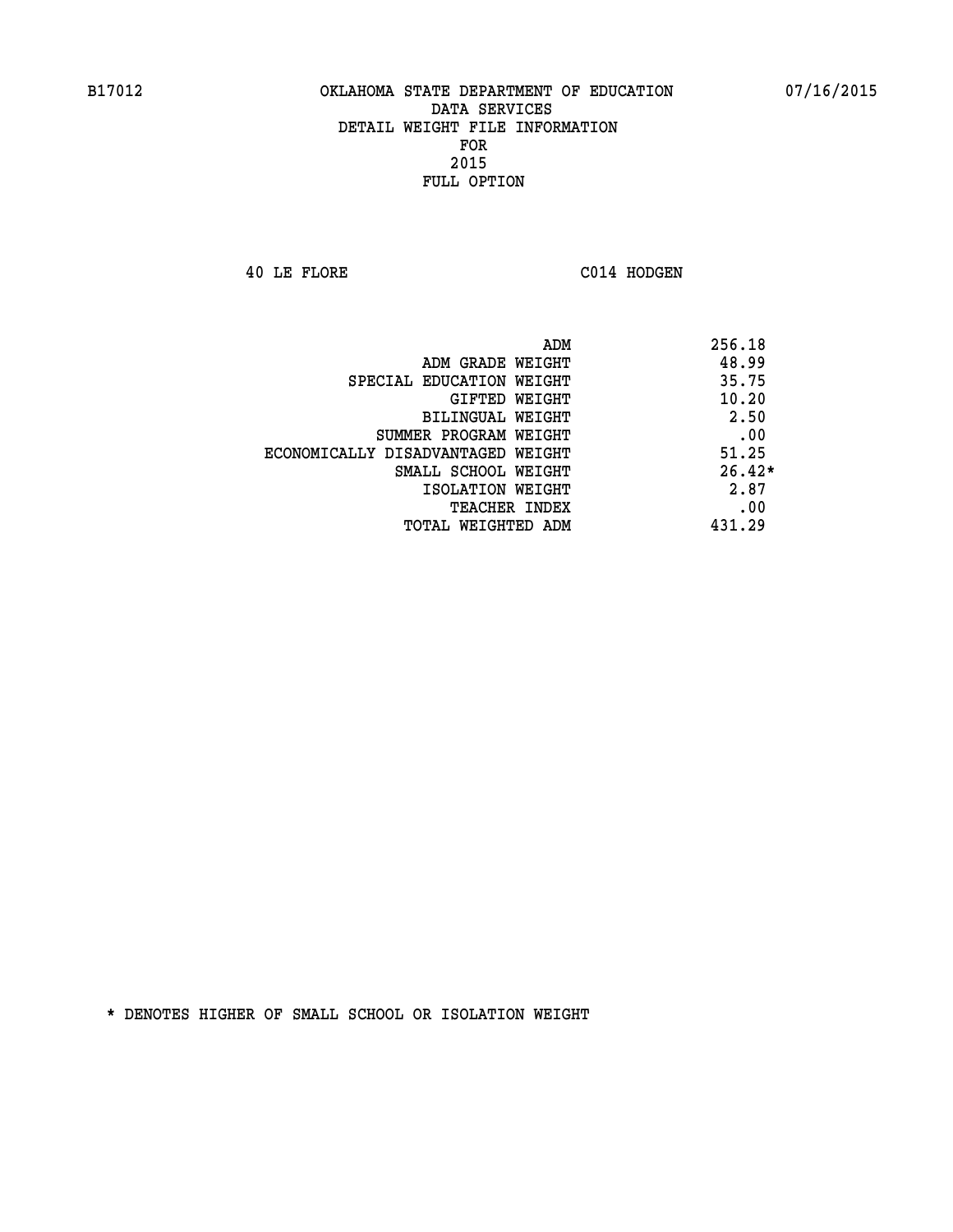**40 LE FLORE C039 FANSHAWE** 

| ADM<br>66.51                              |  |
|-------------------------------------------|--|
| 14.82<br>ADM GRADE WEIGHT                 |  |
| 2.75<br>SPECIAL EDUCATION WEIGHT          |  |
| 1.70<br><b>GIFTED WEIGHT</b>              |  |
| .00<br><b>BILINGUAL WEIGHT</b>            |  |
| .00<br>SUMMER PROGRAM WEIGHT              |  |
| 9.50<br>ECONOMICALLY DISADVANTAGED WEIGHT |  |
| $11.63*$<br>SMALL SCHOOL WEIGHT           |  |
| .00<br>ISOLATION WEIGHT                   |  |
| .00<br><b>TEACHER INDEX</b>               |  |
| 106.91<br>TOTAL WEIGHTED ADM              |  |
|                                           |  |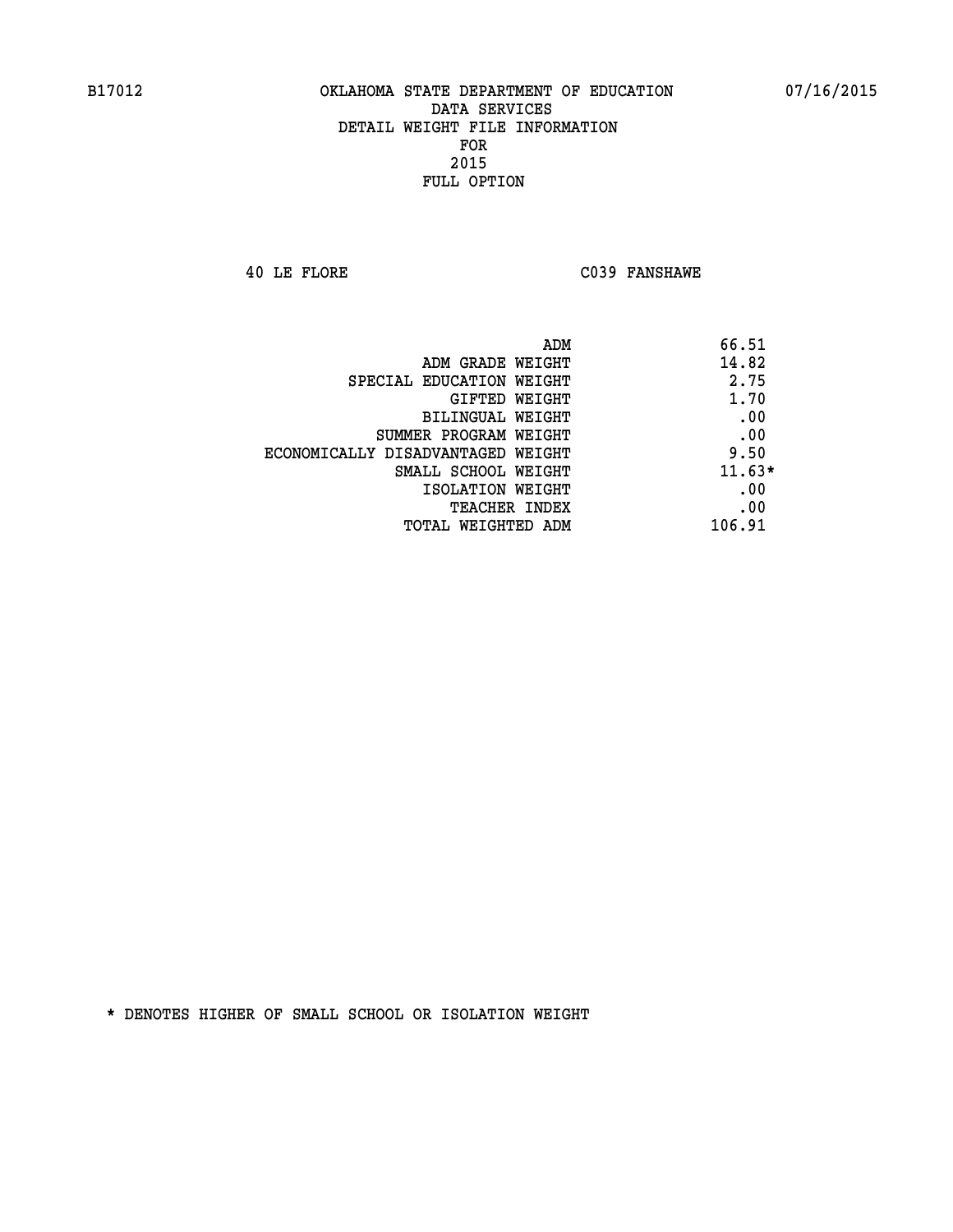**40 LE FLORE I002 SPIRO** 

| 1,127.05 | ADM                               |  |
|----------|-----------------------------------|--|
| 223.10   | ADM GRADE WEIGHT                  |  |
| 107.75   | SPECIAL EDUCATION WEIGHT          |  |
| 37.40    | GIFTED WEIGHT                     |  |
| .00      | BILINGUAL WEIGHT                  |  |
| .00      | SUMMER PROGRAM WEIGHT             |  |
| 210.50   | ECONOMICALLY DISADVANTAGED WEIGHT |  |
| .00      | SMALL SCHOOL WEIGHT               |  |
| .00      | ISOLATION WEIGHT                  |  |
| 65.24    | <b>TEACHER INDEX</b>              |  |
| 1,771.04 | <b>TOTAL WEIGHTED ADM</b>         |  |
|          |                                   |  |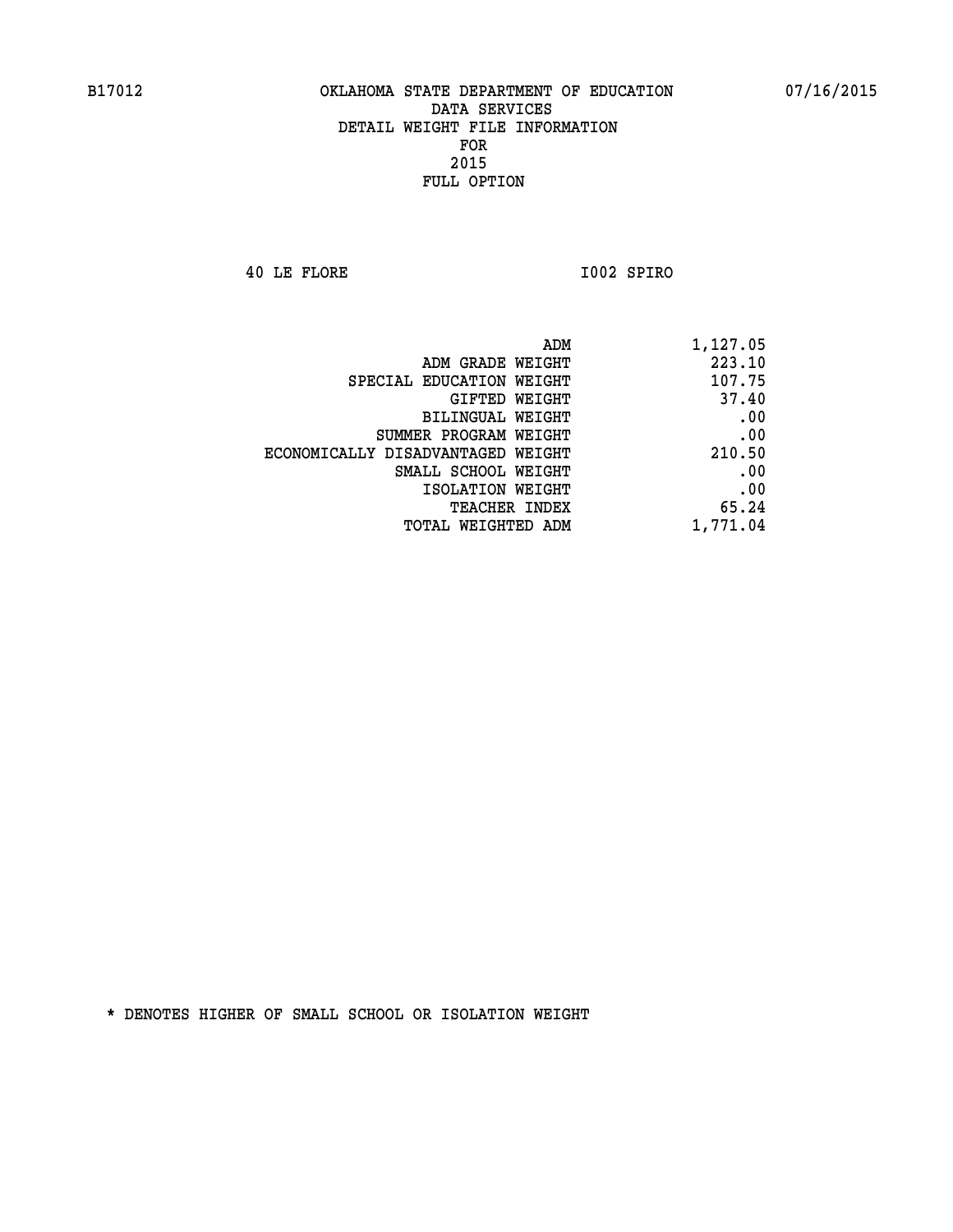**40 LE FLORE I003 HEAVENER** 

| 1,055.11 |
|----------|
| 208.93   |
| 108.65   |
| 40.80    |
| 88.25    |
| .00      |
| 224.00   |
| .00      |
| .00      |
| 14.29    |
| 1,740.03 |
|          |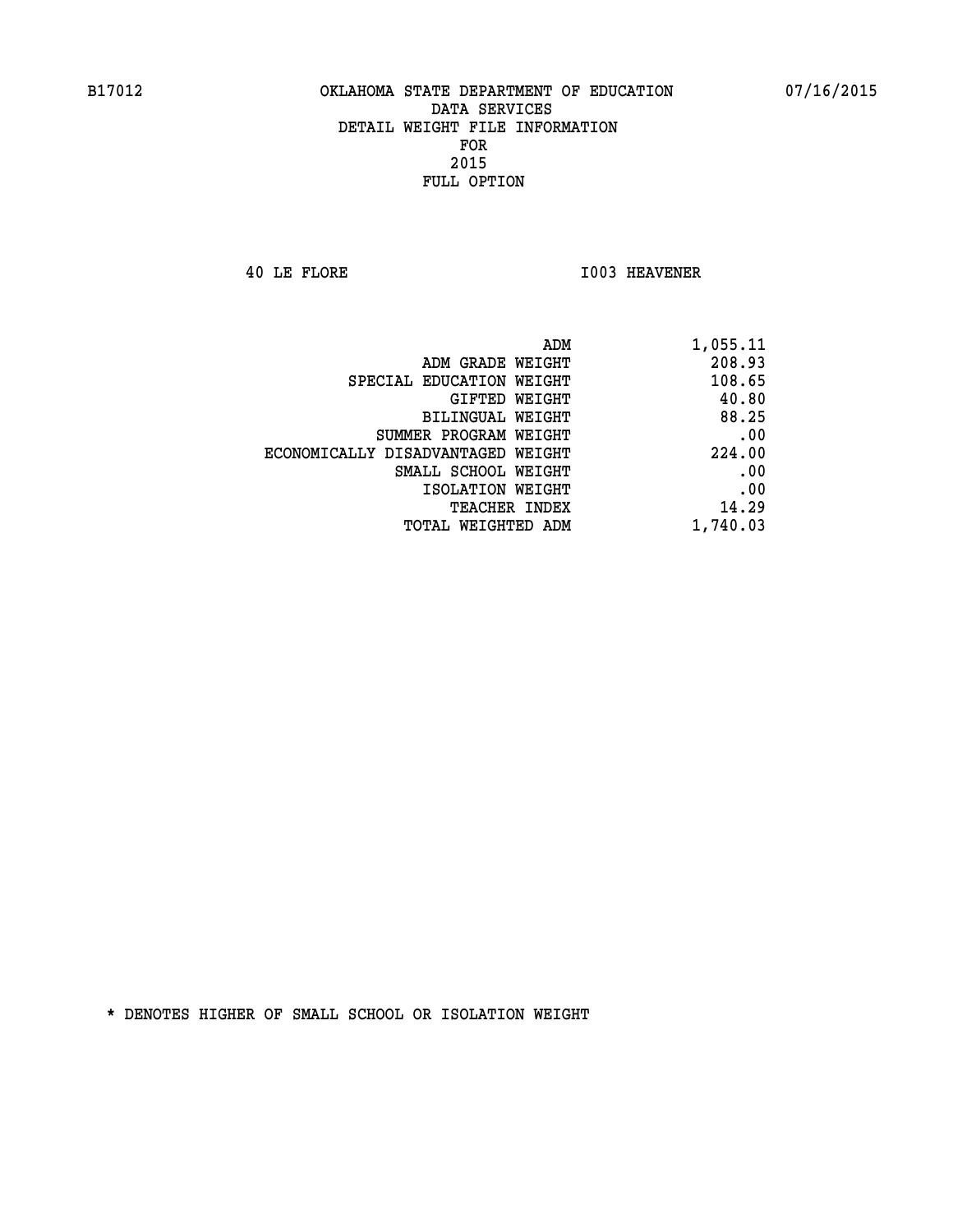**40 LE FLORE I007 POCOLA** 

| 816.01   |
|----------|
| 161.11   |
| 96.65    |
| 29.92    |
| 3.00     |
| .00      |
| 144.00   |
| .00      |
| .00      |
| .00      |
| 1,250.69 |
|          |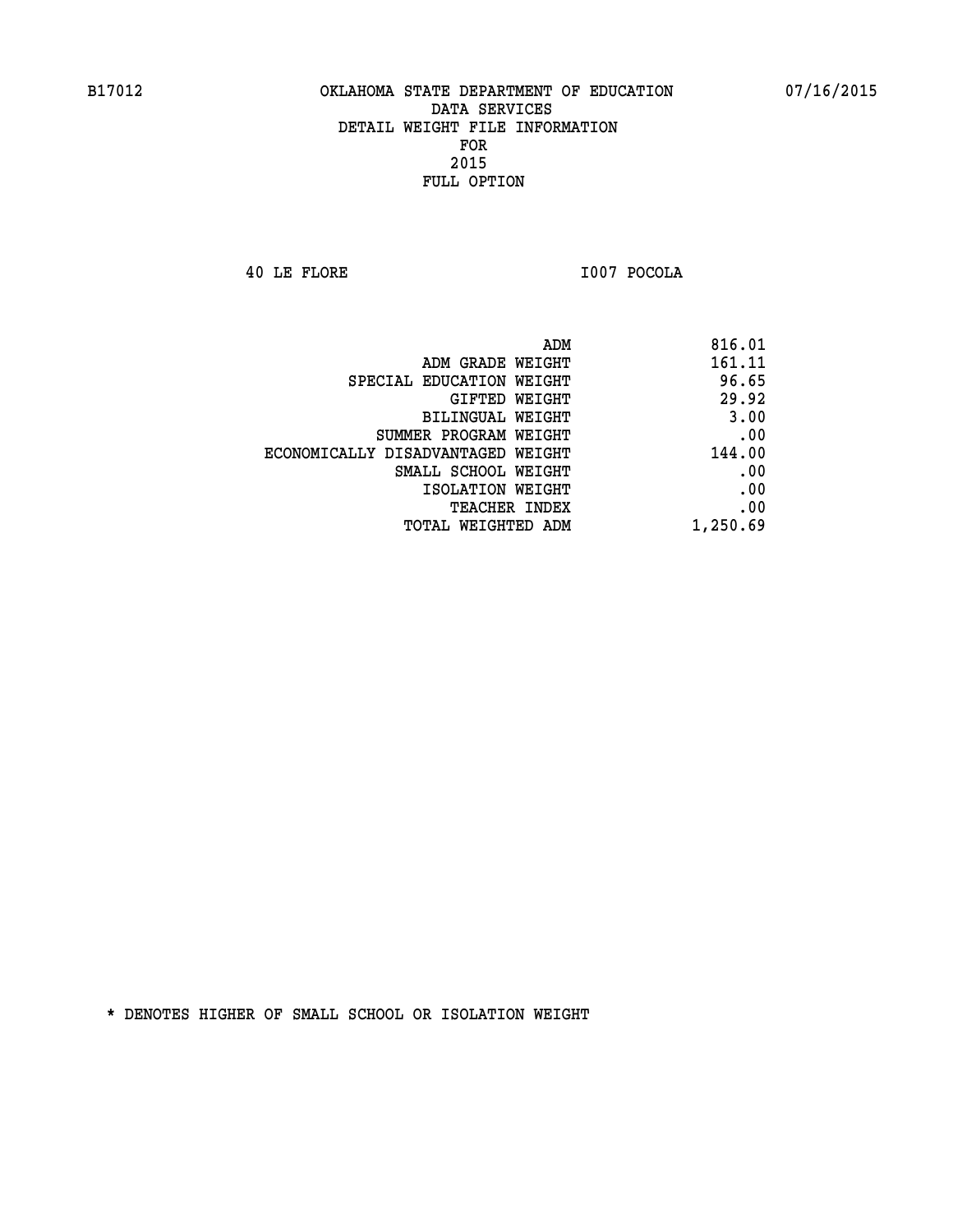**40 LE FLORE I016 LE FLORE** 

|                                   | ADM<br>210.44 |
|-----------------------------------|---------------|
| ADM GRADE WEIGHT                  | 38.15         |
| SPECIAL EDUCATION WEIGHT          | 13.70         |
| GIFTED WEIGHT                     | 5.78          |
| BILINGUAL WEIGHT                  | .00           |
| SUMMER PROGRAM WEIGHT             | .00           |
| ECONOMICALLY DISADVANTAGED WEIGHT | 39.50         |
| SMALL SCHOOL WEIGHT               | 25.35         |
| ISOLATION WEIGHT                  | $57.58*$      |
| <b>TEACHER INDEX</b>              | 2.10          |
| TOTAL WEIGHTED ADM                | 367.25        |
|                                   |               |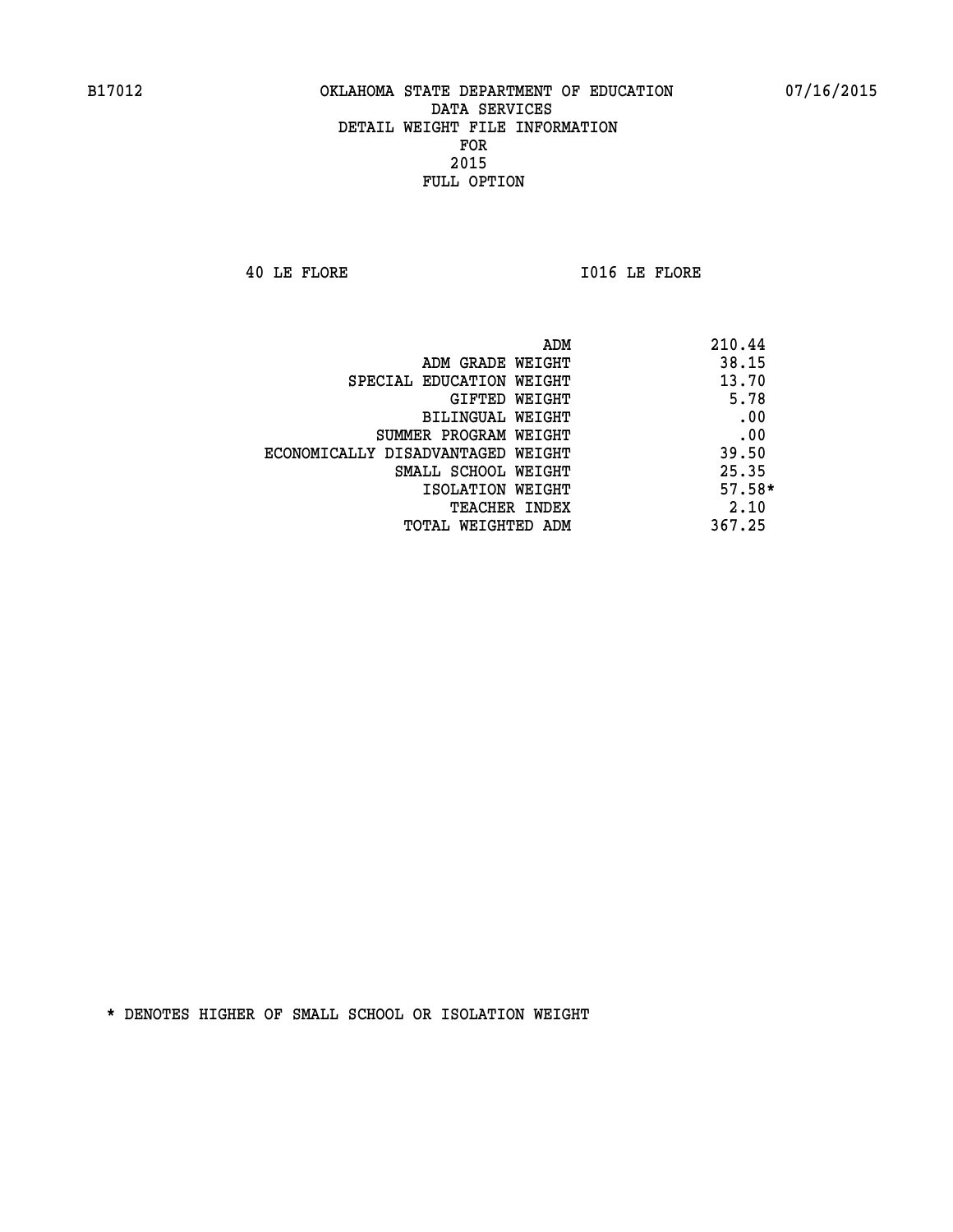**40 LE FLORE 1017 CAMERON** 

|                                   | ADM | 284.08   |
|-----------------------------------|-----|----------|
| ADM GRADE WEIGHT                  |     | 58.39    |
| SPECIAL EDUCATION WEIGHT          |     | 36.60    |
| GIFTED WEIGHT                     |     | 7.48     |
| BILINGUAL WEIGHT                  |     | 2.25     |
| SUMMER PROGRAM WEIGHT             |     | .00      |
| ECONOMICALLY DISADVANTAGED WEIGHT |     | 58.75    |
| SMALL SCHOOL WEIGHT               |     | $26.30*$ |
| ISOLATION WEIGHT                  |     | .00      |
| <b>TEACHER INDEX</b>              |     | .00      |
| TOTAL WEIGHTED ADM                |     | 473.85   |
|                                   |     |          |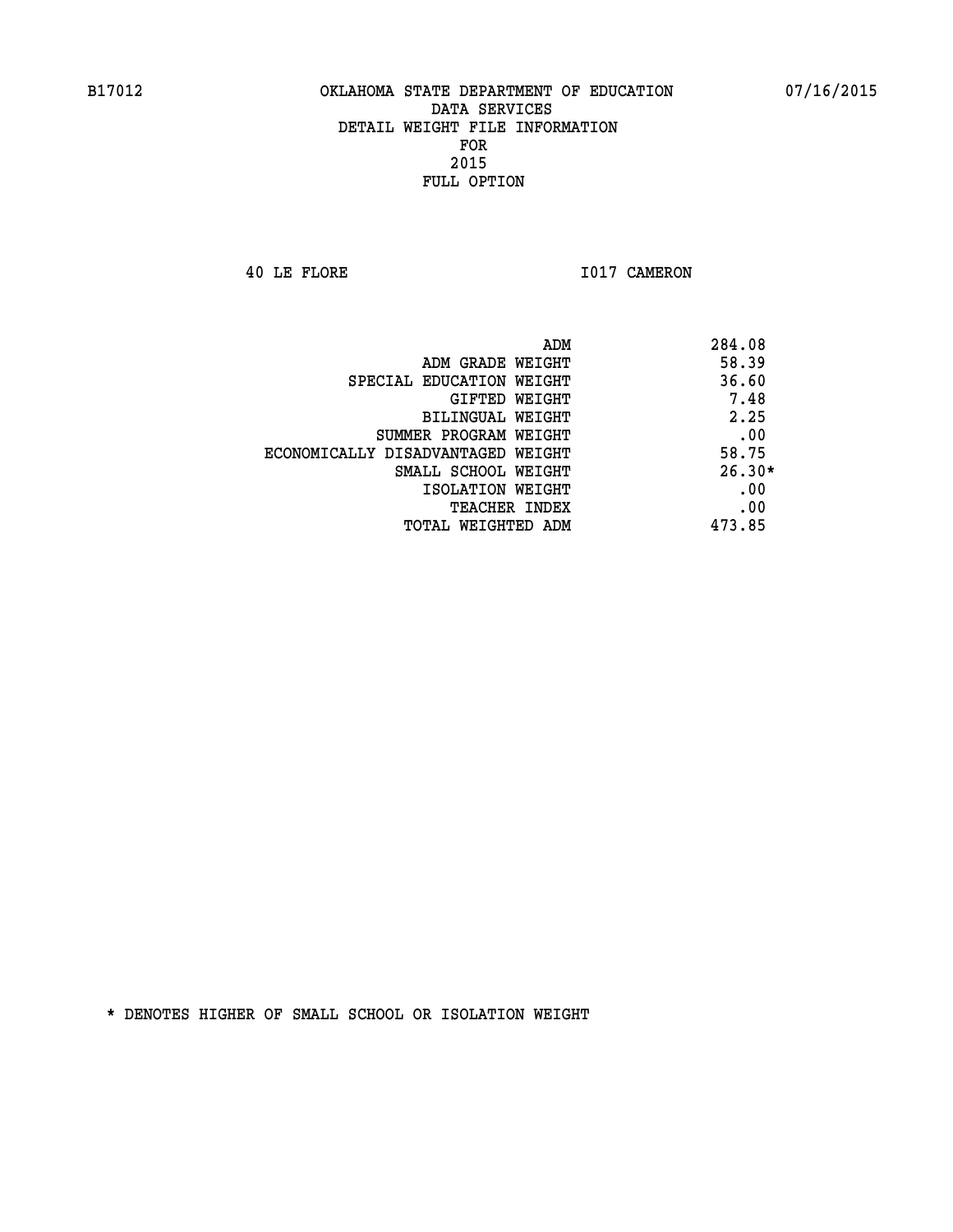**40 LE FLORE I020 PANAMA** 

| 725.04   |
|----------|
| 147.11   |
| 79.30    |
| 19.38    |
| .00      |
| .00      |
| 150.50   |
| .00      |
| .00      |
| 11.56    |
| 1,132.89 |
|          |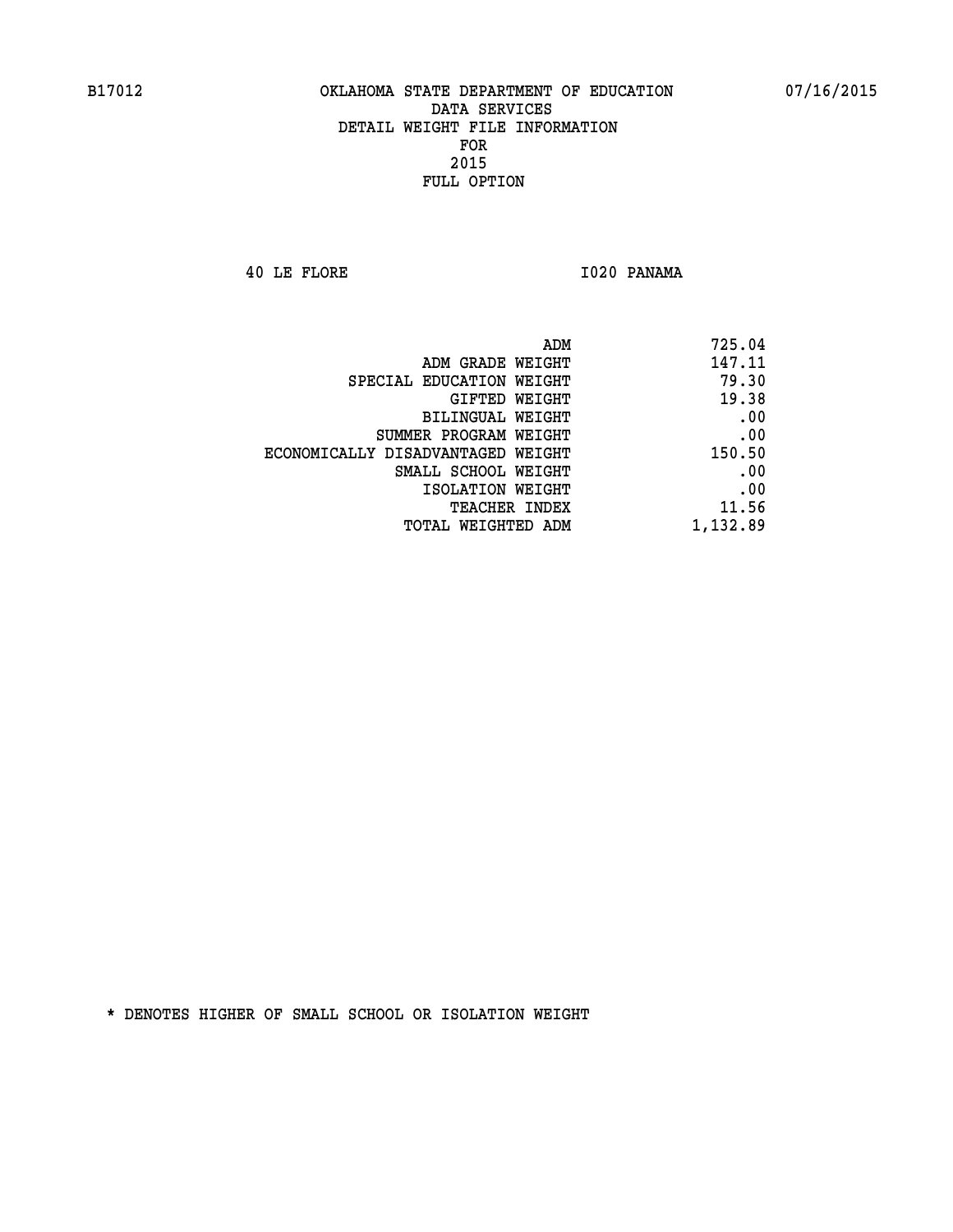**40 LE FLORE I026 BOKOSHE** 

| ADM<br>217.77                              |
|--------------------------------------------|
| 41.89<br>ADM GRADE WEIGHT                  |
| 25.35<br>SPECIAL EDUCATION WEIGHT          |
| 6.12<br>GIFTED WEIGHT                      |
| .00<br>BILINGUAL WEIGHT                    |
| .00<br>SUMMER PROGRAM WEIGHT               |
| 51.25<br>ECONOMICALLY DISADVANTAGED WEIGHT |
| $25.62*$<br>SMALL SCHOOL WEIGHT            |
| .00<br>ISOLATION WEIGHT                    |
| 6.03<br><b>TEACHER INDEX</b>               |
| 374.03<br>TOTAL WEIGHTED ADM               |
|                                            |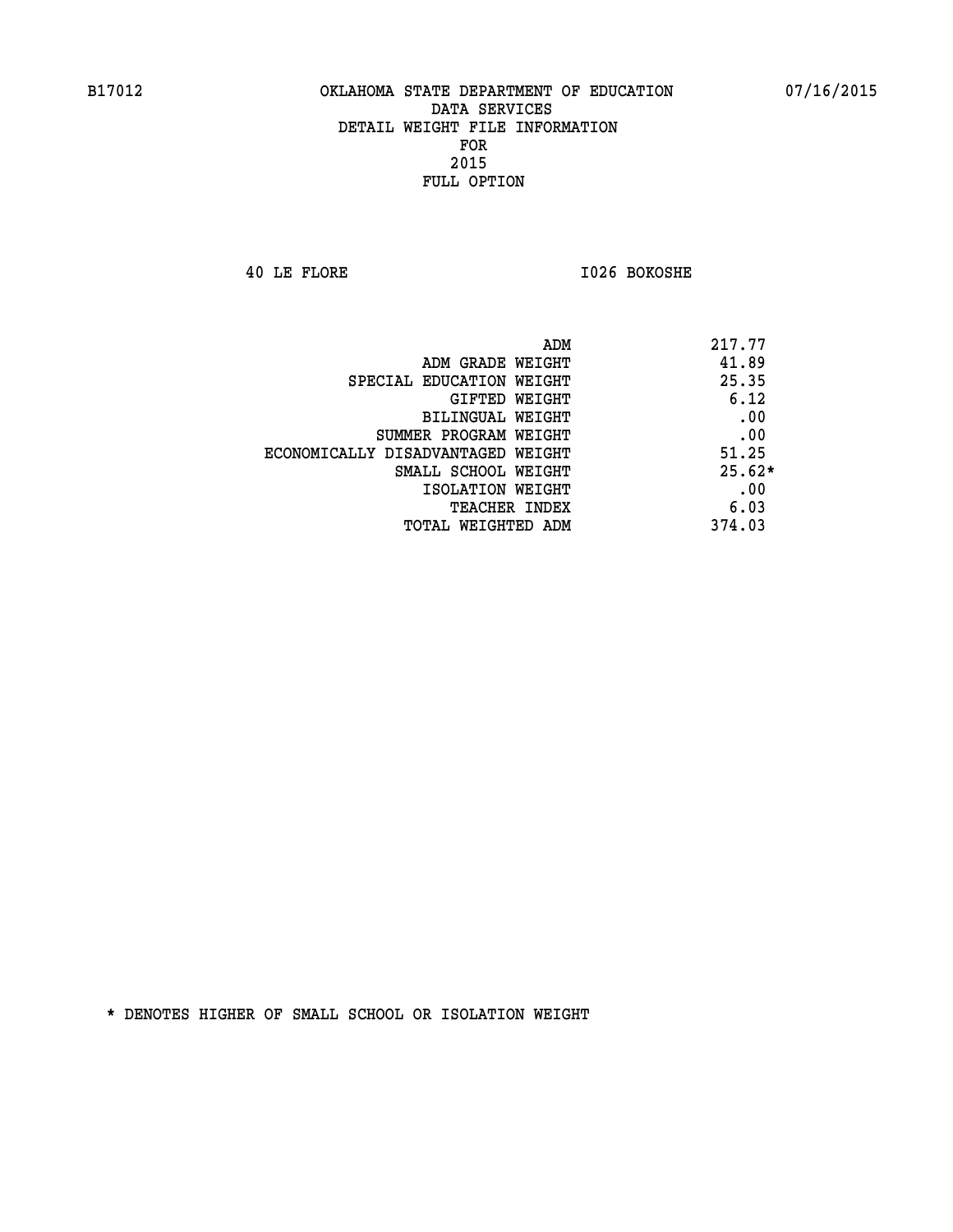**40 LE FLORE I029 POTEAU** 

| 2,344.10 |
|----------|
| 482.32   |
| 335.10   |
| 74.46    |
| 72.25    |
| .00      |
| 367.25   |
| .00      |
| .00      |
| 143.08   |
| 3,818.56 |
|          |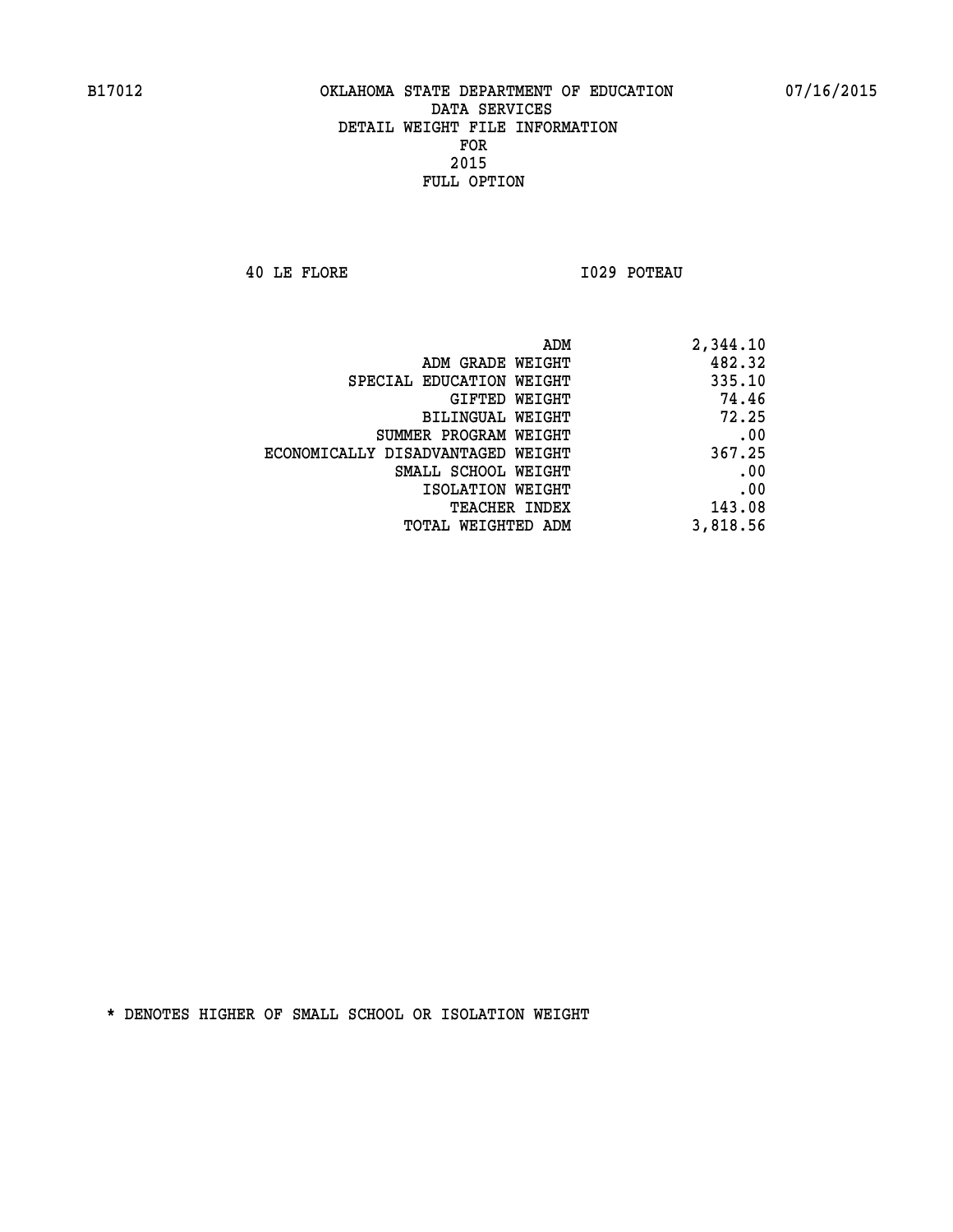**40 LE FLORE I049 WISTER** 

| 596.30 |
|--------|
| 111.98 |
| 53.25  |
| 16.32  |
| 2.50   |
| .00    |
| 104.75 |
| .00    |
| .00    |
| 40.57  |
| 925.67 |
|        |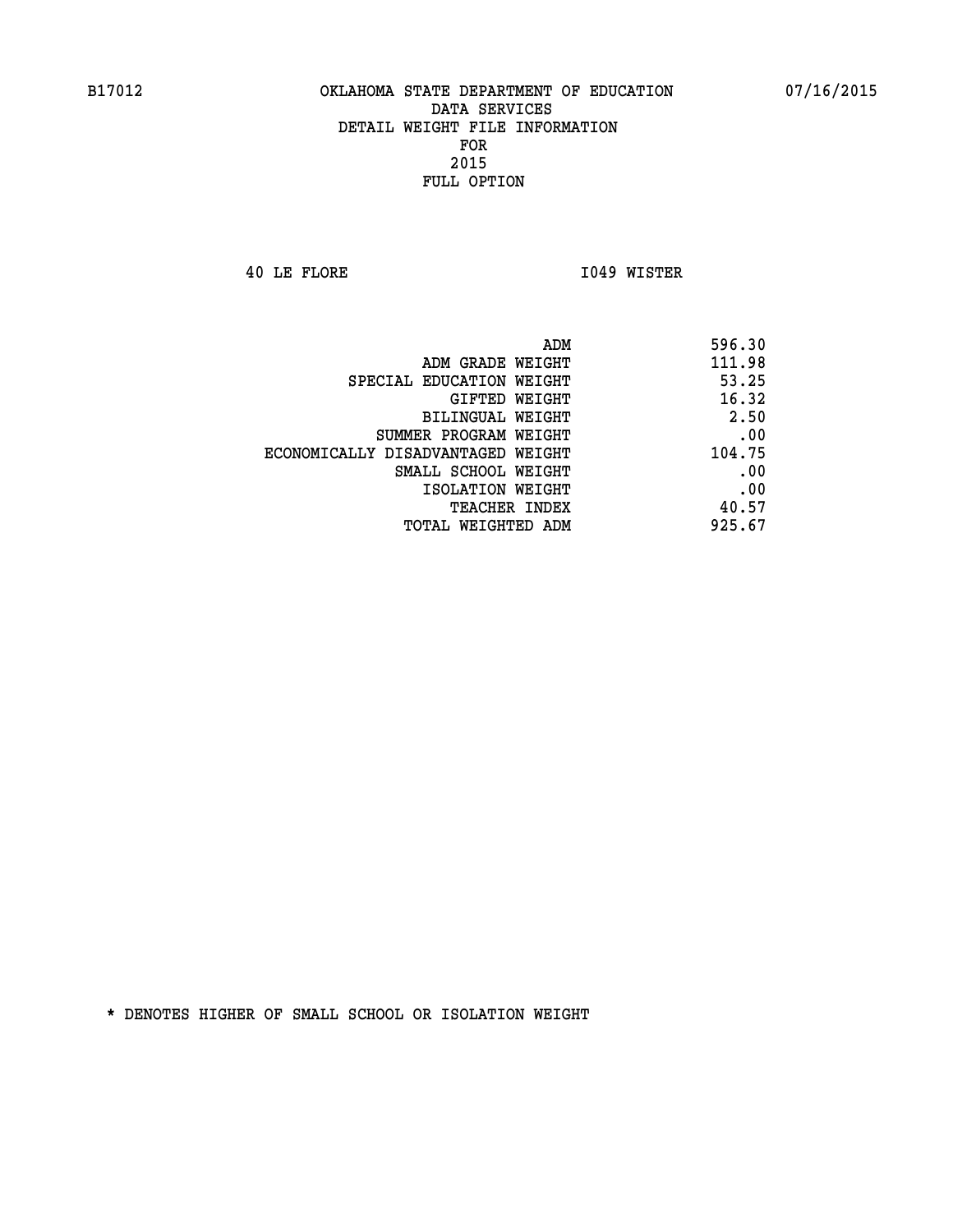**40 LE FLORE I052 TALIHINA** 

| ADM                               | 605.43 |
|-----------------------------------|--------|
| ADM GRADE WEIGHT                  | 138.59 |
| SPECIAL EDUCATION WEIGHT          | 64.00  |
| GIFTED WEIGHT                     | 26.52  |
| <b>BILINGUAL WEIGHT</b>           | 2.75   |
| SUMMER PROGRAM WEIGHT             | .00    |
| ECONOMICALLY DISADVANTAGED WEIGHT | 108.25 |
| SMALL SCHOOL WEIGHT               | .00    |
| ISOLATION WEIGHT                  | .00    |
| <b>TEACHER INDEX</b>              | .00    |
| TOTAL WEIGHTED ADM                | 945.54 |
|                                   |        |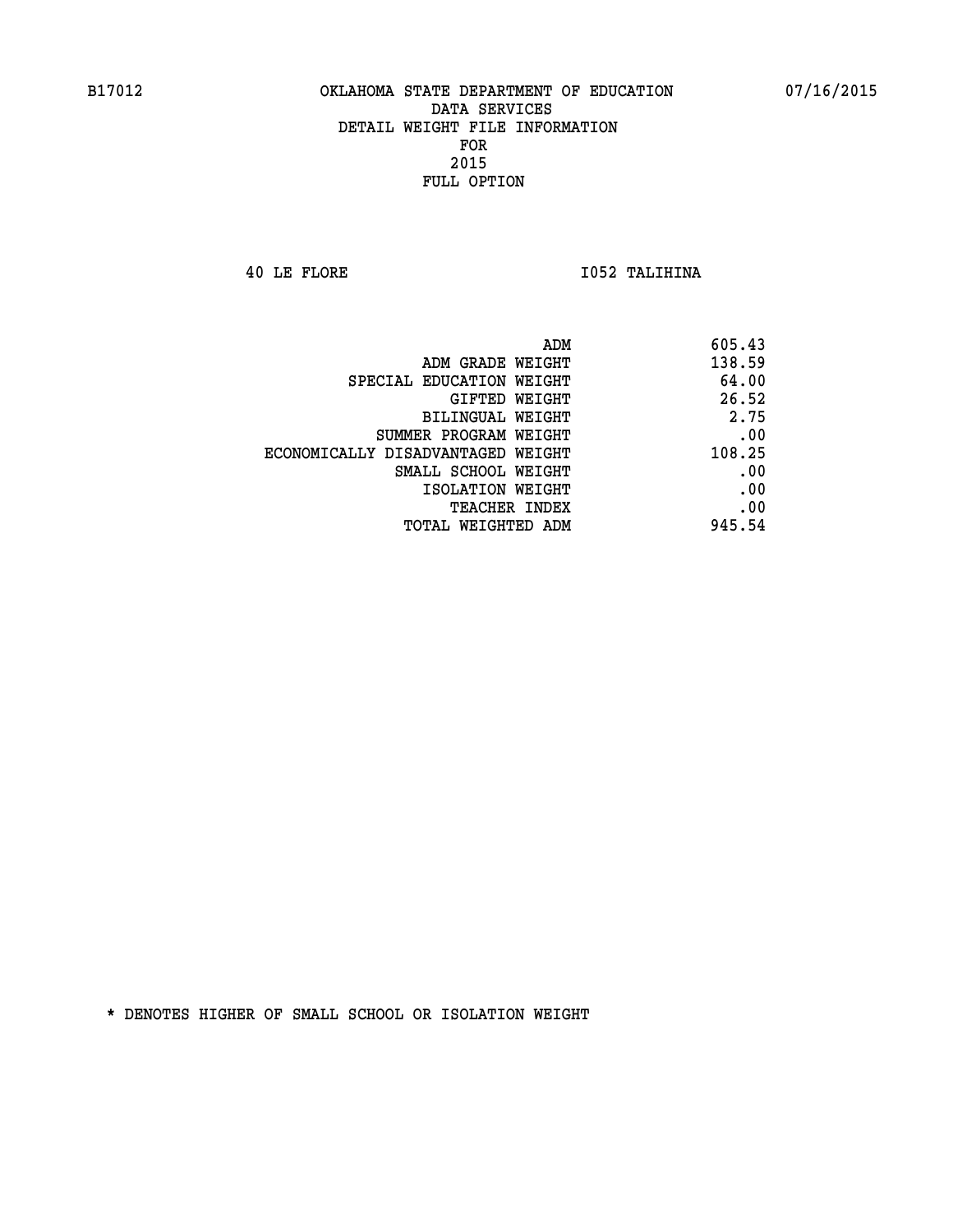**40 LE FLORE I062 WHITESBORO** 

| ADM                               | 209.42  |
|-----------------------------------|---------|
| ADM GRADE WEIGHT                  | 42.16   |
| SPECIAL EDUCATION WEIGHT          | 33.75   |
| GIFTED WEIGHT                     | 5.78    |
| BILINGUAL WEIGHT                  | 2.75    |
| SUMMER PROGRAM WEIGHT             | .00     |
| ECONOMICALLY DISADVANTAGED WEIGHT | 40.25   |
| SMALL SCHOOL WEIGHT               | 25.30   |
| ISOLATION WEIGHT                  | 136.65* |
| <b>TEACHER INDEX</b>              | 26.26   |
| TOTAL WEIGHTED ADM                | 497.02  |
|                                   |         |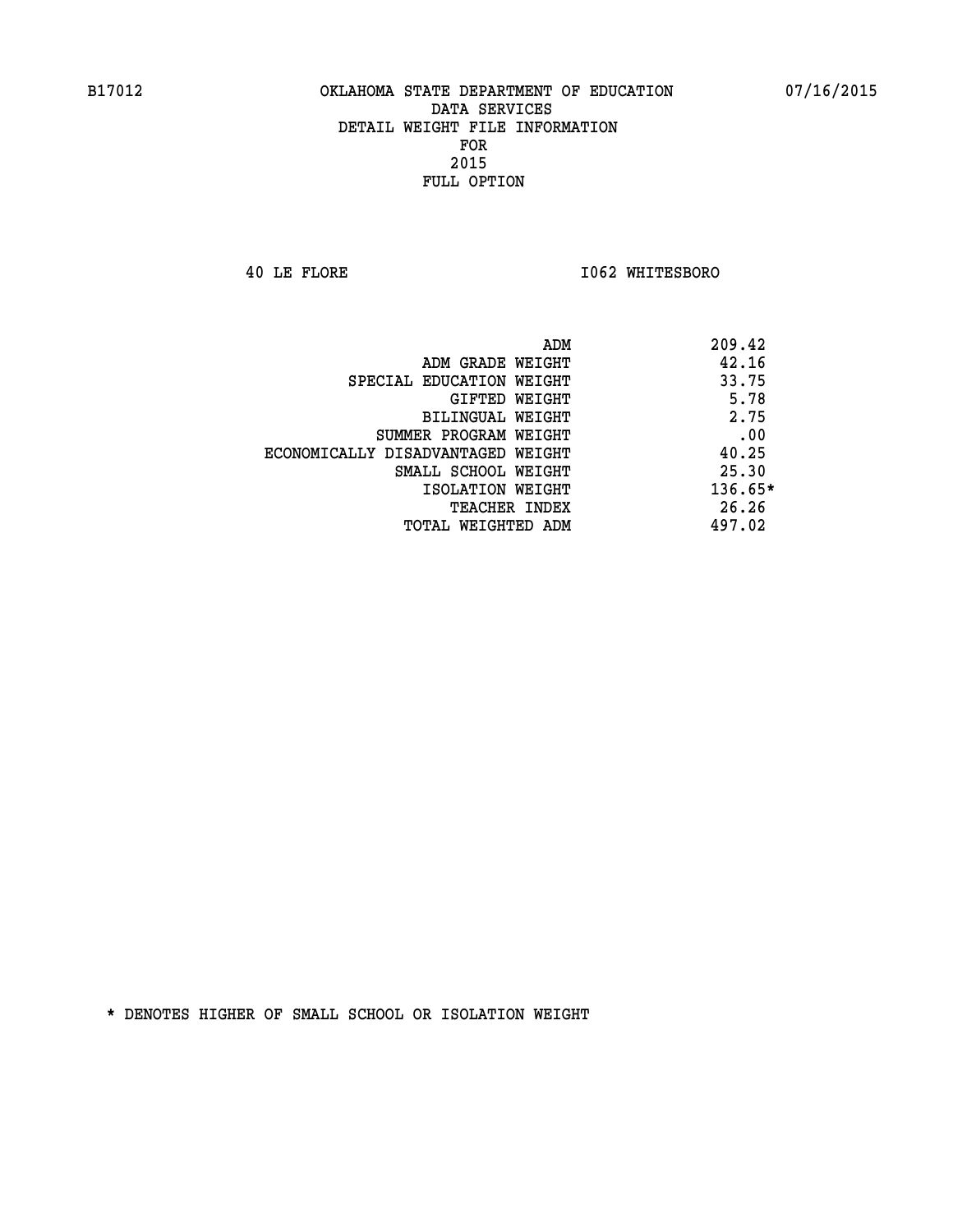**40 LE FLORE I067 HOWE** 

| 118.17<br>ADM GRADE WEIGHT<br>55.50<br>SPECIAL EDUCATION WEIGHT<br>27.88<br>GIFTED WEIGHT<br>8.25<br><b>BILINGUAL WEIGHT</b><br>.00<br>SUMMER PROGRAM WEIGHT<br>118.00<br>ECONOMICALLY DISADVANTAGED WEIGHT<br>.00<br>SMALL SCHOOL WEIGHT |
|-------------------------------------------------------------------------------------------------------------------------------------------------------------------------------------------------------------------------------------------|
|                                                                                                                                                                                                                                           |
|                                                                                                                                                                                                                                           |
|                                                                                                                                                                                                                                           |
|                                                                                                                                                                                                                                           |
|                                                                                                                                                                                                                                           |
|                                                                                                                                                                                                                                           |
|                                                                                                                                                                                                                                           |
| .00<br>ISOLATION WEIGHT                                                                                                                                                                                                                   |
| .00<br>TEACHER INDEX                                                                                                                                                                                                                      |
| 903.08<br>TOTAL WEIGHTED ADM                                                                                                                                                                                                              |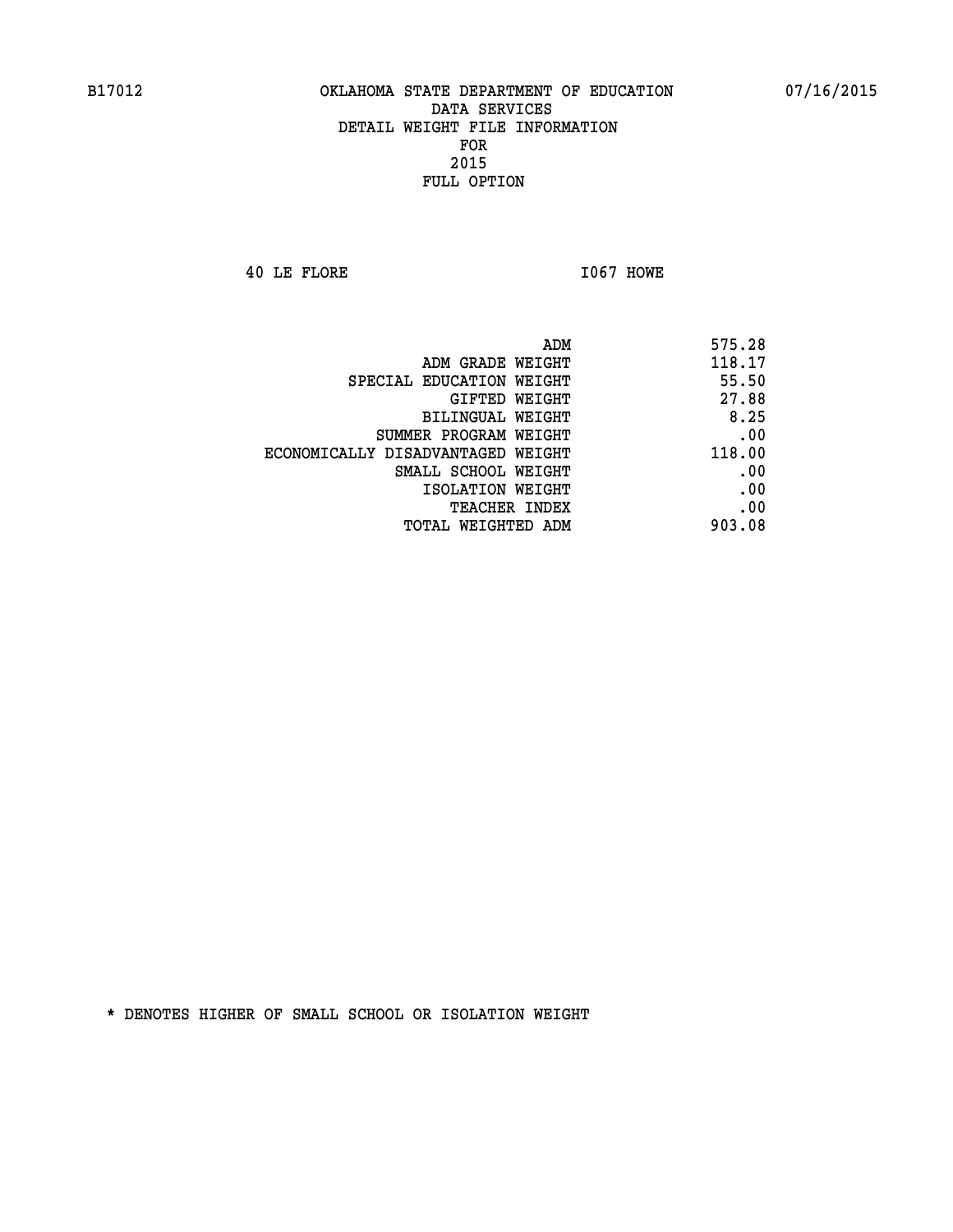**40 LE FLORE I091 ARKOMA** 

| 423.13   | ADM                               |
|----------|-----------------------------------|
| 88.49    | ADM GRADE WEIGHT                  |
| 49.10    | SPECIAL EDUCATION WEIGHT          |
| 6.12     | <b>GIFTED WEIGHT</b>              |
| .00      | BILINGUAL WEIGHT                  |
| .00      | SUMMER PROGRAM WEIGHT             |
| 83.50    | ECONOMICALLY DISADVANTAGED WEIGHT |
| $16.94*$ | SMALL SCHOOL WEIGHT               |
| .00      | ISOLATION WEIGHT                  |
| .00      | <b>TEACHER INDEX</b>              |
| 667.28   | TOTAL WEIGHTED ADM                |
|          |                                   |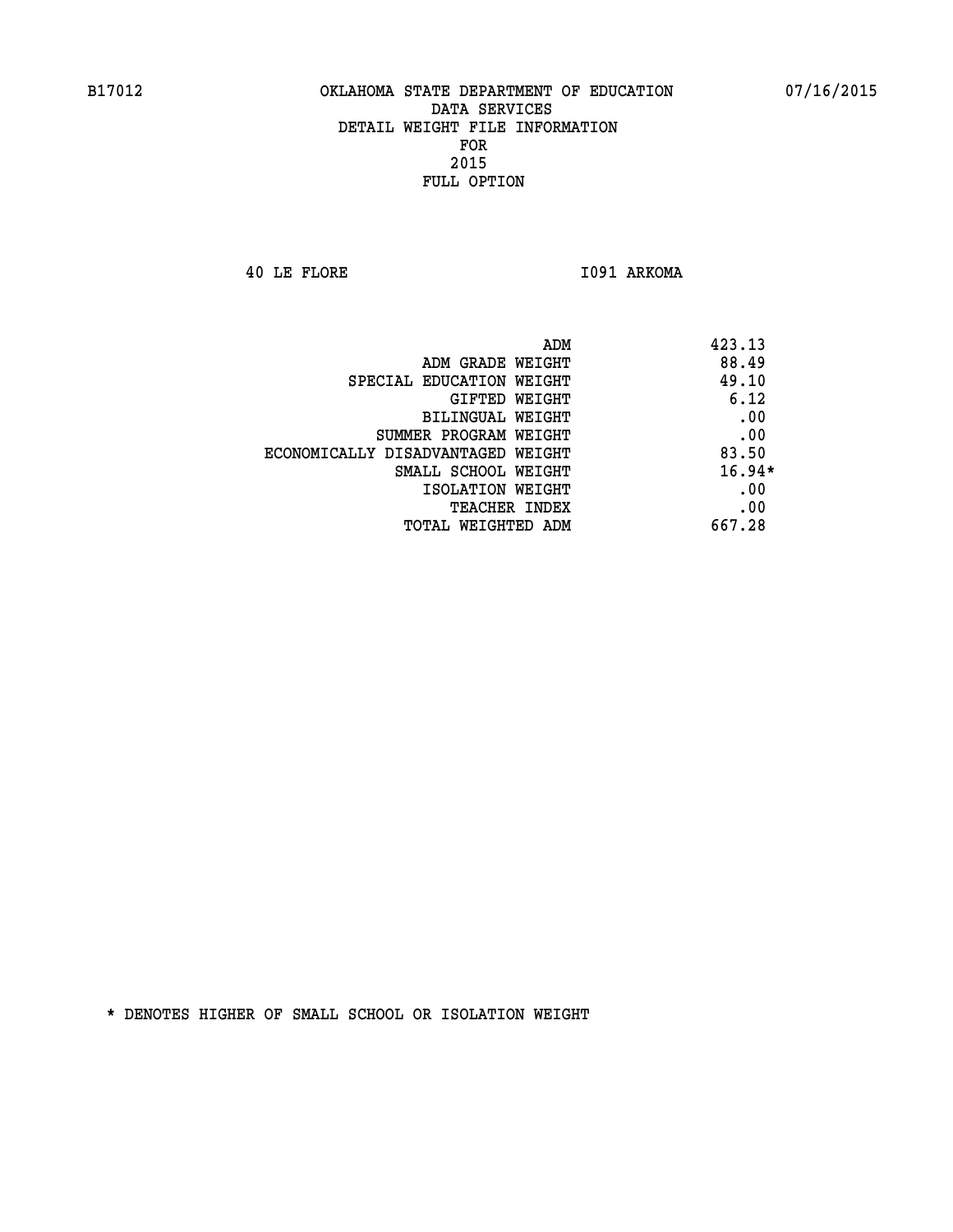**41 LINCOLN C005 WHITE ROCK** 

| ADM<br>127.93 |                                   |
|---------------|-----------------------------------|
| 25.75         | ADM GRADE WEIGHT                  |
| 30.90         | SPECIAL EDUCATION WEIGHT          |
| 6.80          | <b>GIFTED WEIGHT</b>              |
| .25           | <b>BILINGUAL WEIGHT</b>           |
| .00           | SUMMER PROGRAM WEIGHT             |
| 25.25         | ECONOMICALLY DISADVANTAGED WEIGHT |
| $19.40*$      | SMALL SCHOOL WEIGHT               |
| .00           | ISOLATION WEIGHT                  |
| 4.08          | <b>TEACHER INDEX</b>              |
| 240.36        | TOTAL WEIGHTED ADM                |
|               |                                   |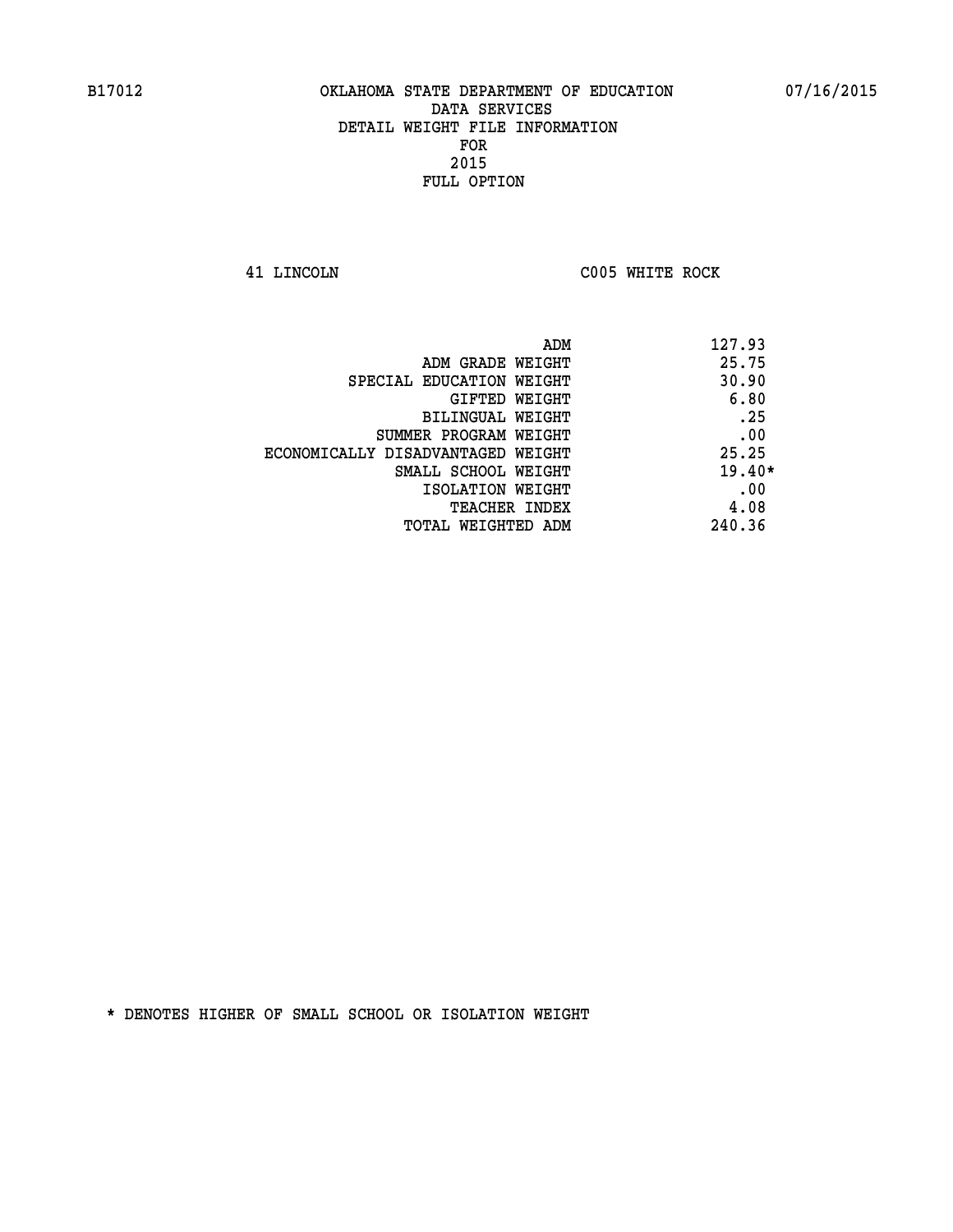**41 LINCOLN I001 CHANDLER** 

|                                   | ADM<br>1,210.99 |
|-----------------------------------|-----------------|
| ADM GRADE WEIGHT                  | 211.45          |
| SPECIAL EDUCATION WEIGHT          | 109.75          |
| GIFTED WEIGHT                     | 43.86           |
| <b>BILINGUAL WEIGHT</b>           | .75             |
| SUMMER PROGRAM WEIGHT             | .00             |
| ECONOMICALLY DISADVANTAGED WEIGHT | 135.25          |
| SMALL SCHOOL WEIGHT               | .00             |
| ISOLATION WEIGHT                  | .00             |
| TEACHER INDEX                     | 69.94           |
| TOTAL WEIGHTED ADM                | 1,781.99        |
|                                   |                 |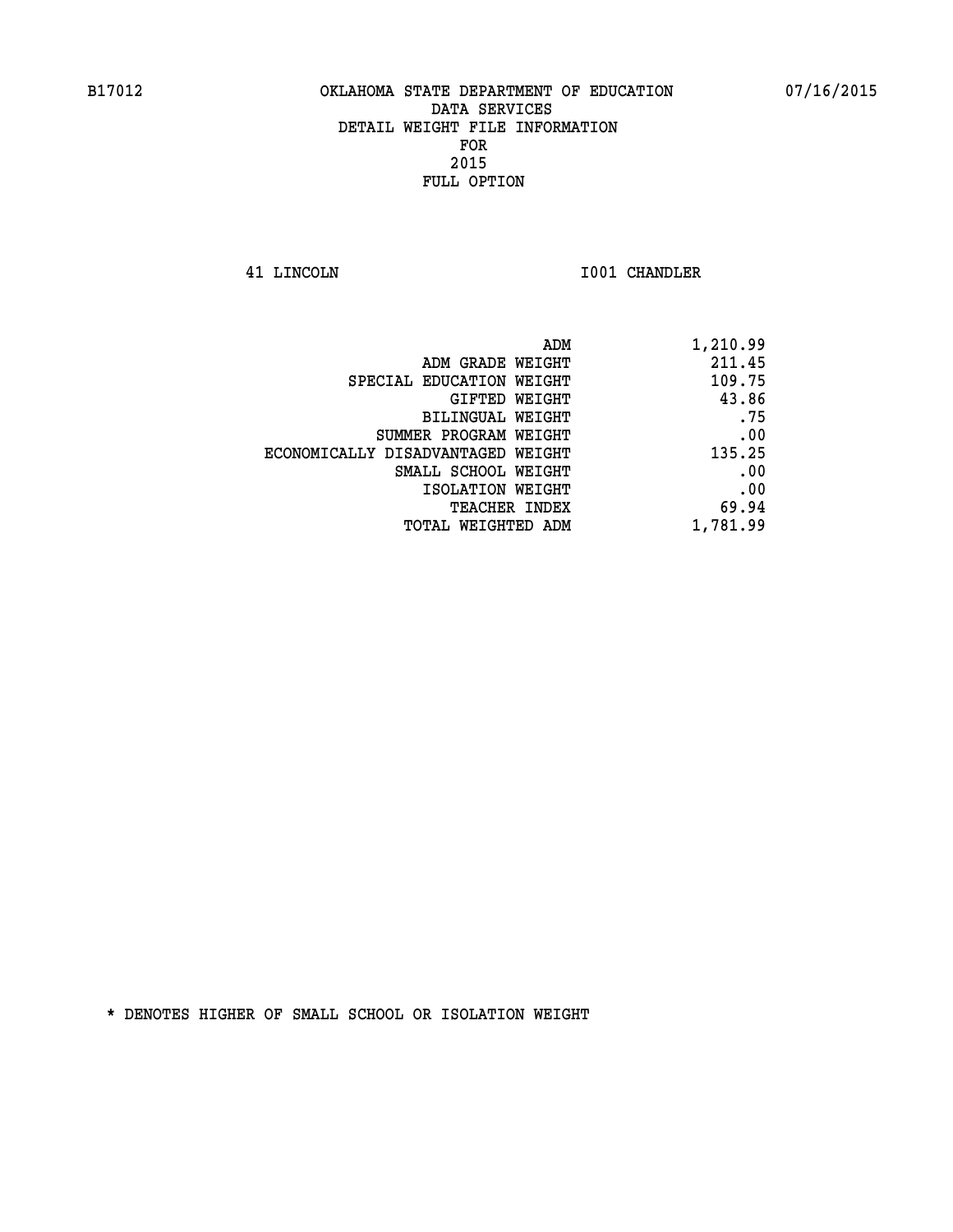**41 LINCOLN I003 DAVENPORT** 

| ADM<br>378.86                              |  |
|--------------------------------------------|--|
| 72.23<br>ADM GRADE WEIGHT                  |  |
| 43.80<br>SPECIAL EDUCATION WEIGHT          |  |
| 6.12<br><b>GIFTED WEIGHT</b>               |  |
| .00<br>BILINGUAL WEIGHT                    |  |
| .00<br>SUMMER PROGRAM WEIGHT               |  |
| 55.75<br>ECONOMICALLY DISADVANTAGED WEIGHT |  |
| $21.51*$<br>SMALL SCHOOL WEIGHT            |  |
| .00<br>ISOLATION WEIGHT                    |  |
| 1.77<br><b>TEACHER INDEX</b>               |  |
| 580.04<br>TOTAL WEIGHTED ADM               |  |
|                                            |  |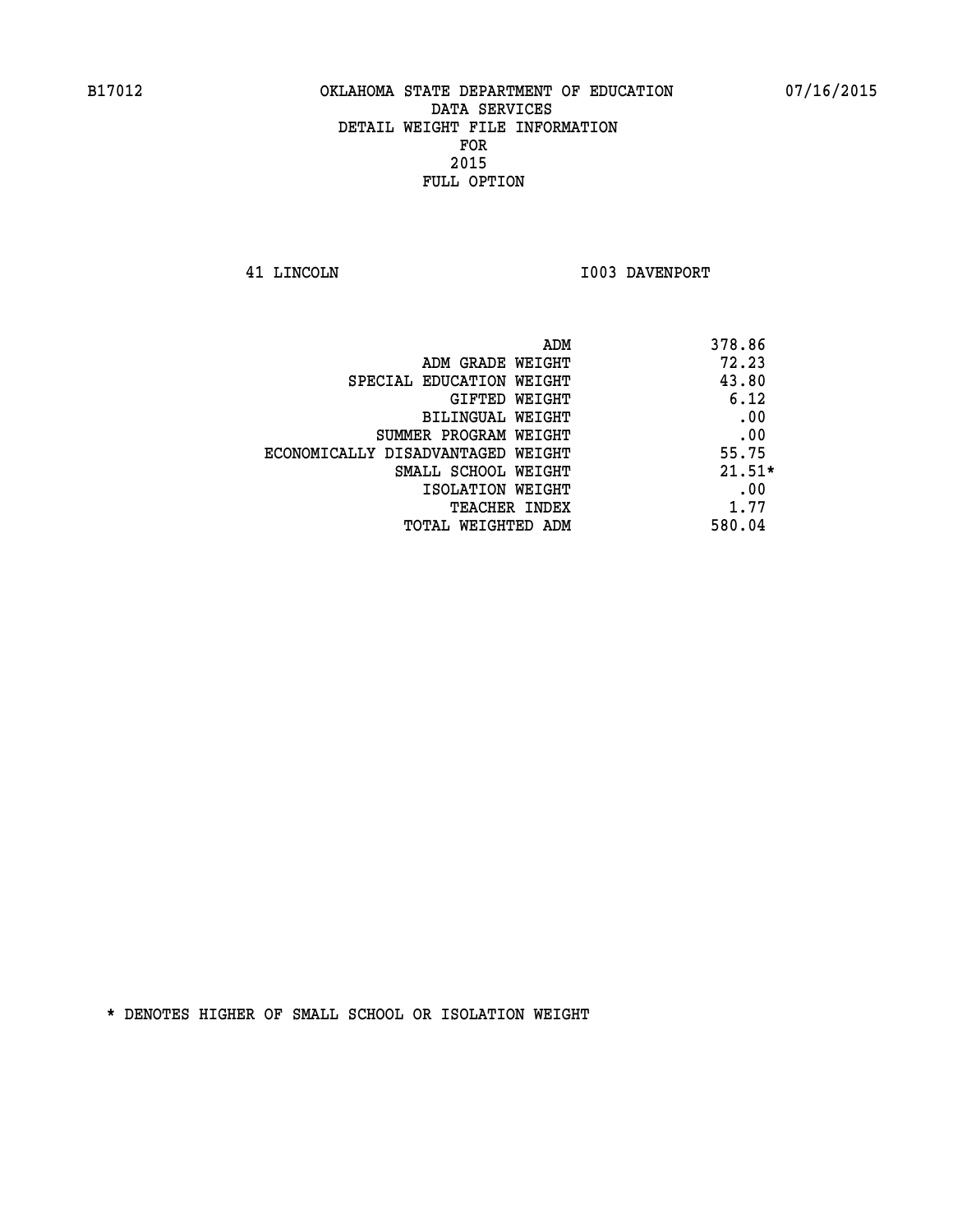**41 LINCOLN I004 WELLSTON** 

| ADM                               | 640.92 |
|-----------------------------------|--------|
| ADM GRADE WEIGHT                  | 111.01 |
| SPECIAL EDUCATION WEIGHT          | 73.35  |
| GIFTED WEIGHT                     | 21.42  |
| BILINGUAL WEIGHT                  | .00    |
| SUMMER PROGRAM WEIGHT             | .00    |
| ECONOMICALLY DISADVANTAGED WEIGHT | 87.50  |
| SMALL SCHOOL WEIGHT               | .00    |
| ISOLATION WEIGHT                  | .00    |
| TEACHER INDEX                     | 13.85  |
| TOTAL WEIGHTED ADM                | 948.05 |
|                                   |        |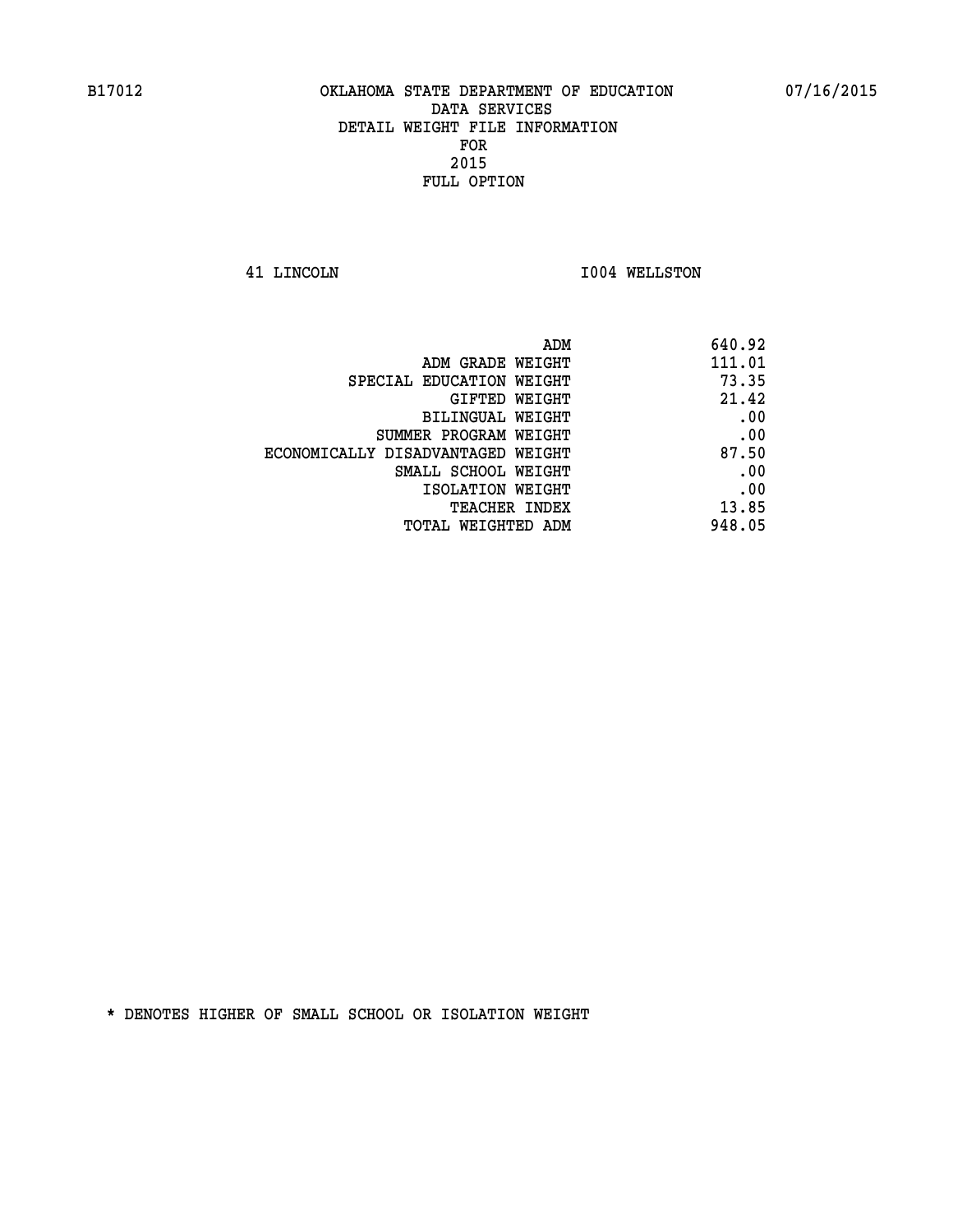**41 LINCOLN I054 STROUD** 

| 814.40   |
|----------|
| 165.05   |
| 102.75   |
| 26.52    |
| .00      |
| .00      |
| 116.00   |
| .00      |
| .00      |
| 37.46    |
| 1,262.18 |
|          |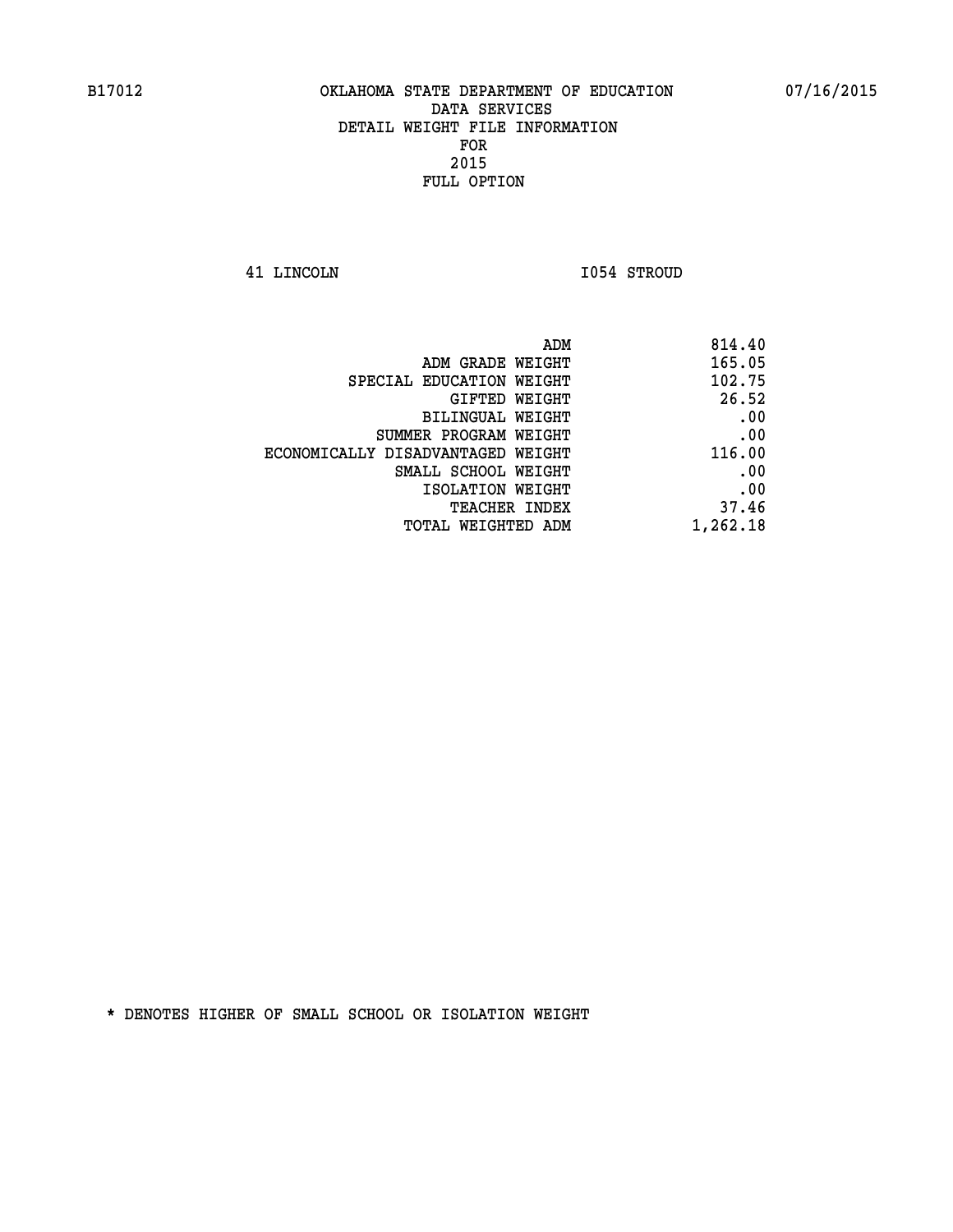**41 LINCOLN I095 MEEKER** 

| 852.15   |
|----------|
| 146.72   |
| 146.25   |
| 12.24    |
| 1.00     |
| .00      |
| 122.75   |
| .00      |
| .00      |
| 14.13    |
| 1,295.24 |
|          |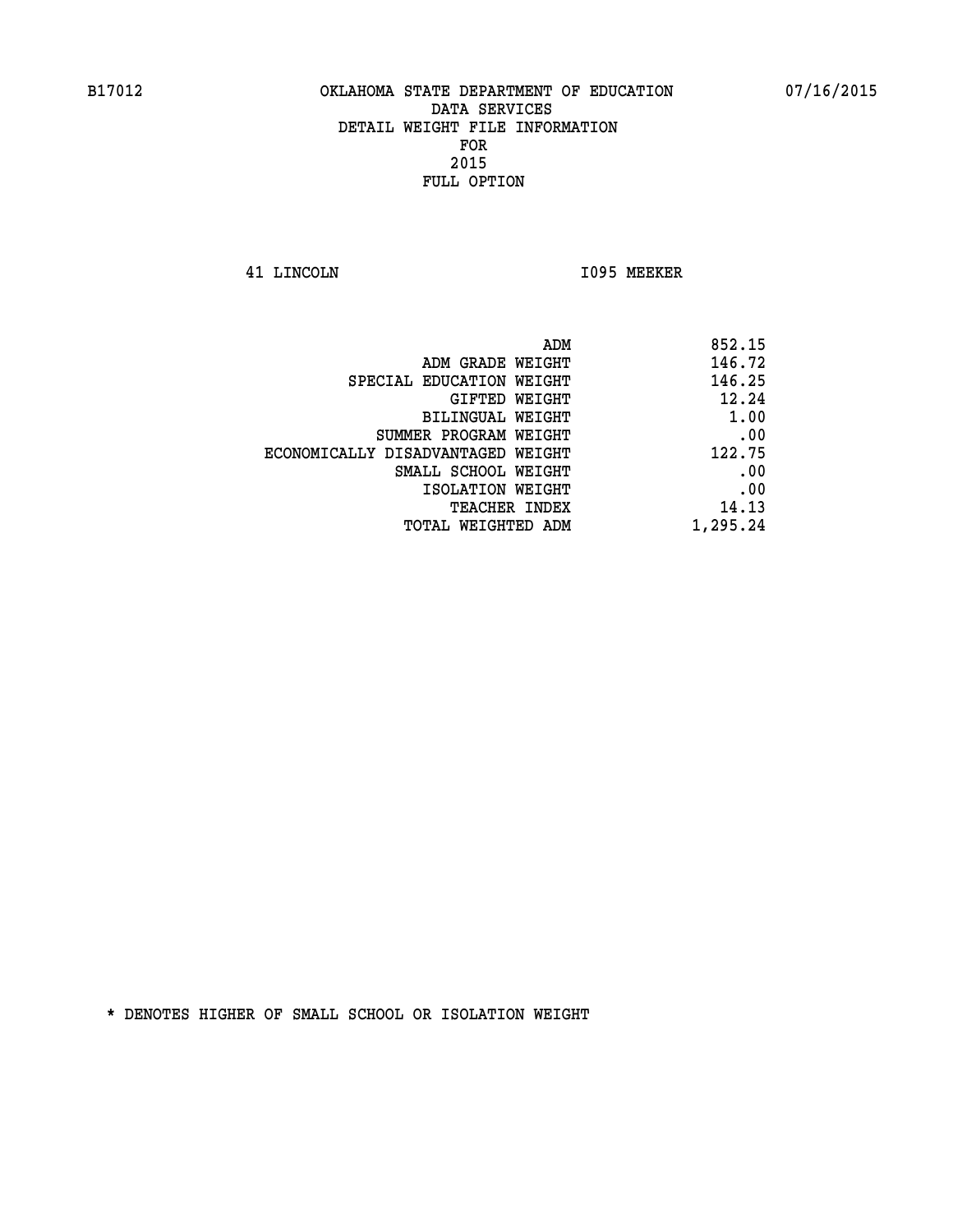**41 LINCOLN I103 PRAGUE** 

| 1,060.93 |
|----------|
| 207.98   |
| 120.95   |
| 45.22    |
| 1.25     |
| .00      |
| 147.25   |
| .00      |
| .00      |
| 22.09    |
| 1,605.67 |
|          |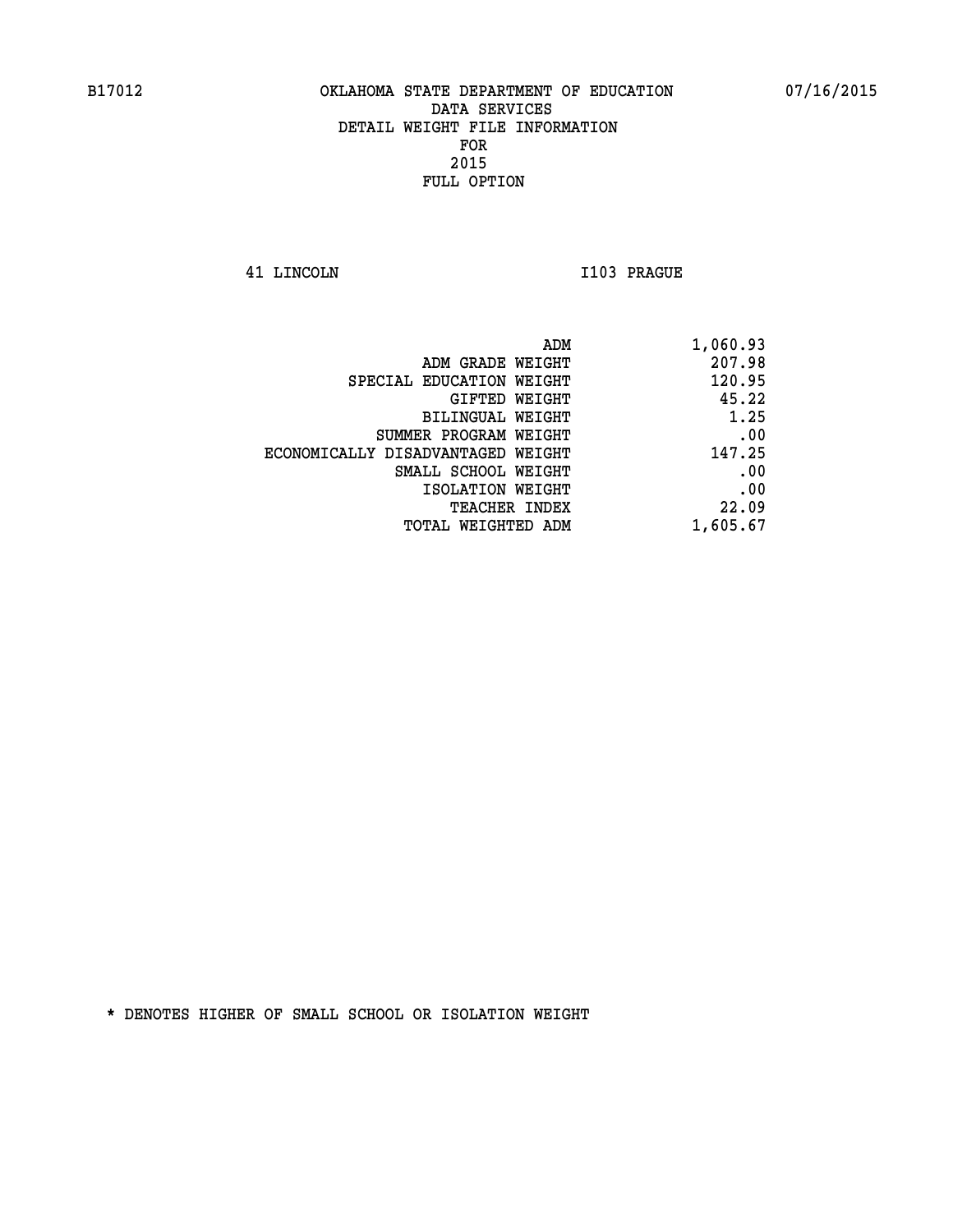**41 LINCOLN I105 CARNEY** 

| ADM                               | 223.33   |
|-----------------------------------|----------|
| ADM GRADE WEIGHT                  | 43.96    |
| SPECIAL EDUCATION WEIGHT          | 19.30    |
| <b>GIFTED WEIGHT</b>              | 6.12     |
| BILINGUAL WEIGHT                  | .00      |
| SUMMER PROGRAM WEIGHT             | .00      |
| ECONOMICALLY DISADVANTAGED WEIGHT | 40.75    |
| SMALL SCHOOL WEIGHT               | $25.81*$ |
| ISOLATION WEIGHT                  | .00      |
| <b>TEACHER INDEX</b>              | 4.04     |
| TOTAL WEIGHTED ADM                | 363.31   |
|                                   |          |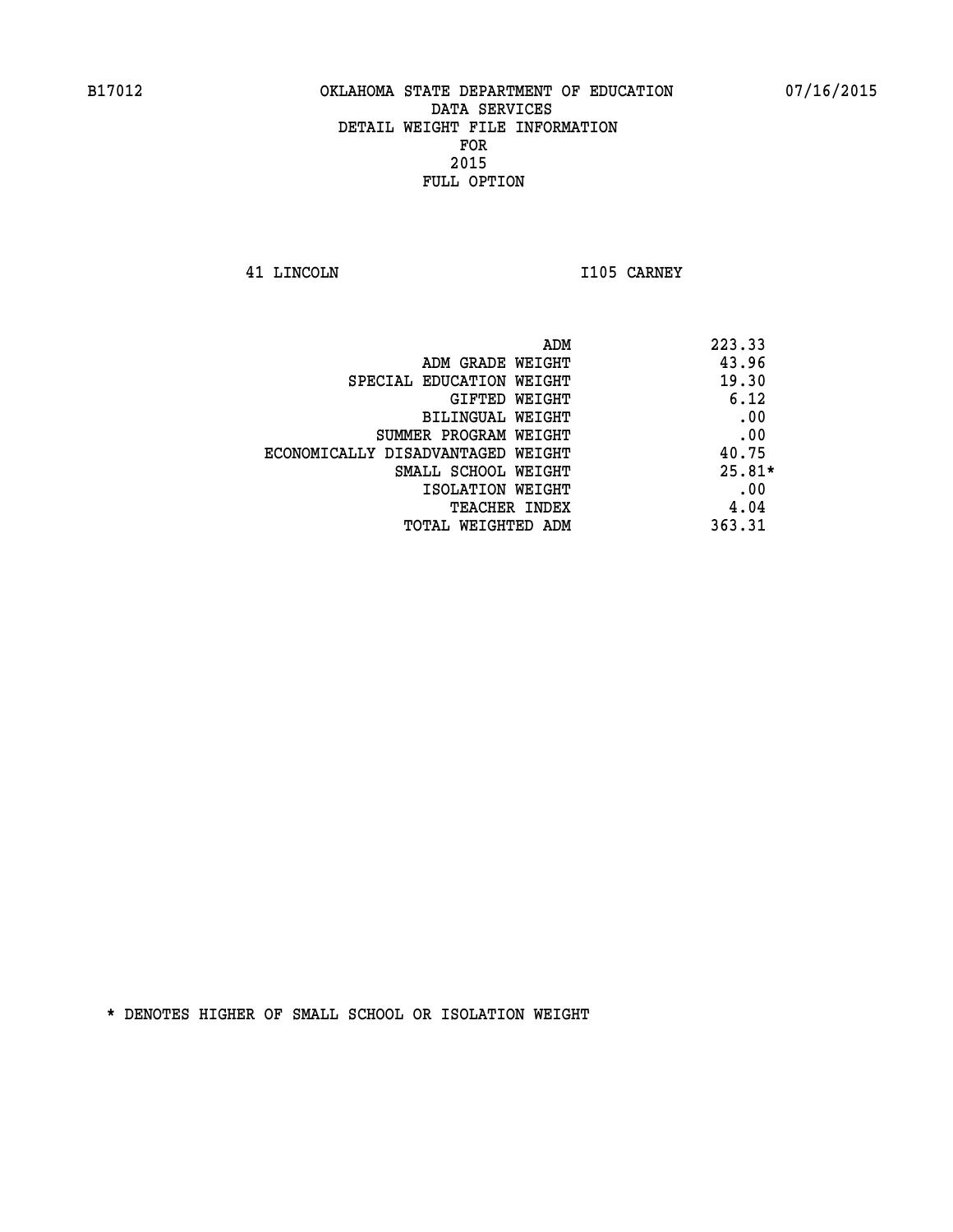**41 LINCOLN I134 AGRA** 

| ADM                               | 409.73 |
|-----------------------------------|--------|
| ADM GRADE WEIGHT                  | 78.39  |
| SPECIAL EDUCATION WEIGHT          | 41.65  |
| GIFTED WEIGHT                     | 18.36  |
| BILINGUAL WEIGHT                  | .00    |
| SUMMER PROGRAM WEIGHT             | .00    |
| ECONOMICALLY DISADVANTAGED WEIGHT | 91.00  |
| SMALL SCHOOL WEIGHT               | 18.48* |
| ISOLATION WEIGHT                  | .00    |
| <b>TEACHER INDEX</b>              | .00    |
| TOTAL WEIGHTED ADM                | 657.61 |
|                                   |        |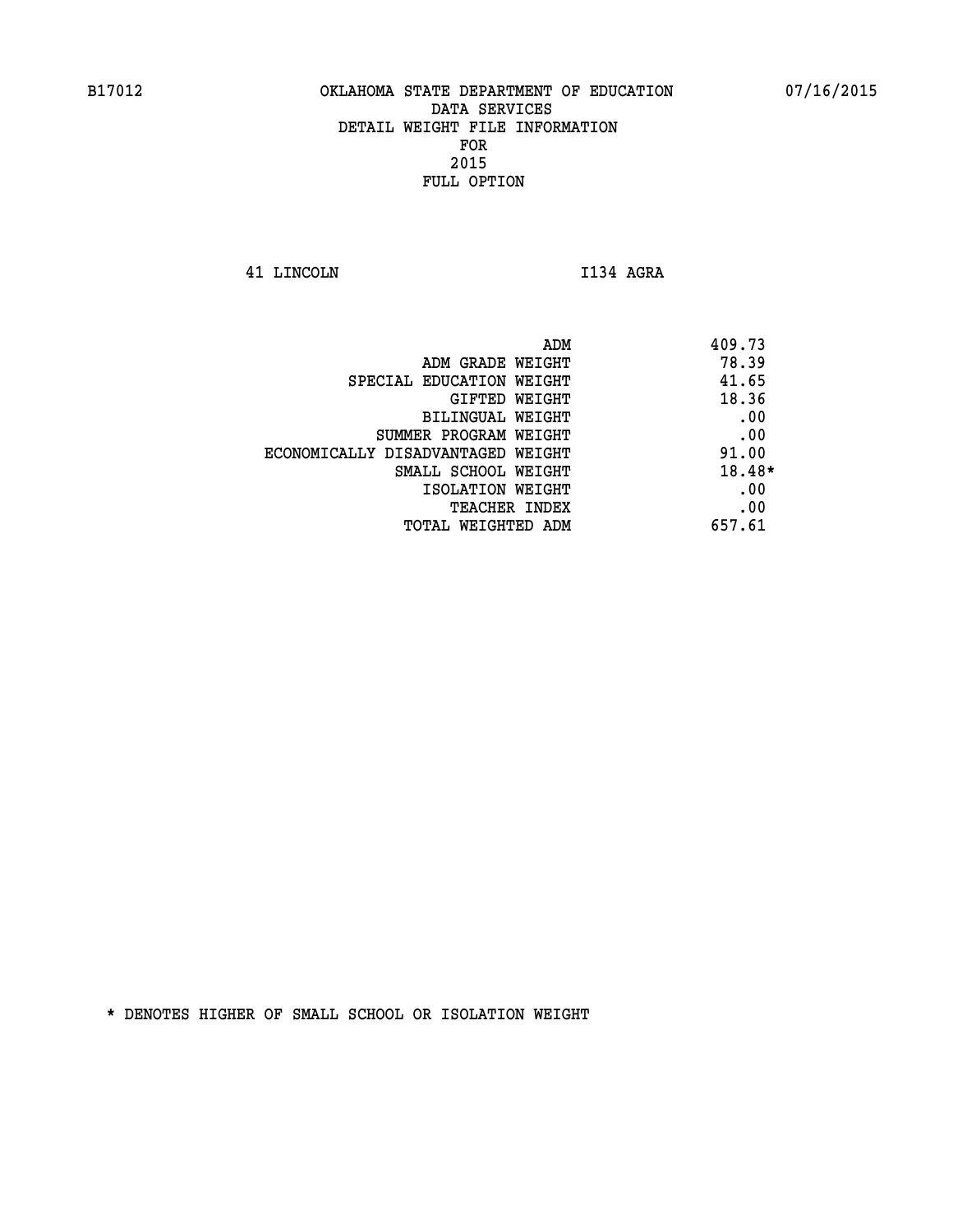**42 LOGAN I001 GUTHRIE** 

|                                   | ADM<br>3,479.83 |
|-----------------------------------|-----------------|
| ADM GRADE WEIGHT                  | 600.23          |
| SPECIAL EDUCATION WEIGHT          | 464.25          |
| GIFTED WEIGHT                     | 49.98           |
| <b>BILINGUAL WEIGHT</b>           | 45.00           |
| SUMMER PROGRAM WEIGHT             | 12.00           |
| ECONOMICALLY DISADVANTAGED WEIGHT | 551.75          |
| SMALL SCHOOL WEIGHT               | .00             |
| ISOLATION WEIGHT                  | .00             |
| <b>TEACHER INDEX</b>              | .00             |
| TOTAL WEIGHTED ADM                | 5,203.04        |
|                                   |                 |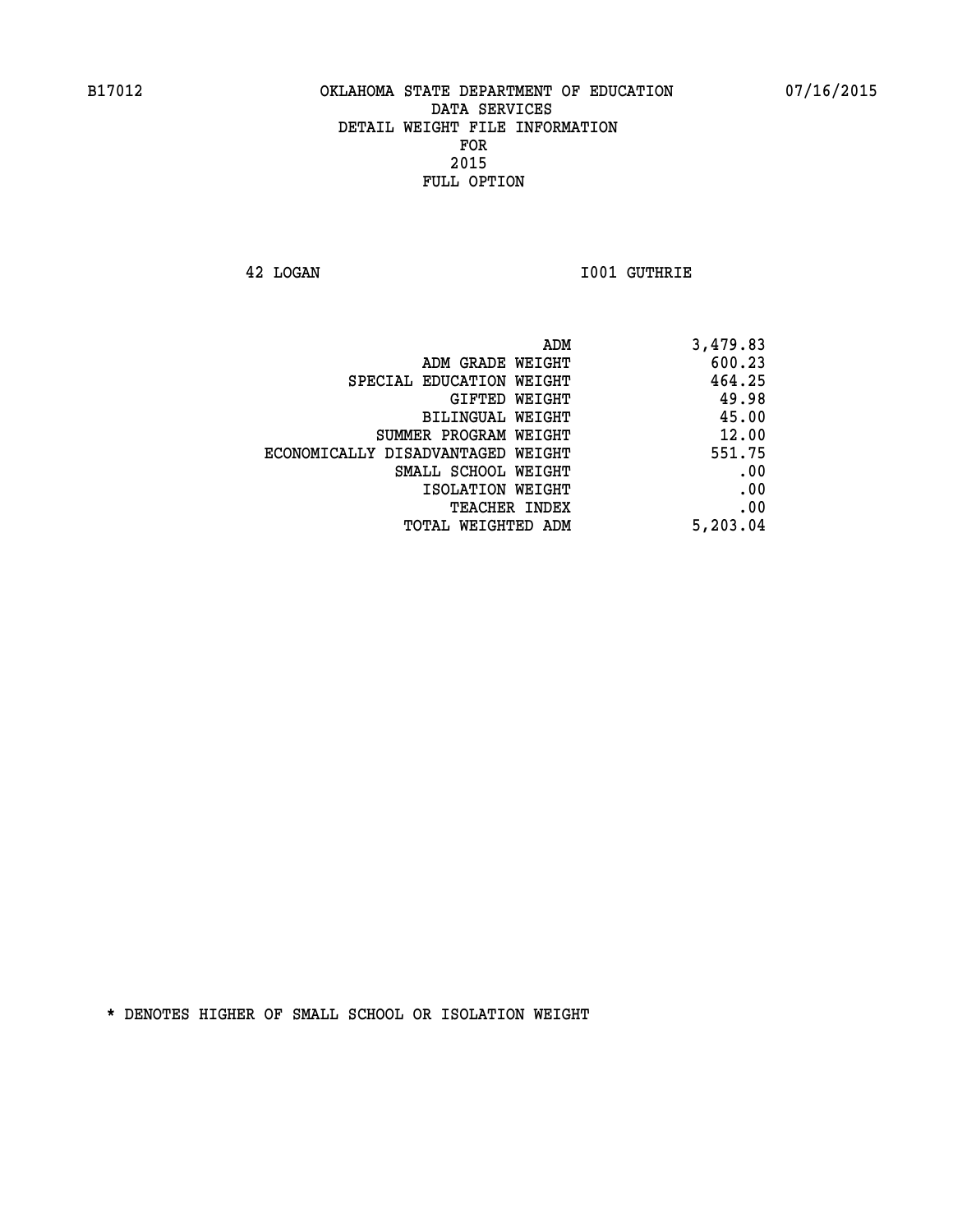**42 LOGAN 1002 CRESCENT** 

| 126.49<br>ADM GRADE WEIGHT<br>75.75<br>SPECIAL EDUCATION WEIGHT<br>17.68<br>GIFTED WEIGHT<br>1.50<br><b>BILINGUAL WEIGHT</b><br>.00<br>SUMMER PROGRAM WEIGHT<br>77.75<br>ECONOMICALLY DISADVANTAGED WEIGHT<br>.00<br>SMALL SCHOOL WEIGHT<br>.00<br>ISOLATION WEIGHT<br>39.08<br>TEACHER INDEX | ADM                | 654.58 |
|-----------------------------------------------------------------------------------------------------------------------------------------------------------------------------------------------------------------------------------------------------------------------------------------------|--------------------|--------|
|                                                                                                                                                                                                                                                                                               |                    |        |
|                                                                                                                                                                                                                                                                                               |                    |        |
|                                                                                                                                                                                                                                                                                               |                    |        |
|                                                                                                                                                                                                                                                                                               |                    |        |
|                                                                                                                                                                                                                                                                                               |                    |        |
|                                                                                                                                                                                                                                                                                               |                    |        |
|                                                                                                                                                                                                                                                                                               |                    |        |
|                                                                                                                                                                                                                                                                                               |                    |        |
|                                                                                                                                                                                                                                                                                               |                    |        |
|                                                                                                                                                                                                                                                                                               | TOTAL WEIGHTED ADM | 992.83 |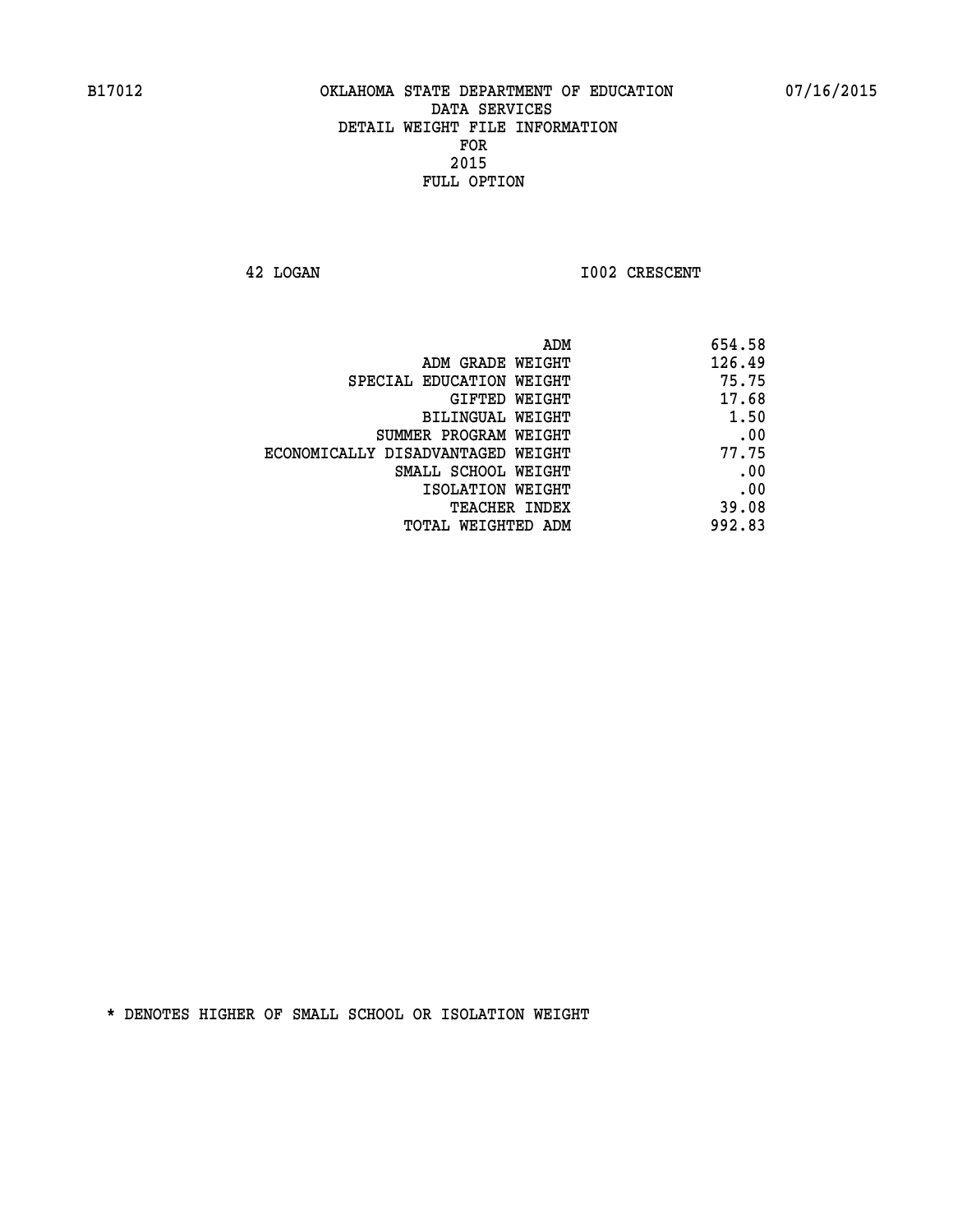**42 LOGAN I003 MULHALL-ORLANDO** 

| 235.98    | ADM                               |
|-----------|-----------------------------------|
| 42.23     | ADM GRADE WEIGHT                  |
| 32.50     | SPECIAL EDUCATION WEIGHT          |
| 7.82      | <b>GIFTED WEIGHT</b>              |
| .00       | BILINGUAL WEIGHT                  |
| .00       | SUMMER PROGRAM WEIGHT             |
| 30.75     | ECONOMICALLY DISADVANTAGED WEIGHT |
| 26.14     | SMALL SCHOOL WEIGHT               |
| $101.24*$ | ISOLATION WEIGHT                  |
| .77       | <b>TEACHER INDEX</b>              |
| 451.29    | TOTAL WEIGHTED ADM                |
|           |                                   |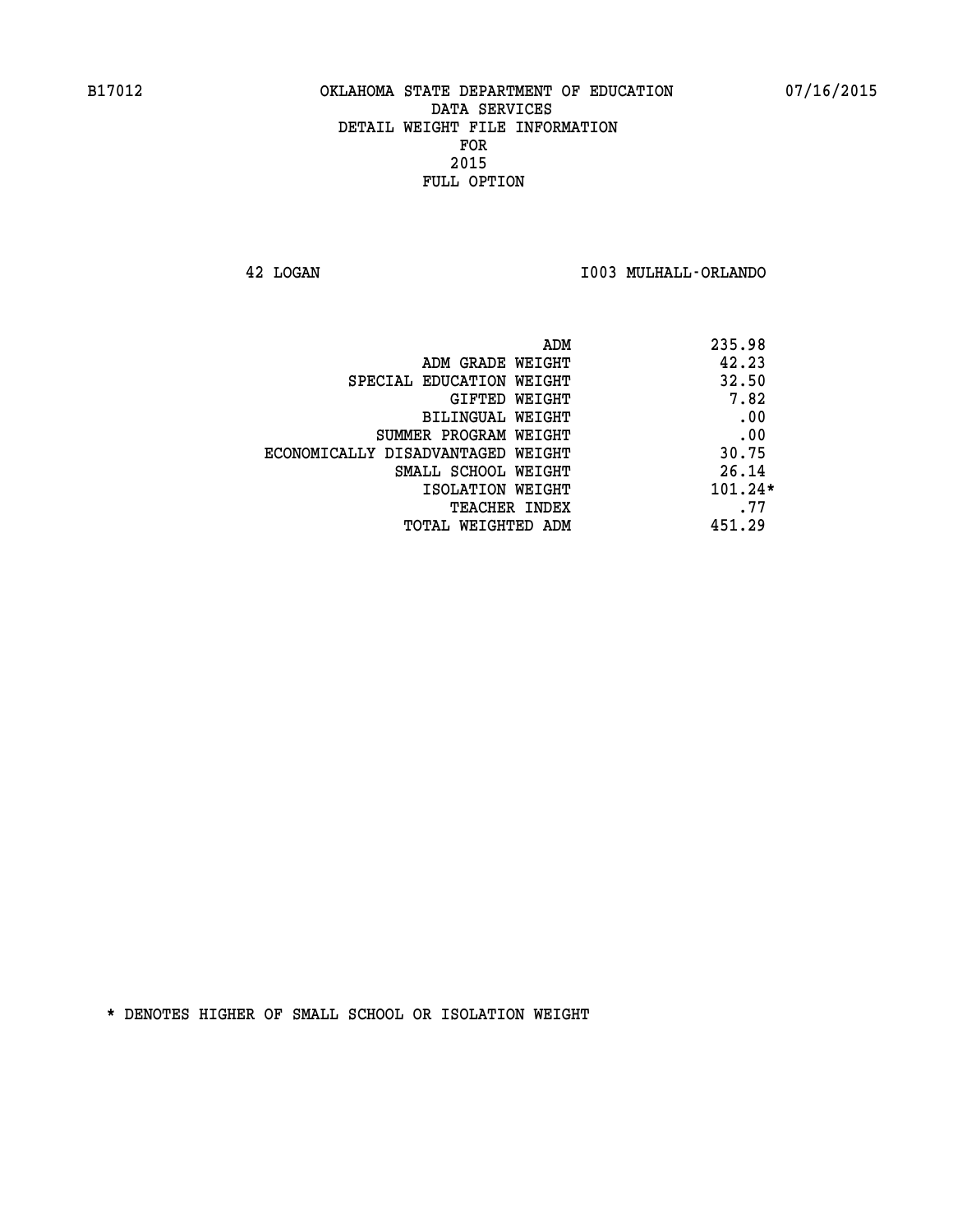**42 LOGAN I014 COYLE** 

|                                   | ADM | 302.18   |
|-----------------------------------|-----|----------|
| ADM GRADE WEIGHT                  |     | 63.22    |
| SPECIAL EDUCATION WEIGHT          |     | 65.90    |
| GIFTED WEIGHT                     |     | 10.88    |
| BILINGUAL WEIGHT                  |     | .00      |
| SUMMER PROGRAM WEIGHT             |     | .00      |
| ECONOMICALLY DISADVANTAGED WEIGHT |     | 52.75    |
| SMALL SCHOOL WEIGHT               |     | 25.91    |
| ISOLATION WEIGHT                  |     | $52.85*$ |
| TEACHER INDEX                     |     | 8.95     |
| TOTAL WEIGHTED ADM                |     | 556.73   |
|                                   |     |          |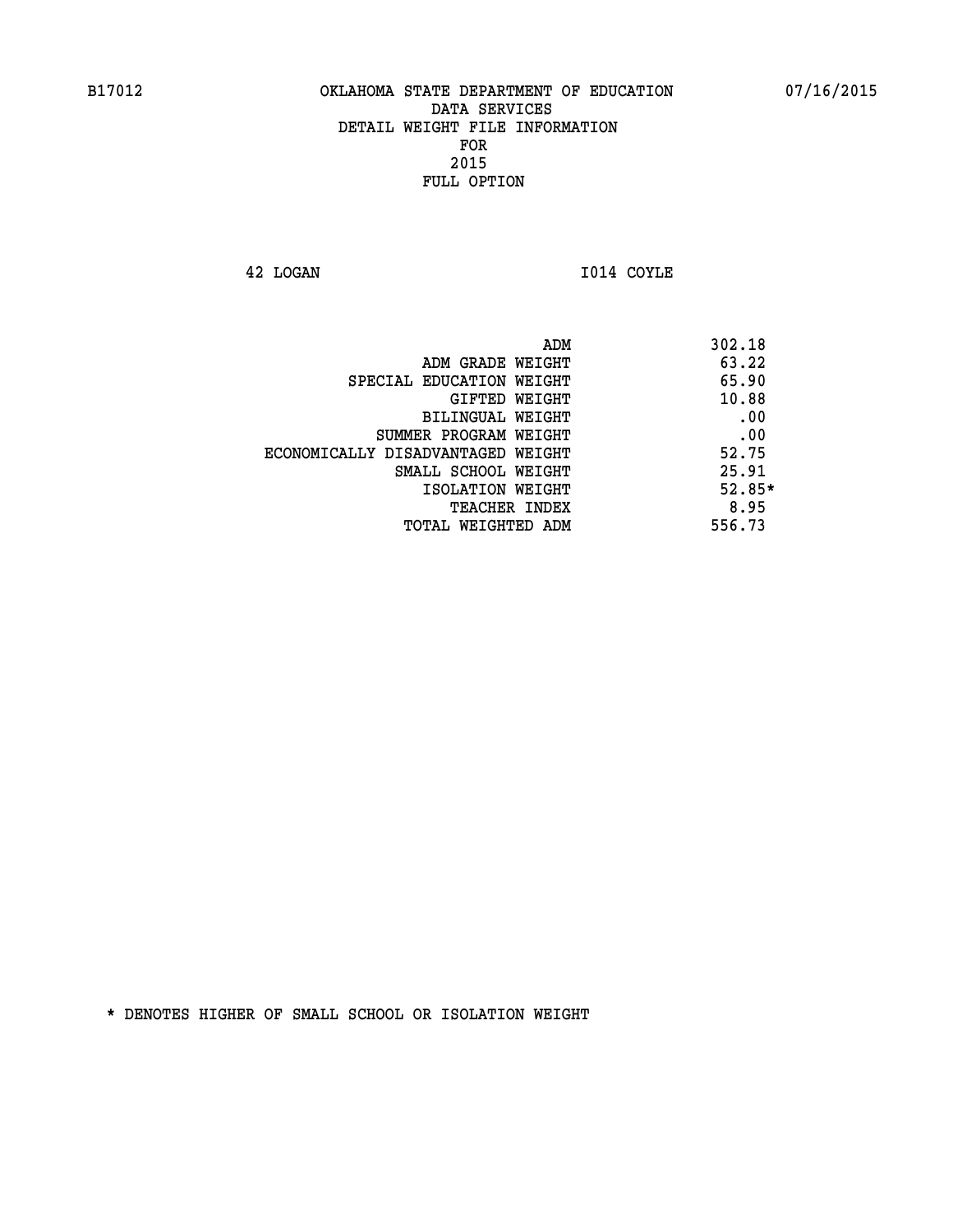**43 LOVE C003 GREENVILLE** 

| ADM                               | 126.78   |
|-----------------------------------|----------|
| ADM GRADE WEIGHT                  | 28.15    |
| SPECIAL EDUCATION WEIGHT          | 37.75    |
| GIFTED WEIGHT                     | 6.12     |
| BILINGUAL WEIGHT                  | 4.00     |
| SUMMER PROGRAM WEIGHT             | .00      |
| ECONOMICALLY DISADVANTAGED WEIGHT | 29.50    |
| SMALL SCHOOL WEIGHT               | $19.28*$ |
| ISOLATION WEIGHT                  | .00      |
| <b>TEACHER INDEX</b>              | 1.75     |
| TOTAL WEIGHTED ADM                | 253.33   |
|                                   |          |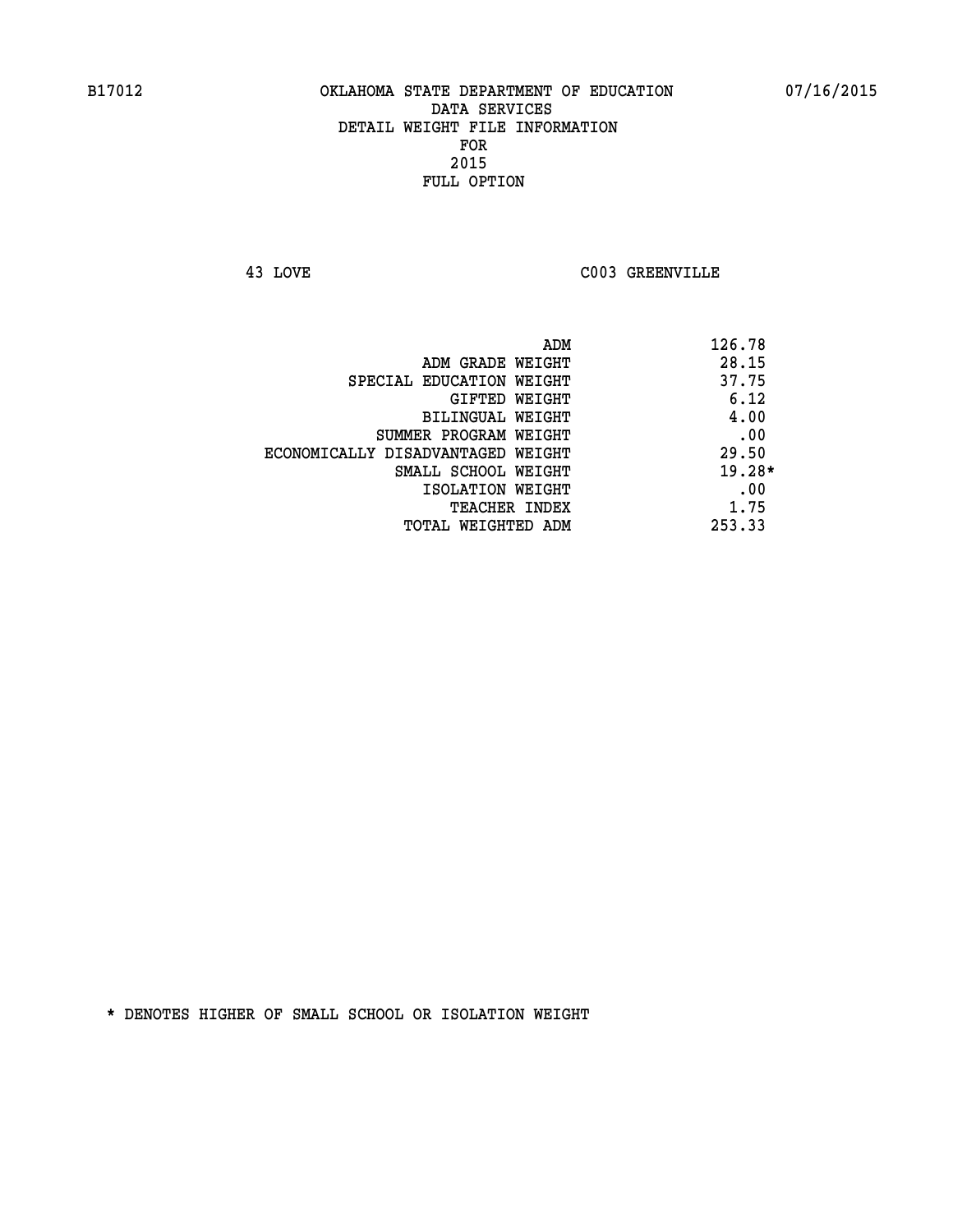**43 LOVE I004 THACKERVILLE** 

| ADM                               | 323.94   |
|-----------------------------------|----------|
| ADM GRADE WEIGHT                  | 65.16    |
| SPECIAL EDUCATION WEIGHT          | 80.20    |
| GIFTED WEIGHT                     | 9.52     |
| BILINGUAL WEIGHT                  | .25      |
| SUMMER PROGRAM WEIGHT             | .00      |
| ECONOMICALLY DISADVANTAGED WEIGHT | 60.25    |
| SMALL SCHOOL WEIGHT               | $25.11*$ |
| ISOLATION WEIGHT                  | .00      |
| <b>TEACHER INDEX</b>              | .00      |
| TOTAL WEIGHTED ADM                | 564.43   |
|                                   |          |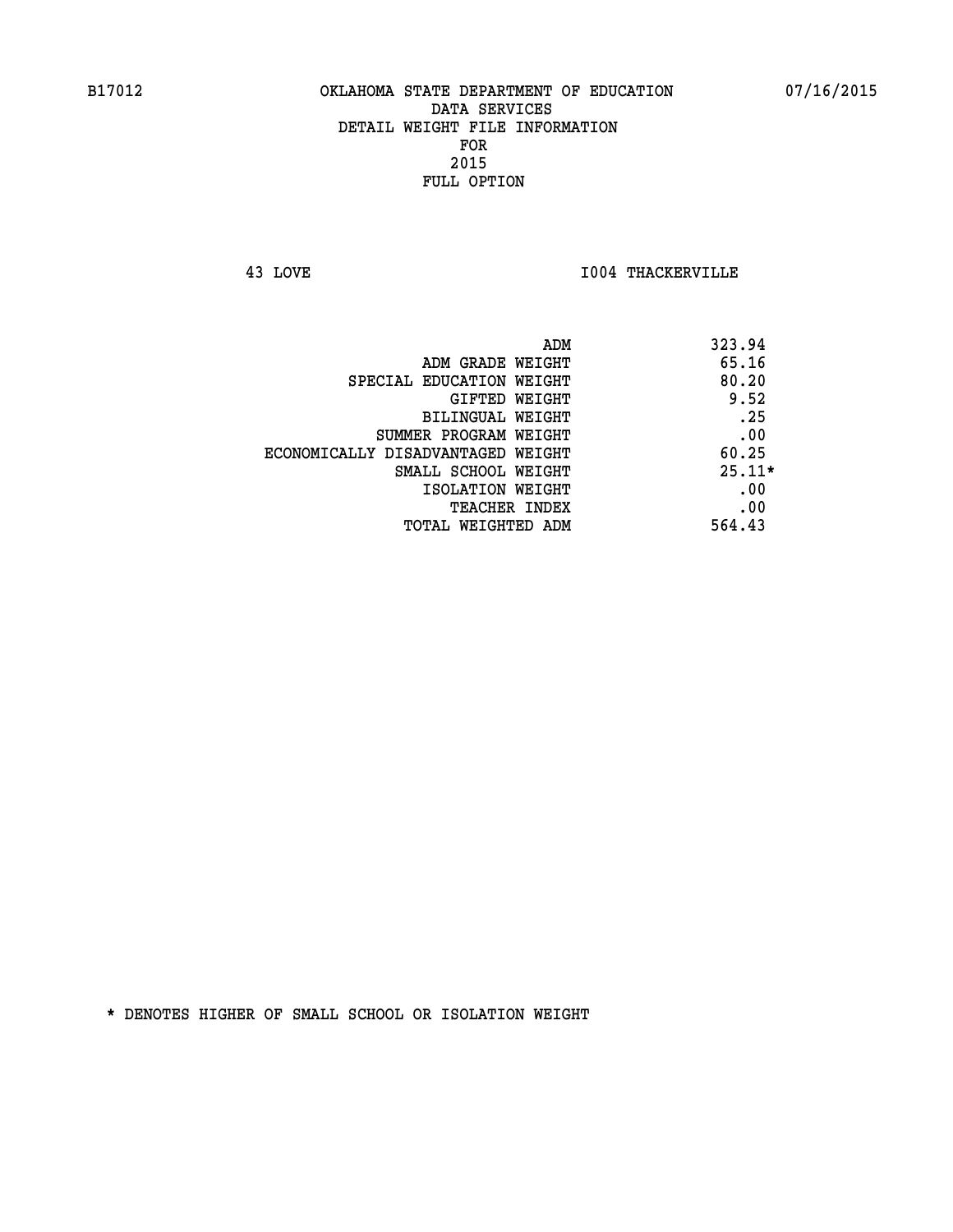**43 LOVE I005 TURNER** 

|                                   | ADM | 329.09    |
|-----------------------------------|-----|-----------|
| ADM GRADE WEIGHT                  |     | 65.21     |
| SPECIAL EDUCATION WEIGHT          |     | 58.10     |
| GIFTED WEIGHT                     |     | 9.18      |
| BILINGUAL WEIGHT                  |     | 2.75      |
| SUMMER PROGRAM WEIGHT             |     | .00       |
| ECONOMICALLY DISADVANTAGED WEIGHT |     | 47.25     |
| SMALL SCHOOL WEIGHT               |     | 24.87     |
| ISOLATION WEIGHT                  |     | $130.06*$ |
| TEACHER INDEX                     |     | .00       |
| TOTAL WEIGHTED ADM                |     | 641.64    |
|                                   |     |           |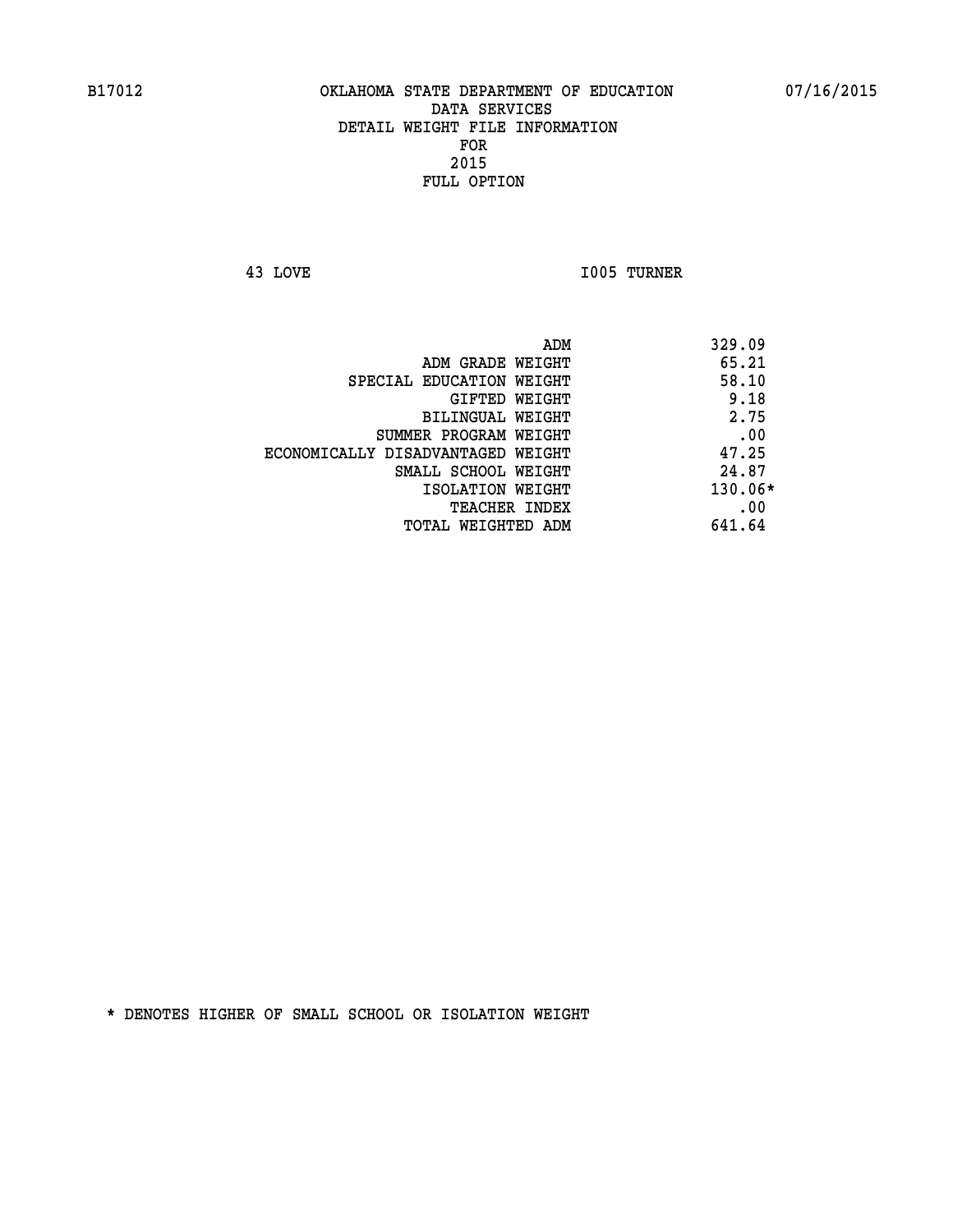**43 LOVE I016 MARIETTA** 

| 1,050.65 |
|----------|
| 212.80   |
| 117.70   |
| 28.56    |
| 71.25    |
| .00      |
| 185.50   |
| .00      |
| .00      |
| .00      |
| 1,666.46 |
|          |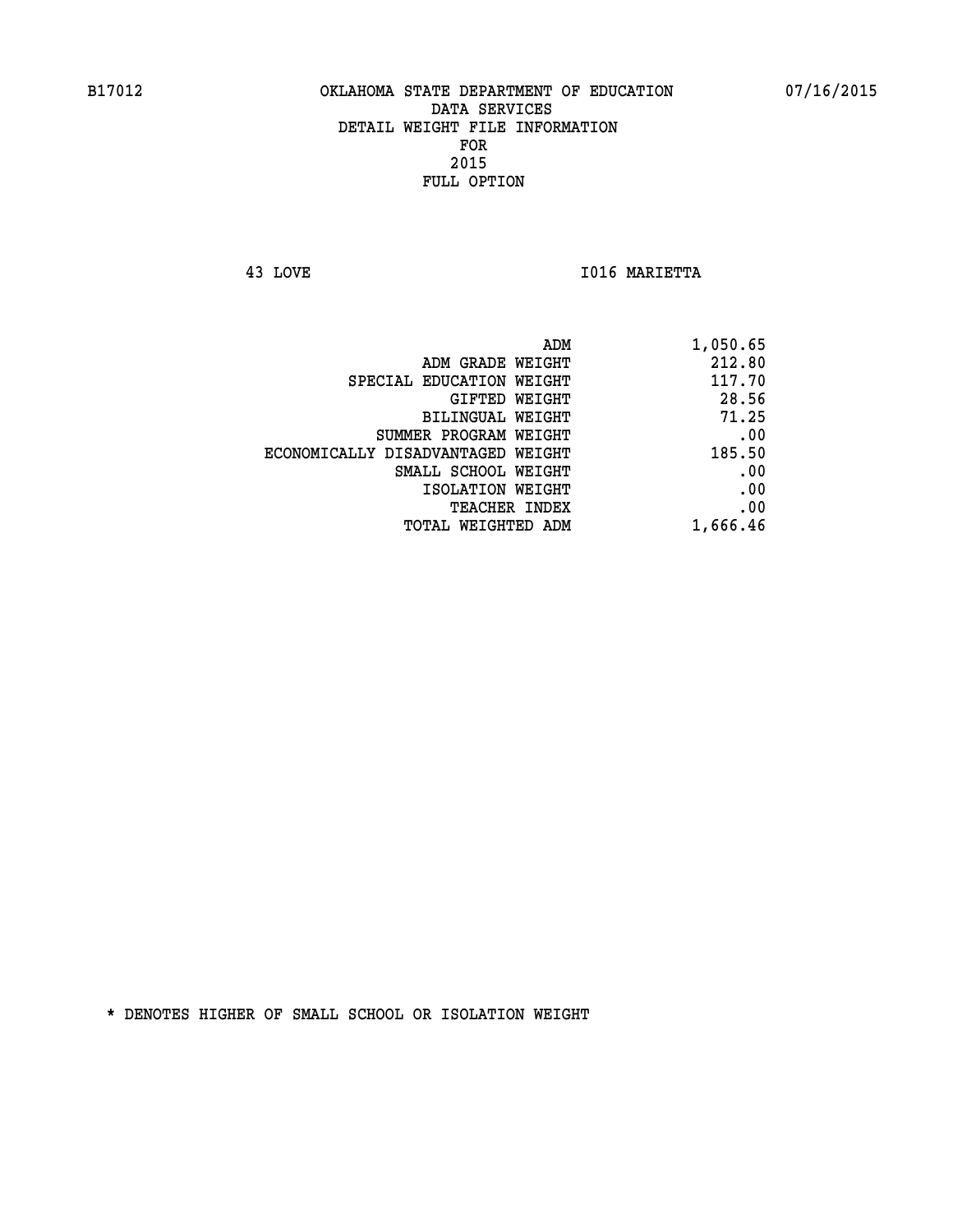**44 MAJOR I001 RINGWOOD** 

| ADM                               | 411.21   |
|-----------------------------------|----------|
| ADM GRADE WEIGHT                  | 80.95    |
| SPECIAL EDUCATION WEIGHT          | 45.85    |
| GIFTED WEIGHT                     | 13.26    |
| BILINGUAL WEIGHT                  | 17.25    |
| SUMMER PROGRAM WEIGHT             | .00      |
| ECONOMICALLY DISADVANTAGED WEIGHT | 57.25    |
| SMALL SCHOOL WEIGHT               | $18.31*$ |
| ISOLATION WEIGHT                  | .00      |
| <b>TEACHER INDEX</b>              | .00      |
| TOTAL WEIGHTED ADM                | 644.08   |
|                                   |          |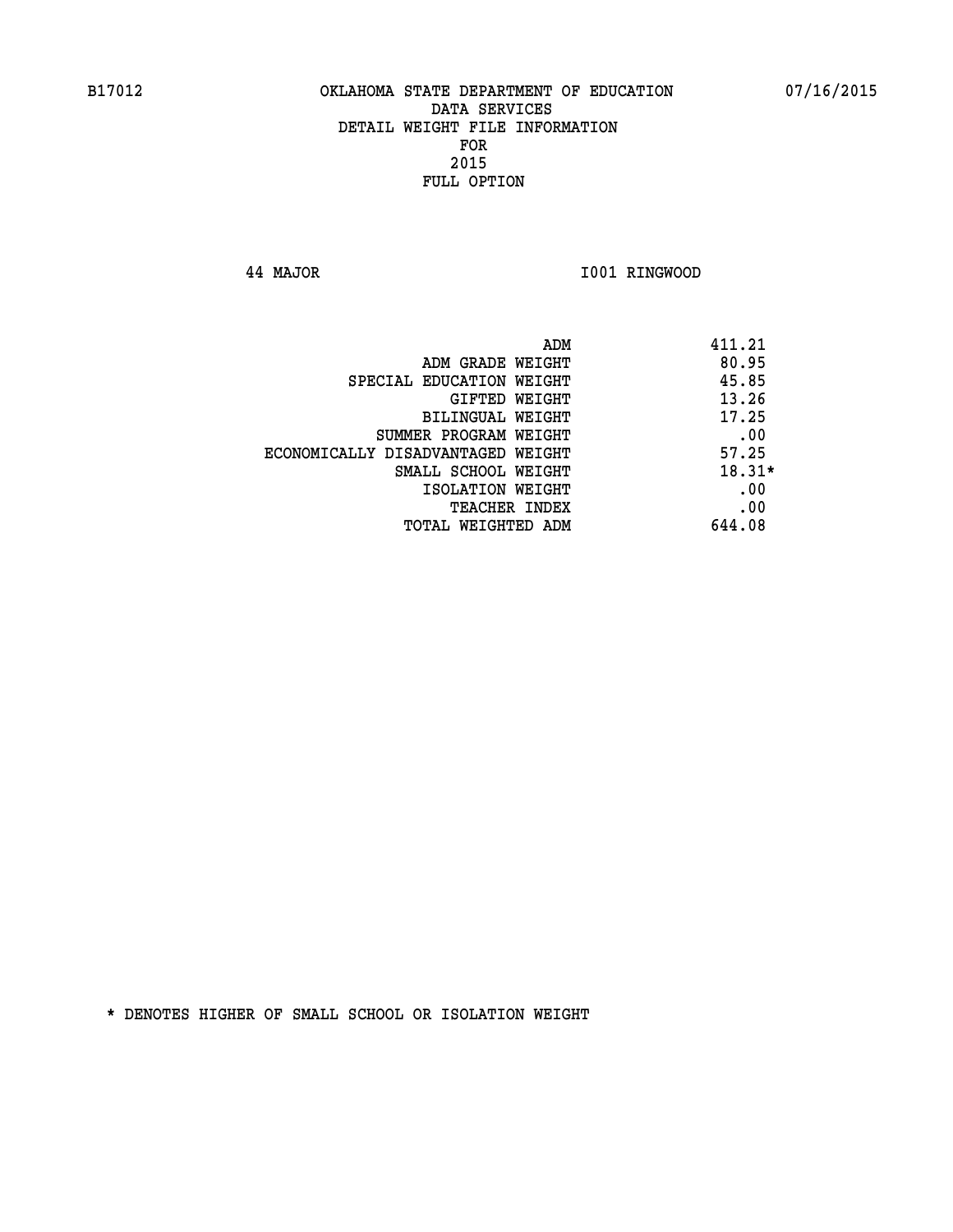**44 MAJOR I004 ALINE-CLEO** 

| ADM                               | 154.93   |
|-----------------------------------|----------|
| ADM GRADE WEIGHT                  | 33.27    |
| SPECIAL EDUCATION WEIGHT          | 32.45    |
| GIFTED WEIGHT                     | 4.76     |
| BILINGUAL WEIGHT                  | .75      |
| SUMMER PROGRAM WEIGHT             | .00      |
| ECONOMICALLY DISADVANTAGED WEIGHT | 20.50    |
| SMALL SCHOOL WEIGHT               | 21.91    |
| ISOLATION WEIGHT                  | $57.26*$ |
| <b>TEACHER INDEX</b>              | 3.44     |
| TOTAL WEIGHTED ADM                | 307.36   |
|                                   |          |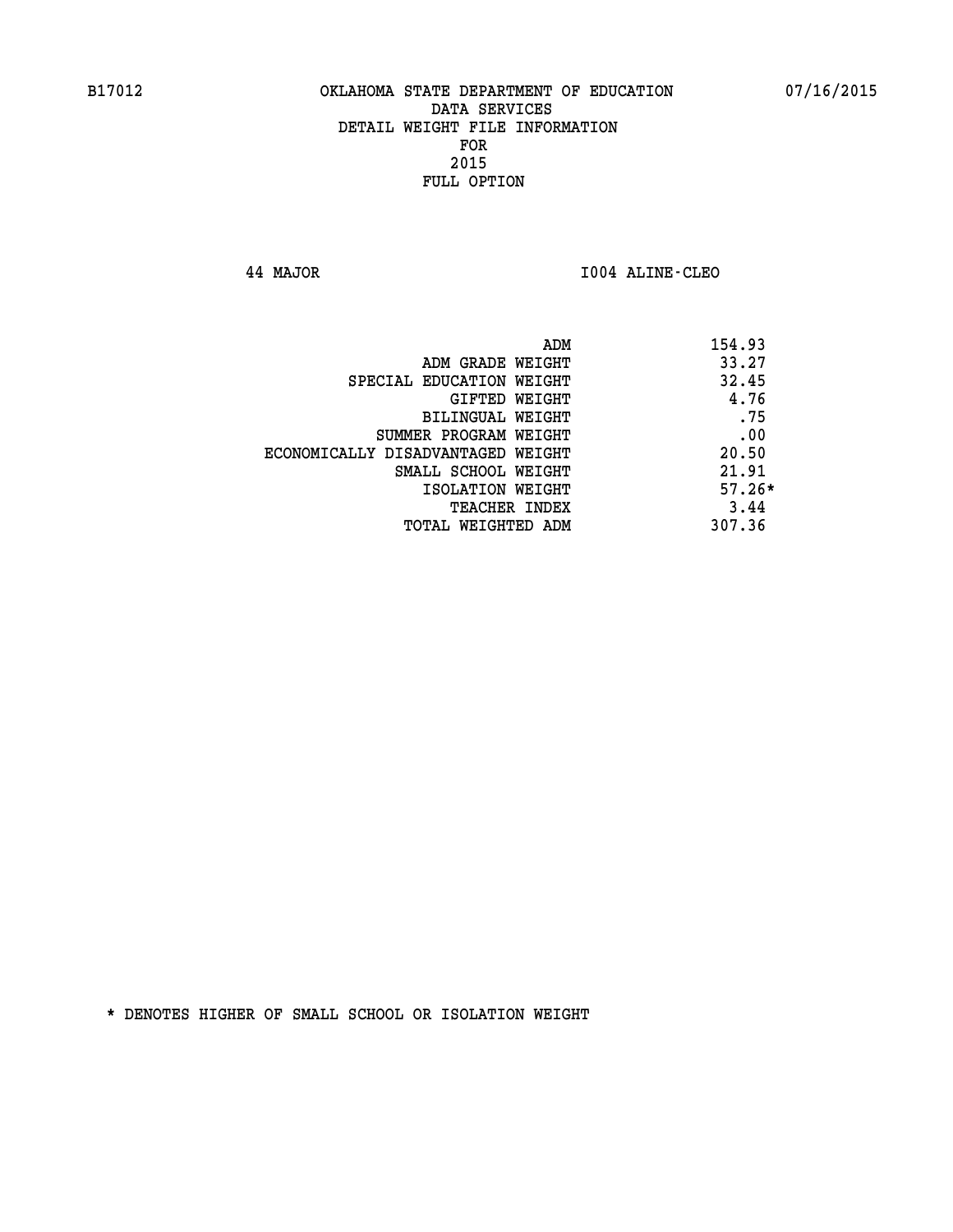**44 MAJOR I084 FAIRVIEW** 

|                                   | 744.14<br>ADM |
|-----------------------------------|---------------|
| ADM GRADE WEIGHT                  | 134.43        |
| SPECIAL EDUCATION WEIGHT          | 151.80        |
| GIFTED WEIGHT                     | 30.94         |
| BILINGUAL WEIGHT                  | 5.50          |
| SUMMER PROGRAM WEIGHT             | .00           |
| ECONOMICALLY DISADVANTAGED WEIGHT | 93.75         |
| SMALL SCHOOL WEIGHT               | .00           |
| ISOLATION WEIGHT                  | $186.04*$     |
| TEACHER INDEX                     | 24.79         |
| TOTAL WEIGHTED ADM                | 1,371.39      |
|                                   |               |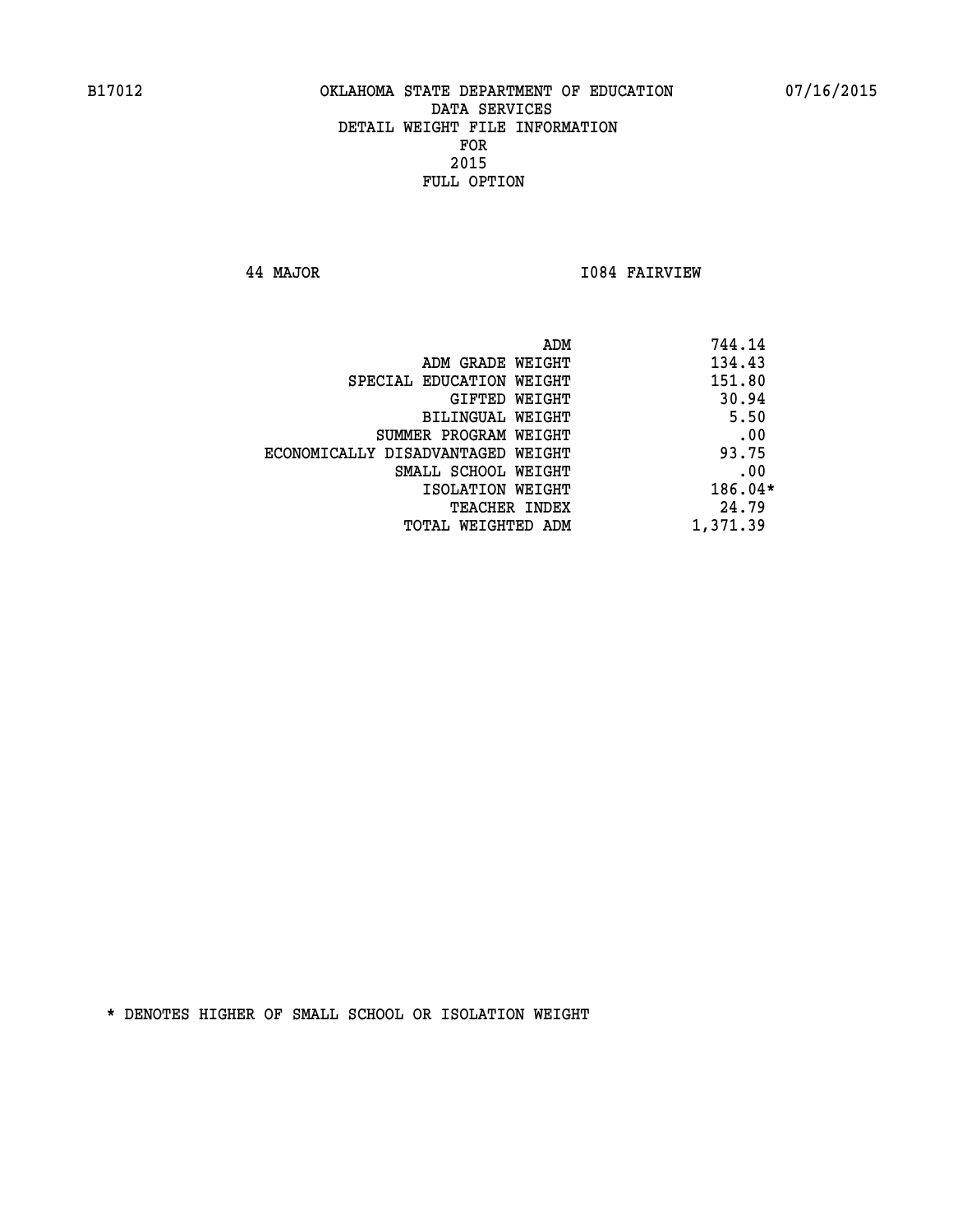**44 MAJOR I092 CIMARRON** 

|                                   | ADM | 268.16   |
|-----------------------------------|-----|----------|
| ADM GRADE WEIGHT                  |     | 54.24    |
| SPECIAL EDUCATION WEIGHT          |     | 35.15    |
| GIFTED WEIGHT                     |     | 6.46     |
| BILINGUAL WEIGHT                  |     | .00      |
| SUMMER PROGRAM WEIGHT             |     | .00      |
| ECONOMICALLY DISADVANTAGED WEIGHT |     | 35.00    |
| SMALL SCHOOL WEIGHT               |     | $26.44*$ |
| ISOLATION WEIGHT                  |     | 18.99    |
| TEACHER INDEX                     |     | .00      |
| TOTAL WEIGHTED ADM                |     | 425.45   |
|                                   |     |          |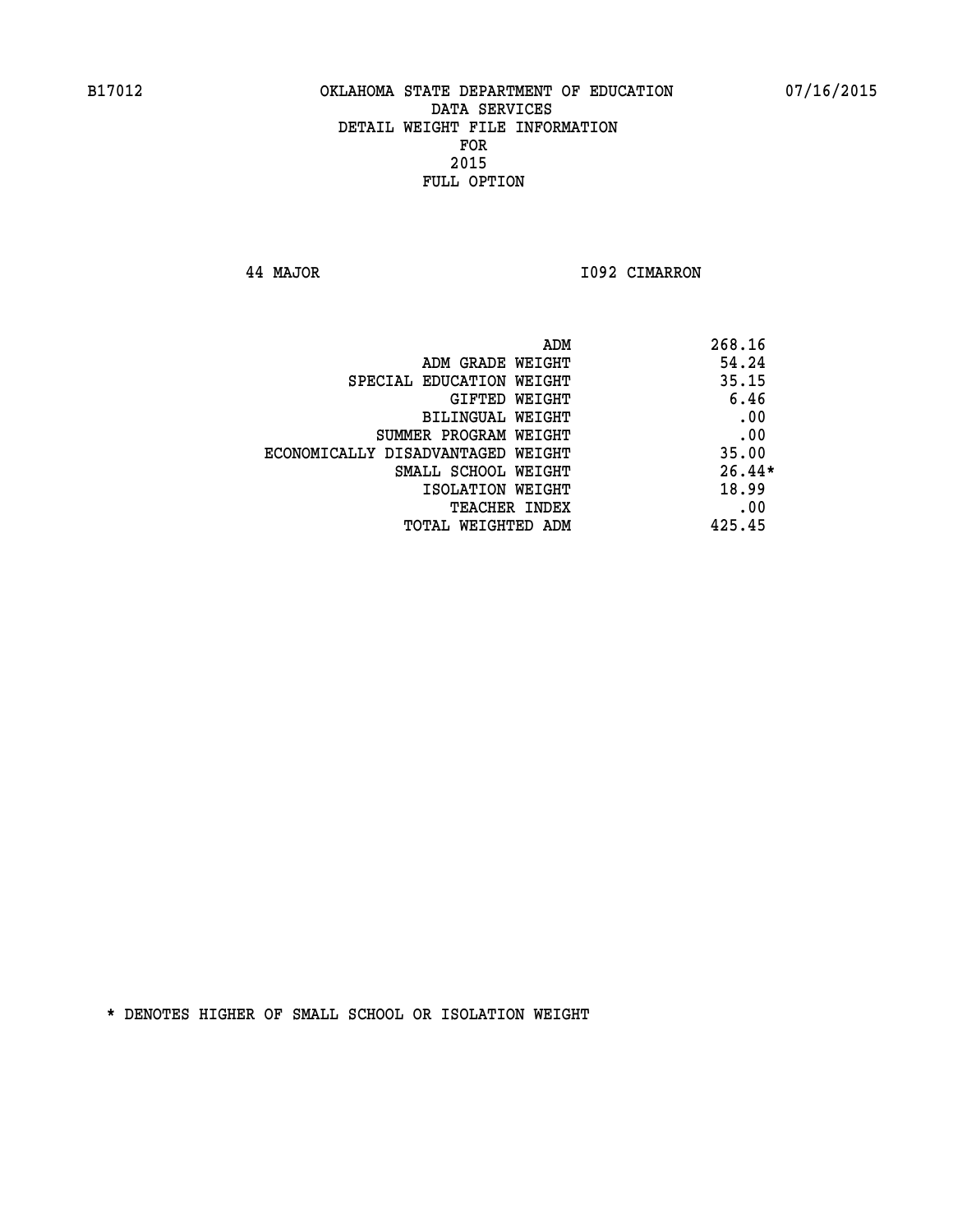**45 MARSHALL I002 MADILL** 

| 1,723.10 |
|----------|
| 332.25   |
| 217.80   |
| 42.50    |
| 134.25   |
| .00      |
| 315.50   |
| .00      |
| .00      |
| 88.20    |
| 2,853.60 |
|          |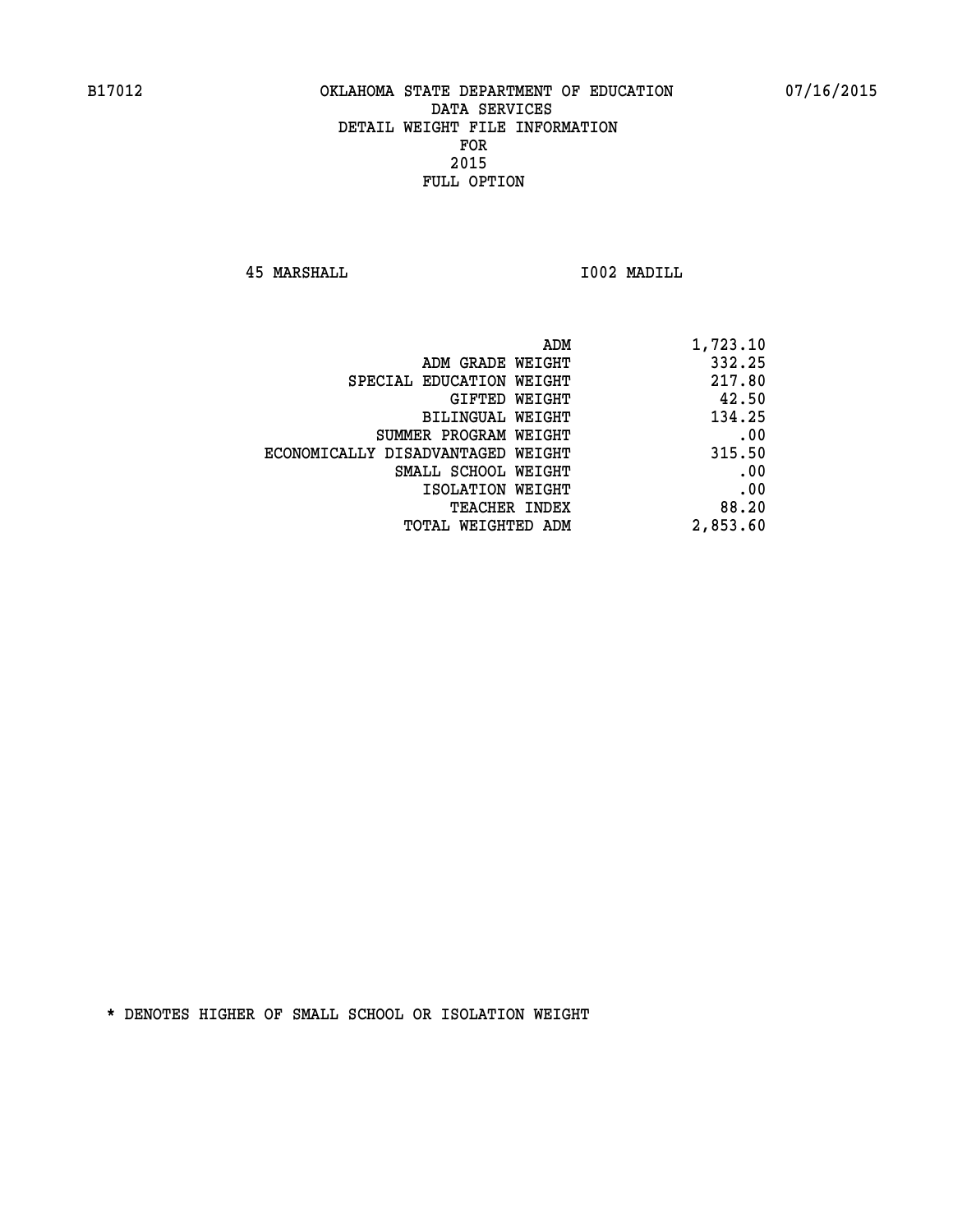**45 MARSHALL I003 KINGSTON** 

| 1,209.95 |
|----------|
| 237.50   |
| 225.75   |
| 62.56    |
| 1.50     |
| .00      |
| 252.00   |
| .00      |
| .00      |
| .00      |
| 1,989.26 |
|          |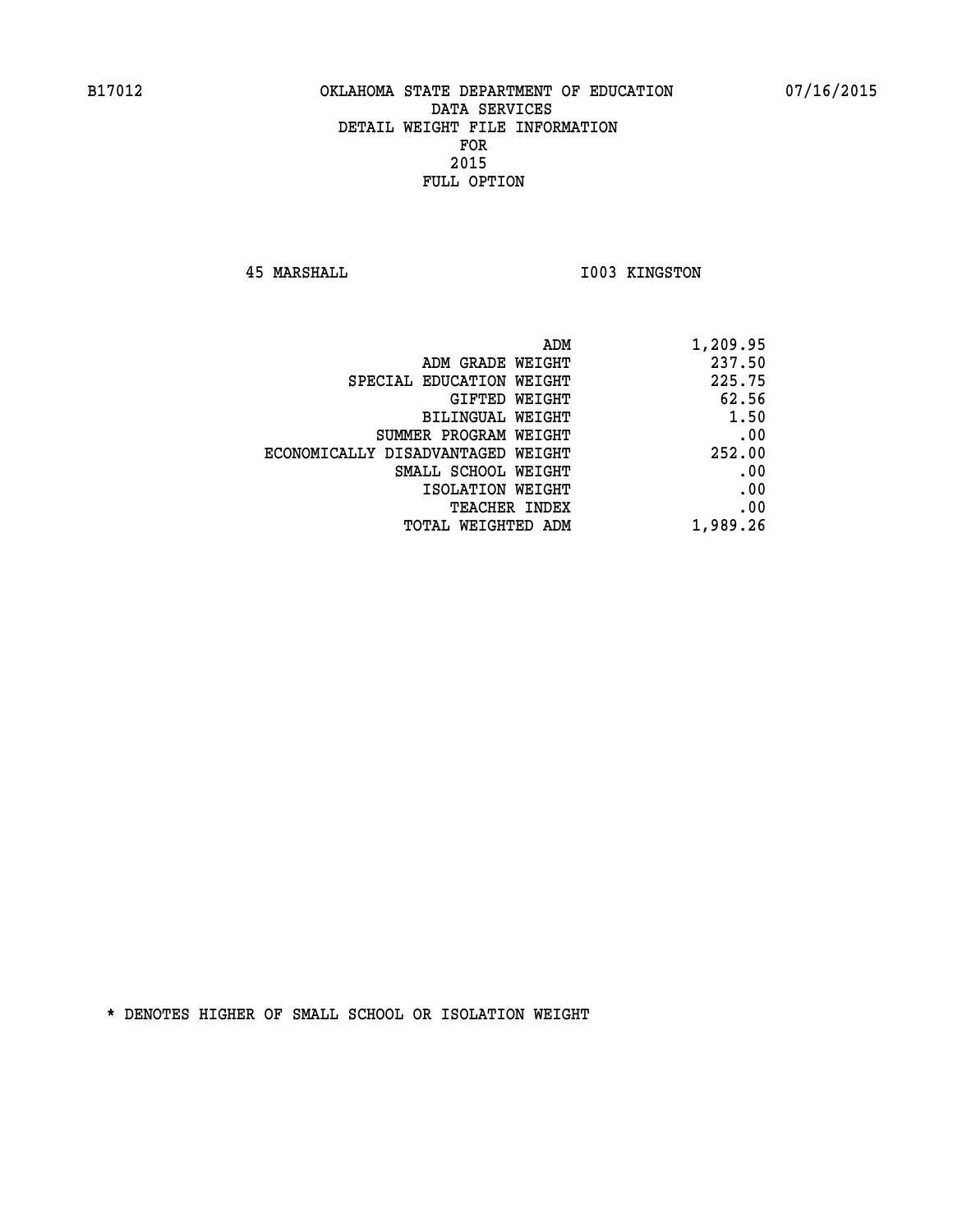**46 MAYES C021 SPAVINAW** 

|                                   | ADM<br>88.73 |
|-----------------------------------|--------------|
| ADM GRADE WEIGHT                  | 15.10        |
| SPECIAL EDUCATION WEIGHT          | 31.05        |
| GIFTED WEIGHT                     | .34          |
| <b>BILINGUAL WEIGHT</b>           | .00          |
| SUMMER PROGRAM WEIGHT             | .00          |
| ECONOMICALLY DISADVANTAGED WEIGHT | 18.75        |
| SMALL SCHOOL WEIGHT               | $14.77*$     |
| ISOLATION WEIGHT                  | .00          |
| TEACHER INDEX                     | .00          |
| TOTAL WEIGHTED ADM                | 168.74       |
|                                   |              |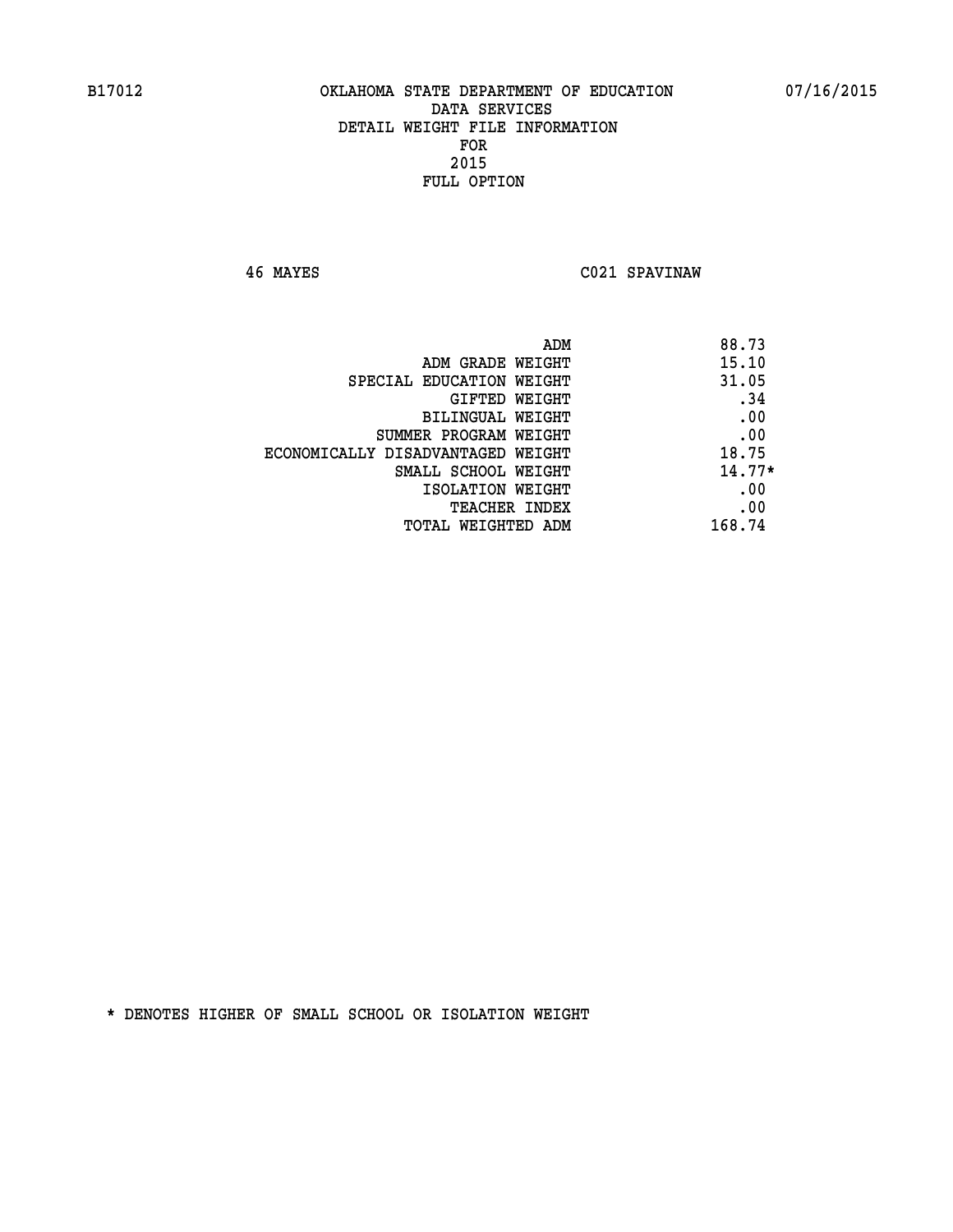**46 MAYES C035 WICKLIFFE** 

|                                   | 144.60<br>ADM |
|-----------------------------------|---------------|
| ADM GRADE WEIGHT                  | 25.67         |
| SPECIAL EDUCATION WEIGHT          | 24.15         |
| <b>GIFTED WEIGHT</b>              | 3.40          |
| BILINGUAL WEIGHT                  | .00           |
| SUMMER PROGRAM WEIGHT             | .00           |
| ECONOMICALLY DISADVANTAGED WEIGHT | 28.50         |
| SMALL SCHOOL WEIGHT               | $21.01*$      |
| ISOLATION WEIGHT                  | .00           |
| <b>TEACHER INDEX</b>              | .00           |
| TOTAL WEIGHTED ADM                | 247.33        |
|                                   |               |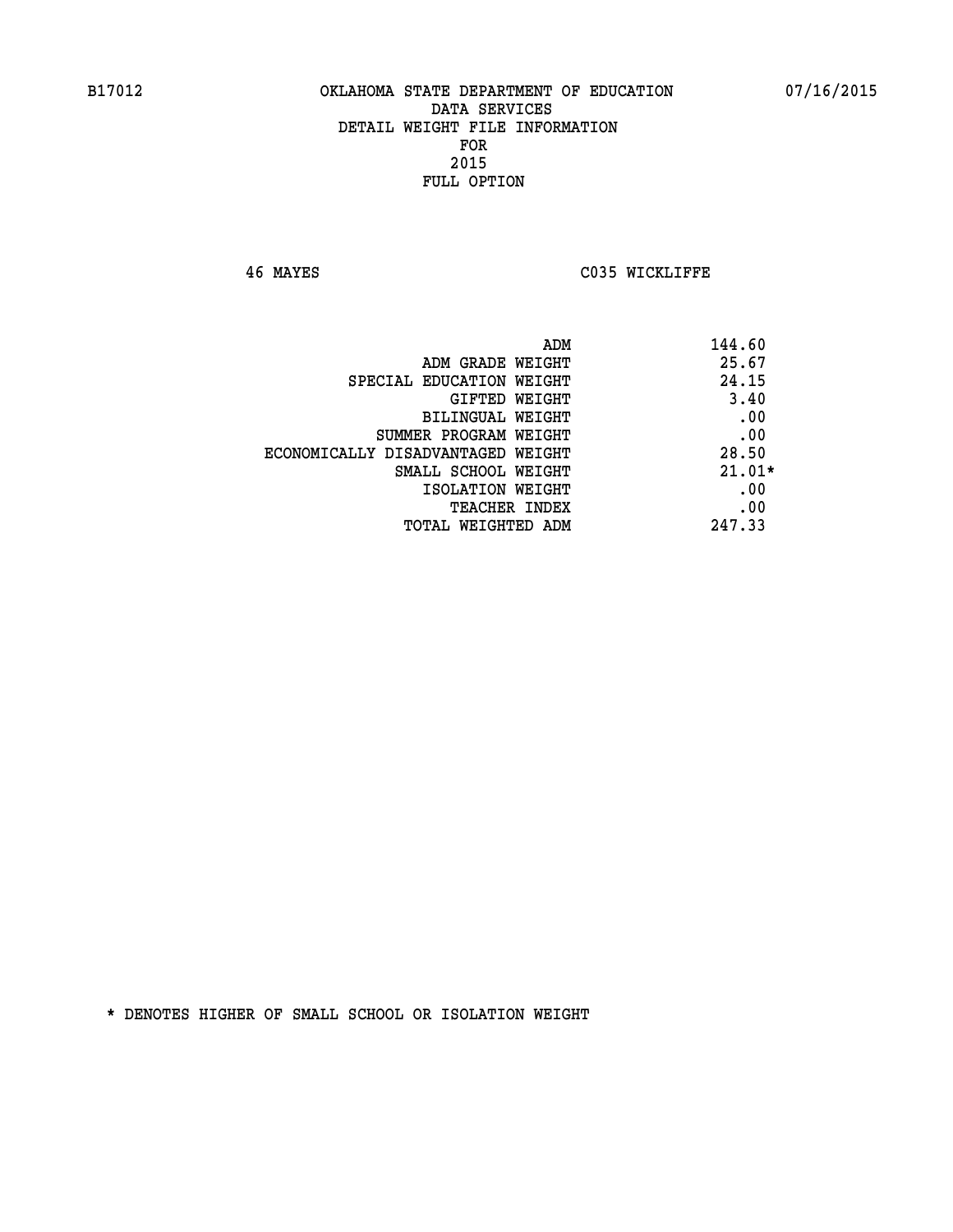**46 MAYES C043 OSAGE** 

| ADM                               | 163.62   |
|-----------------------------------|----------|
| ADM GRADE WEIGHT                  | 31.33    |
| SPECIAL EDUCATION WEIGHT          | 22.35    |
| GIFTED WEIGHT                     | 5.10     |
| BILINGUAL WEIGHT                  | .00      |
| SUMMER PROGRAM WEIGHT             | .00      |
| ECONOMICALLY DISADVANTAGED WEIGHT | 25.00    |
| SMALL SCHOOL WEIGHT               | $22.60*$ |
| ISOLATION WEIGHT                  | .00      |
| <b>TEACHER INDEX</b>              | .00      |
| TOTAL WEIGHTED ADM                | 270.00   |
|                                   |          |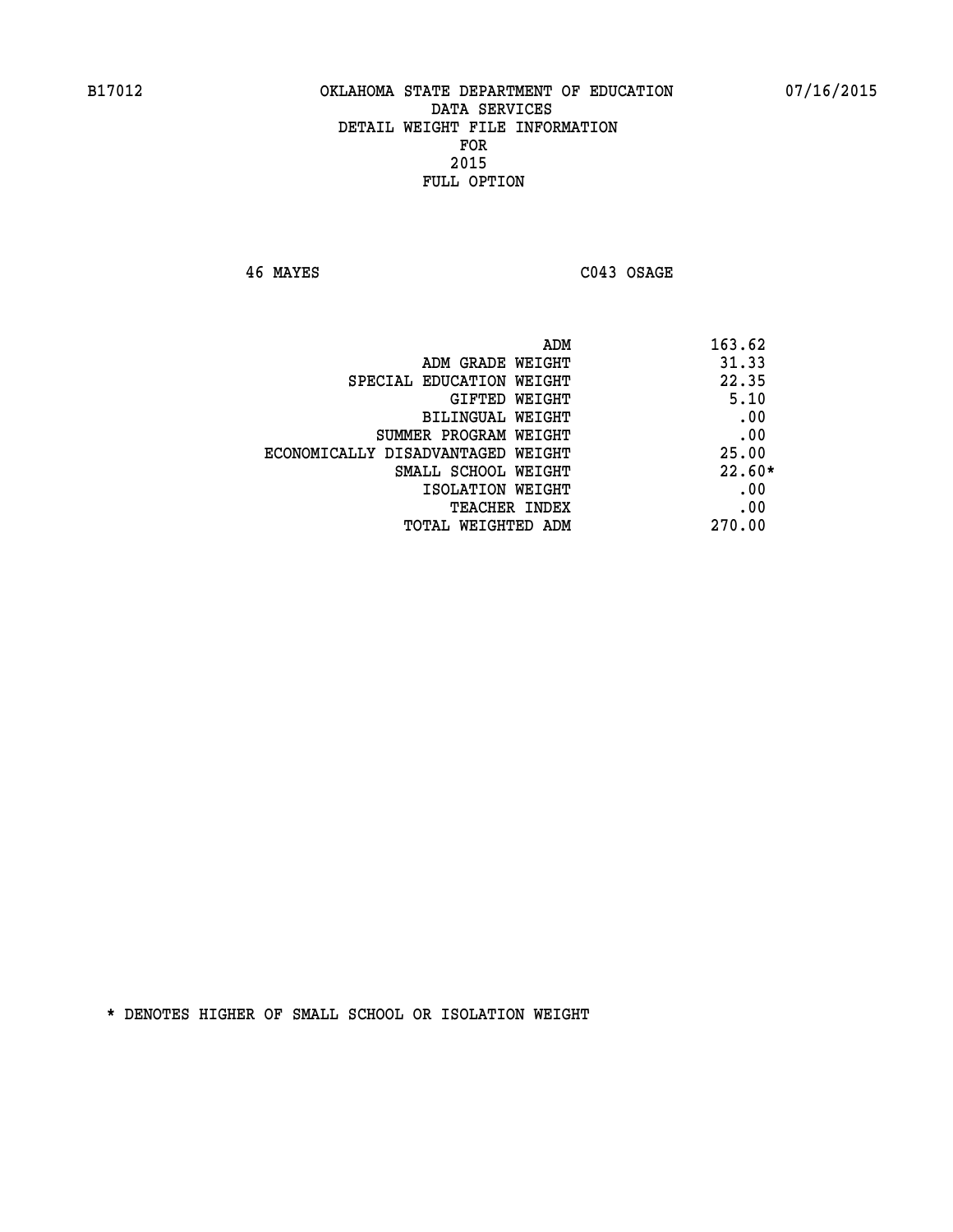**46 MAYES I001 PRYOR** 

| ADM                               | 2,658.83 |
|-----------------------------------|----------|
| ADM GRADE WEIGHT                  | 548.41   |
| SPECIAL EDUCATION WEIGHT          | 364.40   |
| GIFTED WEIGHT                     | 99.96    |
| BILINGUAL WEIGHT                  | 11.75    |
| SUMMER PROGRAM WEIGHT             | .00      |
| ECONOMICALLY DISADVANTAGED WEIGHT | 388.00   |
| SMALL SCHOOL WEIGHT               | .00      |
| ISOLATION WEIGHT                  | .00      |
| TEACHER INDEX                     | 57.88    |
| TOTAL WEIGHTED ADM                | 4,129.23 |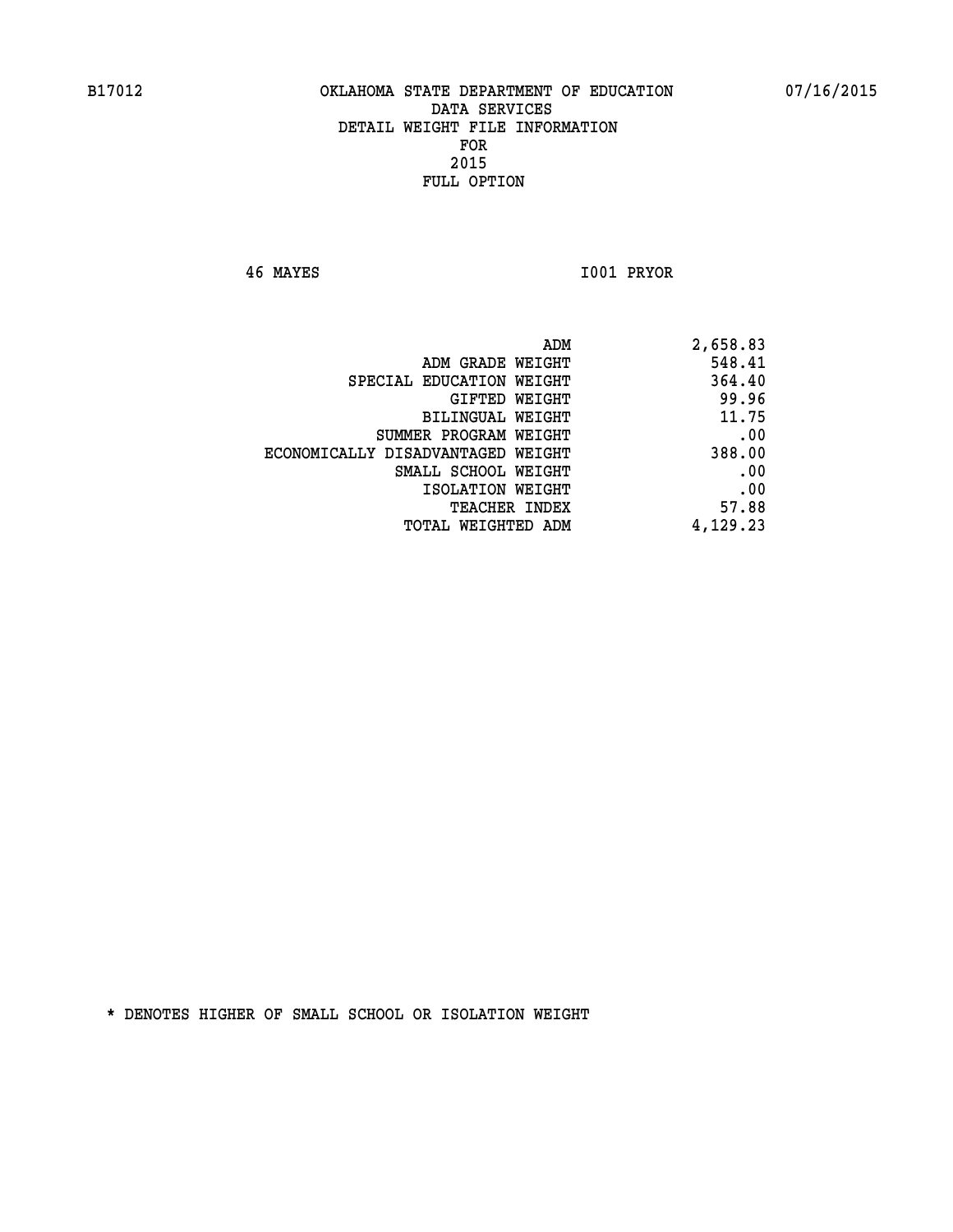**46 MAYES I002 ADAIR** 

|                                   | ADM<br>1,049.45 |
|-----------------------------------|-----------------|
| ADM GRADE WEIGHT                  | 208.12          |
| SPECIAL EDUCATION WEIGHT          | 99.65           |
| GIFTED WEIGHT                     | 42.50           |
| BILINGUAL WEIGHT                  | .50             |
| SUMMER PROGRAM WEIGHT             | .00             |
| ECONOMICALLY DISADVANTAGED WEIGHT | 142.25          |
| SMALL SCHOOL WEIGHT               | .00             |
| ISOLATION WEIGHT                  | .00             |
| TEACHER INDEX                     | .00             |
| TOTAL WEIGHTED ADM                | 1,542.47        |
|                                   |                 |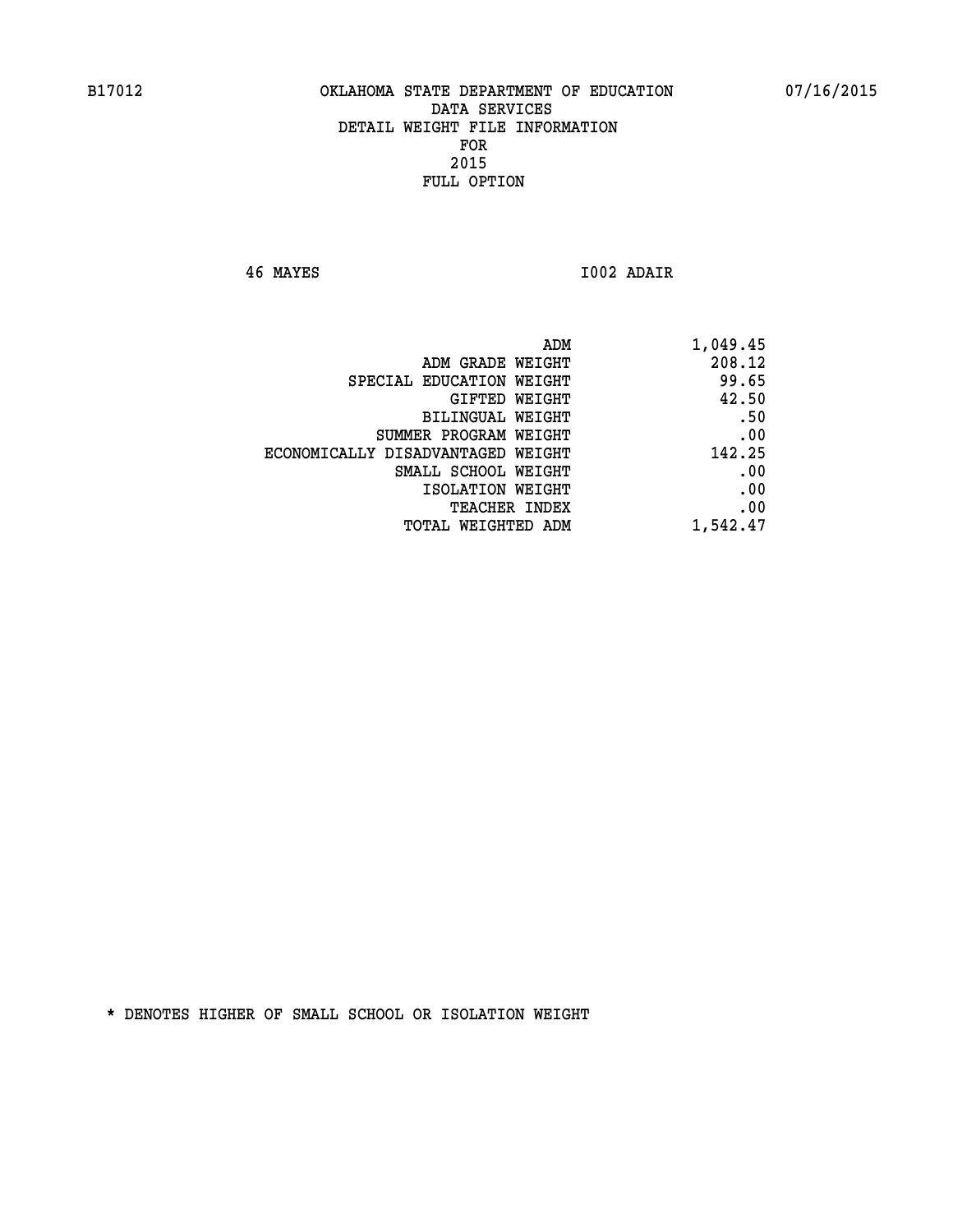**46 MAYES I016 SALINA** 

| 810.96   |
|----------|
| 158.54   |
| 137.40   |
| 21.76    |
| 7.75     |
| .00      |
| 144.50   |
| .00      |
| .00      |
| 27.74    |
| 1,308.65 |
|          |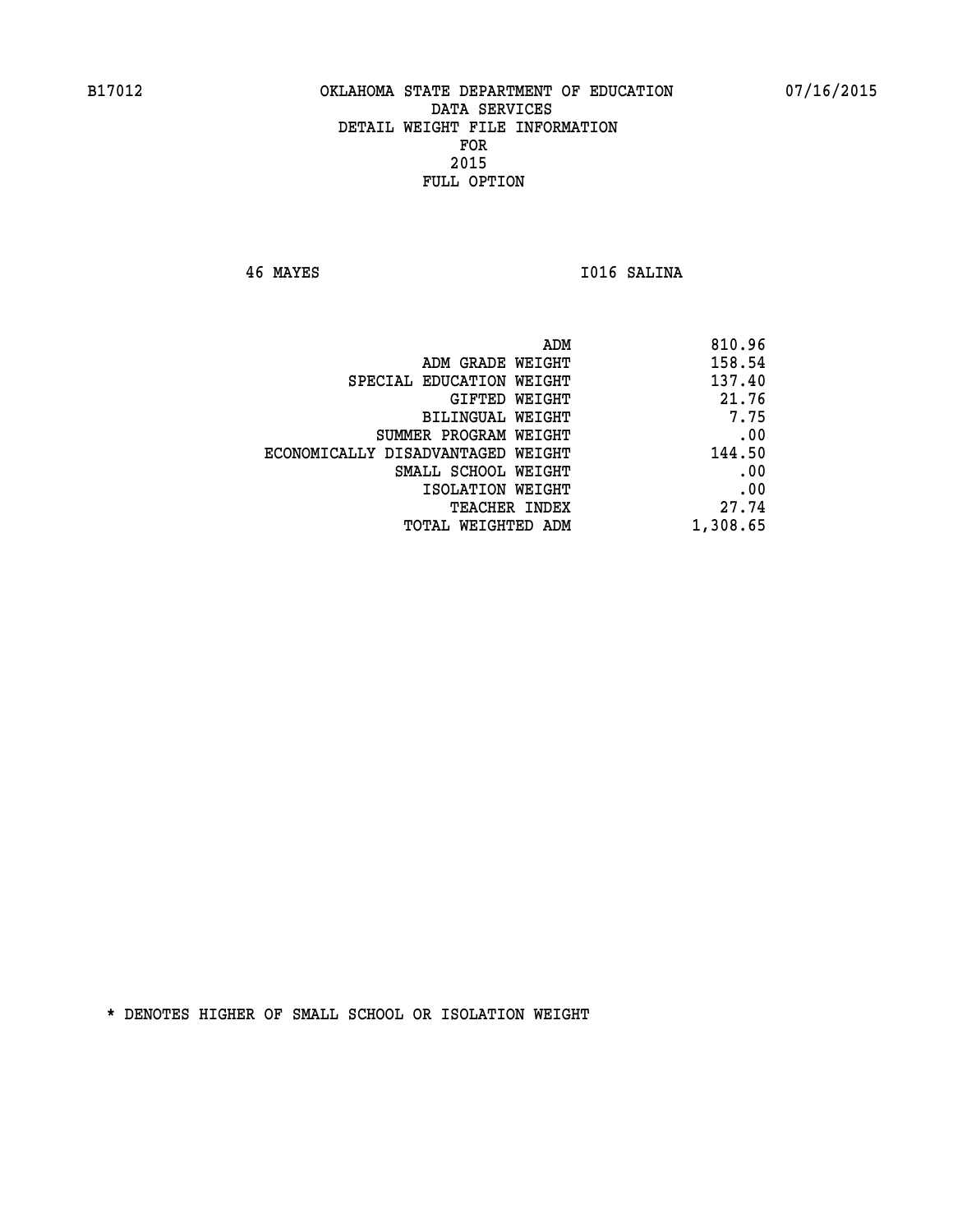**46 MAYES I017 LOCUST GROVE** 

| 1,426.91 |
|----------|
| 277.10   |
| 317.15   |
| 68.34    |
| 10.75    |
| .00      |
| 347.50   |
| .00      |
| .00      |
| 42.06    |
| 2,489.81 |
|          |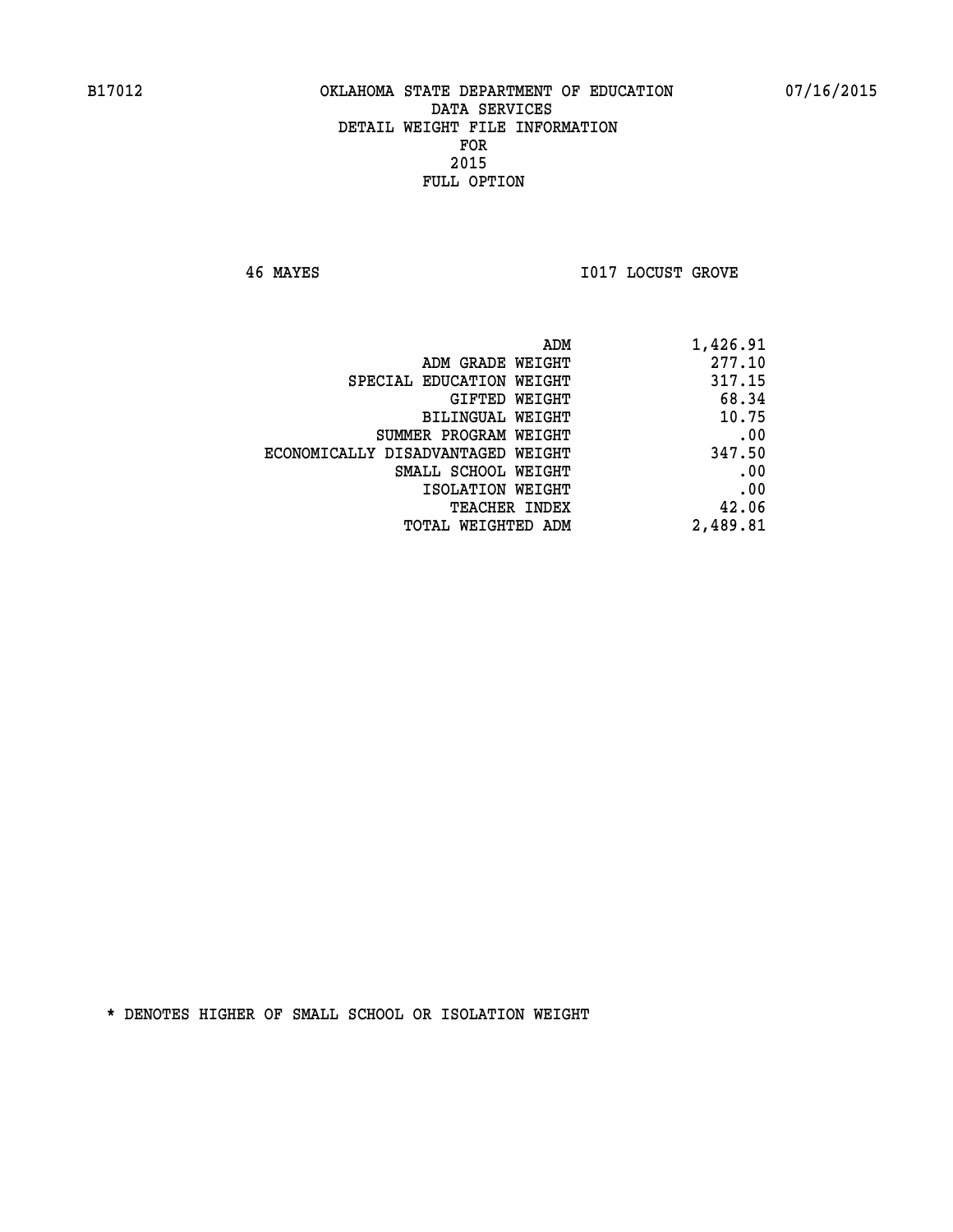**46 MAYES I032 CHOUTEAU-MAZIE** 

| ADM                               | 895.53   |
|-----------------------------------|----------|
| ADM GRADE WEIGHT                  | 180.91   |
| SPECIAL EDUCATION WEIGHT          | 187.55   |
| GIFTED WEIGHT                     | 20.40    |
| BILINGUAL WEIGHT                  | 14.75    |
| SUMMER PROGRAM WEIGHT             | .00      |
| ECONOMICALLY DISADVANTAGED WEIGHT | 172.00   |
| SMALL SCHOOL WEIGHT               | .00      |
| ISOLATION WEIGHT                  | .00      |
| <b>TEACHER INDEX</b>              | .00      |
| <b>TOTAL WEIGHTED ADM</b>         | 1,471.14 |
|                                   |          |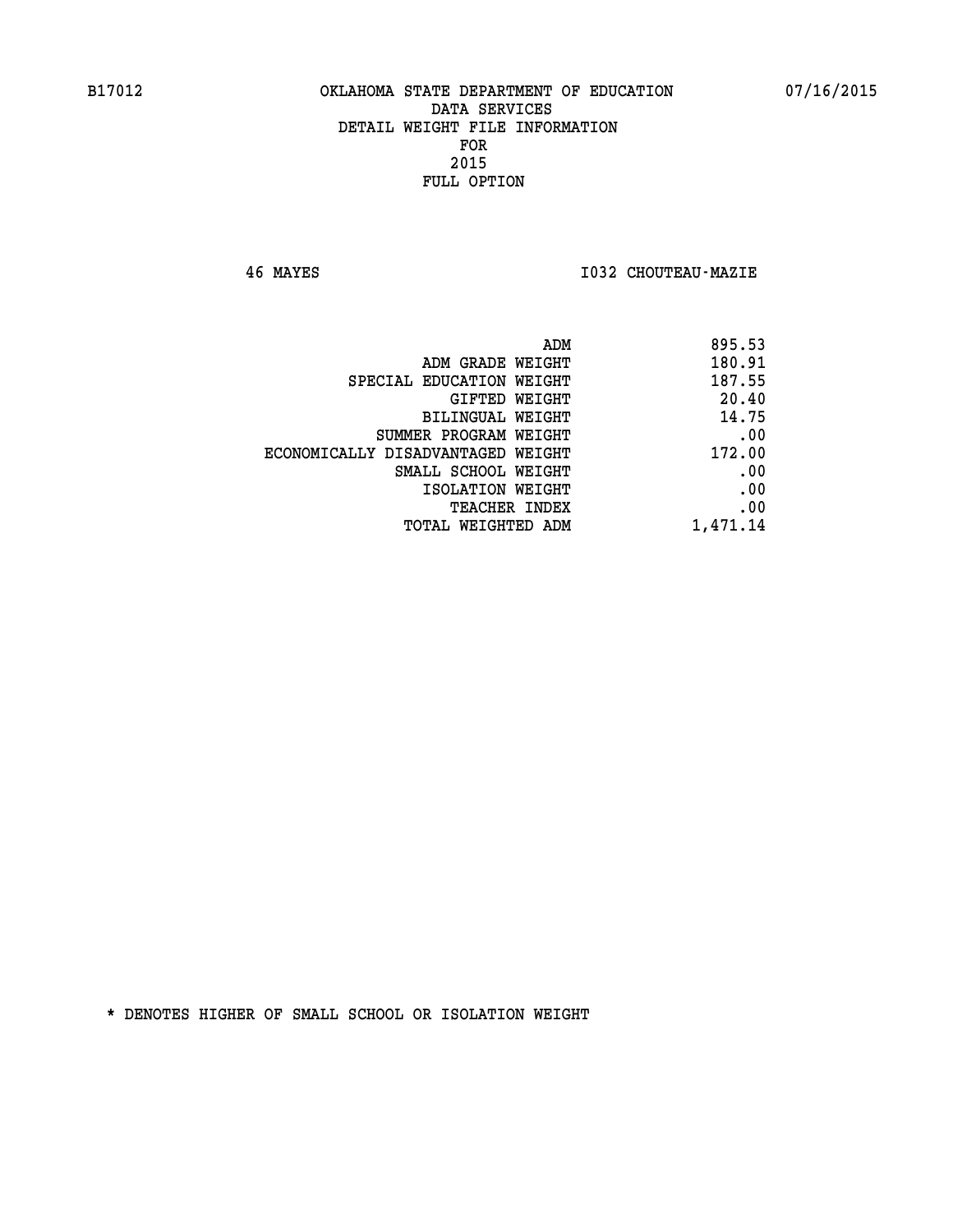**47 MCCLAIN I001 NEWCASTLE** 

| ADM                               | 2,018.33 |
|-----------------------------------|----------|
| ADM GRADE WEIGHT                  | 404.95   |
| SPECIAL EDUCATION WEIGHT          | 213.25   |
| GIFTED WEIGHT                     | 47.26    |
| <b>BILINGUAL WEIGHT</b>           | 19.50    |
| SUMMER PROGRAM WEIGHT             | 6.00     |
| ECONOMICALLY DISADVANTAGED WEIGHT | 142.25   |
| SMALL SCHOOL WEIGHT               | .00      |
| ISOLATION WEIGHT                  | .00      |
| <b>TEACHER INDEX</b>              | .00      |
| TOTAL WEIGHTED ADM                | 2,851.54 |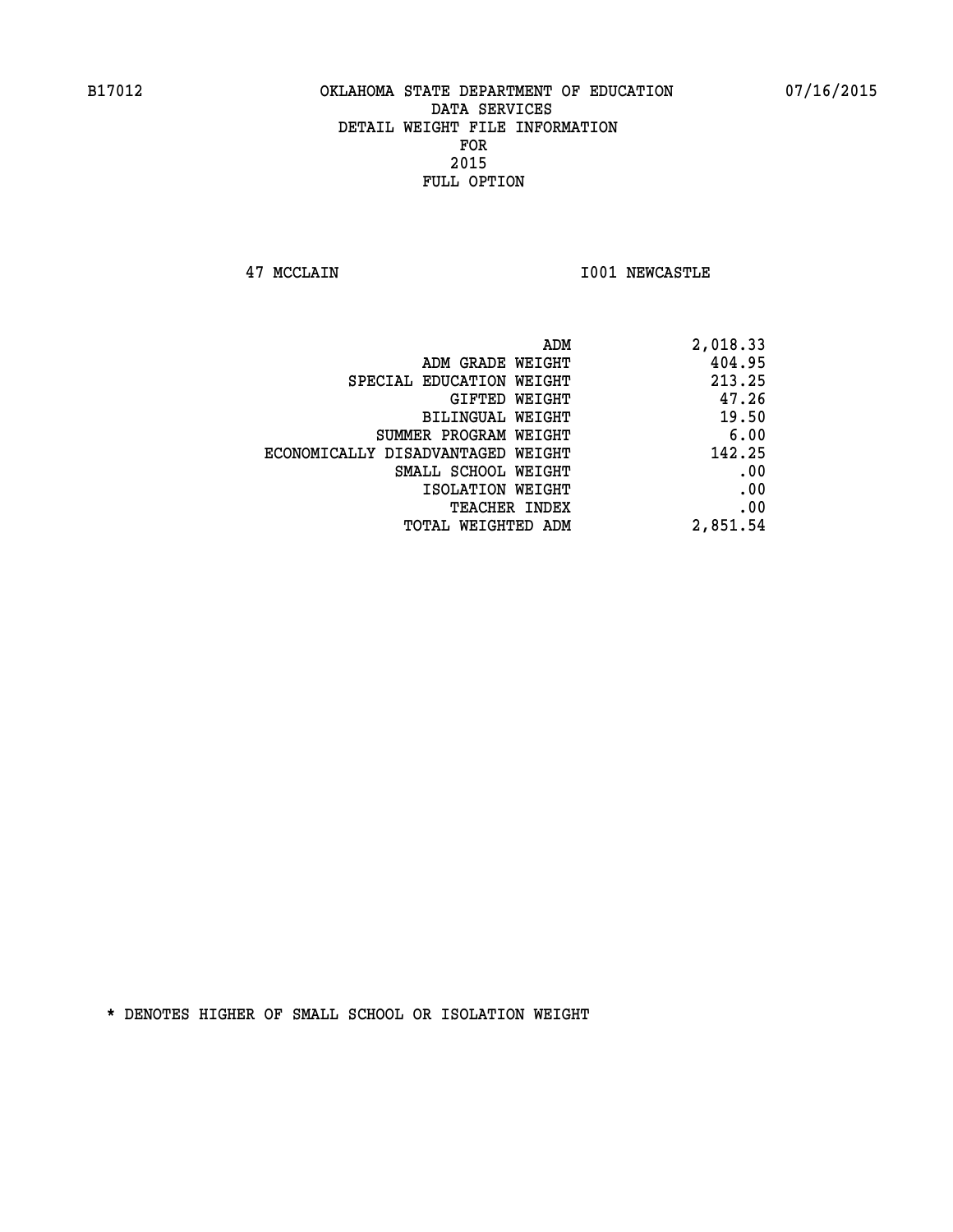**47 MCCLAIN I002 DIBBLE** 

| 678.61   |
|----------|
| 128.59   |
| 86.15    |
| 10.20    |
| 14.50    |
| .00      |
| 107.50   |
| .00      |
| .00      |
| .00      |
| 1,025.55 |
|          |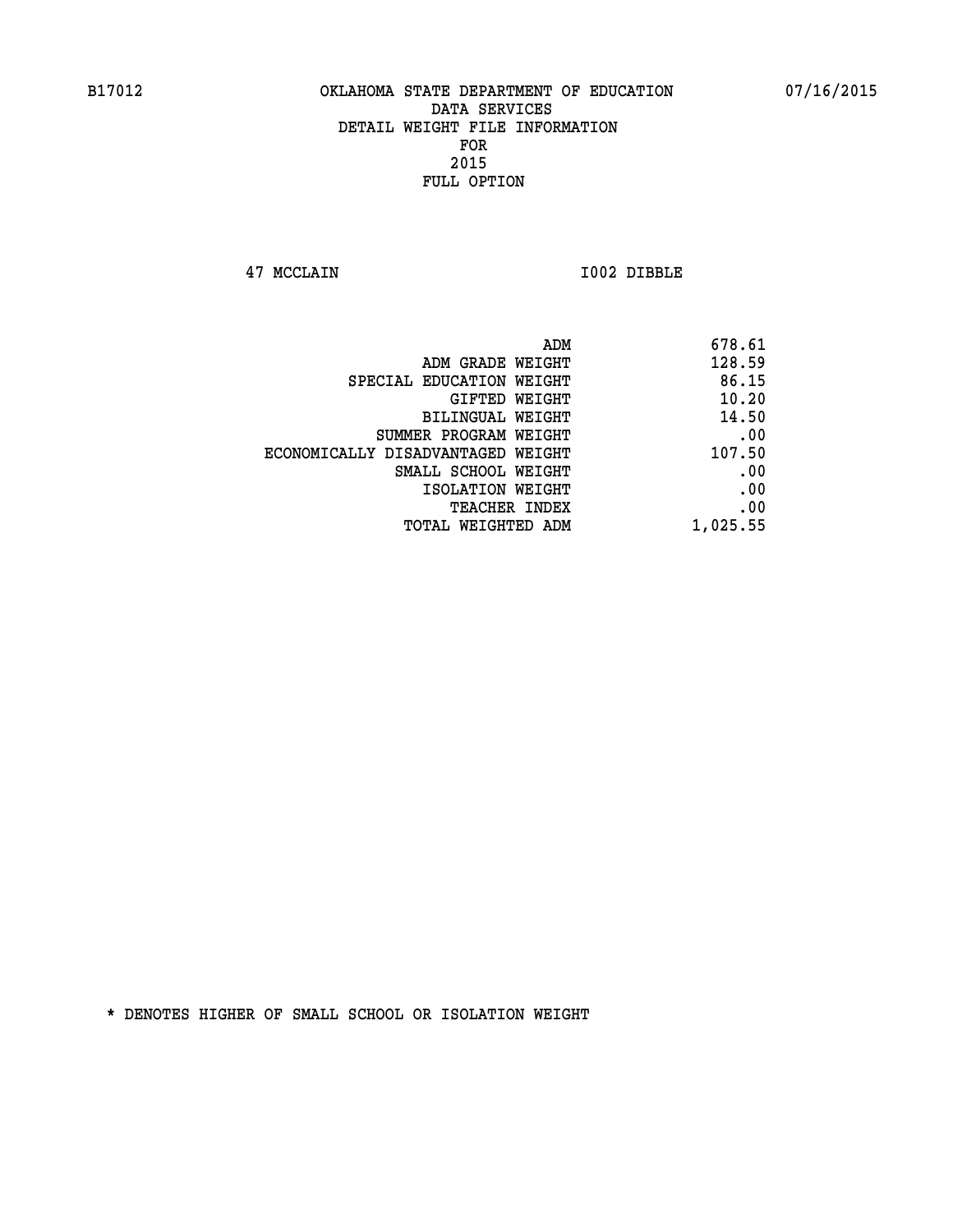**47 MCCLAIN I005 WASHINGTON** 

| 997.63   |
|----------|
| 157.51   |
| 142.40   |
| 31.96    |
| 11.00    |
| .00      |
| 65.25    |
| .00      |
| .00      |
| 12.45    |
| 1,418.20 |
|          |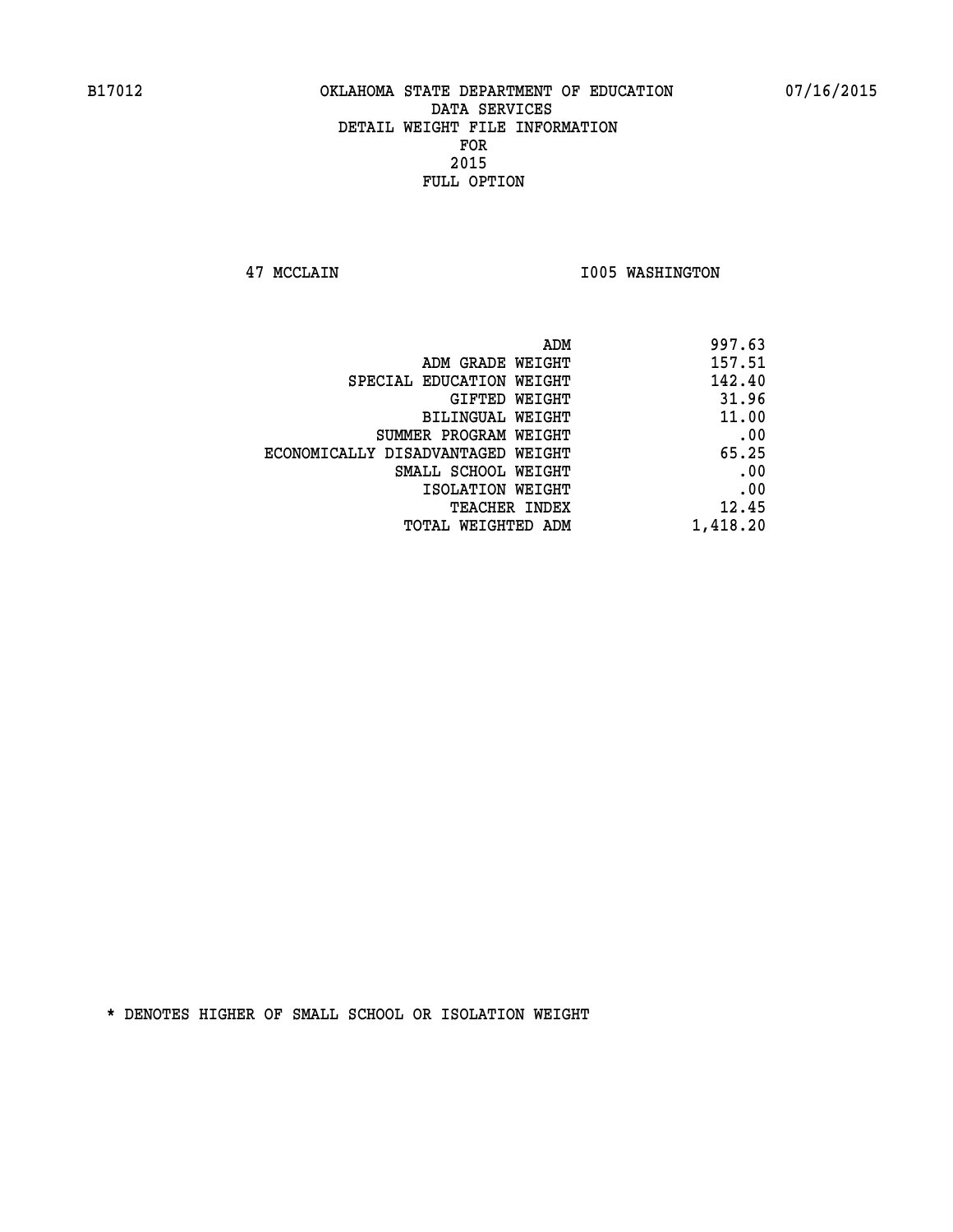**47 MCCLAIN I010 WAYNE** 

|                                   | ADM | 542.93  |
|-----------------------------------|-----|---------|
| ADM GRADE WEIGHT                  |     | 108.92  |
| SPECIAL EDUCATION WEIGHT          |     | 80.25   |
| GIFTED WEIGHT                     |     | 26.86   |
| BILINGUAL WEIGHT                  |     | 9.25    |
| SUMMER PROGRAM WEIGHT             |     | .00     |
| ECONOMICALLY DISADVANTAGED WEIGHT |     | 94.75   |
| SMALL SCHOOL WEIGHT               |     | $7.19*$ |
| ISOLATION WEIGHT                  |     | .00     |
| <b>TEACHER INDEX</b>              |     | 16.80   |
| TOTAL WEIGHTED ADM                |     | 886.95  |
|                                   |     |         |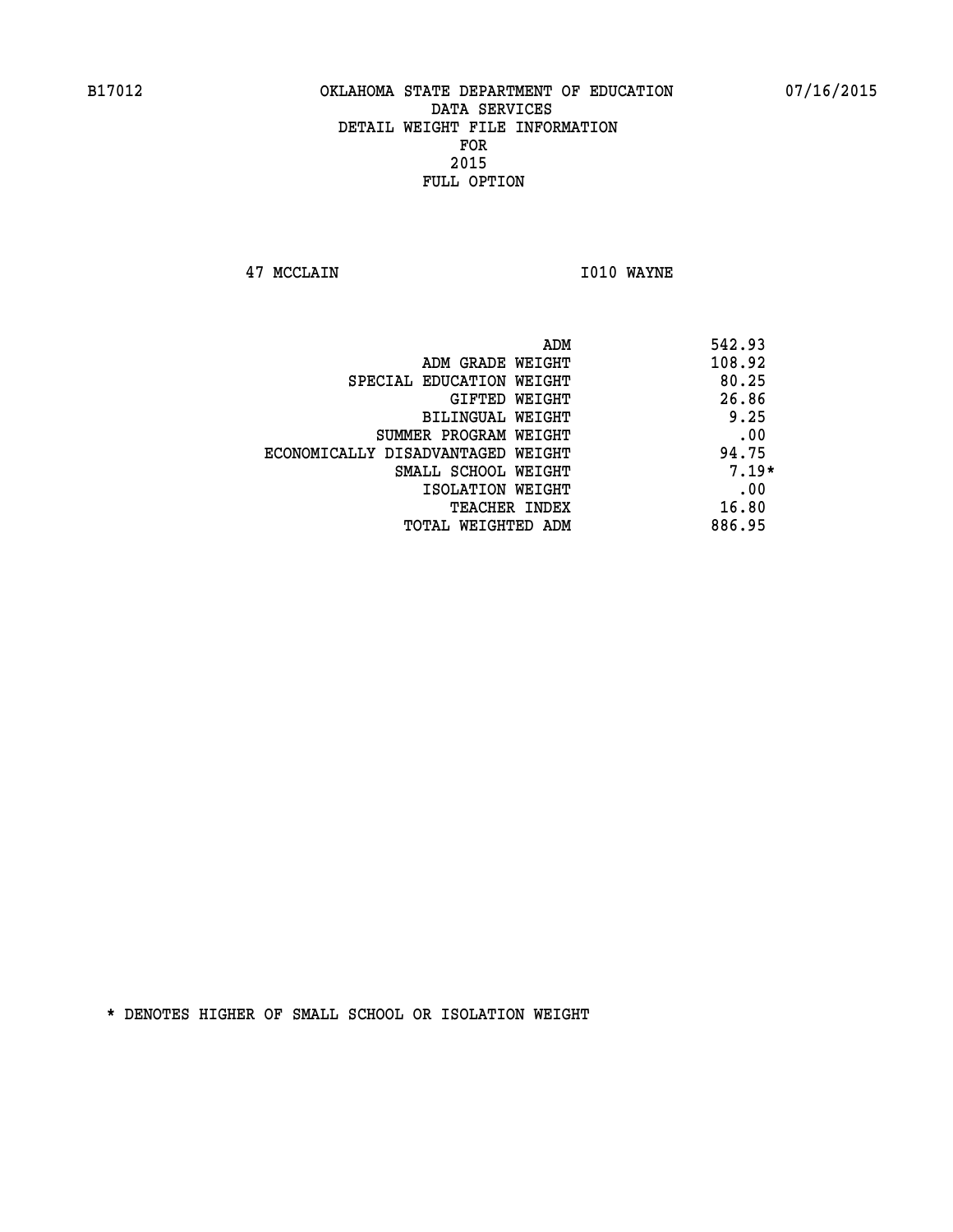**47 MCCLAIN I015 PURCELL** 

| ADM                               | 1,429.30 |
|-----------------------------------|----------|
| ADM GRADE WEIGHT                  | 254.78   |
| SPECIAL EDUCATION WEIGHT          | 244.35   |
| GIFTED WEIGHT                     | 48.62    |
| <b>BILINGUAL WEIGHT</b>           | 62.75    |
| SUMMER PROGRAM WEIGHT             | .00      |
| ECONOMICALLY DISADVANTAGED WEIGHT | 207.25   |
| SMALL SCHOOL WEIGHT               | .00      |
| ISOLATION WEIGHT                  | .00      |
| TEACHER INDEX                     | 26.48    |
| TOTAL WEIGHTED ADM                | 2,273.53 |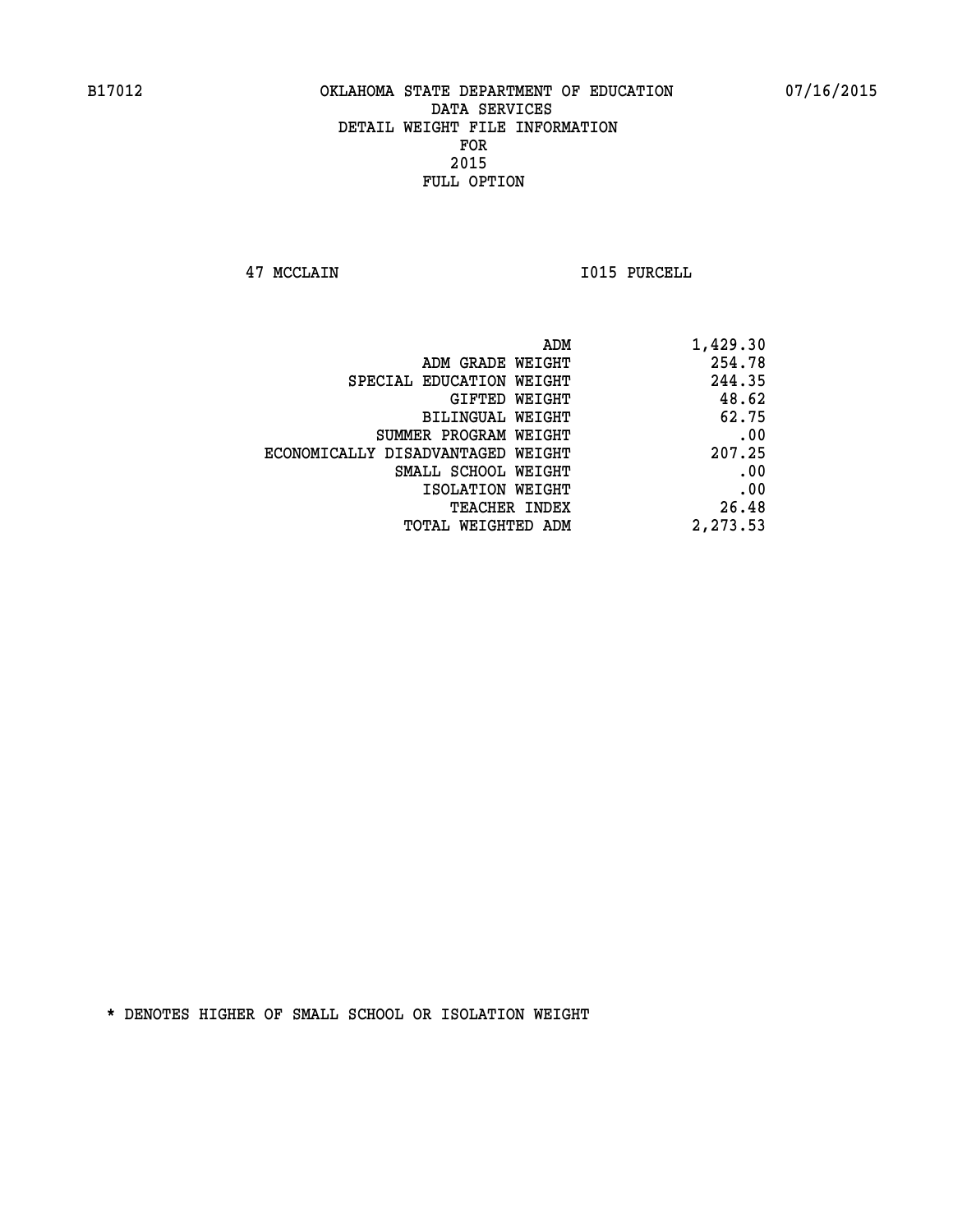**47 MCCLAIN I029 BLANCHARD** 

| 1,950.44 |
|----------|
| 384.66   |
| 267.30   |
| 78.88    |
| 8.25     |
| 1.20     |
| 225.50   |
| .00      |
| .00      |
| 23.05    |
| 2,939.28 |
|          |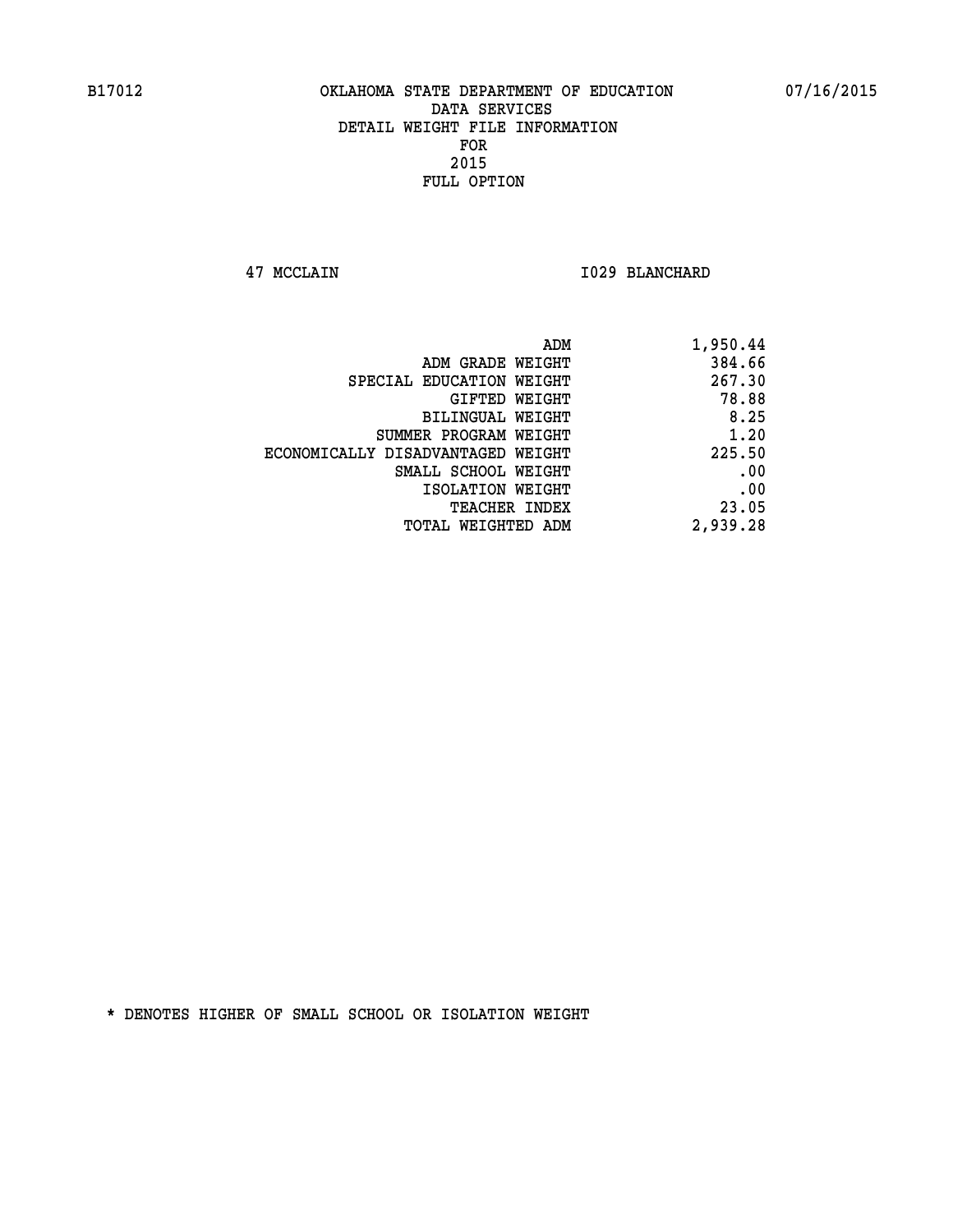**48 MCCURTAIN C001 FOREST GROVE** 

| ADM                               | 175.87   |
|-----------------------------------|----------|
| ADM GRADE WEIGHT                  | 34.12    |
| SPECIAL EDUCATION WEIGHT          | 53.85    |
| <b>GIFTED WEIGHT</b>              | 5.10     |
| <b>BILINGUAL WEIGHT</b>           | 1.75     |
| SUMMER PROGRAM WEIGHT             | .00      |
| ECONOMICALLY DISADVANTAGED WEIGHT | 39.00    |
| SMALL SCHOOL WEIGHT               | $23.48*$ |
| ISOLATION WEIGHT                  | .00      |
| <b>TEACHER INDEX</b>              | .00      |
| TOTAL WEIGHTED ADM                | 333.17   |
|                                   |          |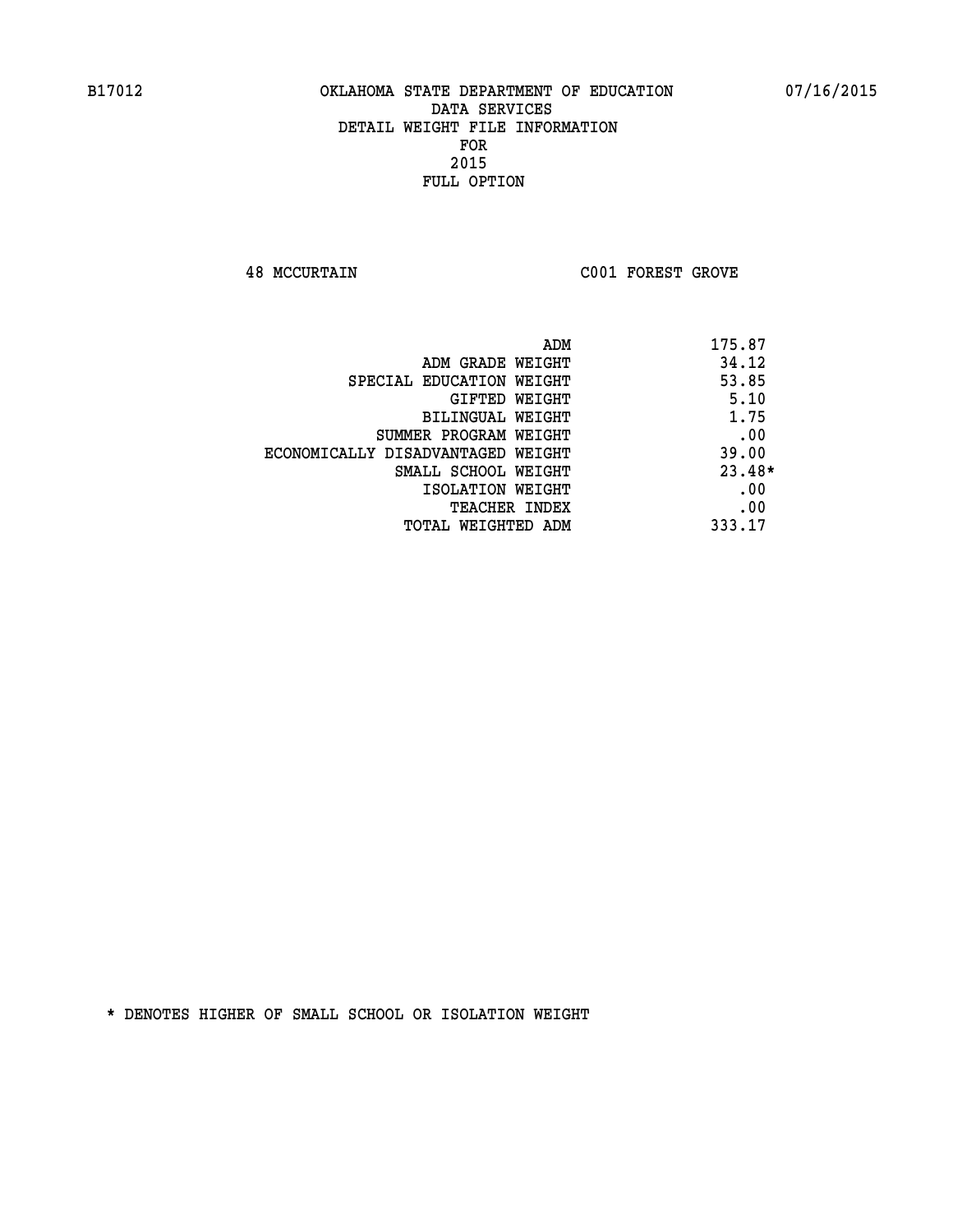**48 MCCURTAIN C009 LUKFATA** 

| ADM                               | 375.91   |
|-----------------------------------|----------|
| ADM GRADE WEIGHT                  | 72.30    |
| SPECIAL EDUCATION WEIGHT          | 49.75    |
| GIFTED WEIGHT                     | 12.24    |
| BILINGUAL WEIGHT                  | .00      |
| SUMMER PROGRAM WEIGHT             | .00      |
| ECONOMICALLY DISADVANTAGED WEIGHT | 55.00    |
| SMALL SCHOOL WEIGHT               | $21.76*$ |
| ISOLATION WEIGHT                  | .00      |
| <b>TEACHER INDEX</b>              | .45      |
| TOTAL WEIGHTED ADM                | 587.41   |
|                                   |          |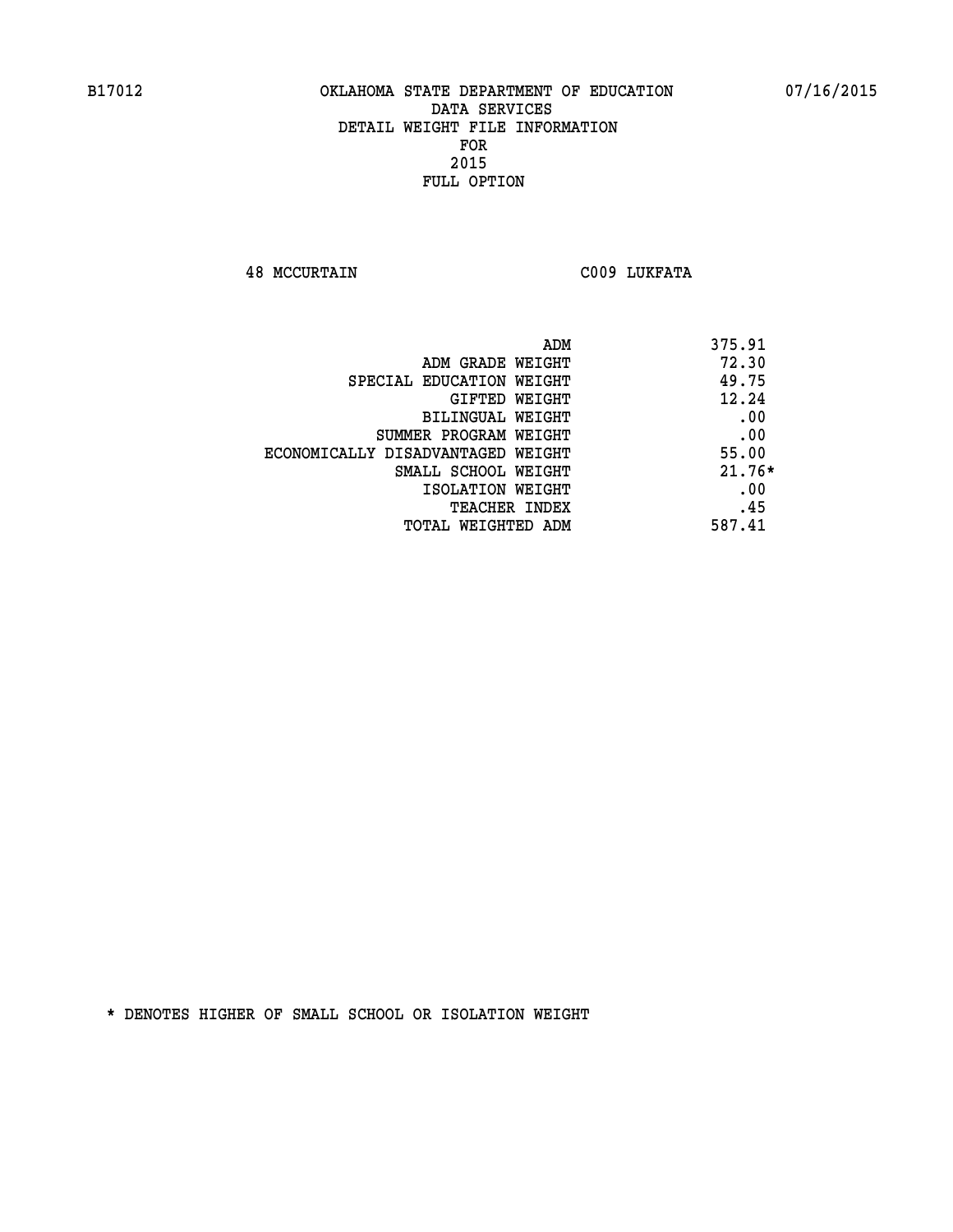**48 MCCURTAIN C023 GLOVER** 

| ADM                               | 77.87    |
|-----------------------------------|----------|
| ADM GRADE WEIGHT                  | 16.24    |
| SPECIAL EDUCATION WEIGHT          | 18.25    |
| GIFTED WEIGHT                     | 2.72     |
| BILINGUAL WEIGHT                  | .00      |
| SUMMER PROGRAM WEIGHT             | .00      |
| ECONOMICALLY DISADVANTAGED WEIGHT | 17.50    |
| SMALL SCHOOL WEIGHT               | $13.28*$ |
| ISOLATION WEIGHT                  | .00      |
| <b>TEACHER INDEX</b>              | 1.84     |
| TOTAL WEIGHTED ADM                | 147.70   |
|                                   |          |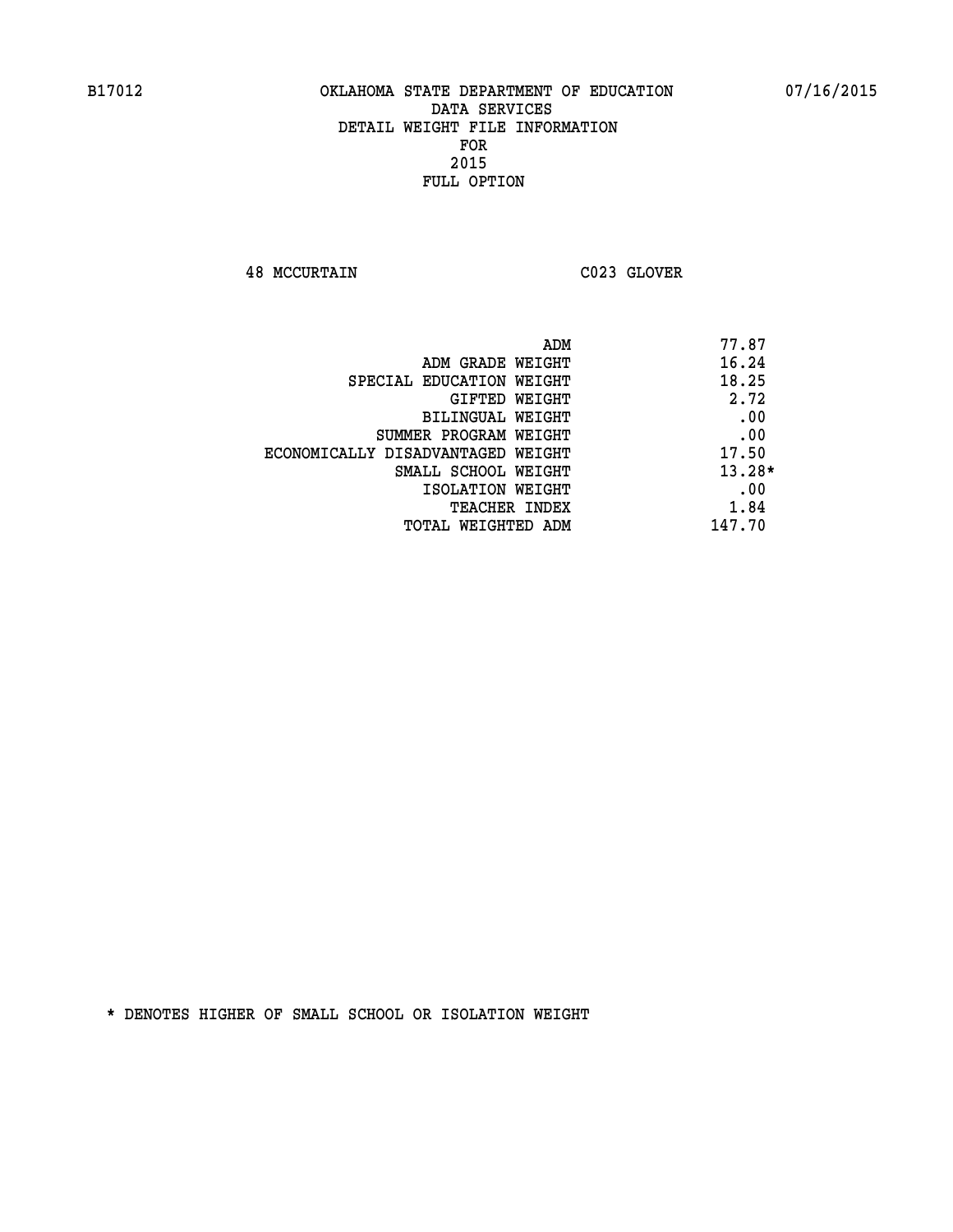**48 MCCURTAIN C037 DENISON** 

| ADM                               | 277.96   |
|-----------------------------------|----------|
| ADM GRADE WEIGHT                  | 66.75    |
| SPECIAL EDUCATION WEIGHT          | 25.20    |
| GIFTED WEIGHT                     | 4.42     |
| <b>BILINGUAL WEIGHT</b>           | .25      |
| SUMMER PROGRAM WEIGHT             | .00      |
| ECONOMICALLY DISADVANTAGED WEIGHT | 42.00    |
| SMALL SCHOOL WEIGHT               | $26.38*$ |
| ISOLATION WEIGHT                  | .00      |
| <b>TEACHER INDEX</b>              | .00      |
| TOTAL WEIGHTED ADM                | 442.96   |
|                                   |          |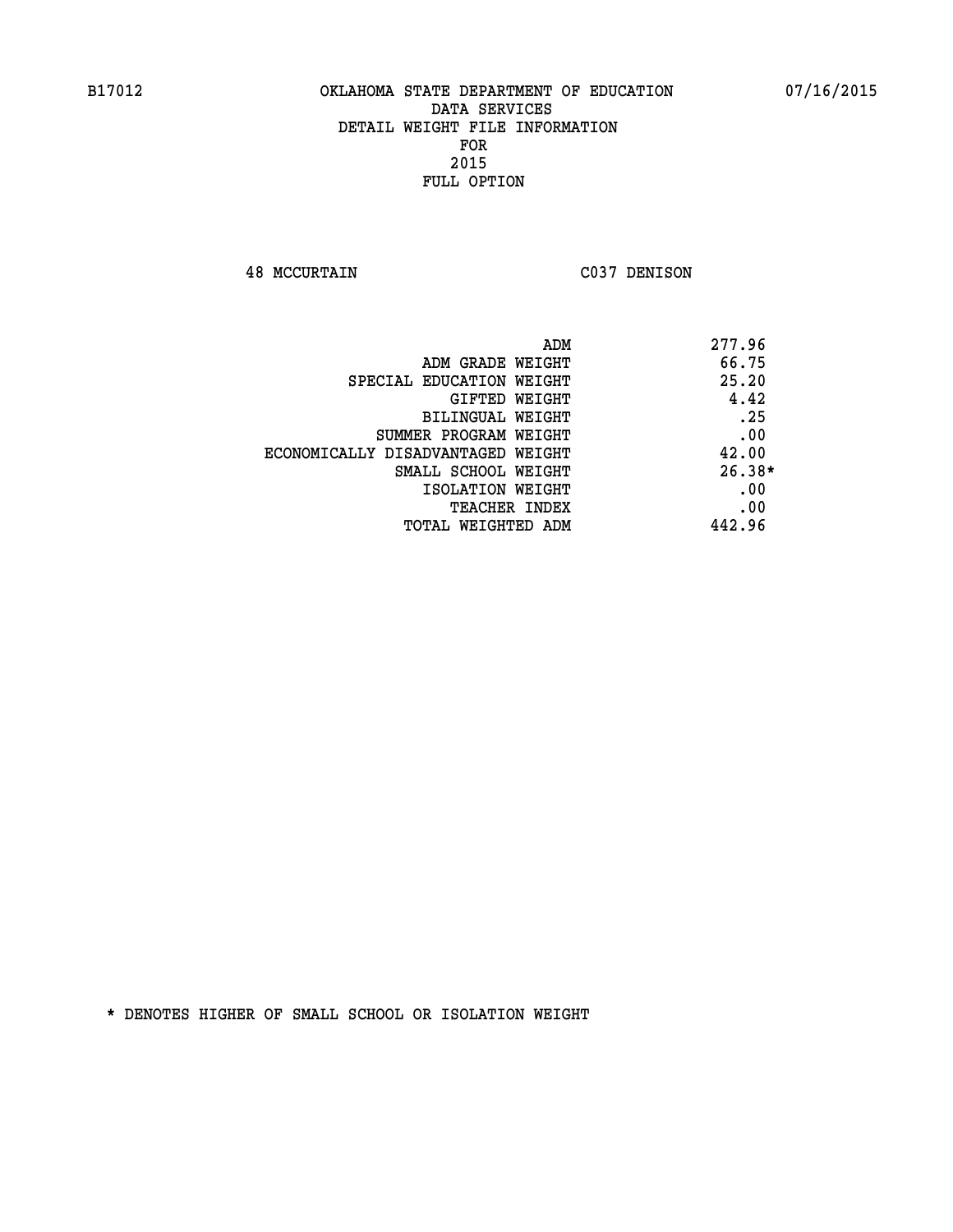**48 MCCURTAIN C072 HOLLY CREEK** 

| ADM                               | 223.17   |
|-----------------------------------|----------|
| ADM GRADE WEIGHT                  | 47.16    |
| SPECIAL EDUCATION WEIGHT          | 42.25    |
| GIFTED WEIGHT                     | 3.06     |
| BILINGUAL WEIGHT                  | 2.00     |
| SUMMER PROGRAM WEIGHT             | .00      |
| ECONOMICALLY DISADVANTAGED WEIGHT | 47.00    |
| SMALL SCHOOL WEIGHT               | $25.80*$ |
| ISOLATION WEIGHT                  | .00      |
| <b>TEACHER INDEX</b>              | 23.01    |
| TOTAL WEIGHTED ADM                | 413.45   |
|                                   |          |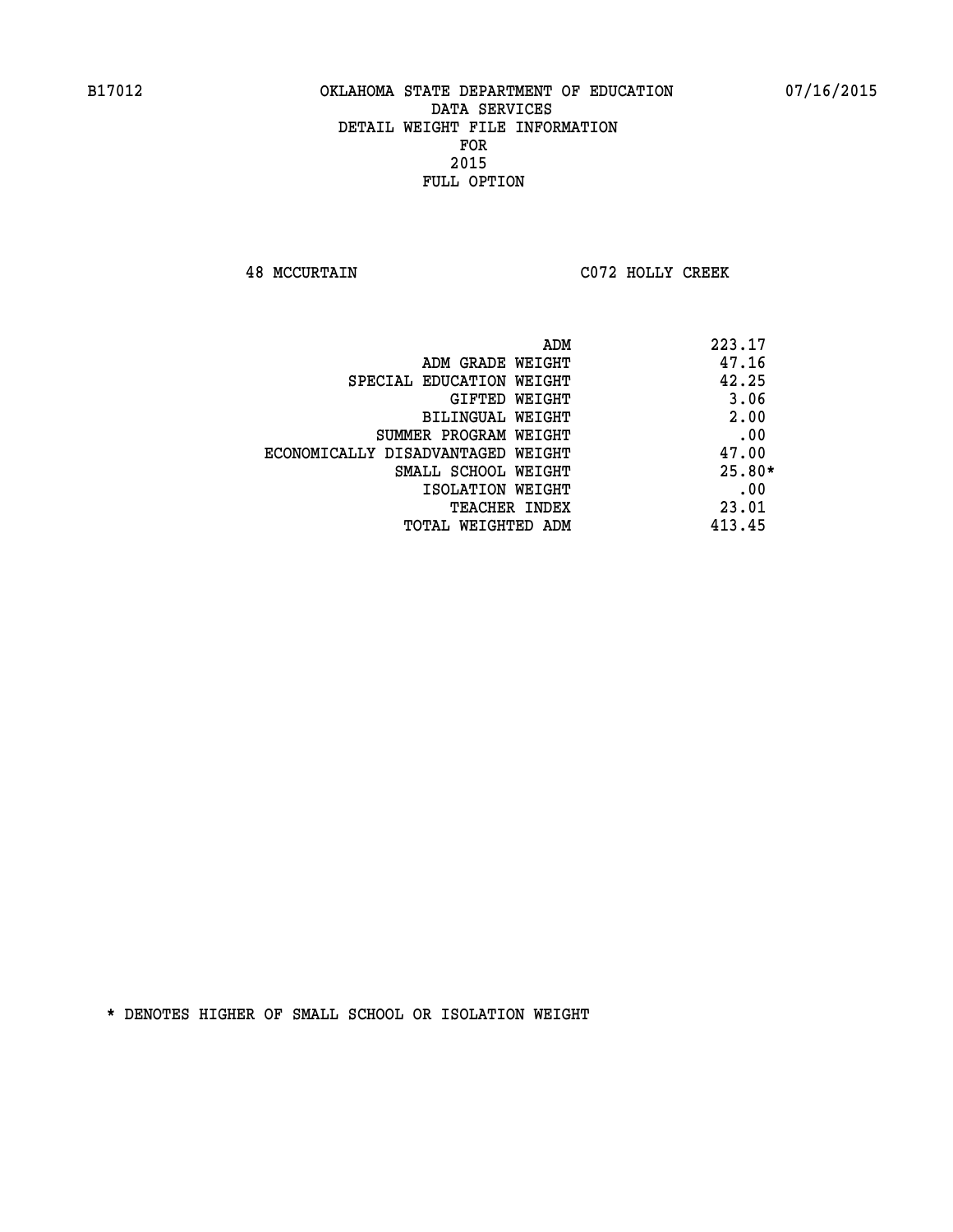**48 MCCURTAIN I005 IDABEL** 

| 1,232.54 |
|----------|
| 261.10   |
| 141.40   |
| 33.66    |
| 37.50    |
| .00      |
| 281.75   |
| .00      |
| .00      |
| 99.42    |
| 2,087.37 |
|          |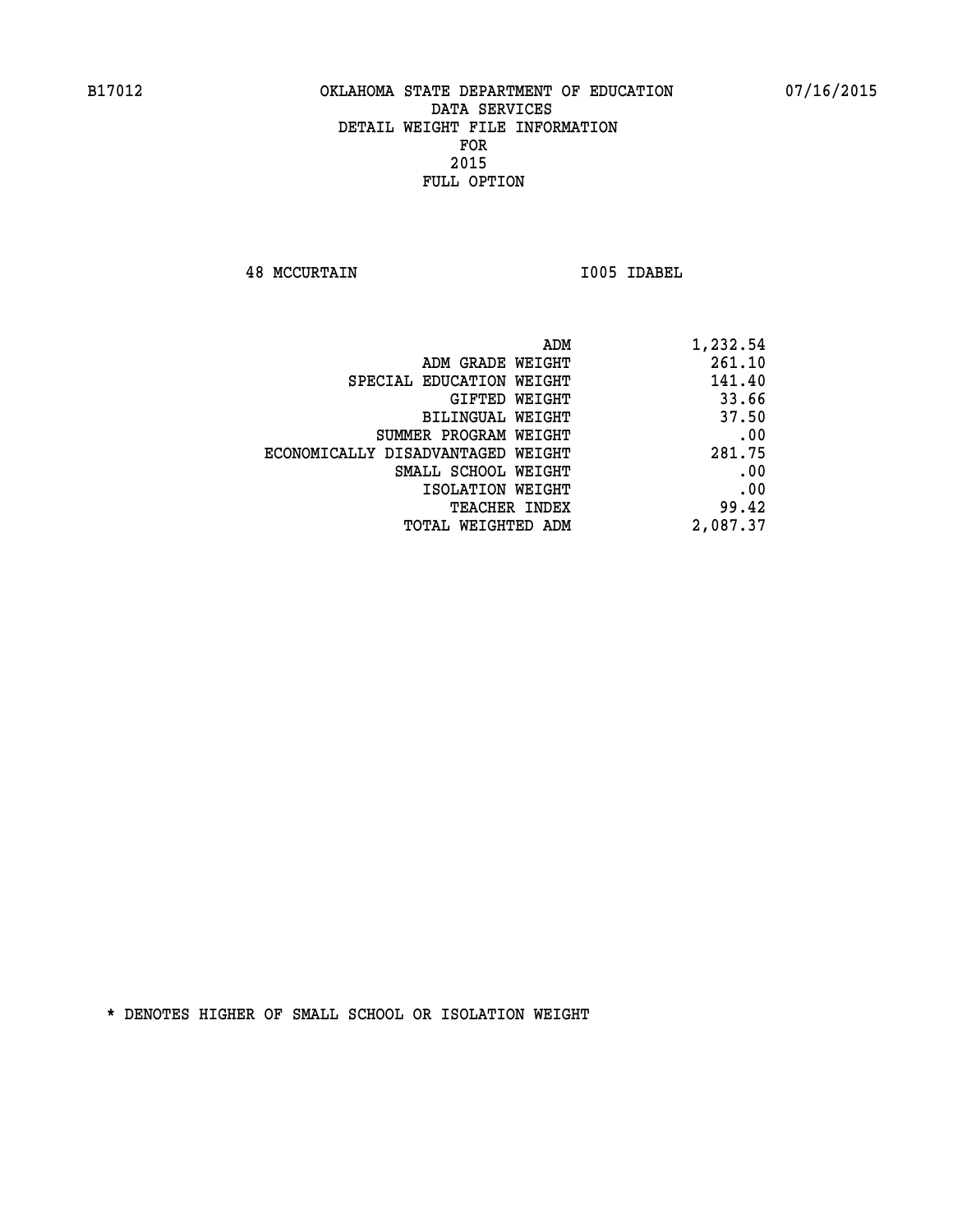**48 MCCURTAIN I006 HAWORTH** 

| ADM<br>619.10 |                                   |
|---------------|-----------------------------------|
| 121.50        | ADM GRADE WEIGHT                  |
| 77.55         | SPECIAL EDUCATION WEIGHT          |
| 17.00         | GIFTED WEIGHT                     |
| 6.00          | BILINGUAL WEIGHT                  |
| .00           | SUMMER PROGRAM WEIGHT             |
| 122.25        | ECONOMICALLY DISADVANTAGED WEIGHT |
| .00           | SMALL SCHOOL WEIGHT               |
| 198.11*       | ISOLATION WEIGHT                  |
| .00           | <b>TEACHER INDEX</b>              |
| 1,161.51      | TOTAL WEIGHTED ADM                |
|               |                                   |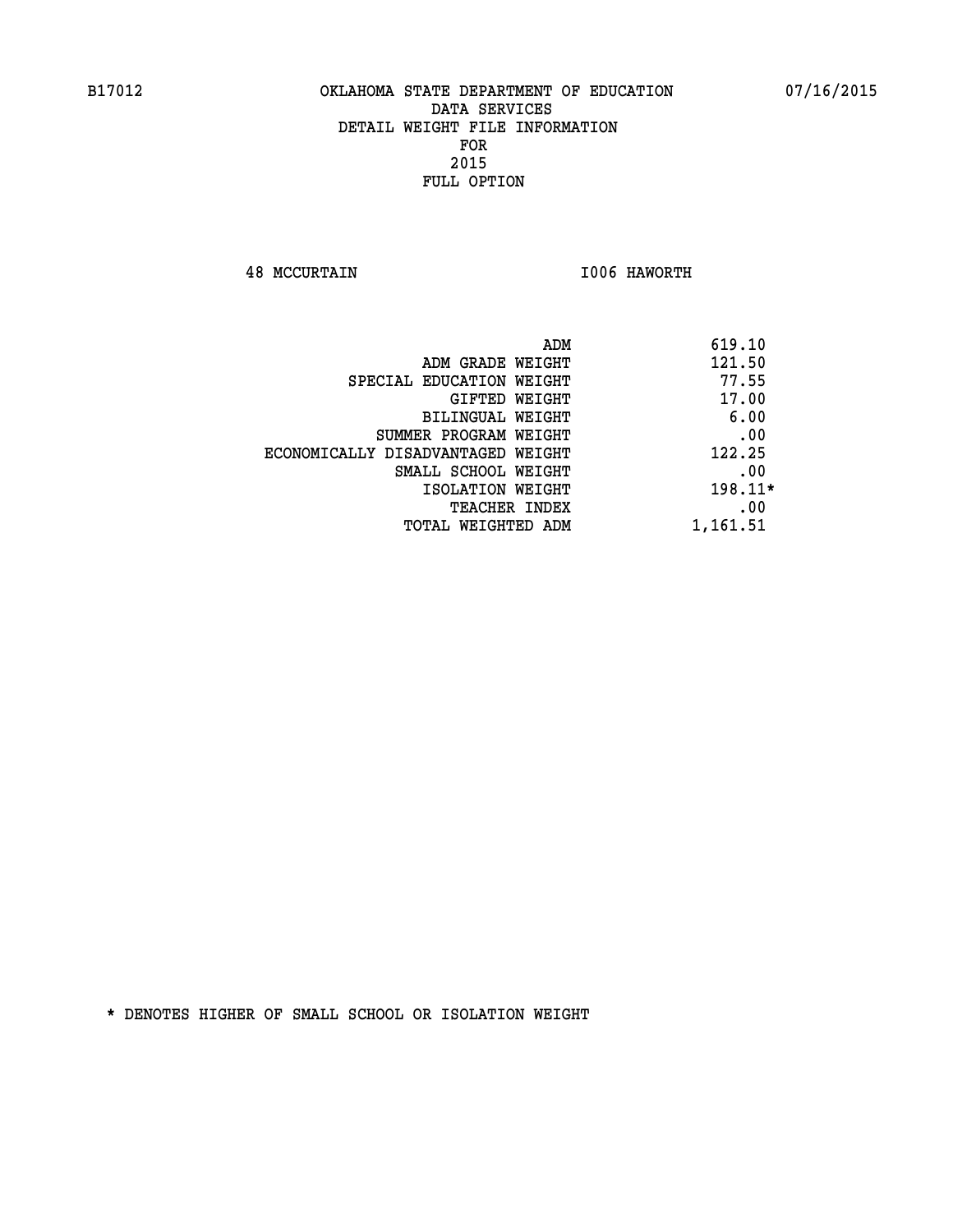**48 MCCURTAIN I011 VALLIANT** 

| 896.82   |
|----------|
| 182.61   |
| 151.90   |
| 28.22    |
| 4.25     |
| .00      |
| 175.50   |
| .00      |
| .00      |
| 41.16    |
| 1,480.46 |
|          |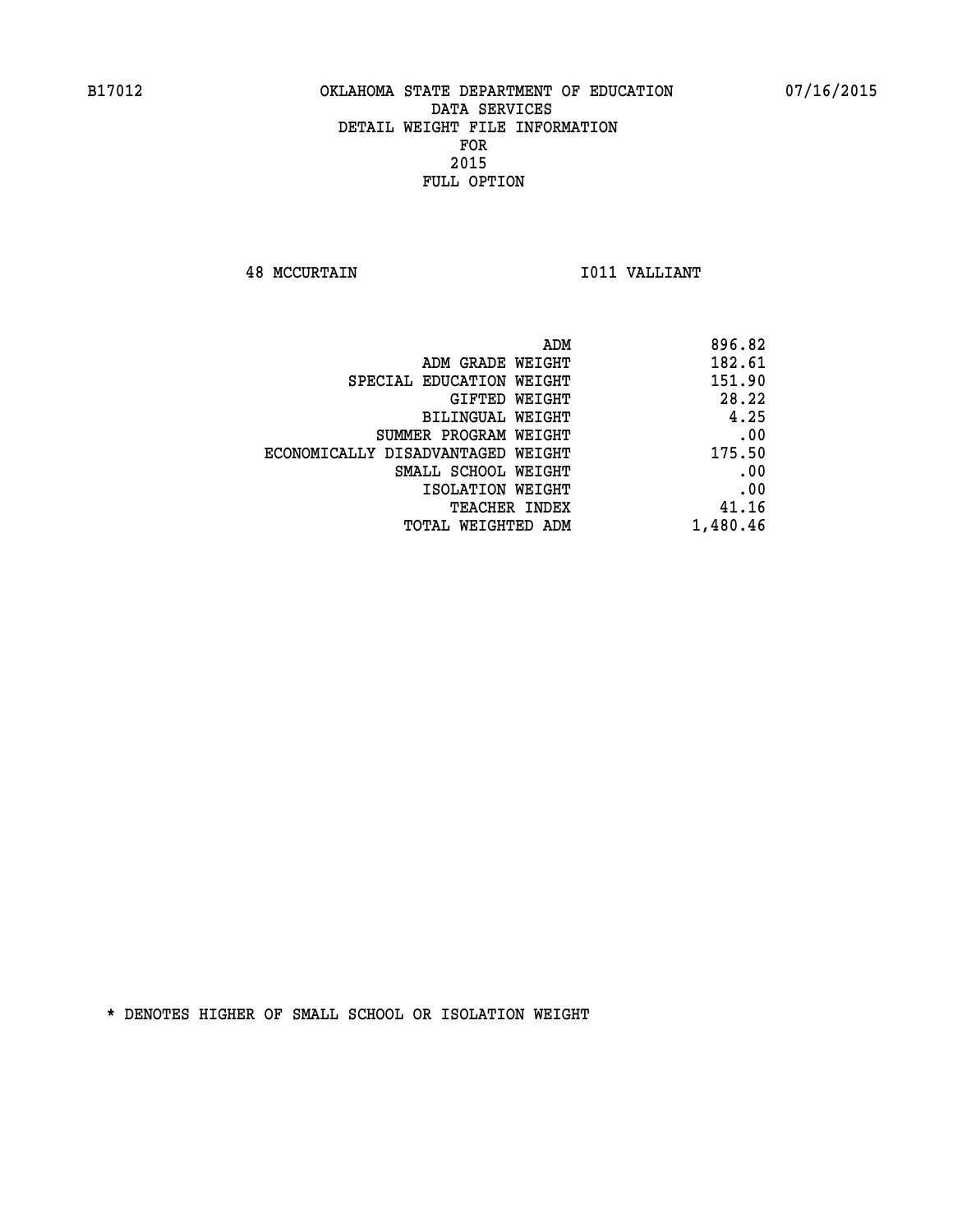**48 MCCURTAIN 1013 EAGLETOWN** 

| ADM<br>187.66 |                                   |
|---------------|-----------------------------------|
| 36.84         | ADM GRADE WEIGHT                  |
| 23.70         | SPECIAL EDUCATION WEIGHT          |
| 2.38          | GIFTED WEIGHT                     |
| .00           | BILINGUAL WEIGHT                  |
| 2.40          | SUMMER PROGRAM WEIGHT             |
| 38.75         | ECONOMICALLY DISADVANTAGED WEIGHT |
| 24.22         | SMALL SCHOOL WEIGHT               |
| $152.00*$     | ISOLATION WEIGHT                  |
| .00           | <b>TEACHER INDEX</b>              |
| 443.73        | TOTAL WEIGHTED ADM                |
|               |                                   |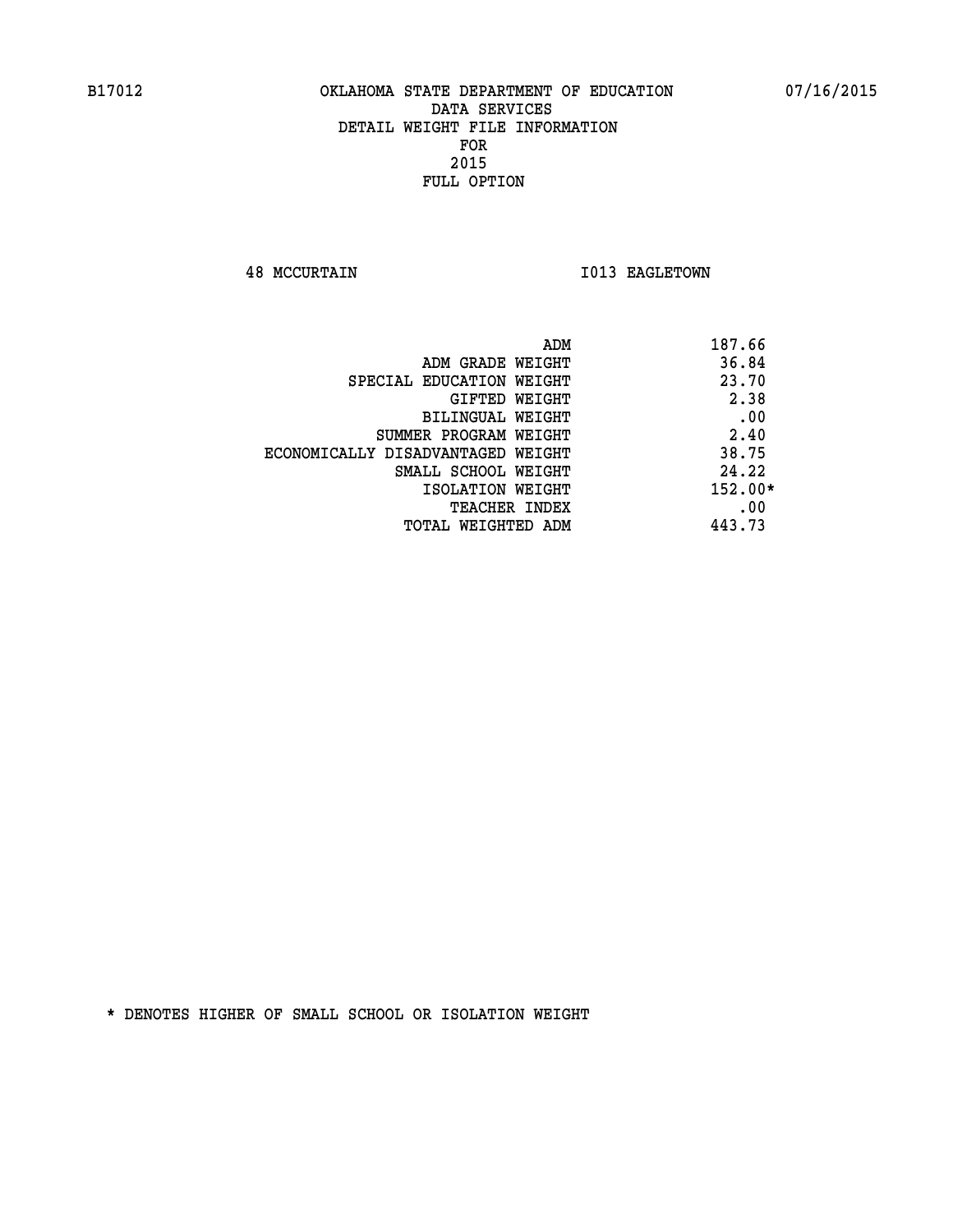**48 MCCURTAIN I014 SMITHVILLE** 

| ADM                               | 282.10    |
|-----------------------------------|-----------|
| ADM GRADE WEIGHT                  | 59.34     |
| SPECIAL EDUCATION WEIGHT          | 40.15     |
| GIFTED WEIGHT                     | 10.54     |
| BILINGUAL WEIGHT                  | .00       |
| SUMMER PROGRAM WEIGHT             | .00       |
| ECONOMICALLY DISADVANTAGED WEIGHT | 58.00     |
| SMALL SCHOOL WEIGHT               | 26.33     |
| ISOLATION WEIGHT                  | $163.62*$ |
| <b>TEACHER INDEX</b>              | 15.90     |
| TOTAL WEIGHTED ADM                | 629.65    |
|                                   |           |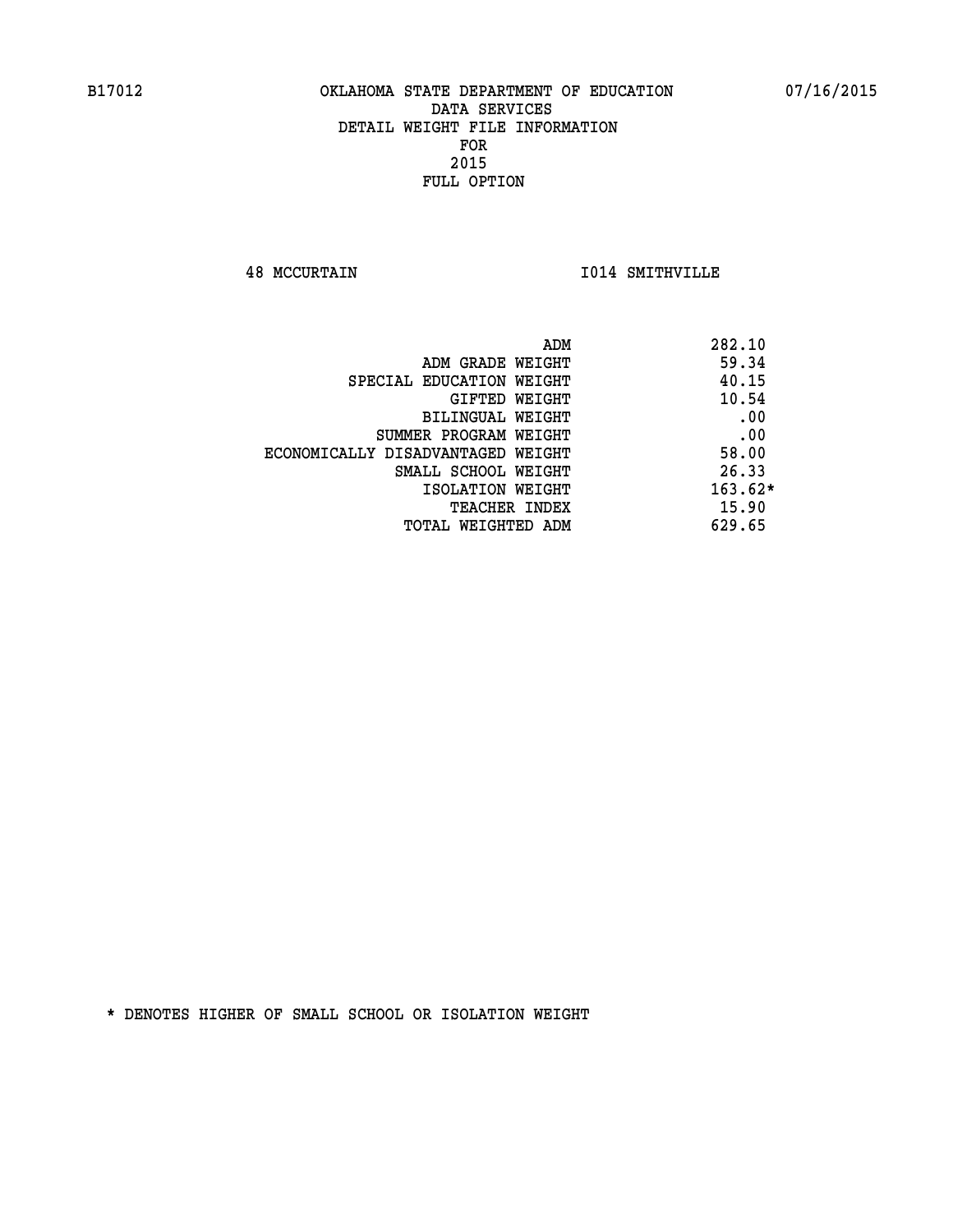**48 MCCURTAIN I039 WRIGHT CITY** 

| ADM                               | 458.08   |
|-----------------------------------|----------|
| ADM GRADE WEIGHT                  | 95.86    |
| SPECIAL EDUCATION WEIGHT          | 46.10    |
| <b>GIFTED WEIGHT</b>              | 6.12     |
| BILINGUAL WEIGHT                  | .00      |
| SUMMER PROGRAM WEIGHT             | .00      |
| ECONOMICALLY DISADVANTAGED WEIGHT | 76.50    |
| SMALL SCHOOL WEIGHT               | $12.28*$ |
| ISOLATION WEIGHT                  | .00      |
| <b>TEACHER INDEX</b>              | 33.54    |
| TOTAL WEIGHTED ADM                | 728.48   |
|                                   |          |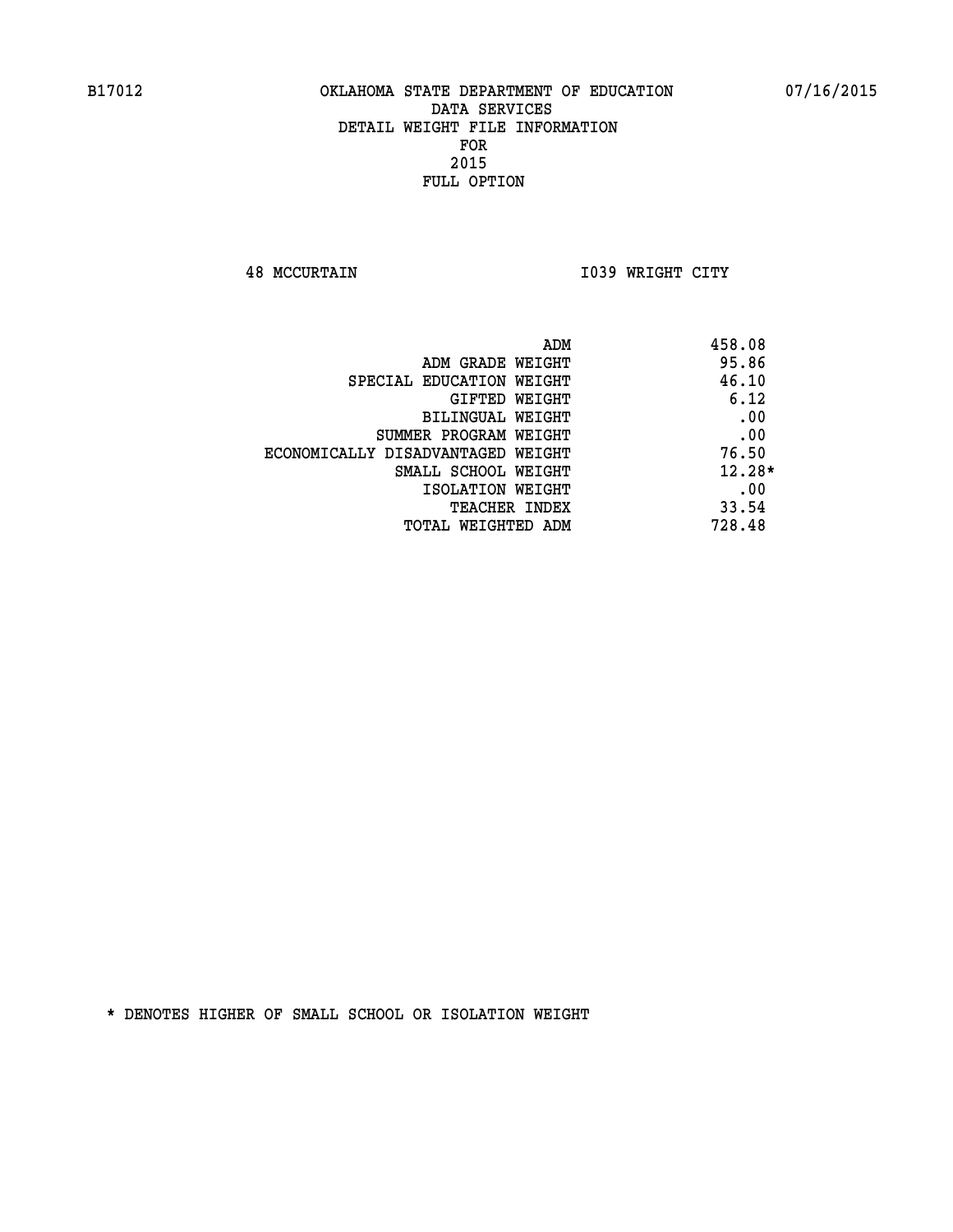**48 MCCURTAIN I071 BATTIEST** 

|                                   | ADM | 269.47    |
|-----------------------------------|-----|-----------|
| ADM GRADE WEIGHT                  |     | 54.06     |
| SPECIAL EDUCATION WEIGHT          |     | 33.95     |
| GIFTED WEIGHT                     |     | 14.96     |
| BILINGUAL WEIGHT                  |     | 1.00      |
| SUMMER PROGRAM WEIGHT             |     | .00       |
| ECONOMICALLY DISADVANTAGED WEIGHT |     | 54.50     |
| SMALL SCHOOL WEIGHT               |     | 26.44     |
| ISOLATION WEIGHT                  |     | $161.68*$ |
| TEACHER INDEX                     |     | 27.79     |
| TOTAL WEIGHTED ADM                |     | 617.41    |
|                                   |     |           |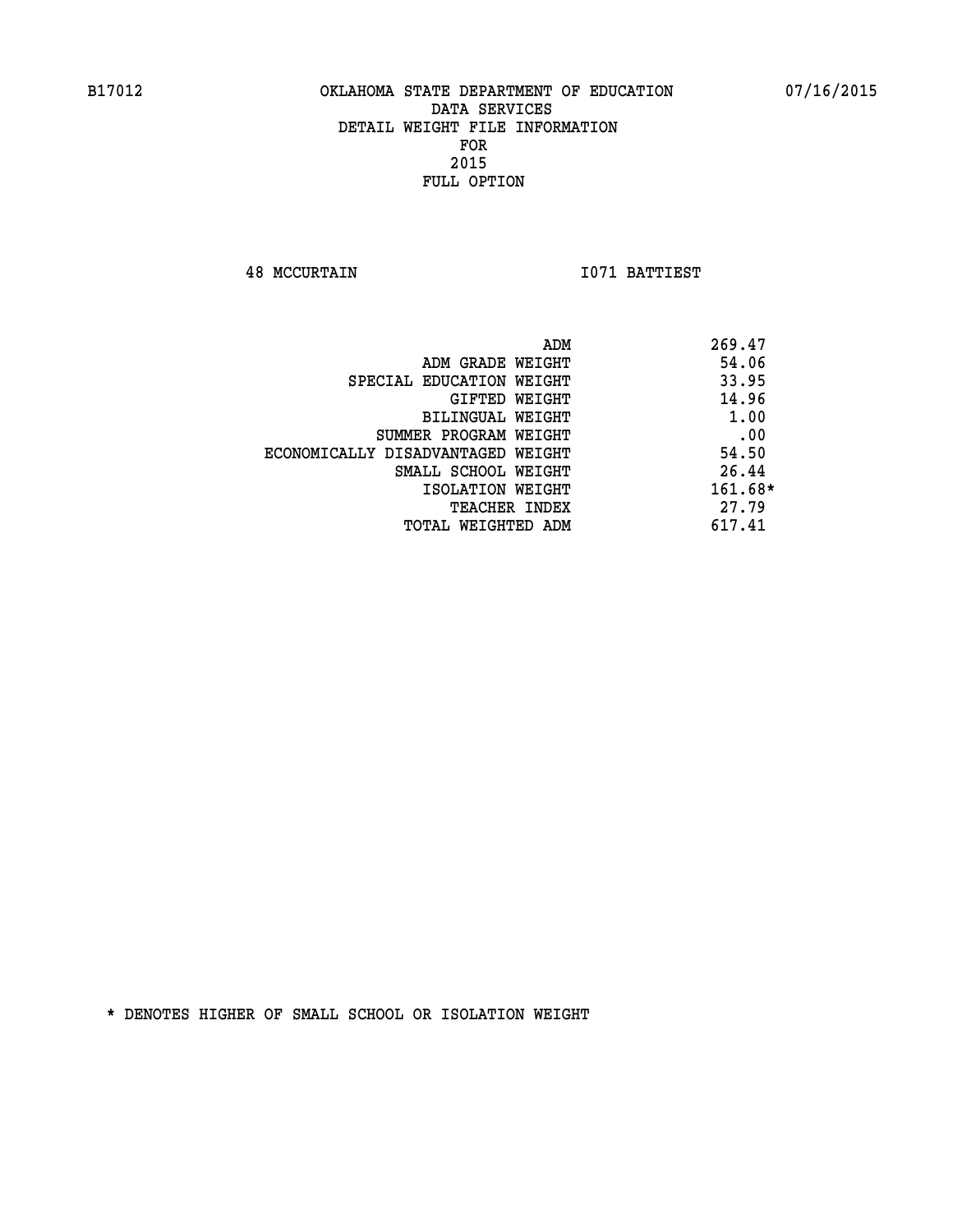**48 MCCURTAIN I074 BROKEN BOW** 

| 1,728.42 |
|----------|
| 342.67   |
| 189.65   |
| 53.72    |
| 36.75    |
| .00      |
| 345.25   |
| .00      |
| .00      |
| 36.00    |
| 2,732.46 |
|          |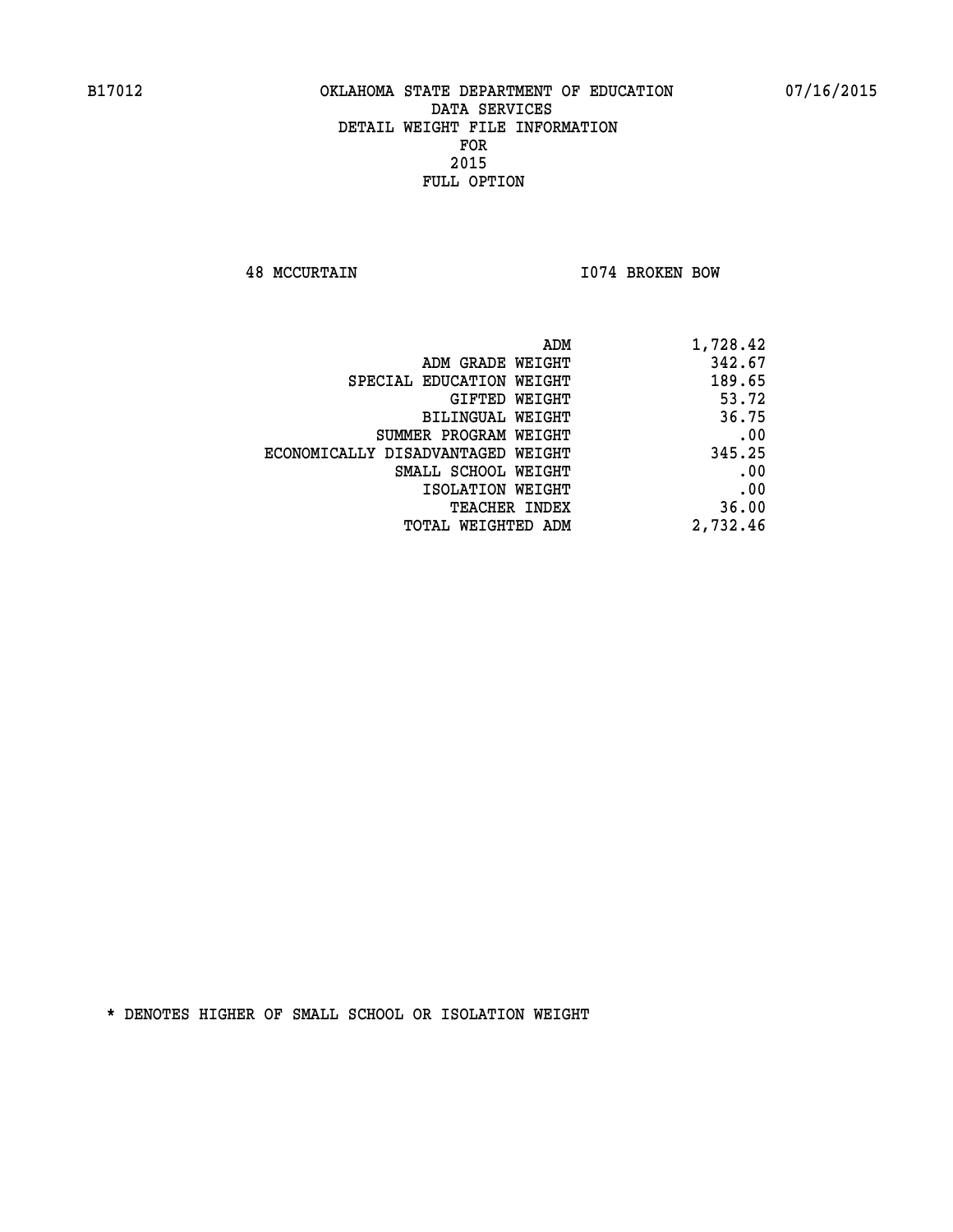**49 MCINTOSH C003 RYAL** 

| ADM                               | 65.90    |
|-----------------------------------|----------|
| ADM GRADE WEIGHT                  | 12.61    |
| SPECIAL EDUCATION WEIGHT          | 26.15    |
| GIFTED WEIGHT                     | 2.38     |
| BILINGUAL WEIGHT                  | .00      |
| SUMMER PROGRAM WEIGHT             | .00      |
| ECONOMICALLY DISADVANTAGED WEIGHT | 15.25    |
| SMALL SCHOOL WEIGHT               | $11.54*$ |
| ISOLATION WEIGHT                  | .00      |
| TEACHER INDEX                     | 8.11     |
| TOTAL WEIGHTED ADM                | 141.94   |
|                                   |          |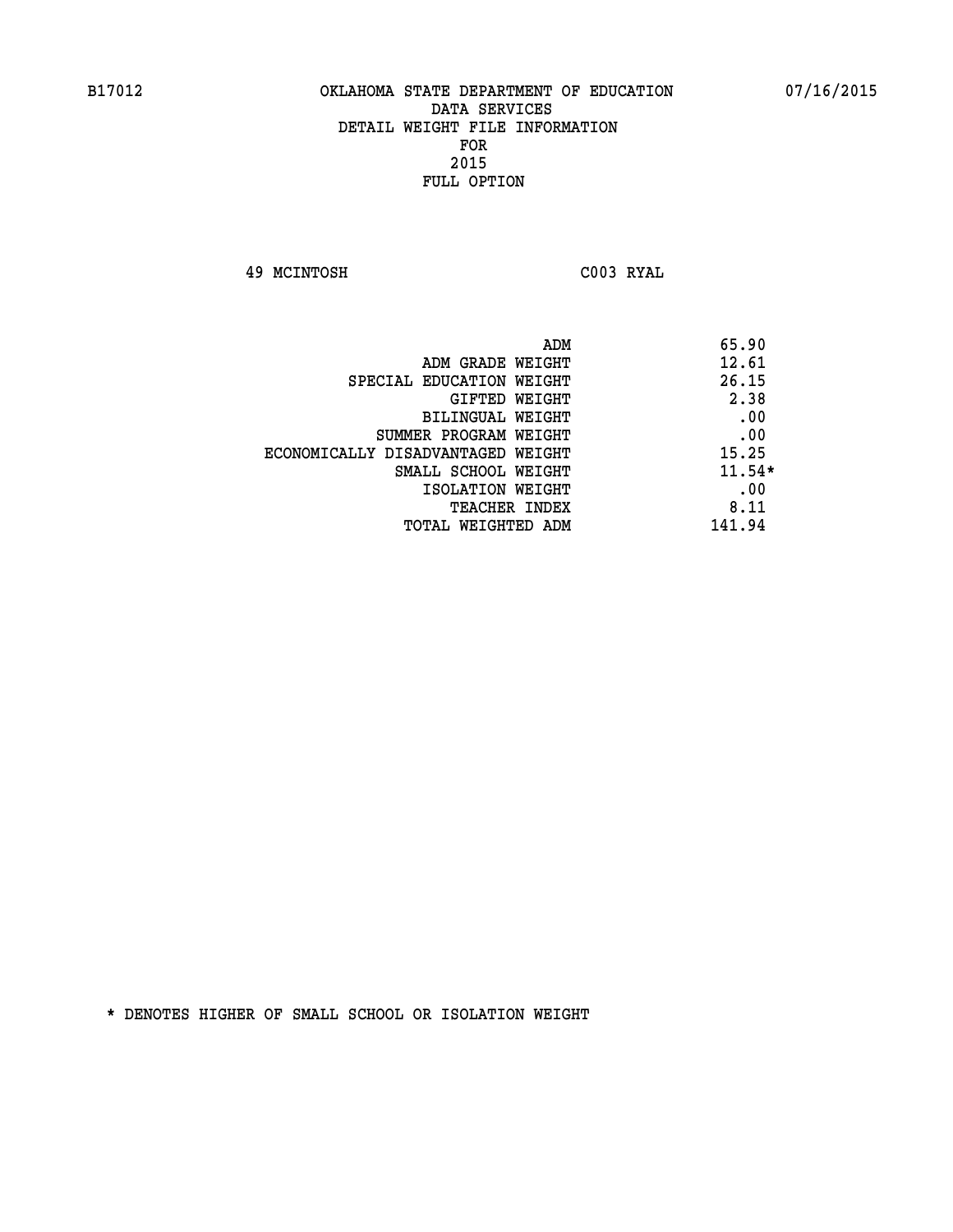**49 MCINTOSH C016 STIDHAM** 

| 99.98<br>ADM                               |  |
|--------------------------------------------|--|
| 21.99<br>ADM GRADE WEIGHT                  |  |
| 21.25<br>SPECIAL EDUCATION WEIGHT          |  |
| 2.72<br>GIFTED WEIGHT                      |  |
| .00<br>BILINGUAL WEIGHT                    |  |
| .00<br>SUMMER PROGRAM WEIGHT               |  |
| 20.75<br>ECONOMICALLY DISADVANTAGED WEIGHT |  |
| $16.22*$<br>SMALL SCHOOL WEIGHT            |  |
| .00<br>ISOLATION WEIGHT                    |  |
| 4.85<br><b>TEACHER INDEX</b>               |  |
| 187.76<br>TOTAL WEIGHTED ADM               |  |
|                                            |  |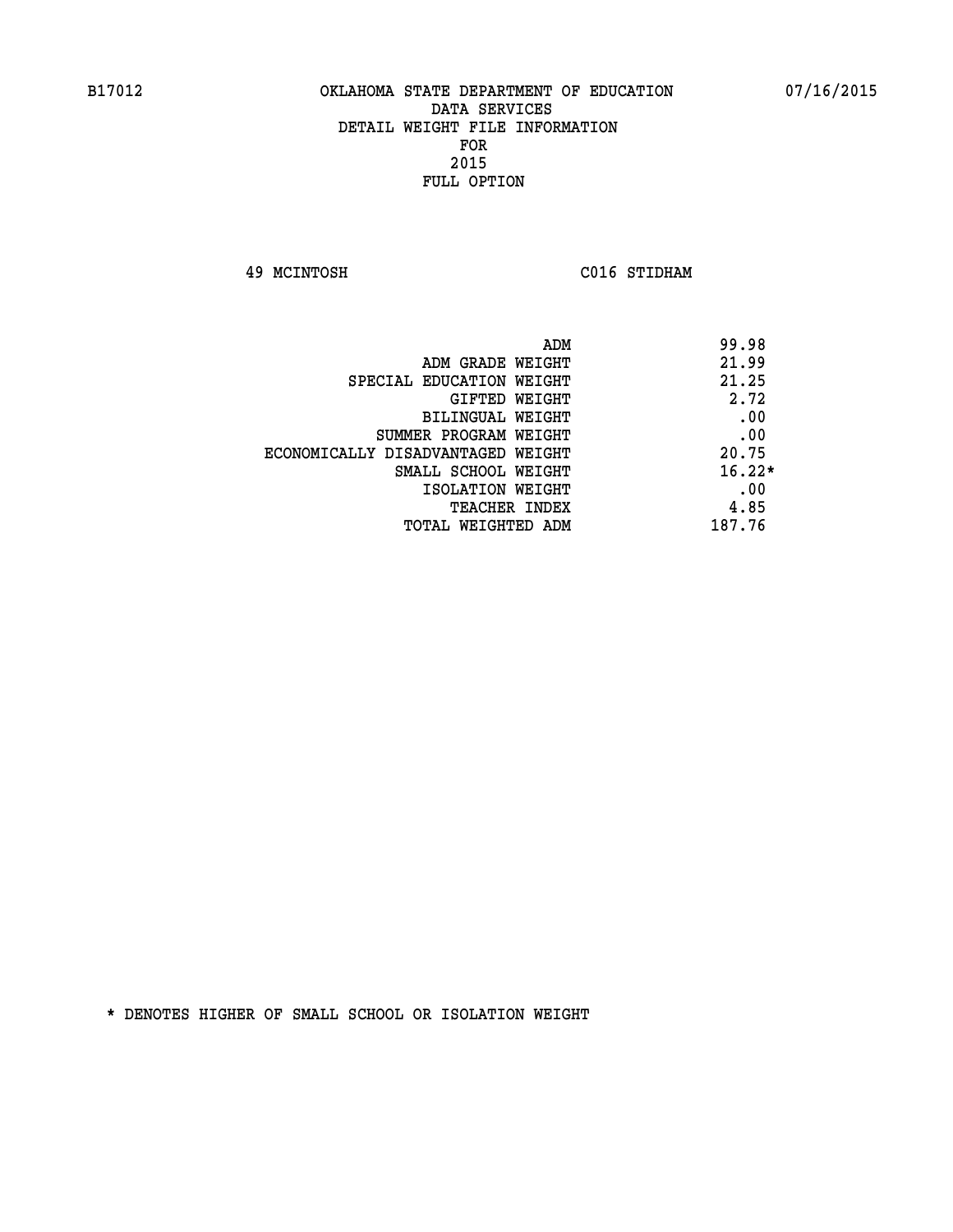**49 MCINTOSH I001 EUFAULA** 

| 1,208.68 |
|----------|
| 230.29   |
| 304.90   |
| 59.84    |
| 2.75     |
| .00      |
| 229.00   |
| .00      |
| .00      |
| 32.03    |
| 2,067.49 |
|          |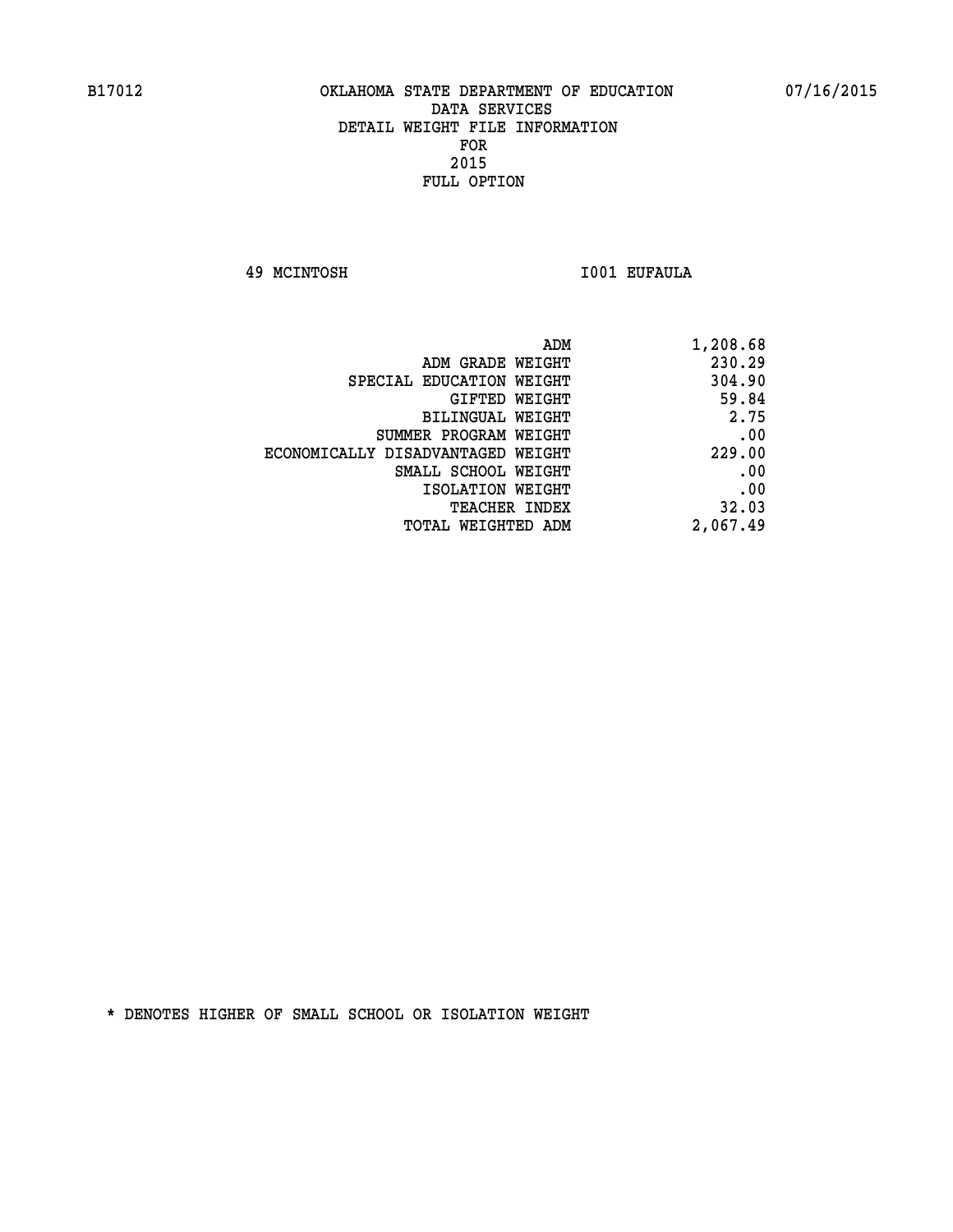**49 MCINTOSH I019 CHECOTAH** 

| ADM                               | 1,547.25 |
|-----------------------------------|----------|
| ADM GRADE WEIGHT                  | 319.73   |
| SPECIAL EDUCATION WEIGHT          | 288.60   |
| GIFTED WEIGHT                     | 47.94    |
| BILINGUAL WEIGHT                  | 3.00     |
| SUMMER PROGRAM WEIGHT             | .00      |
| ECONOMICALLY DISADVANTAGED WEIGHT | 343.75   |
| SMALL SCHOOL WEIGHT               | .00      |
| ISOLATION WEIGHT                  | .00      |
| TEACHER INDEX                     | 36.48    |
| TOTAL WEIGHTED ADM                | 2,586.75 |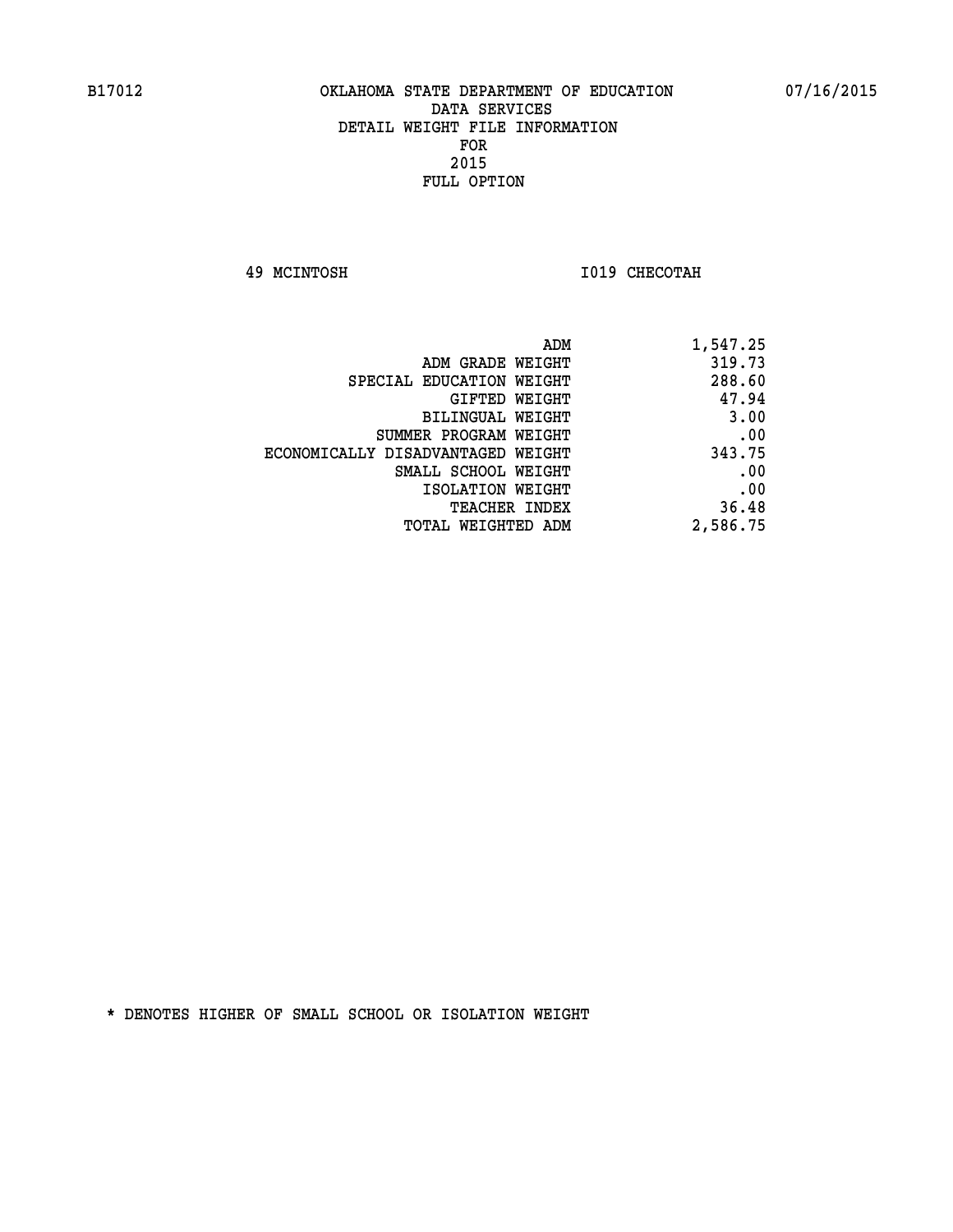**49 MCINTOSH I027 MIDWAY** 

| ADM                               | 216.42   |
|-----------------------------------|----------|
| ADM GRADE WEIGHT                  | 38.59    |
| SPECIAL EDUCATION WEIGHT          | 48.05    |
| <b>GIFTED WEIGHT</b>              | 7.48     |
| BILINGUAL WEIGHT                  | .00      |
| SUMMER PROGRAM WEIGHT             | .00      |
| ECONOMICALLY DISADVANTAGED WEIGHT | 47.50    |
| SMALL SCHOOL WEIGHT               | $25.58*$ |
| ISOLATION WEIGHT                  | .00      |
| <b>TEACHER INDEX</b>              | .00      |
| TOTAL WEIGHTED ADM                | 383.62   |
|                                   |          |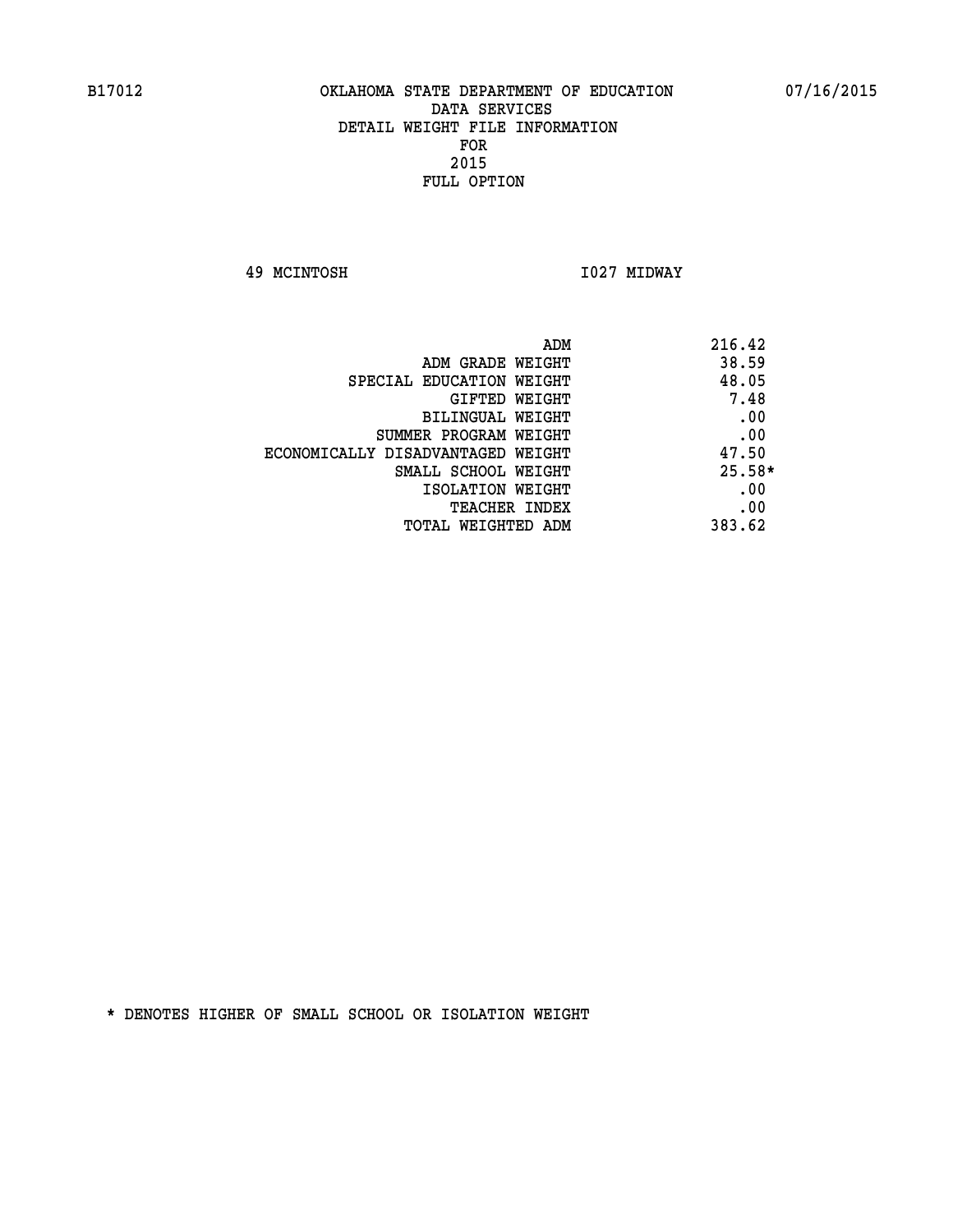**49 MCINTOSH I064 HANNA** 

|                                   | ADM | 96.68    |
|-----------------------------------|-----|----------|
| ADM GRADE WEIGHT                  |     | 18.04    |
| SPECIAL EDUCATION WEIGHT          |     | 33.20    |
| GIFTED WEIGHT                     |     | 3.06     |
| BILINGUAL WEIGHT                  |     | .00      |
| SUMMER PROGRAM WEIGHT             |     | .00      |
| ECONOMICALLY DISADVANTAGED WEIGHT |     | 21.00    |
| SMALL SCHOOL WEIGHT               |     | $15.80*$ |
| ISOLATION WEIGHT                  |     | .00      |
| <b>TEACHER INDEX</b>              |     | 11.74    |
| TOTAL WEIGHTED ADM                |     | 199.52   |
|                                   |     |          |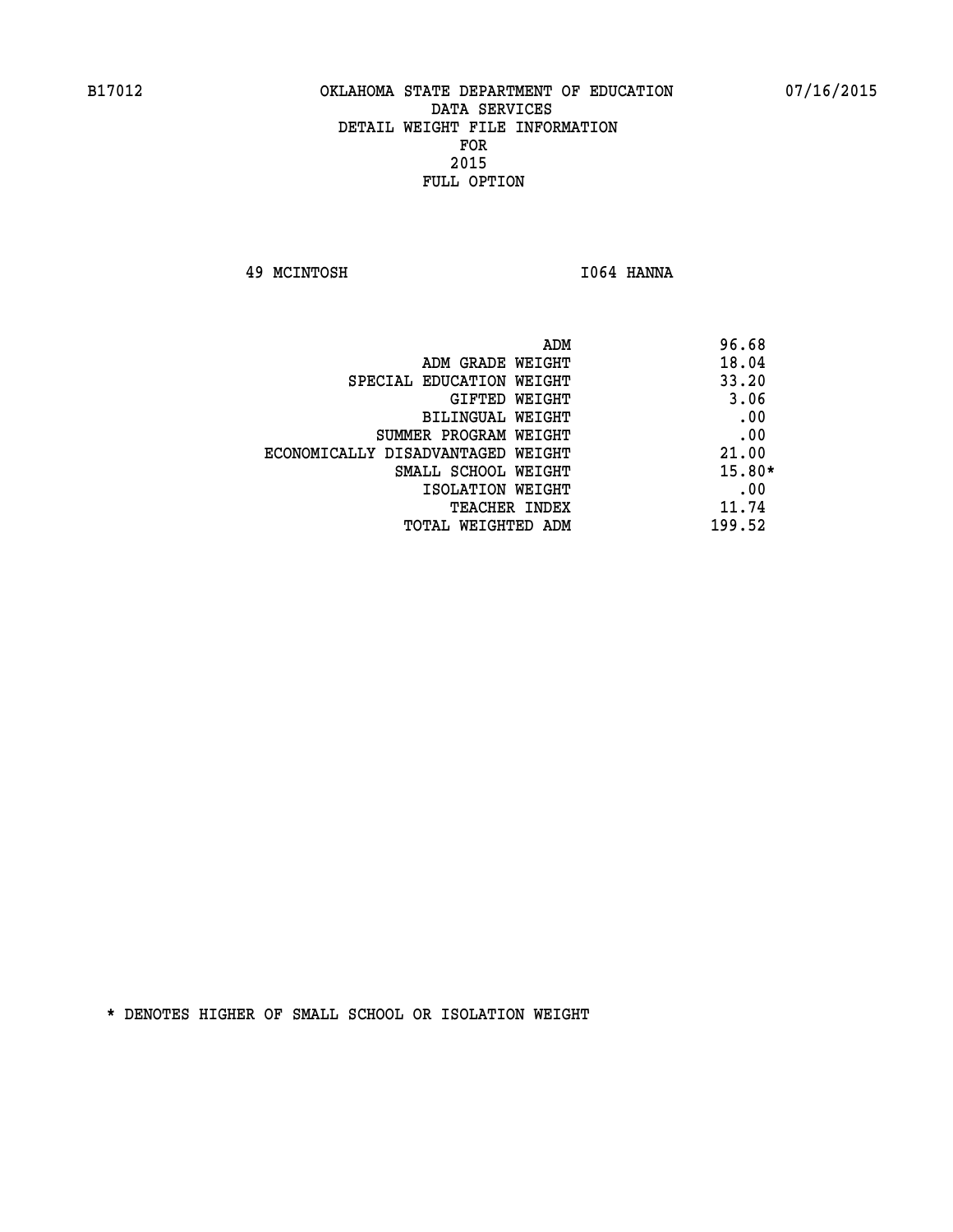**50 MURRAY I001 SULPHUR** 

| ADM                               | 1,559.37 |
|-----------------------------------|----------|
| ADM GRADE WEIGHT                  | 318.39   |
| SPECIAL EDUCATION WEIGHT          | 251.30   |
| GIFTED WEIGHT                     | 70.38    |
| BILINGUAL WEIGHT                  | 19.25    |
| SUMMER PROGRAM WEIGHT             | .00      |
| ECONOMICALLY DISADVANTAGED WEIGHT | 218.75   |
| SMALL SCHOOL WEIGHT               | .00      |
| ISOLATION WEIGHT                  | .00      |
| <b>TEACHER INDEX</b>              | 9.85     |
| <b>TOTAL WEIGHTED ADM</b>         | 2,447.29 |
|                                   |          |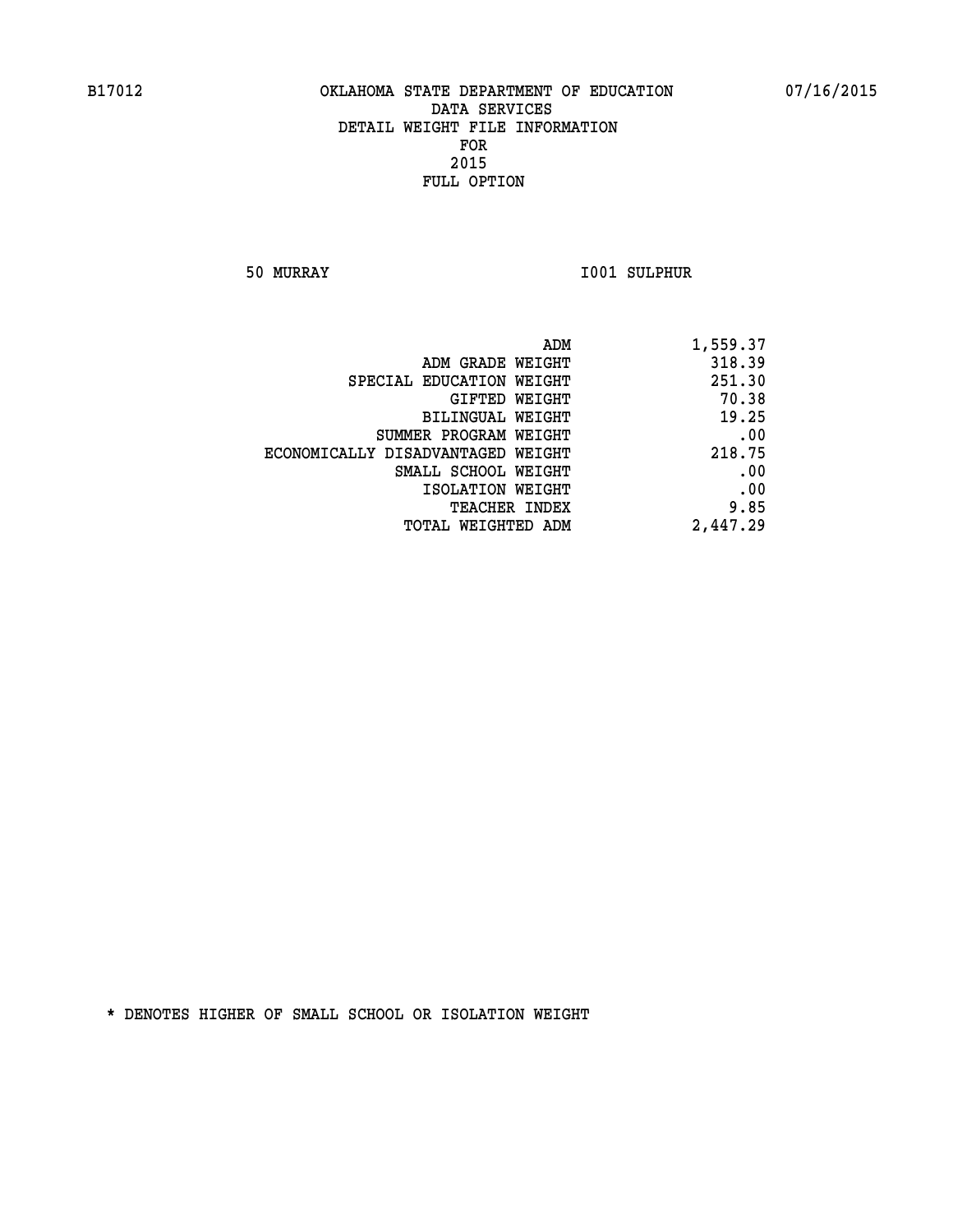**50 MURRAY I010 DAVIS** 

| 1,062.64 | ADM                               |  |
|----------|-----------------------------------|--|
| 210.41   | ADM GRADE WEIGHT                  |  |
| 143.85   | SPECIAL EDUCATION WEIGHT          |  |
| 26.52    | GIFTED WEIGHT                     |  |
| 2.25     | BILINGUAL WEIGHT                  |  |
| .00      | SUMMER PROGRAM WEIGHT             |  |
| 122.00   | ECONOMICALLY DISADVANTAGED WEIGHT |  |
| .00      | SMALL SCHOOL WEIGHT               |  |
| .00      | ISOLATION WEIGHT                  |  |
| .00      | <b>TEACHER INDEX</b>              |  |
| 1,567.67 | <b>TOTAL WEIGHTED ADM</b>         |  |
|          |                                   |  |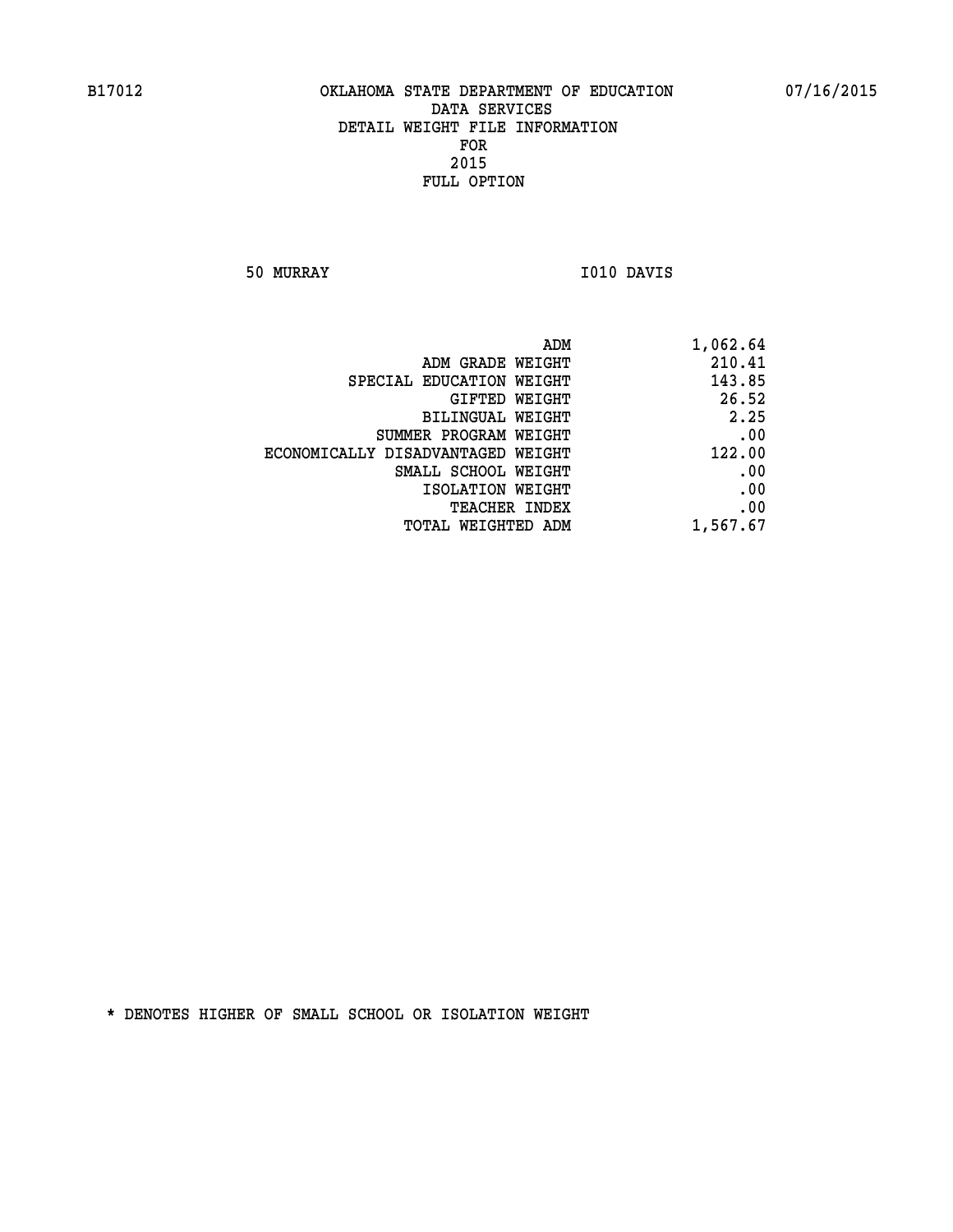**51 MUSKOGEE C009 WAINWRIGHT** 

| ADM                               | 119.93 |
|-----------------------------------|--------|
| ADM GRADE WEIGHT                  | 21.37  |
| SPECIAL EDUCATION WEIGHT          | 31.50  |
| GIFTED WEIGHT                     | 1.36   |
| BILINGUAL WEIGHT                  | .00    |
| SUMMER PROGRAM WEIGHT             | .00    |
| ECONOMICALLY DISADVANTAGED WEIGHT | 25.25  |
| SMALL SCHOOL WEIGHT               | 18.55* |
| ISOLATION WEIGHT                  | .00    |
| <b>TEACHER INDEX</b>              | 9.09   |
| TOTAL WEIGHTED ADM                | 227.05 |
|                                   |        |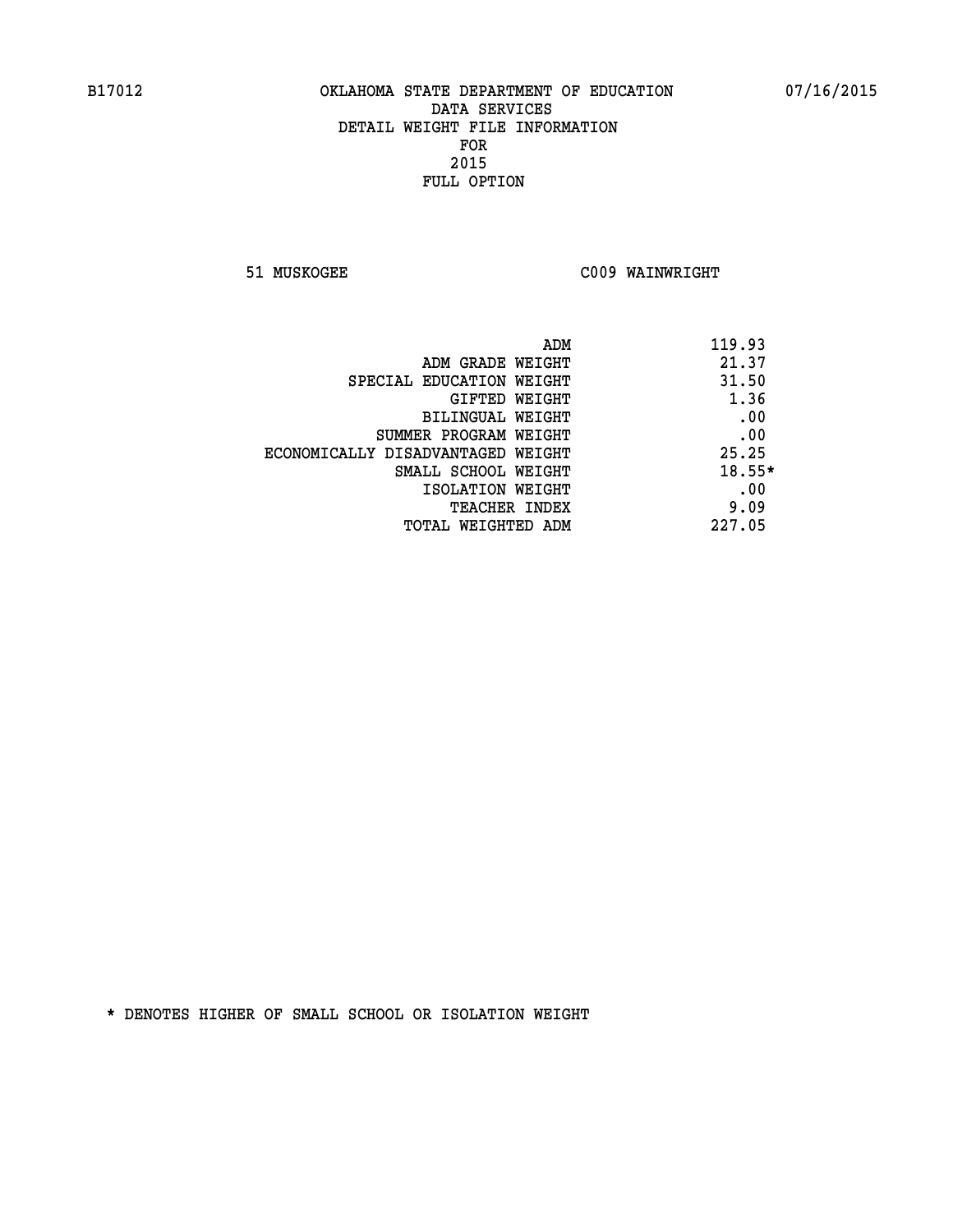**51 MUSKOGEE 1002 HASKELL** 

| ADM                               | 824.36   |
|-----------------------------------|----------|
| ADM GRADE WEIGHT                  | 161.43   |
| SPECIAL EDUCATION WEIGHT          | 204.35   |
| GIFTED WEIGHT                     | 22.10    |
| BILINGUAL WEIGHT                  | .50      |
| SUMMER PROGRAM WEIGHT             | 4.80     |
| ECONOMICALLY DISADVANTAGED WEIGHT | 129.25   |
| SMALL SCHOOL WEIGHT               | .00      |
| ISOLATION WEIGHT                  | .00      |
| <b>TEACHER INDEX</b>              | 11.26    |
| TOTAL WEIGHTED ADM                | 1,358.05 |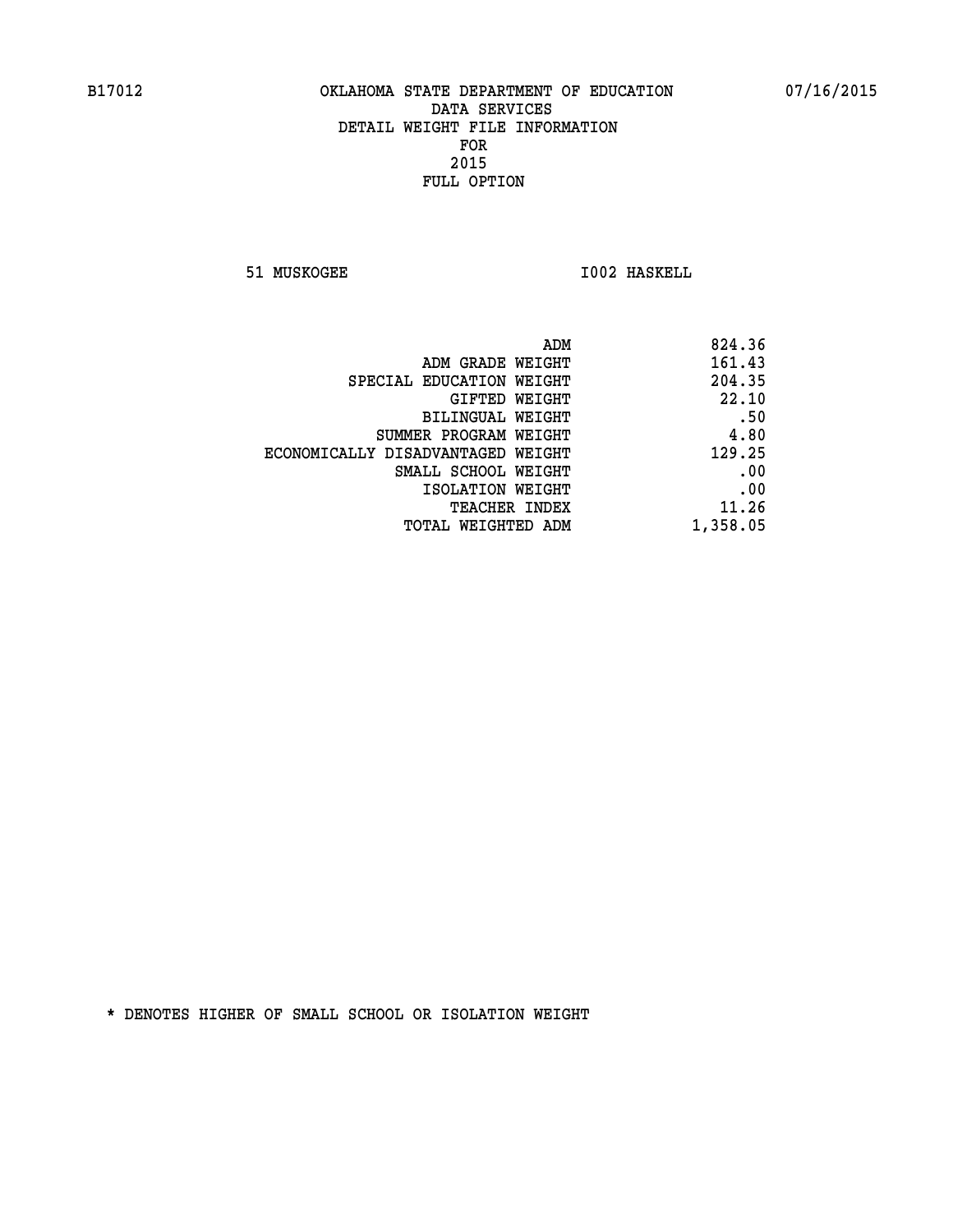51 MUSKOGEE 1003 FORT GIBSON

| ADM                               | 1,898.60 |
|-----------------------------------|----------|
| ADM GRADE WEIGHT                  | 375.53   |
| SPECIAL EDUCATION WEIGHT          | 273.55   |
| GIFTED WEIGHT                     | 112.20   |
| BILINGUAL WEIGHT                  | 11.00    |
| SUMMER PROGRAM WEIGHT             | .00      |
| ECONOMICALLY DISADVANTAGED WEIGHT | 224.00   |
| SMALL SCHOOL WEIGHT               | .00      |
| ISOLATION WEIGHT                  | .00      |
| <b>TEACHER INDEX</b>              | 25.23    |
| TOTAL WEIGHTED ADM                | 2,920.11 |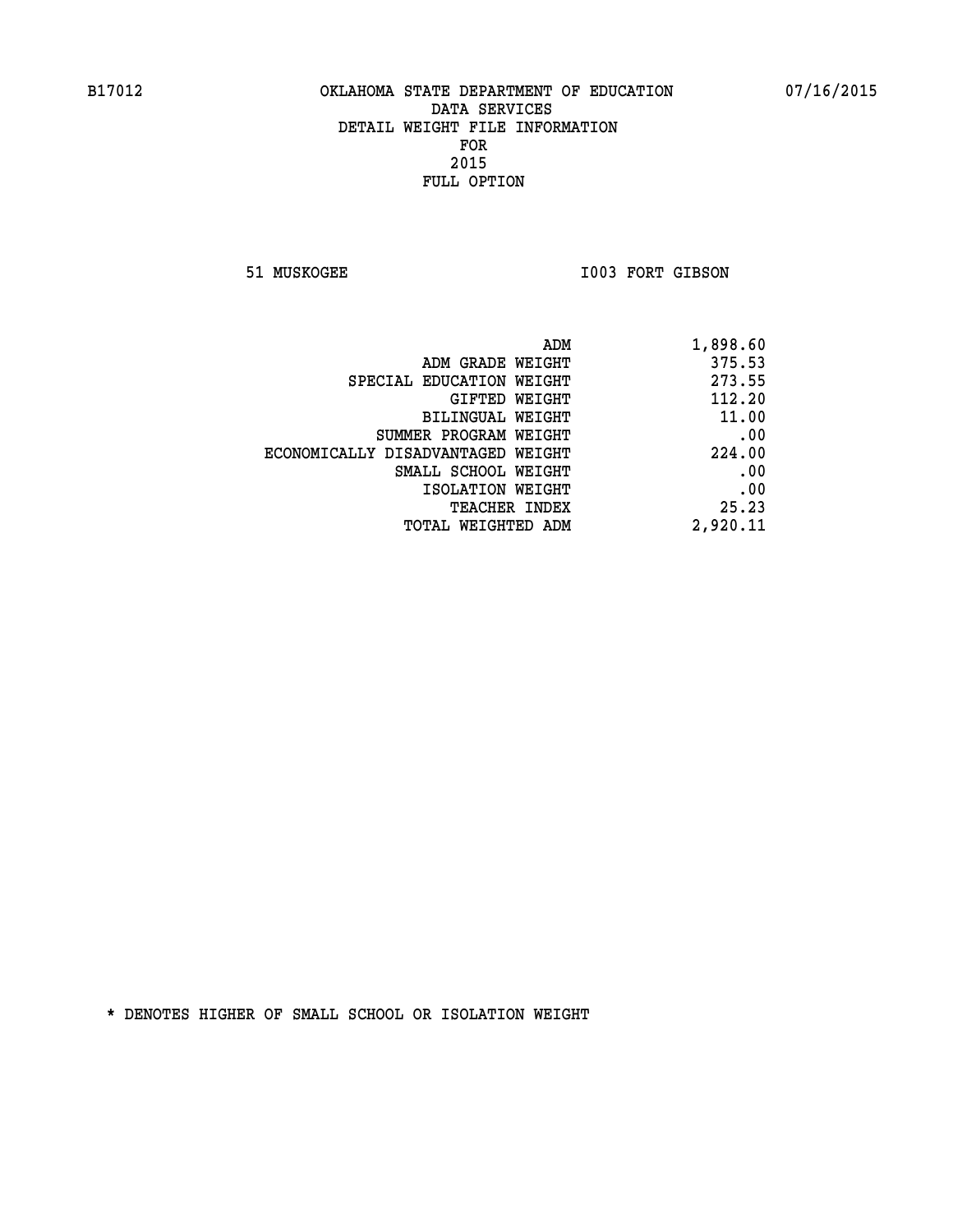**51 MUSKOGEE I006 WEBBERS FALLS** 

| ADM                               | 269.18   |
|-----------------------------------|----------|
| ADM GRADE WEIGHT                  | 54.92    |
| SPECIAL EDUCATION WEIGHT          | 42.55    |
| GIFTED WEIGHT                     | 9.52     |
| BILINGUAL WEIGHT                  | 2.00     |
| SUMMER PROGRAM WEIGHT             | .00      |
| ECONOMICALLY DISADVANTAGED WEIGHT | 57.25    |
| SMALL SCHOOL WEIGHT               | $26.44*$ |
| ISOLATION WEIGHT                  | .00      |
| <b>TEACHER INDEX</b>              | .00      |
| TOTAL WEIGHTED ADM                | 461.86   |
|                                   |          |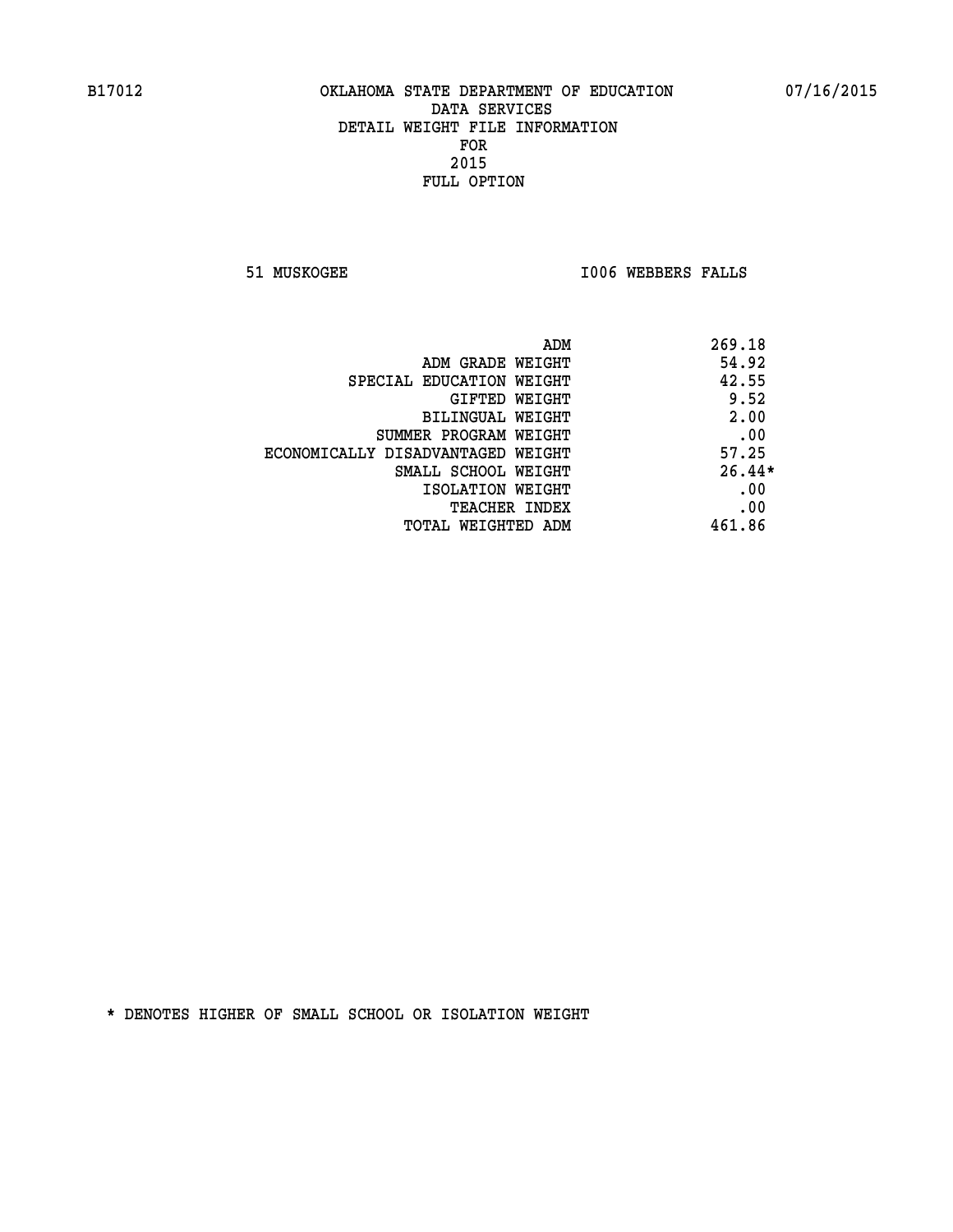**51 MUSKOGEE I008 OKTAHA** 

| 768.27   |
|----------|
| 149.91   |
| 122.00   |
| 21.08    |
| .00      |
| .00      |
| 132.25   |
| .00      |
| .00      |
| 15.86    |
| 1,209.37 |
|          |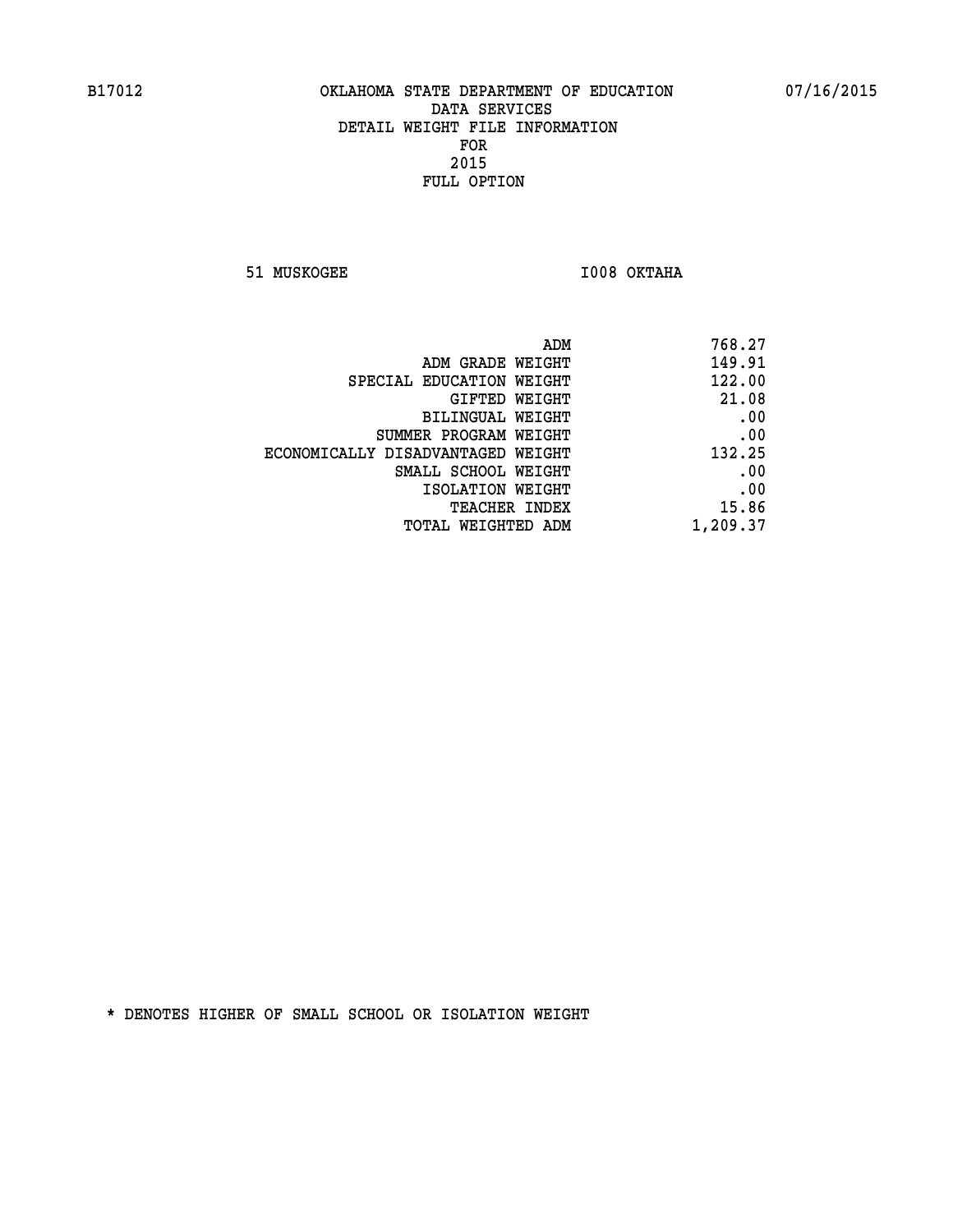**51 MUSKOGEE I020 MUSKOGEE** 

| ADM                               | 6,083.21 |
|-----------------------------------|----------|
| ADM GRADE WEIGHT                  | 1,256.71 |
| SPECIAL EDUCATION WEIGHT          | 708.75   |
| GIFTED WEIGHT                     | 255.00   |
| <b>BILINGUAL WEIGHT</b>           | 101.50   |
| SUMMER PROGRAM WEIGHT             | 1.20     |
| ECONOMICALLY DISADVANTAGED WEIGHT | 1,247.25 |
| SMALL SCHOOL WEIGHT               | .00      |
| ISOLATION WEIGHT                  | .00      |
| TEACHER INDEX                     | .00      |
| TOTAL WEIGHTED ADM                | 9,653.62 |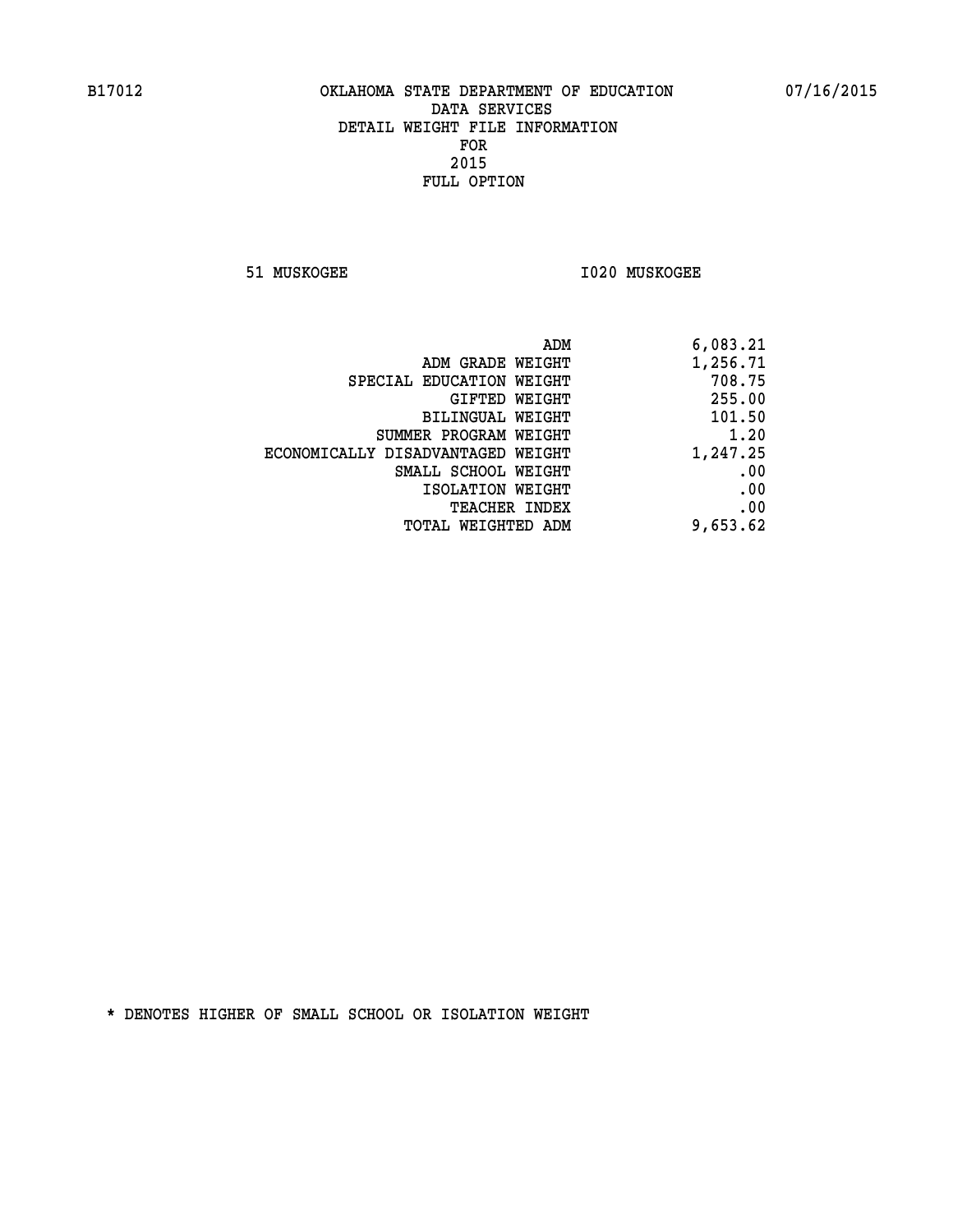**51 MUSKOGEE I029 HILLDALE** 

| ADM                               | 1,889.35 |
|-----------------------------------|----------|
| ADM GRADE WEIGHT                  | 370.75   |
| SPECIAL EDUCATION WEIGHT          | 296.40   |
| GIFTED WEIGHT                     | 101.66   |
| BILINGUAL WEIGHT                  | 17.25    |
| SUMMER PROGRAM WEIGHT             | .00      |
| ECONOMICALLY DISADVANTAGED WEIGHT | 245.75   |
| SMALL SCHOOL WEIGHT               | .00      |
| ISOLATION WEIGHT                  | .00      |
| TEACHER INDEX                     | .00      |
| TOTAL WEIGHTED ADM                | 2,921.16 |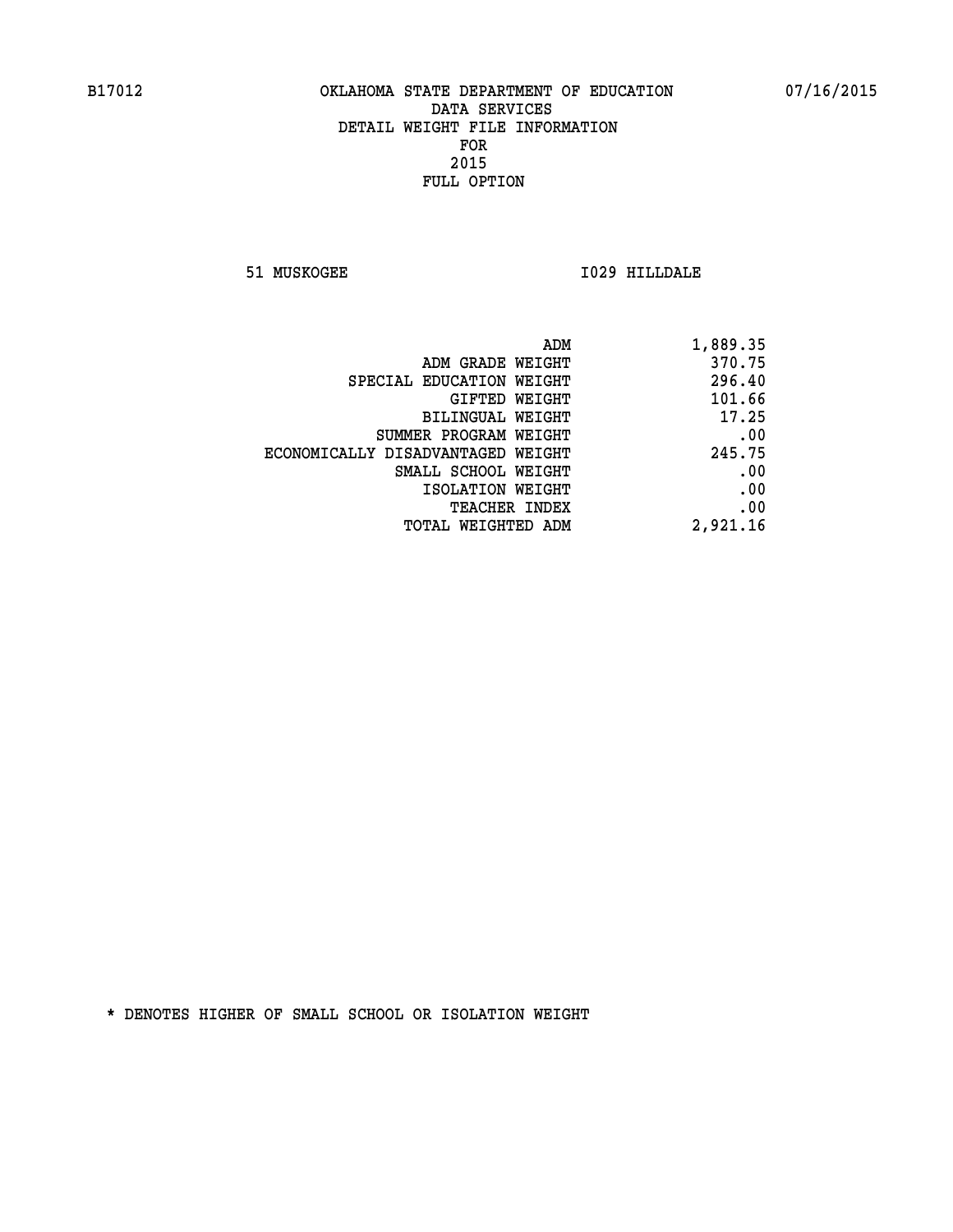51 MUSKOGEE 1046 BRAGGS

| ADM                               | 181.30   |
|-----------------------------------|----------|
| ADM GRADE WEIGHT                  | 34.92    |
| SPECIAL EDUCATION WEIGHT          | 36.40    |
| GIFTED WEIGHT                     | 7.48     |
| BILINGUAL WEIGHT                  | .00      |
| SUMMER PROGRAM WEIGHT             | .00      |
| ECONOMICALLY DISADVANTAGED WEIGHT | 34.50    |
| SMALL SCHOOL WEIGHT               | $23.83*$ |
| ISOLATION WEIGHT                  | .00      |
| <b>TEACHER INDEX</b>              | .00      |
| TOTAL WEIGHTED ADM                | 318.43   |
|                                   |          |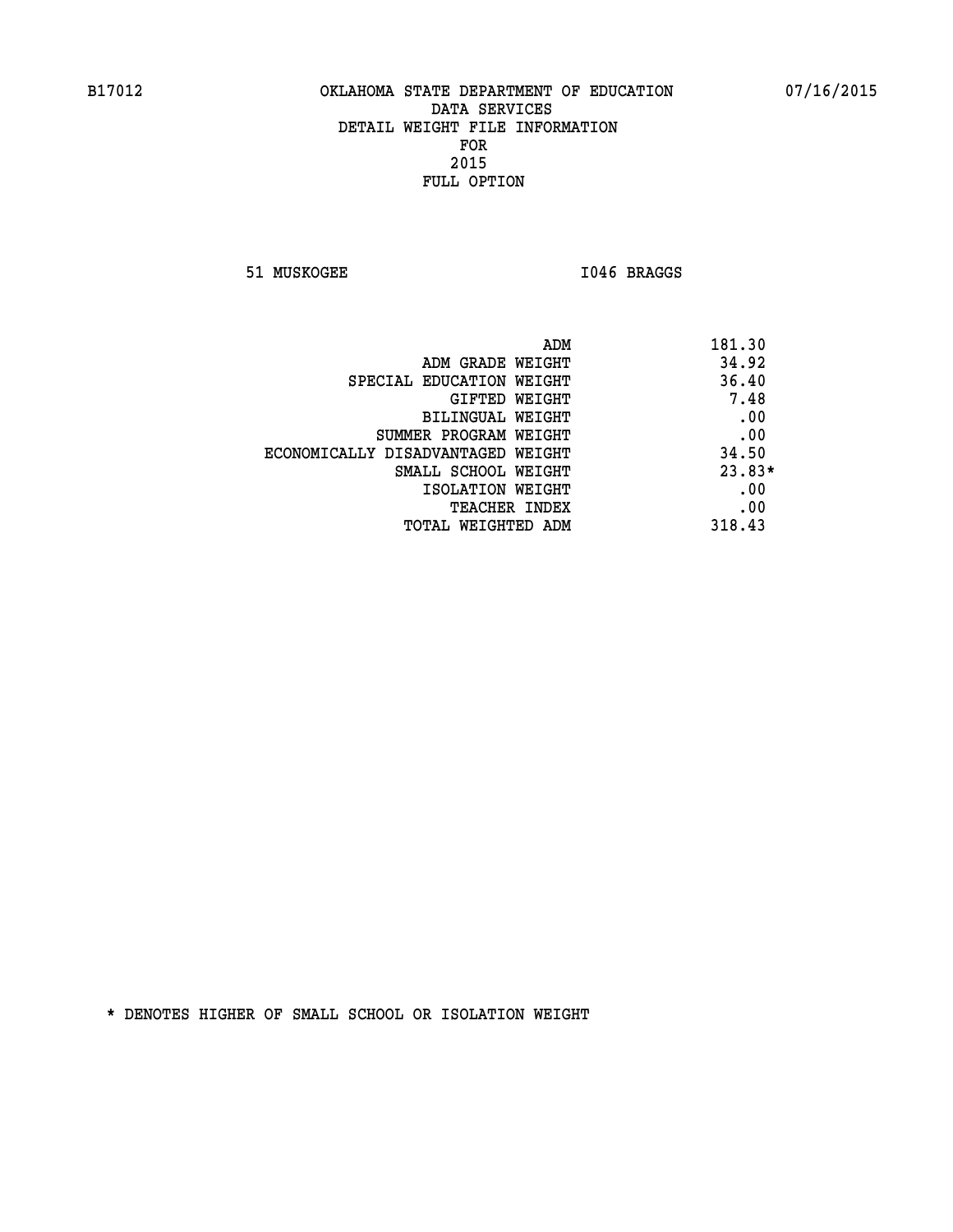**51 MUSKOGEE 1074 WARNER** 

| ADM                               | 765.41   |
|-----------------------------------|----------|
| ADM GRADE WEIGHT                  | 148.78   |
| SPECIAL EDUCATION WEIGHT          | 133.35   |
| GIFTED WEIGHT                     | 23.12    |
| BILINGUAL WEIGHT                  | .50      |
| SUMMER PROGRAM WEIGHT             | .00      |
| ECONOMICALLY DISADVANTAGED WEIGHT | 130.50   |
| SMALL SCHOOL WEIGHT               | .00      |
| ISOLATION WEIGHT                  | .00      |
| <b>TEACHER INDEX</b>              | .00      |
| TOTAL WEIGHTED ADM                | 1,201.66 |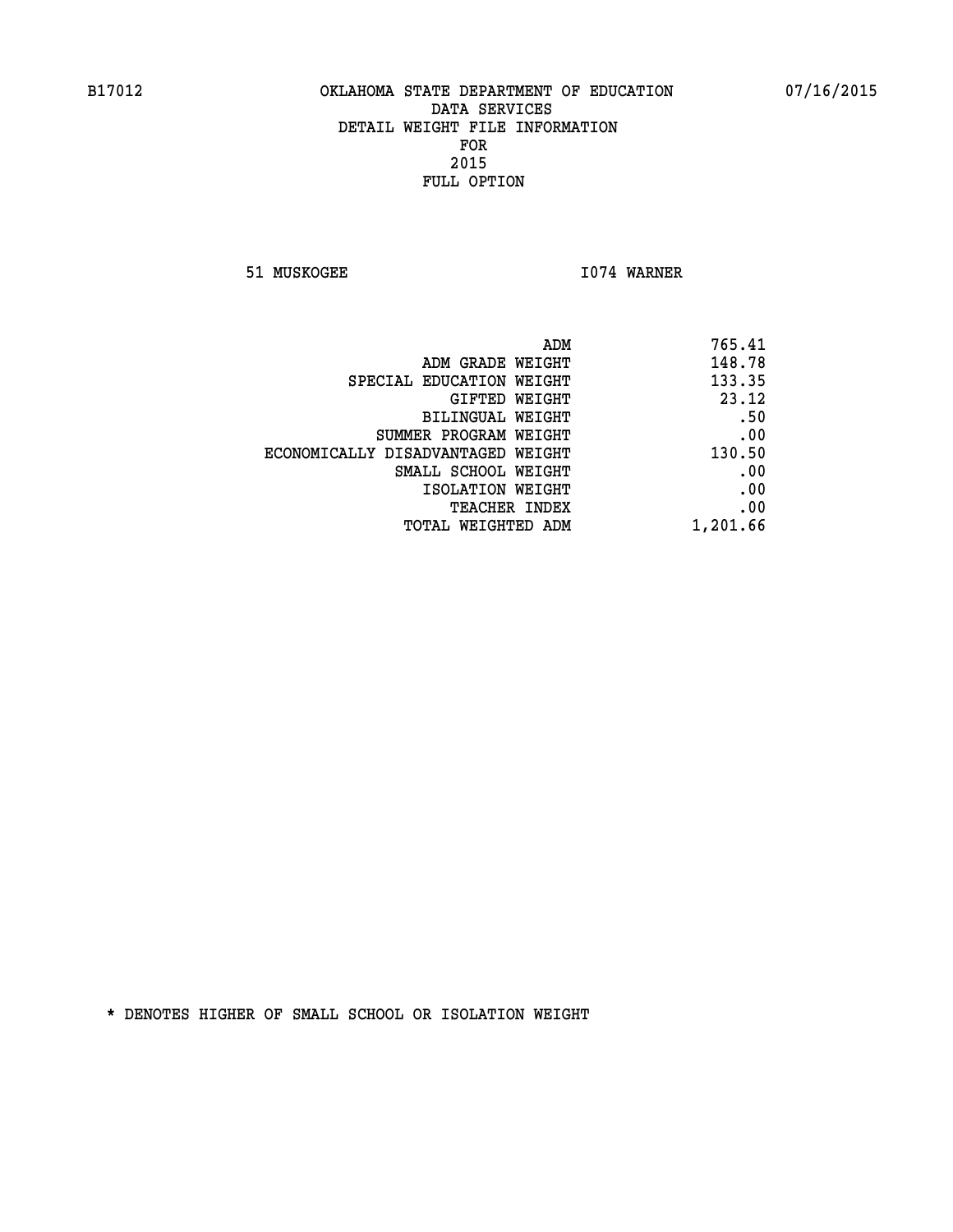**51 MUSKOGEE 1088 PORUM** 

| ADM                               | 502.87  |
|-----------------------------------|---------|
| ADM GRADE WEIGHT                  | 104.52  |
| SPECIAL EDUCATION WEIGHT          | 76.70   |
| GIFTED WEIGHT                     | 15.64   |
| BILINGUAL WEIGHT                  | .00     |
| SUMMER PROGRAM WEIGHT             | .00     |
| ECONOMICALLY DISADVANTAGED WEIGHT | 90.50   |
| SMALL SCHOOL WEIGHT               | $4.97*$ |
| ISOLATION WEIGHT                  | .00     |
| <b>TEACHER INDEX</b>              | 21.98   |
| TOTAL WEIGHTED ADM                | 817.18  |
|                                   |         |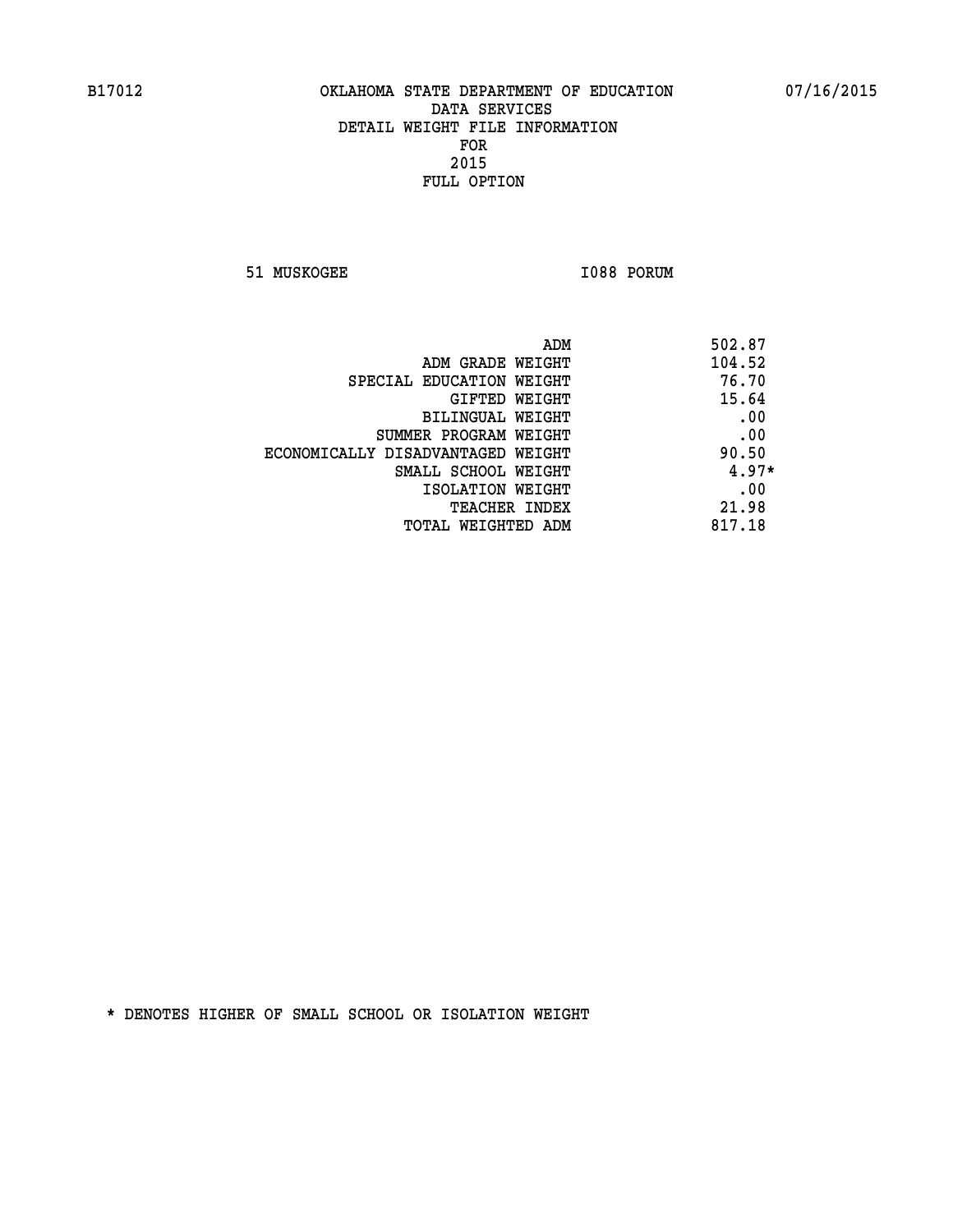**52 NOBLE I001 PERRY** 

|                                   | ADM<br>1,189.15 |
|-----------------------------------|-----------------|
| ADM GRADE WEIGHT                  | 216.86          |
| SPECIAL EDUCATION WEIGHT          | 138.30          |
| GIFTED WEIGHT                     | 40.46           |
| <b>BILINGUAL WEIGHT</b>           | 3.75            |
| SUMMER PROGRAM WEIGHT             | .00             |
| ECONOMICALLY DISADVANTAGED WEIGHT | 146.75          |
| SMALL SCHOOL WEIGHT               | .00             |
| ISOLATION WEIGHT                  | .00             |
| TEACHER INDEX                     | .00             |
| TOTAL WEIGHTED ADM                | 1,735.27        |
|                                   |                 |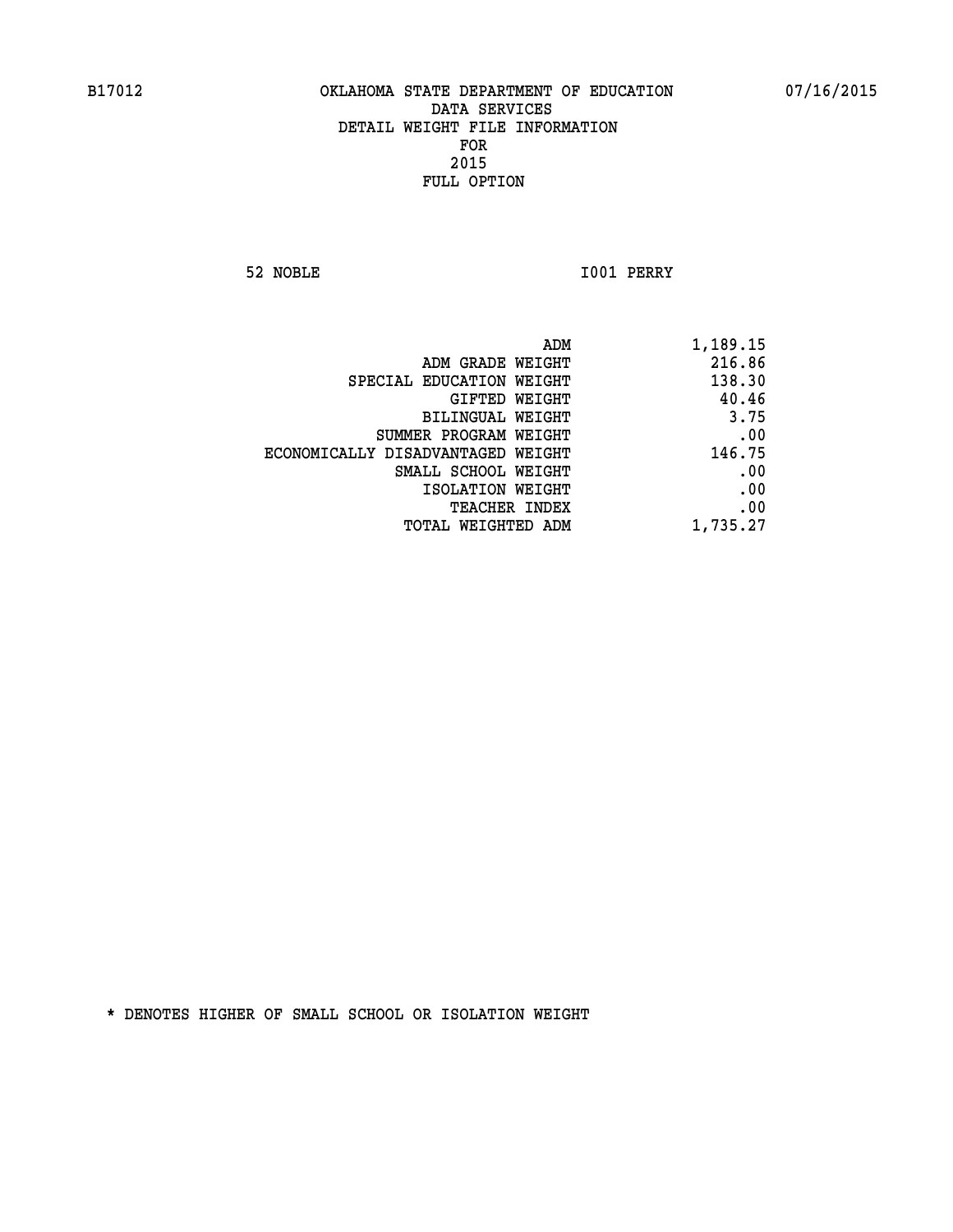**52 NOBLE I002 BILLINGS** 

|                                   | ADM | 65.68    |
|-----------------------------------|-----|----------|
| ADM GRADE WEIGHT                  |     | 11.98    |
| SPECIAL EDUCATION WEIGHT          |     | 12.55    |
| GIFTED WEIGHT                     |     | 1.70     |
| BILINGUAL WEIGHT                  |     | .00      |
| SUMMER PROGRAM WEIGHT             |     | .00      |
| ECONOMICALLY DISADVANTAGED WEIGHT |     | 15.00    |
| SMALL SCHOOL WEIGHT               |     | 11.51    |
| ISOLATION WEIGHT                  |     | $28.85*$ |
| TEACHER INDEX                     |     | .03      |
| TOTAL WEIGHTED ADM                |     | 135.79   |
|                                   |     |          |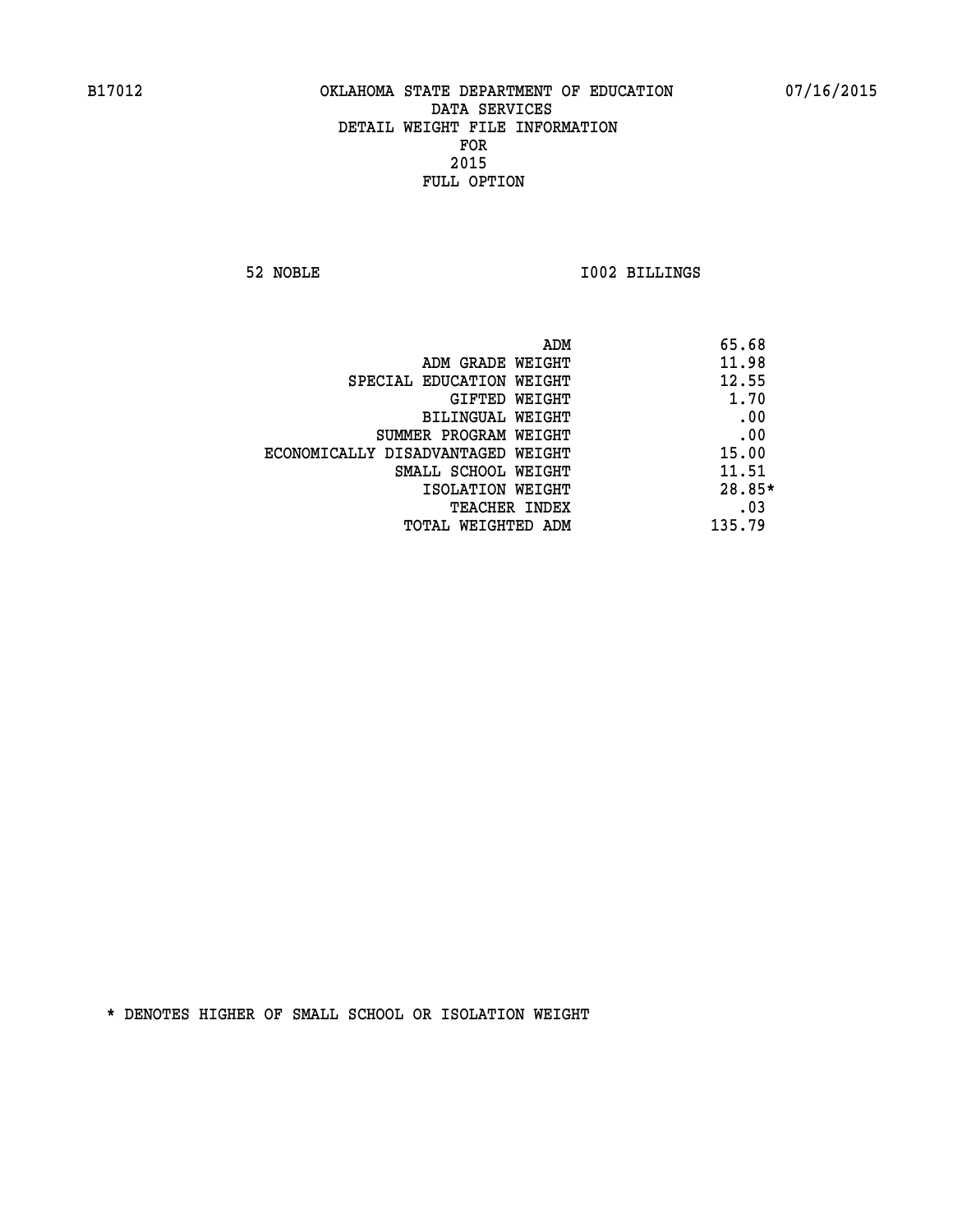**52 NOBLE I004 FRONTIER** 

|                                   | ADM | 389.11    |
|-----------------------------------|-----|-----------|
| ADM GRADE WEIGHT                  |     | 76.91     |
| SPECIAL EDUCATION WEIGHT          |     | 37.45     |
| GIFTED WEIGHT                     |     | 7.48      |
| BILINGUAL WEIGHT                  |     | .75       |
| SUMMER PROGRAM WEIGHT             |     | .00       |
| ECONOMICALLY DISADVANTAGED WEIGHT |     | 70.25     |
| SMALL SCHOOL WEIGHT               |     | 20.58     |
| ISOLATION WEIGHT                  |     | $171.91*$ |
| TEACHER INDEX                     |     | 11.37     |
| TOTAL WEIGHTED ADM                |     | 765.23    |
|                                   |     |           |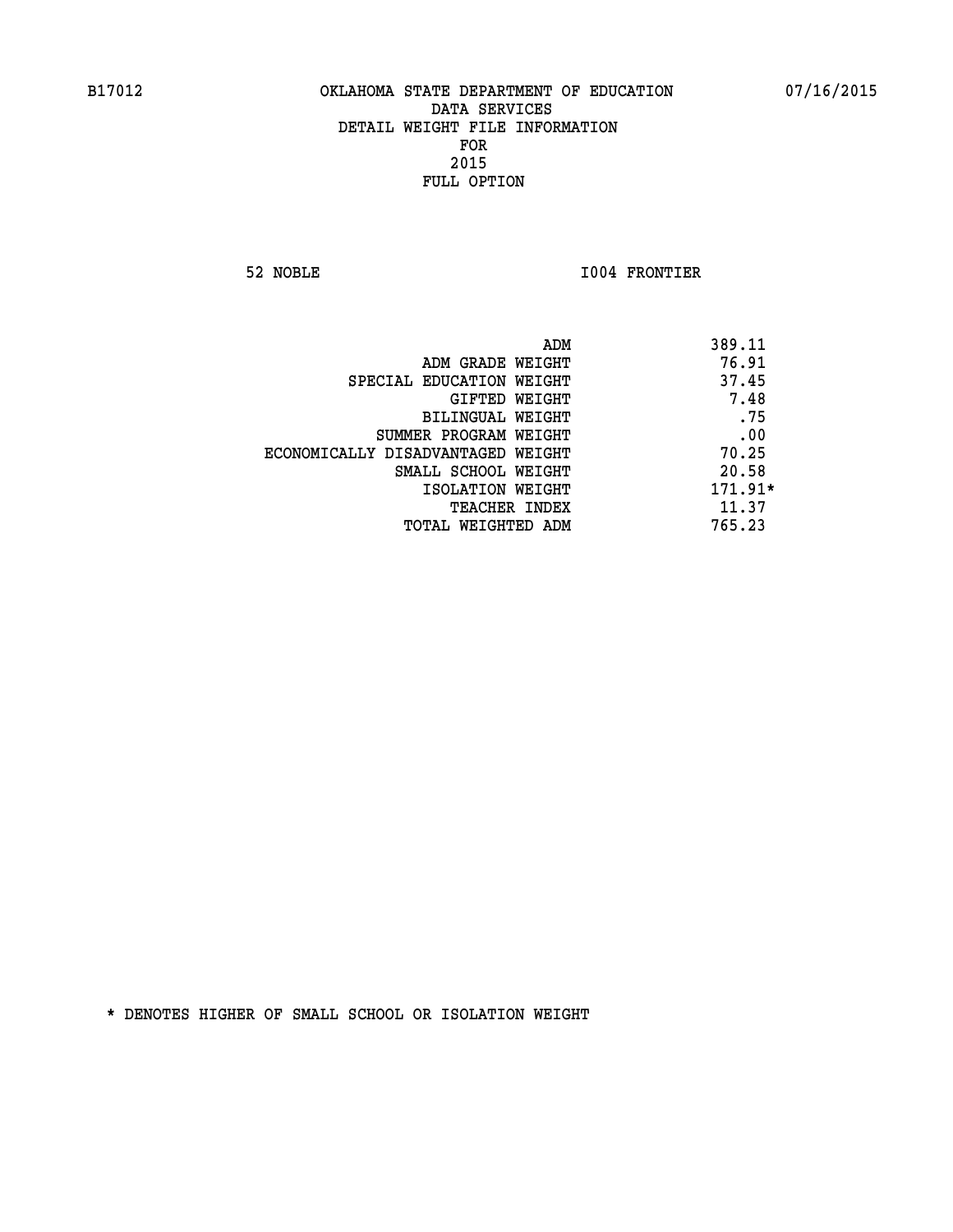**52 NOBLE I006 MORRISON** 

| 537.94 |
|--------|
| 100.69 |
| 66.05  |
| 21.42  |
| .00    |
| .00    |
| 79.00  |
| .00    |
| .00    |
| 18.23  |
| 823.33 |
|        |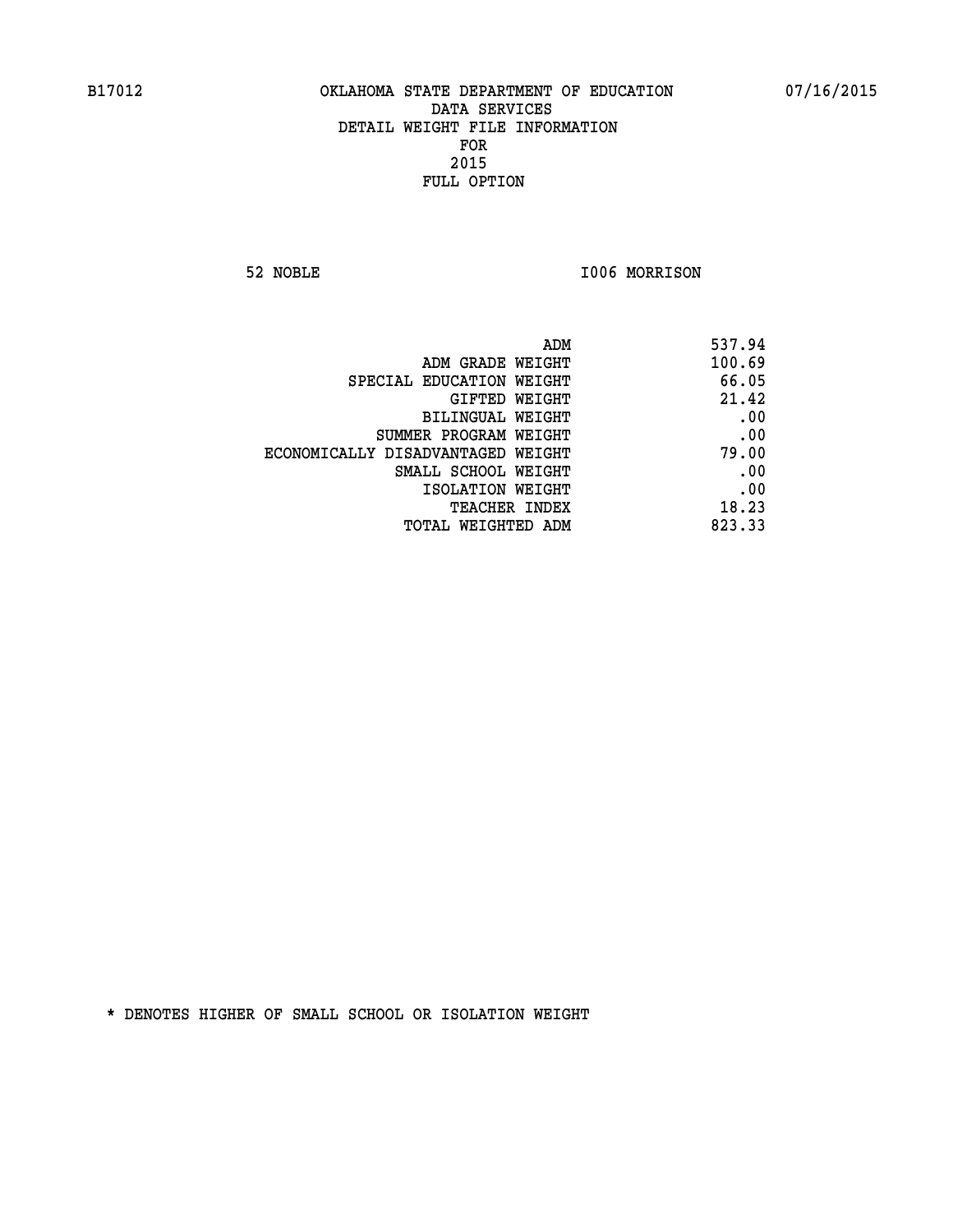**53 NOWATA I003 OKLAHOMA UNION** 

| ADM<br>669.07 |                                   |
|---------------|-----------------------------------|
| 130.26        | ADM GRADE WEIGHT                  |
| 57.40         | SPECIAL EDUCATION WEIGHT          |
| 12.58         | GIFTED WEIGHT                     |
| .00           | BILINGUAL WEIGHT                  |
| .00           | SUMMER PROGRAM WEIGHT             |
| 100.50        | ECONOMICALLY DISADVANTAGED WEIGHT |
| .00           | SMALL SCHOOL WEIGHT               |
| 200.72*       | ISOLATION WEIGHT                  |
| 31.76         | <b>TEACHER INDEX</b>              |
| 1,202.29      | TOTAL WEIGHTED ADM                |
|               |                                   |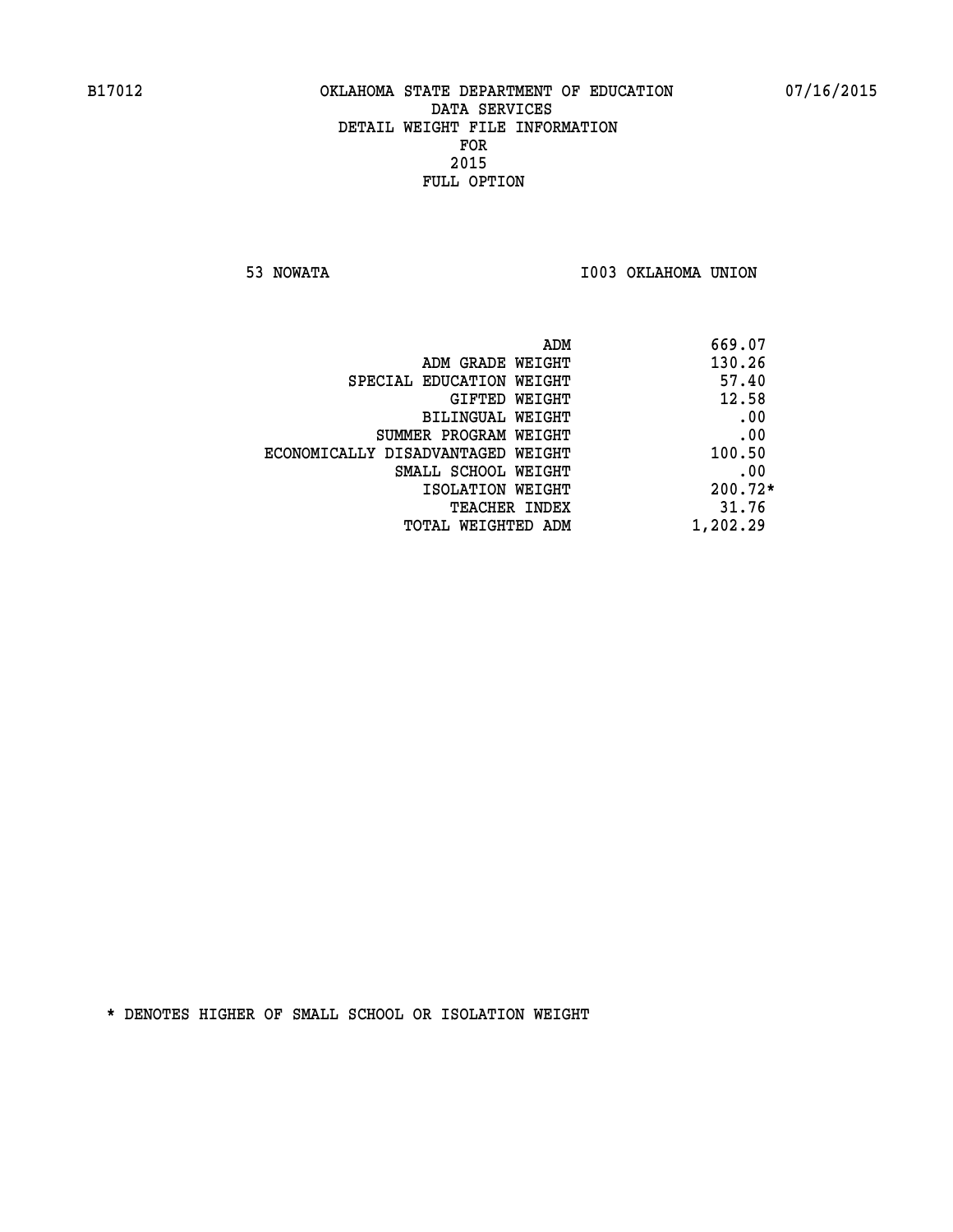**53 NOWATA I040 NOWATA** 

| ADM                               | 949.42   |
|-----------------------------------|----------|
| ADM GRADE WEIGHT                  | 185.51   |
| SPECIAL EDUCATION WEIGHT          | 141.20   |
| GIFTED WEIGHT                     | 16.32    |
| BILINGUAL WEIGHT                  | .00      |
| SUMMER PROGRAM WEIGHT             | .00      |
| ECONOMICALLY DISADVANTAGED WEIGHT | 182.50   |
| SMALL SCHOOL WEIGHT               | .00      |
| ISOLATION WEIGHT                  | .00      |
| TEACHER INDEX                     | .00      |
| TOTAL WEIGHTED ADM                | 1,474.95 |
|                                   |          |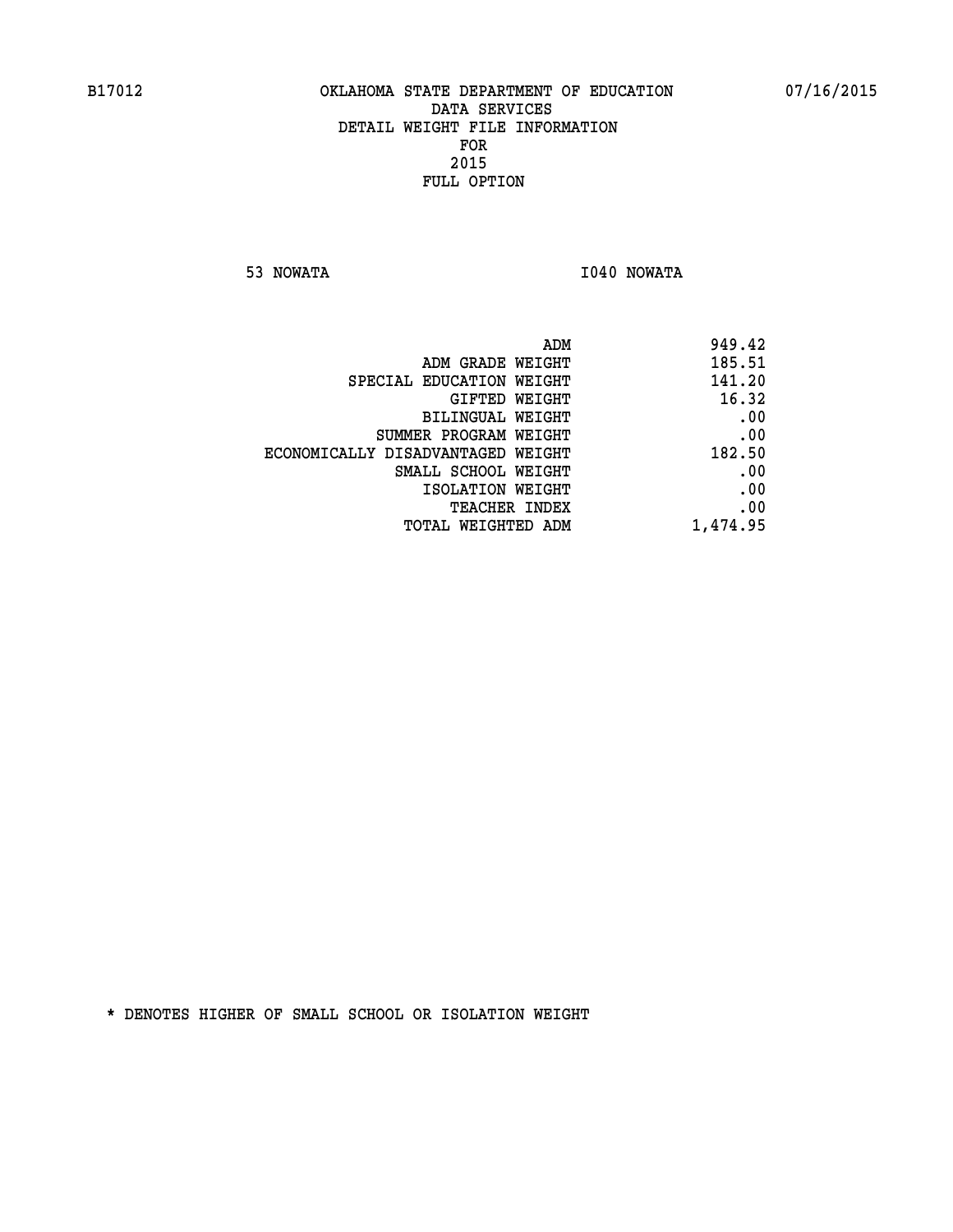**53 NOWATA I051 SOUTH COFFEYVILLE** 

| ADM                               | 260.94   |
|-----------------------------------|----------|
| ADM GRADE WEIGHT                  | 56.11    |
| SPECIAL EDUCATION WEIGHT          | 31.15    |
| <b>GIFTED WEIGHT</b>              | 6.80     |
| BILINGUAL WEIGHT                  | .00      |
| SUMMER PROGRAM WEIGHT             | .00      |
| ECONOMICALLY DISADVANTAGED WEIGHT | 40.50    |
| SMALL SCHOOL WEIGHT               | $26.45*$ |
| ISOLATION WEIGHT                  | .00      |
| <b>TEACHER INDEX</b>              | .00      |
| TOTAL WEIGHTED ADM                | 421.95   |
|                                   |          |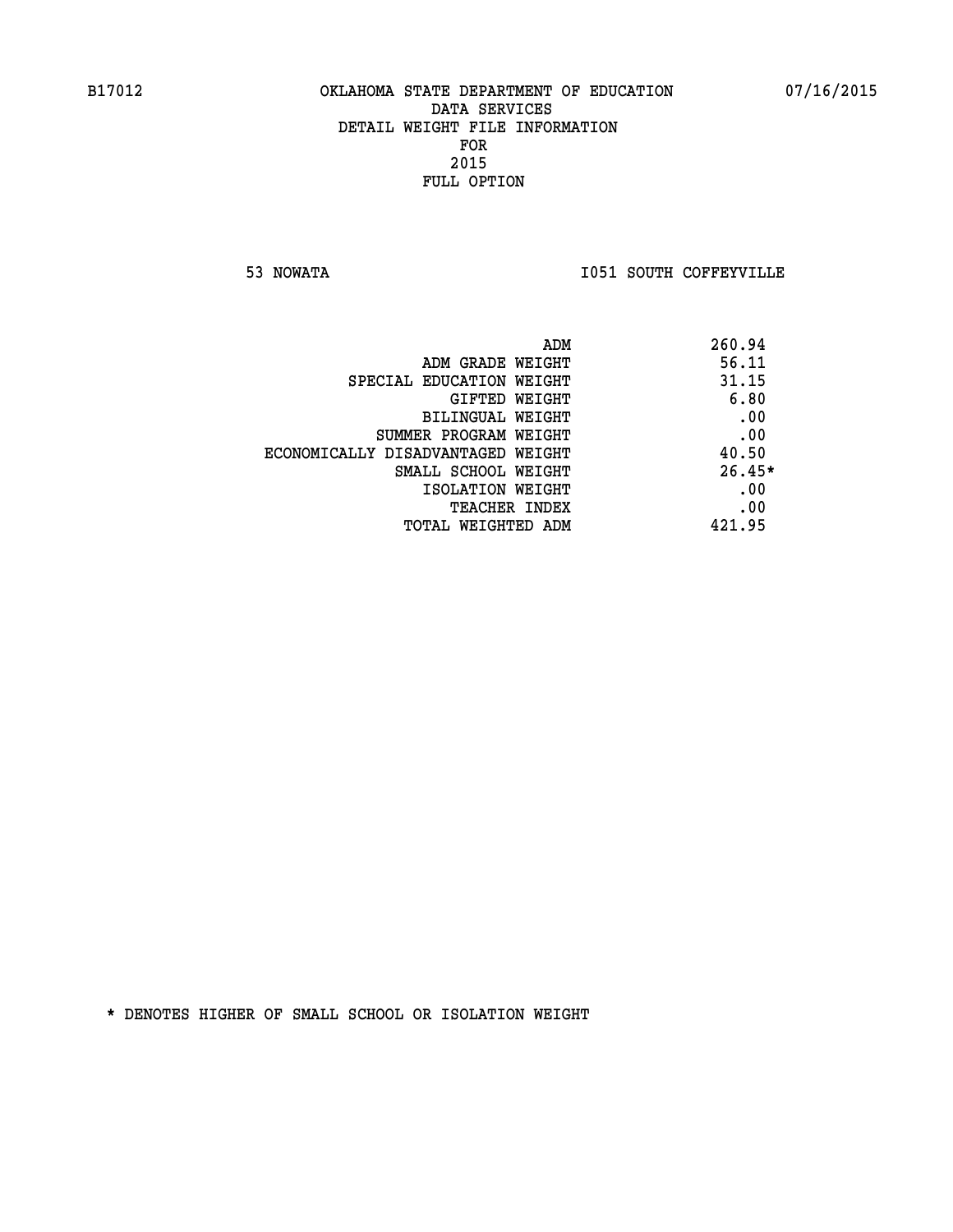**54 OKFUSKEE C029 BEARDEN** 

| ADM                               | 100.12   |
|-----------------------------------|----------|
| ADM GRADE WEIGHT                  | 21.29    |
| SPECIAL EDUCATION WEIGHT          | 15.55    |
| GIFTED WEIGHT                     | 3.06     |
| BILINGUAL WEIGHT                  | .00      |
| SUMMER PROGRAM WEIGHT             | .00      |
| ECONOMICALLY DISADVANTAGED WEIGHT | 15.50    |
| SMALL SCHOOL WEIGHT               | $16.23*$ |
| ISOLATION WEIGHT                  | .00      |
| <b>TEACHER INDEX</b>              | 1.30     |
| TOTAL WEIGHTED ADM                | 173.05   |
|                                   |          |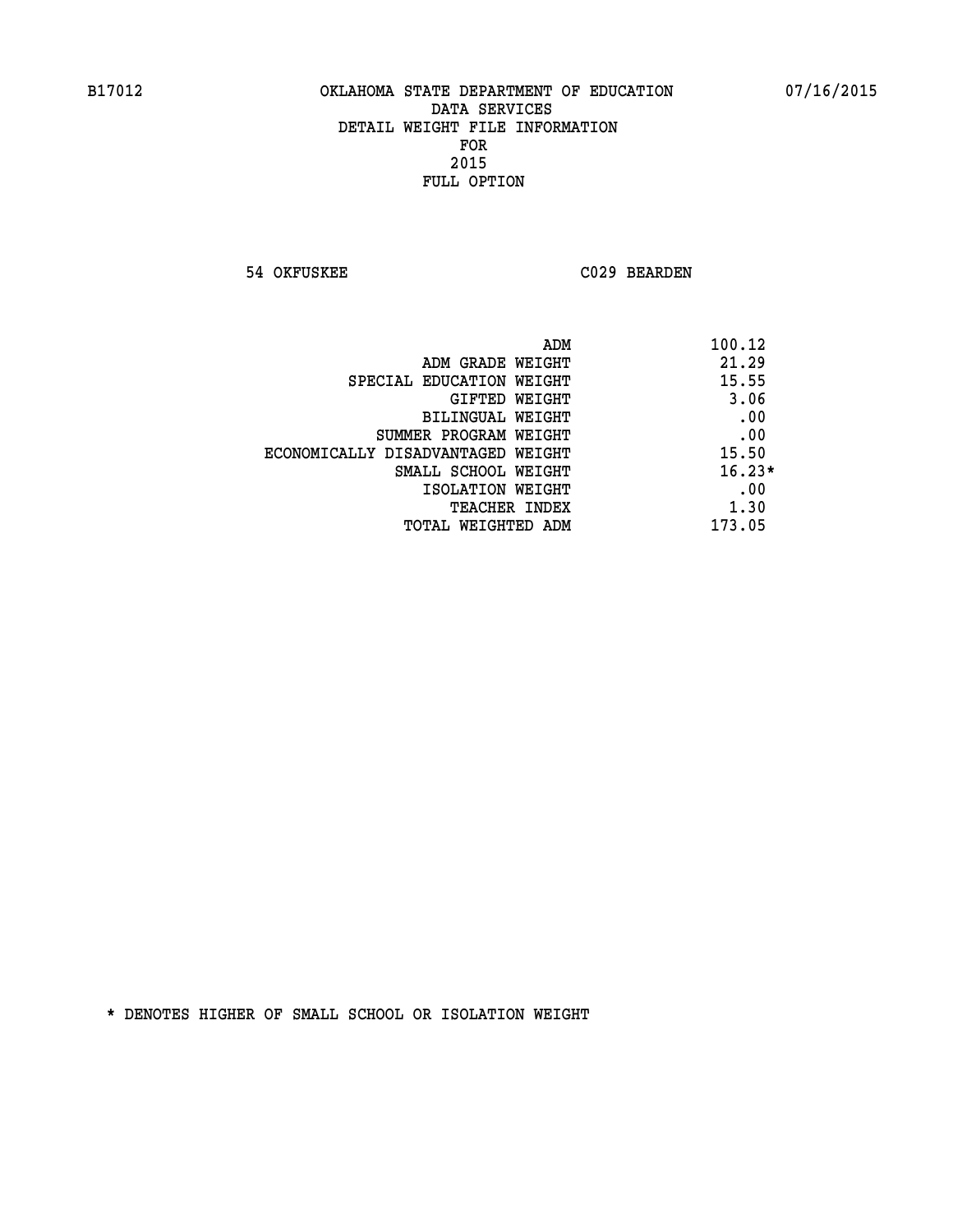**54 OKFUSKEE 1002 MASON** 

|                                   | 270.12<br>ADM |
|-----------------------------------|---------------|
| ADM GRADE WEIGHT                  | 52.53         |
| SPECIAL EDUCATION WEIGHT          | 26.65         |
| GIFTED WEIGHT                     | 16.66         |
| BILINGUAL WEIGHT                  | 1.50          |
| SUMMER PROGRAM WEIGHT             | .00           |
| ECONOMICALLY DISADVANTAGED WEIGHT | 50.25         |
| SMALL SCHOOL WEIGHT               | $26.44*$      |
| ISOLATION WEIGHT                  | .00           |
| <b>TEACHER INDEX</b>              | .00           |
| TOTAL WEIGHTED ADM                | 444.15        |
|                                   |               |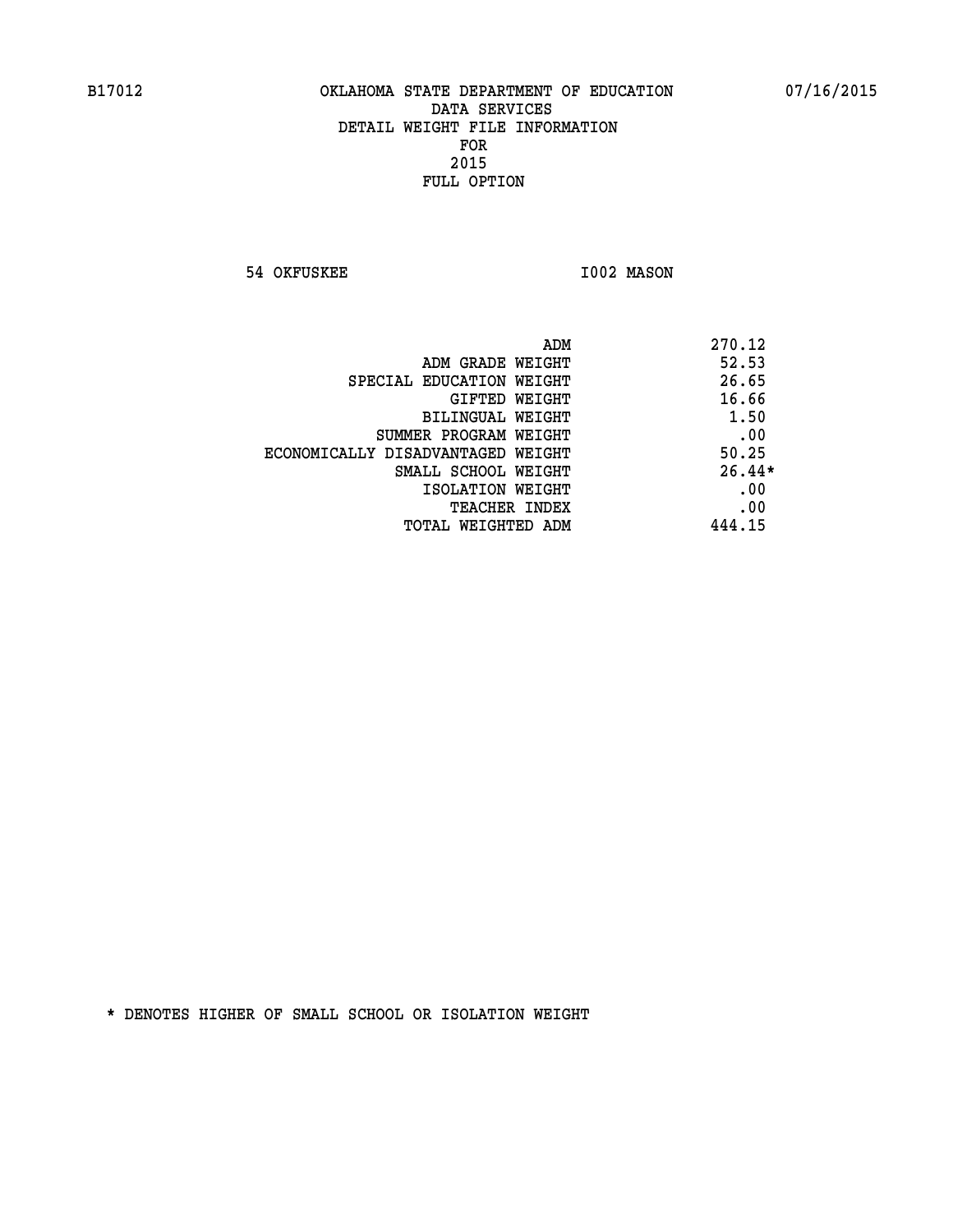**54 OKFUSKEE 1014 PADEN** 

| ADM<br>240.67                              |  |
|--------------------------------------------|--|
| 46.97<br>ADM GRADE WEIGHT                  |  |
| 40.20<br>SPECIAL EDUCATION WEIGHT          |  |
| 6.80<br><b>GIFTED WEIGHT</b>               |  |
| .00<br>BILINGUAL WEIGHT                    |  |
| 1.20<br>SUMMER PROGRAM WEIGHT              |  |
| 42.00<br>ECONOMICALLY DISADVANTAGED WEIGHT |  |
| $26.24*$<br>SMALL SCHOOL WEIGHT            |  |
| .00<br>ISOLATION WEIGHT                    |  |
| 6.59<br><b>TEACHER INDEX</b>               |  |
| 410.67<br>TOTAL WEIGHTED ADM               |  |
|                                            |  |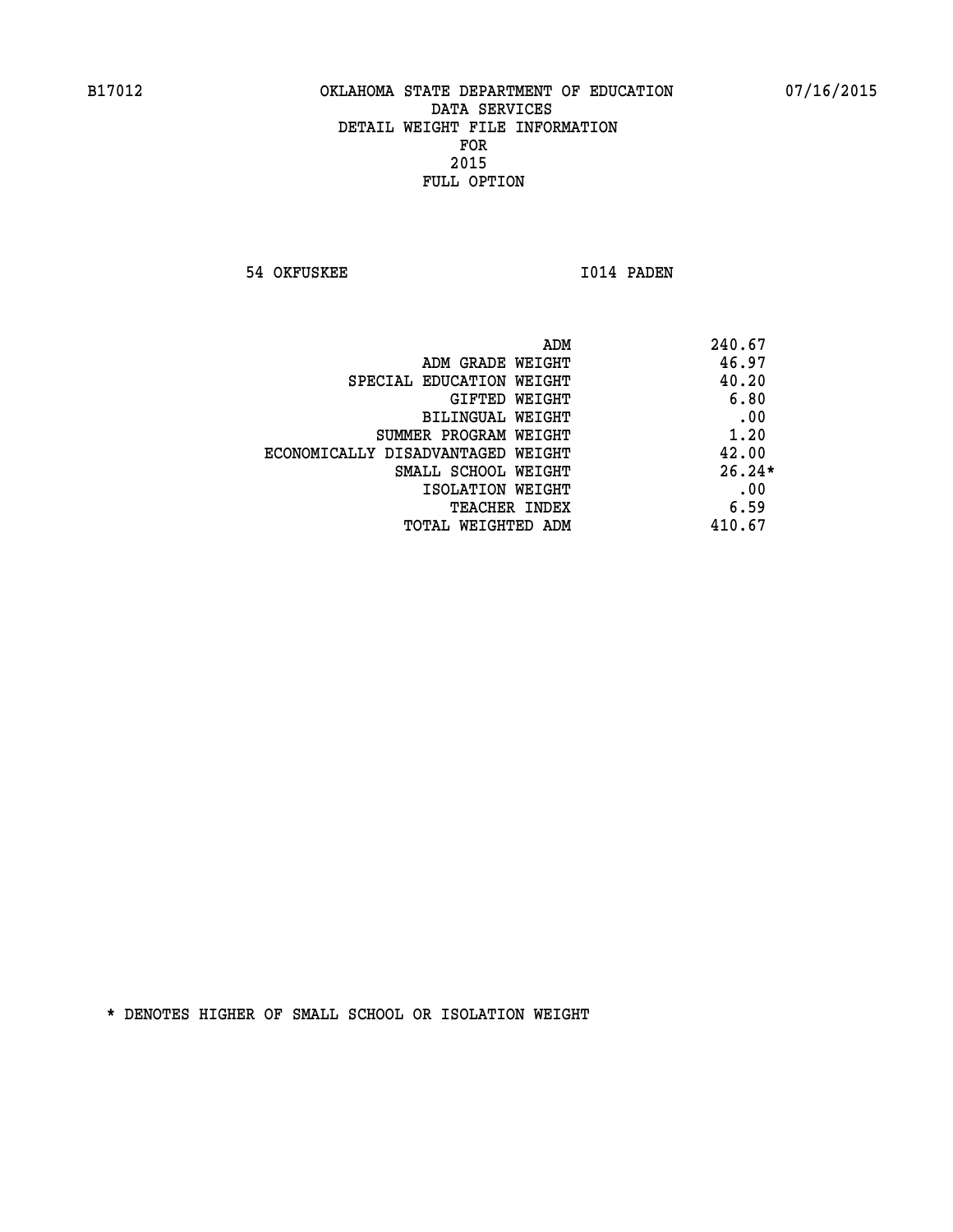**54 OKFUSKEE 1026 OKEMAH** 

| 856.56   |
|----------|
| 176.71   |
| 220.65   |
| 33.66    |
| .00      |
| .00      |
| 169.50   |
| .00      |
| .00      |
| .00      |
| 1,457.08 |
|          |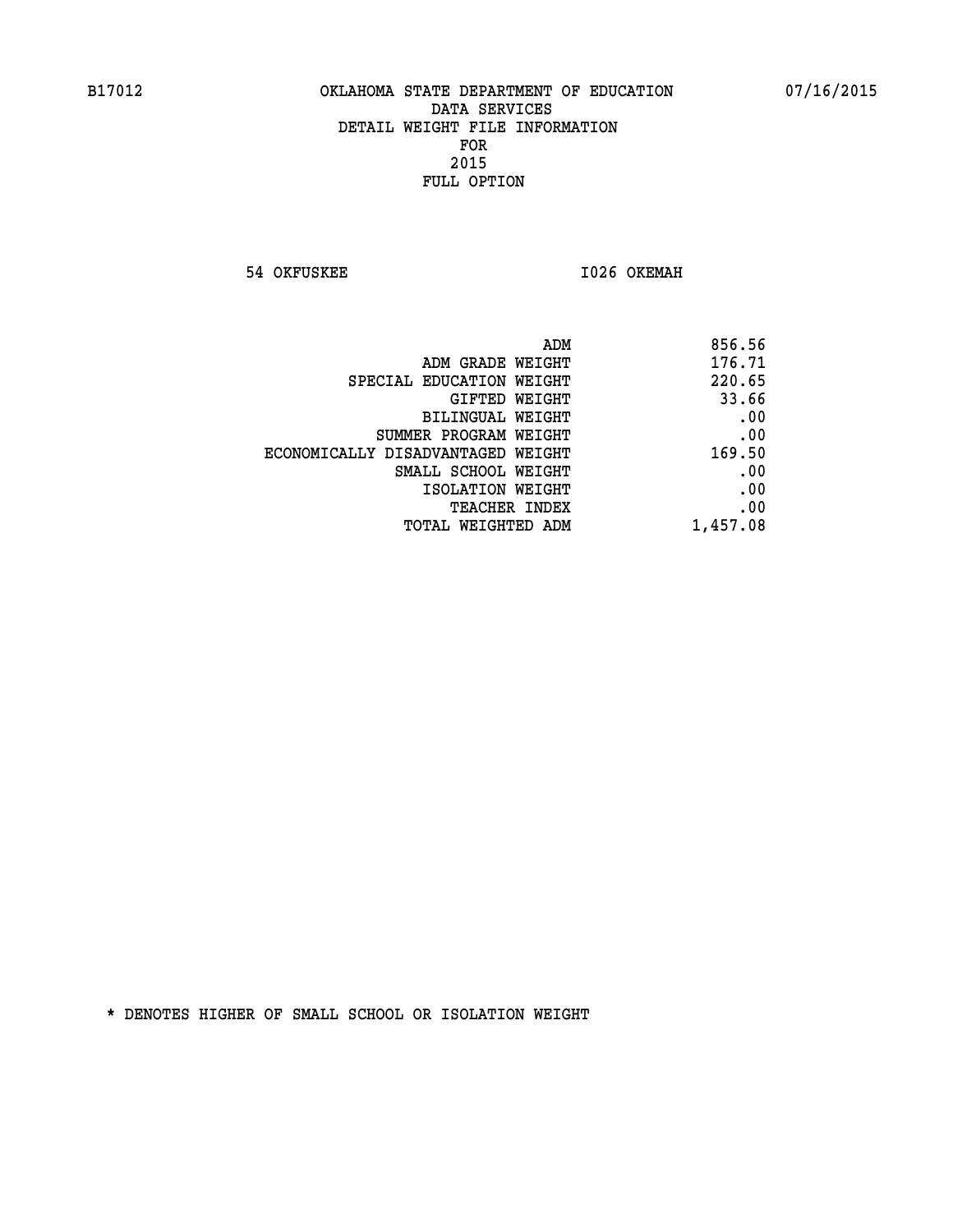**54 OKFUSKEE 1031 WELEETKA** 

|                                   | 415.81<br>ADM |  |
|-----------------------------------|---------------|--|
| ADM GRADE WEIGHT                  | 85.58         |  |
| SPECIAL EDUCATION WEIGHT          | 134.45        |  |
| <b>GIFTED WEIGHT</b>              | 13.60         |  |
| BILINGUAL WEIGHT                  | .00           |  |
| SUMMER PROGRAM WEIGHT             | .00           |  |
| ECONOMICALLY DISADVANTAGED WEIGHT | 84.50         |  |
| SMALL SCHOOL WEIGHT               | $17.79*$      |  |
| ISOLATION WEIGHT                  | .00           |  |
| <b>TEACHER INDEX</b>              | .00           |  |
| TOTAL WEIGHTED ADM                | 751.73        |  |
|                                   |               |  |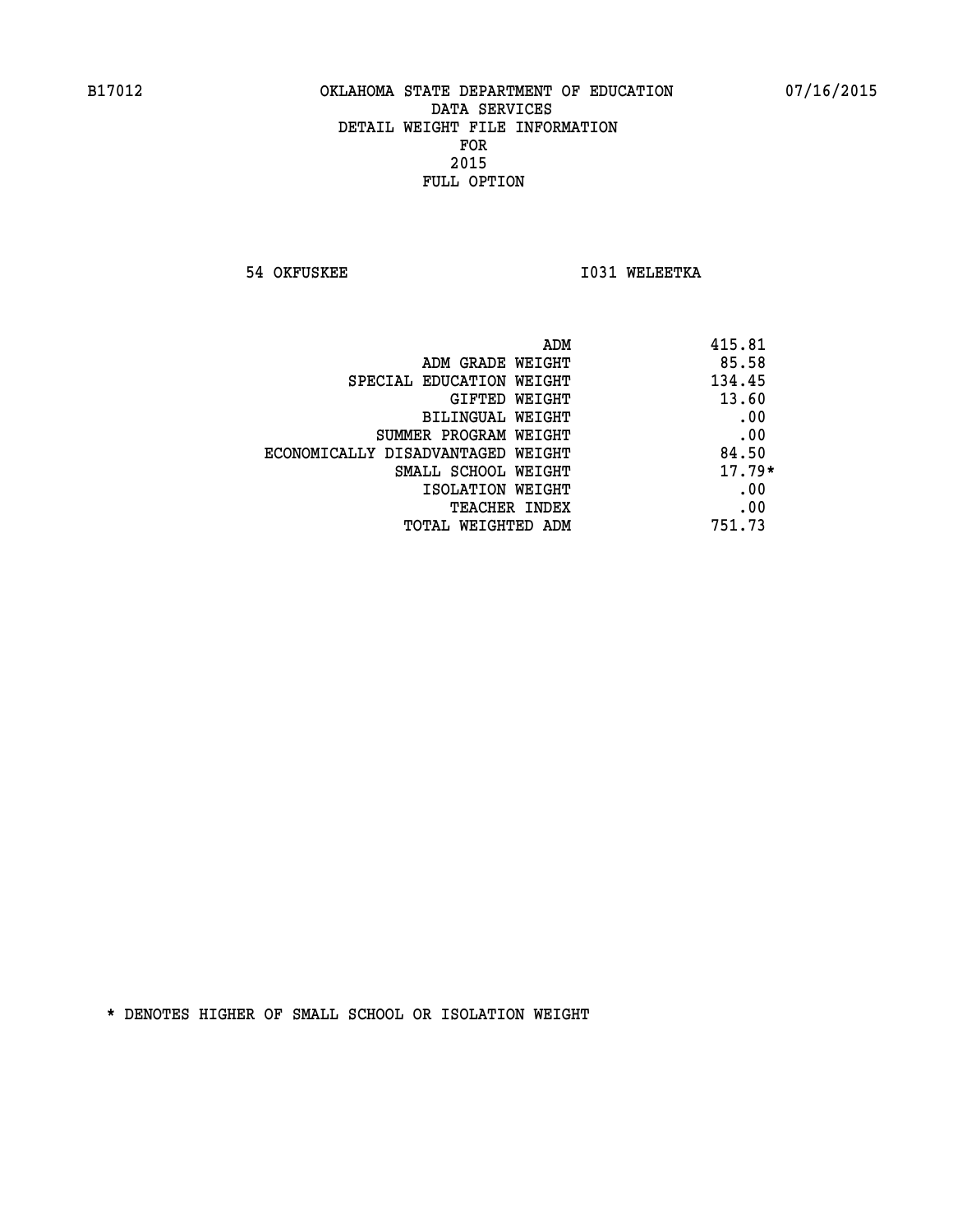**54 OKFUSKEE I054 GRAHAM-DUSTIN** 

| ADM                               | 168.46 |
|-----------------------------------|--------|
| ADM GRADE WEIGHT                  | 33.04  |
| SPECIAL EDUCATION WEIGHT          | 37.10  |
| GIFTED WEIGHT                     | 4.76   |
| BILINGUAL WEIGHT                  | 1.25   |
| SUMMER PROGRAM WEIGHT             | .00    |
| ECONOMICALLY DISADVANTAGED WEIGHT | 35.50  |
| SMALL SCHOOL WEIGHT               | 28.87* |
| ISOLATION WEIGHT                  | 1.42   |
| <b>TEACHER INDEX</b>              | 1.54   |
| TOTAL WEIGHTED ADM                | 310.52 |
|                                   |        |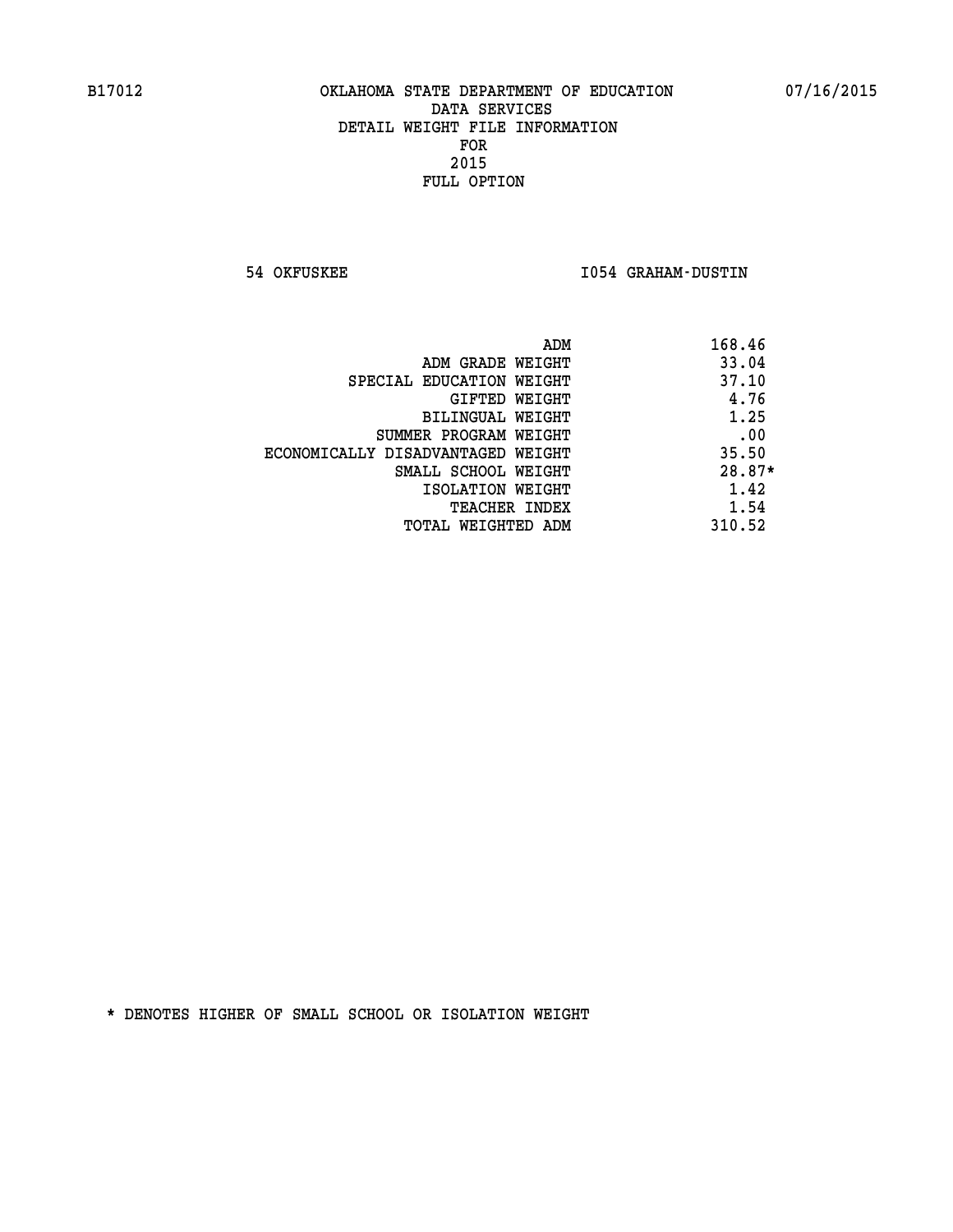**55 OKLAHOMA C029 OAKDALE** 

| 603.69 |
|--------|
| 93.63  |
| 36.65  |
| 25.84  |
| 10.50  |
| .00    |
| 20.25  |
| .00    |
| .00    |
| 28.56  |
| 819.12 |
|        |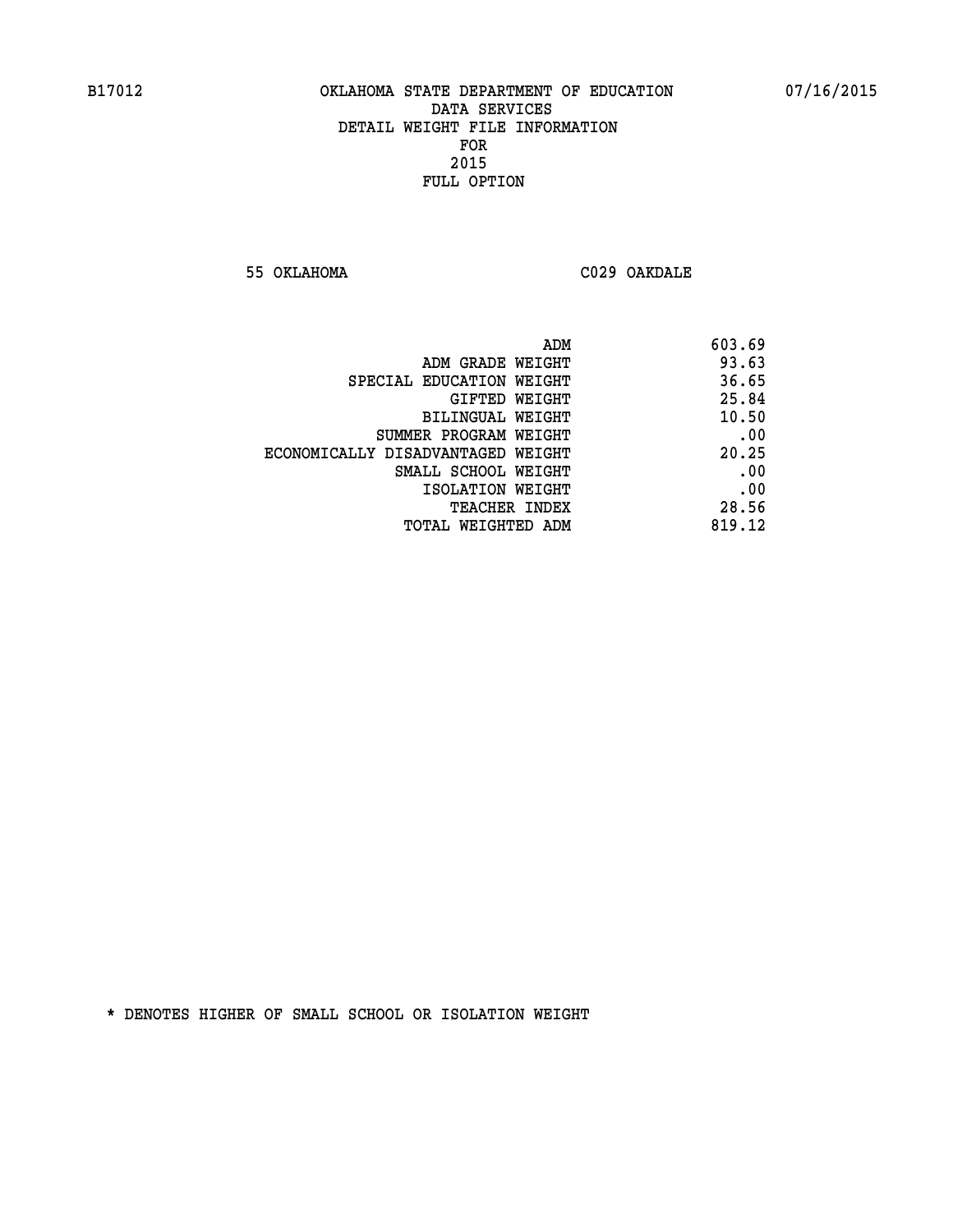**55 OKLAHOMA C074 CRUTCHO** 

| ADM                               | 391.04   |
|-----------------------------------|----------|
| ADM GRADE WEIGHT                  | 89.21    |
| SPECIAL EDUCATION WEIGHT          | 53.30    |
| <b>GIFTED WEIGHT</b>              | 10.20    |
| BILINGUAL WEIGHT                  | 3.75     |
| SUMMER PROGRAM WEIGHT             | .00      |
| ECONOMICALLY DISADVANTAGED WEIGHT | 91.75    |
| SMALL SCHOOL WEIGHT               | $20.40*$ |
| ISOLATION WEIGHT                  | .00      |
| <b>TEACHER INDEX</b>              | .00      |
| TOTAL WEIGHTED ADM                | 659.65   |
|                                   |          |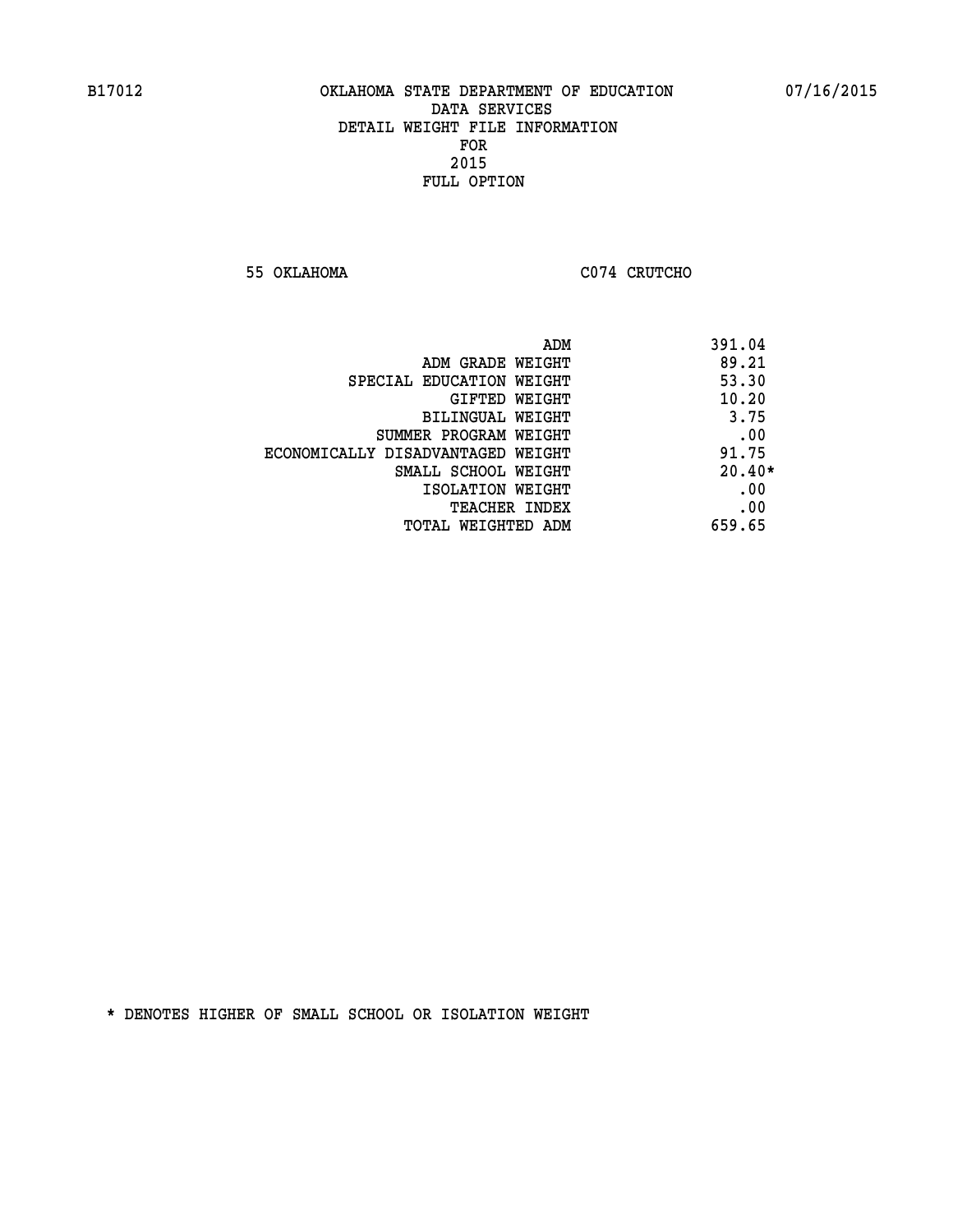**55 OKLAHOMA E001 OKC CHARTER: INDEPENDE**

| ADM                               | 299.43 |
|-----------------------------------|--------|
| ADM GRADE WEIGHT                  | 40.48  |
| SPECIAL EDUCATION WEIGHT          | 31.45  |
| GIFTED WEIGHT                     | 15.30  |
| BILINGUAL WEIGHT                  | 13.75  |
| SUMMER PROGRAM WEIGHT             | .00    |
| ECONOMICALLY DISADVANTAGED WEIGHT | 44.50  |
| SMALL SCHOOL WEIGHT               | .00    |
| ISOLATION WEIGHT                  | .00    |
| <b>TEACHER INDEX</b>              | 30.79  |
| TOTAL WEIGHTED ADM                | 475.70 |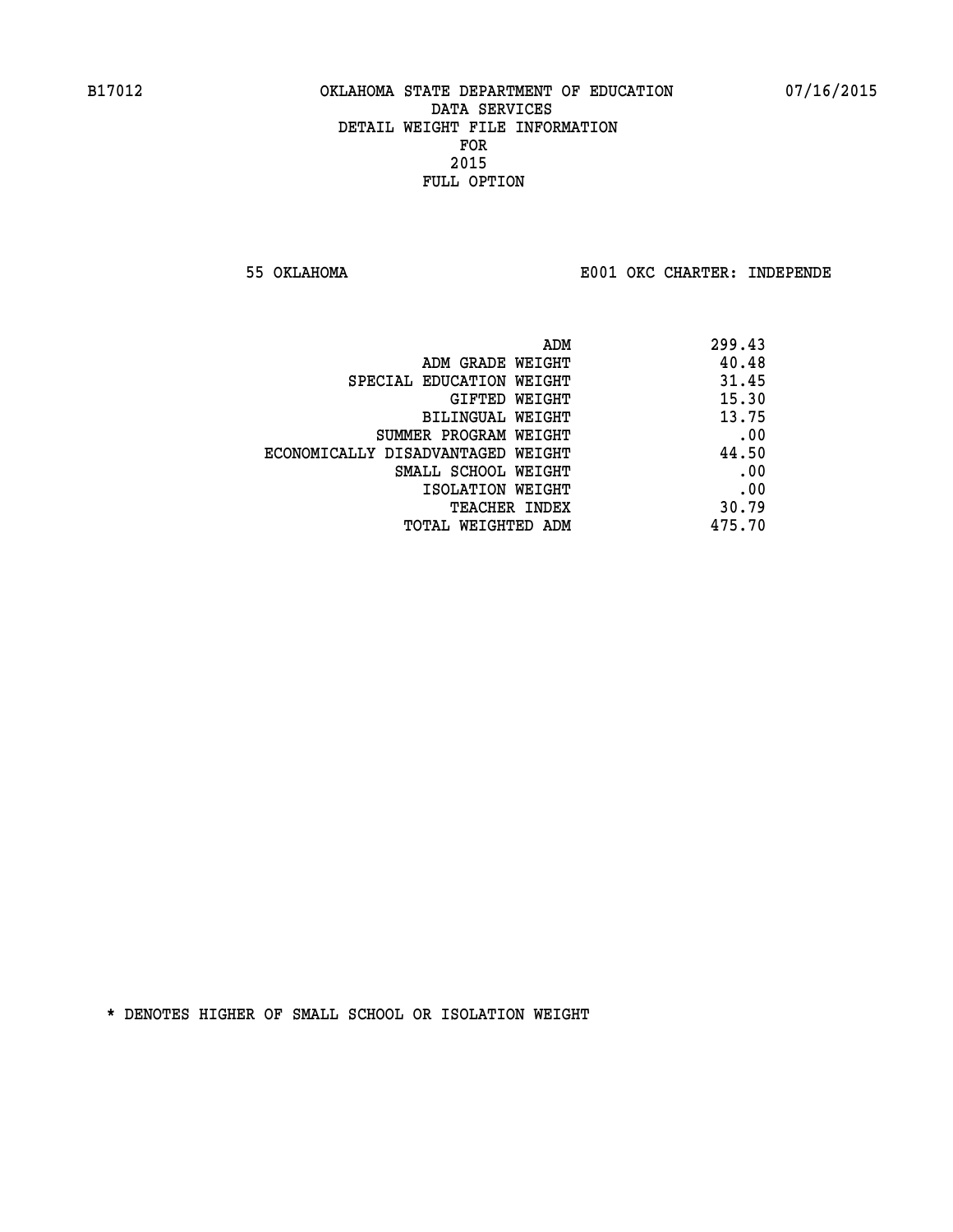**55 OKLAHOMA E002 OKC CHARTER: SEEWORTH** 

| 437.93 |
|--------|
| 75.70  |
| 151.05 |
| 11.90  |
| 21.50  |
| .00    |
| 127.00 |
| .00    |
| .00    |
| .00    |
| 825.08 |
|        |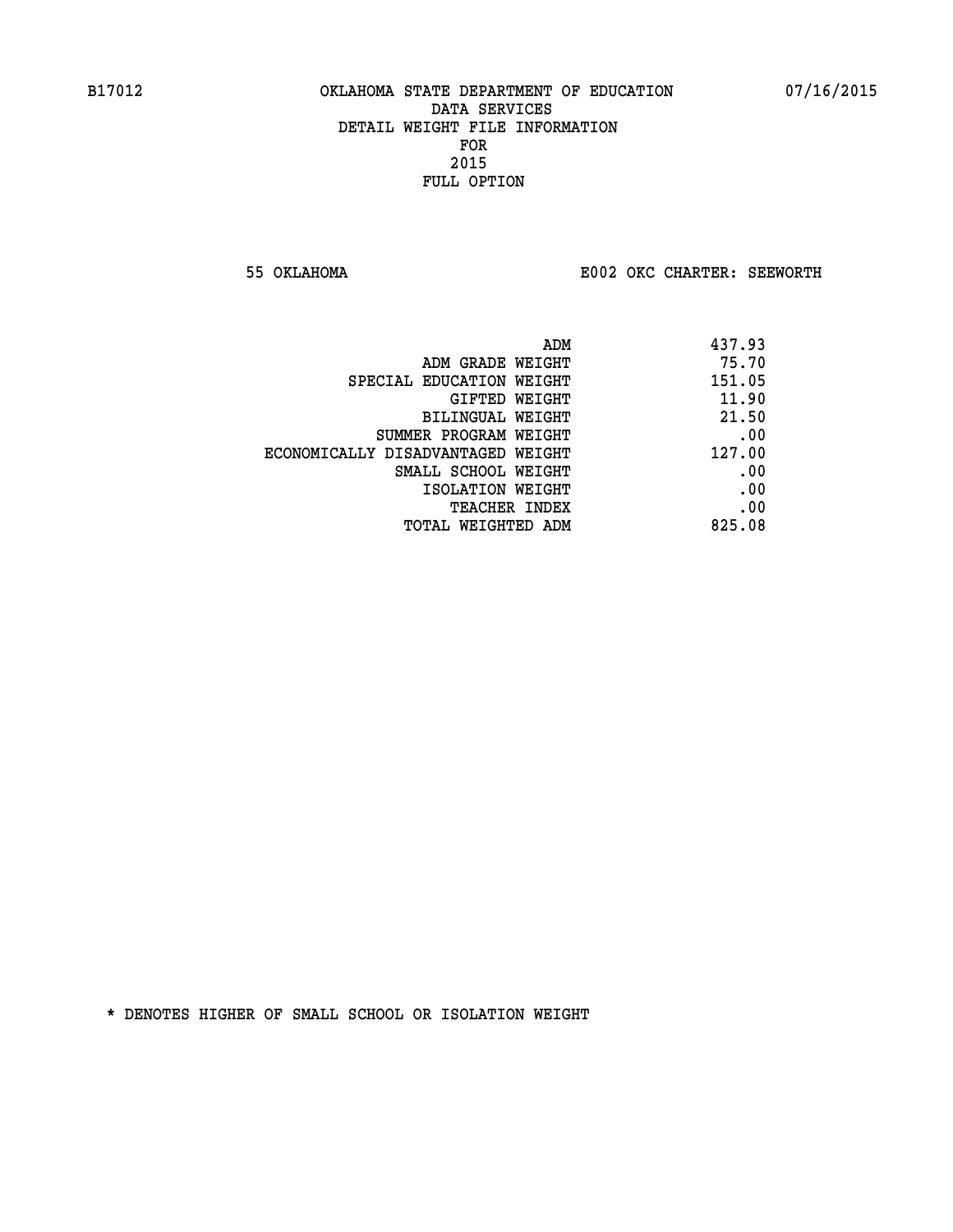**55 OKLAHOMA E003 OKC CHARTER: HUPFELD/W**

| ADM                               | 327.63 |
|-----------------------------------|--------|
| ADM GRADE WEIGHT                  | 75.30  |
| SPECIAL EDUCATION WEIGHT          | 37.10  |
| GIFTED WEIGHT                     | 13.94  |
| BILINGUAL WEIGHT                  | 8.75   |
| SUMMER PROGRAM WEIGHT             | .00    |
| ECONOMICALLY DISADVANTAGED WEIGHT | 73.00  |
| SMALL SCHOOL WEIGHT               | .00    |
| ISOLATION WEIGHT                  | .00    |
| <b>TEACHER INDEX</b>              | .00    |
| TOTAL WEIGHTED ADM                | 535.72 |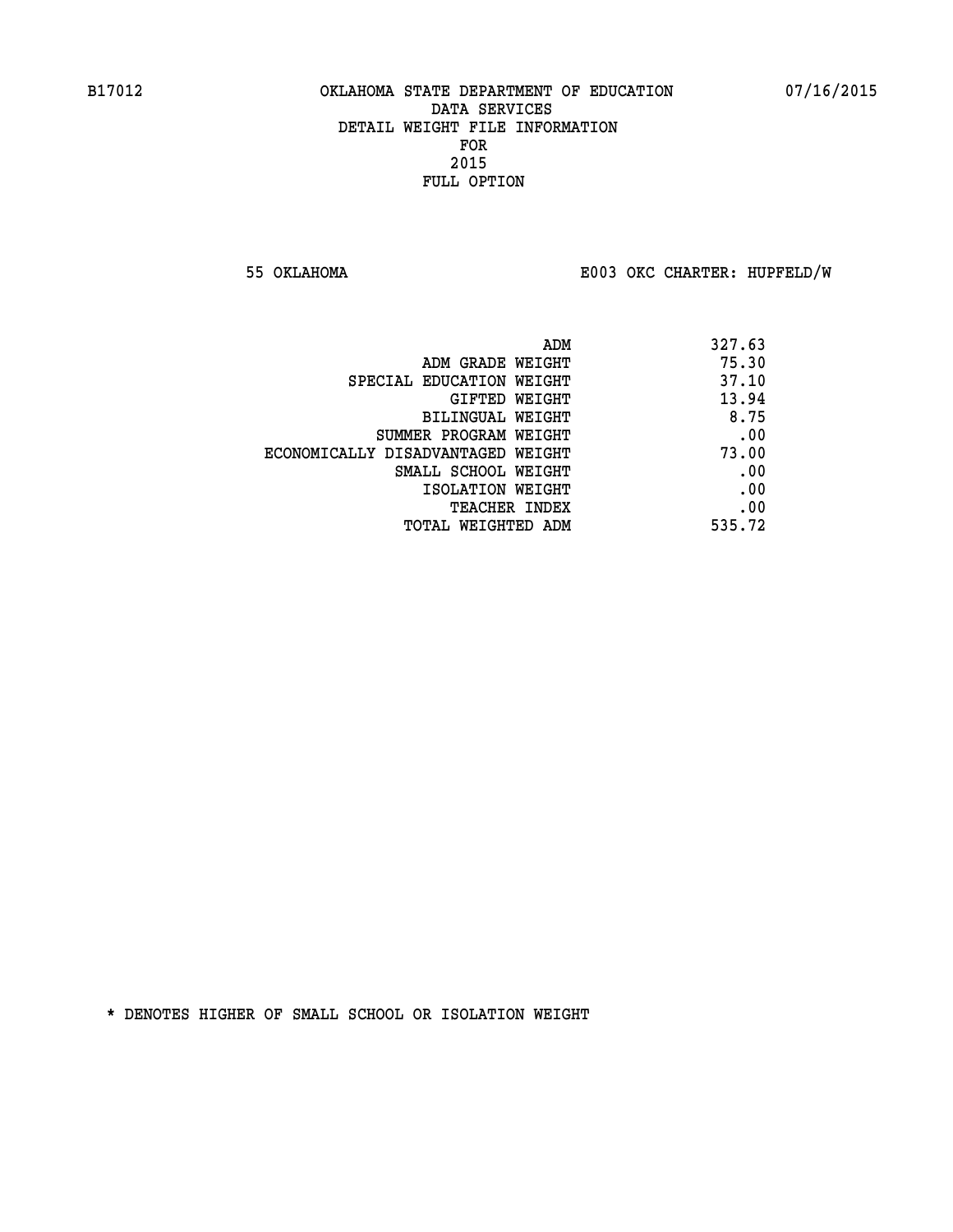**55 OKLAHOMA E005 OKC CHARTER: DOVE SCIE**

| ADM                               | 490.31 |
|-----------------------------------|--------|
| ADM GRADE WEIGHT                  | 82.05  |
| SPECIAL EDUCATION WEIGHT          | 13.90  |
| GIFTED WEIGHT                     | 52.02  |
| BILINGUAL WEIGHT                  | 88.75  |
| SUMMER PROGRAM WEIGHT             | .00    |
| ECONOMICALLY DISADVANTAGED WEIGHT | 102.50 |
| SMALL SCHOOL WEIGHT               | .00    |
| ISOLATION WEIGHT                  | .00    |
| <b>TEACHER INDEX</b>              | .00    |
| TOTAL WEIGHTED ADM                | 829.53 |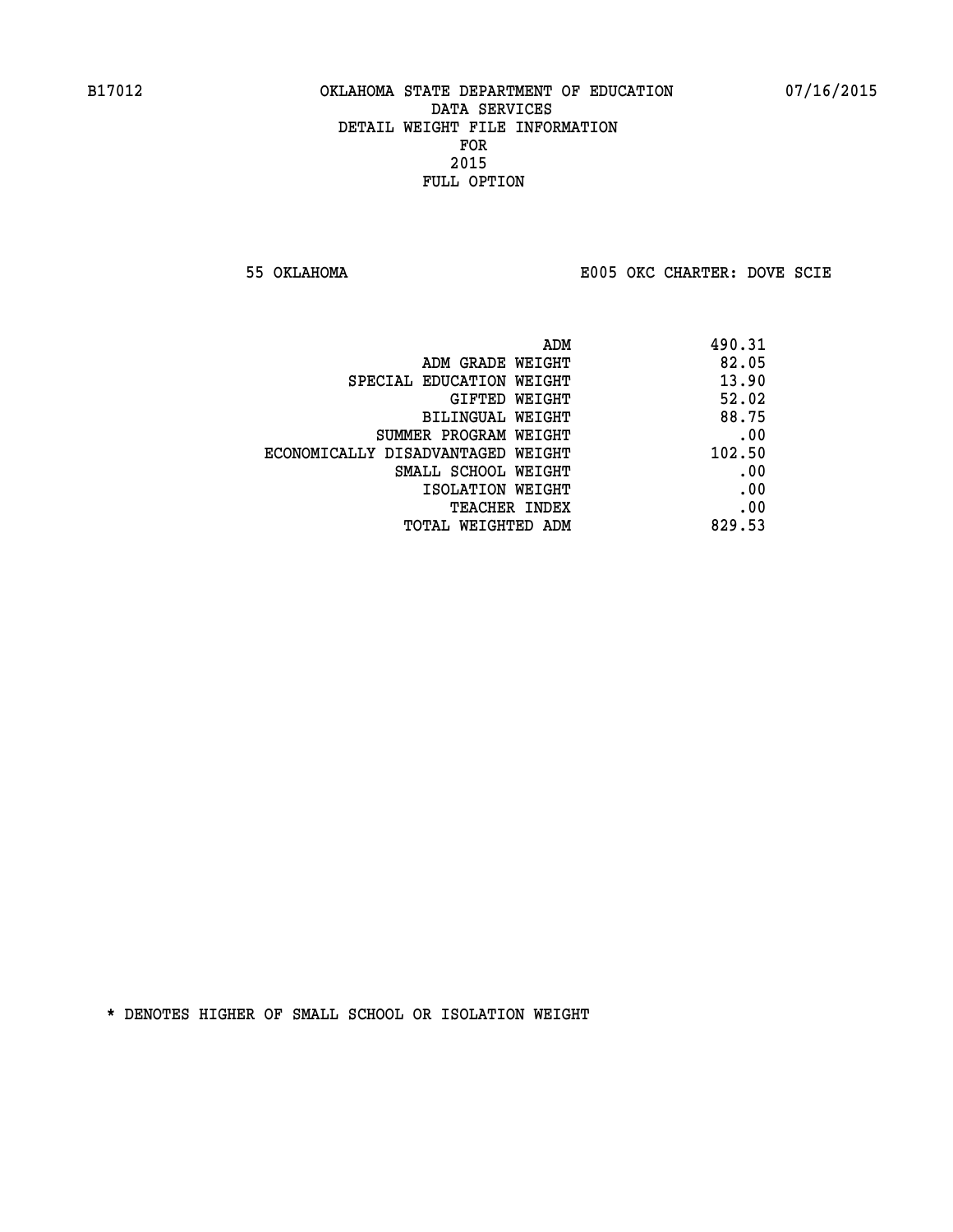**55 OKLAHOMA E007 OKC CHARTER: SANTA FE** 

| 638.51   |
|----------|
| 127.70   |
| 30.40    |
| 29.92    |
| 121.00   |
| .00      |
| 131.25   |
| .00      |
| .00      |
| .00      |
| 1,078.78 |
|          |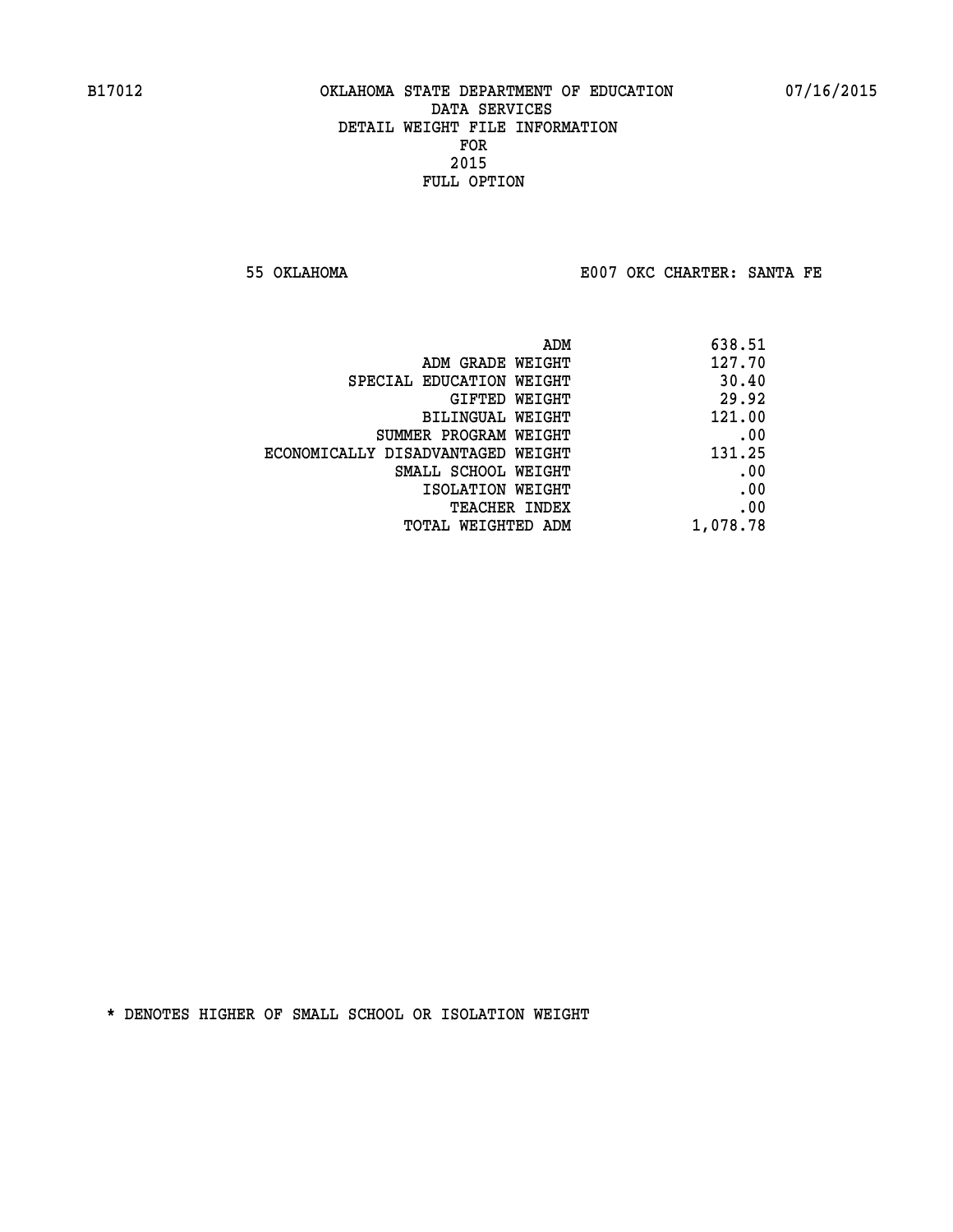**55 OKLAHOMA E008 OKC CHARTER: HARDING C**

| ADM                               | 473.36 |
|-----------------------------------|--------|
| ADM GRADE WEIGHT                  | 94.67  |
| SPECIAL EDUCATION WEIGHT          | 12.45  |
| GIFTED WEIGHT                     | 55.76  |
| BILINGUAL WEIGHT                  | 22.50  |
| SUMMER PROGRAM WEIGHT             | .00    |
| ECONOMICALLY DISADVANTAGED WEIGHT | 57.75  |
| SMALL SCHOOL WEIGHT               | .00    |
| ISOLATION WEIGHT                  | .00    |
| <b>TEACHER INDEX</b>              | .00    |
| TOTAL WEIGHTED ADM                | 716.49 |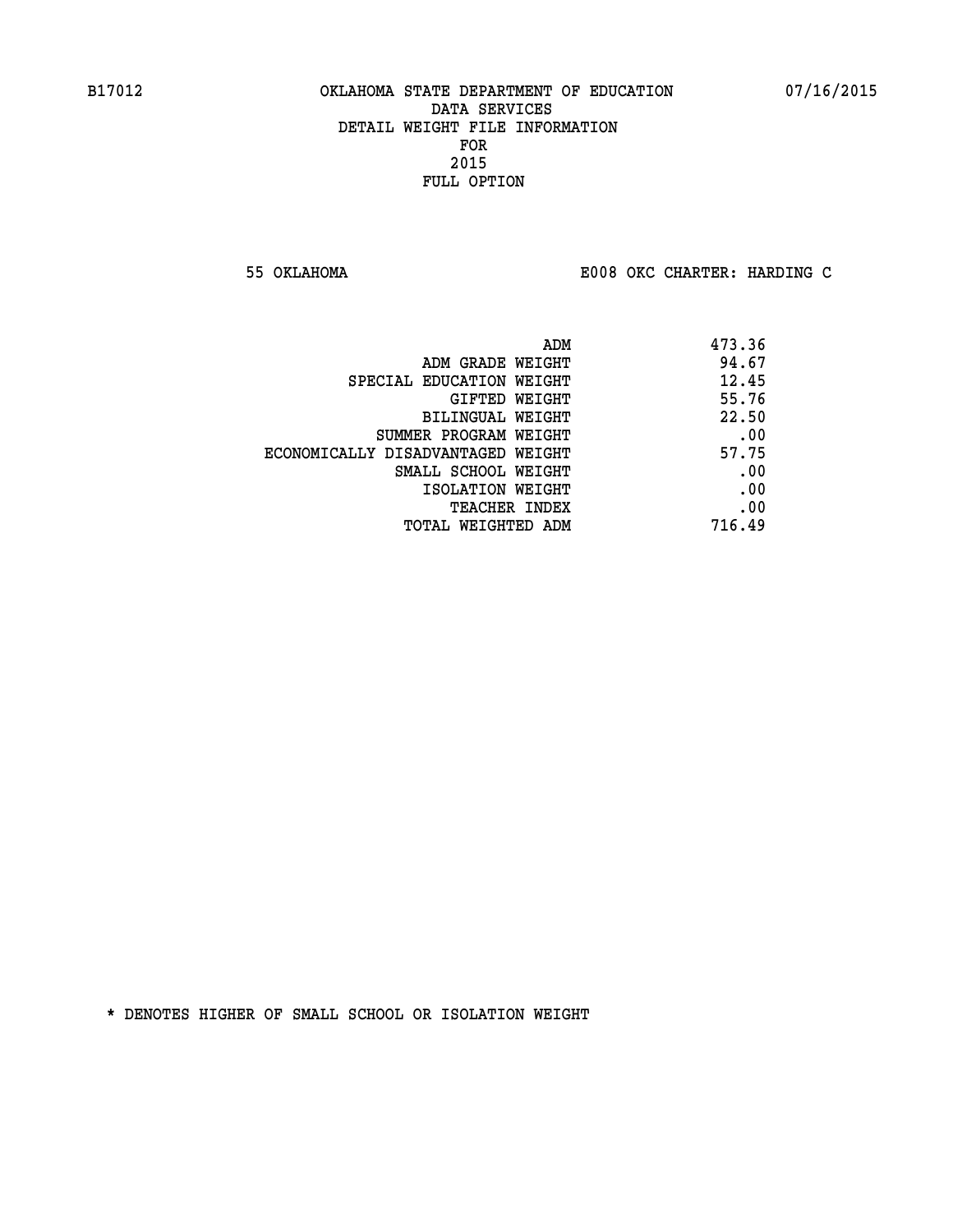**55 OKLAHOMA E010 OKC CHARTER: HARDING F**

| 350.66 |
|--------|
| 70.13  |
| 18.90  |
| 25.84  |
| 8.50   |
| .00    |
| 49.50  |
| .00    |
| .00    |
| .00    |
| 523.53 |
|        |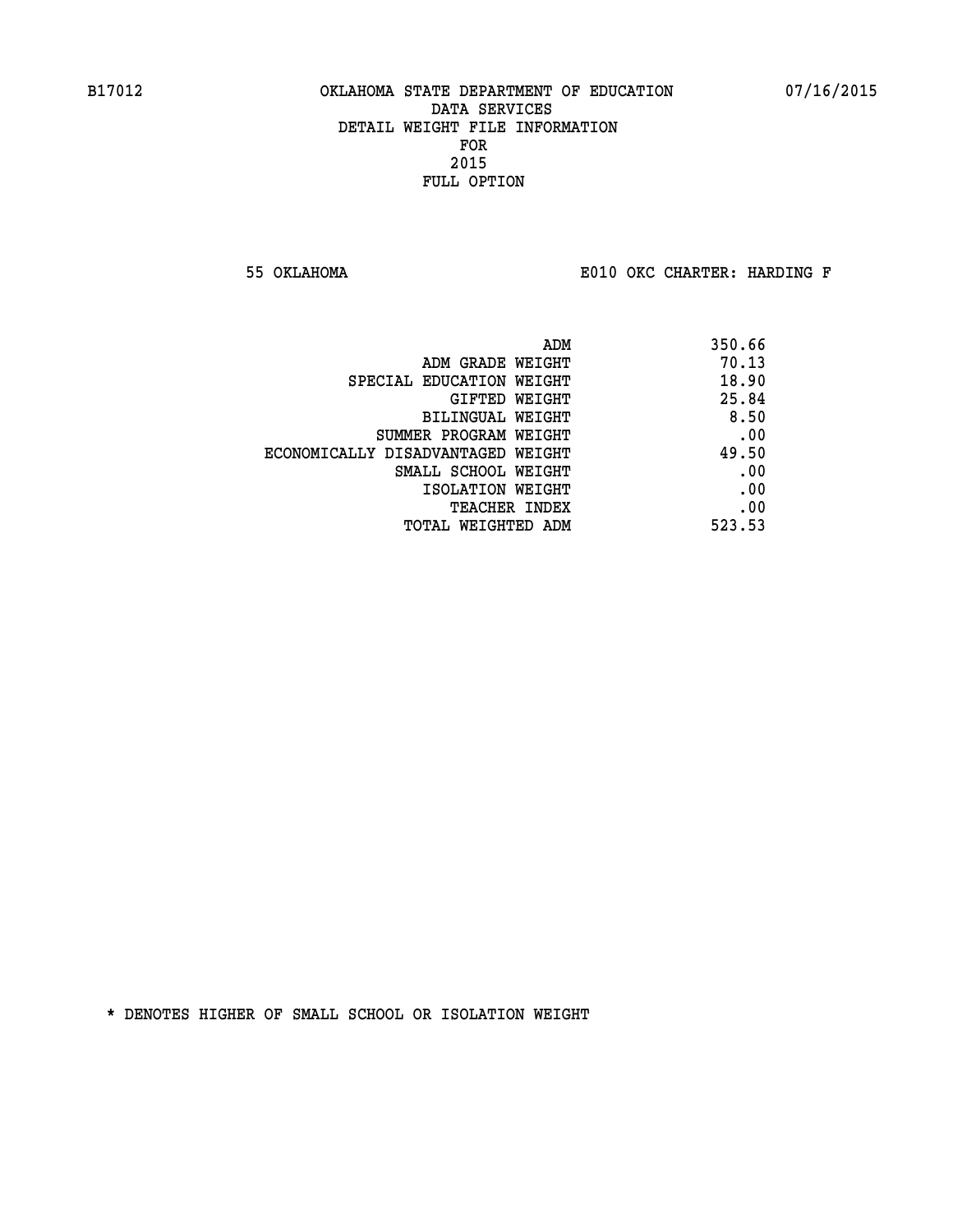**55 OKLAHOMA E011 OKC CHARTER: SANTA FE** 

| 384.14 |
|--------|
| 50.75  |
| 32.00  |
| 14.28  |
| 80.75  |
| .00    |
| 89.25  |
| .00    |
| .00    |
| .00    |
| 651.17 |
|        |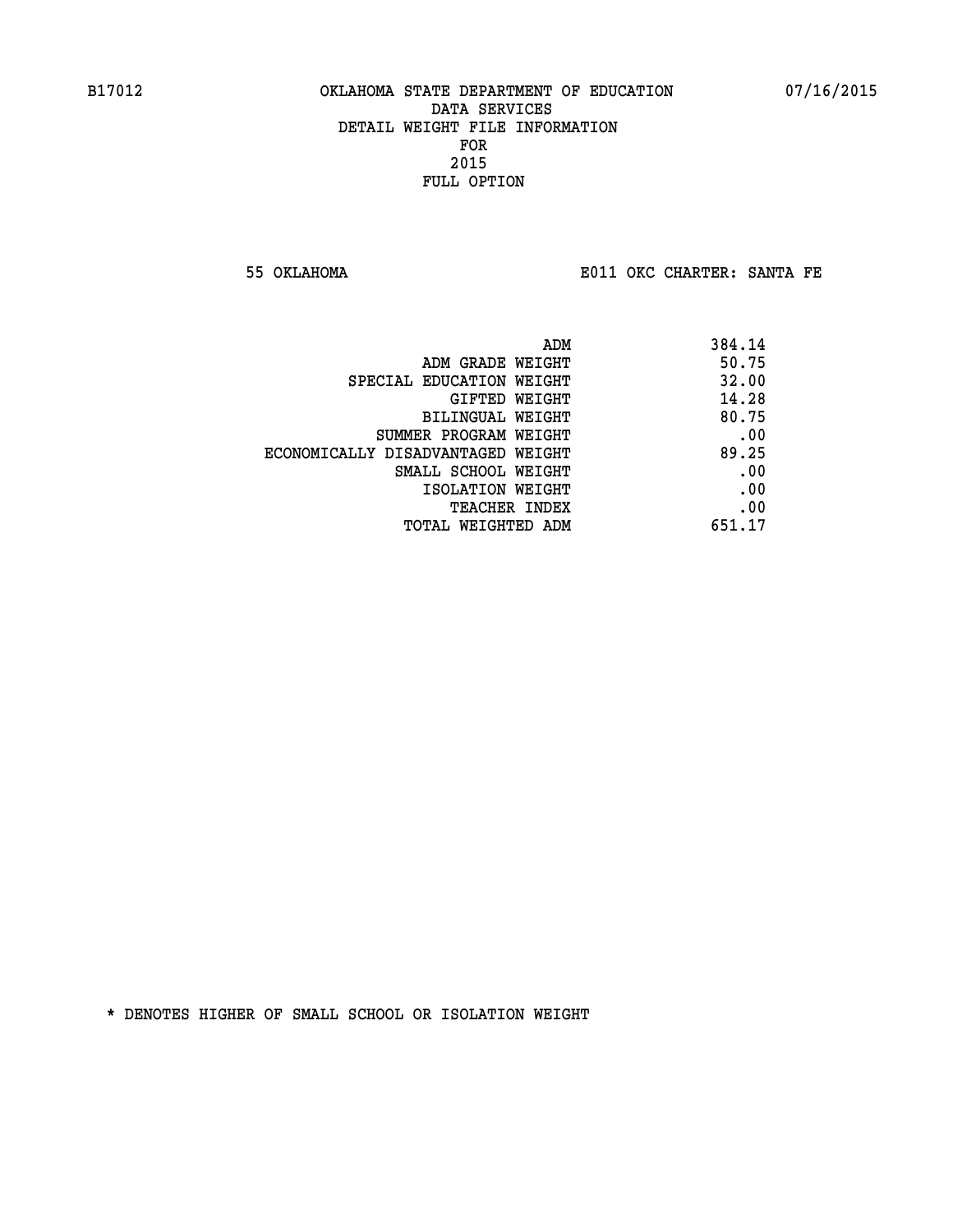**55 OKLAHOMA E012 OKC CHARTER: KIPP REAC**

| 294.32 |
|--------|
| 22.43  |
| 18.00  |
| 12.24  |
| 7.75   |
| .00    |
| 55.00  |
| .00    |
| .00    |
| .00    |
| 409.74 |
|        |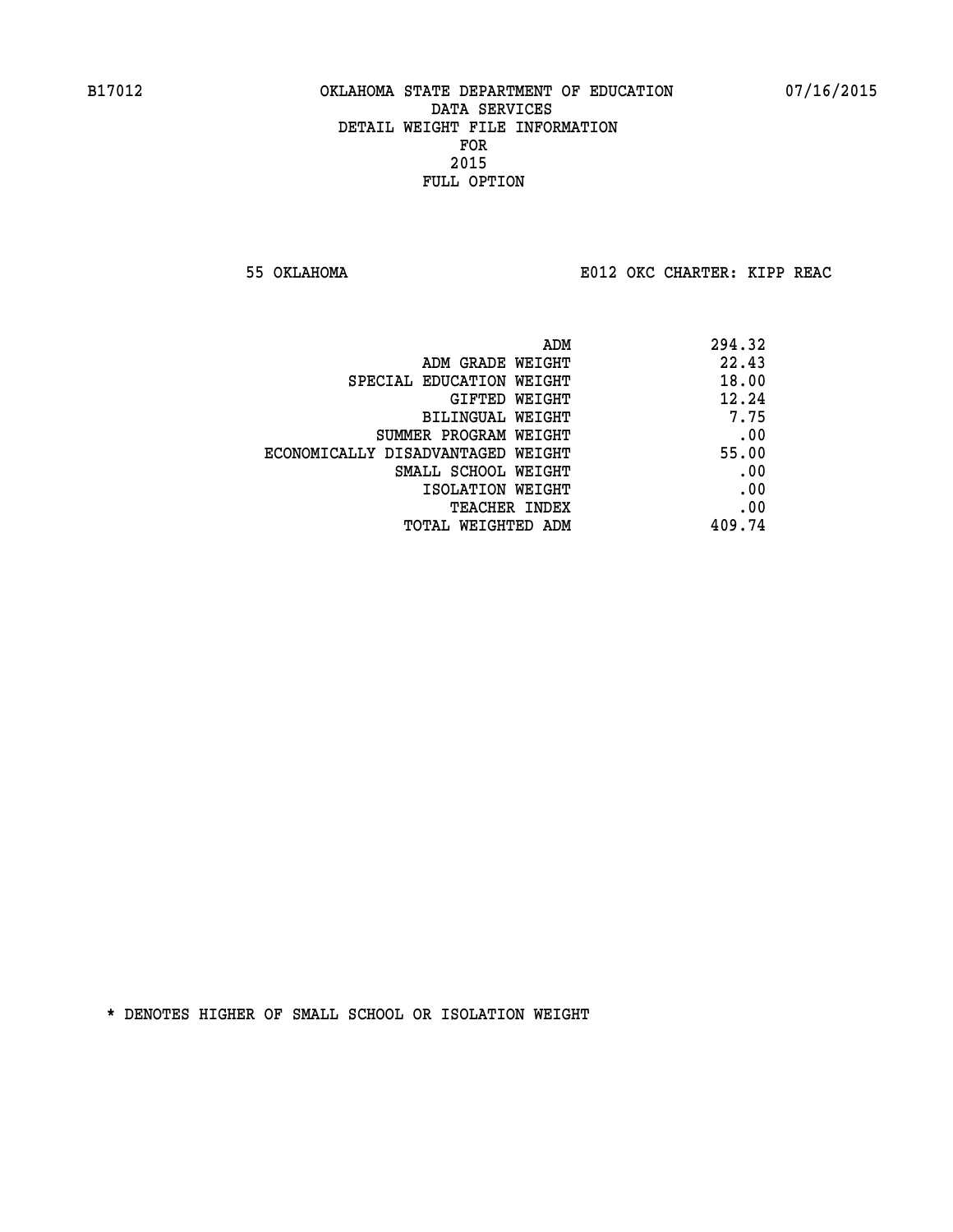**55 OKLAHOMA E013 OKC CHARTER: DOVE SCIE**

| 303.18 |
|--------|
| 63.67  |
| 15.00  |
| 18.70  |
| 23.25  |
| .00    |
| 58.00  |
| .00    |
| .00    |
| .00    |
| 481.80 |
|        |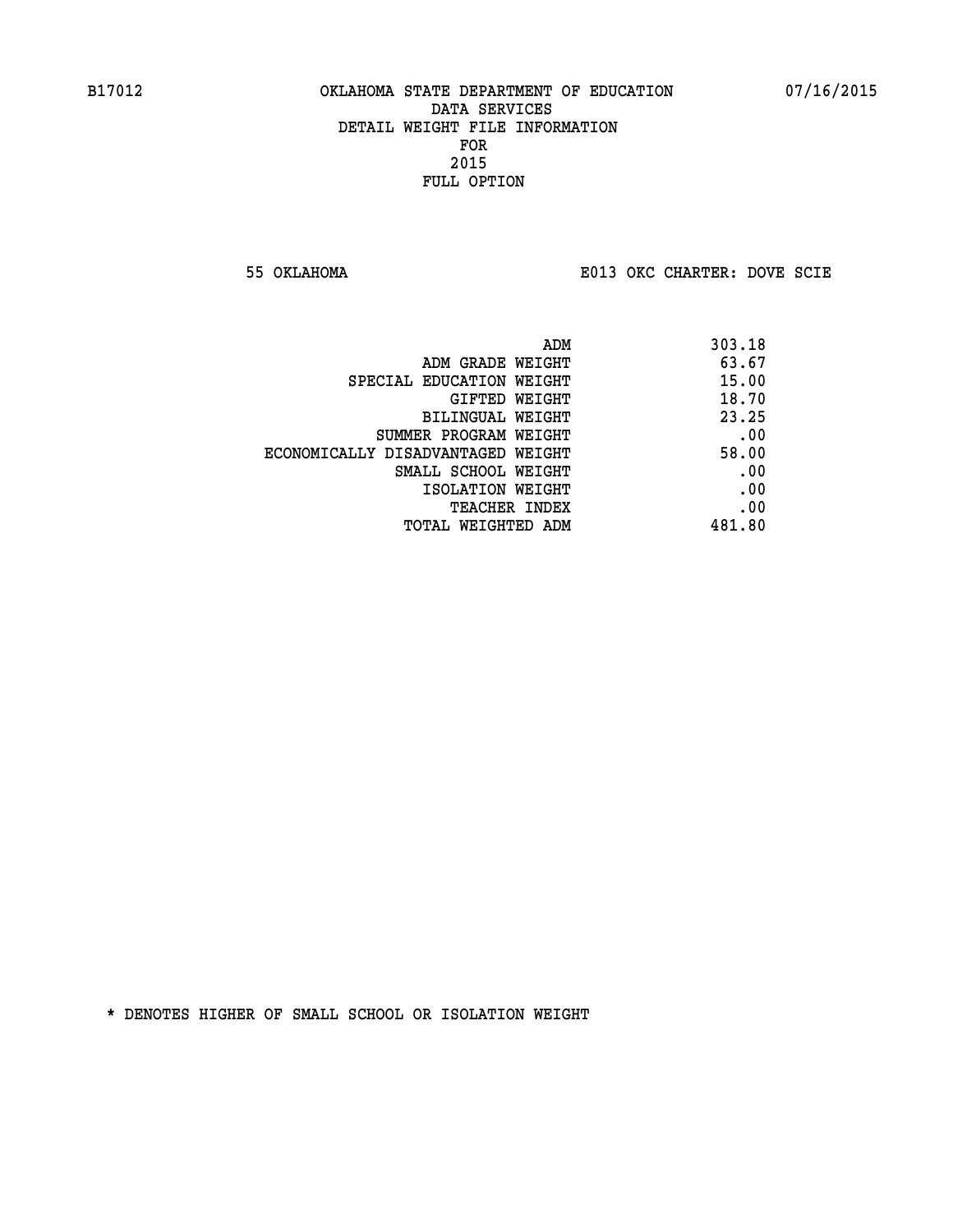**55 OKLAHOMA E016 OKC CHARTER: HARPER AC**

| 93.53  |
|--------|
| 18.71  |
| 25.90  |
| .68    |
| 1.50   |
| .00    |
| 34.50  |
| .00    |
| .00    |
| .00    |
| 174.82 |
|        |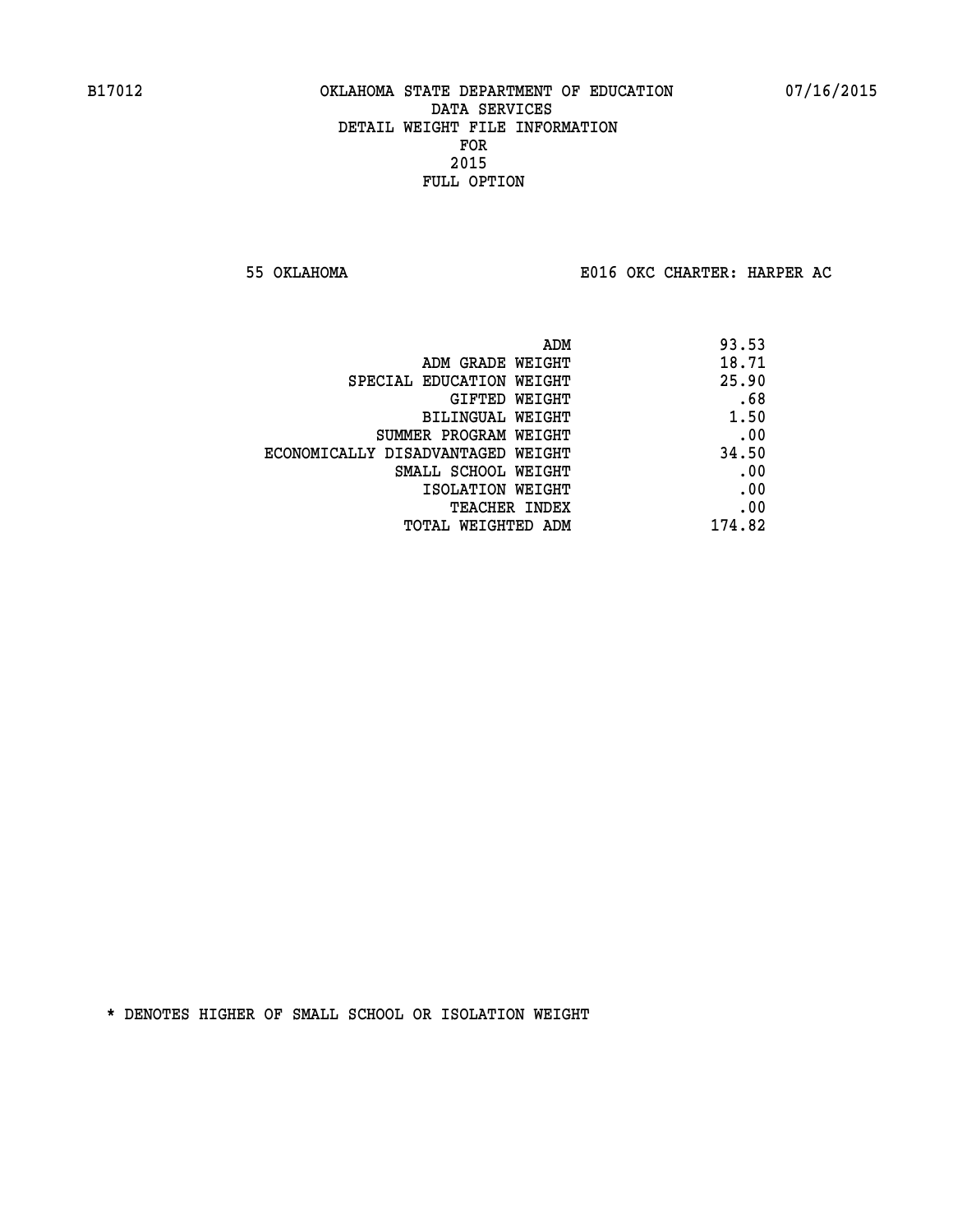**55 OKLAHOMA G001 SANTA FE SOUTH ES (CHA**

| 475.01 |
|--------|
| 101.46 |
| 47.55  |
| 9.18   |
| 98.00  |
| .00    |
| 109.25 |
| .00    |
| .00    |
| .00    |
| 840.45 |
|        |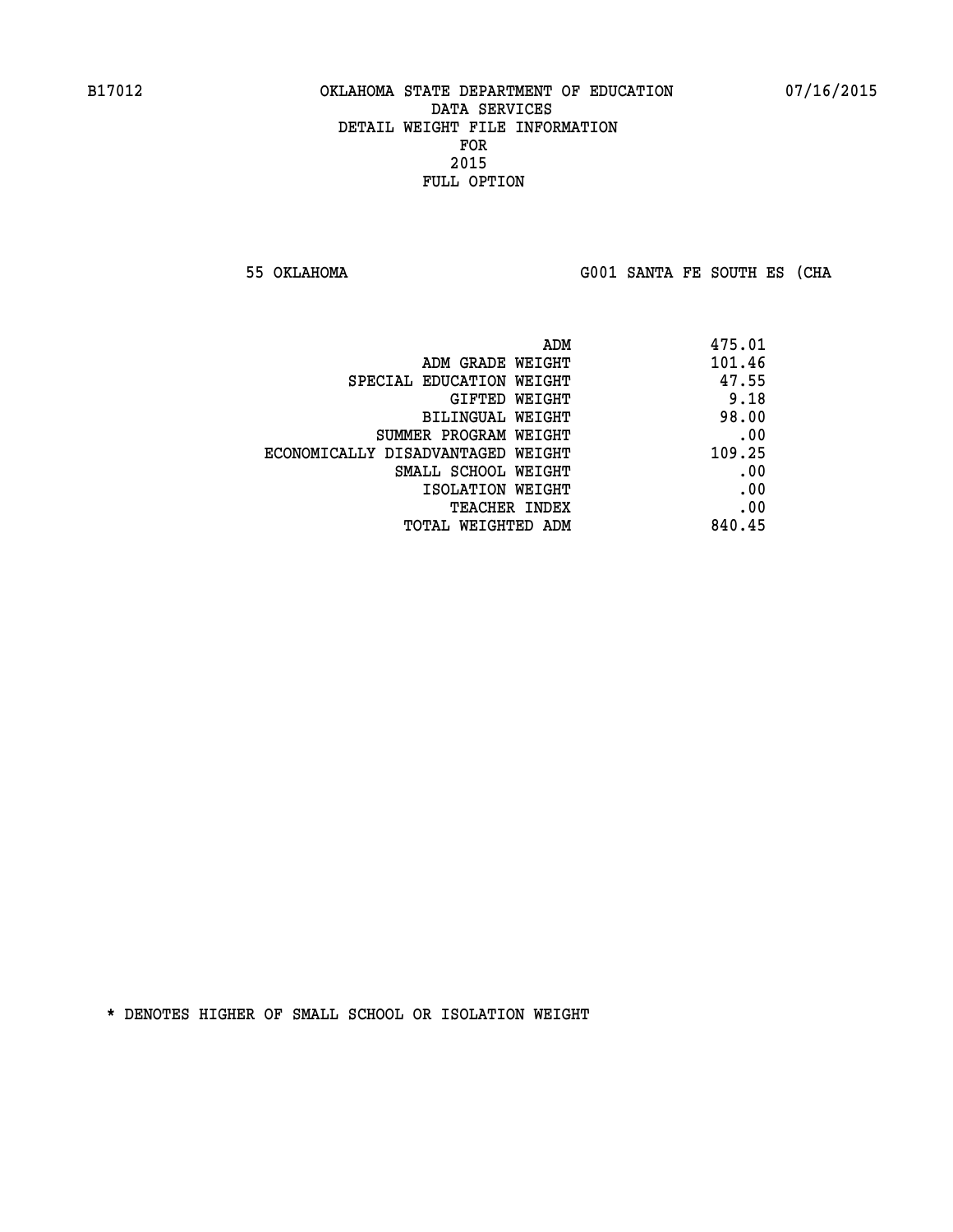**55 OKLAHOMA G003 ALEXIS RAINBOW (CHARTE**

| 60.54 |
|-------|
| 23.29 |
| .00   |
| .00   |
| .00   |
| .00   |
| 12.50 |
| .00   |
| .00   |
| .00   |
| 96.33 |
|       |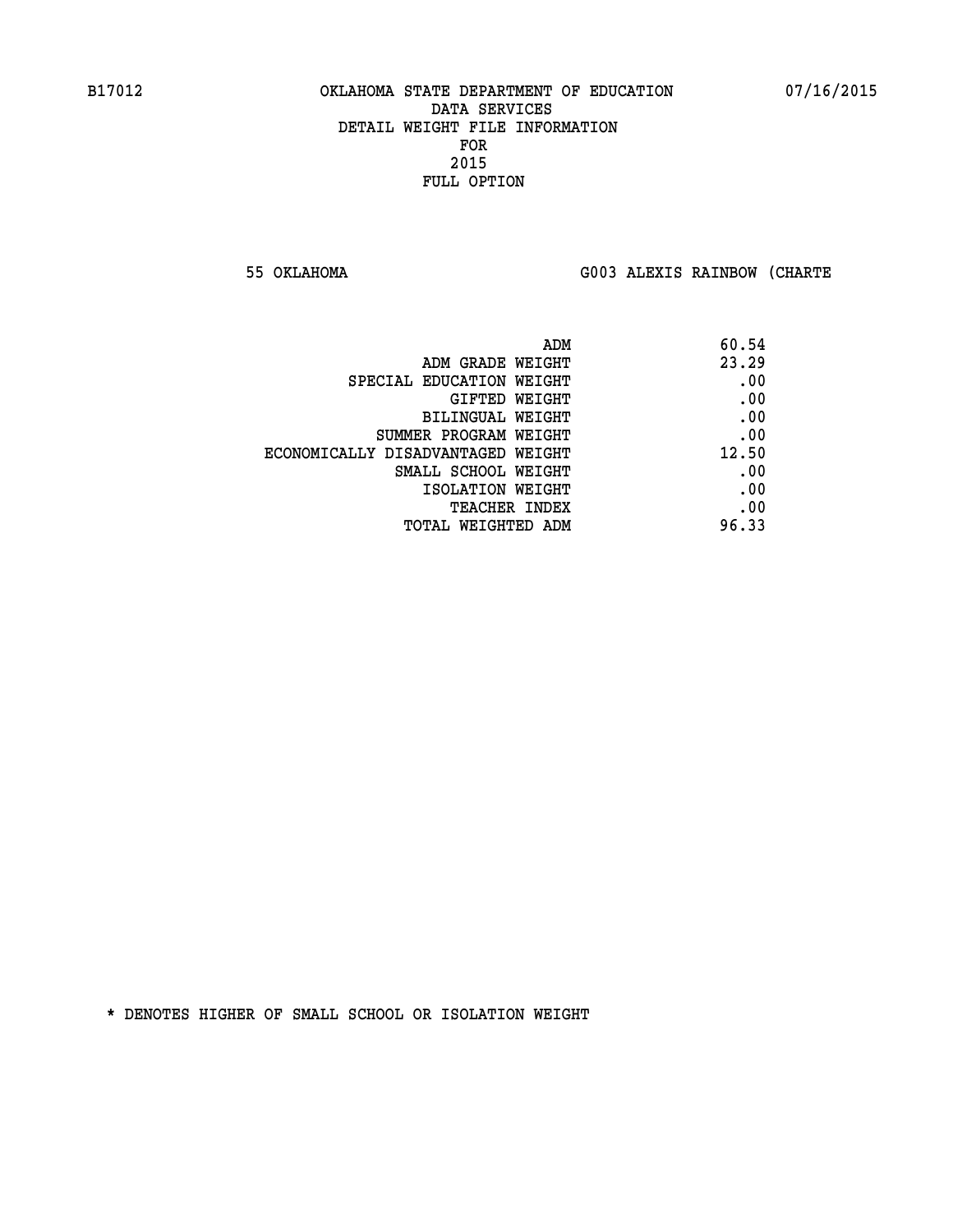**55 OKLAHOMA G004 ASTEC CHARTERS** 

| ADM                               | 834.02   |
|-----------------------------------|----------|
| ADM GRADE WEIGHT                  | 139.91   |
| SPECIAL EDUCATION WEIGHT          | 60.35    |
| GIFTED WEIGHT                     | 44.20    |
| BILINGUAL WEIGHT                  | 147.00   |
| SUMMER PROGRAM WEIGHT             | .00      |
| ECONOMICALLY DISADVANTAGED WEIGHT | 196.50   |
| SMALL SCHOOL WEIGHT               | .00      |
| ISOLATION WEIGHT                  | .00      |
| <b>TEACHER INDEX</b>              | .00      |
| <b>TOTAL WEIGHTED ADM</b>         | 1,421.98 |
|                                   |          |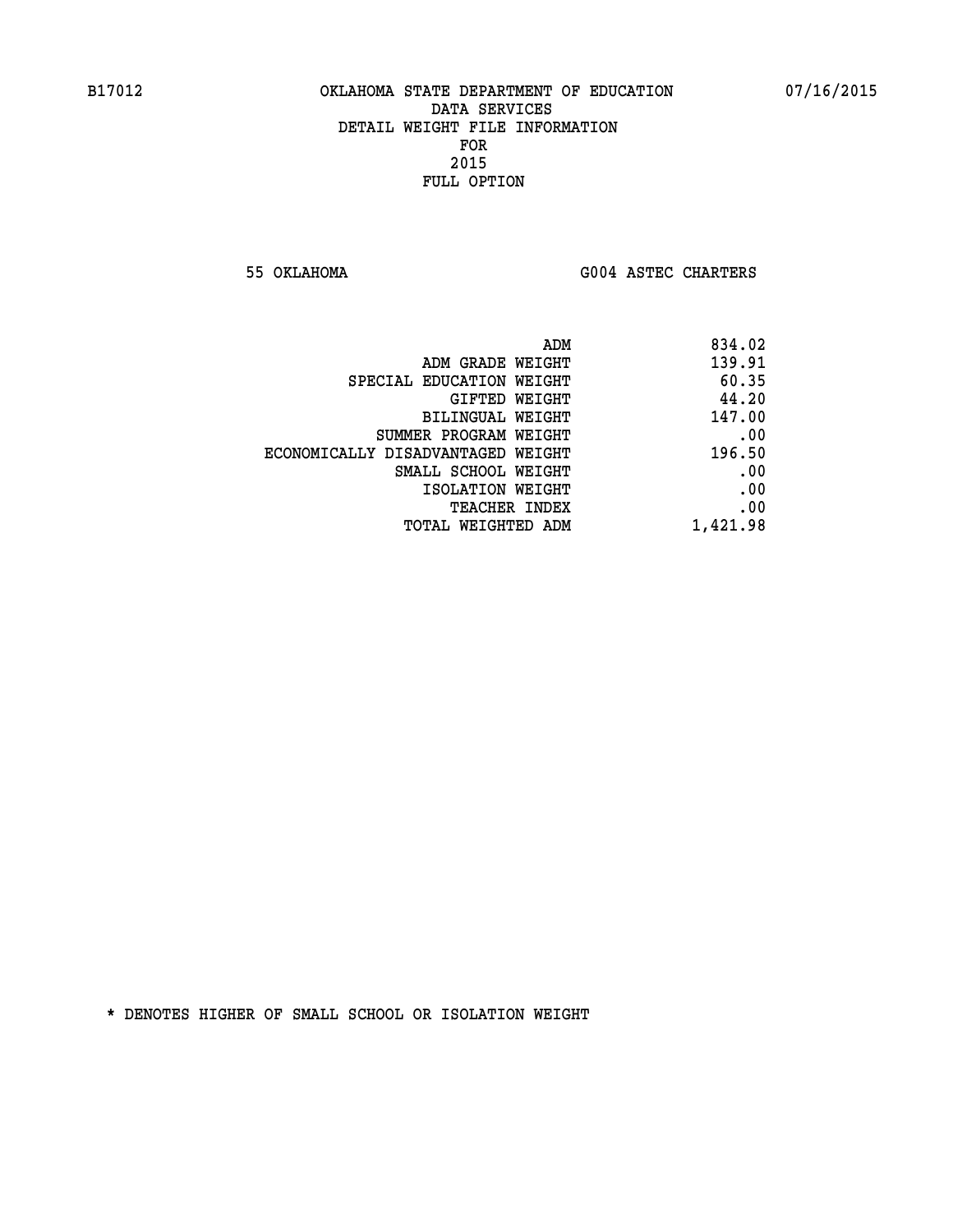**55 OKLAHOMA G007 JOHN W REX CHARTER ELE**

| ADM                               | 302.76 |
|-----------------------------------|--------|
| ADM GRADE WEIGHT                  | 111.42 |
| SPECIAL EDUCATION WEIGHT          | 2.70   |
| GIFTED WEIGHT                     | 10.20  |
| BILINGUAL WEIGHT                  | 4.25   |
| SUMMER PROGRAM WEIGHT             | .00    |
| ECONOMICALLY DISADVANTAGED WEIGHT | 32.75  |
| SMALL SCHOOL WEIGHT               | .00    |
| ISOLATION WEIGHT                  | .00    |
| <b>TEACHER INDEX</b>              | .00    |
| TOTAL WEIGHTED ADM                | 464.08 |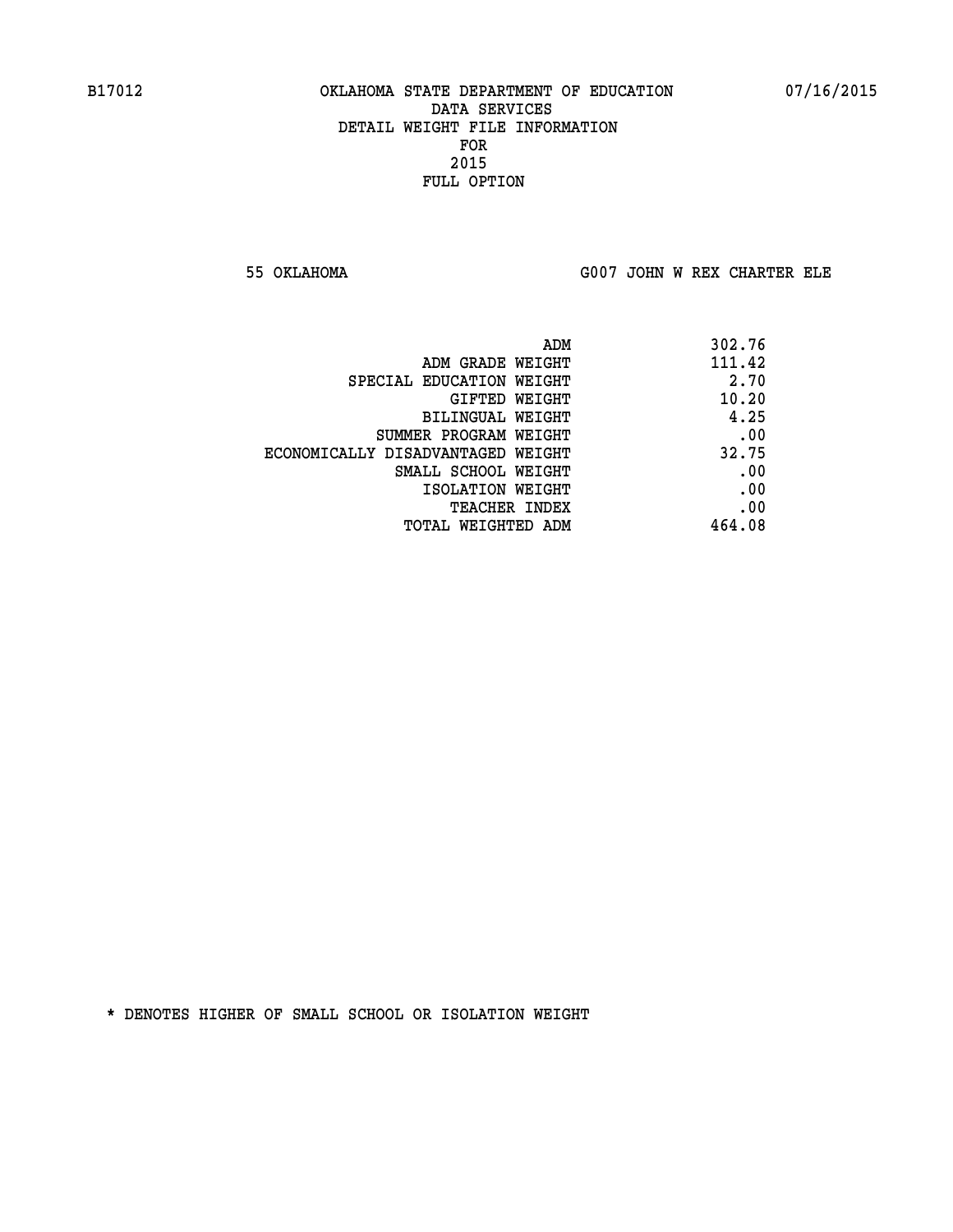**55 OKLAHOMA I001 PUTNAM CITY** 

| 19,250.27 |
|-----------|
| 3,805.78  |
| 2,789.15  |
| 1,034.62  |
| 966.75    |
| 24.00     |
| 3,659.00  |
| .00       |
| .00       |
| .00       |
| 31,529.57 |
|           |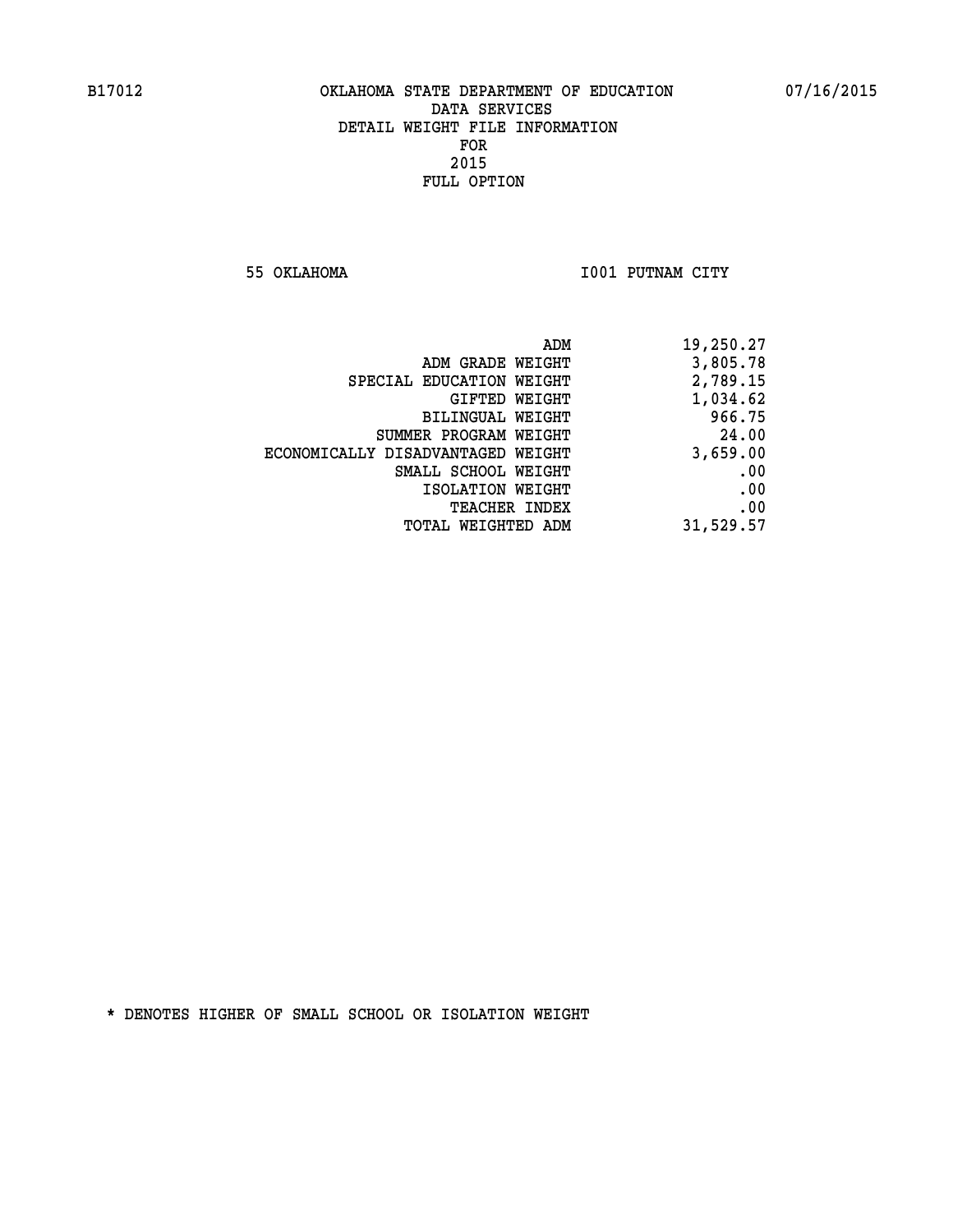**55 OKLAHOMA I003 LUTHER** 

| ADM                               | 936.97   |
|-----------------------------------|----------|
| ADM GRADE WEIGHT                  | 155.86   |
| SPECIAL EDUCATION WEIGHT          | 131.50   |
| GIFTED WEIGHT                     | 23.80    |
| <b>BILINGUAL WEIGHT</b>           | 11.25    |
| SUMMER PROGRAM WEIGHT             | .00      |
| ECONOMICALLY DISADVANTAGED WEIGHT | 148.25   |
| SMALL SCHOOL WEIGHT               | .00      |
| ISOLATION WEIGHT                  | .00      |
| TEACHER INDEX                     | .00      |
| TOTAL WEIGHTED ADM                | 1,407.63 |
|                                   |          |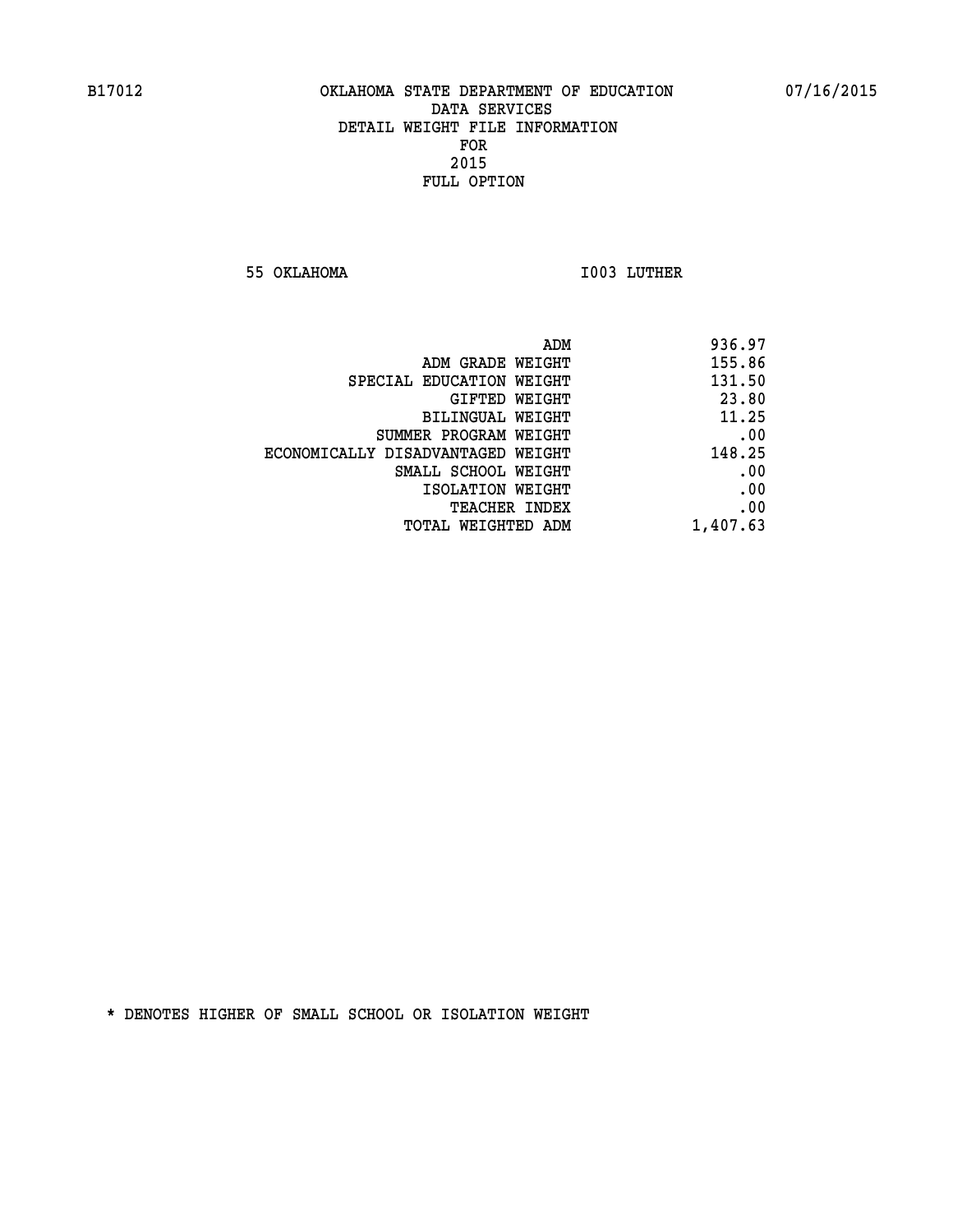**55 OKLAHOMA I004 CHOCTAW-NICOMA PARK** 

| ADM                               | 5,614.47 |
|-----------------------------------|----------|
| ADM GRADE WEIGHT                  | 929.82   |
| SPECIAL EDUCATION WEIGHT          | 915.20   |
| GIFTED WEIGHT                     | 234.60   |
| BILINGUAL WEIGHT                  | 14.75    |
| SUMMER PROGRAM WEIGHT             | 2.40     |
| ECONOMICALLY DISADVANTAGED WEIGHT | 466.50   |
| SMALL SCHOOL WEIGHT               | .00      |
| ISOLATION WEIGHT                  | .00      |
| <b>TEACHER INDEX</b>              | 49.08    |
| TOTAL WEIGHTED ADM                | 8,226.82 |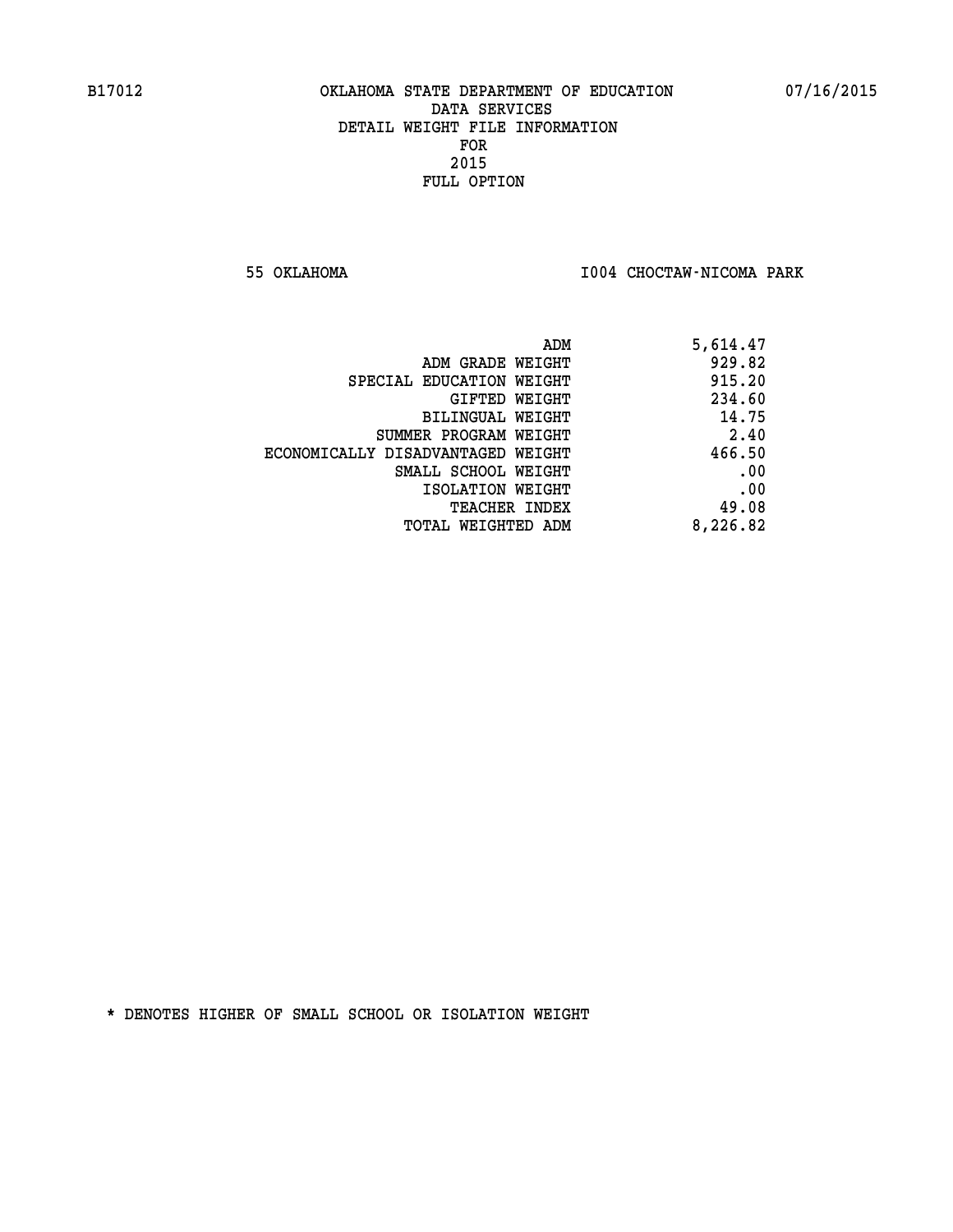**55 OKLAHOMA I006 DEER CREEK** 

| ADM                               | 5,372.15 |
|-----------------------------------|----------|
| ADM GRADE WEIGHT                  | 1,048.99 |
| SPECIAL EDUCATION WEIGHT          | 531.05   |
| GIFTED WEIGHT                     | 304.64   |
| BILINGUAL WEIGHT                  | 104.00   |
| SUMMER PROGRAM WEIGHT             | .00      |
| ECONOMICALLY DISADVANTAGED WEIGHT | 129.25   |
| SMALL SCHOOL WEIGHT               | .00      |
| ISOLATION WEIGHT                  | .00      |
| <b>TEACHER INDEX</b>              | .00      |
| <b>TOTAL WEIGHTED ADM</b>         | 7,490.08 |
|                                   |          |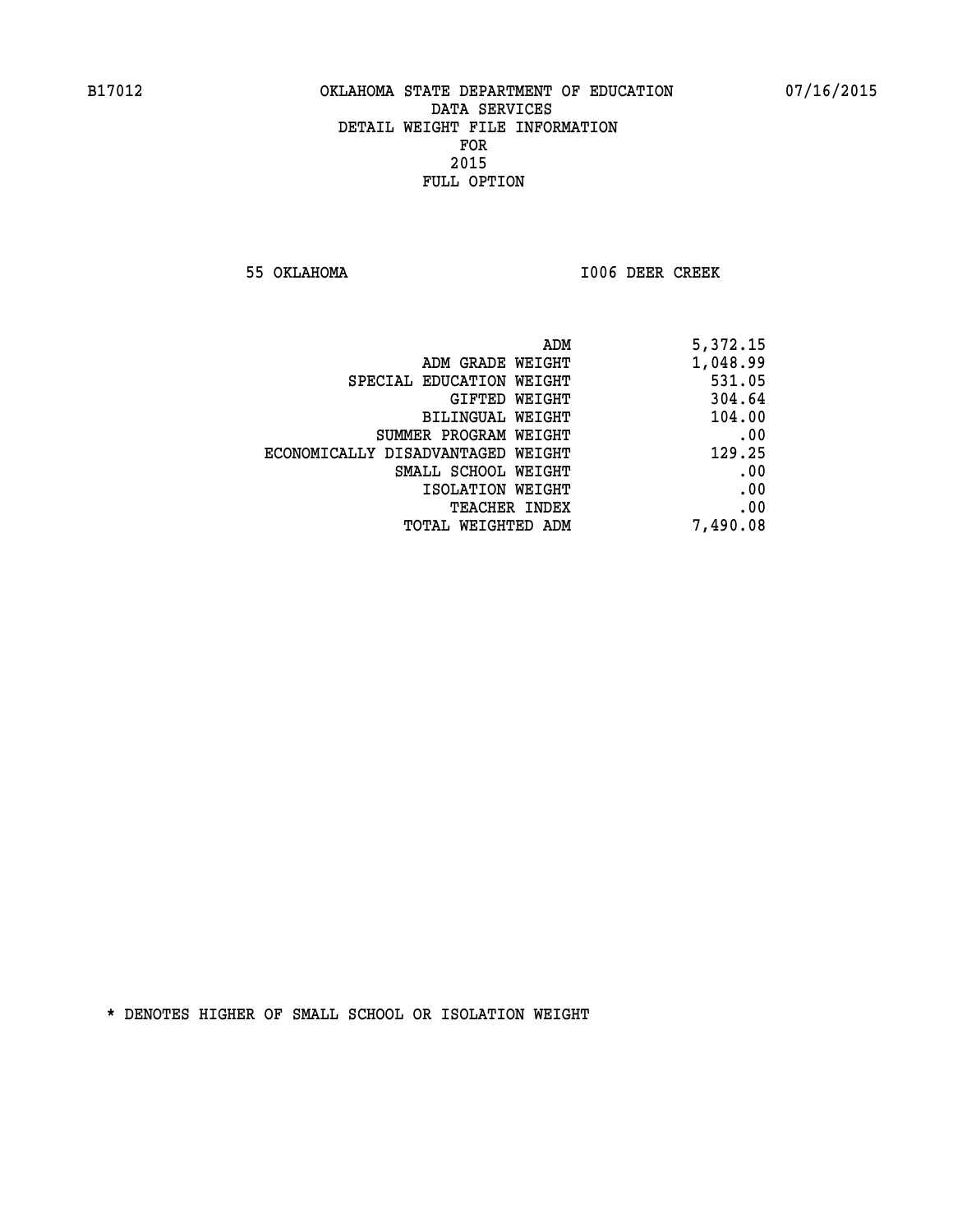**55 OKLAHOMA I007 HARRAH** 

| ADM                               | 2,085.42 |
|-----------------------------------|----------|
| ADM GRADE WEIGHT                  | 356.85   |
| SPECIAL EDUCATION WEIGHT          | 433.70   |
| GIFTED WEIGHT                     | 58.48    |
| BILINGUAL WEIGHT                  | 1.00     |
| SUMMER PROGRAM WEIGHT             | .00      |
| ECONOMICALLY DISADVANTAGED WEIGHT | 253.00   |
| SMALL SCHOOL WEIGHT               | .00      |
| ISOLATION WEIGHT                  | .00      |
| <b>TEACHER INDEX</b>              | 38.81    |
| TOTAL WEIGHTED ADM                | 3,227.26 |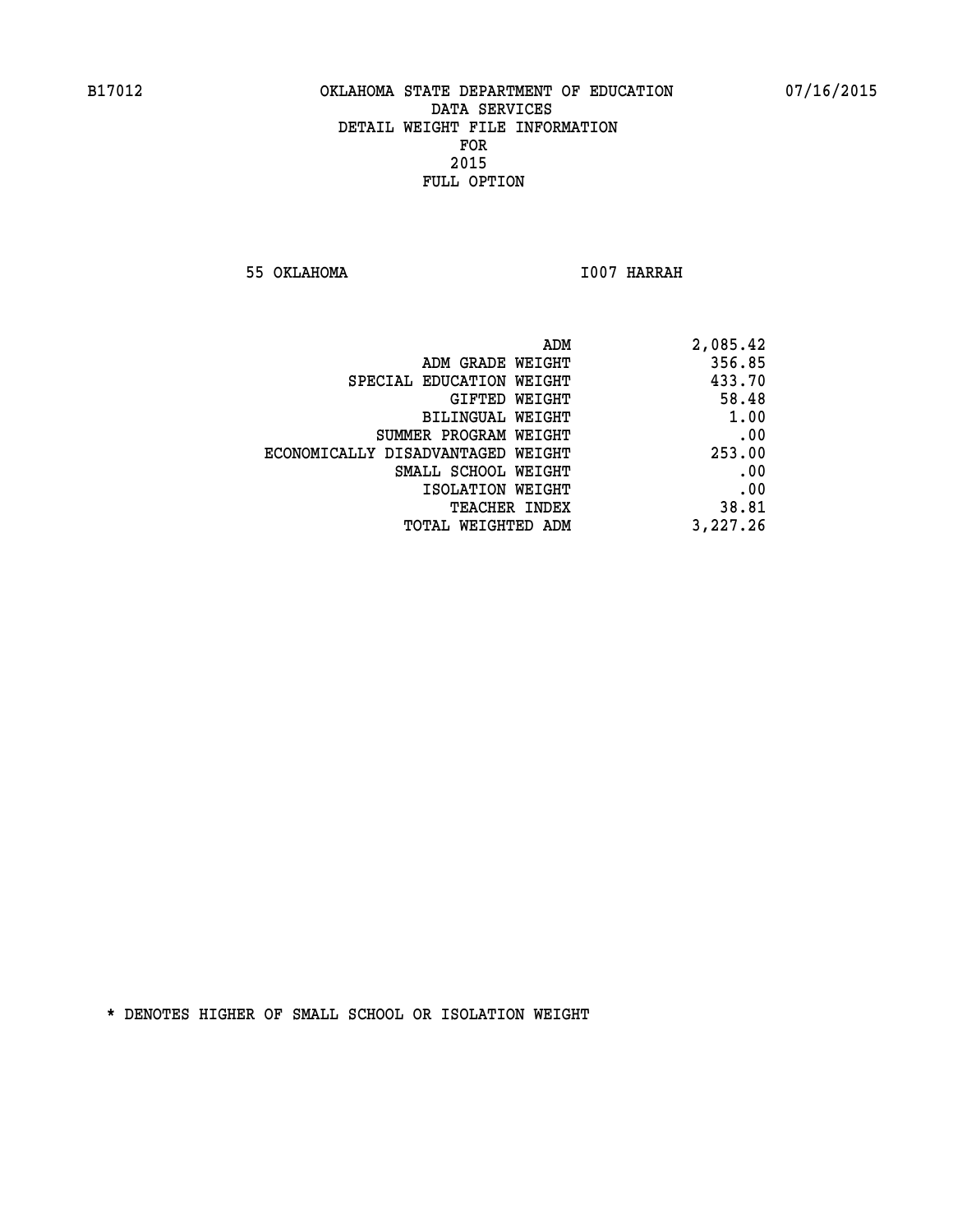**55 OKLAHOMA I009 JONES** 

| ADM<br>1,102.51                       |        |
|---------------------------------------|--------|
| ADM GRADE WEIGHT                      | 206.53 |
| SPECIAL EDUCATION WEIGHT              | 145.95 |
| GIFTED WEIGHT                         | 37.74  |
| BILINGUAL WEIGHT                      | 9.00   |
| SUMMER PROGRAM WEIGHT                 | .00    |
| ECONOMICALLY DISADVANTAGED WEIGHT     | 113.00 |
| SMALL SCHOOL WEIGHT                   | .00    |
| ISOLATION WEIGHT                      | .00    |
| <b>TEACHER INDEX</b>                  | .00    |
| 1,614.73<br><b>TOTAL WEIGHTED ADM</b> |        |
|                                       |        |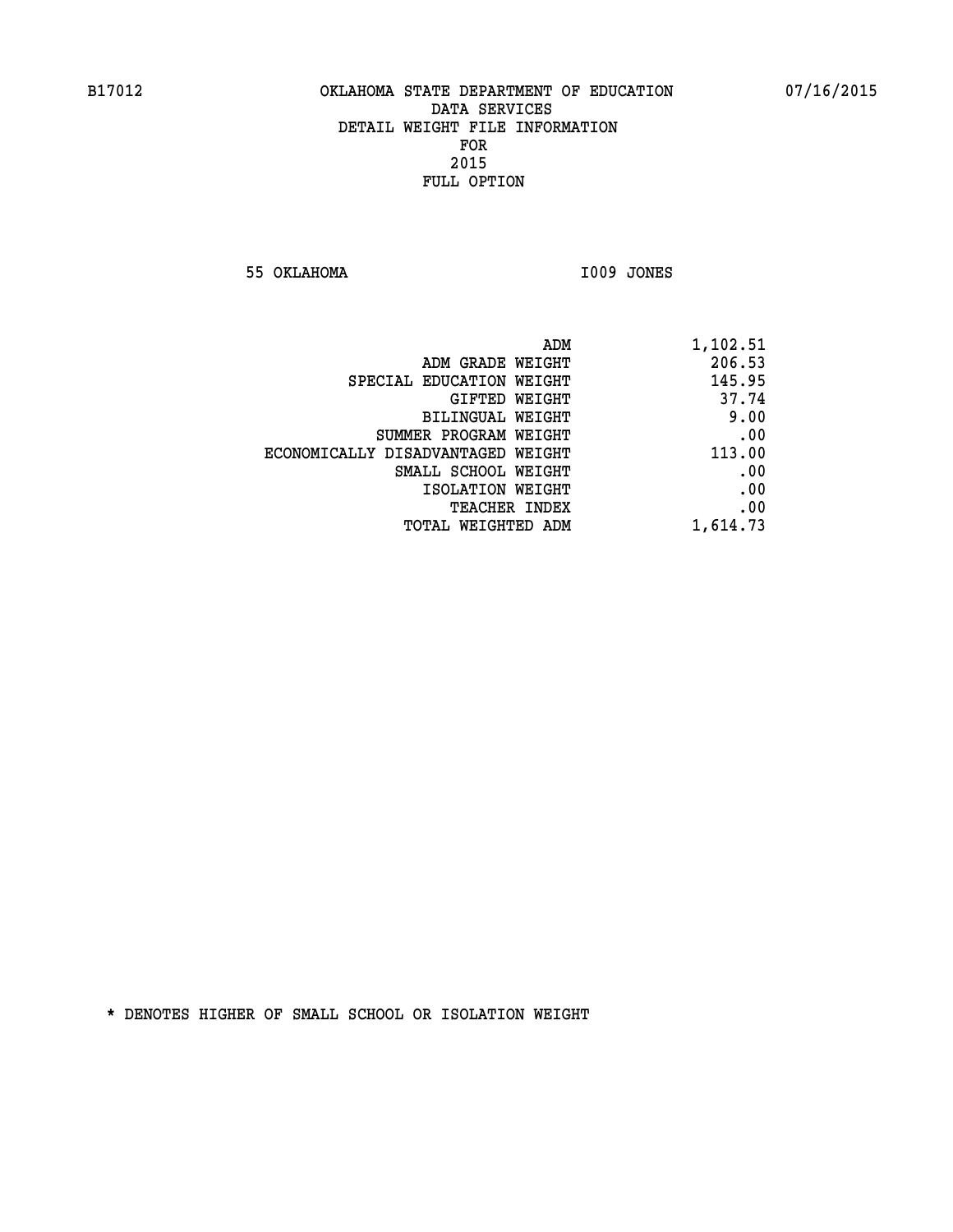**55 OKLAHOMA I012 EDMOND** 

|                                   | ADM<br>23,444.85 |
|-----------------------------------|------------------|
| ADM GRADE WEIGHT                  | 3,998.14         |
| SPECIAL EDUCATION WEIGHT          | 3,252.00         |
| GIFTED WEIGHT                     | 1,637.10         |
| <b>BILINGUAL WEIGHT</b>           | 413.25           |
| SUMMER PROGRAM WEIGHT             | 51.60            |
| ECONOMICALLY DISADVANTAGED WEIGHT | 1,585.00         |
| SMALL SCHOOL WEIGHT               | .00              |
| ISOLATION WEIGHT                  | .00              |
| TEACHER INDEX                     | .00              |
| TOTAL WEIGHTED ADM                | 34,381.94        |
|                                   |                  |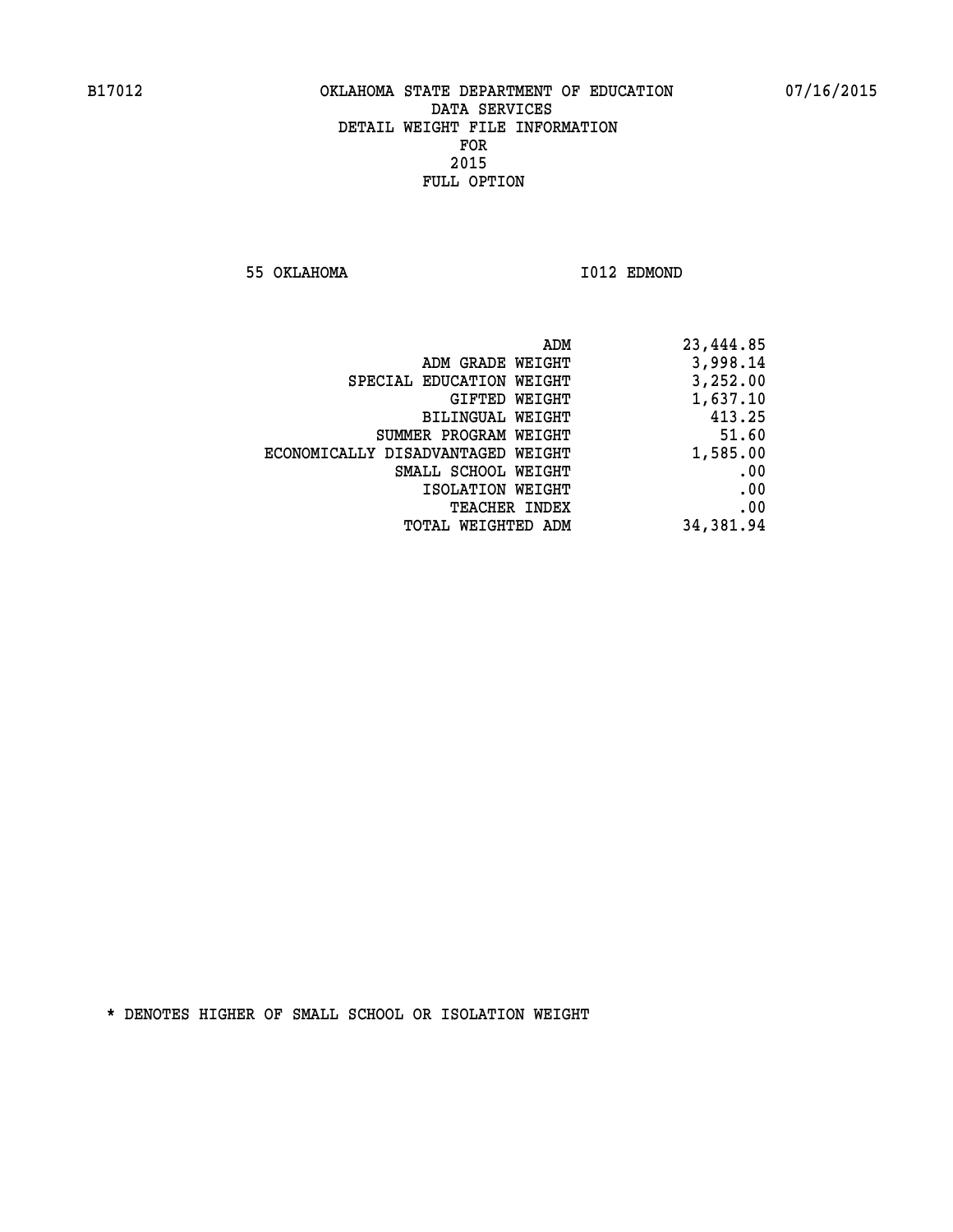**55 OKLAHOMA I037 MILLWOOD** 

| 965.74   |
|----------|
| 177.94   |
| 91.60    |
| 29.24    |
| 1.75     |
| .00      |
| 240.50   |
| .00      |
| .00      |
| 4.71     |
| 1,511.48 |
|          |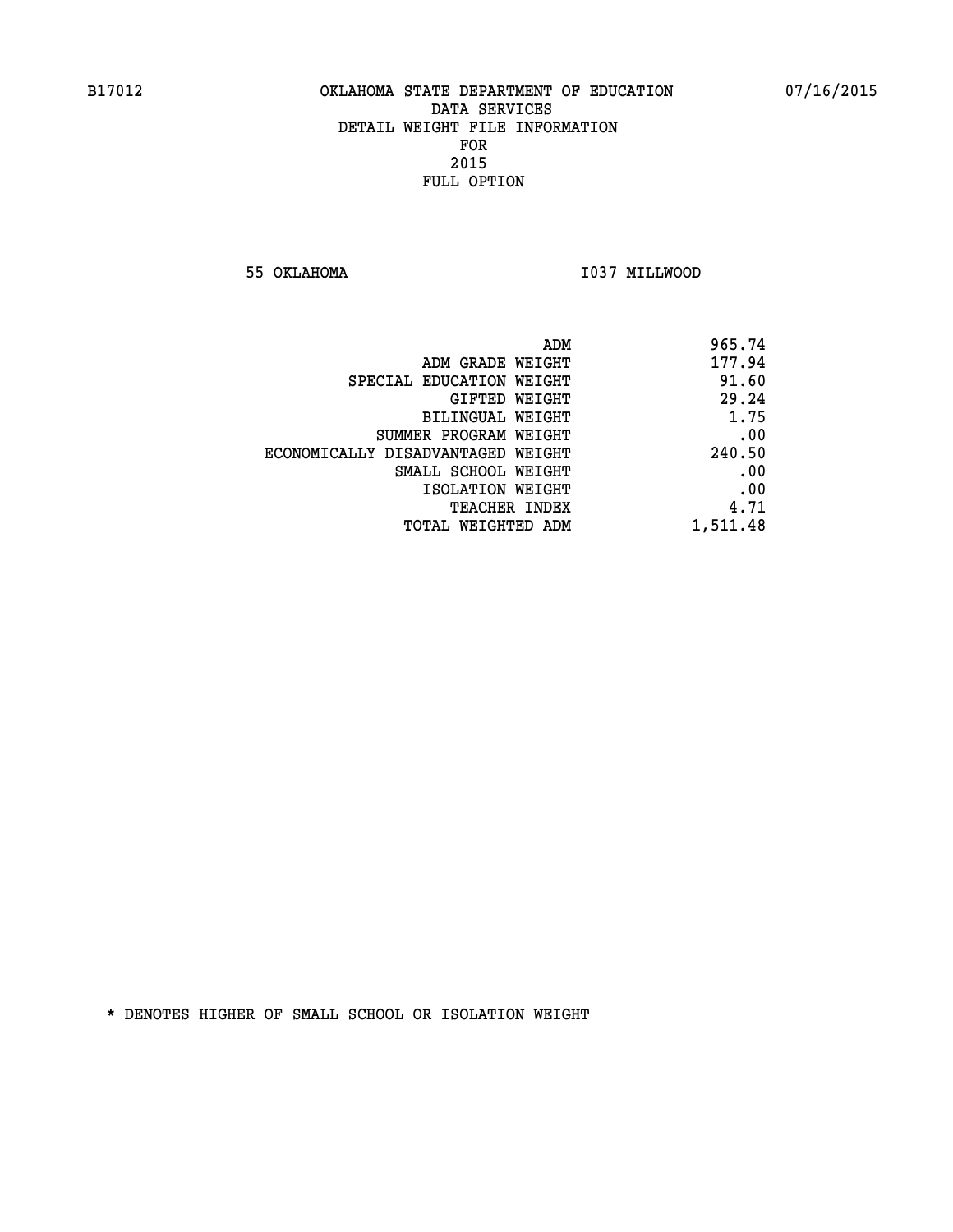**55 OKLAHOMA I041 WESTERN HEIGHTS** 

| 3,805.33 | ADM                               |  |
|----------|-----------------------------------|--|
| 788.58   | ADM GRADE WEIGHT                  |  |
| 425.55   | SPECIAL EDUCATION WEIGHT          |  |
| 151.30   | <b>GIFTED WEIGHT</b>              |  |
| 295.75   | BILINGUAL WEIGHT                  |  |
| .00      | SUMMER PROGRAM WEIGHT             |  |
| 900.00   | ECONOMICALLY DISADVANTAGED WEIGHT |  |
| .00      | SMALL SCHOOL WEIGHT               |  |
| .00      | ISOLATION WEIGHT                  |  |
| .00      | <b>TEACHER INDEX</b>              |  |
| 6,366.51 | TOTAL WEIGHTED ADM                |  |
|          |                                   |  |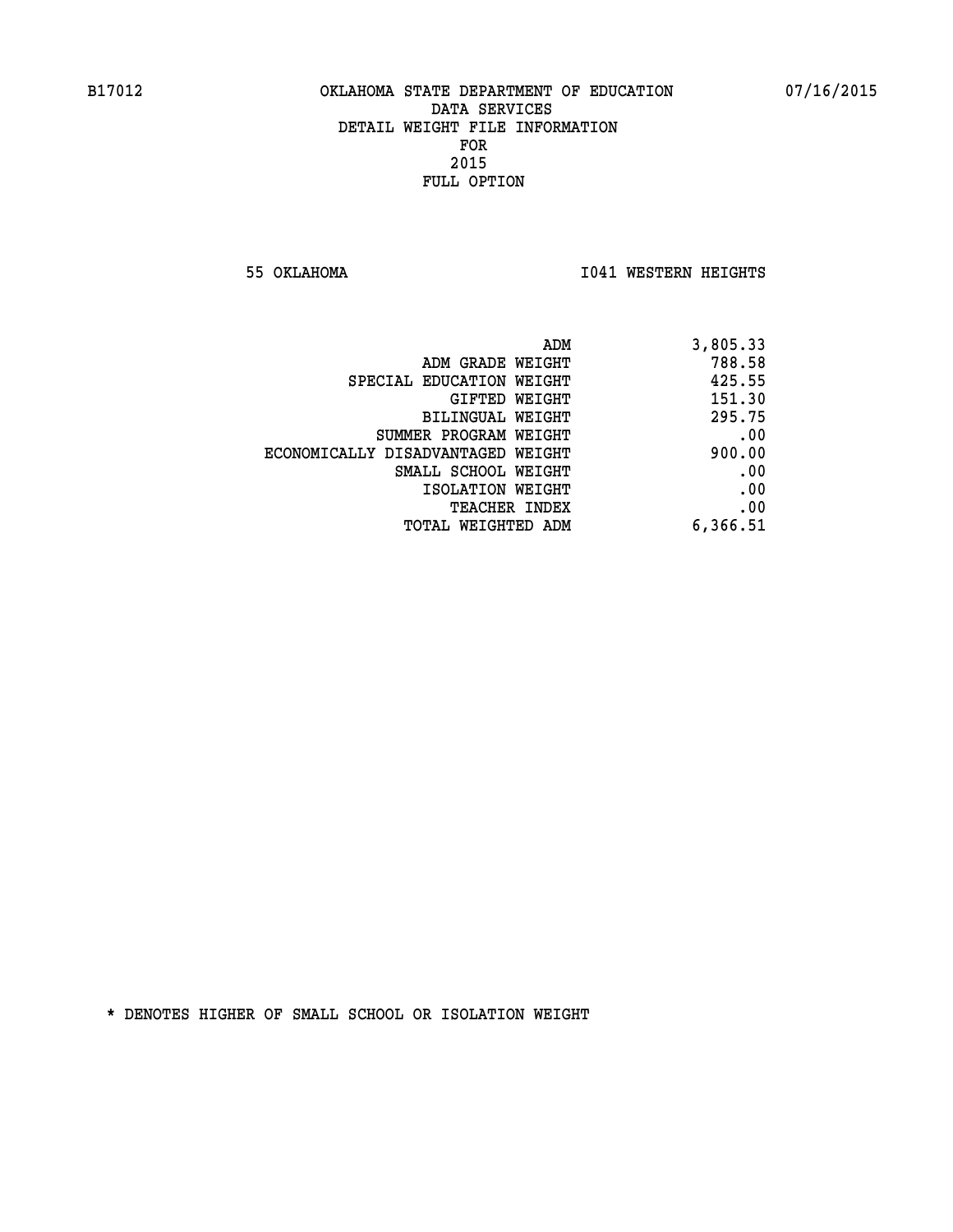**55 OKLAHOMA I052 MIDWEST CITY-DEL CITY** 

| ADM                               | 14,566.64 |
|-----------------------------------|-----------|
| ADM GRADE WEIGHT                  | 2,684.09  |
| SPECIAL EDUCATION WEIGHT          | 2,034.75  |
| GIFTED WEIGHT                     | 714.68    |
| <b>BILINGUAL WEIGHT</b>           | 130.75    |
| SUMMER PROGRAM WEIGHT             | 9.60      |
| ECONOMICALLY DISADVANTAGED WEIGHT | 2,574.25  |
| SMALL SCHOOL WEIGHT               | .00       |
| ISOLATION WEIGHT                  | .00       |
| TEACHER INDEX                     | 176.44    |
| TOTAL WEIGHTED ADM                | 22,891.20 |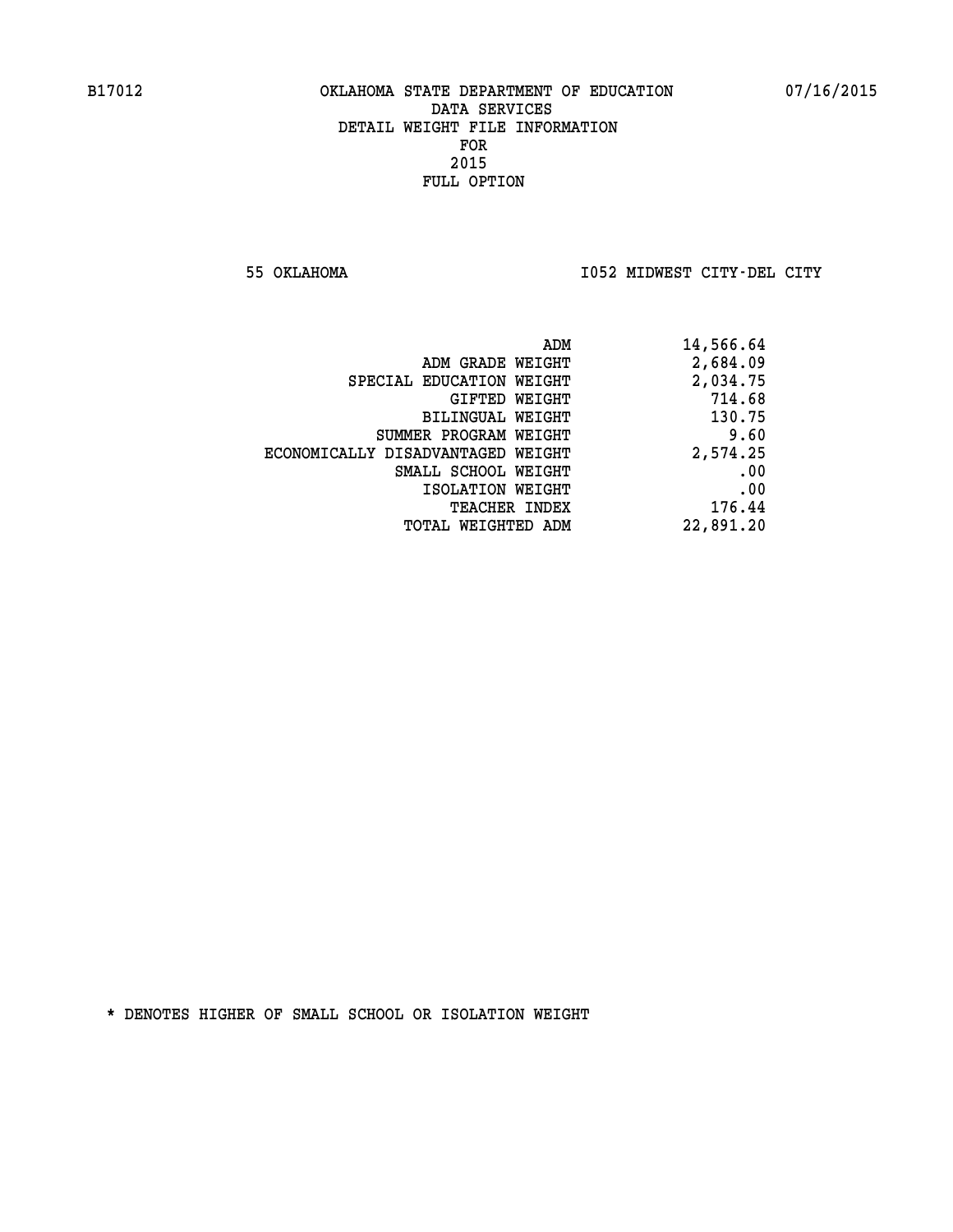**55 OKLAHOMA I053 CROOKED OAK** 

|                                   | 1,172.52<br>ADM |
|-----------------------------------|-----------------|
| ADM GRADE WEIGHT                  | 198.36          |
| SPECIAL EDUCATION WEIGHT          | 202.60          |
| GIFTED WEIGHT                     | 30.26           |
| BILINGUAL WEIGHT                  | 161.75          |
| SUMMER PROGRAM WEIGHT             | .00             |
| ECONOMICALLY DISADVANTAGED WEIGHT | 285.50          |
| SMALL SCHOOL WEIGHT               | .00             |
| ISOLATION WEIGHT                  | .00             |
| <b>TEACHER INDEX</b>              | .00             |
| TOTAL WEIGHTED ADM                | 2,050.99        |
|                                   |                 |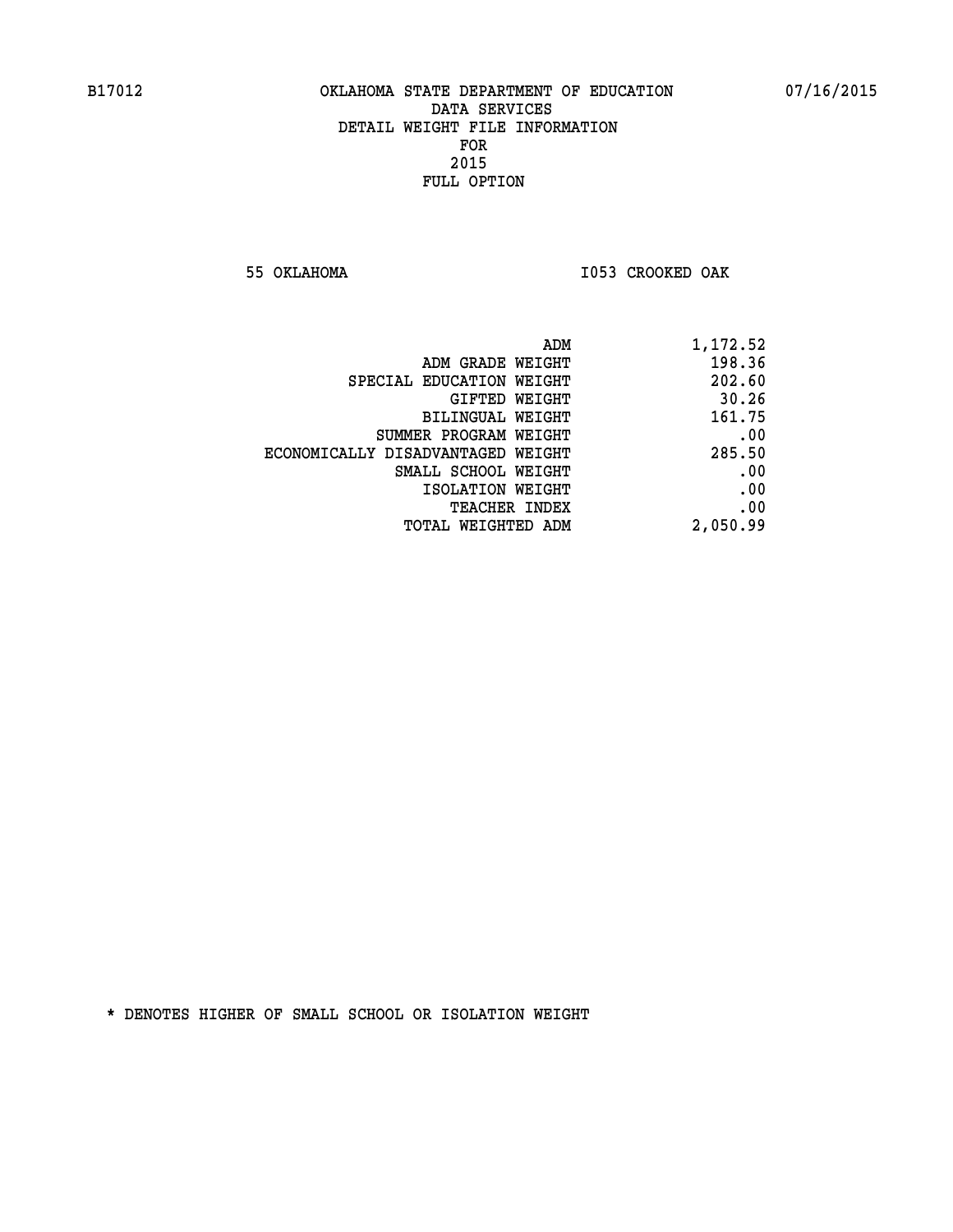**55 OKLAHOMA I088 BETHANY** 

| 1,690.90 |
|----------|
| 278.39   |
| 499.10   |
| 129.88   |
| 40.50    |
| 73.20    |
| 186.00   |
| .00      |
| .00      |
| 35.56    |
| 2,933.53 |
|          |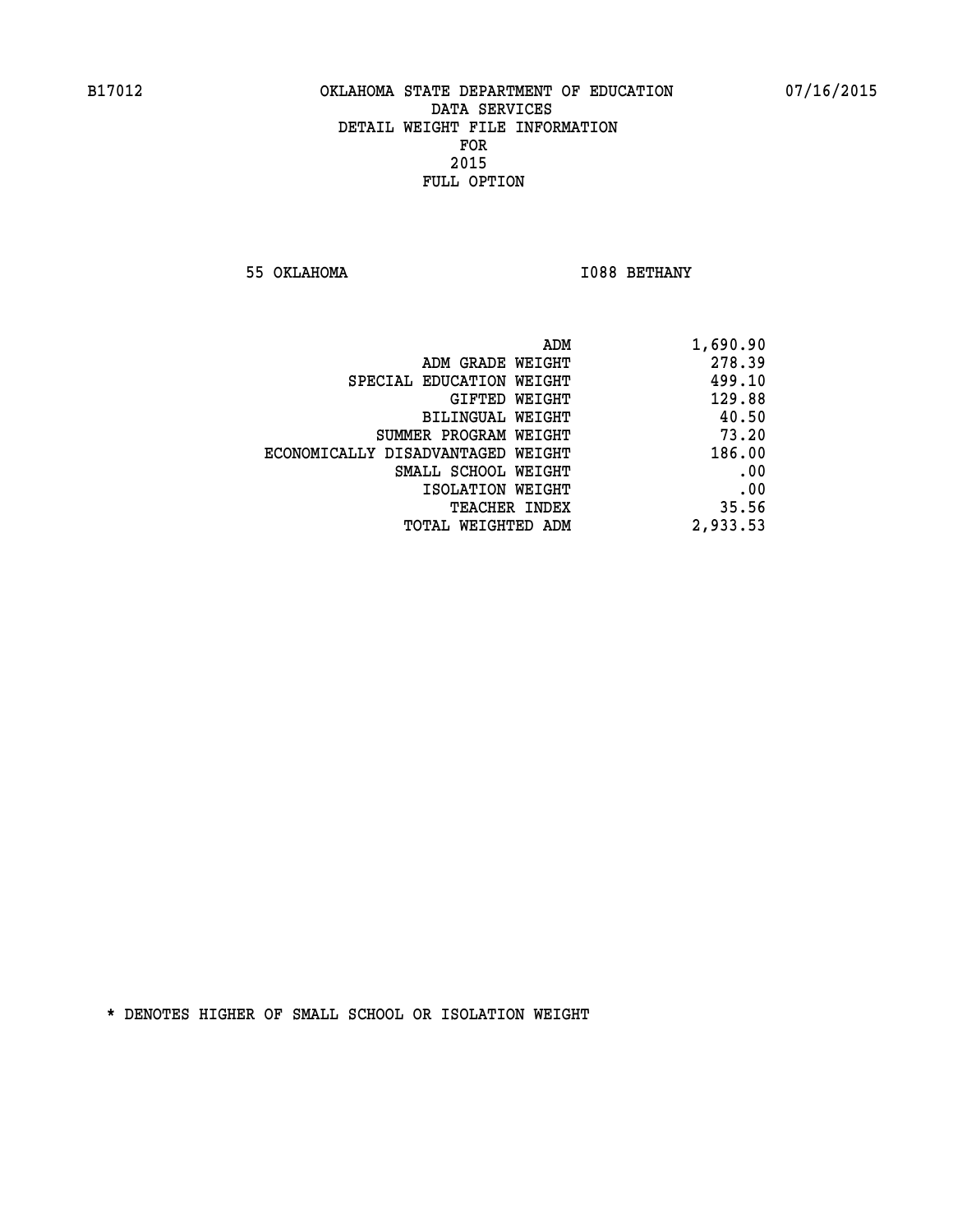**55 OKLAHOMA I089 OKLAHOMA CITY** 

| ADM GRADE WEIGHT<br>SPECIAL EDUCATION WEIGHT | 8,634.47  |
|----------------------------------------------|-----------|
|                                              |           |
|                                              | 4,719.60  |
| GIFTED WEIGHT                                | 1,085.28  |
| BILINGUAL WEIGHT                             | 4,592.75  |
| SUMMER PROGRAM WEIGHT                        | .00       |
| ECONOMICALLY DISADVANTAGED WEIGHT            | 8,243.75  |
| SMALL SCHOOL WEIGHT                          | .00       |
| ISOLATION WEIGHT                             | .00       |
| <b>TEACHER INDEX</b>                         | .00       |
| WEIGHTED ADM<br>TOTAL                        | 67,917.00 |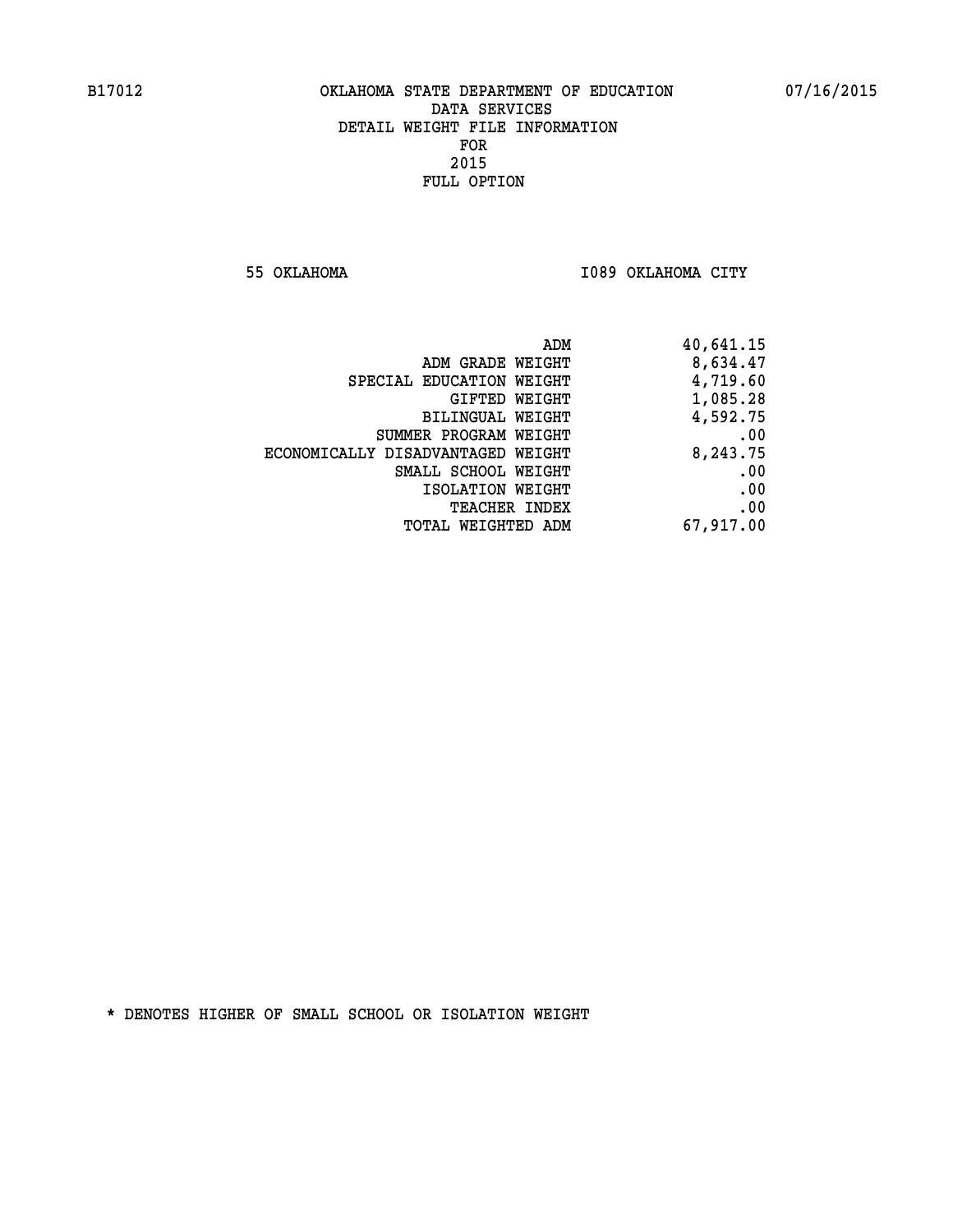**55 OKLAHOMA Z001 EPIC ONE ON ONE CHARTE**

| ADM                               | 3,906.89 |
|-----------------------------------|----------|
| ADM GRADE WEIGHT                  | 746.08   |
| SPECIAL EDUCATION WEIGHT          | 561.85   |
| GIFTED WEIGHT                     | 31.96    |
| <b>BILINGUAL WEIGHT</b>           | 11.25    |
| SUMMER PROGRAM WEIGHT             | .00      |
| ECONOMICALLY DISADVANTAGED WEIGHT | 657.00   |
| SMALL SCHOOL WEIGHT               | .00      |
| ISOLATION WEIGHT                  | .00      |
| <b>TEACHER INDEX</b>              | .00      |
| TOTAL WEIGHTED ADM                | 5,915.03 |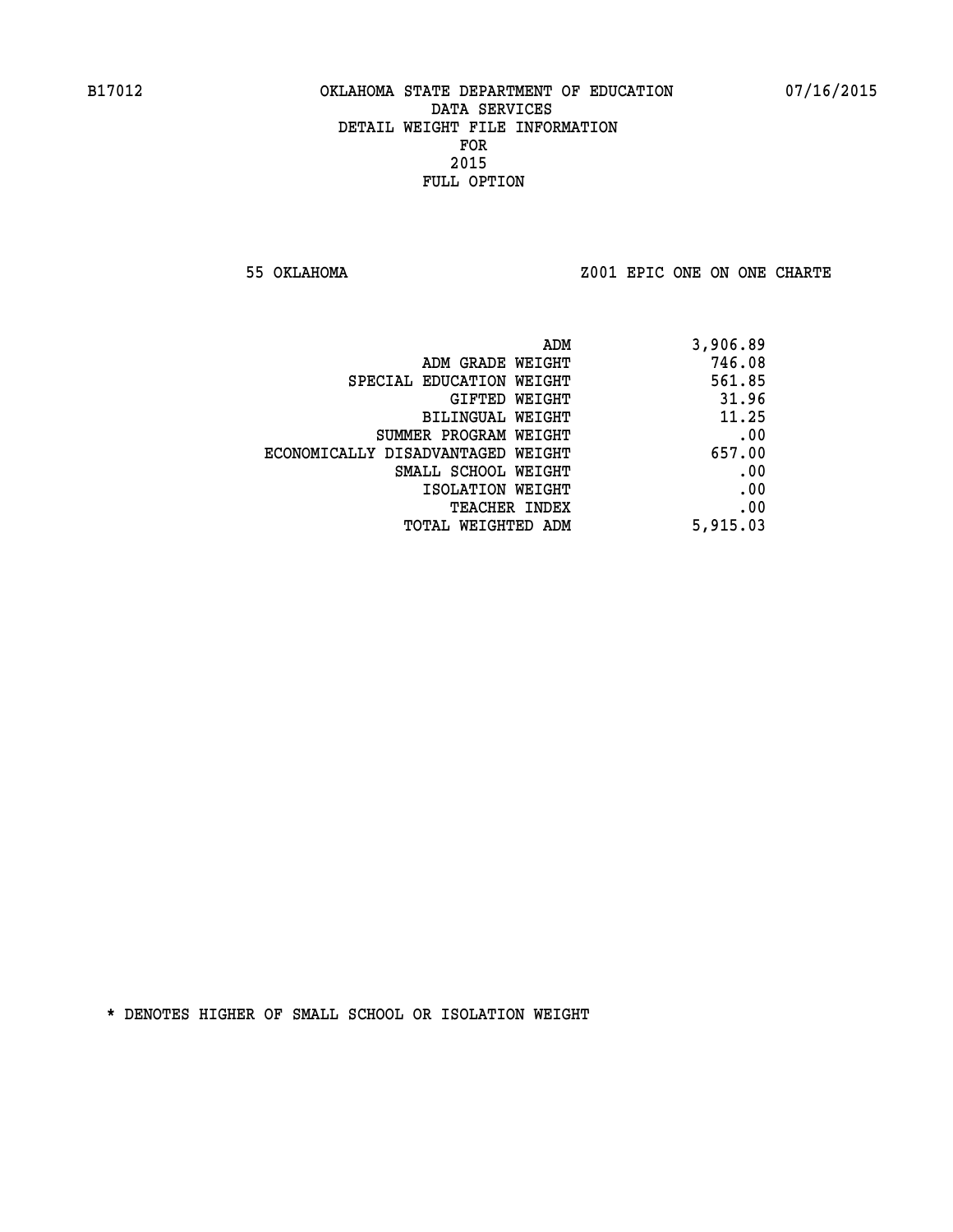**55 OKLAHOMA Z002 OKLAHOMA VIRTUAL CHART**

| 2,007.59 |
|----------|
| 355.30   |
| 376.30   |
| 43.52    |
| 7.50     |
| .00      |
| 396.00   |
| .00      |
| .00      |
| .00      |
| 3,186.21 |
|          |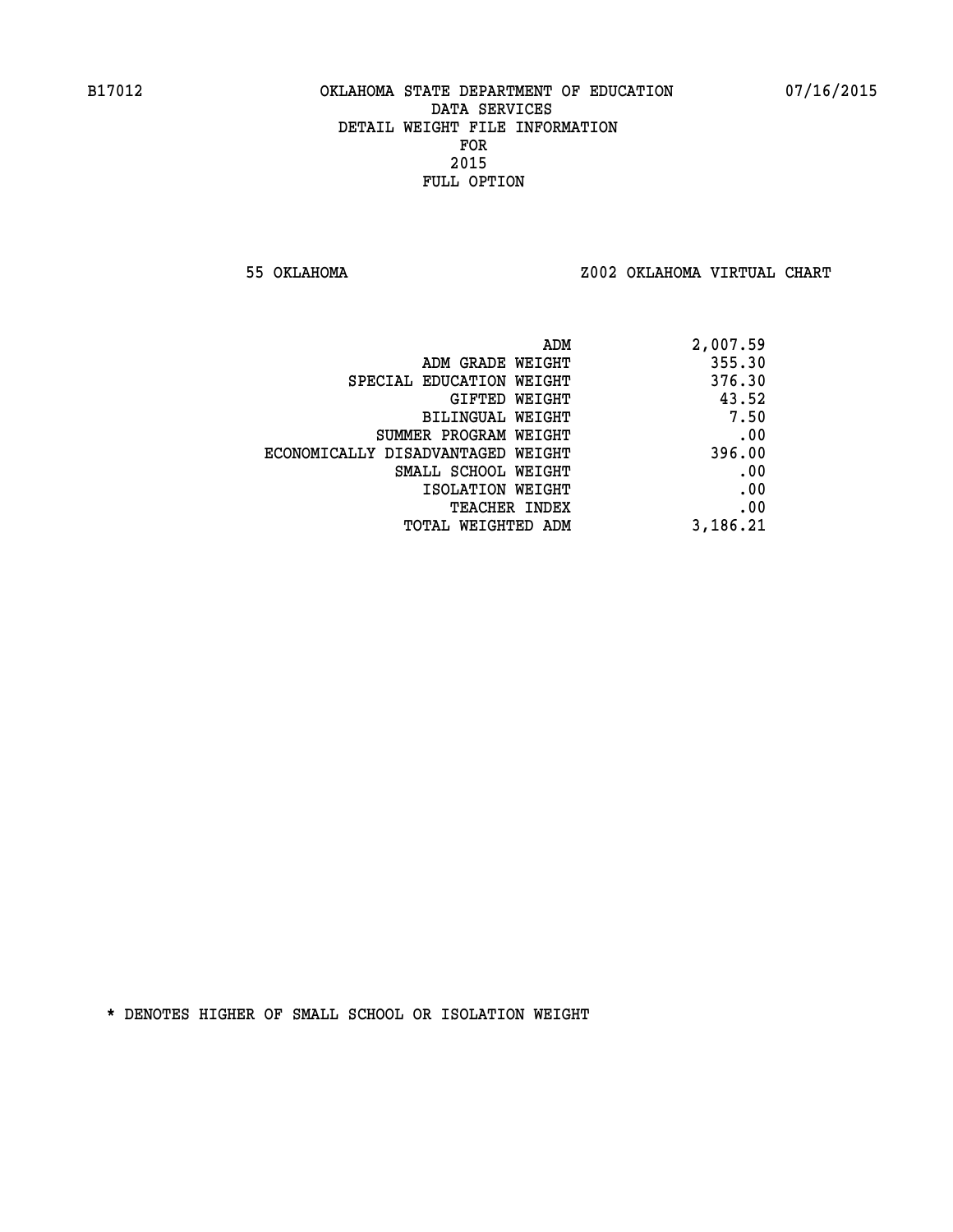**55 OKLAHOMA Z003 OKLAHOMA CONNECTIONS A**

| ADM                               | 971.33   |
|-----------------------------------|----------|
| ADM GRADE WEIGHT                  | 176.76   |
| SPECIAL EDUCATION WEIGHT          | 134.00   |
| GIFTED WEIGHT                     | 18.36    |
| BILINGUAL WEIGHT                  | 2.00     |
| SUMMER PROGRAM WEIGHT             | .00      |
| ECONOMICALLY DISADVANTAGED WEIGHT | 133.50   |
| SMALL SCHOOL WEIGHT               | .00      |
| ISOLATION WEIGHT                  | .00      |
| TEACHER INDEX                     | .00      |
| TOTAL WEIGHTED ADM                | 1,435.95 |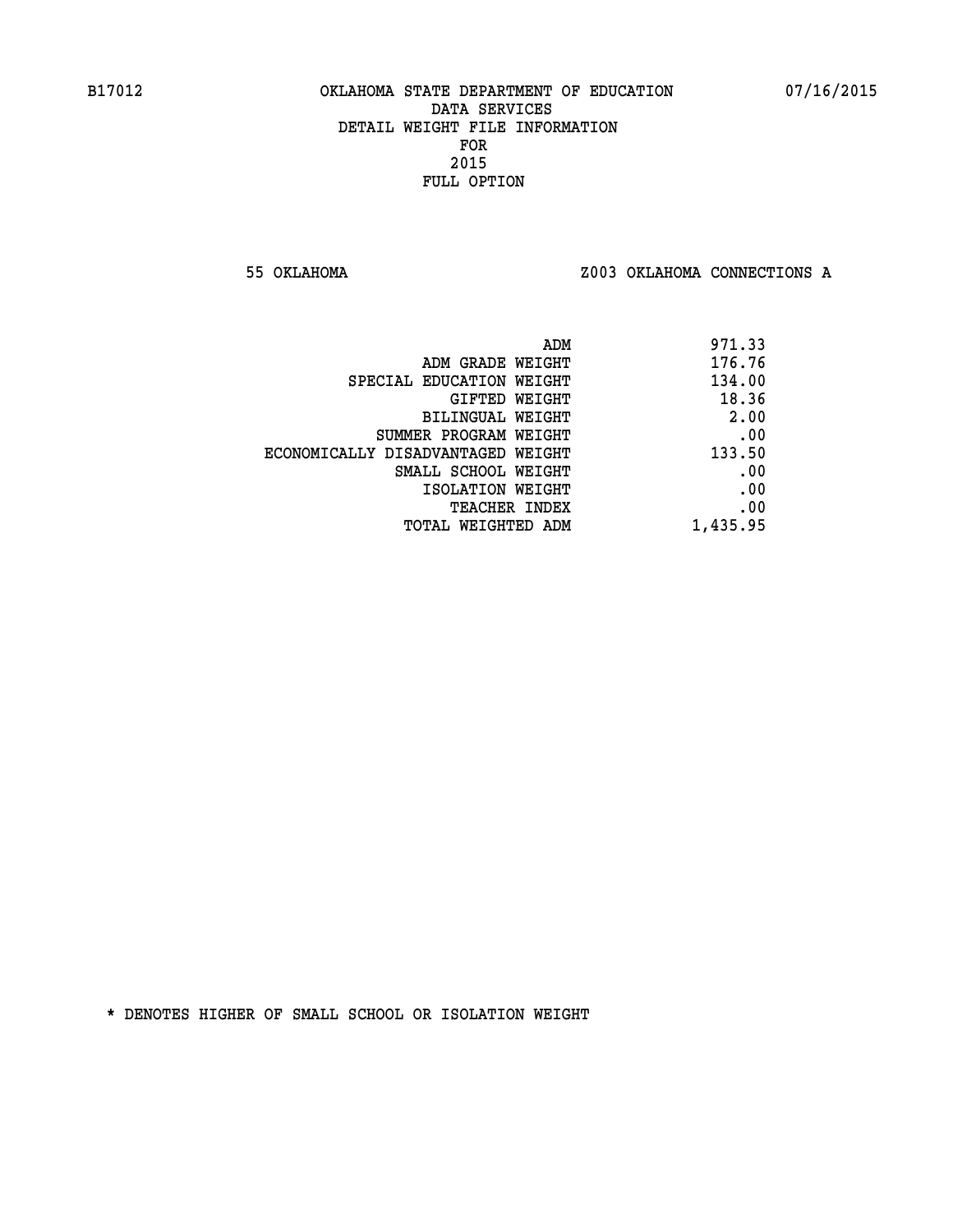**55 OKLAHOMA Z004 INSIGHT SCHOOL OF OKLA**

|                                   | ADM | 215.99   |
|-----------------------------------|-----|----------|
| ADM GRADE WEIGHT                  |     | 43.20    |
| SPECIAL EDUCATION WEIGHT          |     | 41.85    |
| GIFTED WEIGHT                     |     | .34      |
| BILINGUAL WEIGHT                  |     | 1.75     |
| SUMMER PROGRAM WEIGHT             |     | .00      |
| ECONOMICALLY DISADVANTAGED WEIGHT |     | 59.50    |
| SMALL SCHOOL WEIGHT               |     | $25.56*$ |
| ISOLATION WEIGHT                  |     | .00      |
| <b>TEACHER INDEX</b>              |     | .00      |
| TOTAL WEIGHTED ADM                |     | 388.19   |
|                                   |     |          |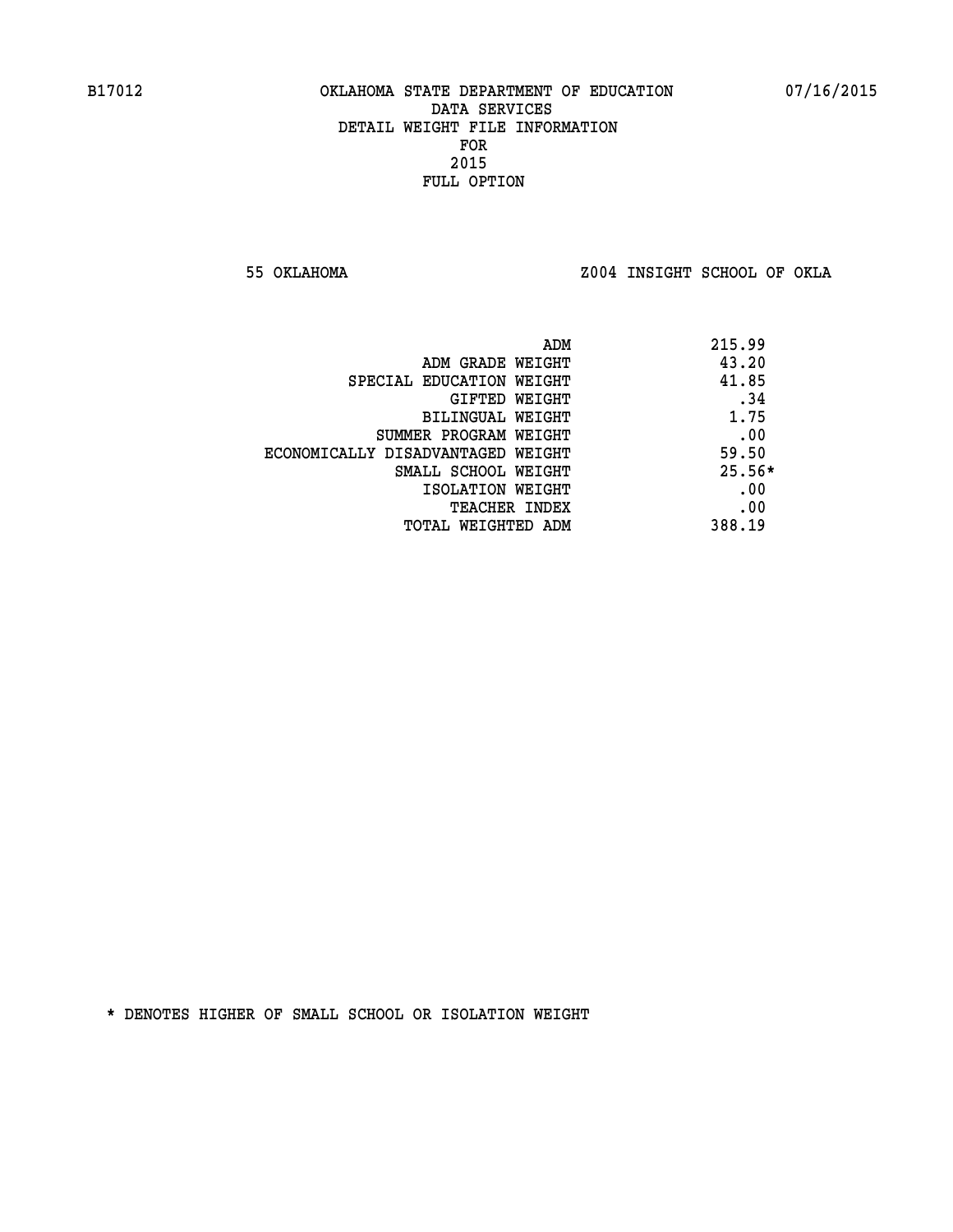**56 OKMULGEE C011 TWIN HILLS** 

| ADM                               | 368.76   |
|-----------------------------------|----------|
| ADM GRADE WEIGHT                  | 68.95    |
| SPECIAL EDUCATION WEIGHT          | 53.20    |
| GIFTED WEIGHT                     | 11.22    |
| BILINGUAL WEIGHT                  | .00      |
| SUMMER PROGRAM WEIGHT             | .00      |
| ECONOMICALLY DISADVANTAGED WEIGHT | 56.00    |
| SMALL SCHOOL WEIGHT               | $22.34*$ |
| ISOLATION WEIGHT                  | .00      |
| <b>TEACHER INDEX</b>              | 28.88    |
| TOTAL WEIGHTED ADM                | 609.35   |
|                                   |          |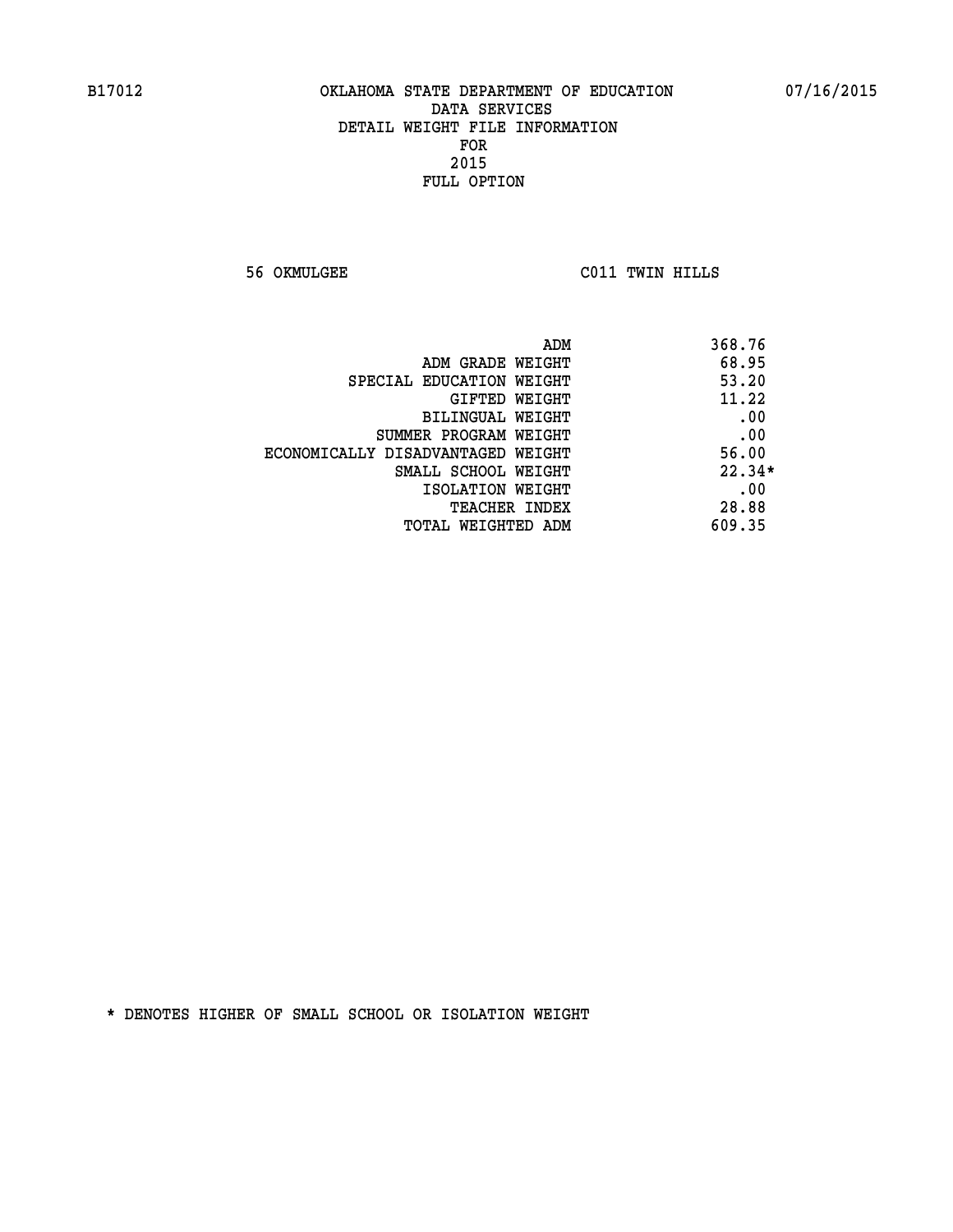**56 OKMULGEE I001 OKMULGEE** 

| ADM                               | 1,529.59 |
|-----------------------------------|----------|
| ADM GRADE WEIGHT                  | 323.31   |
| SPECIAL EDUCATION WEIGHT          | 335.20   |
| GIFTED WEIGHT                     | 55.76    |
| BILINGUAL WEIGHT                  | .50      |
| SUMMER PROGRAM WEIGHT             | .00      |
| ECONOMICALLY DISADVANTAGED WEIGHT | 359.25   |
| SMALL SCHOOL WEIGHT               | .00      |
| ISOLATION WEIGHT                  | .00      |
| <b>TEACHER INDEX</b>              | .00      |
| TOTAL WEIGHTED ADM                | 2,603.61 |
|                                   |          |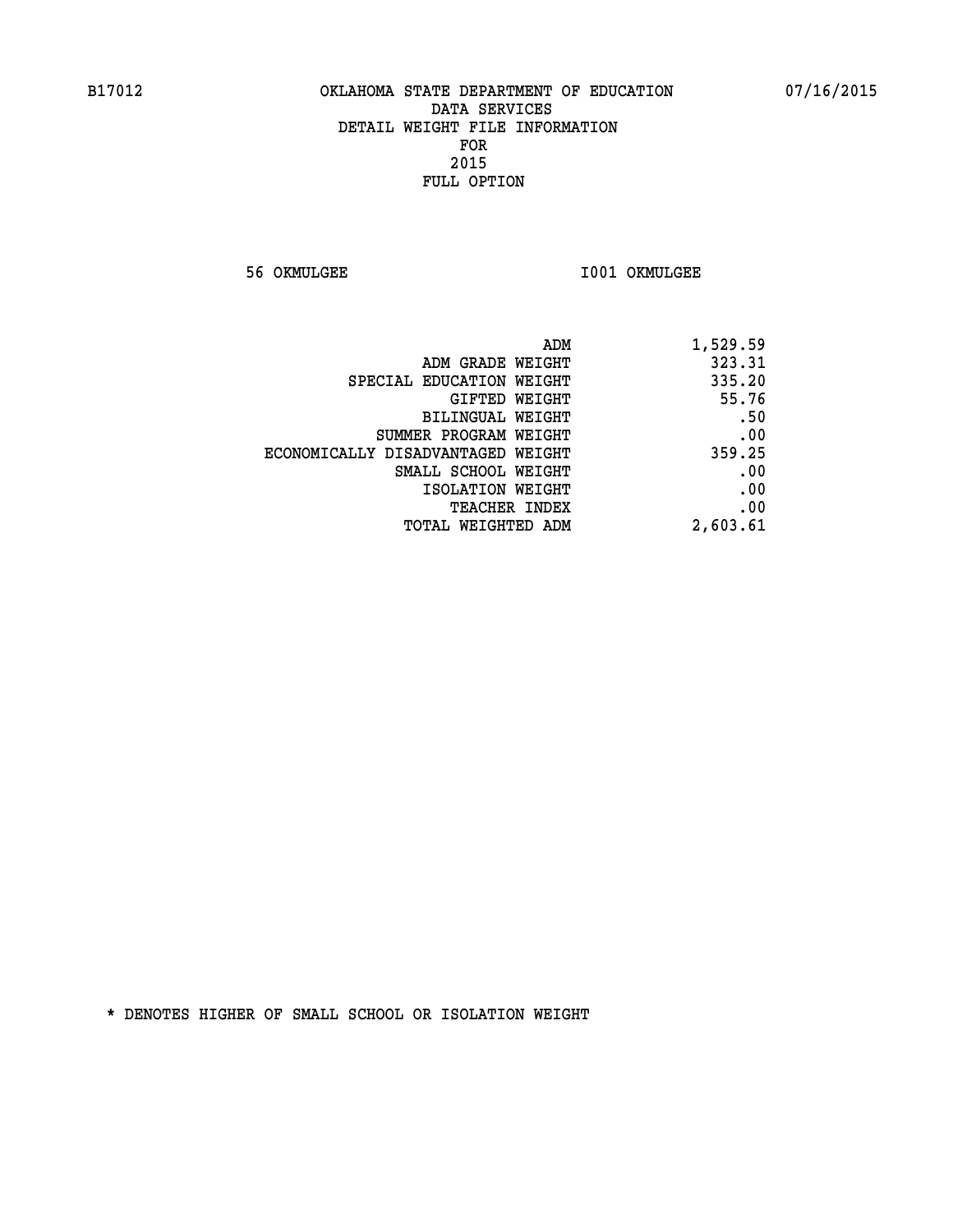**56 OKMULGEE I002 HENRYETTA** 

| 1,252.07 |
|----------|
| 252.68   |
| 200.30   |
| 41.82    |
| 1.50     |
| .00      |
| 229.50   |
| .00      |
| .00      |
| 39.54    |
| 2,017.41 |
|          |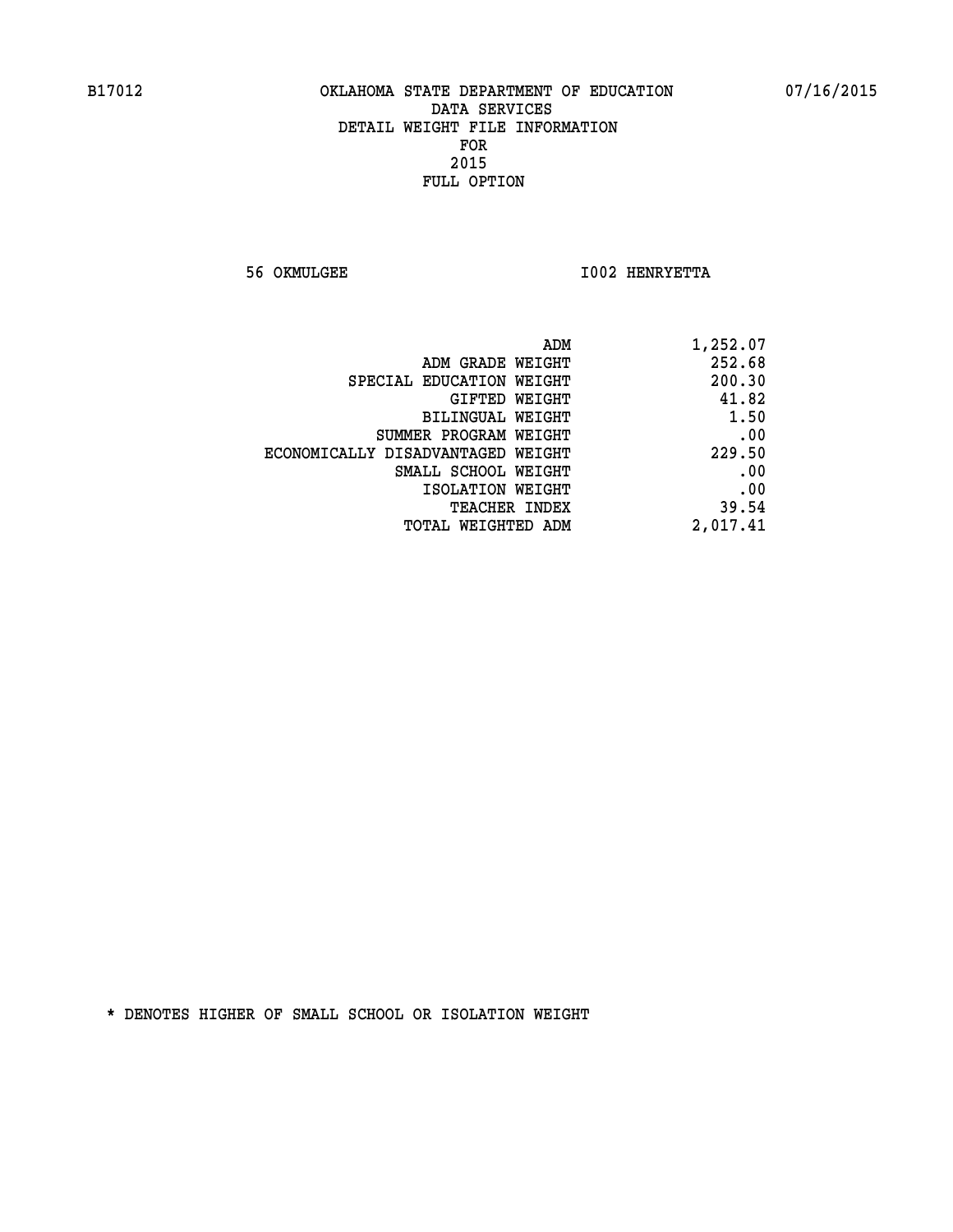**56 OKMULGEE I003 MORRIS** 

| 1,077.16 |
|----------|
| 206.65   |
| 117.55   |
| 44.88    |
| .00      |
| .00      |
| 162.50   |
| .00      |
| .00      |
| 43.53    |
| 1,652.27 |
|          |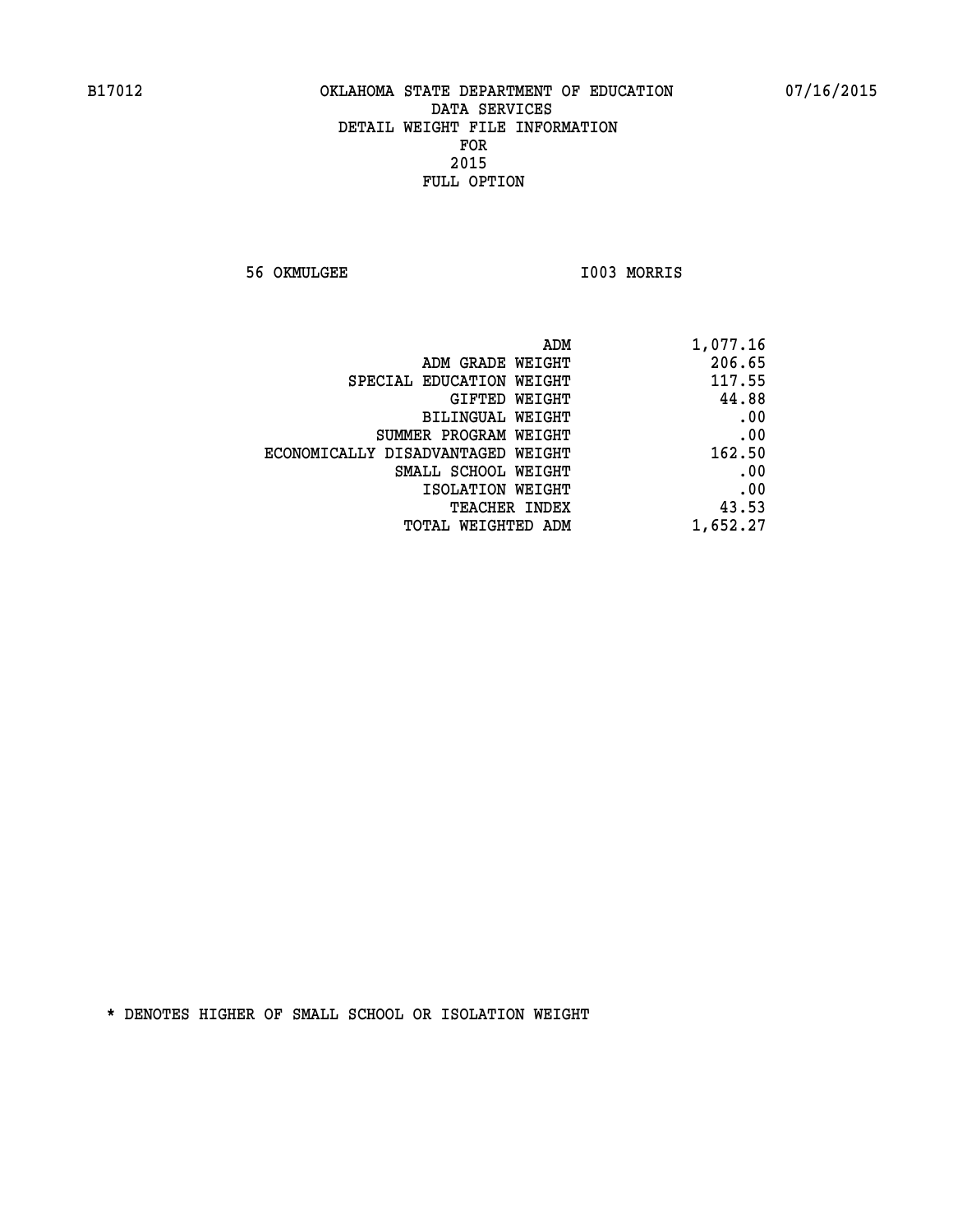**56 OKMULGEE I004 BEGGS** 

| 1,171.99 | ADM                               |  |
|----------|-----------------------------------|--|
| 218.52   | ADM GRADE WEIGHT                  |  |
| 188.30   | SPECIAL EDUCATION WEIGHT          |  |
| 21.08    | GIFTED WEIGHT                     |  |
| 7.50     | BILINGUAL WEIGHT                  |  |
| .00      | SUMMER PROGRAM WEIGHT             |  |
| 201.75   | ECONOMICALLY DISADVANTAGED WEIGHT |  |
| .00      | SMALL SCHOOL WEIGHT               |  |
| .00      | ISOLATION WEIGHT                  |  |
| .00      | <b>TEACHER INDEX</b>              |  |
| 1,809.14 | <b>TOTAL WEIGHTED ADM</b>         |  |
|          |                                   |  |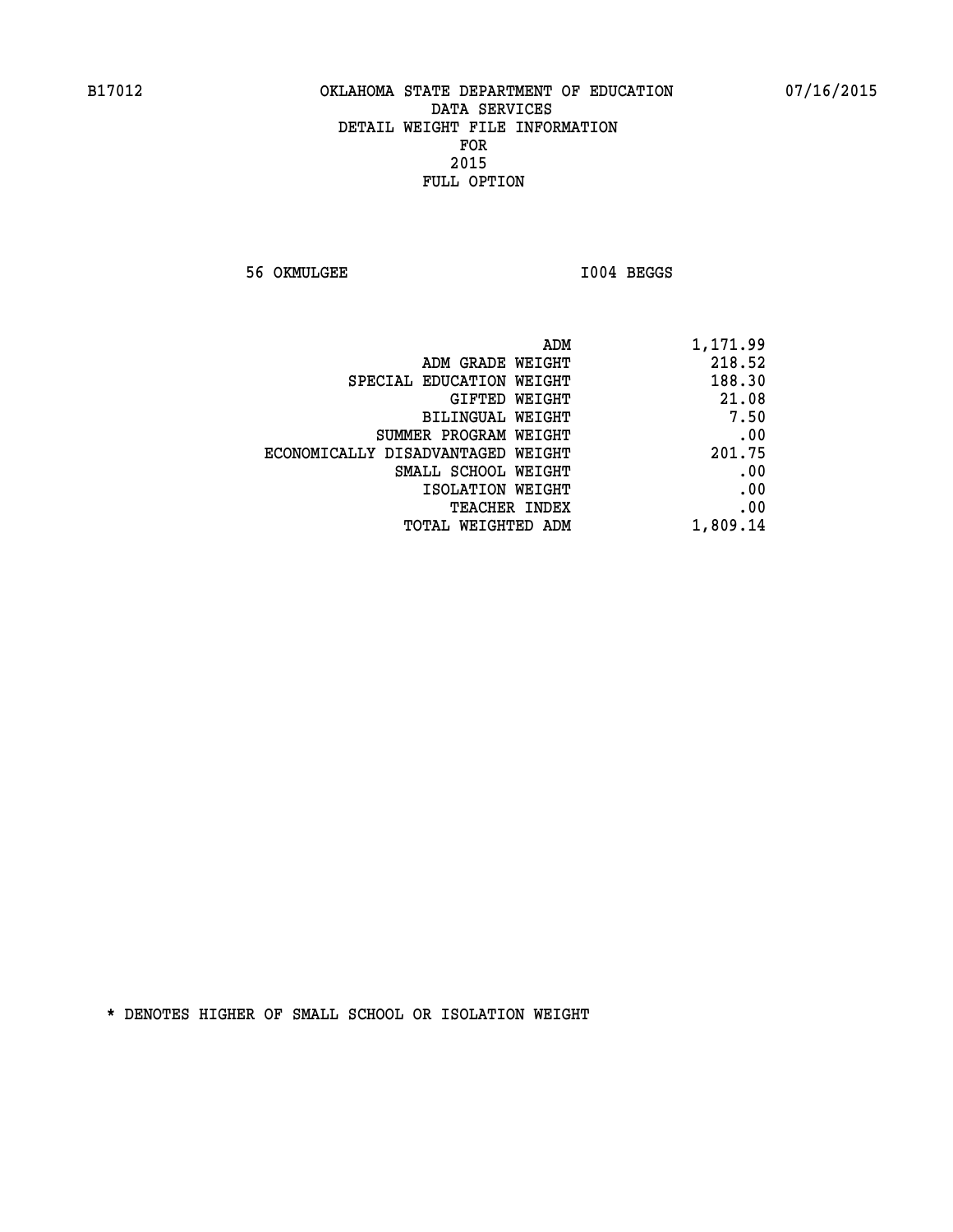**56 OKMULGEE 1005 PRESTON** 

| ADM<br>571.31                              |     |
|--------------------------------------------|-----|
| 113.71<br>ADM GRADE WEIGHT                 |     |
| 33.65<br>SPECIAL EDUCATION WEIGHT          |     |
| 24.14<br>GIFTED WEIGHT                     |     |
| <b>BILINGUAL WEIGHT</b>                    | .00 |
| SUMMER PROGRAM WEIGHT                      | .00 |
| 81.00<br>ECONOMICALLY DISADVANTAGED WEIGHT |     |
| SMALL SCHOOL WEIGHT                        | .00 |
| ISOLATION WEIGHT                           | .00 |
| <b>TEACHER INDEX</b>                       | .00 |
| 823.81<br>TOTAL WEIGHTED ADM               |     |
|                                            |     |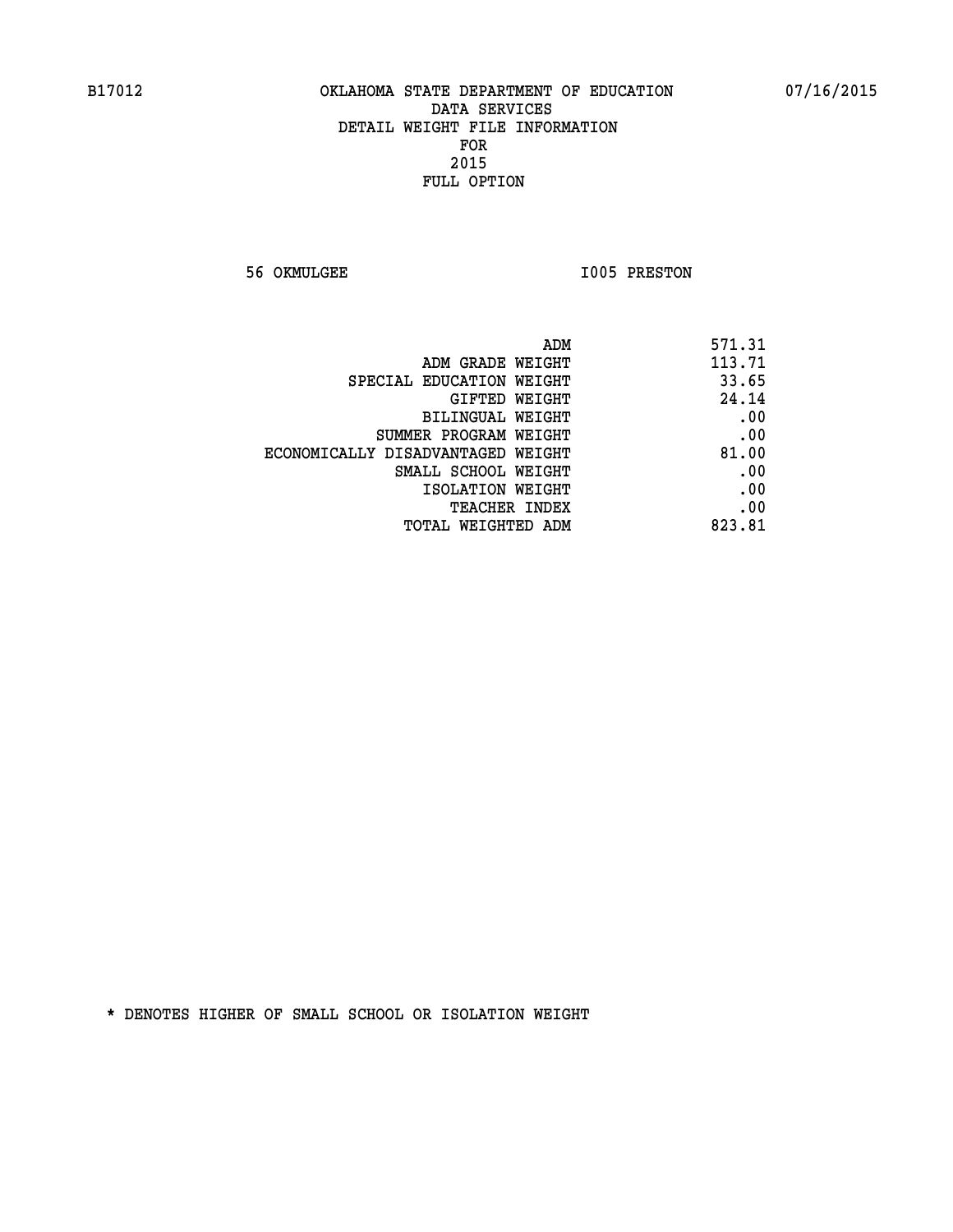**56 OKMULGEE I006 SCHULTER** 

| ADM                               | 143.77   |
|-----------------------------------|----------|
| ADM GRADE WEIGHT                  | 27.98    |
| SPECIAL EDUCATION WEIGHT          | 18.25    |
| GIFTED WEIGHT                     | 3.74     |
| BILINGUAL WEIGHT                  | .00      |
| SUMMER PROGRAM WEIGHT             | .00      |
| ECONOMICALLY DISADVANTAGED WEIGHT | 32.50    |
| SMALL SCHOOL WEIGHT               | $20.94*$ |
| ISOLATION WEIGHT                  | .00      |
| <b>TEACHER INDEX</b>              | 4.15     |
| TOTAL WEIGHTED ADM                | 251.33   |
|                                   |          |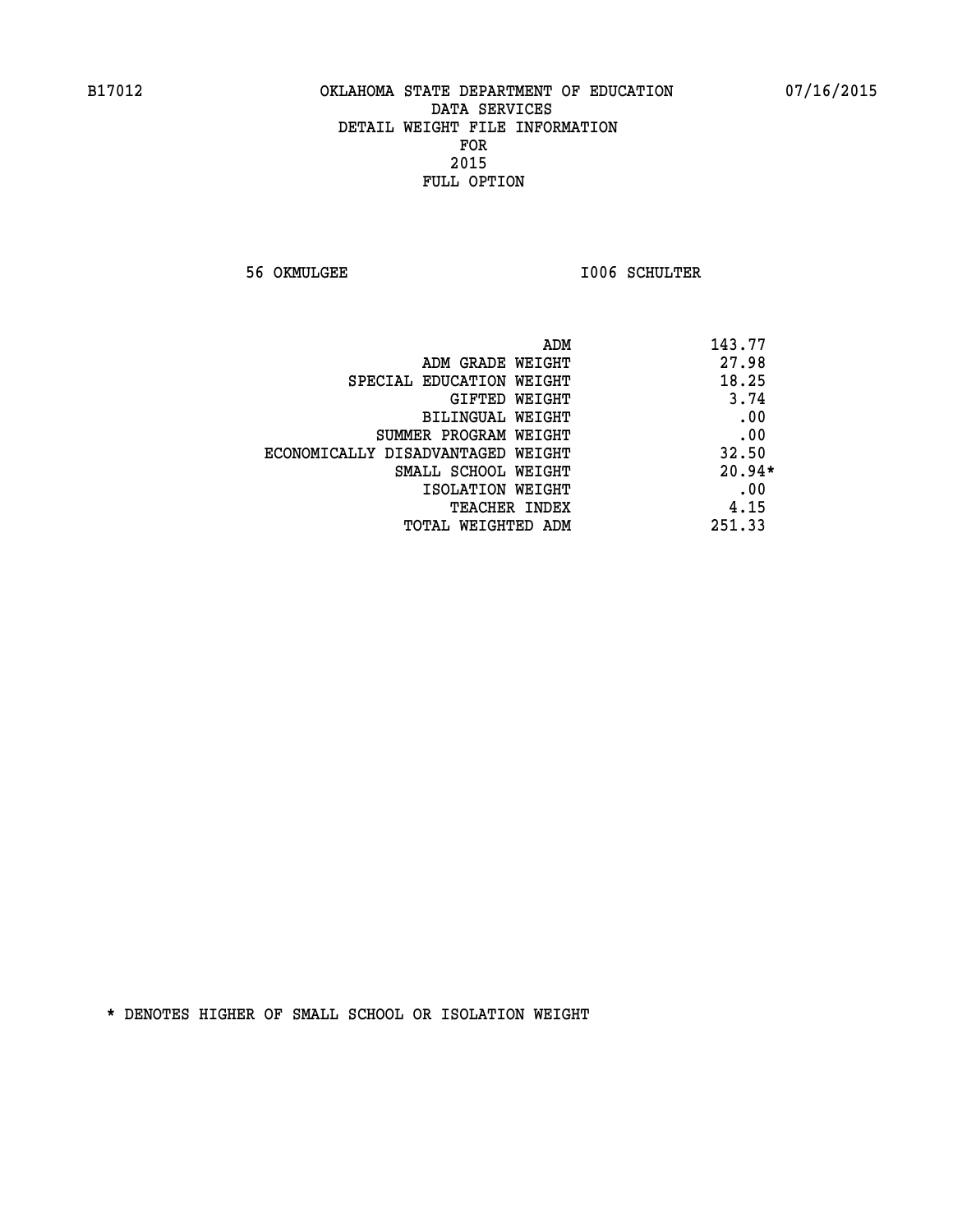**56 OKMULGEE 1007 WILSON** 

|                                   | ADM<br>229.80 |
|-----------------------------------|---------------|
| ADM GRADE WEIGHT                  | 46.52         |
| SPECIAL EDUCATION WEIGHT          | 32.05         |
| GIFTED WEIGHT                     | 8.16          |
| BILINGUAL WEIGHT                  | .00           |
| SUMMER PROGRAM WEIGHT             | .00           |
| ECONOMICALLY DISADVANTAGED WEIGHT | 51.50         |
| SMALL SCHOOL WEIGHT               | $25.99*$      |
| ISOLATION WEIGHT                  | .00           |
| <b>TEACHER INDEX</b>              | 12.10         |
| TOTAL WEIGHTED ADM                | 406.12        |
|                                   |               |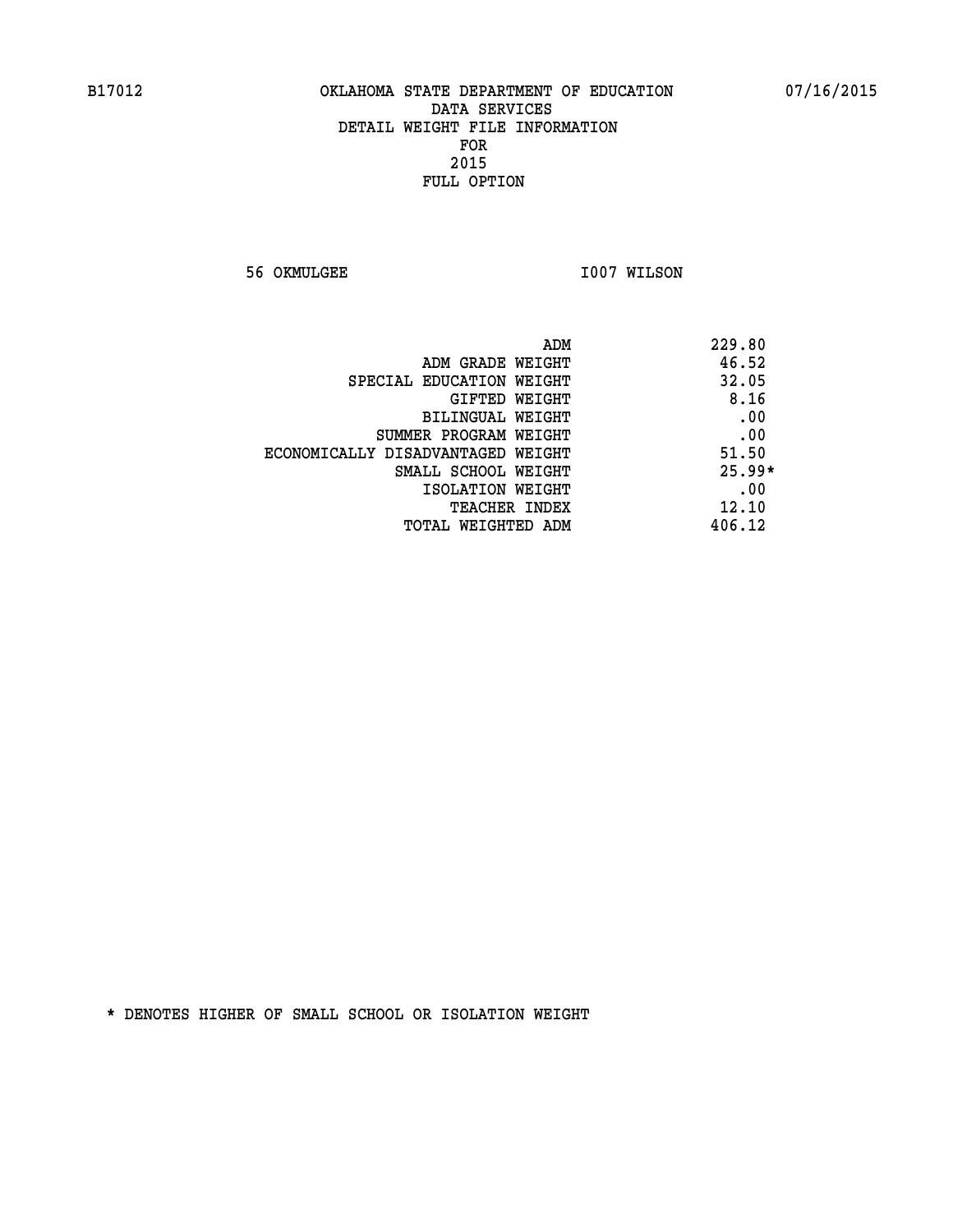**56 OKMULGEE I008 DEWAR** 

| ADM                               | 409.80   |
|-----------------------------------|----------|
| ADM GRADE WEIGHT                  | 82.45    |
| SPECIAL EDUCATION WEIGHT          | 33.70    |
| GIFTED WEIGHT                     | 17.34    |
| BILINGUAL WEIGHT                  | .00      |
| SUMMER PROGRAM WEIGHT             | .00      |
| ECONOMICALLY DISADVANTAGED WEIGHT | 66.75    |
| SMALL SCHOOL WEIGHT               | $18.47*$ |
| ISOLATION WEIGHT                  | .00      |
| <b>TEACHER INDEX</b>              | 13.92    |
| TOTAL WEIGHTED ADM                | 642.43   |
|                                   |          |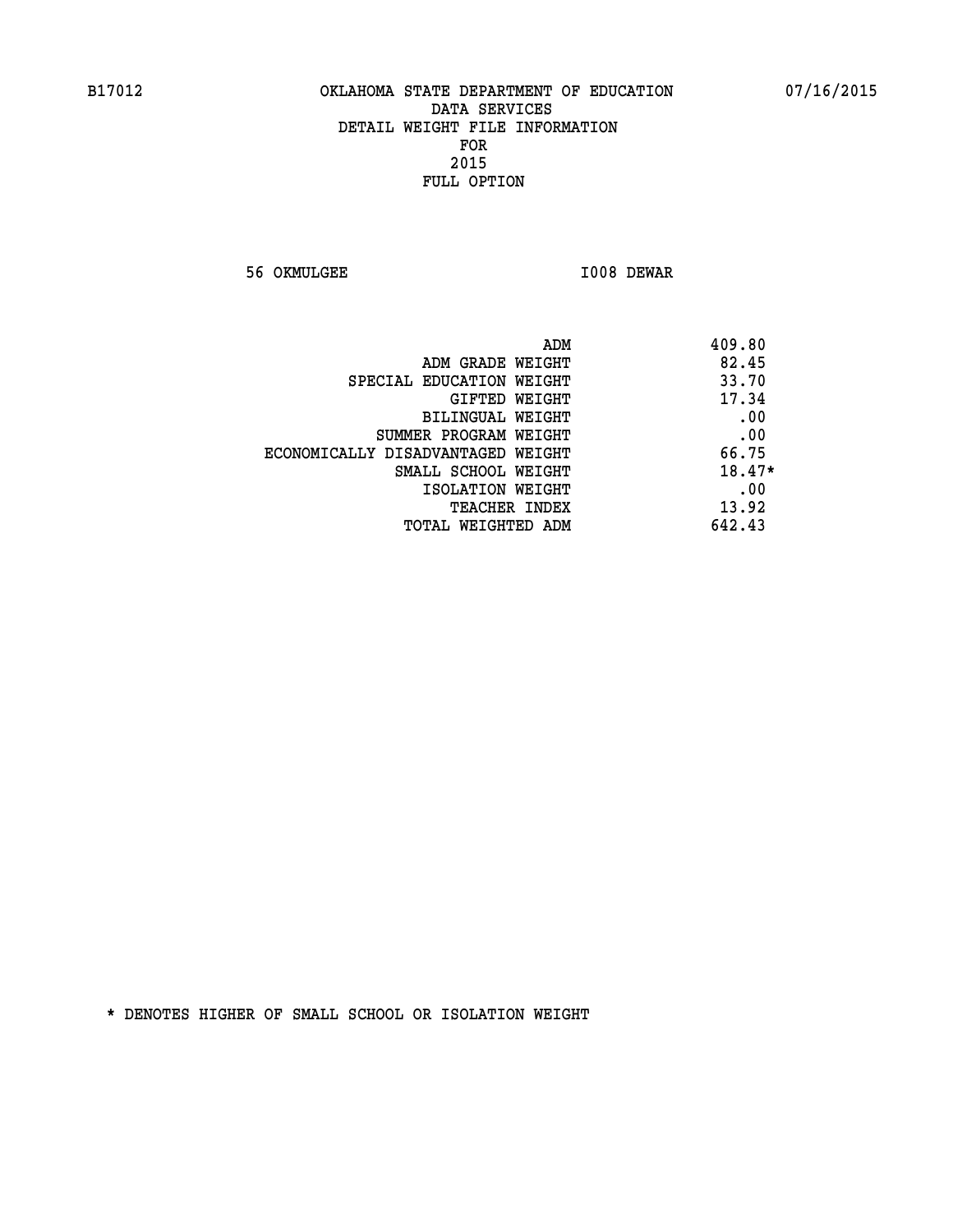**57 OSAGE C003 OSAGE HILLS** 

|                                   | 178.89<br>ADM |
|-----------------------------------|---------------|
| ADM GRADE WEIGHT                  | 38.82         |
| SPECIAL EDUCATION WEIGHT          | 10.15         |
| <b>GIFTED WEIGHT</b>              | 7.14          |
| BILINGUAL WEIGHT                  | .00           |
| SUMMER PROGRAM WEIGHT             | .00           |
| ECONOMICALLY DISADVANTAGED WEIGHT | 29.25         |
| SMALL SCHOOL WEIGHT               | $23.68*$      |
| ISOLATION WEIGHT                  | .00           |
| <b>TEACHER INDEX</b>              | .00           |
| TOTAL WEIGHTED ADM                | 287.93        |
|                                   |               |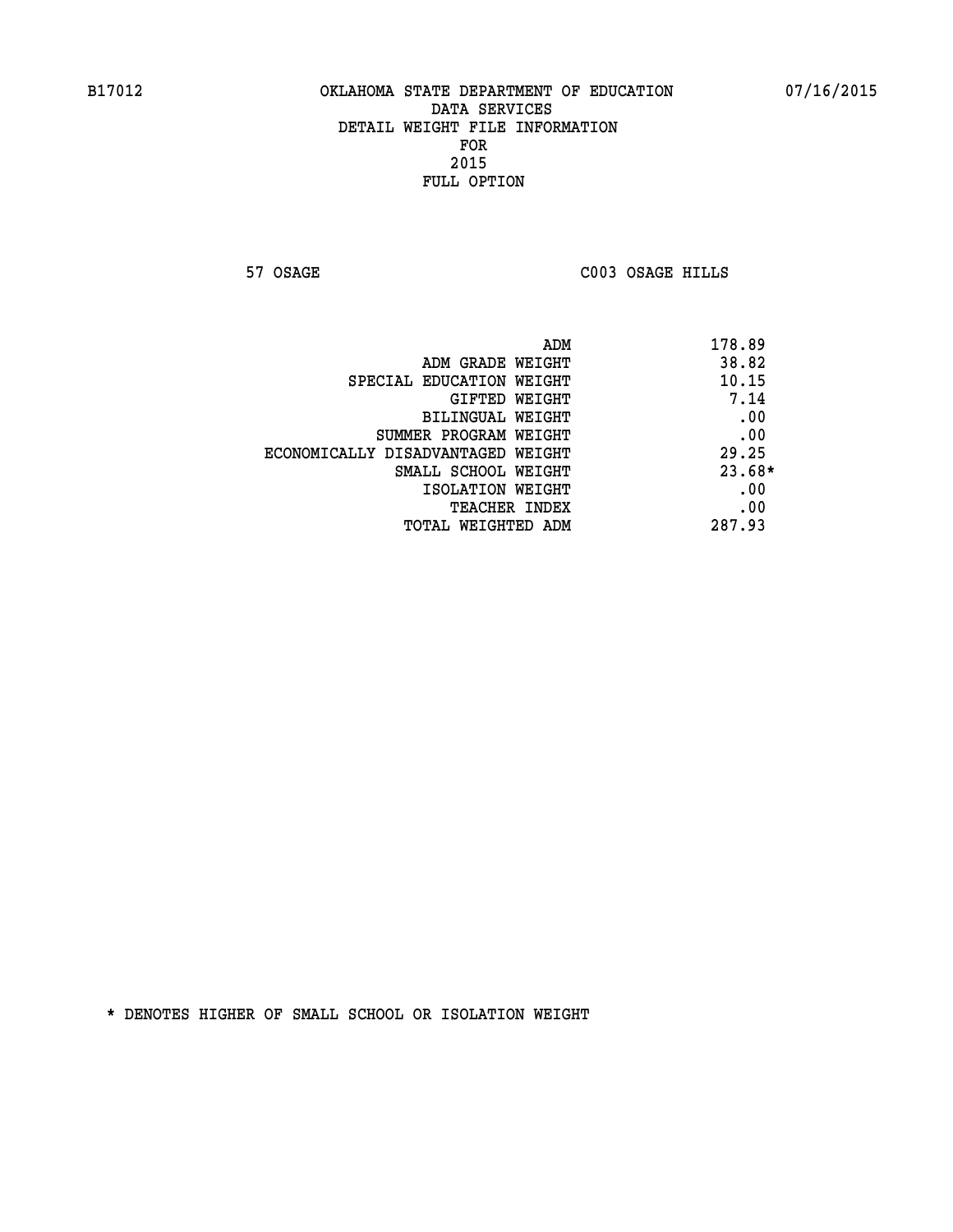**57 OSAGE C007 BOWRING** 

|                                   | ADM | 75.34    |
|-----------------------------------|-----|----------|
| ADM GRADE WEIGHT                  |     | 14.53    |
| SPECIAL EDUCATION WEIGHT          |     | 8.60     |
| <b>GIFTED WEIGHT</b>              |     | 1.36     |
| BILINGUAL WEIGHT                  |     | 2.50     |
| SUMMER PROGRAM WEIGHT             |     | .00      |
| ECONOMICALLY DISADVANTAGED WEIGHT |     | 13.50    |
| SMALL SCHOOL WEIGHT               |     | 12.92    |
| ISOLATION WEIGHT                  |     | $58.01*$ |
| TEACHER INDEX                     |     | 1.71     |
| TOTAL WEIGHTED ADM                |     | 175.55   |
|                                   |     |          |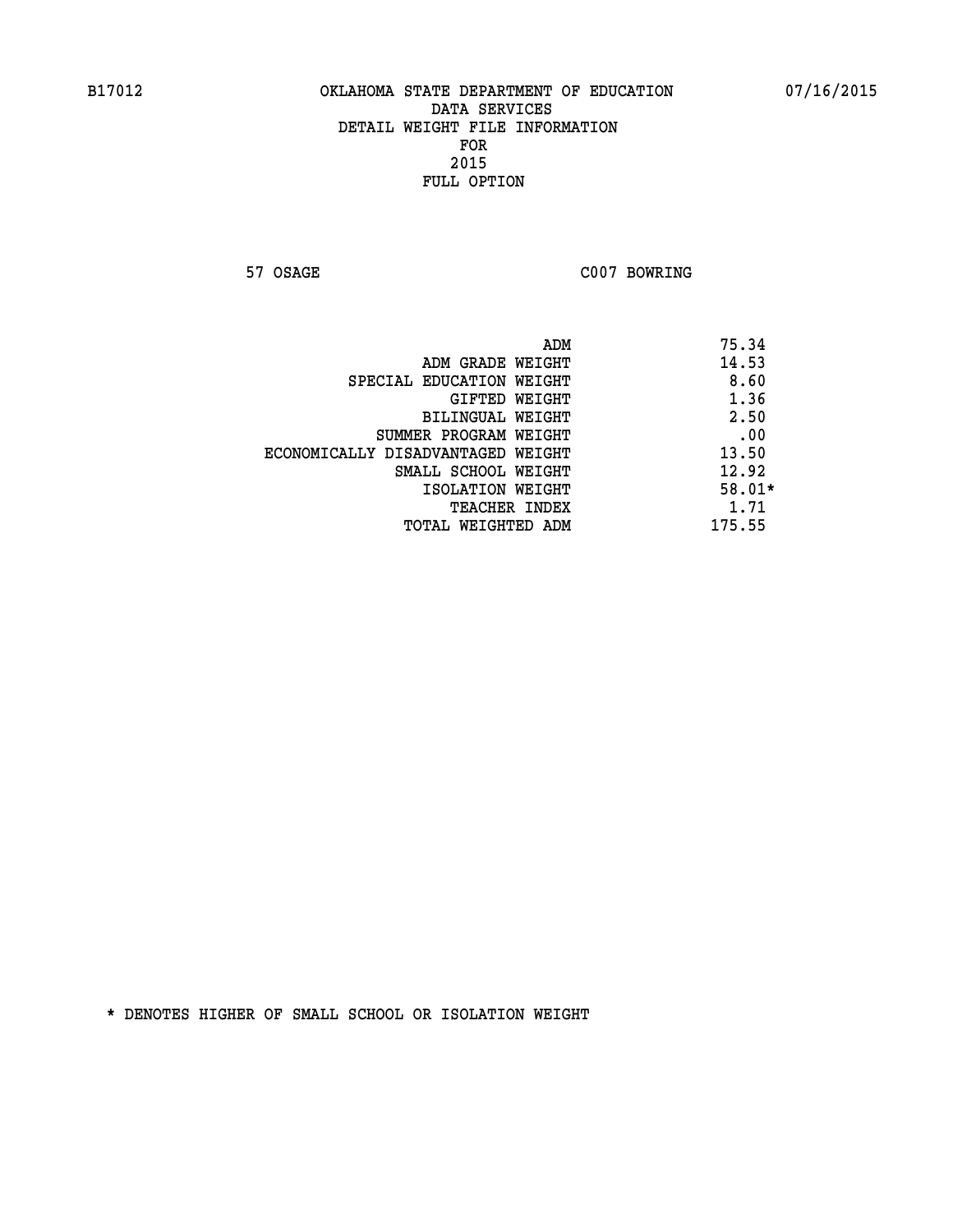**57 OSAGE C035 AVANT** 

|                                   | ADM | 78.32    |
|-----------------------------------|-----|----------|
| ADM GRADE WEIGHT                  |     | 15.31    |
| SPECIAL EDUCATION WEIGHT          |     | 19.75    |
| GIFTED WEIGHT                     |     | .00      |
| BILINGUAL WEIGHT                  |     | .00      |
| SUMMER PROGRAM WEIGHT             |     | .00      |
| ECONOMICALLY DISADVANTAGED WEIGHT |     | 17.50    |
| SMALL SCHOOL WEIGHT               |     | $13.34*$ |
| ISOLATION WEIGHT                  |     | .00      |
| TEACHER INDEX                     |     | .00      |
| TOTAL WEIGHTED ADM                |     | 144.22   |
|                                   |     |          |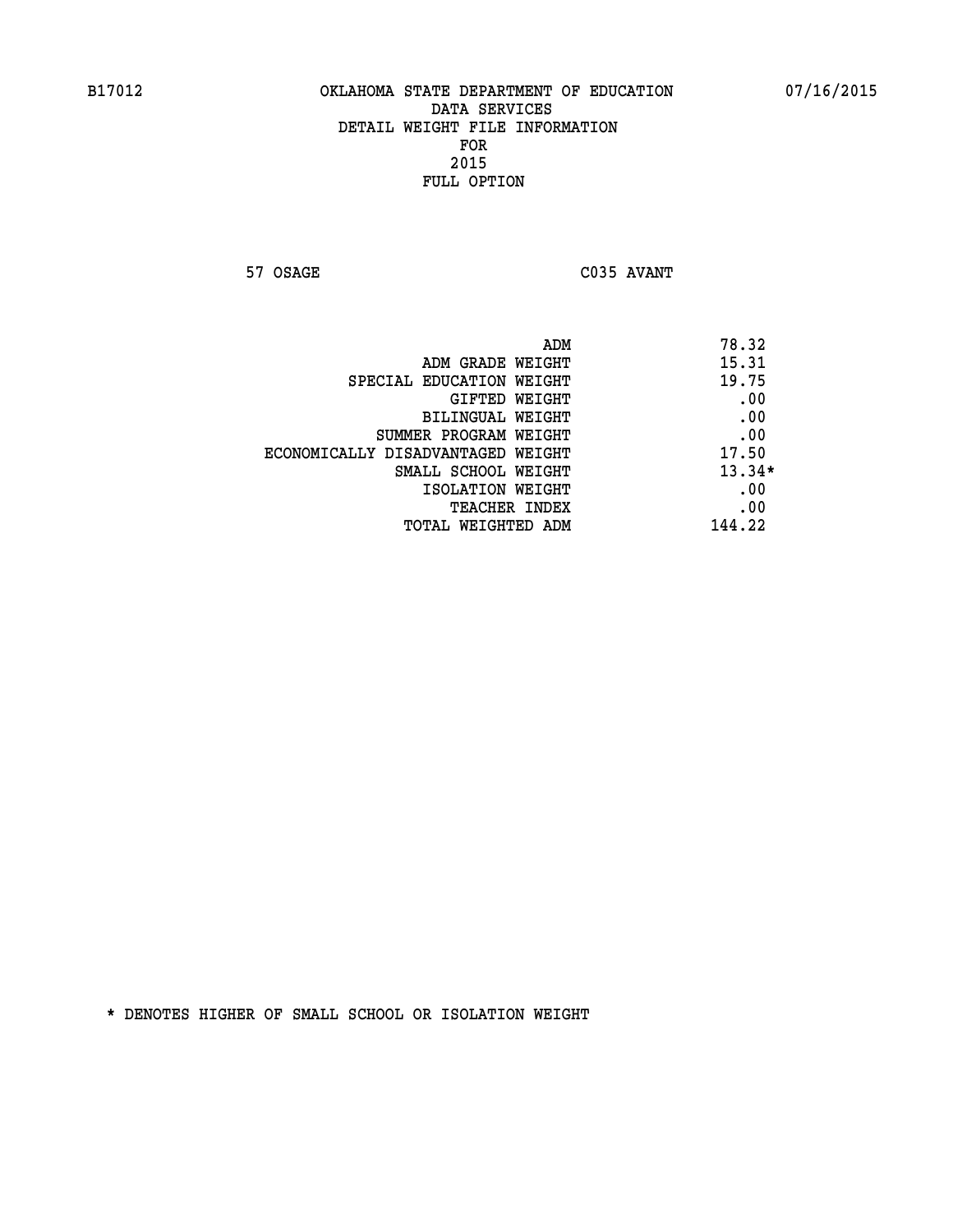57 OSAGE C052 ANDERSON

|                                   | ADM<br>274.24 |          |
|-----------------------------------|---------------|----------|
| ADM GRADE WEIGHT                  |               | 51.74    |
| SPECIAL EDUCATION WEIGHT          |               | 33.10    |
| GIFTED WEIGHT                     |               | 9.18     |
| BILINGUAL WEIGHT                  |               | .50      |
| SUMMER PROGRAM WEIGHT             |               | .00      |
| ECONOMICALLY DISADVANTAGED WEIGHT |               | 34.00    |
| SMALL SCHOOL WEIGHT               |               | $26.41*$ |
| ISOLATION WEIGHT                  |               | .00      |
| <b>TEACHER INDEX</b>              |               | .00      |
| TOTAL WEIGHTED ADM                | 429.17        |          |
|                                   |               |          |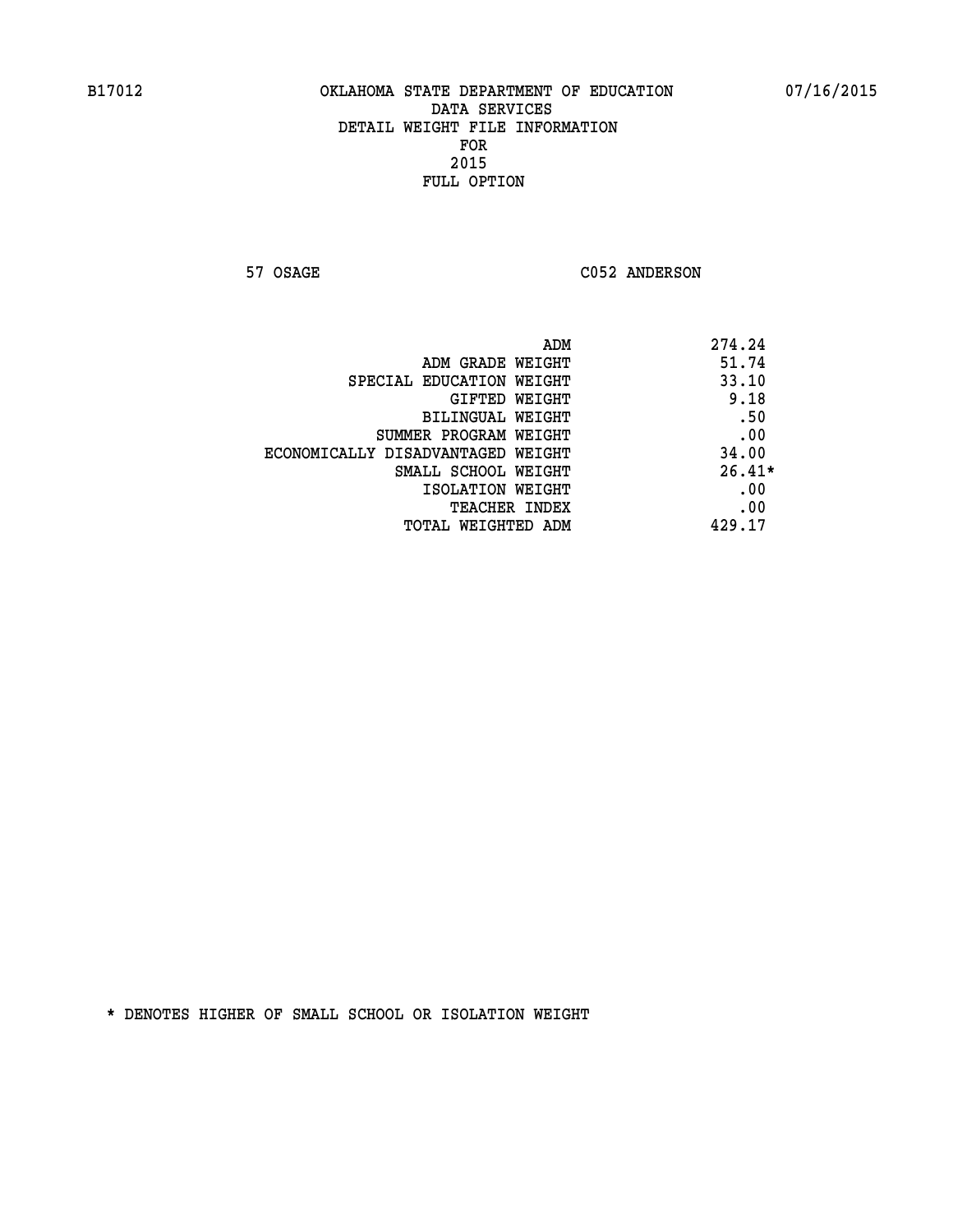**57 OSAGE C077 MCCORD** 

| ADM                               | 256.73   |
|-----------------------------------|----------|
| ADM GRADE WEIGHT                  | 53.37    |
| SPECIAL EDUCATION WEIGHT          | 10.70    |
| GIFTED WEIGHT                     | 9.52     |
| BILINGUAL WEIGHT                  | .00      |
| SUMMER PROGRAM WEIGHT             | .00      |
| ECONOMICALLY DISADVANTAGED WEIGHT | 39.50    |
| SMALL SCHOOL WEIGHT               | $26.43*$ |
| ISOLATION WEIGHT                  | .00      |
| TEACHER INDEX                     | .00      |
| TOTAL WEIGHTED ADM                | 396.25   |
|                                   |          |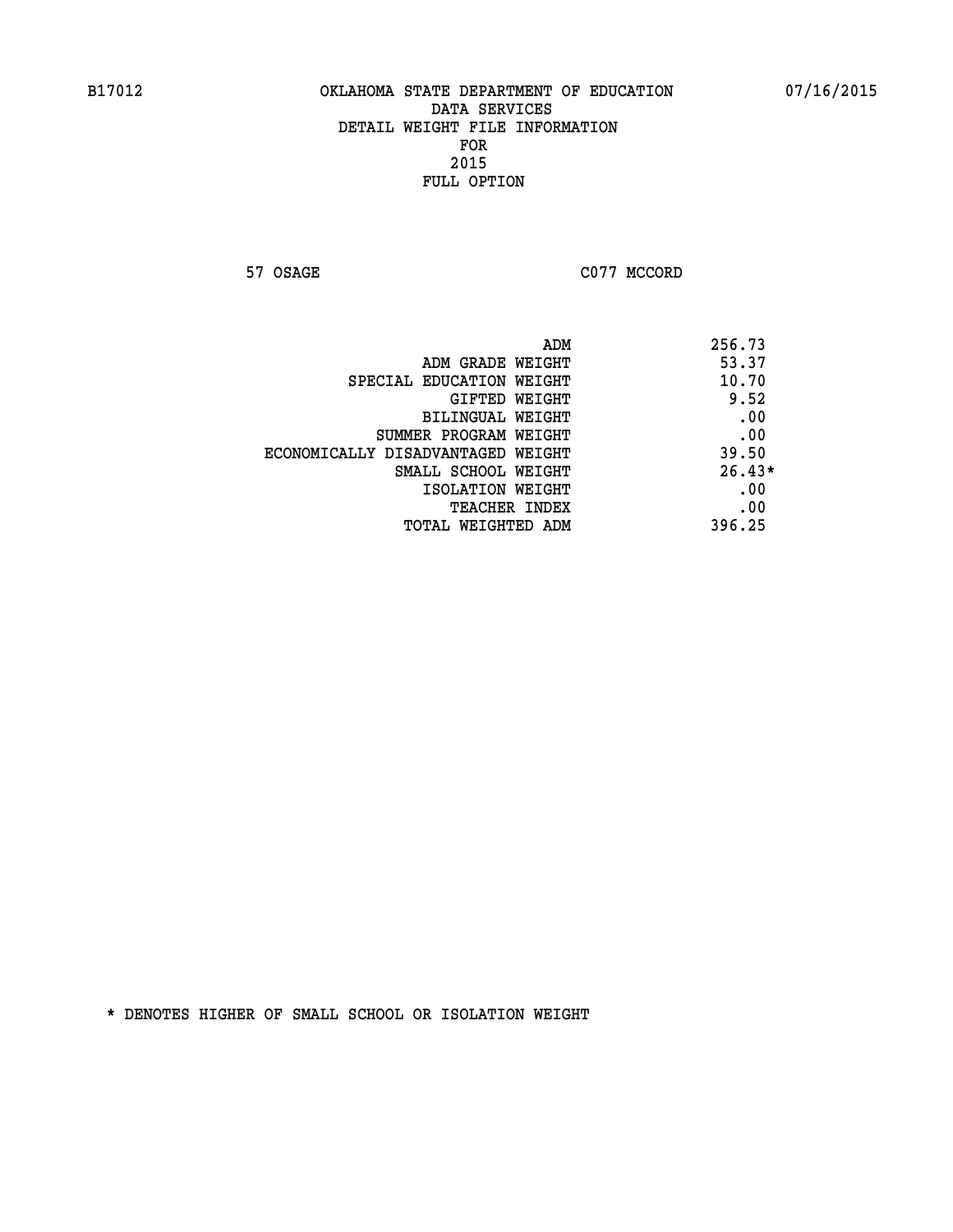**57 OSAGE I002 PAWHUSKA** 

|                                   | ADM | 826.79   |
|-----------------------------------|-----|----------|
| ADM GRADE WEIGHT                  |     | 158.47   |
| SPECIAL EDUCATION WEIGHT          |     | 135.70   |
| GIFTED WEIGHT                     |     | 16.66    |
| BILINGUAL WEIGHT                  |     | 9.75     |
| SUMMER PROGRAM WEIGHT             |     | .00      |
| ECONOMICALLY DISADVANTAGED WEIGHT |     | 135.00   |
| SMALL SCHOOL WEIGHT               |     | .00      |
| ISOLATION WEIGHT                  |     | .00      |
| TEACHER INDEX                     |     | 24.87    |
| TOTAL WEIGHTED ADM                |     | 1,307.24 |
|                                   |     |          |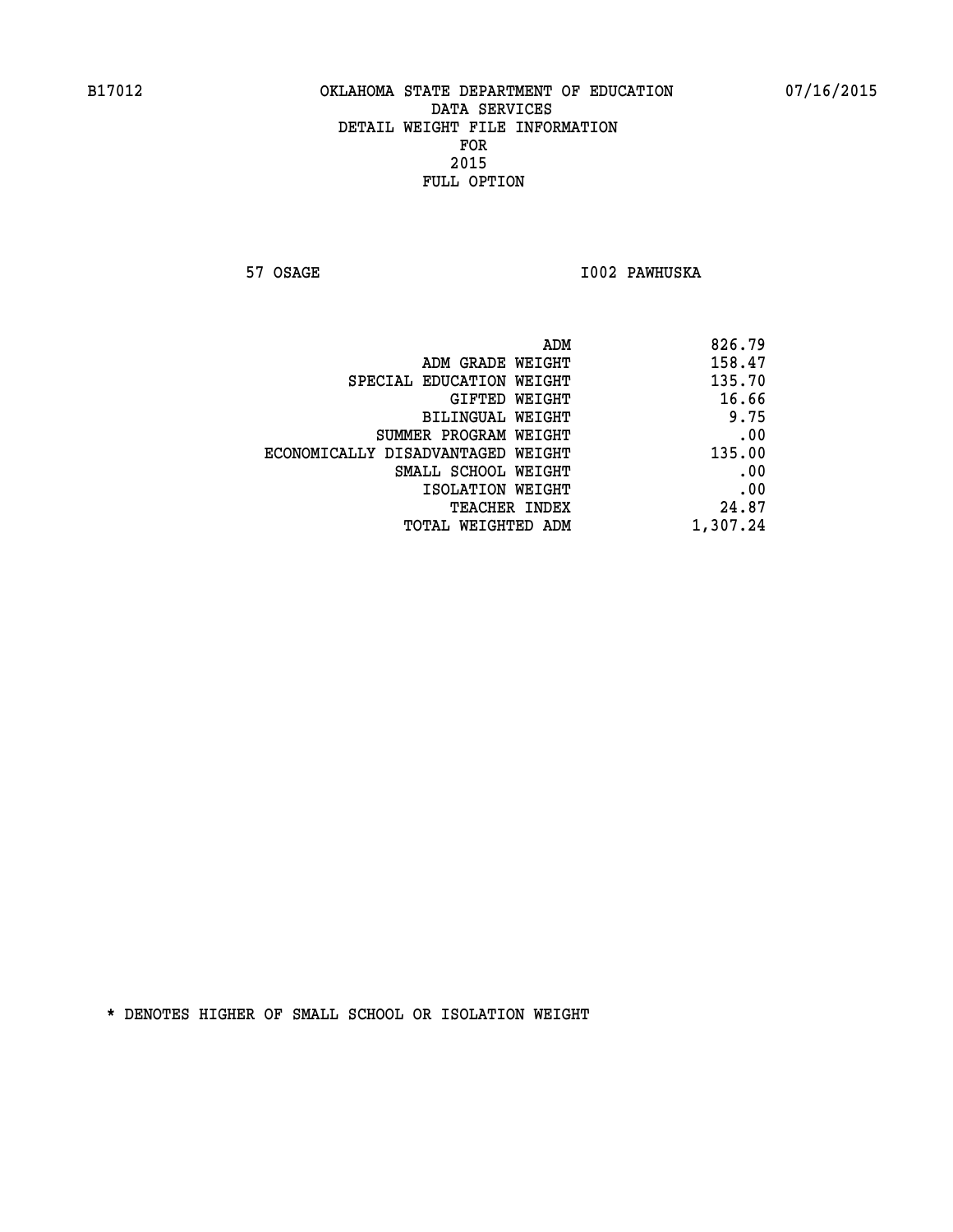**57 OSAGE 1011 SHIDLER** 

| ADM<br>239.91 |                                   |
|---------------|-----------------------------------|
| 48.28         | ADM GRADE WEIGHT                  |
| 18.45         | SPECIAL EDUCATION WEIGHT          |
| 8.84          | GIFTED WEIGHT                     |
| .00           | <b>BILINGUAL WEIGHT</b>           |
| .00           | SUMMER PROGRAM WEIGHT             |
| 34.50         | ECONOMICALLY DISADVANTAGED WEIGHT |
| 26.22         | SMALL SCHOOL WEIGHT               |
| 155.94*       | ISOLATION WEIGHT                  |
| .00           | TEACHER INDEX                     |
| 505.92        | TOTAL WEIGHTED ADM                |
|               |                                   |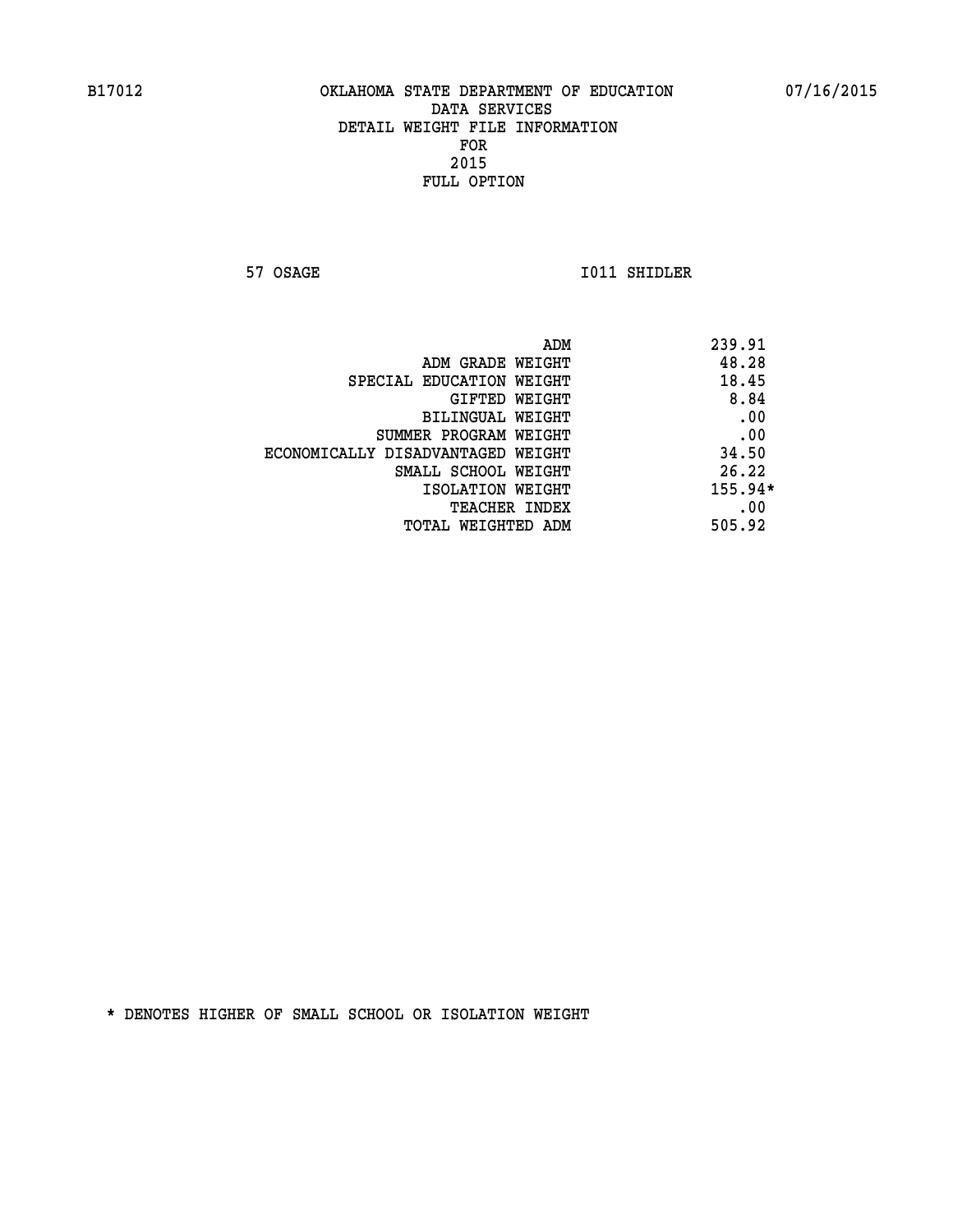**57 OSAGE I029 BARNSDALL** 

|                                   | ADM<br>432.39 |          |
|-----------------------------------|---------------|----------|
| ADM GRADE WEIGHT                  | 90.09         |          |
| SPECIAL EDUCATION WEIGHT          | 83.85         |          |
| GIFTED WEIGHT                     | 13.26         |          |
| BILINGUAL WEIGHT                  |               | .50      |
| SUMMER PROGRAM WEIGHT             |               | .00      |
| ECONOMICALLY DISADVANTAGED WEIGHT | 70.00         |          |
| SMALL SCHOOL WEIGHT               |               | $15.79*$ |
| ISOLATION WEIGHT                  |               | .00      |
| <b>TEACHER INDEX</b>              |               | .00      |
| TOTAL WEIGHTED ADM                | 705.88        |          |
|                                   |               |          |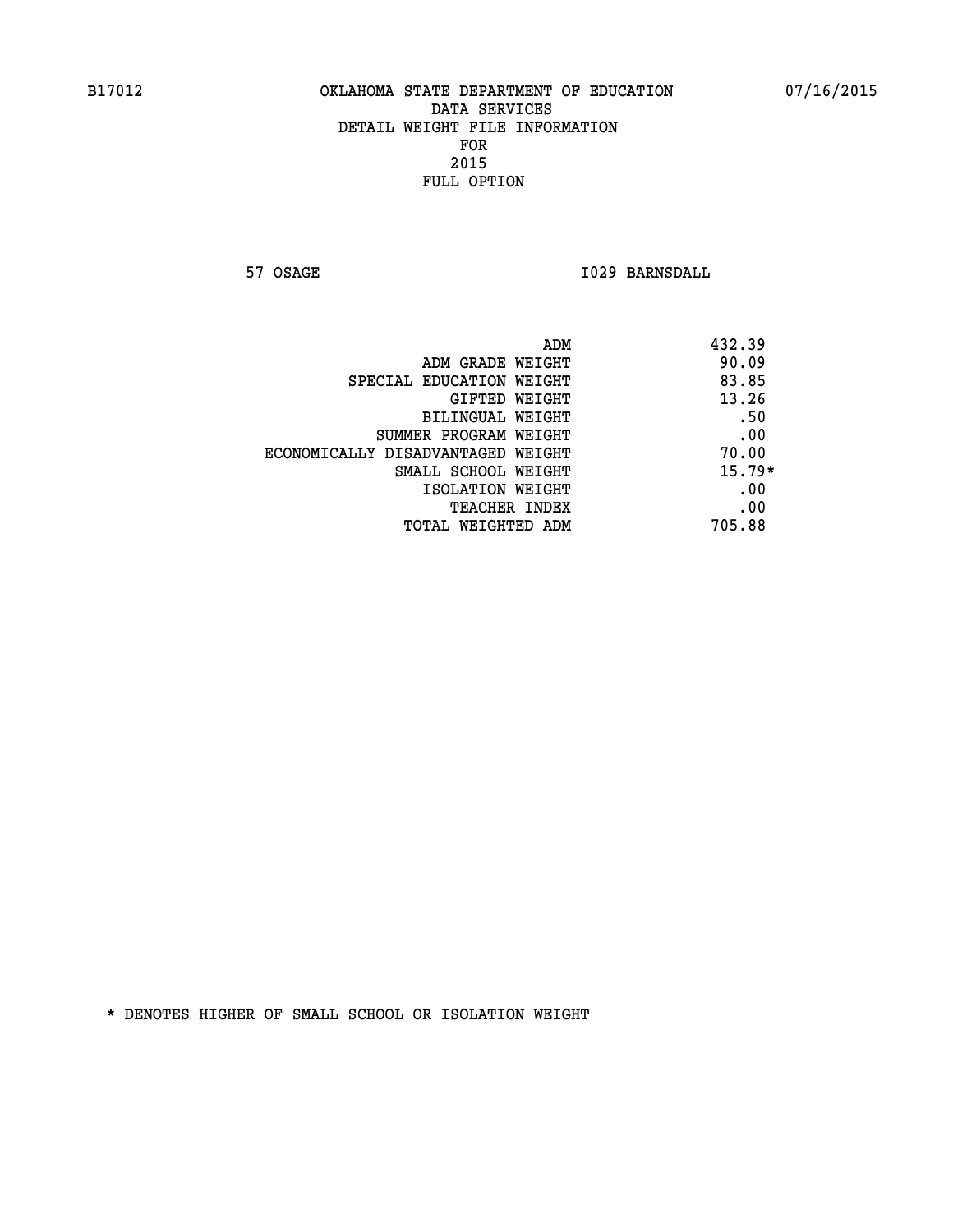**57 OSAGE 1030 WYNONA** 

| 118.89   | ADM                               |
|----------|-----------------------------------|
| 23.75    | ADM GRADE WEIGHT                  |
| 27.05    | SPECIAL EDUCATION WEIGHT          |
| 4.76     | GIFTED WEIGHT                     |
| .00      | BILINGUAL WEIGHT                  |
| .00      | SUMMER PROGRAM WEIGHT             |
| 21.25    | ECONOMICALLY DISADVANTAGED WEIGHT |
| $18.43*$ | SMALL SCHOOL WEIGHT               |
| .00      | ISOLATION WEIGHT                  |
| 11.52    | <b>TEACHER INDEX</b>              |
| 225.65   | <b>TOTAL WEIGHTED ADM</b>         |
|          |                                   |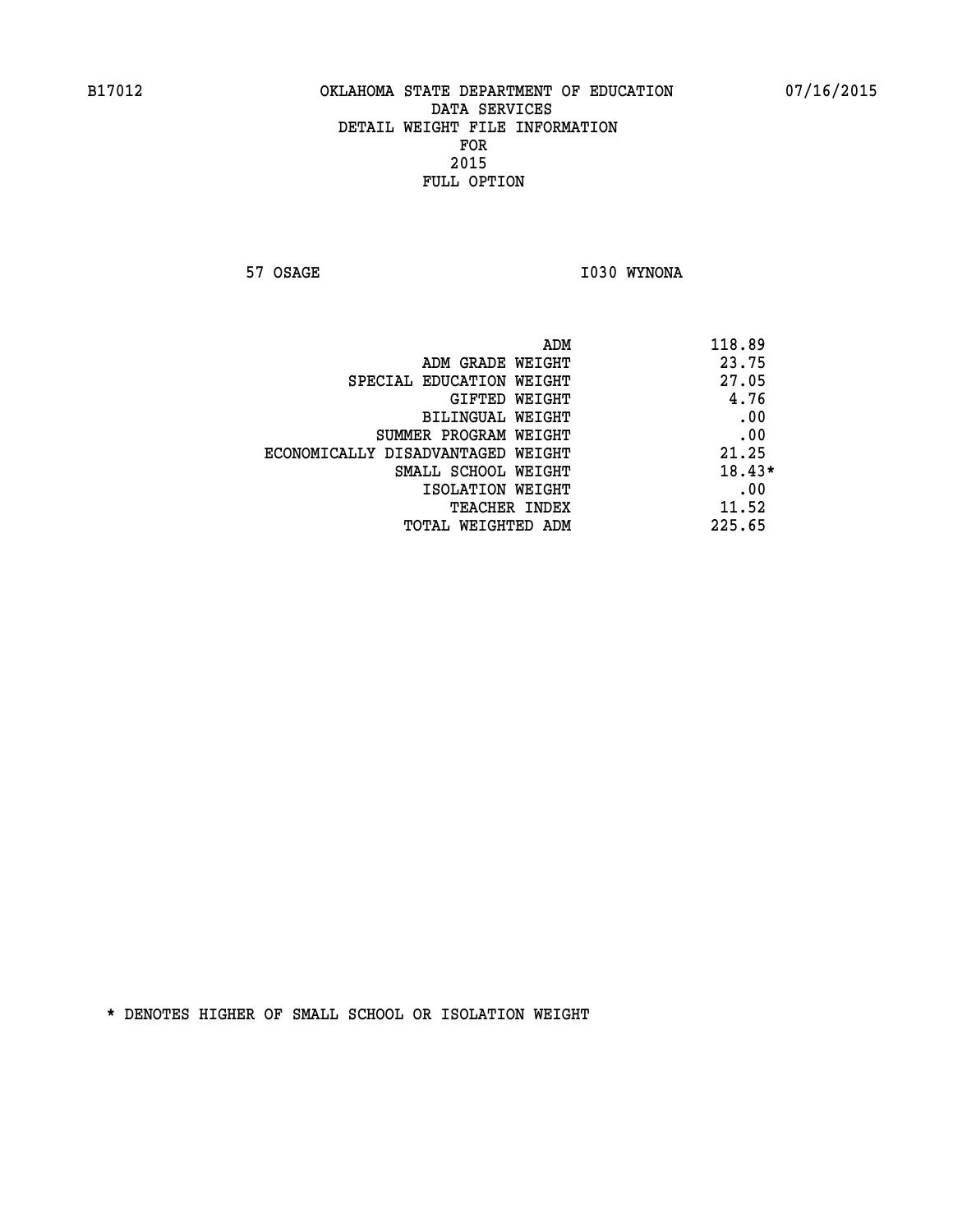**57 OSAGE 1038 HOMINY** 

| 585.23 |
|--------|
| 114.02 |
| 65.25  |
| 21.76  |
| 3.25   |
| .00    |
| 112.25 |
| .00    |
| .00    |
| 36.27  |
| 938.03 |
|        |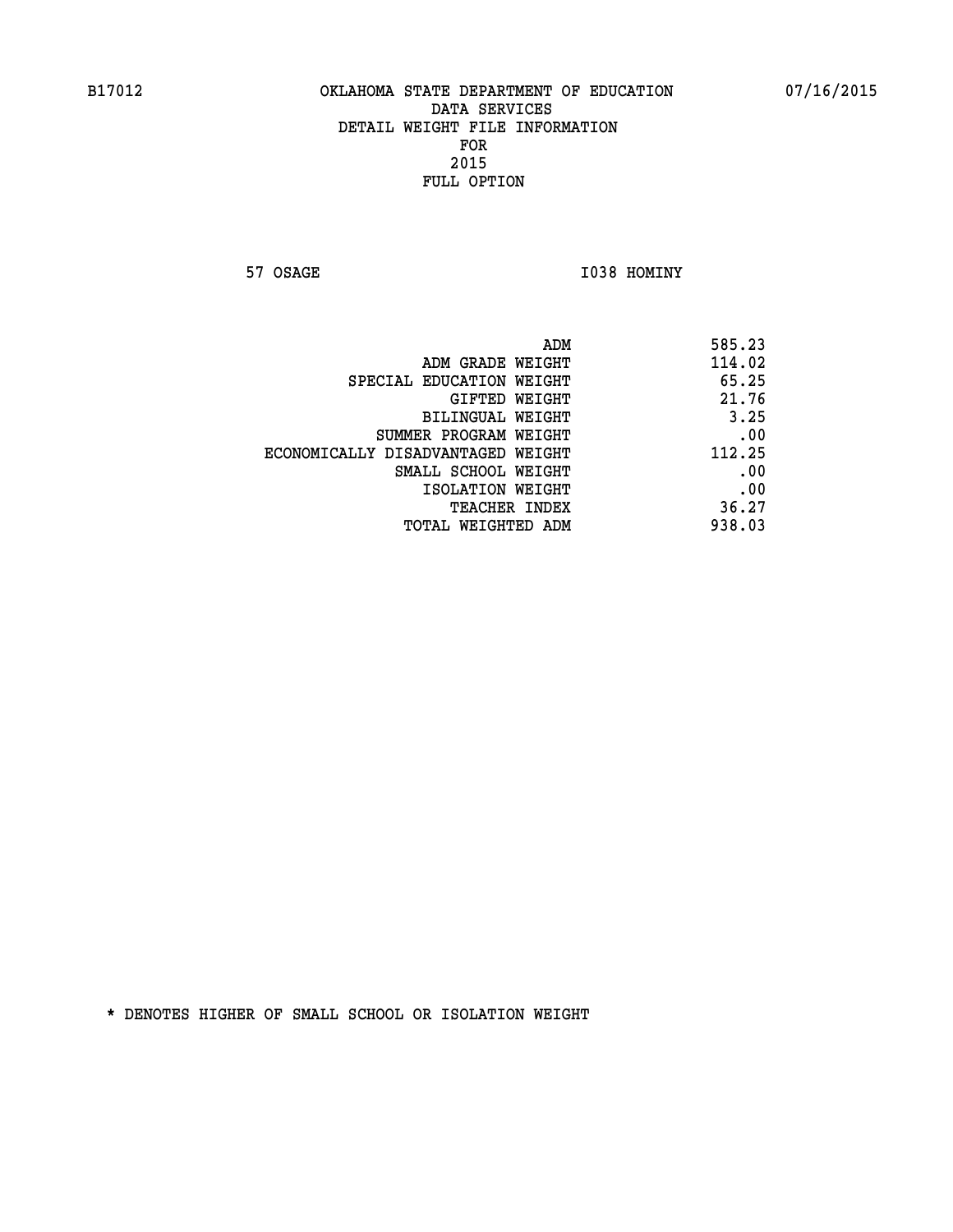**57 OSAGE 1050 PRUE** 

|                                   | ADM<br>321.96 |
|-----------------------------------|---------------|
| ADM GRADE WEIGHT                  | 62.96         |
| SPECIAL EDUCATION WEIGHT          | 68.35         |
| GIFTED WEIGHT                     | 3.74          |
| BILINGUAL WEIGHT                  | .50           |
| SUMMER PROGRAM WEIGHT             | .00           |
| ECONOMICALLY DISADVANTAGED WEIGHT | 77.00         |
| SMALL SCHOOL WEIGHT               | $25.20*$      |
| ISOLATION WEIGHT                  | .00           |
| <b>TEACHER INDEX</b>              | .00           |
| TOTAL WEIGHTED ADM                | 559.71        |
|                                   |               |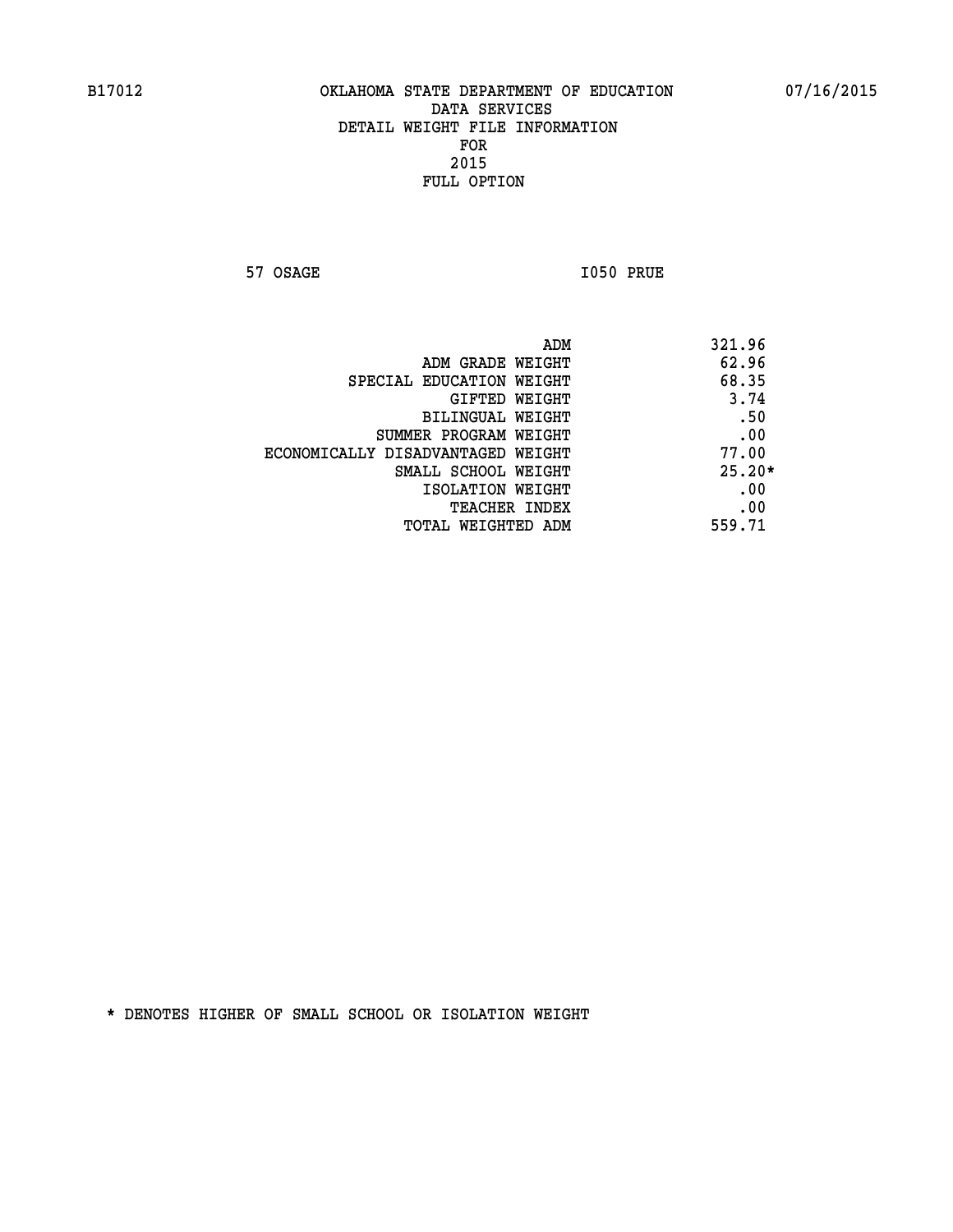**57 OSAGE 1090 WOODLAND** 

|                                   | ADM<br>439.20 |     |
|-----------------------------------|---------------|-----|
| ADM GRADE WEIGHT                  | 88.27         |     |
| SPECIAL EDUCATION WEIGHT          | 62.60         |     |
| GIFTED WEIGHT                     | 14.62         |     |
| BILINGUAL WEIGHT                  |               | .00 |
| SUMMER PROGRAM WEIGHT             |               | .00 |
| ECONOMICALLY DISADVANTAGED WEIGHT | 86.25         |     |
| SMALL SCHOOL WEIGHT               | 14.91         |     |
| ISOLATION WEIGHT                  | 184.46*       |     |
| TEACHER INDEX                     | 40.63         |     |
| TOTAL WEIGHTED ADM                | 916.03        |     |
|                                   |               |     |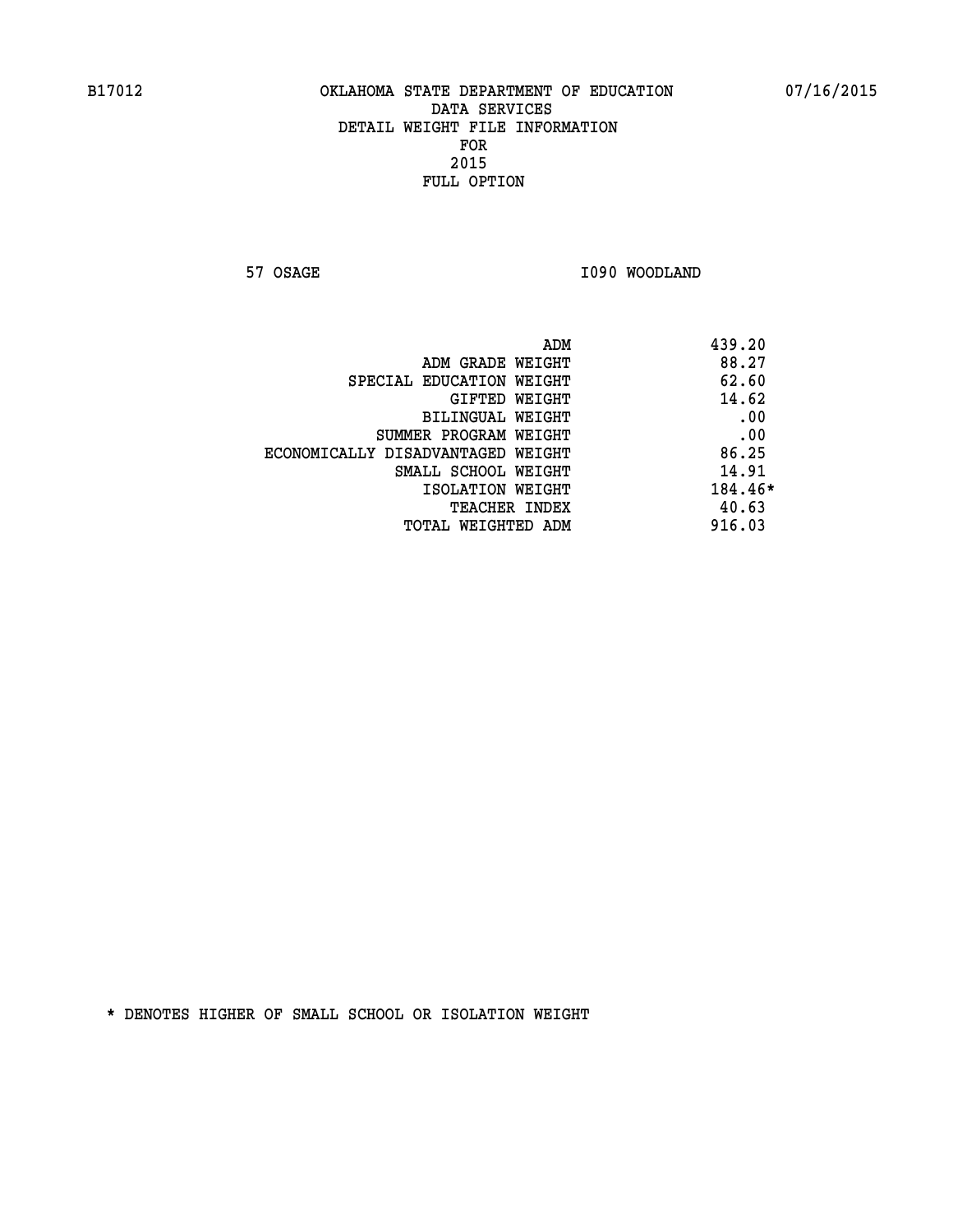**58 OTTAWA C010 TURKEY FORD** 

|                                   | 92.41<br>ADM |
|-----------------------------------|--------------|
| ADM GRADE WEIGHT                  | 21.08        |
| SPECIAL EDUCATION WEIGHT          | 14.40        |
| GIFTED WEIGHT                     | 2.04         |
| BILINGUAL WEIGHT                  | .00          |
| SUMMER PROGRAM WEIGHT             | .00          |
| ECONOMICALLY DISADVANTAGED WEIGHT | 18.50        |
| SMALL SCHOOL WEIGHT               | $15.25*$     |
| ISOLATION WEIGHT                  | .00          |
| <b>TEACHER INDEX</b>              | 6.44         |
| TOTAL WEIGHTED ADM                | 170.12       |
|                                   |              |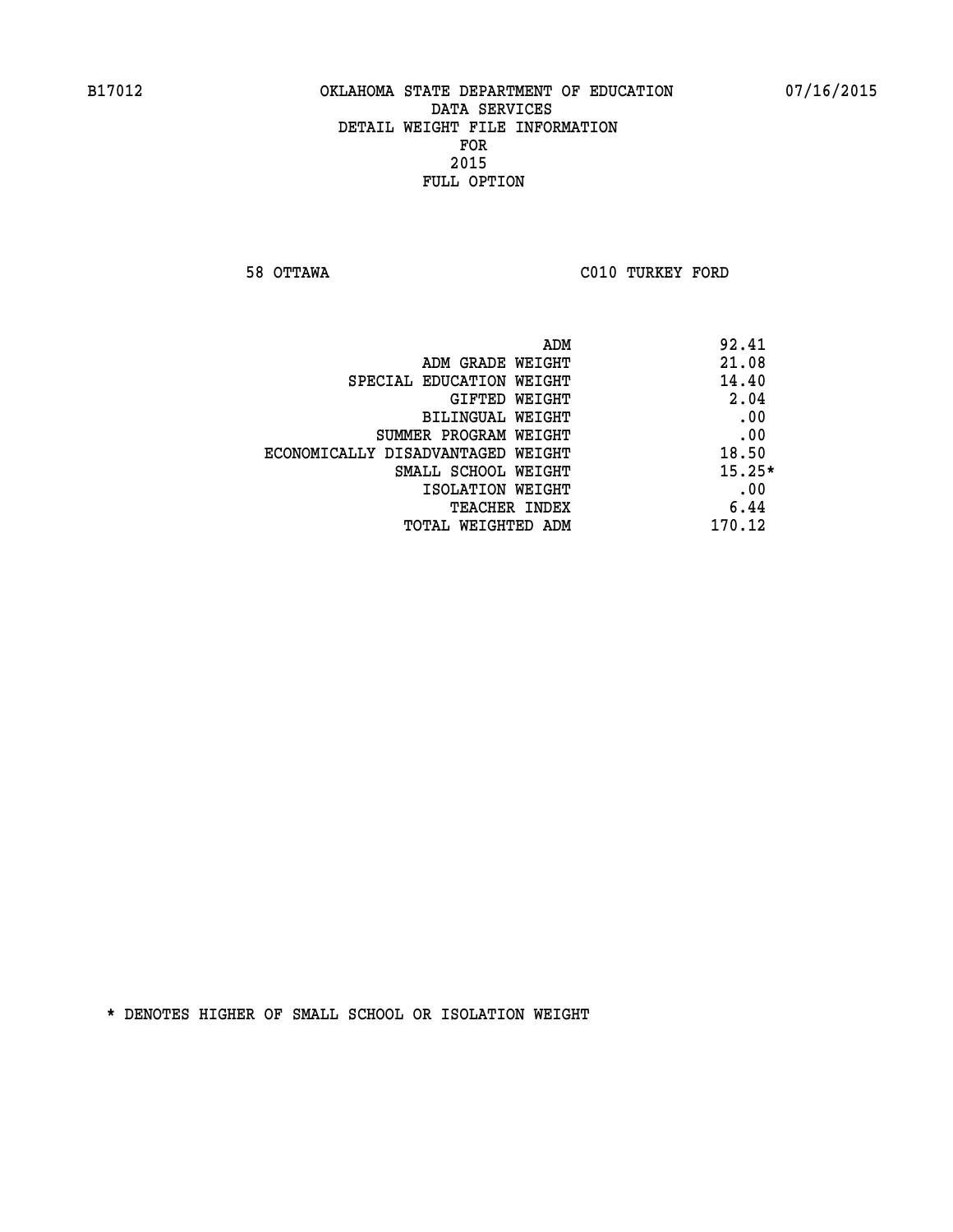**58 OTTAWA I001 WYANDOTTE** 

|                                   | ADM<br>816.71 |
|-----------------------------------|---------------|
| ADM GRADE WEIGHT                  | 172.60        |
| SPECIAL EDUCATION WEIGHT          | 120.35        |
| <b>GIFTED WEIGHT</b>              | 13.94         |
| <b>BILINGUAL WEIGHT</b>           | 3.25          |
| SUMMER PROGRAM WEIGHT             | .00           |
| ECONOMICALLY DISADVANTAGED WEIGHT | 118.25        |
| SMALL SCHOOL WEIGHT               | .00           |
| ISOLATION WEIGHT                  | .00           |
| TEACHER INDEX                     | .00           |
| TOTAL WEIGHTED ADM                | 1,245.10      |
|                                   |               |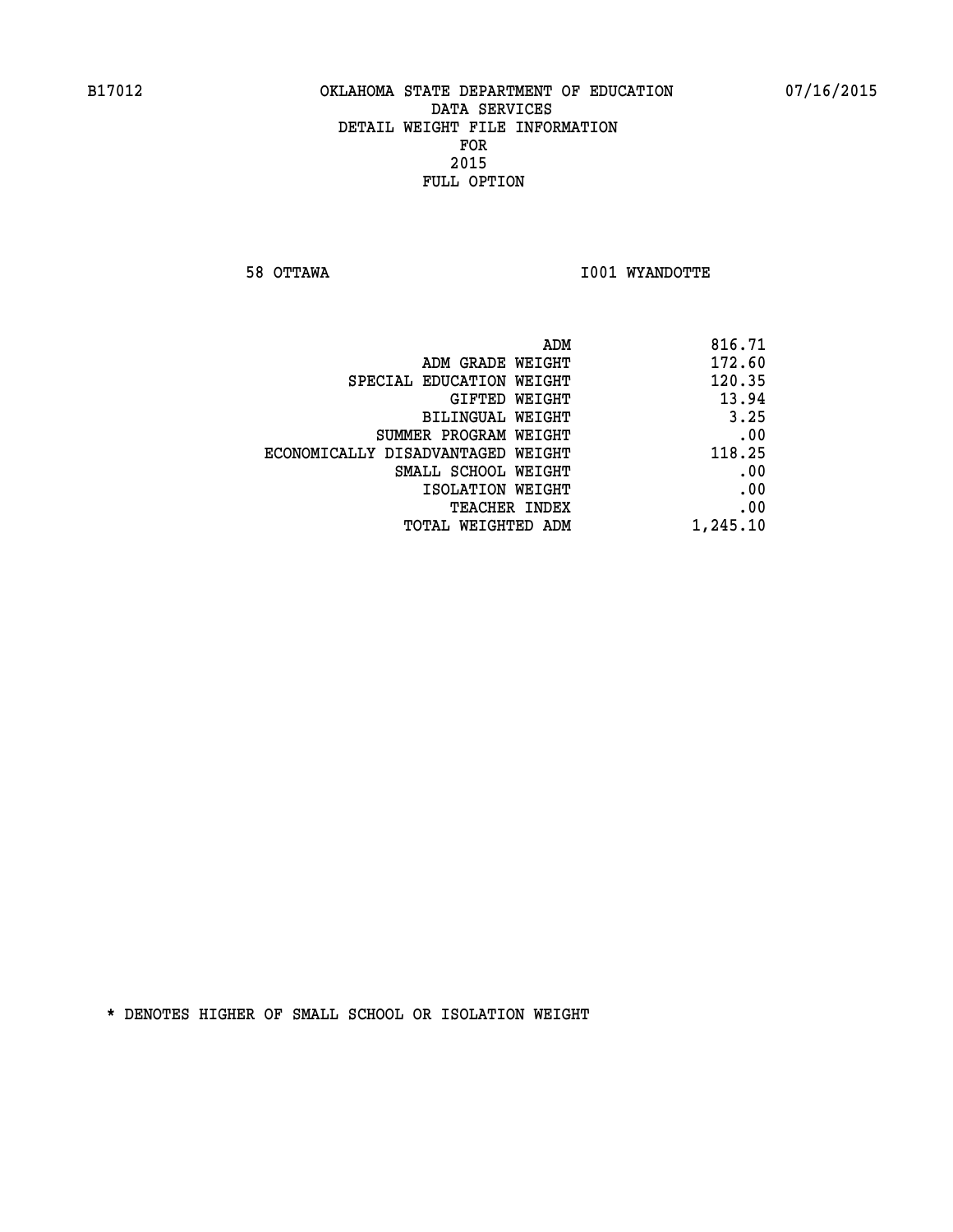**58 OTTAWA I014 QUAPAW** 

|                                   | ADM<br>615.95 |
|-----------------------------------|---------------|
| ADM GRADE WEIGHT                  | 120.31        |
| SPECIAL EDUCATION WEIGHT          | 76.80         |
| <b>GIFTED WEIGHT</b>              | 16.32         |
| <b>BILINGUAL WEIGHT</b>           | .00           |
| SUMMER PROGRAM WEIGHT             | .00           |
| ECONOMICALLY DISADVANTAGED WEIGHT | 116.50        |
| SMALL SCHOOL WEIGHT               | .00           |
| ISOLATION WEIGHT                  | .00           |
| TEACHER INDEX                     | 11.77         |
| TOTAL WEIGHTED ADM                | 957.65        |
|                                   |               |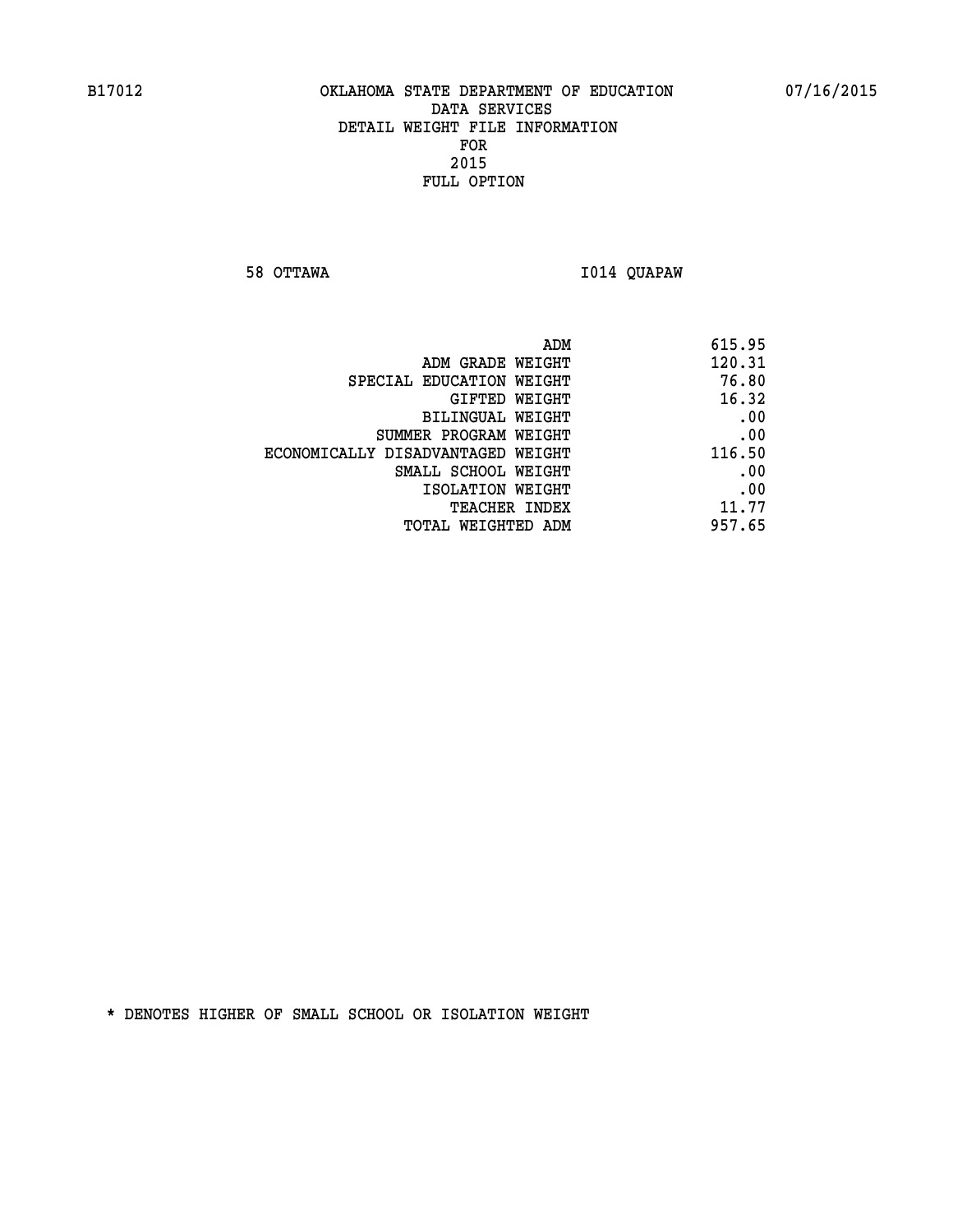**58 OTTAWA I018 COMMERCE** 

| 864.58<br>ADM                               |
|---------------------------------------------|
| 177.44<br>ADM GRADE WEIGHT                  |
| 116.55<br>SPECIAL EDUCATION WEIGHT          |
| 25.50<br>GIFTED WEIGHT                      |
| 48.50<br>BILINGUAL WEIGHT                   |
| .00<br>SUMMER PROGRAM WEIGHT                |
| 171.25<br>ECONOMICALLY DISADVANTAGED WEIGHT |
| .00<br>SMALL SCHOOL WEIGHT                  |
| .00<br>ISOLATION WEIGHT                     |
| 60.06<br>TEACHER INDEX                      |
| 1,463.88<br>TOTAL WEIGHTED ADM              |
|                                             |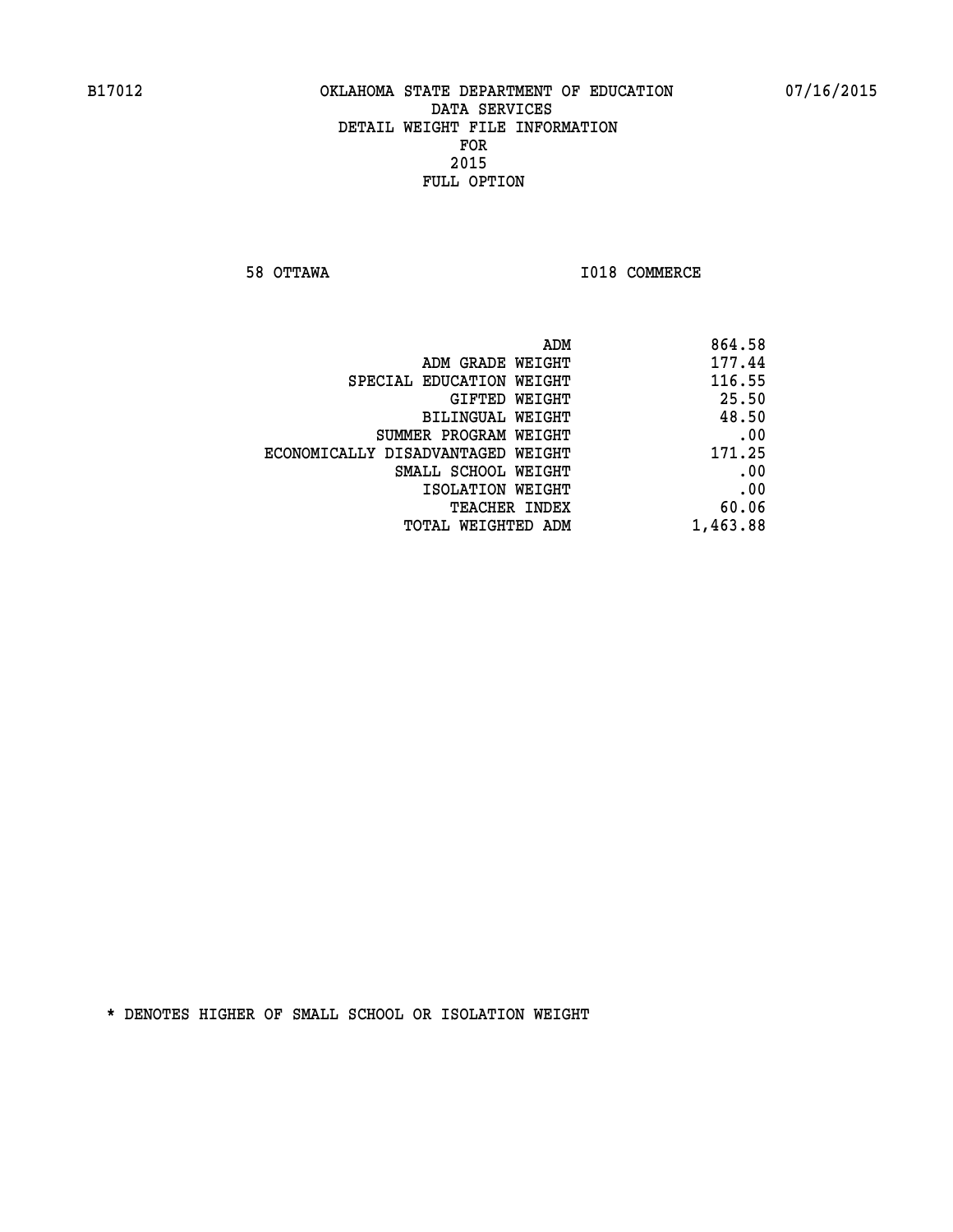**58 OTTAWA I023 MIAMI** 

| ADM                               | 2,483.76 |
|-----------------------------------|----------|
| ADM GRADE WEIGHT                  | 524.71   |
| SPECIAL EDUCATION WEIGHT          | 385.95   |
| GIFTED WEIGHT                     | 81.26    |
| BILINGUAL WEIGHT                  | 48.00    |
| SUMMER PROGRAM WEIGHT             | .00      |
| ECONOMICALLY DISADVANTAGED WEIGHT | 475.50   |
| SMALL SCHOOL WEIGHT               | .00      |
| ISOLATION WEIGHT                  | .00      |
| <b>TEACHER INDEX</b>              | .00      |
| TOTAL WEIGHTED ADM                | 3,999.18 |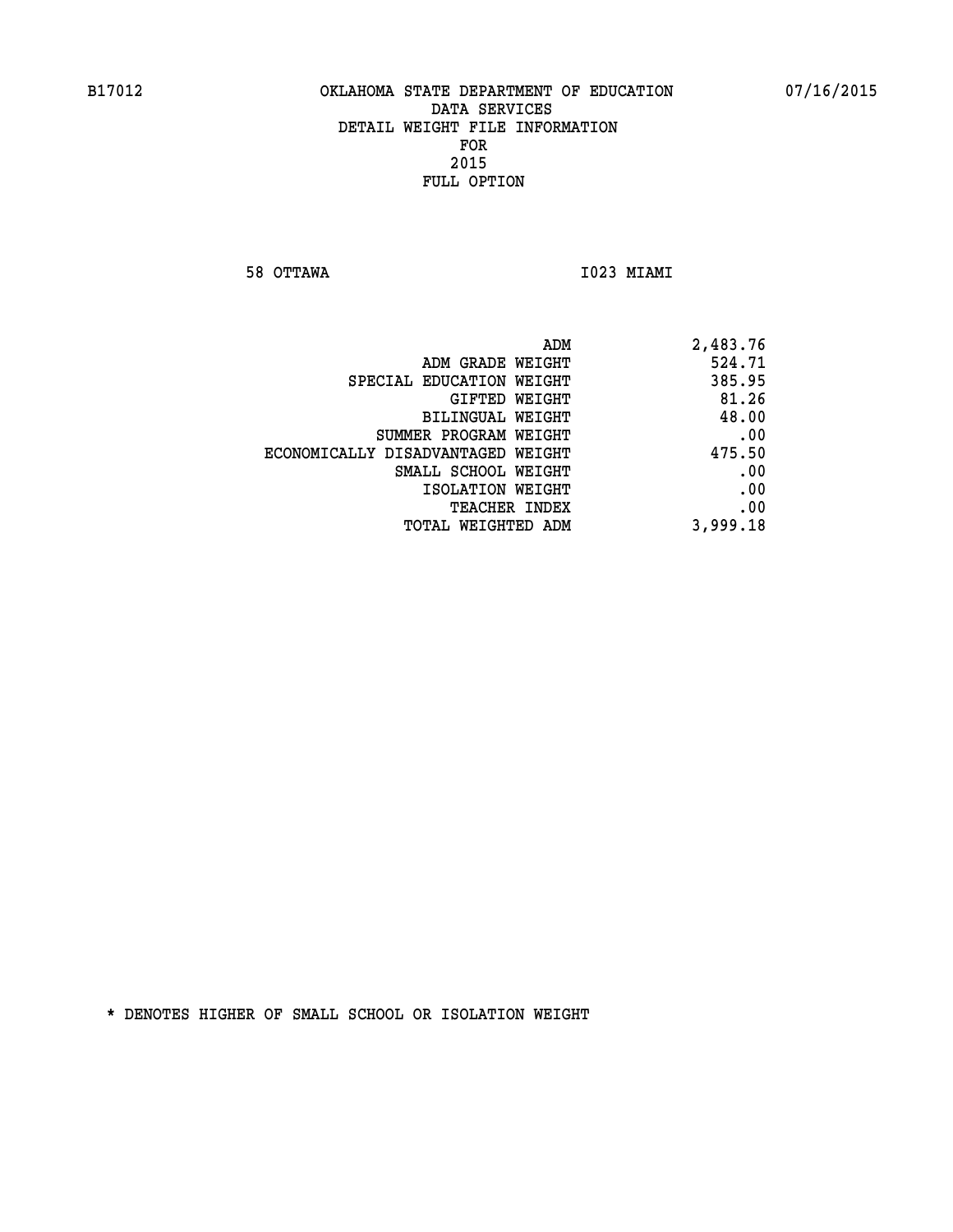**58 OTTAWA I026 AFTON** 

| ADM<br>560.46                               |  |
|---------------------------------------------|--|
| 108.01<br>ADM GRADE WEIGHT                  |  |
| 164.80<br>SPECIAL EDUCATION WEIGHT          |  |
| 17.34<br>GIFTED WEIGHT                      |  |
| .00<br><b>BILINGUAL WEIGHT</b>              |  |
| .00<br>SUMMER PROGRAM WEIGHT                |  |
| 118.25<br>ECONOMICALLY DISADVANTAGED WEIGHT |  |
| .00<br>SMALL SCHOOL WEIGHT                  |  |
| .00<br>ISOLATION WEIGHT                     |  |
| 9.05<br>TEACHER INDEX                       |  |
| 977.91<br>TOTAL WEIGHTED ADM                |  |
|                                             |  |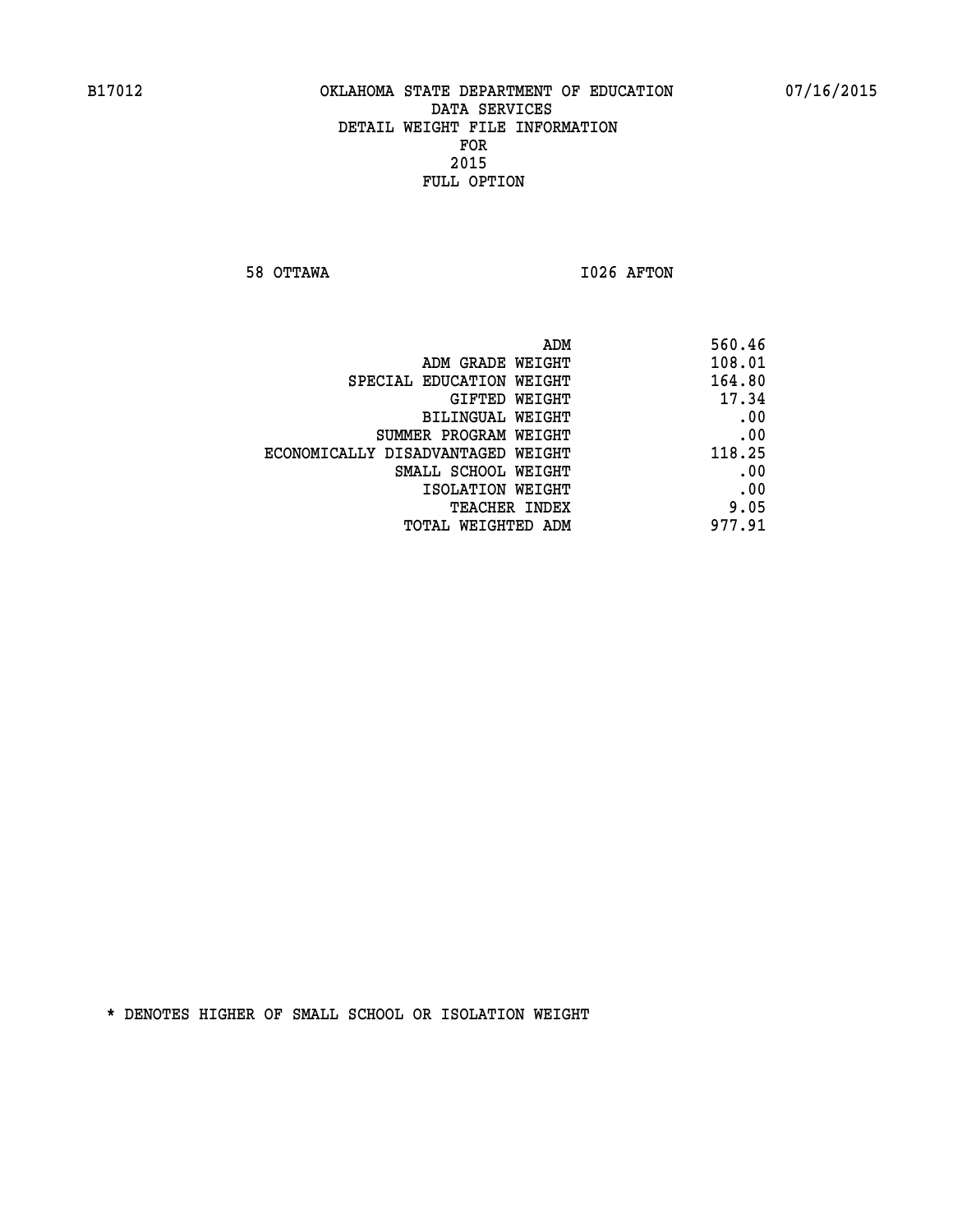**58 OTTAWA I031 FAIRLAND** 

| ADM                               | 601.59 |
|-----------------------------------|--------|
| ADM GRADE WEIGHT                  | 117.74 |
| SPECIAL EDUCATION WEIGHT          | 108.95 |
| GIFTED WEIGHT                     | 15.98  |
| BILINGUAL WEIGHT                  | 1.50   |
| SUMMER PROGRAM WEIGHT             | .00    |
| ECONOMICALLY DISADVANTAGED WEIGHT | 92.75  |
| SMALL SCHOOL WEIGHT               | .00    |
| ISOLATION WEIGHT                  | .00    |
| <b>TEACHER INDEX</b>              | 46.78  |
| TOTAL WEIGHTED ADM                | 985.29 |
|                                   |        |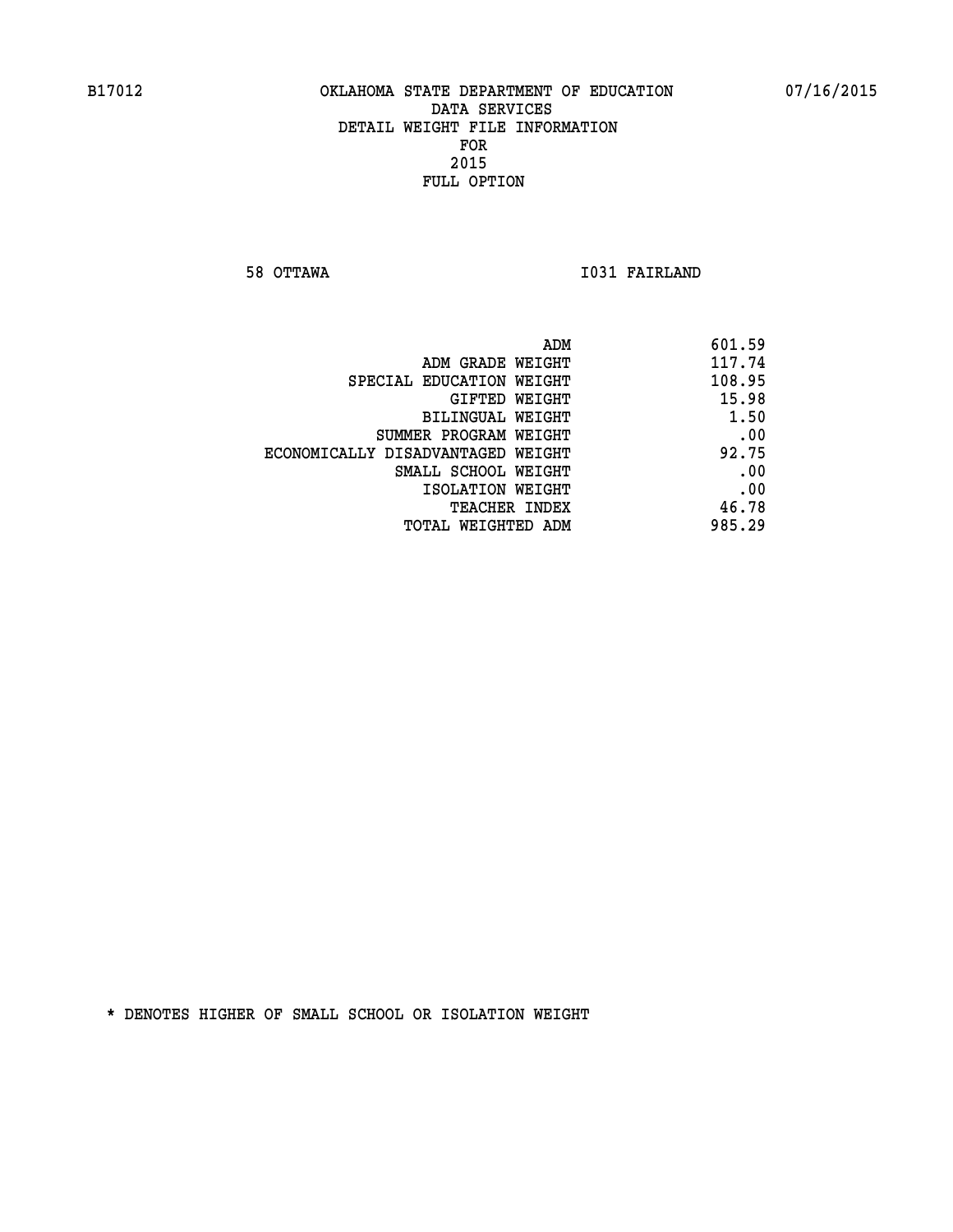**59 PAWNEE C002 JENNINGS** 

| ADM                               | 201.91   |
|-----------------------------------|----------|
| ADM GRADE WEIGHT                  | 38.00    |
| SPECIAL EDUCATION WEIGHT          | 23.60    |
| GIFTED WEIGHT                     | 8.16     |
| BILINGUAL WEIGHT                  | .00      |
| SUMMER PROGRAM WEIGHT             | .00      |
| ECONOMICALLY DISADVANTAGED WEIGHT | 40.50    |
| SMALL SCHOOL WEIGHT               | $24.97*$ |
| ISOLATION WEIGHT                  | .00      |
| <b>TEACHER INDEX</b>              | .00      |
| TOTAL WEIGHTED ADM                | 337.14   |
|                                   |          |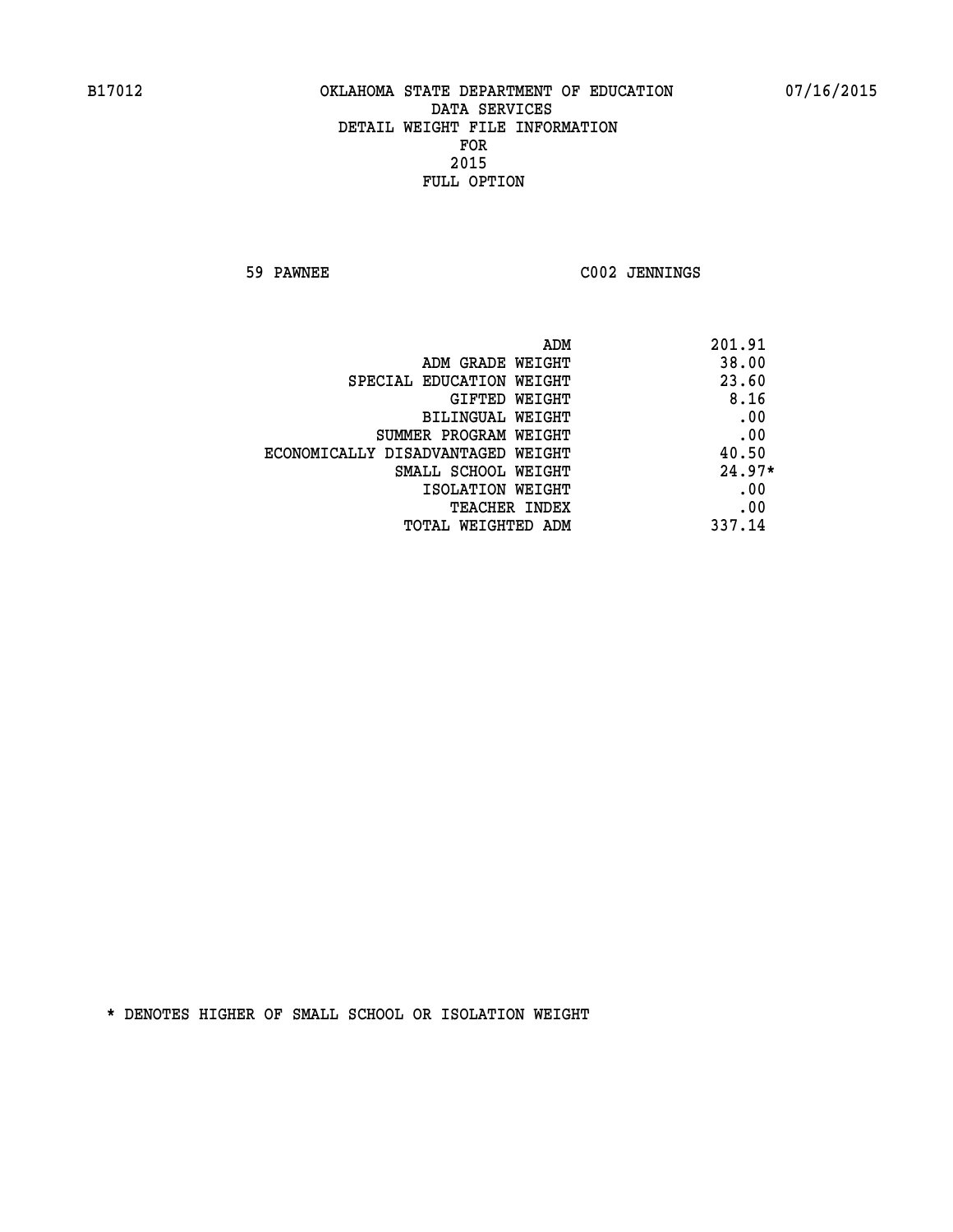**59 PAWNEE I001 PAWNEE** 

| 746.00   |
|----------|
| 149.04   |
| 116.95   |
| 15.98    |
| .00      |
| .00      |
| 127.50   |
| .00      |
| .00      |
| .00      |
| 1,155.47 |
|          |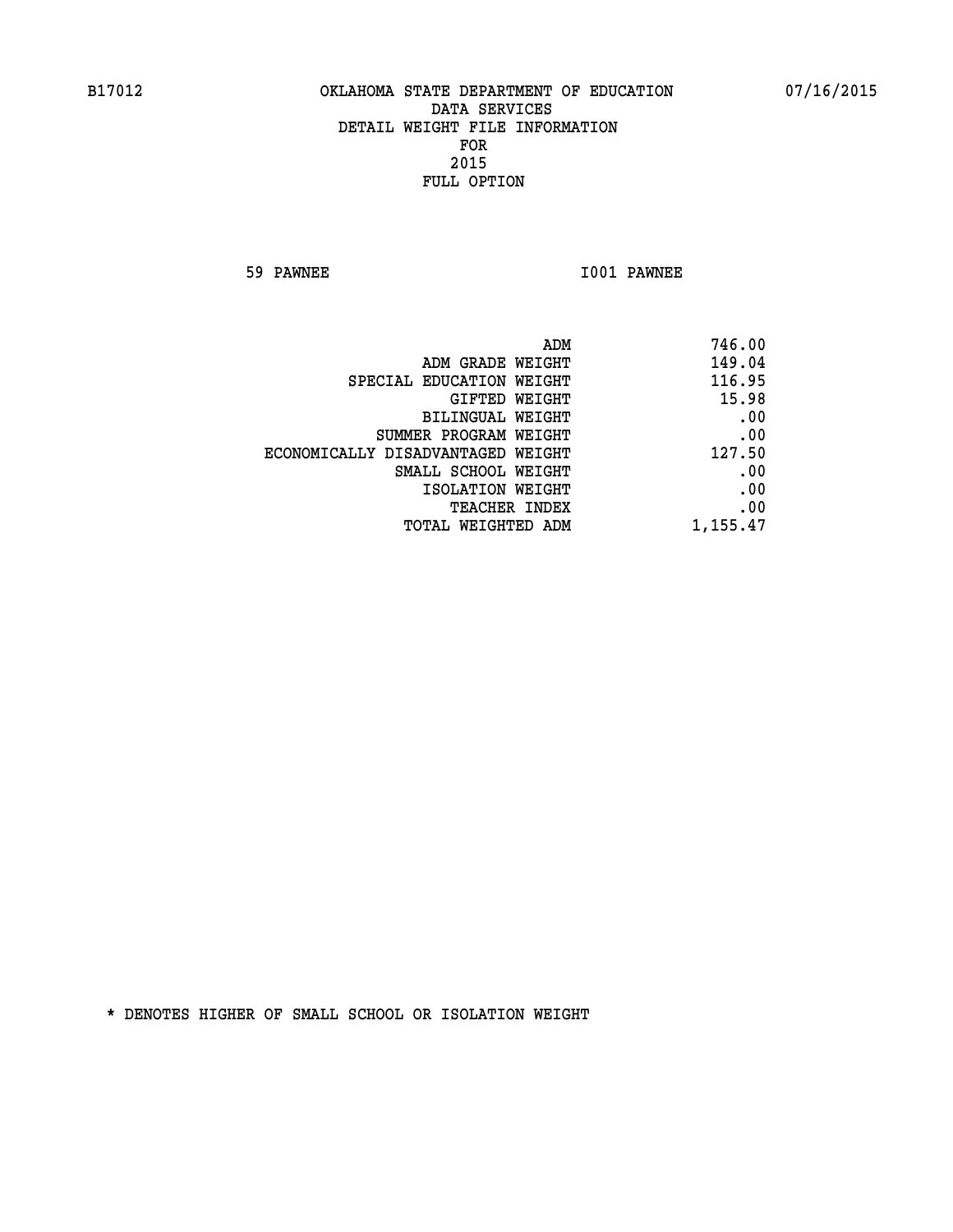**59 PAWNEE 1006 CLEVELAND** 

| 1,655.74 |
|----------|
| 315.59   |
| 224.80   |
| 61.54    |
| 3.50     |
| .00      |
| 271.75   |
| .00      |
| .00      |
| 32.08    |
| 2,565.00 |
|          |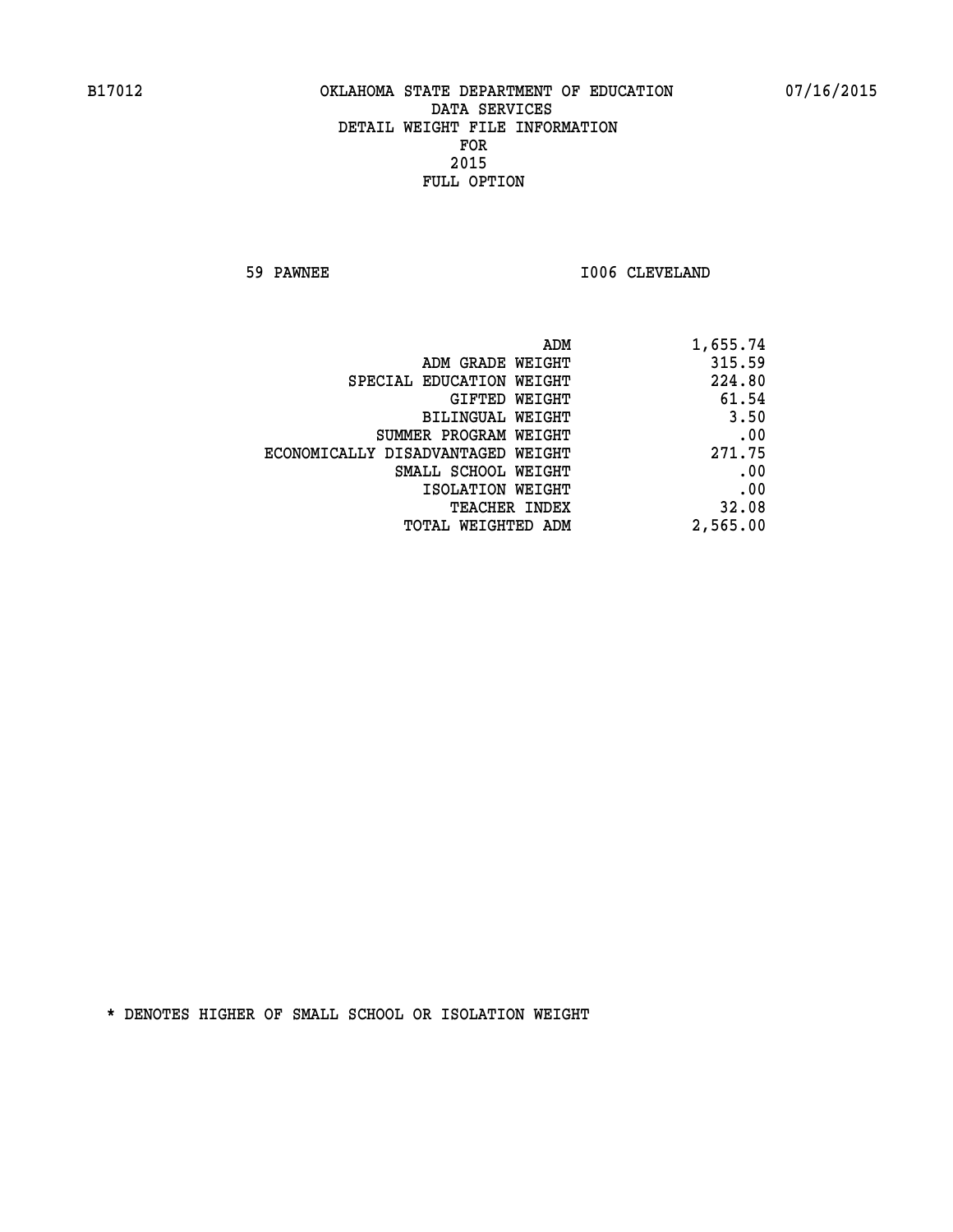**60 PAYNE C104 OAK GROVE** 

| 185.50   | ADM                               |
|----------|-----------------------------------|
| 37.19    | ADM GRADE WEIGHT                  |
| 11.10    | SPECIAL EDUCATION WEIGHT          |
| 4.76     | <b>GIFTED WEIGHT</b>              |
| .00      | BILINGUAL WEIGHT                  |
| .00      | SUMMER PROGRAM WEIGHT             |
| 22.00    | ECONOMICALLY DISADVANTAGED WEIGHT |
| $24.09*$ | SMALL SCHOOL WEIGHT               |
| .00      | ISOLATION WEIGHT                  |
| 9.30     | <b>TEACHER INDEX</b>              |
| 293.94   | TOTAL WEIGHTED ADM                |
|          |                                   |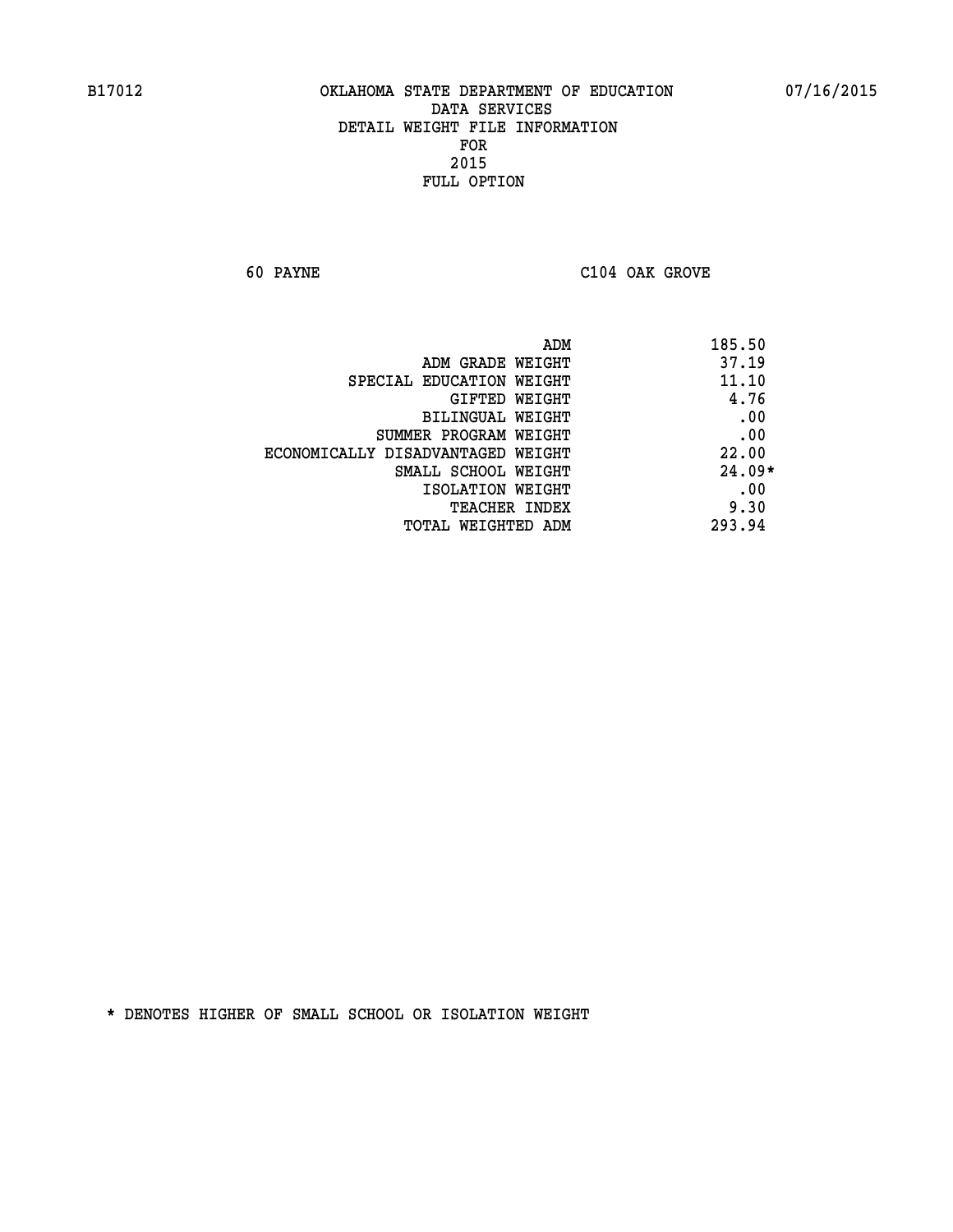**60 PAYNE I003 RIPLEY** 

| ADM                               | 459.47   |
|-----------------------------------|----------|
| ADM GRADE WEIGHT                  | 87.30    |
| SPECIAL EDUCATION WEIGHT          | 59.05    |
| GIFTED WEIGHT                     | 34.00    |
| BILINGUAL WEIGHT                  | .75      |
| SUMMER PROGRAM WEIGHT             | .00      |
| ECONOMICALLY DISADVANTAGED WEIGHT | 88.75    |
| SMALL SCHOOL WEIGHT               | $12.08*$ |
| ISOLATION WEIGHT                  | .00      |
| <b>TEACHER INDEX</b>              | 8.20     |
| TOTAL WEIGHTED ADM                | 749.60   |
|                                   |          |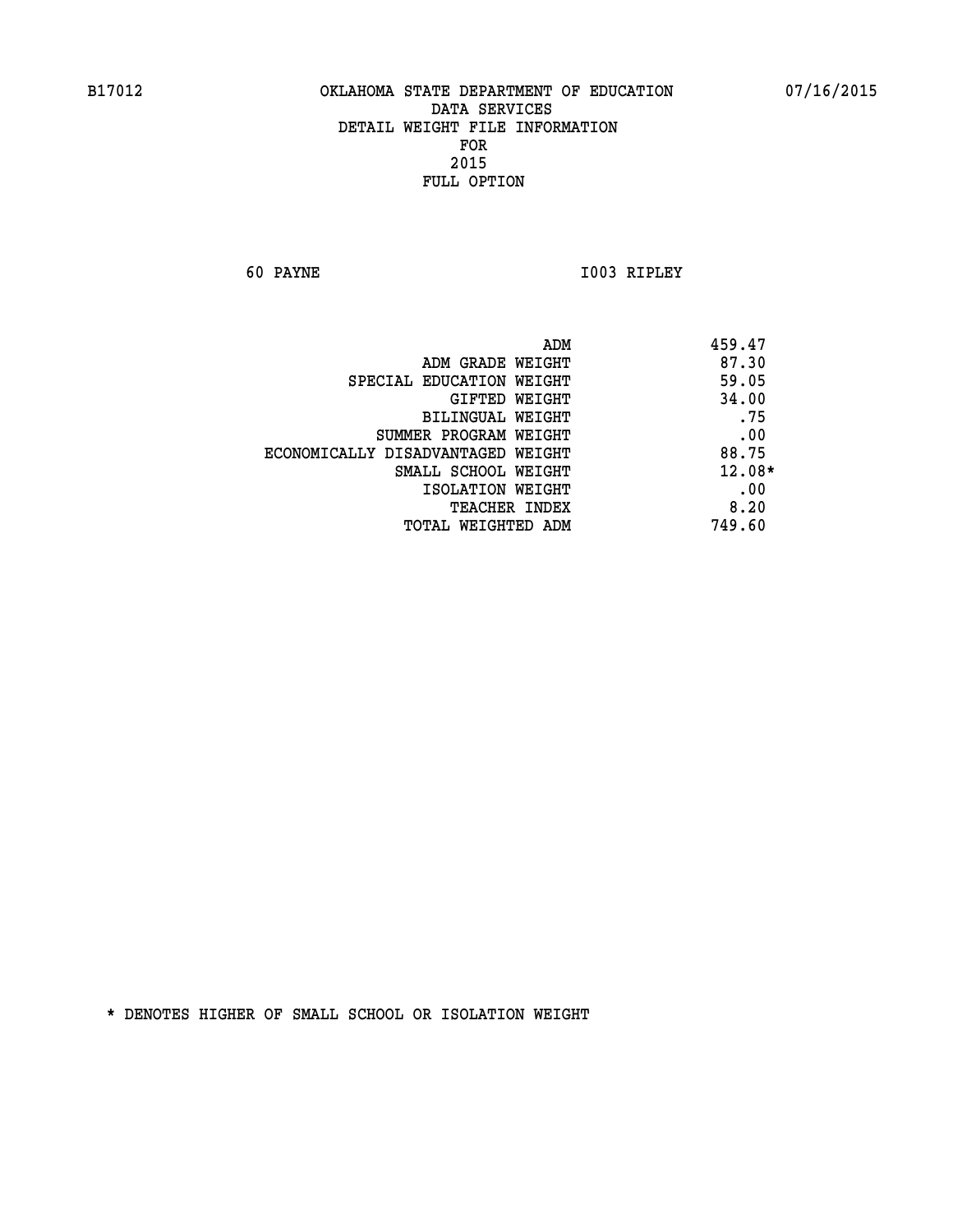**60 PAYNE I016 STILLWATER** 

| 6,151.50 |
|----------|
| 1,249.00 |
| 927.35   |
| 375.36   |
| 110.75   |
| 1.20     |
| 703.75   |
| .00      |
| .00      |
| 99.68    |
| 9,618.59 |
|          |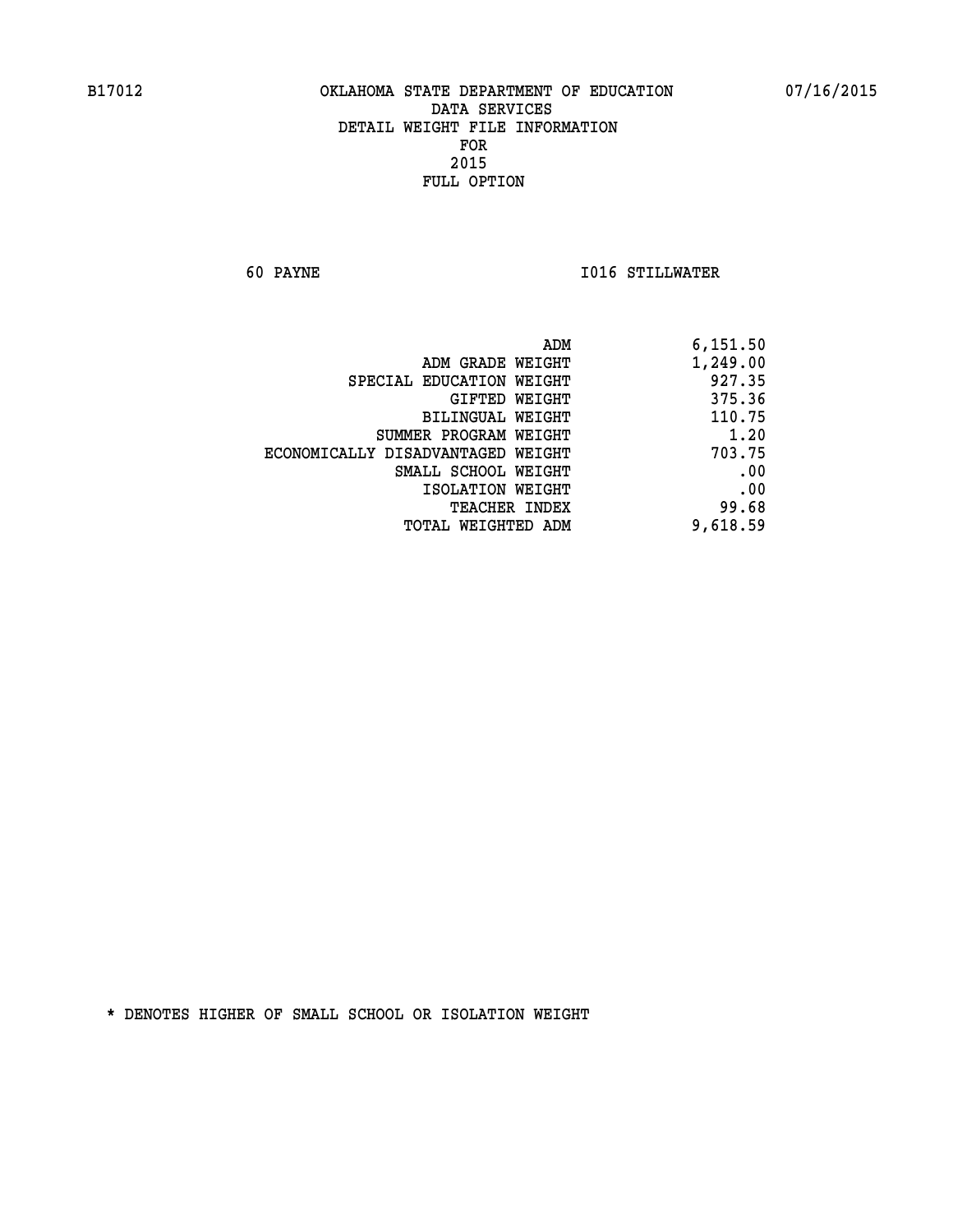**60 PAYNE I056 PERKINS-TRYON** 

| 1,512.96 |
|----------|
| 290.07   |
| 189.20   |
| 25.84    |
| .00      |
| .00      |
| 169.00   |
| .00      |
| .00      |
| 34.71    |
| 2,221.78 |
|          |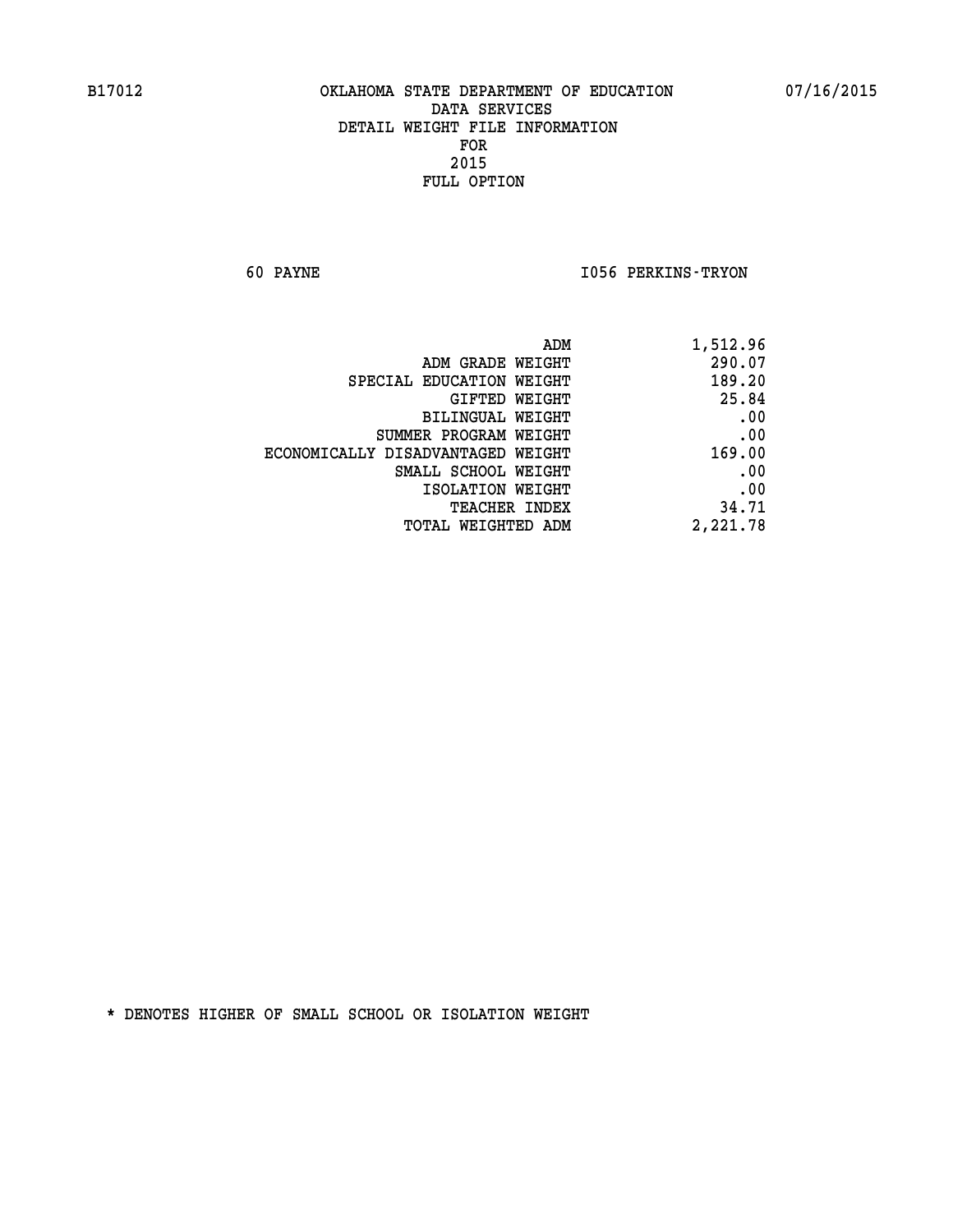**60 PAYNE 1067 CUSHING** 

| ADM                               | 1,802.84 |
|-----------------------------------|----------|
| ADM GRADE WEIGHT                  | 360.40   |
| SPECIAL EDUCATION WEIGHT          | 369.20   |
| GIFTED WEIGHT                     | 97.92    |
| BILINGUAL WEIGHT                  | .00      |
| SUMMER PROGRAM WEIGHT             | .00      |
| ECONOMICALLY DISADVANTAGED WEIGHT | 272.25   |
| SMALL SCHOOL WEIGHT               | .00      |
| ISOLATION WEIGHT                  | .00      |
| TEACHER INDEX                     | 128.11   |
| TOTAL WEIGHTED ADM                | 3,030.72 |
|                                   |          |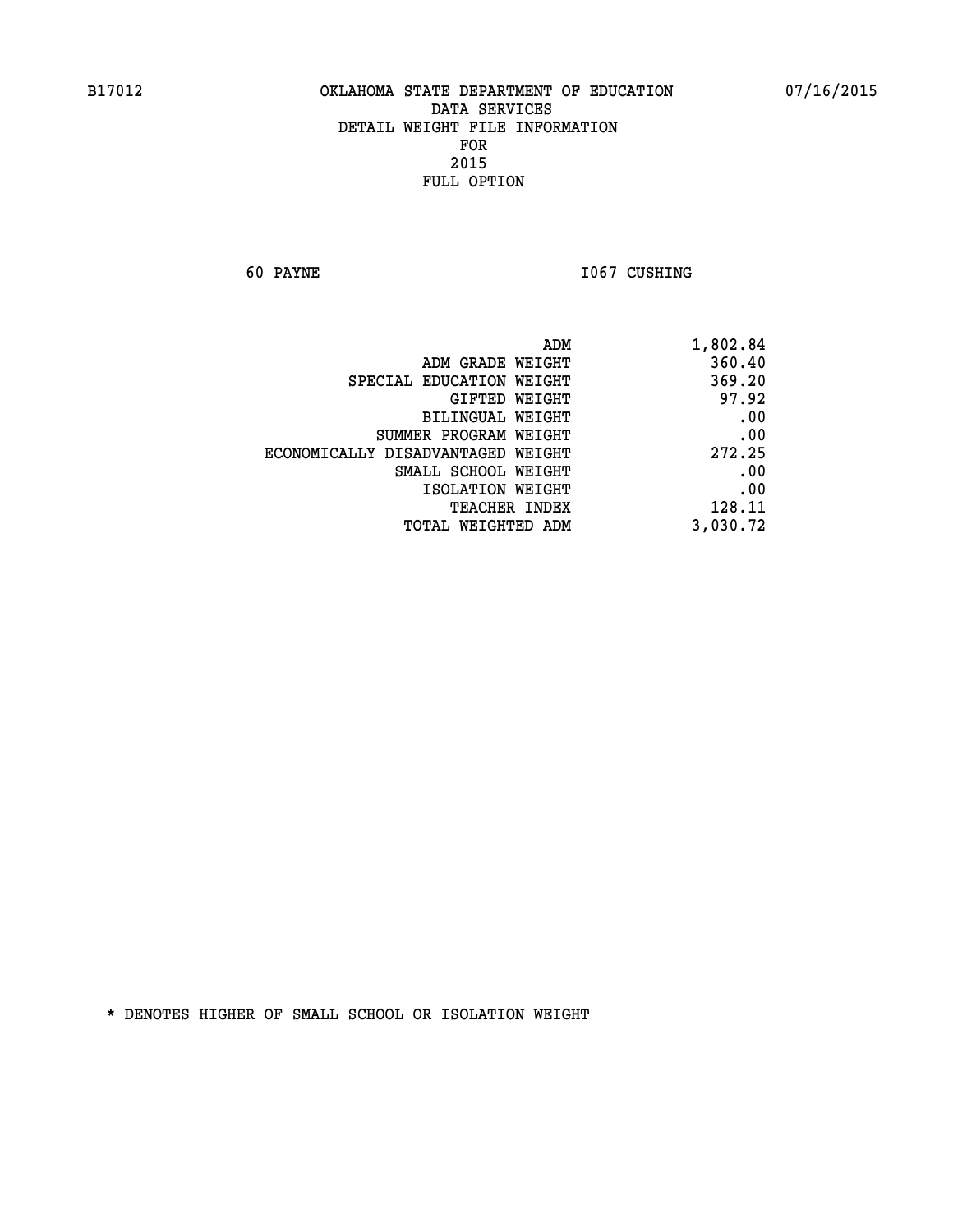**60 PAYNE 1101 GLENCOE** 

|                                   | ADM<br>342.97 |
|-----------------------------------|---------------|
| ADM GRADE WEIGHT                  | 74.69         |
| SPECIAL EDUCATION WEIGHT          | 34.75         |
| GIFTED WEIGHT                     | 9.52          |
| BILINGUAL WEIGHT                  | 1.50          |
| SUMMER PROGRAM WEIGHT             | .00           |
| ECONOMICALLY DISADVANTAGED WEIGHT | 59.50         |
| SMALL SCHOOL WEIGHT               | $24.12*$      |
| ISOLATION WEIGHT                  | .00           |
| <b>TEACHER INDEX</b>              | 7.87          |
| TOTAL WEIGHTED ADM                | 554.92        |
|                                   |               |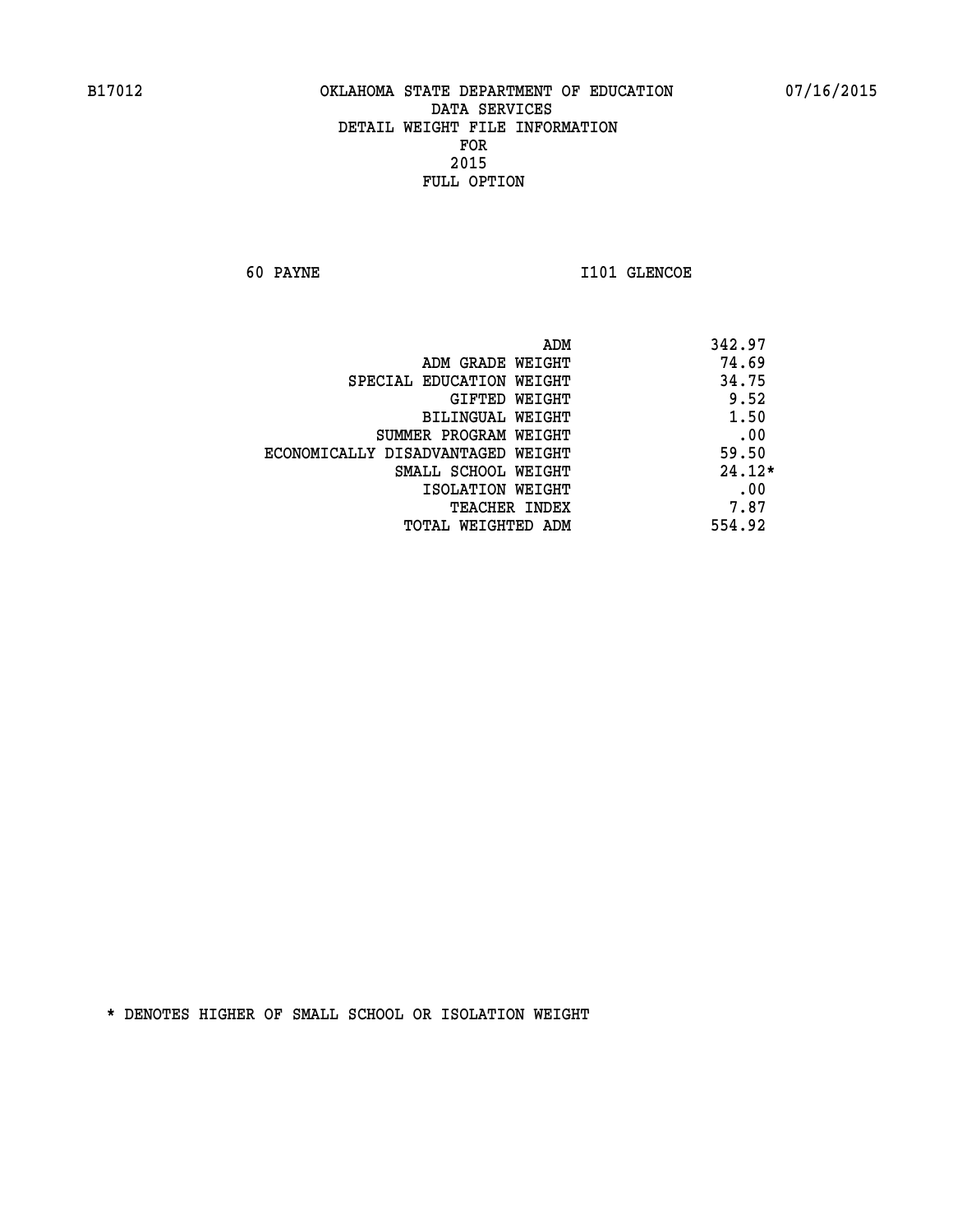**60 PAYNE I103 YALE** 

| ADM                               | 448.97   |
|-----------------------------------|----------|
| ADM GRADE WEIGHT                  | 92.59    |
| SPECIAL EDUCATION WEIGHT          | 47.45    |
| GIFTED WEIGHT                     | 26.86    |
| BILINGUAL WEIGHT                  | 1.50     |
| SUMMER PROGRAM WEIGHT             | .00      |
| ECONOMICALLY DISADVANTAGED WEIGHT | 70.00    |
| SMALL SCHOOL WEIGHT               | $13.58*$ |
| ISOLATION WEIGHT                  | .00      |
| <b>TEACHER INDEX</b>              | 18.04    |
| TOTAL WEIGHTED ADM                | 718.99   |
|                                   |          |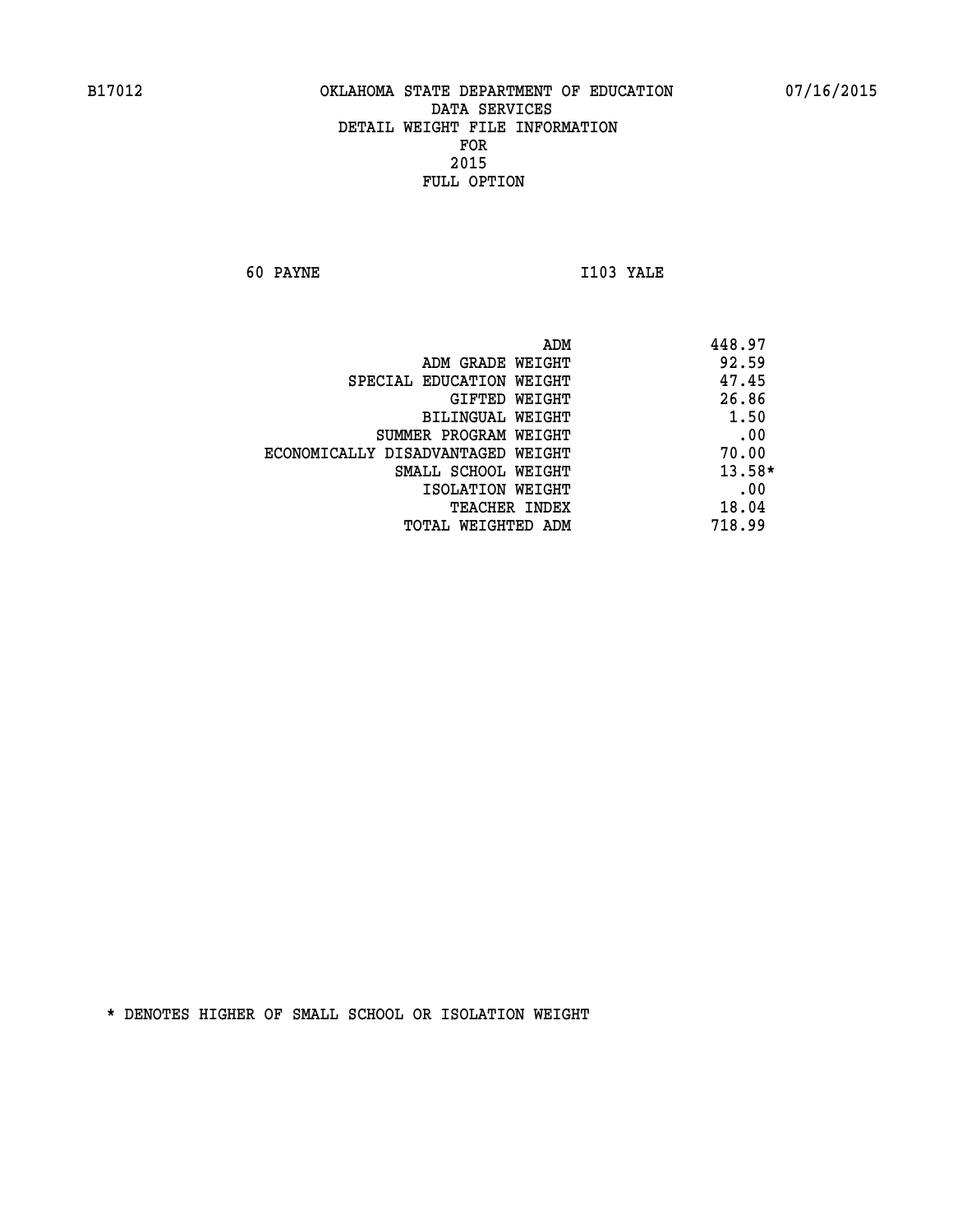**61 PITTSBURG C009 KREBS** 

|                                   | 401.60<br>ADM |
|-----------------------------------|---------------|
| ADM GRADE WEIGHT                  | 86.75         |
| SPECIAL EDUCATION WEIGHT          | 52.35         |
| GIFTED WEIGHT                     | 8.16          |
| BILINGUAL WEIGHT                  | 3.75          |
| SUMMER PROGRAM WEIGHT             | .00           |
| ECONOMICALLY DISADVANTAGED WEIGHT | 65.00         |
| SMALL SCHOOL WEIGHT               | $19.34*$      |
| ISOLATION WEIGHT                  | .00           |
| <b>TEACHER INDEX</b>              | 21.03         |
| TOTAL WEIGHTED ADM                | 657.98        |
|                                   |               |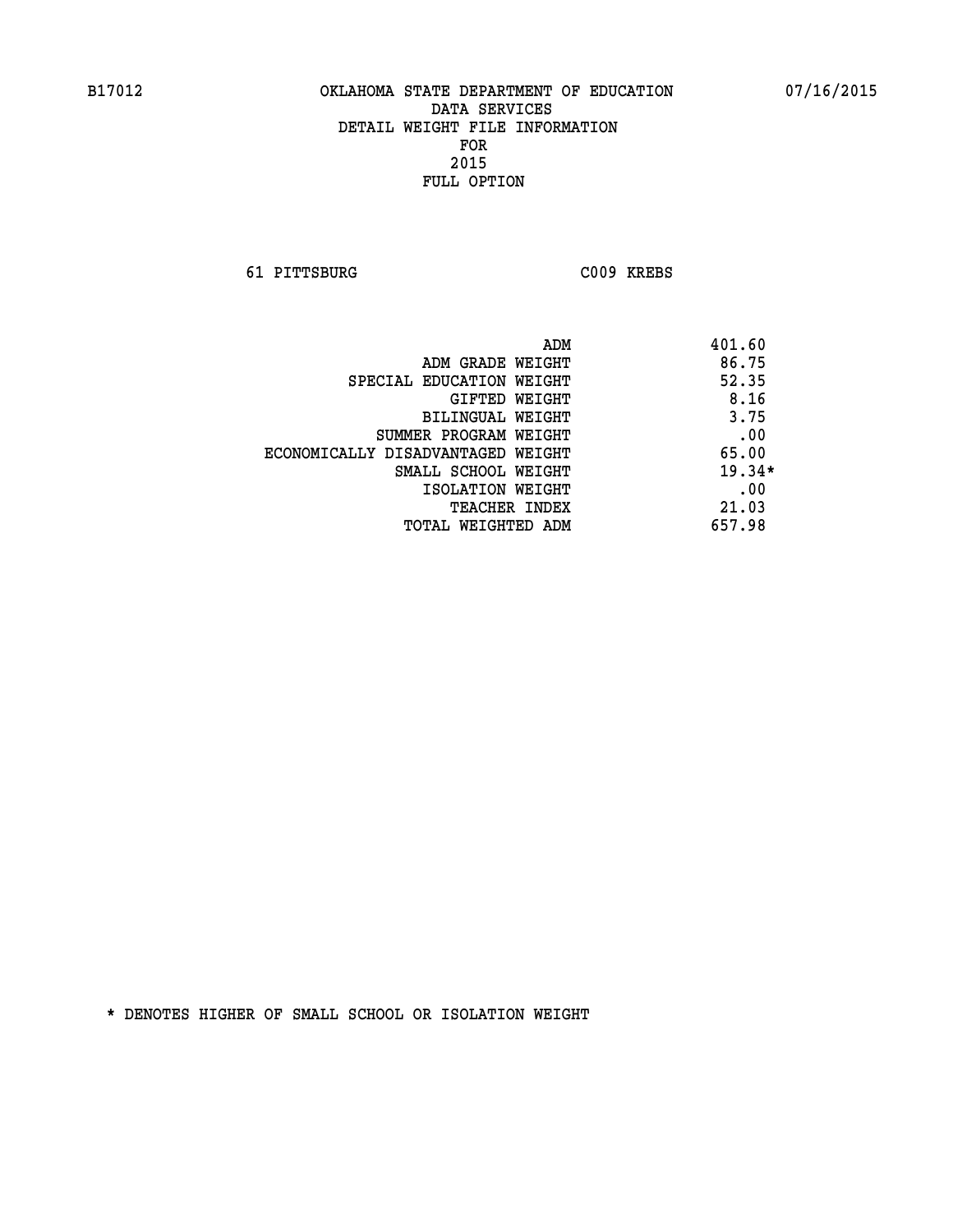**61 PITTSBURG C029 FRINK-CHAMBERS** 

|                                   | 428.64<br>ADM |
|-----------------------------------|---------------|
| ADM GRADE WEIGHT                  | 84.59         |
| SPECIAL EDUCATION WEIGHT          | 27.60         |
| GIFTED WEIGHT                     | 15.30         |
| BILINGUAL WEIGHT                  | .00           |
| SUMMER PROGRAM WEIGHT             | .00           |
| ECONOMICALLY DISADVANTAGED WEIGHT | 68.25         |
| SMALL SCHOOL WEIGHT               | $16.26*$      |
| ISOLATION WEIGHT                  | .00           |
| <b>TEACHER INDEX</b>              | 12.39         |
| TOTAL WEIGHTED ADM                | 653.03        |
|                                   |               |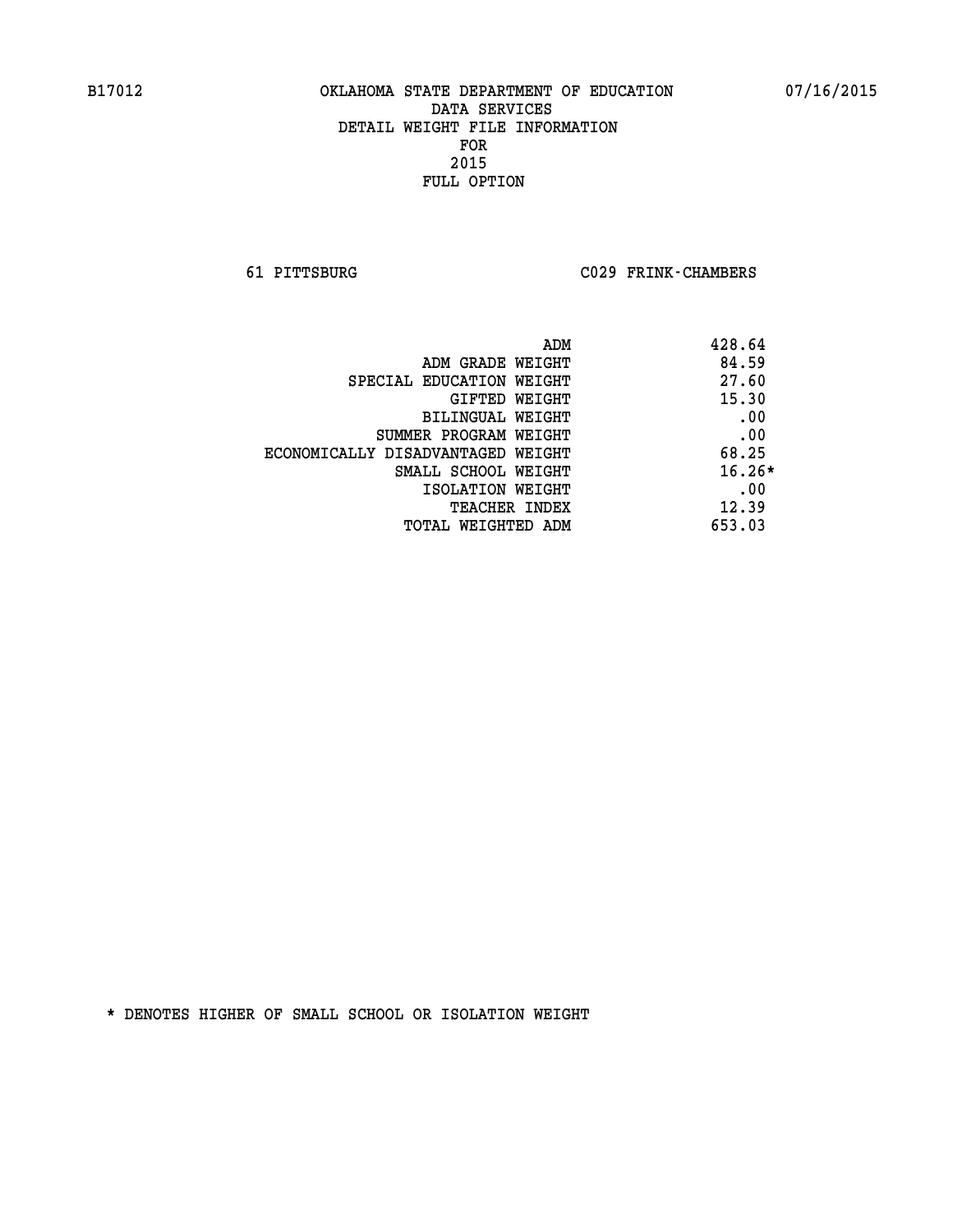**61 PITTSBURG C056 TANNEHILL** 

| ADM                               | 171.89   |
|-----------------------------------|----------|
| ADM GRADE WEIGHT                  | 37.56    |
| SPECIAL EDUCATION WEIGHT          | 44.70    |
| GIFTED WEIGHT                     | 4.76     |
| BILINGUAL WEIGHT                  | .00      |
| SUMMER PROGRAM WEIGHT             | .00      |
| ECONOMICALLY DISADVANTAGED WEIGHT | 32.25    |
| SMALL SCHOOL WEIGHT               | $23.21*$ |
| ISOLATION WEIGHT                  | .00      |
| <b>TEACHER INDEX</b>              | 18.08    |
| TOTAL WEIGHTED ADM                | 332.45   |
|                                   |          |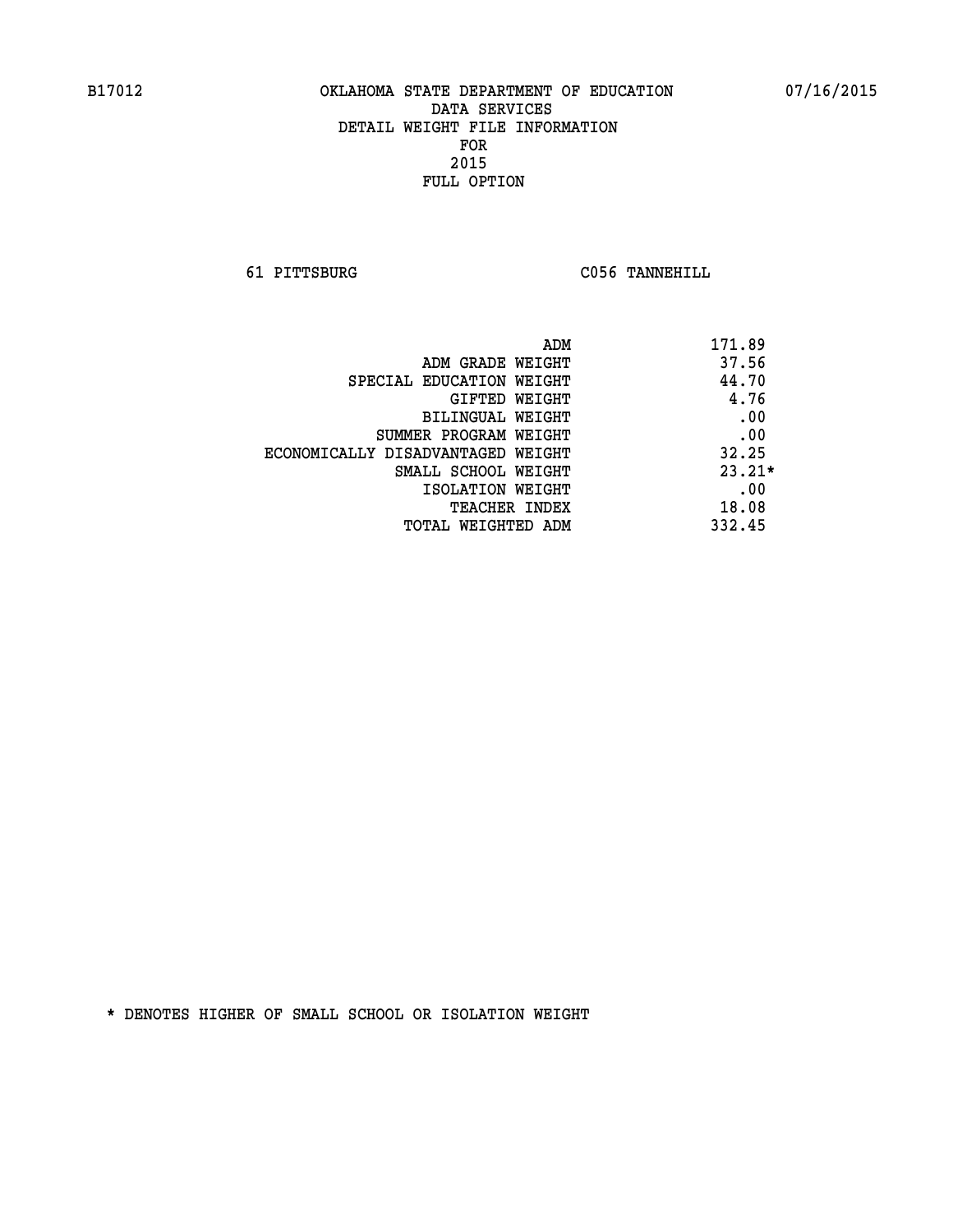**61 PITTSBURG C088 HAYWOOD** 

| 138.18<br>ADM |                                   |
|---------------|-----------------------------------|
| 27.79         | ADM GRADE WEIGHT                  |
| 61.70         | SPECIAL EDUCATION WEIGHT          |
| 3.40          | GIFTED WEIGHT                     |
| .00           | BILINGUAL WEIGHT                  |
| .00           | SUMMER PROGRAM WEIGHT             |
| 27.25         | ECONOMICALLY DISADVANTAGED WEIGHT |
| $20.42*$      | SMALL SCHOOL WEIGHT               |
| .00           | ISOLATION WEIGHT                  |
| 14.63         | <b>TEACHER INDEX</b>              |
| 293.37        | TOTAL WEIGHTED ADM                |
|               |                                   |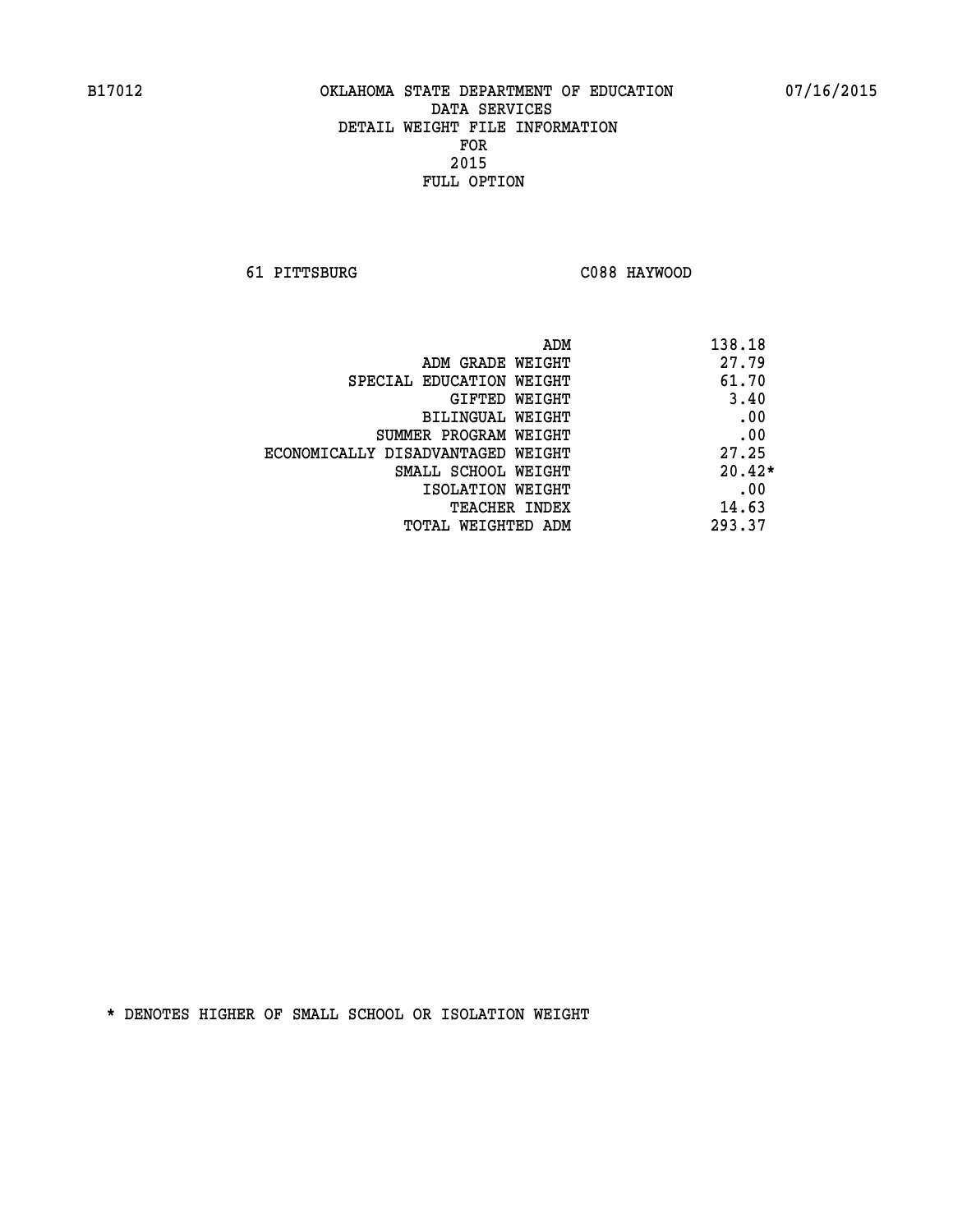**61 PITTSBURG I001 HARTSHORNE** 

| 791.27   |
|----------|
| 157.59   |
| 125.30   |
| 32.98    |
| .00      |
| .00      |
| 149.75   |
| .00      |
| .00      |
| 52.95    |
| 1,309.84 |
|          |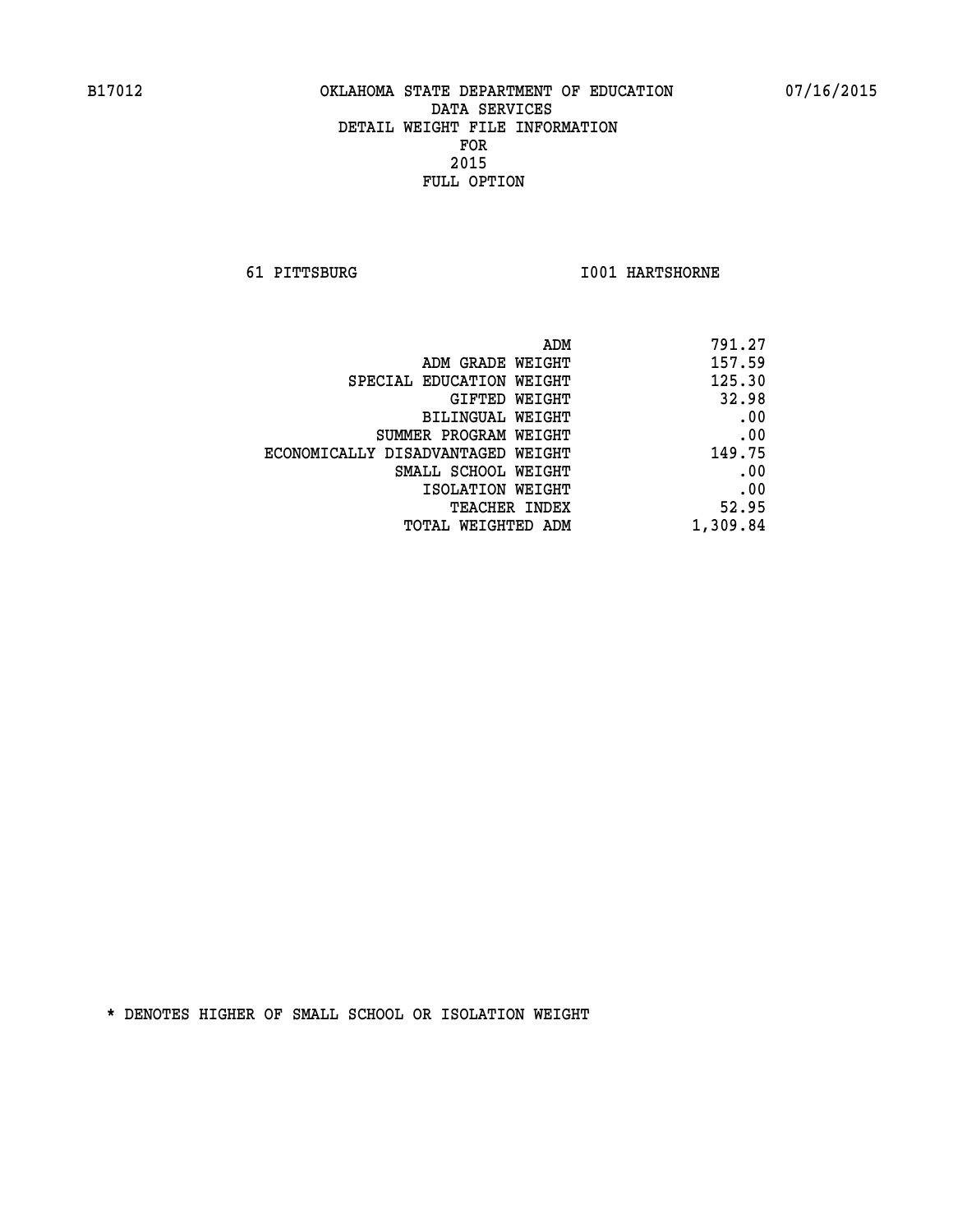**61 PITTSBURG I002 CANADIAN** 

| ADM                               | 459.30   |
|-----------------------------------|----------|
| ADM GRADE WEIGHT                  | 92.35    |
| SPECIAL EDUCATION WEIGHT          | 152.75   |
| GIFTED WEIGHT                     | 12.92    |
| BILINGUAL WEIGHT                  | 1.00     |
| SUMMER PROGRAM WEIGHT             | .00      |
| ECONOMICALLY DISADVANTAGED WEIGHT | 98.50    |
| SMALL SCHOOL WEIGHT               | $12.10*$ |
| ISOLATION WEIGHT                  | .00      |
| <b>TEACHER INDEX</b>              | 2.93     |
| TOTAL WEIGHTED ADM                | 831.85   |
|                                   |          |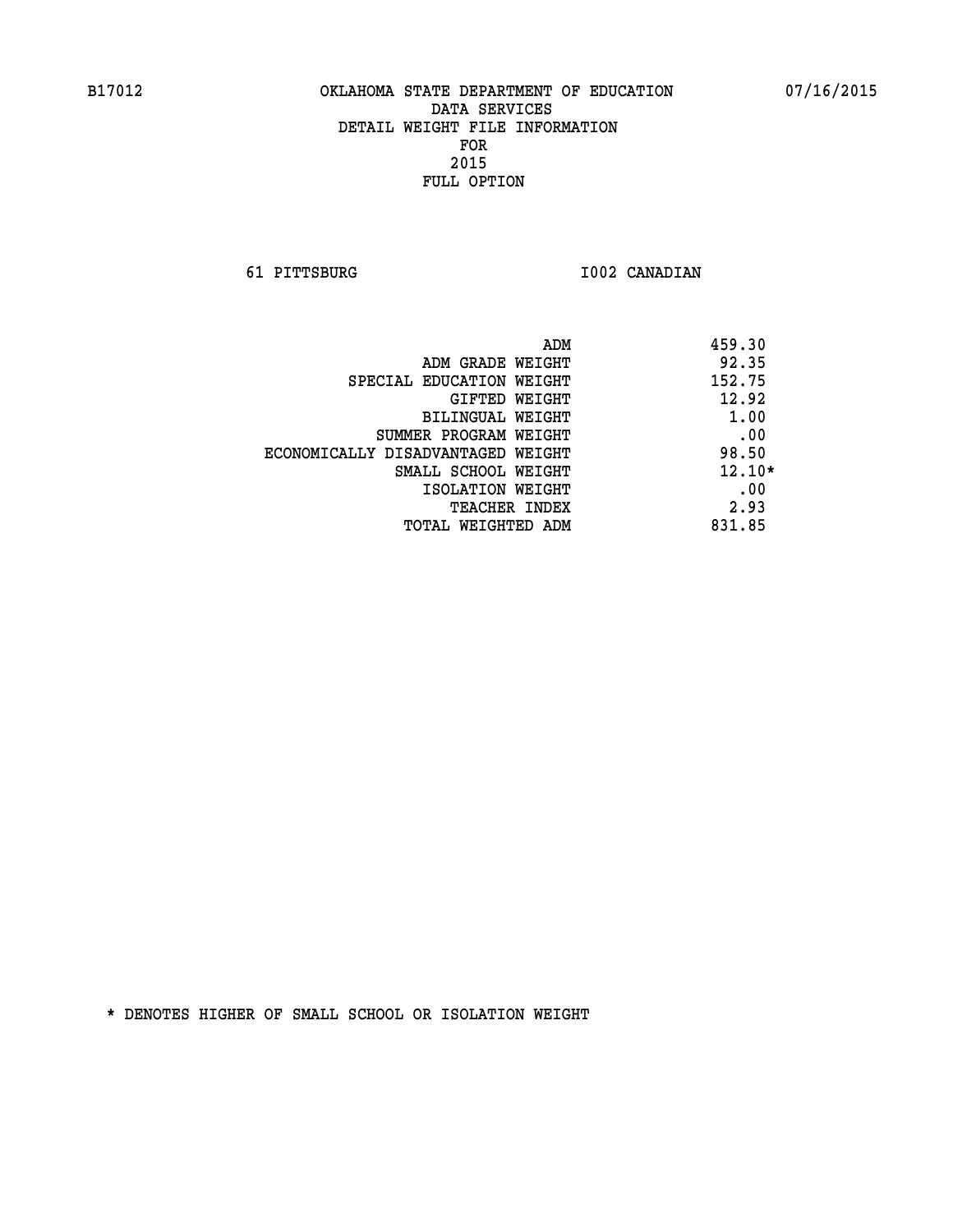**61 PITTSBURG I011 HAILEYVILLE** 

| ADM                               | 361.06 |
|-----------------------------------|--------|
| ADM GRADE WEIGHT                  | 72.13  |
| SPECIAL EDUCATION WEIGHT          | 78.85  |
| GIFTED WEIGHT                     | 8.50   |
| <b>BILINGUAL WEIGHT</b>           | .00    |
| SUMMER PROGRAM WEIGHT             | .00    |
| ECONOMICALLY DISADVANTAGED WEIGHT | 76.00  |
| SMALL SCHOOL WEIGHT               | 22.92  |
| ISOLATION WEIGHT                  | 66.80* |
| <b>TEACHER INDEX</b>              | 8.40   |
| TOTAL WEIGHTED ADM                | 671.74 |
|                                   |        |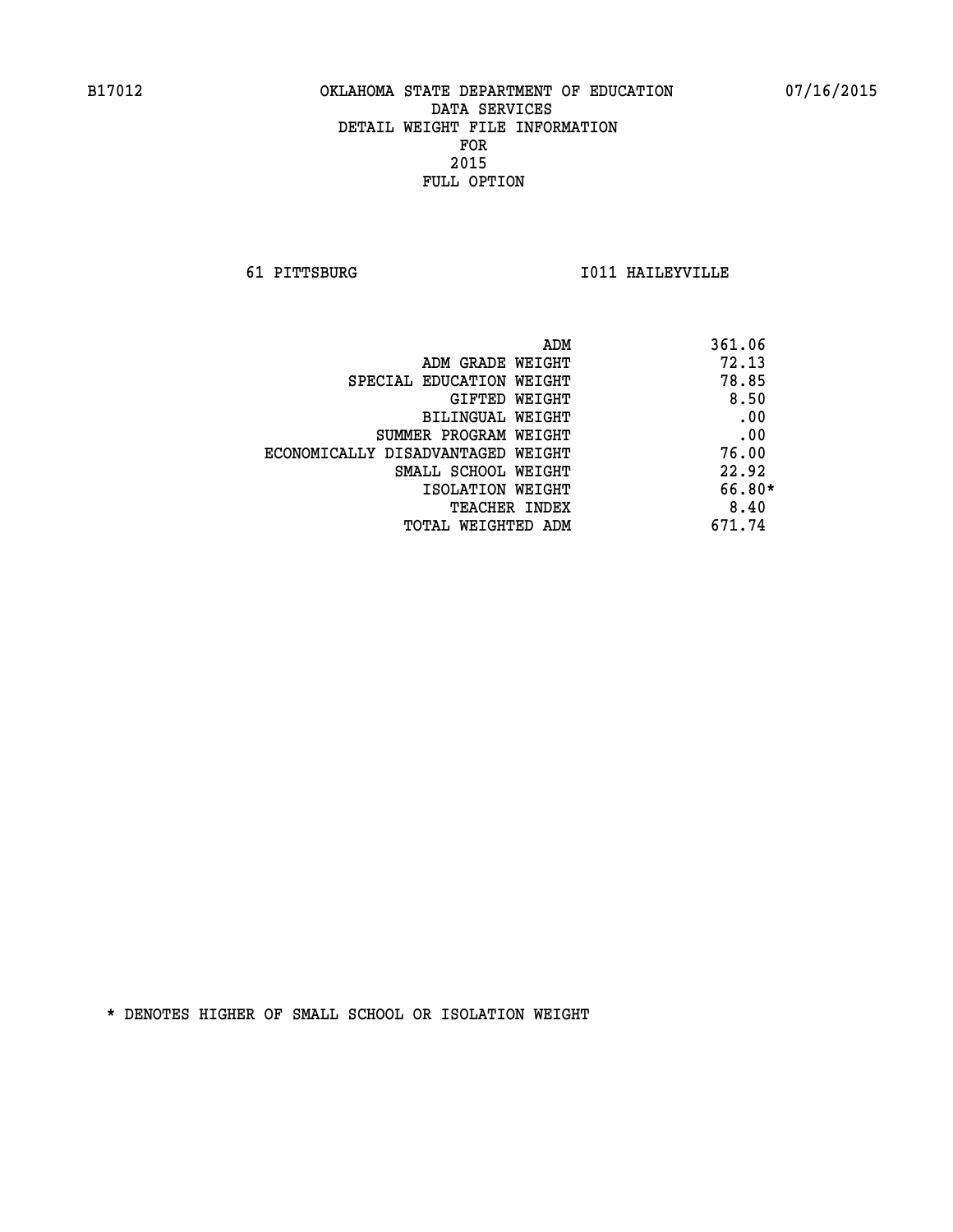**61 PITTSBURG I014 KIOWA** 

|                                   | ADM | 310.40  |
|-----------------------------------|-----|---------|
| ADM GRADE WEIGHT                  |     | 63.37   |
| SPECIAL EDUCATION WEIGHT          |     | 46.80   |
| GIFTED WEIGHT                     |     | 11.90   |
| BILINGUAL WEIGHT                  |     | .00     |
| SUMMER PROGRAM WEIGHT             |     | .00     |
| ECONOMICALLY DISADVANTAGED WEIGHT |     | 44.25   |
| SMALL SCHOOL WEIGHT               |     | 25.65   |
| ISOLATION WEIGHT                  |     | 150.85* |
| <b>TEACHER INDEX</b>              |     | 42.85   |
| TOTAL WEIGHTED ADM                |     | 670.42  |
|                                   |     |         |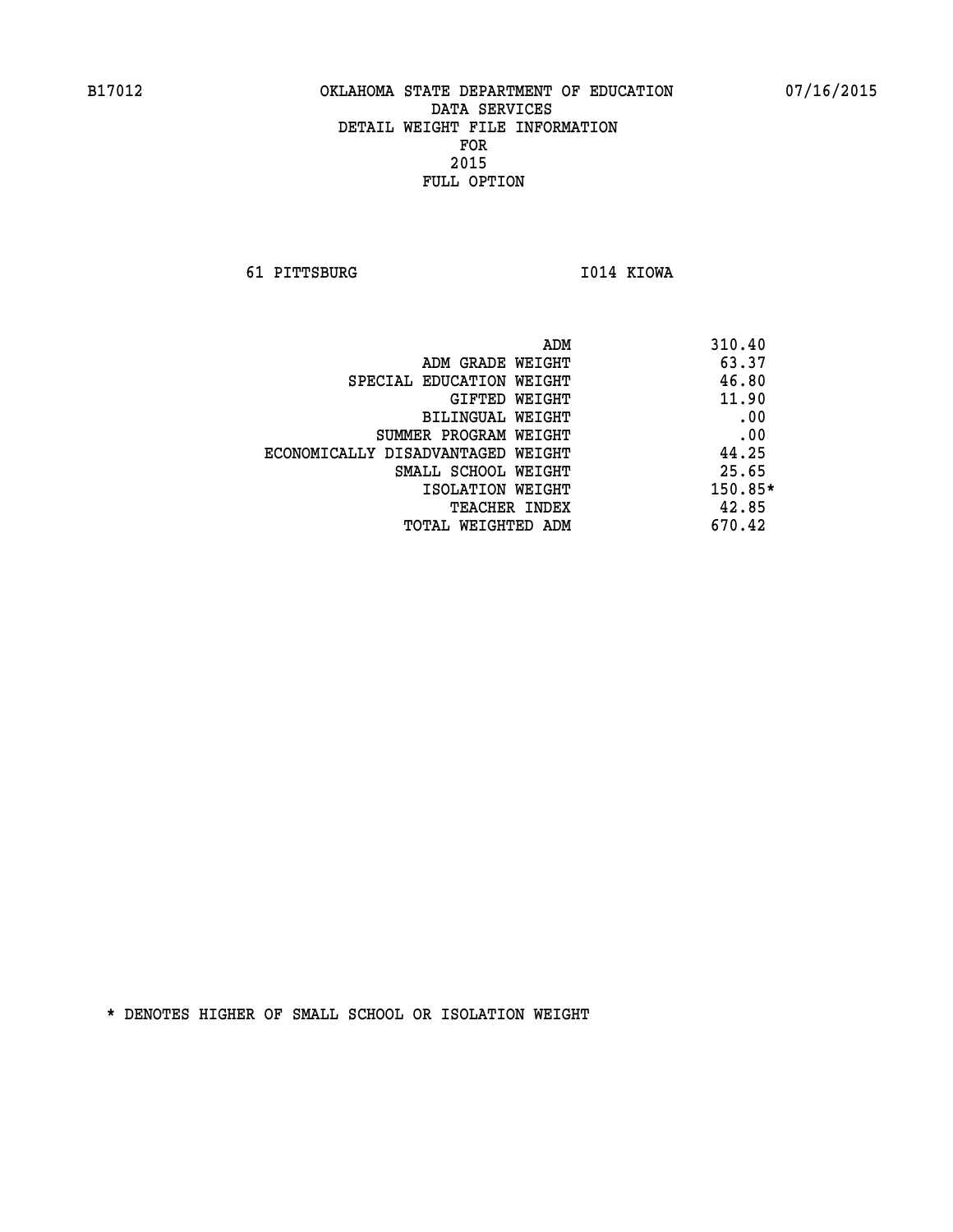**61 PITTSBURG I017 QUINTON** 

| 477.71<br>ADM                               |  |
|---------------------------------------------|--|
| 98.24<br>ADM GRADE WEIGHT                   |  |
| 147.45<br>SPECIAL EDUCATION WEIGHT          |  |
| 13.94<br>GIFTED WEIGHT                      |  |
| .25<br>BILINGUAL WEIGHT                     |  |
| .00<br>SUMMER PROGRAM WEIGHT                |  |
| 100.75<br>ECONOMICALLY DISADVANTAGED WEIGHT |  |
| $9.26*$<br>SMALL SCHOOL WEIGHT              |  |
| .00<br>ISOLATION WEIGHT                     |  |
| 4.40<br>TEACHER INDEX                       |  |
| 852.00<br>TOTAL WEIGHTED ADM                |  |
|                                             |  |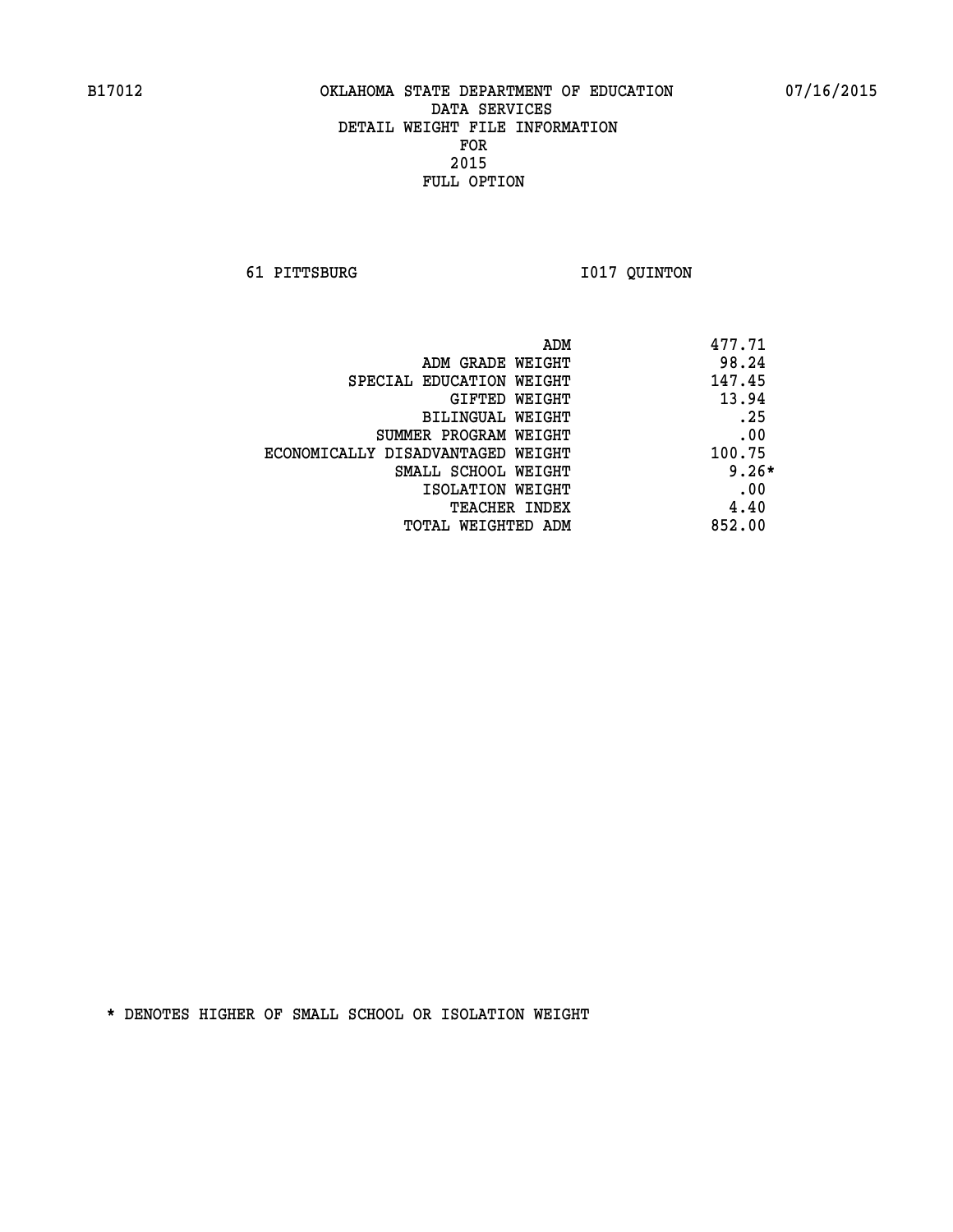**61 PITTSBURG I025 INDIANOLA** 

| ADM                               | 218.07   |
|-----------------------------------|----------|
| ADM GRADE WEIGHT                  | 44.21    |
| SPECIAL EDUCATION WEIGHT          | 52.80    |
| GIFTED WEIGHT                     | 9.52     |
| BILINGUAL WEIGHT                  | .00      |
| SUMMER PROGRAM WEIGHT             | .00      |
| ECONOMICALLY DISADVANTAGED WEIGHT | 43.75    |
| SMALL SCHOOL WEIGHT               | $25.64*$ |
| ISOLATION WEIGHT                  | .00      |
| <b>TEACHER INDEX</b>              | .00      |
| TOTAL WEIGHTED ADM                | 393.99   |
|                                   |          |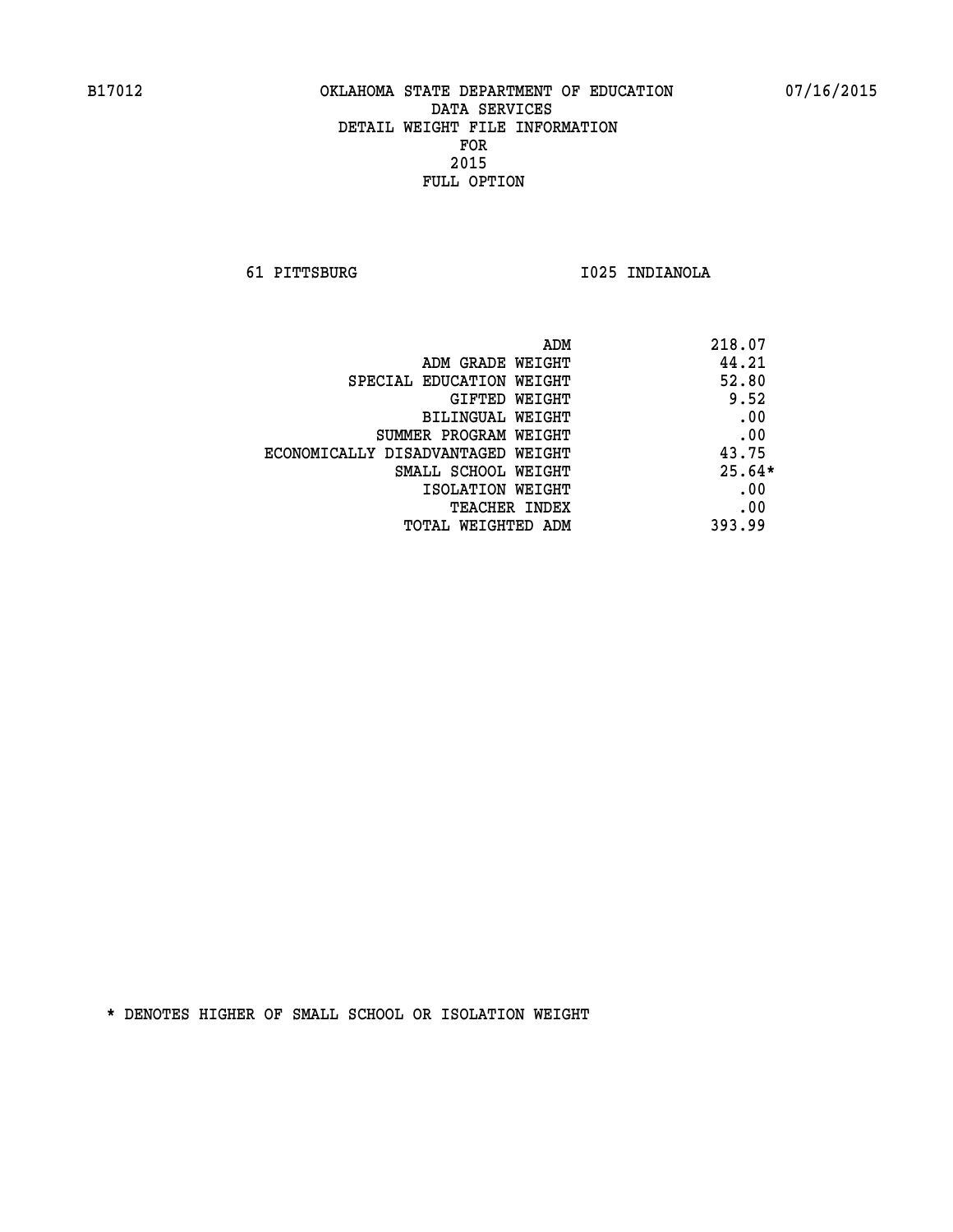**61 PITTSBURG I028 CROWDER** 

| 468.53<br>ADM                              |  |
|--------------------------------------------|--|
| 87.82<br>ADM GRADE WEIGHT                  |  |
| 78.15<br>SPECIAL EDUCATION WEIGHT          |  |
| 11.56<br>GIFTED WEIGHT                     |  |
| .00<br>BILINGUAL WEIGHT                    |  |
| .00<br>SUMMER PROGRAM WEIGHT               |  |
| 75.50<br>ECONOMICALLY DISADVANTAGED WEIGHT |  |
| $10.71*$<br>SMALL SCHOOL WEIGHT            |  |
| .00<br>ISOLATION WEIGHT                    |  |
| 36.27<br><b>TEACHER INDEX</b>              |  |
| 768.54<br>TOTAL WEIGHTED ADM               |  |
|                                            |  |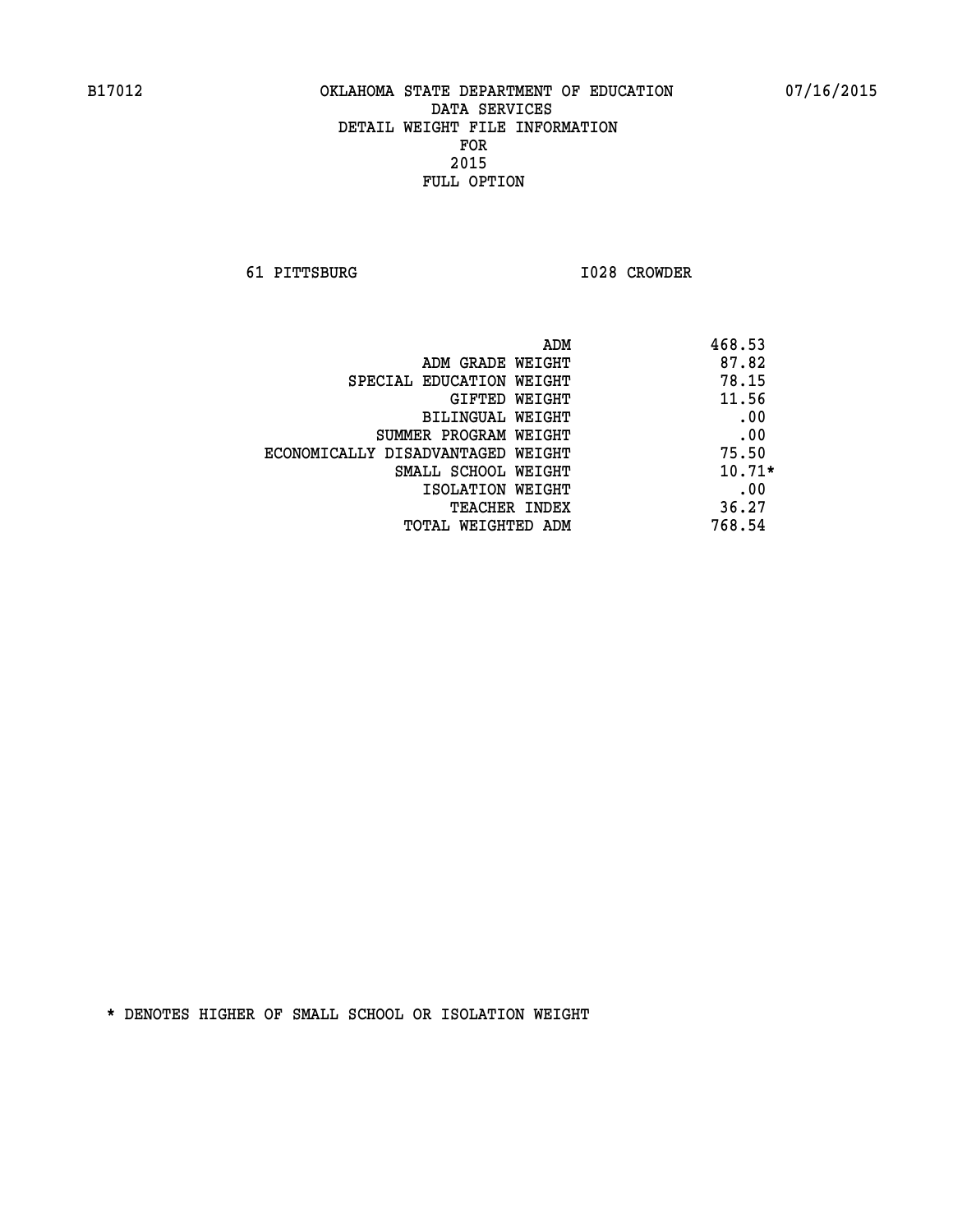**61 PITTSBURG I030 SAVANNA** 

| 377.40   | ADM                               |
|----------|-----------------------------------|
| 74.45    | ADM GRADE WEIGHT                  |
| 98.00    | SPECIAL EDUCATION WEIGHT          |
| 10.20    | <b>GIFTED WEIGHT</b>              |
| .00      | BILINGUAL WEIGHT                  |
| .00      | SUMMER PROGRAM WEIGHT             |
| 56.25    | ECONOMICALLY DISADVANTAGED WEIGHT |
| $21.63*$ | SMALL SCHOOL WEIGHT               |
| .00      | ISOLATION WEIGHT                  |
| 49.03    | <b>TEACHER INDEX</b>              |
| 686.96   | TOTAL WEIGHTED ADM                |
|          |                                   |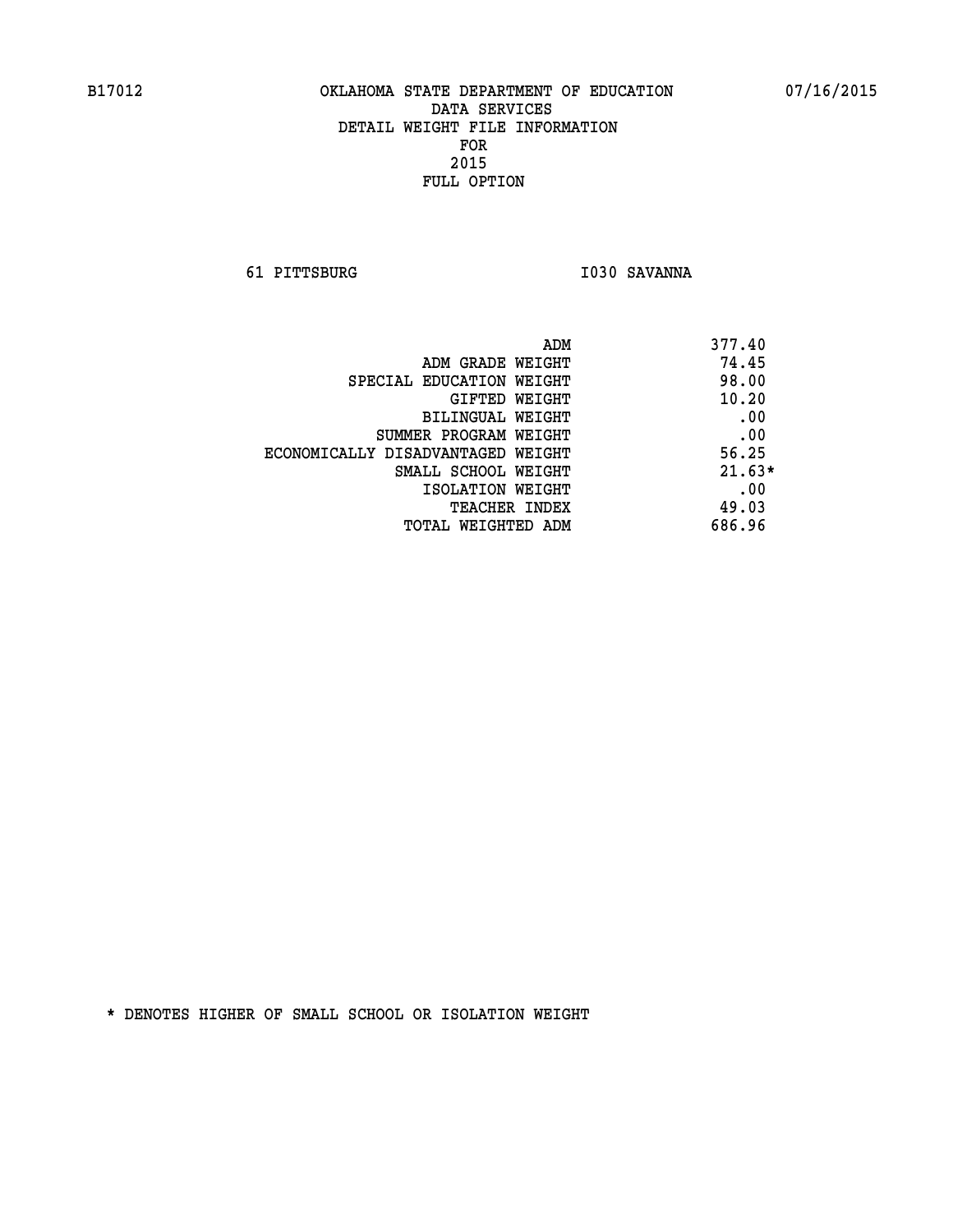**61 PITTSBURG I063 PITTSBURG** 

| ADM                               | 141.00   |
|-----------------------------------|----------|
| ADM GRADE WEIGHT                  | 27.99    |
| SPECIAL EDUCATION WEIGHT          | 33.30    |
| GIFTED WEIGHT                     | 4.08     |
| BILINGUAL WEIGHT                  | .00      |
| SUMMER PROGRAM WEIGHT             | .00      |
| ECONOMICALLY DISADVANTAGED WEIGHT | 24.00    |
| SMALL SCHOOL WEIGHT               | $20.68*$ |
| ISOLATION WEIGHT                  | .00      |
| <b>TEACHER INDEX</b>              | .48      |
| TOTAL WEIGHTED ADM                | 251.53   |
|                                   |          |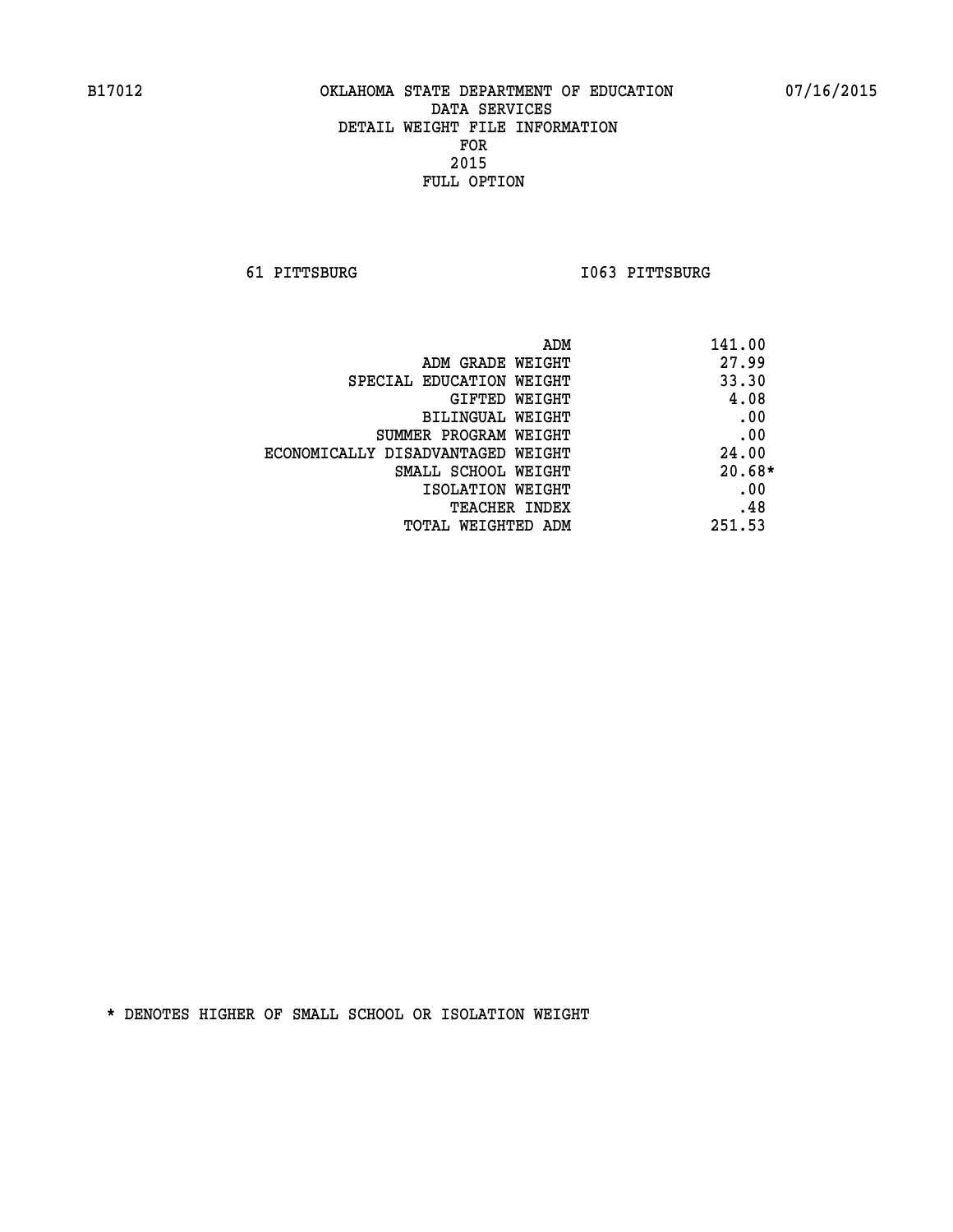**61 PITTSBURG I080 MCALESTER** 

| ADM                               | 3,097.00 |
|-----------------------------------|----------|
| ADM GRADE WEIGHT                  | 637.44   |
| SPECIAL EDUCATION WEIGHT          | 449.95   |
| GIFTED WEIGHT                     | 99.62    |
| BILINGUAL WEIGHT                  | 46.75    |
| SUMMER PROGRAM WEIGHT             | 1.20     |
| ECONOMICALLY DISADVANTAGED WEIGHT | 565.75   |
| SMALL SCHOOL WEIGHT               | .00      |
| ISOLATION WEIGHT                  | .00      |
| <b>TEACHER INDEX</b>              | 28.81    |
| TOTAL WEIGHTED ADM                | 4,926.52 |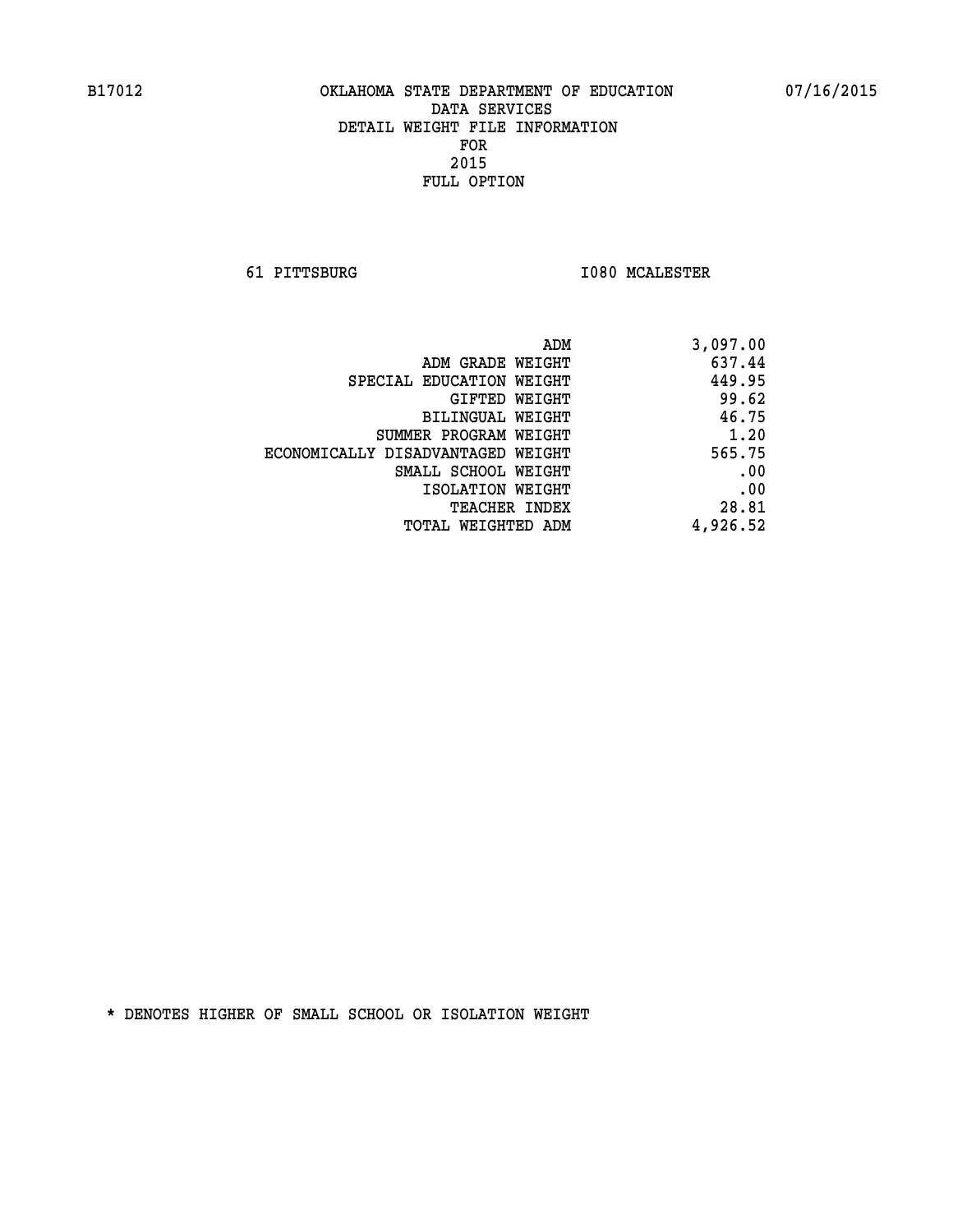**62 PONTOTOC I001 ALLEN** 

|                                   | ADM | 492.60  |
|-----------------------------------|-----|---------|
| ADM GRADE WEIGHT                  |     | 99.07   |
| SPECIAL EDUCATION WEIGHT          |     | 44.10   |
| GIFTED WEIGHT                     |     | 20.06   |
| BILINGUAL WEIGHT                  |     | 3.25    |
| SUMMER PROGRAM WEIGHT             |     | .00     |
| ECONOMICALLY DISADVANTAGED WEIGHT |     | 89.50   |
| SMALL SCHOOL WEIGHT               |     | $6.78*$ |
| ISOLATION WEIGHT                  |     | .00     |
| <b>TEACHER INDEX</b>              |     | 19.35   |
| TOTAL WEIGHTED ADM                |     | 774.71  |
|                                   |     |         |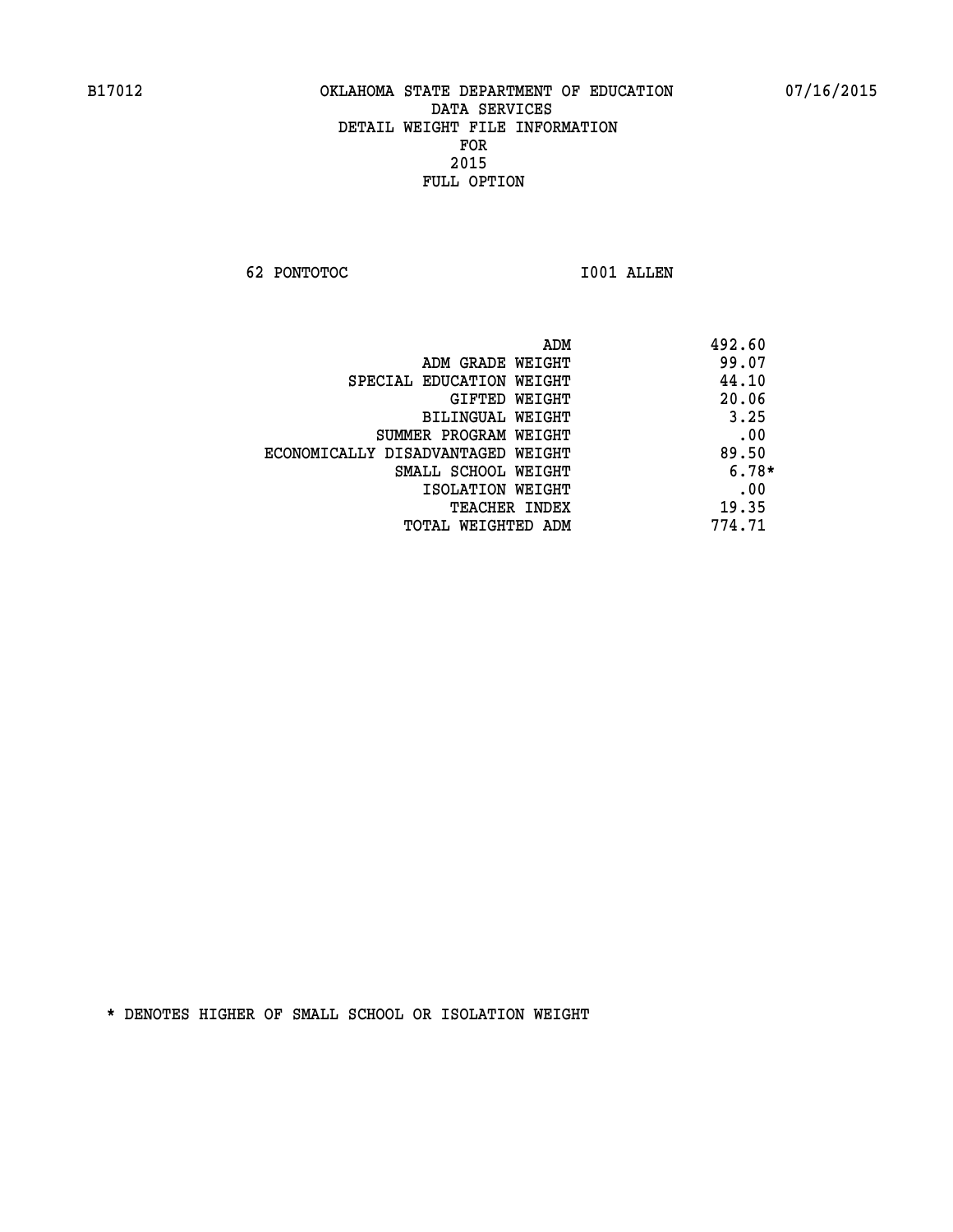**62 PONTOTOC I009 VANOSS** 

| ADM                               | 534.60 |
|-----------------------------------|--------|
| ADM GRADE WEIGHT                  | 99.89  |
| SPECIAL EDUCATION WEIGHT          | 115.65 |
| GIFTED WEIGHT                     | 20.74  |
| BILINGUAL WEIGHT                  | 2.50   |
| SUMMER PROGRAM WEIGHT             | .00    |
| ECONOMICALLY DISADVANTAGED WEIGHT | 85.25  |
| SMALL SCHOOL WEIGHT               | .00    |
| ISOLATION WEIGHT                  | .00    |
| <b>TEACHER INDEX</b>              | 6.62   |
| TOTAL WEIGHTED ADM                | 865.25 |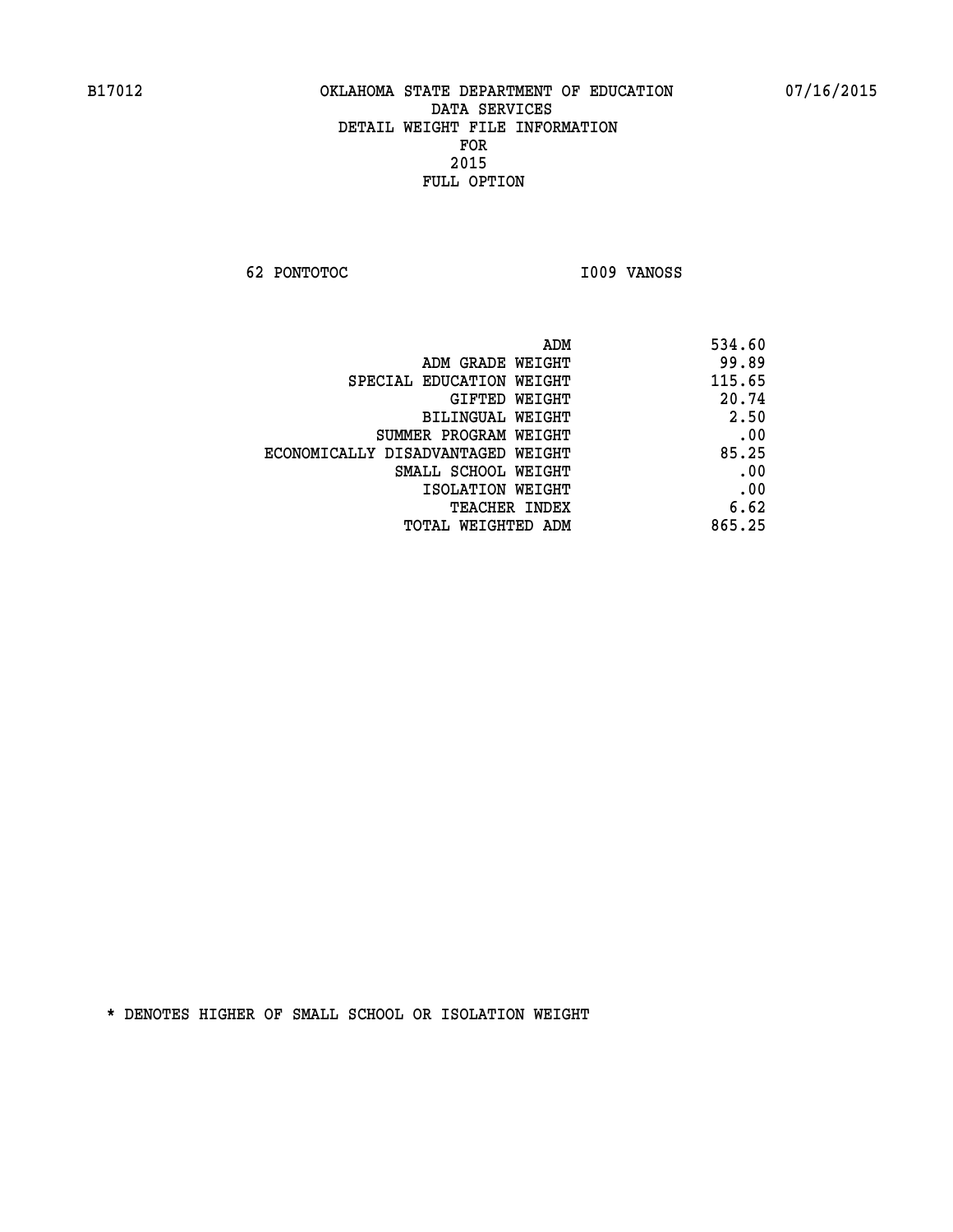**62 PONTOTOC** 1016 BYNG

| 1,783.73 |
|----------|
| 367.97   |
| 443.65   |
| 97.92    |
| 8.50     |
| .00      |
| 275.25   |
| .00      |
| .00      |
| 191.49   |
| 3,168.51 |
|          |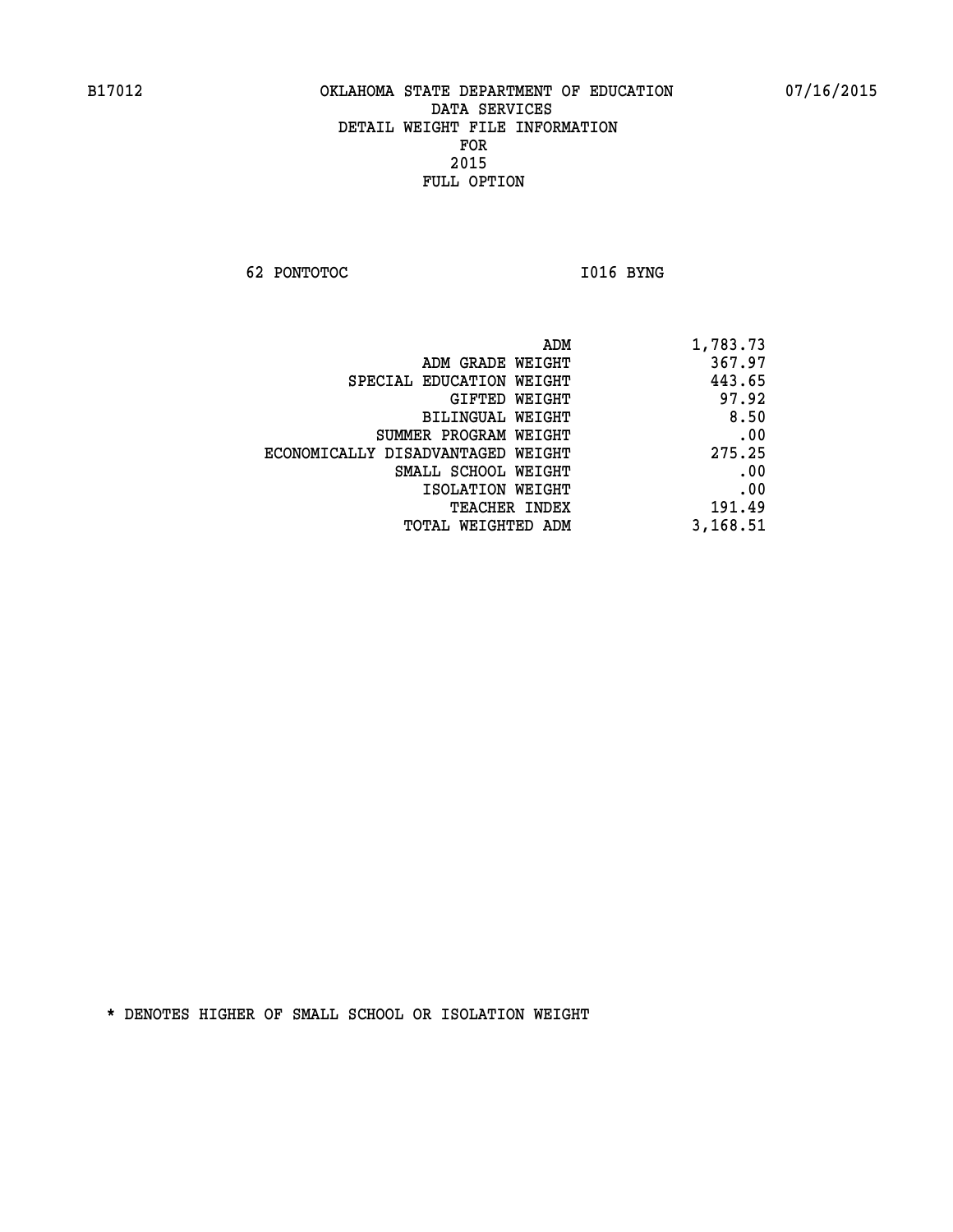**62 PONTOTOC I019 ADA** 

| ADM                               | 2,710.94 |
|-----------------------------------|----------|
| ADM GRADE WEIGHT                  | 562.72   |
| SPECIAL EDUCATION WEIGHT          | 605.65   |
| <b>GIFTED WEIGHT</b>              | 80.58    |
| <b>BILINGUAL WEIGHT</b>           | 42.50    |
| SUMMER PROGRAM WEIGHT             | .00      |
| ECONOMICALLY DISADVANTAGED WEIGHT | 424.25   |
| SMALL SCHOOL WEIGHT               | .00      |
| ISOLATION WEIGHT                  | .00      |
| TEACHER INDEX                     | 299.90   |
| TOTAL WEIGHTED ADM                | 4,726.54 |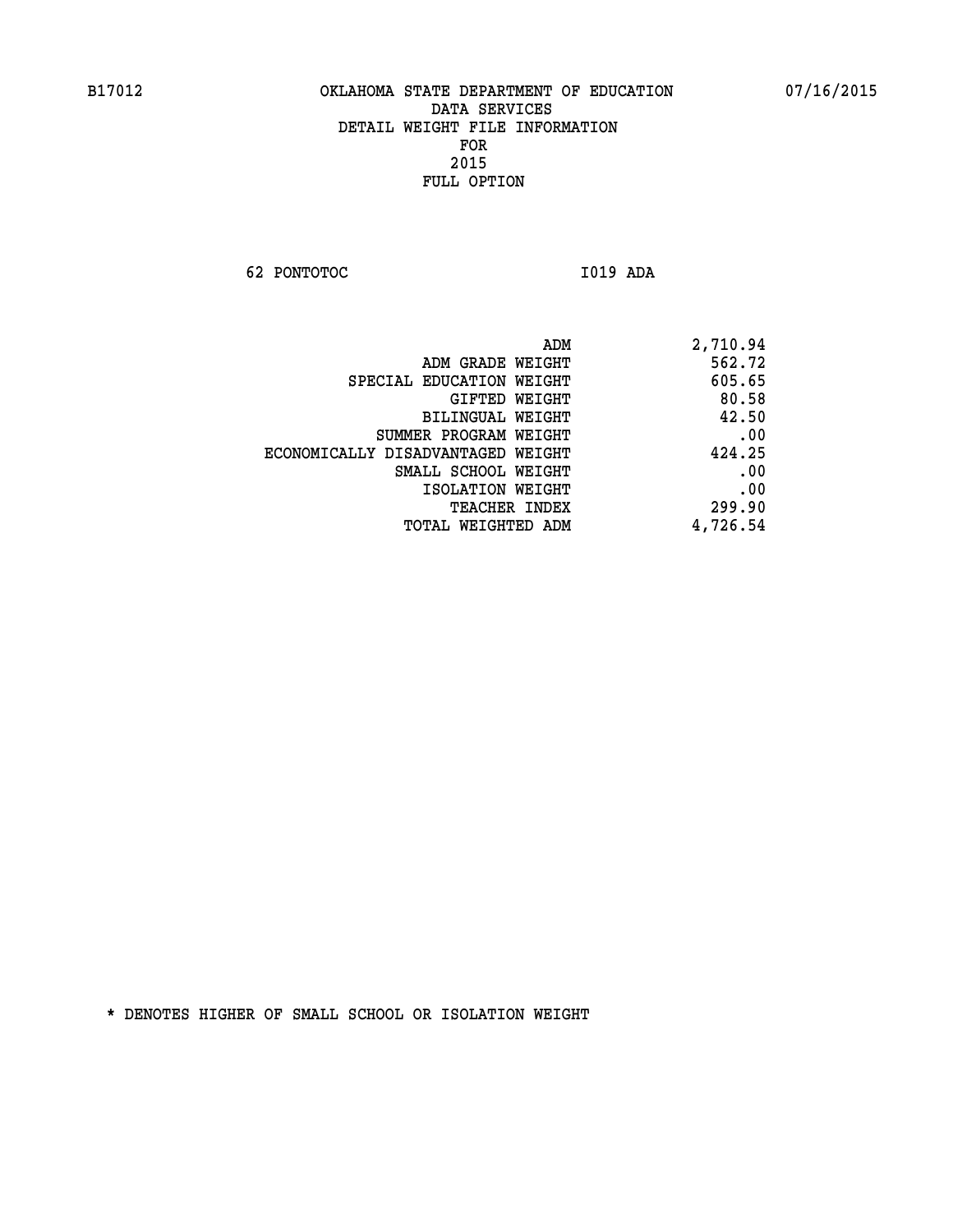**62 PONTOTOC I024 LATTA** 

| 851.77   |
|----------|
| 182.89   |
| 116.15   |
| 53.72    |
| 7.00     |
| .00      |
| 102.50   |
| .00      |
| .00      |
| 40.26    |
| 1,354.29 |
|          |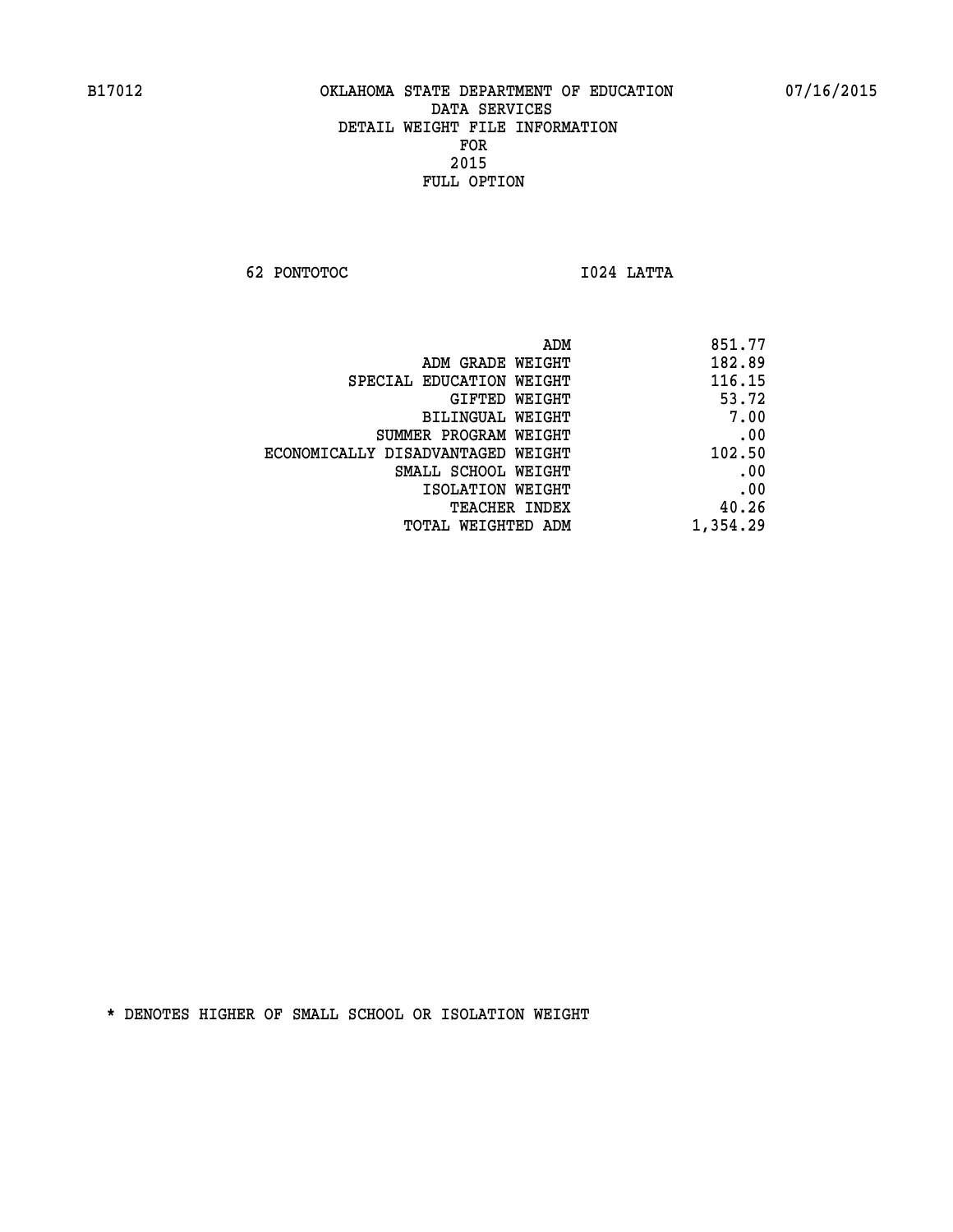**62 PONTOTOC I030 STONEWALL** 

| ADM                               | 454.69   |
|-----------------------------------|----------|
| ADM GRADE WEIGHT                  | 89.58    |
| SPECIAL EDUCATION WEIGHT          | 80.40    |
| GIFTED WEIGHT                     | 15.30    |
| BILINGUAL WEIGHT                  | .00      |
| SUMMER PROGRAM WEIGHT             | .00      |
| ECONOMICALLY DISADVANTAGED WEIGHT | 94.75    |
| SMALL SCHOOL WEIGHT               | 12.77    |
| ISOLATION WEIGHT                  | $89.12*$ |
| <b>TEACHER INDEX</b>              | 55.28    |
| TOTAL WEIGHTED ADM                | 879.12   |
|                                   |          |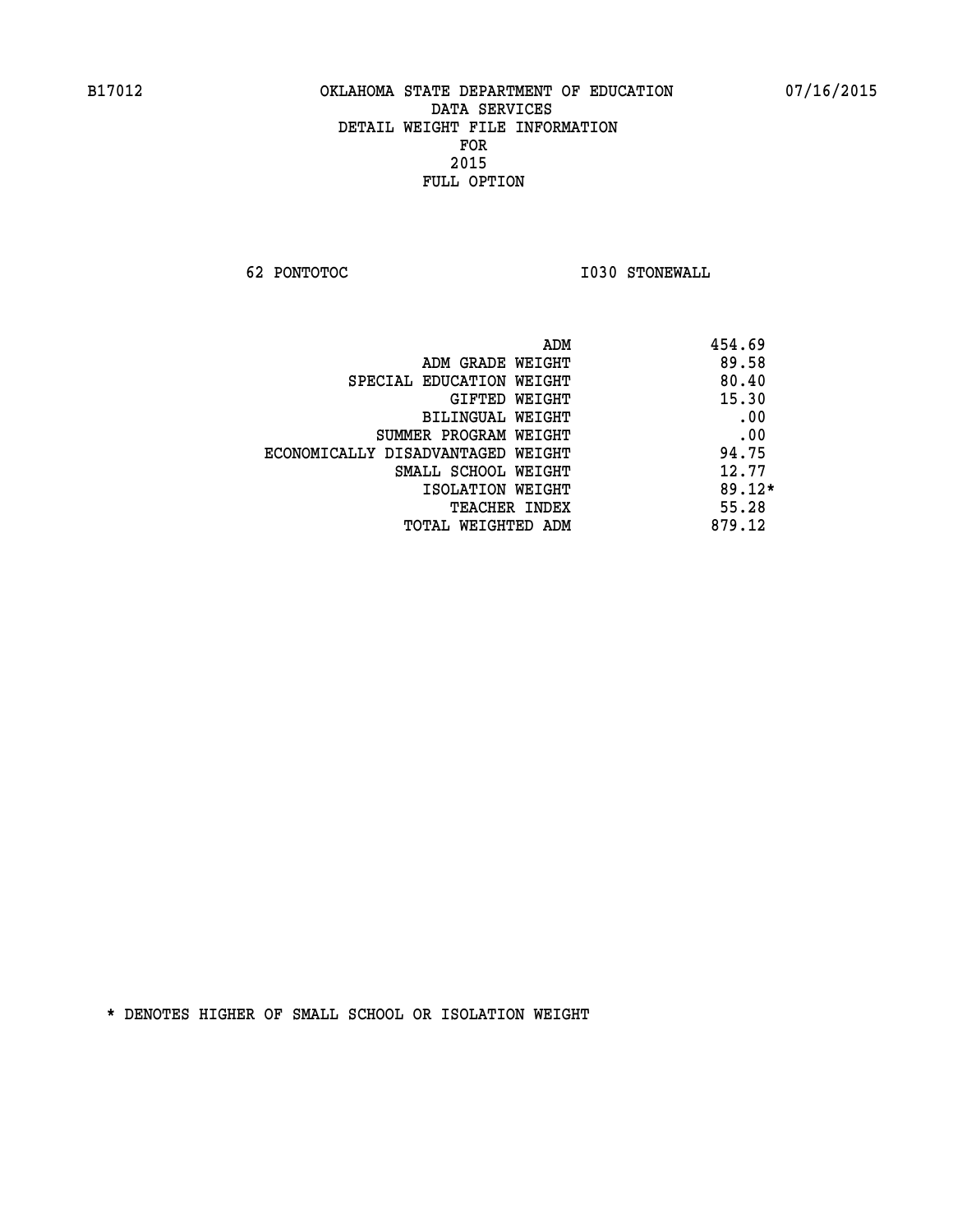**62 PONTOTOC I037 ROFF** 

|                                   | ADM | 339.13   |
|-----------------------------------|-----|----------|
| ADM GRADE WEIGHT                  |     | 67.76    |
| SPECIAL EDUCATION WEIGHT          |     | 57.40    |
| GIFTED WEIGHT                     |     | 12.92    |
| BILINGUAL WEIGHT                  |     | .00      |
| SUMMER PROGRAM WEIGHT             |     | .00      |
| ECONOMICALLY DISADVANTAGED WEIGHT |     | 64.25    |
| SMALL SCHOOL WEIGHT               |     | 24.34    |
| ISOLATION WEIGHT                  |     | $32.35*$ |
| <b>TEACHER INDEX</b>              |     | 29.30    |
| TOTAL WEIGHTED ADM                |     | 603.11   |
|                                   |     |          |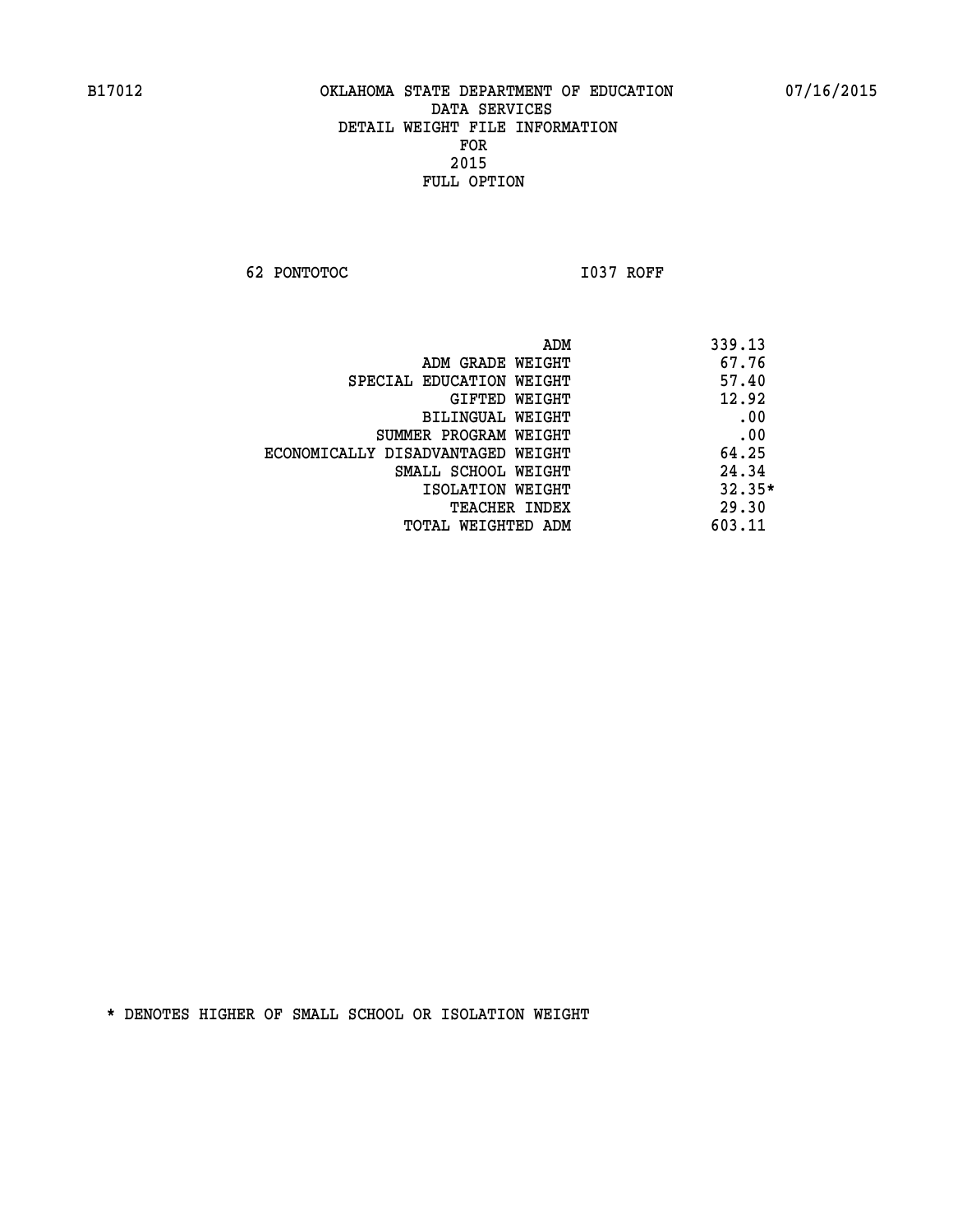**63 POTTAWATOMIE C010 NORTH ROCK CREEK** 

| ADM                               | 581.08 |
|-----------------------------------|--------|
| ADM GRADE WEIGHT                  | 108.53 |
| SPECIAL EDUCATION WEIGHT          | 81.85  |
| <b>GIFTED WEIGHT</b>              | 21.76  |
| <b>BILINGUAL WEIGHT</b>           | .25    |
| SUMMER PROGRAM WEIGHT             | .00    |
| ECONOMICALLY DISADVANTAGED WEIGHT | 72.75  |
| SMALL SCHOOL WEIGHT               | .00    |
| ISOLATION WEIGHT                  | .00    |
| <b>TEACHER INDEX</b>              | 15.93  |
| TOTAL WEIGHTED ADM                | 882.15 |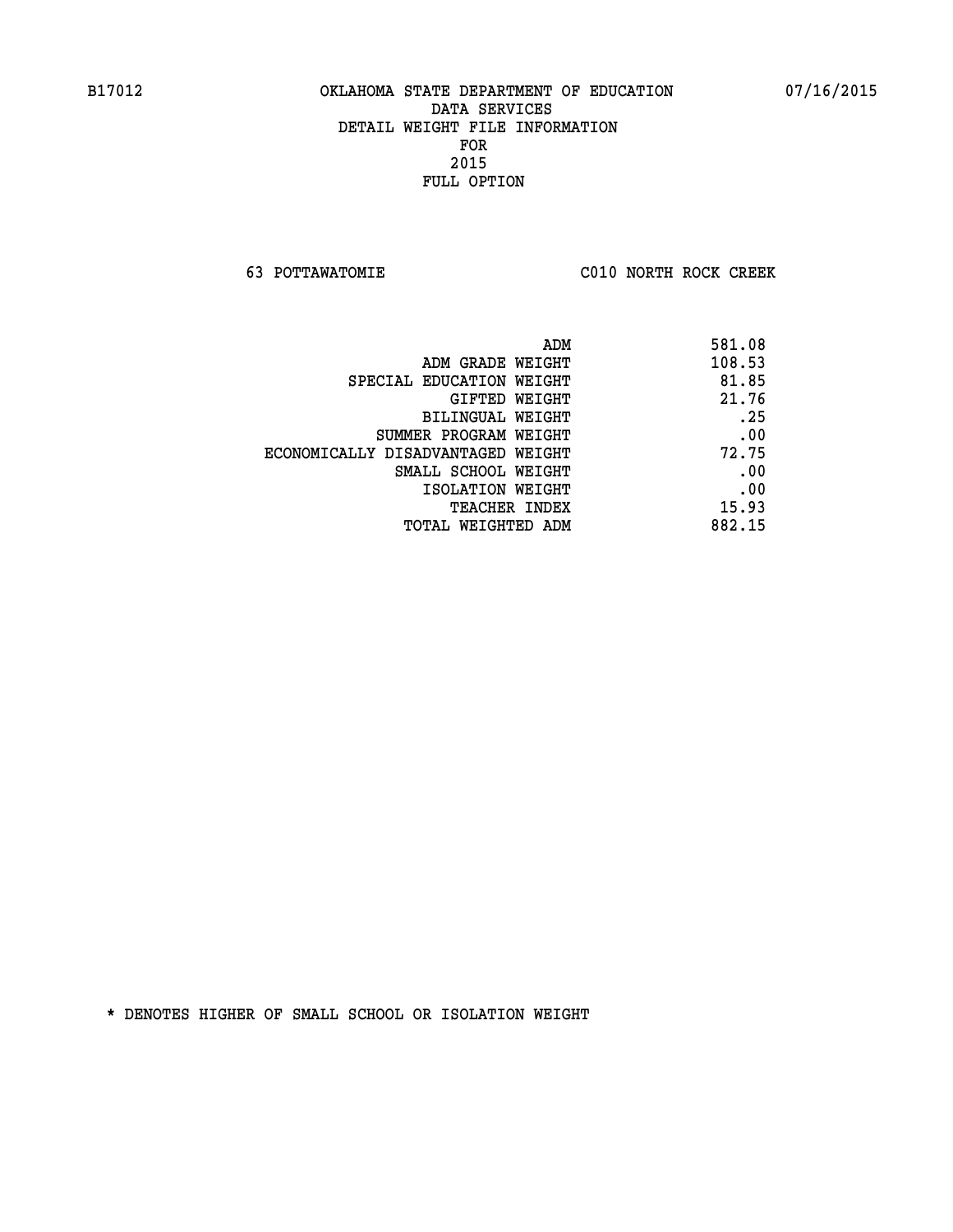**63 POTTAWATOMIE C027 GROVE** 

| ADM                               | 455.32   |
|-----------------------------------|----------|
| ADM GRADE WEIGHT                  | 97.71    |
| SPECIAL EDUCATION WEIGHT          | 49.05    |
| GIFTED WEIGHT                     | 21.08    |
| BILINGUAL WEIGHT                  | 2.75     |
| SUMMER PROGRAM WEIGHT             | .00      |
| ECONOMICALLY DISADVANTAGED WEIGHT | 30.25    |
| SMALL SCHOOL WEIGHT               | $12.68*$ |
| ISOLATION WEIGHT                  | .00      |
| <b>TEACHER INDEX</b>              | .00      |
| TOTAL WEIGHTED ADM                | 668.84   |
|                                   |          |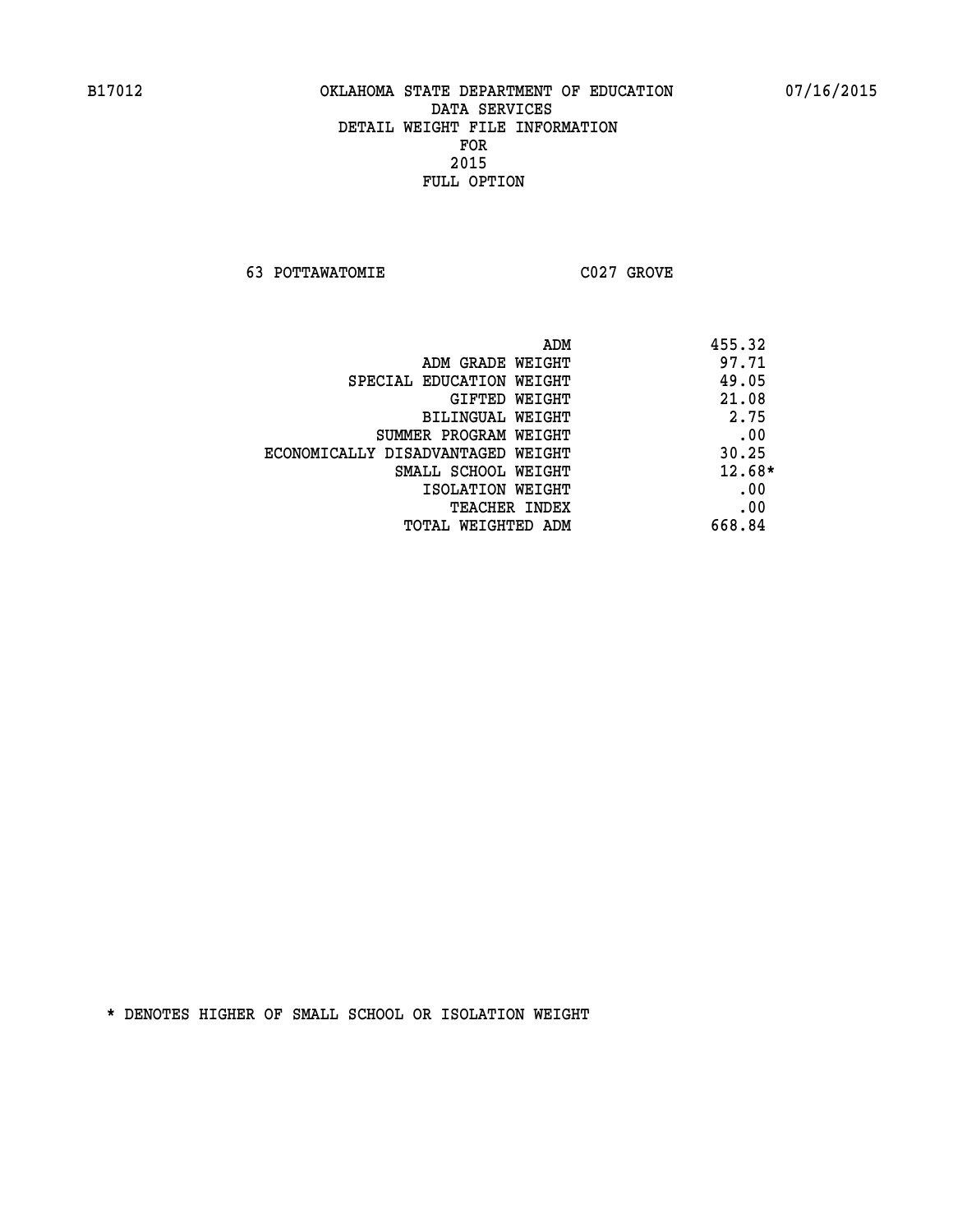**63 POTTAWATOMIE C029 PLEASANT GROVE** 

|                                   | ADM<br>274.93 |
|-----------------------------------|---------------|
| ADM GRADE WEIGHT                  | 67.08         |
| SPECIAL EDUCATION WEIGHT          | 23.40         |
| GIFTED WEIGHT                     | 6.80          |
| BILINGUAL WEIGHT                  | .00           |
| SUMMER PROGRAM WEIGHT             | .00           |
| ECONOMICALLY DISADVANTAGED WEIGHT | 55.25         |
| SMALL SCHOOL WEIGHT               | $26.41*$      |
| ISOLATION WEIGHT                  | .00           |
| <b>TEACHER INDEX</b>              | 9.06          |
| TOTAL WEIGHTED ADM                | 462.93        |
|                                   |               |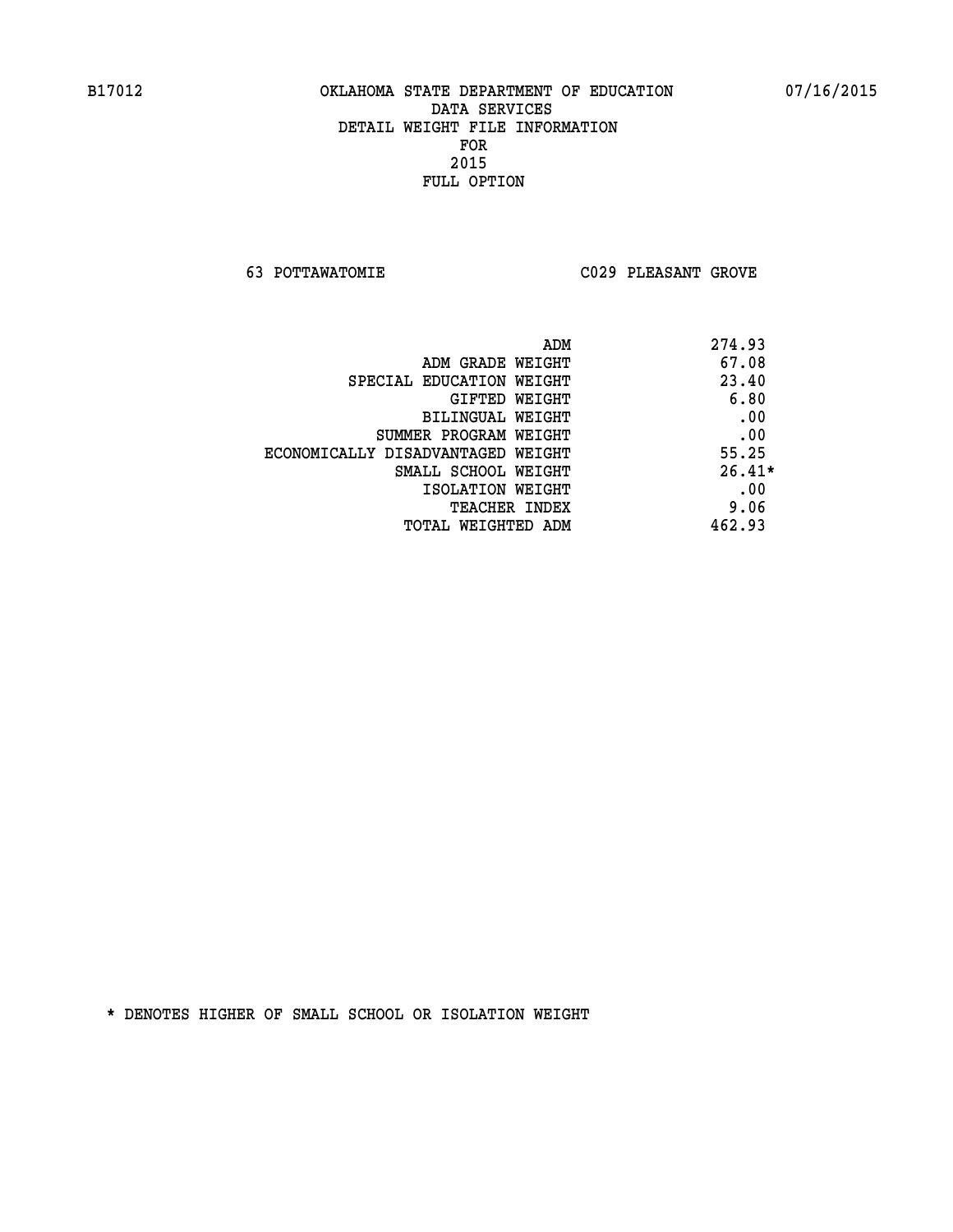**63 POTTAWATOMIE C032 SOUTH ROCK CREEK** 

|                                   | 410.80<br>ADM |
|-----------------------------------|---------------|
| ADM GRADE WEIGHT                  | 80.66         |
| SPECIAL EDUCATION WEIGHT          | 20.95         |
| GIFTED WEIGHT                     | 13.94         |
| BILINGUAL WEIGHT                  | .00           |
| SUMMER PROGRAM WEIGHT             | .00           |
| ECONOMICALLY DISADVANTAGED WEIGHT | 38.25         |
| SMALL SCHOOL WEIGHT               | $18.36*$      |
| ISOLATION WEIGHT                  | .00           |
| <b>TEACHER INDEX</b>              | 35.01         |
| TOTAL WEIGHTED ADM                | 617.97        |
|                                   |               |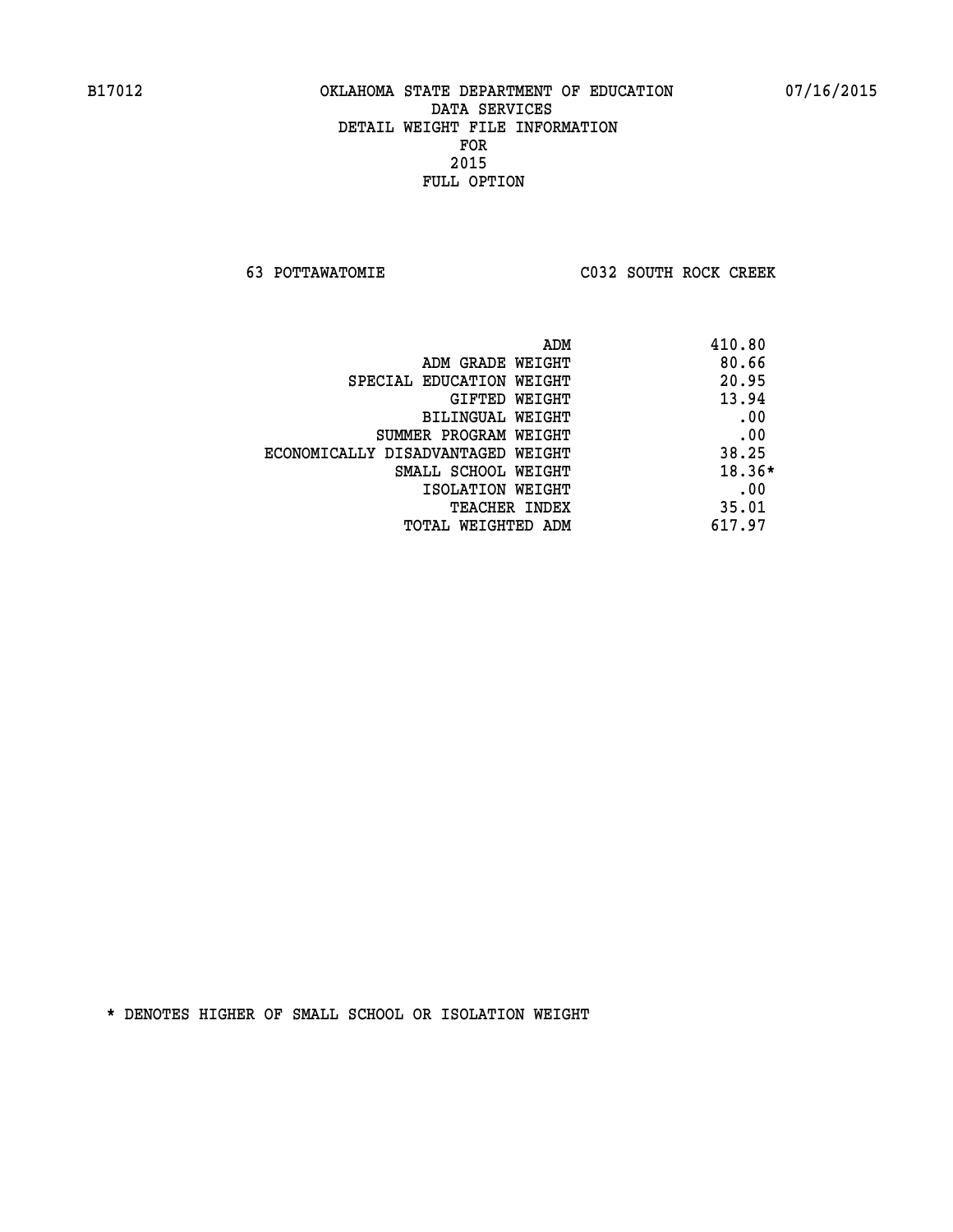**63 POTTAWATOMIE I001 MCLOUD** 

| 1,847.06 |
|----------|
| 352.48   |
| 333.95   |
| 57.12    |
| 25.50    |
| 1.20     |
| 313.50   |
| .00      |
| .00      |
| 18.35    |
| 2,949.16 |
|          |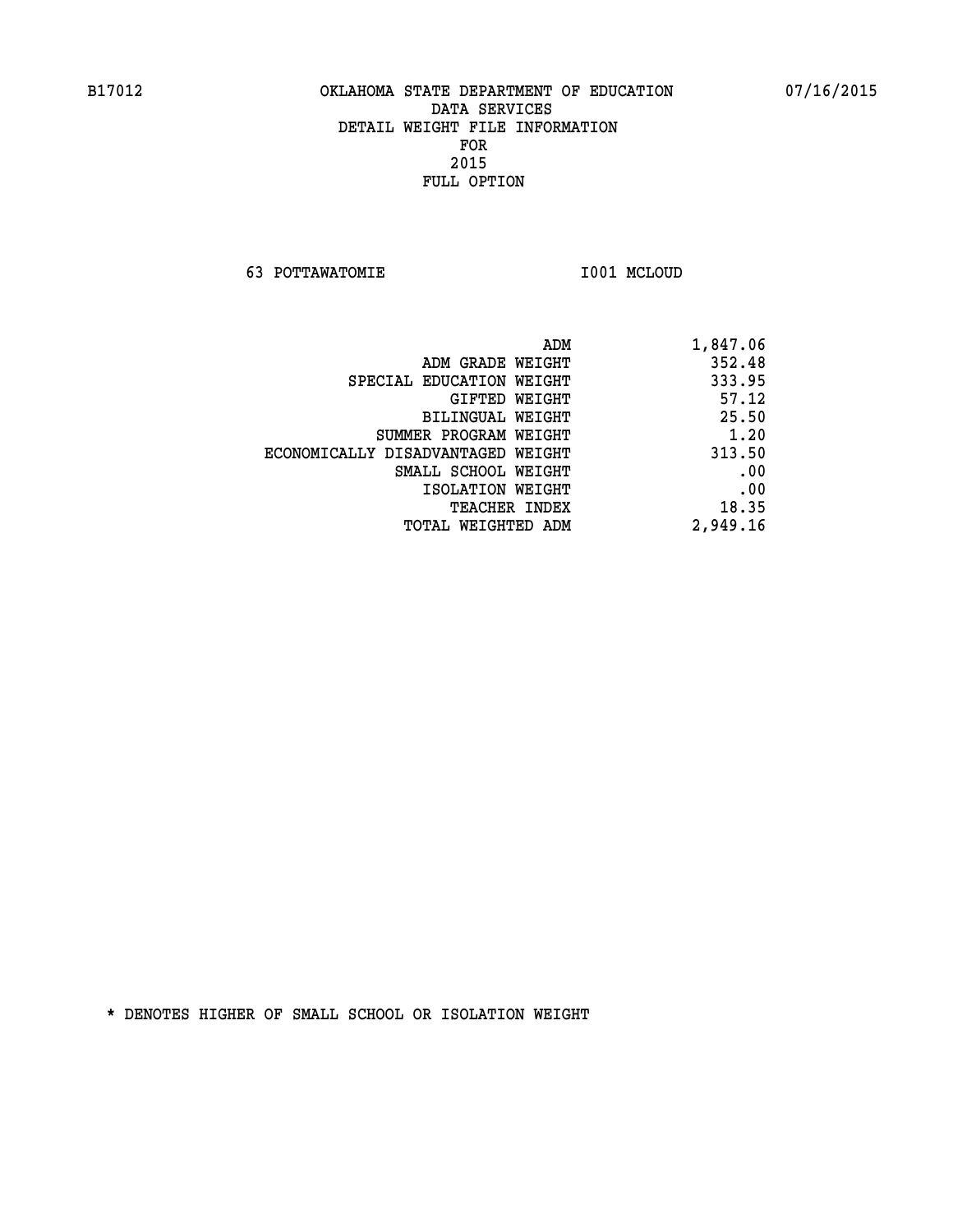**63 POTTAWATOMIE I002 DALE** 

 **ADM 742.54 EXAMPLE WEIGHT 148.80 SPECIAL EDUCATION WEIGHT 40.00 GIFTED WEIGHT 30.60 BILINGUAL WEIGHT .00 SUMMER PROGRAM WEIGHT .00 ECONOMICALLY DISADVANTAGED WEIGHT 72.00 SMALL SCHOOL WEIGHT .00 EXECUTED ISOLATION WEIGHT AND RESOLATION WEIGHT TEACHER INDEX** 72.92  **TOTAL WEIGHTED ADM 1,156.86**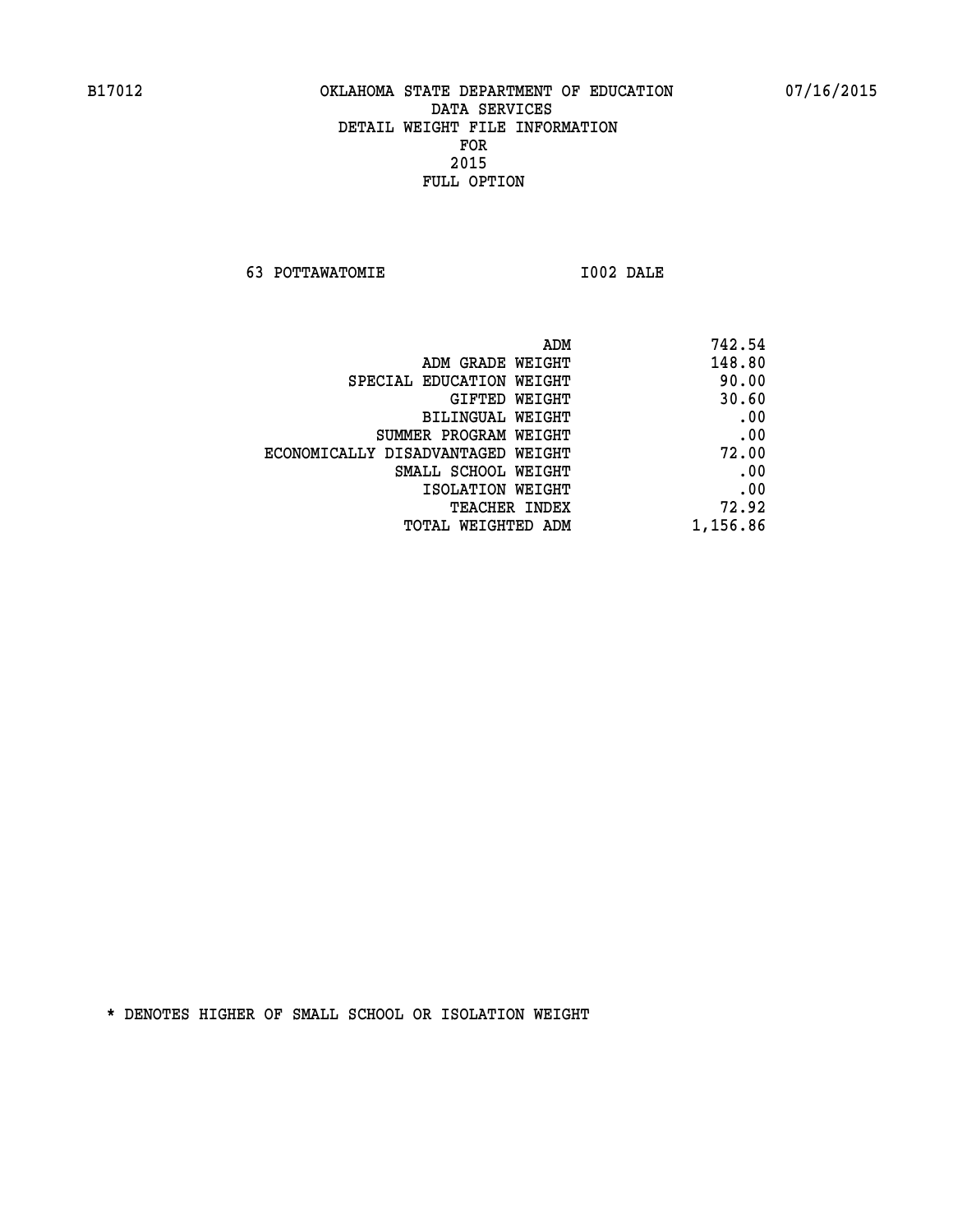**63 POTTAWATOMIE I003 BETHEL** 

| ADM                               | 1,318.75 |
|-----------------------------------|----------|
| ADM GRADE WEIGHT                  | 250.38   |
| SPECIAL EDUCATION WEIGHT          | 205.30   |
| GIFTED WEIGHT                     | 37.40    |
| BILINGUAL WEIGHT                  | 1.00     |
| SUMMER PROGRAM WEIGHT             | .00      |
| ECONOMICALLY DISADVANTAGED WEIGHT | 166.50   |
| SMALL SCHOOL WEIGHT               | .00      |
| ISOLATION WEIGHT                  | .00      |
| <b>TEACHER INDEX</b>              | 9.20     |
| TOTAL WEIGHTED ADM                | 1,988.53 |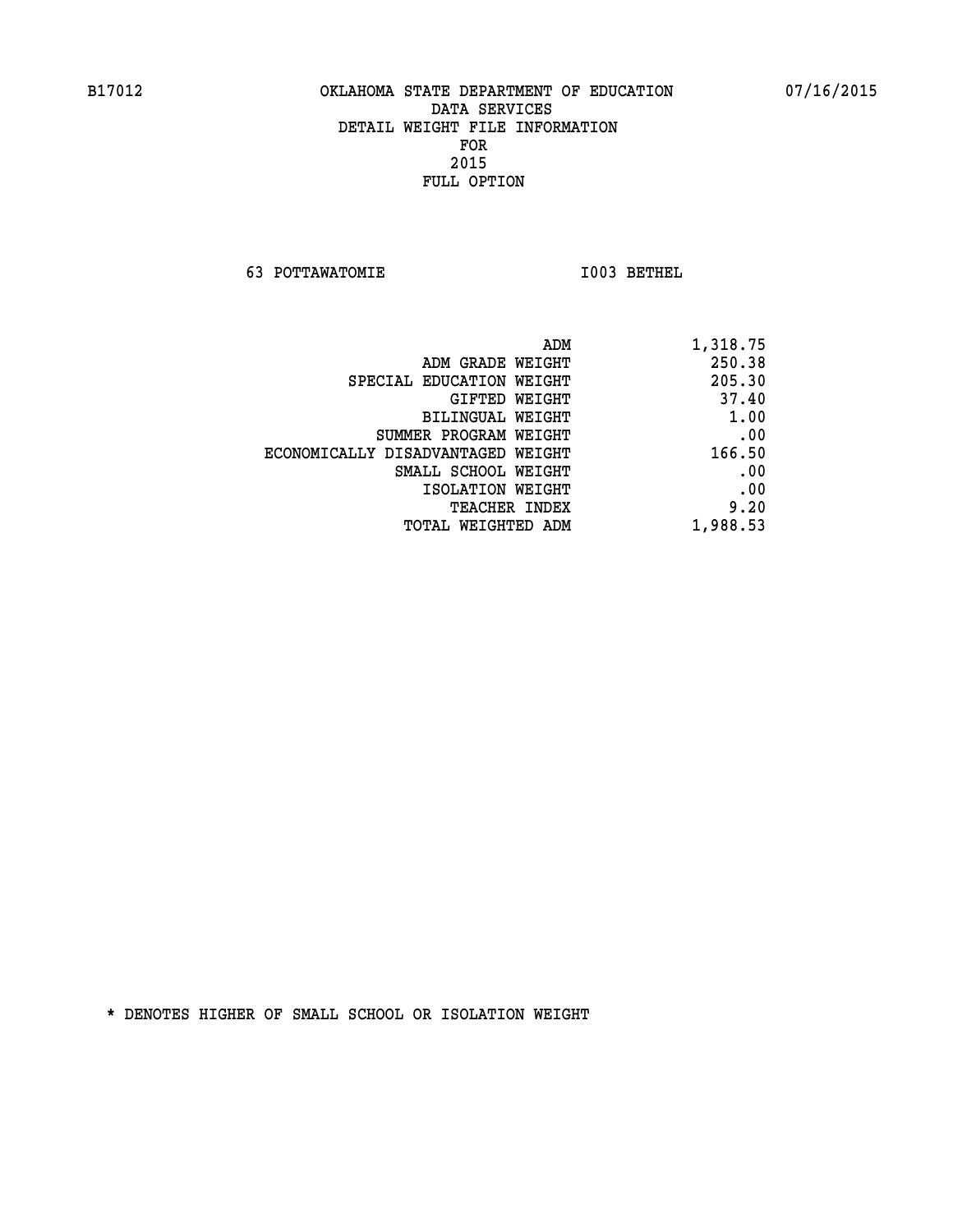**63 POTTAWATOMIE I004 MACOMB** 

| ADM<br>287.74                              |  |
|--------------------------------------------|--|
| 56.98<br>ADM GRADE WEIGHT                  |  |
| 35.25<br>SPECIAL EDUCATION WEIGHT          |  |
| 5.78<br><b>GIFTED WEIGHT</b>               |  |
| .00<br>BILINGUAL WEIGHT                    |  |
| .00<br>SUMMER PROGRAM WEIGHT               |  |
| 56.00<br>ECONOMICALLY DISADVANTAGED WEIGHT |  |
| $26.25*$<br>SMALL SCHOOL WEIGHT            |  |
| .00<br>ISOLATION WEIGHT                    |  |
| .00<br><b>TEACHER INDEX</b>                |  |
| 468.00<br>TOTAL WEIGHTED ADM               |  |
|                                            |  |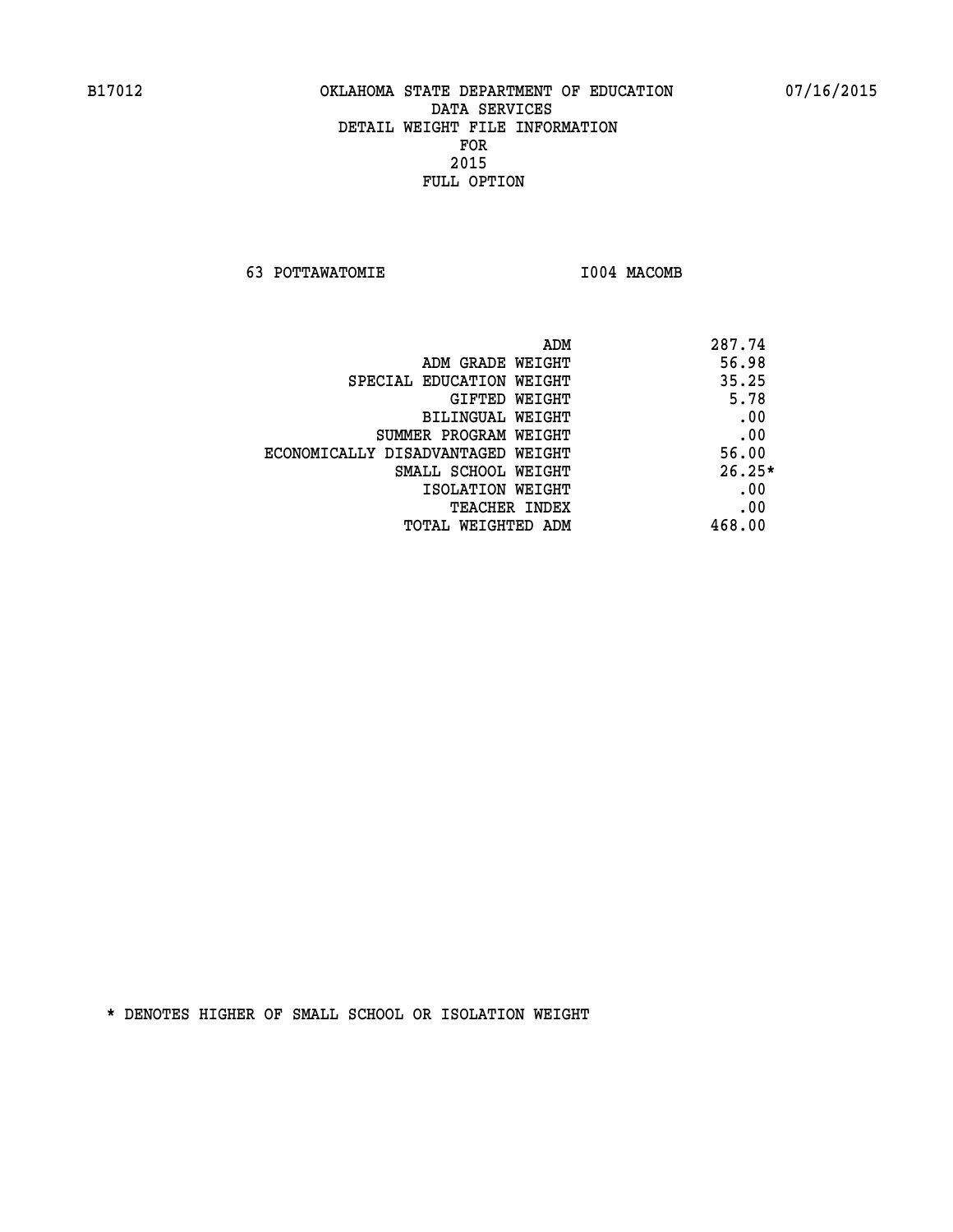**63 POTTAWATOMIE I005 EARLSBORO** 

|                                   | ADM | 240.38   |
|-----------------------------------|-----|----------|
| ADM GRADE WEIGHT                  |     | 48.58    |
| SPECIAL EDUCATION WEIGHT          |     | 35.85    |
| GIFTED WEIGHT                     |     | 5.10     |
| BILINGUAL WEIGHT                  |     | 1.00     |
| SUMMER PROGRAM WEIGHT             |     | .00      |
| ECONOMICALLY DISADVANTAGED WEIGHT |     | 44.75    |
| SMALL SCHOOL WEIGHT               |     | $26.23*$ |
| ISOLATION WEIGHT                  |     | .00      |
| <b>TEACHER INDEX</b>              |     | 13.98    |
| TOTAL WEIGHTED ADM                |     | 415.87   |
|                                   |     |          |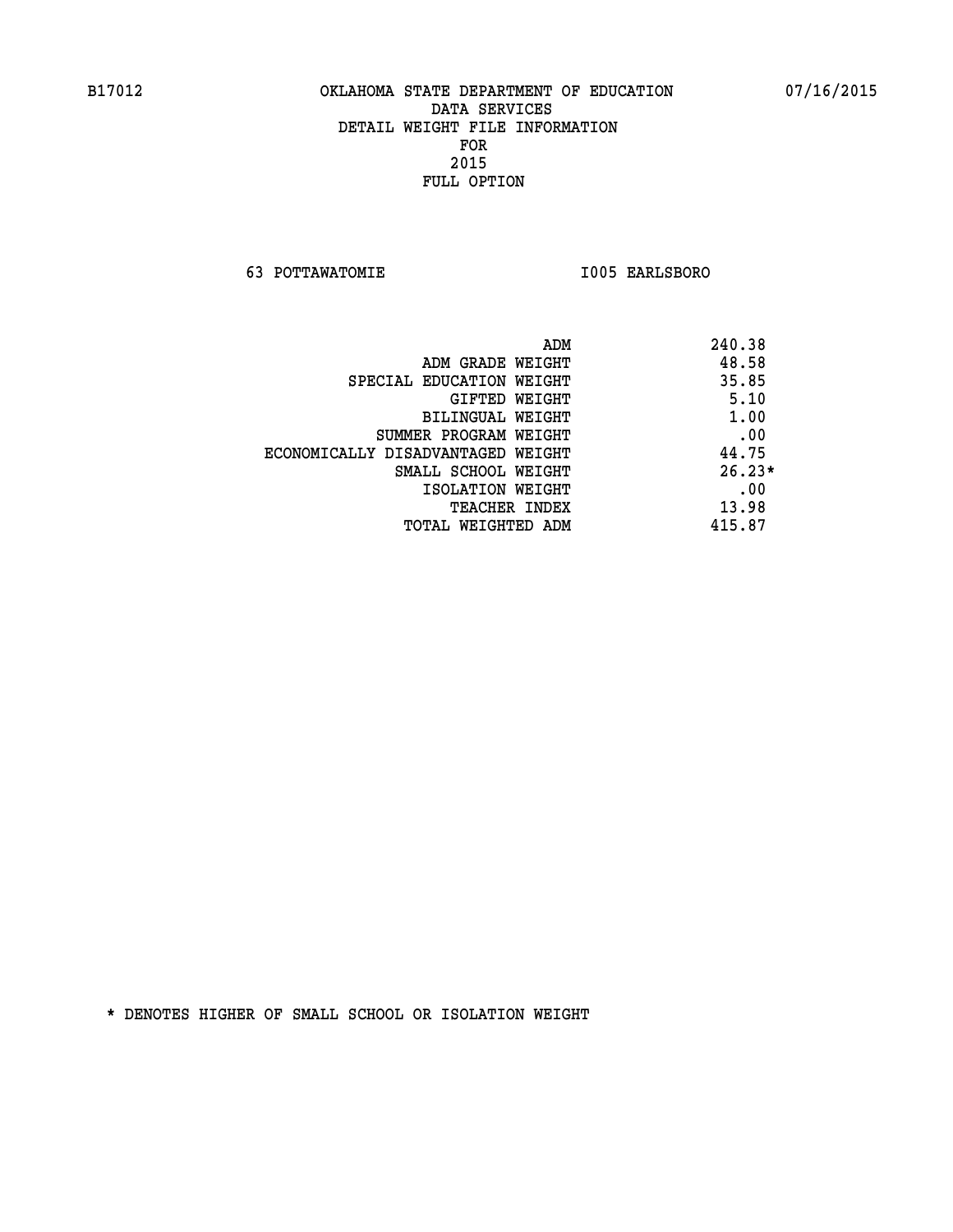**63 POTTAWATOMIE I092 TECUMSEH** 

| ADM                               | 2,249.55 |
|-----------------------------------|----------|
| ADM GRADE WEIGHT                  | 450.11   |
| SPECIAL EDUCATION WEIGHT          | 325.25   |
| GIFTED WEIGHT                     | 87.72    |
| <b>BILINGUAL WEIGHT</b>           | 3.75     |
| SUMMER PROGRAM WEIGHT             | .00      |
| ECONOMICALLY DISADVANTAGED WEIGHT | 354.00   |
| SMALL SCHOOL WEIGHT               | .00      |
| ISOLATION WEIGHT                  | .00      |
| TEACHER INDEX                     | 47.94    |
| TOTAL WEIGHTED ADM                | 3,518.32 |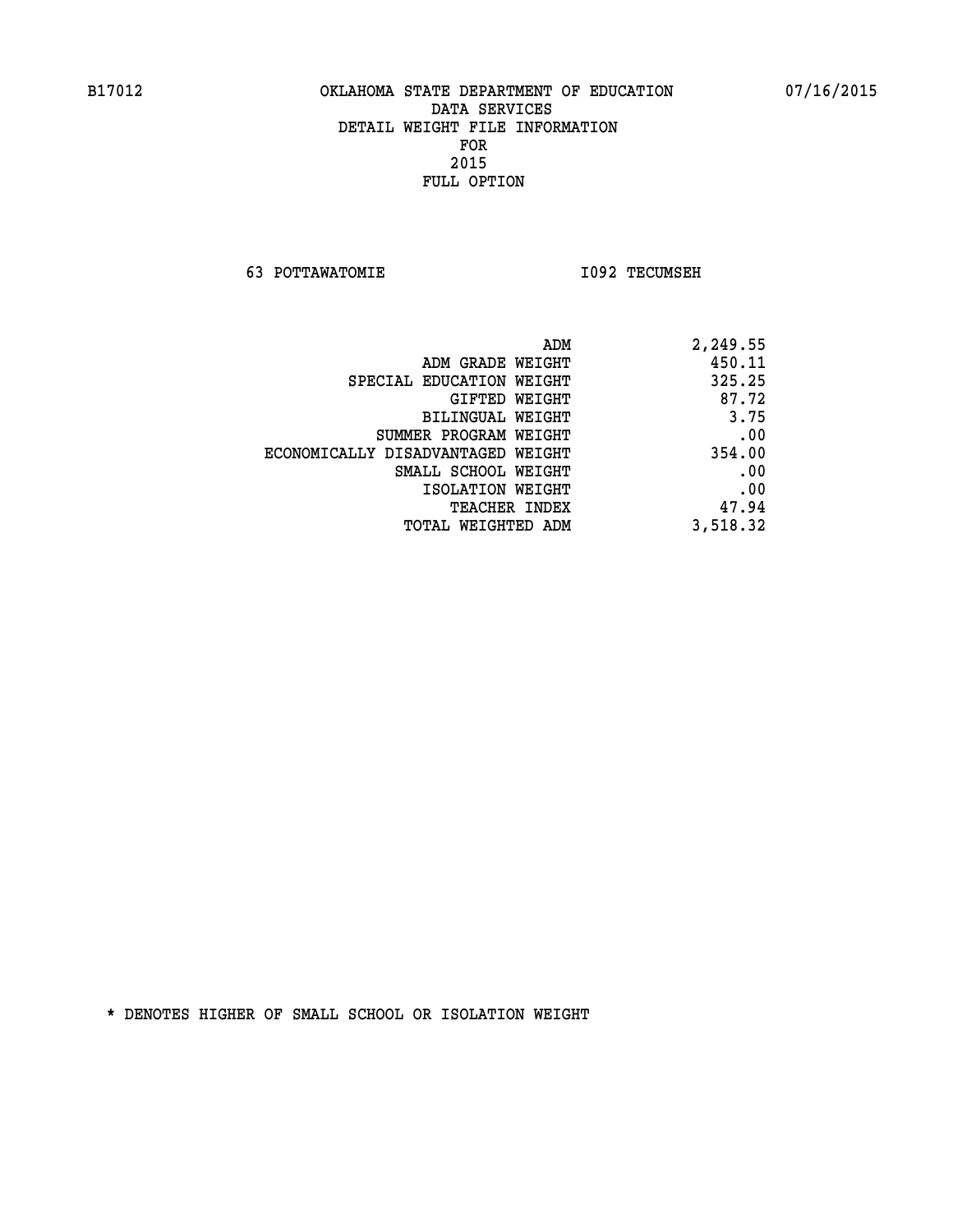**63 POTTAWATOMIE I093 SHAWNEE** 

| ADM                               | 3,955.40 |
|-----------------------------------|----------|
| ADM GRADE WEIGHT                  | 677.08   |
| SPECIAL EDUCATION WEIGHT          | 612.45   |
| GIFTED WEIGHT                     | 207.06   |
| BILINGUAL WEIGHT                  | 40.00    |
| SUMMER PROGRAM WEIGHT             | .00      |
| ECONOMICALLY DISADVANTAGED WEIGHT | 782.00   |
| SMALL SCHOOL WEIGHT               | .00      |
| ISOLATION WEIGHT                  | .00      |
| <b>TEACHER INDEX</b>              | .00      |
| TOTAL WEIGHTED ADM                | 6,273.99 |
|                                   |          |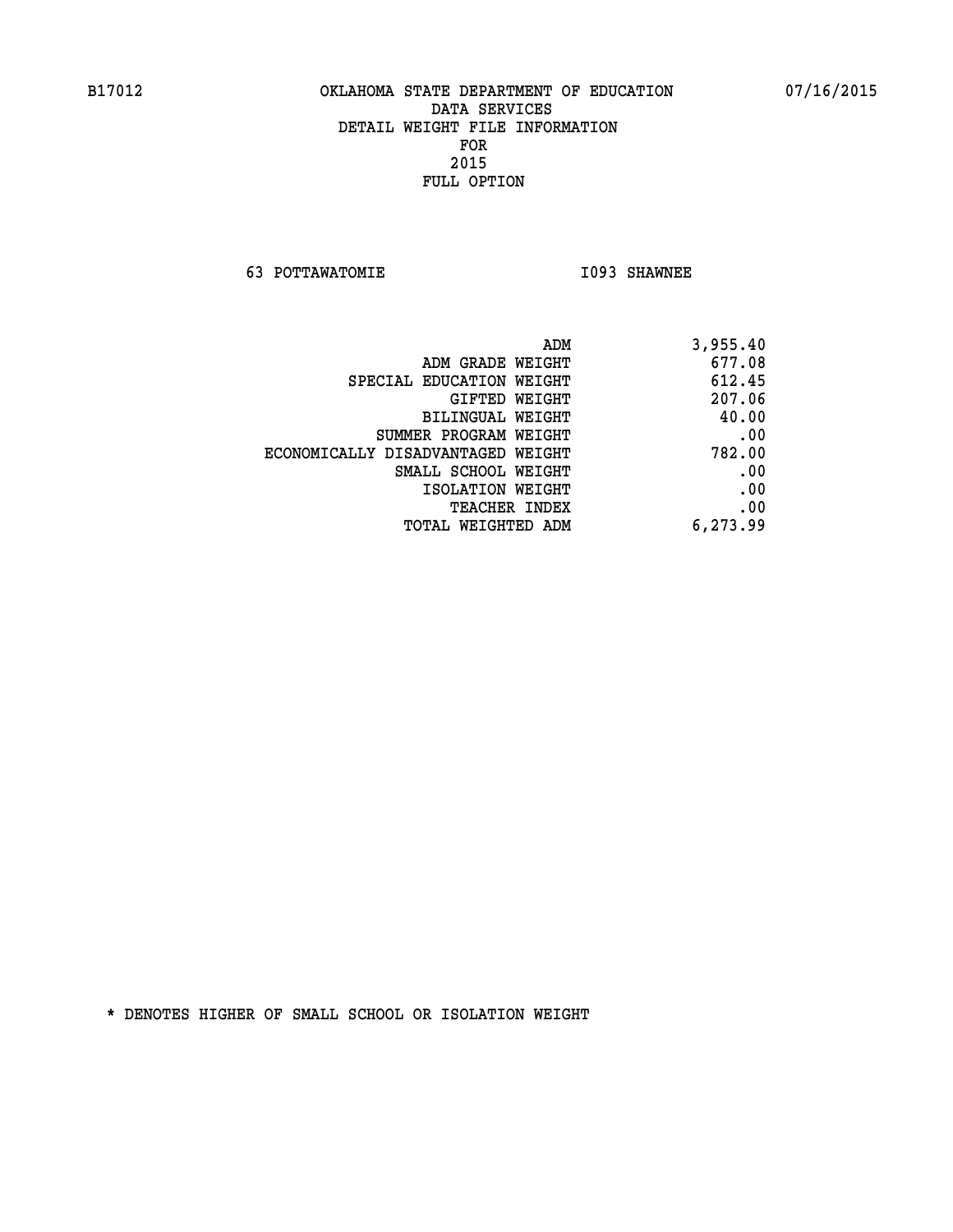**63 POTTAWATOMIE I112 ASHER** 

| ADM                               | 263.68   |
|-----------------------------------|----------|
| ADM GRADE WEIGHT                  | 51.67    |
| SPECIAL EDUCATION WEIGHT          | 42.35    |
| GIFTED WEIGHT                     | 10.88    |
| BILINGUAL WEIGHT                  | .00      |
| SUMMER PROGRAM WEIGHT             | .00      |
| ECONOMICALLY DISADVANTAGED WEIGHT | 49.50    |
| SMALL SCHOOL WEIGHT               | $26.45*$ |
| ISOLATION WEIGHT                  | .00      |
| <b>TEACHER INDEX</b>              | 8.32     |
| TOTAL WEIGHTED ADM                | 452.85   |
|                                   |          |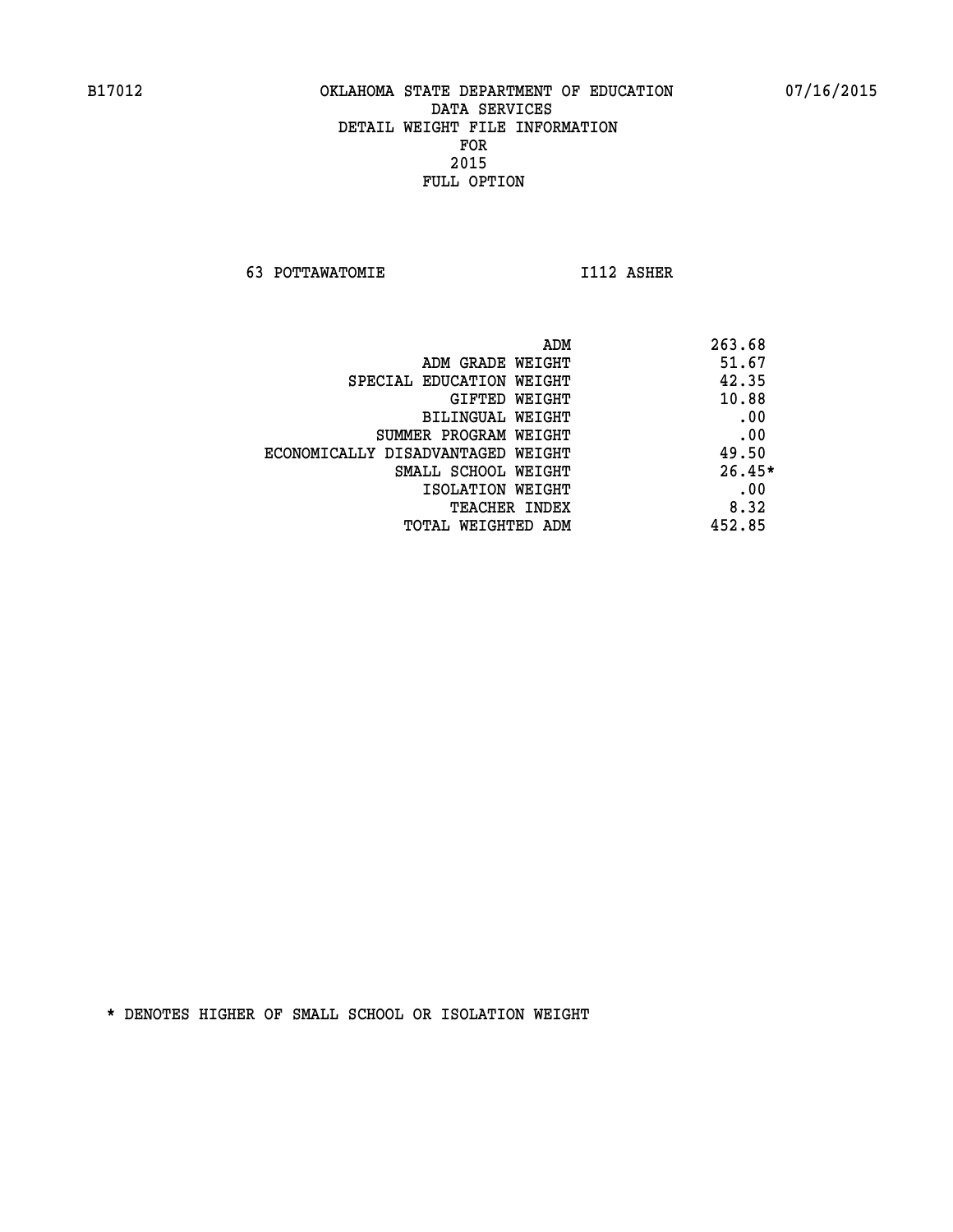**63 POTTAWATOMIE I115 WANETTE** 

|                                   | ADM<br>185.55 |  |
|-----------------------------------|---------------|--|
| ADM GRADE WEIGHT                  | 37.50         |  |
| SPECIAL EDUCATION WEIGHT          | 40.55         |  |
| GIFTED WEIGHT                     | 4.76          |  |
| BILINGUAL WEIGHT                  | 1.25          |  |
| SUMMER PROGRAM WEIGHT             | .00           |  |
| ECONOMICALLY DISADVANTAGED WEIGHT | 37.25         |  |
| SMALL SCHOOL WEIGHT               | $24.09*$      |  |
| ISOLATION WEIGHT                  | .00           |  |
| <b>TEACHER INDEX</b>              | .00           |  |
| TOTAL WEIGHTED ADM                | 330.95        |  |
|                                   |               |  |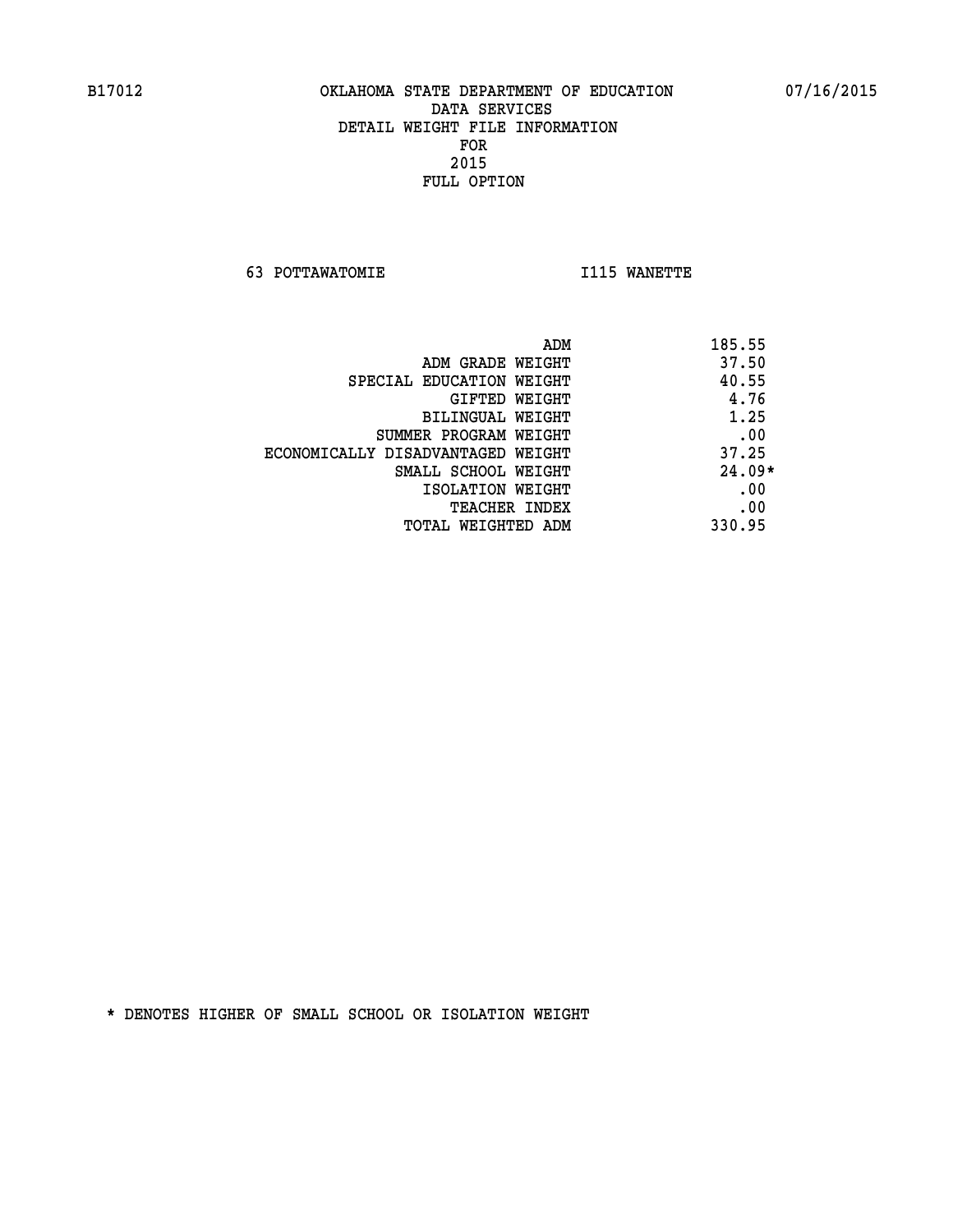**63 POTTAWATOMIE I117 MAUD** 

| ADM                               | 326.45   |
|-----------------------------------|----------|
| ADM GRADE WEIGHT                  | 62.85    |
| SPECIAL EDUCATION WEIGHT          | 47.10    |
| GIFTED WEIGHT                     | 21.08    |
| BILINGUAL WEIGHT                  | .00      |
| SUMMER PROGRAM WEIGHT             | .00      |
| ECONOMICALLY DISADVANTAGED WEIGHT | 61.75    |
| SMALL SCHOOL WEIGHT               | $25.00*$ |
| ISOLATION WEIGHT                  | .00      |
| <b>TEACHER INDEX</b>              | .00      |
| TOTAL WEIGHTED ADM                | 544.23   |
|                                   |          |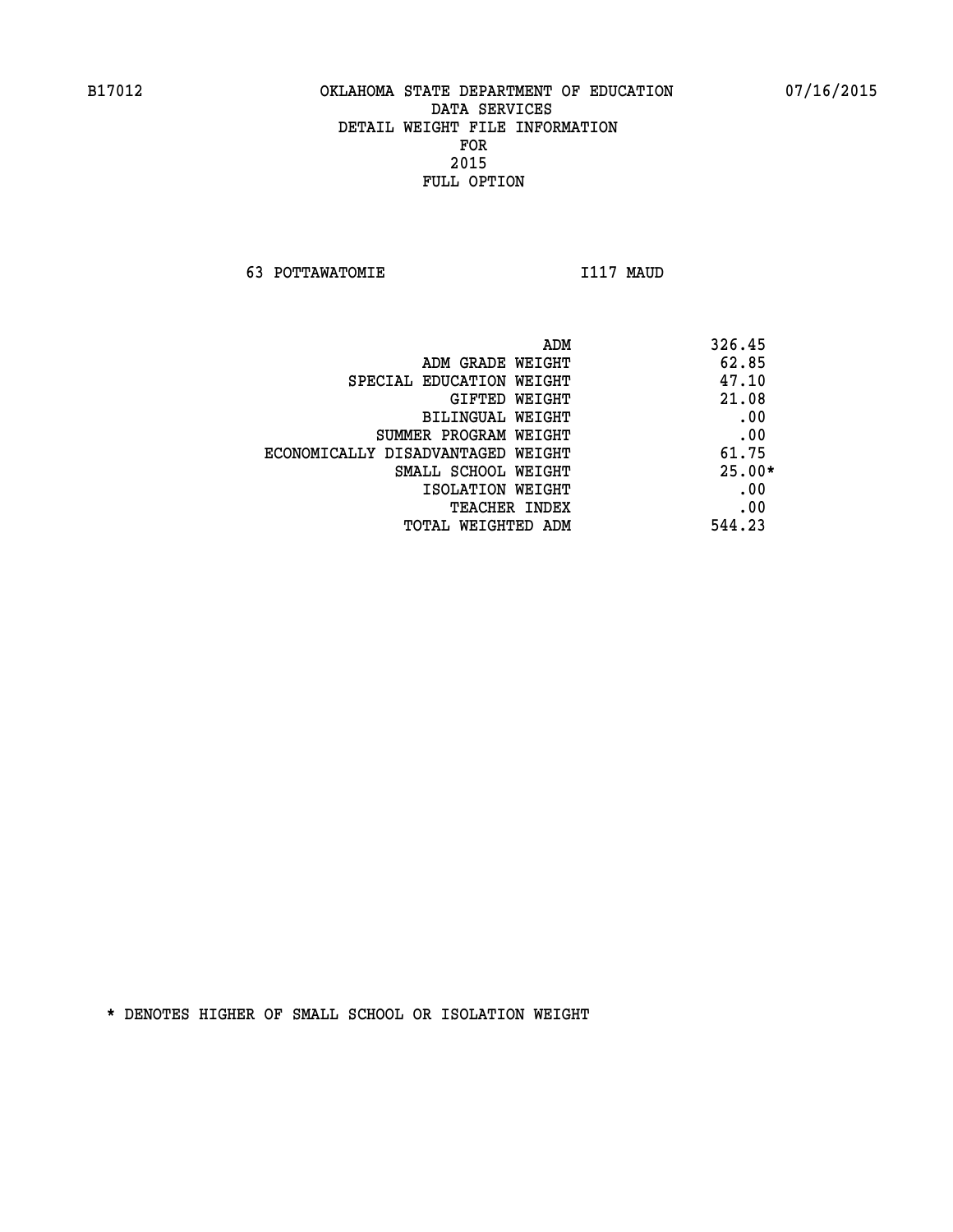**64 PUSHMATAHA C002 ALBION** 

| ADM                               | 77.39    |
|-----------------------------------|----------|
| ADM GRADE WEIGHT                  | 16.21    |
| SPECIAL EDUCATION WEIGHT          | 20.35    |
| GIFTED WEIGHT                     | 2.04     |
| <b>BILINGUAL WEIGHT</b>           | .00      |
| SUMMER PROGRAM WEIGHT             | .00      |
| ECONOMICALLY DISADVANTAGED WEIGHT | 17.50    |
| SMALL SCHOOL WEIGHT               | $13.21*$ |
| ISOLATION WEIGHT                  | .00      |
| TEACHER INDEX                     | 5.17     |
| TOTAL WEIGHTED ADM                | 151.87   |
|                                   |          |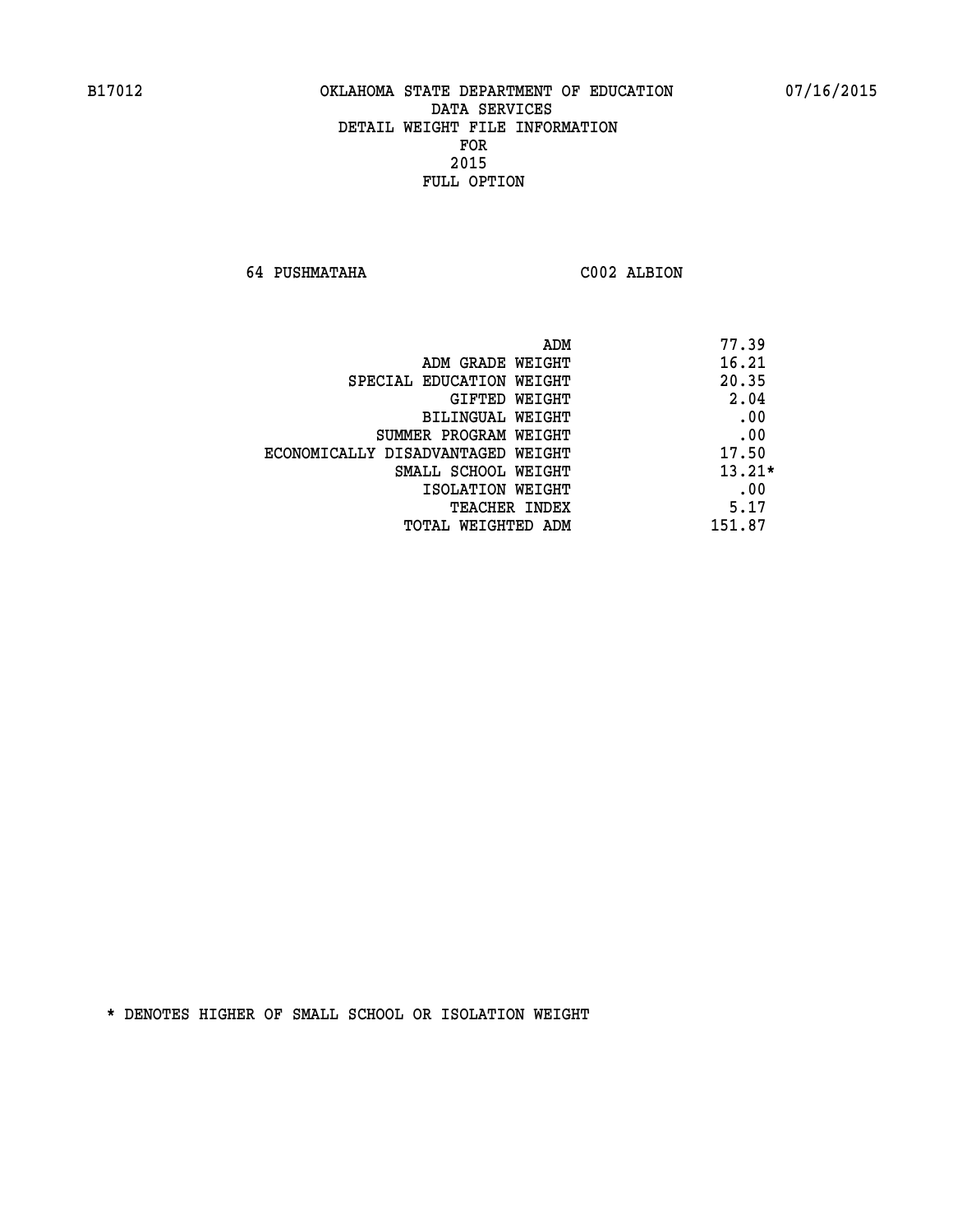**64 PUSHMATAHA C004 TUSKAHOMA** 

| ADM                               | 81.82    |
|-----------------------------------|----------|
| ADM GRADE WEIGHT                  | 16.66    |
| SPECIAL EDUCATION WEIGHT          | 28.60    |
| GIFTED WEIGHT                     | 2.38     |
| BILINGUAL WEIGHT                  | .00      |
| SUMMER PROGRAM WEIGHT             | .00      |
| ECONOMICALLY DISADVANTAGED WEIGHT | 17.00    |
| SMALL SCHOOL WEIGHT               | $13.83*$ |
| ISOLATION WEIGHT                  | .00      |
| <b>TEACHER INDEX</b>              | .89      |
| TOTAL WEIGHTED ADM                | 161.18   |
|                                   |          |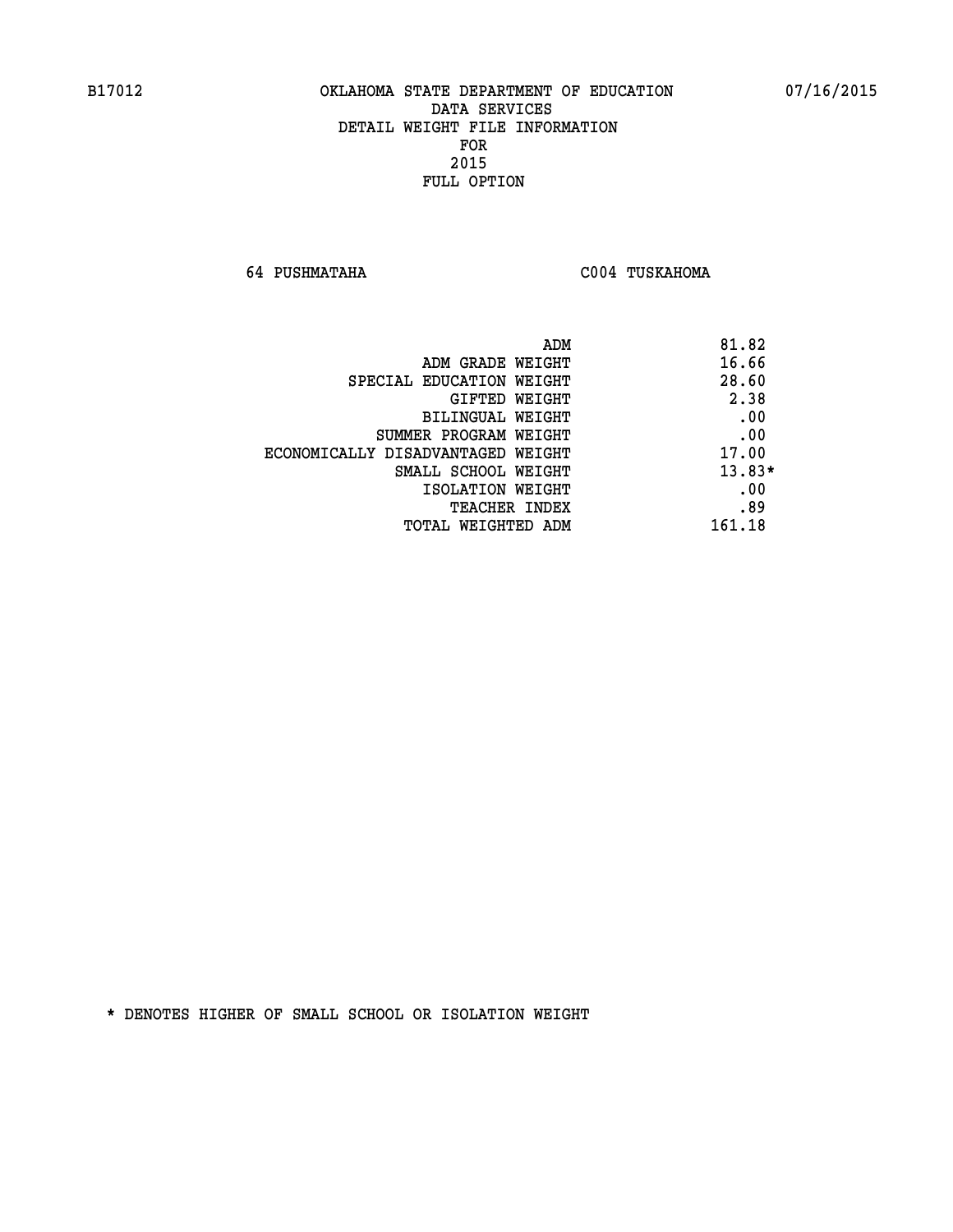**64 PUSHMATAHA C015 NASHOBA** 

| ADM<br>49.77                               |  |
|--------------------------------------------|--|
| 11.76<br>ADM GRADE WEIGHT                  |  |
| 31.40<br>SPECIAL EDUCATION WEIGHT          |  |
| 1.36<br>GIFTED WEIGHT                      |  |
| .00<br><b>BILINGUAL WEIGHT</b>             |  |
| .00<br>SUMMER PROGRAM WEIGHT               |  |
| 10.25<br>ECONOMICALLY DISADVANTAGED WEIGHT |  |
| 9.02<br>SMALL SCHOOL WEIGHT                |  |
| $16.13*$<br>ISOLATION WEIGHT               |  |
| 7.04<br>TEACHER INDEX                      |  |
| 127.71<br>TOTAL WEIGHTED ADM               |  |
|                                            |  |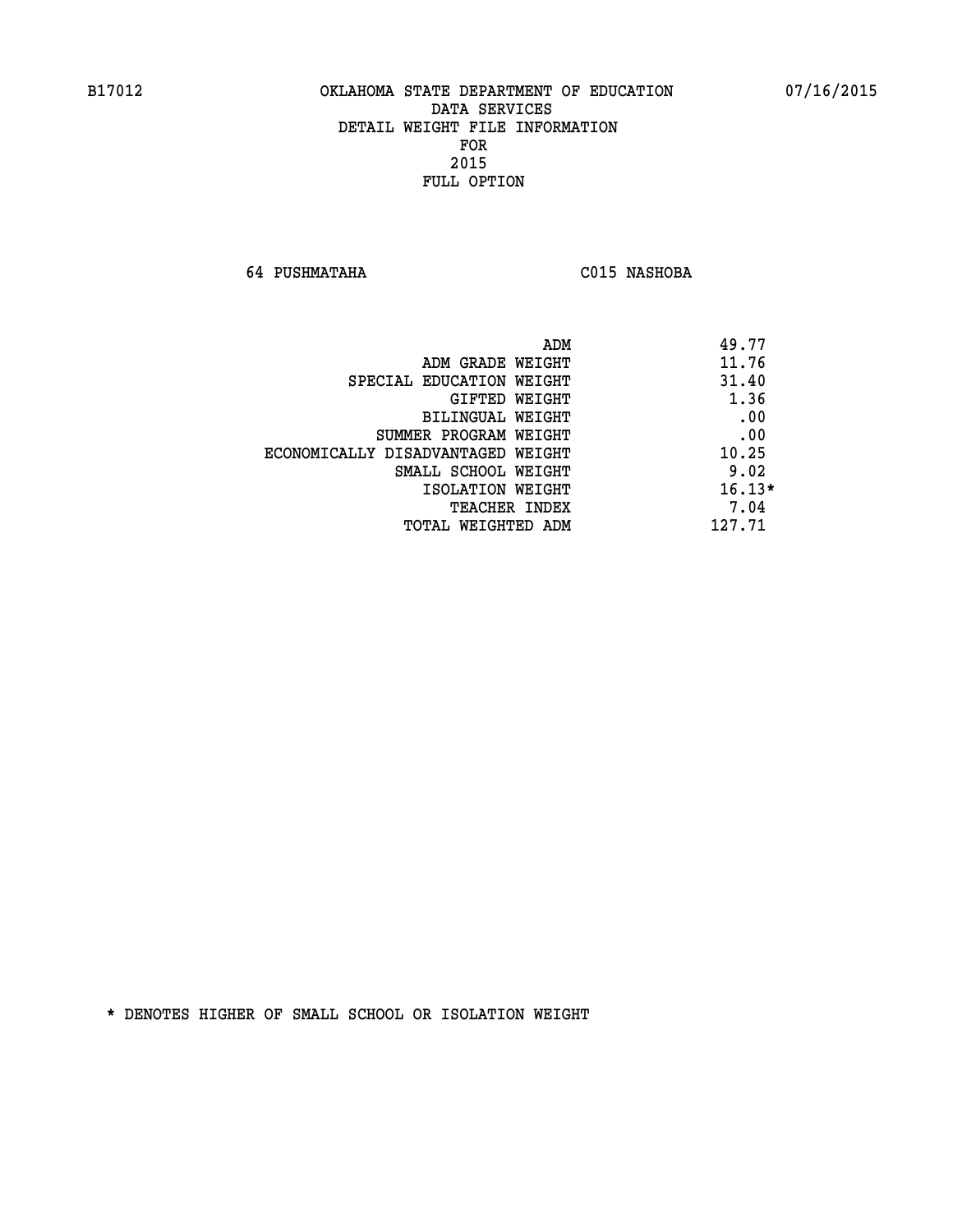**64 PUSHMATAHA I001 RATTAN** 

| ADM                               | 488.78    |
|-----------------------------------|-----------|
| ADM GRADE WEIGHT                  | 94.12     |
| SPECIAL EDUCATION WEIGHT          | 79.70     |
| GIFTED WEIGHT                     | 11.90     |
| BILINGUAL WEIGHT                  | .00       |
| SUMMER PROGRAM WEIGHT             | .00       |
| ECONOMICALLY DISADVANTAGED WEIGHT | 77.75     |
| SMALL SCHOOL WEIGHT               | 7.43      |
| ISOLATION WEIGHT                  | $172.73*$ |
| TEACHER INDEX                     | 35.87     |
| TOTAL WEIGHTED ADM                | 960.85    |
|                                   |           |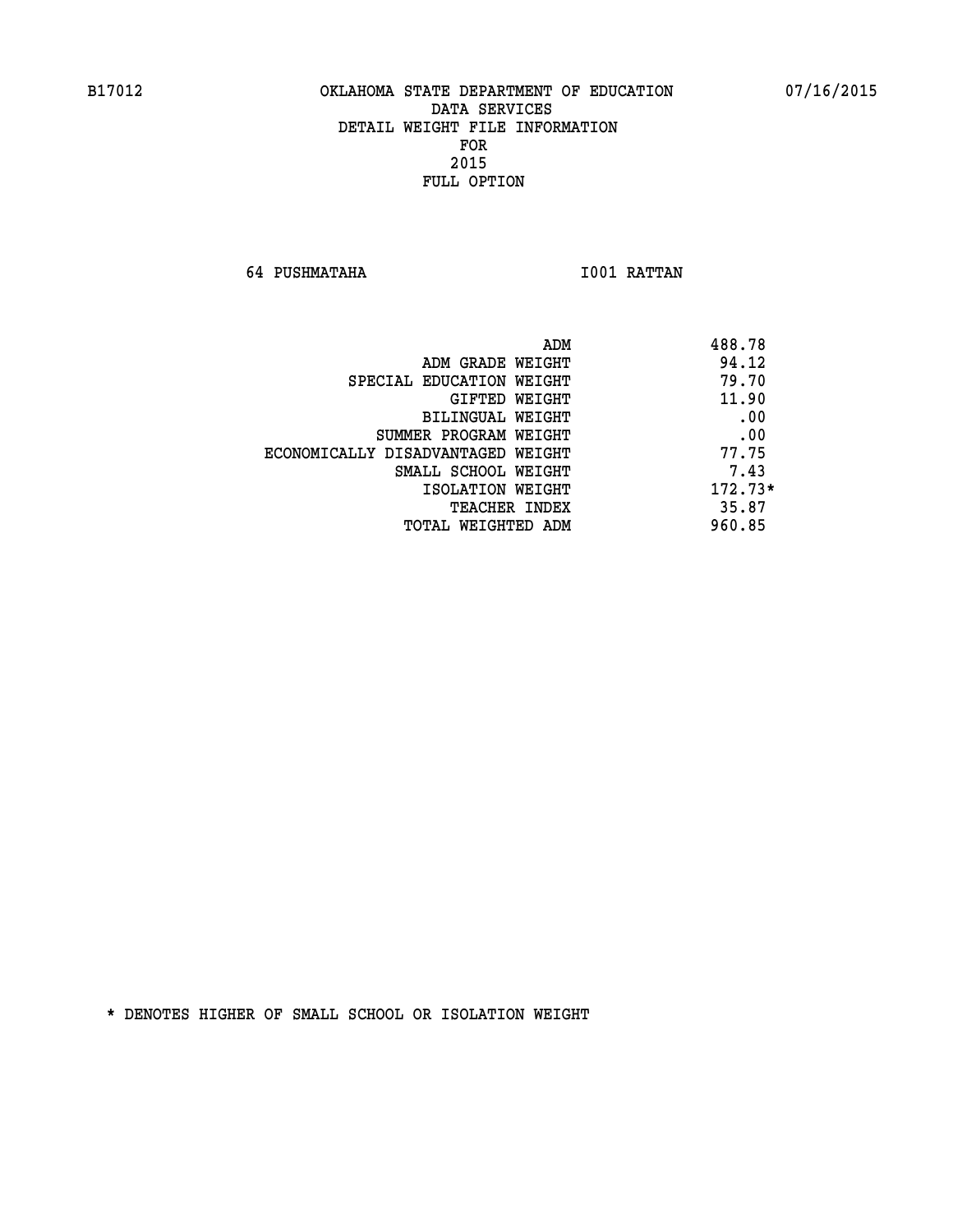**64 PUSHMATAHA 1010 CLAYTON** 

| ADM<br>285.07                      |                                   |
|------------------------------------|-----------------------------------|
| 61.00<br>ADM GRADE WEIGHT          |                                   |
| 118.45<br>SPECIAL EDUCATION WEIGHT |                                   |
| 7.48<br>GIFTED WEIGHT              |                                   |
| .00<br>BILINGUAL WEIGHT            |                                   |
| .00<br>SUMMER PROGRAM WEIGHT       |                                   |
| 63.50                              | ECONOMICALLY DISADVANTAGED WEIGHT |
| 26.29<br>SMALL SCHOOL WEIGHT       |                                   |
| $176.74*$<br>ISOLATION WEIGHT      |                                   |
| 5.82<br><b>TEACHER INDEX</b>       |                                   |
| 718.06<br>TOTAL WEIGHTED ADM       |                                   |
|                                    |                                   |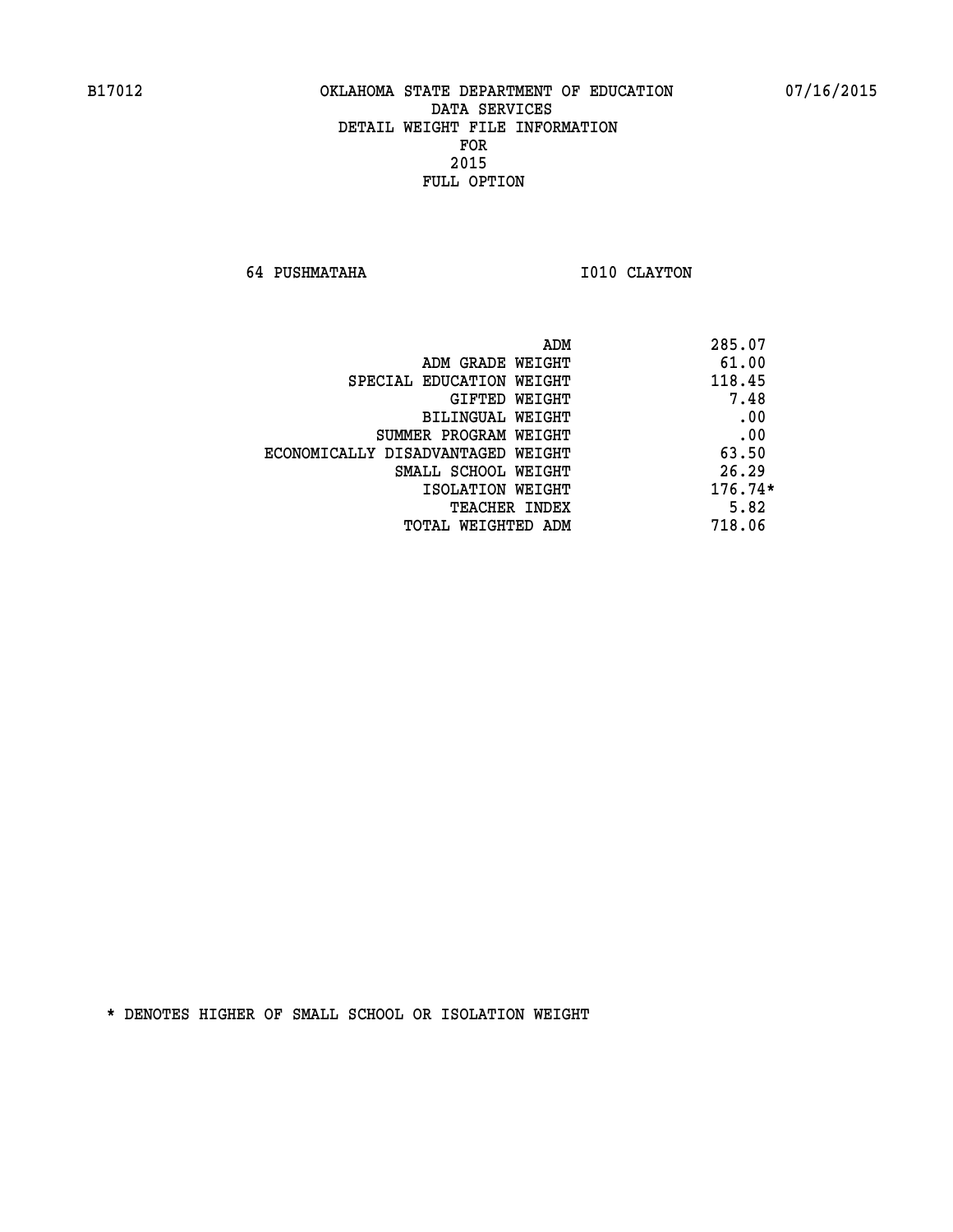**64 PUSHMATAHA I013 ANTLERS** 

| 1,023.21 |
|----------|
| 201.42   |
| 162.70   |
| 34.68    |
| 4.00     |
| .00      |
| 188.75   |
| .00      |
| .00      |
| 34.77    |
| 1,649.53 |
|          |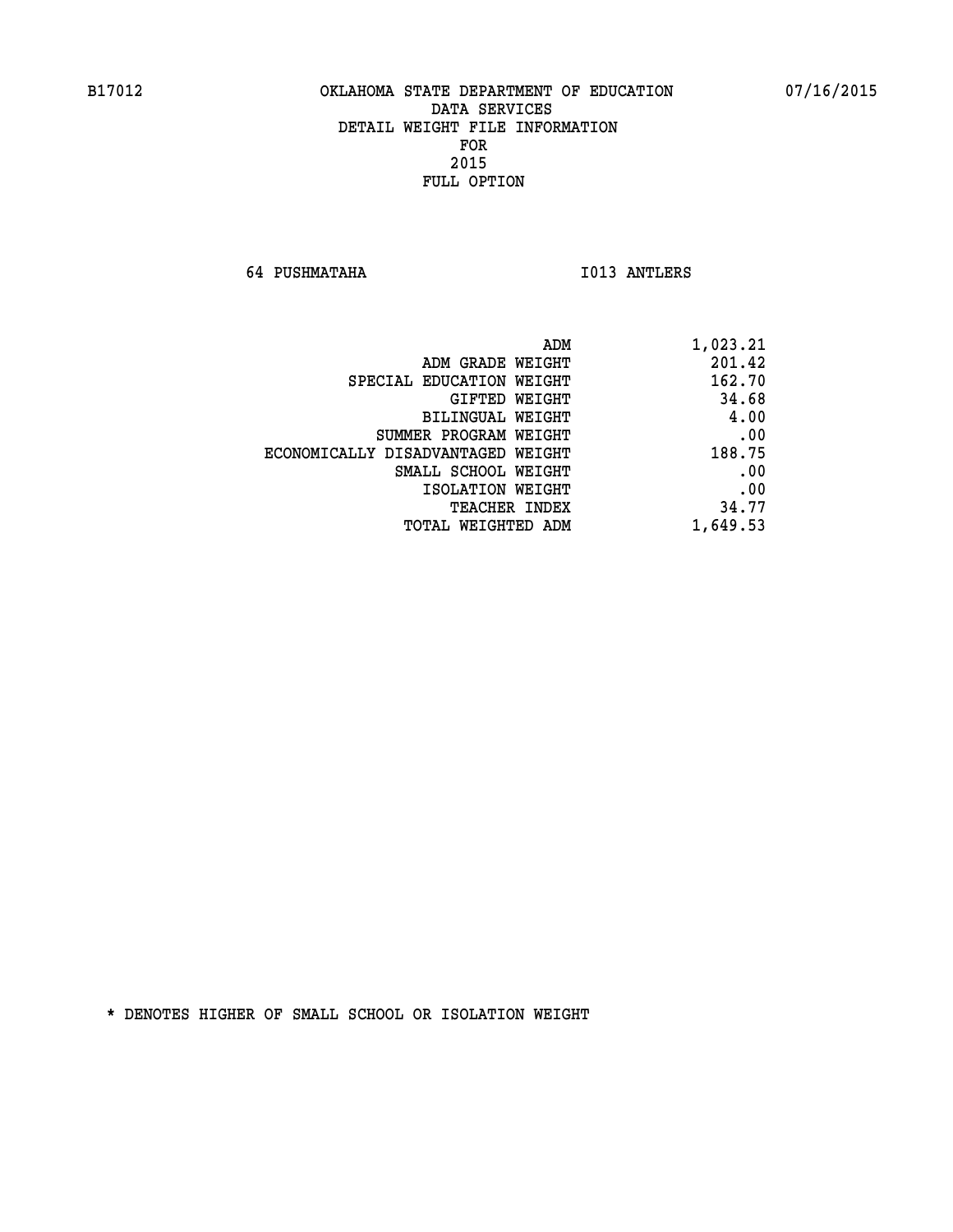**64 PUSHMATAHA I022 MOYERS** 

|                                   | ADM | 211.48   |
|-----------------------------------|-----|----------|
| ADM GRADE WEIGHT                  |     | 45.27    |
| SPECIAL EDUCATION WEIGHT          |     | 87.00    |
| GIFTED WEIGHT                     |     | 5.78     |
| BILINGUAL WEIGHT                  |     | .00      |
| SUMMER PROGRAM WEIGHT             |     | .00      |
| ECONOMICALLY DISADVANTAGED WEIGHT |     | 46.75    |
| SMALL SCHOOL WEIGHT               |     | 25.39    |
| ISOLATION WEIGHT                  |     | $28.13*$ |
| TEACHER INDEX                     |     | 5.01     |
| TOTAL WEIGHTED ADM                |     | 429.42   |
|                                   |     |          |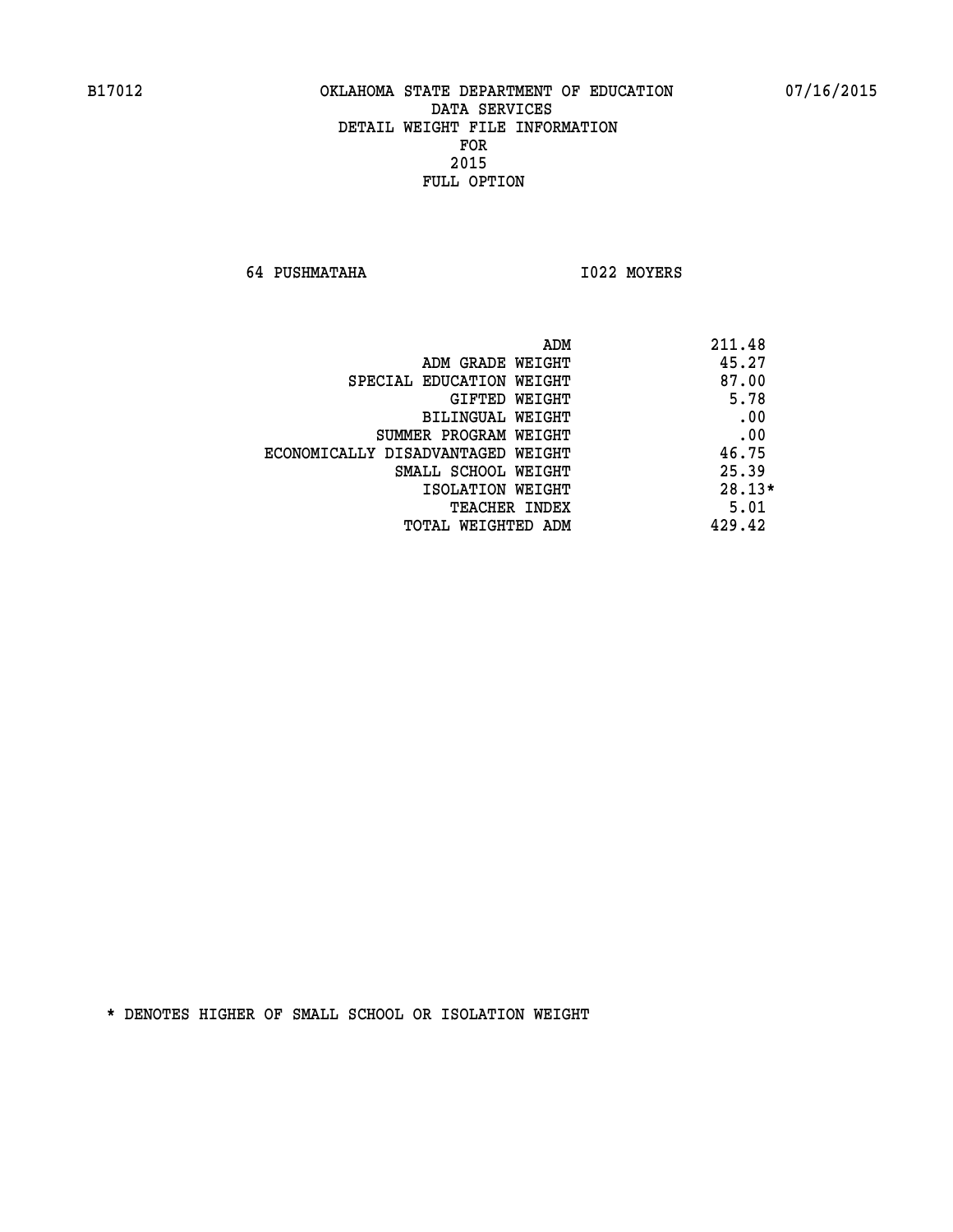**65 ROGER MILLS I003 LEEDEY** 

|                                   | ADM<br>220.26 |     |
|-----------------------------------|---------------|-----|
| ADM GRADE WEIGHT                  | 43.96         |     |
| SPECIAL EDUCATION WEIGHT          | 24.80         |     |
| GIFTED WEIGHT                     | 7.14          |     |
| BILINGUAL WEIGHT                  |               | .00 |
| SUMMER PROGRAM WEIGHT             |               | .00 |
| ECONOMICALLY DISADVANTAGED WEIGHT | 18.75         |     |
| SMALL SCHOOL WEIGHT               | 25.71         |     |
| ISOLATION WEIGHT                  | 151.98*       |     |
| <b>TEACHER INDEX</b>              | 23.06         |     |
| TOTAL WEIGHTED ADM                | 489.95        |     |
|                                   |               |     |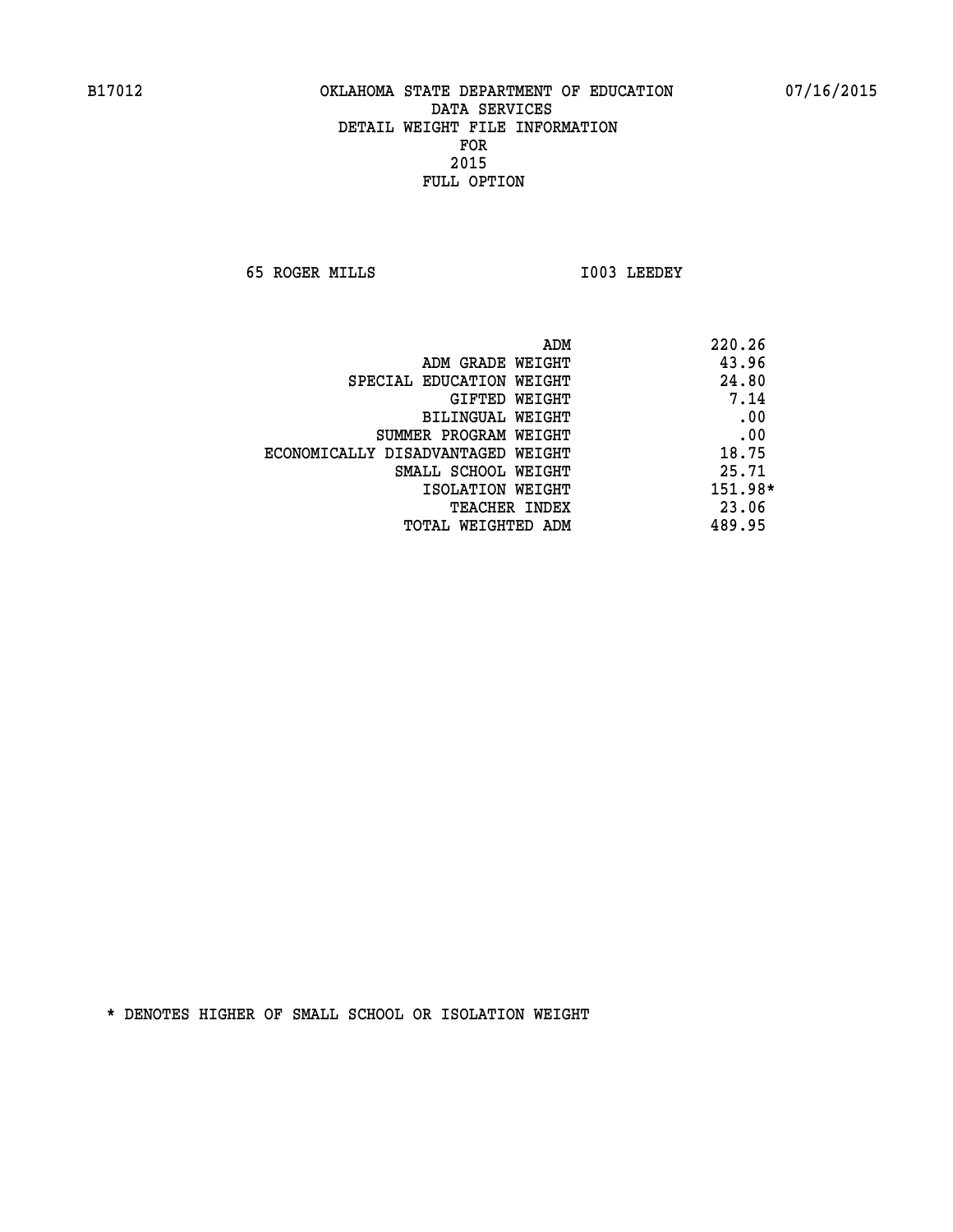**65 ROGER MILLS I006 REYDON** 

| ADM                               | 140.54   |  |
|-----------------------------------|----------|--|
| ADM GRADE WEIGHT                  | 29.42    |  |
| SPECIAL EDUCATION WEIGHT          | 17.15    |  |
| GIFTED WEIGHT                     | 4.08     |  |
| BILINGUAL WEIGHT                  | .00      |  |
| SUMMER PROGRAM WEIGHT             | .00      |  |
| ECONOMICALLY DISADVANTAGED WEIGHT | 18.00    |  |
| SMALL SCHOOL WEIGHT               | 20.64    |  |
| ISOLATION WEIGHT                  | $92.08*$ |  |
| <b>TEACHER INDEX</b>              | .00      |  |
| TOTAL WEIGHTED ADM                | 301.27   |  |
|                                   |          |  |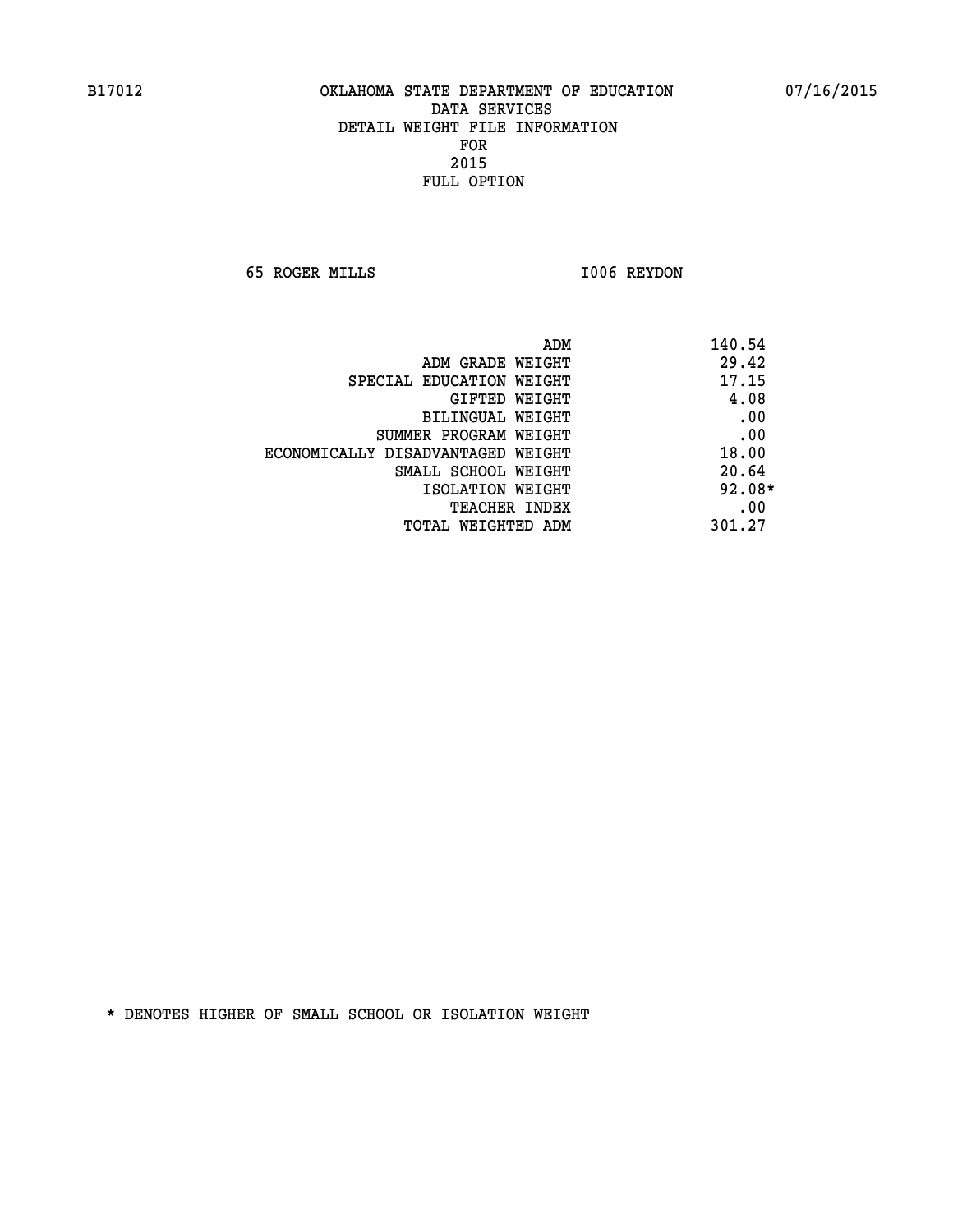**65 ROGER MILLS I007 CHEYENNE** 

|                                   | ADM | 363.16    |
|-----------------------------------|-----|-----------|
| ADM GRADE WEIGHT                  |     | 76.27     |
| SPECIAL EDUCATION WEIGHT          |     | 57.60     |
| GIFTED WEIGHT                     |     | 10.20     |
| BILINGUAL WEIGHT                  |     | 1.00      |
| SUMMER PROGRAM WEIGHT             |     | .00       |
| ECONOMICALLY DISADVANTAGED WEIGHT |     | 30.00     |
| SMALL SCHOOL WEIGHT               |     | 22.77     |
| ISOLATION WEIGHT                  |     | $163.42*$ |
| TEACHER INDEX                     |     | 12.30     |
| TOTAL WEIGHTED ADM                |     | 713.95    |
|                                   |     |           |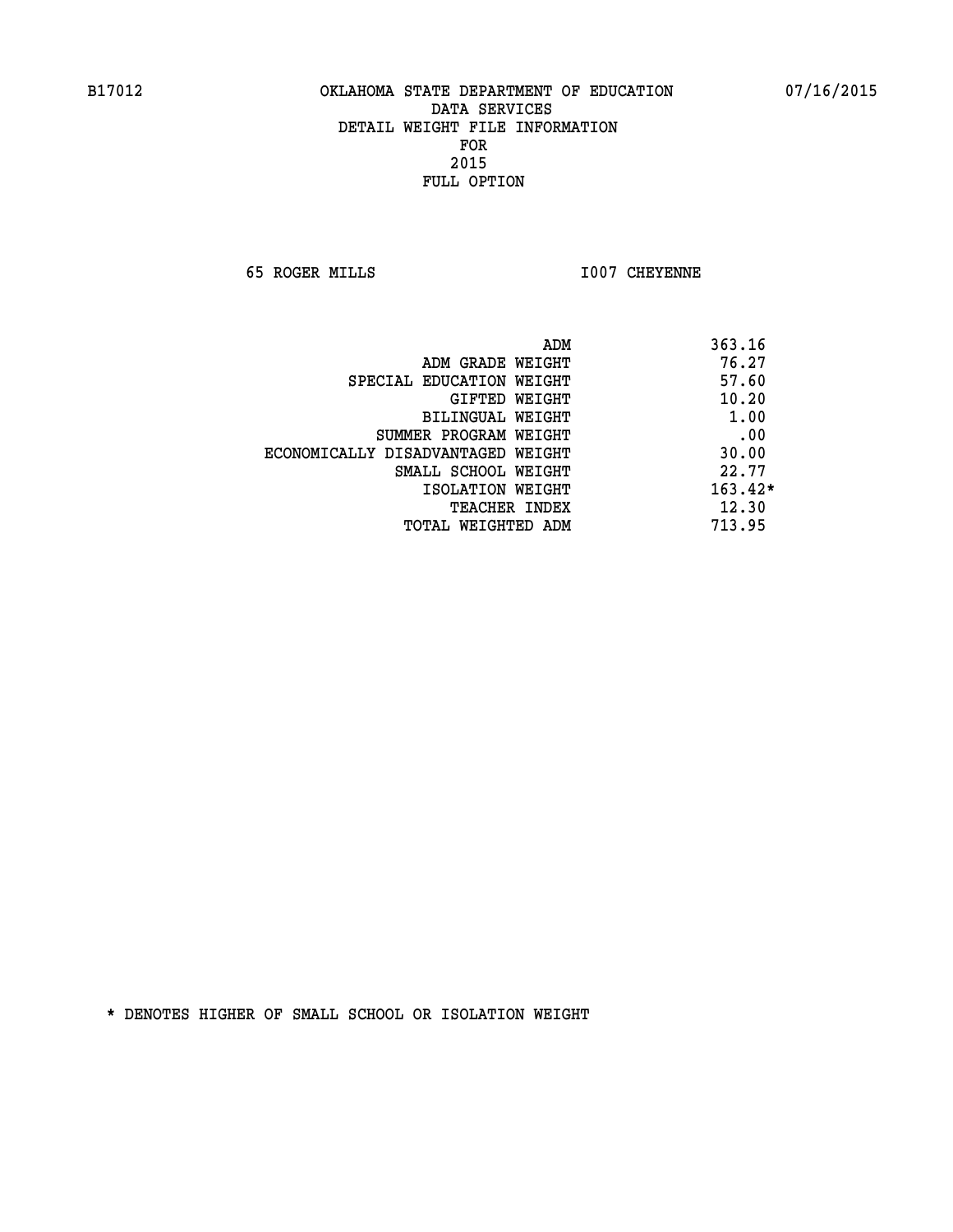**65 ROGER MILLS I015 SWEETWATER** 

| ADM<br>128.29 |                                   |
|---------------|-----------------------------------|
| 25.34         | ADM GRADE WEIGHT                  |
| 14.80         | SPECIAL EDUCATION WEIGHT          |
| 1.70          | GIFTED WEIGHT                     |
| .00           | BILINGUAL WEIGHT                  |
| .00           | SUMMER PROGRAM WEIGHT             |
| 27.75         | ECONOMICALLY DISADVANTAGED WEIGHT |
| 19.44         | SMALL SCHOOL WEIGHT               |
| 44.68*        | ISOLATION WEIGHT                  |
| 4.26          | <b>TEACHER INDEX</b>              |
| 246.82        | TOTAL WEIGHTED ADM                |
|               |                                   |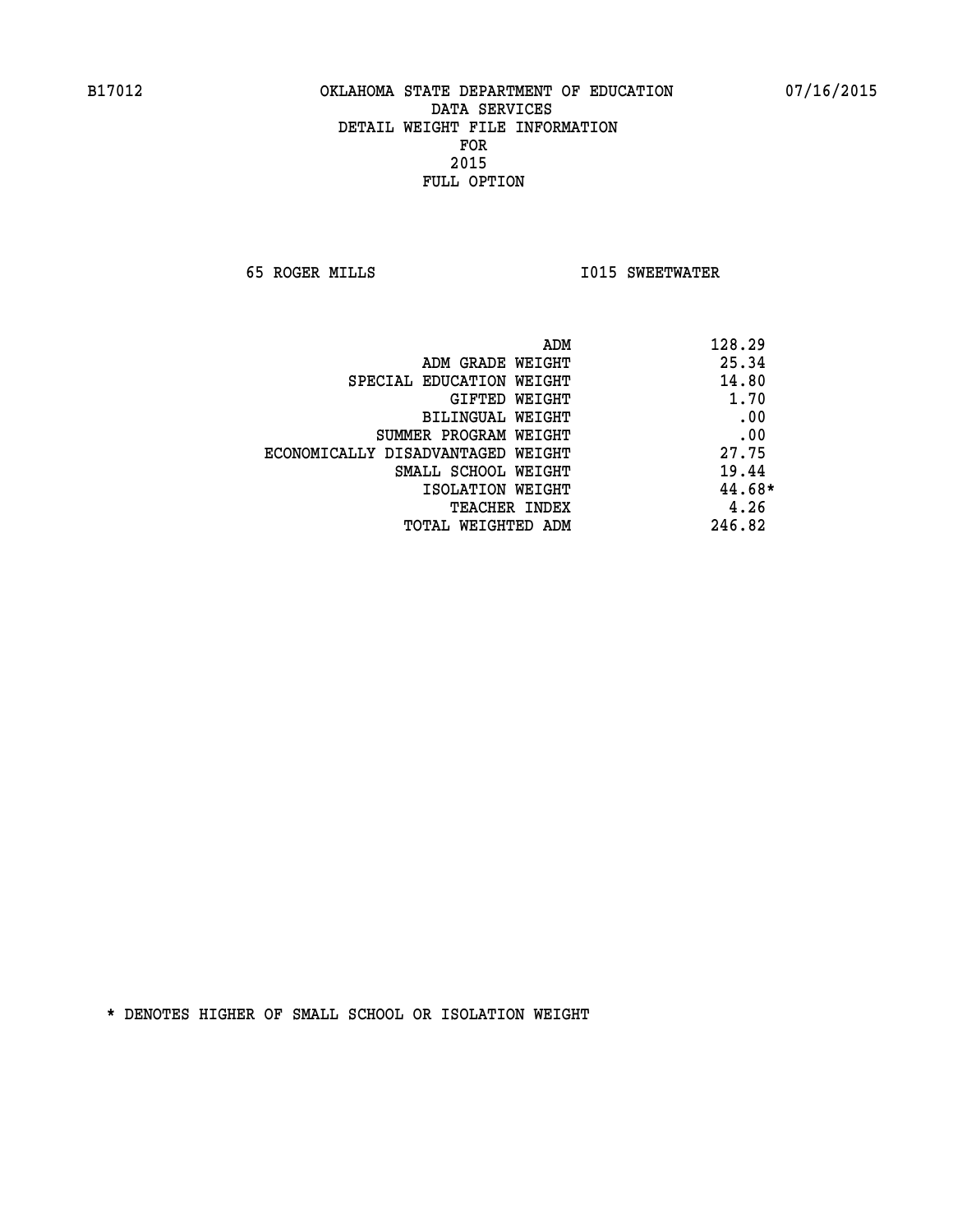**65 ROGER MILLS I066 HAMMON** 

|                                   | ADM | 265.92    |
|-----------------------------------|-----|-----------|
| ADM GRADE WEIGHT                  |     | 56.46     |
| SPECIAL EDUCATION WEIGHT          |     | 26.05     |
| GIFTED WEIGHT                     |     | 9.52      |
| BILINGUAL WEIGHT                  |     | 3.25      |
| SUMMER PROGRAM WEIGHT             |     | .00       |
| ECONOMICALLY DISADVANTAGED WEIGHT |     | 35.75     |
| SMALL SCHOOL WEIGHT               |     | 26.45     |
| ISOLATION WEIGHT                  |     | $125.09*$ |
| TEACHER INDEX                     |     | 12.53     |
| TOTAL WEIGHTED ADM                |     | 534.57    |
|                                   |     |           |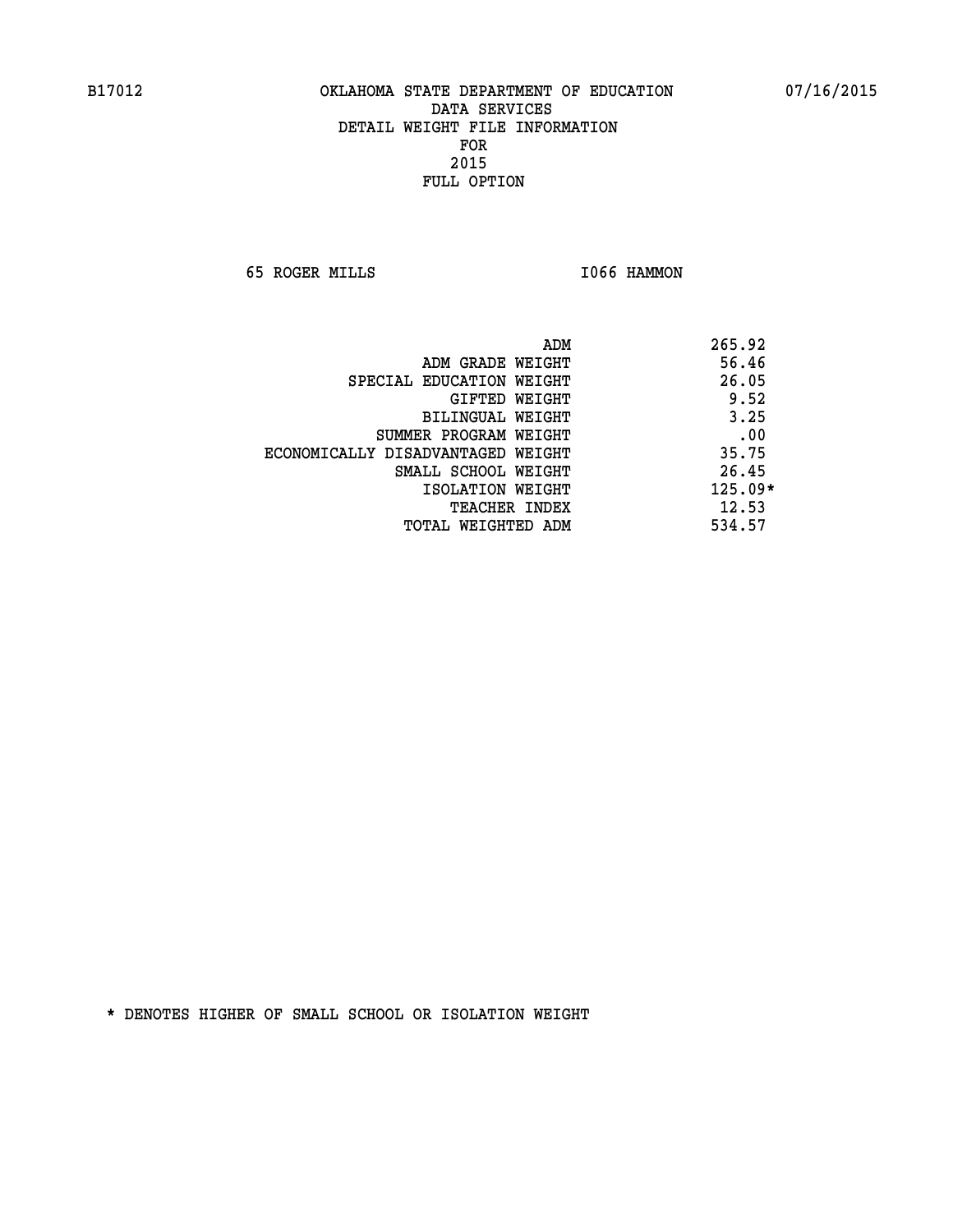**66 ROGERS C009 JUSTUS-TIAWAH** 

|                                   | 497.95<br>ADM |
|-----------------------------------|---------------|
| ADM GRADE WEIGHT                  | 95.55         |
| SPECIAL EDUCATION WEIGHT          | 57.60         |
| <b>GIFTED WEIGHT</b>              | 17.00         |
| BILINGUAL WEIGHT                  | .25           |
| SUMMER PROGRAM WEIGHT             | .00           |
| ECONOMICALLY DISADVANTAGED WEIGHT | 42.25         |
| SMALL SCHOOL WEIGHT               | $5.85*$       |
| ISOLATION WEIGHT                  | .00           |
| <b>TEACHER INDEX</b>              | .00           |
| TOTAL WEIGHTED ADM                | 716.45        |
|                                   |               |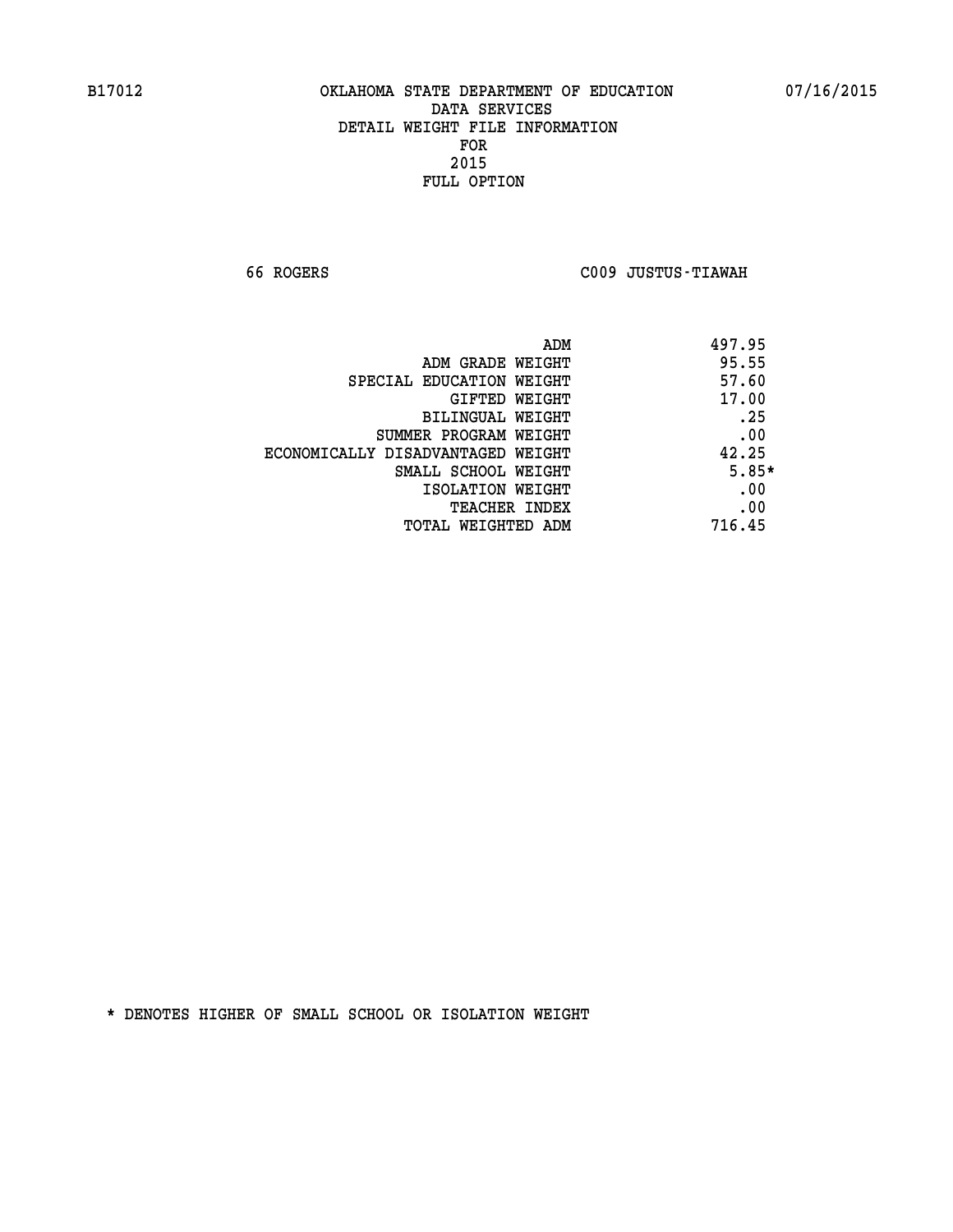**66 ROGERS I001 CLAREMORE** 

| ADM                               | 4,072.08 |
|-----------------------------------|----------|
| ADM GRADE WEIGHT                  | 693.38   |
| SPECIAL EDUCATION WEIGHT          | 586.75   |
| GIFTED WEIGHT                     | 142.80   |
| BILINGUAL WEIGHT                  | 51.75    |
| SUMMER PROGRAM WEIGHT             | 1.20     |
| ECONOMICALLY DISADVANTAGED WEIGHT | 590.00   |
| SMALL SCHOOL WEIGHT               | .00      |
| ISOLATION WEIGHT                  | .00      |
| <b>TEACHER INDEX</b>              | .00      |
| TOTAL WEIGHTED ADM                | 6,137.96 |
|                                   |          |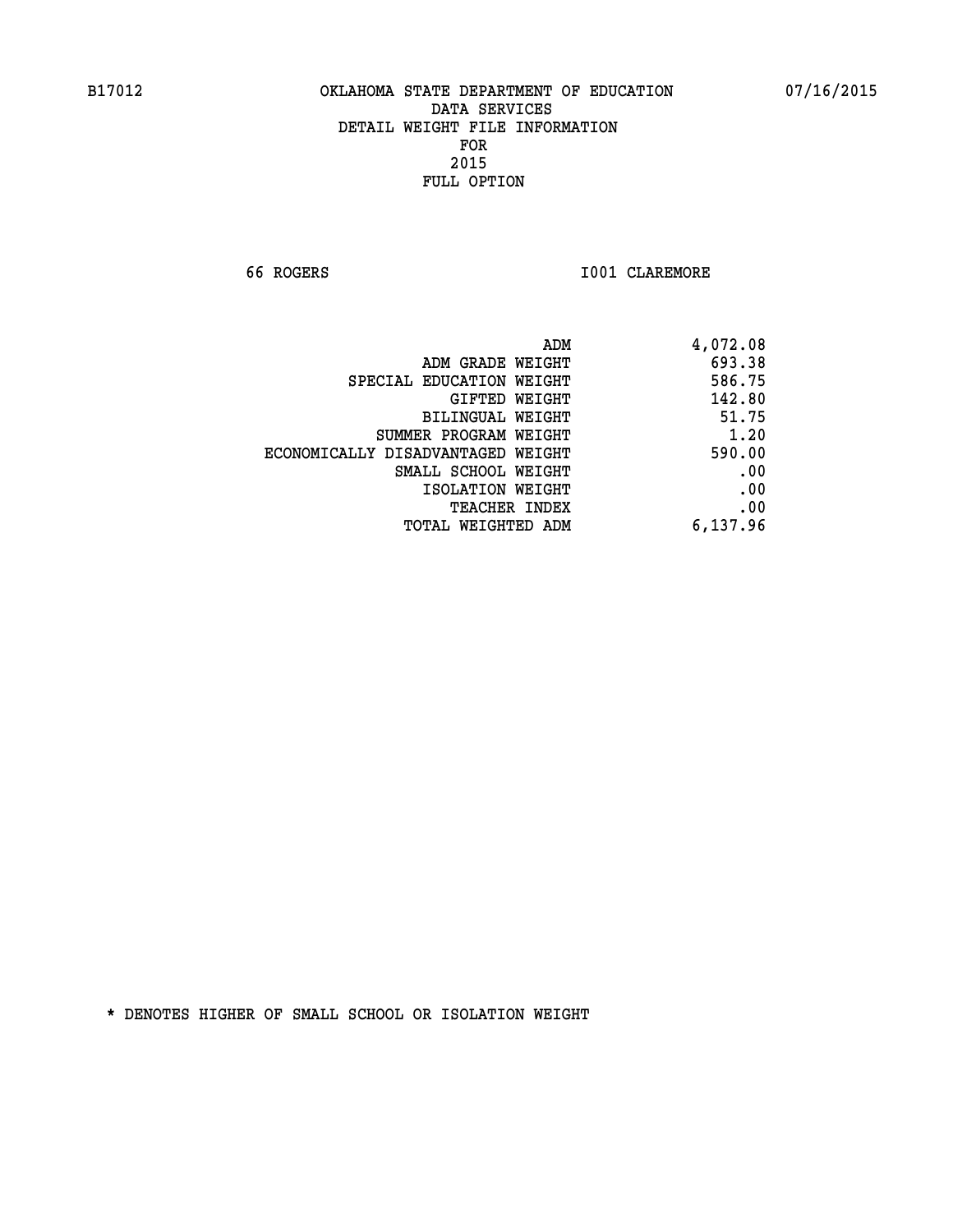**66 ROGERS I002 CATOOSA** 

| 2,128.93 |
|----------|
| 372.74   |
| 343.55   |
| 78.20    |
| 52.00    |
| .00      |
| 362.50   |
| .00      |
| .00      |
| 71.03    |
| 3,408.95 |
|          |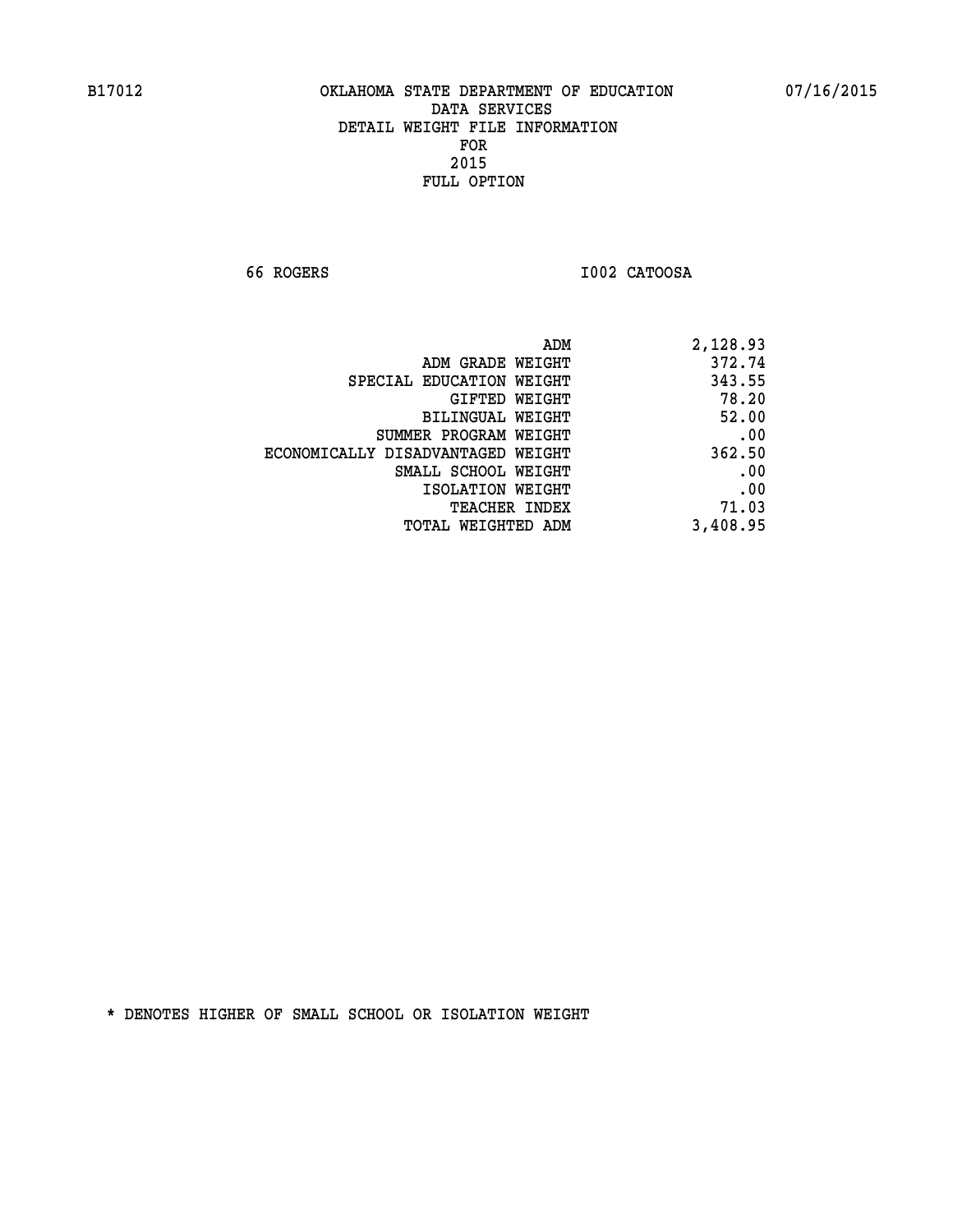**66 ROGERS I003 CHELSEA** 

| 913.01   |
|----------|
| 184.19   |
| 165.45   |
| 20.74    |
| 2.00     |
| .00      |
| 166.75   |
| .00      |
| .00      |
| 12.13    |
| 1,464.27 |
|          |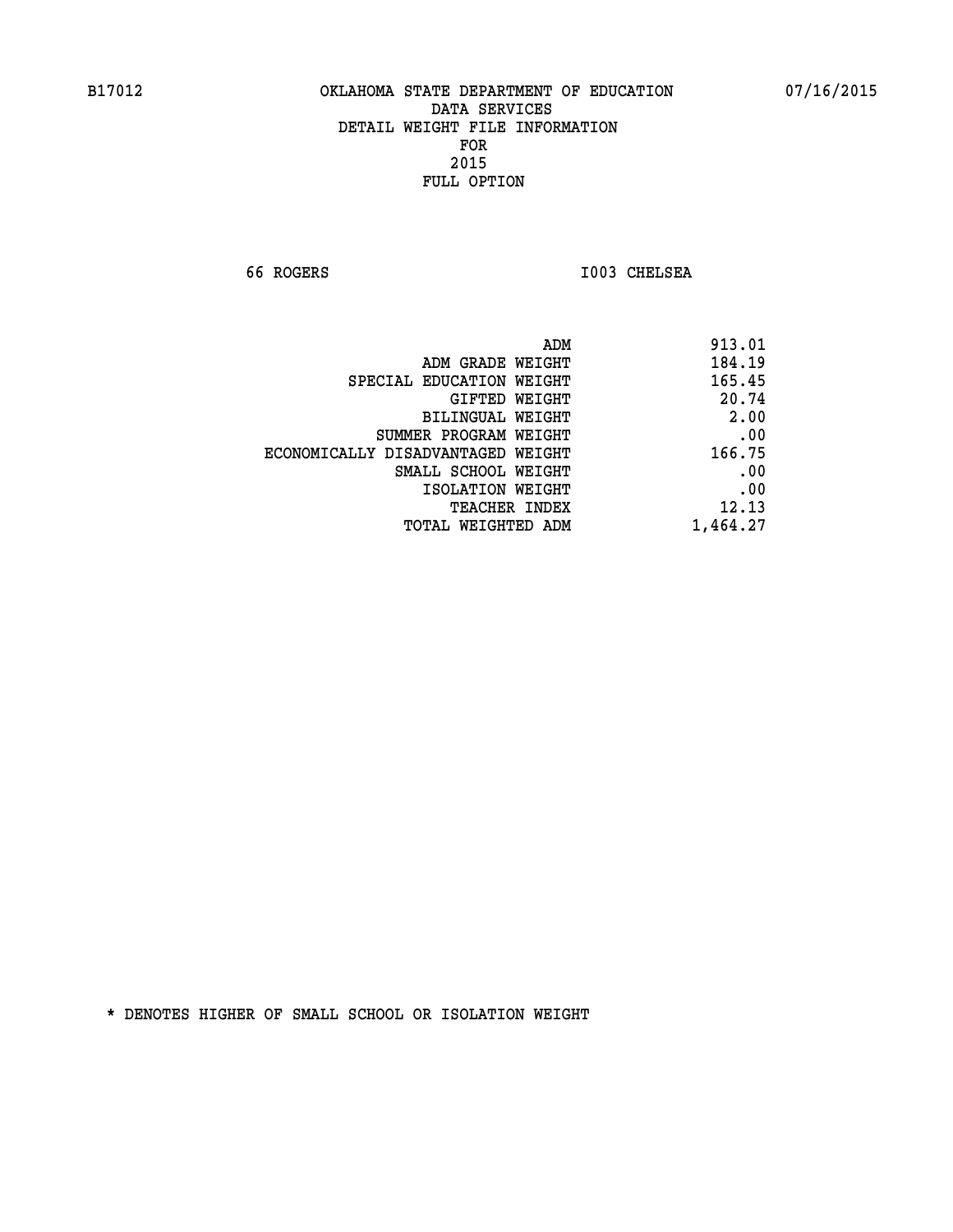**66 ROGERS I004 OOLOGAH-TALALA** 

|                                   | 1,812.48<br>ADM |
|-----------------------------------|-----------------|
| ADM GRADE WEIGHT                  | 354.68          |
| SPECIAL EDUCATION WEIGHT          | 241.20          |
| <b>GIFTED WEIGHT</b>              | 74.12           |
| BILINGUAL WEIGHT                  | 16.25           |
| SUMMER PROGRAM WEIGHT             | .00             |
| ECONOMICALLY DISADVANTAGED WEIGHT | 202.75          |
| SMALL SCHOOL WEIGHT               | .00             |
| ISOLATION WEIGHT                  | .00             |
| <b>TEACHER INDEX</b>              | .00             |
| <b>TOTAL WEIGHTED ADM</b>         | 2,701.48        |
|                                   |                 |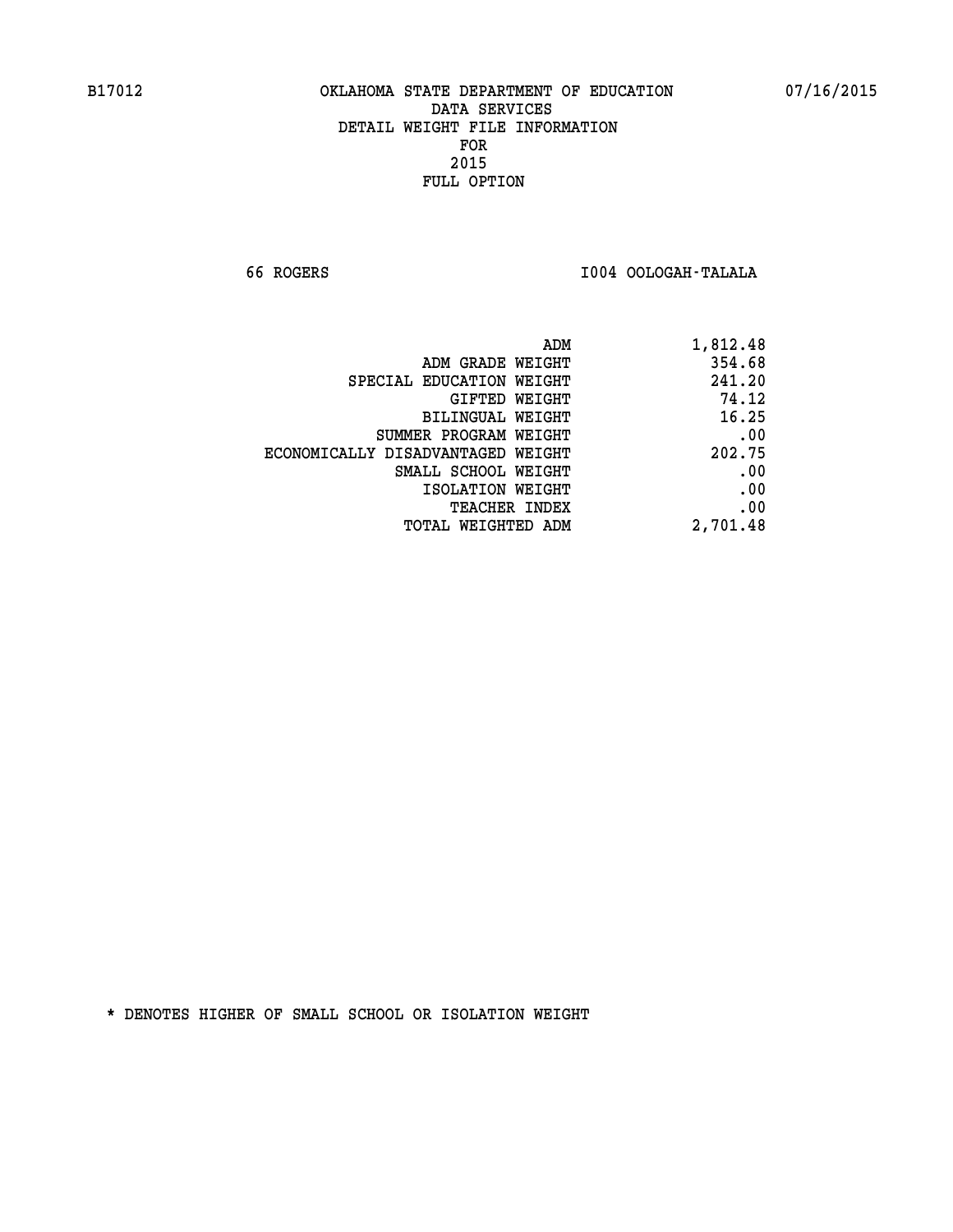**66 ROGERS I005 INOLA** 

| 269.96<br>ADM GRADE WEIGHT<br>229.10<br>SPECIAL EDUCATION WEIGHT<br>GIFTED WEIGHT<br>16.00<br>BILINGUAL WEIGHT<br>SUMMER PROGRAM WEIGHT<br>175.50<br>ECONOMICALLY DISADVANTAGED WEIGHT<br>SMALL SCHOOL WEIGHT<br>ISOLATION WEIGHT<br>41.65<br>TEACHER INDEX | 1,389.20 |
|-------------------------------------------------------------------------------------------------------------------------------------------------------------------------------------------------------------------------------------------------------------|----------|
|                                                                                                                                                                                                                                                             |          |
|                                                                                                                                                                                                                                                             |          |
|                                                                                                                                                                                                                                                             | 50.32    |
|                                                                                                                                                                                                                                                             |          |
|                                                                                                                                                                                                                                                             | 1.20     |
|                                                                                                                                                                                                                                                             |          |
|                                                                                                                                                                                                                                                             | .00      |
|                                                                                                                                                                                                                                                             | .00      |
|                                                                                                                                                                                                                                                             |          |
| 2,172.93<br>TOTAL WEIGHTED ADM                                                                                                                                                                                                                              |          |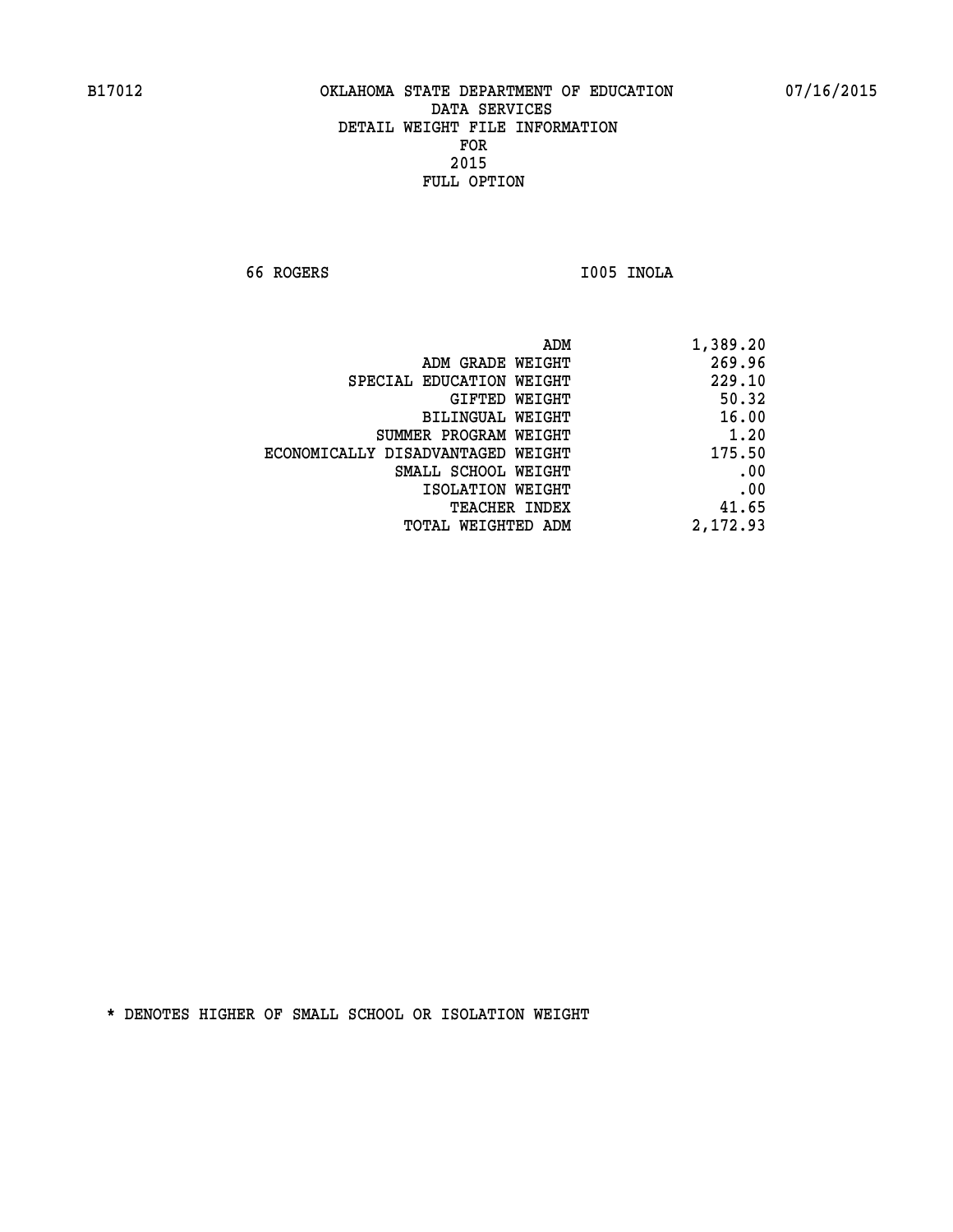**66 ROGERS I006 SEQUOYAH** 

| 1,357.97 |
|----------|
| 271.54   |
| 159.70   |
| 38.08    |
| 5.50     |
| .00      |
| 139.50   |
| .00      |
| .00      |
| 47.76    |
| 2,020.05 |
|          |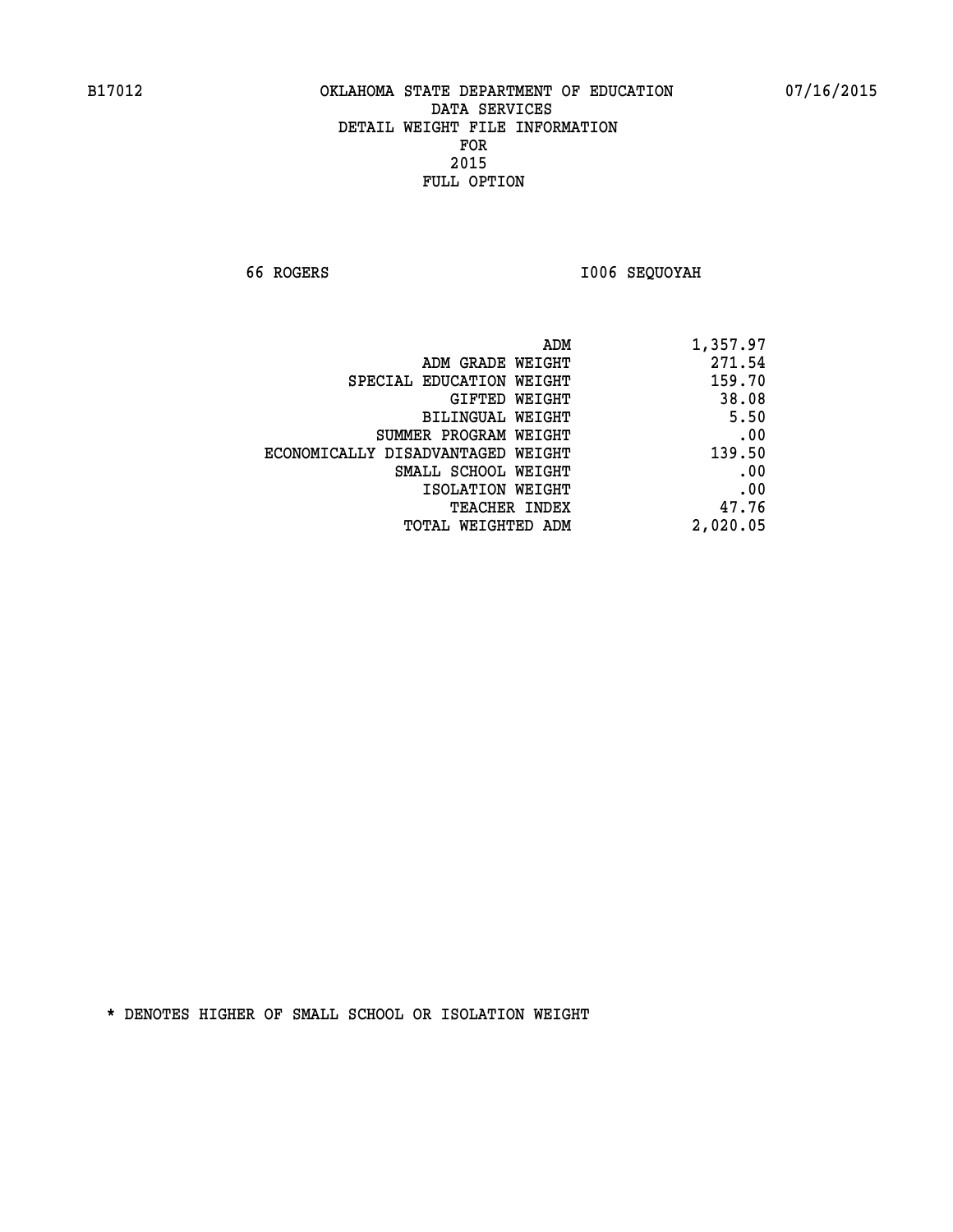**66 ROGERS I007 FOYIL** 

| 554.86 | ADM                               |
|--------|-----------------------------------|
| 109.69 | ADM GRADE WEIGHT                  |
| 98.40  | SPECIAL EDUCATION WEIGHT          |
| 15.30  | GIFTED WEIGHT                     |
| 3.75   | BILINGUAL WEIGHT                  |
| .00    | SUMMER PROGRAM WEIGHT             |
| 109.50 | ECONOMICALLY DISADVANTAGED WEIGHT |
| .00    | SMALL SCHOOL WEIGHT               |
| .00    | ISOLATION WEIGHT                  |
| .00    | <b>TEACHER INDEX</b>              |
| 891.50 | TOTAL WEIGHTED ADM                |
|        |                                   |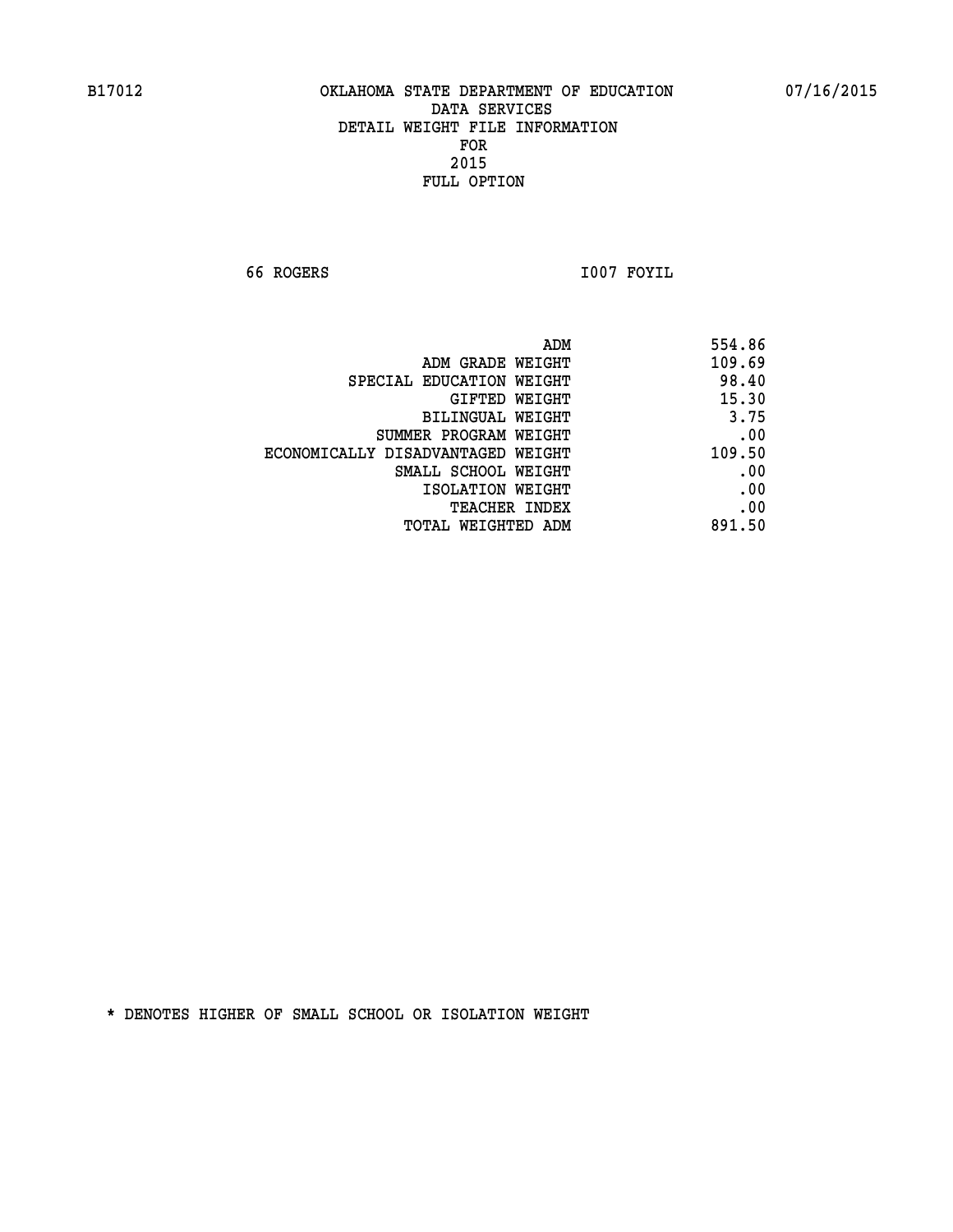**66 ROGERS I008 VERDIGRIS** 

| 1,255.70 |
|----------|
| 234.37   |
| 136.70   |
| 49.64    |
| 9.75     |
| 1.20     |
| 75.00    |
| .00      |
| .00      |
| 42.73    |
| 1,805.09 |
|          |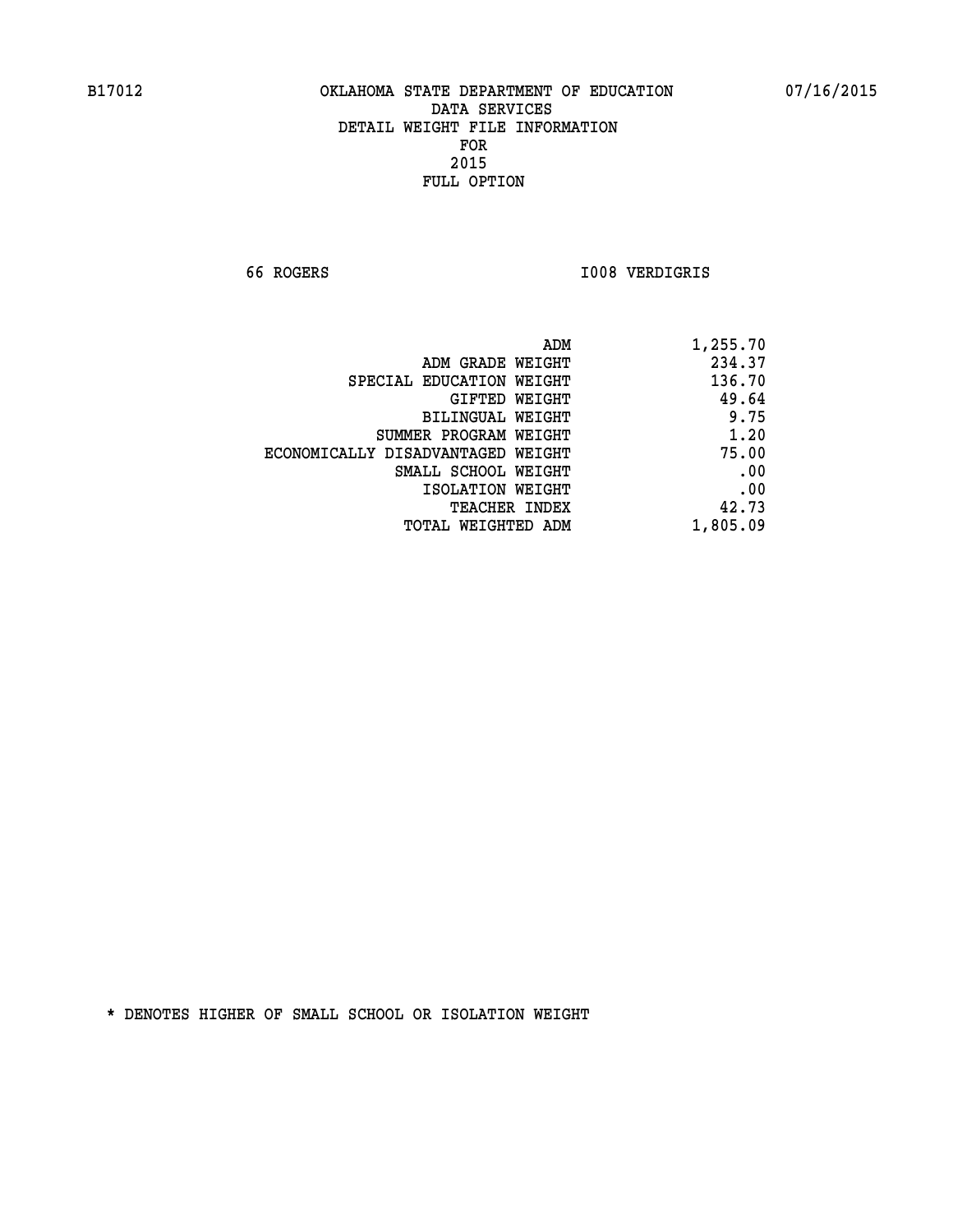**67 SEMINOLE C054 JUSTICE** 

|                                   | 170.01<br>ADM |
|-----------------------------------|---------------|
| ADM GRADE WEIGHT                  | 38.50         |
| SPECIAL EDUCATION WEIGHT          | 18.30         |
| GIFTED WEIGHT                     | 7.14          |
| BILINGUAL WEIGHT                  | .00           |
| SUMMER PROGRAM WEIGHT             | .00           |
| ECONOMICALLY DISADVANTAGED WEIGHT | 40.50         |
| SMALL SCHOOL WEIGHT               | $23.07*$      |
| ISOLATION WEIGHT                  | .00           |
| <b>TEACHER INDEX</b>              | 17.56         |
| TOTAL WEIGHTED ADM                | 315.08        |
|                                   |               |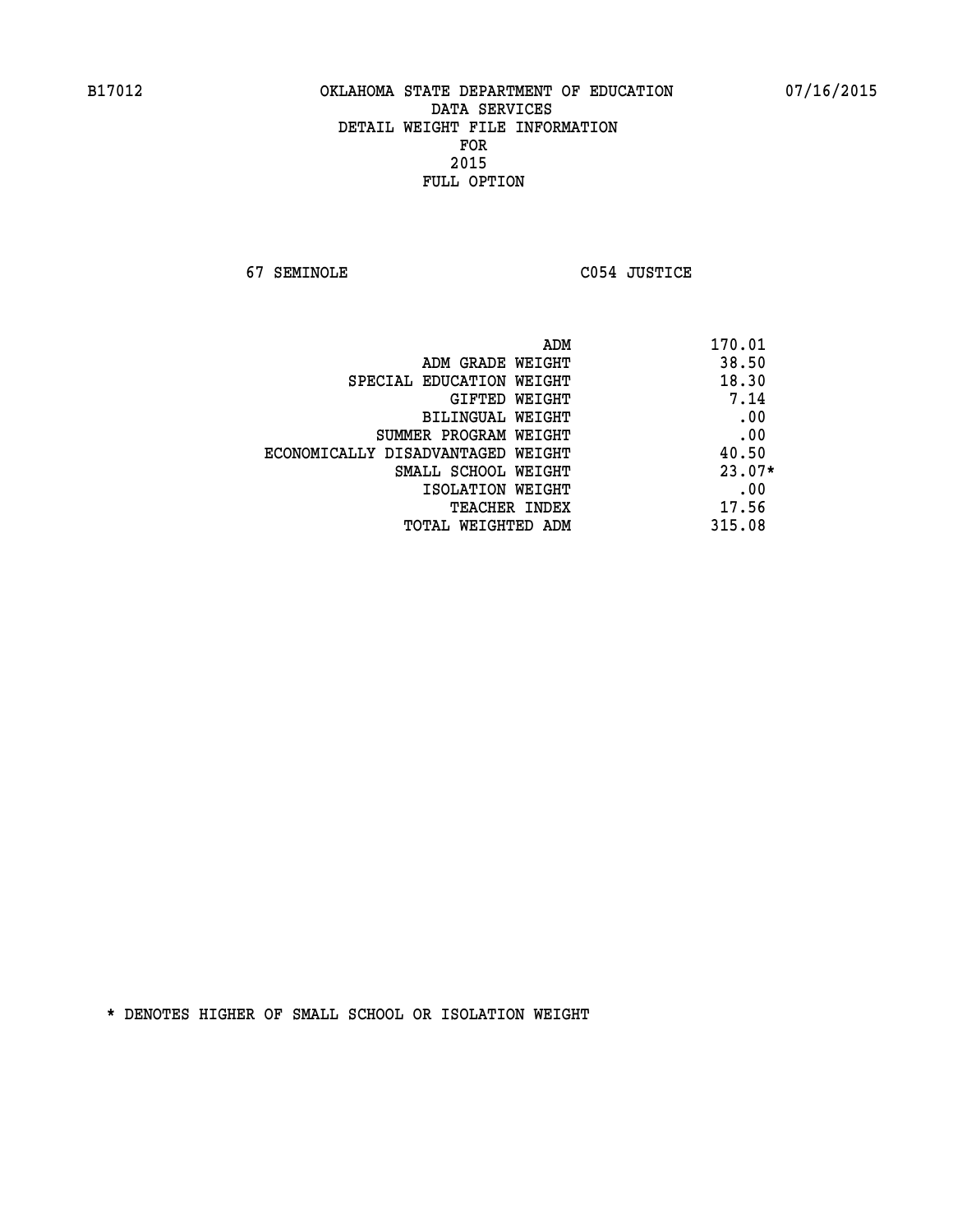**67 SEMINOLE I001 SEMINOLE** 

| 1,801.99 |
|----------|
| 371.39   |
| 226.65   |
| 75.14    |
| 2.25     |
| .00      |
| 294.25   |
| .00      |
| .00      |
| 21.47    |
| 2,793.14 |
|          |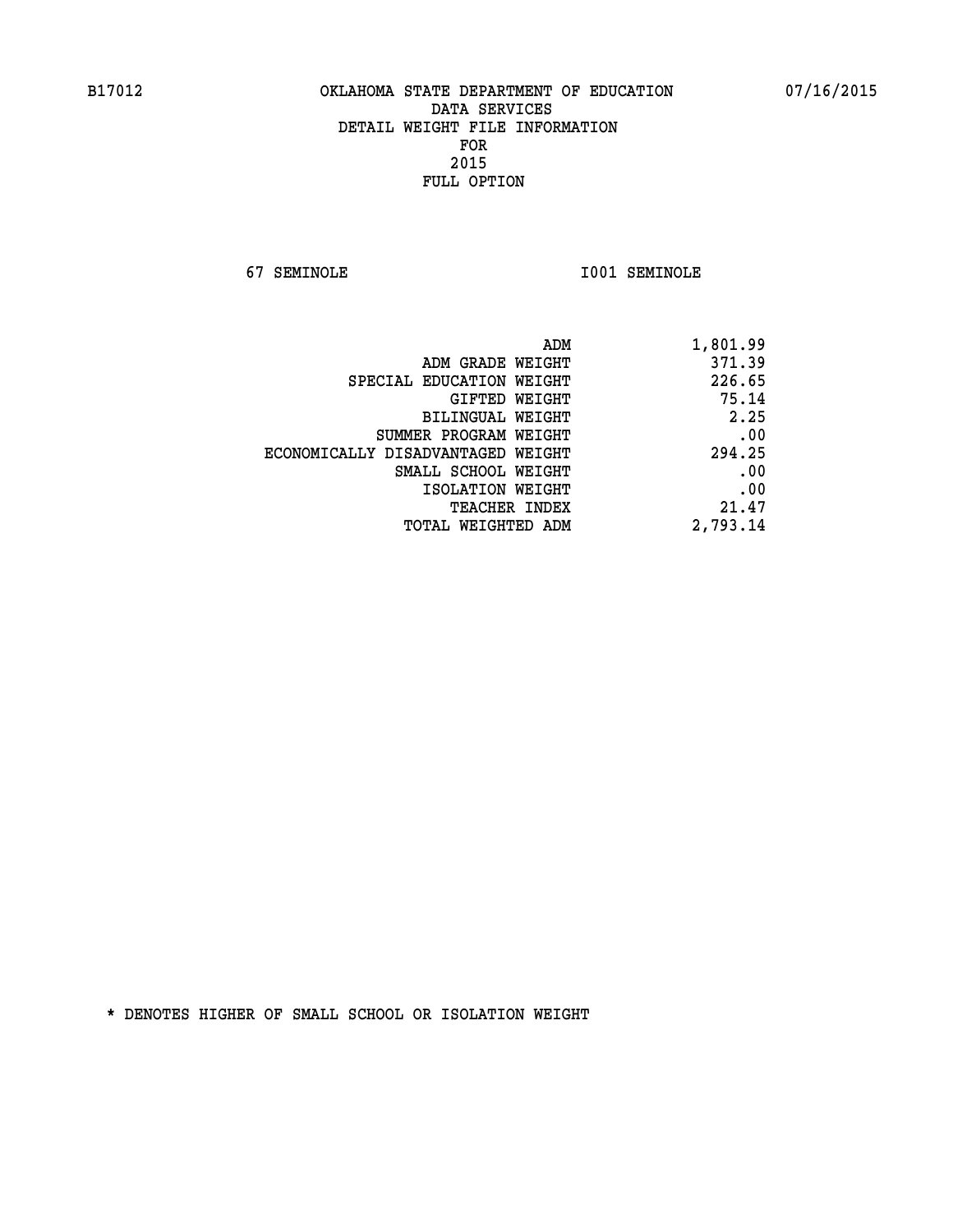**67 SEMINOLE I002 WEWOKA** 

| 789.34   |
|----------|
| 156.99   |
| 153.55   |
| 31.62    |
| .00      |
| .00      |
| 162.00   |
| .00      |
| .00      |
| .00      |
| 1,293.50 |
|          |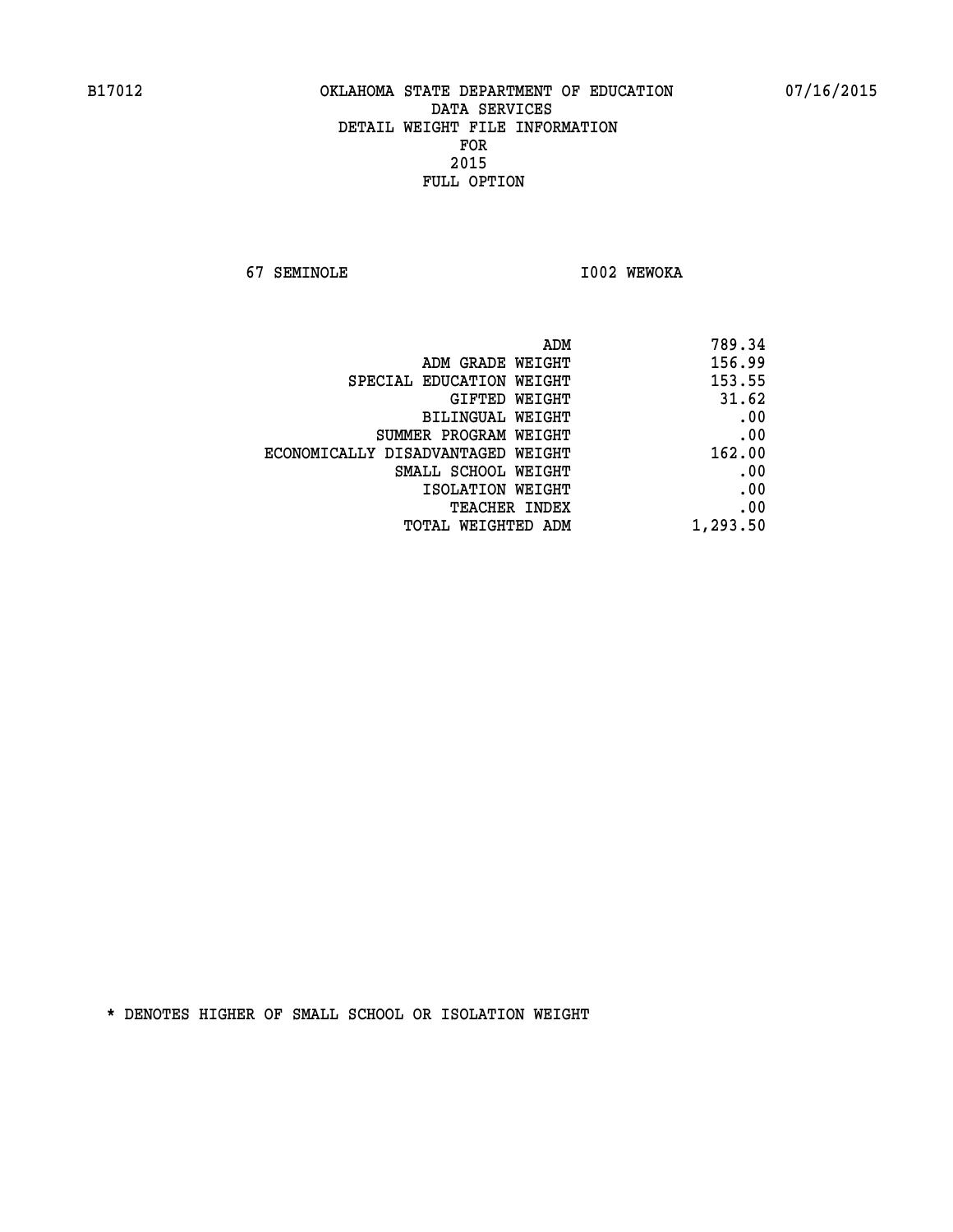**67 SEMINOLE I003 BOWLEGS** 

|                                   | 287.92<br>ADM |
|-----------------------------------|---------------|
| ADM GRADE WEIGHT                  | 60.92         |
| SPECIAL EDUCATION WEIGHT          | 44.30         |
| GIFTED WEIGHT                     | 10.54         |
| BILINGUAL WEIGHT                  | 3.00          |
| SUMMER PROGRAM WEIGHT             | .00           |
| ECONOMICALLY DISADVANTAGED WEIGHT | 57.50         |
| SMALL SCHOOL WEIGHT               | $26.24*$      |
| ISOLATION WEIGHT                  | .00           |
| <b>TEACHER INDEX</b>              | .00           |
| TOTAL WEIGHTED ADM                | 490.42        |
|                                   |               |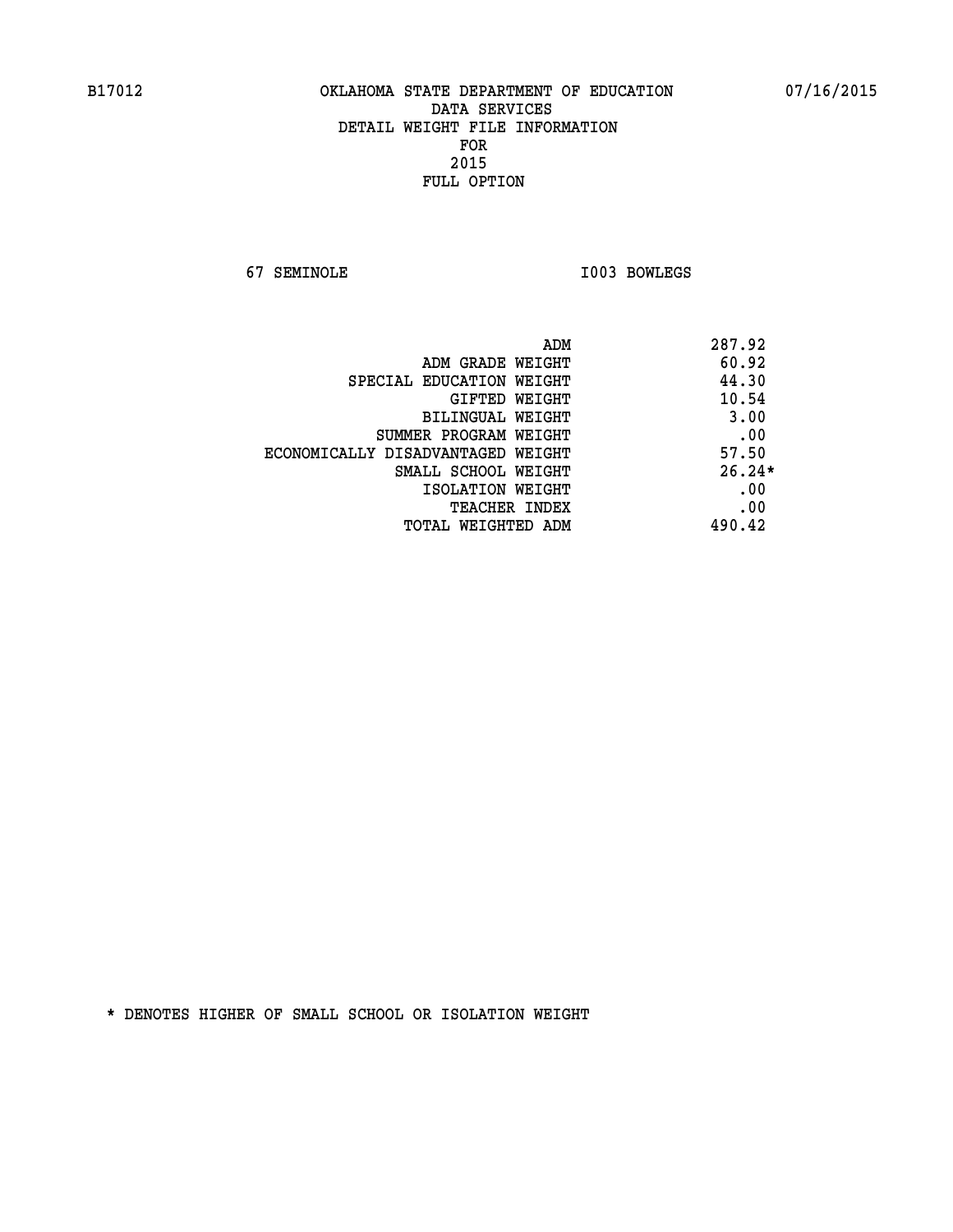**67 SEMINOLE I004 KONAWA** 

| 702.06   |
|----------|
| 142.39   |
| 74.25    |
| 26.18    |
| .00      |
| .00      |
| 126.00   |
| .00      |
| .00      |
| 27.27    |
| 1,098.15 |
|          |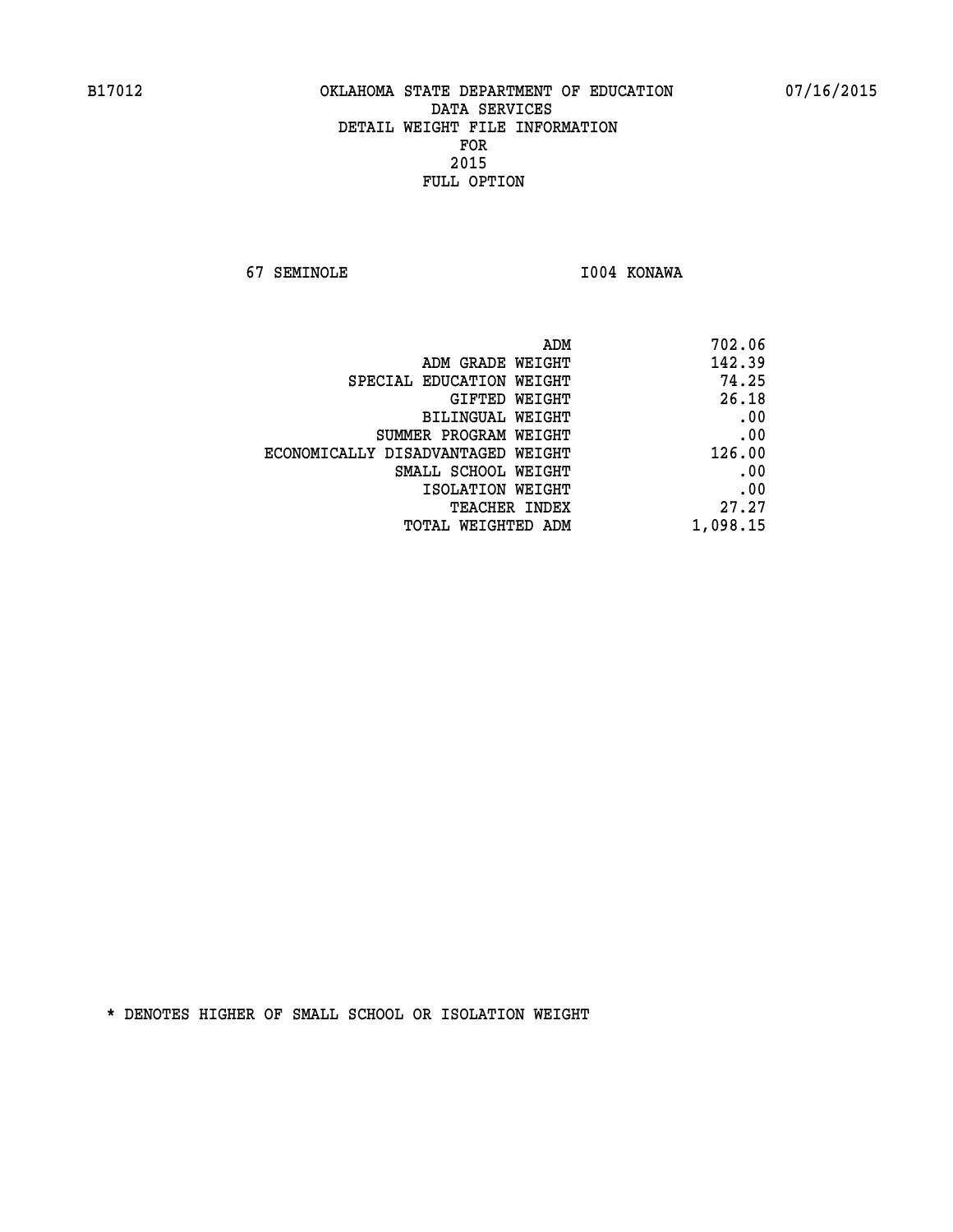**67 SEMINOLE I006 NEW LIMA** 

|                                   | 289.05<br>ADM |
|-----------------------------------|---------------|
| ADM GRADE WEIGHT                  | 54.04         |
| SPECIAL EDUCATION WEIGHT          | 33.15         |
| GIFTED WEIGHT                     | 10.54         |
| BILINGUAL WEIGHT                  | 1.50          |
| SUMMER PROGRAM WEIGHT             | .00           |
| ECONOMICALLY DISADVANTAGED WEIGHT | 60.50         |
| SMALL SCHOOL WEIGHT               | $26.22*$      |
| ISOLATION WEIGHT                  | .00           |
| <b>TEACHER INDEX</b>              | .00           |
| TOTAL WEIGHTED ADM                | 475.00        |
|                                   |               |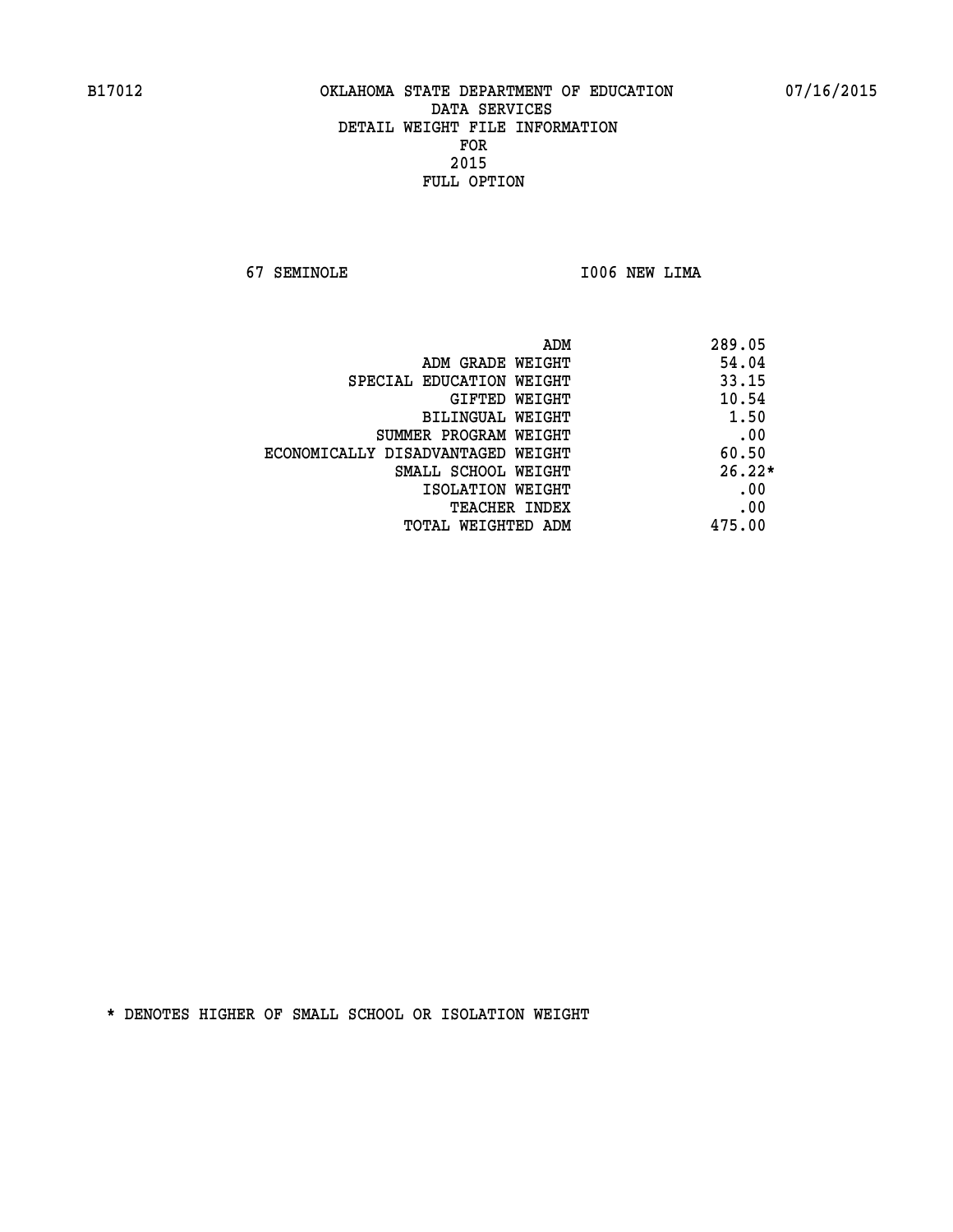**67 SEMINOLE I007 VARNUM** 

| ADM                               | 294.79   |
|-----------------------------------|----------|
| ADM GRADE WEIGHT                  | 57.43    |
| SPECIAL EDUCATION WEIGHT          | 30.85    |
| <b>GIFTED WEIGHT</b>              | 11.22    |
| BILINGUAL WEIGHT                  | 3.50     |
| SUMMER PROGRAM WEIGHT             | .00      |
| ECONOMICALLY DISADVANTAGED WEIGHT | 51.50    |
| SMALL SCHOOL WEIGHT               | $26.10*$ |
| ISOLATION WEIGHT                  | .00      |
| <b>TEACHER INDEX</b>              | .00      |
| TOTAL WEIGHTED ADM                | 475.39   |
|                                   |          |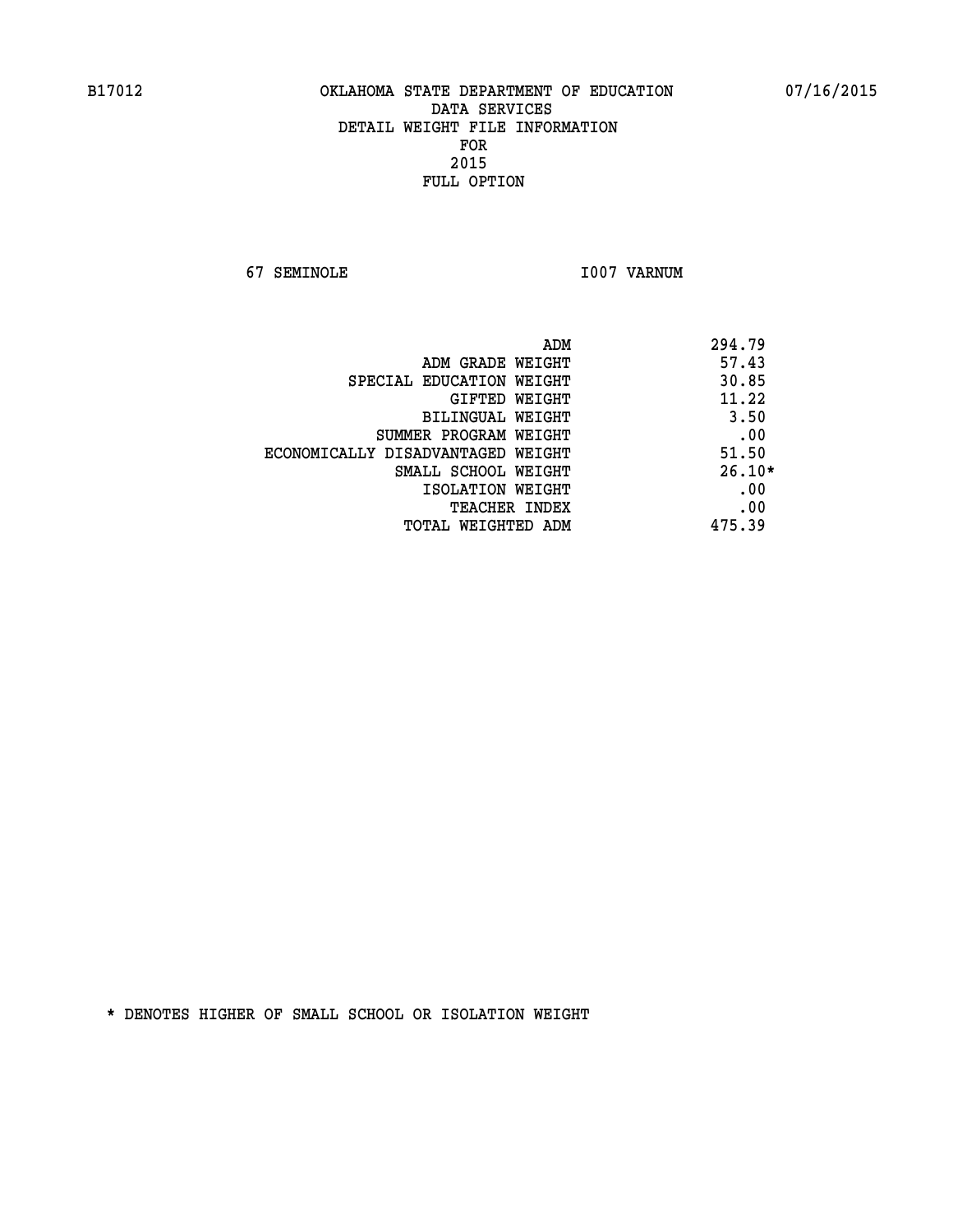**67 SEMINOLE I010 SASAKWA** 

| ADM<br>223.66 |                                   |
|---------------|-----------------------------------|
| 42.90         | ADM GRADE WEIGHT                  |
| 29.40         | SPECIAL EDUCATION WEIGHT          |
| 7.82          | GIFTED WEIGHT                     |
| .00           | BILINGUAL WEIGHT                  |
| .00           | SUMMER PROGRAM WEIGHT             |
| 58.25         | ECONOMICALLY DISADVANTAGED WEIGHT |
| $25.82*$      | SMALL SCHOOL WEIGHT               |
| .00           | ISOLATION WEIGHT                  |
| 8.45          | <b>TEACHER INDEX</b>              |
| 396.30        | TOTAL WEIGHTED ADM                |
|               |                                   |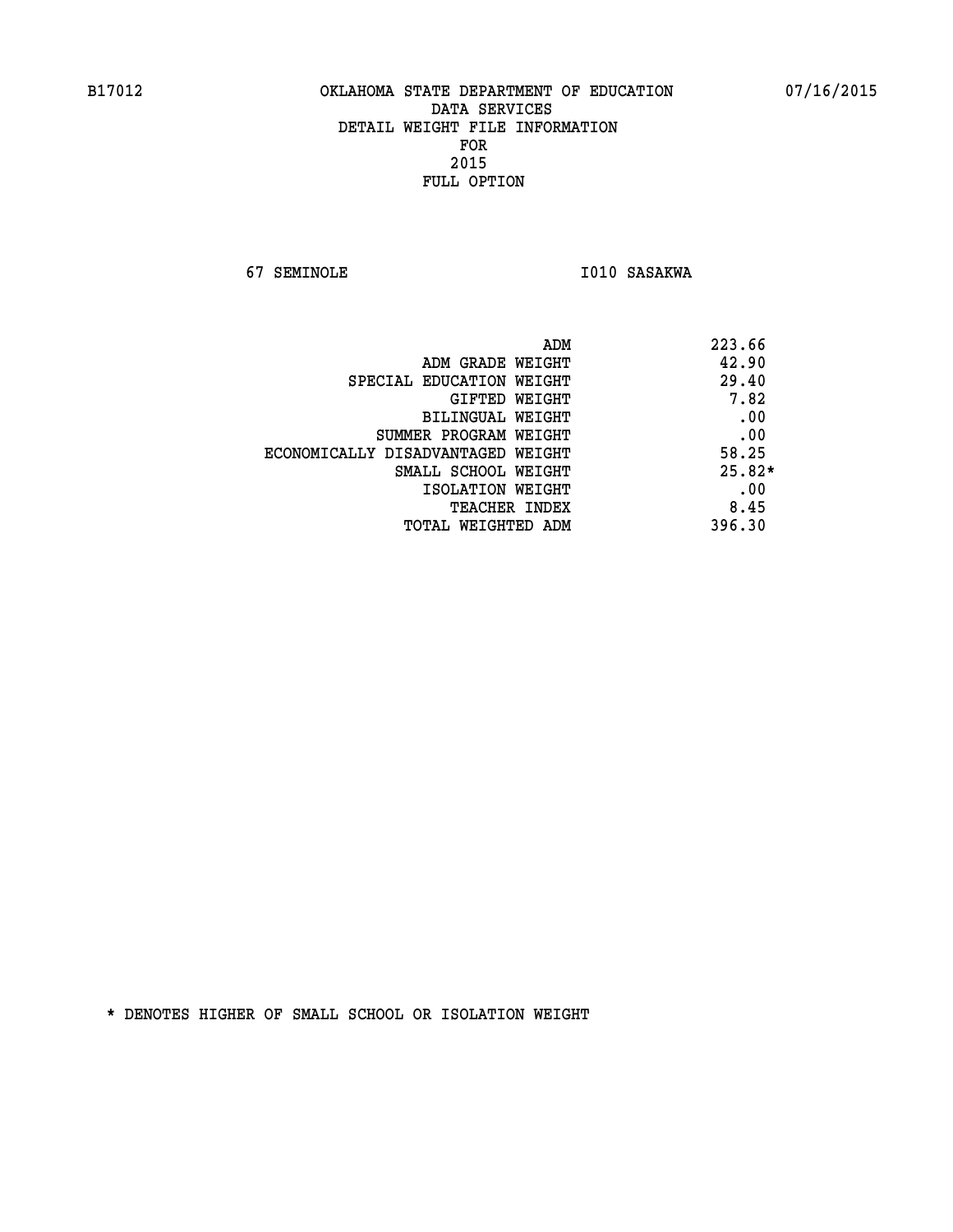**67 SEMINOLE I014 STROTHER** 

| ADM                               | 420.29   |
|-----------------------------------|----------|
| ADM GRADE WEIGHT                  | 80.57    |
| SPECIAL EDUCATION WEIGHT          | 57.90    |
| GIFTED WEIGHT                     | 5.78     |
| BILINGUAL WEIGHT                  | 1.75     |
| SUMMER PROGRAM WEIGHT             | .00      |
| ECONOMICALLY DISADVANTAGED WEIGHT | 77.00    |
| SMALL SCHOOL WEIGHT               | $17.27*$ |
| ISOLATION WEIGHT                  | .00      |
| <b>TEACHER INDEX</b>              | .00      |
| TOTAL WEIGHTED ADM                | 660.56   |
|                                   |          |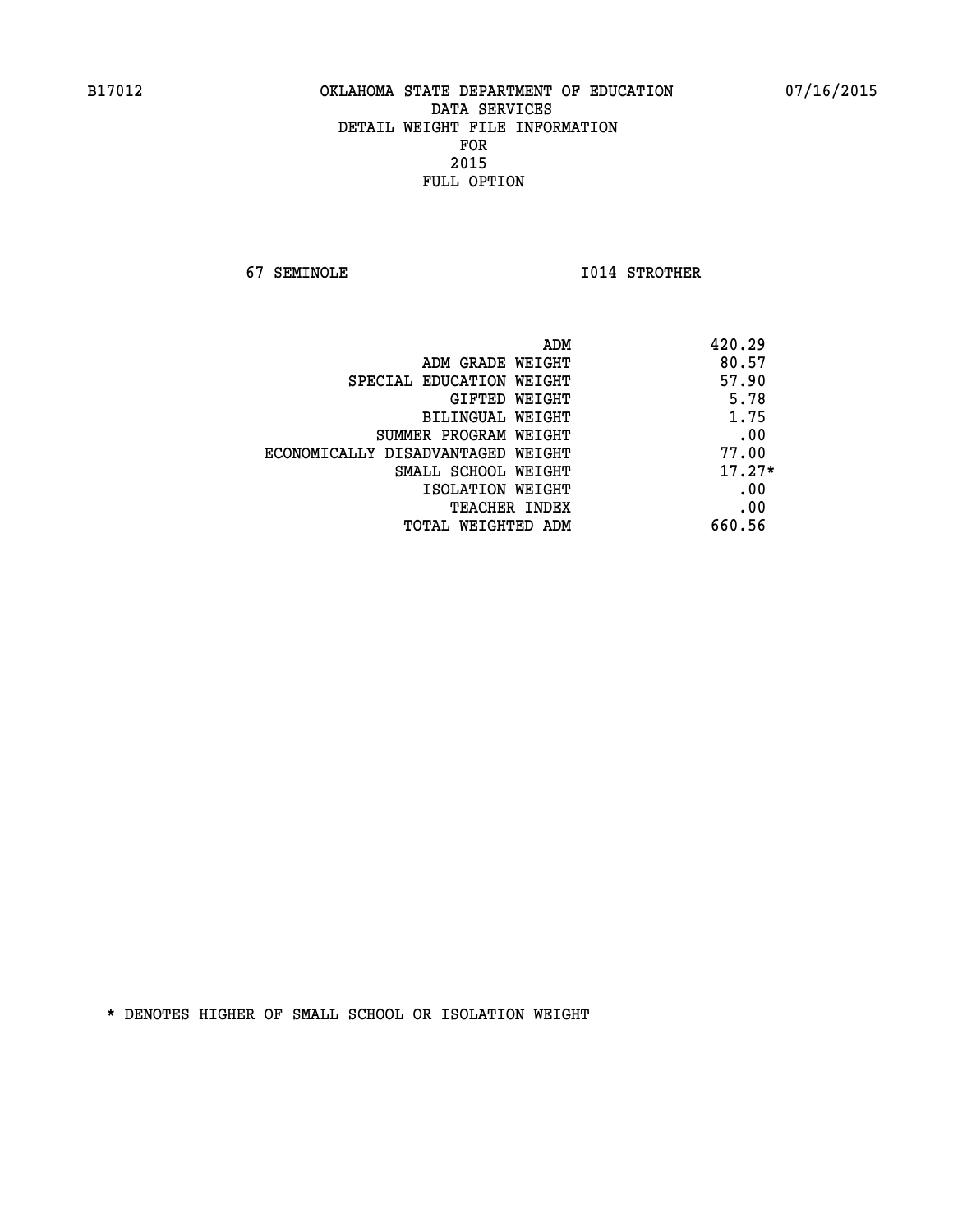**67 SEMINOLE I015 BUTNER** 

| ADM<br>238.69 |                                   |
|---------------|-----------------------------------|
| 49.13         | ADM GRADE WEIGHT                  |
| 44.45         | SPECIAL EDUCATION WEIGHT          |
| 6.46          | <b>GIFTED WEIGHT</b>              |
| .00           | BILINGUAL WEIGHT                  |
| .00           | SUMMER PROGRAM WEIGHT             |
| 46.25         | ECONOMICALLY DISADVANTAGED WEIGHT |
| $26.20*$      | SMALL SCHOOL WEIGHT               |
| .00           | ISOLATION WEIGHT                  |
| .00           | <b>TEACHER INDEX</b>              |
| 411.18        | TOTAL WEIGHTED ADM                |
|               |                                   |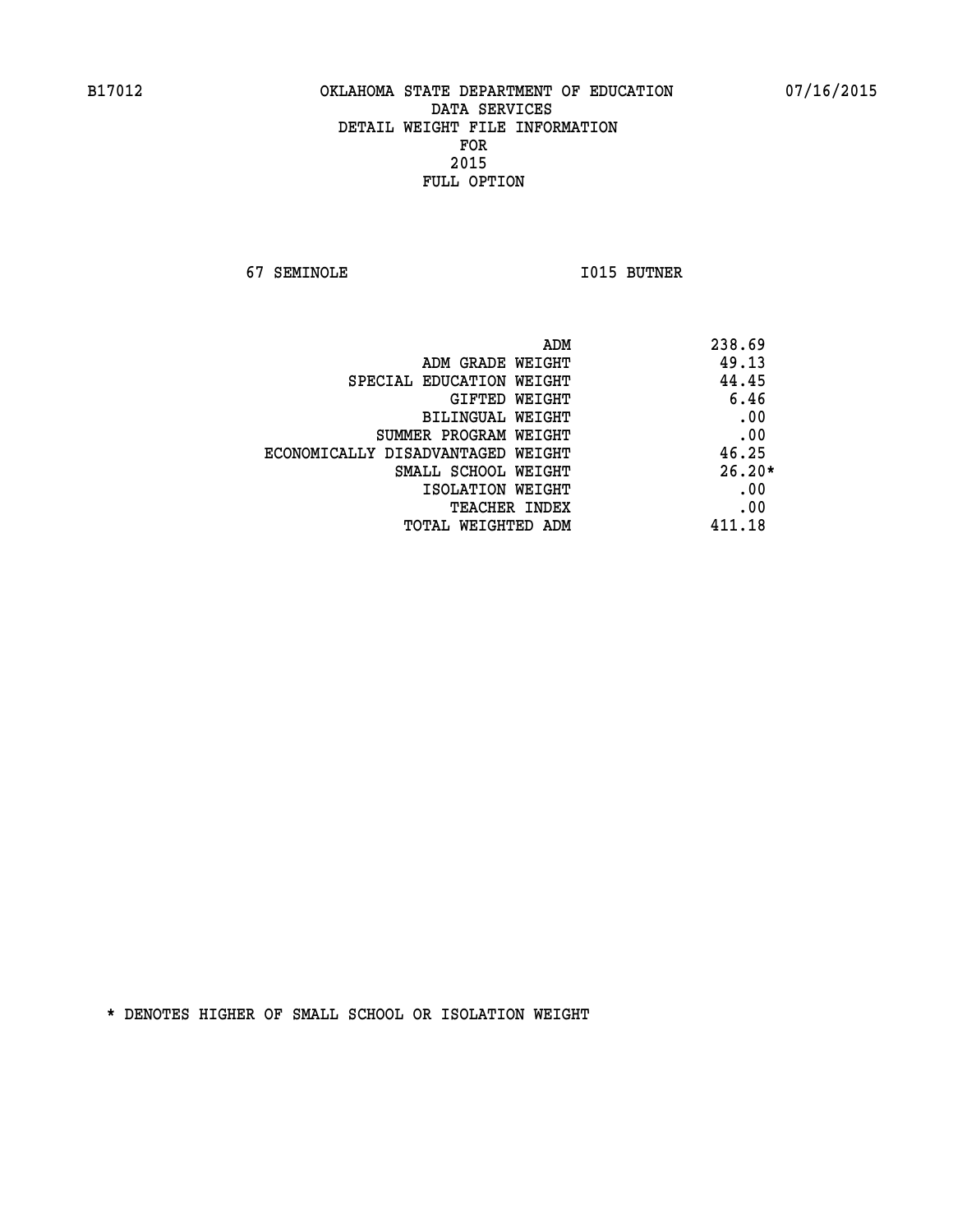**68 SEQUOYAH C001 LIBERTY** 

| 271.73<br>ADM                              |  |
|--------------------------------------------|--|
| 53.12<br>ADM GRADE WEIGHT                  |  |
| 46.40<br>SPECIAL EDUCATION WEIGHT          |  |
| 9.52<br>GIFTED WEIGHT                      |  |
| 2.25<br>BILINGUAL WEIGHT                   |  |
| .00<br>SUMMER PROGRAM WEIGHT               |  |
| 45.75<br>ECONOMICALLY DISADVANTAGED WEIGHT |  |
| $26.43*$<br>SMALL SCHOOL WEIGHT            |  |
| .00<br>ISOLATION WEIGHT                    |  |
| 2.56<br><b>TEACHER INDEX</b>               |  |
| 457.76<br>TOTAL WEIGHTED ADM               |  |
|                                            |  |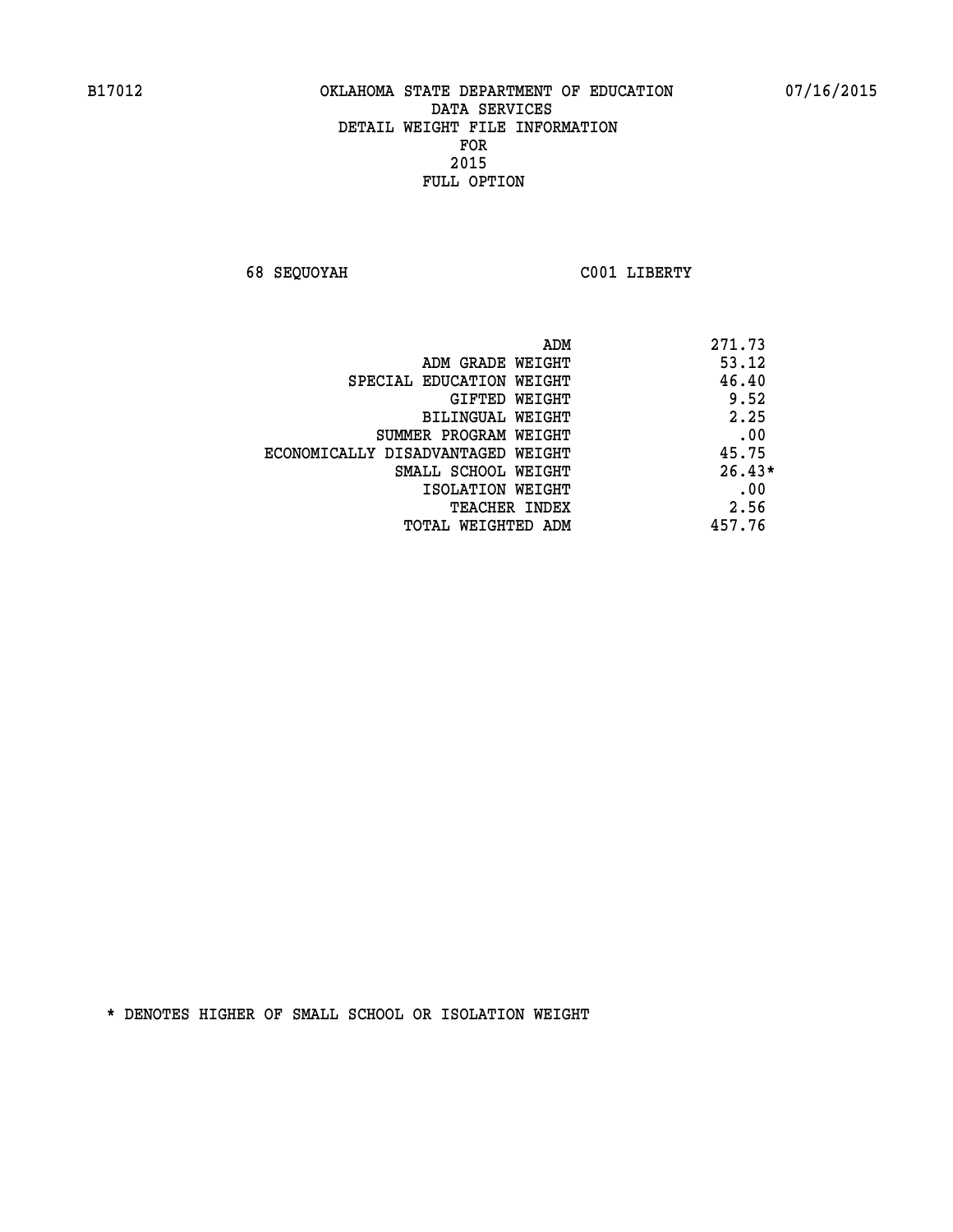**68 SEQUOYAH C035 MARBLE CITY** 

|                                   | 130.04<br>ADM |
|-----------------------------------|---------------|
| ADM GRADE WEIGHT                  | 28.04         |
| SPECIAL EDUCATION WEIGHT          | 25.05         |
| GIFTED WEIGHT                     | 3.40          |
| BILINGUAL WEIGHT                  | 3.75          |
| SUMMER PROGRAM WEIGHT             | .00           |
| ECONOMICALLY DISADVANTAGED WEIGHT | 26.50         |
| SMALL SCHOOL WEIGHT               | $19.61*$      |
| ISOLATION WEIGHT                  | .00           |
| <b>TEACHER INDEX</b>              | 4.76          |
| TOTAL WEIGHTED ADM                | 241.15        |
|                                   |               |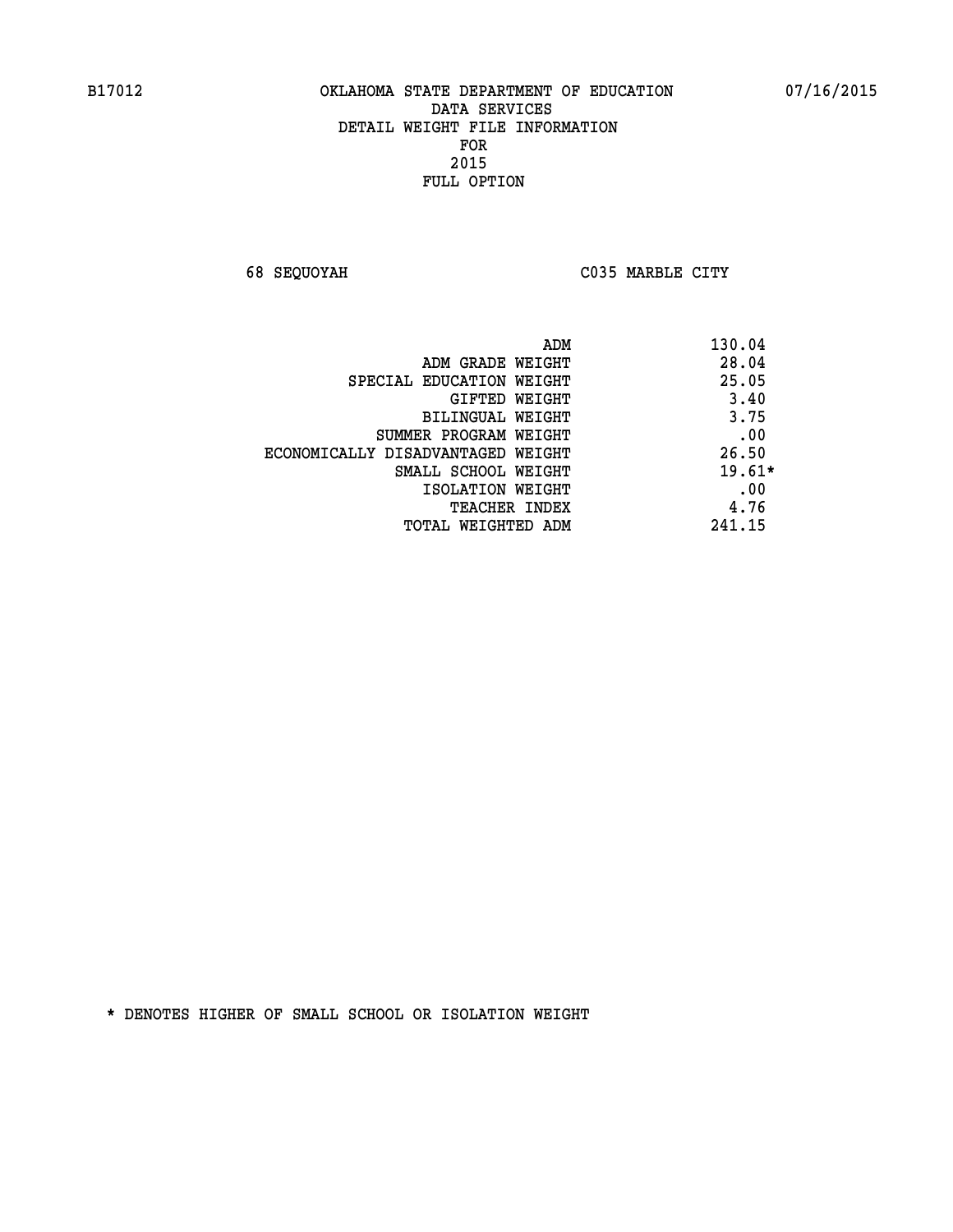**68 SEQUOYAH C036 BRUSHY** 

| 377.70<br>ADM                              |  |
|--------------------------------------------|--|
| 72.97<br>ADM GRADE WEIGHT                  |  |
| 42.85<br>SPECIAL EDUCATION WEIGHT          |  |
| 8.50<br>GIFTED WEIGHT                      |  |
| .00<br>BILINGUAL WEIGHT                    |  |
| .00<br>SUMMER PROGRAM WEIGHT               |  |
| 81.50<br>ECONOMICALLY DISADVANTAGED WEIGHT |  |
| $21.61*$<br>SMALL SCHOOL WEIGHT            |  |
| .00<br>ISOLATION WEIGHT                    |  |
| .00<br><b>TEACHER INDEX</b>                |  |
| 605.13<br>TOTAL WEIGHTED ADM               |  |
|                                            |  |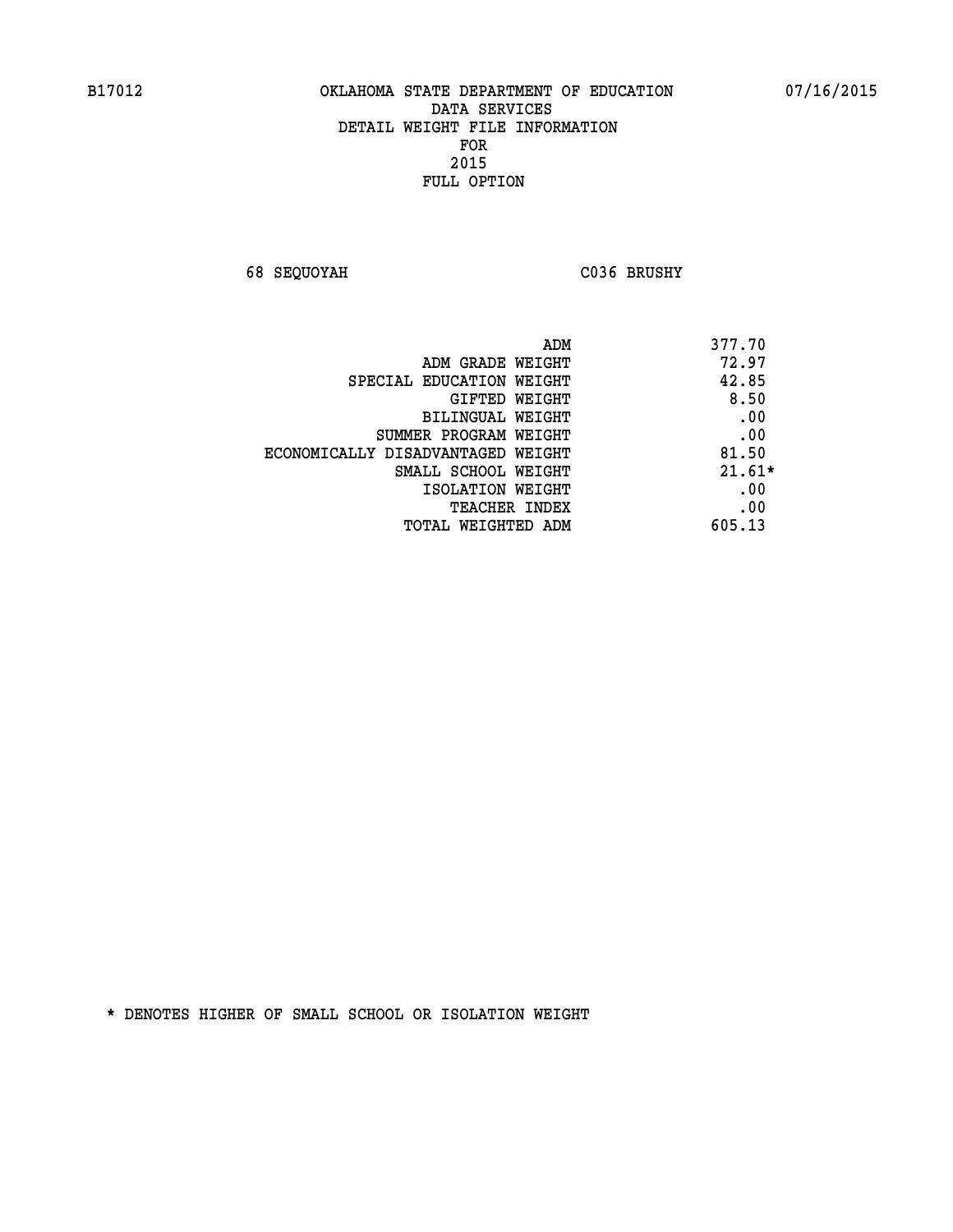**68 SEQUOYAH C050 BELFONTE** 

| ADM                               | 200.31   |
|-----------------------------------|----------|
| ADM GRADE WEIGHT                  | 40.33    |
| SPECIAL EDUCATION WEIGHT          | 18.05    |
| GIFTED WEIGHT                     | 4.42     |
| BILINGUAL WEIGHT                  | 13.50    |
| SUMMER PROGRAM WEIGHT             | .00      |
| ECONOMICALLY DISADVANTAGED WEIGHT | 48.00    |
| SMALL SCHOOL WEIGHT               | $24.89*$ |
| ISOLATION WEIGHT                  | .00      |
| <b>TEACHER INDEX</b>              | 8.95     |
| TOTAL WEIGHTED ADM                | 358.45   |
|                                   |          |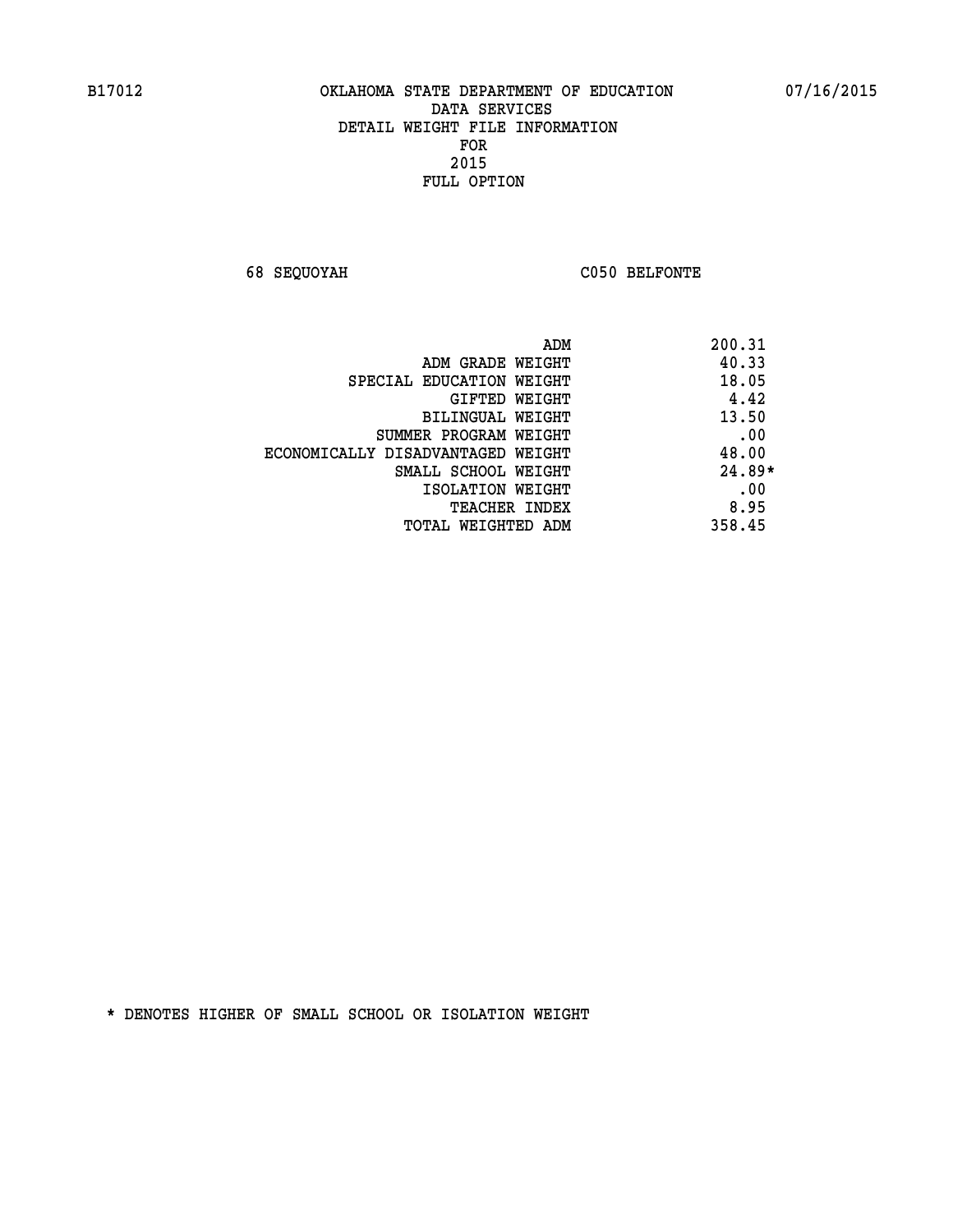**68 SEQUOYAH C068 MOFFETT** 

| ADM                               | 365.18   |
|-----------------------------------|----------|
| ADM GRADE WEIGHT                  | 76.54    |
| SPECIAL EDUCATION WEIGHT          | 26.95    |
| GIFTED WEIGHT                     | 9.86     |
| BILINGUAL WEIGHT                  | 7.25     |
| SUMMER PROGRAM WEIGHT             | .00      |
| ECONOMICALLY DISADVANTAGED WEIGHT | 86.25    |
| SMALL SCHOOL WEIGHT               | $22.62*$ |
| ISOLATION WEIGHT                  | .00      |
| <b>TEACHER INDEX</b>              | .00      |
| TOTAL WEIGHTED ADM                | 594.65   |
|                                   |          |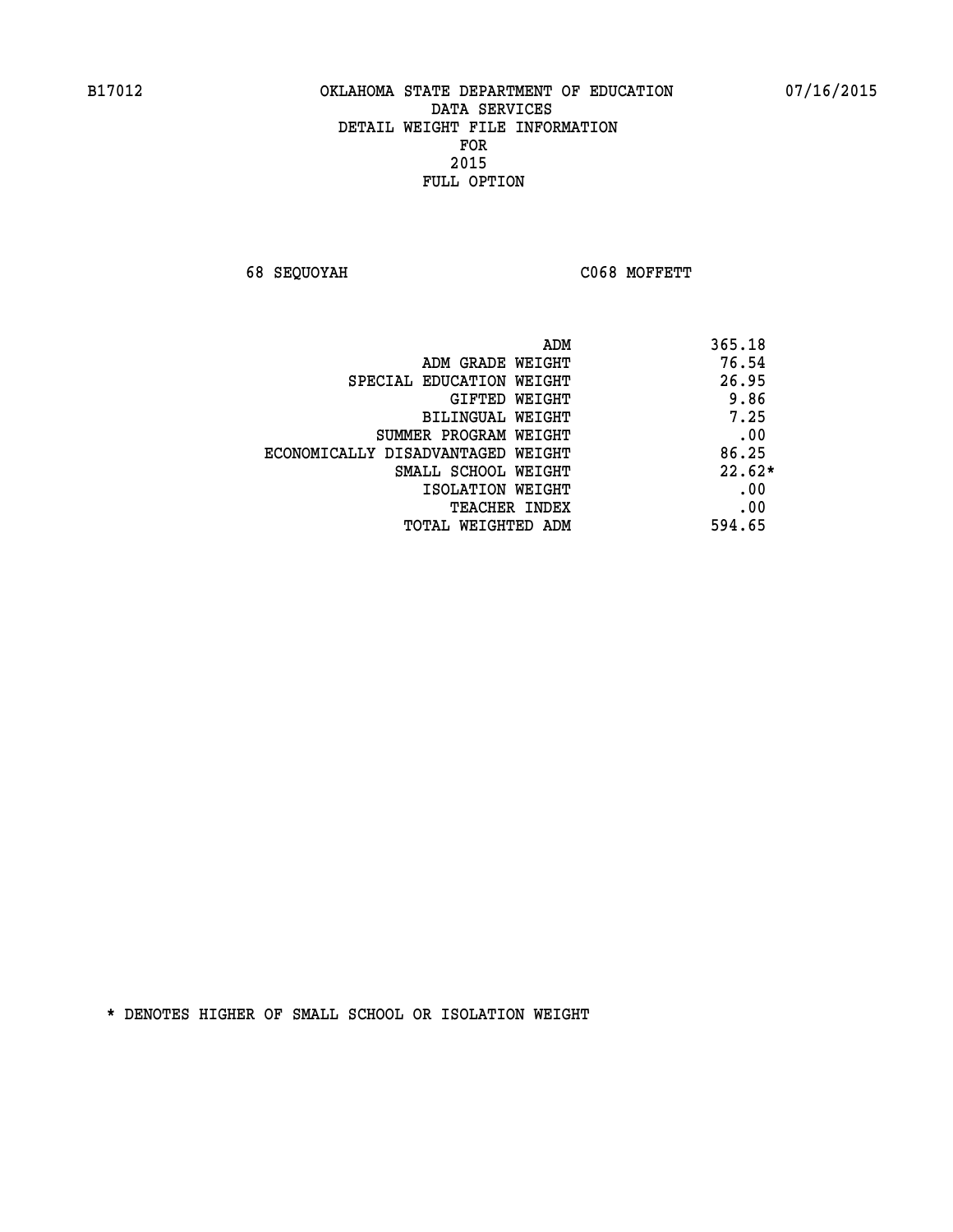**68 SEQUOYAH I001 SALLISAW** 

| ADM                               | 1,968.71 |
|-----------------------------------|----------|
| ADM GRADE WEIGHT                  | 424.10   |
| SPECIAL EDUCATION WEIGHT          | 271.35   |
| GIFTED WEIGHT                     | 77.86    |
| BILINGUAL WEIGHT                  | 31.50    |
| SUMMER PROGRAM WEIGHT             | .00      |
| ECONOMICALLY DISADVANTAGED WEIGHT | 374.00   |
| SMALL SCHOOL WEIGHT               | .00      |
| ISOLATION WEIGHT                  | .00      |
| <b>TEACHER INDEX</b>              | 22.96    |
| TOTAL WEIGHTED ADM                | 3,170.48 |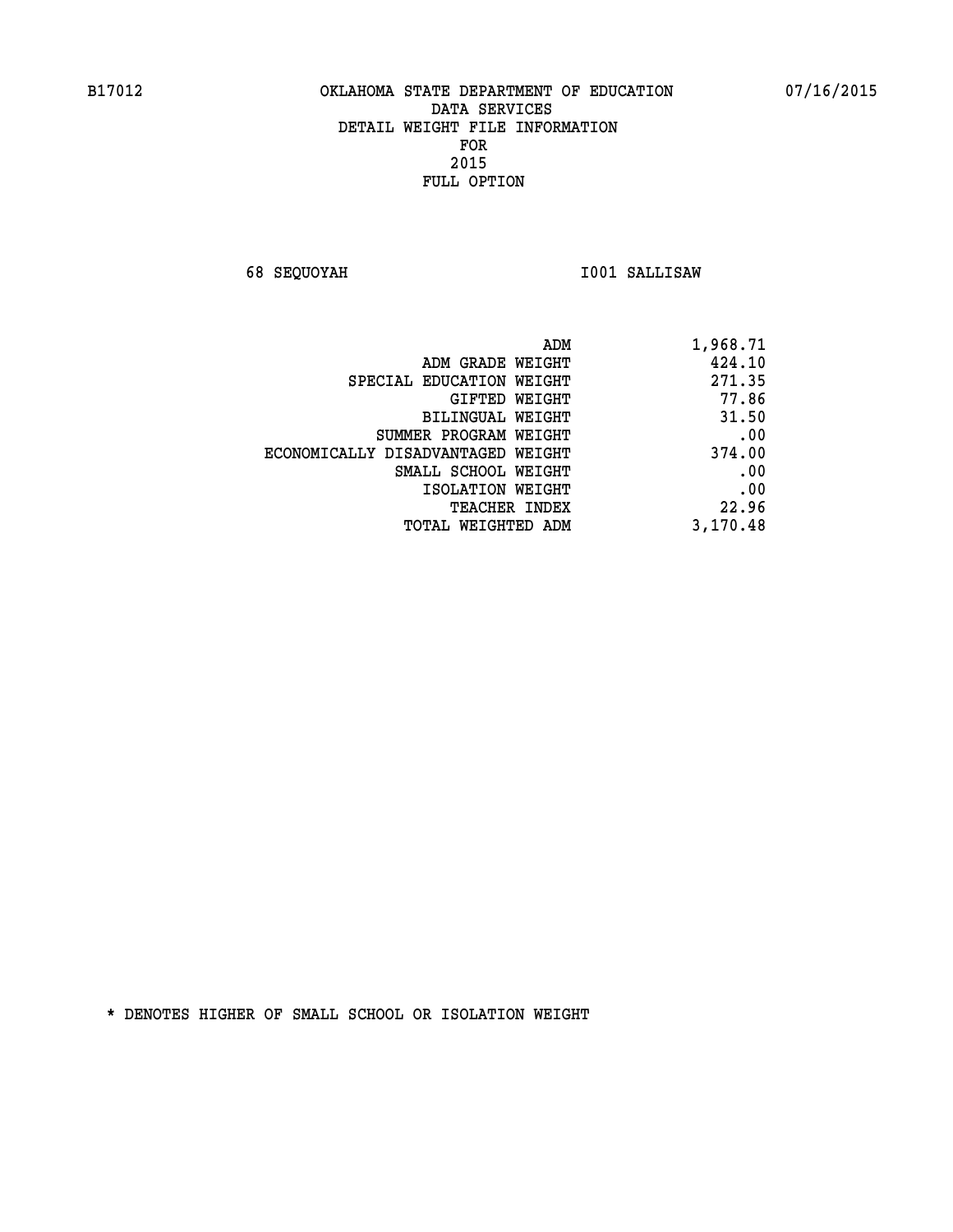**68 SEQUOYAH 1002 VIAN** 

| ADM<br>1,013.99                             |       |
|---------------------------------------------|-------|
| 199.52<br>ADM GRADE WEIGHT                  |       |
| 129.60<br>SPECIAL EDUCATION WEIGHT          |       |
| GIFTED WEIGHT                               | 27.88 |
| BILINGUAL WEIGHT                            | 3.75  |
| SUMMER PROGRAM WEIGHT                       | .00   |
| 199.75<br>ECONOMICALLY DISADVANTAGED WEIGHT |       |
| SMALL SCHOOL WEIGHT                         | .00   |
| ISOLATION WEIGHT                            | .00   |
| <b>TEACHER INDEX</b>                        | .00   |
| 1,574.49<br>TOTAL WEIGHTED ADM              |       |
|                                             |       |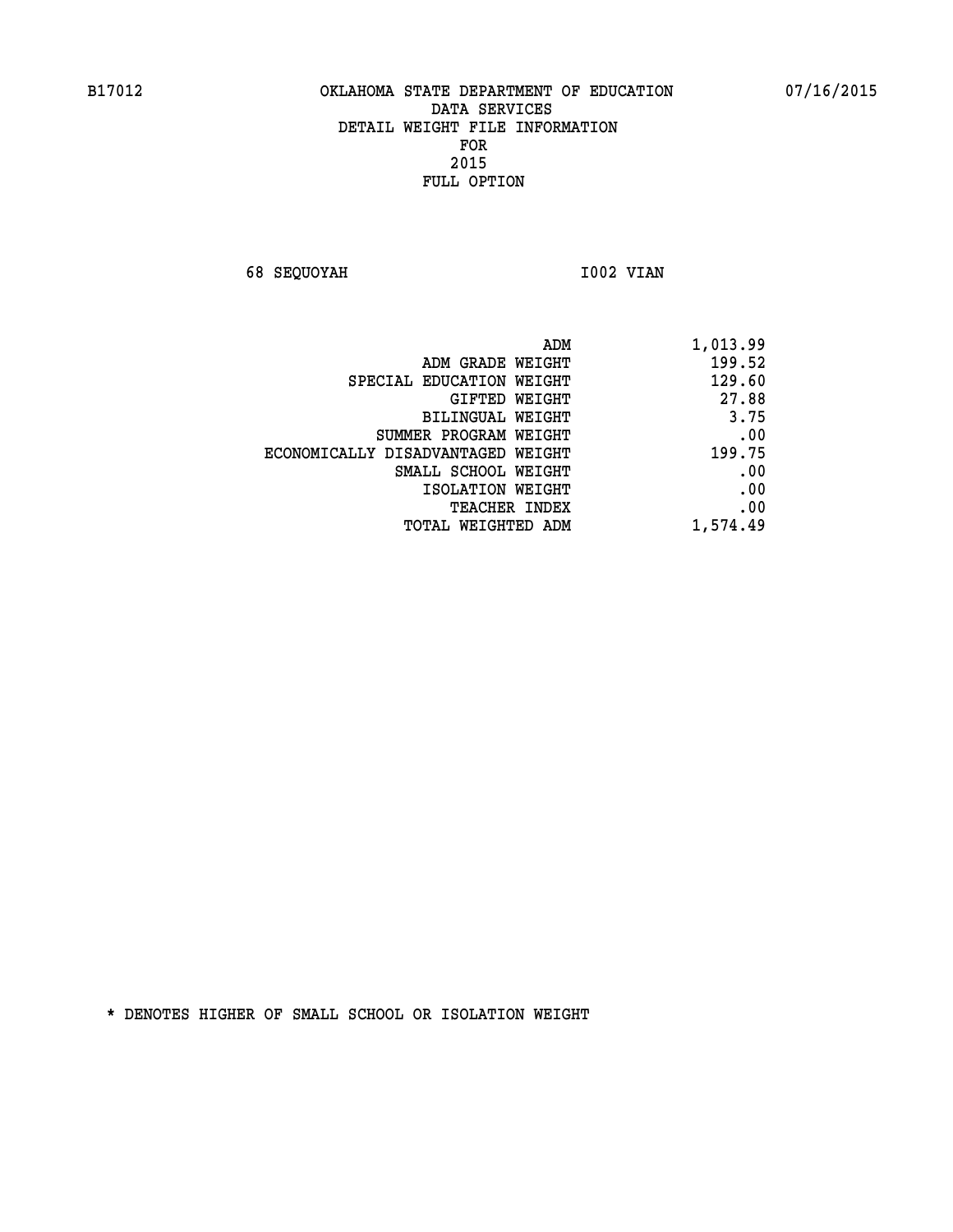**68 SEQUOYAH I003 MULDROW** 

| ADM                               | 1,495.08 |
|-----------------------------------|----------|
| ADM GRADE WEIGHT                  | 286.95   |
| SPECIAL EDUCATION WEIGHT          | 297.85   |
| GIFTED WEIGHT                     | 42.16    |
| BILINGUAL WEIGHT                  | 30.75    |
| SUMMER PROGRAM WEIGHT             | .00      |
| ECONOMICALLY DISADVANTAGED WEIGHT | 250.25   |
| SMALL SCHOOL WEIGHT               | .00      |
| ISOLATION WEIGHT                  | .00      |
| <b>TEACHER INDEX</b>              | 40.04    |
| <b>TOTAL WEIGHTED ADM</b>         | 2,443.08 |
|                                   |          |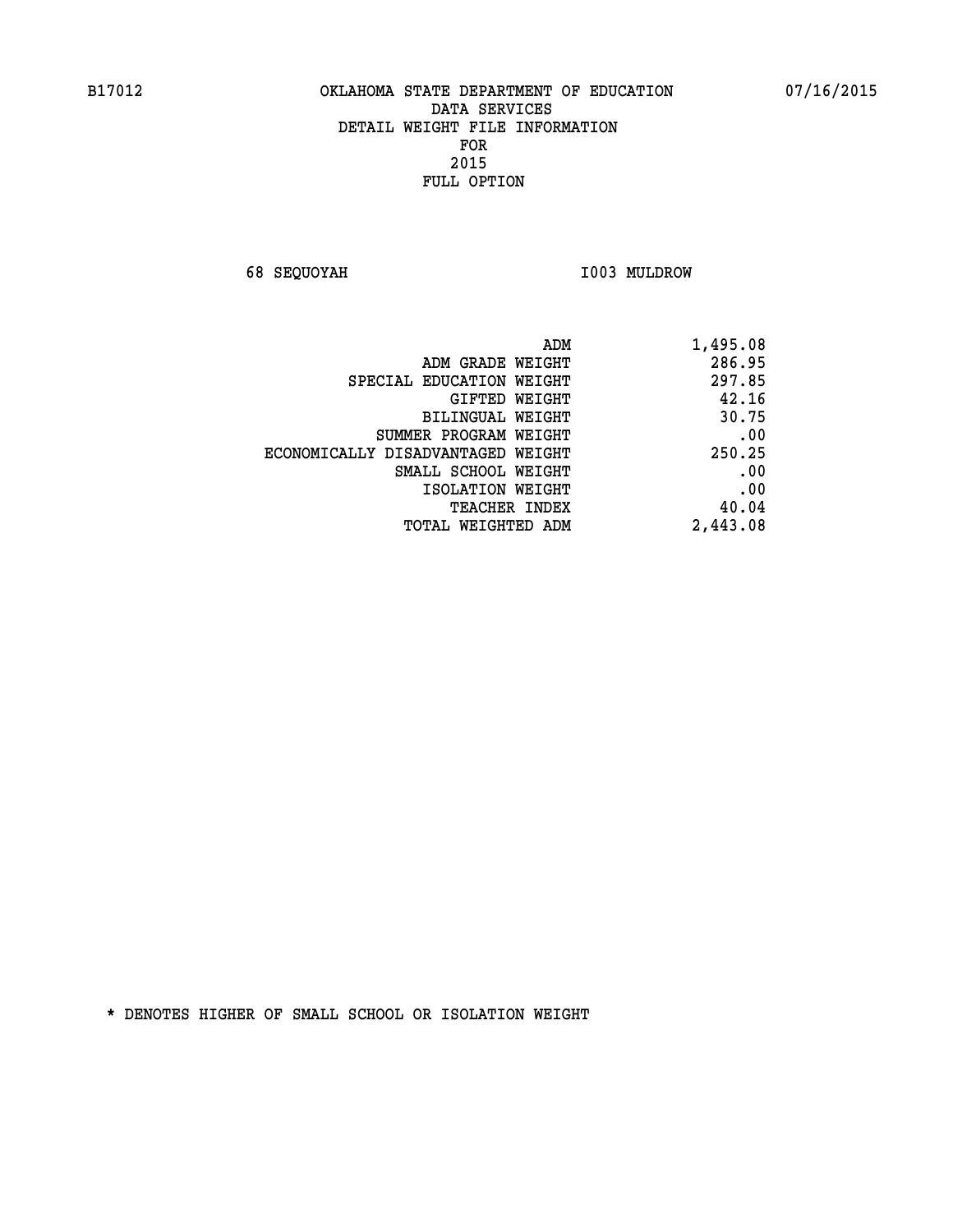**68 SEQUOYAH I004 GANS** 

| ADM                               | 420.00   |
|-----------------------------------|----------|
| ADM GRADE WEIGHT                  | 79.87    |
| SPECIAL EDUCATION WEIGHT          | 93.30    |
| <b>GIFTED WEIGHT</b>              | 19.72    |
| BILINGUAL WEIGHT                  | 1.75     |
| SUMMER PROGRAM WEIGHT             | .00      |
| ECONOMICALLY DISADVANTAGED WEIGHT | 91.50    |
| SMALL SCHOOL WEIGHT               | $17.31*$ |
| ISOLATION WEIGHT                  | .00      |
| <b>TEACHER INDEX</b>              | .00      |
| TOTAL WEIGHTED ADM                | 723.45   |
|                                   |          |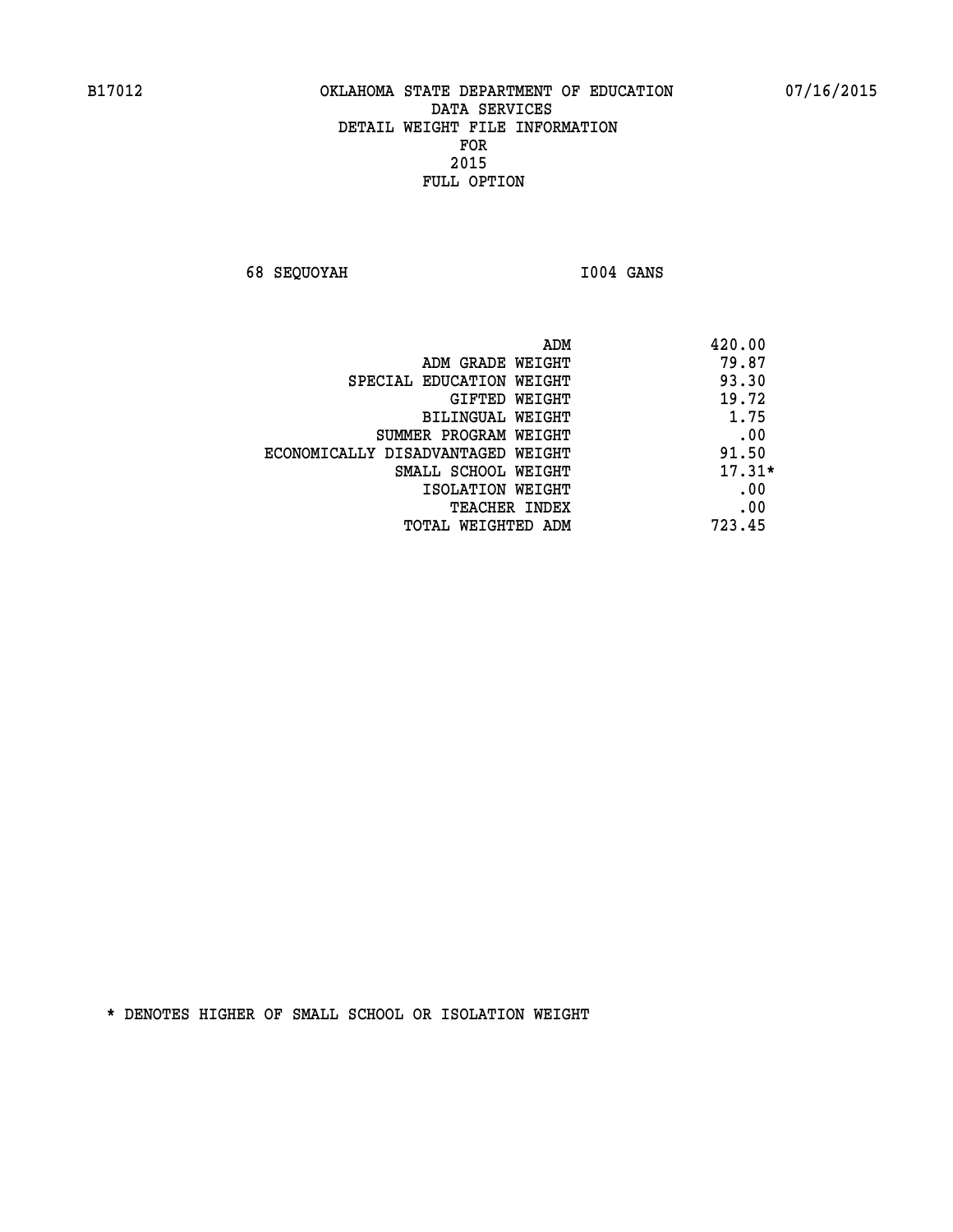**68 SEQUOYAH I005 ROLAND** 

| 1,082.42 |
|----------|
| 211.70   |
| 188.70   |
| 29.92    |
| 5.75     |
| .00      |
| 210.00   |
| .00      |
| .00      |
| 43.32    |
| 1,771.81 |
|          |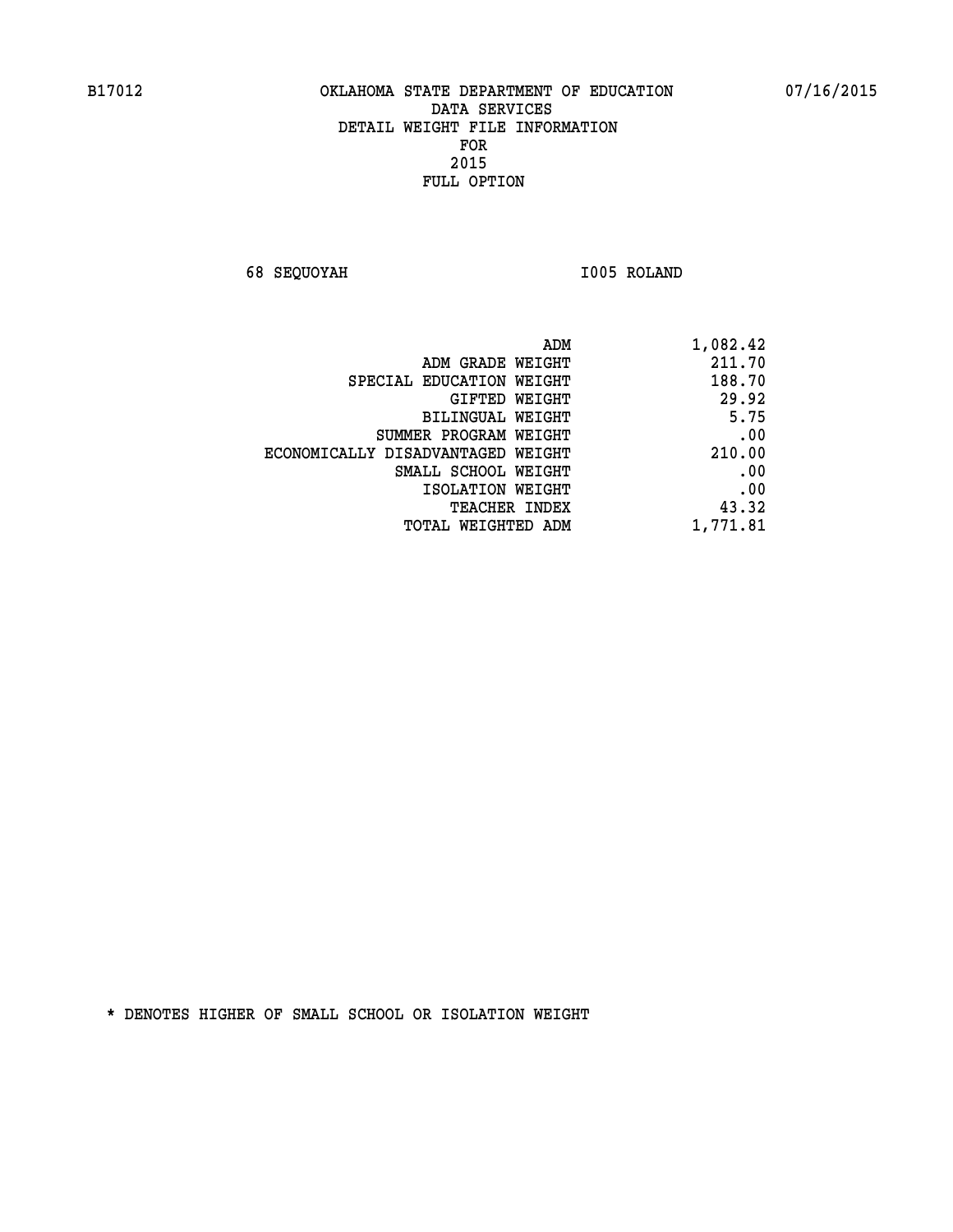**68 SEQUOYAH I006 GORE** 

| ADM                               | 472.28   |
|-----------------------------------|----------|
| ADM GRADE WEIGHT                  | 97.37    |
| SPECIAL EDUCATION WEIGHT          | 88.30    |
| GIFTED WEIGHT                     | 19.38    |
| BILINGUAL WEIGHT                  | .00      |
| SUMMER PROGRAM WEIGHT             | .00      |
| ECONOMICALLY DISADVANTAGED WEIGHT | 87.25    |
| SMALL SCHOOL WEIGHT               | $10.13*$ |
| ISOLATION WEIGHT                  | .00      |
| <b>TEACHER INDEX</b>              | .00      |
| TOTAL WEIGHTED ADM                | 774.71   |
|                                   |          |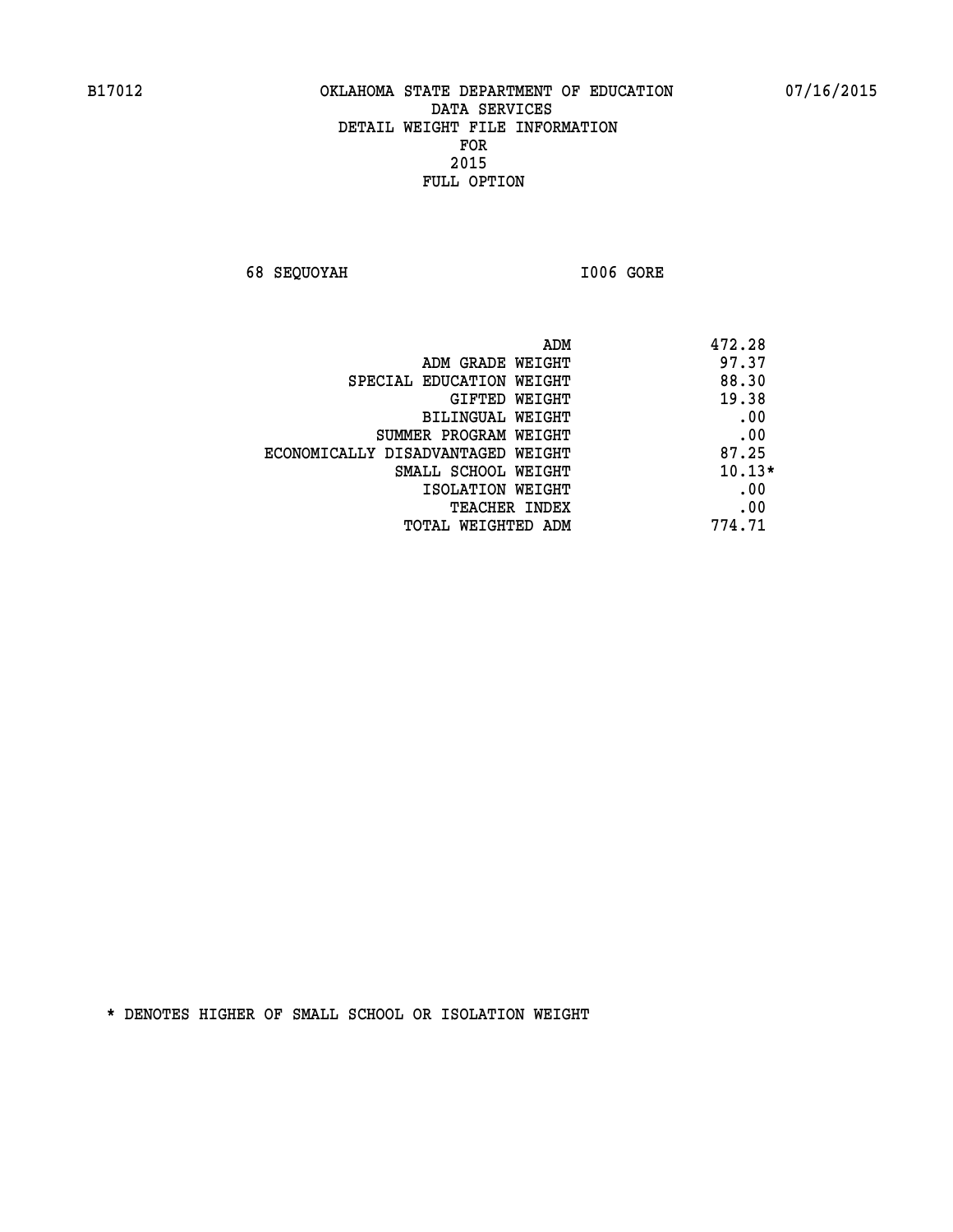**68 SEQUOYAH I007 CENTRAL** 

| ADM                               | 520.57 |
|-----------------------------------|--------|
| ADM GRADE WEIGHT                  | 105.72 |
| SPECIAL EDUCATION WEIGHT          | 64.35  |
| GIFTED WEIGHT                     | 31.28  |
| BILINGUAL WEIGHT                  | 2.00   |
| SUMMER PROGRAM WEIGHT             | .00    |
| ECONOMICALLY DISADVANTAGED WEIGHT | 91.50  |
| SMALL SCHOOL WEIGHT               | 1.66*  |
| ISOLATION WEIGHT                  | .00    |
| <b>TEACHER INDEX</b>              | .00    |
| TOTAL WEIGHTED ADM                | 817.08 |
|                                   |        |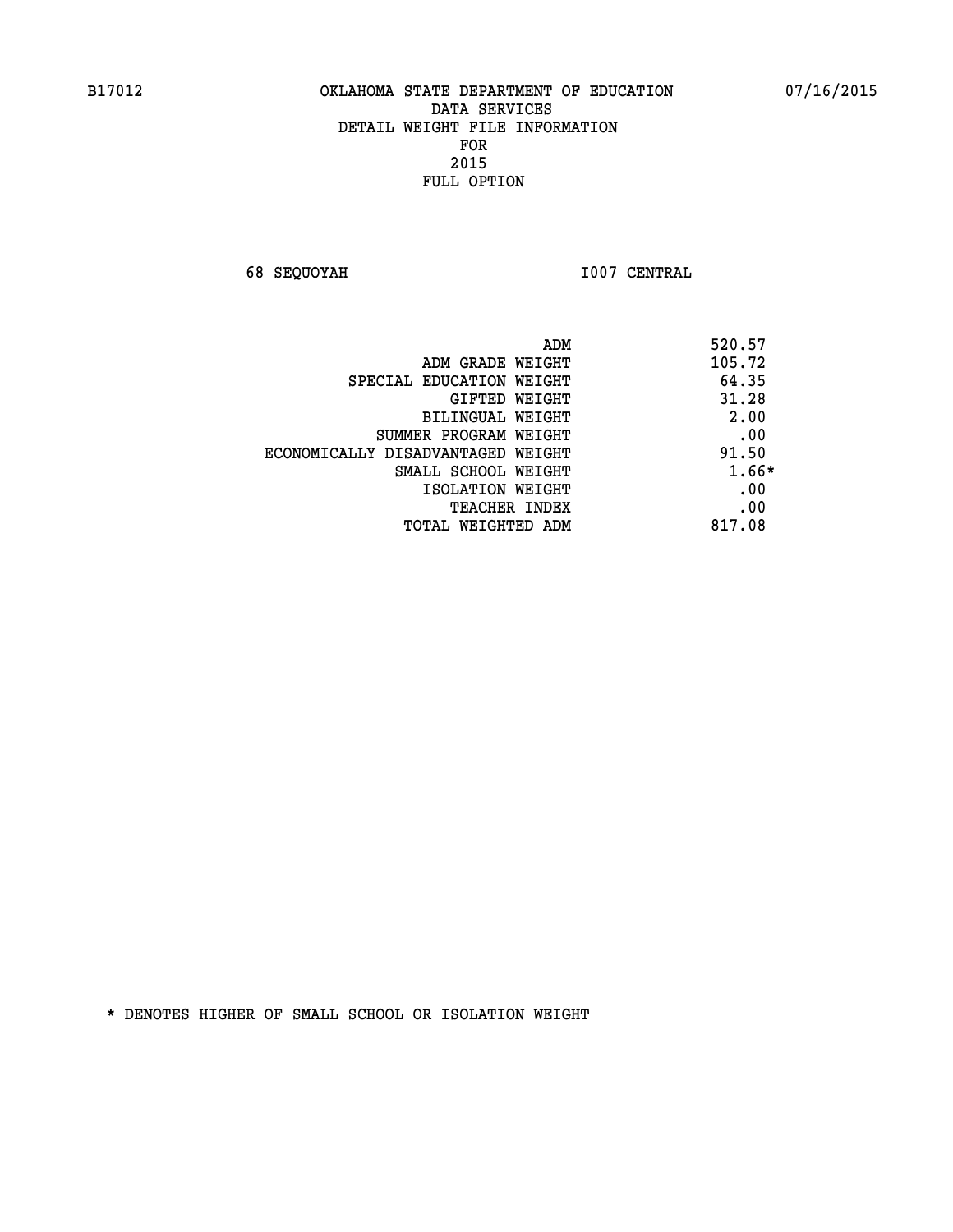**69 STEPHENS C082 GRANDVIEW** 

| ADM                               | 136.27   |
|-----------------------------------|----------|
| ADM GRADE WEIGHT                  | 23.62    |
| SPECIAL EDUCATION WEIGHT          | 11.20    |
| GIFTED WEIGHT                     | 4.42     |
| BILINGUAL WEIGHT                  | .00      |
| SUMMER PROGRAM WEIGHT             | .00      |
| ECONOMICALLY DISADVANTAGED WEIGHT | 25.75    |
| SMALL SCHOOL WEIGHT               | $20.23*$ |
| ISOLATION WEIGHT                  | .00      |
| <b>TEACHER INDEX</b>              | 17.67    |
| TOTAL WEIGHTED ADM                | 239.16   |
|                                   |          |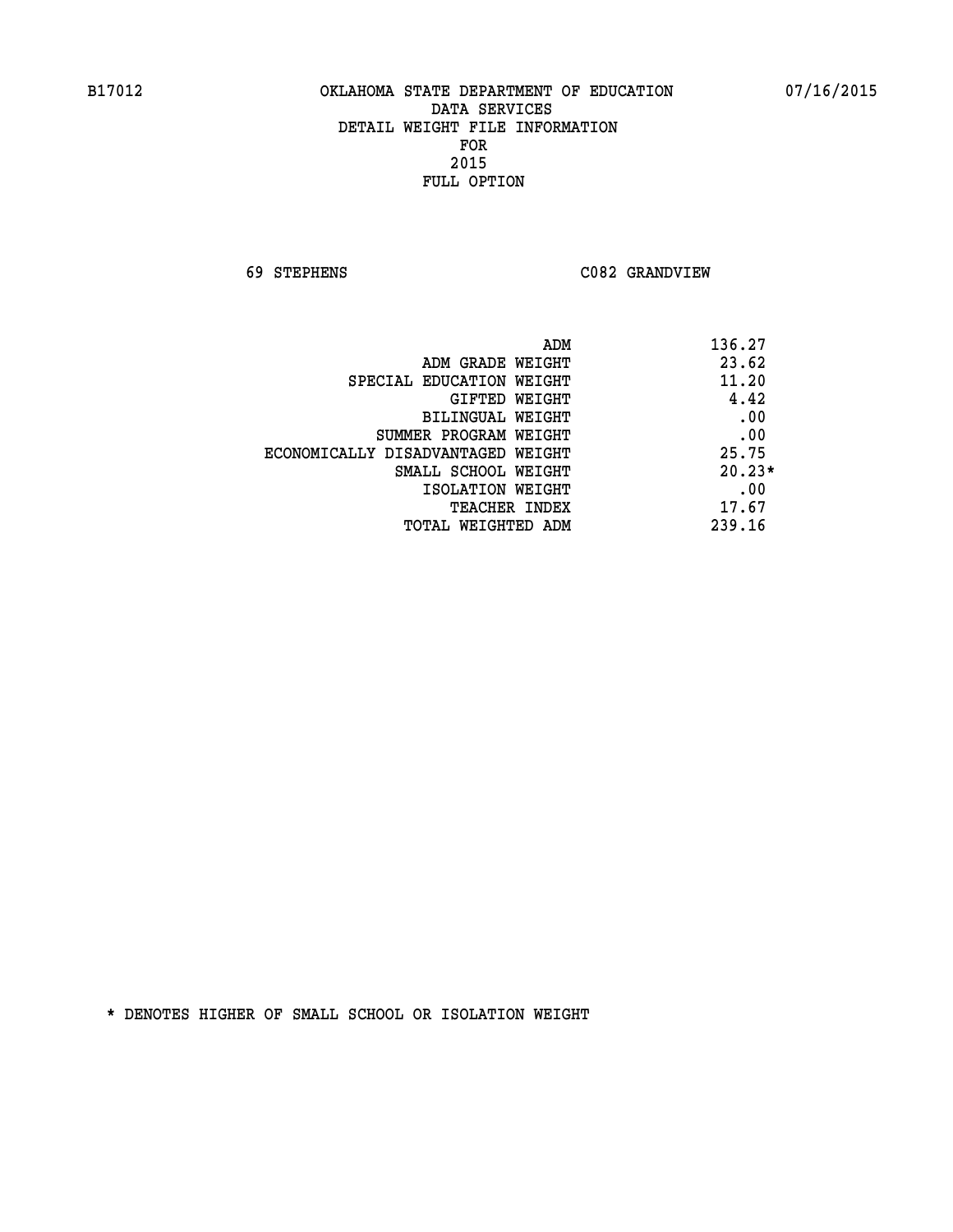**69 STEPHENS I001 DUNCAN** 

| 3,777.68 |
|----------|
| 754.38   |
| 441.10   |
| 120.36   |
| 80.00    |
| .00      |
| 508.25   |
| .00      |
| .00      |
| .00      |
| 5,681.77 |
|          |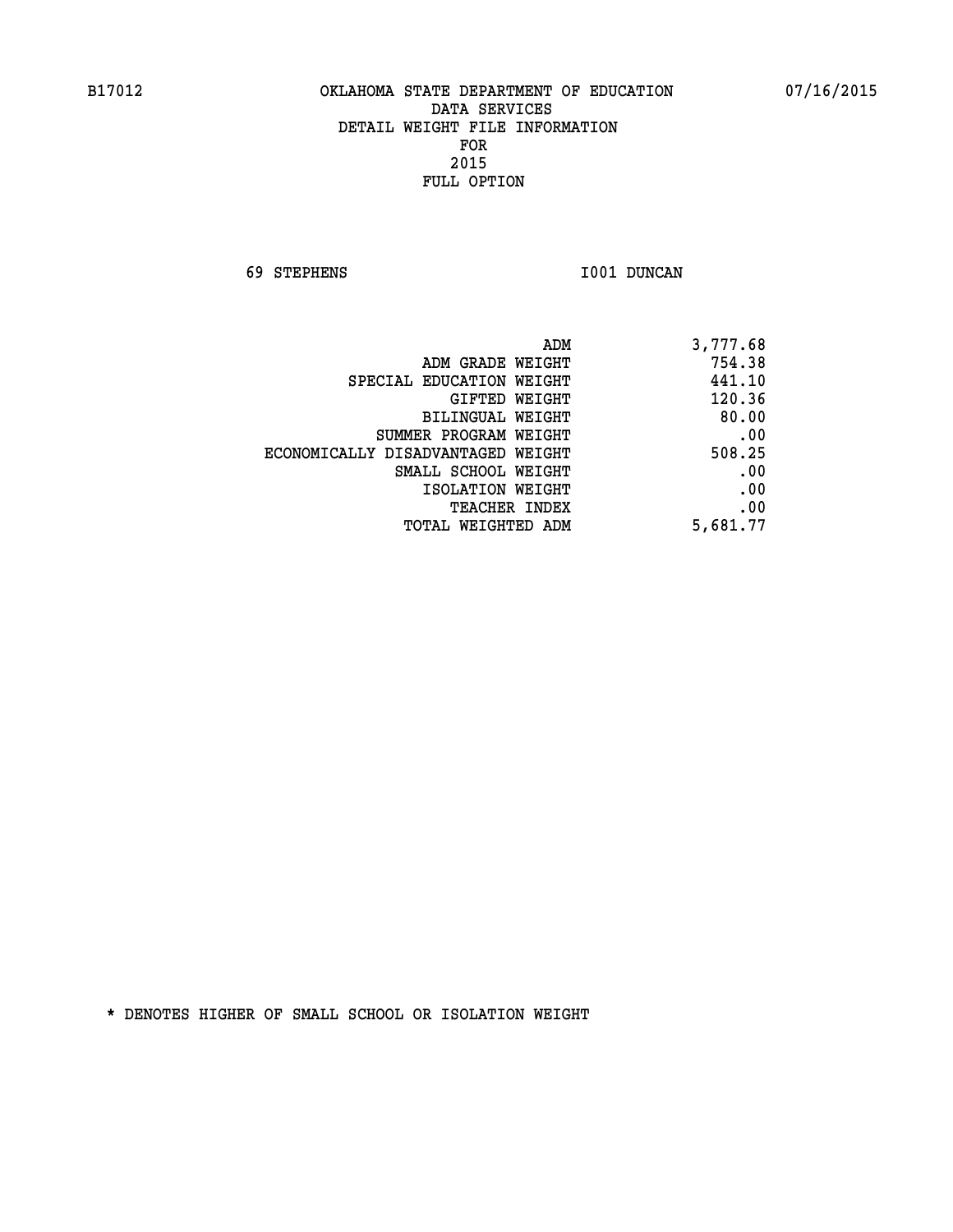**69 STEPHENS I002 COMANCHE** 

| 1,046.35 |
|----------|
| 199.15   |
| 123.70   |
| 66.30    |
| 2.25     |
| .00      |
| 165.25   |
| .00      |
| .00      |
| 50.93    |
| 1,653.93 |
|          |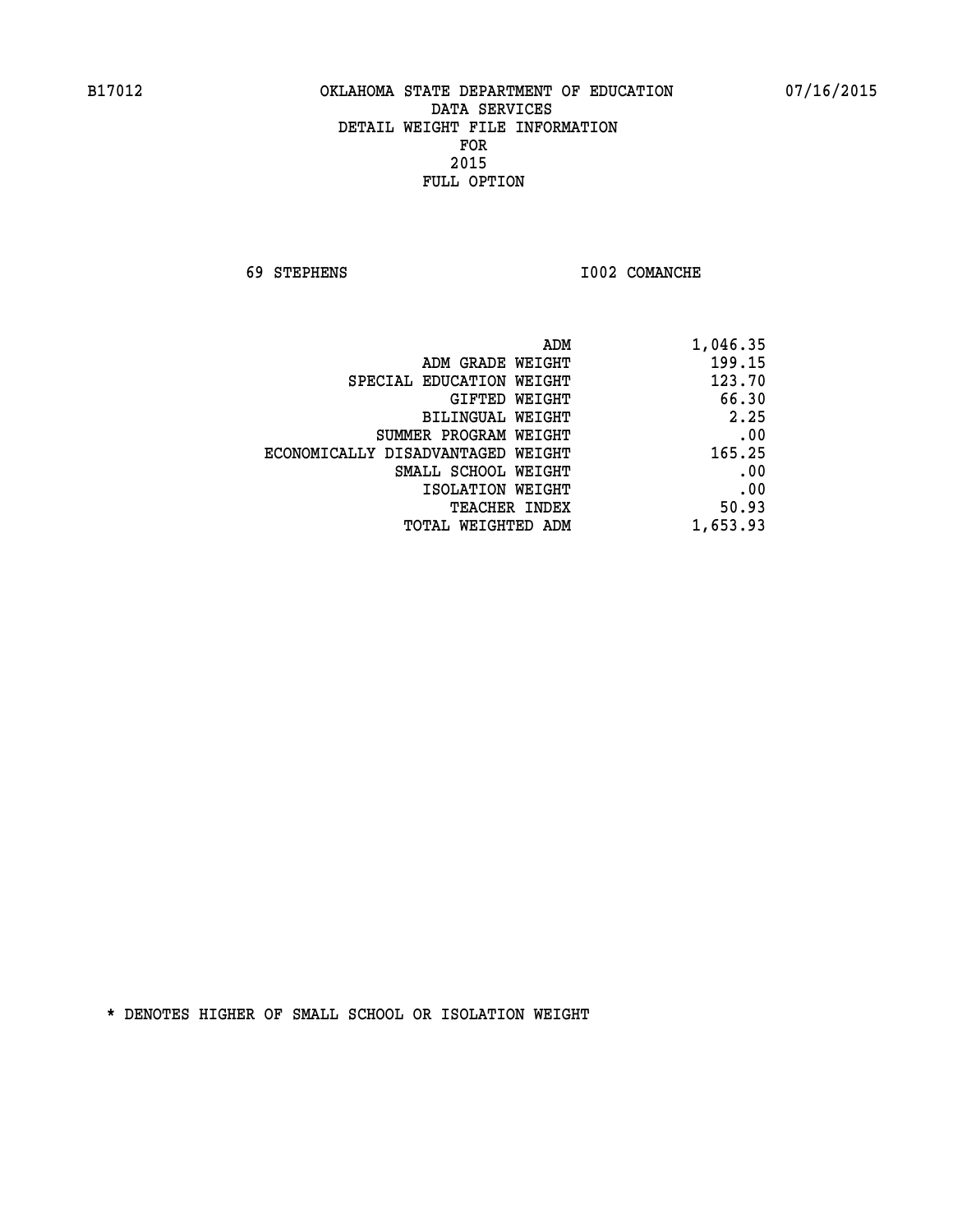**69 STEPHENS I003 MARLOW** 

| 1,458.75 |
|----------|
| 295.53   |
| 216.40   |
| 63.92    |
| 3.00     |
| .00      |
| 181.75   |
| .00      |
| .00      |
| 48.59    |
| 2,267.94 |
|          |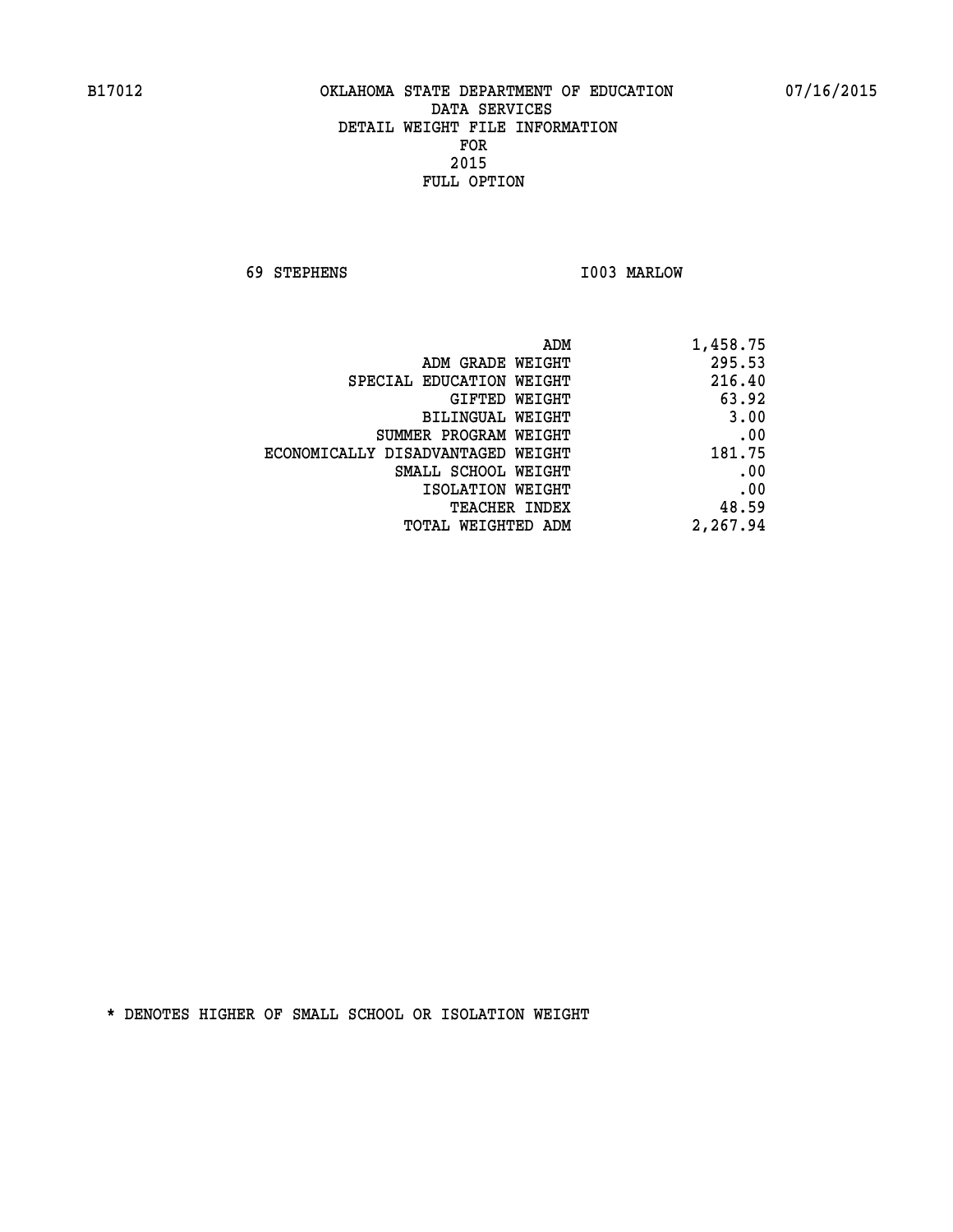**69 STEPHENS I015 VELMA-ALMA** 

| ADM                               | 485.78    |
|-----------------------------------|-----------|
| ADM GRADE WEIGHT                  | 93.49     |
| SPECIAL EDUCATION WEIGHT          | 61.20     |
| GIFTED WEIGHT                     | 23.80     |
| BILINGUAL WEIGHT                  | 2.25      |
| SUMMER PROGRAM WEIGHT             | .00       |
| ECONOMICALLY DISADVANTAGED WEIGHT | 45.25     |
| SMALL SCHOOL WEIGHT               | 7.94      |
| ISOLATION WEIGHT                  | $125.82*$ |
| TEACHER INDEX                     | 17.17     |
| TOTAL WEIGHTED ADM                | 854.76    |
|                                   |           |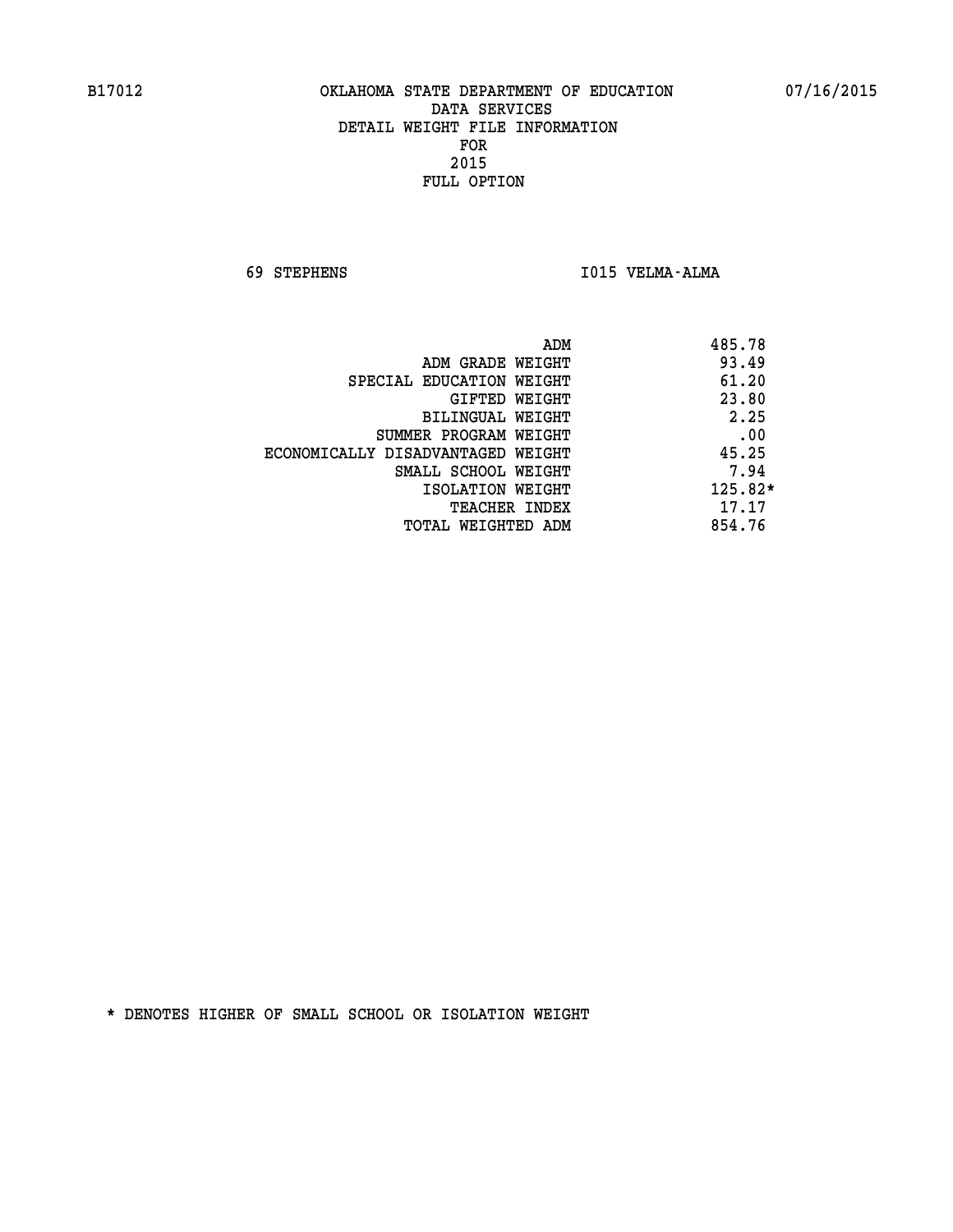**69 STEPHENS I021 EMPIRE** 

|                                   | ADM | 475.80  |
|-----------------------------------|-----|---------|
| ADM GRADE WEIGHT                  |     | 90.72   |
| SPECIAL EDUCATION WEIGHT          |     | 48.20   |
| GIFTED WEIGHT                     |     | 18.36   |
| BILINGUAL WEIGHT                  |     | 11.25   |
| SUMMER PROGRAM WEIGHT             |     | .00     |
| ECONOMICALLY DISADVANTAGED WEIGHT |     | 56.50   |
| SMALL SCHOOL WEIGHT               |     | $9.57*$ |
| ISOLATION WEIGHT                  |     | .00     |
| <b>TEACHER INDEX</b>              |     | .00     |
| TOTAL WEIGHTED ADM                |     | 710.40  |
|                                   |     |         |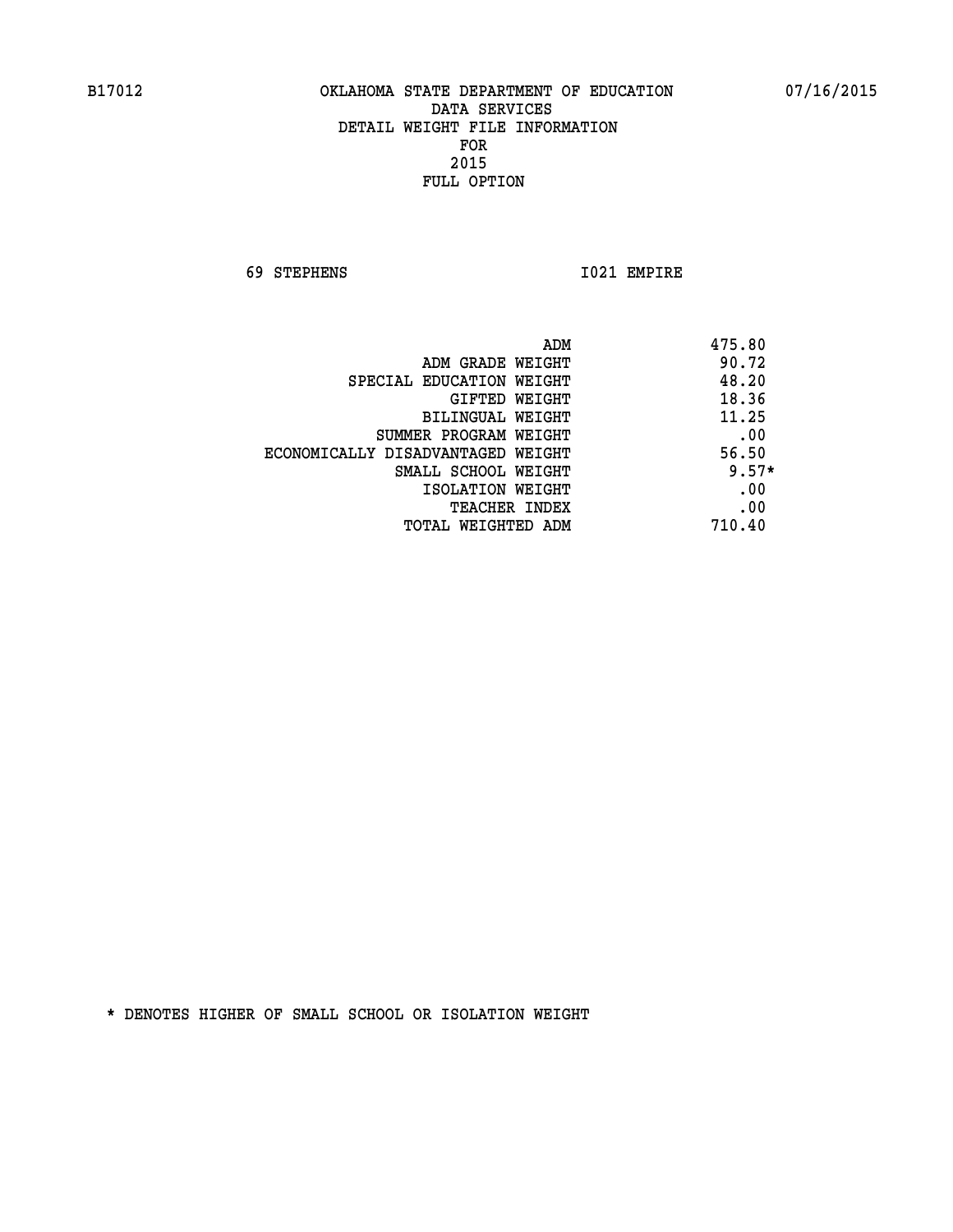**69 STEPHENS I034 CENTRAL HIGH** 

| ADM                               | 432.43   |
|-----------------------------------|----------|
| ADM GRADE WEIGHT                  | 83.68    |
| SPECIAL EDUCATION WEIGHT          | 43.40    |
| GIFTED WEIGHT                     | 11.56    |
| BILINGUAL WEIGHT                  | 1.75     |
| SUMMER PROGRAM WEIGHT             | 1.20     |
| ECONOMICALLY DISADVANTAGED WEIGHT | 38.75    |
| SMALL SCHOOL WEIGHT               | $15.79*$ |
| ISOLATION WEIGHT                  | .00      |
| <b>TEACHER INDEX</b>              | 31.96    |
| TOTAL WEIGHTED ADM                | 660.52   |
|                                   |          |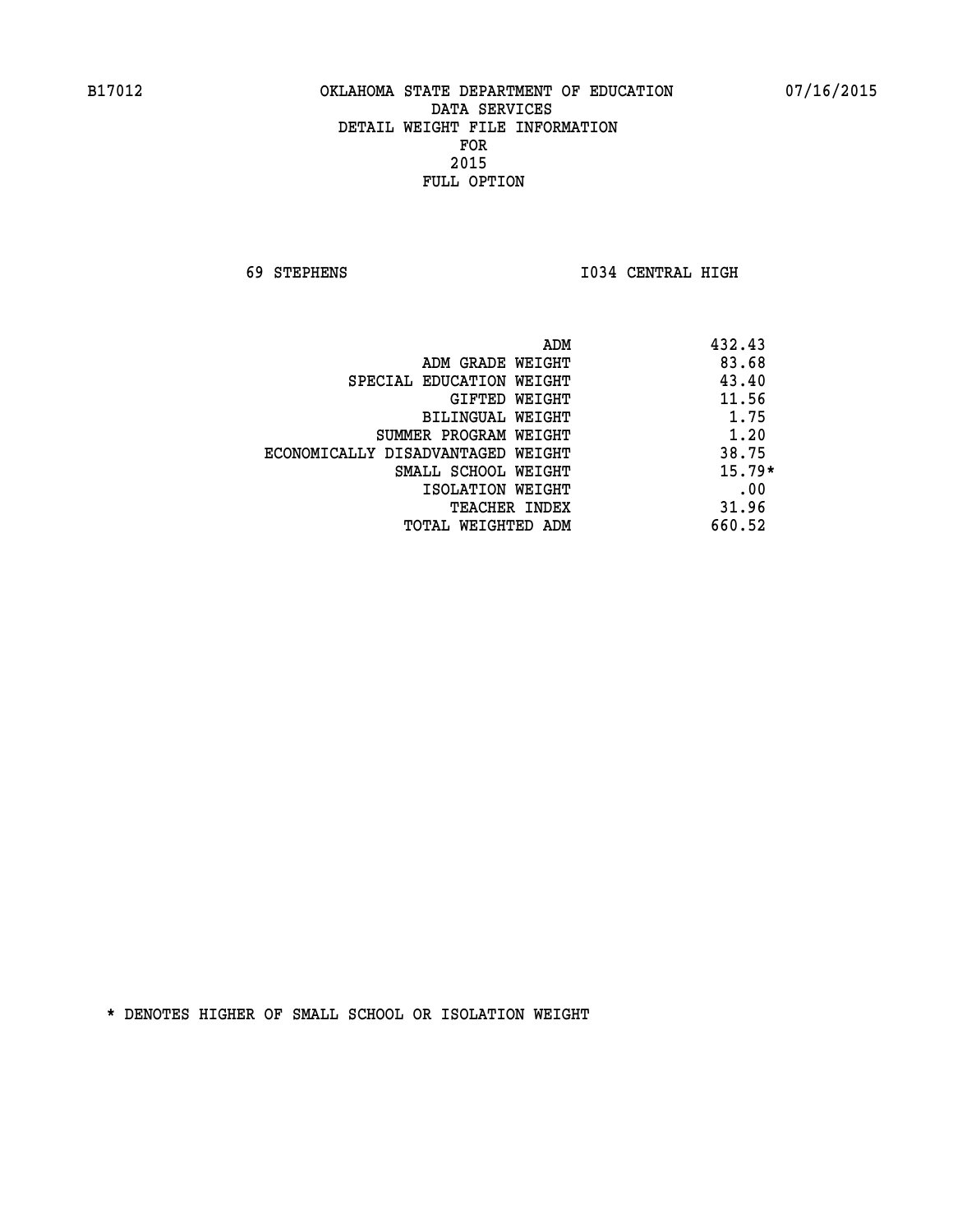**69 STEPHENS I042 BRAY-DOYLE** 

| 364.87<br>ADM                              |  |
|--------------------------------------------|--|
| 70.90<br>ADM GRADE WEIGHT                  |  |
| 34.15<br>SPECIAL EDUCATION WEIGHT          |  |
| 19.38<br>GIFTED WEIGHT                     |  |
| .50<br>BILINGUAL WEIGHT                    |  |
| .00<br>SUMMER PROGRAM WEIGHT               |  |
| 46.50<br>ECONOMICALLY DISADVANTAGED WEIGHT |  |
| 22.64<br>SMALL SCHOOL WEIGHT               |  |
| $136.83*$<br>ISOLATION WEIGHT              |  |
| 3.13<br><b>TEACHER INDEX</b>               |  |
| 676.26<br>TOTAL WEIGHTED ADM               |  |
|                                            |  |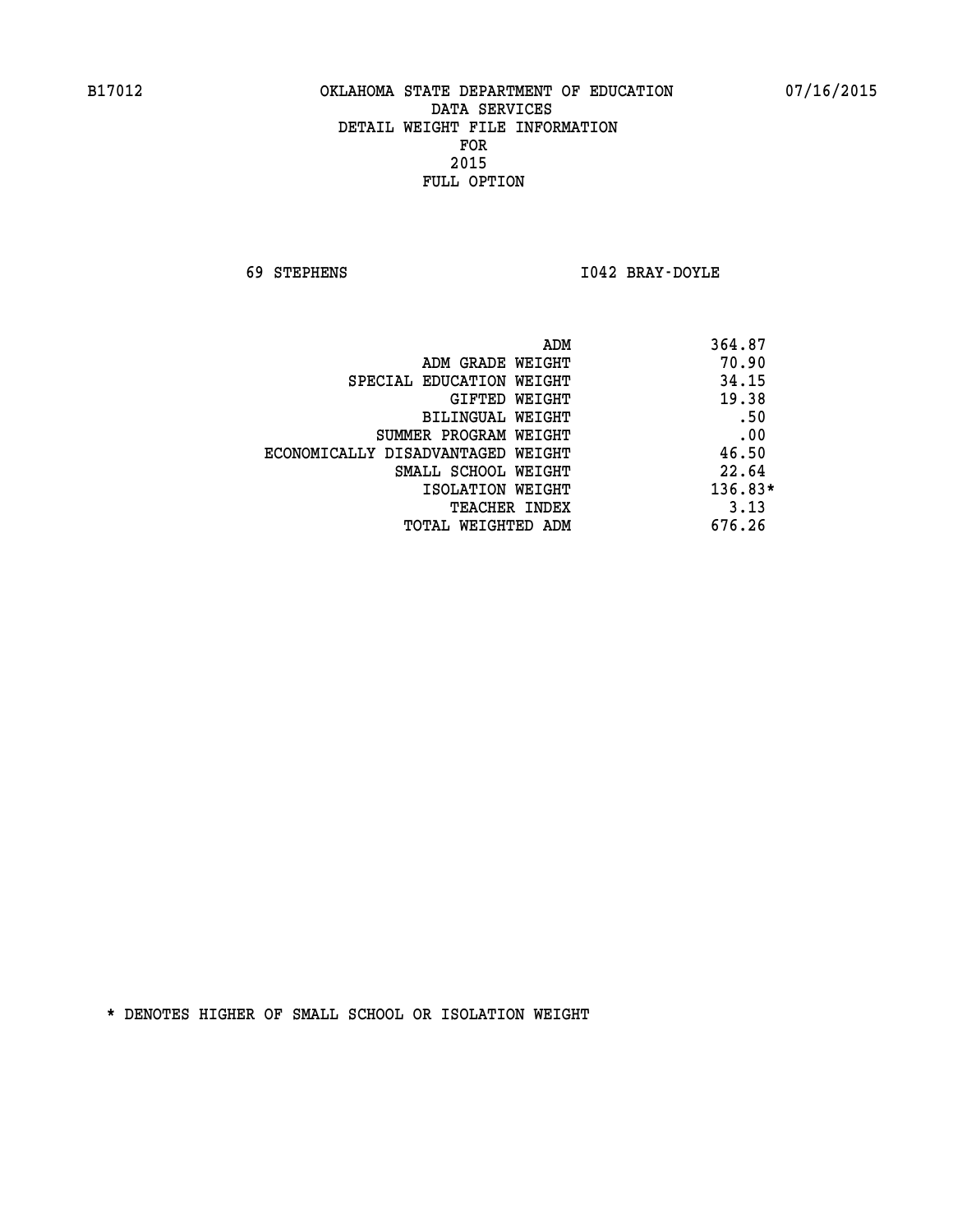**70 TEXAS C009 OPTIMA** 

| ADM                               | 65.07    |
|-----------------------------------|----------|
| ADM GRADE WEIGHT                  | 10.71    |
| SPECIAL EDUCATION WEIGHT          | 3.80     |
| GIFTED WEIGHT                     | .00      |
| BILINGUAL WEIGHT                  | 11.25    |
| SUMMER PROGRAM WEIGHT             | .00      |
| ECONOMICALLY DISADVANTAGED WEIGHT | 14.75    |
| SMALL SCHOOL WEIGHT               | $11.41*$ |
| ISOLATION WEIGHT                  | .00      |
| <b>TEACHER INDEX</b>              | .00      |
| TOTAL WEIGHTED ADM                | 116.99   |
|                                   |          |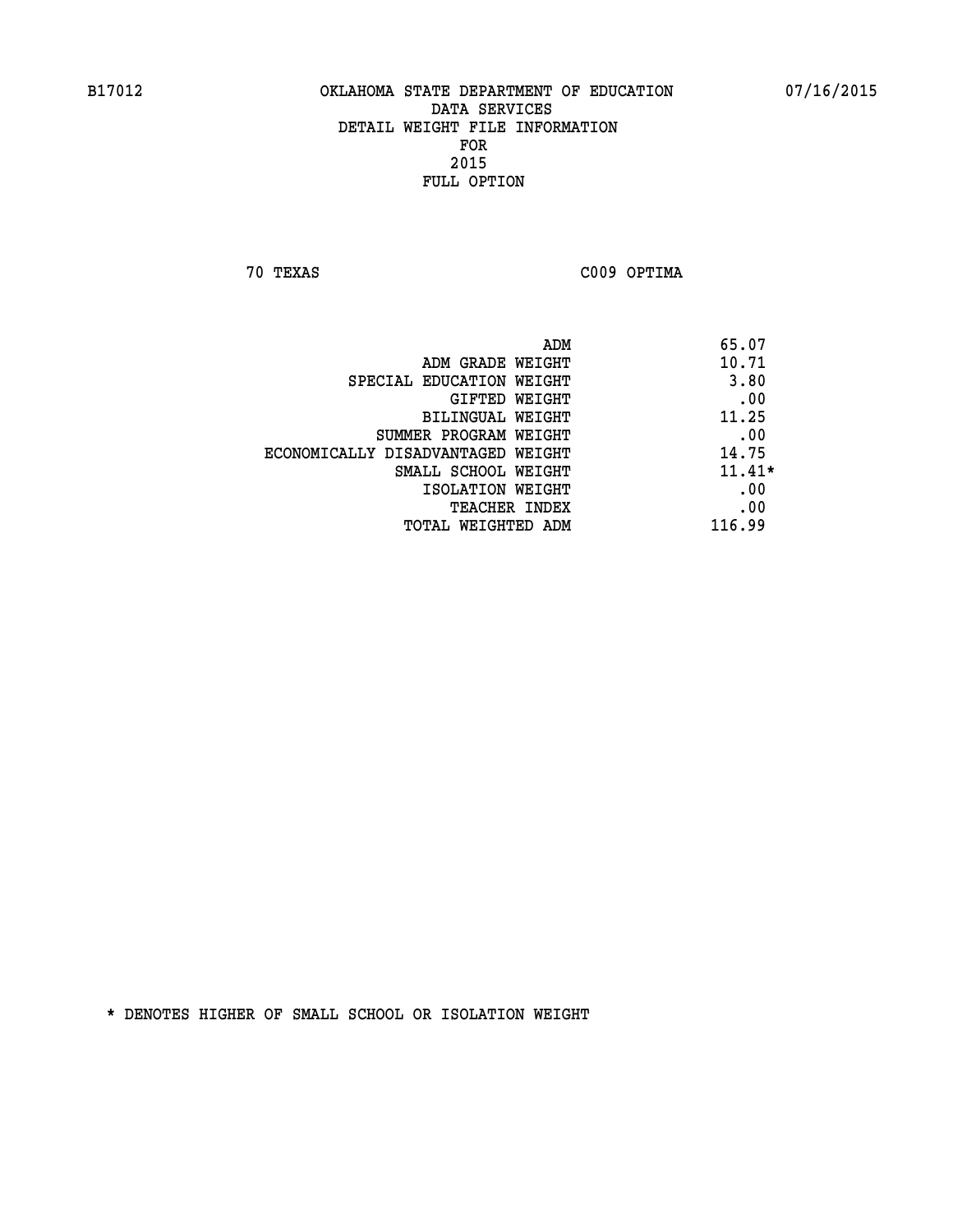**70 TEXAS C080 STRAIGHT** 

| ADM                               | 47.55   |
|-----------------------------------|---------|
| ADM GRADE WEIGHT                  | 9.91    |
| SPECIAL EDUCATION WEIGHT          | .00     |
| GIFTED WEIGHT                     | .00     |
| BILINGUAL WEIGHT                  | 1.00    |
| SUMMER PROGRAM WEIGHT             | .00     |
| ECONOMICALLY DISADVANTAGED WEIGHT | 3.50    |
| SMALL SCHOOL WEIGHT               | $8.66*$ |
| ISOLATION WEIGHT                  | 5.02    |
| <b>TEACHER INDEX</b>              | 1.62    |
| TOTAL WEIGHTED ADM                | 72.24   |
|                                   |         |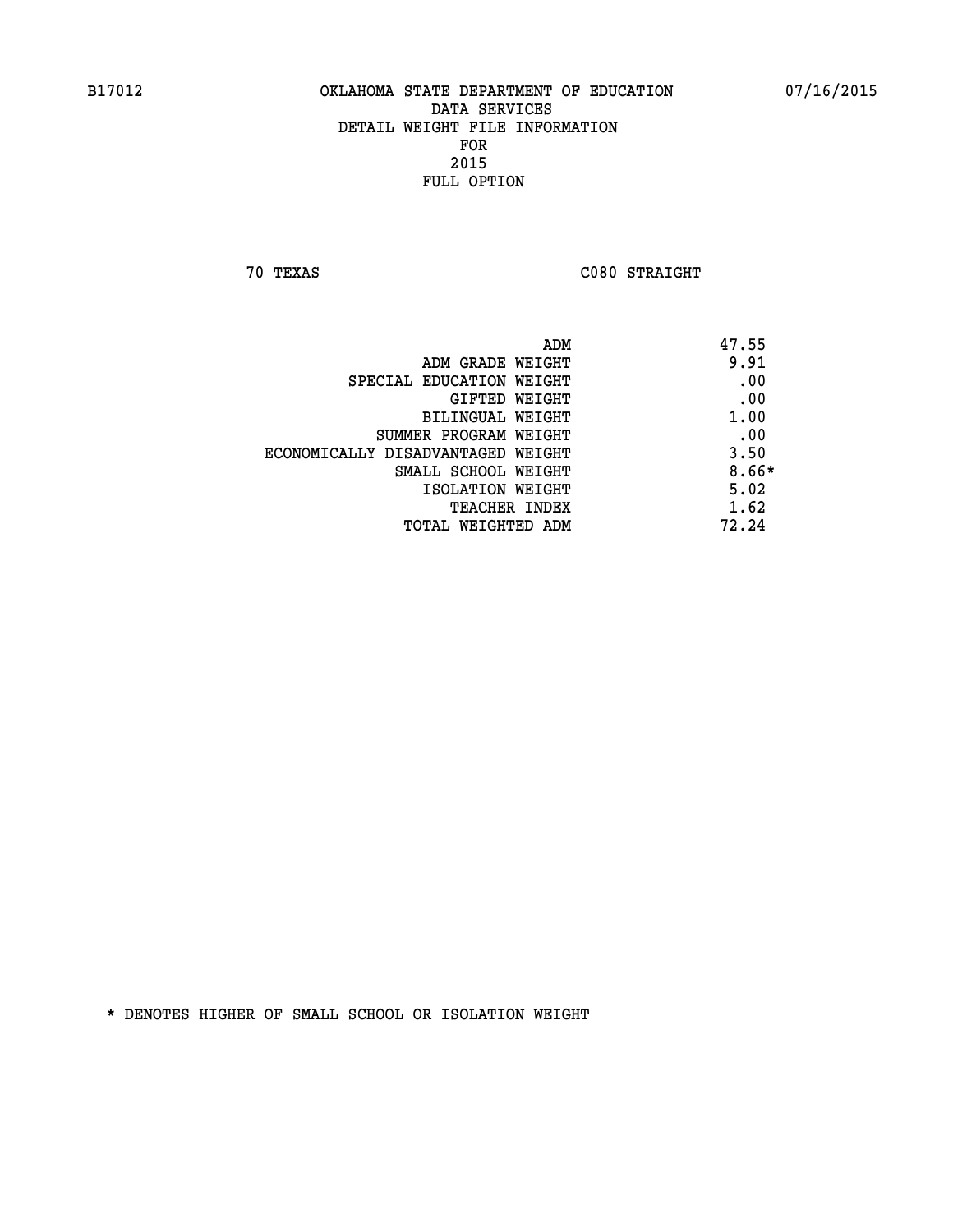**70 TEXAS I001 YARBROUGH** 

|                                   | ADM | 123.85    |
|-----------------------------------|-----|-----------|
| ADM GRADE WEIGHT                  |     | 24.37     |
| SPECIAL EDUCATION WEIGHT          |     | 10.90     |
| GIFTED WEIGHT                     |     | 3.40      |
| BILINGUAL WEIGHT                  |     | 10.00     |
| SUMMER PROGRAM WEIGHT             |     | .00       |
| ECONOMICALLY DISADVANTAGED WEIGHT |     | 19.00     |
| SMALL SCHOOL WEIGHT               |     | 18.97     |
| ISOLATION WEIGHT                  |     | $118.90*$ |
| TEACHER INDEX                     |     | .42       |
| TOTAL WEIGHTED ADM                |     | 310.84    |
|                                   |     |           |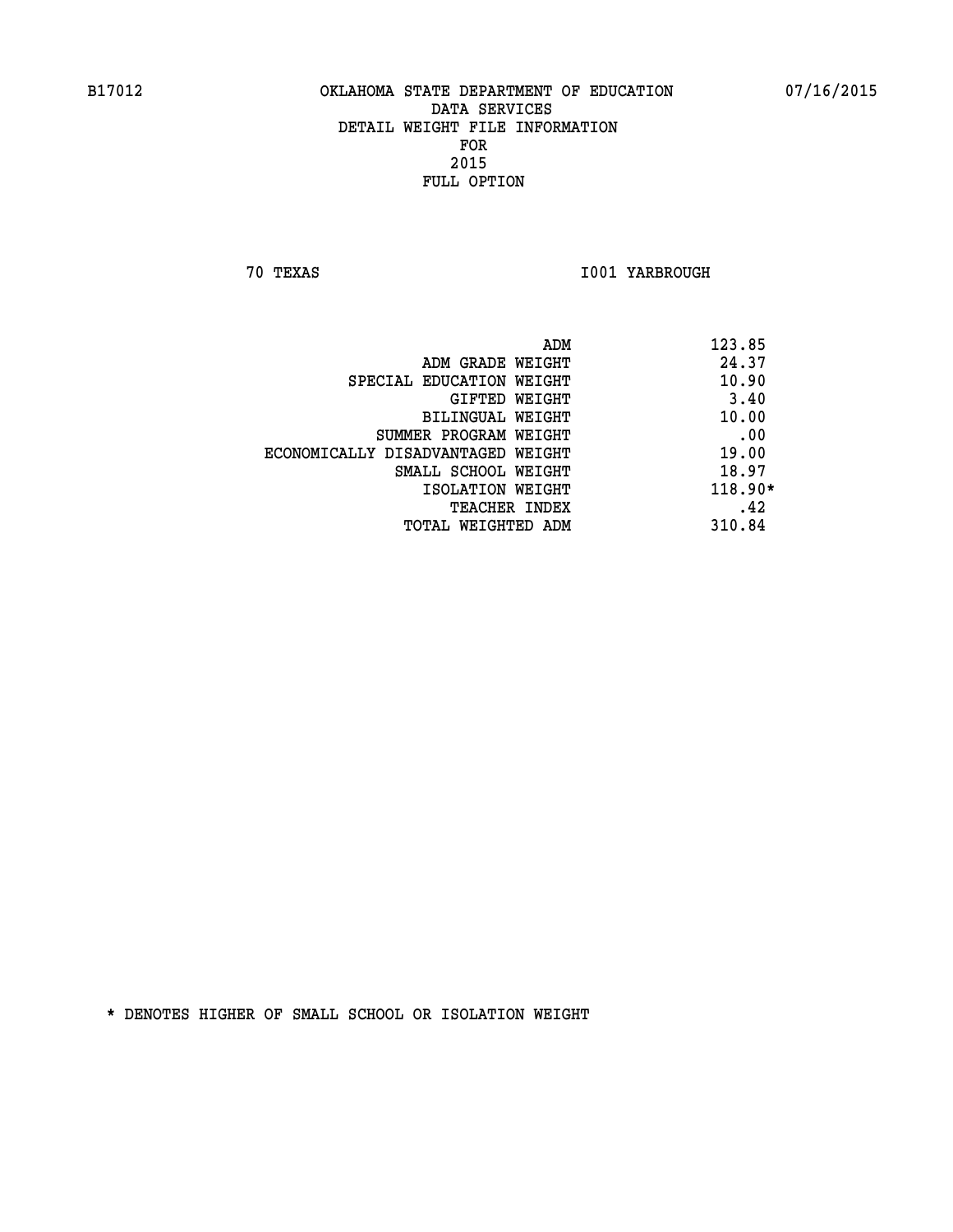**70 TEXAS I008 GUYMON** 

| ADM                               | 2,883.93 |
|-----------------------------------|----------|
| ADM GRADE WEIGHT                  | 486.98   |
| SPECIAL EDUCATION WEIGHT          | 214.00   |
| GIFTED WEIGHT                     | 57.12    |
| BILINGUAL WEIGHT                  | 438.75   |
| SUMMER PROGRAM WEIGHT             | .00      |
| ECONOMICALLY DISADVANTAGED WEIGHT | 530.25   |
| SMALL SCHOOL WEIGHT               | .00      |
| ISOLATION WEIGHT                  | .00      |
| <b>TEACHER INDEX</b>              | .00      |
| <b>TOTAL WEIGHTED ADM</b>         | 4,611.03 |
|                                   |          |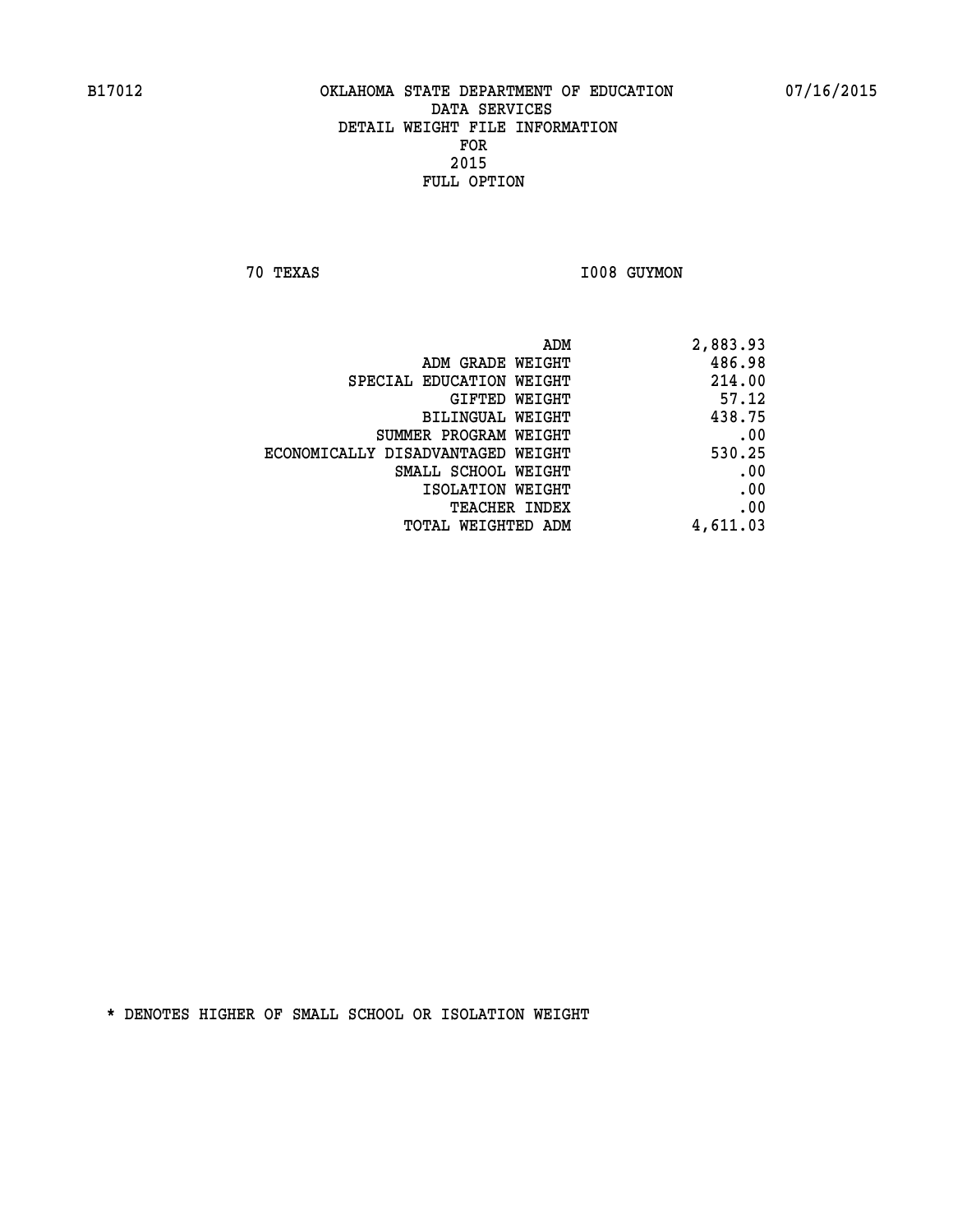**70 TEXAS I015 HARDESTY** 

|                                   | ADM | 95.92    |
|-----------------------------------|-----|----------|
| ADM GRADE WEIGHT                  |     | 19.95    |
| SPECIAL EDUCATION WEIGHT          |     | 17.95    |
| GIFTED WEIGHT                     |     | 2.38     |
| BILINGUAL WEIGHT                  |     | 7.00     |
| SUMMER PROGRAM WEIGHT             |     | .00      |
| ECONOMICALLY DISADVANTAGED WEIGHT |     | 17.00    |
| SMALL SCHOOL WEIGHT               |     | 15.71    |
| ISOLATION WEIGHT                  |     | $82.35*$ |
| TEACHER INDEX                     |     | .00      |
| TOTAL WEIGHTED ADM                |     | 242.55   |
|                                   |     |          |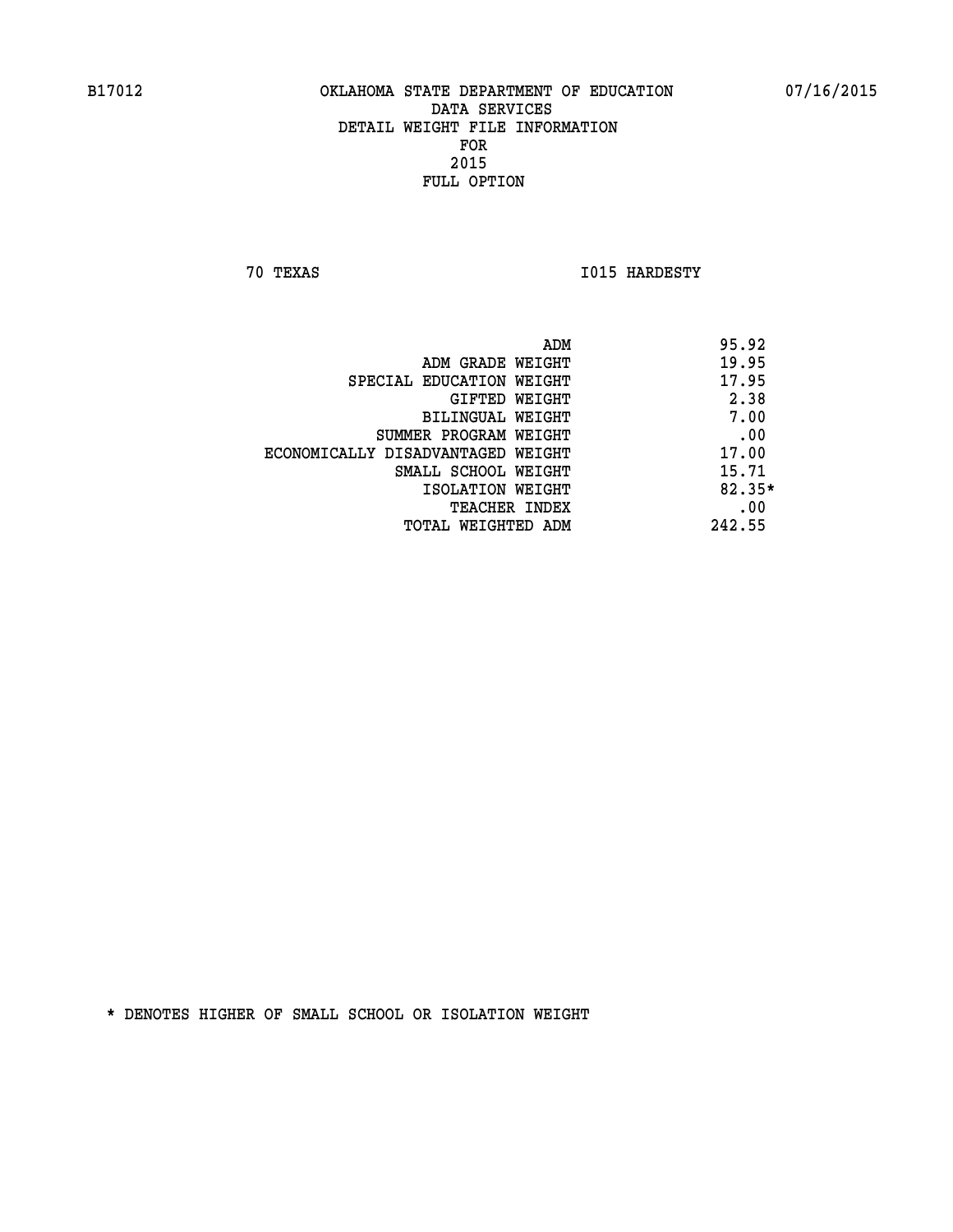**70 TEXAS I023 HOOKER** 

|                                   | 652.52<br>ADM |
|-----------------------------------|---------------|
| ADM GRADE WEIGHT                  | 116.43        |
| SPECIAL EDUCATION WEIGHT          | 50.05         |
| GIFTED WEIGHT                     | 7.14          |
| BILINGUAL WEIGHT                  | 65.75         |
| SUMMER PROGRAM WEIGHT             | .00           |
| ECONOMICALLY DISADVANTAGED WEIGHT | 98.00         |
| SMALL SCHOOL WEIGHT               | .00           |
| ISOLATION WEIGHT                  | $189.23*$     |
| TEACHER INDEX                     | .09           |
| TOTAL WEIGHTED ADM                | 1,179.21      |
|                                   |               |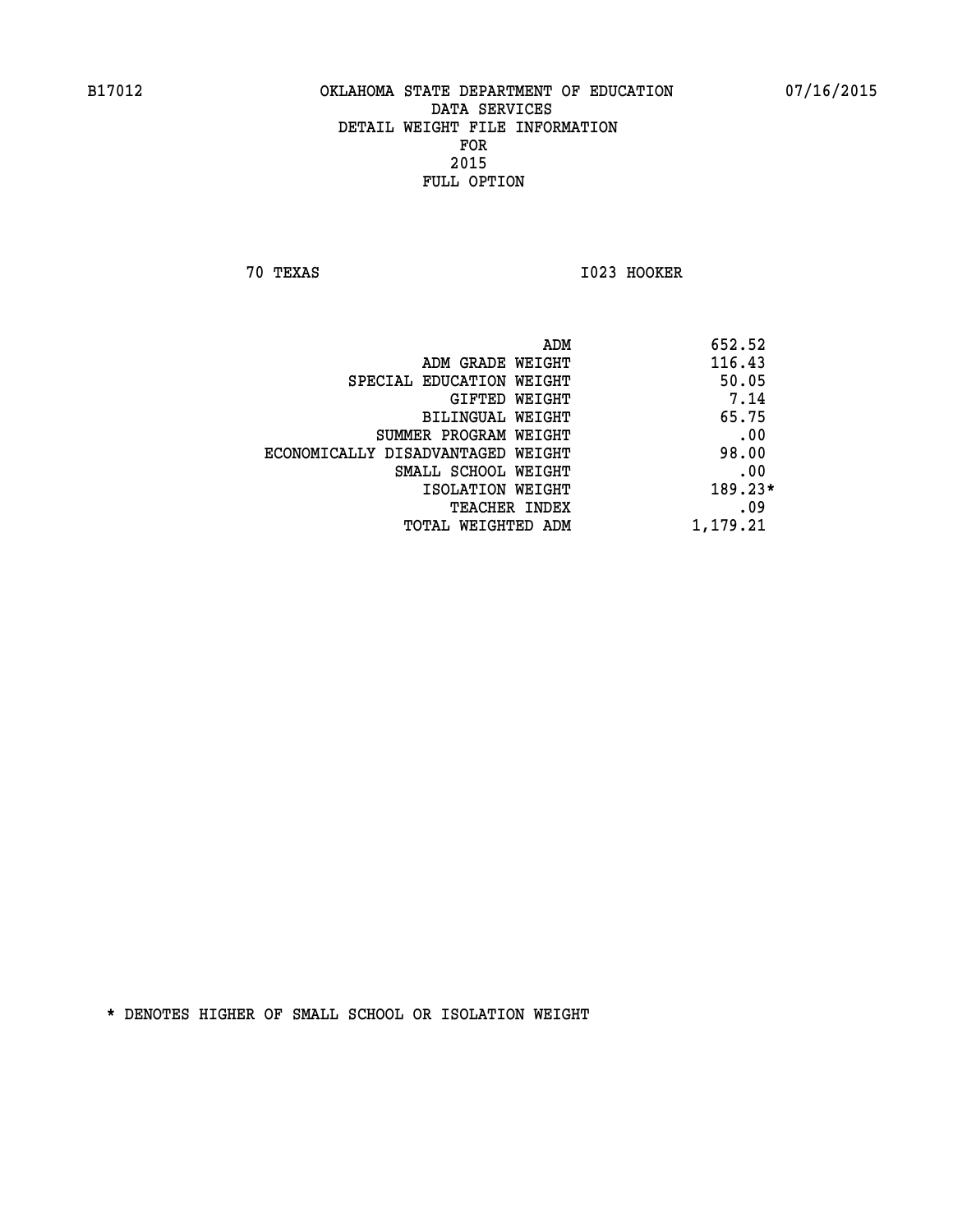**70 TEXAS I053 TYRONE** 

|                                   | ADM | 248.79   |
|-----------------------------------|-----|----------|
| ADM GRADE WEIGHT                  |     | 47.66    |
| SPECIAL EDUCATION WEIGHT          |     | 28.60    |
| GIFTED WEIGHT                     |     | 6.80     |
| BILINGUAL WEIGHT                  |     | 7.00     |
| SUMMER PROGRAM WEIGHT             |     | 1.20     |
| ECONOMICALLY DISADVANTAGED WEIGHT |     | 36.25    |
| SMALL SCHOOL WEIGHT               |     | $26.36*$ |
| ISOLATION WEIGHT                  |     | .00      |
| <b>TEACHER INDEX</b>              |     | .00      |
| TOTAL WEIGHTED ADM                |     | 402.66   |
|                                   |     |          |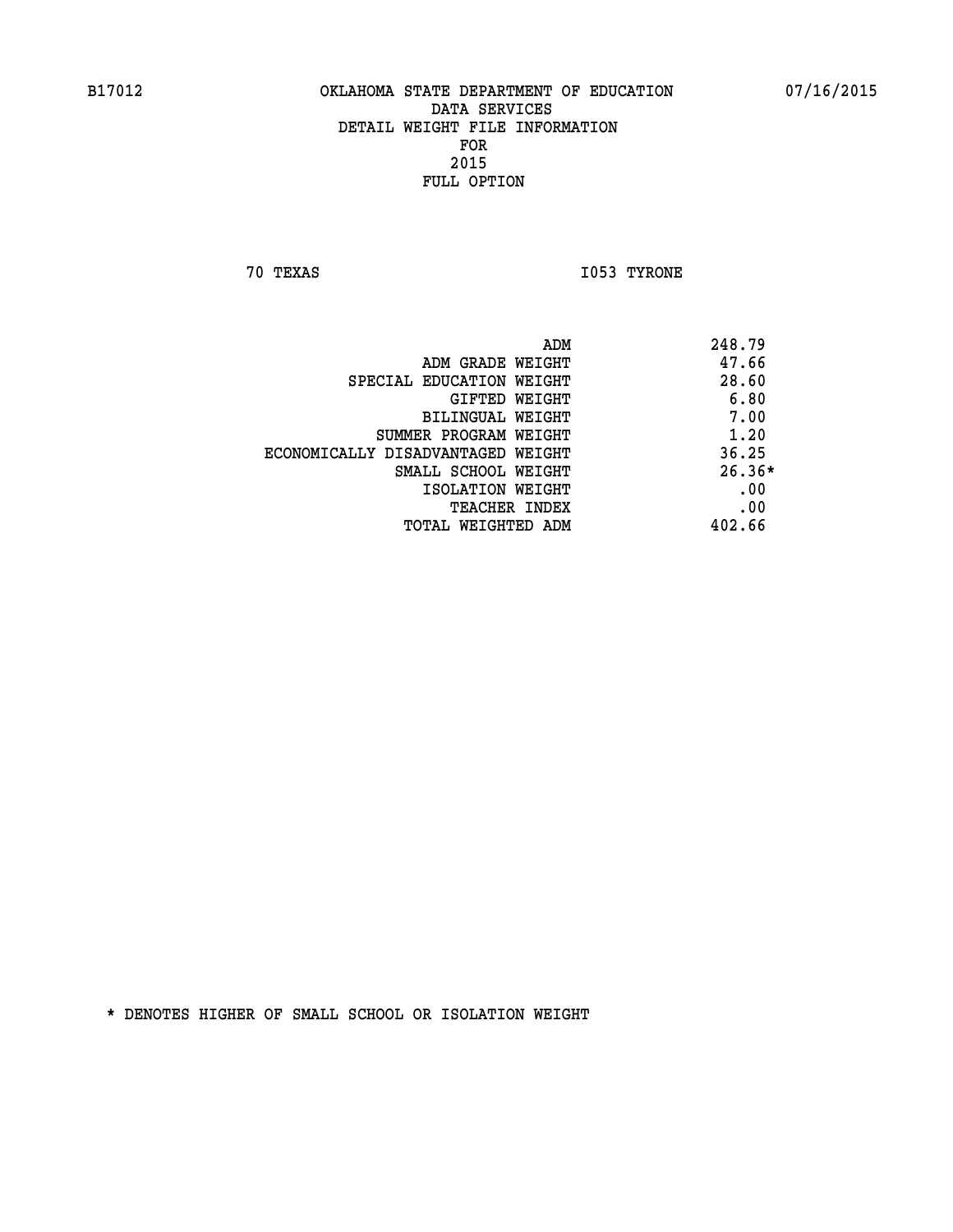**70 TEXAS I060 GOODWELL** 

|                                   | ADM | 249.29   |
|-----------------------------------|-----|----------|
| ADM GRADE WEIGHT                  |     | 48.71    |
| SPECIAL EDUCATION WEIGHT          |     | 13.25    |
| GIFTED WEIGHT                     |     | 6.80     |
| BILINGUAL WEIGHT                  |     | 6.00     |
| SUMMER PROGRAM WEIGHT             |     | .00      |
| ECONOMICALLY DISADVANTAGED WEIGHT |     | 21.25    |
| SMALL SCHOOL WEIGHT               |     | 26.36    |
| ISOLATION WEIGHT                  |     | $59.31*$ |
| <b>TEACHER INDEX</b>              |     | 1.72     |
| TOTAL WEIGHTED ADM                |     | 406.33   |
|                                   |     |          |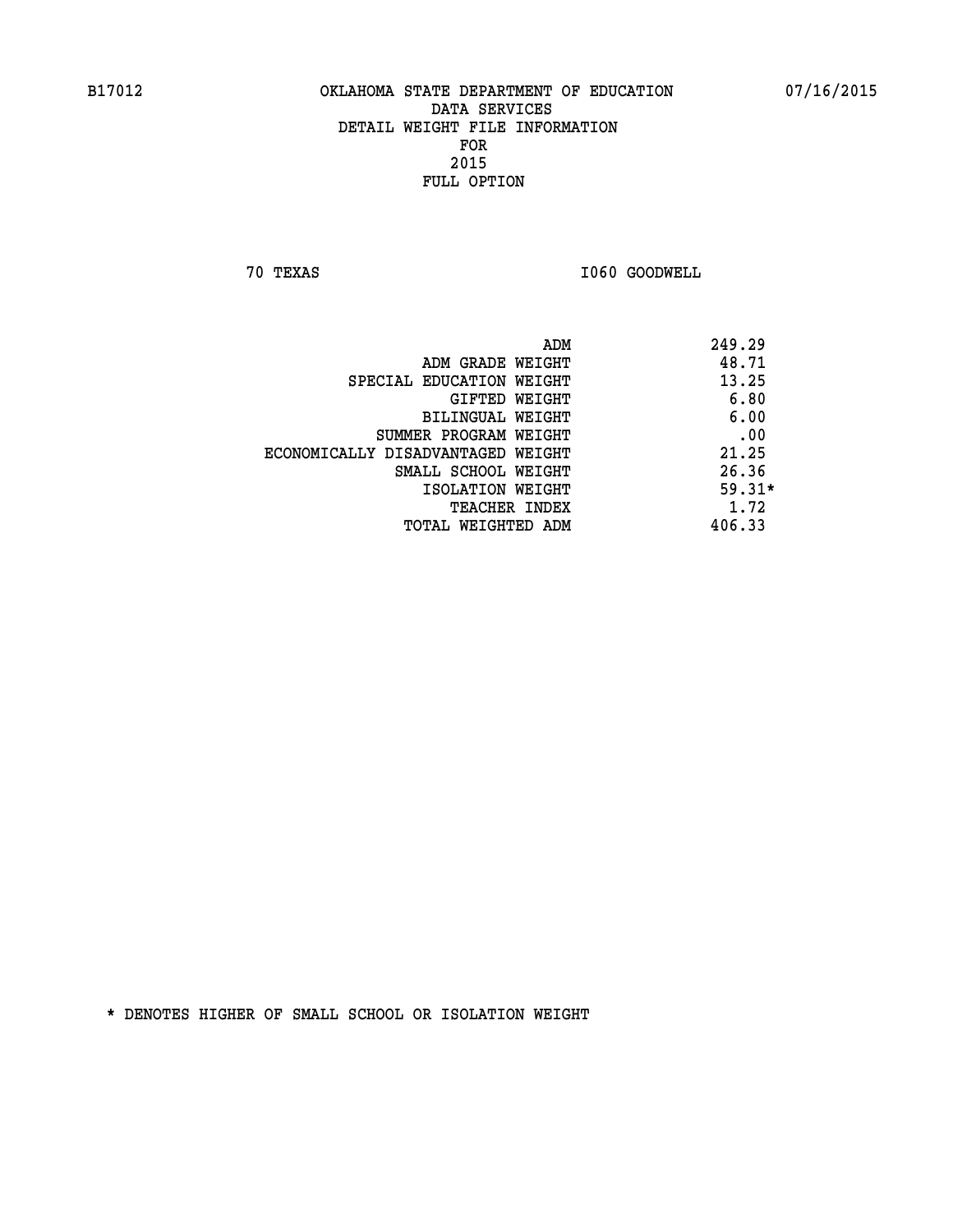**70 TEXAS I061 TEXHOMA** 

| ADM                               | 282.10    |
|-----------------------------------|-----------|
| ADM GRADE WEIGHT                  | 41.94     |
| SPECIAL EDUCATION WEIGHT          | 28.20     |
| GIFTED WEIGHT                     | 8.84      |
| BILINGUAL WEIGHT                  | 25.25     |
| SUMMER PROGRAM WEIGHT             | .00       |
| ECONOMICALLY DISADVANTAGED WEIGHT | 37.25     |
| SMALL SCHOOL WEIGHT               | 26.33     |
| ISOLATION WEIGHT                  | $144.80*$ |
| <b>TEACHER INDEX</b>              | .00       |
| TOTAL WEIGHTED ADM                | 568.38    |
|                                   |           |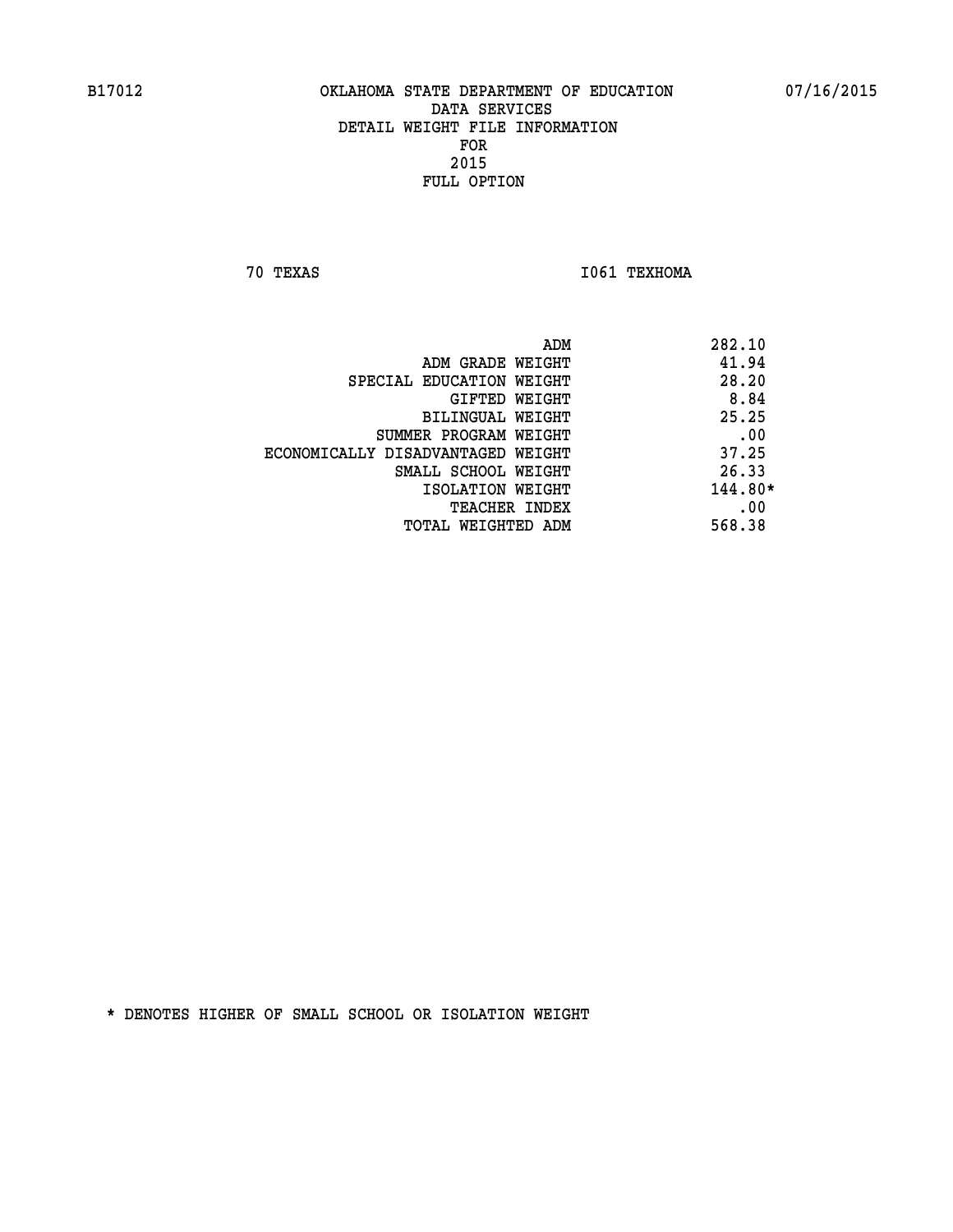**71 TILLMAN I008 TIPTON** 

| ADM                               | 321.05   |
|-----------------------------------|----------|
| ADM GRADE WEIGHT                  | 89.09    |
| SPECIAL EDUCATION WEIGHT          | 60.95    |
| GIFTED WEIGHT                     | 11.22    |
| BILINGUAL WEIGHT                  | 8.75     |
| SUMMER PROGRAM WEIGHT             | .00      |
| ECONOMICALLY DISADVANTAGED WEIGHT | 54.75    |
| SMALL SCHOOL WEIGHT               | 25.24    |
| ISOLATION WEIGHT                  | $50.92*$ |
| <b>TEACHER INDEX</b>              | 1.81     |
| TOTAL WEIGHTED ADM                | 598.54   |
|                                   |          |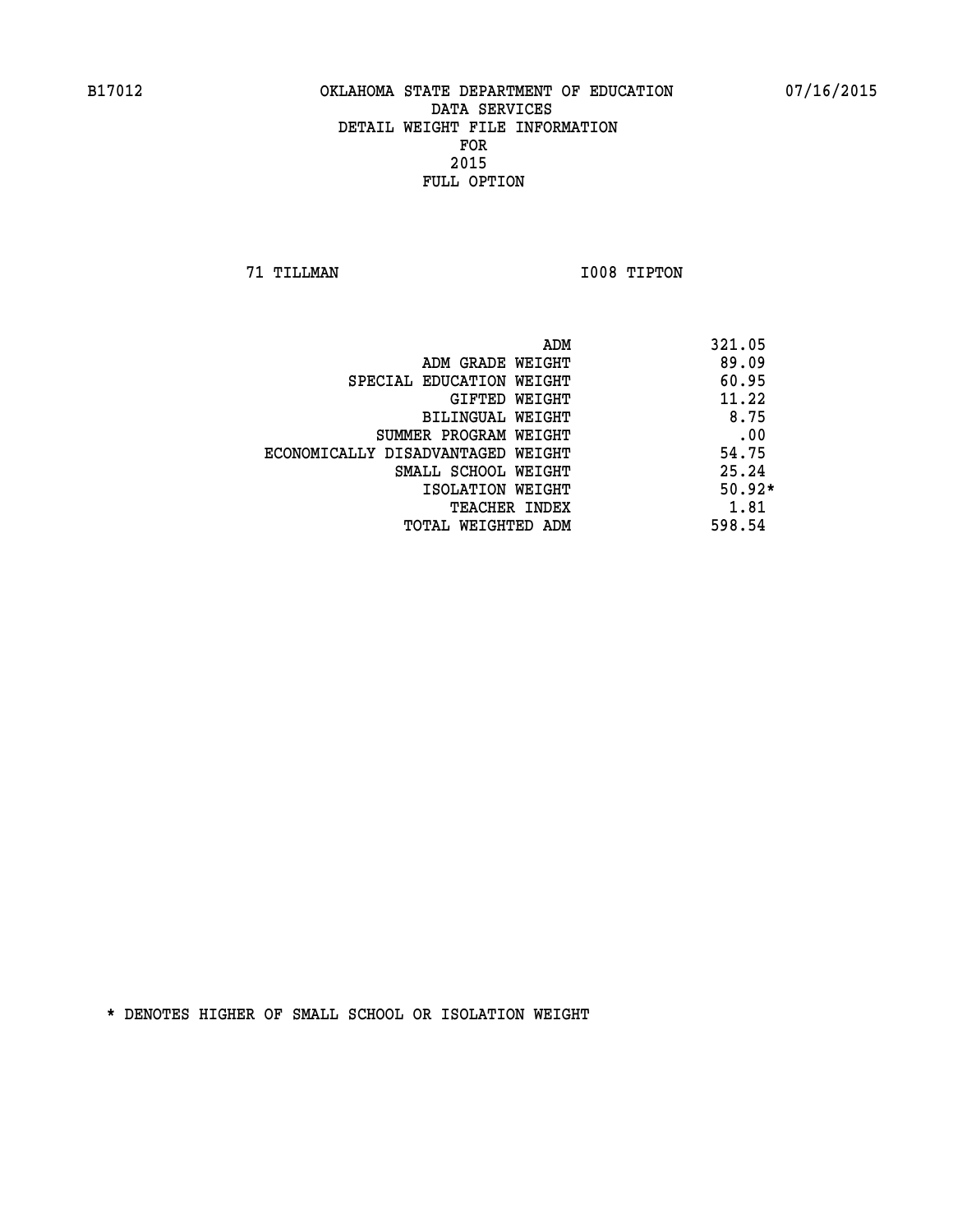**71 TILLMAN I009 DAVIDSON** 

|                                   | ADM | 72.95    |
|-----------------------------------|-----|----------|
| ADM GRADE WEIGHT                  |     | 12.27    |
| SPECIAL EDUCATION WEIGHT          |     | 12.80    |
| GIFTED WEIGHT                     |     | 2.72     |
| BILINGUAL WEIGHT                  |     | 4.75     |
| SUMMER PROGRAM WEIGHT             |     | .00      |
| ECONOMICALLY DISADVANTAGED WEIGHT |     | 16.75    |
| SMALL SCHOOL WEIGHT               |     | $12.58*$ |
| ISOLATION WEIGHT                  |     | .00      |
| TEACHER INDEX                     |     | 3.58     |
| TOTAL WEIGHTED ADM                |     | 138.40   |
|                                   |     |          |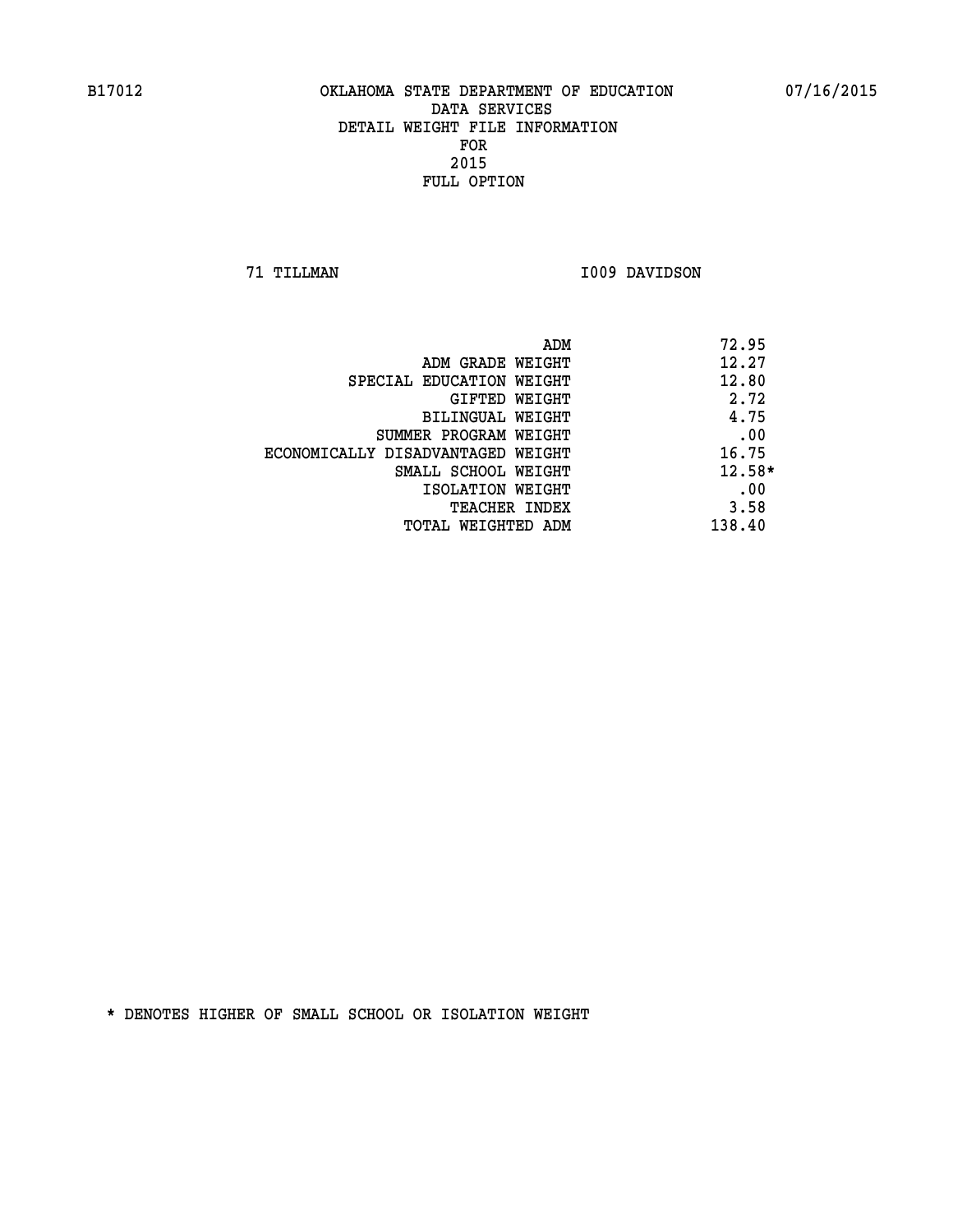**71 TILLMAN I158 FREDERICK** 

|                                   | ADM<br>868.59 |      |
|-----------------------------------|---------------|------|
| ADM GRADE WEIGHT                  | 171.01        |      |
| SPECIAL EDUCATION WEIGHT          | 84.95         |      |
| GIFTED WEIGHT                     | 34.68         |      |
| <b>BILINGUAL WEIGHT</b>           | 80.25         |      |
| SUMMER PROGRAM WEIGHT             |               | .00  |
| ECONOMICALLY DISADVANTAGED WEIGHT | 170.50        |      |
| SMALL SCHOOL WEIGHT               |               | .00  |
| ISOLATION WEIGHT                  |               | .00  |
| TEACHER INDEX                     |               | 2.66 |
| TOTAL WEIGHTED ADM                | 1,412.64      |      |
|                                   |               |      |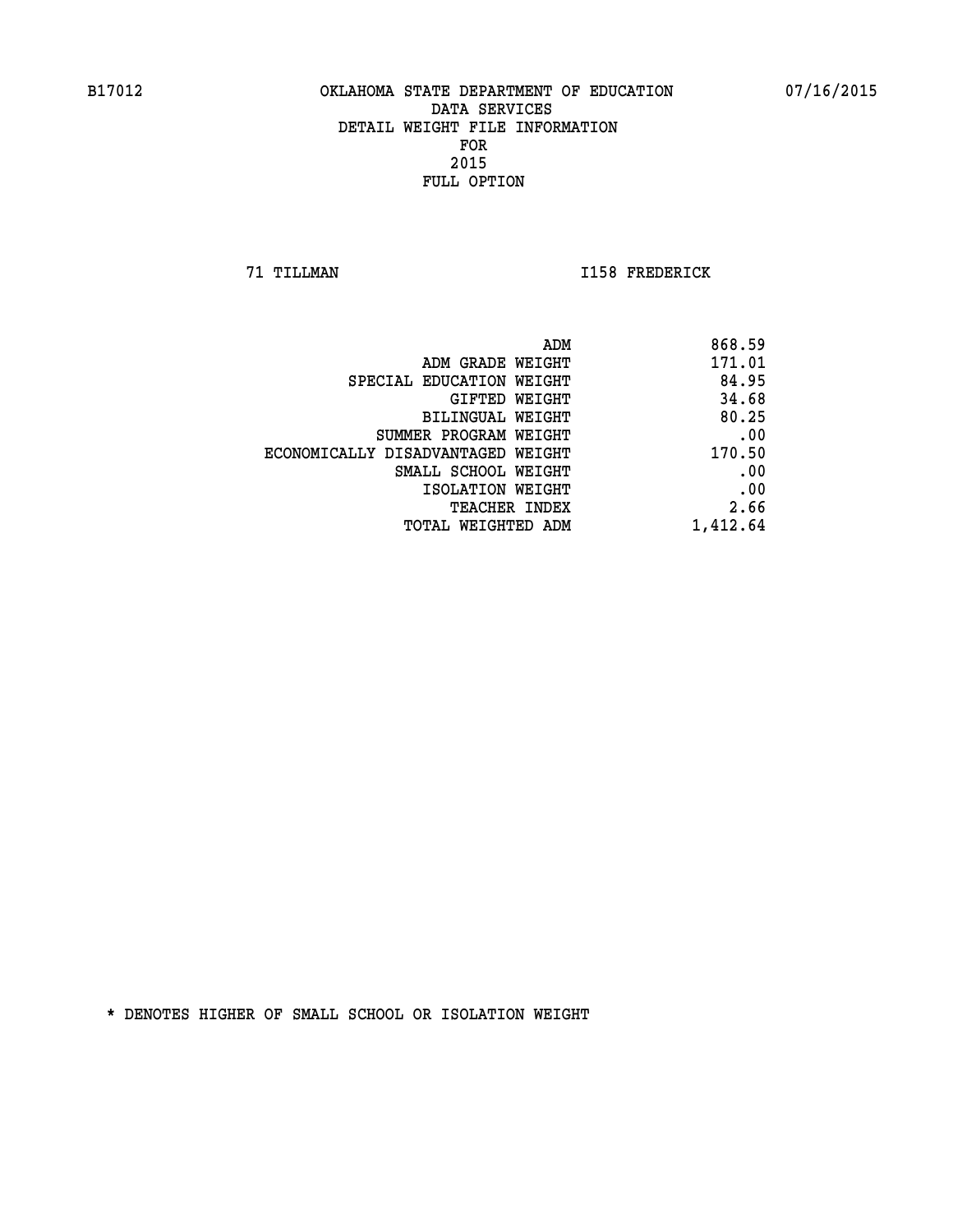**71 TILLMAN I249 GRANDFIELD** 

| ADM                               | 250.75   |
|-----------------------------------|----------|
| ADM GRADE WEIGHT                  | 50.16    |
| SPECIAL EDUCATION WEIGHT          | 20.90    |
| GIFTED WEIGHT                     | 14.62    |
| <b>BILINGUAL WEIGHT</b>           | 9.75     |
| SUMMER PROGRAM WEIGHT             | .00      |
| ECONOMICALLY DISADVANTAGED WEIGHT | 57.25    |
| SMALL SCHOOL WEIGHT               | 26.38    |
| ISOLATION WEIGHT                  | $50.40*$ |
| <b>TEACHER INDEX</b>              | .00      |
| TOTAL WEIGHTED ADM                | 453.83   |
|                                   |          |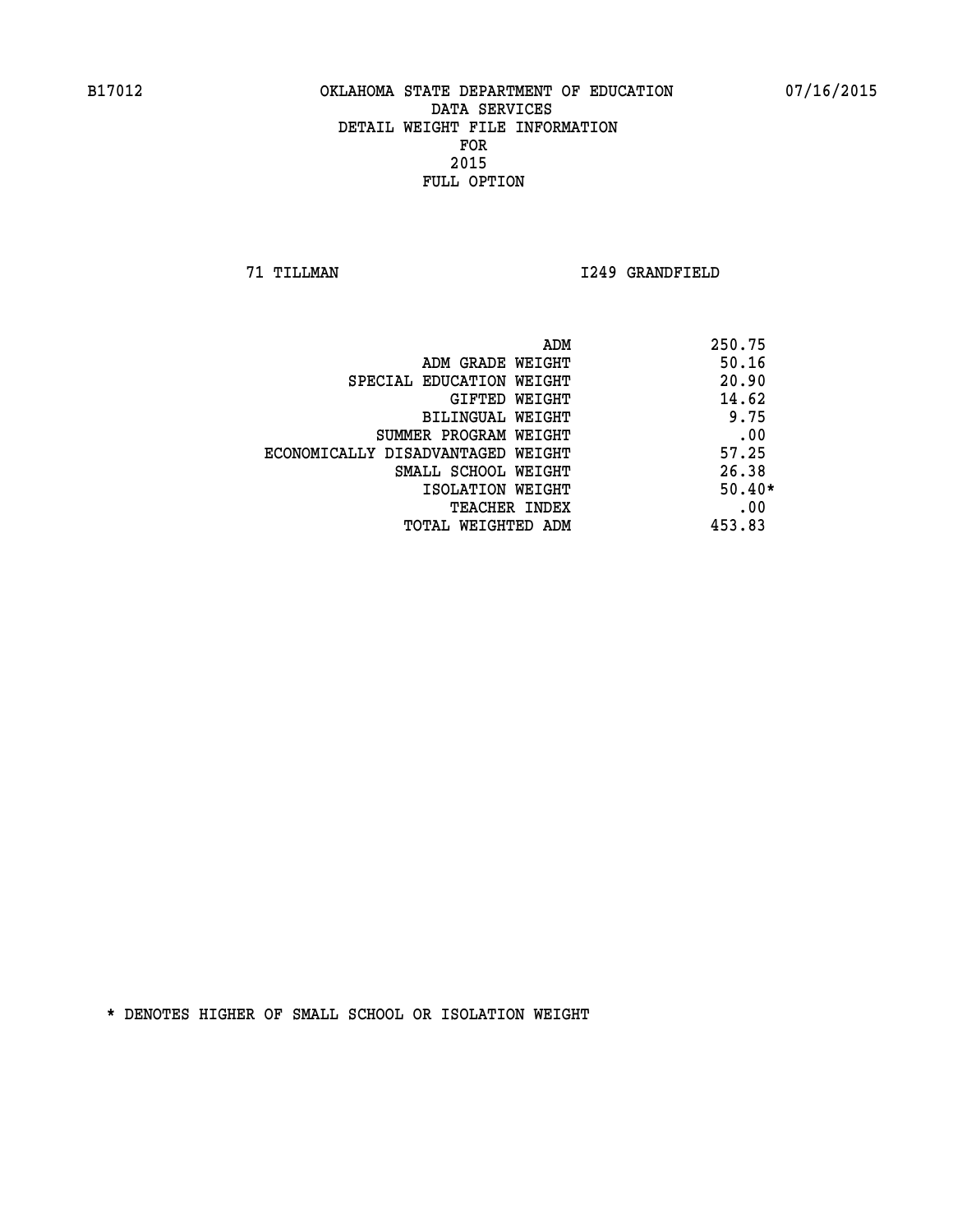**72 TULSA C015 KEYSTONE** 

| ADM                               | 306.36   |
|-----------------------------------|----------|
| ADM GRADE WEIGHT                  | 53.53    |
| SPECIAL EDUCATION WEIGHT          | 56.90    |
| GIFTED WEIGHT                     | 8.50     |
| BILINGUAL WEIGHT                  | .00      |
| SUMMER PROGRAM WEIGHT             | .00      |
| ECONOMICALLY DISADVANTAGED WEIGHT | 55.50    |
| SMALL SCHOOL WEIGHT               | $25.79*$ |
| ISOLATION WEIGHT                  | .00      |
| <b>TEACHER INDEX</b>              | 19.77    |
| TOTAL WEIGHTED ADM                | 526.35   |
|                                   |          |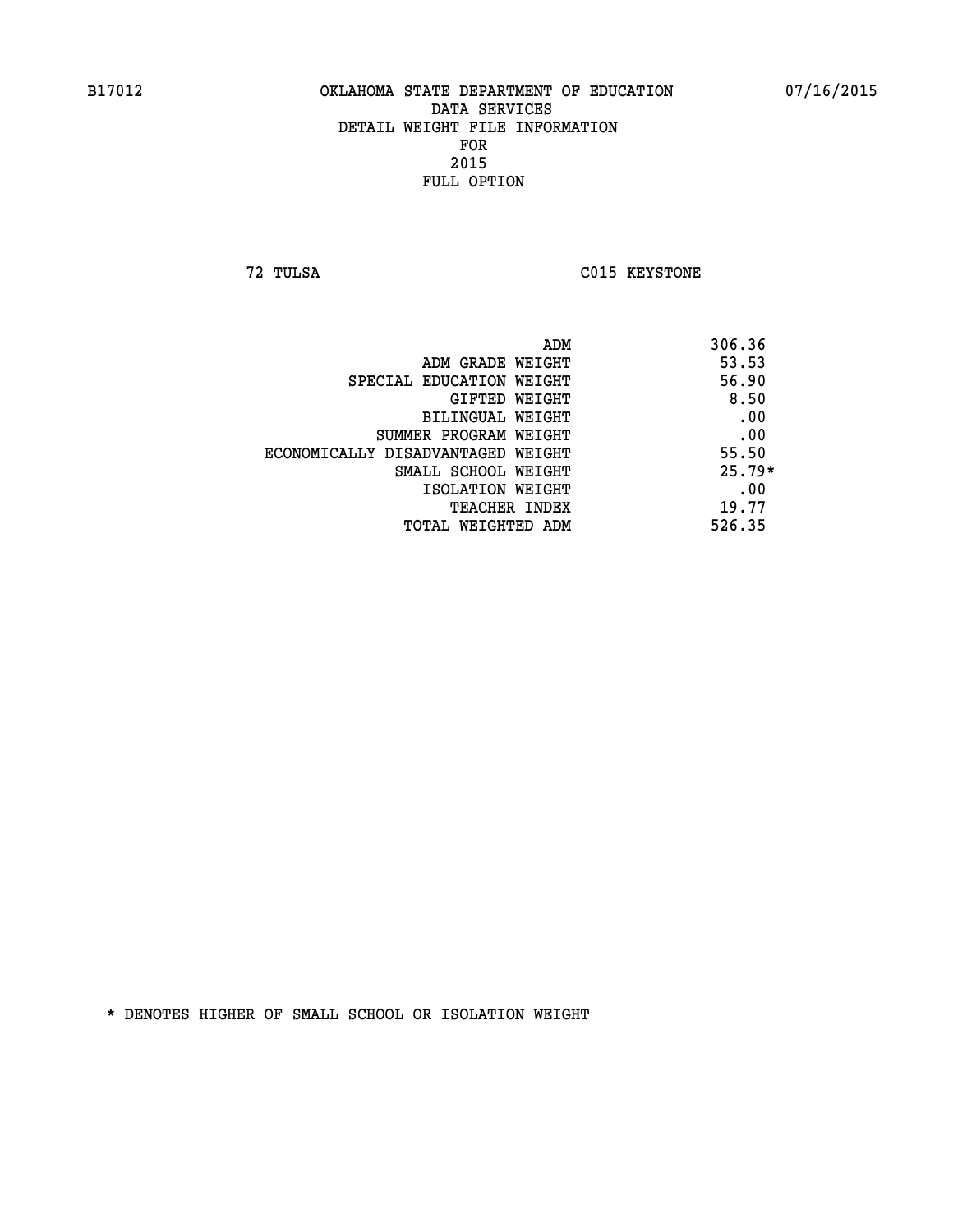**72 TULSA E004 TULSA CHARTER: SCHL AR**

|                                   | 297.72<br>ADM |     |
|-----------------------------------|---------------|-----|
| ADM GRADE WEIGHT                  | 59.54         |     |
| SPECIAL EDUCATION WEIGHT          | 41.90         |     |
| GIFTED WEIGHT                     | 17.68         |     |
| BILINGUAL WEIGHT                  | 3.00          |     |
| SUMMER PROGRAM WEIGHT             |               | .00 |
| ECONOMICALLY DISADVANTAGED WEIGHT | 28.75         |     |
| SMALL SCHOOL WEIGHT               |               | .00 |
| ISOLATION WEIGHT                  |               | .00 |
| <b>TEACHER INDEX</b>              |               | .00 |
| TOTAL WEIGHTED ADM                | 448.59        |     |
|                                   |               |     |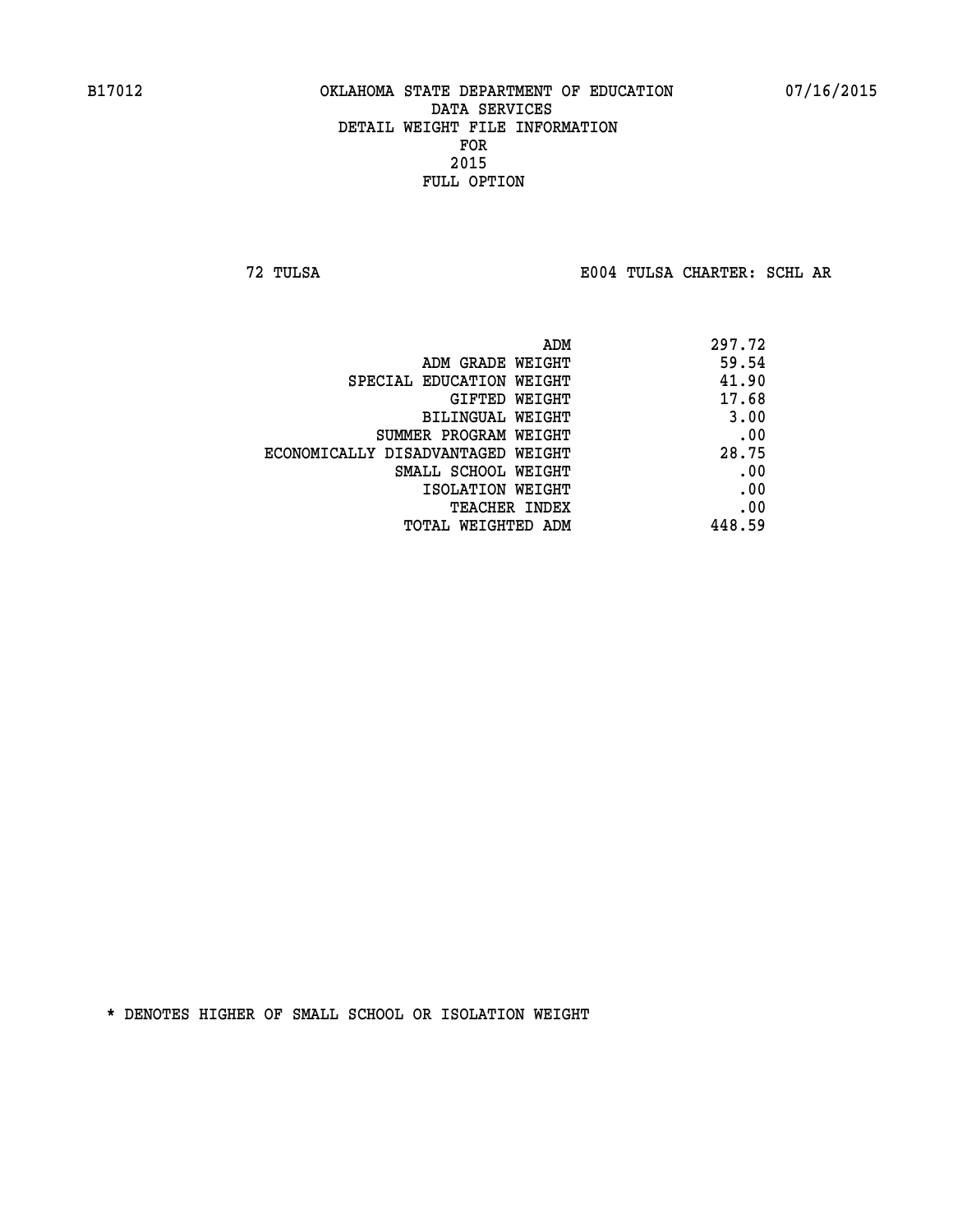**72 TULSA E005 TULSA CHARTER: KIPP TU**

| ADM                               | 344.50 |
|-----------------------------------|--------|
| ADM GRADE WEIGHT                  | 35.96  |
| SPECIAL EDUCATION WEIGHT          | 44.00  |
| GIFTED WEIGHT                     | 4.08   |
| BILINGUAL WEIGHT                  | 1.75   |
| SUMMER PROGRAM WEIGHT             | .00    |
| ECONOMICALLY DISADVANTAGED WEIGHT | 85.25  |
| SMALL SCHOOL WEIGHT               | .00    |
| ISOLATION WEIGHT                  | .00    |
| <b>TEACHER INDEX</b>              | .00    |
| TOTAL WEIGHTED ADM                | 515.54 |
|                                   |        |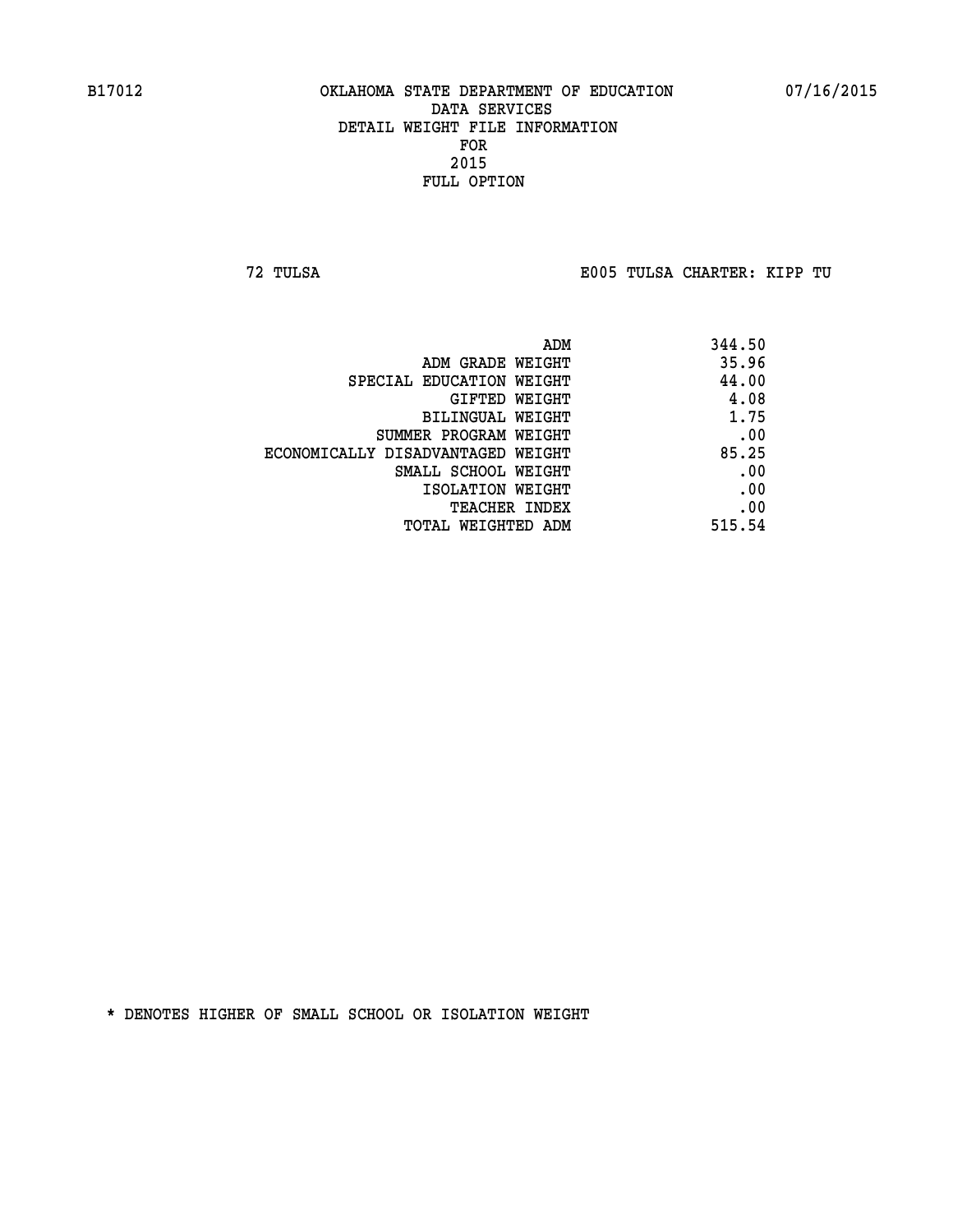**72 TULSA E006 TULSA CHARTER: LIGHTHO**

|                                   | 373.01<br>ADM |  |
|-----------------------------------|---------------|--|
| ADM GRADE WEIGHT                  | 69.24         |  |
| SPECIAL EDUCATION WEIGHT          | 96.20         |  |
| <b>GIFTED WEIGHT</b>              | 10.88         |  |
| BILINGUAL WEIGHT                  | 7.75          |  |
| SUMMER PROGRAM WEIGHT             | .00           |  |
| ECONOMICALLY DISADVANTAGED WEIGHT | 90.00         |  |
| SMALL SCHOOL WEIGHT               | .00           |  |
| ISOLATION WEIGHT                  | .00           |  |
| <b>TEACHER INDEX</b>              | .00           |  |
| TOTAL WEIGHTED ADM                | 647.08        |  |
|                                   |               |  |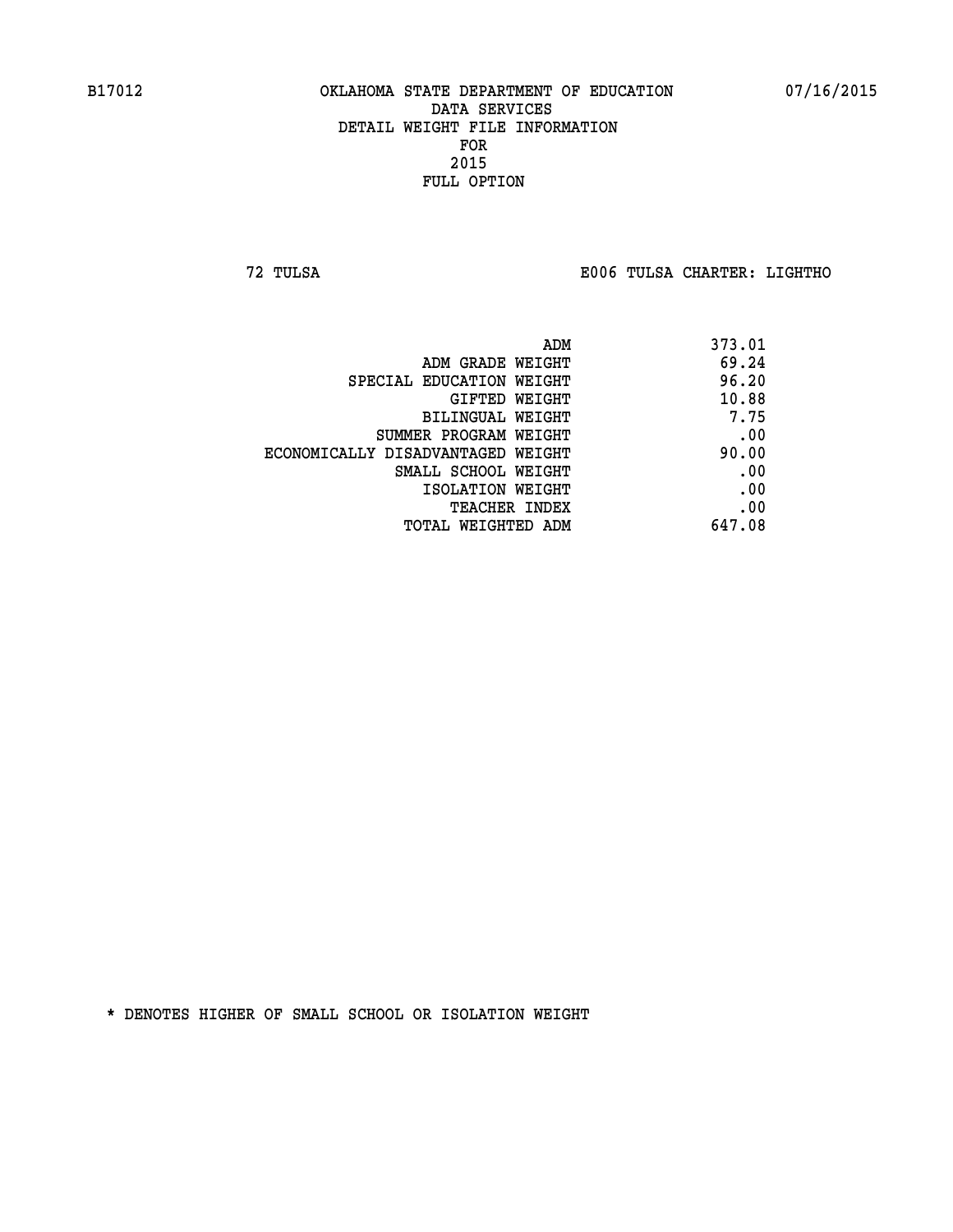**72 TULSA G001 DEBORAH BROWN (CHARTER**

| 257.34 |
|--------|
| 92.28  |
| 1.20   |
| .00    |
| .00    |
| .00    |
| 62.00  |
| .00    |
| .00    |
| 16.38  |
| 429.20 |
|        |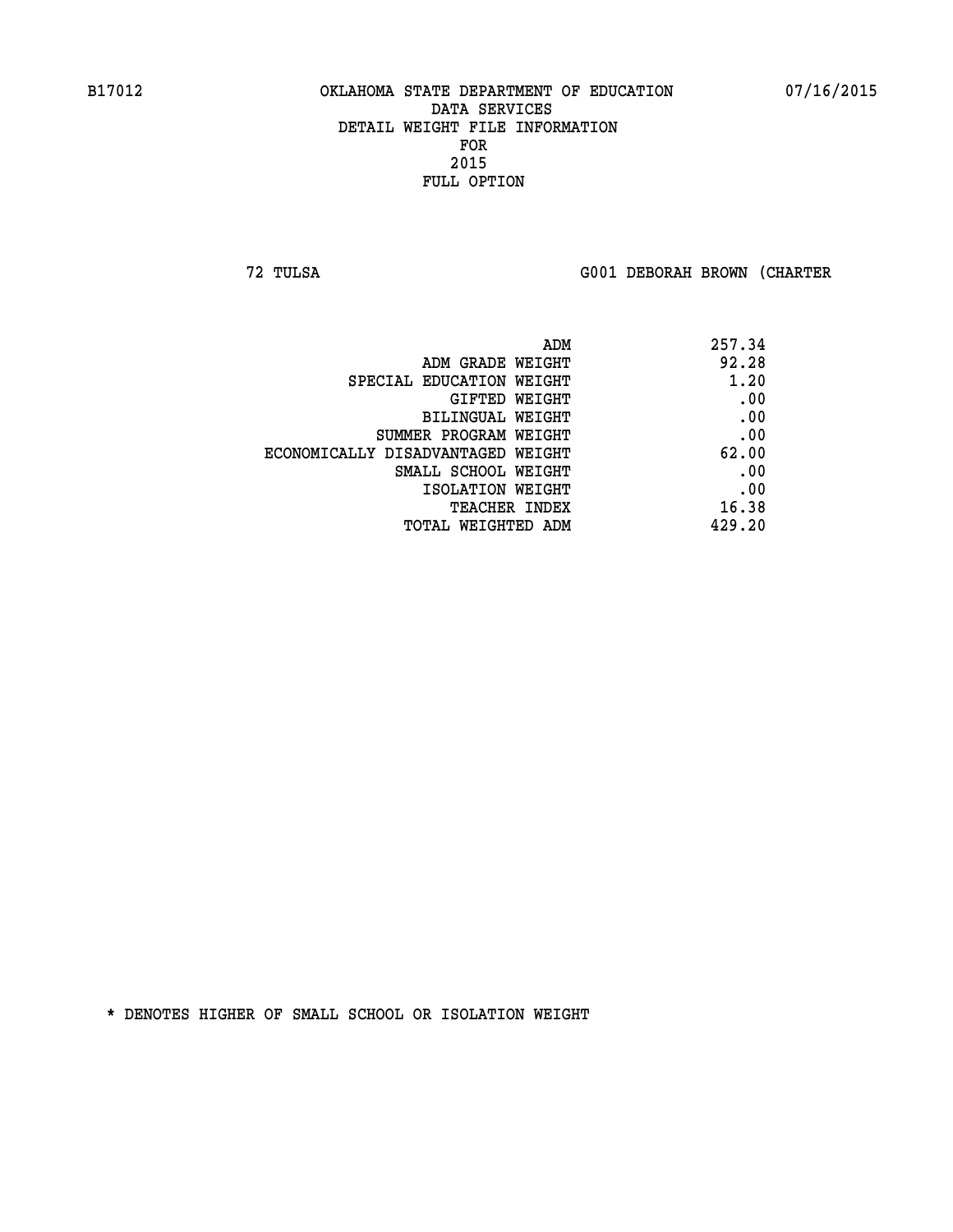**72 TULSA G003 DISCOVERY SCHOOLS OF T**

| ADM                               | 971.95   |
|-----------------------------------|----------|
| ADM GRADE WEIGHT                  | 177.56   |
| SPECIAL EDUCATION WEIGHT          | 46.45    |
| GIFTED WEIGHT                     | 34.00    |
| BILINGUAL WEIGHT                  | 98.00    |
| SUMMER PROGRAM WEIGHT             | .00      |
| ECONOMICALLY DISADVANTAGED WEIGHT | 193.00   |
| SMALL SCHOOL WEIGHT               | .00      |
| ISOLATION WEIGHT                  | .00      |
| <b>TEACHER INDEX</b>              | .00      |
| TOTAL WEIGHTED ADM                | 1,520.96 |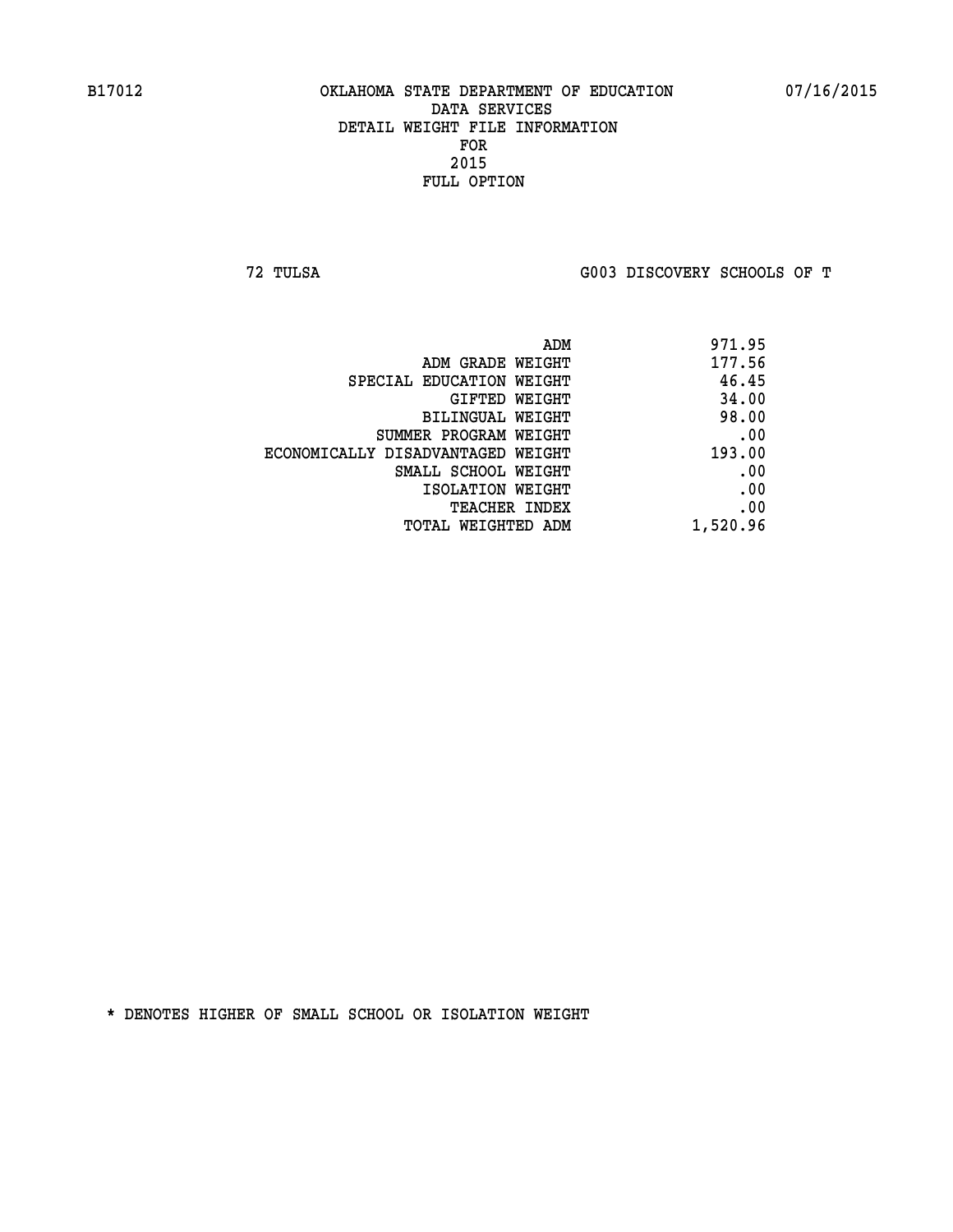**72 TULSA G004 SANKOFA MIDDLE SCHL (C**

| ADM                               | 121.93 |
|-----------------------------------|--------|
| ADM GRADE WEIGHT                  | 4.75   |
| SPECIAL EDUCATION WEIGHT          | 10.60  |
| GIFTED WEIGHT                     | .00    |
| BILINGUAL WEIGHT                  | .00    |
| SUMMER PROGRAM WEIGHT             | .00    |
| ECONOMICALLY DISADVANTAGED WEIGHT | 30.00  |
| SMALL SCHOOL WEIGHT               | .00    |
| ISOLATION WEIGHT                  | .00    |
| TEACHER INDEX                     | .00    |
| TOTAL WEIGHTED ADM                | 167.28 |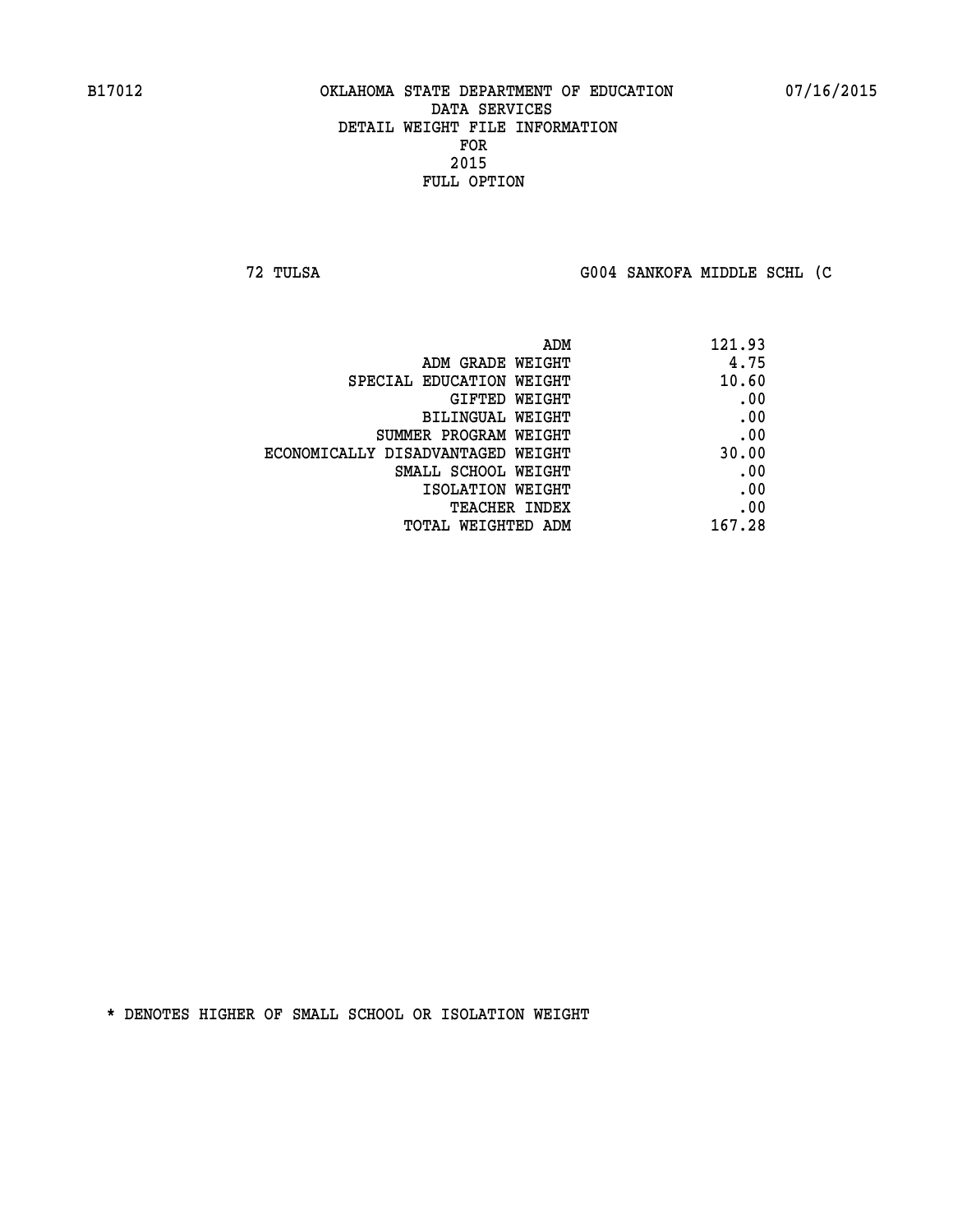**72 TULSA I001 TULSA** 

|                                   | ADM<br>39,497.26 |  |
|-----------------------------------|------------------|--|
| ADM GRADE WEIGHT                  | 8,215.97         |  |
| SPECIAL EDUCATION WEIGHT          | 6,222.40         |  |
| GIFTED WEIGHT                     | 1,546.66         |  |
| BILINGUAL WEIGHT                  | 2,724.25         |  |
| SUMMER PROGRAM WEIGHT             | 30.00            |  |
| ECONOMICALLY DISADVANTAGED WEIGHT | 9,083.00         |  |
| SMALL SCHOOL WEIGHT               | .00              |  |
| ISOLATION WEIGHT                  | .00              |  |
| <b>TEACHER INDEX</b>              | .00              |  |
| TOTAL WEIGHTED ADM                | 67,319.54        |  |
|                                   |                  |  |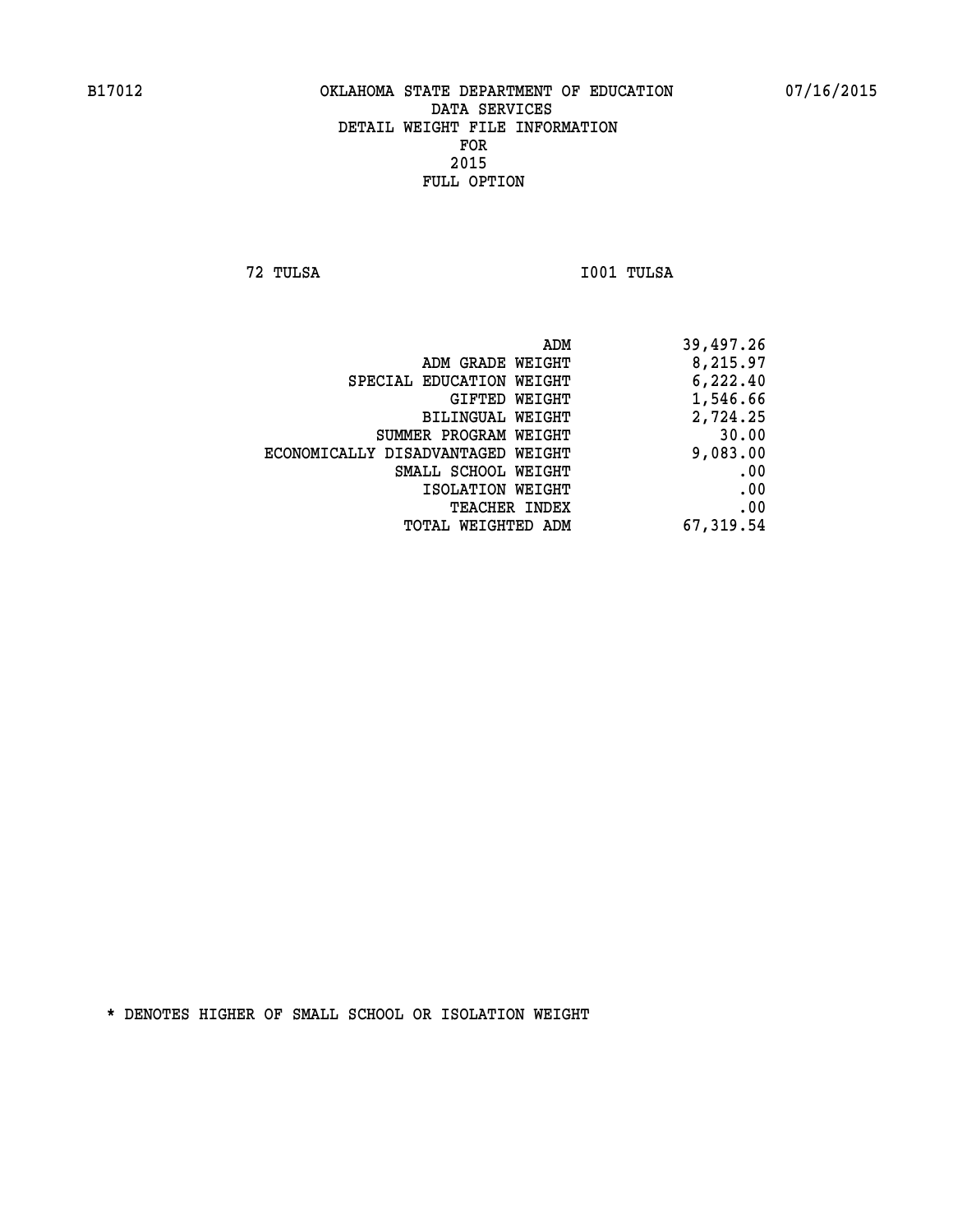**72 TULSA I002 SAND SPRINGS** 

| 1,074.29<br>ADM GRADE WEIGHT<br>850.60<br>SPECIAL EDUCATION WEIGHT<br>175.44<br>GIFTED WEIGHT<br>23.50<br>BILINGUAL WEIGHT<br>3.60<br>SUMMER PROGRAM WEIGHT<br>804.50<br>ECONOMICALLY DISADVANTAGED WEIGHT<br>SMALL SCHOOL WEIGHT |
|-----------------------------------------------------------------------------------------------------------------------------------------------------------------------------------------------------------------------------------|
|                                                                                                                                                                                                                                   |
|                                                                                                                                                                                                                                   |
|                                                                                                                                                                                                                                   |
|                                                                                                                                                                                                                                   |
|                                                                                                                                                                                                                                   |
|                                                                                                                                                                                                                                   |
|                                                                                                                                                                                                                                   |
| ISOLATION WEIGHT                                                                                                                                                                                                                  |
| TEACHER INDEX                                                                                                                                                                                                                     |
| 8,199.37<br>TOTAL WEIGHTED ADM                                                                                                                                                                                                    |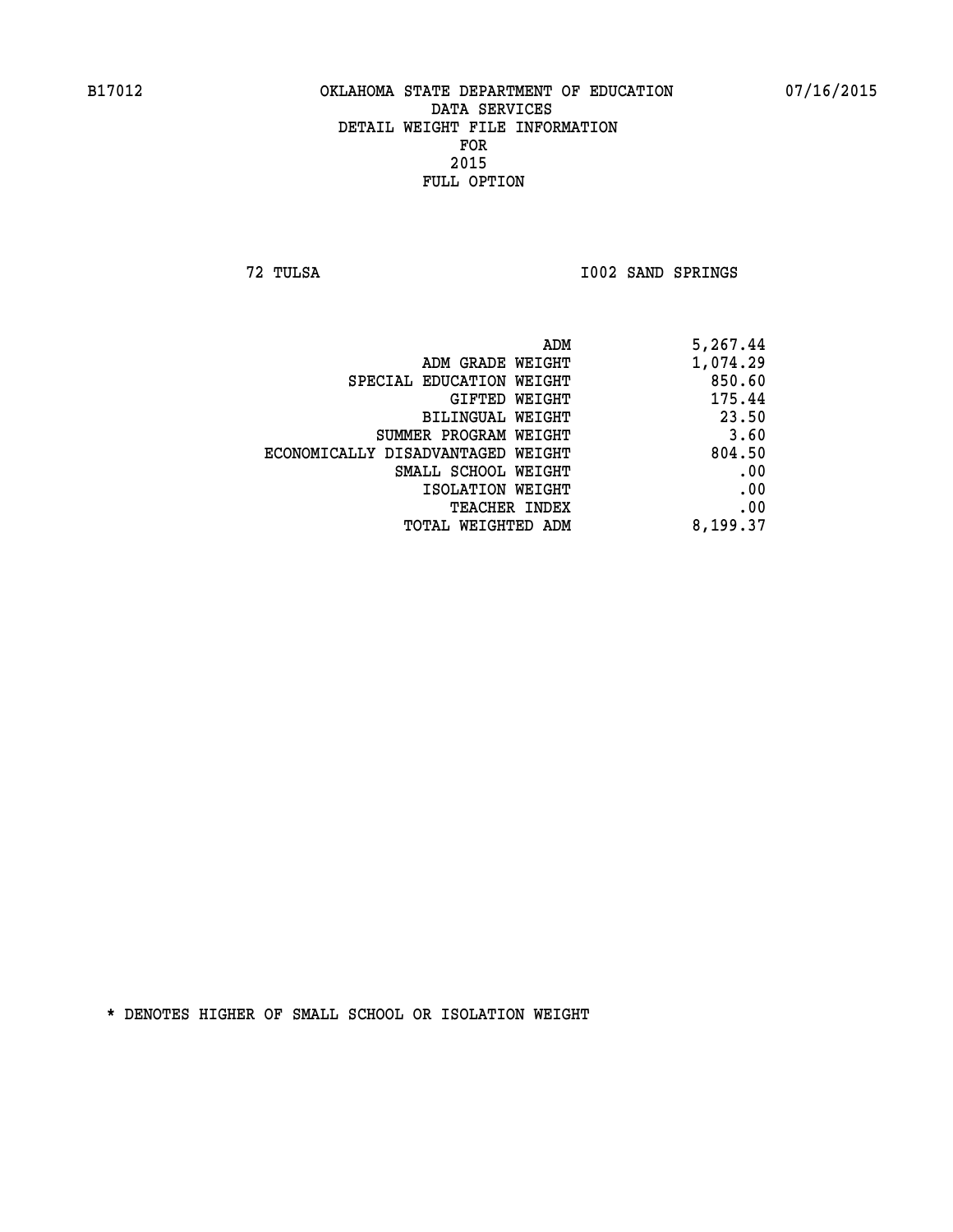**72 TULSA I003 BROKEN ARROW** 

|                                   | ADM<br>18,364.46 |
|-----------------------------------|------------------|
| ADM GRADE WEIGHT                  | 3,632.15         |
| SPECIAL EDUCATION WEIGHT          | 2,573.70         |
| GIFTED WEIGHT                     | 1,107.04         |
| BILINGUAL WEIGHT                  | 271.50           |
| SUMMER PROGRAM WEIGHT             | 15.60            |
| ECONOMICALLY DISADVANTAGED WEIGHT | 1,907.25         |
| SMALL SCHOOL WEIGHT               | .00              |
| ISOLATION WEIGHT                  | .00              |
| TEACHER INDEX                     | .00              |
| TOTAL WEIGHTED ADM                | 27,871.70        |
|                                   |                  |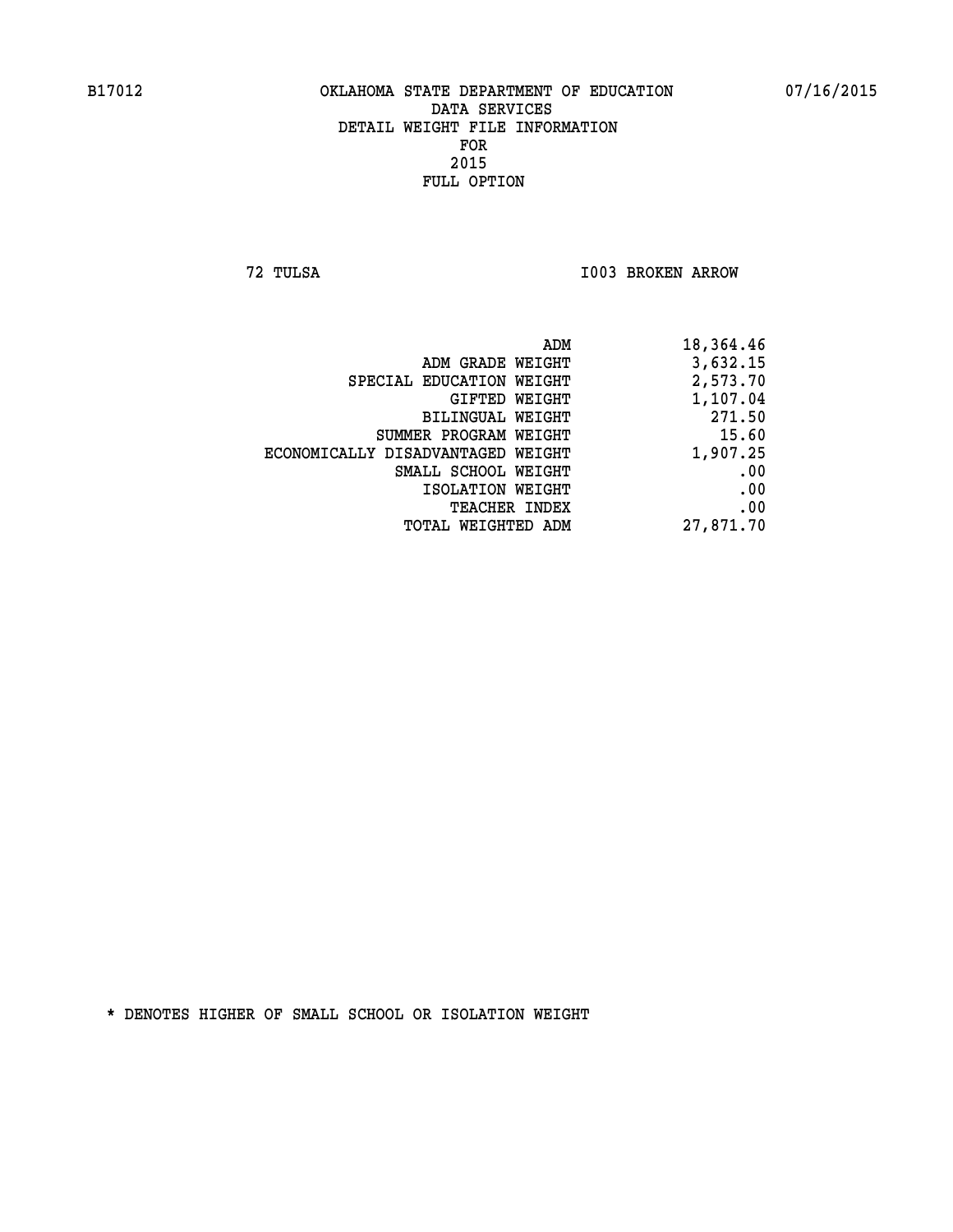**72 TULSA I004 BIXBY** 

| 5,807.73 |
|----------|
| 983.92   |
| 805.25   |
| 431.80   |
| 69.00    |
| .00      |
| 362.00   |
| .00      |
| .00      |
| .00      |
| 8,459.70 |
|          |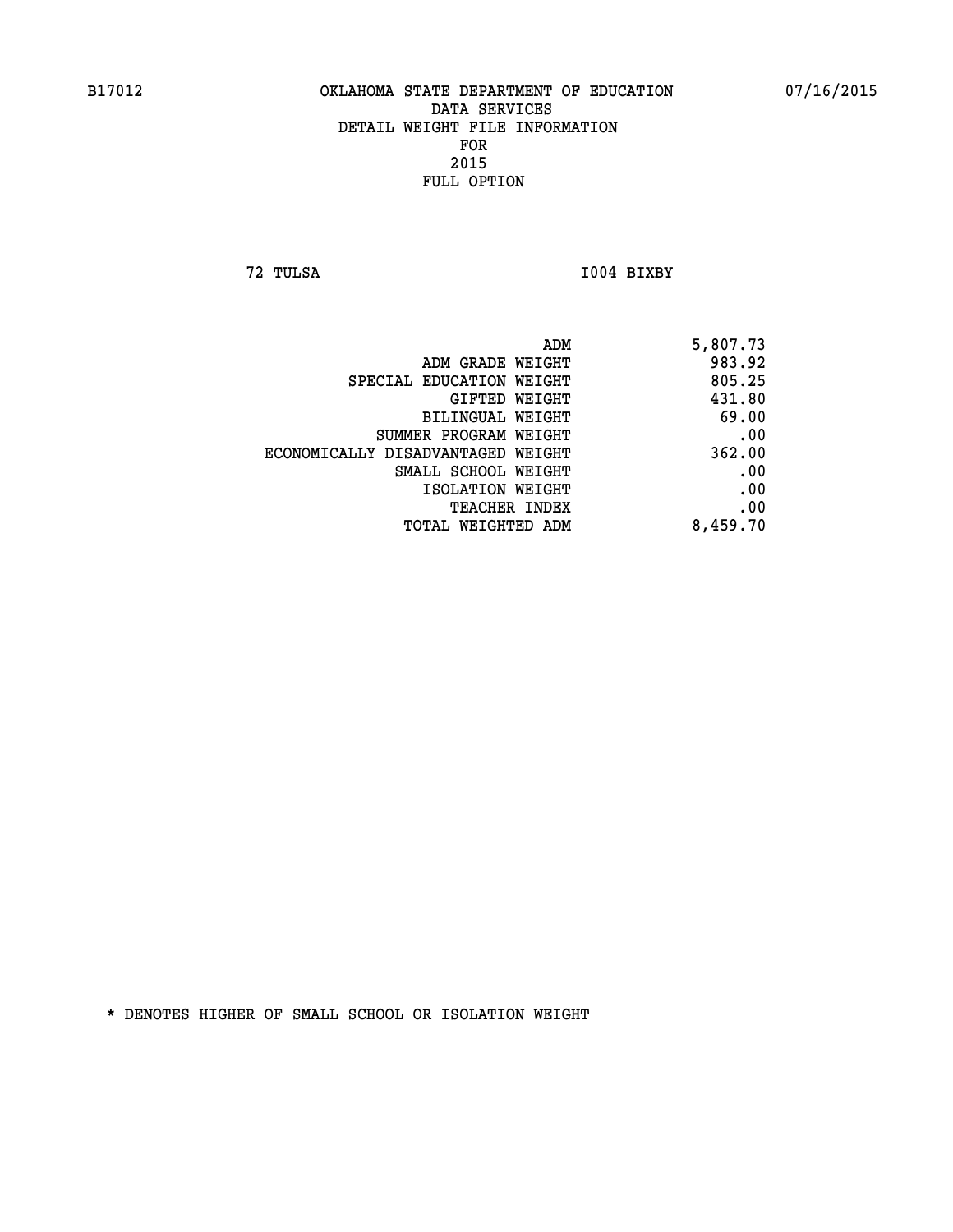**72 TULSA I005 JENKS** 

| ADM                               | 11,376.25 |
|-----------------------------------|-----------|
| ADM GRADE WEIGHT                  | 2,203.53  |
| SPECIAL EDUCATION WEIGHT          | 1,717.25  |
| GIFTED WEIGHT                     | 632.06    |
| BILINGUAL WEIGHT                  | 384.75    |
| SUMMER PROGRAM WEIGHT             | .00       |
| ECONOMICALLY DISADVANTAGED WEIGHT | 1,051.75  |
| SMALL SCHOOL WEIGHT               | .00       |
| ISOLATION WEIGHT                  | .00       |
| <b>TEACHER INDEX</b>              | .00       |
| TOTAL WEIGHTED ADM                | 17,365.59 |
|                                   |           |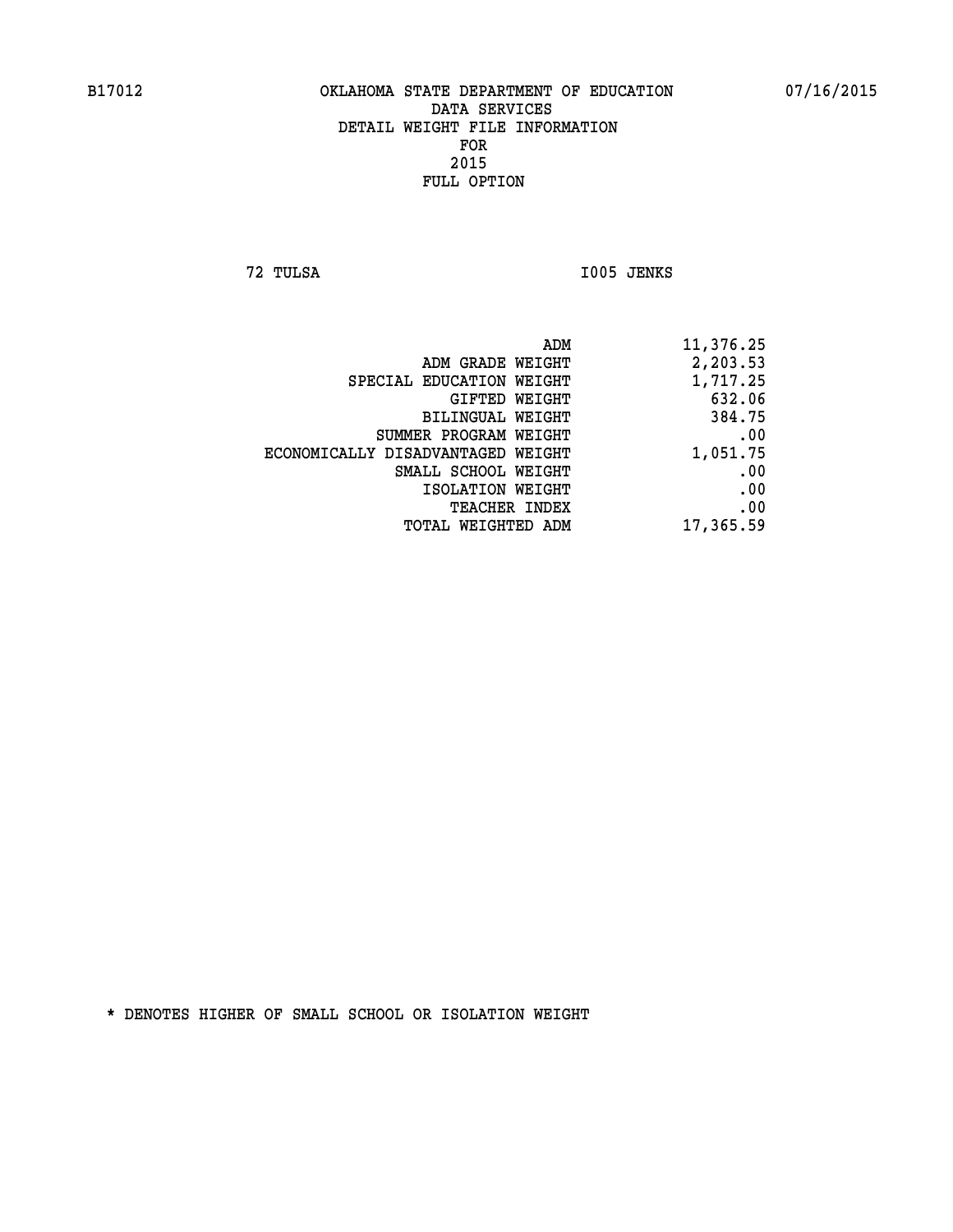**72 TULSA I006 COLLINSVILLE** 

| ADM                               | 2,679.06 |
|-----------------------------------|----------|
| ADM GRADE WEIGHT                  | 438.90   |
| SPECIAL EDUCATION WEIGHT          | 321.45   |
| GIFTED WEIGHT                     | 93.84    |
| BILINGUAL WEIGHT                  | 24.75    |
| SUMMER PROGRAM WEIGHT             | .00      |
| ECONOMICALLY DISADVANTAGED WEIGHT | 272.50   |
| SMALL SCHOOL WEIGHT               | .00      |
| ISOLATION WEIGHT                  | .00      |
| <b>TEACHER INDEX</b>              | 2.37     |
| <b>TOTAL WEIGHTED ADM</b>         | 3,832.87 |
|                                   |          |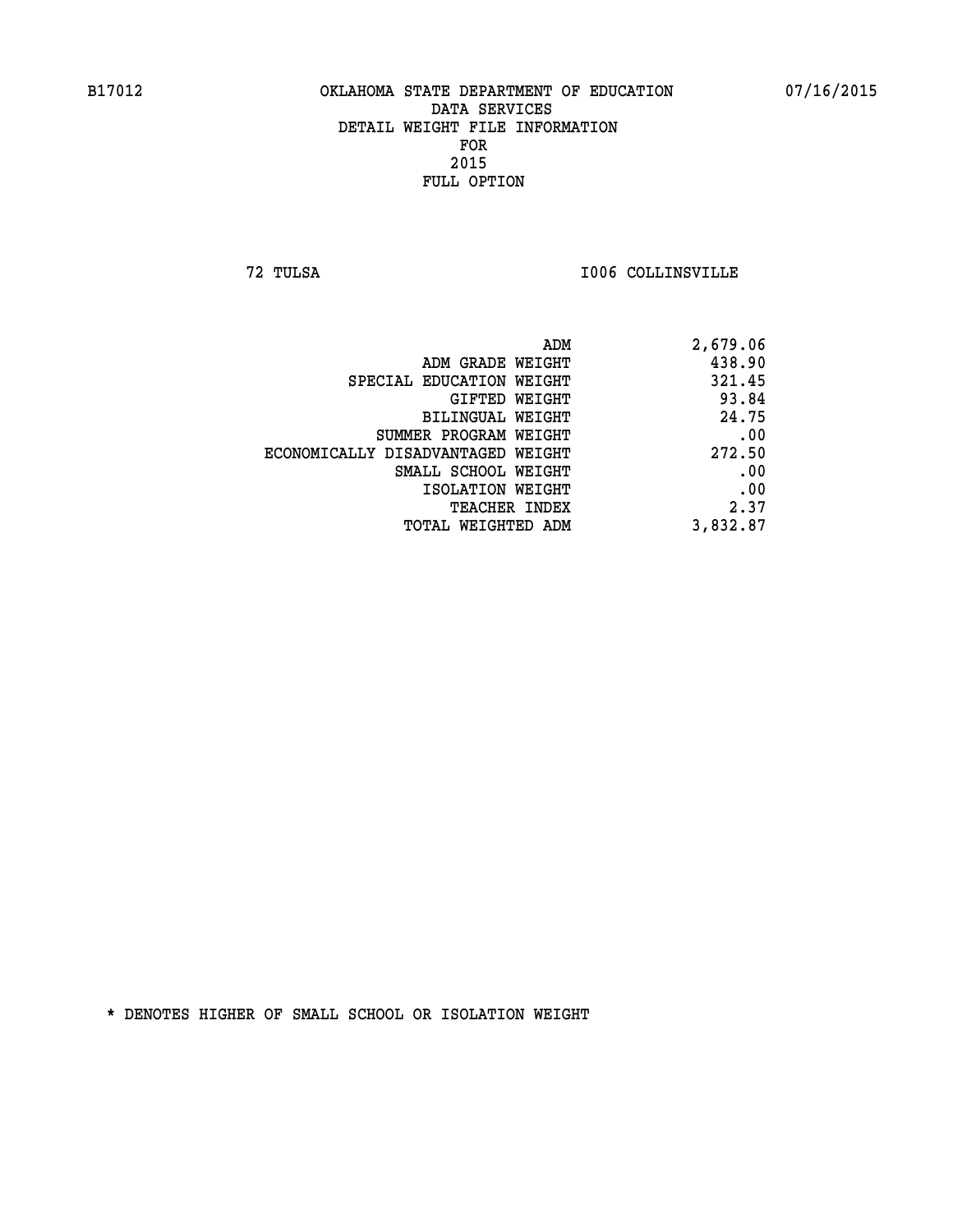**72 TULSA I007 SKIATOOK** 

| 2,538.46 |
|----------|
| 447.70   |
| 333.60   |
| 84.32    |
| 9.25     |
| .00      |
| 319.50   |
| .00      |
| .00      |
| 25.12    |
| 3,757.95 |
|          |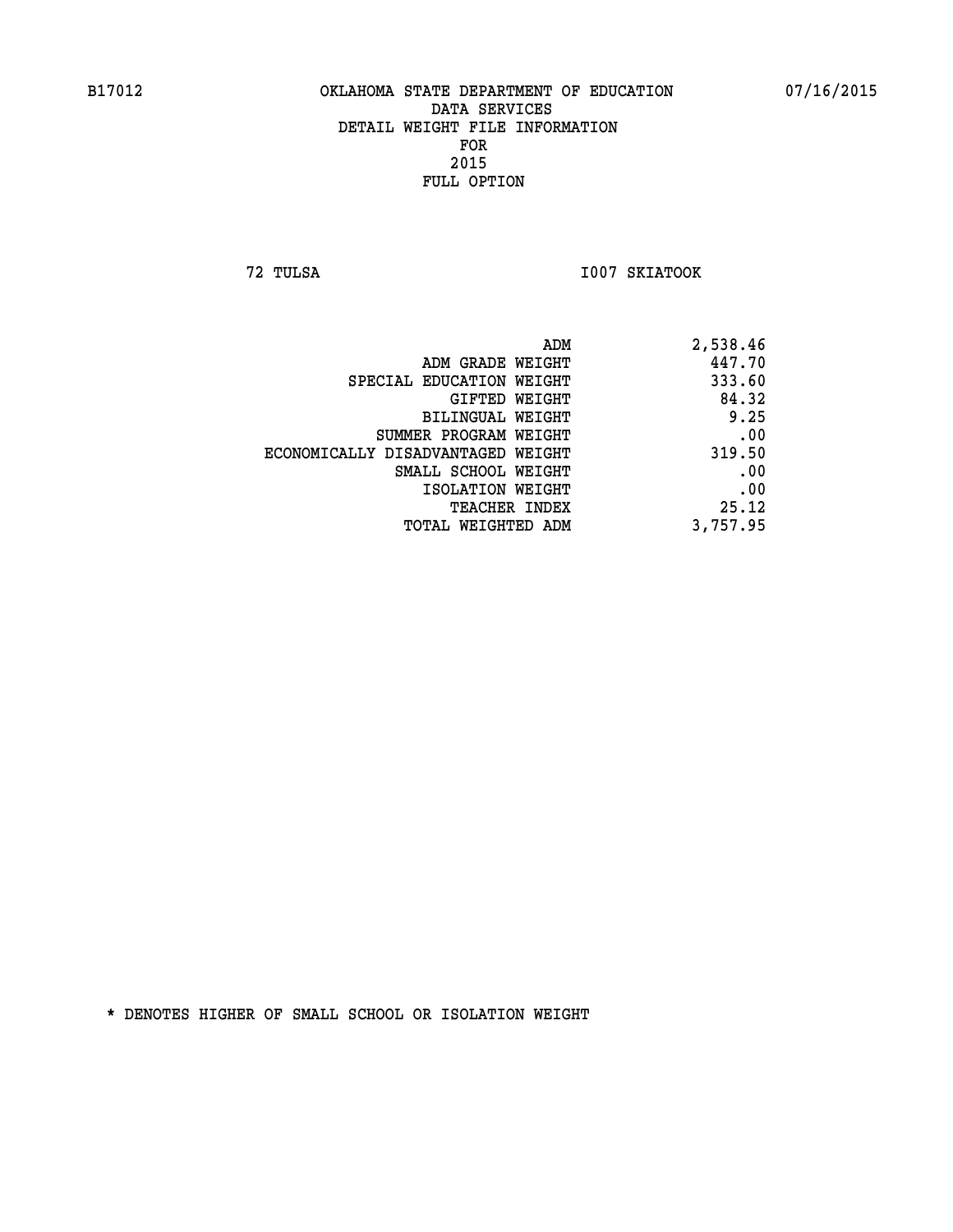**72 TULSA I008 SPERRY** 

| 1,234.30 |
|----------|
| 247.98   |
| 162.45   |
| 40.46    |
| 14.50    |
| .00      |
| 188.25   |
| .00      |
| .00      |
| 12.03    |
| 1,899.97 |
|          |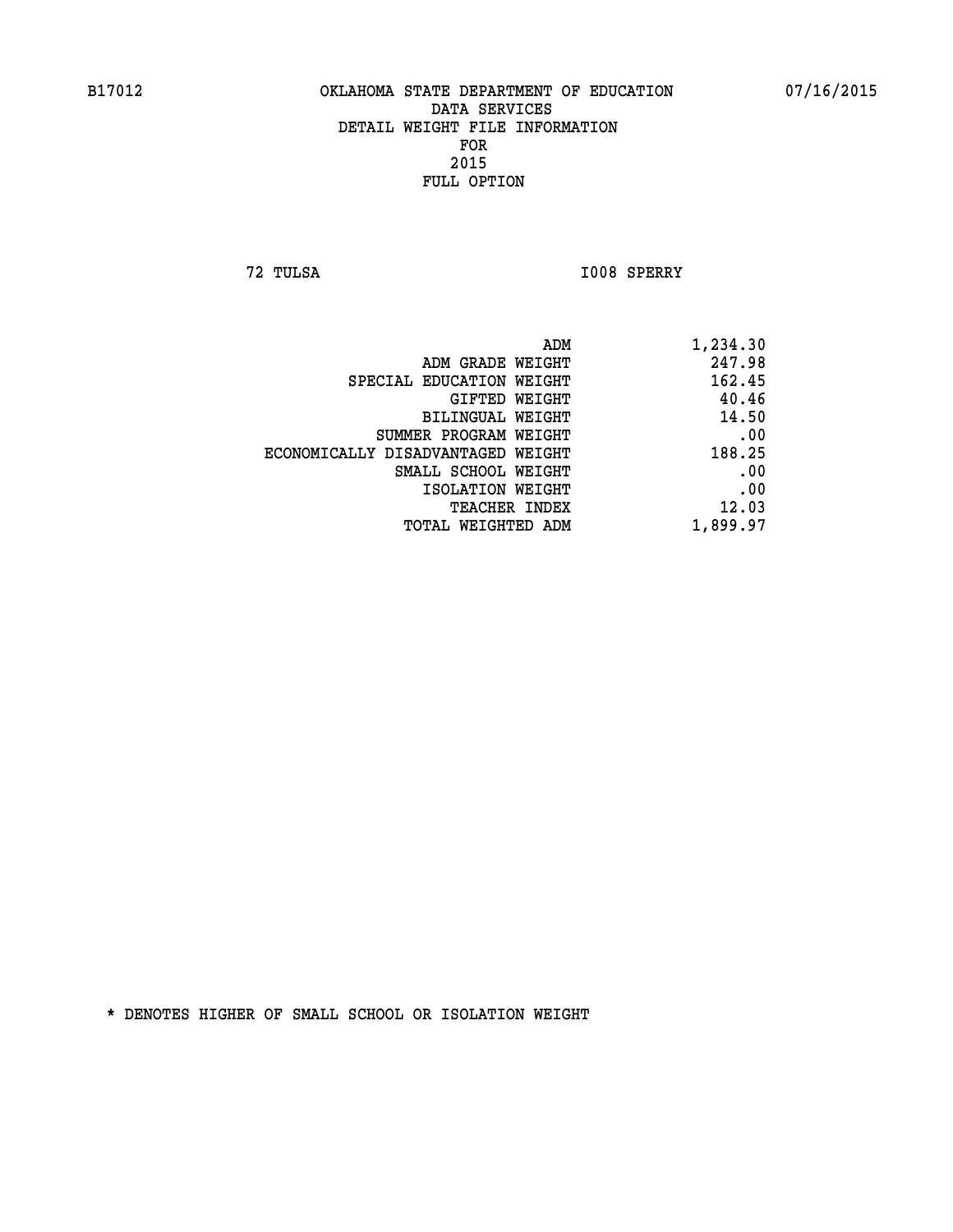**72 TULSA I009 UNION** 

| 15,699.55 |
|-----------|
| 3,057.64  |
| 1,622.30  |
| 939.76    |
| 1,087.50  |
| 4.80      |
| 2,580.75  |
| .00       |
| .00       |
| .00       |
| 24,992.30 |
|           |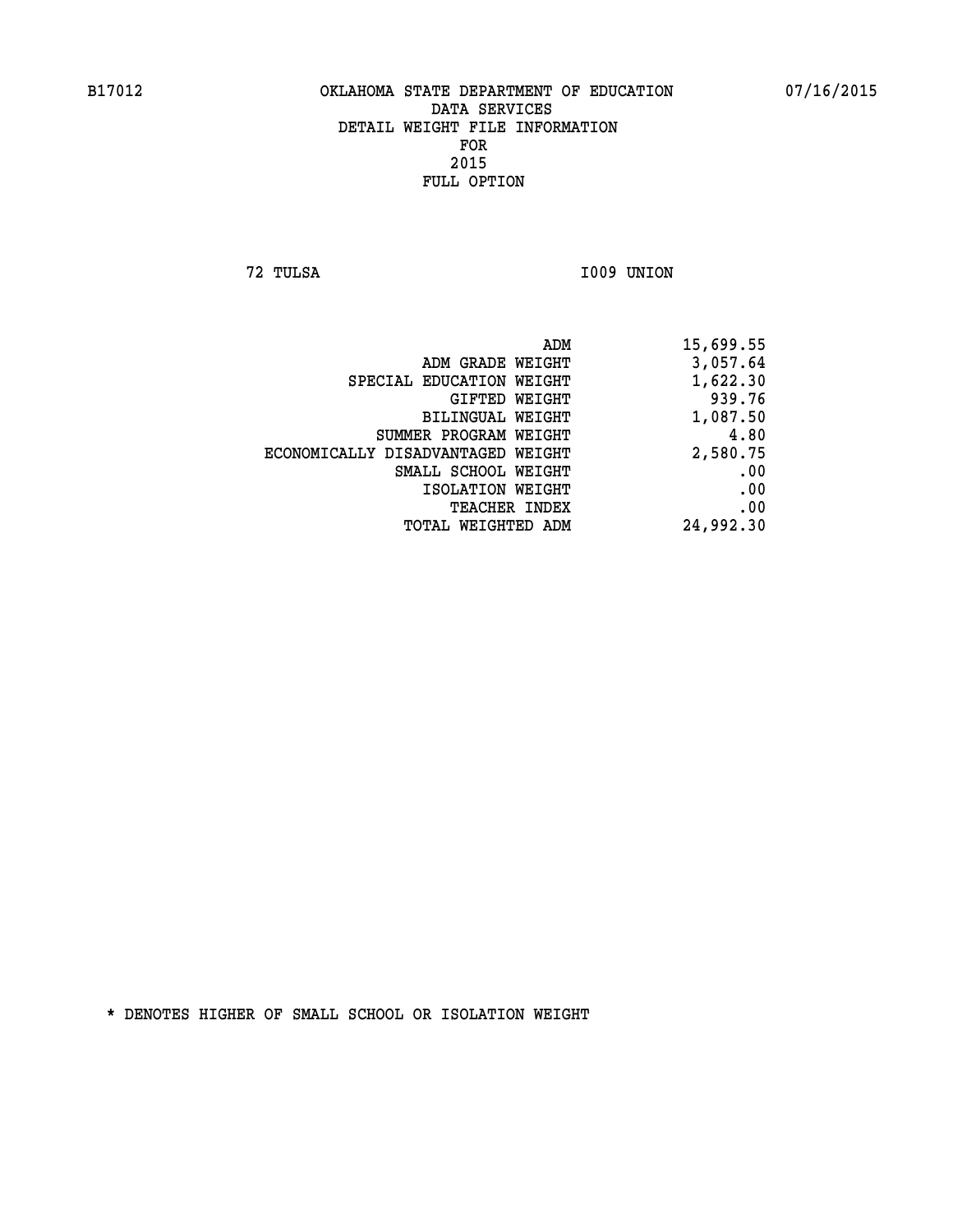**72 TULSA I010 BERRYHILL** 

| 1,270.05 |
|----------|
| 247.68   |
| 112.05   |
| 50.32    |
| .00      |
| .00      |
| 100.25   |
| .00      |
| .00      |
| 1.94     |
| 1,782.29 |
|          |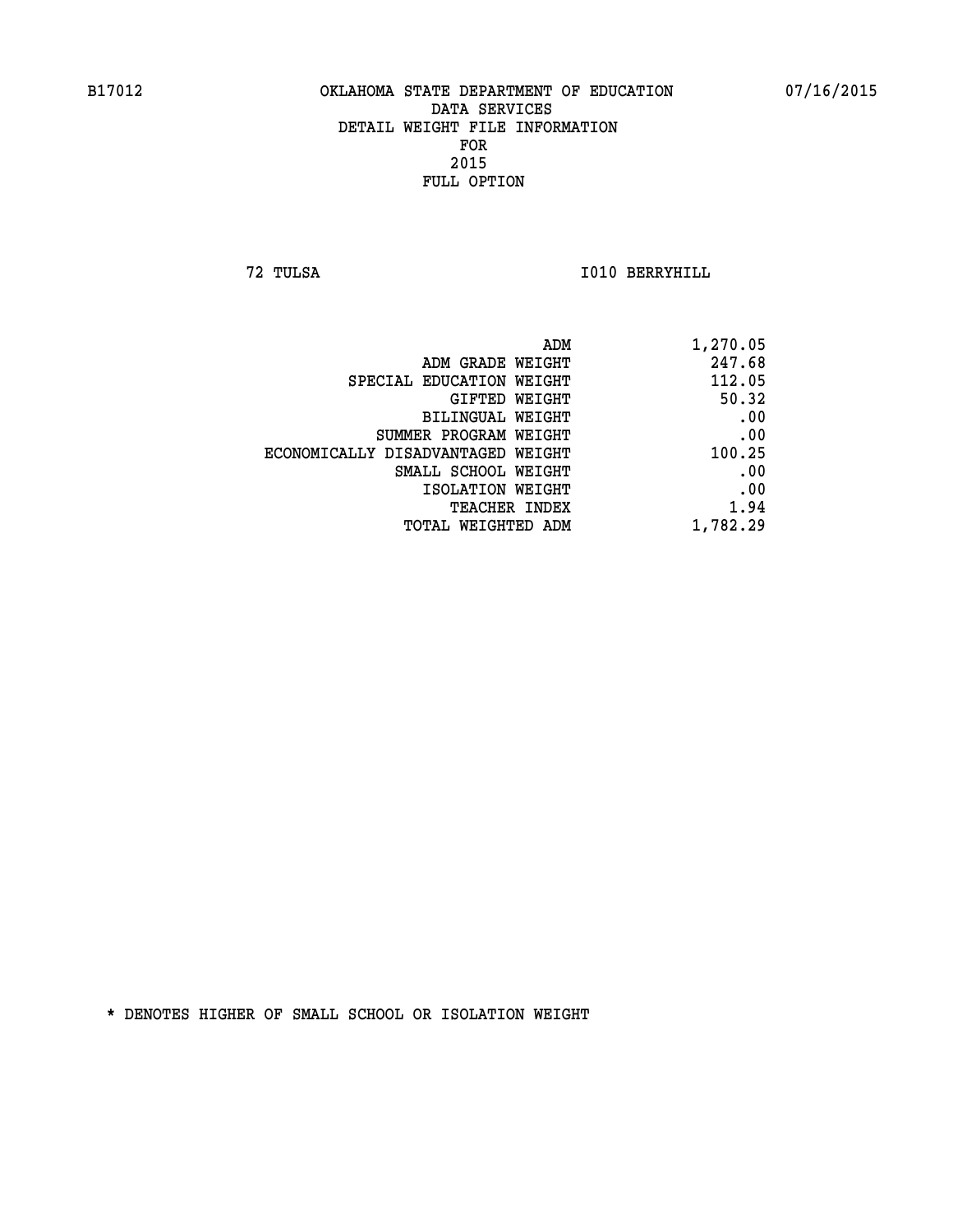**72 TULSA I011 OWASSO** 

|                                   | ADM<br>9,644.80 |
|-----------------------------------|-----------------|
| ADM GRADE WEIGHT                  | 1,642.96        |
| SPECIAL EDUCATION WEIGHT          | 1,035.10        |
| GIFTED WEIGHT                     | 372.64          |
| BILINGUAL WEIGHT                  | 118.75          |
| SUMMER PROGRAM WEIGHT             | .00             |
| ECONOMICALLY DISADVANTAGED WEIGHT | 719.25          |
| SMALL SCHOOL WEIGHT               | .00             |
| ISOLATION WEIGHT                  | .00             |
| TEACHER INDEX                     | 136.88          |
| TOTAL WEIGHTED ADM                | 13,670.38       |
|                                   |                 |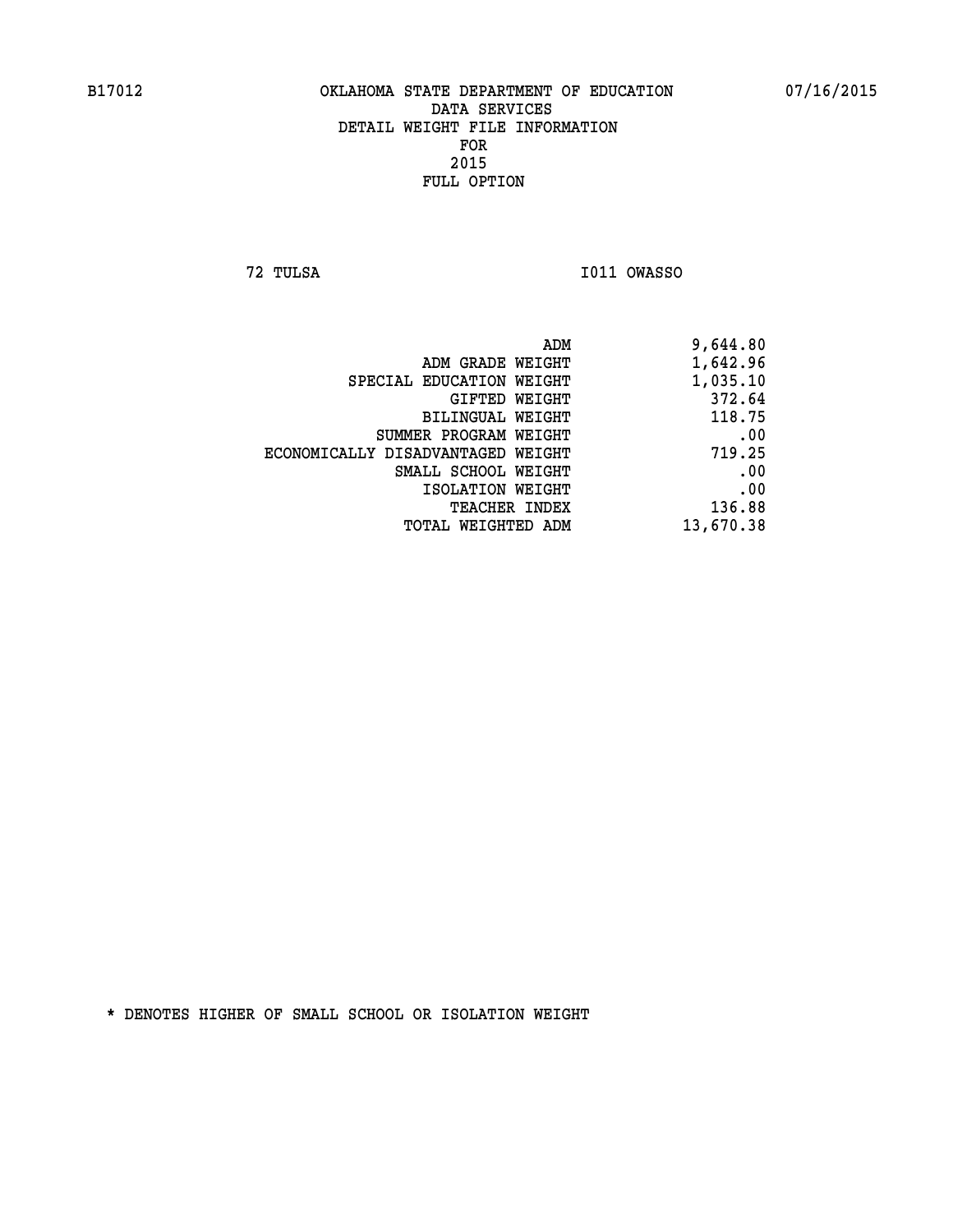**72 TULSA I013 GLENPOOL** 

| 2,624.98 |
|----------|
| 527.80   |
| 388.65   |
| 56.78    |
| 26.50    |
| 3.60     |
| 357.25   |
| .00      |
| .00      |
| 52.65    |
| 4,038.21 |
|          |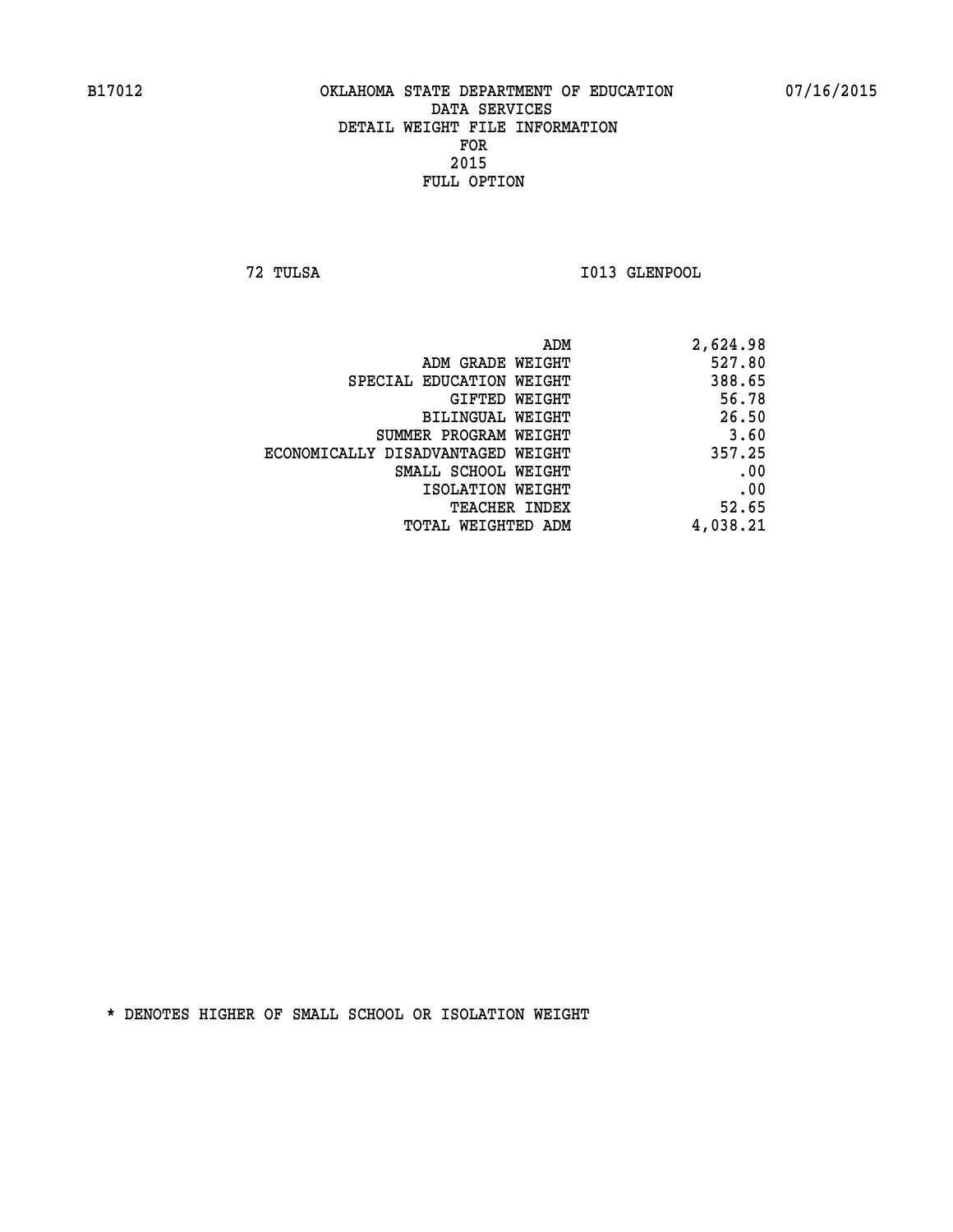**72 TULSA I014 LIBERTY** 

| ADM                               | 558.67 |
|-----------------------------------|--------|
| ADM GRADE WEIGHT                  | 84.47  |
| SPECIAL EDUCATION WEIGHT          | 64.20  |
| GIFTED WEIGHT                     | 20.74  |
| BILINGUAL WEIGHT                  | 6.75   |
| SUMMER PROGRAM WEIGHT             | .00    |
| ECONOMICALLY DISADVANTAGED WEIGHT | 93.50  |
| SMALL SCHOOL WEIGHT               | .00    |
| ISOLATION WEIGHT                  | .00    |
| TEACHER INDEX                     | 2.43   |
| TOTAL WEIGHTED ADM                | 830.76 |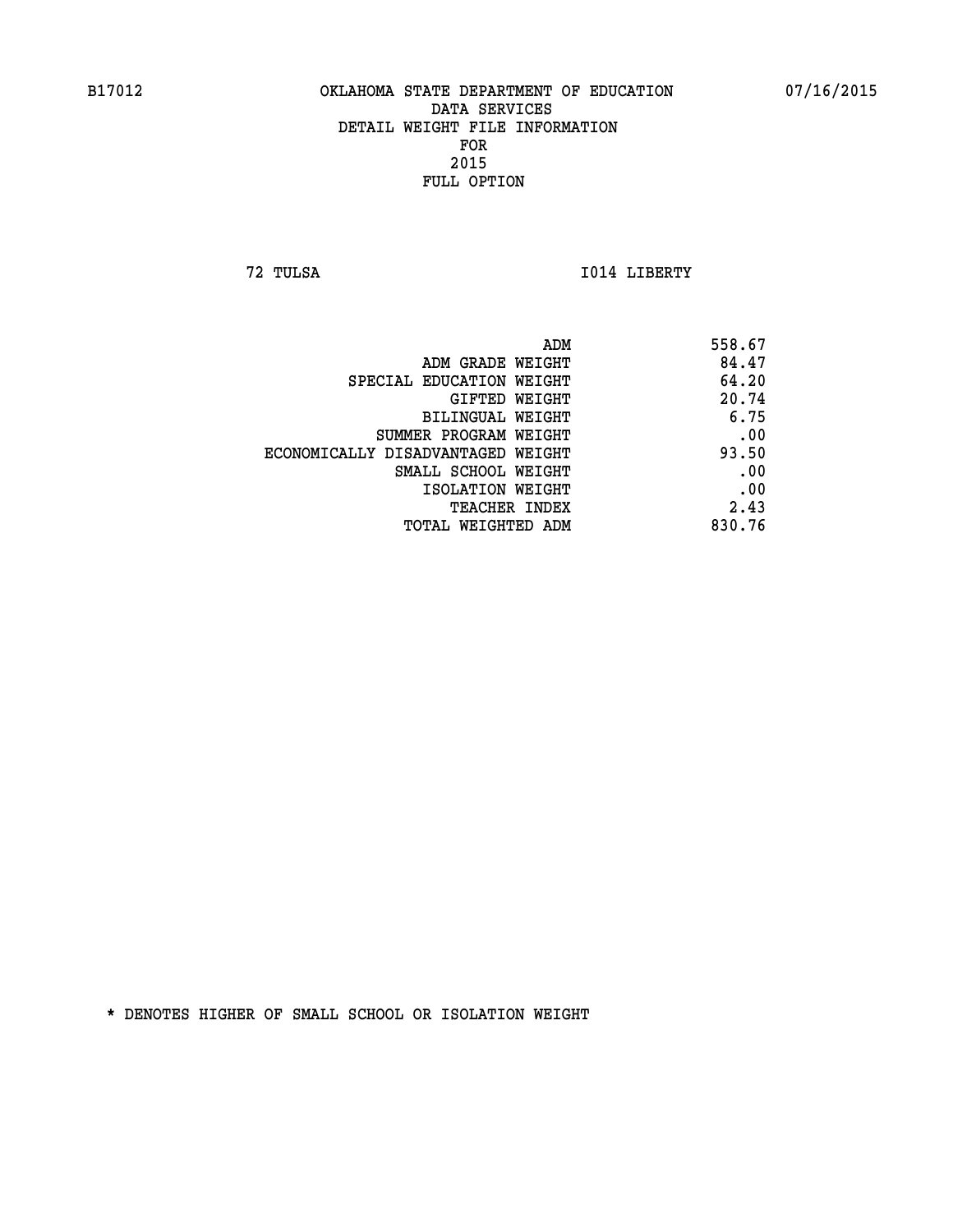**73 WAGONER I001 OKAY** 

| ADM                               | 406.92 |
|-----------------------------------|--------|
| ADM GRADE WEIGHT                  | 80.74  |
| SPECIAL EDUCATION WEIGHT          | 67.65  |
| GIFTED WEIGHT                     | 15.64  |
| BILINGUAL WEIGHT                  | .00    |
| SUMMER PROGRAM WEIGHT             | .00    |
| ECONOMICALLY DISADVANTAGED WEIGHT | 74.75  |
| SMALL SCHOOL WEIGHT               | 18.78* |
| ISOLATION WEIGHT                  | .00    |
| <b>TEACHER INDEX</b>              | 26.15  |
| TOTAL WEIGHTED ADM                | 690.63 |
|                                   |        |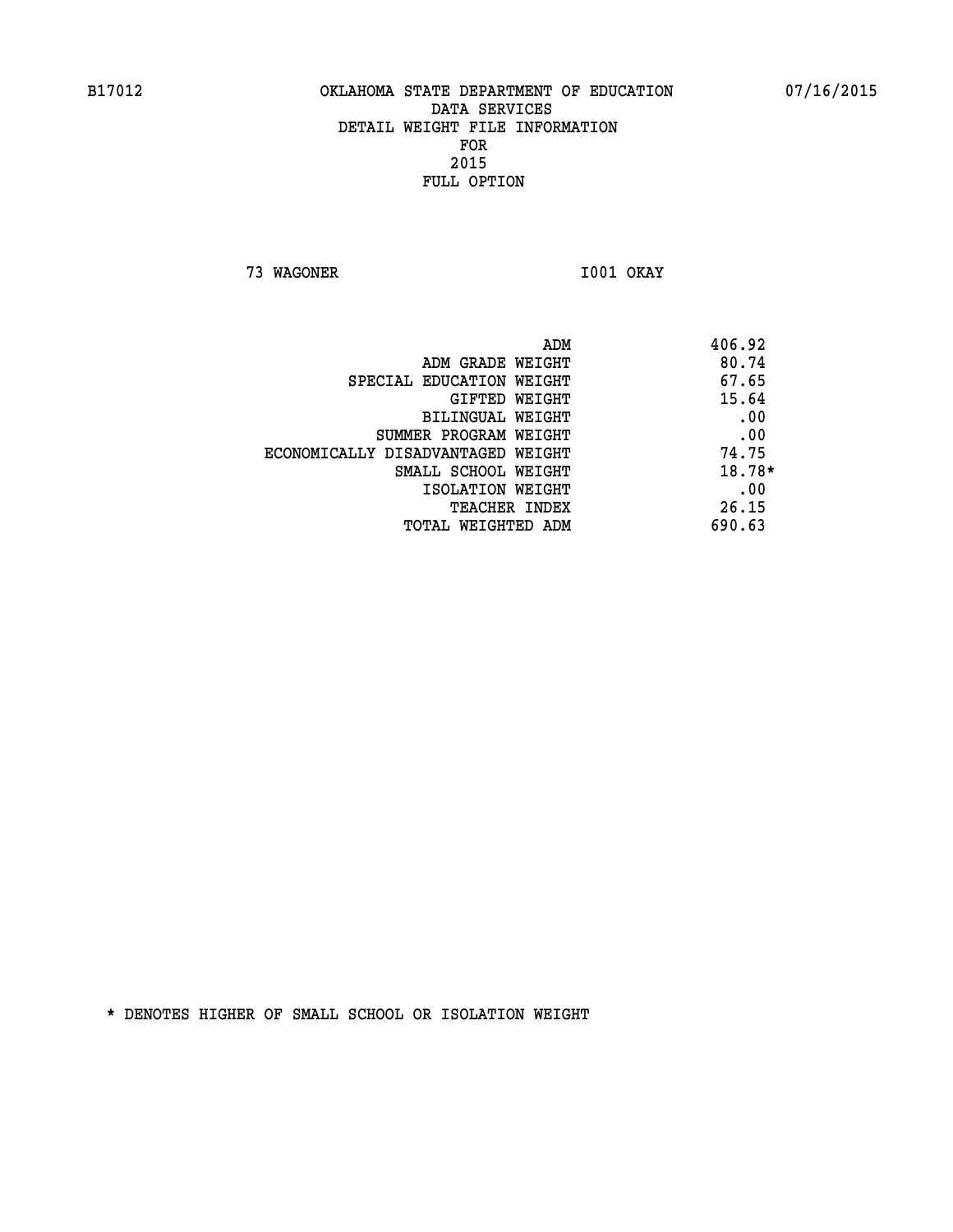**73 WAGONER I017 COWETA** 

| ADM                               | 3,291.05 |
|-----------------------------------|----------|
| ADM GRADE WEIGHT                  | 546.44   |
| SPECIAL EDUCATION WEIGHT          | 415.80   |
| GIFTED WEIGHT                     | 116.62   |
| BILINGUAL WEIGHT                  | 37.50    |
| SUMMER PROGRAM WEIGHT             | .00      |
| ECONOMICALLY DISADVANTAGED WEIGHT | 364.50   |
| SMALL SCHOOL WEIGHT               | .00      |
| ISOLATION WEIGHT                  | .00      |
| <b>TEACHER INDEX</b>              | 68.07    |
| TOTAL WEIGHTED ADM                | 4,839.98 |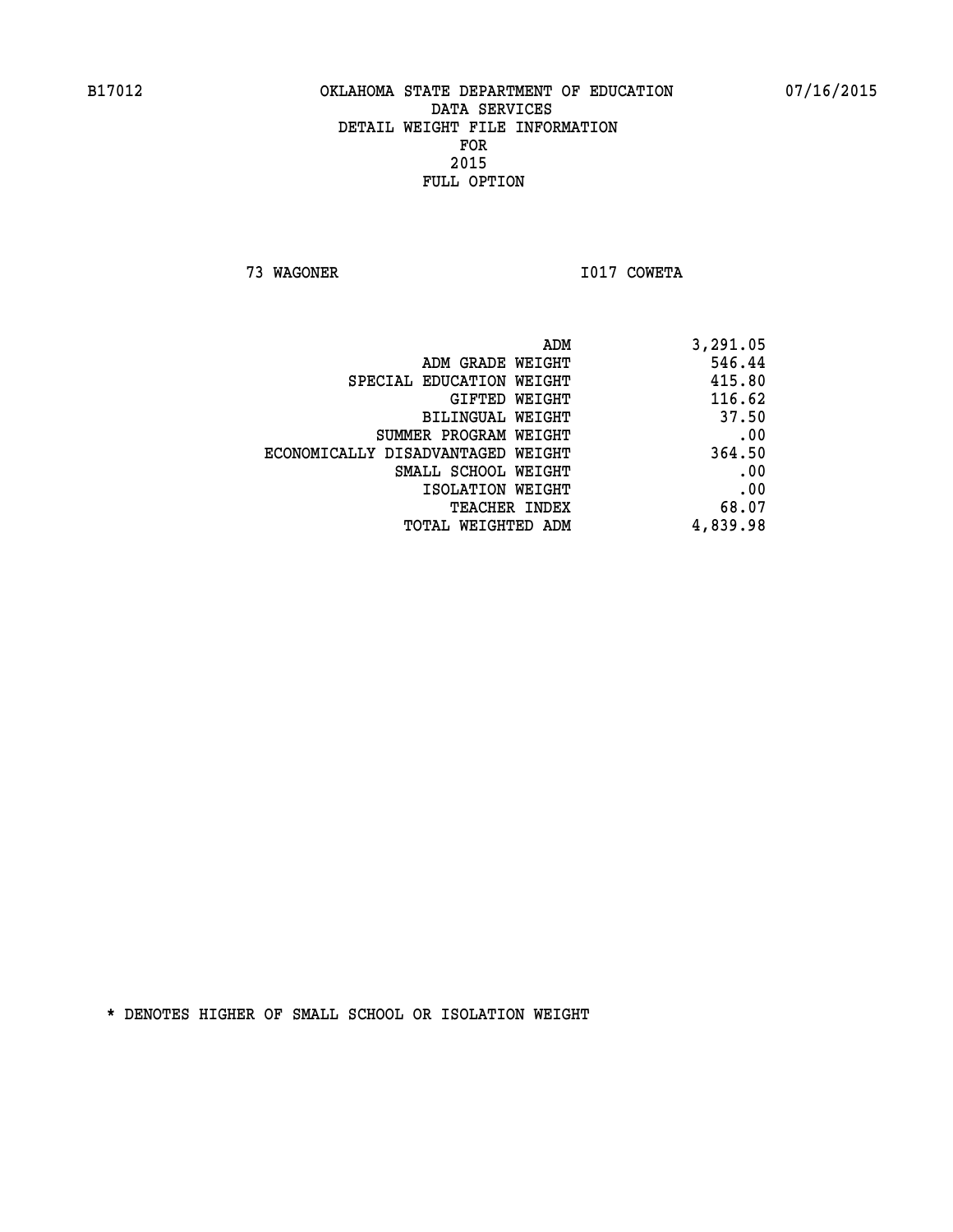**73 WAGONER I019 WAGONER** 

| 2,289.55 |
|----------|
| 457.69   |
| 378.05   |
| 55.08    |
| 7.25     |
| .00      |
| 406.00   |
| .00      |
| .00      |
| .00      |
| 3,593.62 |
|          |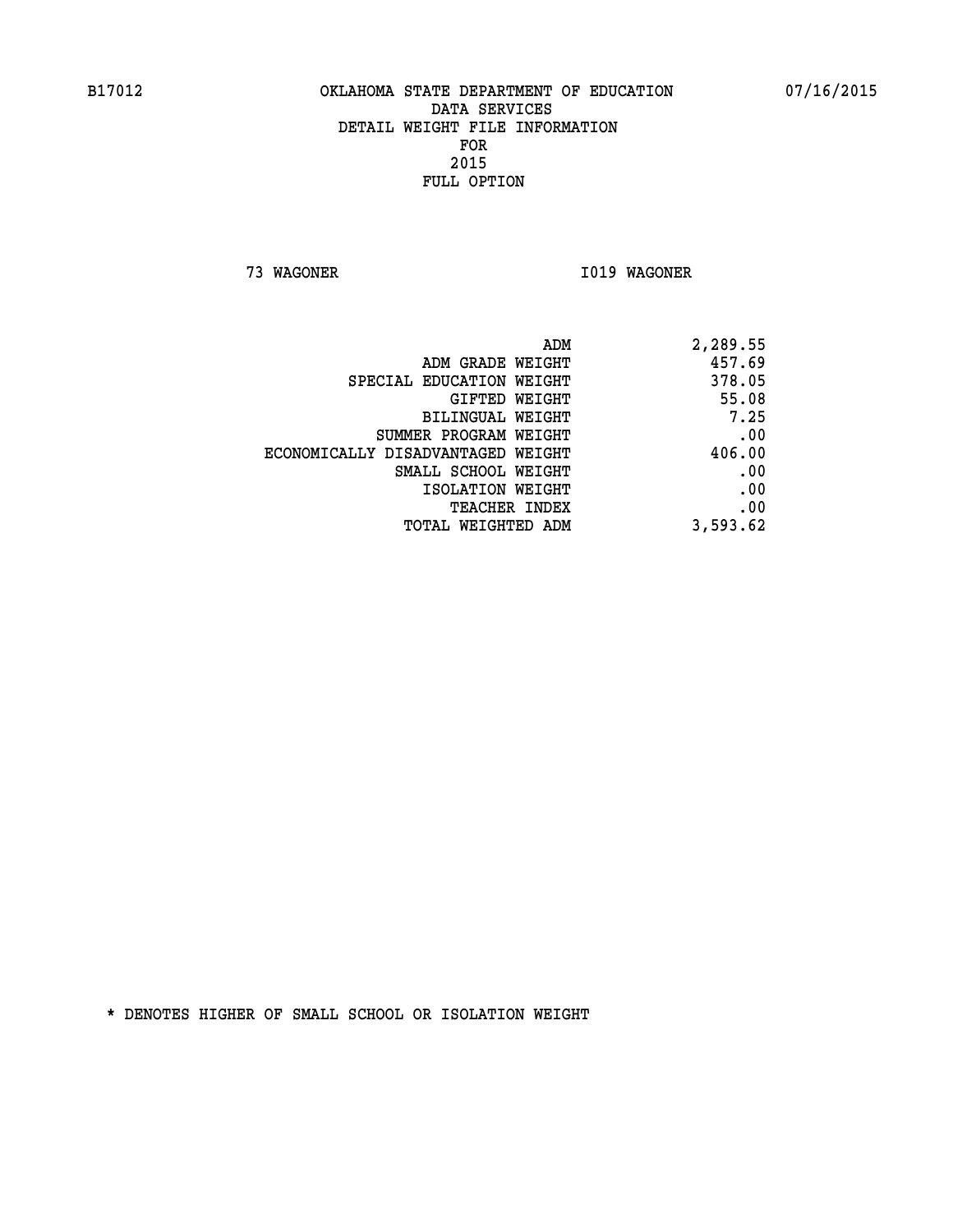**73 WAGONER I365 PORTER CONSOLIDATED** 

| ADM                               | 543.38 |
|-----------------------------------|--------|
| ADM GRADE WEIGHT                  | 108.74 |
| SPECIAL EDUCATION WEIGHT          | 68.00  |
| GIFTED WEIGHT                     | 20.06  |
| BILINGUAL WEIGHT                  | 4.50   |
| SUMMER PROGRAM WEIGHT             | .00    |
| ECONOMICALLY DISADVANTAGED WEIGHT | 83.25  |
| SMALL SCHOOL WEIGHT               | .00    |
| ISOLATION WEIGHT                  | .00    |
| <b>TEACHER INDEX</b>              | 23.16  |
| TOTAL WEIGHTED ADM                | 851.09 |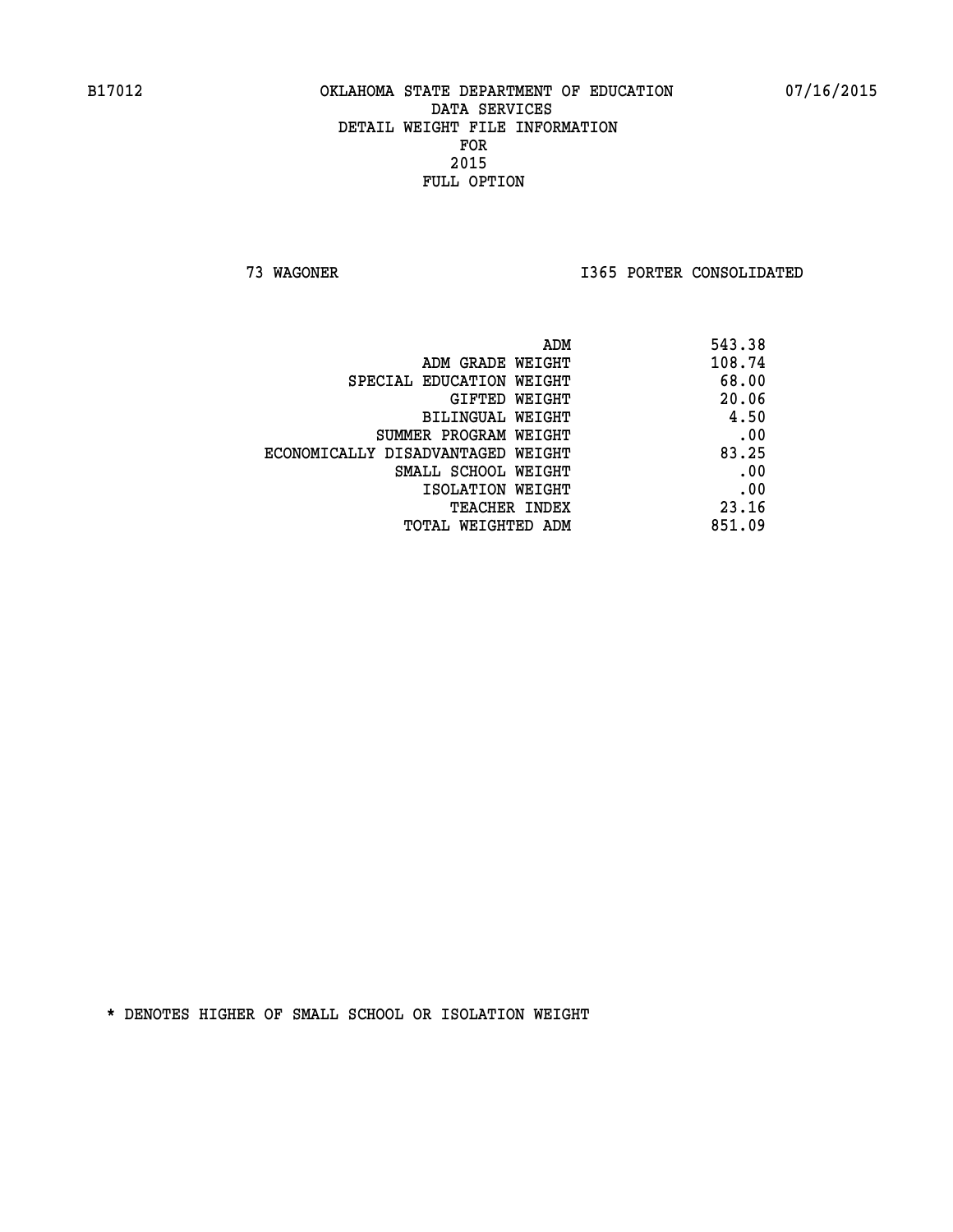**74 WASHINGTON I004 COPAN** 

| ADM                               | 238.13   |
|-----------------------------------|----------|
| ADM GRADE WEIGHT                  | 42.31    |
| SPECIAL EDUCATION WEIGHT          | 31.10    |
| GIFTED WEIGHT                     | 6.80     |
| BILINGUAL WEIGHT                  | .00      |
| SUMMER PROGRAM WEIGHT             | .00      |
| ECONOMICALLY DISADVANTAGED WEIGHT | 38.75    |
| SMALL SCHOOL WEIGHT               | $26.19*$ |
| ISOLATION WEIGHT                  | .00      |
| <b>TEACHER INDEX</b>              | .00      |
| TOTAL WEIGHTED ADM                | 383.28   |
|                                   |          |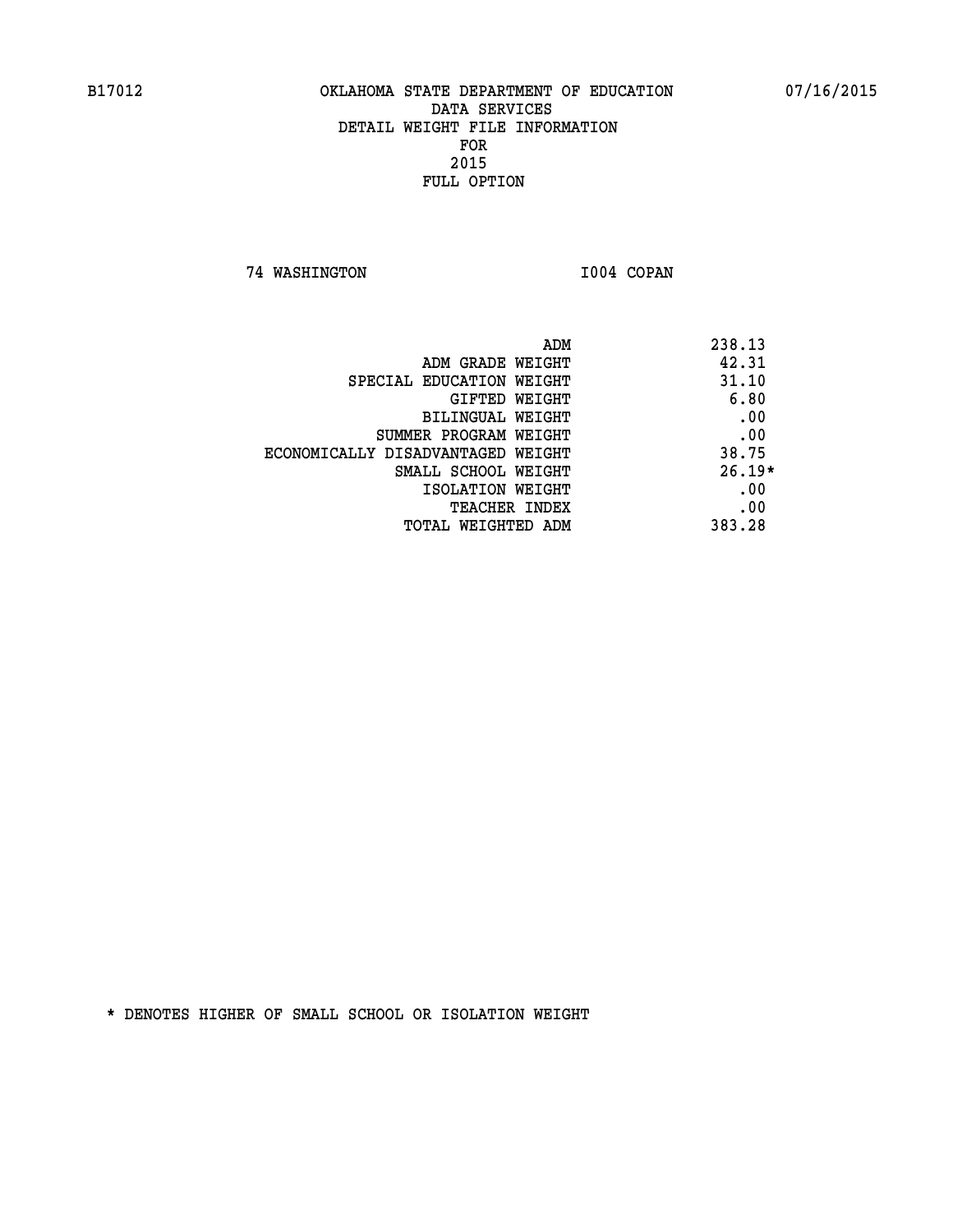**74 WASHINGTON I007 DEWEY** 

| ADM                               | 1,257.61 |
|-----------------------------------|----------|
| ADM GRADE WEIGHT                  | 244.36   |
| SPECIAL EDUCATION WEIGHT          | 153.00   |
| <b>GIFTED WEIGHT</b>              | 50.66    |
| BILINGUAL WEIGHT                  | 5.00     |
| SUMMER PROGRAM WEIGHT             | .00      |
| ECONOMICALLY DISADVANTAGED WEIGHT | 173.00   |
| SMALL SCHOOL WEIGHT               | .00      |
| ISOLATION WEIGHT                  | .00      |
| <b>TEACHER INDEX</b>              | .00      |
| <b>TOTAL WEIGHTED ADM</b>         | 1,883.63 |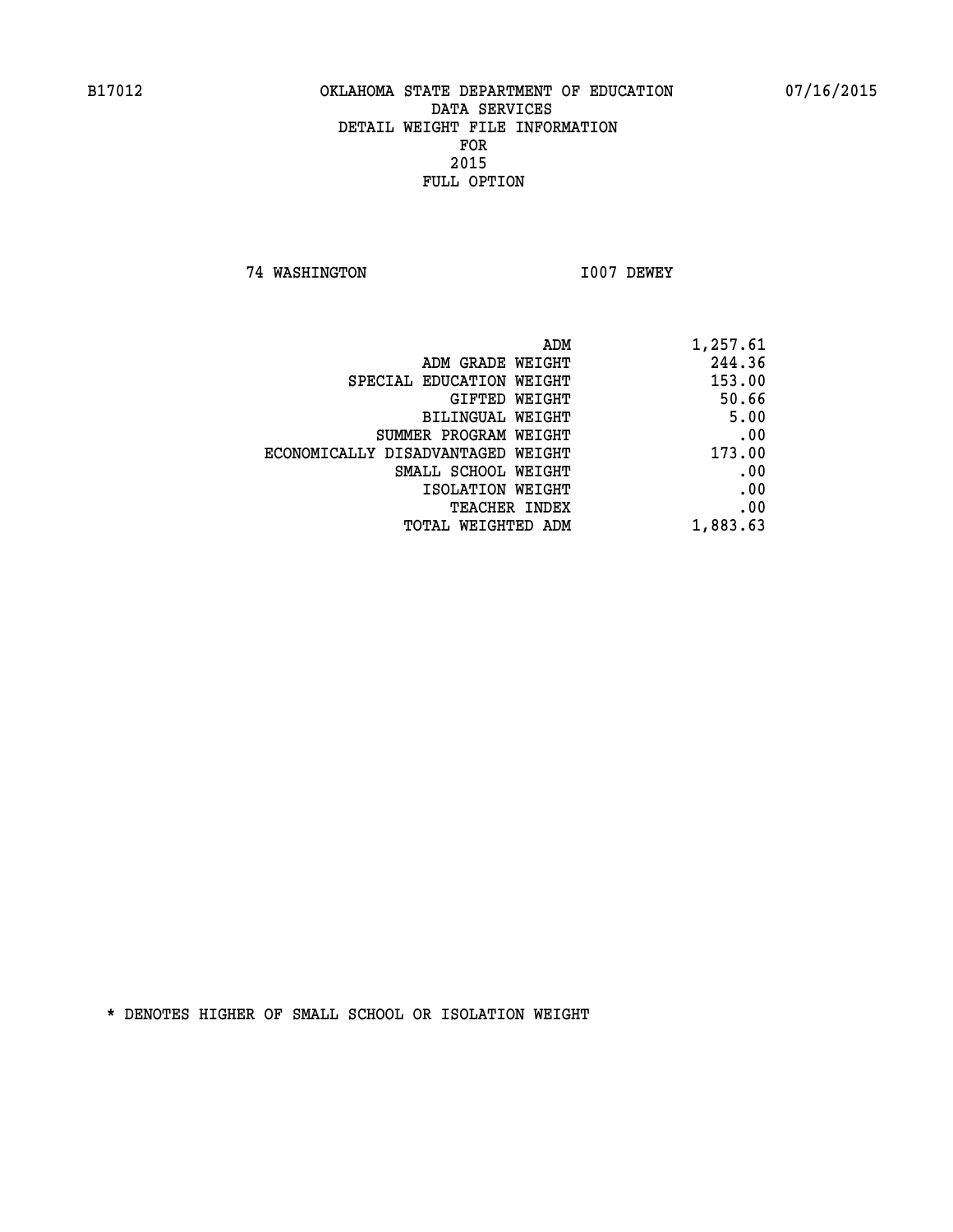**74 WASHINGTON I018 CANEY VALLEY** 

| 770.27   |
|----------|
| 156.27   |
| 109.85   |
| 25.16    |
| 7.75     |
| .00      |
| 118.50   |
| .00      |
| .00      |
| 8.05     |
| 1,195.85 |
|          |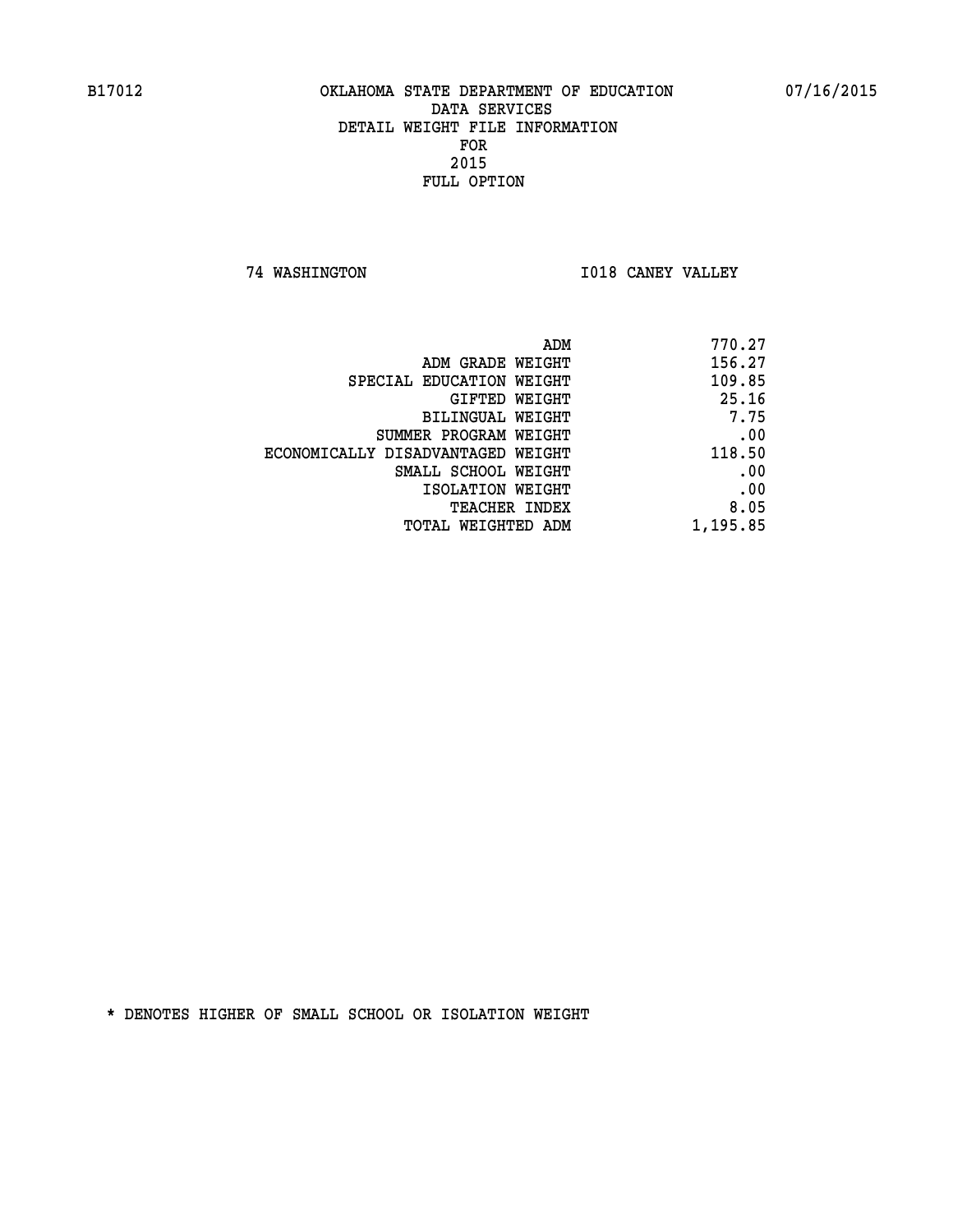**74 WASHINGTON I030 BARTLESVILLE** 

|                                   | 6,042.78<br>ADM |        |
|-----------------------------------|-----------------|--------|
| ADM GRADE WEIGHT                  | 1,216.69        |        |
| SPECIAL EDUCATION WEIGHT          |                 | 828.80 |
| GIFTED WEIGHT                     |                 | 388.62 |
| BILINGUAL WEIGHT                  |                 | 118.00 |
| SUMMER PROGRAM WEIGHT             |                 | 8.40   |
| ECONOMICALLY DISADVANTAGED WEIGHT |                 | 749.25 |
| SMALL SCHOOL WEIGHT               |                 | .00    |
| ISOLATION WEIGHT                  |                 | .00    |
| TEACHER INDEX                     |                 | .00    |
| TOTAL WEIGHTED ADM                | 9,352.54        |        |
|                                   |                 |        |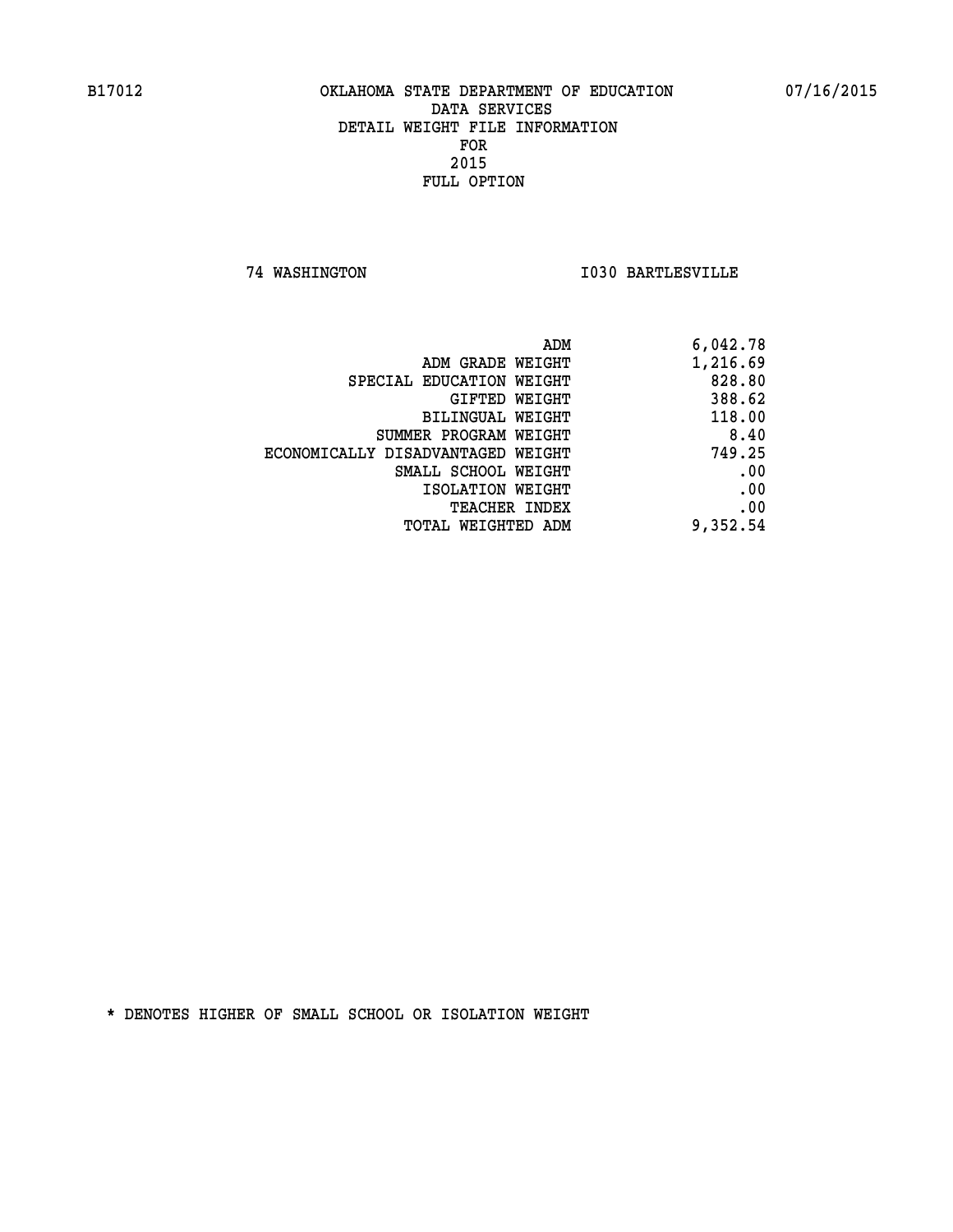**75 WASHITA I001 SENTINEL** 

| ADM                               | 341.88    |
|-----------------------------------|-----------|
| ADM GRADE WEIGHT                  | 58.15     |
| SPECIAL EDUCATION WEIGHT          | 40.70     |
| GIFTED WEIGHT                     | 6.12      |
| BILINGUAL WEIGHT                  | 9.50      |
| SUMMER PROGRAM WEIGHT             | .00       |
| ECONOMICALLY DISADVANTAGED WEIGHT | 52.00     |
| SMALL SCHOOL WEIGHT               | 24.19     |
| ISOLATION WEIGHT                  | $150.77*$ |
| TEACHER INDEX                     | 34.44     |
| TOTAL WEIGHTED ADM                | 693.56    |
|                                   |           |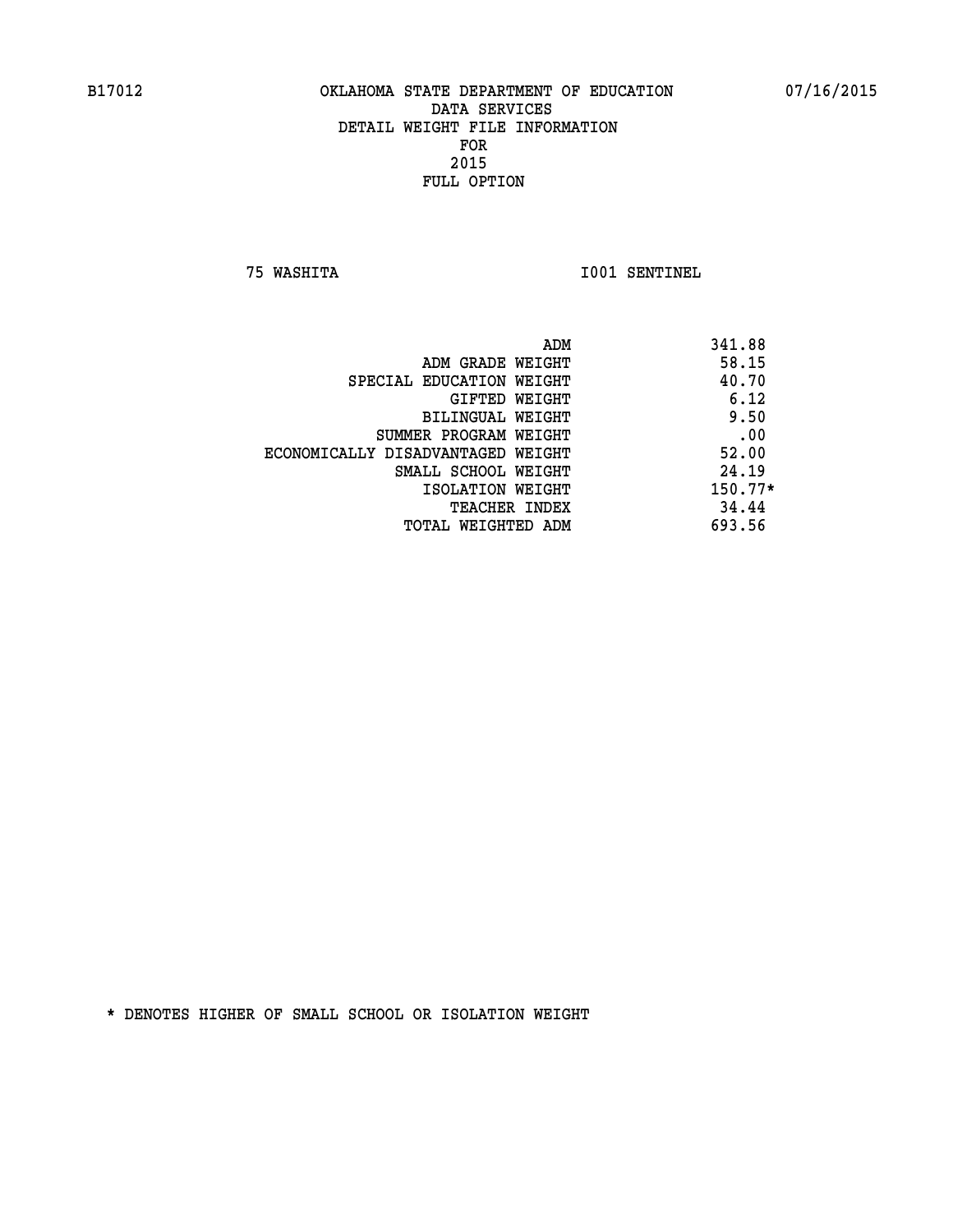**75 WASHITA I010 BURNS FLAT-DILL CITY** 

| ADM                               | 677.99   |
|-----------------------------------|----------|
| ADM GRADE WEIGHT                  | 134.33   |
| SPECIAL EDUCATION WEIGHT          | 89.80    |
| GIFTED WEIGHT                     | 24.48    |
| BILINGUAL WEIGHT                  | 5.75     |
| SUMMER PROGRAM WEIGHT             | .00      |
| ECONOMICALLY DISADVANTAGED WEIGHT | 120.50   |
| SMALL SCHOOL WEIGHT               | .00      |
| ISOLATION WEIGHT                  | .00      |
| <b>TEACHER INDEX</b>              | .00      |
| TOTAL WEIGHTED ADM                | 1,052.85 |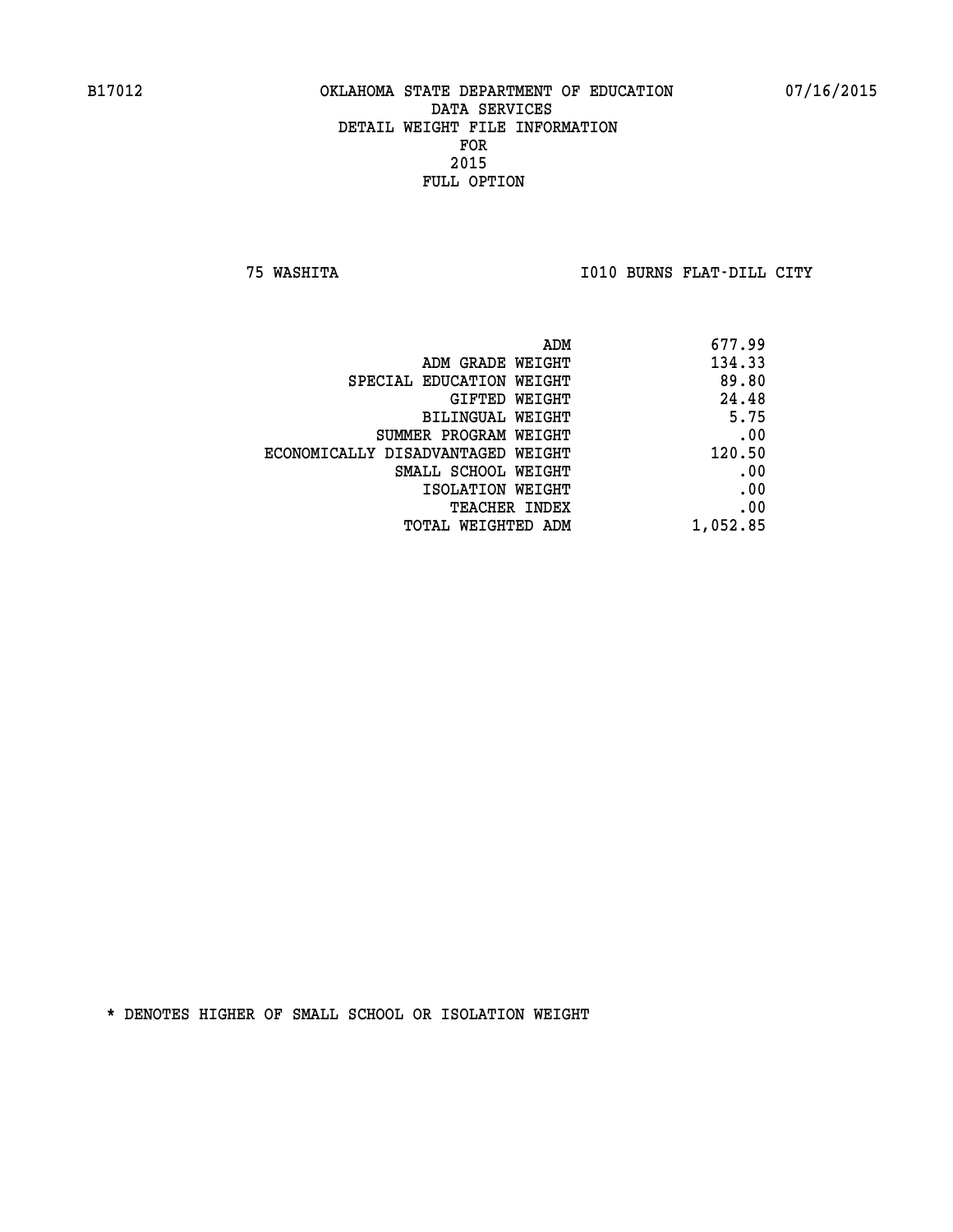**75 WASHITA I011 CANUTE** 

| ADM                               | 437.11   |
|-----------------------------------|----------|
| ADM GRADE WEIGHT                  | 102.52   |
| SPECIAL EDUCATION WEIGHT          | 48.15    |
| GIFTED WEIGHT                     | 12.24    |
| BILINGUAL WEIGHT                  | 3.00     |
| SUMMER PROGRAM WEIGHT             | .00      |
| ECONOMICALLY DISADVANTAGED WEIGHT | 68.00    |
| SMALL SCHOOL WEIGHT               | $15.19*$ |
| ISOLATION WEIGHT                  | .00      |
| <b>TEACHER INDEX</b>              | 7.47     |
| TOTAL WEIGHTED ADM                | 693.68   |
|                                   |          |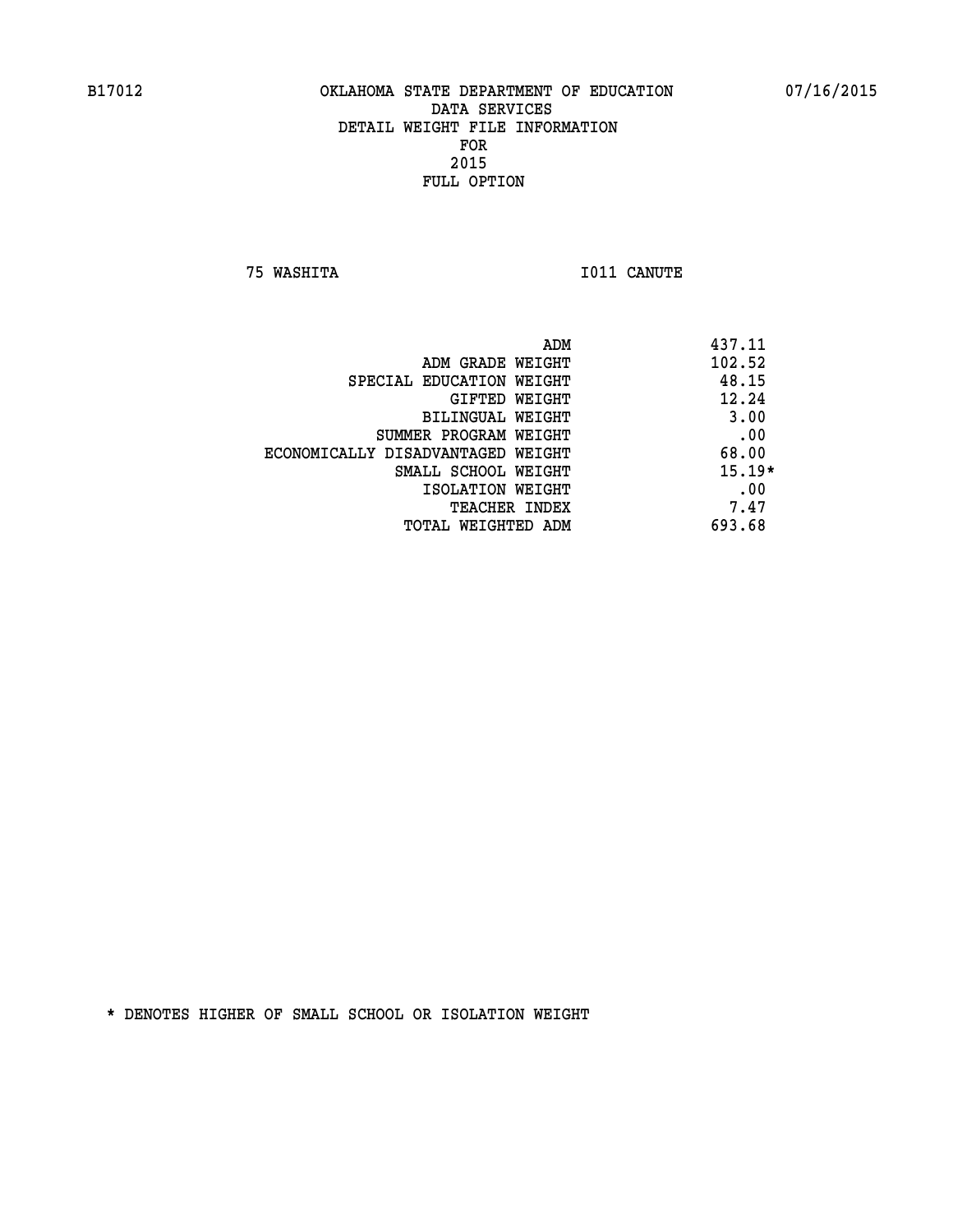**75 WASHITA I078 CORDELL** 

| ADM<br>739.94 |                                   |
|---------------|-----------------------------------|
| 139.82        | ADM GRADE WEIGHT                  |
| 110.90        | SPECIAL EDUCATION WEIGHT          |
| 27.54         | GIFTED WEIGHT                     |
| .50           | BILINGUAL WEIGHT                  |
| .00           | SUMMER PROGRAM WEIGHT             |
| 106.00        | ECONOMICALLY DISADVANTAGED WEIGHT |
| .00           | SMALL SCHOOL WEIGHT               |
| 184.99*       | ISOLATION WEIGHT                  |
| 47.02         | <b>TEACHER INDEX</b>              |
| 1,356.71      | TOTAL WEIGHTED ADM                |
|               |                                   |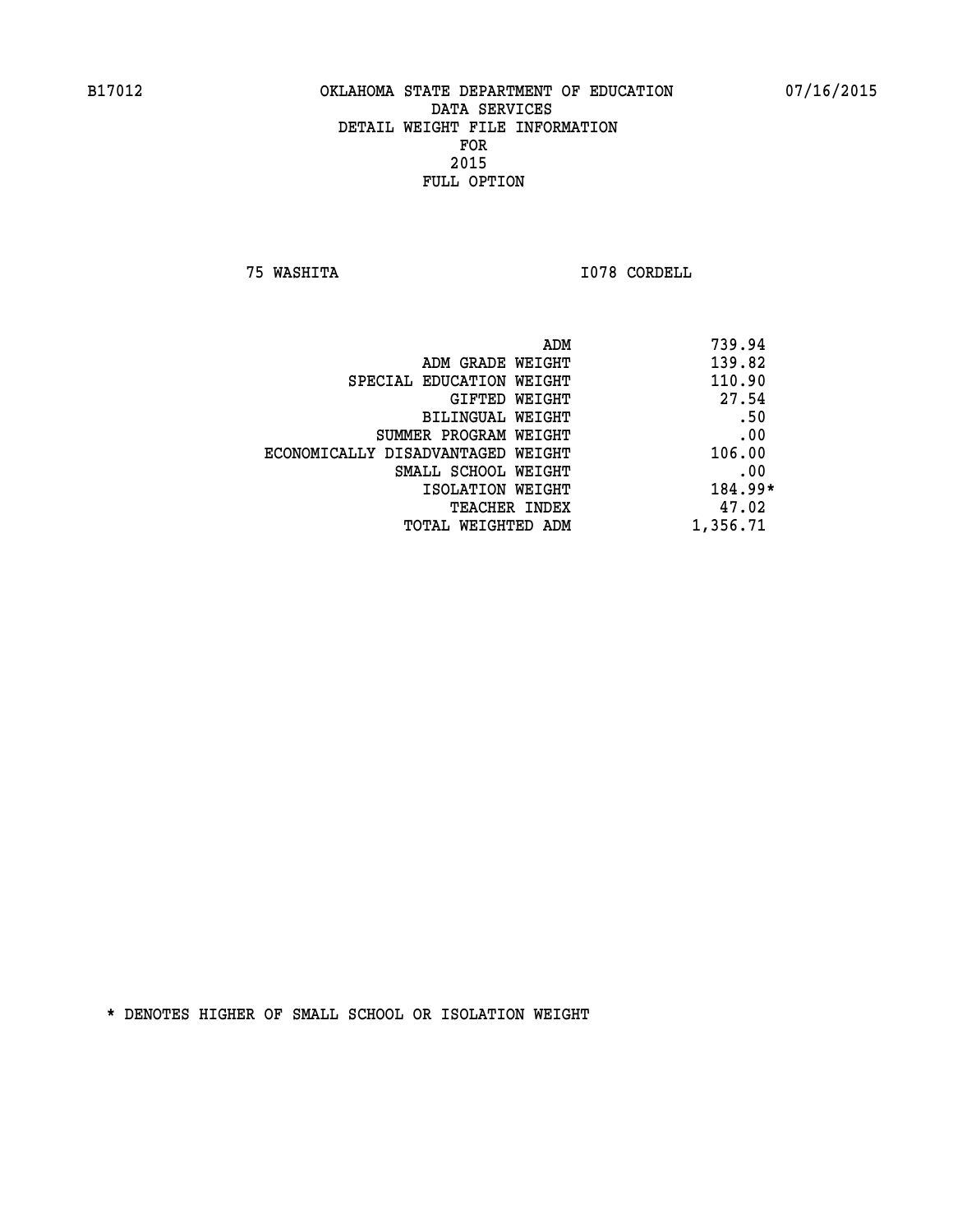**76 WOODS I001 ALVA** 

| 1,030.70<br>ADM |                                   |
|-----------------|-----------------------------------|
| 177.17          | ADM GRADE WEIGHT                  |
| 113.65          | SPECIAL EDUCATION WEIGHT          |
| 34.34           | GIFTED WEIGHT                     |
| 10.50           | BILINGUAL WEIGHT                  |
| 1.20            | SUMMER PROGRAM WEIGHT             |
| 118.50          | ECONOMICALLY DISADVANTAGED WEIGHT |
| .00             | SMALL SCHOOL WEIGHT               |
| $164.91*$       | ISOLATION WEIGHT                  |
| 14.06           | <b>TEACHER INDEX</b>              |
| 1,665.03        | TOTAL WEIGHTED ADM                |
|                 |                                   |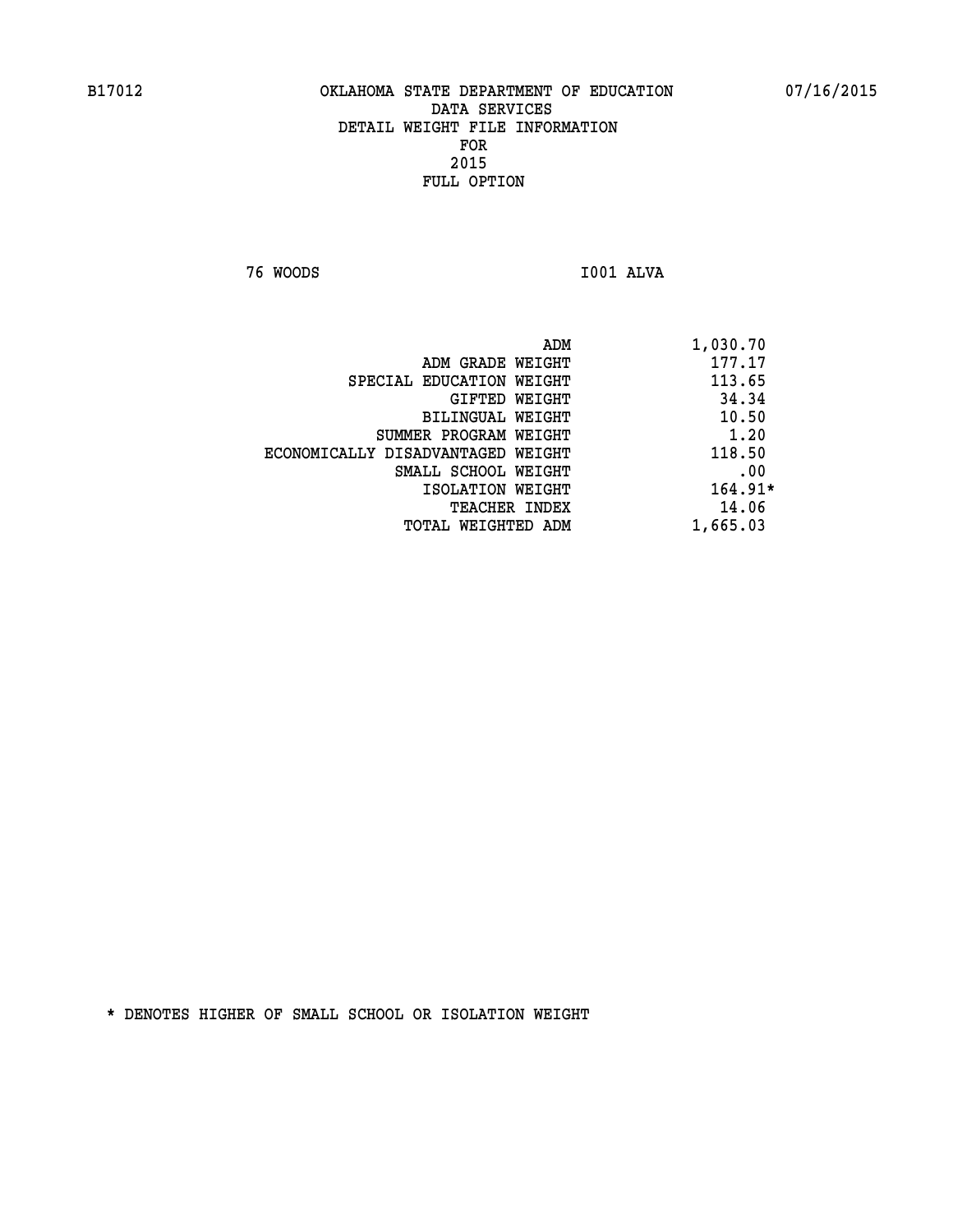**76 WOODS I003 WAYNOKA** 

|                                   | ADM | 293.21    |
|-----------------------------------|-----|-----------|
| ADM GRADE WEIGHT                  |     | 61.74     |
| SPECIAL EDUCATION WEIGHT          |     | 20.75     |
| GIFTED WEIGHT                     |     | 7.14      |
| BILINGUAL WEIGHT                  |     | .50       |
| SUMMER PROGRAM WEIGHT             |     | 1.20      |
| ECONOMICALLY DISADVANTAGED WEIGHT |     | 27.75     |
| SMALL SCHOOL WEIGHT               |     | 26.14     |
| ISOLATION WEIGHT                  |     | $164.20*$ |
| TEACHER INDEX                     |     | 12.25     |
| TOTAL WEIGHTED ADM                |     | 588.74    |
|                                   |     |           |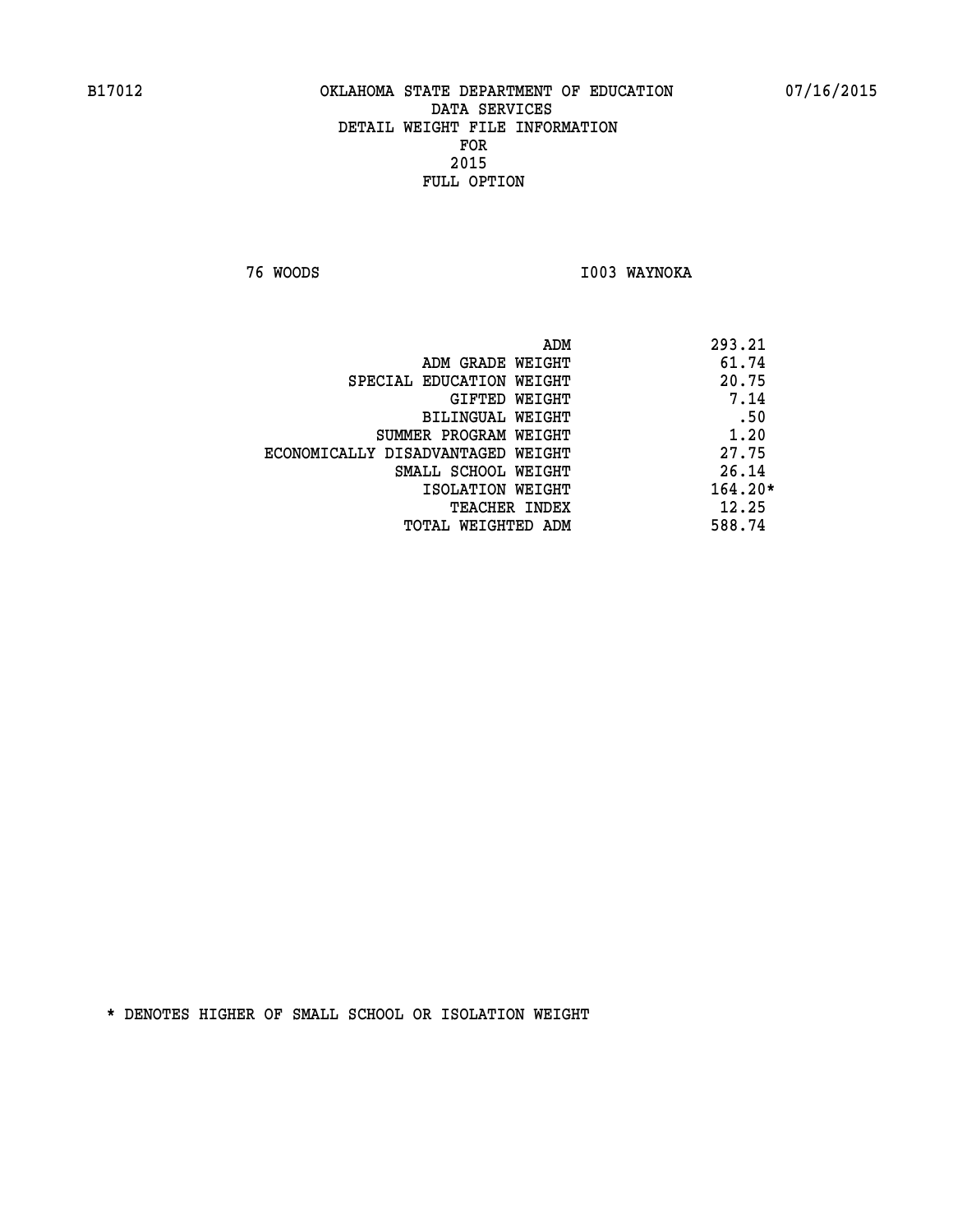**76 WOODS I006 FREEDOM** 

|                                   | ADM | 86.85     |
|-----------------------------------|-----|-----------|
| ADM GRADE WEIGHT                  |     | 15.73     |
| SPECIAL EDUCATION WEIGHT          |     | 7.85      |
| GIFTED WEIGHT                     |     | 2.72      |
| BILINGUAL WEIGHT                  |     | 2.75      |
| SUMMER PROGRAM WEIGHT             |     | .00       |
| ECONOMICALLY DISADVANTAGED WEIGHT |     | 11.75     |
| SMALL SCHOOL WEIGHT               |     | 14.52     |
| ISOLATION WEIGHT                  |     | $101.61*$ |
| <b>TEACHER INDEX</b>              |     | .00       |
| TOTAL WEIGHTED ADM                |     | 229.26    |
|                                   |     |           |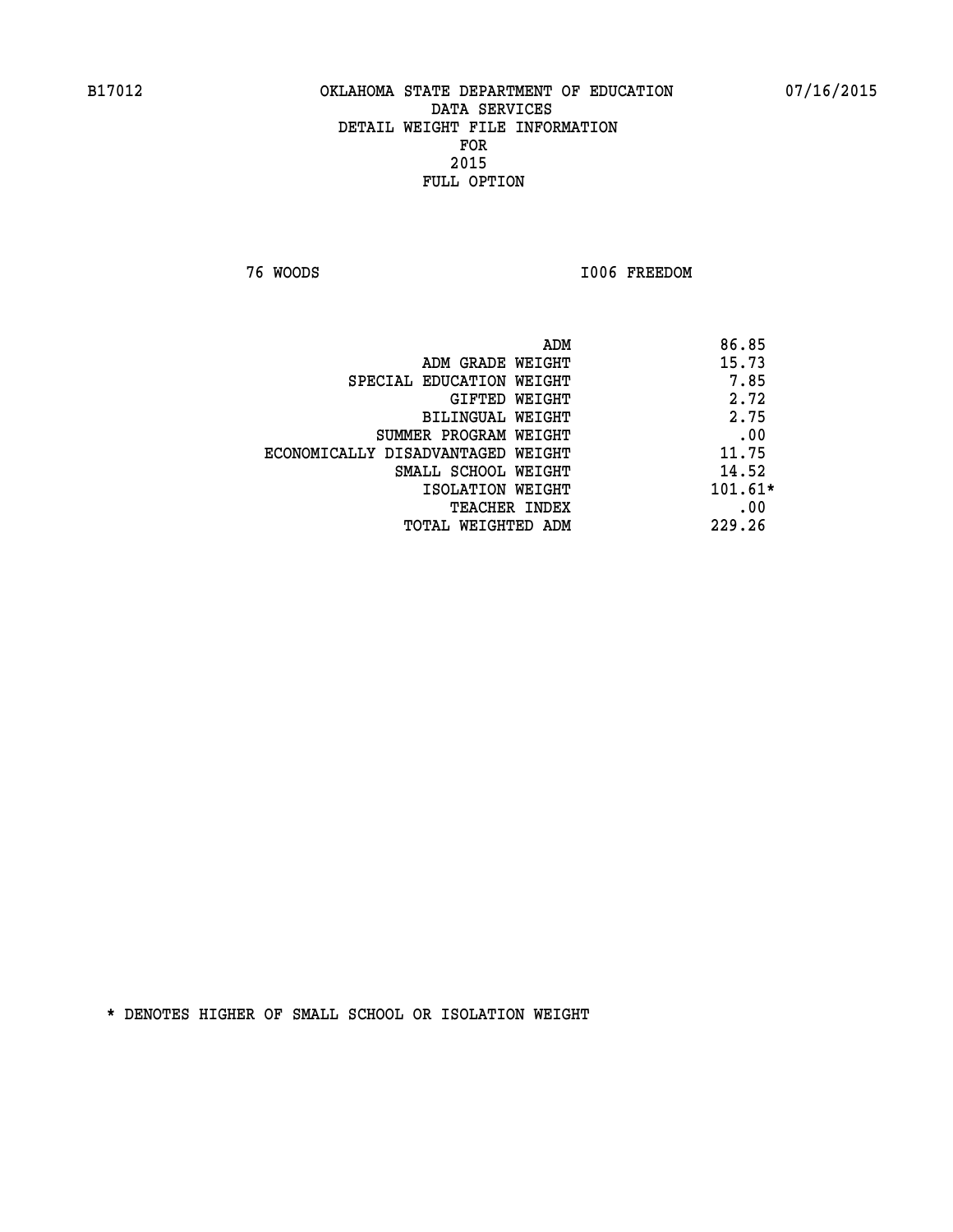**77 WOODWARD I001 WOODWARD** 

| 3,025.98 |
|----------|
| 629.67   |
| 359.60   |
| 102.68   |
| 112.25   |
| .00      |
| 403.50   |
| .00      |
| .00      |
| .00      |
| 4,633.68 |
|          |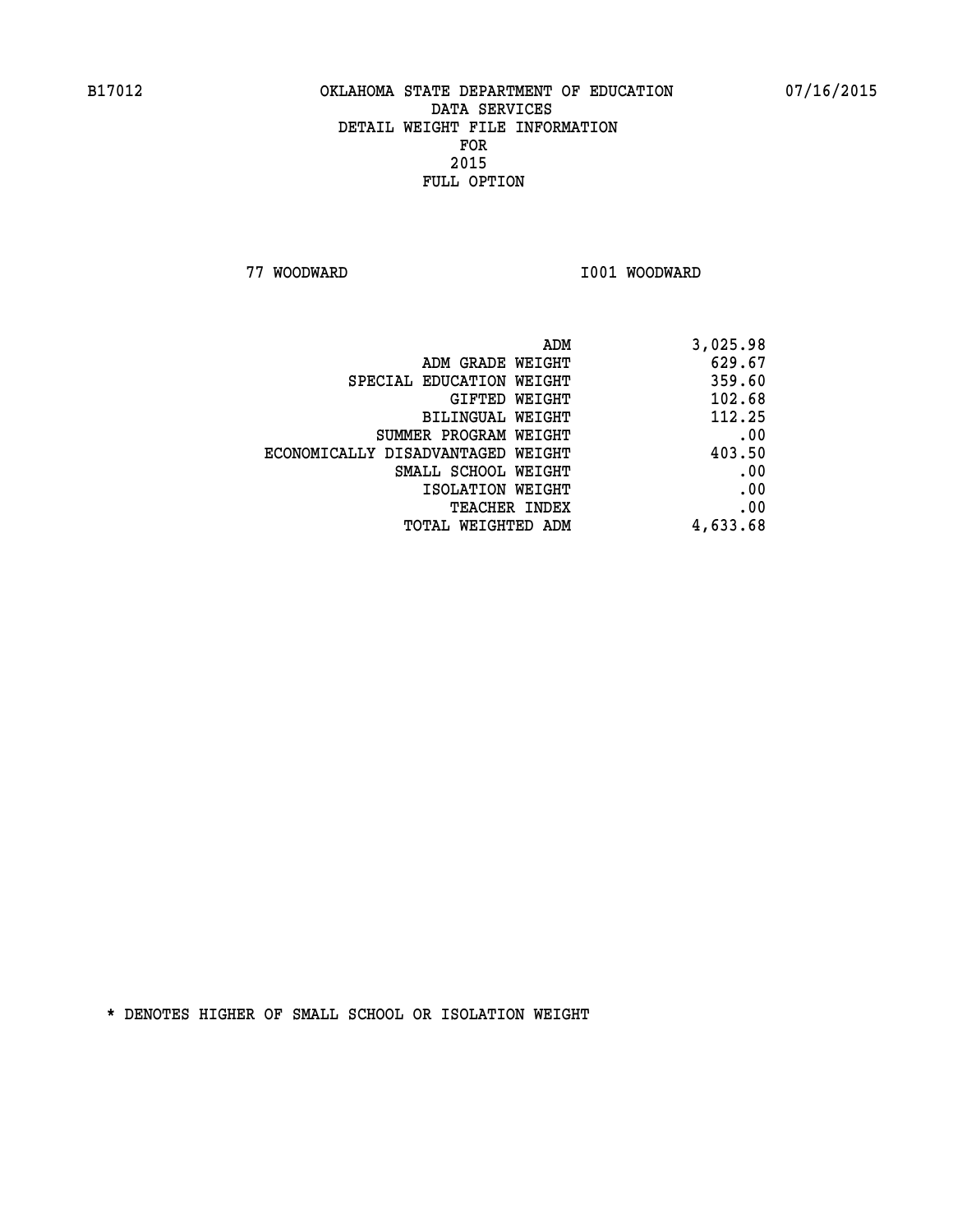**77 WOODWARD I002 MOORELAND** 

|                                   | ADM | 516.23  |
|-----------------------------------|-----|---------|
| ADM GRADE WEIGHT                  |     | 101.71  |
| SPECIAL EDUCATION WEIGHT          |     | 71.20   |
| GIFTED WEIGHT                     |     | 21.08   |
| BILINGUAL WEIGHT                  |     | 4.25    |
| SUMMER PROGRAM WEIGHT             |     | .00     |
| ECONOMICALLY DISADVANTAGED WEIGHT |     | 66.25   |
| SMALL SCHOOL WEIGHT               |     | 2.49    |
| ISOLATION WEIGHT                  |     | 185.84* |
| TEACHER INDEX                     |     | .00     |
| TOTAL WEIGHTED ADM                |     | 966.56  |
|                                   |     |         |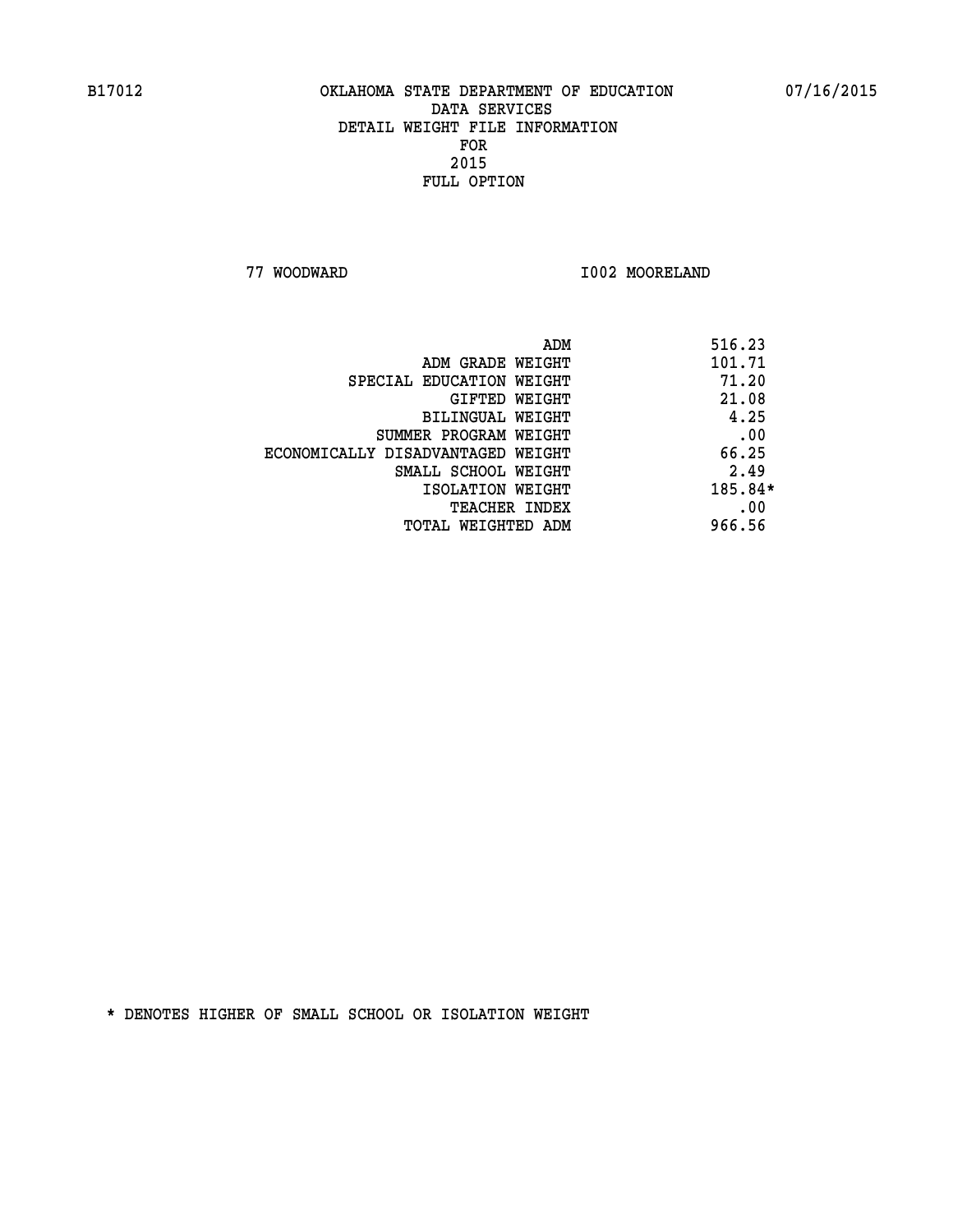## **B17012 OKLAHOMA STATE DEPARTMENT OF EDUCATION 07/16/2015 DATA SERVICES DETAIL WEIGHT FILE INFORMATION FOR 2015 FULL OPTION**

 **77 WOODWARD I003 SHARON-MUTUAL** 

|                                   | ADM | 303.65    |
|-----------------------------------|-----|-----------|
| ADM GRADE WEIGHT                  |     | 60.05     |
| SPECIAL EDUCATION WEIGHT          |     | 47.15     |
| GIFTED WEIGHT                     |     | 9.18      |
| BILINGUAL WEIGHT                  |     | 1.25      |
| SUMMER PROGRAM WEIGHT             |     | .00       |
| ECONOMICALLY DISADVANTAGED WEIGHT |     | 26.00     |
| SMALL SCHOOL WEIGHT               |     | 25.87     |
| ISOLATION WEIGHT                  |     | $163.97*$ |
| <b>TEACHER INDEX</b>              |     | .00       |
| TOTAL WEIGHTED ADM                |     | 611.25    |
|                                   |     |           |

 **\* DENOTES HIGHER OF SMALL SCHOOL OR ISOLATION WEIGHT**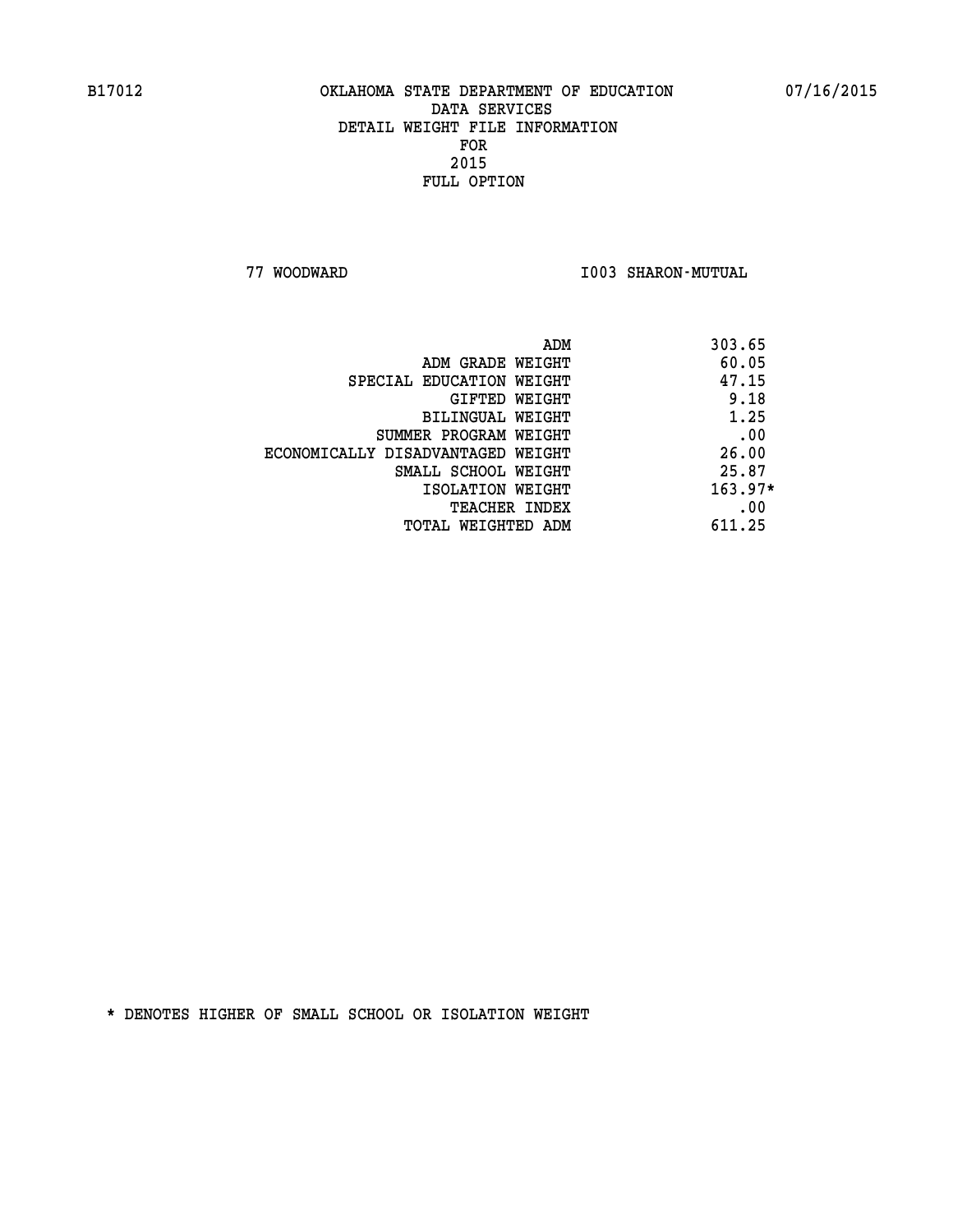## **B17012 OKLAHOMA STATE DEPARTMENT OF EDUCATION 07/16/2015 DATA SERVICES DETAIL WEIGHT FILE INFORMATION FOR 2015 FULL OPTION**

 **77 WOODWARD I005 FORT SUPPLY** 

| ADM                               | 136.51   |
|-----------------------------------|----------|
| ADM GRADE WEIGHT                  | 25.91    |
| SPECIAL EDUCATION WEIGHT          | 10.90    |
| GIFTED WEIGHT                     | 3.74     |
| BILINGUAL WEIGHT                  | .75      |
| SUMMER PROGRAM WEIGHT             | .00      |
| ECONOMICALLY DISADVANTAGED WEIGHT | 14.25    |
| SMALL SCHOOL WEIGHT               | 20.26    |
| ISOLATION WEIGHT                  | $85.14*$ |
| <b>TEACHER INDEX</b>              | .00      |
| TOTAL WEIGHTED ADM                | 277.20   |
|                                   |          |

 **\* DENOTES HIGHER OF SMALL SCHOOL OR ISOLATION WEIGHT**